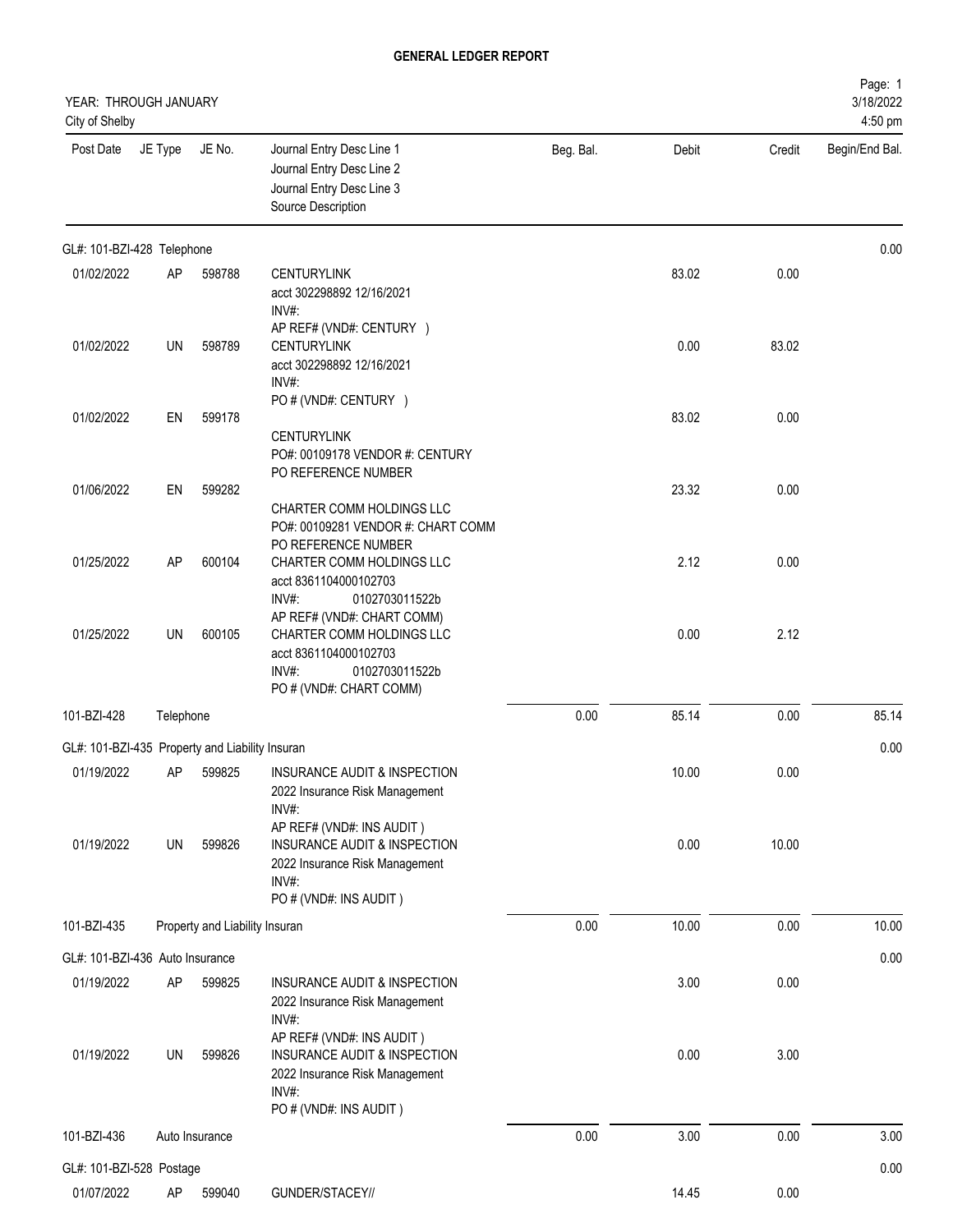| YEAR: THROUGH JANUARY<br>City of Shelby |           |             |                                                                                                           |           |        |        | Page: 2<br>3/18/2022<br>4:50 pm |
|-----------------------------------------|-----------|-------------|-----------------------------------------------------------------------------------------------------------|-----------|--------|--------|---------------------------------|
| Post Date                               | JE Type   | JE No.      | Journal Entry Desc Line 1<br>Journal Entry Desc Line 2<br>Journal Entry Desc Line 3<br>Source Description | Beg. Bal. | Debit  | Credit | Begin/End Bal.                  |
| GL#: 101-BZI-528 Postage                |           |             |                                                                                                           |           |        |        | 0.00                            |
|                                         |           |             | postage and supplies city hall<br>INV#:                                                                   |           |        |        |                                 |
|                                         |           |             | AP REF# (VND#: GUNDER/STA)                                                                                |           |        |        |                                 |
| 01/07/2022                              | UN        | 599041      | GUNDER/STACEY//                                                                                           |           | 0.00   | 14.45  |                                 |
|                                         |           |             | postage and supplies city hall<br>INV#:                                                                   |           |        |        |                                 |
|                                         |           |             | PO # (VND#: GUNDER/STA)                                                                                   |           |        |        |                                 |
| 01/07/2022                              | EN        | 599309      | GUNDER/STACEY//                                                                                           |           | 14.45  | 0.00   |                                 |
|                                         |           |             | PO#: 00109308 VENDOR #: GUNDER/STA<br>PO REFERENCE NUMBER                                                 |           |        |        |                                 |
| 101-BZI-528                             | Postage   |             |                                                                                                           | 0.00      | 14.45  | 0.00   | 14.45                           |
| GL#: 101-CAB-425 Natural Gas            |           |             |                                                                                                           |           |        |        | 0.00                            |
| 01/27/2022                              | EN        | 600193      |                                                                                                           |           | 702.89 | 0.00   |                                 |
|                                         |           |             | <b>COLUMBIA GAS</b>                                                                                       |           |        |        |                                 |
|                                         |           |             | PO#: 00109473 VENDOR #: COL. GAS<br>PO REFERENCE NUMBER                                                   |           |        |        |                                 |
| 01/27/2022                              | <b>AP</b> | 600214      | <b>COLUMBIA GAS</b>                                                                                       |           | 702.89 | 0.00   |                                 |
|                                         |           |             | acct 124015720020007<br>INV#:<br>33931                                                                    |           |        |        |                                 |
|                                         |           |             | AP REF# (VND#: COL. GAS )                                                                                 |           |        |        |                                 |
| 01/27/2022                              | UN        | 600215      | <b>COLUMBIA GAS</b><br>acct 124015720020007                                                               |           | 0.00   | 702.89 |                                 |
|                                         |           |             | INV#:<br>33931                                                                                            |           |        |        |                                 |
|                                         |           |             | PO # (VND#: COL. GAS)                                                                                     |           |        |        |                                 |
| 101-CAB-425                             |           | Natural Gas |                                                                                                           | 0.00      | 702.89 | 0.00   | 702.89                          |
| GL#: 101-CAB-472 Supplies               |           |             |                                                                                                           |           |        |        | 0.00                            |
| 01/06/2022                              | EN        | 599237      |                                                                                                           |           | 79.00  | 0.00   |                                 |
|                                         |           |             | AMAZON INC<br>PO#: 00109236 VENDOR #: AMAZON INC                                                          |           |        |        |                                 |
|                                         |           |             | PO REFERENCE NUMBER                                                                                       |           |        |        |                                 |
| 01/07/2022                              | AP        | 598964      | DAS HARDWARE LLC                                                                                          |           | 11.77  | 0.00   |                                 |
|                                         |           |             | City hall Dec 2021<br>INV#:                                                                               |           |        |        |                                 |
|                                         |           |             | AP REF# (VND#: DAS HARDWA)                                                                                |           |        |        |                                 |
| 01/07/2022                              | UN        | 598965      | DAS HARDWARE LLC<br>City hall Dec 2021                                                                    |           | 0.00   | 16.00  |                                 |
|                                         |           |             | INV#:                                                                                                     |           |        |        |                                 |
| 01/07/2022                              | AP        | 599040      | PO # (VND#: DAS HARDWA)<br>GUNDER/STACEY//                                                                |           | 60.32  | 0.00   |                                 |
|                                         |           |             | postage and supplies city hall                                                                            |           |        |        |                                 |
|                                         |           |             | INV#:                                                                                                     |           |        |        |                                 |
| 01/07/2022                              | UN        | 599041      | AP REF# (VND#: GUNDER/STA)<br>GUNDER/STACEY//                                                             |           | 0.00   | 60.32  |                                 |
|                                         |           |             | postage and supplies city hall                                                                            |           |        |        |                                 |
|                                         |           |             | INV#:<br>PO # (VND#: GUNDER/STA)                                                                          |           |        |        |                                 |
| 01/07/2022                              | EN        | 599309      |                                                                                                           |           | 60.32  | 0.00   |                                 |
|                                         |           |             | GUNDER/STACEY//                                                                                           |           |        |        |                                 |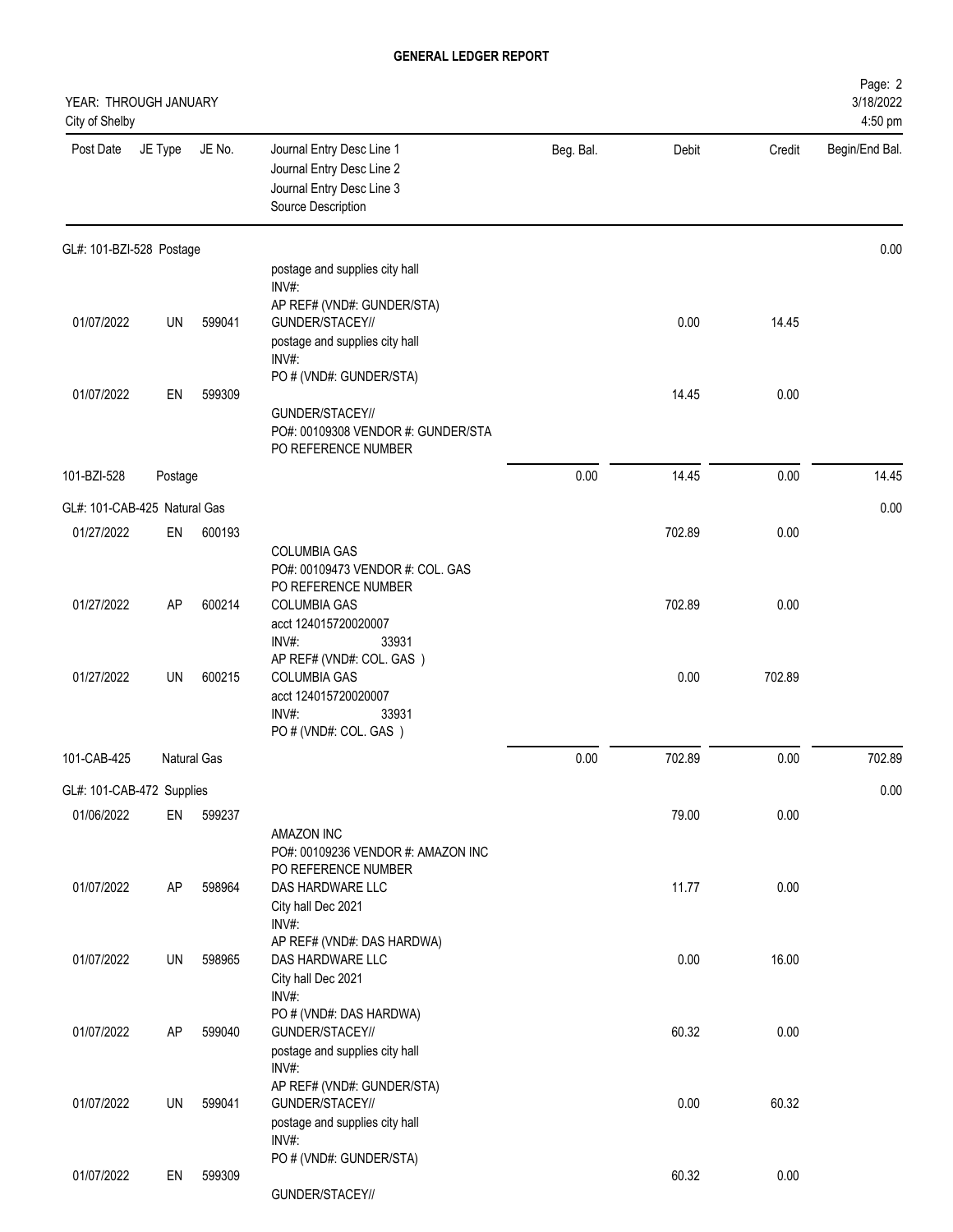| YEAR: THROUGH JANUARY<br>City of Shelby       |          |                              |                                                                                                                                       |           |        |          | Page: 3<br>3/18/2022<br>4:50 pm |
|-----------------------------------------------|----------|------------------------------|---------------------------------------------------------------------------------------------------------------------------------------|-----------|--------|----------|---------------------------------|
| Post Date                                     | JE Type  | JE No.                       | Journal Entry Desc Line 1<br>Journal Entry Desc Line 2<br>Journal Entry Desc Line 3<br>Source Description                             | Beg. Bal. | Debit  | Credit   | Begin/End Bal.                  |
| GL#: 101-CAB-472 Supplies                     |          |                              |                                                                                                                                       |           |        |          | 0.00                            |
|                                               |          |                              | PO#: 00109308 VENDOR #: GUNDER/STA<br>PO REFERENCE NUMBER                                                                             |           |        |          |                                 |
| 01/12/2022                                    | EN       | 599450                       |                                                                                                                                       |           | 200.00 | 0.00     |                                 |
| 01/19/2022                                    | AP       | 599805                       | DAS HARDWARE LLC<br>PO#: 00109376 VENDOR #: DAS HARDWA<br>PO REFERENCE NUMBER<br>AMAZON INC                                           |           | 79.00  | 0.00     |                                 |
|                                               |          |                              | Christmas tree, city hall<br>INV#:<br>874336444553<br>AP REF# (VND#: AMAZON INC)                                                      |           |        |          |                                 |
| 01/19/2022                                    | UN       | 599806                       | AMAZON INC<br>Christmas tree, city hall<br>INV#:<br>874336444553<br>PO # (VND#: AMAZON INC)                                           |           | 0.00   | 79.00    |                                 |
| 101-CAB-472                                   | Supplies |                              |                                                                                                                                       | 0.00      | 151.09 | 0.00     | 151.09                          |
| GL#: 101-CAB-507 Maintenance Building/Grounds |          |                              |                                                                                                                                       |           |        |          | 0.00                            |
| 01/07/2022                                    | AP       | 598964                       | DAS HARDWARE LLC<br>City hall Dec 2021<br>INV#:                                                                                       |           | 4.78   | 0.00     |                                 |
| 01/07/2022                                    | UN       | 598965                       | AP REF# (VND#: DAS HARDWA)<br>DAS HARDWARE LLC<br>City hall Dec 2021<br>INV#:<br>PO # (VND#: DAS HARDWA)                              |           | 0.00   | 34.00    |                                 |
| 101-CAB-507                                   |          | Maintenance Building/Grounds |                                                                                                                                       | 0.00      | 4.78   | 0.00     | 4.78                            |
| GL#: 101-CAB-617 Leases-Equipment             |          |                              |                                                                                                                                       |           |        |          | 0.00                            |
| 01/05/2022                                    | AP       | 598915                       | <b>VECTOR SECURITY</b><br>Security monitoring city hall<br>INV#:<br>69212490                                                          |           | 111.27 | 0.00     |                                 |
| 01/05/2022                                    | UN       | 598916                       | AP REF# (VND#: VECTOR SEC)<br><b>VECTOR SECURITY</b><br>Security monitoring city hall<br>INV#:<br>69212490<br>PO # (VND#: VECTOR SEC) |           | 0.00   | 113.73   |                                 |
| 101-CAB-617                                   |          | Leases-Equipment             |                                                                                                                                       | 0.00      | 111.27 | 0.00     | 111.27                          |
| GL#: 101-CFC-160 Housing Prisoners            |          |                              |                                                                                                                                       |           |        |          | 0.00                            |
| 01/28/2022                                    | CR       | 600285                       | Court collections Dec 2021<br>pio                                                                                                     |           | 0.00   | 115.00   |                                 |
| 101-CFC-160                                   |          | <b>Housing Prisoners</b>     |                                                                                                                                       | 0.00      | 0.00   | 115.00   | 115.00                          |
| GL#: 101-CFC-170 Court Criminal Fines         |          |                              |                                                                                                                                       |           |        |          | 0.00                            |
| 01/28/2022                                    | CR       | 600285                       | Court collections Dec 2021<br>pio                                                                                                     |           | 0.00   | 2,745.00 |                                 |
| 101-CFC-170                                   |          | <b>Court Criminal Fines</b>  |                                                                                                                                       | $0.00\,$  | 0.00   | 2,745.00 | 2,745.00                        |

GL#: 101-CFC-171 Court Cost 0.00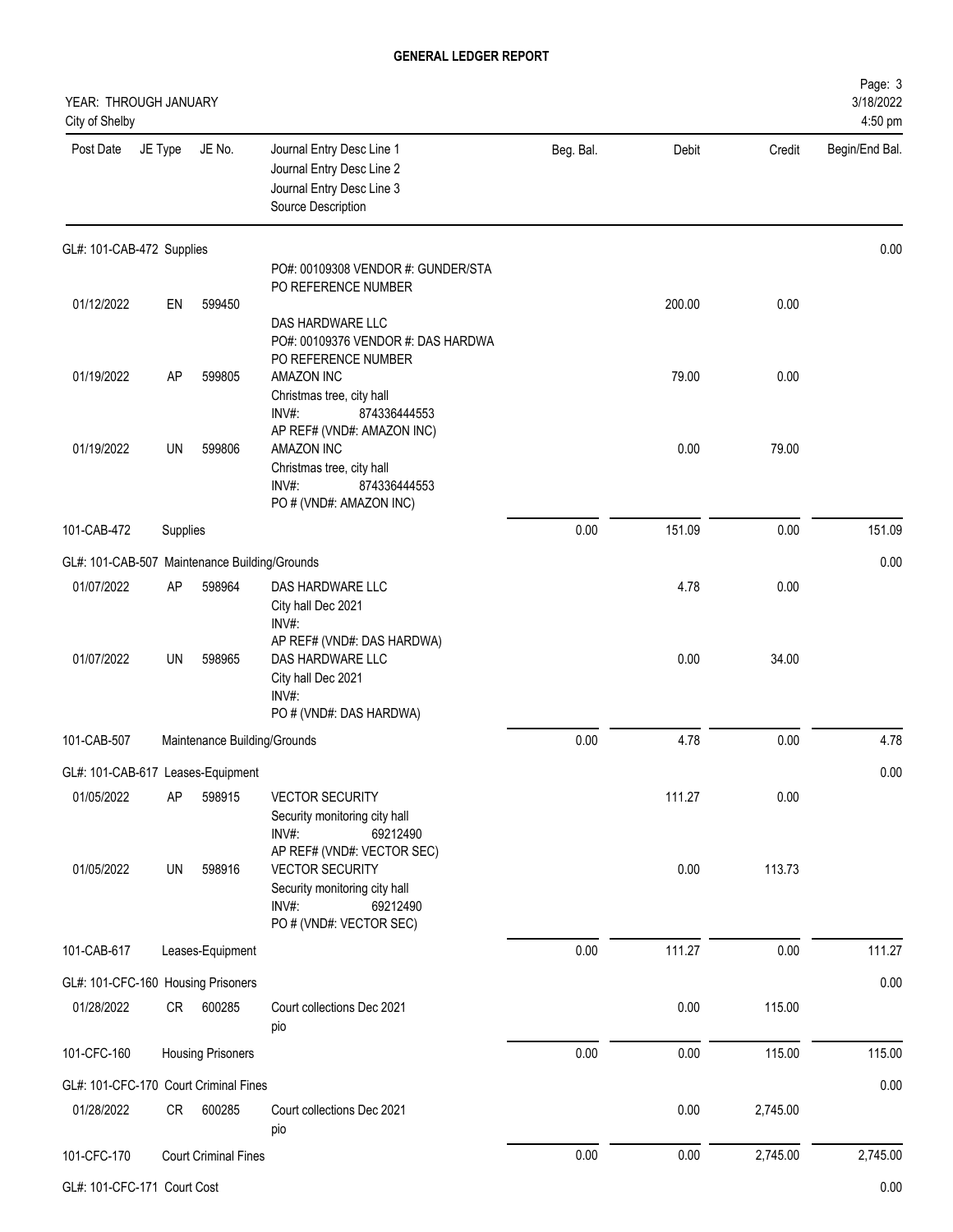| YEAR: THROUGH JANUARY<br>City of Shelby   |             |                          |                                                                                                                                                                                                                                                                                                                 |           |                |                | Page: 4<br>3/18/2022<br>4:50 pm |
|-------------------------------------------|-------------|--------------------------|-----------------------------------------------------------------------------------------------------------------------------------------------------------------------------------------------------------------------------------------------------------------------------------------------------------------|-----------|----------------|----------------|---------------------------------|
| Post Date                                 | JE Type     | JE No.                   | Journal Entry Desc Line 1<br>Journal Entry Desc Line 2<br>Journal Entry Desc Line 3<br>Source Description                                                                                                                                                                                                       | Beg. Bal. | Debit          | Credit         | Begin/End Bal.                  |
| GL#: 101-CFC-171 Court Cost<br>01/28/2022 | CR          | 600285                   | Court collections Dec 2021                                                                                                                                                                                                                                                                                      |           | 0.00           | 2,493.00       | 0.00                            |
|                                           |             |                          | pio                                                                                                                                                                                                                                                                                                             |           |                |                |                                 |
| 101-CFC-171                               | Court Cost  |                          |                                                                                                                                                                                                                                                                                                                 | 0.00      | 0.00           | 2,493.00       | 2,493.00                        |
| GL#: 101-CFC-172 State Highway Fines      |             |                          |                                                                                                                                                                                                                                                                                                                 |           |                |                | 0.00                            |
| 01/28/2022                                | CR          | 600285                   | Court collections Dec 2021<br>pio                                                                                                                                                                                                                                                                               |           | 0.00           | 274.00         |                                 |
| 101-CFC-172                               |             | State Highway Fines      |                                                                                                                                                                                                                                                                                                                 | 0.00      | 0.00           | 274.00         | 274.00                          |
| GL#: 101-CFC-173 Civil Court              |             |                          |                                                                                                                                                                                                                                                                                                                 |           |                |                | 0.00                            |
| 01/28/2022                                | CR          | 600285                   | Court collections Dec 2021<br>pio                                                                                                                                                                                                                                                                               |           | 0.00           | 2,395.00       |                                 |
| 101-CFC-173                               | Civil Court |                          |                                                                                                                                                                                                                                                                                                                 | 0.00      | 0.00           | 2,395.00       | 2,395.00                        |
| GL#: 101-CFC-178 Miscellaneous Court Fees |             |                          |                                                                                                                                                                                                                                                                                                                 |           |                |                | 0.00                            |
| 01/27/2022                                | CR          | 600263                   | Public Defender reimbursement Sept 2021                                                                                                                                                                                                                                                                         |           | 0.00           | 3,341.00       |                                 |
| 01/28/2022                                | CR          | 600285                   | pio<br>Court collections Dec 2021<br>pio                                                                                                                                                                                                                                                                        |           | 0.00           | 360.25         |                                 |
| 101-CFC-178                               |             | Miscellaneous Court Fees |                                                                                                                                                                                                                                                                                                                 | 0.00      | 0.00           | 3,701.25       | 3,701.25                        |
| GL#: 101-CIV-531                          |             | Miscellaneous            |                                                                                                                                                                                                                                                                                                                 |           |                |                | 0.00                            |
| 01/06/2022                                | EN          | 599236                   |                                                                                                                                                                                                                                                                                                                 |           | 253.50         | 0.00           |                                 |
| 01/07/2022<br>01/07/2022                  | AP<br>UN    | 599018<br>599019         | STANDARD & ASSOCIATES INC<br>PO#: 00109235 VENDOR #: STANDARD &<br>PO REFERENCE NUMBER<br>STANDARD & ASSOCIATES INC<br>12 Test for entry level<br>INV#:<br>SA000049210<br>AP REF# (VND#: STANDARD &)<br>STANDARD & ASSOCIATES INC<br>12 Test for entry level<br>INV#:<br>SA000049210<br>PO # (VND#: STANDARD &) |           | 253.50<br>0.00 | 0.00<br>253.50 |                                 |
| 101-CIV-531                               |             | Miscellaneous            |                                                                                                                                                                                                                                                                                                                 | 0.00      | 253.50         | 0.00           | 253.50                          |
| GL#: 101-CON-400 Wages                    |             |                          |                                                                                                                                                                                                                                                                                                                 |           |                |                | 0.00                            |
| 01/05/2022                                | AP          | 598905                   | CITY PAYROLL FUND<br>Wages 12/19/21-1/1/22<br>INV#:                                                                                                                                                                                                                                                             |           | 1,523.10       | 0.00           |                                 |
| 01/05/2022                                | UN          | 598906                   | AP REF# (VND#: CITY PAYRO)<br><b>CITY PAYROLL FUND</b><br>Wages 12/19/21-1/1/22<br>INV#:<br>PO # (VND#: CITY PAYRO)                                                                                                                                                                                             |           | 0.00           | 1,523.10       |                                 |
| 01/05/2022                                | EN          | 599228                   | CITY PAYROLL FUND<br>PO#: 00109228 VENDOR #: CITY PAYRO<br>PO REFERENCE NUMBER                                                                                                                                                                                                                                  |           | 1,523.10       | 0.00           |                                 |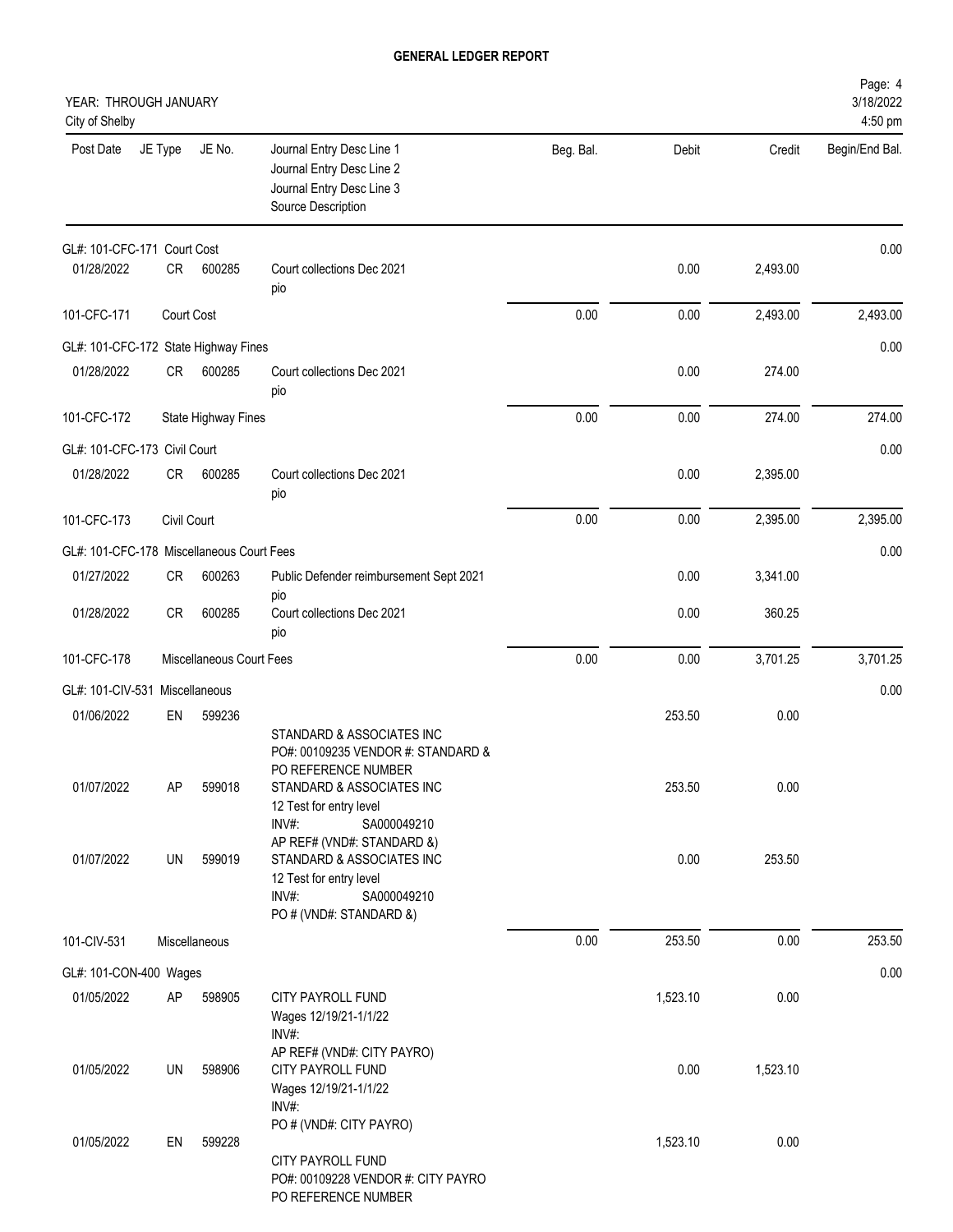| YEAR: THROUGH JANUARY<br>City of Shelby |         |        |                                                                                                                                                      |           |          |          | Page: 5<br>3/18/2022<br>4:50 pm |
|-----------------------------------------|---------|--------|------------------------------------------------------------------------------------------------------------------------------------------------------|-----------|----------|----------|---------------------------------|
| Post Date                               | JE Type | JE No. | Journal Entry Desc Line 1<br>Journal Entry Desc Line 2<br>Journal Entry Desc Line 3<br>Source Description                                            | Beg. Bal. | Debit    | Credit   | Begin/End Bal.                  |
| GL#: 101-CON-400 Wages                  |         |        |                                                                                                                                                      |           |          |          | 0.00                            |
| 01/19/2022                              | EN      | 599795 | <b>CITY PAYROLL FUND</b><br>PO#: 00109399 VENDOR #: CITY PAYRO<br>PO REFERENCE NUMBER                                                                |           | 1,523.10 | 0.00     |                                 |
| 01/19/2022                              | AP      | 599797 | CITY PAYROLL FUND<br>Wages 1/2/22-1/15/22<br>INV#:                                                                                                   |           | 1,523.10 | 0.00     |                                 |
| 01/19/2022                              | UN      | 599798 | AP REF# (VND#: CITY PAYRO)<br><b>CITY PAYROLL FUND</b><br>Wages 1/2/22-1/15/22<br>INV#:<br>PO # (VND#: CITY PAYRO)                                   |           | 0.00     | 1,523.10 |                                 |
| 101-CON-400                             | Wages   |        |                                                                                                                                                      | 0.00      | 3,046.20 | 0.00     | 3,046.20                        |
|                                         |         |        | GL#: 101-CON-415 Public Employees Retire.System                                                                                                      |           |          |          | 0.00                            |
| 01/04/2022                              | EN      | 599212 | OH PUBLIC EMPLOYEES RETIREMENT<br>PO#: 00109212 VENDOR #: OPERS                                                                                      |           | 426.45   | 0.00     |                                 |
| 01/05/2022                              | AP      | 598911 | PO REFERENCE NUMBER<br>OH PUBLIC EMPLOYEES RETIREMENT<br>Employer portion 11/21/21-<br>INV#:                                                         |           | 426.45   | 0.00     |                                 |
| 01/05/2022                              | UN      | 598912 | AP REF# (VND#: OPERS<br>$\rightarrow$<br>OH PUBLIC EMPLOYEES RETIREMENT<br>Employer portion 11/21/21-<br>INV#:<br>PO # (VND#: OPERS<br>$\rightarrow$ |           | 0.00     | 426.45   |                                 |
| 101-CON-415                             |         |        | Public Employees Retire.System                                                                                                                       | 0.00      | 426.45   | 0.00     | 426.45                          |
| GL#: 101-CON-417 FICA                   |         |        |                                                                                                                                                      |           |          |          | 0.00                            |
| 01/05/2022                              | AP      | 598907 | PAYROLL FUND<br>FICA 12/19/21-1/1/22<br>INV#:                                                                                                        |           | 22.11    | 0.00     |                                 |
| 01/05/2022                              | UN      | 598908 | AP REF# (VND#: PAYROLL FU)<br>PAYROLL FUND<br>FICA 12/19/21-1/1/22<br>INV#:<br>PO # (VND#: PAYROLL FU)                                               |           | 0.00     | 22.11    |                                 |
| 01/05/2022                              | EN      | 599229 | PAYROLL FUND<br>PO#: 00109229 VENDOR #: PAYROLL FU<br>PO REFERENCE NUMBER                                                                            |           | 22.11    | 0.00     |                                 |
| 01/19/2022                              | EN      | 599796 | PAYROLL FUND<br>PO#: 00109400 VENDOR #: PAYROLL FU<br>PO REFERENCE NUMBER                                                                            |           | 22.05    | 0.00     |                                 |
| 01/19/2022                              | AP      | 599799 | PAYROLL FUND<br>FICA 1/2/22-1/15/22<br>INV#:<br>AP REF# (VND#: PAYROLL FU)                                                                           |           | 22.05    | 0.00     |                                 |
| 01/19/2022                              | UN      | 599800 | PAYROLL FUND                                                                                                                                         |           | 0.00     | 22.05    |                                 |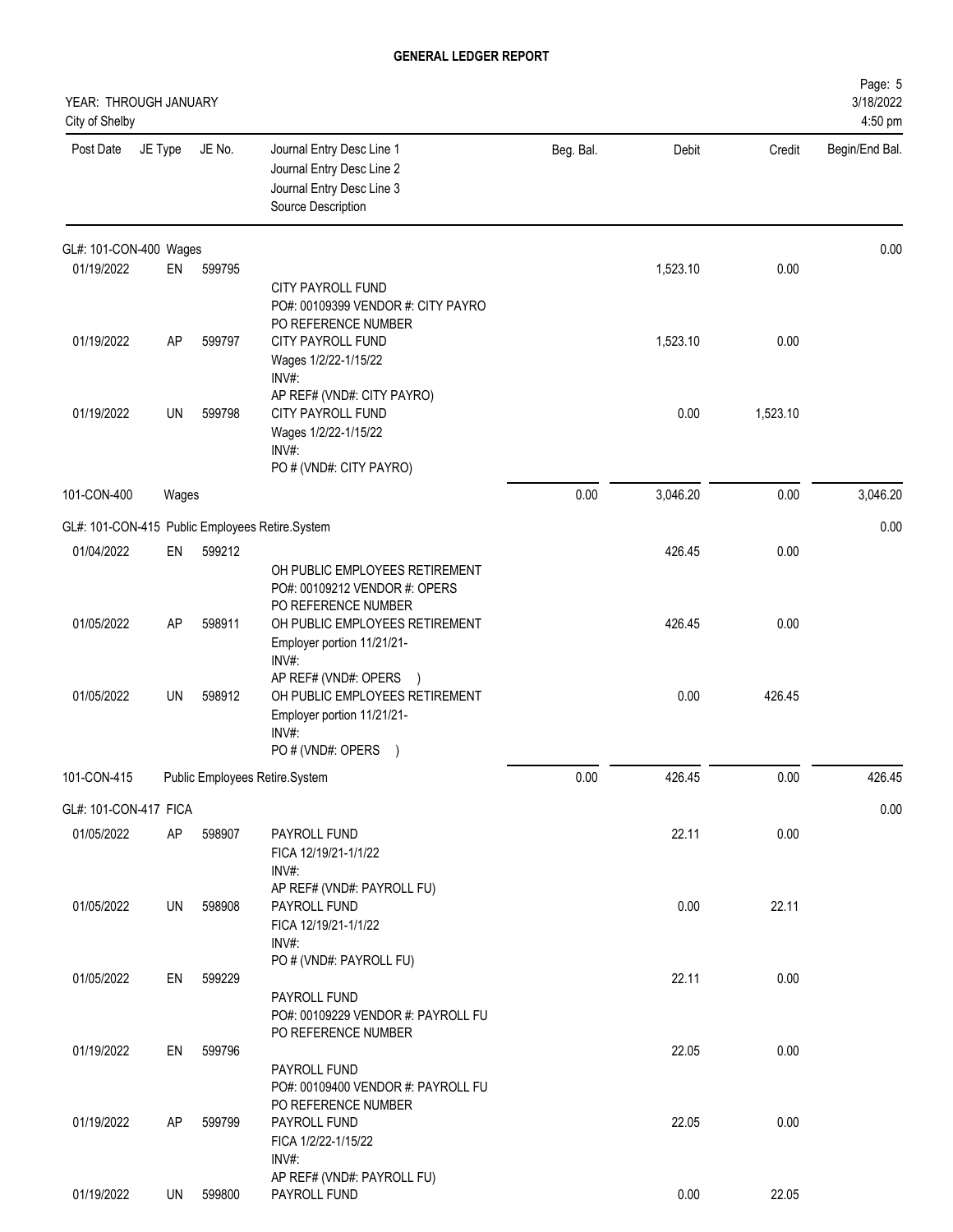| YEAR: THROUGH JANUARY<br>City of Shelby          |             |                             |                                                                                                                                             |           |        |        | Page: 6<br>3/18/2022<br>4:50 pm |
|--------------------------------------------------|-------------|-----------------------------|---------------------------------------------------------------------------------------------------------------------------------------------|-----------|--------|--------|---------------------------------|
| Post Date                                        | JE Type     | JE No.                      | Journal Entry Desc Line 1<br>Journal Entry Desc Line 2<br>Journal Entry Desc Line 3<br>Source Description                                   | Beg. Bal. | Debit  | Credit | Begin/End Bal.                  |
| GL#: 101-CON-417 FICA                            |             |                             |                                                                                                                                             |           |        |        | 0.00                            |
|                                                  |             |                             | FICA 1/2/22-1/15/22<br>INV#:<br>PO # (VND#: PAYROLL FU)                                                                                     |           |        |        |                                 |
| 101-CON-417                                      | <b>FICA</b> |                             |                                                                                                                                             | 0.00      | 44.16  | 0.00   | 44.16                           |
| GL#: 101-CON-419 Life Insurance                  |             |                             |                                                                                                                                             |           |        |        | 0.00                            |
| 01/02/2022                                       | AP          | 598790                      | AMERICAN UNITED LIFE INS CO<br>policy G 00608125-0002-000<br>INV#:                                                                          |           | 60.00  | 0.00   |                                 |
| 01/02/2022                                       | UN          | 598791                      | AP REF# (VND#: AMERICAN U)<br>AMERICAN UNITED LIFE INS CO<br>policy G 00608125-0002-000<br>INV#:                                            |           | 0.00   | 60.00  |                                 |
| 01/02/2022                                       | EN          | 599179                      | PO # (VND#: AMERICAN U)<br>AMERICAN UNITED LIFE INS CO<br>PO#: 00109179 VENDOR #: AMERICAN U<br>PO REFERENCE NUMBER                         |           | 60.00  | 0.00   |                                 |
| 101-CON-419                                      |             | Life Insurance              |                                                                                                                                             | 0.00      | 60.00  | 0.00   | 60.00                           |
| GL#: 101-CON-420 Workers Compensation            |             |                             |                                                                                                                                             |           |        |        | 0.00                            |
| 01/20/2022                                       | EN          | 599878                      | BUREAU OF WORKERS COMPENSATION<br>PO#: 00109416 VENDOR #: BWC                                                                               |           | 59.00  | 0.00   |                                 |
| 01/25/2022                                       | AP          | 600083                      | PO REFERENCE NUMBER<br>BUREAU OF WORKERS COMPENSATION<br>Installment payment 37005502<br>INV#:<br>1011247383                                |           | 59.00  | 0.00   |                                 |
| 01/25/2022                                       | UN          | 600084                      | AP REF# (VND#: BWC<br>BUREAU OF WORKERS COMPENSATION<br>Installment payment 37005502<br>INV#:<br>1011247383<br>PO # (VND#: BWC<br>$\lambda$ |           | 0.00   | 59.00  |                                 |
| 101-CON-420                                      |             | <b>Workers Compensation</b> |                                                                                                                                             | 0.00      | 59.00  | 0.00   | 59.00                           |
| GL#: 101-CON-435 Property and Liability Insuran  |             |                             |                                                                                                                                             |           |        |        | 0.00                            |
| 01/19/2022                                       | AP          | 599825                      | INSURANCE AUDIT & INSPECTION<br>2022 Insurance Risk Management<br>INV#:                                                                     |           | 7.00   | 0.00   |                                 |
| 01/19/2022                                       | UN          | 599826                      | AP REF# (VND#: INS AUDIT)<br>INSURANCE AUDIT & INSPECTION<br>2022 Insurance Risk Management<br>INV#:<br>PO # (VND#: INS AUDIT)              |           | 0.00   | 7.00   |                                 |
| 101-CON-435                                      |             |                             | Property and Liability Insuran                                                                                                              | 0.00      | 7.00   | 0.00   | 7.00                            |
| GL#: 101-CON-471 Education, Mtgs. & Related Exp. |             |                             |                                                                                                                                             |           |        |        | 0.00                            |
| 01/06/2022                                       | EN          | 599232                      | OHIO MUNICIPAL LEAGUE<br>PO#: 00109231 VENDOR #: OH MUNI LE                                                                                 |           | 503.00 | 0.00   |                                 |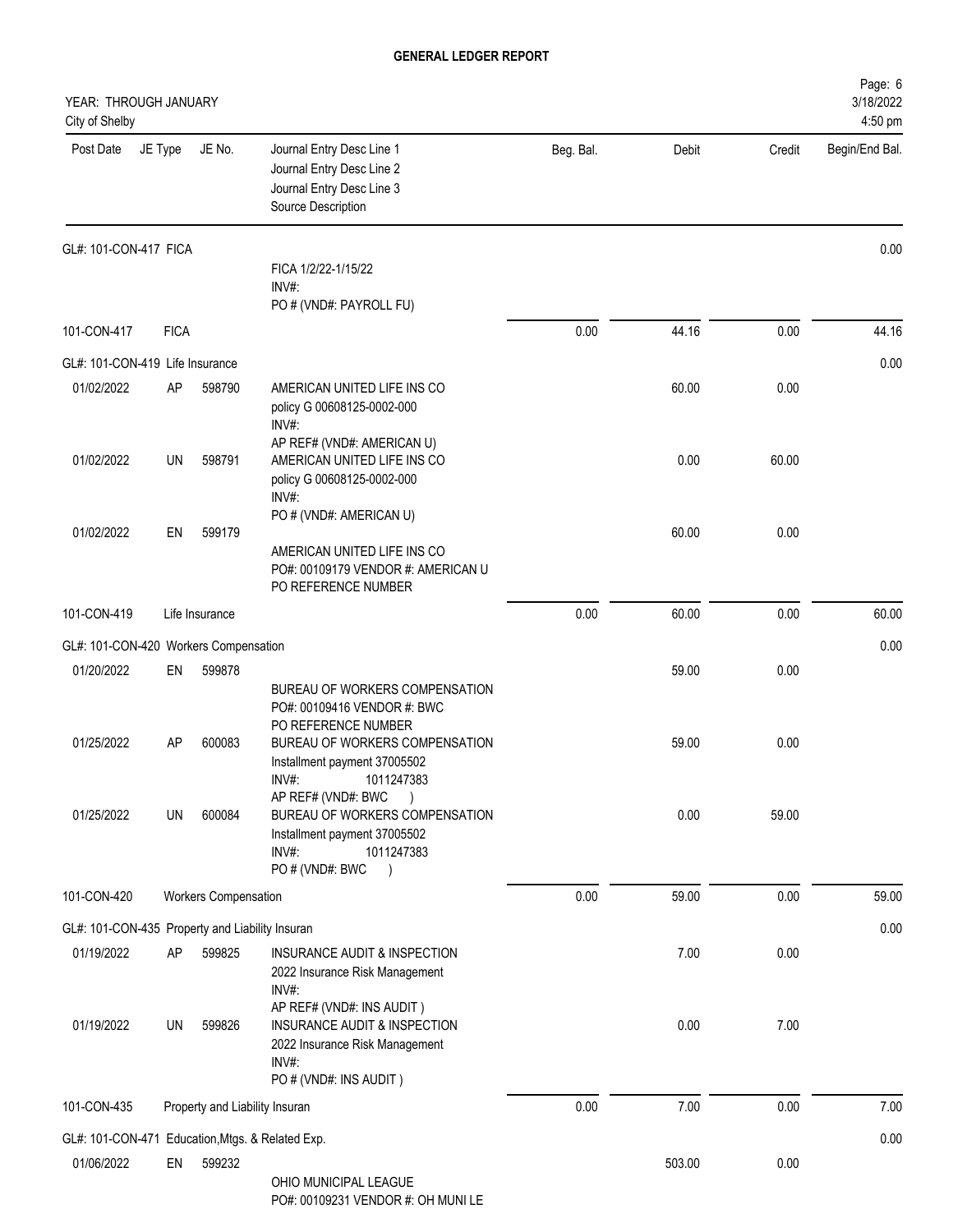| YEAR: THROUGH JANUARY<br>City of Shelby          |         |                                 |                                                                                                                                            |           |        |        | Page: 7<br>3/18/2022<br>4:50 pm |
|--------------------------------------------------|---------|---------------------------------|--------------------------------------------------------------------------------------------------------------------------------------------|-----------|--------|--------|---------------------------------|
| Post Date                                        | JE Type | JE No.                          | Journal Entry Desc Line 1<br>Journal Entry Desc Line 2<br>Journal Entry Desc Line 3<br>Source Description                                  | Beg. Bal. | Debit  | Credit | Begin/End Bal.                  |
| GL#: 101-CON-471 Education, Mtgs. & Related Exp. |         |                                 |                                                                                                                                            |           |        |        | 0.00                            |
| 01/07/2022                                       | AP      | 599022                          | PO REFERENCE NUMBER<br>OHIO MUNICIPAL LEAGUE<br>2022 membership dues<br>INV#:                                                              |           | 503.00 | 0.00   |                                 |
| 01/07/2022                                       | UN      | 599023                          | AP REF# (VND#: OH MUNI LE)<br>OHIO MUNICIPAL LEAGUE<br>2022 membership dues<br>INV#:<br>PO # (VND#: OH MUNI LE)                            |           | 0.00   | 503.00 |                                 |
| 101-CON-471                                      |         | Education, Mtgs. & Related Exp. |                                                                                                                                            | 0.00      | 503.00 | 0.00   | 503.00                          |
| GL#: 101-CON-473 Office Supplies                 |         |                                 |                                                                                                                                            |           |        |        | 0.00                            |
| 01/06/2022                                       | EN      | 599231                          |                                                                                                                                            |           | 59.97  | 0.00   |                                 |
| 01/14/2022                                       | AP      | 599731                          | QUILL CORPORATION<br>PO#: 00109230 VENDOR #: QUILL CORP<br>PO REFERENCE NUMBER<br>QUILL CORPORATION                                        |           | 59.97  | 0.00   |                                 |
| 01/14/2022                                       | UN      | 599732                          | binders<br>INV#:<br>21961133<br>AP REF# (VND#: QUILL CORP)<br>QUILL CORPORATION<br>binders<br>INV#:<br>21961133<br>PO # (VND#: QUILL CORP) |           | 0.00   | 59.97  |                                 |
| 101-CON-473                                      |         | Office Supplies                 |                                                                                                                                            | 0.00      | 59.97  | 0.00   | 59.97                           |
| GL#: 101-CON-480 Legal Advertising               |         |                                 |                                                                                                                                            |           |        |        | 0.00                            |
| 01/06/2022                                       | EN      | 599235                          |                                                                                                                                            |           | 500.00 | 0.00   |                                 |
| 01/12/2022                                       | AP      | 599477                          | DAILY GLOBE<br>PO#: 00109234 VENDOR #: DAILY GLOB<br>PO REFERENCE NUMBER<br>DAILY GLOBE<br>Dec 2021 ordinances                             |           | 500.00 | 0.00   |                                 |
| 01/12/2022                                       | UN      | 599478                          | INV#:<br>AP REF# (VND#: DAILY GLOB)<br>DAILY GLOBE<br>Dec 2021 ordinances                                                                  |           | 0.00   | 500.00 |                                 |
| 01/12/2022                                       | AP      | 599479                          | INV#:<br>PO # (VND#: DAILY GLOB)<br>DAILY GLOBE<br>Dec 2021 ordinances                                                                     |           | 229.48 | 0.00   |                                 |
| 01/12/2022                                       | UN      | 599480                          | INV#:<br>AP REF# (VND#: DAILY GLOB)<br>DAILY GLOBE<br>Dec 2021 ordinances<br>INV#:                                                         |           | 0.00   | 440.42 |                                 |
| 01/18/2022                                       | EN      | 599785                          | PO # (VND#: DAILY GLOB)<br>DAILY GLOBE<br>PO#: 00109389 VENDOR #: DAILY GLOB<br>PO REFERENCE NUMBER                                        |           | 500.00 | 0.00   |                                 |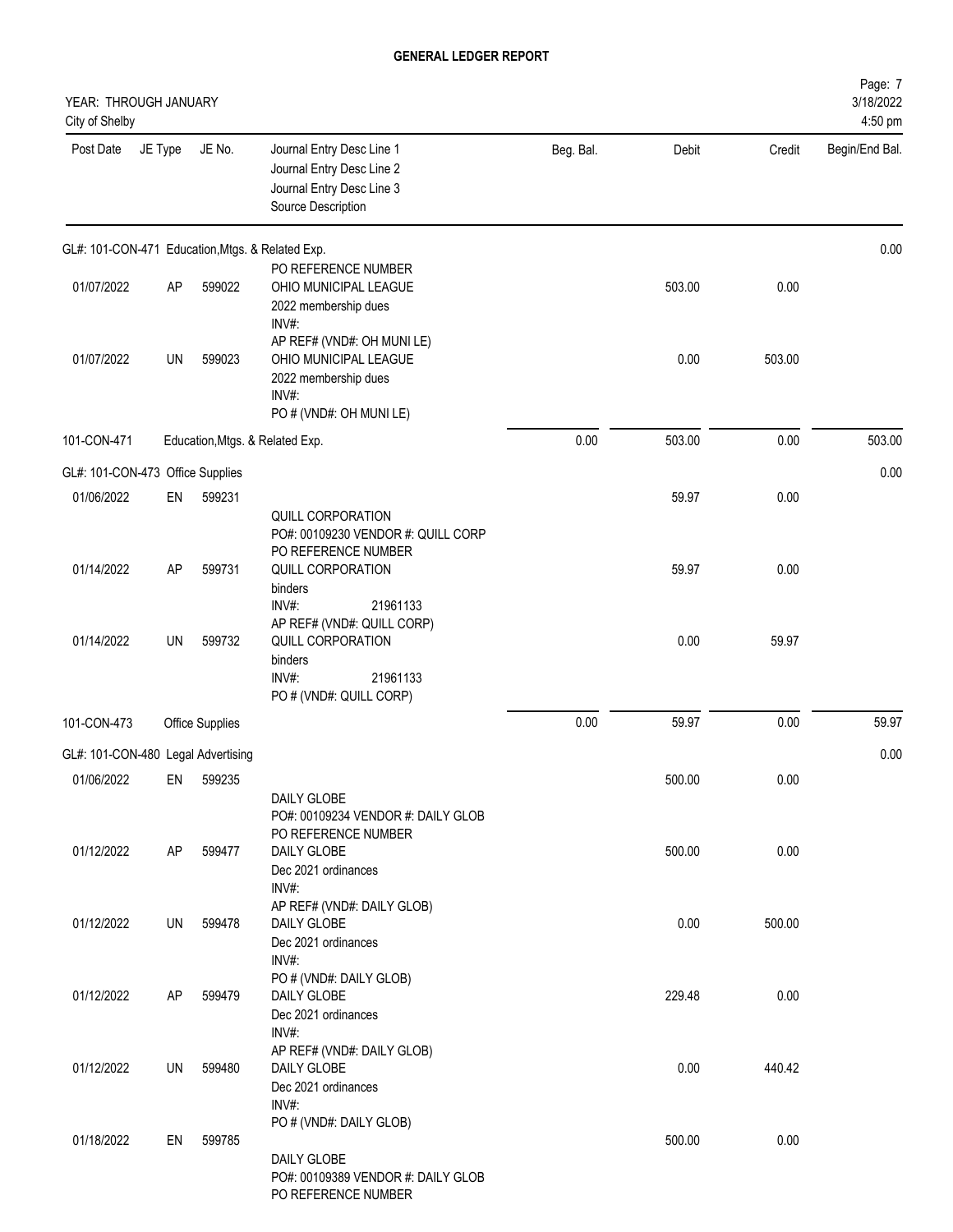| YEAR: THROUGH JANUARY<br>City of Shelby |           |                   |                                                                                                                    |           |          |          | Page: 8<br>3/18/2022<br>4:50 pm |
|-----------------------------------------|-----------|-------------------|--------------------------------------------------------------------------------------------------------------------|-----------|----------|----------|---------------------------------|
| Post Date                               | JE Type   | JE No.            | Journal Entry Desc Line 1<br>Journal Entry Desc Line 2<br>Journal Entry Desc Line 3<br>Source Description          | Beg. Bal. | Debit    | Credit   | Begin/End Bal.                  |
| 101-CON-480                             |           | Legal Advertising |                                                                                                                    | 0.00      | 729.48   | 0.00     | 729.48                          |
| GL#: 101-CRT-400 Wages                  |           |                   |                                                                                                                    |           |          |          | 0.00                            |
| 01/05/2022                              | AP        | 598905            | CITY PAYROLL FUND<br>Wages 12/19/21-1/1/22<br>INV#:                                                                |           | 1,423.08 | 0.00     |                                 |
| 01/05/2022                              | UN        | 598906            | AP REF# (VND#: CITY PAYRO)<br>CITY PAYROLL FUND<br>Wages 12/19/21-1/1/22<br>INV#:                                  |           | 0.00     | 1,423.08 |                                 |
| 01/05/2022                              | EN        | 599228            | PO # (VND#: CITY PAYRO)<br>CITY PAYROLL FUND                                                                       |           | 1,423.08 | 0.00     |                                 |
| 01/19/2022                              | EN        | 599795            | PO#: 00109228 VENDOR #: CITY PAYRO<br>PO REFERENCE NUMBER<br>CITY PAYROLL FUND                                     |           | 1,423.08 | 0.00     |                                 |
| 01/19/2022                              | AP        | 599797            | PO#: 00109399 VENDOR #: CITY PAYRO<br>PO REFERENCE NUMBER<br>CITY PAYROLL FUND<br>Wages 1/2/22-1/15/22<br>INV#:    |           | 1,423.08 | 0.00     |                                 |
| 01/19/2022                              | <b>UN</b> | 599798            | AP REF# (VND#: CITY PAYRO)<br><b>CITY PAYROLL FUND</b><br>Wages 1/2/22-1/15/22<br>INV#:<br>PO # (VND#: CITY PAYRO) |           | 0.00     | 1,423.08 |                                 |
| 101-CRT-400                             | Wages     |                   |                                                                                                                    | 0.00      | 2,846.16 | 0.00     | 2,846.16                        |
| GL#: 101-CRT-404 Clerks wages           |           |                   |                                                                                                                    |           |          |          | 0.00                            |
| 01/05/2022                              | AP        | 598905            | CITY PAYROLL FUND<br>Wages 12/19/21-1/1/22<br>INV#:                                                                |           | 4,478.12 | 0.00     |                                 |
| 01/05/2022                              | UN        | 598906            | AP REF# (VND#: CITY PAYRO)<br>CITY PAYROLL FUND<br>Wages 12/19/21-1/1/22<br>INV#:                                  |           | 0.00     | 4,478.12 |                                 |
| 01/05/2022                              | EN        | 599228            | PO # (VND#: CITY PAYRO)<br><b>CITY PAYROLL FUND</b><br>PO#: 00109228 VENDOR #: CITY PAYRO                          |           | 4,478.12 | 0.00     |                                 |
| 01/19/2022                              | EN        | 599795            | PO REFERENCE NUMBER<br>CITY PAYROLL FUND                                                                           |           | 4,481.92 | 0.00     |                                 |
| 01/19/2022                              | AP        | 599797            | PO#: 00109399 VENDOR #: CITY PAYRO<br>PO REFERENCE NUMBER<br>CITY PAYROLL FUND<br>Wages 1/2/22-1/15/22             |           | 4,481.92 | 0.00     |                                 |
| 01/19/2022                              | UN        | 599798            | INV#:<br>AP REF# (VND#: CITY PAYRO)<br>CITY PAYROLL FUND<br>Wages 1/2/22-1/15/22<br>INV#:                          |           | 0.00     | 4,481.92 |                                 |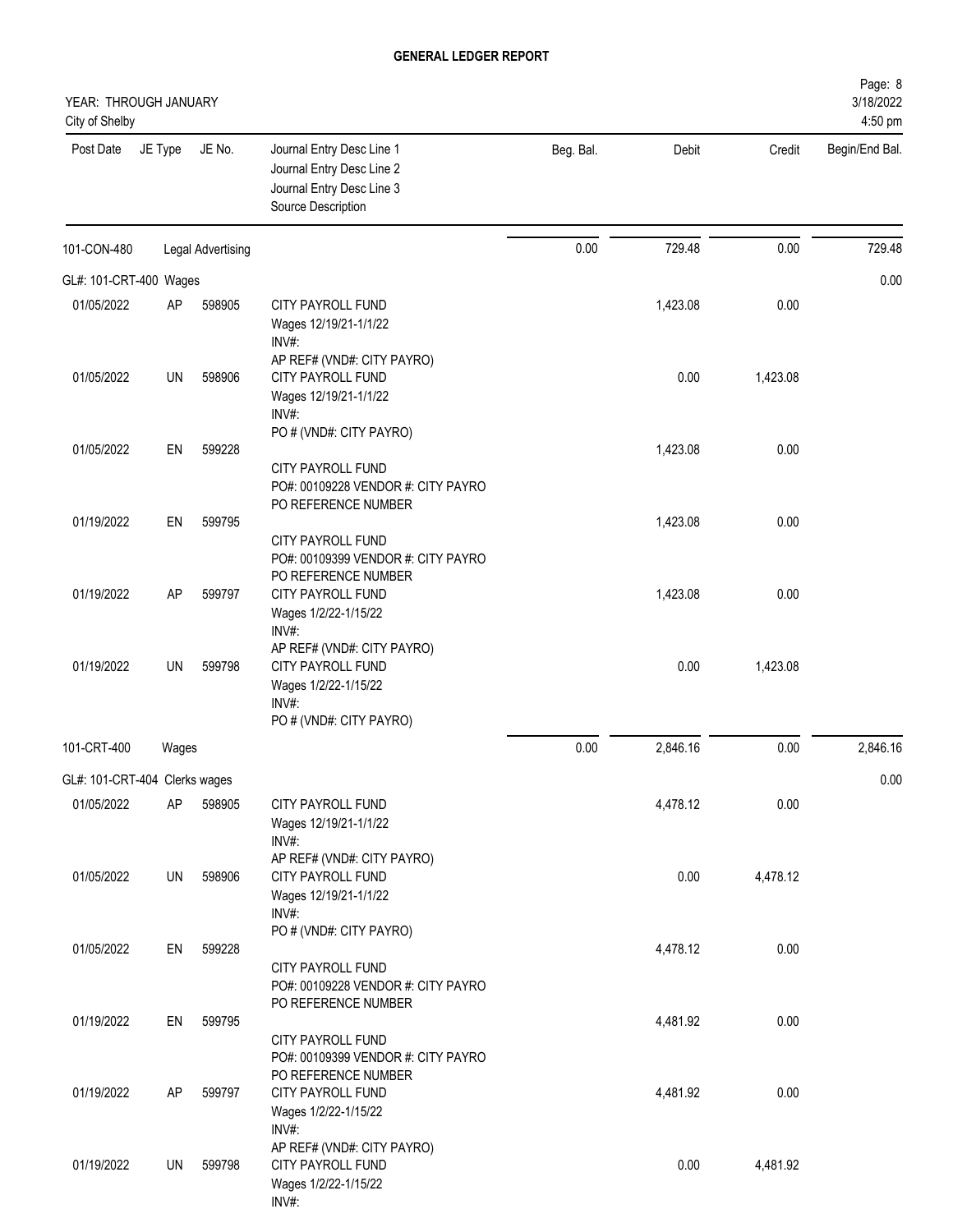| YEAR: THROUGH JANUARY<br>City of Shelby                       |           |                      |                                                                                                                               |           |          |          | Page: 9<br>3/18/2022<br>4:50 pm |
|---------------------------------------------------------------|-----------|----------------------|-------------------------------------------------------------------------------------------------------------------------------|-----------|----------|----------|---------------------------------|
| Post Date                                                     | JE Type   | JE No.               | Journal Entry Desc Line 1<br>Journal Entry Desc Line 2<br>Journal Entry Desc Line 3<br>Source Description                     | Beg. Bal. | Debit    | Credit   | Begin/End Bal.                  |
| GL#: 101-CRT-404 Clerks wages                                 |           |                      | PO # (VND#: CITY PAYRO)                                                                                                       |           |          |          | 0.00                            |
| 101-CRT-404                                                   |           | Clerks wages         |                                                                                                                               | 0.00      | 8,960.04 | 0.00     | 8,960.04                        |
| GL#: 101-CRT-405 Court Officers Wages                         |           |                      |                                                                                                                               |           |          |          | 0.00                            |
| 01/05/2022                                                    | <b>AP</b> | 598905               | CITY PAYROLL FUND<br>Wages 12/19/21-1/1/22                                                                                    |           | 408.96   | 0.00     |                                 |
| 01/05/2022                                                    | UN        | 598906               | INV#:<br>AP REF# (VND#: CITY PAYRO)<br>CITY PAYROLL FUND<br>Wages 12/19/21-1/1/22<br>INV#:                                    |           | 0.00     | 408.96   |                                 |
| 01/05/2022                                                    | EN        | 599228               | PO # (VND#: CITY PAYRO)<br>CITY PAYROLL FUND                                                                                  |           | 408.96   | 0.00     |                                 |
| 01/19/2022                                                    | EN        | 599795               | PO#: 00109228 VENDOR #: CITY PAYRO<br>PO REFERENCE NUMBER<br>CITY PAYROLL FUND                                                |           | 408.96   | 0.00     |                                 |
| 01/19/2022                                                    | AP        | 599797               | PO#: 00109399 VENDOR #: CITY PAYRO<br>PO REFERENCE NUMBER<br><b>CITY PAYROLL FUND</b><br>Wages 1/2/22-1/15/22                 |           | 408.96   | 0.00     |                                 |
| 01/19/2022                                                    | UN        | 599798               | INV#:<br>AP REF# (VND#: CITY PAYRO)<br>CITY PAYROLL FUND<br>Wages 1/2/22-1/15/22<br>INV#:<br>PO # (VND#: CITY PAYRO)          |           | 0.00     | 408.96   |                                 |
| 101-CRT-405                                                   |           | Court Officers Wages |                                                                                                                               | 0.00      | 817.92   | 0.00     | 817.92                          |
|                                                               |           |                      |                                                                                                                               |           |          |          | 0.00                            |
| GL#: 101-CRT-415 Public Employees Retire.System<br>01/04/2022 | EN        | 599212               | OH PUBLIC EMPLOYEES RETIREMENT                                                                                                |           | 2,157.37 | 0.00     |                                 |
| 01/05/2022                                                    | <b>AP</b> | 598911               | PO#: 00109212 VENDOR #: OPERS<br>PO REFERENCE NUMBER<br>OH PUBLIC EMPLOYEES RETIREMENT<br>Employer portion 11/21/21-<br>INV#: |           | 2,157.37 | 0.00     |                                 |
| 01/05/2022                                                    | UN        | 598912               | AP REF# (VND#: OPERS<br>OH PUBLIC EMPLOYEES RETIREMENT<br>Employer portion 11/21/21-<br>INV#:<br>PO#(VND#: OPERS )            |           | 0.00     | 2,157.37 |                                 |
| 101-CRT-415                                                   |           |                      | Public Employees Retire.System                                                                                                | 0.00      | 2,157.37 | 0.00     | 2,157.37                        |
| GL#: 101-CRT-417 FICA                                         |           |                      |                                                                                                                               |           |          |          | 0.00                            |
| 01/05/2022                                                    | AP        | 598907               | PAYROLL FUND<br>FICA 12/19/21-1/1/22<br>INV#:<br>AP REF# (VND#: PAYROLL FU)                                                   |           | 90.88    | 0.00     |                                 |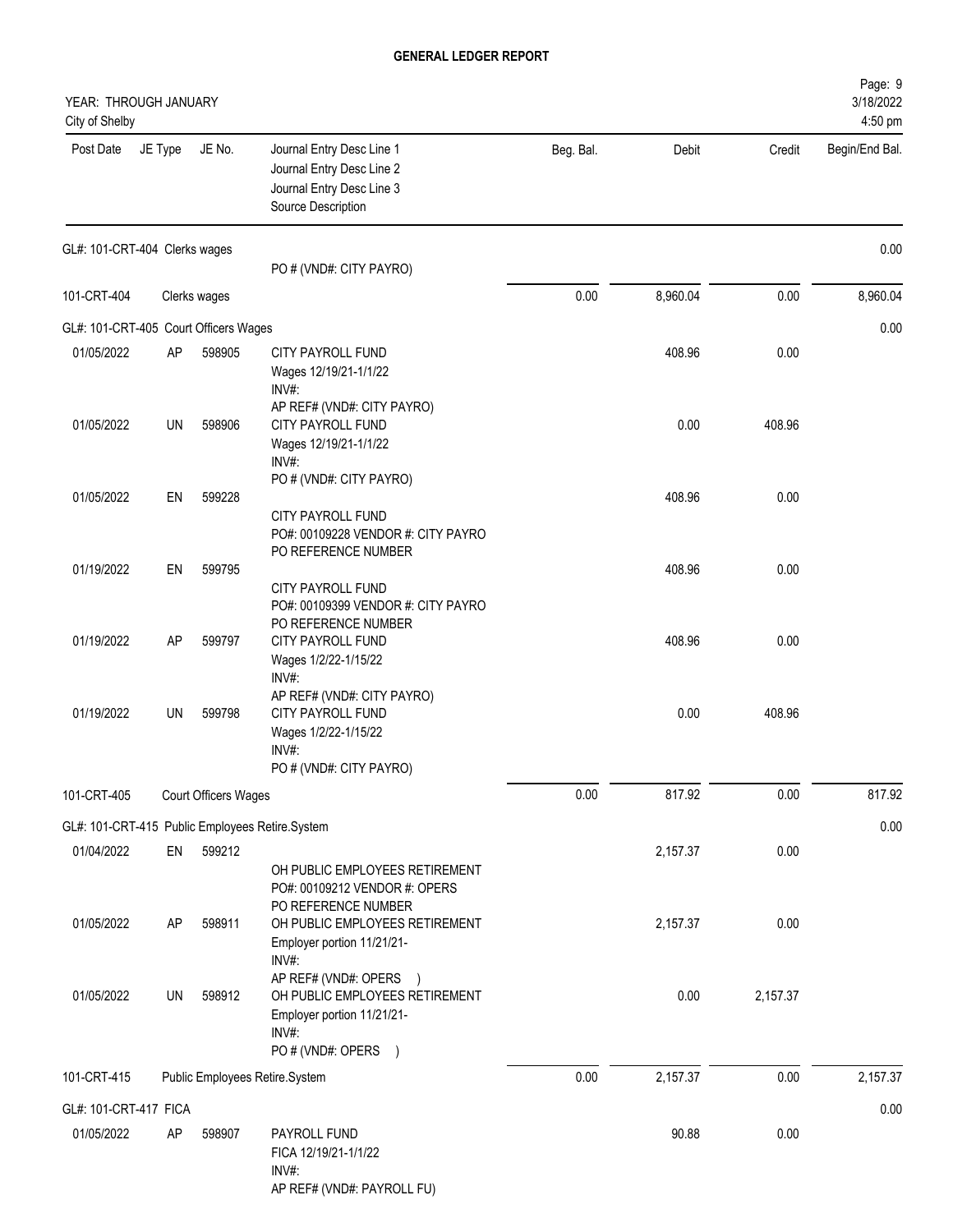| YEAR: THROUGH JANUARY<br>City of Shelby |             |                 |                                                                                                             |           |          |          | Page: 10<br>3/18/2022<br>4:50 pm |
|-----------------------------------------|-------------|-----------------|-------------------------------------------------------------------------------------------------------------|-----------|----------|----------|----------------------------------|
| Post Date                               | JE Type     | JE No.          | Journal Entry Desc Line 1<br>Journal Entry Desc Line 2<br>Journal Entry Desc Line 3<br>Source Description   | Beg. Bal. | Debit    | Credit   | Begin/End Bal.                   |
| GL#: 101-CRT-417 FICA                   |             |                 |                                                                                                             |           |          |          | 0.00                             |
| 01/05/2022                              | UN          | 598908          | PAYROLL FUND<br>FICA 12/19/21-1/1/22<br>INV#:                                                               |           | 0.00     | 90.88    |                                  |
| 01/05/2022                              | EN          | 599229          | PO # (VND#: PAYROLL FU)<br>PAYROLL FUND<br>PO#: 00109229 VENDOR #: PAYROLL FU                               |           | 90.88    | 0.00     |                                  |
| 01/19/2022                              | EN          | 599796          | PO REFERENCE NUMBER<br>PAYROLL FUND<br>PO#: 00109400 VENDOR #: PAYROLL FU<br>PO REFERENCE NUMBER            |           | 90.96    | 0.00     |                                  |
| 01/19/2022                              | AP          | 599799          | <b>PAYROLL FUND</b><br>FICA 1/2/22-1/15/22<br>INV#:<br>AP REF# (VND#: PAYROLL FU)                           |           | 90.96    | 0.00     |                                  |
| 01/19/2022                              | UN          | 599800          | PAYROLL FUND<br>FICA 1/2/22-1/15/22<br>INV#:<br>PO # (VND#: PAYROLL FU)                                     |           | 0.00     | 90.96    |                                  |
| 101-CRT-417                             | <b>FICA</b> |                 |                                                                                                             | 0.00      | 181.84   | 0.00     | 181.84                           |
| GL#: 101-CRT-418 Hospitalization        |             |                 |                                                                                                             |           |          |          | 0.00                             |
| 01/02/2022                              | AP          | 598792          | JEFFERSON HEALTH PLAN<br>Acct 19-OME095<br>INV#:                                                            |           | 6,248.75 | 0.00     |                                  |
| 01/02/2022                              | UN          | 598793          | AP REF# (VND#: JEFFERSON)<br>JEFFERSON HEALTH PLAN<br>Acct 19-OME095<br>INV#:                               |           | 0.00     | 6,248.75 |                                  |
| 01/02/2022                              | EN          | 599180          | PO # (VND#: JEFFERSON)<br>JEFFERSON HEALTH PLAN<br>PO#: 00109180 VENDOR #: JEFFERSON<br>PO REFERENCE NUMBER |           | 6,248.75 | 0.00     |                                  |
| 01/24/2022                              | EN          | 600051          | JEFFERSON HEALTH PLAN<br>PO#: 00109444 VENDOR #: JEFFERSON<br>PO REFERENCE NUMBER                           |           | 7,070.23 | 0.00     |                                  |
| 101-CRT-418                             |             | Hospitalization |                                                                                                             | 0.00      | 6,248.75 | 0.00     | 6,248.75                         |
| GL#: 101-CRT-419 Life Insurance         |             |                 |                                                                                                             |           |          |          | 0.00                             |
| 01/02/2022                              | AP          | 598790          | AMERICAN UNITED LIFE INS CO<br>policy G 00608125-0002-000<br>INV#:                                          |           | 48.00    | 0.00     |                                  |
| 01/02/2022                              | UN          | 598791          | AP REF# (VND#: AMERICAN U)<br>AMERICAN UNITED LIFE INS CO<br>policy G 00608125-0002-000<br>INV#:            |           | 0.00     | 48.00    |                                  |
| 01/02/2022                              | EN          | 599179          | PO # (VND#: AMERICAN U)                                                                                     |           | 48.00    | 0.00     |                                  |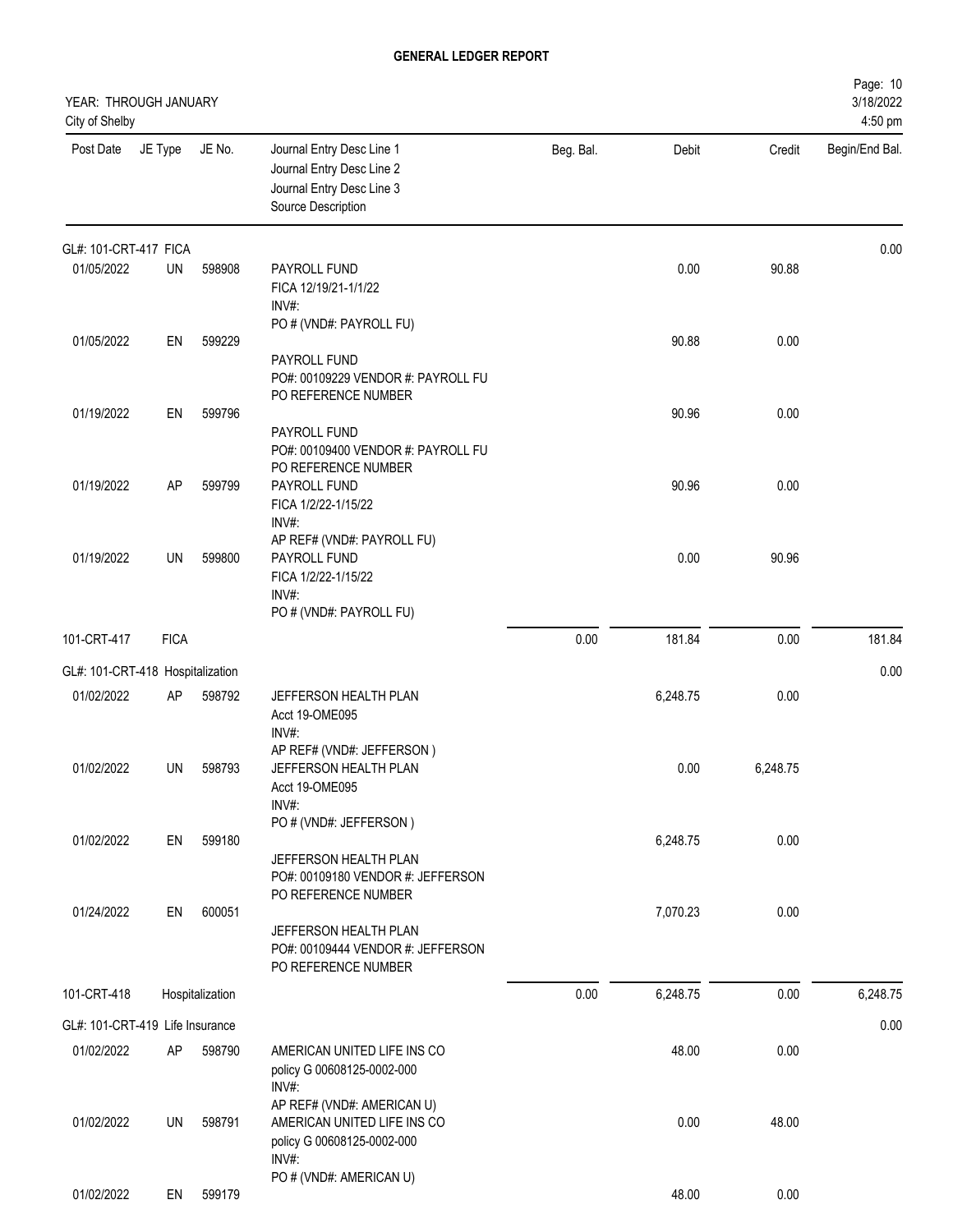| YEAR: THROUGH JANUARY<br>City of Shelby |         |                             |                                                                                                                                               |           |        |        | Page: 11<br>3/18/2022<br>4:50 pm |
|-----------------------------------------|---------|-----------------------------|-----------------------------------------------------------------------------------------------------------------------------------------------|-----------|--------|--------|----------------------------------|
| Post Date                               | JE Type | JE No.                      | Journal Entry Desc Line 1<br>Journal Entry Desc Line 2<br>Journal Entry Desc Line 3<br>Source Description                                     | Beg. Bal. | Debit  | Credit | Begin/End Bal.                   |
| GL#: 101-CRT-419 Life Insurance         |         |                             |                                                                                                                                               |           |        |        | 0.00                             |
|                                         |         |                             | AMERICAN UNITED LIFE INS CO<br>PO#: 00109179 VENDOR #: AMERICAN U<br>PO REFERENCE NUMBER                                                      |           |        |        |                                  |
| 101-CRT-419                             |         | Life Insurance              |                                                                                                                                               | 0.00      | 48.00  | 0.00   | 48.00                            |
| GL#: 101-CRT-420 Workers Compensation   |         |                             |                                                                                                                                               |           |        |        | 0.00                             |
| 01/20/2022                              | EN      | 599878                      | BUREAU OF WORKERS COMPENSATION<br>PO#: 00109416 VENDOR #: BWC                                                                                 |           | 274.00 | 0.00   |                                  |
| 01/25/2022                              | AP      | 600083                      | PO REFERENCE NUMBER<br>BUREAU OF WORKERS COMPENSATION<br>Installment payment 37005502<br>INV#:<br>1011247383                                  |           | 274.00 | 0.00   |                                  |
| 01/25/2022                              | UN      | 600084                      | AP REF# (VND#: BWC<br>BUREAU OF WORKERS COMPENSATION<br>Installment payment 37005502<br>INV#:<br>1011247383<br>PO#(VND#: BWC<br>$\rightarrow$ |           | 0.00   | 274.00 |                                  |
| 101-CRT-420                             |         | <b>Workers Compensation</b> |                                                                                                                                               | 0.00      | 274.00 | 0.00   | 274.00                           |
| GL#: 101-CRT-425 Natural Gas            |         |                             |                                                                                                                                               |           |        |        | 0.00                             |
| 01/06/2022                              | EN      | 599265                      |                                                                                                                                               |           | 800.00 | 0.00   |                                  |
|                                         |         |                             | <b>COLUMBIA GAS</b><br>PO#: 00109264 VENDOR #: COL. GAS<br>PO REFERENCE NUMBER                                                                |           |        |        |                                  |
| 01/14/2022                              | AP      | 599695                      | <b>COLUMBIA GAS</b><br>Acct 193879540010003<br>INV#:<br>32825                                                                                 |           | 685.04 | 0.00   |                                  |
| 01/14/2022                              | UN      | 599696                      | AP REF# (VND#: COL. GAS)<br><b>COLUMBIA GAS</b><br>Acct 193879540010003<br>INV#:<br>32825                                                     |           | 0.00   | 800.00 |                                  |
| 01/31/2022                              | EN      | 600333                      | PO # (VND#: COL. GAS)<br><b>COLUMBIA GAS</b><br>PO#: 00109509 VENDOR #: COL. GAS<br>PO REFERENCE NUMBER                                       |           | 800.00 | 0.00   |                                  |
| 101-CRT-425                             |         | <b>Natural Gas</b>          |                                                                                                                                               | 0.00      | 685.04 | 0.00   | 685.04                           |
| GL#: 101-CRT-428 Telephone              |         |                             |                                                                                                                                               |           |        |        | 0.00                             |
| 01/02/2022                              | AP      | 598788                      | <b>CENTURYLINK</b><br>acct 302298892 12/16/2021<br>INV#:                                                                                      |           | 376.98 | 0.00   |                                  |
| 01/02/2022                              | UN      | 598789                      | AP REF# (VND#: CENTURY )<br><b>CENTURYLINK</b><br>acct 302298892 12/16/2021<br>INV#:                                                          |           | 0.00   | 376.98 |                                  |
| 01/02/2022                              | EN      | 599178                      | PO # (VND#: CENTURY )<br><b>CENTURYLINK</b>                                                                                                   |           | 376.98 | 0.00   |                                  |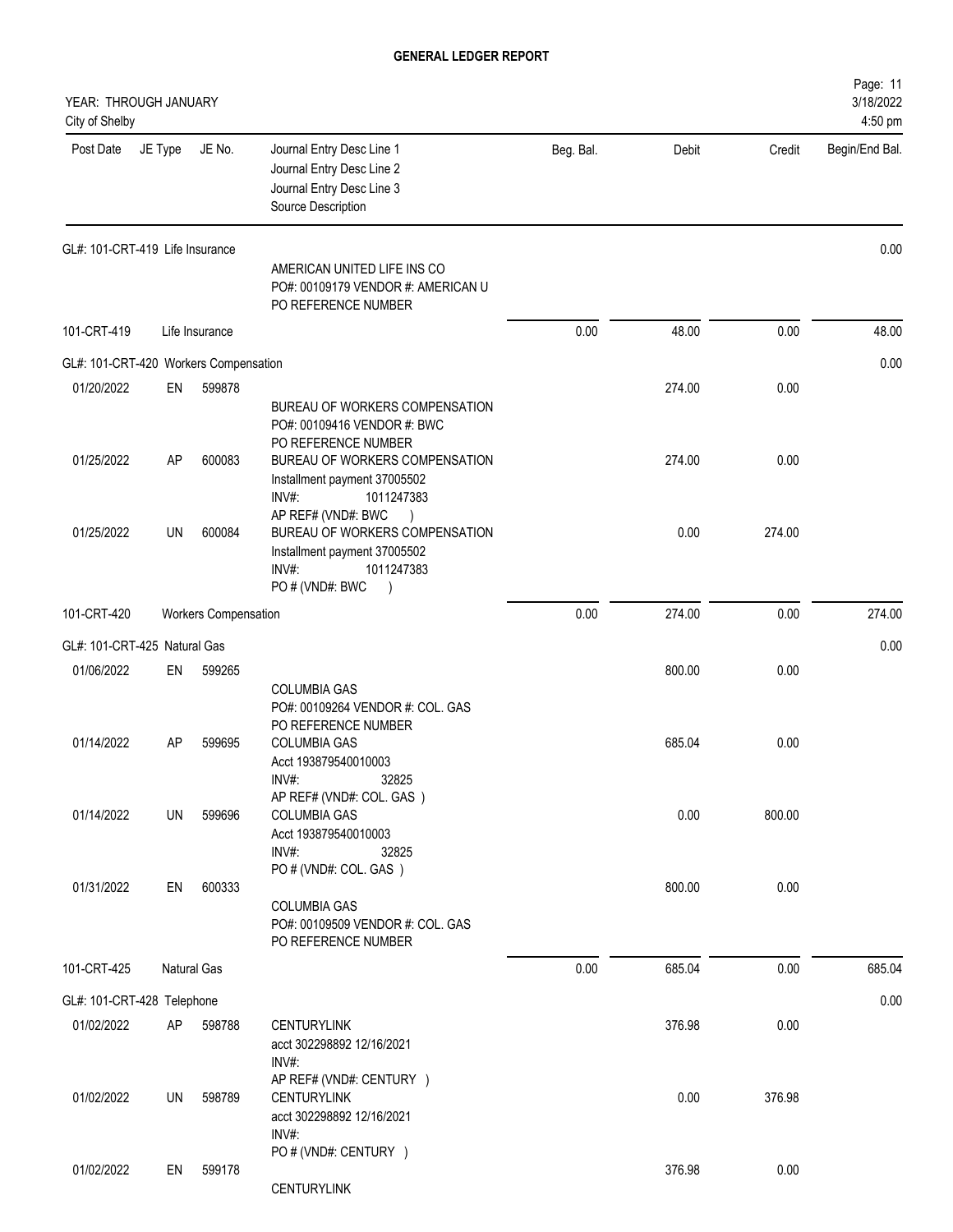| YEAR: THROUGH JANUARY<br>City of Shelby         |           |                                |                                                                                                              |           |        |        | Page: 12<br>3/18/2022<br>4:50 pm |
|-------------------------------------------------|-----------|--------------------------------|--------------------------------------------------------------------------------------------------------------|-----------|--------|--------|----------------------------------|
| Post Date                                       | JE Type   | JE No.                         | Journal Entry Desc Line 1<br>Journal Entry Desc Line 2<br>Journal Entry Desc Line 3<br>Source Description    | Beg. Bal. | Debit  | Credit | Begin/End Bal.                   |
| GL#: 101-CRT-428 Telephone                      |           |                                | PO#: 00109178 VENDOR #: CENTURY<br>PO REFERENCE NUMBER                                                       |           |        |        | 0.00                             |
| 101-CRT-428                                     | Telephone |                                |                                                                                                              | 0.00      | 376.98 | 0.00   | 376.98                           |
| GL#: 101-CRT-435 Property and Liability Insuran |           |                                |                                                                                                              |           |        |        | 0.00                             |
| 01/19/2022                                      | <b>AP</b> | 599825                         | INSURANCE AUDIT & INSPECTION<br>2022 Insurance Risk Management<br>INV#:<br>AP REF# (VND#: INS AUDIT)         |           | 203.00 | 0.00   |                                  |
| 01/19/2022                                      | UN        | 599826                         | <b>INSURANCE AUDIT &amp; INSPECTION</b><br>2022 Insurance Risk Management<br>INV#:<br>PO # (VND#: INS AUDIT) |           | 0.00   | 203.00 |                                  |
| 101-CRT-435                                     |           | Property and Liability Insuran |                                                                                                              | 0.00      | 203.00 | 0.00   | 203.00                           |
| GL#: 101-CRT-473 Office Supplies                |           |                                |                                                                                                              |           |        |        | 0.00                             |
| 01/05/2022                                      | AP        | 598917                         | QUILL CORPORATION<br>black ink stamp refill8.90<br>INV#:<br>20539279                                         |           | 8.90   | 0.00   |                                  |
| 01/05/2022                                      | <b>UN</b> | 598918                         | AP REF# (VND#: QUILL CORP)<br>QUILL CORPORATION<br>black ink stamp refill8.90                                |           | 0.00   | 8.90   |                                  |
| 01/05/2022                                      | AP        | 598919                         | INV#:<br>20539279<br>PO # (VND#: QUILL CORP)<br>QUILL CORPORATION<br>under desk foot rest                    |           | 29.41  | 0.00   |                                  |
| 01/05/2022                                      | UN        | 598920                         | INV#:<br>AP REF# (VND#: QUILL CORP)<br><b>QUILL CORPORATION</b><br>under desk foot rest<br>INV#:             |           | 0.00   | 29.41  |                                  |
| 01/05/2022                                      | AP        | 598921                         | PO # (VND#: QUILL CORP)<br>QUILL CORPORATION<br>Kleenex and gloves<br>INV#:<br>20512413                      |           | 84.56  | 0.00   |                                  |
| 01/05/2022                                      | UN        | 598922                         | AP REF# (VND#: QUILL CORP)<br>QUILL CORPORATION<br>Kleenex and gloves<br>INV#:<br>20512413                   |           | 0.00   | 84.56  |                                  |
| 01/31/2022                                      | EN        | 600344                         | PO # (VND#: QUILL CORP)<br>QUILL CORPORATION<br>PO#: 00109520 VENDOR #: QUILL CORP<br>PO REFERENCE NUMBER    |           | 500.00 | 0.00   |                                  |
| 101-CRT-473                                     |           | <b>Office Supplies</b>         |                                                                                                              | 0.00      | 122.87 | 0.00   | 122.87                           |
| GL#: 101-CRT-478 Court appointed attorneys      |           |                                |                                                                                                              |           |        |        | 0.00                             |
| 01/04/2022                                      | EN        | 599214                         | <b>COUNTY TREASURER</b><br>DO#: 00100214 VENDOD #: COUNTY TDE                                                |           | 396.50 | 0.00   |                                  |

PO#: 00109214 VENDOR #: COUNTY TRE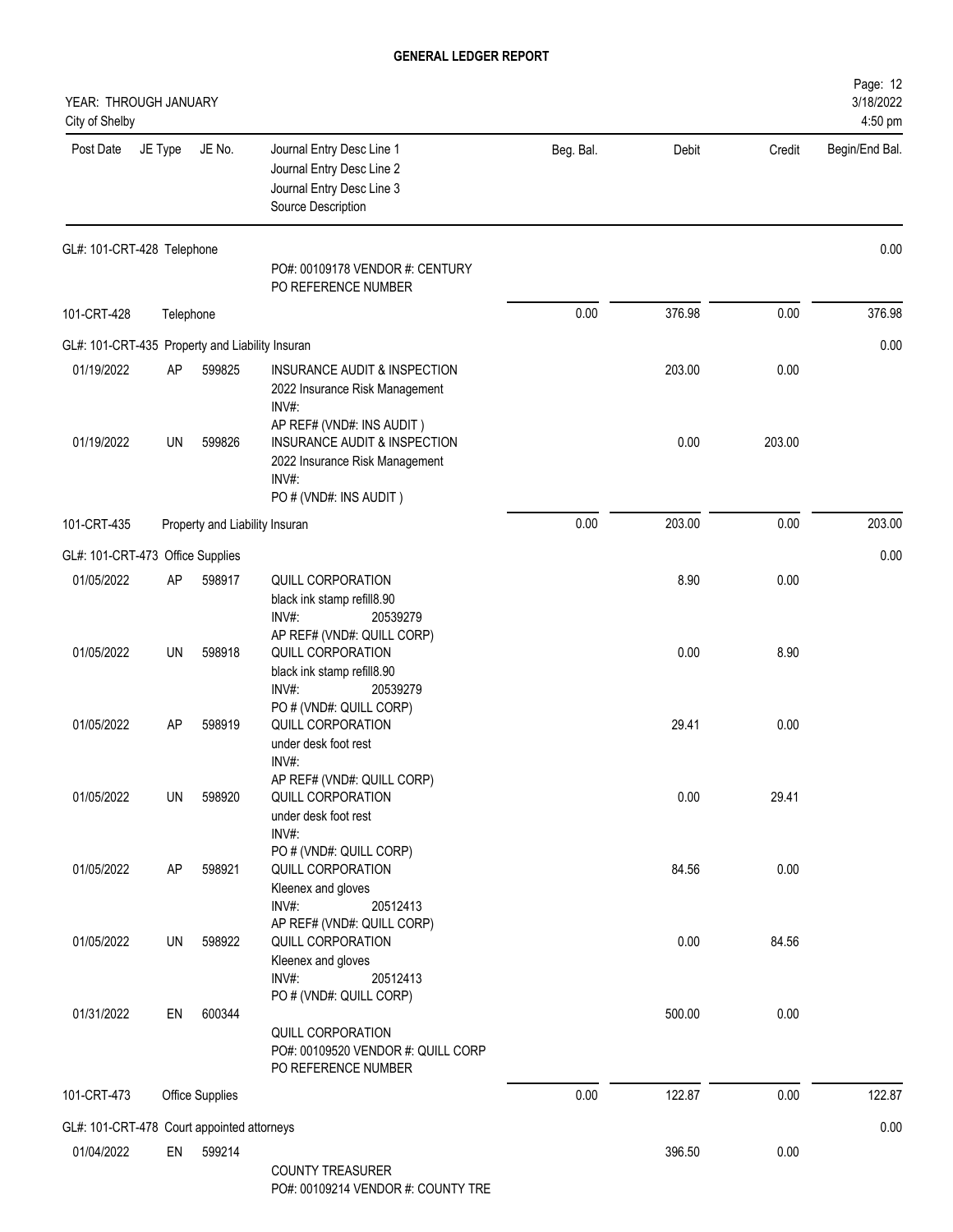| YEAR: THROUGH JANUARY<br>City of Shelby |         |                                            |                                                                                                                            |           |          |          | Page: 13<br>3/18/2022<br>4:50 pm |
|-----------------------------------------|---------|--------------------------------------------|----------------------------------------------------------------------------------------------------------------------------|-----------|----------|----------|----------------------------------|
| Post Date                               | JE Type | JE No.                                     | Journal Entry Desc Line 1<br>Journal Entry Desc Line 2<br>Journal Entry Desc Line 3<br>Source Description                  | Beg. Bal. | Debit    | Credit   | Begin/End Bal.                   |
|                                         |         | GL#: 101-CRT-478 Court appointed attorneys |                                                                                                                            |           |          |          | 0.00                             |
| 01/05/2022                              | AP      | 598923                                     | PO REFERENCE NUMBER<br>COUNTY TREASURER<br>December 2021 public defender<br>INV#:                                          |           | 396.50   | 0.00     |                                  |
| 01/05/2022                              | UN      | 598924                                     | AP REF# (VND#: COUNTY TRE)<br><b>COUNTY TREASURER</b><br>December 2021 public defender<br>INV#:<br>PO # (VND#: COUNTY TRE) |           | 0.00     | 396.50   |                                  |
| 101-CRT-478                             |         | Court appointed attorneys                  |                                                                                                                            | 0.00      | 396.50   | 0.00     | 396.50                           |
|                                         |         | GL#: 101-CRT-485 Maintenance, Autos        |                                                                                                                            |           |          |          | 0.00                             |
| 01/04/2022                              | EN      | 599215                                     |                                                                                                                            |           | 1,354.00 | 0.00     |                                  |
| 01/07/2022                              | AP      | 598976                                     | <b>BUCKEYE DODGE</b><br>PO#: 00109215 VENDOR #: BUCKEYE DO<br>PO REFERENCE NUMBER<br><b>BUCKEYE DODGE</b>                  |           | 1,354.00 | 0.00     |                                  |
|                                         |         |                                            | repairs to 2012 Dodge Journey<br>INV#:<br>92923<br>AP REF# (VND#: BUCKEYE DO)                                              |           |          |          |                                  |
| 01/07/2022                              | UN      | 598977                                     | <b>BUCKEYE DODGE</b><br>repairs to 2012 Dodge Journey<br>INV#:<br>92923<br>PO # (VND#: BUCKEYE DO)                         |           | 0.00     | 1,354.00 |                                  |
| 101-CRT-485                             |         | Maintenance, Autos                         |                                                                                                                            | 0.00      | 1,354.00 | 0.00     | 1,354.00                         |
| GL#: 101-CRT-528 Postage                |         |                                            |                                                                                                                            |           |          |          | 0.00                             |
| 01/06/2022                              | EN      | 599286                                     | <b>QUADIENT FINANCE USA INC</b>                                                                                            |           | 1,200.66 | 0.00     |                                  |
| 01/11/2022                              | AP      | 599426                                     | PO#: 00109285 VENDOR #: QUADIENT F<br>PO REFERENCE NUMBER<br>QUADIENT FINANCE USA INC<br>Court postage balance due         |           | 1,500.00 | 0.00     |                                  |
| 01/11/2022                              | UN      | 599427                                     | INV#:<br>AP REF# (VND#: QUADIENT F)<br>QUADIENT FINANCE USA INC<br>Court postage balance due                               |           | 0.00     | 1,500.00 |                                  |
| 01/11/2022                              | AP      | 599428                                     | INV#:<br>PO # (VND#: QUADIENT F)<br>QUADIENT FINANCE USA INC<br>Court postage balance due                                  |           | 1,200.66 | 0.00     |                                  |
| 01/11/2022                              | UN      | 599429                                     | INV#:<br>AP REF# (VND#: QUADIENT F)<br>QUADIENT FINANCE USA INC<br>Court postage balance due                               |           | 0.00     | 1,200.66 |                                  |
| 01/31/2022                              | EN      | 600343                                     | INV#:<br>PO # (VND#: QUADIENT F)<br>QUADIENT FINANCE USA INC<br>PO#: 00109519 VENDOR #: QUADIENT F<br>PO REFERENCE NUMBER  |           | 1,000.00 | 0.00     |                                  |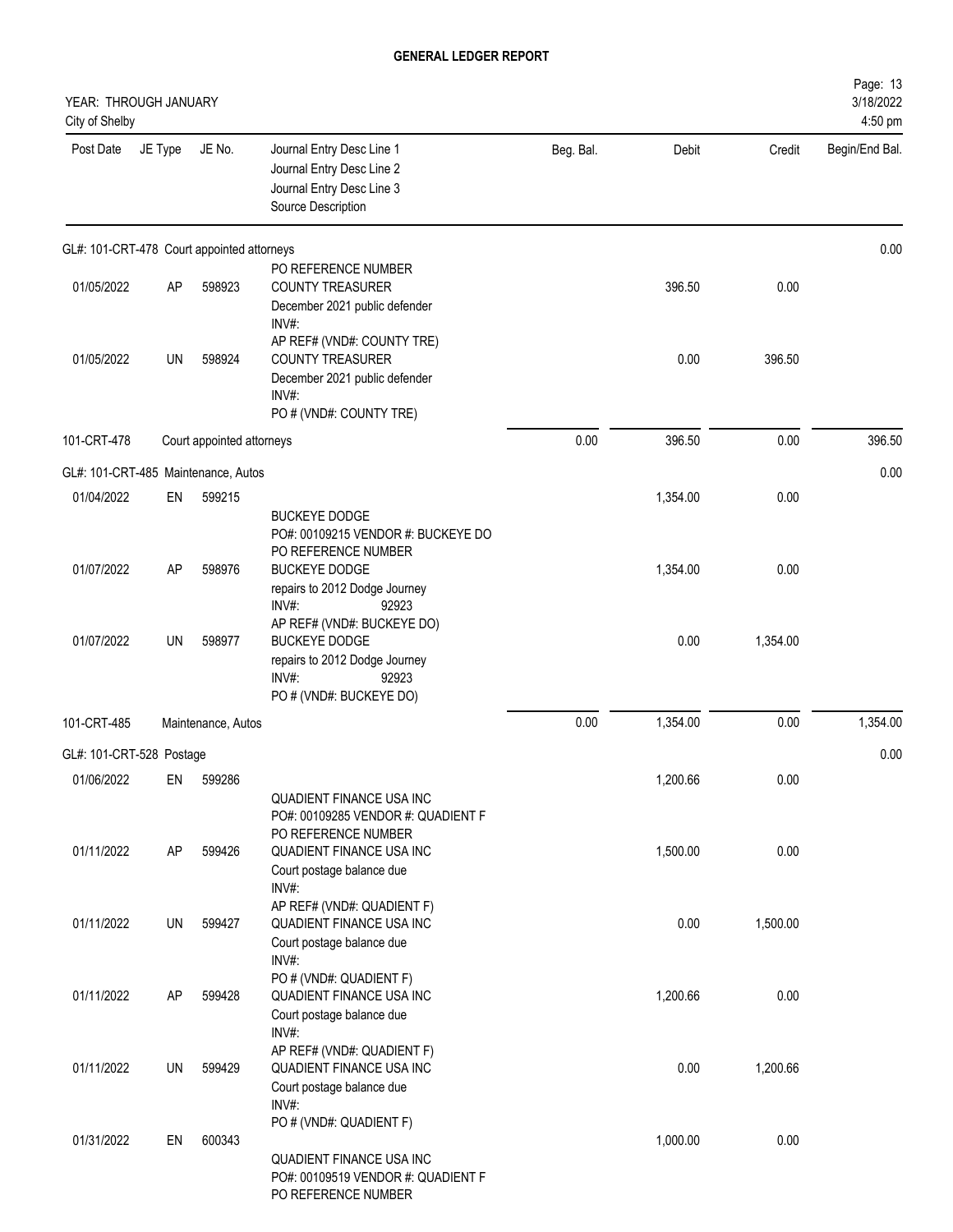| YEAR: THROUGH JANUARY<br>City of Shelby |         |                                   |                                                                                                                          |           |          |        | Page: 14<br>3/18/2022<br>4:50 pm |
|-----------------------------------------|---------|-----------------------------------|--------------------------------------------------------------------------------------------------------------------------|-----------|----------|--------|----------------------------------|
| Post Date                               | JE Type | JE No.                            | Journal Entry Desc Line 1<br>Journal Entry Desc Line 2<br>Journal Entry Desc Line 3<br>Source Description                | Beg. Bal. | Debit    | Credit | Begin/End Bal.                   |
| 101-CRT-528                             | Postage |                                   |                                                                                                                          | 0.00      | 2,700.66 | 0.00   | 2,700.66                         |
| GL#: 101-CRT-531 Miscellaneous          |         |                                   |                                                                                                                          |           |          |        | 0.00                             |
| 01/12/2022                              | EN      | 599448                            |                                                                                                                          |           | 22.75    | 0.00   |                                  |
|                                         |         |                                   | AUTOMATIC DATA PROCESSING<br>PO#: 00109374 VENDOR #: ADP<br>PO REFERENCE NUMBER                                          |           |          |        |                                  |
| 01/12/2022                              | AP      | 599481                            | AUTOMATIC DATA PROCESSING<br>Processing charges 1/1/2022<br>INV#:<br>596200720                                           |           | 22.75    | 0.00   |                                  |
| 01/12/2022                              | UN      | 599482                            | AP REF# (VND#: ADP<br>$\rightarrow$<br>AUTOMATIC DATA PROCESSING<br>Processing charges 1/1/2022<br>INV#:<br>596200720    |           | 0.00     | 22.75  |                                  |
| 01/20/2022                              | EN      | 599879                            | PO#(VND#: ADP<br>$\rightarrow$<br>AUTOMATIC DATA PROCESSING<br>PO#: 00109417 VENDOR #: ADP                               |           | 26.61    | 0.00   |                                  |
| 01/21/2022                              | AP      | 599978                            | PO REFERENCE NUMBER<br>AUTOMATIC DATA PROCESSING<br>Human Capital<br>INV#:<br>596704088                                  |           | 26.61    | 0.00   |                                  |
| 01/21/2022                              | UN      | 599979                            | AP REF# (VND#: ADP<br>$\rightarrow$<br>AUTOMATIC DATA PROCESSING<br>Human Capital<br>INV#:<br>596704088<br>PO#(VND#: ADP |           | 0.00     | 26.61  |                                  |
| 01/25/2022                              | EN      | 600070                            | $\rightarrow$<br>AUTOMATIC DATA PROCESSING<br>PO#: 00109460 VENDOR #: ADP<br>PO REFERENCE NUMBER                         |           | 21.10    | 0.00   |                                  |
| 01/25/2022                              | AP      | 600098                            | AUTOMATIC DATA PROCESSING<br>Processing chagres 1/2/22-<br>INV#:<br>59916620<br>AP REF# (VND#: ADP<br>$\rightarrow$      |           | 21.10    | 0.00   |                                  |
| 01/25/2022                              | UN      | 600099                            | AUTOMATIC DATA PROCESSING<br>Processing chagres 1/2/22-<br>INV#:<br>59916620<br>PO#(VND#: ADP<br>$\rightarrow$           |           | 0.00     | 21.10  |                                  |
| 01/31/2022                              | EN      | 600338                            | KILGORE & HERRING CPAS<br>PO#: 00109514 VENDOR #: KILGORE &<br>PO REFERENCE NUMBER                                       |           | 5,000.00 | 0.00   |                                  |
| 101-CRT-531                             |         | Miscellaneous                     |                                                                                                                          | 0.00      | 70.46    | 0.00   | 70.46                            |
|                                         |         | GL#: 101-CRT-617 Leases-Equipment |                                                                                                                          |           |          |        | 0.00                             |
| 01/11/2022                              | AP      | 599430                            | <b>QUADIENT INC</b><br>court quarterly rental<br>INV#:<br>58893691                                                       |           | 64.51    | 0.00   |                                  |
| 01/11/2022                              | UN      | 599431                            | AP REF# (VND#: QUADIENT I)<br><b>QUADIENT INC</b><br>court quarterly rental                                              |           | 0.00     | 65.00  |                                  |

INV#: 58893691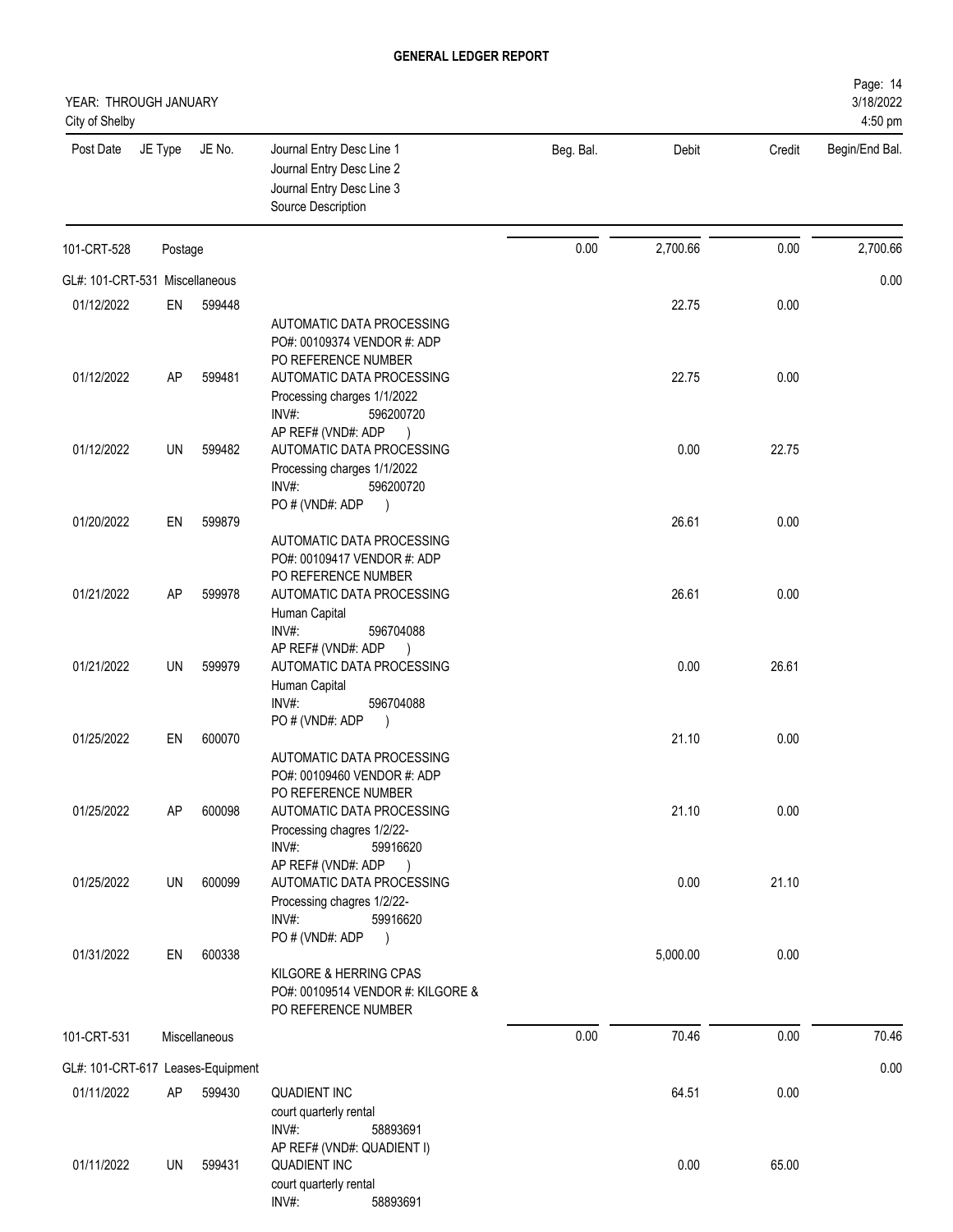| YEAR: THROUGH JANUARY<br>City of Shelby        |         |                  |                                                                                                                                                                    |           |          |          | Page: 15<br>3/18/2022<br>4:50 pm |
|------------------------------------------------|---------|------------------|--------------------------------------------------------------------------------------------------------------------------------------------------------------------|-----------|----------|----------|----------------------------------|
| Post Date                                      | JE Type | JE No.           | Journal Entry Desc Line 1<br>Journal Entry Desc Line 2<br>Journal Entry Desc Line 3<br>Source Description                                                          | Beg. Bal. | Debit    | Credit   | Begin/End Bal.                   |
| GL#: 101-CRT-617 Leases-Equipment              |         |                  | PO # (VND#: QUADIENT I)                                                                                                                                            |           |          |          | 0.00                             |
| 101-CRT-617                                    |         | Leases-Equipment |                                                                                                                                                                    | 0.00      | 64.51    | 0.00     | 64.51                            |
| GL#: 101-DOF-400 Wages                         |         |                  |                                                                                                                                                                    |           |          |          | 0.00                             |
| 01/05/2022                                     | AP      | 598905           | CITY PAYROLL FUND<br>Wages 12/19/21-1/1/22<br>INV#:                                                                                                                |           | 2,294.66 | 0.00     |                                  |
| 01/05/2022                                     | UN      | 598906           | AP REF# (VND#: CITY PAYRO)<br>CITY PAYROLL FUND<br>Wages 12/19/21-1/1/22<br>INV#:                                                                                  |           | 0.00     | 2,294.66 |                                  |
| 01/05/2022                                     | EN      | 599228           | PO # (VND#: CITY PAYRO)<br>CITY PAYROLL FUND                                                                                                                       |           | 2,294.66 | 0.00     |                                  |
| 01/19/2022                                     | EN      | 599795           | PO#: 00109228 VENDOR #: CITY PAYRO<br>PO REFERENCE NUMBER<br>CITY PAYROLL FUND                                                                                     |           | 2,337.24 | 0.00     |                                  |
| 01/19/2022                                     | AP      | 599797           | PO#: 00109399 VENDOR #: CITY PAYRO<br>PO REFERENCE NUMBER<br>CITY PAYROLL FUND<br>Wages 1/2/22-1/15/22<br>INV#:                                                    |           | 2,337.24 | 0.00     |                                  |
| 01/19/2022                                     | UN      | 599798           | AP REF# (VND#: CITY PAYRO)<br>CITY PAYROLL FUND<br>Wages 1/2/22-1/15/22<br>INV#:<br>PO # (VND#: CITY PAYRO)                                                        |           | 0.00     | 2,337.24 |                                  |
| 101-DOF-400                                    | Wages   |                  |                                                                                                                                                                    | 0.00      | 4,631.90 | 0.00     | 4,631.90                         |
| GL#: 101-DOF-401 Assist. Dir. of Finance Wages |         |                  |                                                                                                                                                                    |           |          |          | 0.00                             |
| 01/05/2022                                     | AP      | 598905           | CITY PAYROLL FUND<br>Wages 12/19/21-1/1/22<br>INV#:                                                                                                                |           | 2,485.85 | 0.00     |                                  |
| 01/05/2022                                     | UN      | 598906           | AP REF# (VND#: CITY PAYRO)<br>CITY PAYROLL FUND<br>Wages 12/19/21-1/1/22<br>INV#:                                                                                  |           | 0.00     | 2,485.85 |                                  |
| 01/05/2022                                     | EN      | 599228           | PO # (VND#: CITY PAYRO)<br>CITY PAYROLL FUND                                                                                                                       |           | 2,485.85 | 0.00     |                                  |
| 01/19/2022                                     | EN      | 599795           | PO#: 00109228 VENDOR #: CITY PAYRO<br>PO REFERENCE NUMBER                                                                                                          |           | 2,510.85 | 0.00     |                                  |
| 01/19/2022                                     | AP      | 599797           | CITY PAYROLL FUND<br>PO#: 00109399 VENDOR #: CITY PAYRO<br>PO REFERENCE NUMBER<br>CITY PAYROLL FUND<br>Wages 1/2/22-1/15/22<br>INV#:<br>AP REF# (VND#: CITY PAYRO) |           | 2,510.85 | 0.00     |                                  |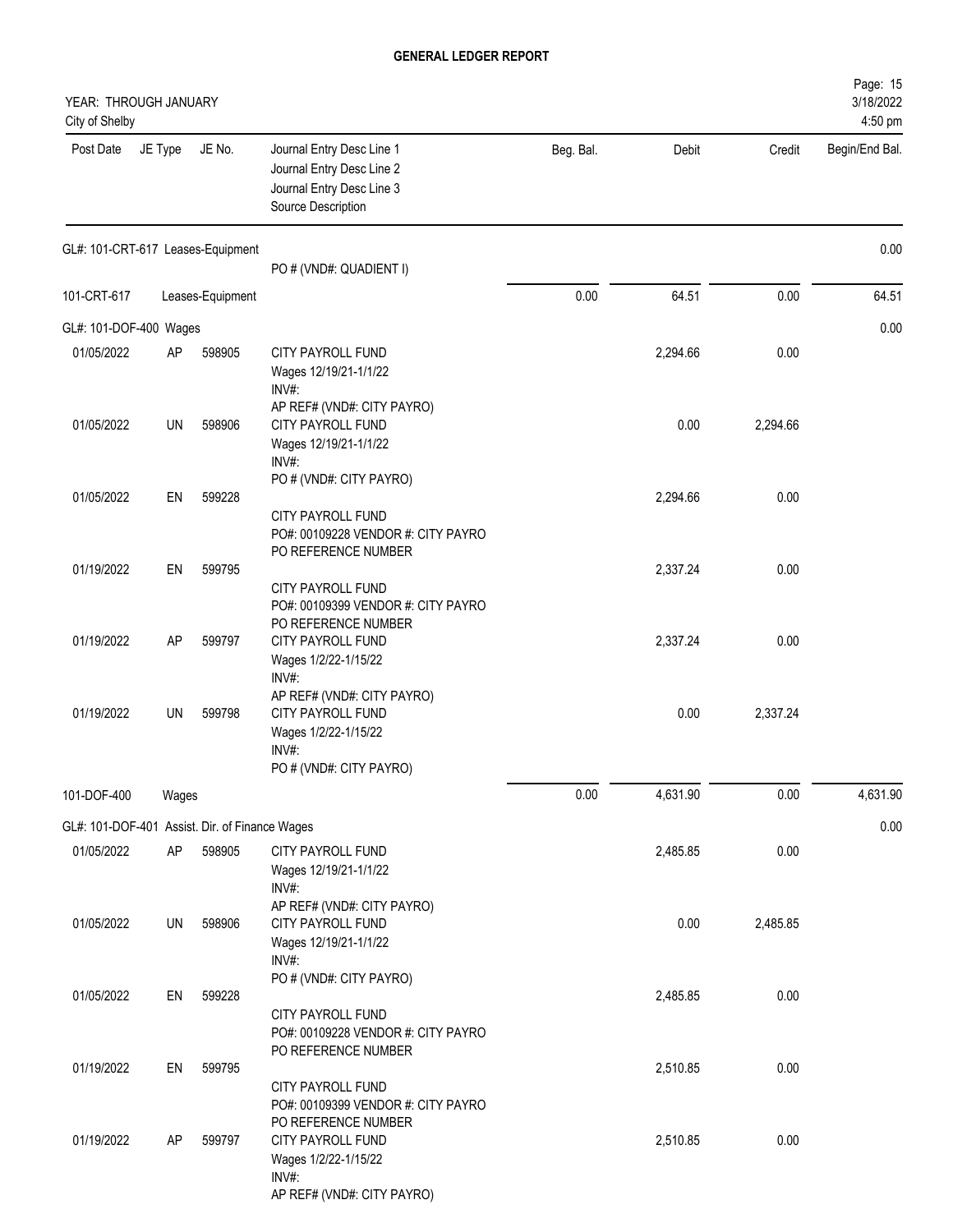| YEAR: THROUGH JANUARY<br>City of Shelby        |         |                               |                                                                                                                |           |          |          | Page: 16<br>3/18/2022<br>4:50 pm |
|------------------------------------------------|---------|-------------------------------|----------------------------------------------------------------------------------------------------------------|-----------|----------|----------|----------------------------------|
| Post Date                                      | JE Type | JE No.                        | Journal Entry Desc Line 1<br>Journal Entry Desc Line 2<br>Journal Entry Desc Line 3<br>Source Description      | Beg. Bal. | Debit    | Credit   | Begin/End Bal.                   |
| GL#: 101-DOF-401 Assist. Dir. of Finance Wages |         |                               |                                                                                                                |           |          |          | 0.00                             |
| 01/19/2022                                     | UN      | 599798                        | CITY PAYROLL FUND<br>Wages 1/2/22-1/15/22<br>INV#:<br>PO # (VND#: CITY PAYRO)                                  |           | 0.00     | 2,510.85 |                                  |
| 101-DOF-401                                    |         | Assist. Dir. of Finance Wages |                                                                                                                | 0.00      | 4,996.70 | 0.00     | 4,996.70                         |
| GL#: 101-DOF-404 Clerks wages                  |         |                               |                                                                                                                |           |          |          | 0.00                             |
| 01/05/2022                                     | AP      | 598905                        | CITY PAYROLL FUND<br>Wages 12/19/21-1/1/22<br>INV#:                                                            |           | 435.00   | 0.00     |                                  |
| 01/05/2022                                     | UN      | 598906                        | AP REF# (VND#: CITY PAYRO)<br>CITY PAYROLL FUND<br>Wages 12/19/21-1/1/22<br>INV#:                              |           | 0.00     | 435.00   |                                  |
| 01/05/2022                                     | EN      | 599228                        | PO # (VND#: CITY PAYRO)<br>CITY PAYROLL FUND<br>PO#: 00109228 VENDOR #: CITY PAYRO                             |           | 435.00   | 0.00     |                                  |
| 01/19/2022                                     | EN      | 599795                        | PO REFERENCE NUMBER<br>CITY PAYROLL FUND<br>PO#: 00109399 VENDOR #: CITY PAYRO<br>PO REFERENCE NUMBER          |           | 435.00   | 0.00     |                                  |
| 01/19/2022                                     | AP      | 599797                        | CITY PAYROLL FUND<br>Wages 1/2/22-1/15/22<br>INV#:                                                             |           | 435.00   | 0.00     |                                  |
| 01/19/2022                                     | UN      | 599798                        | AP REF# (VND#: CITY PAYRO)<br>CITY PAYROLL FUND<br>Wages 1/2/22-1/15/22<br>INV#:<br>PO # (VND#: CITY PAYRO)    |           | 0.00     | 435.00   |                                  |
| 101-DOF-404                                    |         | Clerks wages                  |                                                                                                                | 0.00      | 870.00   | 0.00     | 870.00                           |
|                                                |         |                               | GL#: 101-DOF-415 Public Employees Retire.System                                                                |           |          |          | 0.00                             |
| 01/04/2022                                     | EN      | 599212                        | OH PUBLIC EMPLOYEES RETIREMENT<br>PO#: 00109212 VENDOR #: OPERS<br>PO REFERENCE NUMBER                         |           | 1,428.02 | 0.00     |                                  |
| 01/05/2022                                     | AP      | 598911                        | OH PUBLIC EMPLOYEES RETIREMENT<br>Employer portion 11/21/21-<br>INV#:<br>AP REF# (VND#: OPERS<br>$\rightarrow$ |           | 1,428.02 | 0.00     |                                  |
| 01/05/2022                                     | UN      | 598912                        | OH PUBLIC EMPLOYEES RETIREMENT<br>Employer portion 11/21/21-<br>INV#:<br>PO # (VND#: OPERS<br>$\rightarrow$    |           | 0.00     | 1,428.02 |                                  |
| 101-DOF-415                                    |         |                               | Public Employees Retire.System                                                                                 | 0.00      | 1,428.02 | 0.00     | 1,428.02                         |
| GL#: 101-DOF-417 FICA                          |         |                               |                                                                                                                |           |          |          | 0.00                             |
| 01/05/2022                                     | AP      | 598907                        | PAYROLL FUND                                                                                                   |           | 75.01    | 0.00     |                                  |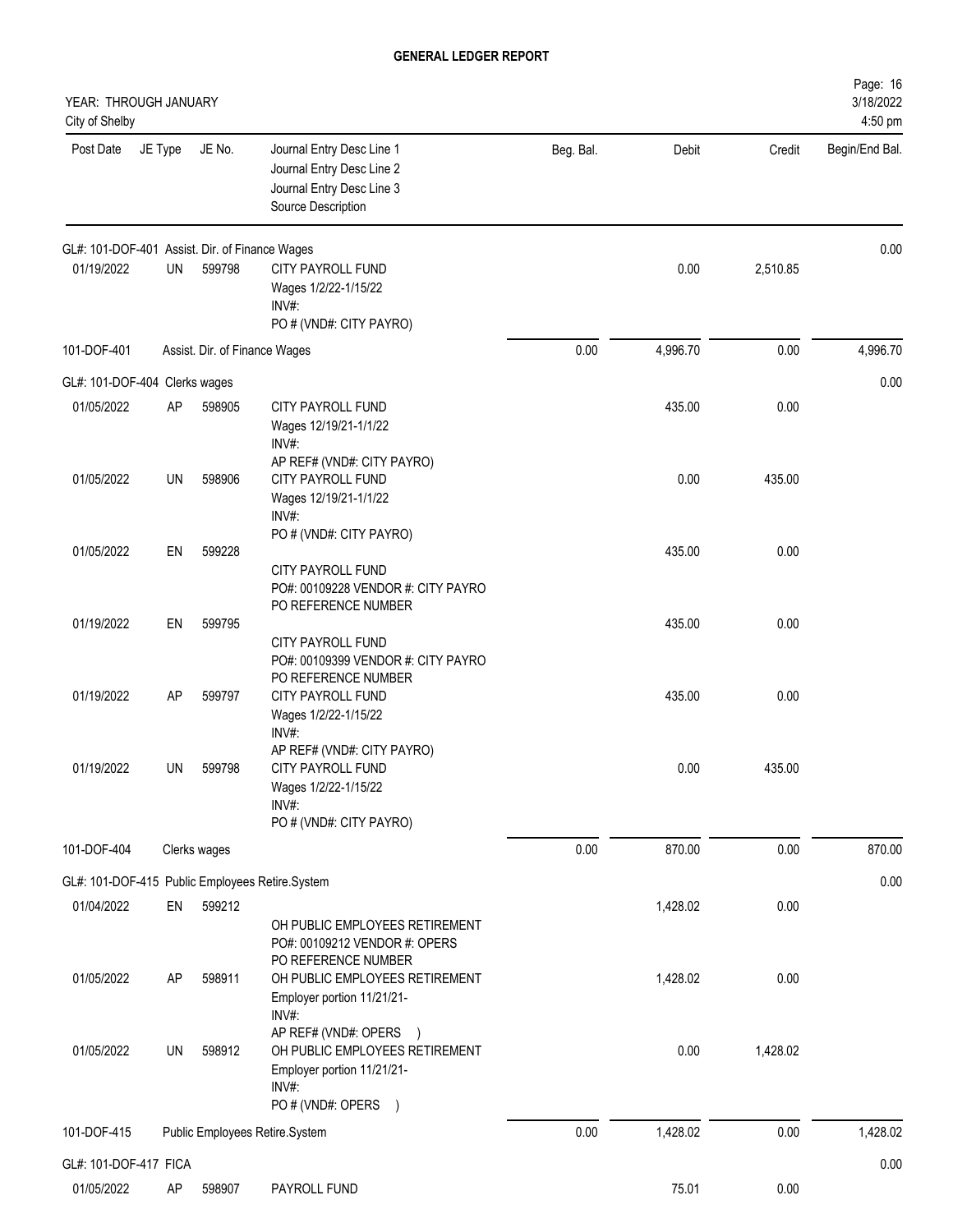| YEAR: THROUGH JANUARY<br>City of Shelby |             |                 |                                                                                                           |           |          |          | Page: 17<br>3/18/2022<br>4:50 pm |
|-----------------------------------------|-------------|-----------------|-----------------------------------------------------------------------------------------------------------|-----------|----------|----------|----------------------------------|
| Post Date                               | JE Type     | JE No.          | Journal Entry Desc Line 1<br>Journal Entry Desc Line 2<br>Journal Entry Desc Line 3<br>Source Description | Beg. Bal. | Debit    | Credit   | Begin/End Bal.                   |
| GL#: 101-DOF-417 FICA                   |             |                 |                                                                                                           |           |          |          | 0.00                             |
|                                         |             |                 | FICA 12/19/21-1/1/22<br>INV#:                                                                             |           |          |          |                                  |
|                                         |             |                 | AP REF# (VND#: PAYROLL FU)                                                                                |           |          |          |                                  |
| 01/05/2022                              | UN          | 598908          | PAYROLL FUND                                                                                              |           | 0.00     | 75.01    |                                  |
|                                         |             |                 | FICA 12/19/21-1/1/22<br>INV#:                                                                             |           |          |          |                                  |
|                                         |             |                 | PO # (VND#: PAYROLL FU)                                                                                   |           |          |          |                                  |
| 01/05/2022                              | EN          | 599229          |                                                                                                           |           | 75.01    | 0.00     |                                  |
|                                         |             |                 | PAYROLL FUND<br>PO#: 00109229 VENDOR #: PAYROLL FU                                                        |           |          |          |                                  |
|                                         |             |                 | PO REFERENCE NUMBER                                                                                       |           |          |          |                                  |
| 01/19/2022                              | EN          | 599796          |                                                                                                           |           | 76.00    | 0.00     |                                  |
|                                         |             |                 | PAYROLL FUND<br>PO#: 00109400 VENDOR #: PAYROLL FU                                                        |           |          |          |                                  |
|                                         |             |                 | PO REFERENCE NUMBER                                                                                       |           |          |          |                                  |
| 01/19/2022                              | AP          | 599799          | PAYROLL FUND                                                                                              |           | 76.00    | 0.00     |                                  |
|                                         |             |                 | FICA 1/2/22-1/15/22<br>INV#:                                                                              |           |          |          |                                  |
|                                         |             |                 | AP REF# (VND#: PAYROLL FU)                                                                                |           |          |          |                                  |
| 01/19/2022                              | UN          | 599800          | PAYROLL FUND                                                                                              |           | 0.00     | 76.00    |                                  |
|                                         |             |                 | FICA 1/2/22-1/15/22<br>INV#:                                                                              |           |          |          |                                  |
|                                         |             |                 | PO # (VND#: PAYROLL FU)                                                                                   |           |          |          |                                  |
| 101-DOF-417                             | <b>FICA</b> |                 |                                                                                                           | 0.00      | 151.01   | 0.00     | 151.01                           |
|                                         |             |                 |                                                                                                           |           |          |          |                                  |
| GL#: 101-DOF-418 Hospitalization        |             |                 |                                                                                                           |           |          |          | 0.00                             |
| 01/02/2022                              | AP          | 598792          | JEFFERSON HEALTH PLAN<br>Acct 19-OME095                                                                   |           | 2,630.57 | 0.00     |                                  |
|                                         |             |                 | INV#:                                                                                                     |           |          |          |                                  |
|                                         |             |                 | AP REF# (VND#: JEFFERSON)                                                                                 |           |          |          |                                  |
| 01/02/2022                              | UN          | 598793          | JEFFERSON HEALTH PLAN<br>Acct 19-OME095                                                                   |           | 0.00     | 2,630.57 |                                  |
|                                         |             |                 | INV#:                                                                                                     |           |          |          |                                  |
|                                         |             |                 | PO # (VND#: JEFFERSON)                                                                                    |           |          |          |                                  |
| 01/02/2022                              | EN          | 599180          | JEFFERSON HEALTH PLAN                                                                                     |           | 2,630.57 | 0.00     |                                  |
|                                         |             |                 | PO#: 00109180 VENDOR #: JEFFERSON                                                                         |           |          |          |                                  |
|                                         |             |                 | PO REFERENCE NUMBER                                                                                       |           |          |          |                                  |
| 01/24/2022                              | EN          | 600051          | JEFFERSON HEALTH PLAN                                                                                     |           | 2,630.57 | 0.00     |                                  |
|                                         |             |                 | PO#: 00109444 VENDOR #: JEFFERSON                                                                         |           |          |          |                                  |
|                                         |             |                 | PO REFERENCE NUMBER                                                                                       |           |          |          |                                  |
| 101-DOF-418                             |             | Hospitalization |                                                                                                           | 0.00      | 2,630.57 | 0.00     | 2,630.57                         |
| GL#: 101-DOF-419 Life Insurance         |             |                 |                                                                                                           |           |          |          | 0.00                             |
| 01/02/2022                              | AP          | 598790          | AMERICAN UNITED LIFE INS CO                                                                               |           | 24.00    | 0.00     |                                  |
|                                         |             |                 | policy G 00608125-0002-000                                                                                |           |          |          |                                  |
|                                         |             |                 | INV#:<br>AP REF# (VND#: AMERICAN U)                                                                       |           |          |          |                                  |
| 01/02/2022                              | UN          | 598791          | AMERICAN UNITED LIFE INS CO                                                                               |           | 0.00     | 24.00    |                                  |
|                                         |             |                 | policy G 00608125-0002-000                                                                                |           |          |          |                                  |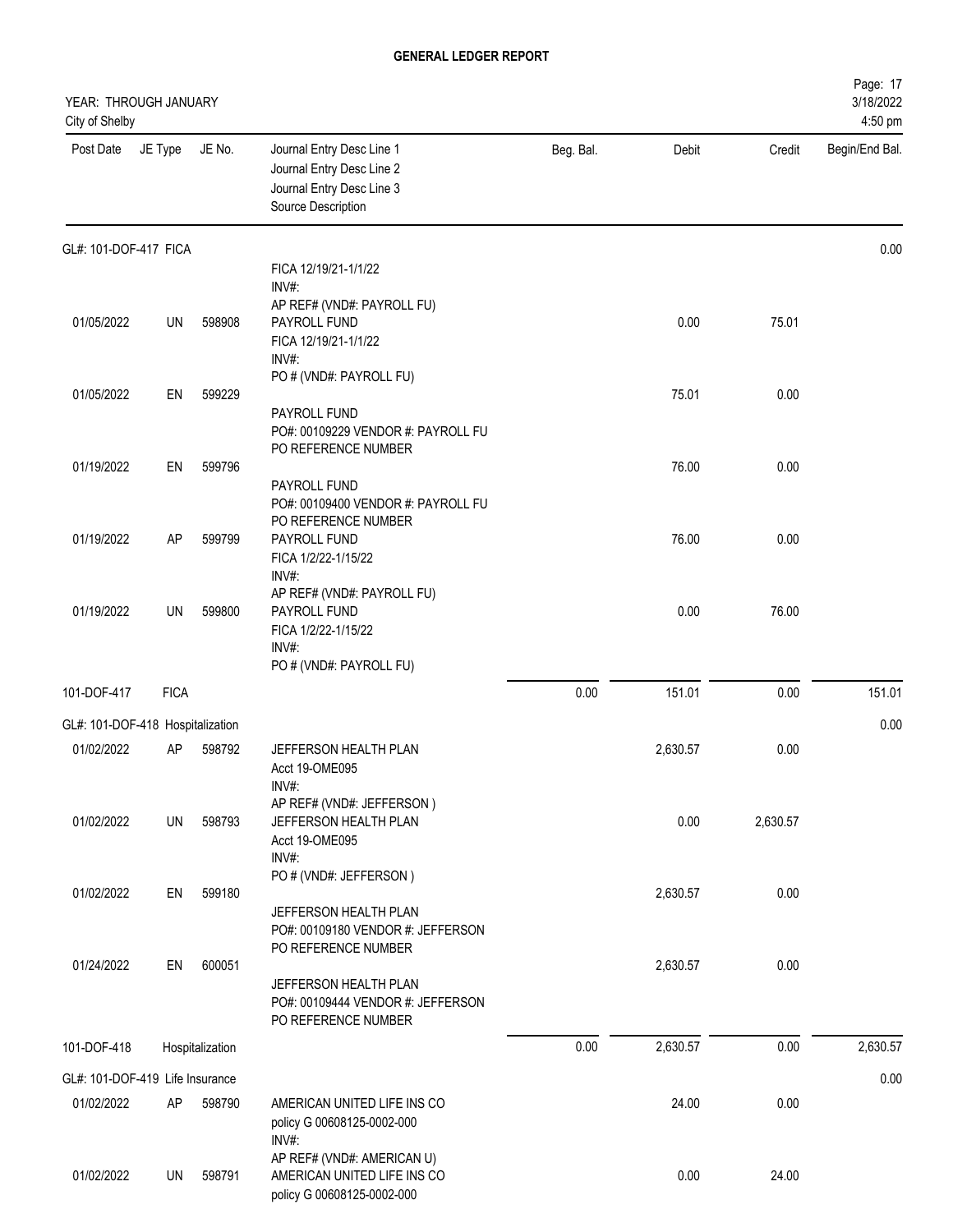| YEAR: THROUGH JANUARY<br>City of Shelby |           |                             |                                                                                                             |           |        |        | Page: 18<br>3/18/2022<br>4:50 pm |
|-----------------------------------------|-----------|-----------------------------|-------------------------------------------------------------------------------------------------------------|-----------|--------|--------|----------------------------------|
| Post Date                               | JE Type   | JE No.                      | Journal Entry Desc Line 1<br>Journal Entry Desc Line 2<br>Journal Entry Desc Line 3<br>Source Description   | Beg. Bal. | Debit  | Credit | Begin/End Bal.                   |
| GL#: 101-DOF-419 Life Insurance         |           |                             |                                                                                                             |           |        |        | 0.00                             |
| 01/02/2022                              | EN        | 599179                      | INV#:<br>PO # (VND#: AMERICAN U)<br>AMERICAN UNITED LIFE INS CO                                             |           | 24.00  | 0.00   |                                  |
|                                         |           |                             | PO#: 00109179 VENDOR #: AMERICAN U<br>PO REFERENCE NUMBER                                                   |           |        |        |                                  |
| 101-DOF-419                             |           | Life Insurance              |                                                                                                             | 0.00      | 24.00  | 0.00   | 24.00                            |
| GL#: 101-DOF-420 Workers Compensation   |           |                             |                                                                                                             |           |        |        | 0.00                             |
| 01/20/2022                              | EN        | 599878                      |                                                                                                             |           | 188.00 | 0.00   |                                  |
|                                         |           |                             | BUREAU OF WORKERS COMPENSATION<br>PO#: 00109416 VENDOR #: BWC<br>PO REFERENCE NUMBER                        |           |        |        |                                  |
| 01/25/2022                              | AP        | 600083                      | BUREAU OF WORKERS COMPENSATION<br>Installment payment 37005502<br>INV#:<br>1011247383<br>AP REF# (VND#: BWC |           | 188.00 | 0.00   |                                  |
| 01/25/2022                              | <b>UN</b> | 600084                      | BUREAU OF WORKERS COMPENSATION<br>Installment payment 37005502<br>INV#:<br>1011247383<br>PO # (VND#: BWC    |           | 0.00   | 188.00 |                                  |
| 101-DOF-420                             |           | <b>Workers Compensation</b> |                                                                                                             | 0.00      | 188.00 | 0.00   | 188.00                           |
| GL#: 101-DOF-428 Telephone              |           |                             |                                                                                                             |           |        |        | 0.00                             |
| 01/02/2022                              | AP        | 598788                      | <b>CENTURYLINK</b><br>acct 302298892 12/16/2021<br>INV#:                                                    |           | 96.22  | 0.00   |                                  |
| 01/02/2022                              | UN        | 598789                      | AP REF# (VND#: CENTURY )<br><b>CENTURYLINK</b><br>acct 302298892 12/16/2021<br>INV#:                        |           | 0.00   | 96.22  |                                  |
| 01/02/2022                              | EN        | 599178                      | PO # (VND#: CENTURY )<br><b>CENTURYLINK</b><br>PO#: 00109178 VENDOR #: CENTURY<br>PO REFERENCE NUMBER       |           | 96.22  | 0.00   |                                  |
| 01/06/2022                              | EN        | 599282                      | CHARTER COMM HOLDINGS LLC                                                                                   |           | 23.31  | 0.00   |                                  |
| 01/25/2022                              | AP        | 600104                      | PO#: 00109281 VENDOR #: CHART COMM<br>PO REFERENCE NUMBER<br>CHARTER COMM HOLDINGS LLC                      |           | 2.12   | 0.00   |                                  |
|                                         |           |                             | acct 8361104000102703<br>INV#:<br>0102703011522b<br>AP REF# (VND#: CHART COMM)                              |           |        |        |                                  |
| 01/25/2022                              | UN        | 600105                      | CHARTER COMM HOLDINGS LLC<br>acct 8361104000102703<br>INV#:<br>0102703011522b<br>PO # (VND#: CHART COMM)    |           | 0.00   | 2.12   |                                  |
| 101-DOF-428                             | Telephone |                             |                                                                                                             | 0.00      | 98.34  | 0.00   | 98.34                            |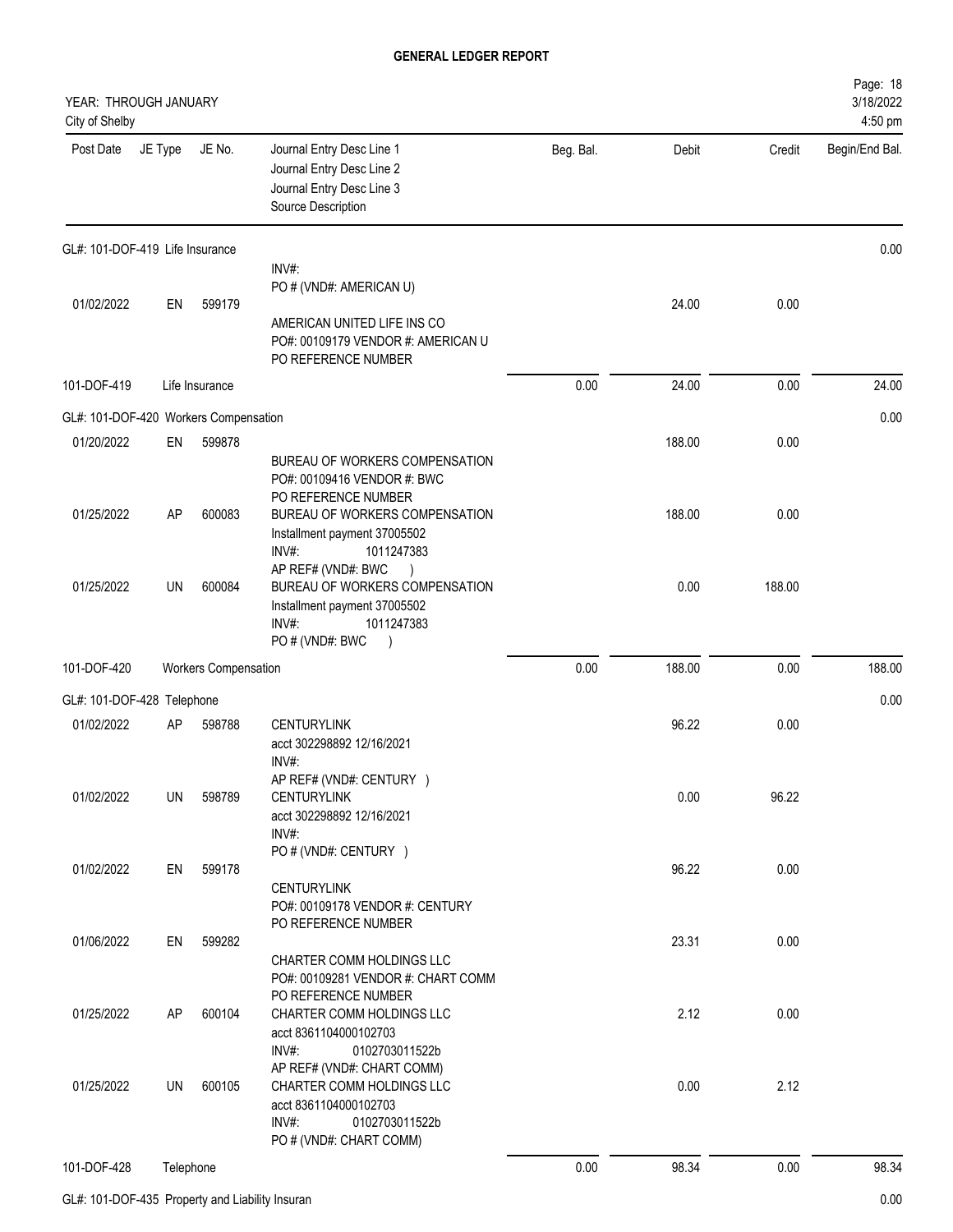| YEAR: THROUGH JANUARY<br>City of Shelby         |         |                                |                                                                                                                             |           |        |        | Page: 19<br>3/18/2022<br>4:50 pm |
|-------------------------------------------------|---------|--------------------------------|-----------------------------------------------------------------------------------------------------------------------------|-----------|--------|--------|----------------------------------|
| Post Date                                       | JE Type | JE No.                         | Journal Entry Desc Line 1<br>Journal Entry Desc Line 2<br>Journal Entry Desc Line 3<br>Source Description                   | Beg. Bal. | Debit  | Credit | Begin/End Bal.                   |
| GL#: 101-DOF-435 Property and Liability Insuran |         |                                |                                                                                                                             |           |        |        | 0.00                             |
| 01/19/2022                                      | AP      | 599825                         | INSURANCE AUDIT & INSPECTION<br>2022 Insurance Risk Management<br>INV#:<br>AP REF# (VND#: INS AUDIT)                        |           | 10.00  | 0.00   |                                  |
| 01/19/2022                                      | AP      | 599825                         | INSURANCE AUDIT & INSPECTION<br>2022 Insurance Risk Management<br>INV#:                                                     |           | 73.00  | 0.00   |                                  |
| 01/19/2022                                      | UN      | 599826                         | AP REF# (VND#: INS AUDIT)<br>INSURANCE AUDIT & INSPECTION<br>2022 Insurance Risk Management<br>INV#:                        |           | 0.00   | 10.00  |                                  |
| 01/19/2022                                      | UN      | 599826                         | PO # (VND#: INS AUDIT)<br>INSURANCE AUDIT & INSPECTION<br>2022 Insurance Risk Management<br>INV#:<br>PO # (VND#: INS AUDIT) |           | 0.00   | 73.00  |                                  |
| 101-DOF-435                                     |         | Property and Liability Insuran |                                                                                                                             | 0.00      | 83.00  | 0.00   | 83.00                            |
|                                                 |         |                                | GL#: 101-DOF-471 Education, Mtgs. & Related Exp.                                                                            |           |        |        | 0.00                             |
| 01/06/2022                                      | EN      | 599232                         |                                                                                                                             |           | 503.00 | 0.00   |                                  |
|                                                 |         |                                | OHIO MUNICIPAL LEAGUE<br>PO#: 00109231 VENDOR #: OH MUNI LE<br>PO REFERENCE NUMBER                                          |           |        |        |                                  |
| 01/07/2022                                      | AP      | 599022                         | OHIO MUNICIPAL LEAGUE<br>2022 membership dues<br>INV#:<br>AP REF# (VND#: OH MUNI LE)                                        |           | 503.00 | 0.00   |                                  |
| 01/07/2022                                      | UN      | 599023                         | OHIO MUNICIPAL LEAGUE<br>2022 membership dues<br>INV#:<br>PO # (VND#: OH MUNI LE)                                           |           | 0.00   | 503.00 |                                  |
| 101-DOF-471                                     |         |                                | Education, Mtgs. & Related Exp.                                                                                             | 0.00      | 503.00 | 0.00   | 503.00                           |
| GL#: 101-DOF-528 Postage                        |         |                                |                                                                                                                             |           |        |        | 0.00                             |
| 01/07/2022                                      | AP      | 599040                         | GUNDER/STACEY//<br>postage and supplies city hall<br>INV#:                                                                  |           | 7.12   | 0.00   |                                  |
| 01/07/2022                                      | UN      | 599041                         | AP REF# (VND#: GUNDER/STA)<br>GUNDER/STACEY//<br>postage and supplies city hall<br>INV#:                                    |           | 0.00   | 7.12   |                                  |
| 01/07/2022                                      | EN      | 599309                         | PO # (VND#: GUNDER/STA)<br>GUNDER/STACEY//<br>PO#: 00109308 VENDOR #: GUNDER/STA<br>PO REFERENCE NUMBER                     |           | 7.12   | 0.00   |                                  |
| 01/24/2022                                      | EN      | 600052                         | US POSTAL SERVICE<br>PO#: 00109445 VENDOR #: U S POSTAL<br>PO REFERENCE NUMBER                                              |           | 58.00  | 0.00   |                                  |
| 01/25/2022                                      | AP      | 600106                         | US POSTAL SERVICE                                                                                                           |           | 58.00  | 0.00   |                                  |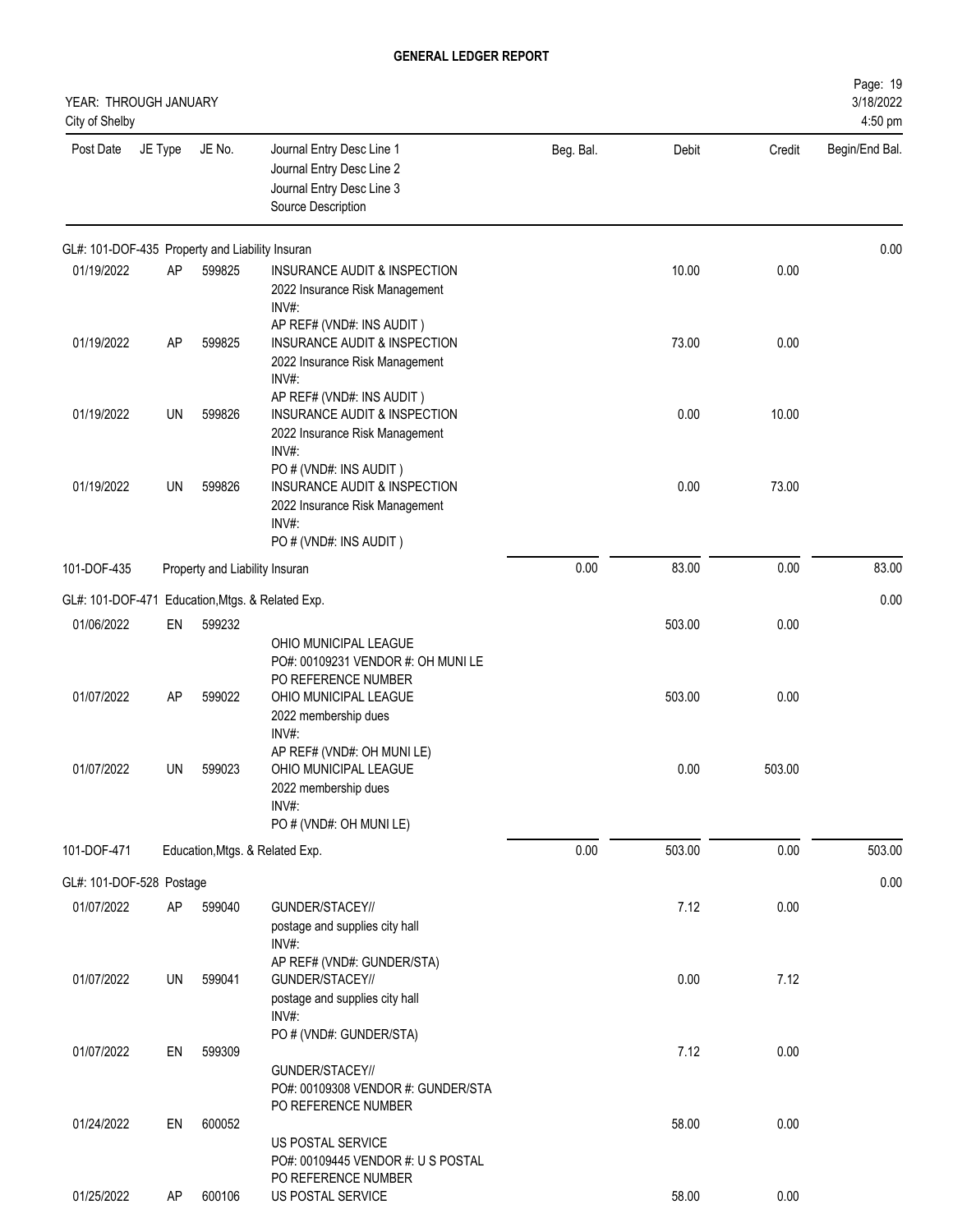| YEAR: THROUGH JANUARY<br>City of Shelby |           |        |                                                                                                                      |           |          |          | Page: 20<br>3/18/2022<br>4:50 pm |
|-----------------------------------------|-----------|--------|----------------------------------------------------------------------------------------------------------------------|-----------|----------|----------|----------------------------------|
| Post Date                               | JE Type   | JE No. | Journal Entry Desc Line 1<br>Journal Entry Desc Line 2<br>Journal Entry Desc Line 3<br>Source Description            | Beg. Bal. | Debit    | Credit   | Begin/End Bal.                   |
| GL#: 101-DOF-528 Postage                |           |        |                                                                                                                      |           |          |          | 0.00                             |
|                                         |           |        | 10 rolls of stamps, city hall<br>$INV#$ :                                                                            |           |          |          |                                  |
| 01/25/2022                              | UN        | 600107 | AP REF# (VND#: U S POSTAL)<br>US POSTAL SERVICE<br>10 rolls of stamps, city hall<br>INV#:<br>PO # (VND#: U S POSTAL) |           | 0.00     | 58.00    |                                  |
| 101-DOF-528                             | Postage   |        |                                                                                                                      | 0.00      | 65.12    | 0.00     | 65.12                            |
| GL#: 101-DOL-400 Wages                  |           |        |                                                                                                                      |           |          |          | 0.00                             |
| 01/05/2022                              | <b>AP</b> | 598905 | CITY PAYROLL FUND<br>Wages 12/19/21-1/1/22<br>INV#:                                                                  |           | 1,880.08 | 0.00     |                                  |
| 01/05/2022                              | UN        | 598906 | AP REF# (VND#: CITY PAYRO)<br>CITY PAYROLL FUND<br>Wages 12/19/21-1/1/22<br>INV#:                                    |           | 0.00     | 1,880.08 |                                  |
| 01/05/2022                              | EN        | 599228 | PO # (VND#: CITY PAYRO)<br>CITY PAYROLL FUND<br>PO#: 00109228 VENDOR #: CITY PAYRO                                   |           | 1,880.08 | 0.00     |                                  |
| 01/19/2022                              | EN        | 599795 | PO REFERENCE NUMBER<br><b>CITY PAYROLL FUND</b><br>PO#: 00109399 VENDOR #: CITY PAYRO                                |           | 1,914.97 | 0.00     |                                  |
| 01/19/2022                              | <b>AP</b> | 599797 | PO REFERENCE NUMBER<br>CITY PAYROLL FUND<br>Wages 1/2/22-1/15/22<br>INV#:                                            |           | 1,914.97 | 0.00     |                                  |
| 01/19/2022                              | UN        | 599798 | AP REF# (VND#: CITY PAYRO)<br>CITY PAYROLL FUND<br>Wages 1/2/22-1/15/22<br>INV#:<br>PO # (VND#: CITY PAYRO)          |           | 0.00     | 1,914.97 |                                  |
| 101-DOL-400                             | Wages     |        |                                                                                                                      | 0.00      | 3,795.05 | 0.00     | 3,795.05                         |
| GL#: 101-DOL-402 Secretary Wages        |           |        |                                                                                                                      |           |          |          | 0.00                             |
| 01/05/2022                              | AP        | 598905 | CITY PAYROLL FUND<br>Wages 12/19/21-1/1/22<br>INV#:                                                                  |           | 742.80   | 0.00     |                                  |
| 01/05/2022                              | UN        | 598906 | AP REF# (VND#: CITY PAYRO)<br>CITY PAYROLL FUND<br>Wages 12/19/21-1/1/22<br>$INV#$ :                                 |           | 0.00     | 742.80   |                                  |
| 01/05/2022                              | EN        | 599228 | PO # (VND#: CITY PAYRO)<br>CITY PAYROLL FUND<br>PO#: 00109228 VENDOR #: CITY PAYRO                                   |           | 742.80   | 0.00     |                                  |
| 01/19/2022                              | EN        | 599795 | PO REFERENCE NUMBER<br>CITY PAYROLL FUND                                                                             |           | 742.80   | 0.00     |                                  |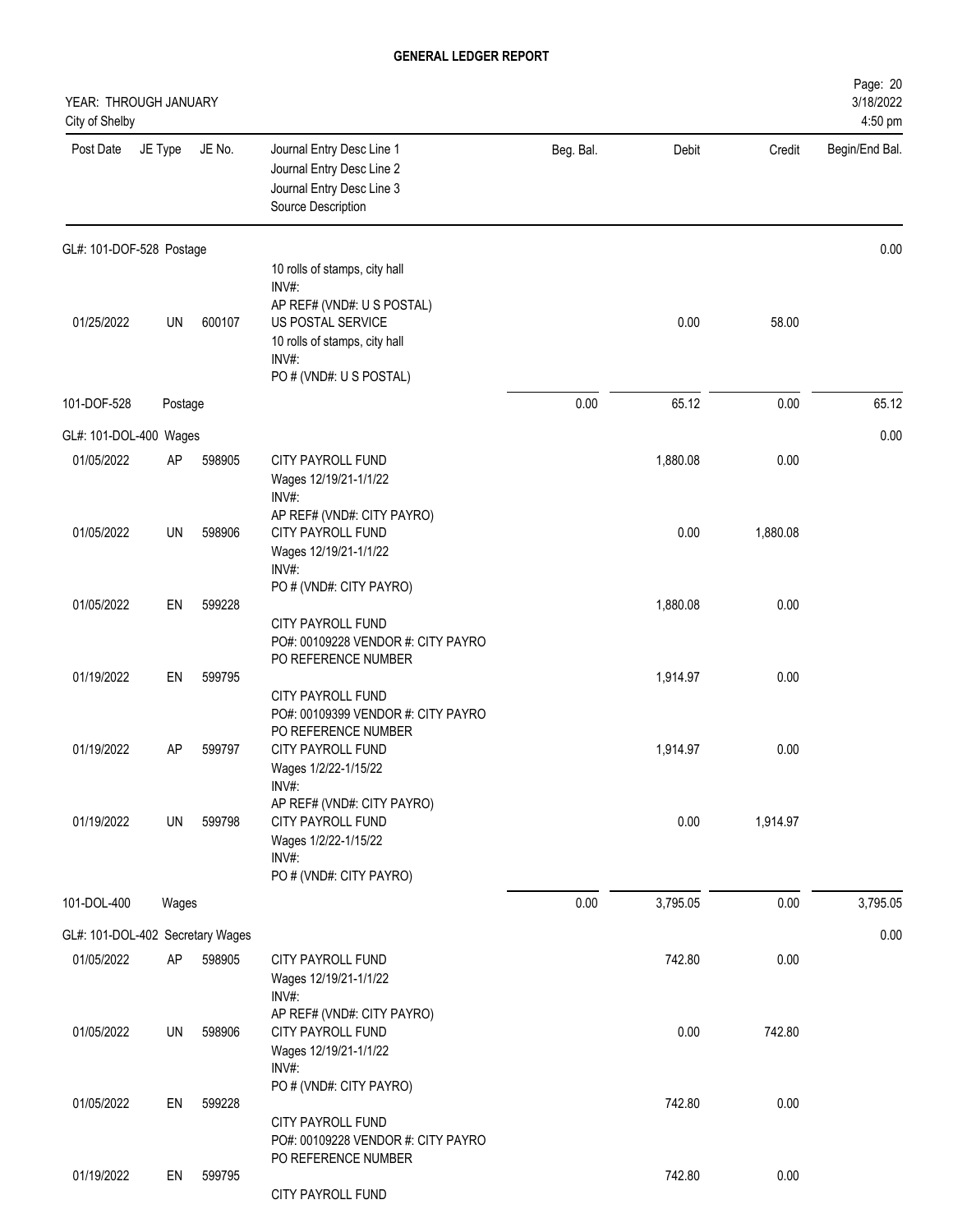| YEAR: THROUGH JANUARY<br>City of Shelby |         |                 |                                                                                                                                                                 |           |          |        | Page: 21<br>3/18/2022<br>4:50 pm |
|-----------------------------------------|---------|-----------------|-----------------------------------------------------------------------------------------------------------------------------------------------------------------|-----------|----------|--------|----------------------------------|
| Post Date                               | JE Type | JE No.          | Journal Entry Desc Line 1<br>Journal Entry Desc Line 2<br>Journal Entry Desc Line 3<br>Source Description                                                       | Beg. Bal. | Debit    | Credit | Begin/End Bal.                   |
| GL#: 101-DOL-402 Secretary Wages        |         |                 |                                                                                                                                                                 |           |          |        | 0.00                             |
| 01/19/2022                              | AP      | 599797          | PO#: 00109399 VENDOR #: CITY PAYRO<br>PO REFERENCE NUMBER<br>CITY PAYROLL FUND<br>Wages 1/2/22-1/15/22                                                          |           | 742.80   | 0.00   |                                  |
| 01/19/2022                              | UN      | 599798          | INV#:<br>AP REF# (VND#: CITY PAYRO)<br><b>CITY PAYROLL FUND</b><br>Wages 1/2/22-1/15/22<br>INV#:<br>PO # (VND#: CITY PAYRO)                                     |           | 0.00     | 742.80 |                                  |
| 101-DOL-402                             |         | Secretary Wages |                                                                                                                                                                 | 0.00      | 1,485.60 | 0.00   | 1,485.60                         |
|                                         |         |                 | GL#: 101-DOL-415 Public Employees Retire.System                                                                                                                 |           |          |        | 0.00                             |
| 01/04/2022                              | EN      | 599212          |                                                                                                                                                                 |           | 725.71   | 0.00   |                                  |
| 01/05/2022                              | AP      | 598911          | OH PUBLIC EMPLOYEES RETIREMENT<br>PO#: 00109212 VENDOR #: OPERS<br>PO REFERENCE NUMBER<br>OH PUBLIC EMPLOYEES RETIREMENT<br>Employer portion 11/21/21-<br>INV#: |           | 725.71   | 0.00   |                                  |
| 01/05/2022                              | UN      | 598912          | AP REF# (VND#: OPERS<br>OH PUBLIC EMPLOYEES RETIREMENT<br>Employer portion 11/21/21-<br>INV#:<br>PO#(VND#: OPERS )                                              |           | 0.00     | 725.71 |                                  |
| 101-DOL-415                             |         |                 | Public Employees Retire.System                                                                                                                                  | 0.00      | 725.71   | 0.00   | 725.71                           |
| GL#: 101-DOL-417 FICA                   |         |                 |                                                                                                                                                                 |           |          |        | 0.00                             |
| 01/05/2022                              | AP.     | 598907          | PAYROLL FUND<br>FICA 12/19/21-1/1/22                                                                                                                            |           | 35.05    | 0.00   |                                  |
| 01/05/2022                              | UN      | 598908          | INV#:<br>AP REF# (VND#: PAYROLL FU)<br>PAYROLL FUND<br>FICA 12/19/21-1/1/22<br>INV#:                                                                            |           | 0.00     | 35.05  |                                  |
| 01/05/2022                              | EN      | 599229          | PO # (VND#: PAYROLL FU)<br>PAYROLL FUND                                                                                                                         |           | 35.05    | 0.00   |                                  |
| 01/19/2022                              | EN      | 599796          | PO#: 00109229 VENDOR #: PAYROLL FU<br>PO REFERENCE NUMBER                                                                                                       |           | 35.57    | 0.00   |                                  |
| 01/19/2022                              | AP      | 599799          | PAYROLL FUND<br>PO#: 00109400 VENDOR #: PAYROLL FU<br>PO REFERENCE NUMBER<br>PAYROLL FUND<br>FICA 1/2/22-1/15/22                                                |           | 35.57    | 0.00   |                                  |
| 01/19/2022                              | UN      | 599800          | INV#:<br>AP REF# (VND#: PAYROLL FU)<br>PAYROLL FUND<br>FICA 1/2/22-1/15/22<br>INV#:                                                                             |           | 0.00     | 35.57  |                                  |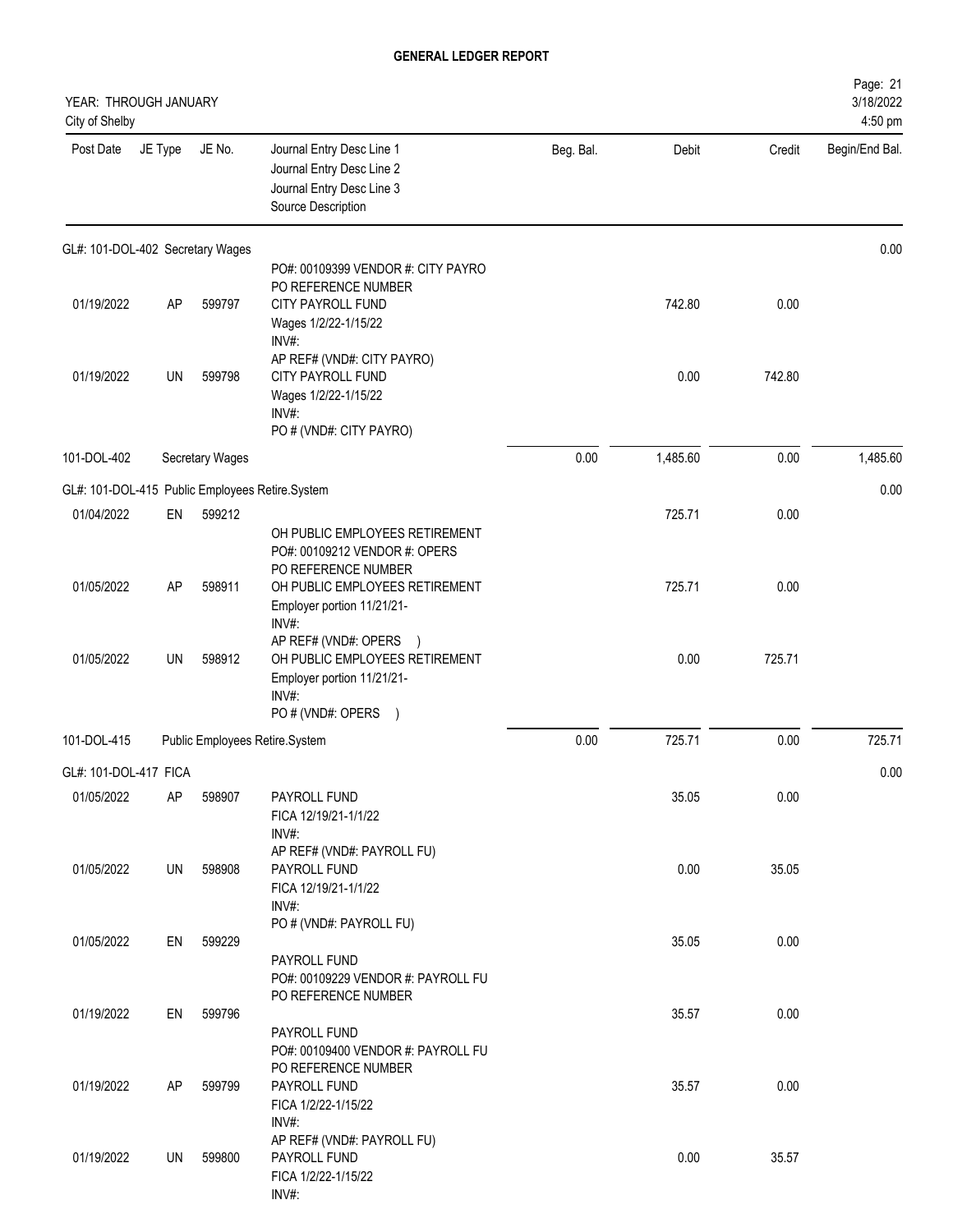| YEAR: THROUGH JANUARY<br>City of Shelby |             |                 |                                                                                                                                               |           |          |          | Page: 22<br>3/18/2022<br>4:50 pm |
|-----------------------------------------|-------------|-----------------|-----------------------------------------------------------------------------------------------------------------------------------------------|-----------|----------|----------|----------------------------------|
| Post Date                               | JE Type     | JE No.          | Journal Entry Desc Line 1<br>Journal Entry Desc Line 2<br>Journal Entry Desc Line 3<br>Source Description                                     | Beg. Bal. | Debit    | Credit   | Begin/End Bal.                   |
| GL#: 101-DOL-417 FICA                   |             |                 | PO # (VND#: PAYROLL FU)                                                                                                                       |           |          |          | 0.00                             |
| 101-DOL-417                             | <b>FICA</b> |                 |                                                                                                                                               | 0.00      | 70.62    | 0.00     | 70.62                            |
| GL#: 101-DOL-418 Hospitalization        |             |                 |                                                                                                                                               |           |          |          | 0.00                             |
| 01/02/2022                              | AP          | 598792          | JEFFERSON HEALTH PLAN<br>Acct 19-OME095<br>INV#:                                                                                              |           | 2,219.83 | 0.00     |                                  |
| 01/02/2022                              | UN          | 598793          | AP REF# (VND#: JEFFERSON)<br>JEFFERSON HEALTH PLAN<br>Acct 19-OME095<br>INV#:                                                                 |           | 0.00     | 2,219.83 |                                  |
| 01/02/2022                              | EN          | 599180          | PO # (VND#: JEFFERSON)<br>JEFFERSON HEALTH PLAN                                                                                               |           | 2,219.83 | 0.00     |                                  |
| 01/24/2022                              | EN          | 600051          | PO#: 00109180 VENDOR #: JEFFERSON<br>PO REFERENCE NUMBER<br>JEFFERSON HEALTH PLAN<br>PO#: 00109444 VENDOR #: JEFFERSON<br>PO REFERENCE NUMBER |           | 2,219.83 | 0.00     |                                  |
| 101-DOL-418                             |             | Hospitalization |                                                                                                                                               | 0.00      | 2,219.83 | 0.00     | 2,219.83                         |
| GL#: 101-DOL-419 Life Insurance         |             |                 |                                                                                                                                               |           |          |          | 0.00                             |
| 01/02/2022                              | AP          | 598790          | AMERICAN UNITED LIFE INS CO<br>policy G 00608125-0002-000<br>INV#:                                                                            |           | 12.00    | 0.00     |                                  |
| 01/02/2022                              | UN          | 598791          | AP REF# (VND#: AMERICAN U)<br>AMERICAN UNITED LIFE INS CO<br>policy G 00608125-0002-000<br>INV#:                                              |           | 0.00     | 12.00    |                                  |
| 01/02/2022                              | EN          | 599179          | PO # (VND#: AMERICAN U)<br>AMERICAN UNITED LIFE INS CO<br>PO#: 00109179 VENDOR #: AMERICAN U<br>PO REFERENCE NUMBER                           |           | 12.00    | 0.00     |                                  |
| 101-DOL-419                             |             | Life Insurance  |                                                                                                                                               | 0.00      | 12.00    | 0.00     | 12.00                            |
| GL#: 101-DOL-420 Workers Compensation   |             |                 |                                                                                                                                               |           |          |          | 0.00                             |
| 01/20/2022                              | EN          | 599878          | BUREAU OF WORKERS COMPENSATION<br>PO#: 00109416 VENDOR #: BWC                                                                                 |           | 98.00    | 0.00     |                                  |
| 01/25/2022                              | AP          | 600083          | PO REFERENCE NUMBER<br>BUREAU OF WORKERS COMPENSATION<br>Installment payment 37005502<br>INV#:<br>1011247383                                  |           | 98.00    | 0.00     |                                  |
| 01/25/2022                              | UN          | 600084          | AP REF# (VND#: BWC<br>$\rightarrow$<br>BUREAU OF WORKERS COMPENSATION<br>Installment payment 37005502<br>INV#:<br>1011247383<br>PO#(VND#: BWC |           | 0.00     | 98.00    |                                  |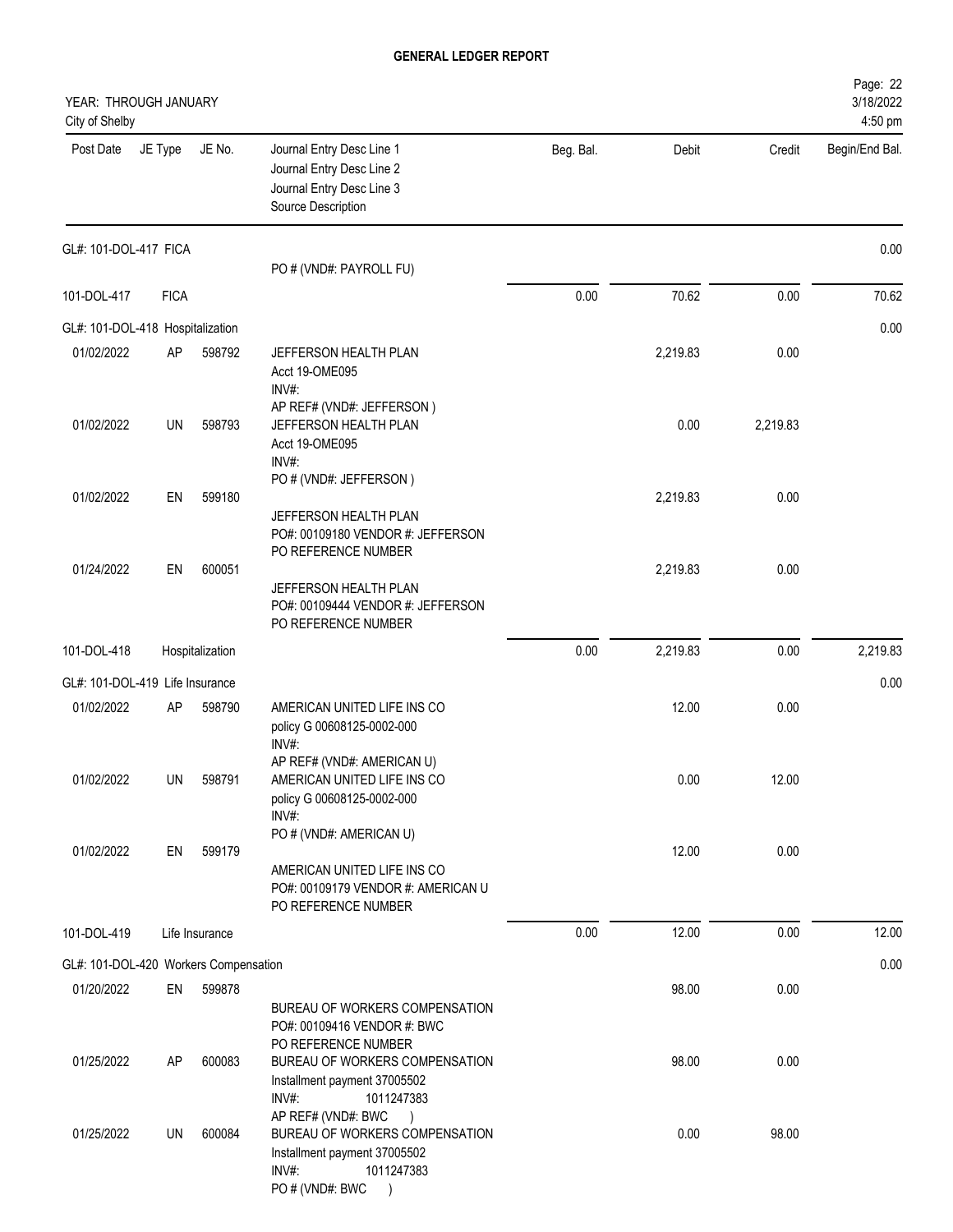| YEAR: THROUGH JANUARY<br>City of Shelby         |                 |                                |                                                                                                                                                                                                    |           |                  |                  | Page: 23<br>3/18/2022<br>4:50 pm |
|-------------------------------------------------|-----------------|--------------------------------|----------------------------------------------------------------------------------------------------------------------------------------------------------------------------------------------------|-----------|------------------|------------------|----------------------------------|
| Post Date                                       | JE Type         | JE No.                         | Journal Entry Desc Line 1<br>Journal Entry Desc Line 2<br>Journal Entry Desc Line 3<br>Source Description                                                                                          | Beg. Bal. | Debit            | Credit           | Begin/End Bal.                   |
| 101-DOL-420                                     |                 | <b>Workers Compensation</b>    |                                                                                                                                                                                                    | 0.00      | 98.00            | 0.00             | 98.00                            |
| GL#: 101-DOL-474 Special Counsel                |                 |                                |                                                                                                                                                                                                    |           |                  |                  | 0.00                             |
| 01/18/2022                                      | EN              | 599787                         |                                                                                                                                                                                                    |           | 455.42           | 0.00             |                                  |
| 01/19/2022                                      | AP              | 599817                         | RENWICK, WELSH & BURTON LLC<br>PO#: 00109391 VENDOR #: RENWICK<br>PO REFERENCE NUMBER<br>RENWICK, WELSH & BURTON LLC<br>Special law director<br>INV#:                                              |           | 455.42           | 0.00             |                                  |
| 01/19/2022                                      | UN              | 599818                         | AP REF# (VND#: RENWICK )<br>RENWICK, WELSH & BURTON LLC<br>Special law director<br>INV#:<br>PO # (VND#: RENWICK )                                                                                  |           | 0.00             | 455.42           |                                  |
| 101-DOL-474                                     |                 | Special Counsel                |                                                                                                                                                                                                    | 0.00      | 455.42           | 0.00             | 455.42                           |
| GL#: 101-DOL-606 Office Expense                 |                 |                                |                                                                                                                                                                                                    |           |                  |                  | 0.00                             |
| 01/04/2022                                      | EN              | 599220                         |                                                                                                                                                                                                    |           | 18,000.00        | 0.00             |                                  |
| 01/05/2022<br>01/05/2022                        | <b>AP</b><br>UN | 598909<br>598910               | EYSTER/GORDON M.//<br>PO#: 00109220 VENDOR #: EYSTER/GOR<br>PO REFERENCE NUMBER<br>EYSTER/GORDON M.//<br>January 2022 office expenses<br>INV#:<br>AP REF# (VND#: EYSTER/GOR)<br>EYSTER/GORDON M.// |           | 1,500.00<br>0.00 | 0.00<br>1,500.00 |                                  |
|                                                 |                 |                                | January 2022 office expenses<br>INV#:<br>PO # (VND#: EYSTER/GOR)                                                                                                                                   |           |                  |                  |                                  |
| 101-DOL-606                                     |                 | Office Expense                 |                                                                                                                                                                                                    | 0.00      | 1,500.00         | 0.00             | 1,500.00                         |
| GL#: 101-ECD-435 Property and Liability Insuran |                 |                                |                                                                                                                                                                                                    |           |                  |                  | 0.00                             |
| 01/19/2022                                      | <b>AP</b>       | 599825                         | INSURANCE AUDIT & INSPECTION<br>2022 Insurance Risk Management<br>INV#:<br>AP REF# (VND#: INS AUDIT)                                                                                               |           | 6.00             | 0.00             |                                  |
| 01/19/2022                                      | UN              | 599826                         | INSURANCE AUDIT & INSPECTION<br>2022 Insurance Risk Management<br>INV#:<br>PO # (VND#: INS AUDIT)                                                                                                  |           | 0.00             | 6.00             |                                  |
| 101-ECD-435                                     |                 | Property and Liability Insuran |                                                                                                                                                                                                    | 0.00      | 6.00             | 0.00             | 6.00                             |
| GL#: 101-ECD-546 Economic Development           |                 |                                |                                                                                                                                                                                                    |           |                  |                  | 0.00                             |
| 01/06/2022                                      | EN              | 599238                         |                                                                                                                                                                                                    |           | 250.00           | 0.00             |                                  |
| 01/07/2022                                      | AP              | 599016                         | RICHLAND AREA CHAMBER OF COMM<br>PO#: 00109237 VENDOR #: RICH AREA<br>PO REFERENCE NUMBER<br>RICHLAND AREA CHAMBER OF COMM<br>Engage & Connect member dues<br>INV#:<br>23247                       |           | 250.00           | 0.00             |                                  |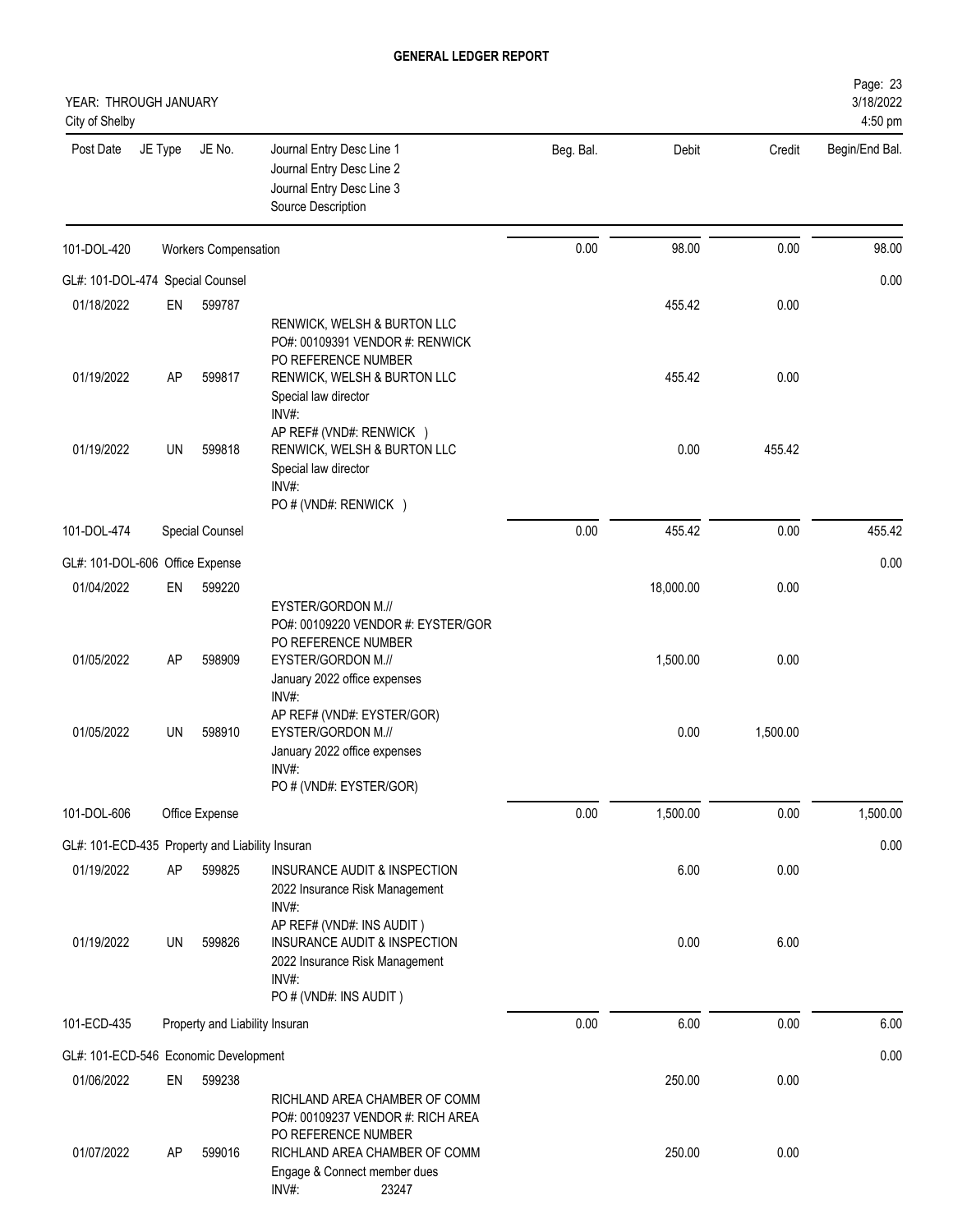| YEAR: THROUGH JANUARY<br>City of Shelby |           |                      |                                                                                                                              |           |           |           | Page: 24<br>3/18/2022<br>4:50 pm |
|-----------------------------------------|-----------|----------------------|------------------------------------------------------------------------------------------------------------------------------|-----------|-----------|-----------|----------------------------------|
| Post Date                               | JE Type   | JE No.               | Journal Entry Desc Line 1<br>Journal Entry Desc Line 2<br>Journal Entry Desc Line 3<br>Source Description                    | Beg. Bal. | Debit     | Credit    | Begin/End Bal.                   |
| GL#: 101-ECD-546 Economic Development   |           |                      |                                                                                                                              |           |           |           | 0.00                             |
| 01/07/2022                              | UN        | 599017               | AP REF# (VND#: RICH AREA)<br>RICHLAND AREA CHAMBER OF COMM<br>Engage & Connect member dues<br>INV#:<br>23247                 |           | 0.00      | 250.00    |                                  |
| 01/20/2022                              | EN        | 599882               | PO # (VND#: RICH AREA)<br><b>RCDG</b><br>PO#: 00109420 VENDOR #: RCDG                                                        |           | 17,500.00 | 0.00      |                                  |
| 01/21/2022                              | AP        | 599980               | PO REFERENCE NUMBER<br><b>RCDG</b><br>Economic Development Contract<br>INV#:<br>2022-01                                      |           | 17,500.00 | 0.00      |                                  |
| 01/21/2022                              | UN        | 599981               | AP REF# (VND#: RCDG<br><b>RCDG</b><br>Economic Development Contract<br>2022-01<br>INV#:<br>PO # (VND#: RCDG<br>$\rightarrow$ |           | 0.00      | 17,500.00 |                                  |
| 101-ECD-546                             |           | Economic Development |                                                                                                                              | 0.00      | 17,750.00 | 0.00      | 17,750.00                        |
| GL#: 101-ENG-400 Wages                  |           |                      |                                                                                                                              |           |           |           | 0.00                             |
| 01/05/2022                              | AP        | 598905               | <b>CITY PAYROLL FUND</b><br>Wages 12/19/21-1/1/22<br>INV#:                                                                   |           | 2,605.60  | 0.00      |                                  |
| 01/05/2022                              | UN        | 598906               | AP REF# (VND#: CITY PAYRO)<br>CITY PAYROLL FUND<br>Wages 12/19/21-1/1/22<br>INV#:                                            |           | 0.00      | 2,605.60  |                                  |
| 01/05/2022                              | EN        | 599228               | PO # (VND#: CITY PAYRO)<br>CITY PAYROLL FUND<br>PO#: 00109228 VENDOR #: CITY PAYRO                                           |           | 2,605.60  | 0.00      |                                  |
| 01/19/2022                              | EN        | 599795               | PO REFERENCE NUMBER<br><b>CITY PAYROLL FUND</b><br>PO#: 00109399 VENDOR #: CITY PAYRO<br>PO REFERENCE NUMBER                 |           | 2,630.60  | 0.00      |                                  |
| 01/19/2022                              | <b>AP</b> | 599797               | CITY PAYROLL FUND<br>Wages 1/2/22-1/15/22<br>INV#:<br>AP REF# (VND#: CITY PAYRO)                                             |           | 2,630.60  | 0.00      |                                  |
| 01/19/2022                              | UN        | 599798               | CITY PAYROLL FUND<br>Wages 1/2/22-1/15/22<br>INV#:<br>PO # (VND#: CITY PAYRO)                                                |           | 0.00      | 2,630.60  |                                  |
| 101-ENG-400                             | Wages     |                      |                                                                                                                              | 0.00      | 5,236.20  | 0.00      | 5,236.20                         |
|                                         |           |                      | GL#: 101-ENG-415 Public Employees Retire.System                                                                              |           |           |           | 0.00                             |
| 01/04/2022                              | EN        | 599212               | OH PUBLIC EMPLOYEES RETIREMENT<br>PO#: 00109212 VENDOR #: OPERS<br>PO REFERENCE NUMBER                                       |           | 834.58    | 0.00      |                                  |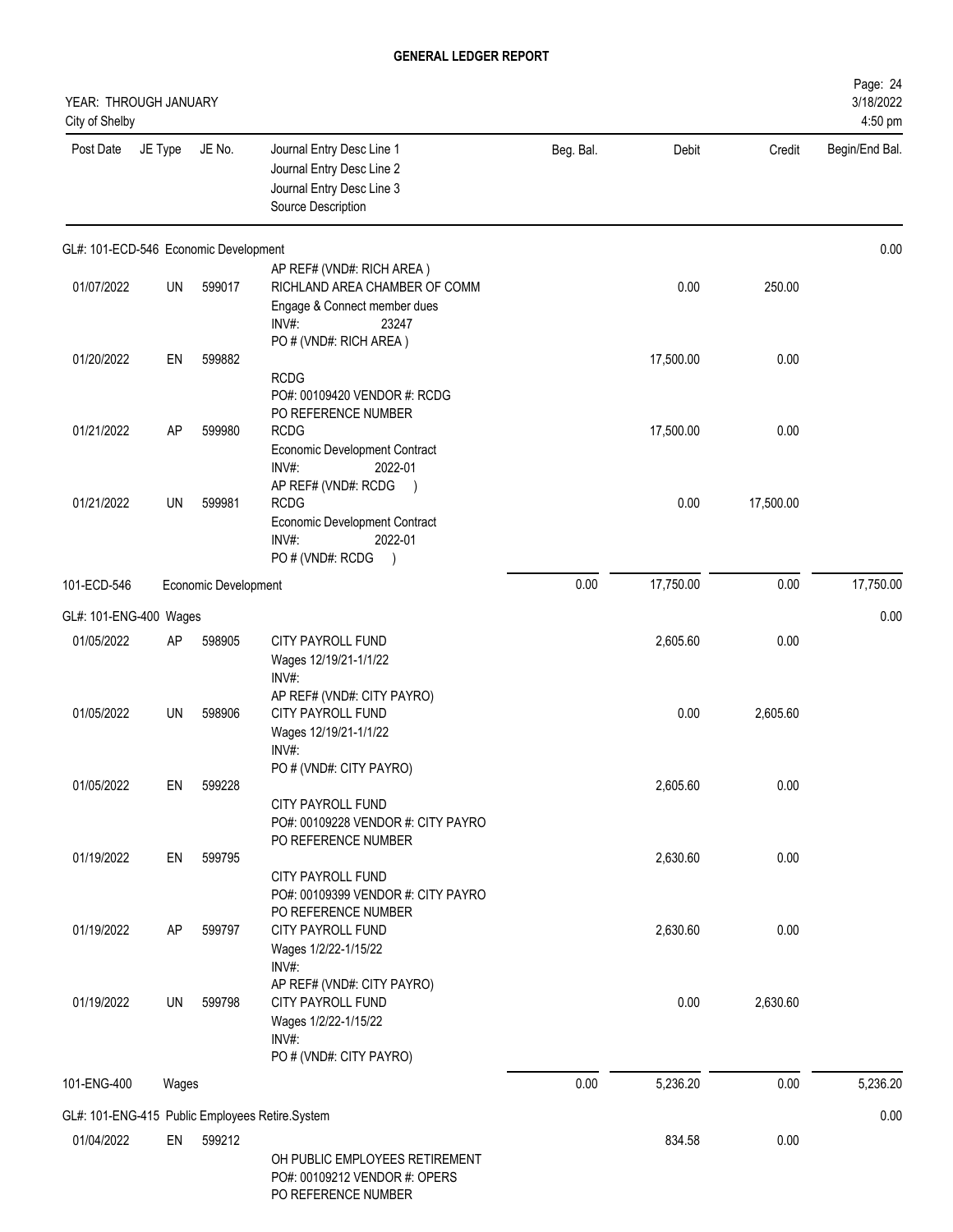| YEAR: THROUGH JANUARY<br>City of Shelby |             |        |                                                                                                           |           |          |          | Page: 25<br>3/18/2022<br>4:50 pm |
|-----------------------------------------|-------------|--------|-----------------------------------------------------------------------------------------------------------|-----------|----------|----------|----------------------------------|
| Post Date                               | JE Type     | JE No. | Journal Entry Desc Line 1<br>Journal Entry Desc Line 2<br>Journal Entry Desc Line 3<br>Source Description | Beg. Bal. | Debit    | Credit   | Begin/End Bal.                   |
|                                         |             |        | GL#: 101-ENG-415 Public Employees Retire.System                                                           |           |          |          | 0.00                             |
| 01/05/2022                              | AP          | 598911 | OH PUBLIC EMPLOYEES RETIREMENT<br>Employer portion 11/21/21-<br>INV#:<br>AP REF# (VND#: OPERS             |           | 834.58   | 0.00     |                                  |
| 01/05/2022                              | UN          | 598912 | OH PUBLIC EMPLOYEES RETIREMENT<br>Employer portion 11/21/21-<br>INV#:<br>PO # (VND#: OPERS )              |           | 0.00     | 834.58   |                                  |
| 101-ENG-415                             |             |        | Public Employees Retire.System                                                                            | 0.00      | 834.58   | 0.00     | 834.58                           |
| GL#: 101-ENG-417 FICA                   |             |        |                                                                                                           |           |          |          | 0.00                             |
| 01/05/2022                              | <b>AP</b>   | 598907 | PAYROLL FUND<br>FICA 12/19/21-1/1/22<br>INV#:                                                             |           | 36.69    | 0.00     |                                  |
| 01/05/2022                              | UN          | 598908 | AP REF# (VND#: PAYROLL FU)<br>PAYROLL FUND<br>FICA 12/19/21-1/1/22<br>INV#:                               |           | 0.00     | 36.69    |                                  |
| 01/05/2022                              | EN          | 599229 | PO # (VND#: PAYROLL FU)<br>PAYROLL FUND<br>PO#: 00109229 VENDOR #: PAYROLL FU                             |           | 36.69    | 0.00     |                                  |
| 01/19/2022                              | EN          | 599796 | PO REFERENCE NUMBER<br>PAYROLL FUND<br>PO#: 00109400 VENDOR #: PAYROLL FU<br>PO REFERENCE NUMBER          |           | 37.06    | 0.00     |                                  |
| 01/19/2022                              | AP          | 599799 | PAYROLL FUND<br>FICA 1/2/22-1/15/22<br>INV#:<br>AP REF# (VND#: PAYROLL FU)                                |           | 37.06    | 0.00     |                                  |
| 01/19/2022                              | UN          | 599800 | PAYROLL FUND<br>FICA 1/2/22-1/15/22<br>INV#:<br>PO # (VND#: PAYROLL FU)                                   |           | 0.00     | 37.06    |                                  |
| 101-ENG-417                             | <b>FICA</b> |        |                                                                                                           | 0.00      | 73.75    | 0.00     | 73.75                            |
| GL#: 101-ENG-418 Hospitalization        |             |        |                                                                                                           |           |          |          | 0.00                             |
| 01/02/2022                              | AP          | 598792 | JEFFERSON HEALTH PLAN<br>Acct 19-OME095<br>INV#:                                                          |           | 1,809.09 | 0.00     |                                  |
| 01/02/2022                              | UN          | 598793 | AP REF# (VND#: JEFFERSON)<br>JEFFERSON HEALTH PLAN<br>Acct 19-OME095<br>$INV#$ :                          |           | 0.00     | 1,809.09 |                                  |
| 01/02/2022                              | EN          | 599180 | PO # (VND#: JEFFERSON)<br>JEFFERSON HEALTH PLAN<br>PO#: 00109180 VENDOR #: JEFFERSON                      |           | 1,809.09 | 0.00     |                                  |
| 01/24/2022                              | EN          | 600051 | PO REFERENCE NUMBER                                                                                       |           | 1,809.09 | 0.00     |                                  |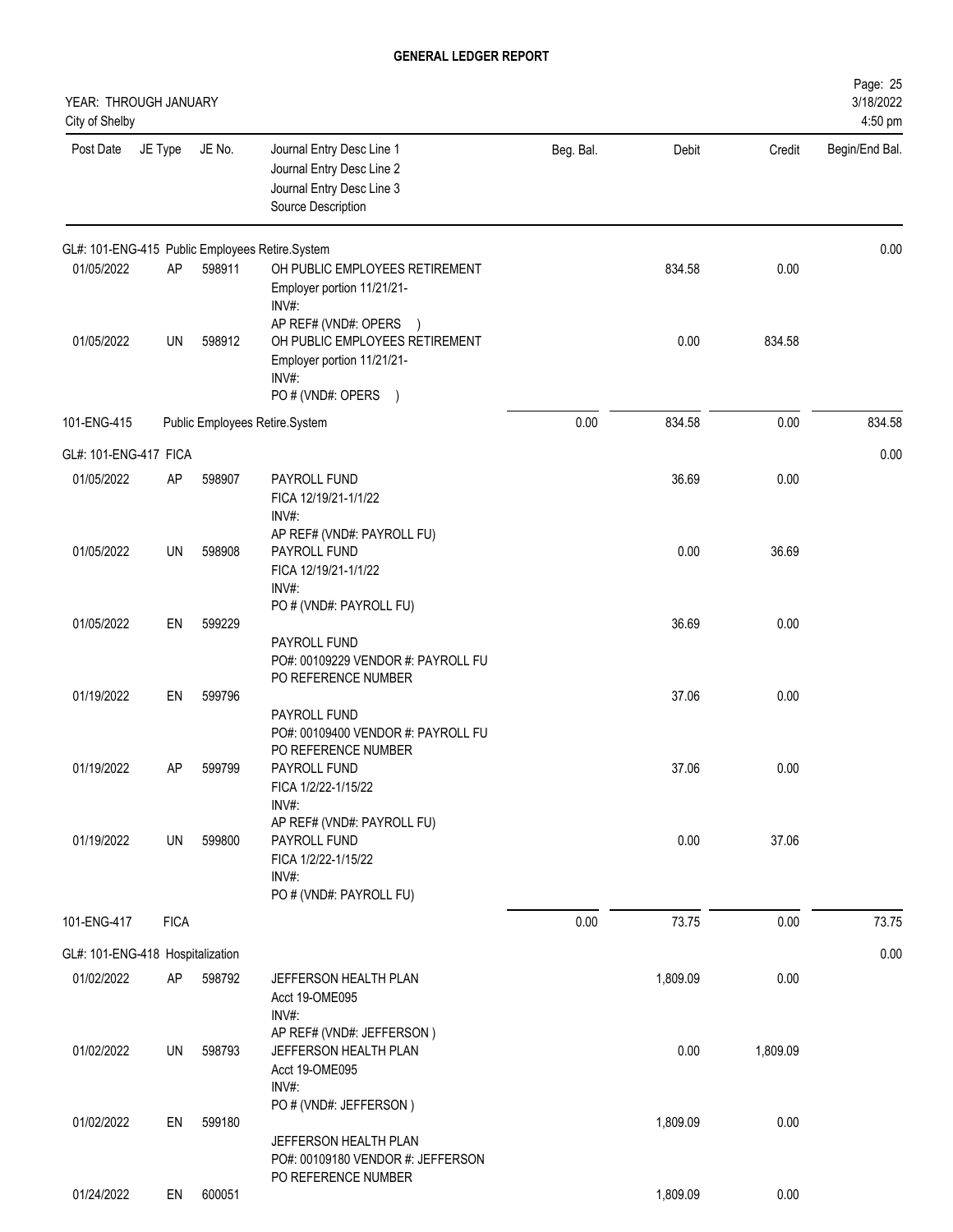| YEAR: THROUGH JANUARY<br>City of Shelby |         |                             |                                                                                                                                             |           |          |        | Page: 26<br>3/18/2022<br>4:50 pm |
|-----------------------------------------|---------|-----------------------------|---------------------------------------------------------------------------------------------------------------------------------------------|-----------|----------|--------|----------------------------------|
| Post Date                               | JE Type | JE No.                      | Journal Entry Desc Line 1<br>Journal Entry Desc Line 2<br>Journal Entry Desc Line 3<br>Source Description                                   | Beg. Bal. | Debit    | Credit | Begin/End Bal.                   |
| GL#: 101-ENG-418 Hospitalization        |         |                             |                                                                                                                                             |           |          |        | 0.00                             |
|                                         |         |                             | JEFFERSON HEALTH PLAN<br>PO#: 00109444 VENDOR #: JEFFERSON<br>PO REFERENCE NUMBER                                                           |           |          |        |                                  |
| 101-ENG-418                             |         | Hospitalization             |                                                                                                                                             | 0.00      | 1,809.09 | 0.00   | 1,809.09                         |
| GL#: 101-ENG-419 Life Insurance         |         |                             |                                                                                                                                             |           |          |        | 0.00                             |
| 01/02/2022                              | AP      | 598790                      | AMERICAN UNITED LIFE INS CO<br>policy G 00608125-0002-000<br>INV#:                                                                          |           | 12.00    | 0.00   |                                  |
| 01/02/2022                              | UN      | 598791                      | AP REF# (VND#: AMERICAN U)<br>AMERICAN UNITED LIFE INS CO<br>policy G 00608125-0002-000<br>INV#:                                            |           | 0.00     | 12.00  |                                  |
| 01/02/2022                              | EN      | 599179                      | PO # (VND#: AMERICAN U)<br>AMERICAN UNITED LIFE INS CO<br>PO#: 00109179 VENDOR #: AMERICAN U<br>PO REFERENCE NUMBER                         |           | 12.00    | 0.00   |                                  |
| 101-ENG-419                             |         | Life Insurance              |                                                                                                                                             | 0.00      | 12.00    | 0.00   | 12.00                            |
| GL#: 101-ENG-420 Workers Compensation   |         |                             |                                                                                                                                             |           |          |        | 0.00                             |
| 01/20/2022                              | EN      | 599878                      |                                                                                                                                             |           | 94.00    | 0.00   |                                  |
|                                         |         |                             | BUREAU OF WORKERS COMPENSATION<br>PO#: 00109416 VENDOR #: BWC<br>PO REFERENCE NUMBER                                                        |           |          |        |                                  |
| 01/25/2022                              | AP      | 600083                      | BUREAU OF WORKERS COMPENSATION<br>Installment payment 37005502<br>INV#:<br>1011247383                                                       |           | 94.00    | 0.00   |                                  |
| 01/25/2022                              | UN      | 600084                      | AP REF# (VND#: BWC<br>BUREAU OF WORKERS COMPENSATION<br>Installment payment 37005502<br>INV#:<br>1011247383<br>PO # (VND#: BWC<br>$\lambda$ |           | 0.00     | 94.00  |                                  |
| 101-ENG-420                             |         | <b>Workers Compensation</b> |                                                                                                                                             | 0.00      | 94.00    | 0.00   | 94.00                            |
| GL#: 101-ENG-428 Telephone              |         |                             |                                                                                                                                             |           |          |        | 0.00                             |
| 01/02/2022                              | AP      | 598788                      | <b>CENTURYLINK</b><br>acct 302298892 12/16/2021<br>INV#:                                                                                    |           | 96.18    | 0.00   |                                  |
| 01/02/2022                              | UN      | 598789                      | AP REF# (VND#: CENTURY )<br><b>CENTURYLINK</b><br>acct 302298892 12/16/2021<br>INV#:<br>PO # (VND#: CENTURY )                               |           | 0.00     | 96.18  |                                  |
| 01/02/2022                              | EN      | 599178                      | <b>CENTURYLINK</b><br>PO#: 00109178 VENDOR #: CENTURY<br>PO REFERENCE NUMBER                                                                |           | 96.18    | 0.00   |                                  |
| 101-ENG-428                             |         | Telephone                   |                                                                                                                                             | 0.00      | 96.18    | 0.00   | 96.18                            |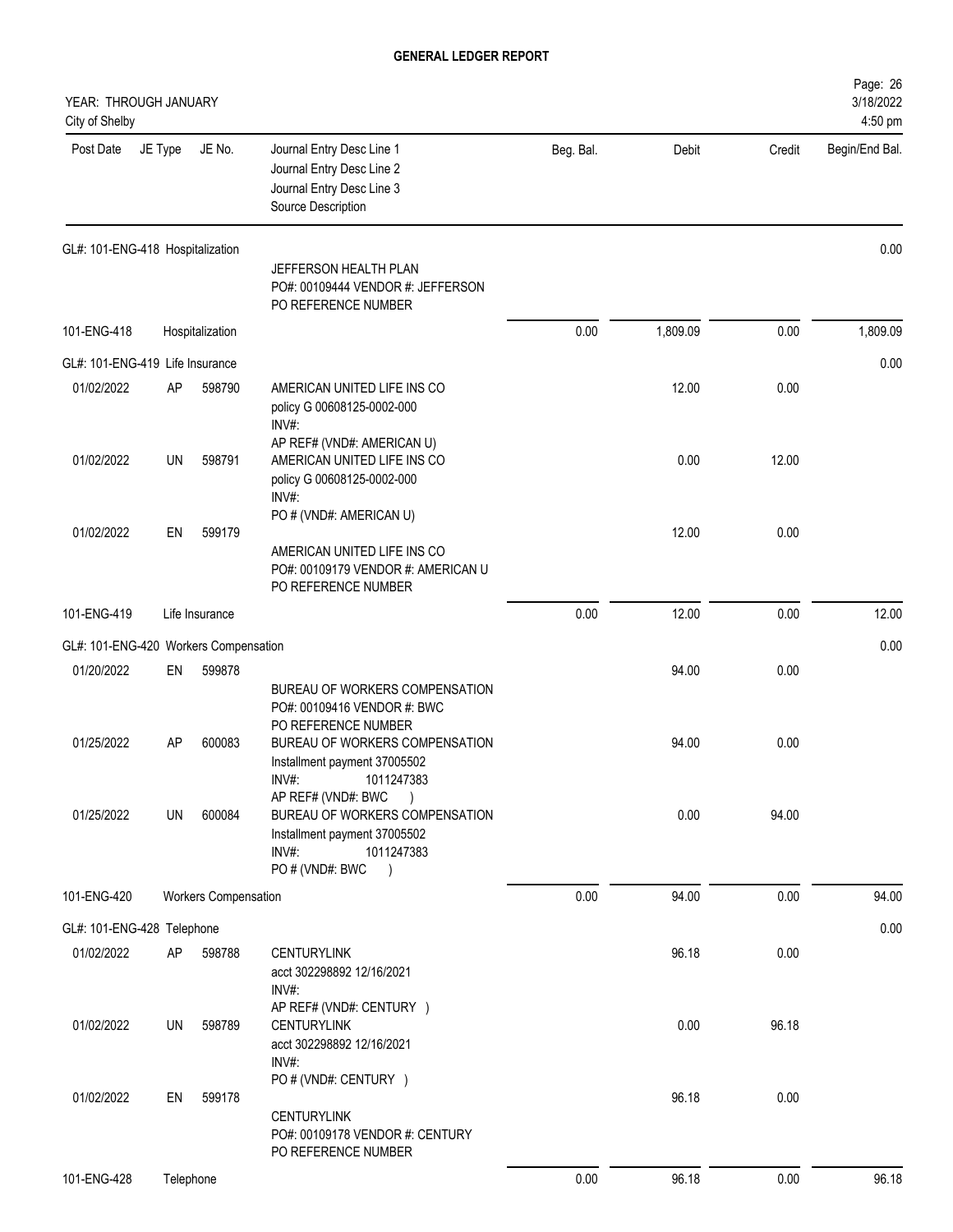| YEAR: THROUGH JANUARY<br>City of Shelby         |           |                                |                                                                                                                                                       |           |       |        | Page: 27<br>3/18/2022<br>4:50 pm |
|-------------------------------------------------|-----------|--------------------------------|-------------------------------------------------------------------------------------------------------------------------------------------------------|-----------|-------|--------|----------------------------------|
| Post Date                                       | JE Type   | JE No.                         | Journal Entry Desc Line 1<br>Journal Entry Desc Line 2<br>Journal Entry Desc Line 3<br>Source Description                                             | Beg. Bal. | Debit | Credit | Begin/End Bal.                   |
| GL#: 101-ENG-435 Property and Liability Insuran |           |                                |                                                                                                                                                       |           |       |        | 0.00                             |
| 01/19/2022                                      | <b>AP</b> | 599825                         | INSURANCE AUDIT & INSPECTION<br>2022 Insurance Risk Management<br>INV#:<br>AP REF# (VND#: INS AUDIT)                                                  |           | 9.50  | 0.00   |                                  |
| 01/19/2022                                      | UN        | 599826                         | INSURANCE AUDIT & INSPECTION<br>2022 Insurance Risk Management<br>INV#:<br>PO # (VND#: INS AUDIT)                                                     |           | 0.00  | 9.50   |                                  |
| 101-ENG-435                                     |           | Property and Liability Insuran |                                                                                                                                                       | 0.00      | 9.50  | 0.00   | 9.50                             |
| GL#: 101-ENG-436 Auto Insurance                 |           |                                |                                                                                                                                                       |           |       |        | 0.00                             |
| 01/19/2022                                      | AP        | 599825                         | INSURANCE AUDIT & INSPECTION<br>2022 Insurance Risk Management<br>INV#:                                                                               |           | 4.50  | 0.00   |                                  |
| 01/19/2022                                      | UN        | 599826                         | AP REF# (VND#: INS AUDIT)<br>INSURANCE AUDIT & INSPECTION<br>2022 Insurance Risk Management<br>INV#:<br>PO # (VND#: INS AUDIT)                        |           | 0.00  | 4.50   |                                  |
| 101-ENG-436                                     |           | Auto Insurance                 |                                                                                                                                                       | 0.00      | 4.50  | 0.00   | 4.50                             |
| GL#: 101-ENG-473 Office Supplies                |           |                                |                                                                                                                                                       |           |       |        | 0.00                             |
| 01/06/2022                                      | EN        | 599231                         |                                                                                                                                                       |           | 71.98 | 0.00   |                                  |
| 01/14/2022                                      | AP        | 599733                         | QUILL CORPORATION<br>PO#: 00109230 VENDOR #: QUILL CORP<br>PO REFERENCE NUMBER<br>QUILL CORPORATION<br>office supplies city hall<br>INV#:<br>21967885 |           | 71.98 | 0.00   |                                  |
| 01/14/2022                                      | UN        | 599734                         | AP REF# (VND#: QUILL CORP)<br>QUILL CORPORATION<br>office supplies city hall<br>INV#:<br>21967885<br>PO # (VND#: QUILL CORP)                          |           | 0.00  | 71.98  |                                  |
| 101-ENG-473                                     |           | Office Supplies                |                                                                                                                                                       | 0.00      | 71.98 | 0.00   | 71.98                            |
| GL#: 101-ENG-484 Fuel, Autos-Equipment          |           |                                |                                                                                                                                                       |           |       |        | 0.00                             |
| 01/04/2022                                      | EN        | 599216                         |                                                                                                                                                       |           | 55.58 | 0.00   |                                  |
| 01/11/2022                                      | <b>AP</b> | 599434                         | <b>FUELMAN</b><br>PO#: 00109216 VENDOR #: FUELMAN<br>PO REFERENCE NUMBER<br><b>FUELMAN</b><br>Fuel for taxi & F-150                                   |           | 55.58 | 0.00   |                                  |
| 01/11/2022                                      | UN        | 599435                         | INV#:<br>NP61393716<br>AP REF# (VND#: FUELMAN )<br><b>FUELMAN</b><br>Fuel for taxi & F-150<br>INV#:<br>NP61393716<br>PO # (VND#: FUELMAN )            |           | 0.00  | 55.58  |                                  |
| 101-ENG-484                                     |           | Fuel, Autos-Equipment          |                                                                                                                                                       | 0.00      | 55.58 | 0.00   | 55.58                            |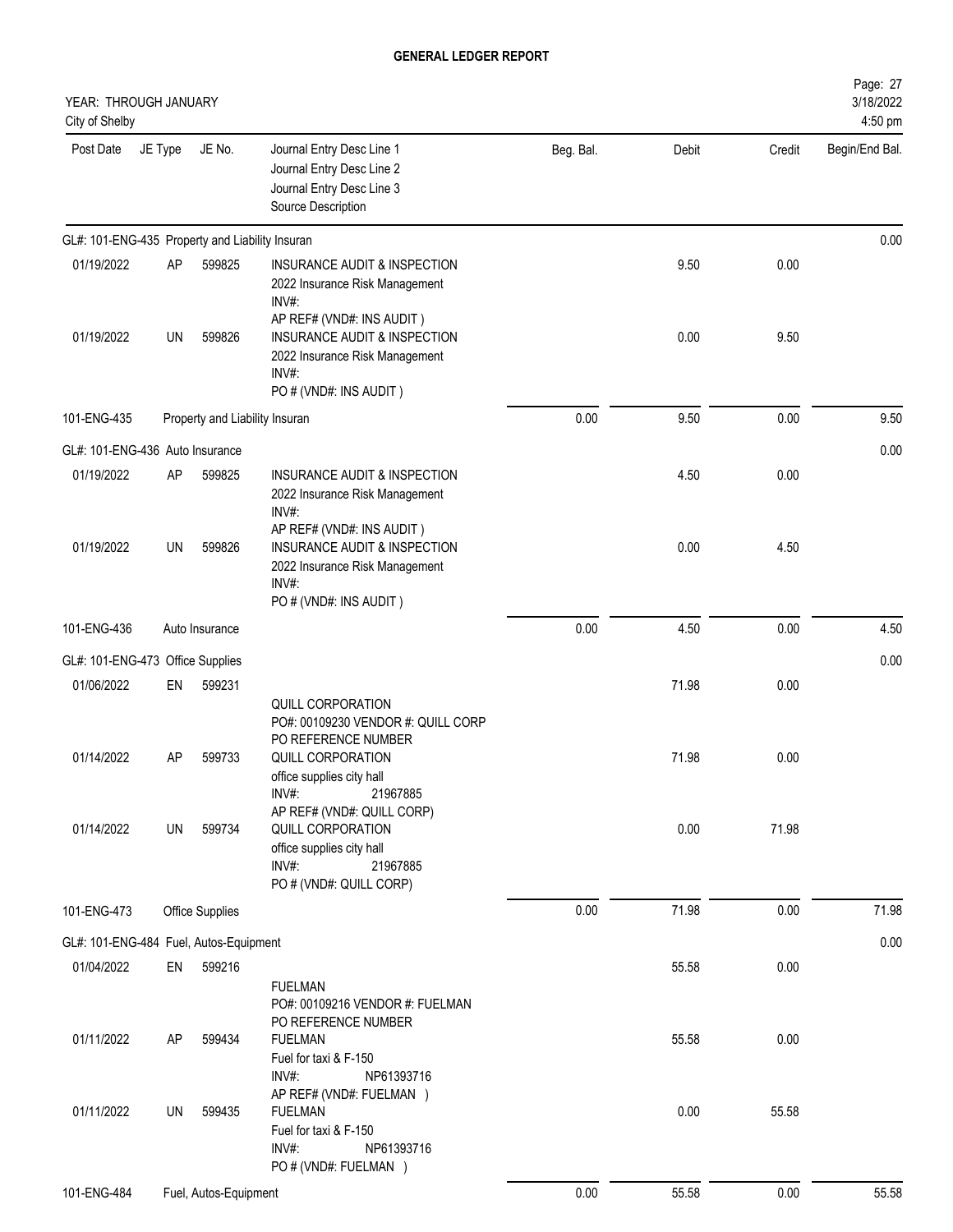| YEAR: THROUGH JANUARY<br>City of Shelby |           |             |                                                                                                                                                    |           |           |           | Page: 28<br>3/18/2022<br>4:50 pm |
|-----------------------------------------|-----------|-------------|----------------------------------------------------------------------------------------------------------------------------------------------------|-----------|-----------|-----------|----------------------------------|
| Post Date                               | JE Type   | JE No.      | Journal Entry Desc Line 1<br>Journal Entry Desc Line 2<br>Journal Entry Desc Line 3<br>Source Description                                          | Beg. Bal. | Debit     | Credit    | Begin/End Bal.                   |
| GL#: 101-ENG-500 Engineering            |           |             |                                                                                                                                                    |           |           |           | 0.00                             |
| 01/11/2022                              | EN        | 599409      |                                                                                                                                                    |           | 1,125.00  | 0.00      |                                  |
| 01/12/2022                              | <b>AP</b> | 599495      | F. E. KROCKA AND ASSOC. INC.<br>PO#: 00109359 VENDOR #: KROCKA/F.E<br>PO REFERENCE NUMBER<br>F. E. KROCKA AND ASSOC. INC.<br>Engineering Dec. 2021 |           | 1,125.00  | 0.00      |                                  |
| 01/12/2022                              | UN        | 599496      | INV#:<br>44096<br>AP REF# (VND#: KROCKA/F.E)<br>F. E. KROCKA AND ASSOC. INC.<br>Engineering Dec. 2021<br>INV#:<br>44096<br>PO # (VND#: KROCKA/F.E) |           | 0.00      | 1,125.00  |                                  |
| 101-ENG-500                             |           | Engineering |                                                                                                                                                    | 0.00      | 1,125.00  | 0.00      | 1,125.00                         |
| GL#: 101-ENG-528 Postage                |           |             |                                                                                                                                                    |           |           |           | 0.00                             |
| 01/24/2022                              | EN        | 600052      |                                                                                                                                                    |           | 58.00     | 0.00      |                                  |
|                                         |           |             | US POSTAL SERVICE<br>PO#: 00109445 VENDOR #: U S POSTAL<br>PO REFERENCE NUMBER                                                                     |           |           |           |                                  |
| 01/25/2022                              | AP        | 600106      | US POSTAL SERVICE<br>10 rolls of stamps, city hall<br>INV#:<br>AP REF# (VND#: U S POSTAL)                                                          |           | 58.00     | 0.00      |                                  |
| 01/25/2022                              | UN        | 600107      | US POSTAL SERVICE<br>10 rolls of stamps, city hall<br>INV#:<br>PO # (VND#: U S POSTAL)                                                             |           | 0.00      | 58.00     |                                  |
| 101-ENG-528                             | Postage   |             |                                                                                                                                                    | 0.00      | 58.00     | 0.00      | 58.00                            |
| GL#: 101-FIR-400 Wages                  |           |             |                                                                                                                                                    |           |           |           | 0.00                             |
| 01/05/2022                              | AP        | 598905      | CITY PAYROLL FUND<br>Wages 12/19/21-1/1/22<br>INV#:                                                                                                |           | 39,371.31 | 0.00      |                                  |
| 01/05/2022                              | UN        | 598906      | AP REF# (VND#: CITY PAYRO)<br>CITY PAYROLL FUND<br>Wages 12/19/21-1/1/22<br>INV#:                                                                  |           | 0.00      | 39,371.31 |                                  |
| 01/05/2022                              | EN        | 599228      | PO # (VND#: CITY PAYRO)<br><b>CITY PAYROLL FUND</b><br>PO#: 00109228 VENDOR #: CITY PAYRO                                                          |           | 39,371.31 | 0.00      |                                  |
| 01/19/2022                              | EN        | 599795      | PO REFERENCE NUMBER<br>CITY PAYROLL FUND<br>PO#: 00109399 VENDOR #: CITY PAYRO                                                                     |           | 35,548.30 | 0.00      |                                  |
| 01/19/2022                              | AP        | 599797      | PO REFERENCE NUMBER<br>CITY PAYROLL FUND<br>Wages 1/2/22-1/15/22<br>INV#:                                                                          |           | 35,548.30 | 0.00      |                                  |
| 01/19/2022                              | UN        | 599798      | AP REF# (VND#: CITY PAYRO)<br>CITY PAYROLL FUND                                                                                                    |           | 0.00      | 35,548.30 |                                  |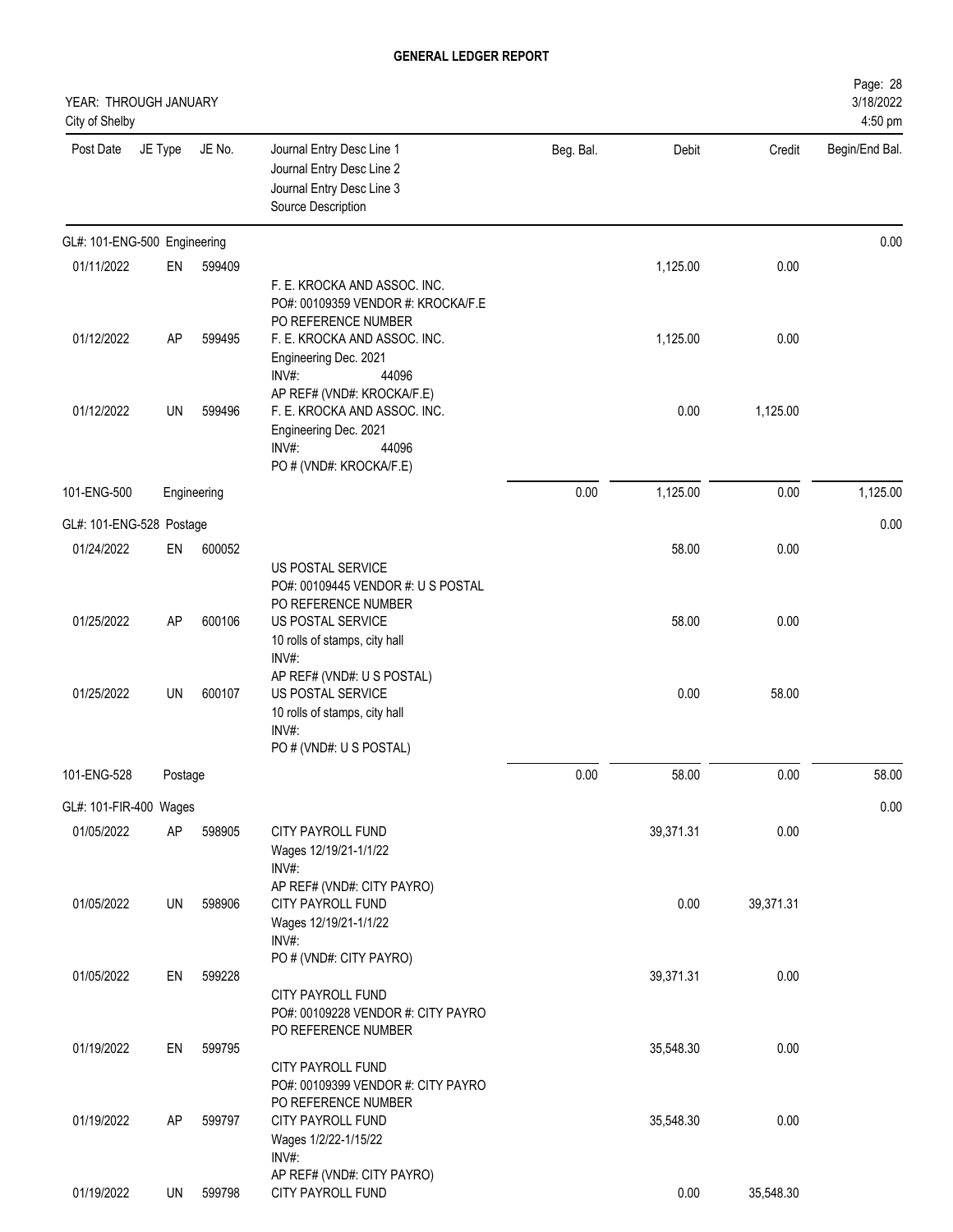| YEAR: THROUGH JANUARY<br>City of Shelby         |           |                                |                                                                                                                        |           |           |        | Page: 29<br>3/18/2022<br>4:50 pm |
|-------------------------------------------------|-----------|--------------------------------|------------------------------------------------------------------------------------------------------------------------|-----------|-----------|--------|----------------------------------|
| Post Date                                       | JE Type   | JE No.                         | Journal Entry Desc Line 1<br>Journal Entry Desc Line 2<br>Journal Entry Desc Line 3<br>Source Description              | Beg. Bal. | Debit     | Credit | Begin/End Bal.                   |
| GL#: 101-FIR-400 Wages                          |           |                                |                                                                                                                        |           |           |        | 0.00                             |
|                                                 |           |                                | Wages 1/2/22-1/15/22<br>INV#:<br>PO # (VND#: CITY PAYRO)                                                               |           |           |        |                                  |
| 101-FIR-400                                     | Wages     |                                |                                                                                                                        | 0.00      | 74,919.61 | 0.00   | 74,919.61                        |
| GL#: 101-FIR-408 Part-Pay Fire Wages            |           |                                |                                                                                                                        |           |           |        | 0.00                             |
| 01/05/2022                                      | <b>AP</b> | 598905                         | CITY PAYROLL FUND<br>Wages 12/19/21-1/1/22<br>INV#:                                                                    |           | 960.52    | 0.00   |                                  |
| 01/05/2022                                      | UN        | 598906                         | AP REF# (VND#: CITY PAYRO)<br><b>CITY PAYROLL FUND</b><br>Wages 12/19/21-1/1/22<br>INV#:                               |           | 0.00      | 960.52 |                                  |
| 01/05/2022                                      | EN        | 599228                         | PO # (VND#: CITY PAYRO)<br>CITY PAYROLL FUND<br>PO#: 00109228 VENDOR #: CITY PAYRO<br>PO REFERENCE NUMBER              |           | 960.52    | 0.00   |                                  |
| 101-FIR-408                                     |           | Part-Pay Fire Wages            |                                                                                                                        | 0.00      | 960.52    | 0.00   | 960.52                           |
| GL#: 101-FIR-415 Public Employees Retire.System |           |                                |                                                                                                                        |           |           |        | 0.00                             |
| 01/04/2022                                      | EN        | 599212                         | OH PUBLIC EMPLOYEES RETIREMENT<br>PO#: 00109212 VENDOR #: OPERS                                                        |           | 16.35     | 0.00   |                                  |
| 01/05/2022                                      | AP        | 598911                         | PO REFERENCE NUMBER<br>OH PUBLIC EMPLOYEES RETIREMENT<br>Employer portion 11/21/21-<br>INV#                            |           | 16.35     | 0.00   |                                  |
| 01/05/2022                                      | UN        | 598912                         | AP REF# (VND#: OPERS )<br>OH PUBLIC EMPLOYEES RETIREMENT<br>Employer portion 11/21/21-<br>INV#:<br>PO # (VND#: OPERS ) |           | 0.00      | 16.35  |                                  |
| 101-FIR-415                                     |           | Public Employees Retire.System |                                                                                                                        | 0.00      | 16.35     | 0.00   | 16.35                            |
| GL#: 101-FIR-417 FICA                           |           |                                |                                                                                                                        |           |           |        | 0.00                             |
| 01/05/2022                                      | AP        | 598907                         | PAYROLL FUND<br>FICA 12/19/21-1/1/22<br>INV#:                                                                          |           | 635.23    | 0.00   |                                  |
| 01/05/2022                                      | UN        | 598908                         | AP REF# (VND#: PAYROLL FU)<br>PAYROLL FUND<br>FICA 12/19/21-1/1/22<br>INV#:                                            |           | 0.00      | 635.23 |                                  |
| 01/05/2022                                      | EN        | 599229                         | PO # (VND#: PAYROLL FU)<br>PAYROLL FUND<br>PO#: 00109229 VENDOR #: PAYROLL FU                                          |           | 635.23    | 0.00   |                                  |
| 01/19/2022                                      | EN        | 599796                         | PO REFERENCE NUMBER<br>PAYROLL FUND                                                                                    |           | 514.25    | 0.00   |                                  |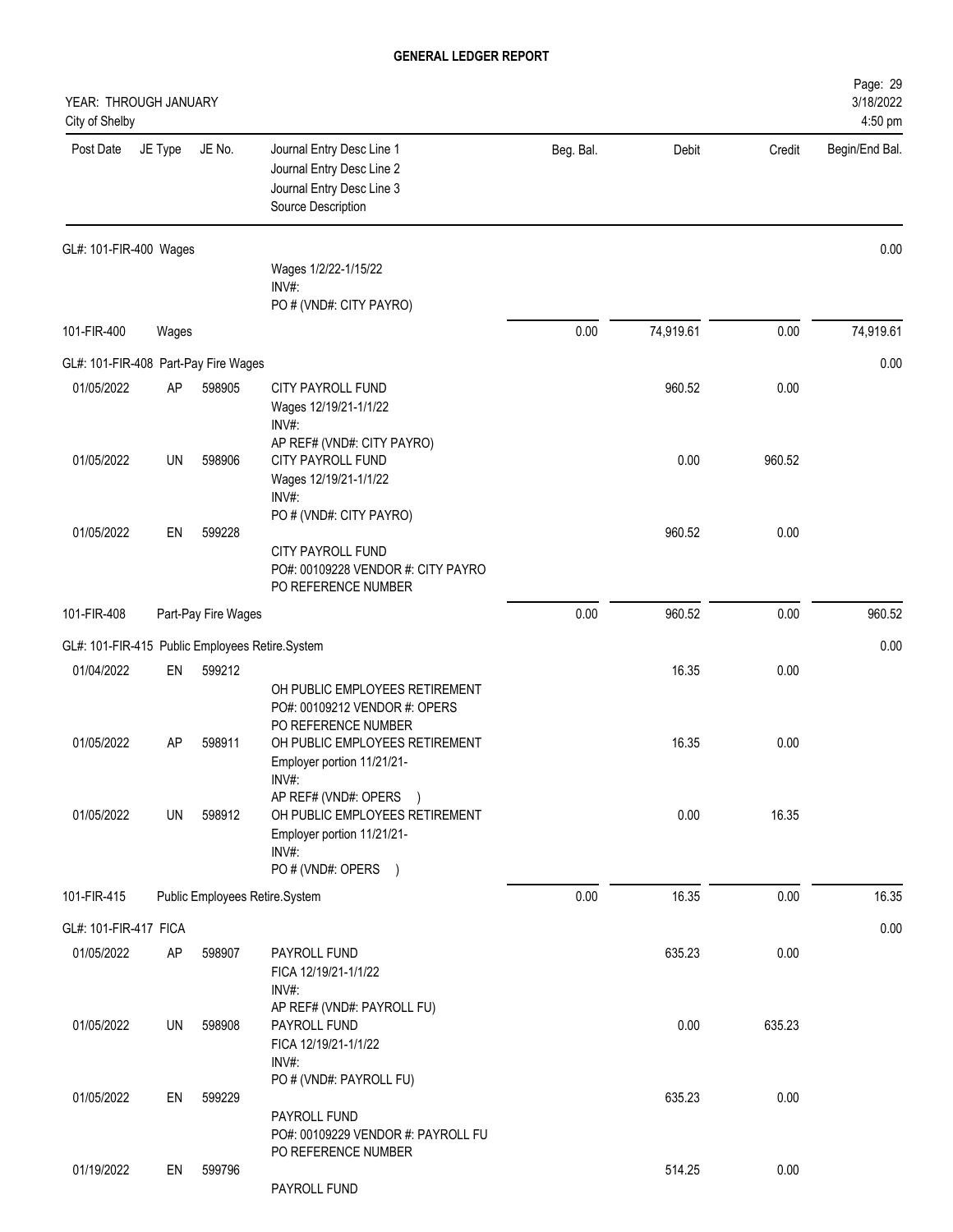| YEAR: THROUGH JANUARY<br>City of Shelby |             |                 |                                                                                                                     |           |           |           | Page: 30<br>3/18/2022<br>4:50 pm |
|-----------------------------------------|-------------|-----------------|---------------------------------------------------------------------------------------------------------------------|-----------|-----------|-----------|----------------------------------|
| Post Date                               | JE Type     | JE No.          | Journal Entry Desc Line 1<br>Journal Entry Desc Line 2<br>Journal Entry Desc Line 3<br>Source Description           | Beg. Bal. | Debit     | Credit    | Begin/End Bal.                   |
| GL#: 101-FIR-417 FICA                   |             |                 |                                                                                                                     |           |           |           | 0.00                             |
| 01/19/2022                              | <b>AP</b>   | 599799          | PO#: 00109400 VENDOR #: PAYROLL FU<br>PO REFERENCE NUMBER<br>PAYROLL FUND<br>FICA 1/2/22-1/15/22<br>INV#:           |           | 514.25    | 0.00      |                                  |
| 01/19/2022                              | UN          | 599800          | AP REF# (VND#: PAYROLL FU)<br>PAYROLL FUND<br>FICA 1/2/22-1/15/22<br>INV#:<br>PO # (VND#: PAYROLL FU)               |           | 0.00      | 514.25    |                                  |
| 101-FIR-417                             | <b>FICA</b> |                 |                                                                                                                     | 0.00      | 1,149.48  | 0.00      | 1,149.48                         |
| GL#: 101-FIR-418 Hospitalization        |             |                 |                                                                                                                     |           |           |           | 0.00                             |
| 01/02/2022                              | <b>AP</b>   | 598792          | JEFFERSON HEALTH PLAN<br>Acct 19-OME095<br>INV#:                                                                    |           | 19,733.86 | 0.00      |                                  |
| 01/02/2022                              | <b>UN</b>   | 598793          | AP REF# (VND#: JEFFERSON)<br>JEFFERSON HEALTH PLAN<br>Acct 19-OME095<br>INV#:                                       |           | 0.00      | 19,733.86 |                                  |
| 01/02/2022                              | EN          | 599180          | PO # (VND#: JEFFERSON)                                                                                              |           | 19,733.86 | 0.00      |                                  |
|                                         |             |                 | JEFFERSON HEALTH PLAN<br>PO#: 00109180 VENDOR #: JEFFERSON<br>PO REFERENCE NUMBER                                   |           |           |           |                                  |
| 01/24/2022                              | EN          | 600051          | JEFFERSON HEALTH PLAN<br>PO#: 00109444 VENDOR #: JEFFERSON<br>PO REFERENCE NUMBER                                   |           | 19,733.86 | 0.00      |                                  |
| 101-FIR-418                             |             | Hospitalization |                                                                                                                     | 0.00      | 19,733.86 | 0.00      | 19,733.86                        |
| GL#: 101-FIR-419 Life Insurance         |             |                 |                                                                                                                     |           |           |           | 0.00                             |
| 01/02/2022                              | AP          | 598790          | AMERICAN UNITED LIFE INS CO<br>policy G 00608125-0002-000<br>INV#:                                                  |           | 144.00    | 0.00      |                                  |
| 01/02/2022                              | UN          | 598791          | AP REF# (VND#: AMERICAN U)<br>AMERICAN UNITED LIFE INS CO<br>policy G 00608125-0002-000<br>INV#:                    |           | 0.00      | 144.00    |                                  |
| 01/02/2022                              | EN          | 599179          | PO # (VND#: AMERICAN U)<br>AMERICAN UNITED LIFE INS CO<br>PO#: 00109179 VENDOR #: AMERICAN U<br>PO REFERENCE NUMBER |           | 144.00    | 0.00      |                                  |
| 101-FIR-419                             |             | Life Insurance  |                                                                                                                     | 0.00      | 144.00    | 0.00      | 144.00                           |
| GL#: 101-FIR-420 Workers Compensation   |             |                 |                                                                                                                     |           |           |           | 0.00                             |
| 01/20/2022                              | EN          | 599878          | BUREAU OF WORKERS COMPENSATION<br>PO#: 00109416 VENDOR #: BWC                                                       |           | 1,333.36  | 0.00      |                                  |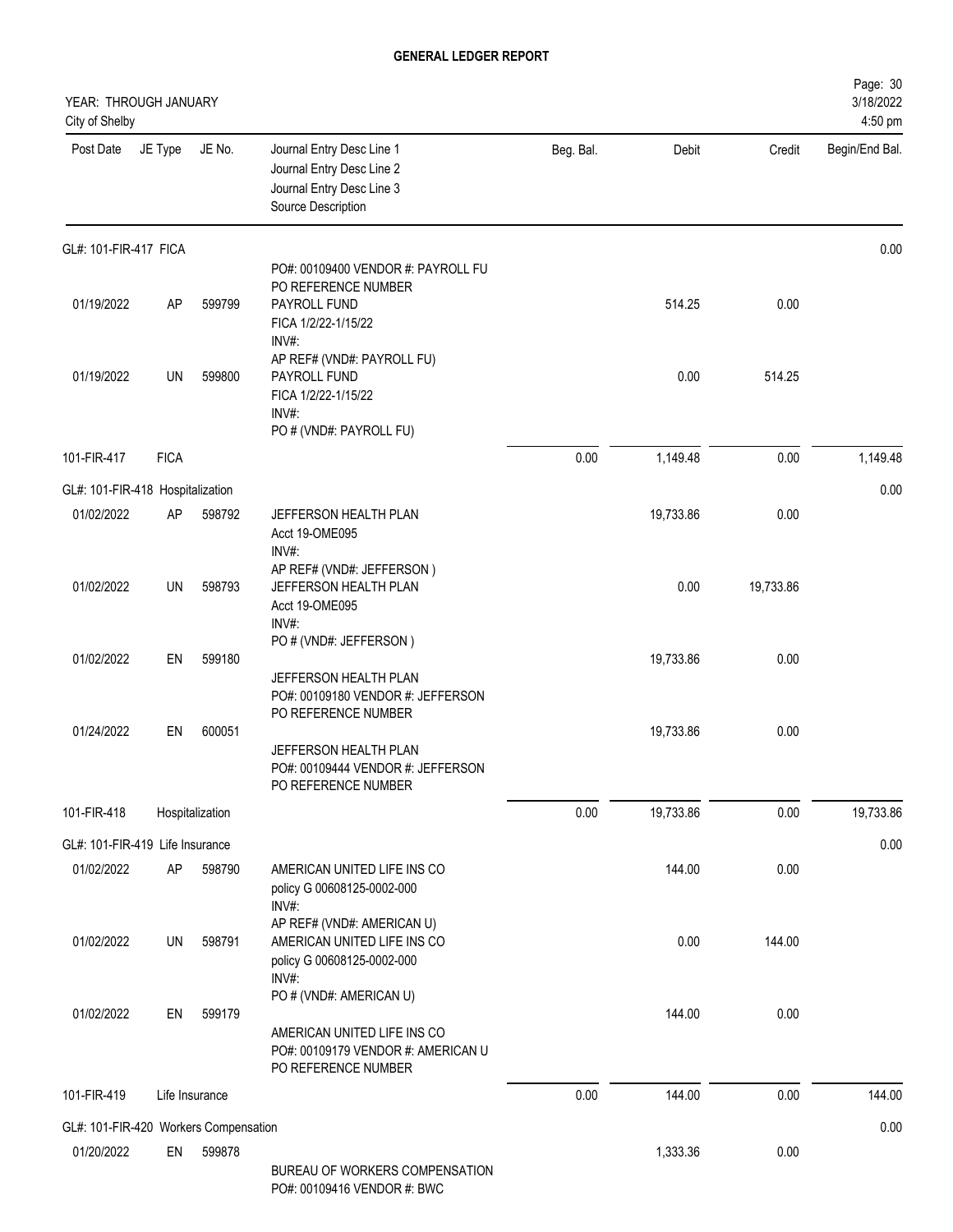| YEAR: THROUGH JANUARY<br>City of Shelby |                    |                             |                                                                                                                                                            |           |          |          | Page: 31<br>3/18/2022<br>4:50 pm |
|-----------------------------------------|--------------------|-----------------------------|------------------------------------------------------------------------------------------------------------------------------------------------------------|-----------|----------|----------|----------------------------------|
| Post Date                               | JE Type            | JE No.                      | Journal Entry Desc Line 1<br>Journal Entry Desc Line 2<br>Journal Entry Desc Line 3<br>Source Description                                                  | Beg. Bal. | Debit    | Credit   | Begin/End Bal.                   |
| GL#: 101-FIR-420 Workers Compensation   |                    |                             |                                                                                                                                                            |           |          |          | 0.00                             |
| 01/25/2022                              | AP                 | 600083                      | PO REFERENCE NUMBER<br>BUREAU OF WORKERS COMPENSATION<br>Installment payment 37005502<br>INV#:<br>1011247383                                               |           | 1,333.36 | 0.00     |                                  |
| 01/25/2022                              | UN                 | 600084                      | AP REF# (VND#: BWC<br>$\rightarrow$<br>BUREAU OF WORKERS COMPENSATION<br>Installment payment 37005502<br>1011247383<br>INV#:<br>PO#(VND#: BWC<br>$\lambda$ |           | 0.00     | 1,333.36 |                                  |
| 101-FIR-420                             |                    | <b>Workers Compensation</b> |                                                                                                                                                            | 0.00      | 1,333.36 | 0.00     | 1,333.36                         |
| GL#: 101-FIR-425 Natural Gas            |                    |                             |                                                                                                                                                            |           |          |          | 0.00                             |
| 01/06/2022                              | EN                 | 599243                      | <b>COLUMBIA GAS</b>                                                                                                                                        |           | 1,800.00 | 0.00     |                                  |
| 01/14/2022                              | AP                 | 599697                      | PO#: 00109242 VENDOR #: COL. GAS<br>PO REFERENCE NUMBER<br><b>COLUMBIA GAS</b><br>acct 124015720030006898.04<br>INV#:<br>32174                             |           | 898.04   | 0.00     |                                  |
| 01/14/2022                              | UN                 | 599698                      | AP REF# (VND#: COL. GAS)<br><b>COLUMBIA GAS</b><br>acct 124015720030006898.04<br>INV#:<br>32174                                                            |           | 0.00     | 1,800.00 |                                  |
| 01/25/2022                              | EN                 | 600076                      | PO # (VND#: COL. GAS)<br><b>COLUMBIA GAS</b><br>PO#: 00109466 VENDOR #: COL. GAS<br>PO REFERENCE NUMBER                                                    |           | 1,800.00 | 0.00     |                                  |
| 101-FIR-425                             | <b>Natural Gas</b> |                             |                                                                                                                                                            | 0.00      | 898.04   | 0.00     | 898.04                           |
| GL#: 101-FIR-428 Telephone              |                    |                             |                                                                                                                                                            |           |          |          | 0.00                             |
| 01/02/2022                              | AP                 | 598788                      | <b>CENTURYLINK</b><br>acct 302298892 12/16/2021<br>INV#:                                                                                                   |           | 274.50   | 0.00     |                                  |
| 01/02/2022                              | UN                 | 598789                      | AP REF# (VND#: CENTURY )<br><b>CENTURYLINK</b><br>acct 302298892 12/16/2021<br>INV#:                                                                       |           | 0.00     | 274.50   |                                  |
| 01/02/2022                              | EN                 | 599178                      | PO # (VND#: CENTURY )<br><b>CENTURYLINK</b><br>PO#: 00109178 VENDOR #: CENTURY                                                                             |           | 274.50   | 0.00     |                                  |
| 01/06/2022                              | EN                 | 599282                      | PO REFERENCE NUMBER<br>CHARTER COMM HOLDINGS LLC<br>PO#: 00109281 VENDOR #: CHART COMM                                                                     |           | 139.44   | 0.00     |                                  |
| 01/25/2022                              | AP                 | 600104                      | PO REFERENCE NUMBER<br>CHARTER COMM HOLDINGS LLC<br>acct 8361104000102703<br>INV#:<br>0102703011522b<br>AP REF# (VND#: CHART COMM)                         |           | 12.70    | 0.00     |                                  |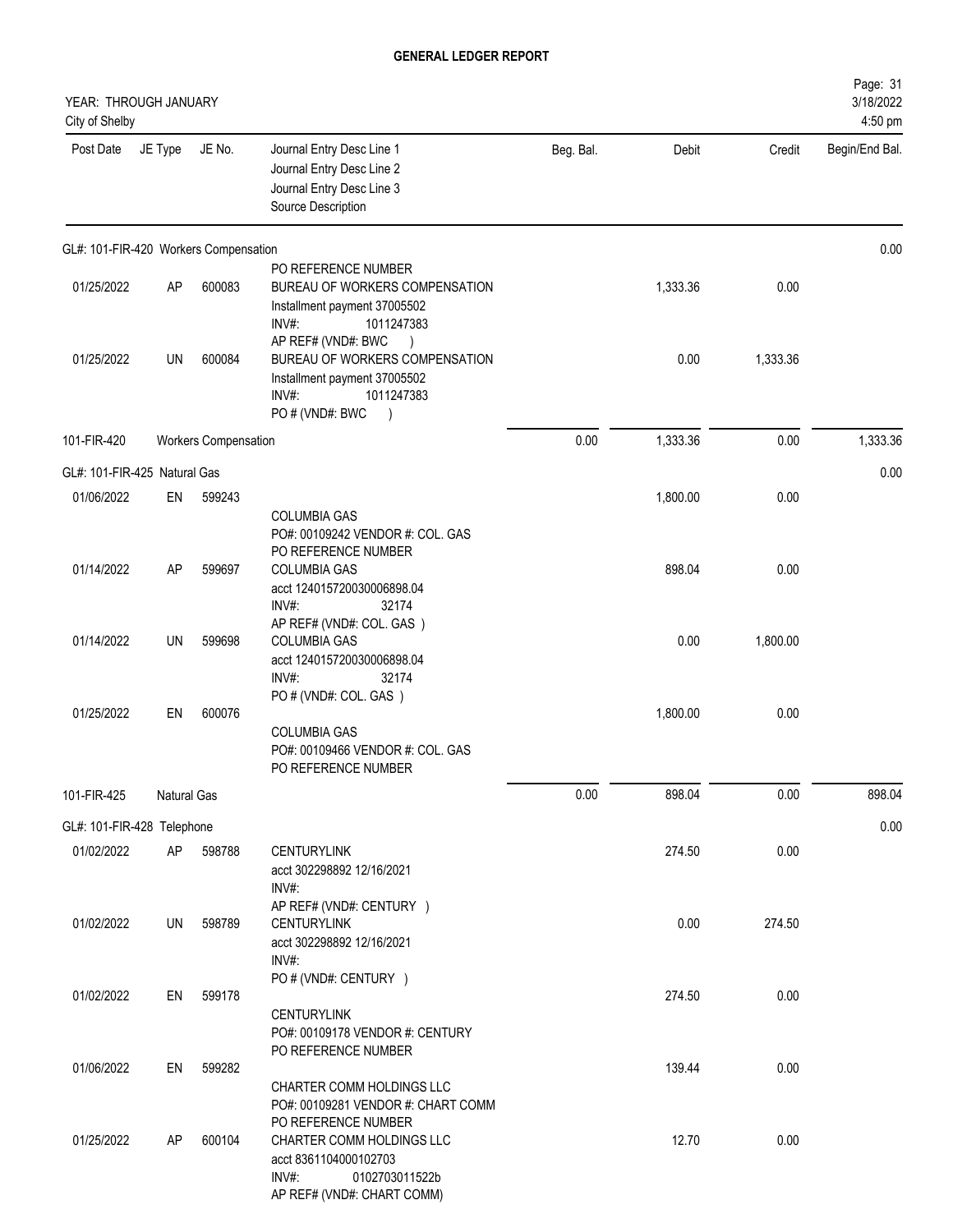| YEAR: THROUGH JANUARY<br>City of Shelby         |           |                                |                                                                                                                                     |           |          |          | Page: 32<br>3/18/2022<br>4:50 pm |
|-------------------------------------------------|-----------|--------------------------------|-------------------------------------------------------------------------------------------------------------------------------------|-----------|----------|----------|----------------------------------|
| Post Date                                       | JE Type   | JE No.                         | Journal Entry Desc Line 1<br>Journal Entry Desc Line 2<br>Journal Entry Desc Line 3<br>Source Description                           | Beg. Bal. | Debit    | Credit   | Begin/End Bal.                   |
| GL#: 101-FIR-428 Telephone                      |           |                                |                                                                                                                                     |           |          |          | 0.00                             |
| 01/25/2022                                      | UN        | 600105                         | CHARTER COMM HOLDINGS LLC<br>acct 8361104000102703<br>INV#:<br>0102703011522b<br>PO # (VND#: CHART COMM)                            |           | 0.00     | 12.70    |                                  |
| 101-FIR-428                                     | Telephone |                                |                                                                                                                                     | 0.00      | 287.20   | 0.00     | 287.20                           |
| GL#: 101-FIR-435 Property and Liability Insuran |           |                                |                                                                                                                                     |           |          |          | 0.00                             |
| 01/19/2022                                      | AP        | 599825                         | INSURANCE AUDIT & INSPECTION<br>2022 Insurance Risk Management<br>INV#:                                                             |           | 203.00   | 0.00     |                                  |
| 01/19/2022                                      | UN        | 599826                         | AP REF# (VND#: INS AUDIT)<br>INSURANCE AUDIT & INSPECTION<br>2022 Insurance Risk Management<br>INV#:<br>PO # (VND#: INS AUDIT)      |           | 0.00     | 203.00   |                                  |
| 101-FIR-435                                     |           | Property and Liability Insuran |                                                                                                                                     | 0.00      | 203.00   | 0.00     | 203.00                           |
| GL#: 101-FIR-436 Auto Insurance                 |           |                                |                                                                                                                                     |           |          |          | 0.00                             |
| 01/19/2022                                      | AP        | 599825                         | INSURANCE AUDIT & INSPECTION<br>2022 Insurance Risk Management<br>INV#:                                                             |           | 144.00   | 0.00     |                                  |
| 01/19/2022                                      | UN        | 599826                         | AP REF# (VND#: INS AUDIT)<br>INSURANCE AUDIT & INSPECTION<br>2022 Insurance Risk Management<br>INV#:<br>PO # (VND#: INS AUDIT)      |           | 0.00     | 144.00   |                                  |
| 101-FIR-436                                     |           | Auto Insurance                 |                                                                                                                                     | 0.00      | 144.00   | 0.00     | 144.00                           |
| GL#: 101-FIR-484 Fuel, Autos-Equipment          |           |                                |                                                                                                                                     |           |          |          | 0.00                             |
| 01/12/2022                                      | EN        | 599449                         |                                                                                                                                     |           | 1,000.00 | 0.00     |                                  |
| 01/12/2022                                      | AP        | 599469                         | COLE DISTRIBUTING INC.<br>PO#: 00109375 VENDOR #: COLE DISTR<br>PO REFERENCE NUMBER<br>COLE DISTRIBUTING INC.<br>Fuel Cost Dec 2021 |           | 1,000.00 | 0.00     |                                  |
| 01/12/2022                                      | UN        | 599470                         | INV#:<br>AP REF# (VND#: COLE DISTR)<br>COLE DISTRIBUTING INC.<br>Fuel Cost Dec 2021<br>INV#:<br>PO # (VND#: COLE DISTR)             |           | 0.00     | 1,000.00 |                                  |
| 101-FIR-484                                     |           | Fuel, Autos-Equipment          |                                                                                                                                     | 0.00      | 1,000.00 | 0.00     | 1,000.00                         |
| GL#: 101-FIR-501 Computer support               |           |                                |                                                                                                                                     |           |          |          | 0.00                             |
| 01/10/2022                                      | EN        | 599324                         |                                                                                                                                     |           | 190.40   | 0.00     |                                  |
| 01/10/2022                                      | EN        | 599335                         | 7LSI LLC<br>PO#: 00109323 VENDOR #: 7LSI LLC<br>PO REFERENCE NUMBER                                                                 |           | 2,200.00 | 0.00     |                                  |
|                                                 |           |                                | IPAD MOBILE SOLUTIONS LLC                                                                                                           |           |          |          |                                  |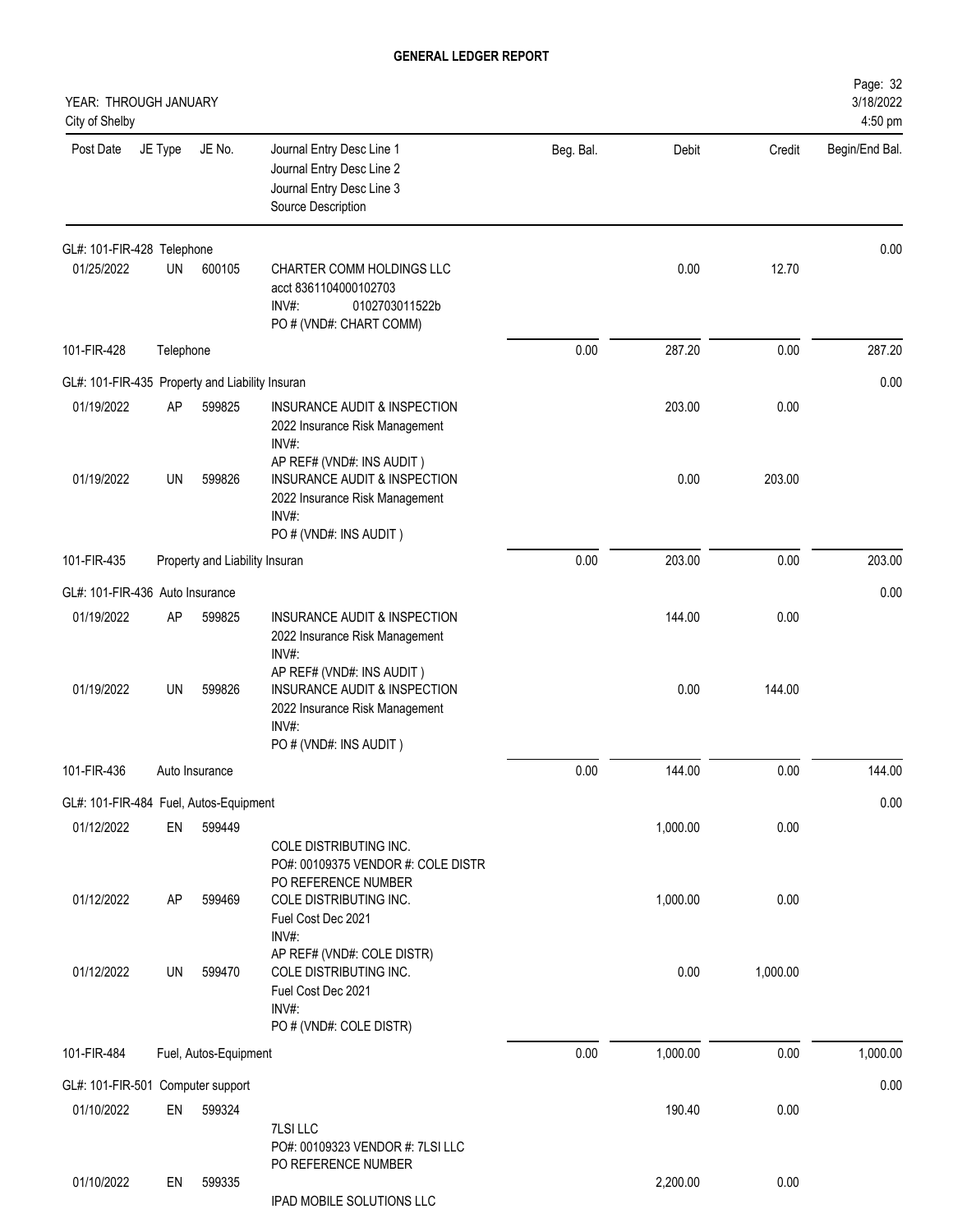| YEAR: THROUGH JANUARY<br>City of Shelby       |           |                              |                                                                                                                      |           |          |          | Page: 33<br>3/18/2022<br>4:50 pm |
|-----------------------------------------------|-----------|------------------------------|----------------------------------------------------------------------------------------------------------------------|-----------|----------|----------|----------------------------------|
| Post Date                                     | JE Type   | JE No.                       | Journal Entry Desc Line 1<br>Journal Entry Desc Line 2<br>Journal Entry Desc Line 3<br>Source Description            | Beg. Bal. | Debit    | Credit   | Begin/End Bal.                   |
| GL#: 101-FIR-501 Computer support             |           |                              |                                                                                                                      |           |          |          | 0.00                             |
| 01/12/2022                                    | <b>AP</b> | 599515                       | PO#: 00109334 VENDOR #: IPAD MOBIL<br>PO REFERENCE NUMBER<br><b>7LSI LLC</b>                                         |           | 190.40   | 0.00     |                                  |
|                                               |           |                              | Anivirus renewal<br>INV#:<br>2022-3003                                                                               |           |          |          |                                  |
| 01/12/2022                                    | UN        | 599516                       | AP REF# (VND#: 7LSI LLC)<br>7LSI LLC<br>Anivirus renewal<br>INV#:<br>2022-3003                                       |           | 0.00     | 190.40   |                                  |
|                                               |           |                              | PO # (VND#: 7LSI LLC)                                                                                                |           |          |          |                                  |
| 101-FIR-501                                   |           | Computer support             |                                                                                                                      | 0.00      | 190.40   | 0.00     | 190.40                           |
| GL#: 101-FIR-507 Maintenance Building/Grounds |           |                              |                                                                                                                      |           |          |          | 0.00                             |
| 01/10/2022                                    | EN        | 599331                       |                                                                                                                      |           | 3,650.00 | 0.00     |                                  |
| 01/12/2022                                    | <b>AP</b> | 599503                       | REED/MICHAEL S.//<br>PO#: 00109330 VENDOR #: REED/MICHA<br>PO REFERENCE NUMBER<br>REED/MICHAEL S.//                  |           | 3,650.00 | 0.00     |                                  |
|                                               |           |                              | 2022 lawn care for fire dept.<br>INV#:                                                                               |           |          |          |                                  |
| 01/12/2022                                    | UN        | 599504                       | AP REF# (VND#: REED/MICHA)<br>REED/MICHAEL S.//<br>2022 lawn care for fire dept.<br>INV#:<br>PO # (VND#: REED/MICHA) |           | 0.00     | 3,650.00 |                                  |
| 101-FIR-507                                   |           | Maintenance Building/Grounds |                                                                                                                      | 0.00      | 3,650.00 | 0.00     | 3,650.00                         |
| GL#: 101-FIR-528 Postage                      |           |                              |                                                                                                                      |           |          |          | 0.00                             |
| 01/24/2022                                    | EN        | 600052                       |                                                                                                                      |           | 58.00    | 0.00     |                                  |
|                                               |           |                              | US POSTAL SERVICE<br>PO#: 00109445 VENDOR #: U S POSTAL<br>PO REFERENCE NUMBER                                       |           |          |          |                                  |
| 01/25/2022                                    | AP        | 600106                       | US POSTAL SERVICE<br>10 rolls of stamps, city hall<br>INV#:                                                          |           | 58.00    | 0.00     |                                  |
| 01/25/2022                                    | UN        | 600107                       | AP REF# (VND#: U S POSTAL)<br>US POSTAL SERVICE<br>10 rolls of stamps, city hall                                     |           | 0.00     | 58.00    |                                  |
|                                               |           |                              | INV#:<br>PO # (VND#: U S POSTAL)                                                                                     |           |          |          |                                  |
| 101-FIR-528                                   | Postage   |                              |                                                                                                                      | 0.00      | 58.00    | 0.00     | 58.00                            |
| GL#: 101-FIR-531 Miscellaneous                |           |                              |                                                                                                                      |           |          |          | 0.00                             |
| 01/04/2022                                    | EN        | 599217                       |                                                                                                                      |           | 140.00   | 0.00     |                                  |
|                                               |           |                              | <b>SCHMIDT SECURITY PRO</b><br>PO#: 00109217 VENDOR #: SCHMIDT SE<br>PO REFERENCE NUMBER                             |           |          |          |                                  |
| 01/07/2022                                    | AP        | 598980                       | SCHMIDT SECURITY PRO<br>Background checks Bachmann<br>INV#:<br>0413512-IN                                            |           | 140.00   | 0.00     |                                  |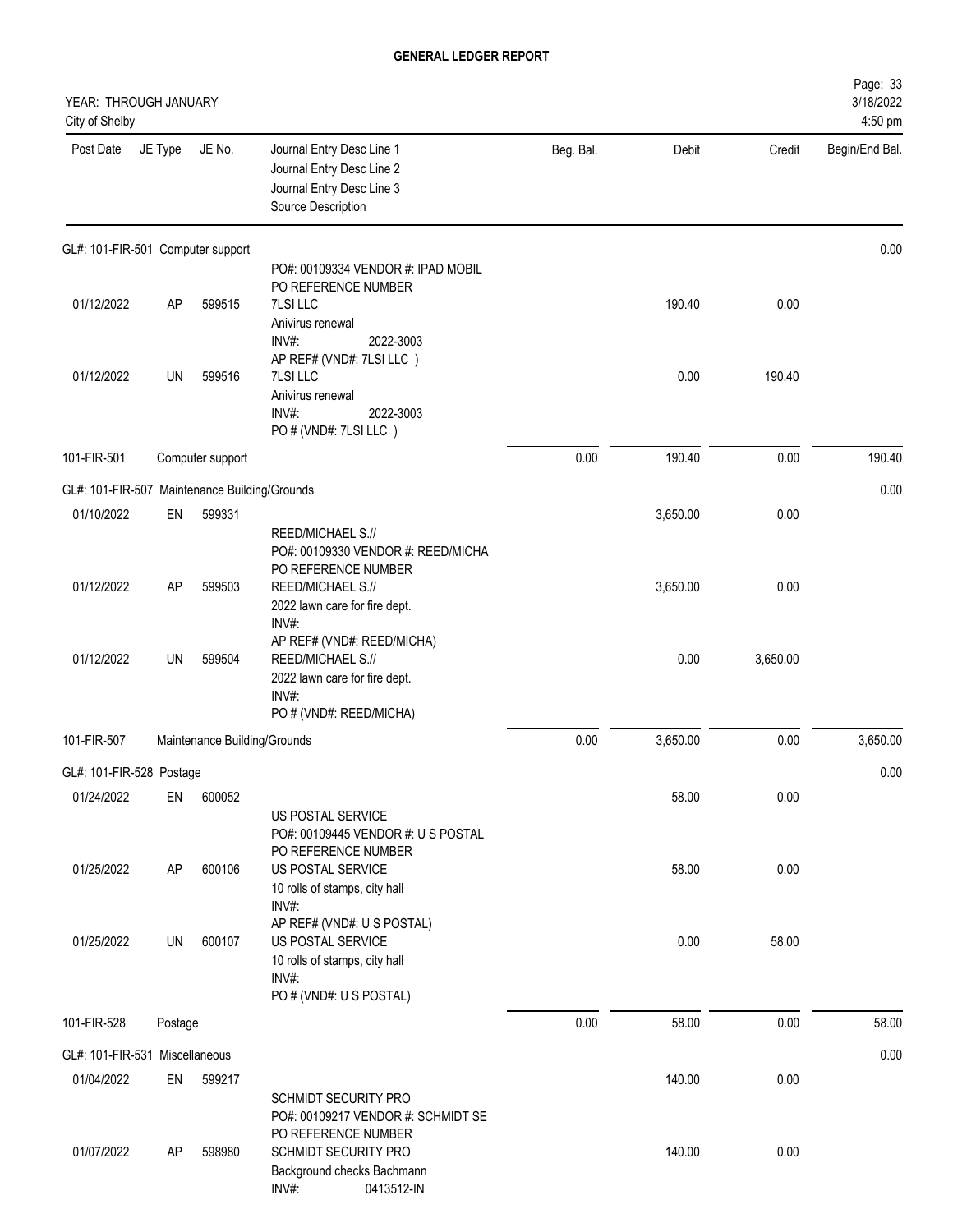| YEAR: THROUGH JANUARY<br>City of Shelby |           |               |                                                                                                                                        |           |        |        | Page: 34<br>3/18/2022<br>4:50 pm |
|-----------------------------------------|-----------|---------------|----------------------------------------------------------------------------------------------------------------------------------------|-----------|--------|--------|----------------------------------|
| Post Date                               | JE Type   | JE No.        | Journal Entry Desc Line 1<br>Journal Entry Desc Line 2<br>Journal Entry Desc Line 3<br>Source Description                              | Beg. Bal. | Debit  | Credit | Begin/End Bal.                   |
| GL#: 101-FIR-531 Miscellaneous          |           |               |                                                                                                                                        |           |        |        | 0.00                             |
| 01/07/2022                              | UN        | 598981        | AP REF# (VND#: SCHMIDT SE)<br><b>SCHMIDT SECURITY PRO</b><br>Background checks Bachmann<br>INV#:<br>0413512-IN                         |           | 0.00   | 140.00 |                                  |
| 01/12/2022                              | EN        | 599448        | PO # (VND#: SCHMIDT SE)<br>AUTOMATIC DATA PROCESSING                                                                                   |           | 59.16  | 0.00   |                                  |
| 01/12/2022                              | AP        | 599481        | PO#: 00109374 VENDOR #: ADP<br>PO REFERENCE NUMBER<br>AUTOMATIC DATA PROCESSING<br>Processing charges 1/1/2022<br>INV#:<br>596200720   |           | 59.16  | 0.00   |                                  |
| 01/12/2022                              | UN        | 599482        | AP REF# (VND#: ADP<br>$\rightarrow$<br>AUTOMATIC DATA PROCESSING<br>Processing charges 1/1/2022<br>INV#:<br>596200720                  |           | 0.00   | 59.16  |                                  |
| 01/20/2022                              | EN        | 599879        | PO # (VND#: ADP<br>$\rightarrow$<br>AUTOMATIC DATA PROCESSING                                                                          |           | 69.19  | 0.00   |                                  |
| 01/21/2022                              | <b>AP</b> | 599978        | PO#: 00109417 VENDOR #: ADP<br>PO REFERENCE NUMBER<br>AUTOMATIC DATA PROCESSING<br>Human Capital<br>INV#:<br>596704088                 |           | 69.19  | 0.00   |                                  |
| 01/21/2022                              | UN        | 599979        | AP REF# (VND#: ADP<br>$\rightarrow$<br>AUTOMATIC DATA PROCESSING<br>Human Capital<br>INV#:<br>596704088                                |           | 0.00   | 69.19  |                                  |
| 01/25/2022                              | EN        | 600070        | PO # (VND#: ADP<br>$\big)$<br>AUTOMATIC DATA PROCESSING<br>PO#: 00109460 VENDOR #: ADP                                                 |           | 54.86  | 0.00   |                                  |
| 01/25/2022                              | <b>AP</b> | 600098        | PO REFERENCE NUMBER<br>AUTOMATIC DATA PROCESSING<br>Processing chagres 1/2/22-<br>INV#:<br>59916620                                    |           | 54.86  | 0.00   |                                  |
| 01/25/2022                              | UN        | 600099        | AP REF# (VND#: ADP<br>$\rightarrow$<br>AUTOMATIC DATA PROCESSING<br>Processing chagres 1/2/22-<br>INV#:<br>59916620<br>PO # (VND#: ADP |           | 0.00   | 54.86  |                                  |
| 101-FIR-531                             |           | Miscellaneous |                                                                                                                                        | 0.00      | 323.21 | 0.00   | 323.21                           |
| GL#: 101-FIR-532 Labor Relations        |           |               |                                                                                                                                        |           |        |        | 0.00                             |
| 01/24/2022                              | EN        | 600036        | CLEMANS, NELSON & ASSOC., INC.<br>PO#: 00109429 VENDOR #: CLEMANS NE<br>PO REFERENCE NUMBER                                            |           | 165.00 | 0.00   |                                  |
| 01/25/2022                              | AP        | 600116        | CLEMANS, NELSON & ASSOC., INC.<br>December services police &<br>INV#:<br>19423<br>AP REF# (VND#: CLEMANS NE)                           |           | 165.00 | 0.00   |                                  |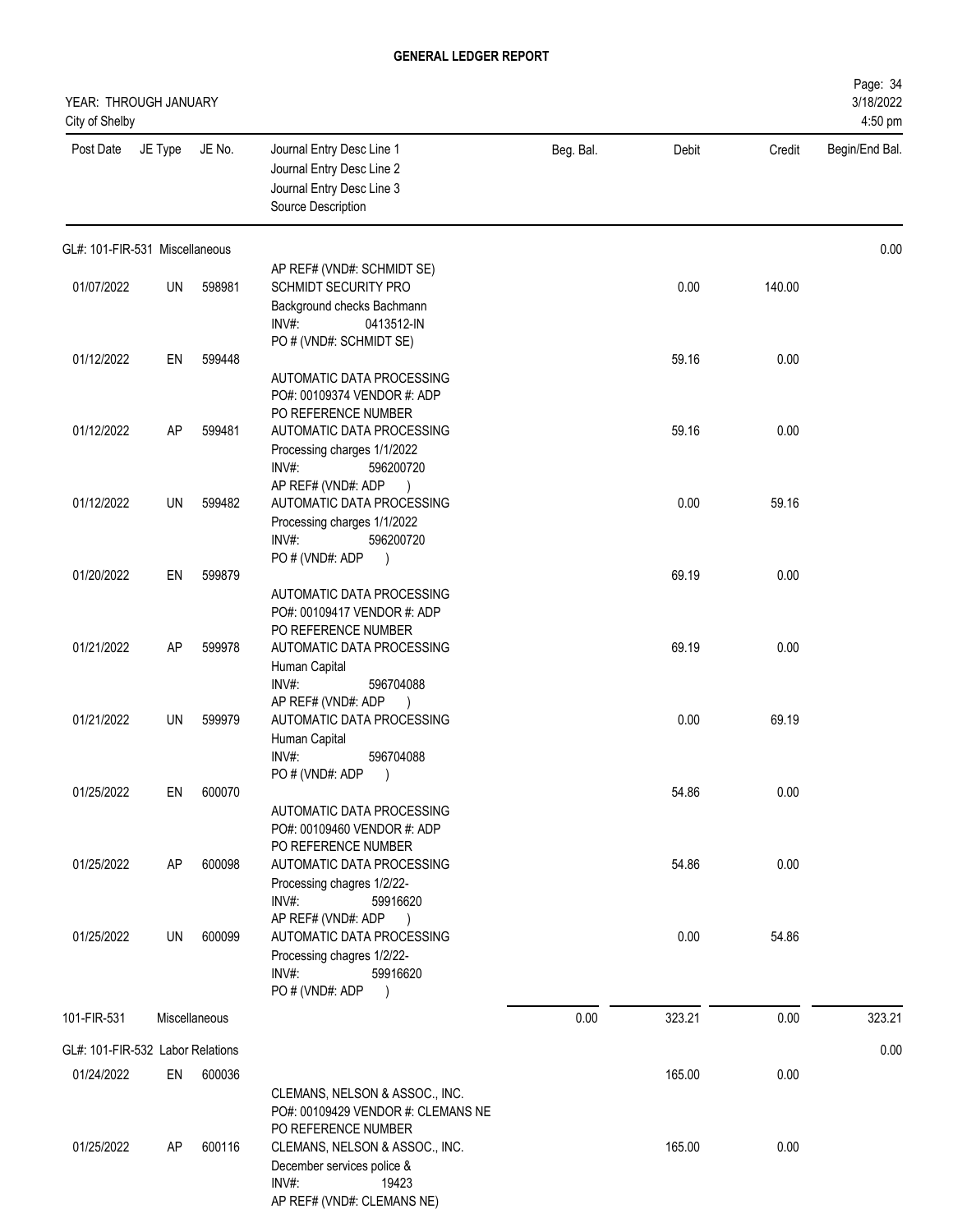|           |          |           |                                                                                                           |                                                                                                           |         | City of Shelby                                                                                                                                                                                                                                                                                                                                                                                                                                         |
|-----------|----------|-----------|-----------------------------------------------------------------------------------------------------------|-----------------------------------------------------------------------------------------------------------|---------|--------------------------------------------------------------------------------------------------------------------------------------------------------------------------------------------------------------------------------------------------------------------------------------------------------------------------------------------------------------------------------------------------------------------------------------------------------|
| Credit    | Debit    | Beg. Bal. | Journal Entry Desc Line 1<br>Journal Entry Desc Line 2<br>Journal Entry Desc Line 3<br>Source Description | JE No.                                                                                                    | JE Type | Post Date                                                                                                                                                                                                                                                                                                                                                                                                                                              |
|           |          |           |                                                                                                           |                                                                                                           |         |                                                                                                                                                                                                                                                                                                                                                                                                                                                        |
| 165.00    | 0.00     |           | CLEMANS, NELSON & ASSOC., INC.<br>December services police &<br>INV#<br>19423<br>PO # (VND#: CLEMANS NE)  | 600117                                                                                                    | UN      | 01/25/2022                                                                                                                                                                                                                                                                                                                                                                                                                                             |
| 0.00      | 165.00   | 0.00      |                                                                                                           |                                                                                                           |         | 101-FIR-532                                                                                                                                                                                                                                                                                                                                                                                                                                            |
|           |          |           |                                                                                                           |                                                                                                           |         |                                                                                                                                                                                                                                                                                                                                                                                                                                                        |
| 3,620.87  | 0.00     |           | Local government from state                                                                               | 599394                                                                                                    |         | 01/10/2022                                                                                                                                                                                                                                                                                                                                                                                                                                             |
| 16,149.73 | 0.00     |           | Local government January 2022 from<br>county<br>pio                                                       | 600267                                                                                                    |         | 01/27/2022                                                                                                                                                                                                                                                                                                                                                                                                                                             |
| 19,770.60 | 0.00     | 0.00      |                                                                                                           |                                                                                                           |         | 101-IGT-121                                                                                                                                                                                                                                                                                                                                                                                                                                            |
|           |          |           |                                                                                                           |                                                                                                           |         |                                                                                                                                                                                                                                                                                                                                                                                                                                                        |
| 1,890.63  | 0.00     |           | 2nd quarter 2022 DARE grant form<br>OH Att. General<br>pio                                                | 599398                                                                                                    |         | 01/10/2022                                                                                                                                                                                                                                                                                                                                                                                                                                             |
| 1,890.63  | 0.00     | 0.00      |                                                                                                           |                                                                                                           |         | 101-IGT-142                                                                                                                                                                                                                                                                                                                                                                                                                                            |
|           |          |           |                                                                                                           |                                                                                                           |         |                                                                                                                                                                                                                                                                                                                                                                                                                                                        |
| 63,947.68 | 0.00     |           | 40% reimbursement 2021 court wages &<br>benefits from county                                              | 600264                                                                                                    |         | 01/27/2022                                                                                                                                                                                                                                                                                                                                                                                                                                             |
| 1,670.00  | 0.00     |           | Taxi Susidy Dec 2022 from county<br>pio                                                                   | 600265                                                                                                    |         | 01/27/2022                                                                                                                                                                                                                                                                                                                                                                                                                                             |
| 65,617.68 | 0.00     | 0.00      |                                                                                                           |                                                                                                           |         | 101-IGT-143                                                                                                                                                                                                                                                                                                                                                                                                                                            |
|           |          |           |                                                                                                           |                                                                                                           |         |                                                                                                                                                                                                                                                                                                                                                                                                                                                        |
| 461.97    | 0.00     |           | 4th quarter 2021 bed tax from Relax Inn<br>pio                                                            | 599915                                                                                                    |         | 01/20/2022                                                                                                                                                                                                                                                                                                                                                                                                                                             |
| 461.97    | 0.00     | 0.00      |                                                                                                           |                                                                                                           |         | 101-LTX-115                                                                                                                                                                                                                                                                                                                                                                                                                                            |
|           |          |           |                                                                                                           |                                                                                                           |         |                                                                                                                                                                                                                                                                                                                                                                                                                                                        |
| 0.00      | 2,638.84 |           | CITY PAYROLL FUND<br>Wages 12/19/21-1/1/22<br>INV#:                                                       | 598905                                                                                                    | AP      | 01/05/2022                                                                                                                                                                                                                                                                                                                                                                                                                                             |
| 2,638.84  | 0.00     |           | CITY PAYROLL FUND<br>Wages 12/19/21-1/1/22<br>INV#:                                                       | 598906                                                                                                    |         | 01/05/2022                                                                                                                                                                                                                                                                                                                                                                                                                                             |
| 0.00      | 2,638.84 |           | CITY PAYROLL FUND                                                                                         | 599228                                                                                                    |         | 01/05/2022                                                                                                                                                                                                                                                                                                                                                                                                                                             |
| 0.00      | 2,687.77 |           | PO REFERENCE NUMBER<br>CITY PAYROLL FUND                                                                  | 599795                                                                                                    | EN      | 01/19/2022                                                                                                                                                                                                                                                                                                                                                                                                                                             |
|           |          |           |                                                                                                           | pio<br>pio<br>AP REF# (VND#: CITY PAYRO)<br>PO # (VND#: CITY PAYRO)<br>PO#: 00109228 VENDOR #: CITY PAYRO |         | YEAR: THROUGH JANUARY<br>GL#: 101-FIR-532 Labor Relations<br><b>Labor Relations</b><br>GL#: 101-IGT-121 Local government<br><b>CR</b><br>CR<br>Local government<br>GL#: 101-IGT-142 State Grants or Aid<br><b>CR</b><br>State Grants or Aid<br>GL#: 101-IGT-143 County Grant or Aid<br>CR<br><b>CR</b><br>County Grant or Aid<br>GL#: 101-LTX-115 Bed Tax<br>CR<br>Bed Tax<br>GL#: 101-MAY-400 Wages<br>UN<br>EN<br>PO#: 00109399 VENDOR #: CITY PAYRO |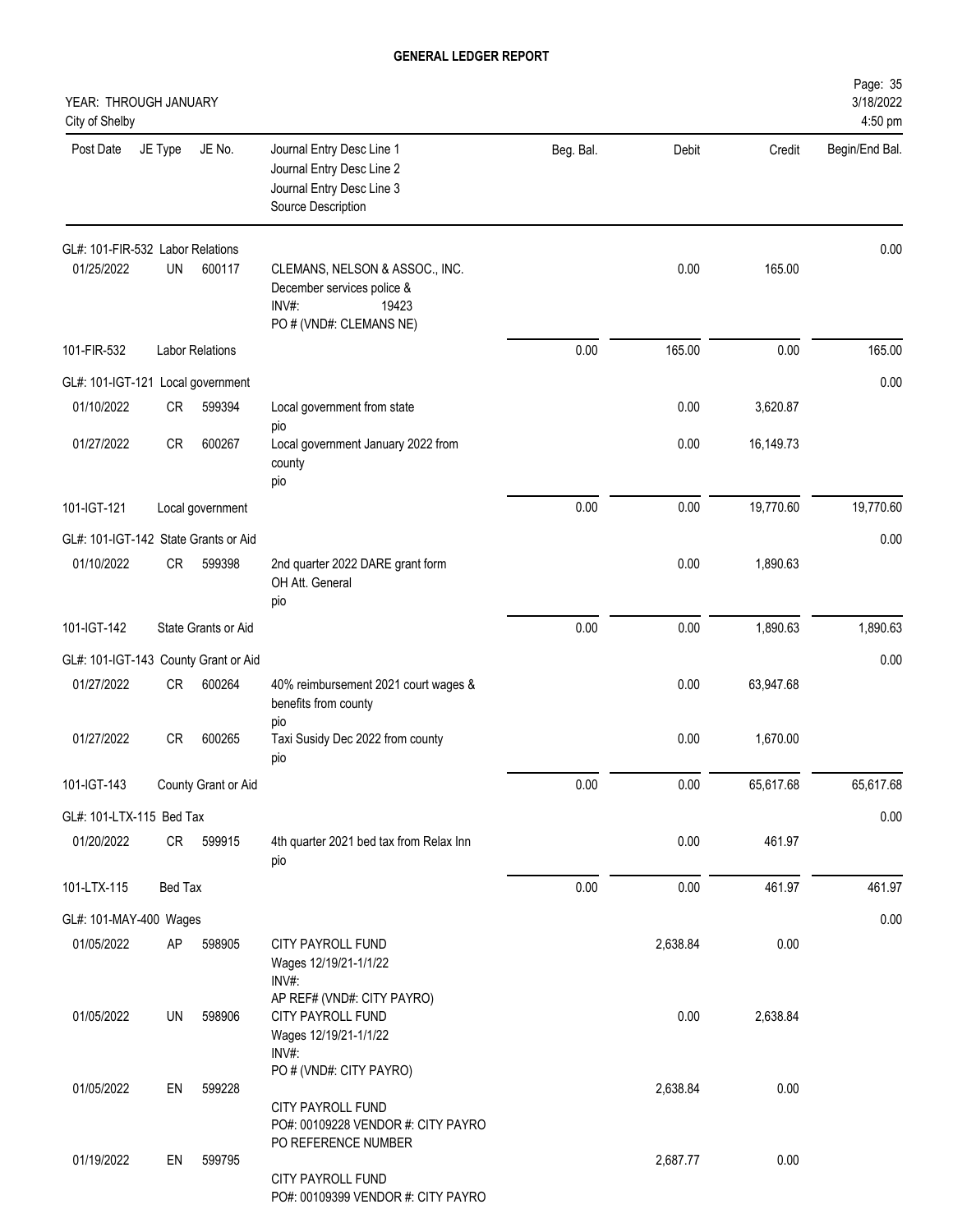| YEAR: THROUGH JANUARY<br>City of Shelby |           |                 |                                                                                                                                                        |           |          |          | Page: 36<br>3/18/2022<br>4:50 pm |
|-----------------------------------------|-----------|-----------------|--------------------------------------------------------------------------------------------------------------------------------------------------------|-----------|----------|----------|----------------------------------|
| Post Date                               | JE Type   | JE No.          | Journal Entry Desc Line 1<br>Journal Entry Desc Line 2<br>Journal Entry Desc Line 3<br>Source Description                                              | Beg. Bal. | Debit    | Credit   | Begin/End Bal.                   |
| GL#: 101-MAY-400 Wages                  |           |                 |                                                                                                                                                        |           |          |          | 0.00                             |
| 01/19/2022                              | <b>AP</b> | 599797          | PO REFERENCE NUMBER<br><b>CITY PAYROLL FUND</b><br>Wages 1/2/22-1/15/22<br>INV#:                                                                       |           | 2,687.77 | 0.00     |                                  |
| 01/19/2022                              | UN        | 599798          | AP REF# (VND#: CITY PAYRO)<br>CITY PAYROLL FUND<br>Wages 1/2/22-1/15/22<br>INV#:<br>PO # (VND#: CITY PAYRO)                                            |           | 0.00     | 2,687.77 |                                  |
| 101-MAY-400                             | Wages     |                 |                                                                                                                                                        | 0.00      | 5,326.61 | 0.00     | 5,326.61                         |
| GL#: 101-MAY-402 Secretary Wages        |           |                 |                                                                                                                                                        |           |          |          | 0.00                             |
| 01/05/2022                              | AP        | 598905          | CITY PAYROLL FUND<br>Wages 12/19/21-1/1/22<br>INV#:                                                                                                    |           | 870.00   | 0.00     |                                  |
| 01/05/2022                              | UN        | 598906          | AP REF# (VND#: CITY PAYRO)<br>CITY PAYROLL FUND<br>Wages 12/19/21-1/1/22<br>INV#:                                                                      |           | 0.00     | 870.00   |                                  |
| 01/05/2022                              | EN        | 599228          | PO # (VND#: CITY PAYRO)<br>CITY PAYROLL FUND                                                                                                           |           | 870.00   | 0.00     |                                  |
| 01/19/2022                              | EN        | 599795          | PO#: 00109228 VENDOR #: CITY PAYRO<br>PO REFERENCE NUMBER<br>CITY PAYROLL FUND                                                                         |           | 870.00   | 0.00     |                                  |
| 01/19/2022                              | AP        | 599797          | PO#: 00109399 VENDOR #: CITY PAYRO<br>PO REFERENCE NUMBER<br>CITY PAYROLL FUND<br>Wages 1/2/22-1/15/22                                                 |           | 870.00   | 0.00     |                                  |
| 01/19/2022                              | UN        | 599798          | INV#:<br>AP REF# (VND#: CITY PAYRO)<br>CITY PAYROLL FUND<br>Wages 1/2/22-1/15/22<br>INV#:<br>PO # (VND#: CITY PAYRO)                                   |           | 0.00     | 870.00   |                                  |
| 101-MAY-402                             |           | Secretary Wages |                                                                                                                                                        | 0.00      | 1,740.00 | 0.00     | 1,740.00                         |
|                                         |           |                 | GL#: 101-MAY-415 Public Employees Retire.System                                                                                                        |           |          |          | 0.00                             |
| 01/04/2022                              | EN        | 599212          |                                                                                                                                                        |           | 1,105.04 | 0.00     |                                  |
| 01/05/2022                              | AP        | 598911          | OH PUBLIC EMPLOYEES RETIREMENT<br>PO#: 00109212 VENDOR #: OPERS<br>PO REFERENCE NUMBER<br>OH PUBLIC EMPLOYEES RETIREMENT<br>Employer portion 11/21/21- |           | 1,105.04 | 0.00     |                                  |
| 01/05/2022                              | UN        | 598912          | INV#:<br>AP REF# (VND#: OPERS )<br>OH PUBLIC EMPLOYEES RETIREMENT<br>Employer portion 11/21/21-<br>INV#:<br>PO # (VND#: OPERS )                        |           | 0.00     | 1,105.04 |                                  |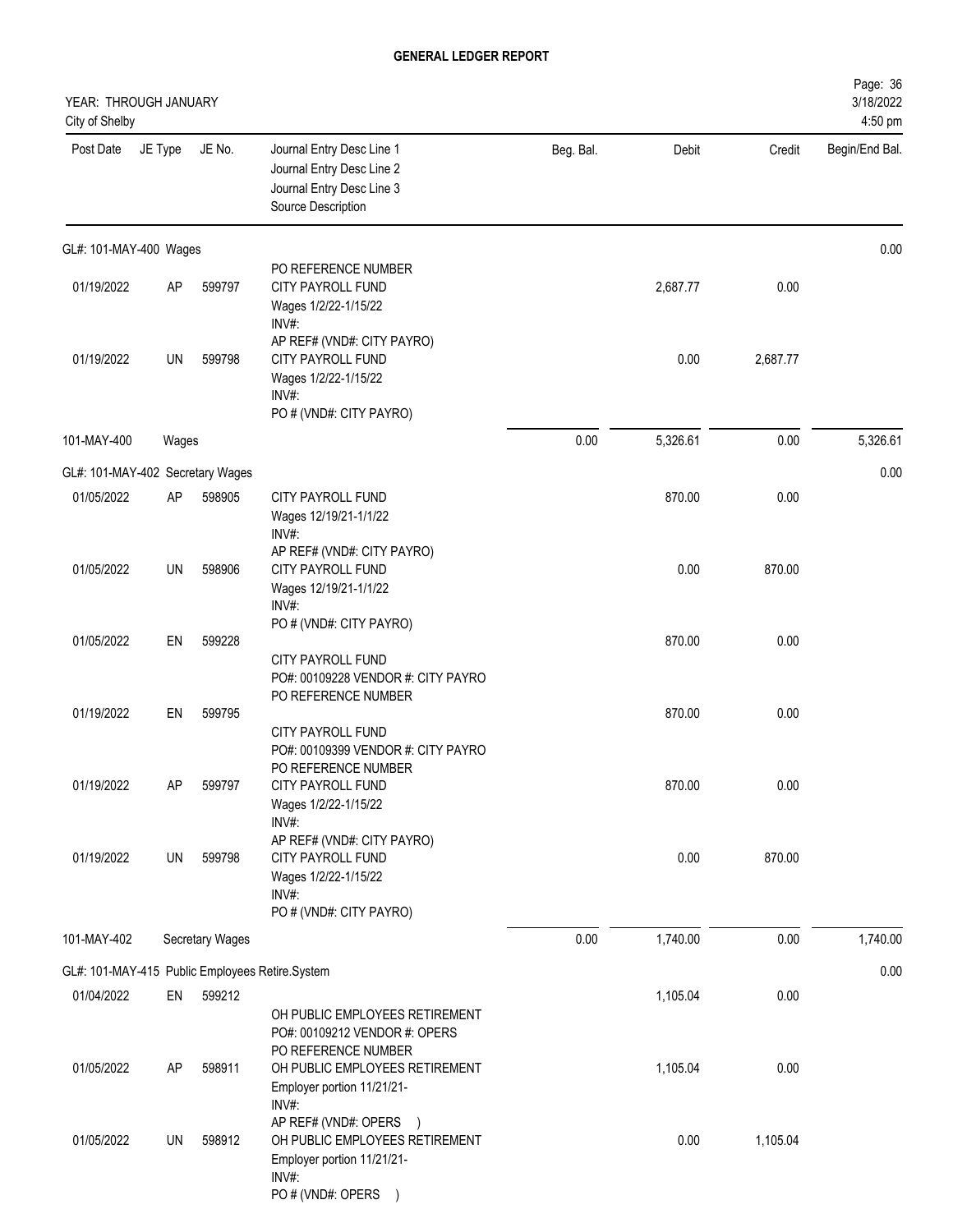| YEAR: THROUGH JANUARY<br>City of Shelby |             |                 |                                                                                                                           |           |          |          | Page: 37<br>3/18/2022<br>4:50 pm |
|-----------------------------------------|-------------|-----------------|---------------------------------------------------------------------------------------------------------------------------|-----------|----------|----------|----------------------------------|
| Post Date                               | JE Type     | JE No.          | Journal Entry Desc Line 1<br>Journal Entry Desc Line 2<br>Journal Entry Desc Line 3<br>Source Description                 | Beg. Bal. | Debit    | Credit   | Begin/End Bal.                   |
| 101-MAY-415                             |             |                 | Public Employees Retire.System                                                                                            | 0.00      | 1,105.04 | 0.00     | 1,105.04                         |
| GL#: 101-MAY-417 FICA                   |             |                 |                                                                                                                           |           |          |          | 0.00                             |
| 01/05/2022                              | AP          | 598907          | PAYROLL FUND<br>FICA 12/19/21-1/1/22<br>INV#:                                                                             |           | 50.30    | 0.00     |                                  |
| 01/05/2022                              | UN          | 598908          | AP REF# (VND#: PAYROLL FU)<br>PAYROLL FUND<br>FICA 12/19/21-1/1/22<br>INV#:                                               |           | 0.00     | 50.30    |                                  |
| 01/05/2022                              | EN          | 599229          | PO # (VND#: PAYROLL FU)                                                                                                   |           | 50.30    | 0.00     |                                  |
|                                         |             |                 | PAYROLL FUND<br>PO#: 00109229 VENDOR #: PAYROLL FU<br>PO REFERENCE NUMBER                                                 |           |          |          |                                  |
| 01/19/2022                              | EN          | 599796          |                                                                                                                           |           | 51.02    | 0.00     |                                  |
| 01/19/2022                              | AP          | 599799          | PAYROLL FUND<br>PO#: 00109400 VENDOR #: PAYROLL FU<br>PO REFERENCE NUMBER<br>PAYROLL FUND<br>FICA 1/2/22-1/15/22<br>INV#: |           | 51.02    | 0.00     |                                  |
| 01/19/2022                              | UN          | 599800          | AP REF# (VND#: PAYROLL FU)<br>PAYROLL FUND<br>FICA 1/2/22-1/15/22<br>INV#:<br>PO # (VND#: PAYROLL FU)                     |           | 0.00     | 51.02    |                                  |
| 101-MAY-417                             | <b>FICA</b> |                 |                                                                                                                           | 0.00      | 101.32   | 0.00     | 101.32                           |
| GL#: 101-MAY-418 Hospitalization        |             |                 |                                                                                                                           |           |          |          | 0.00                             |
| 01/02/2022                              | AP          | 598792          | JEFFERSON HEALTH PLAN<br>Acct 19-OME095<br>INV#:                                                                          |           | 3,618.18 | 0.00     |                                  |
| 01/02/2022                              | UN          | 598793          | AP REF# (VND#: JEFFERSON)<br>JEFFERSON HEALTH PLAN<br>Acct 19-OME095<br>INV#:                                             |           | 0.00     | 3,618.18 |                                  |
| 01/02/2022                              | EN          | 599180          | PO # (VND#: JEFFERSON)<br>JEFFERSON HEALTH PLAN                                                                           |           | 3,618.18 | 0.00     |                                  |
| 01/24/2022                              | EN          | 600051          | PO#: 00109180 VENDOR #: JEFFERSON<br>PO REFERENCE NUMBER                                                                  |           | 3,618.18 | 0.00     |                                  |
|                                         |             |                 | JEFFERSON HEALTH PLAN<br>PO#: 00109444 VENDOR #: JEFFERSON<br>PO REFERENCE NUMBER                                         |           |          |          |                                  |
| 101-MAY-418                             |             | Hospitalization |                                                                                                                           | 0.00      | 3,618.18 | 0.00     | 3,618.18                         |
| GL#: 101-MAY-419 Life Insurance         |             |                 |                                                                                                                           |           |          |          | 0.00                             |
| 01/02/2022                              | AP          | 598790          | AMERICAN UNITED LIFE INS CO<br>policy G 00608125-0002-000<br>INV#:                                                        |           | 24.00    | 0.00     |                                  |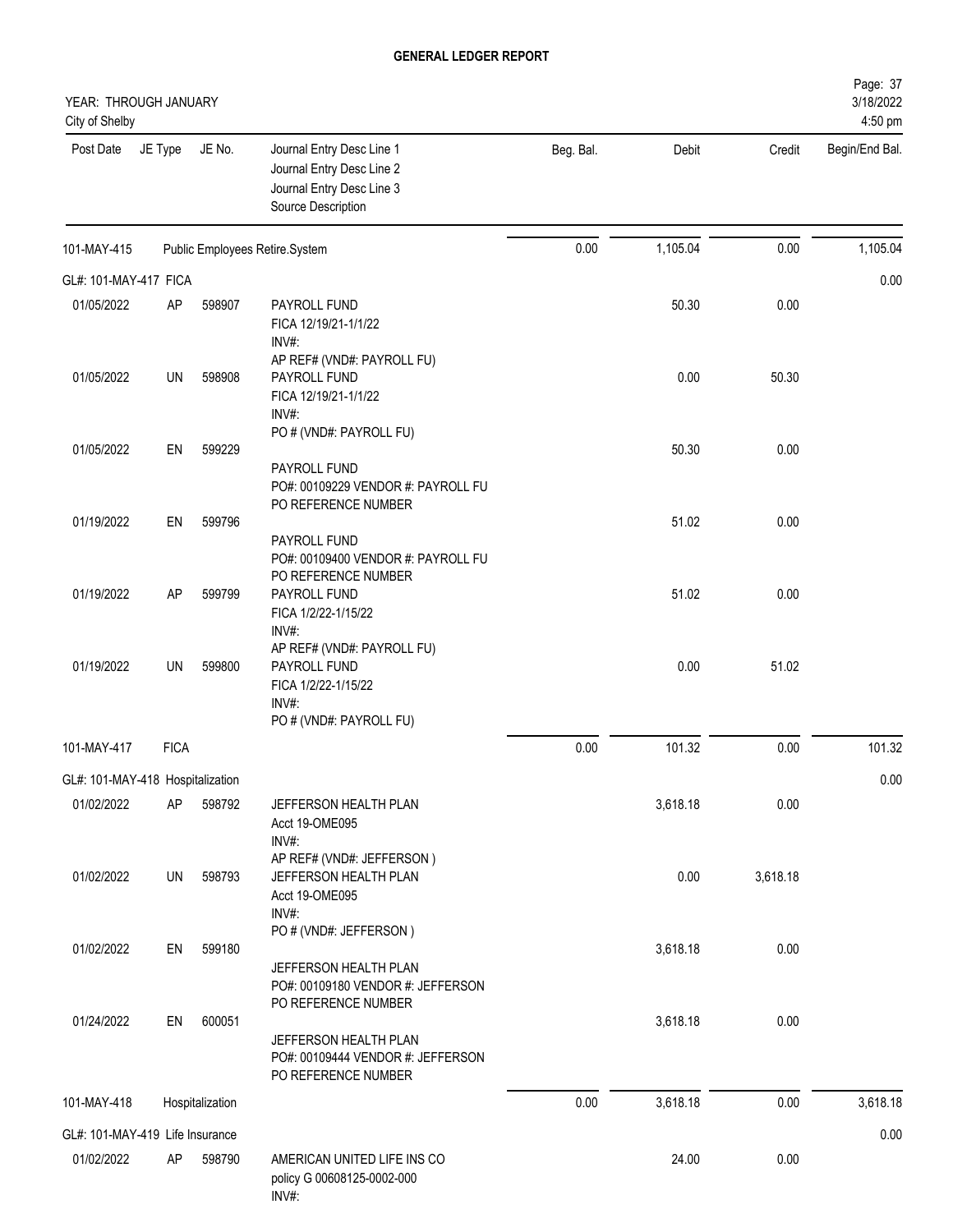| YEAR: THROUGH JANUARY<br>City of Shelby |         |                             |                                                                                                                                                                   |           |        |        | Page: 38<br>3/18/2022<br>4:50 pm |
|-----------------------------------------|---------|-----------------------------|-------------------------------------------------------------------------------------------------------------------------------------------------------------------|-----------|--------|--------|----------------------------------|
| Post Date                               | JE Type | JE No.                      | Journal Entry Desc Line 1<br>Journal Entry Desc Line 2<br>Journal Entry Desc Line 3<br>Source Description                                                         | Beg. Bal. | Debit  | Credit | Begin/End Bal.                   |
| GL#: 101-MAY-419 Life Insurance         |         |                             |                                                                                                                                                                   |           |        |        | 0.00                             |
| 01/02/2022                              | UN      | 598791                      | AP REF# (VND#: AMERICAN U)<br>AMERICAN UNITED LIFE INS CO<br>policy G 00608125-0002-000<br>INV#:                                                                  |           | 0.00   | 24.00  |                                  |
| 01/02/2022                              | EN      | 599179                      | PO # (VND#: AMERICAN U)<br>AMERICAN UNITED LIFE INS CO<br>PO#: 00109179 VENDOR #: AMERICAN U<br>PO REFERENCE NUMBER                                               |           | 24.00  | 0.00   |                                  |
| 101-MAY-419                             |         | Life Insurance              |                                                                                                                                                                   | 0.00      | 24.00  | 0.00   | 24.00                            |
| GL#: 101-MAY-420 Workers Compensation   |         |                             |                                                                                                                                                                   |           |        |        | 0.00                             |
| 01/20/2022                              | EN      | 599878                      | BUREAU OF WORKERS COMPENSATION<br>PO#: 00109416 VENDOR #: BWC                                                                                                     |           | 125.00 | 0.00   |                                  |
| 01/25/2022                              | AP      | 600083                      | PO REFERENCE NUMBER<br>BUREAU OF WORKERS COMPENSATION<br>Installment payment 37005502<br>INV#:<br>1011247383<br>AP REF# (VND#: BWC                                |           | 125.00 | 0.00   |                                  |
| 01/25/2022                              | UN      | 600084                      | BUREAU OF WORKERS COMPENSATION<br>Installment payment 37005502<br>1011247383<br>INV#:<br>PO#(VND#: BWC<br>$\lambda$                                               |           | 0.00   | 125.00 |                                  |
| 101-MAY-420                             |         | <b>Workers Compensation</b> |                                                                                                                                                                   | 0.00      | 125.00 | 0.00   | 125.00                           |
| GL#: 101-MAY-428 Telephone              |         |                             |                                                                                                                                                                   |           |        |        | 0.00                             |
| 01/02/2022                              | AP      | 598788                      | <b>CENTURYLINK</b><br>acct 302298892 12/16/2021<br>INV#:                                                                                                          |           | 96.21  | 0.00   |                                  |
| 01/02/2022                              | UN      | 598789                      | AP REF# (VND#: CENTURY )<br><b>CENTURYLINK</b><br>acct 302298892 12/16/2021<br>INV#:                                                                              |           | 0.00   | 96.21  |                                  |
| 01/02/2022                              | EN      | 599178                      | PO # (VND#: CENTURY )<br><b>CENTURYLINK</b><br>PO#: 00109178 VENDOR #: CENTURY                                                                                    |           | 96.21  | 0.00   |                                  |
| 01/06/2022                              | EN      | 599282                      | PO REFERENCE NUMBER<br>CHARTER COMM HOLDINGS LLC                                                                                                                  |           | 23.31  | 0.00   |                                  |
| 01/25/2022                              | AP      | 600104                      | PO#: 00109281 VENDOR #: CHART COMM<br>PO REFERENCE NUMBER<br>CHARTER COMM HOLDINGS LLC<br>acct 8361104000102703                                                   |           | 2.12   | 0.00   |                                  |
| 01/25/2022                              | UN      | 600105                      | INV#:<br>0102703011522b<br>AP REF# (VND#: CHART COMM)<br>CHARTER COMM HOLDINGS LLC<br>acct 8361104000102703<br>INV#:<br>0102703011522b<br>PO # (VND#: CHART COMM) |           | 0.00   | 2.12   |                                  |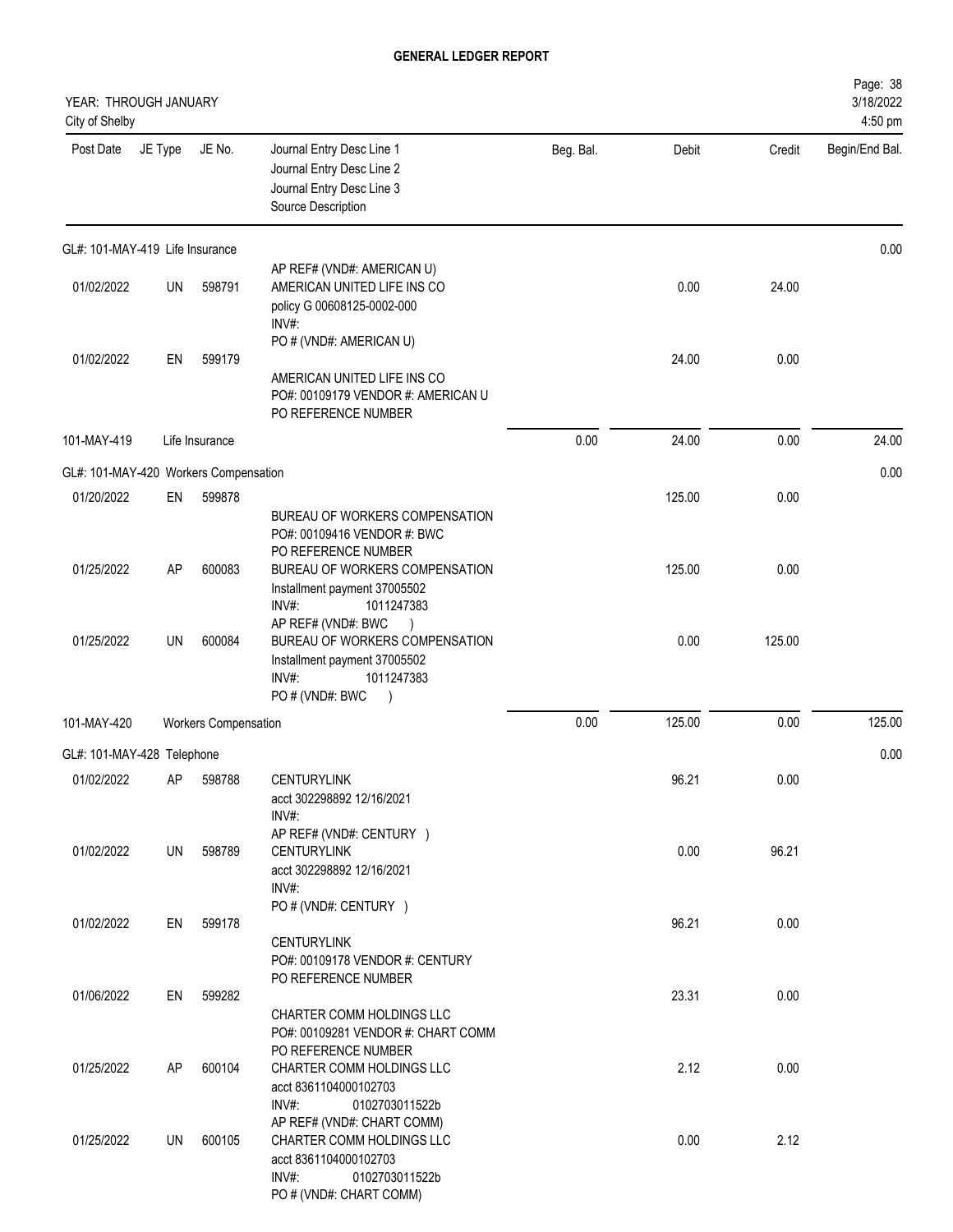| YEAR: THROUGH JANUARY<br>City of Shelby         |           |                                |                                                                                                                                                       |           |        |        | Page: 39<br>3/18/2022<br>4:50 pm |
|-------------------------------------------------|-----------|--------------------------------|-------------------------------------------------------------------------------------------------------------------------------------------------------|-----------|--------|--------|----------------------------------|
| Post Date                                       | JE Type   | JE No.                         | Journal Entry Desc Line 1<br>Journal Entry Desc Line 2<br>Journal Entry Desc Line 3<br>Source Description                                             | Beg. Bal. | Debit  | Credit | Begin/End Bal.                   |
| 101-MAY-428                                     | Telephone |                                |                                                                                                                                                       | 0.00      | 98.33  | 0.00   | 98.33                            |
| GL#: 101-MAY-435 Property and Liability Insuran |           |                                |                                                                                                                                                       |           |        |        | 0.00                             |
| 01/19/2022                                      | AP        | 599825                         | INSURANCE AUDIT & INSPECTION<br>2022 Insurance Risk Management<br>INV#:                                                                               |           | 6.50   | 0.00   |                                  |
| 01/19/2022                                      | UN        | 599826                         | AP REF# (VND#: INS AUDIT)<br>INSURANCE AUDIT & INSPECTION<br>2022 Insurance Risk Management<br>INV#:<br>PO # (VND#: INS AUDIT)                        |           | 0.00   | 6.50   |                                  |
| 101-MAY-435                                     |           | Property and Liability Insuran |                                                                                                                                                       | 0.00      | 6.50   | 0.00   | 6.50                             |
| GL#: 101-MAY-436 Auto Insurance                 |           |                                |                                                                                                                                                       |           |        |        | 0.00                             |
| 01/19/2022                                      | AP        | 599825                         | INSURANCE AUDIT & INSPECTION<br>2022 Insurance Risk Management<br>INV#:                                                                               |           | 4.50   | 0.00   |                                  |
| 01/19/2022                                      | UN        | 599826                         | AP REF# (VND#: INS AUDIT)<br>INSURANCE AUDIT & INSPECTION<br>2022 Insurance Risk Management<br>INV#:<br>PO # (VND#: INS AUDIT)                        |           | 0.00   | 4.50   |                                  |
| 101-MAY-436                                     |           | Auto Insurance                 |                                                                                                                                                       | 0.00      | 4.50   | 0.00   | 4.50                             |
|                                                 |           |                                | GL#: 101-MAY-471 Education, Mtgs. & Related Exp.                                                                                                      |           |        |        | 0.00                             |
| 01/06/2022                                      | EN        | 599232                         |                                                                                                                                                       |           | 503.00 | 0.00   |                                  |
| 01/07/2022                                      | AP        | 599022                         | OHIO MUNICIPAL LEAGUE<br>PO#: 00109231 VENDOR #: OH MUNI LE<br>PO REFERENCE NUMBER<br>OHIO MUNICIPAL LEAGUE                                           |           | 503.00 | 0.00   |                                  |
|                                                 |           |                                | 2022 membership dues<br>INV#:<br>AP REF# (VND#: OH MUNI LE)                                                                                           |           |        |        |                                  |
| 01/07/2022                                      | UN        | 599023                         | OHIO MUNICIPAL LEAGUE<br>2022 membership dues<br>INV#:<br>PO # (VND#: OH MUNI LE)                                                                     |           | 0.00   | 503.00 |                                  |
| 101-MAY-471                                     |           |                                | Education, Mtgs. & Related Exp.                                                                                                                       | 0.00      | 503.00 | 0.00   | 503.00                           |
| GL#: 101-MAY-473 Office Supplies                |           |                                |                                                                                                                                                       |           |        |        | 0.00                             |
| 01/06/2022                                      | EN        | 599231                         |                                                                                                                                                       |           | 65.87  | 0.00   |                                  |
| 01/14/2022                                      | AP        | 599733                         | QUILL CORPORATION<br>PO#: 00109230 VENDOR #: QUILL CORP<br>PO REFERENCE NUMBER<br>QUILL CORPORATION<br>office supplies city hall<br>INV#:<br>21967885 |           | 65.87  | 0.00   |                                  |
| 01/14/2022                                      | UN        | 599734                         | AP REF# (VND#: QUILL CORP)<br>QUILL CORPORATION<br>office supplies city hall<br>INV#:<br>21967885                                                     |           | 0.00   | 65.87  |                                  |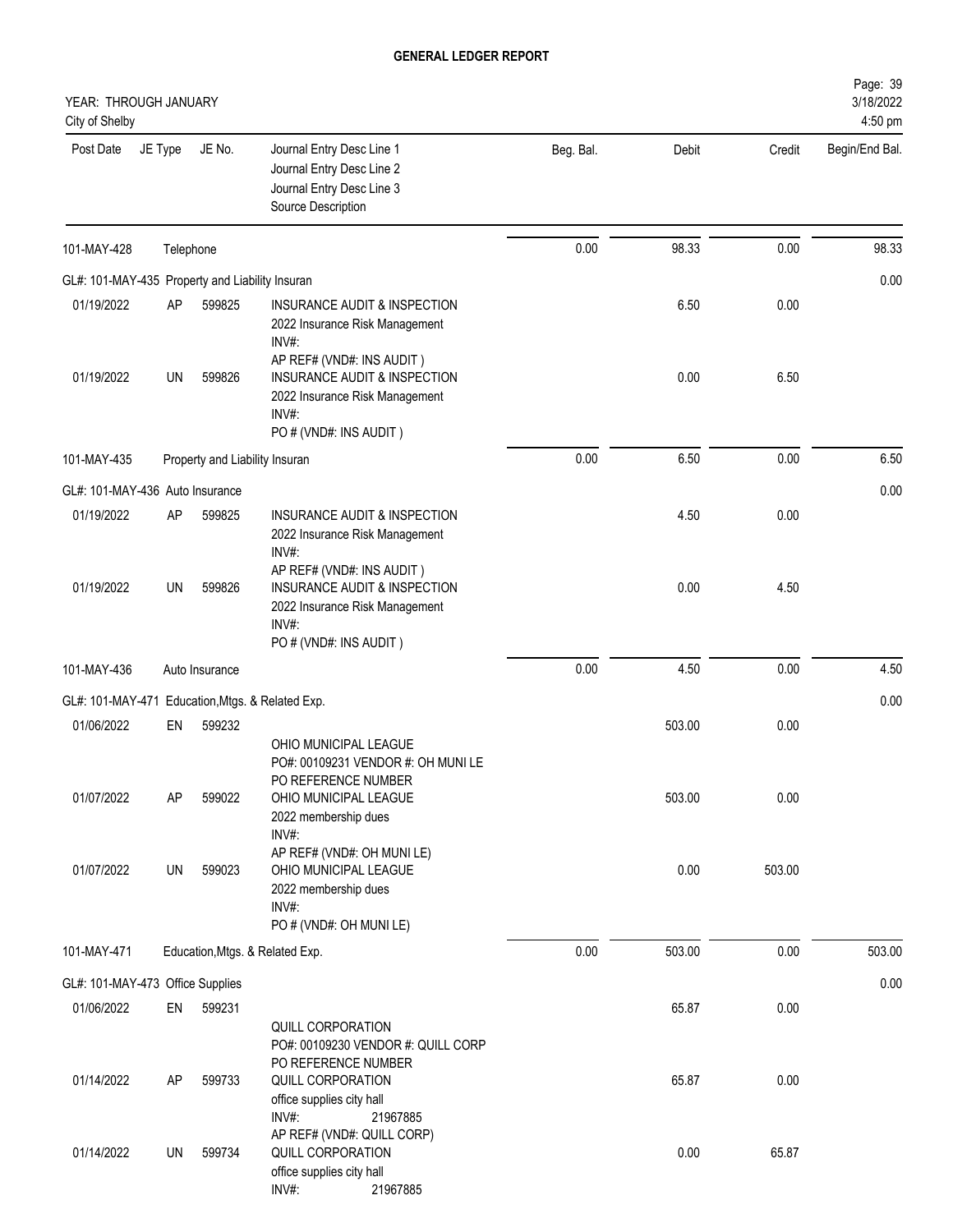| YEAR: THROUGH JANUARY<br>City of Shelby |           |                        |                                                                                                                                               |           |        |          | Page: 40<br>3/18/2022<br>4:50 pm |
|-----------------------------------------|-----------|------------------------|-----------------------------------------------------------------------------------------------------------------------------------------------|-----------|--------|----------|----------------------------------|
| Post Date                               | JE Type   | JE No.                 | Journal Entry Desc Line 1<br>Journal Entry Desc Line 2<br>Journal Entry Desc Line 3<br>Source Description                                     | Beg. Bal. | Debit  | Credit   | Begin/End Bal.                   |
| GL#: 101-MAY-473 Office Supplies        |           |                        | PO # (VND#: QUILL CORP)                                                                                                                       |           |        |          | 0.00                             |
| 101-MAY-473                             |           | <b>Office Supplies</b> |                                                                                                                                               | 0.00      | 65.87  | 0.00     | 65.87                            |
| GL#: 101-MAY-528 Postage                |           |                        |                                                                                                                                               |           |        |          | 0.00                             |
| 01/24/2022                              | EN        | 600052                 |                                                                                                                                               |           | 58.00  | 0.00     |                                  |
| 01/25/2022                              | AP        | 600106                 | US POSTAL SERVICE<br>PO#: 00109445 VENDOR #: U S POSTAL<br>PO REFERENCE NUMBER<br>US POSTAL SERVICE<br>10 rolls of stamps, city hall<br>INV#: |           | 58.00  | 0.00     |                                  |
| 01/25/2022                              | UN        | 600107                 | AP REF# (VND#: U S POSTAL)<br>US POSTAL SERVICE<br>10 rolls of stamps, city hall<br>INV#:<br>PO # (VND#: U S POSTAL)                          |           | 0.00   | 58.00    |                                  |
| 101-MAY-528                             | Postage   |                        |                                                                                                                                               | 0.00      | 58.00  | 0.00     | 58.00                            |
| GL#: 101-MIS-200 Interest               |           |                        |                                                                                                                                               |           |        |          | 0.00                             |
| 01/13/2022                              | GJ        | 599677                 | Posted too much interest from matured<br>investment Dec. 2021 correcting entry<br>pio                                                         |           | 413.19 | 0.00     |                                  |
| 01/27/2022                              | CR        | 600262                 | Interest from US treasury maturity                                                                                                            |           | 0.00   | 100.83   |                                  |
| 01/31/2022                              | <b>CR</b> | 600408                 | pio<br>General checking account interest<br>pio                                                                                               |           | 0.00   | 45.98    |                                  |
| 01/31/2022                              | <b>CR</b> | 600410                 | General money market interest                                                                                                                 |           | 0.00   | 3.83     |                                  |
| 01/31/2022                              | CR        | 600412                 | pio<br>Interest from Park National money market<br>pio                                                                                        |           | 0.00   | 70.38    |                                  |
| 101-MIS-200                             | Interest  |                        |                                                                                                                                               | 0.00      | 413.19 | 221.02   | $-192.17$                        |
| GL#: 101-MIS-205 Miscellaneous Income   |           |                        |                                                                                                                                               |           |        |          | 0.00                             |
| 01/10/2022                              | CR        | 599397                 | SRO Fetzer Dec 2021 payment from<br>Pioneer                                                                                                   |           | 0.00   | 5,758.76 |                                  |
| 01/13/2022                              | CR        | 599674                 | pio<br>Police report money<br>pio                                                                                                             |           | 0.00   | 1.10     |                                  |
| 01/14/2022                              | CR        | 599678                 | November rent for old fire station form<br>Superior Ambulance                                                                                 |           | 0.00   | 539.00   |                                  |
| 01/20/2022                              | CR        | 599908                 | pio<br>FEMA lot rent 150, 152, 154, & 156<br>Leslie Lane                                                                                      |           | 0.00   | 60.00    |                                  |
| 01/25/2022                              | CR        | 600185                 | pio<br>Police report money                                                                                                                    |           | 0.00   | 6.05     |                                  |
| 01/31/2022                              | CR        | 600402                 | pio<br>FEMA lot lease 151 & 153 Leslie Ln.<br>pio                                                                                             |           | 0.00   | 5.00     |                                  |
| 101-MIS-205                             |           | Miscellaneous Income   |                                                                                                                                               | 0.00      | 0.00   | 6,369.91 | 6,369.91                         |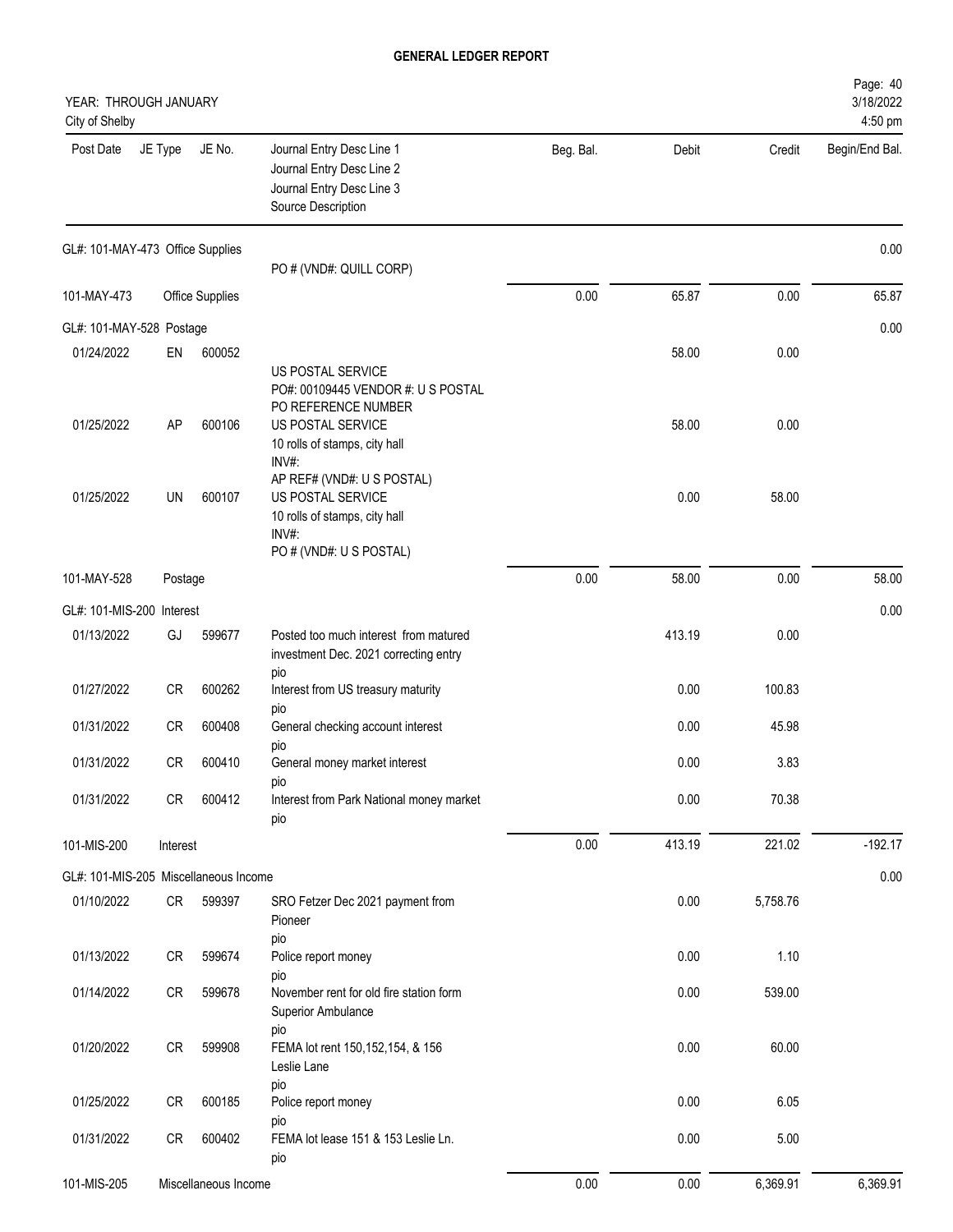| YEAR: THROUGH JANUARY<br>City of Shelby |                   |                  |                                                                                                                                                       |           |          |           | Page: 41<br>3/18/2022<br>4:50 pm |
|-----------------------------------------|-------------------|------------------|-------------------------------------------------------------------------------------------------------------------------------------------------------|-----------|----------|-----------|----------------------------------|
| Post Date                               | JE Type           | JE No.           | Journal Entry Desc Line 1<br>Journal Entry Desc Line 2<br>Journal Entry Desc Line 3<br>Source Description                                             | Beg. Bal. | Debit    | Credit    | Begin/End Bal.                   |
| GL#: 101-MIS-209 Kwh Tax-Electric       |                   |                  |                                                                                                                                                       |           |          |           | 0.00                             |
| 01/07/2022                              | CR                | 599393           | KWH tax Dec 2021<br>pio                                                                                                                               |           | 0.00     | 29,501.00 |                                  |
| 101-MIS-209                             |                   | Kwh Tax-Electric |                                                                                                                                                       | 0.00      | 0.00     | 29,501.00 | 29,501.00                        |
| GL#: 101-MIS-210 Taxi Fares             |                   |                  |                                                                                                                                                       |           |          |           | 0.00                             |
| 01/07/2022                              | CR                | 599386           | Taxi fares                                                                                                                                            |           | 0.00     | 71.00     |                                  |
| 01/12/2022                              | CR                | 599667           | pio<br>Taxi fares<br>pio                                                                                                                              |           | 0.00     | 22.00     |                                  |
| 01/14/2022                              | CR                | 599685           | Taxi fares<br>pio                                                                                                                                     |           | 0.00     | 26.00     |                                  |
| 01/20/2022                              | CR                | 599906           | Taxi fares                                                                                                                                            |           | 0.00     | 38.00     |                                  |
| 01/24/2022                              | CR                | 600179           | pio<br>Taxi fares                                                                                                                                     |           | 0.00     | 20.00     |                                  |
| 01/28/2022                              | CR                | 600274           | pio<br>Taxi fares                                                                                                                                     |           | 0.00     | 49.00     |                                  |
| 01/31/2022                              | <b>CR</b>         | 600401           | pio<br>Taxi fares<br>pio                                                                                                                              |           | 0.00     | 12.00     |                                  |
| 101-MIS-210                             | <b>Taxi Fares</b> |                  |                                                                                                                                                       | 0.00      | 0.00     | 238.00    | 238.00                           |
| GL#: 101-MIS-531                        |                   | Miscellaneous    |                                                                                                                                                       |           |          |           | 0.00                             |
| 01/06/2022                              | EN                | 599233           |                                                                                                                                                       |           | 150.00   | 0.00      |                                  |
| 01/07/2022                              | AP                | 599020           | RICHLAND COUNTY SAFETY COUNCIL<br>PO#: 00109232 VENDOR #: RICH SAFET<br>PO REFERENCE NUMBER<br>RICHLAND COUNTY SAFETY COUNCIL<br>2022 membership dues |           | 150.00   | 0.00      |                                  |
| 01/07/2022                              | UN                | 599021           | INV#:<br>9785<br>AP REF# (VND#: RICH SAFET)<br>RICHLAND COUNTY SAFETY COUNCIL<br>2022 membership dues<br>INV#:<br>9785                                |           | 0.00     | 150.00    |                                  |
| 01/12/2022                              | EN                | 599448           | PO # (VND#: RICH SAFET)<br>AUTOMATIC DATA PROCESSING<br>PO#: 00109374 VENDOR #: ADP                                                                   |           | 40.95    | 0.00      |                                  |
| 01/12/2022                              | AP                | 599481           | PO REFERENCE NUMBER<br>AUTOMATIC DATA PROCESSING<br>Processing charges 1/1/2022<br>INV#:<br>596200720                                                 |           | 40.95    | 0.00      |                                  |
| 01/12/2022                              | UN                | 599482           | AP REF# (VND#: ADP<br>$\rightarrow$<br>AUTOMATIC DATA PROCESSING<br>Processing charges 1/1/2022<br>INV#:<br>596200720                                 |           | 0.00     | 40.95     |                                  |
| 01/12/2022                              | AP                | 599507           | PO#(VND#: ADP<br>$\rightarrow$<br>COMCATE SOFTWARE INC<br>CEM agreement 10/25/21<br>INV#:                                                             |           | 1,497.50 | 0.00      |                                  |
| 01/12/2022                              | UN                | 599508           | AP REF# (VND#: COMCATE SO)<br>COMCATE SOFTWARE INC                                                                                                    |           | 0.00     | 1,497.50  |                                  |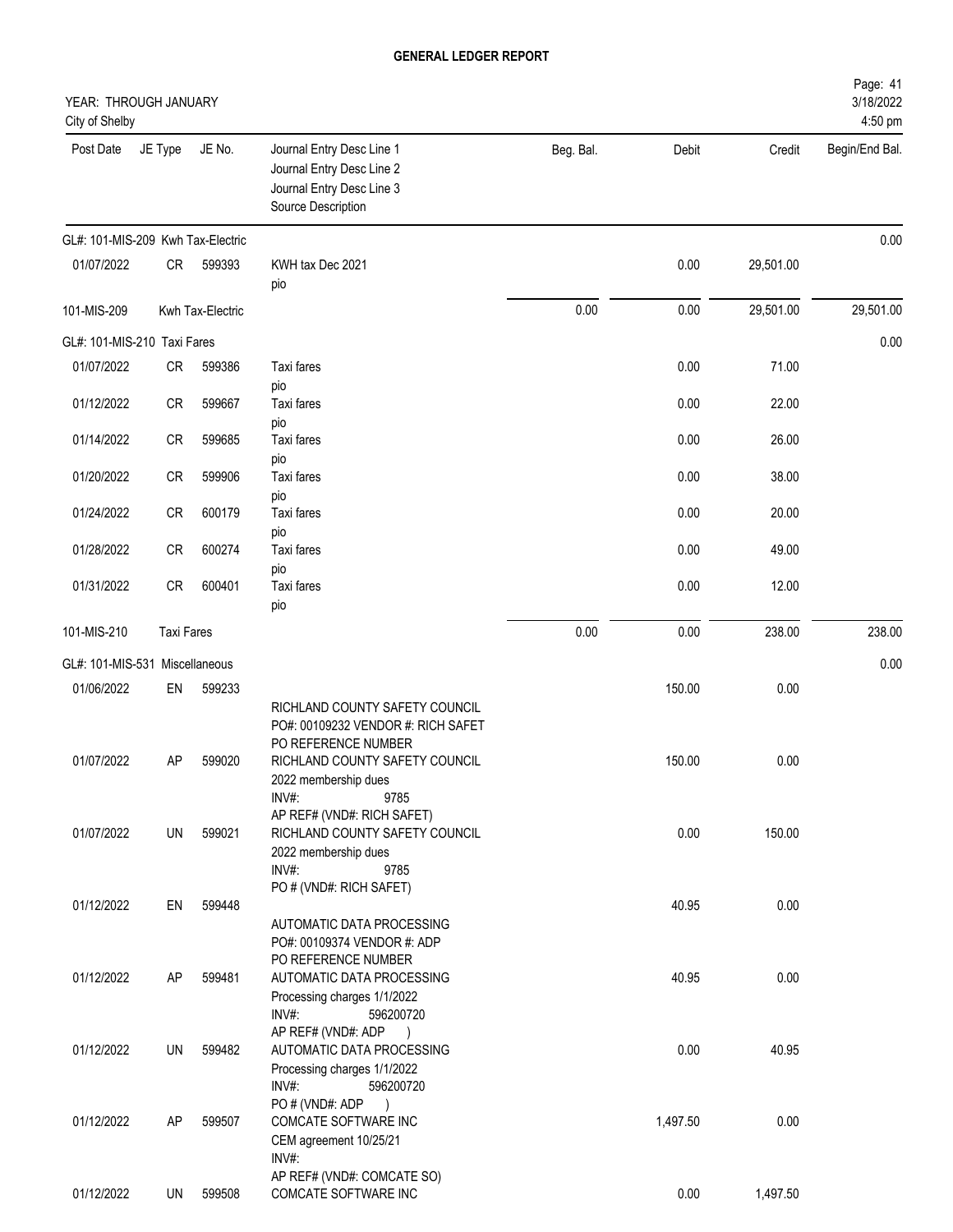| YEAR: THROUGH JANUARY<br>City of Shelby  |         |               |                                                                                                                     |           |          |          | Page: 42<br>3/18/2022<br>4:50 pm |
|------------------------------------------|---------|---------------|---------------------------------------------------------------------------------------------------------------------|-----------|----------|----------|----------------------------------|
| Post Date                                | JE Type | JE No.        | Journal Entry Desc Line 1<br>Journal Entry Desc Line 2<br>Journal Entry Desc Line 3<br>Source Description           | Beg. Bal. | Debit    | Credit   | Begin/End Bal.                   |
| GL#: 101-MIS-531 Miscellaneous           |         |               |                                                                                                                     |           |          |          | 0.00                             |
|                                          |         |               | CEM agreement 10/25/21<br>INV#:                                                                                     |           |          |          |                                  |
| 01/20/2022                               | EN      | 599879        | PO # (VND#: COMCATE SO)                                                                                             |           | 47.90    | 0.00     |                                  |
|                                          |         |               | AUTOMATIC DATA PROCESSING<br>PO#: 00109417 VENDOR #: ADP<br>PO REFERENCE NUMBER                                     |           |          |          |                                  |
| 01/21/2022                               | AP      | 599978        | AUTOMATIC DATA PROCESSING<br>Human Capital<br>INV#:<br>596704088                                                    |           | 47.90    | 0.00     |                                  |
|                                          |         |               | AP REF# (VND#: ADP<br>$\rightarrow$                                                                                 |           |          |          |                                  |
| 01/21/2022                               | UN      | 599979        | AUTOMATIC DATA PROCESSING<br>Human Capital<br>INV#:<br>596704088                                                    |           | 0.00     | 47.90    |                                  |
|                                          |         |               | PO # (VND#: ADP<br>$\lambda$                                                                                        |           |          |          |                                  |
| 01/25/2022                               | EN      | 600070        | AUTOMATIC DATA PROCESSING<br>PO#: 00109460 VENDOR #: ADP<br>PO REFERENCE NUMBER                                     |           | 37.98    | 0.00     |                                  |
| 01/25/2022                               | EN      | 600071        |                                                                                                                     |           | 3,330.74 | 0.00     |                                  |
|                                          |         |               | PNC BANK<br>PO#: 00109461 VENDOR #: PNC<br>PO REFERENCE NUMBER                                                      |           |          |          |                                  |
| 01/25/2022                               | AP      | 600087        | PNC BANK<br>Annual Analysis fee<br>INV#:                                                                            |           | 3,330.74 | 0.00     |                                  |
| 01/25/2022                               | UN      | 600088        | AP REF# (VND#: PNC<br>PNC BANK<br>Annual Analysis fee<br>INV#:                                                      |           | 0.00     | 3,330.74 |                                  |
| 01/25/2022                               | AP      | 600098        | PO # (VND#: PNC<br>AUTOMATIC DATA PROCESSING<br>Processing chagres 1/2/22-                                          |           | 37.98    | 0.00     |                                  |
| 01/25/2022                               | UN      | 600099        | INV#:<br>59916620<br>AP REF# (VND#: ADP<br>$\rightarrow$<br>AUTOMATIC DATA PROCESSING<br>Processing chagres 1/2/22- |           | 0.00     | 37.98    |                                  |
|                                          |         |               | INV#:<br>59916620<br>PO#(VND#: ADP<br>$\rightarrow$                                                                 |           |          |          |                                  |
| 101-MIS-531                              |         | Miscellaneous |                                                                                                                     | 0.00      | 5,105.07 | 0.00     | 5,105.07                         |
| GL#: 101-PAL-184 Contractor Registration |         |               |                                                                                                                     |           |          |          | 0.00                             |
| 01/07/2022                               | CR      | 599385        | 15 contractor renewals<br>pio                                                                                       |           | 0.00     | 375.00   |                                  |
| 01/12/2022                               | CR      | 599668        | 2 contractor registrations, 5 renewals,<br>Zoning permit for Park Village<br>pio                                    |           | 0.00     | 225.00   |                                  |
| 01/14/2022                               | CR      | 599686        | 3 contractor renewals<br>pio                                                                                        |           | 0.00     | 75.00    |                                  |
| 01/20/2022                               | CR      | 599907        | 1 contractor registration, 1 renewal<br>pio                                                                         |           | 0.00     | 75.00    |                                  |
| 01/24/2022                               | CR      | 600181        | 1 contractor registration                                                                                           |           | 0.00     | 25.00    |                                  |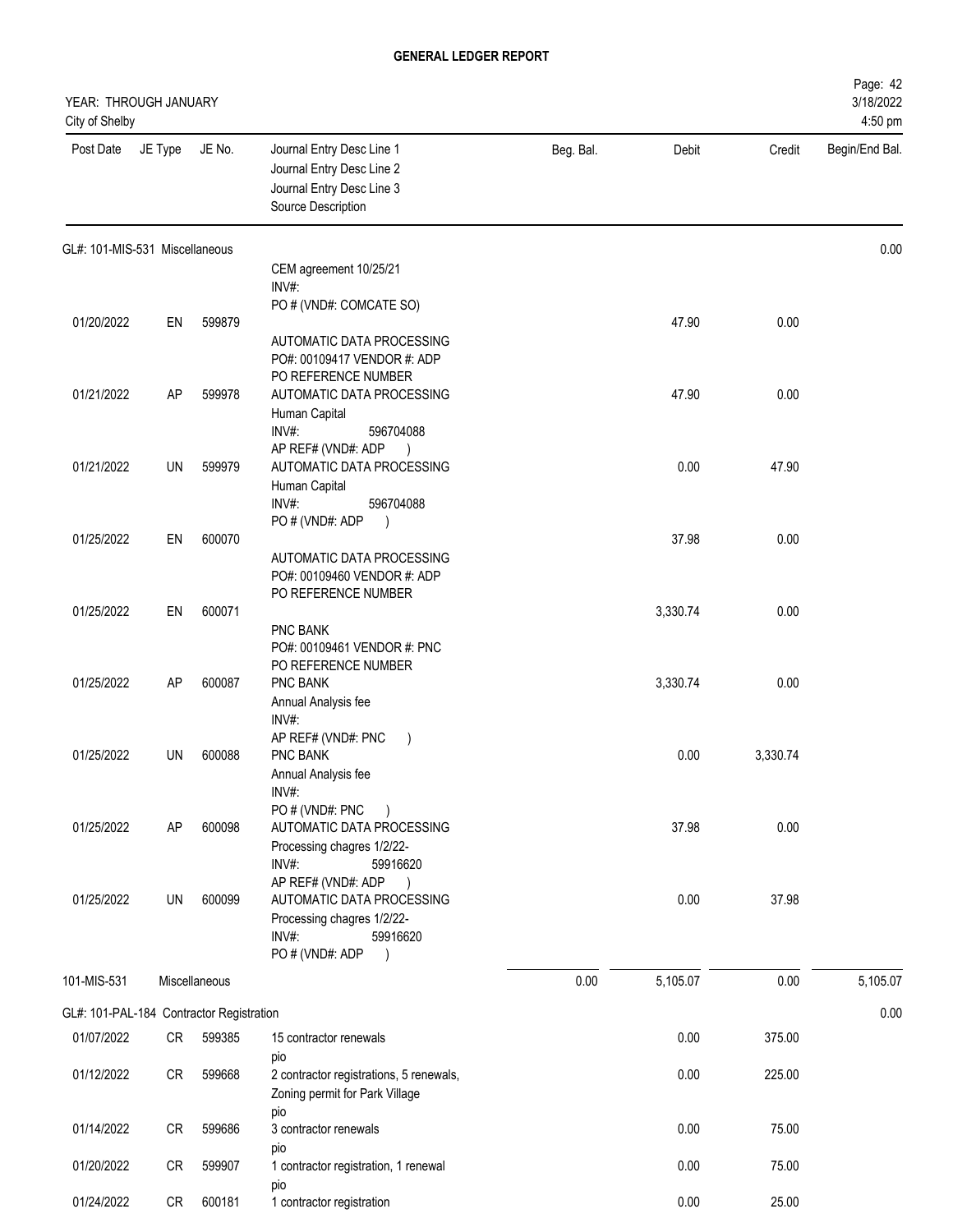| YEAR: THROUGH JANUARY<br>City of Shelby  |           |                                |                                                                                                             |           |           |           | Page: 43<br>3/18/2022<br>4:50 pm |
|------------------------------------------|-----------|--------------------------------|-------------------------------------------------------------------------------------------------------------|-----------|-----------|-----------|----------------------------------|
| Post Date                                | JE Type   | JE No.                         | Journal Entry Desc Line 1<br>Journal Entry Desc Line 2<br>Journal Entry Desc Line 3<br>Source Description   | Beg. Bal. | Debit     | Credit    | Begin/End Bal.                   |
| GL#: 101-PAL-184 Contractor Registration |           |                                |                                                                                                             |           |           |           | 0.00                             |
| 01/28/2022                               | <b>CR</b> | 600275                         | pio<br>2 contractor registrations renewals<br>pio                                                           |           | 0.00      | 50.00     |                                  |
| 01/31/2022                               | CR        | 600403                         | 3 contractor registrations<br>pio                                                                           |           | 0.00      | 150.00    |                                  |
| 101-PAL-184                              |           | <b>Contractor Registration</b> |                                                                                                             | 0.00      | 0.00      | 975.00    | 975.00                           |
| GL#: 101-PAL-189 Zoning permits          |           |                                |                                                                                                             |           |           |           | 0.00                             |
| 01/12/2022                               | CR        | 599668                         | 2 contractor registrations, 5 renewals,<br>Zoning permit for Park Village<br>pio                            |           | 0.00      | 835.00    |                                  |
| 101-PAL-189                              |           | Zoning permits                 |                                                                                                             | 0.00      | 0.00      | 835.00    | 835.00                           |
| GL#: 101-POL-400 Wages                   |           |                                |                                                                                                             |           |           |           | 0.00                             |
| 01/05/2022                               | AP        | 598905                         | CITY PAYROLL FUND<br>Wages 12/19/21-1/1/22<br>INV#:                                                         |           | 47,960.72 | 0.00      |                                  |
| 01/05/2022                               | UN        | 598906                         | AP REF# (VND#: CITY PAYRO)<br>CITY PAYROLL FUND<br>Wages 12/19/21-1/1/22<br>INV#:                           |           | 0.00      | 47,960.72 |                                  |
| 01/05/2022                               | EN        | 599228                         | PO # (VND#: CITY PAYRO)<br><b>CITY PAYROLL FUND</b><br>PO#: 00109228 VENDOR #: CITY PAYRO                   |           | 47,960.72 | 0.00      |                                  |
| 01/19/2022                               | EN        | 599795                         | PO REFERENCE NUMBER<br>CITY PAYROLL FUND<br>PO#: 00109399 VENDOR #: CITY PAYRO                              |           | 48,066.51 | 0.00      |                                  |
| 01/19/2022                               | AP        | 599797                         | PO REFERENCE NUMBER<br><b>CITY PAYROLL FUND</b><br>Wages 1/2/22-1/15/22<br>INV#:                            |           | 48,066.51 | 0.00      |                                  |
| 01/19/2022                               | UN        | 599798                         | AP REF# (VND#: CITY PAYRO)<br>CITY PAYROLL FUND<br>Wages 1/2/22-1/15/22<br>INV#:<br>PO # (VND#: CITY PAYRO) |           | 0.00      | 48,066.51 |                                  |
| 101-POL-400                              | Wages     |                                |                                                                                                             | 0.00      | 96,027.23 | 0.00      | 96,027.23                        |
| GL#: 101-POL-406 Dispatcher Wages        |           |                                |                                                                                                             |           |           |           | 0.00                             |
| 01/05/2022                               | AP        | 598905                         | CITY PAYROLL FUND<br>Wages 12/19/21-1/1/22<br>INV#:                                                         |           | 9,431.78  | 0.00      |                                  |
| 01/05/2022                               | UN        | 598906                         | AP REF# (VND#: CITY PAYRO)<br>CITY PAYROLL FUND<br>Wages 12/19/21-1/1/22<br>INV#:                           |           | 0.00      | 9,431.78  |                                  |
| 01/05/2022                               | EN        | 599228                         | PO # (VND#: CITY PAYRO)                                                                                     |           | 9,431.78  | 0.00      |                                  |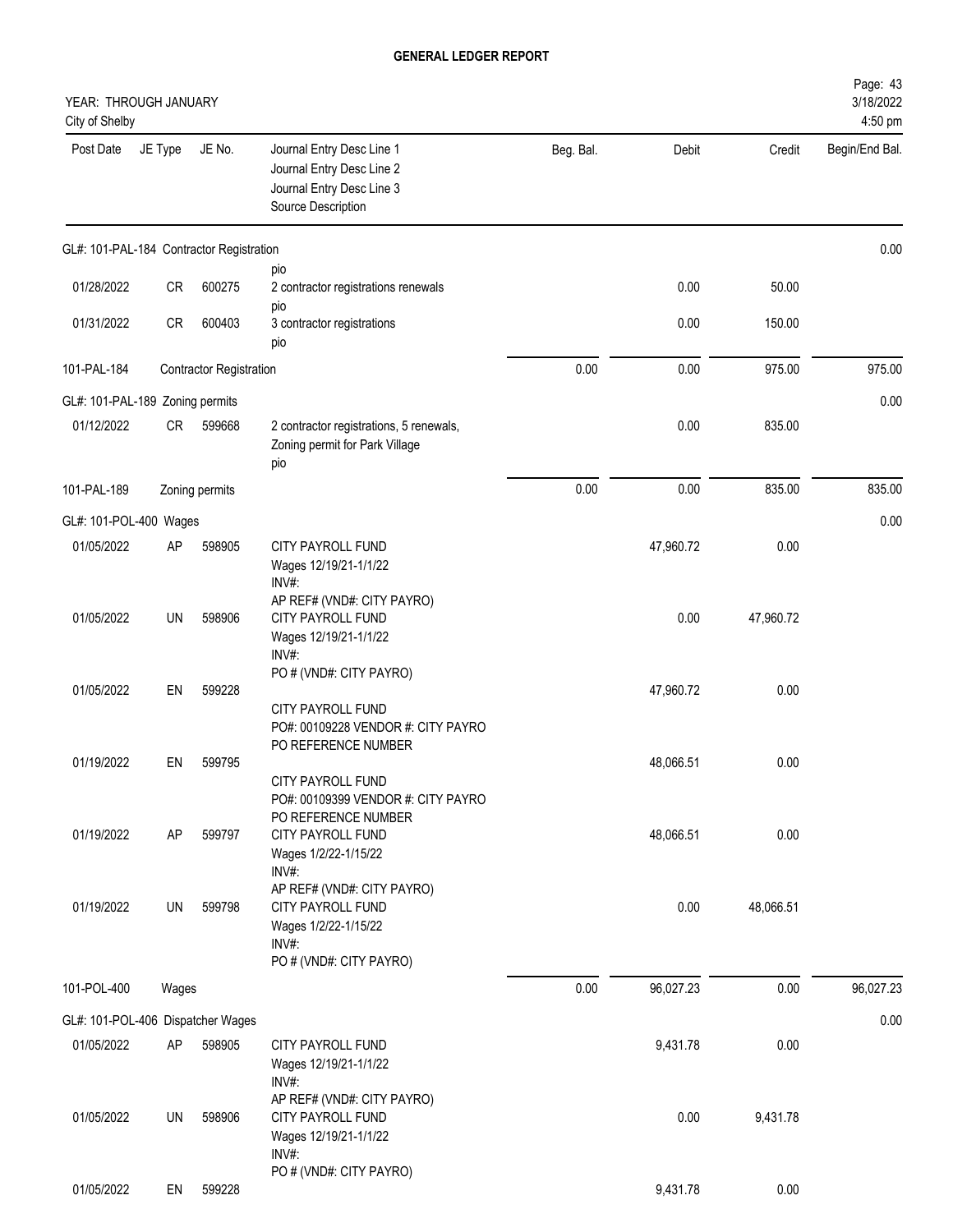| YEAR: THROUGH JANUARY<br>City of Shelby |           |                  |                                                                                                                        |           |           |          | Page: 44<br>3/18/2022<br>4:50 pm |
|-----------------------------------------|-----------|------------------|------------------------------------------------------------------------------------------------------------------------|-----------|-----------|----------|----------------------------------|
| Post Date                               | JE Type   | JE No.           | Journal Entry Desc Line 1<br>Journal Entry Desc Line 2<br>Journal Entry Desc Line 3<br>Source Description              | Beg. Bal. | Debit     | Credit   | Begin/End Bal.                   |
| GL#: 101-POL-406 Dispatcher Wages       |           |                  |                                                                                                                        |           |           |          | 0.00                             |
|                                         |           |                  | CITY PAYROLL FUND<br>PO#: 00109228 VENDOR #: CITY PAYRO<br>PO REFERENCE NUMBER                                         |           |           |          |                                  |
| 01/19/2022                              | EN        | 599795           | CITY PAYROLL FUND<br>PO#: 00109399 VENDOR #: CITY PAYRO<br>PO REFERENCE NUMBER                                         |           | 7,702.05  | 0.00     |                                  |
| 01/19/2022                              | <b>AP</b> | 599797           | CITY PAYROLL FUND<br>Wages 1/2/22-1/15/22<br>INV#:                                                                     |           | 7,702.05  | 0.00     |                                  |
| 01/19/2022                              | UN        | 599798           | AP REF# (VND#: CITY PAYRO)<br><b>CITY PAYROLL FUND</b><br>Wages 1/2/22-1/15/22<br>INV#:<br>PO # (VND#: CITY PAYRO)     |           | 0.00      | 7,702.05 |                                  |
| 101-POL-406                             |           | Dispatcher Wages |                                                                                                                        | 0.00      | 17,133.83 | 0.00     | 17,133.83                        |
|                                         |           |                  | GL#: 101-POL-415 Public Employees Retire.System                                                                        |           |           |          | 0.00                             |
| 01/04/2022                              | EN        | 599212           | OH PUBLIC EMPLOYEES RETIREMENT<br>PO#: 00109212 VENDOR #: OPERS                                                        |           | 2,567.62  | 0.00     |                                  |
| 01/05/2022                              | <b>AP</b> | 598911           | PO REFERENCE NUMBER<br>OH PUBLIC EMPLOYEES RETIREMENT<br>Employer portion 11/21/21-<br>INV#:                           |           | 2,567.62  | 0.00     |                                  |
| 01/05/2022                              | UN        | 598912           | AP REF# (VND#: OPERS )<br>OH PUBLIC EMPLOYEES RETIREMENT<br>Employer portion 11/21/21-<br>INV#:<br>PO # (VND#: OPERS ) |           | 0.00      | 2,567.62 |                                  |
| 101-POL-415                             |           |                  | Public Employees Retire.System                                                                                         | 0.00      | 2,567.62  | 0.00     | 2,567.62                         |
| GL#: 101-POL-417 FICA                   |           |                  |                                                                                                                        |           |           |          | 0.00                             |
| 01/05/2022                              | AP        | 598907           | PAYROLL FUND<br>FICA 12/19/21-1/1/22<br>INV#:<br>AP REF# (VND#: PAYROLL FU)                                            |           | 829.58    | 0.00     |                                  |
| 01/05/2022                              | UN        | 598908           | PAYROLL FUND<br>FICA 12/19/21-1/1/22<br>INV#:                                                                          |           | 0.00      | 829.58   |                                  |
| 01/05/2022                              | EN        | 599229           | PO # (VND#: PAYROLL FU)<br>PAYROLL FUND<br>PO#: 00109229 VENDOR #: PAYROLL FU                                          |           | 829.58    | 0.00     |                                  |
| 01/19/2022                              | EN        | 599796           | PO REFERENCE NUMBER<br>PAYROLL FUND<br>PO#: 00109400 VENDOR #: PAYROLL FU                                              |           | 806.04    | 0.00     |                                  |
| 01/19/2022                              | AP        | 599799           | PO REFERENCE NUMBER<br>PAYROLL FUND<br>FICA 1/2/22-1/15/22                                                             |           | 806.04    | 0.00     |                                  |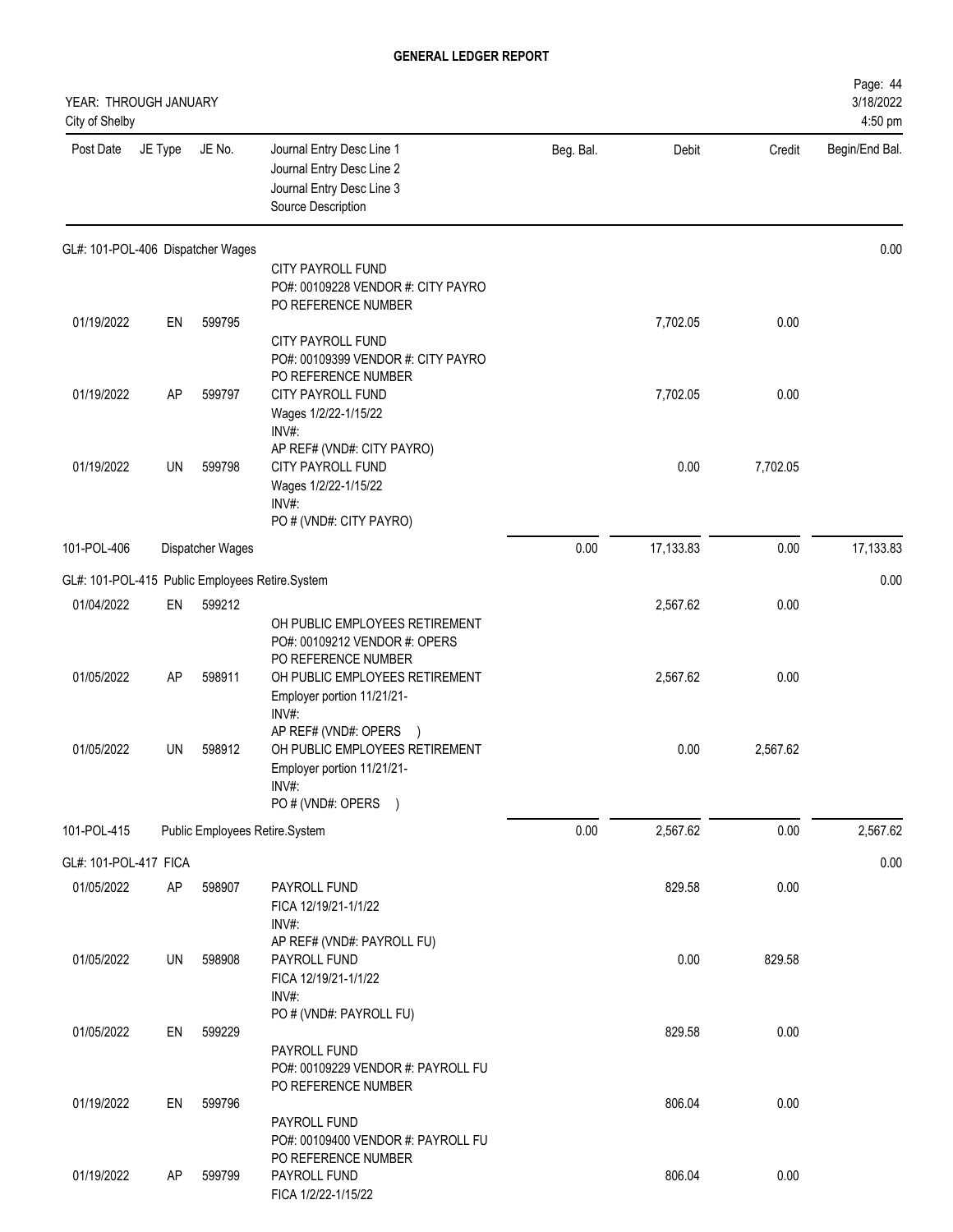| YEAR: THROUGH JANUARY<br>City of Shelby |             |                 |                                                                                                                     |           |           |           | Page: 45<br>3/18/2022<br>4:50 pm |
|-----------------------------------------|-------------|-----------------|---------------------------------------------------------------------------------------------------------------------|-----------|-----------|-----------|----------------------------------|
| Post Date                               | JE Type     | JE No.          | Journal Entry Desc Line 1<br>Journal Entry Desc Line 2<br>Journal Entry Desc Line 3<br>Source Description           | Beg. Bal. | Debit     | Credit    | Begin/End Bal.                   |
| GL#: 101-POL-417 FICA                   |             |                 |                                                                                                                     |           |           |           | 0.00                             |
| 01/19/2022                              | UN          | 599800          | INV#:<br>AP REF# (VND#: PAYROLL FU)<br>PAYROLL FUND<br>FICA 1/2/22-1/15/22<br>INV#:<br>PO # (VND#: PAYROLL FU)      |           | 0.00      | 806.04    |                                  |
| 101-POL-417                             | <b>FICA</b> |                 |                                                                                                                     | 0.00      | 1,635.62  | 0.00      | 1,635.62                         |
| GL#: 101-POL-418 Hospitalization        |             |                 |                                                                                                                     |           |           |           | 0.00                             |
| 01/02/2022                              | AP          | 598792          | JEFFERSON HEALTH PLAN<br>Acct 19-OME095<br>INV#:                                                                    |           | 28,613.18 | 0.00      |                                  |
| 01/02/2022                              | UN          | 598793          | AP REF# (VND#: JEFFERSON)<br>JEFFERSON HEALTH PLAN<br>Acct 19-OME095<br>INV#:                                       |           | 0.00      | 28,613.18 |                                  |
| 01/02/2022                              | EN          | 599180          | PO # (VND#: JEFFERSON)<br>JEFFERSON HEALTH PLAN<br>PO#: 00109180 VENDOR #: JEFFERSON                                |           | 28,613.18 | 0.00      |                                  |
| 01/24/2022                              | EN          | 600051          | PO REFERENCE NUMBER<br>JEFFERSON HEALTH PLAN<br>PO#: 00109444 VENDOR #: JEFFERSON<br>PO REFERENCE NUMBER            |           | 28,613.18 | 0.00      |                                  |
| 101-POL-418                             |             | Hospitalization |                                                                                                                     | 0.00      | 28,613.18 | 0.00      | 28,613.18                        |
| GL#: 101-POL-419 Life Insurance         |             |                 |                                                                                                                     |           |           |           | 0.00                             |
| 01/02/2022                              | AP          | 598790          | AMERICAN UNITED LIFE INS CO<br>policy G 00608125-0002-000<br>INV#:                                                  |           | 216.00    | 0.00      |                                  |
| 01/02/2022                              | UN          | 598791          | AP REF# (VND#: AMERICAN U)<br>AMERICAN UNITED LIFE INS CO<br>policy G 00608125-0002-000<br>INV#:                    |           | 0.00      | 216.00    |                                  |
| 01/02/2022                              | EN          | 599179          | PO # (VND#: AMERICAN U)<br>AMERICAN UNITED LIFE INS CO<br>PO#: 00109179 VENDOR #: AMERICAN U<br>PO REFERENCE NUMBER |           | 216.00    | 0.00      |                                  |
| 101-POL-419                             |             | Life Insurance  |                                                                                                                     | 0.00      | 216.00    | 0.00      | 216.00                           |
| GL#: 101-POL-420 Workers Compensation   |             |                 |                                                                                                                     |           |           |           | 0.00                             |
| 01/20/2022                              | EN          | 599878          | BUREAU OF WORKERS COMPENSATION<br>PO#: 00109416 VENDOR #: BWC                                                       |           | 1,882.00  | 0.00      |                                  |
| 01/25/2022                              | AP          | 600083          | PO REFERENCE NUMBER<br>BUREAU OF WORKERS COMPENSATION<br>Installment payment 37005502<br>INV#:<br>1011247383        |           | 1,882.00  | 0.00      |                                  |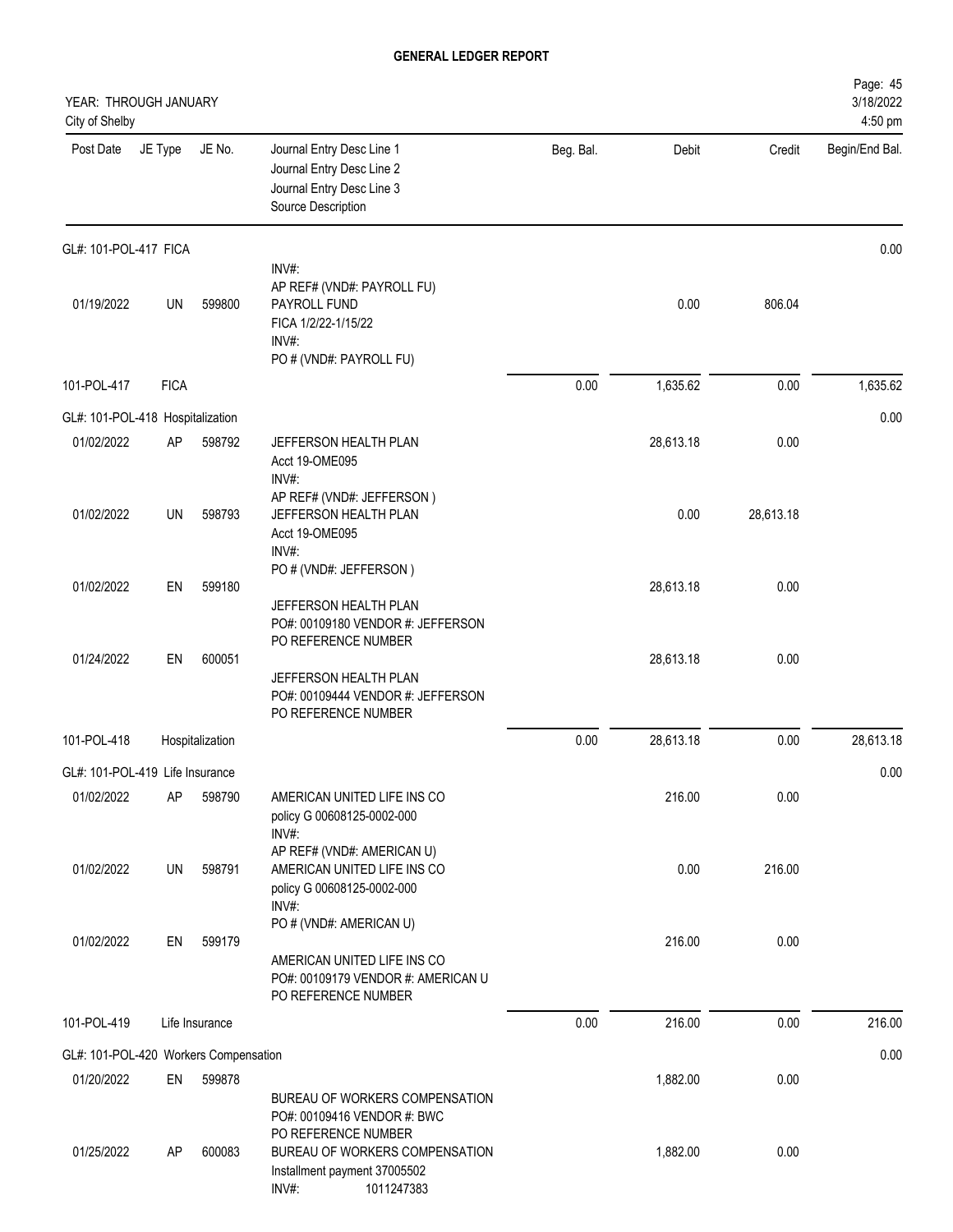| YEAR: THROUGH JANUARY<br>City of Shelby         |           |                             |                                                                                                                                                 |           |          |          | Page: 46<br>3/18/2022<br>4:50 pm |
|-------------------------------------------------|-----------|-----------------------------|-------------------------------------------------------------------------------------------------------------------------------------------------|-----------|----------|----------|----------------------------------|
| Post Date                                       | JE Type   | JE No.                      | Journal Entry Desc Line 1<br>Journal Entry Desc Line 2<br>Journal Entry Desc Line 3<br>Source Description                                       | Beg. Bal. | Debit    | Credit   | Begin/End Bal.                   |
| GL#: 101-POL-420 Workers Compensation           |           |                             |                                                                                                                                                 |           |          |          | 0.00                             |
| 01/25/2022                                      | UN        | 600084                      | AP REF# (VND#: BWC<br>BUREAU OF WORKERS COMPENSATION<br>Installment payment 37005502<br>INV#:<br>1011247383<br>PO#(VND#: BWC<br>$\lambda$       |           | 0.00     | 1,882.00 |                                  |
| 101-POL-420                                     |           | <b>Workers Compensation</b> |                                                                                                                                                 | 0.00      | 1,882.00 | 0.00     | 1,882.00                         |
| GL#: 101-POL-425 Natural Gas                    |           |                             |                                                                                                                                                 |           |          |          | 0.00                             |
| 01/06/2022                                      | EN        | 599265                      |                                                                                                                                                 |           | 800.00   | 0.00     |                                  |
| 01/14/2022                                      | AP        | 599695                      | <b>COLUMBIA GAS</b><br>PO#: 00109264 VENDOR #: COL. GAS<br>PO REFERENCE NUMBER<br><b>COLUMBIA GAS</b><br>Acct 193879540010003<br>INV#:<br>32825 |           | 685.04   | 0.00     |                                  |
| 01/14/2022                                      | <b>UN</b> | 599696                      | AP REF# (VND#: COL. GAS )<br><b>COLUMBIA GAS</b><br>Acct 193879540010003<br>INV#:<br>32825                                                      |           | 0.00     | 800.00   |                                  |
| 01/31/2022                                      | EN        | 600333                      | PO # (VND#: COL. GAS)<br><b>COLUMBIA GAS</b><br>PO#: 00109509 VENDOR #: COL. GAS<br>PO REFERENCE NUMBER                                         |           | 800.00   | 0.00     |                                  |
| 101-POL-425                                     |           | <b>Natural Gas</b>          |                                                                                                                                                 | 0.00      | 685.04   | 0.00     | 685.04                           |
| GL#: 101-POL-428 Telephone                      |           |                             |                                                                                                                                                 |           |          |          | 0.00                             |
| 01/02/2022                                      | AP        | 598788                      | <b>CENTURYLINK</b><br>acct 302298892 12/16/2021<br>INV#:                                                                                        |           | 384.17   | 0.00     |                                  |
| 01/02/2022                                      | UN        | 598789                      | AP REF# (VND#: CENTURY )<br><b>CENTURYLINK</b><br>acct 302298892 12/16/2021<br>INV#:                                                            |           | 0.00     | 384.17   |                                  |
| 01/02/2022                                      | EN        | 599178                      | PO # (VND#: CENTURY )<br><b>CENTURYLINK</b><br>PO#: 00109178 VENDOR #: CENTURY<br>PO REFERENCE NUMBER                                           |           | 384.17   | 0.00     |                                  |
| 101-POL-428                                     | Telephone |                             |                                                                                                                                                 | 0.00      | 384.17   | 0.00     | 384.17                           |
| GL#: 101-POL-435 Property and Liability Insuran |           |                             |                                                                                                                                                 |           |          |          | 0.00                             |
| 01/19/2022                                      | AP        | 599825                      | INSURANCE AUDIT & INSPECTION<br>2022 Insurance Risk Management<br>INV#:                                                                         |           | 171.50   | 0.00     |                                  |
| 01/19/2022                                      | UN        | 599826                      | AP REF# (VND#: INS AUDIT)<br>INSURANCE AUDIT & INSPECTION<br>2022 Insurance Risk Management<br>INV#:<br>PO # (VND#: INS AUDIT)                  |           | 0.00     | 171.50   |                                  |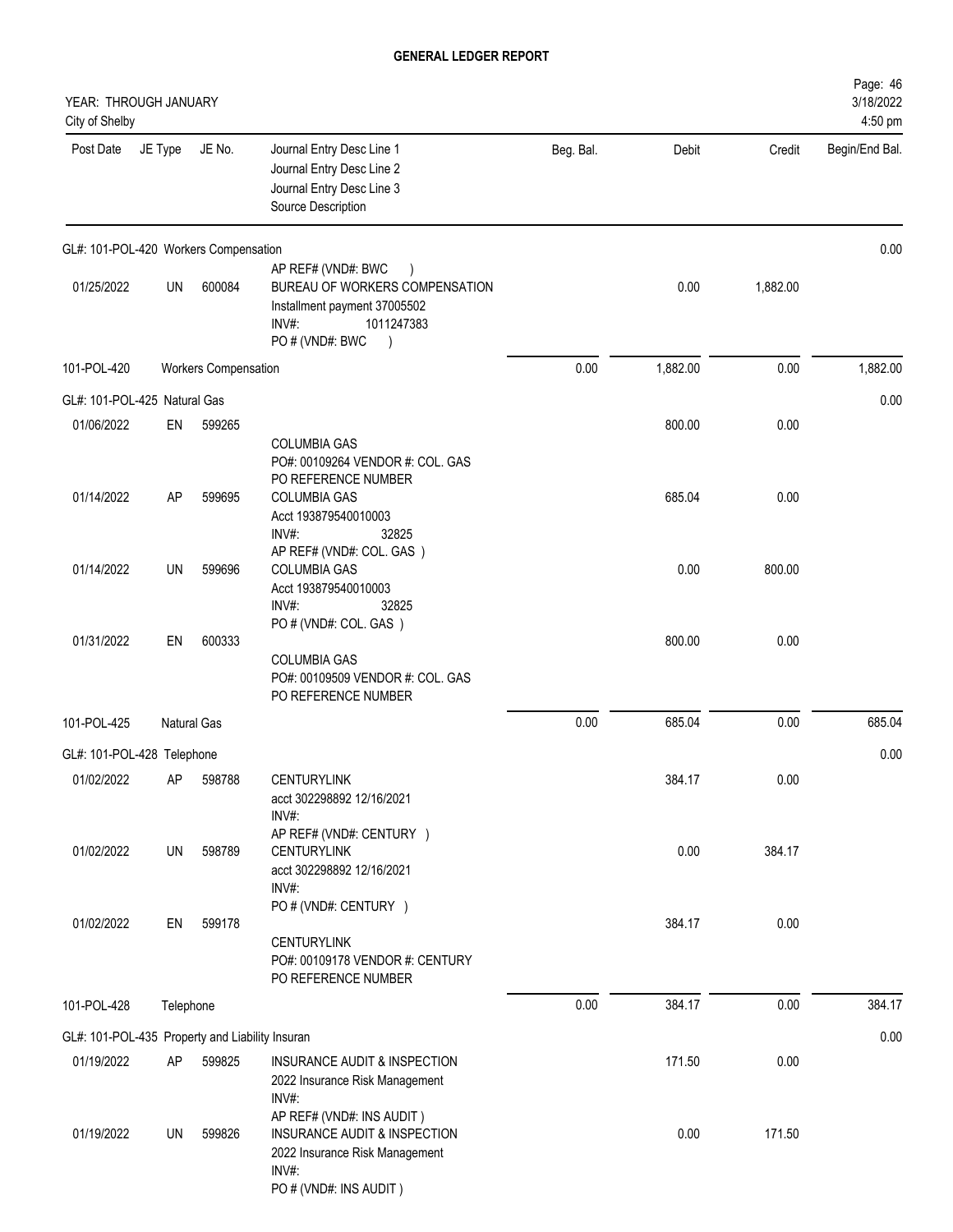| YEAR: THROUGH JANUARY<br>City of Shelby |           |                                |                                                                                                                                |           |        |        | Page: 47<br>3/18/2022<br>4:50 pm |
|-----------------------------------------|-----------|--------------------------------|--------------------------------------------------------------------------------------------------------------------------------|-----------|--------|--------|----------------------------------|
| Post Date                               | JE Type   | JE No.                         | Journal Entry Desc Line 1<br>Journal Entry Desc Line 2<br>Journal Entry Desc Line 3<br>Source Description                      | Beg. Bal. | Debit  | Credit | Begin/End Bal.                   |
| 101-POL-435                             |           | Property and Liability Insuran |                                                                                                                                | 0.00      | 171.50 | 0.00   | 171.50                           |
| GL#: 101-POL-436 Auto Insurance         |           |                                |                                                                                                                                |           |        |        | 0.00                             |
| 01/19/2022                              | <b>AP</b> | 599825                         | INSURANCE AUDIT & INSPECTION<br>2022 Insurance Risk Management<br>INV#:                                                        |           | 115.50 | 0.00   |                                  |
| 01/19/2022                              | UN        | 599826                         | AP REF# (VND#: INS AUDIT)<br>INSURANCE AUDIT & INSPECTION<br>2022 Insurance Risk Management<br>INV#:<br>PO # (VND#: INS AUDIT) |           | 0.00   | 115.50 |                                  |
| 101-POL-436                             |           | Auto Insurance                 |                                                                                                                                | 0.00      | 115.50 | 0.00   | 115.50                           |
|                                         |           |                                | GL#: 101-POL-471 Education, Mtgs. & Related Exp.                                                                               |           |        |        | 0.00                             |
| 01/06/2022                              | EN        | 599279                         |                                                                                                                                |           | 25.00  | 0.00   |                                  |
|                                         |           |                                | RICHLAND CTY CHIEFS ASSOC<br>PO#: 00109278 VENDOR #: RICH CTY P<br>PO REFERENCE NUMBER                                         |           |        |        |                                  |
| 01/06/2022                              | EN        | 599280                         | OHIO ASSOC. OF CHIEF OF POLICE<br>PO#: 00109279 VENDOR #: OH A CHIEF<br>PO REFERENCE NUMBER                                    |           | 270.00 | 0.00   |                                  |
| 01/06/2022                              | EN        | 599281                         | INTER ASSOC. CHIEFS OF POLICE<br>PO#: 00109280 VENDOR #: IACP<br>PO REFERENCE NUMBER                                           |           | 190.00 | 0.00   |                                  |
| 01/06/2022                              | EN        | 599283                         | N COAST CORRECTIONS MGRS ASSC<br>PO#: 00109282 VENDOR #: NCCMA<br>PO REFERENCE NUMBER                                          |           | 35.00  | 0.00   |                                  |
| 01/12/2022                              | AP        | 599521                         | INTER ASSOC. CHIEFS OF POLICE<br>Membership 2022<br>INV#:<br>AP REF# (VND#: IACP                                               |           | 190.00 | 0.00   |                                  |
| 01/12/2022                              | UN        | 599522                         | $\rightarrow$<br>INTER ASSOC. CHIEFS OF POLICE<br>Membership 2022<br>INV#:<br>PO # (VND#: IACP                                 |           | 0.00   | 190.00 |                                  |
| 01/21/2022                              | AP        | 599984                         | $\rightarrow$<br>RICHLAND CTY CHIEFS ASSOC<br>2022 Chief Assoc. dues<br>INV#:<br>125                                           |           | 25.00  | 0.00   |                                  |
| 01/21/2022                              | UN        | 599985                         | AP REF# (VND#: RICH CTY P)<br>RICHLAND CTY CHIEFS ASSOC<br>2022 Chief Assoc. dues<br>INV#:<br>125<br>PO # (VND#: RICH CTY P)   |           | 0.00   | 25.00  |                                  |
| 101-POL-471                             |           |                                | Education, Mtgs. & Related Exp.                                                                                                | 0.00      | 215.00 | 0.00   | 215.00                           |
| GL#: 101-POL-472 Supplies               |           |                                |                                                                                                                                |           |        |        | 0.00                             |
| 01/06/2022                              | EN        | 599256                         | QUILL CORPORATION                                                                                                              |           | 200.00 | 0.00   |                                  |

PO#: 00109255 VENDOR #: QUILL CORP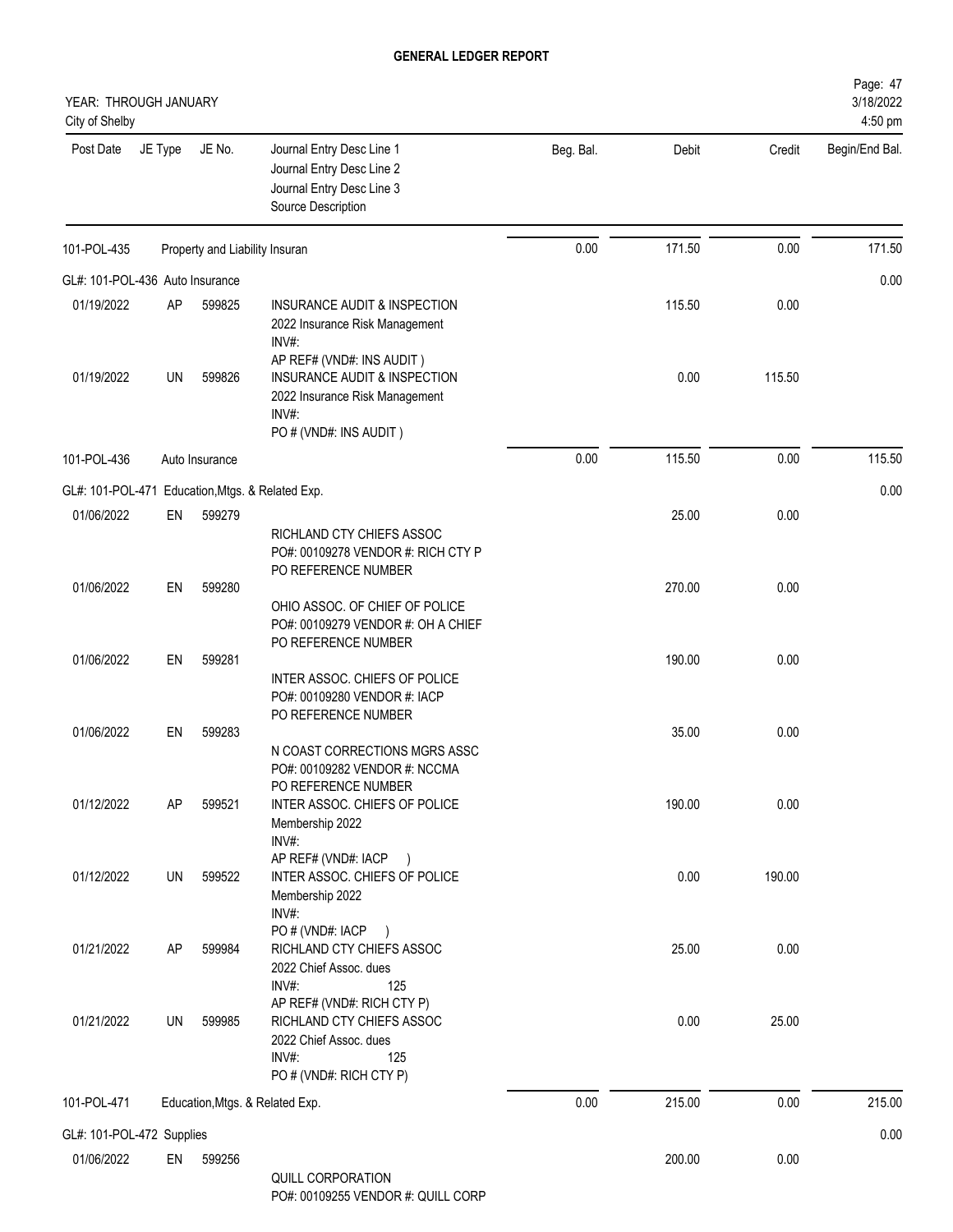| YEAR: THROUGH JANUARY<br>City of Shelby |         |        |                                                                                                           |           |        |        | Page: 48<br>3/18/2022<br>4:50 pm |
|-----------------------------------------|---------|--------|-----------------------------------------------------------------------------------------------------------|-----------|--------|--------|----------------------------------|
| Post Date                               | JE Type | JE No. | Journal Entry Desc Line 1<br>Journal Entry Desc Line 2<br>Journal Entry Desc Line 3<br>Source Description | Beg. Bal. | Debit  | Credit | Begin/End Bal.                   |
| GL#: 101-POL-472 Supplies               |         |        |                                                                                                           |           |        |        | 0.00                             |
| 01/06/2022                              | EN      | 599257 | PO REFERENCE NUMBER                                                                                       |           | 200.00 | 0.00   |                                  |
|                                         |         |        | <b>SAMS CLUB</b><br>PO#: 00109256 VENDOR #: SAMS CLUB<br>PO REFERENCE NUMBER                              |           |        |        |                                  |
| 01/06/2022                              | EN      | 599258 |                                                                                                           |           | 200.00 | 0.00   |                                  |
|                                         |         |        | <b>AMAZON INC</b><br>PO#: 00109257 VENDOR #: AMAZON INC<br>PO REFERENCE NUMBER                            |           |        |        |                                  |
| 01/06/2022                              | EN      | 599259 | G & L SUPPLY                                                                                              |           | 150.00 | 0.00   |                                  |
|                                         |         |        | PO#: 00109258 VENDOR #: G & L SUPP<br>PO REFERENCE NUMBER                                                 |           |        |        |                                  |
| 01/06/2022                              | EN      | 599260 | DAS HARDWARE LLC                                                                                          |           | 50.00  | 0.00   |                                  |
|                                         |         |        | PO#: 00109259 VENDOR #: DAS HARDWA<br>PO REFERENCE NUMBER                                                 |           |        |        |                                  |
| 01/06/2022                              | EN      | 599261 | MHS INDUSTRIAL SUPPLY                                                                                     |           | 100.00 | 0.00   |                                  |
|                                         |         |        | PO#: 00109260 VENDOR #: MHS IND SU<br>PO REFERENCE NUMBER                                                 |           |        |        |                                  |
| 01/06/2022                              | EN      | 599262 | <b>DISCOUNT DRUG MART</b><br>PO#: 00109261 VENDOR #: DISCOUNT D                                           |           | 50.00  | 0.00   |                                  |
| 01/14/2022                              | AP      | 599699 | PO REFERENCE NUMBER<br>DISCOUNT DRUG MART<br><b>Batteries</b>                                             |           | 2.99   | 0.00   |                                  |
|                                         |         |        | INV#:<br>00148192                                                                                         |           |        |        |                                  |
| 01/14/2022                              | UN      | 599700 | AP REF# (VND#: DISCOUNT D)<br>DISCOUNT DRUG MART<br><b>Batteries</b>                                      |           | 0.00   | 2.99   |                                  |
|                                         |         |        | INV#:<br>00148192<br>PO # (VND#: DISCOUNT D)                                                              |           |        |        |                                  |
| 01/18/2022                              | EN      | 599794 |                                                                                                           |           | 10.99  | 0.00   |                                  |
|                                         |         |        | COMBS/LANCE//<br>PO#: 00109398 VENDOR #: COMBS/LANC<br>PO REFERENCE NUMBER                                |           |        |        |                                  |
| 01/19/2022                              | AP      | 599803 | AMAZON INC<br><b>USB GPS receivers</b><br>INV#:<br>646898448839                                           |           | 65.02  | 0.00   |                                  |
| 01/19/2022                              | UN      | 599804 | AP REF# (VND#: AMAZON INC)<br>AMAZON INC<br><b>USB GPS receivers</b>                                      |           | 0.00   | 65.02  |                                  |
| 01/19/2022                              | AP      | 599811 | $INV#$ :<br>646898448839<br>PO # (VND#: AMAZON INC)<br>COMBS/LANCE//                                      |           | 10.99  | 0.00   |                                  |
|                                         |         |        | Reimburse for velcro adhesive<br>INV#:                                                                    |           |        |        |                                  |
| 01/19/2022                              | UN      | 599812 | AP REF# (VND#: COMBS/LANC)<br>COMBS/LANCE//<br>Reimburse for velcro adhesive                              |           | 0.00   | 10.99  |                                  |
|                                         |         |        | INV#:                                                                                                     |           |        |        |                                  |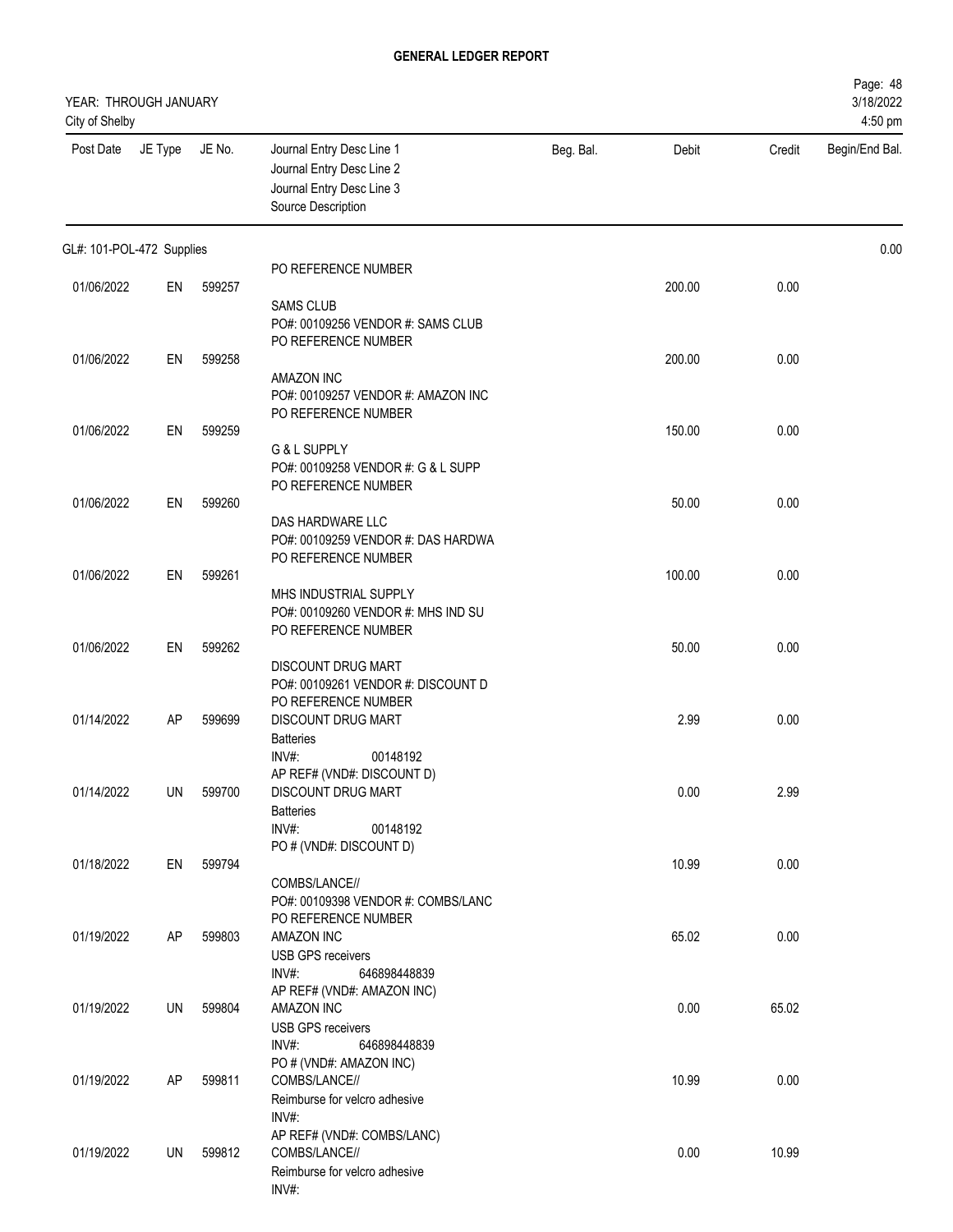| YEAR: THROUGH JANUARY<br>City of Shelby |          |        |                                                                                                           |           |        |        | Page: 49<br>3/18/2022<br>4:50 pm |
|-----------------------------------------|----------|--------|-----------------------------------------------------------------------------------------------------------|-----------|--------|--------|----------------------------------|
| Post Date                               | JE Type  | JE No. | Journal Entry Desc Line 1<br>Journal Entry Desc Line 2<br>Journal Entry Desc Line 3<br>Source Description | Beg. Bal. | Debit  | Credit | Begin/End Bal.                   |
| GL#: 101-POL-472 Supplies               |          |        |                                                                                                           |           |        |        | 0.00                             |
| 01/31/2022                              | EN       | 600324 | PO # (VND#: COMBS/LANC)                                                                                   |           | 200.00 | 0.00   |                                  |
|                                         |          |        | QUILL CORPORATION<br>PO#: 00109500 VENDOR #: QUILL CORP<br>PO REFERENCE NUMBER                            |           |        |        |                                  |
| 01/31/2022                              | EN       | 600325 | <b>SAMS CLUB</b>                                                                                          |           | 200.00 | 0.00   |                                  |
|                                         |          |        | PO#: 00109501 VENDOR #: SAMS CLUB<br>PO REFERENCE NUMBER                                                  |           |        |        |                                  |
| 01/31/2022                              | EN       | 600326 | AMAZON INC                                                                                                |           | 200.00 | 0.00   |                                  |
| 01/31/2022                              | EN       | 600327 | PO#: 00109502 VENDOR #: AMAZON INC<br>PO REFERENCE NUMBER                                                 |           | 150.00 | 0.00   |                                  |
|                                         |          |        | G & L SUPPLY<br>PO#: 00109503 VENDOR #: G & L SUPP<br>PO REFERENCE NUMBER                                 |           |        |        |                                  |
| 01/31/2022                              | EN       | 600328 |                                                                                                           |           | 50.00  | 0.00   |                                  |
|                                         |          |        | DAS HARDWARE LLC<br>PO#: 00109504 VENDOR #: DAS HARDWA<br>PO REFERENCE NUMBER                             |           |        |        |                                  |
| 01/31/2022                              | EN       | 600329 | MHS INDUSTRIAL SUPPLY<br>PO#: 00109505 VENDOR #: MHS IND SU<br>PO REFERENCE NUMBER                        |           | 100.00 | 0.00   |                                  |
| 01/31/2022                              | EN       | 600330 | <b>DISCOUNT DRUG MART</b><br>PO#: 00109506 VENDOR #: DISCOUNT D<br>PO REFERENCE NUMBER                    |           | 50.00  | 0.00   |                                  |
| 101-POL-472                             | Supplies |        |                                                                                                           | 0.00      | 79.00  | 0.00   | 79.00                            |
| GL#: 101-POL-473 Office Supplies        |          |        |                                                                                                           |           |        |        | 0.00                             |
| 01/06/2022                              | EN       | 599256 | QUILL CORPORATION<br>PO#: 00109255 VENDOR #: QUILL CORP                                                   |           | 200.00 | 0.00   |                                  |
| 01/06/2022                              | EN       | 599257 | PO REFERENCE NUMBER<br><b>SAMS CLUB</b>                                                                   |           | 200.00 | 0.00   |                                  |
| 01/06/2022                              | EN       | 599258 | PO#: 00109256 VENDOR #: SAMS CLUB<br>PO REFERENCE NUMBER                                                  |           | 200.00 | 0.00   |                                  |
|                                         |          |        | AMAZON INC<br>PO#: 00109257 VENDOR #: AMAZON INC<br>PO REFERENCE NUMBER                                   |           |        |        |                                  |
| 01/06/2022                              | EN       | 599262 | <b>DISCOUNT DRUG MART</b><br>PO#: 00109261 VENDOR #: DISCOUNT D                                           |           | 50.00  | 0.00   |                                  |
| 01/14/2022                              | AP       | 599713 | PO REFERENCE NUMBER<br><b>SAMS CLUB</b><br>7 desk calendars<br>INV#:<br>AP REF# (VND#: SAMS CLUB)         |           | 61.60  | 0.00   |                                  |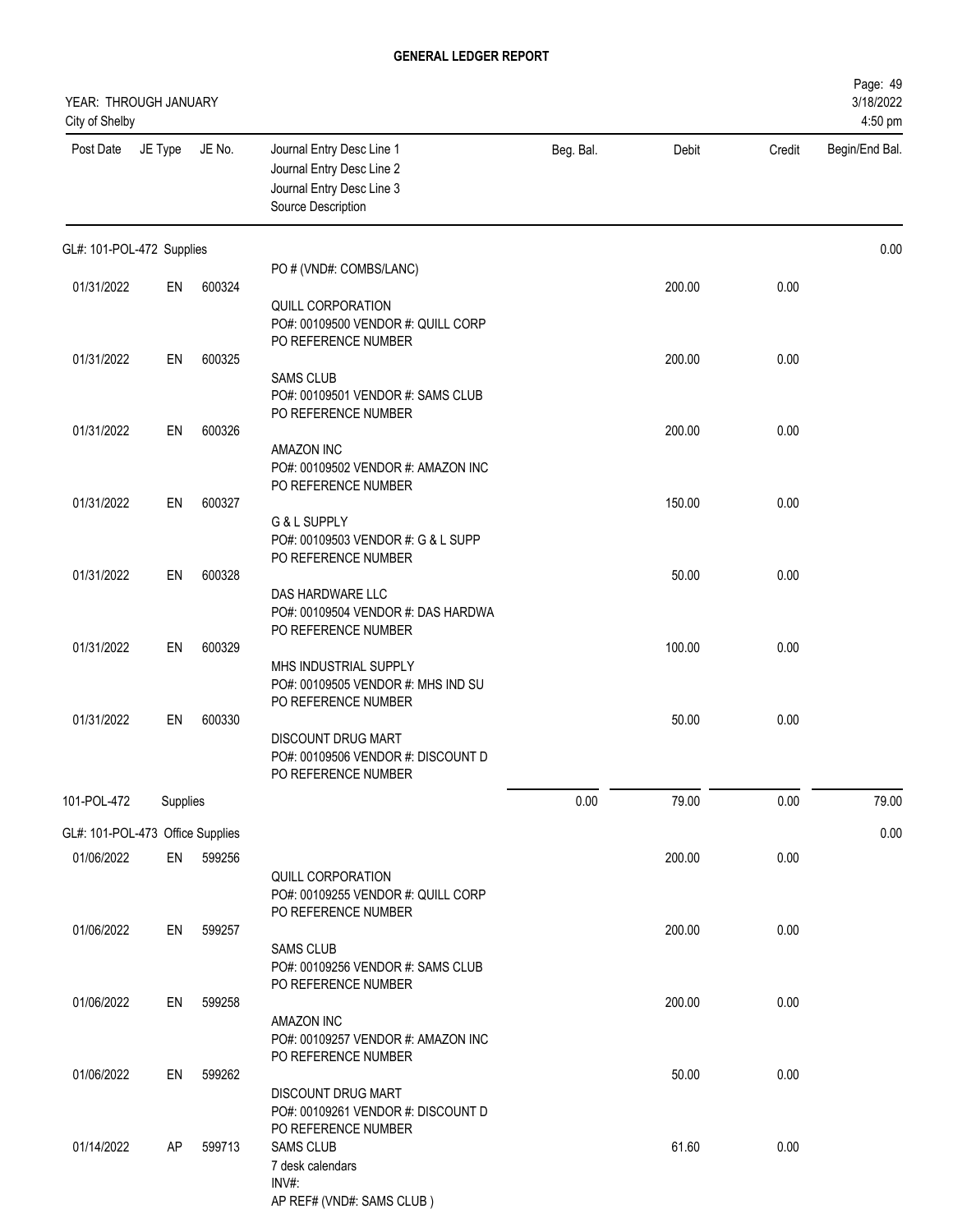| YEAR: THROUGH JANUARY<br>City of Shelby |         |                        |                                                                                                                                |           |          |          | Page: 50<br>3/18/2022<br>4:50 pm |
|-----------------------------------------|---------|------------------------|--------------------------------------------------------------------------------------------------------------------------------|-----------|----------|----------|----------------------------------|
| Post Date                               | JE Type | JE No.                 | Journal Entry Desc Line 1<br>Journal Entry Desc Line 2<br>Journal Entry Desc Line 3<br>Source Description                      | Beg. Bal. | Debit    | Credit   | Begin/End Bal.                   |
| GL#: 101-POL-473 Office Supplies        |         |                        |                                                                                                                                |           |          |          | 0.00                             |
| 01/14/2022                              | UN      | 599714                 | <b>SAMS CLUB</b><br>7 desk calendars<br>INV#:                                                                                  |           | 0.00     | 61.60    |                                  |
| 01/19/2022                              | AP      | 599803                 | PO # (VND#: SAMS CLUB)<br><b>AMAZON INC</b><br><b>USB GPS receivers</b><br>INV#:<br>646898448839<br>AP REF# (VND#: AMAZON INC) |           | 65.02    | 0.00     |                                  |
| 01/19/2022                              | UN      | 599804                 | AMAZON INC<br><b>USB GPS receivers</b><br>INV#:<br>646898448839<br>PO # (VND#: AMAZON INC)                                     |           | 0.00     | 65.02    |                                  |
| 01/31/2022                              | EN      | 600324                 | QUILL CORPORATION<br>PO#: 00109500 VENDOR #: QUILL CORP<br>PO REFERENCE NUMBER                                                 |           | 200.00   | 0.00     |                                  |
| 01/31/2022                              | EN      | 600325                 | <b>SAMS CLUB</b><br>PO#: 00109501 VENDOR #: SAMS CLUB<br>PO REFERENCE NUMBER                                                   |           | 200.00   | 0.00     |                                  |
| 01/31/2022                              | EN      | 600326                 | <b>AMAZON INC</b><br>PO#: 00109502 VENDOR #: AMAZON INC<br>PO REFERENCE NUMBER                                                 |           | 200.00   | 0.00     |                                  |
| 01/31/2022                              | EN      | 600330                 | <b>DISCOUNT DRUG MART</b><br>PO#: 00109506 VENDOR #: DISCOUNT D<br>PO REFERENCE NUMBER                                         |           | 50.00    | 0.00     |                                  |
| 101-POL-473                             |         | <b>Office Supplies</b> |                                                                                                                                | 0.00      | 126.62   | 0.00     | 126.62                           |
| GL#: 101-POL-484 Fuel, Autos-Equipment  |         |                        |                                                                                                                                |           |          |          | 0.00                             |
| 01/12/2022                              | EN      | 599449                 | COLE DISTRIBUTING INC.<br>PO#: 00109375 VENDOR #: COLE DISTR<br>PO REFERENCE NUMBER                                            |           | 1,736.84 | 0.00     |                                  |
| 01/12/2022                              | AP      | 599469                 | COLE DISTRIBUTING INC.<br>Fuel Cost Dec 2021<br>INV#:<br>AP REF# (VND#: COLE DISTR)                                            |           | 1,736.84 | 0.00     |                                  |
| 01/12/2022                              | UN      | 599470                 | COLE DISTRIBUTING INC.<br>Fuel Cost Dec 2021<br>INV#:<br>PO # (VND#: COLE DISTR)                                               |           | 0.00     | 1,736.84 |                                  |
| 101-POL-484                             |         | Fuel, Autos-Equipment  |                                                                                                                                | 0.00      | 1,736.84 | 0.00     | 1,736.84                         |
| GL#: 101-POL-487 Prisoner supplies      |         |                        |                                                                                                                                |           |          |          | 0.00                             |
| 01/06/2022                              | EN      | 599253                 | COLONIAL COIN LAUNDRY<br>PO#: 00109252 VENDOR #: COLON COIN<br>PO REFERENCE NUMBER                                             |           | 400.00   | 0.00     |                                  |
| 01/06/2022                              | EN      | 599254                 |                                                                                                                                |           | 2,232.00 | 0.00     |                                  |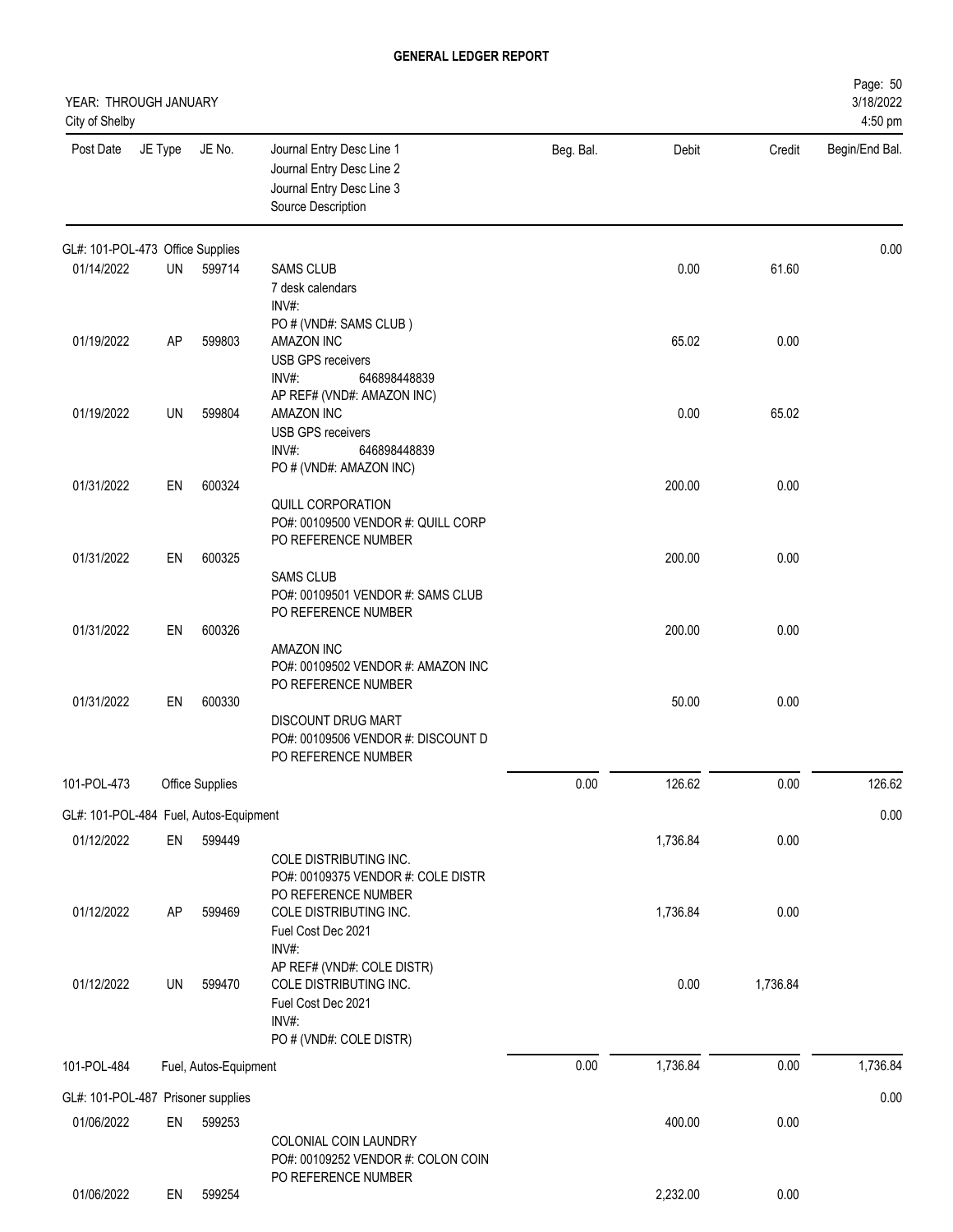| YEAR: THROUGH JANUARY<br>City of Shelby |         |        |                                                                                                                    |           |          |        | Page: 51<br>3/18/2022<br>4:50 pm |
|-----------------------------------------|---------|--------|--------------------------------------------------------------------------------------------------------------------|-----------|----------|--------|----------------------------------|
| Post Date                               | JE Type | JE No. | Journal Entry Desc Line 1<br>Journal Entry Desc Line 2<br>Journal Entry Desc Line 3<br>Source Description          | Beg. Bal. | Debit    | Credit | Begin/End Bal.                   |
| GL#: 101-POL-487 Prisoner supplies      |         |        |                                                                                                                    |           |          |        | 0.00                             |
|                                         |         |        | CRESTWOOD CARE CENTER<br>PO#: 00109253 VENDOR #: CRESTWOOD<br>PO REFERENCE NUMBER                                  |           |          |        |                                  |
| 01/06/2022                              | EN      | 599256 | QUILL CORPORATION<br>PO#: 00109255 VENDOR #: QUILL CORP<br>PO REFERENCE NUMBER                                     |           | 200.00   | 0.00   |                                  |
| 01/06/2022                              | EN      | 599257 | <b>SAMS CLUB</b><br>PO#: 00109256 VENDOR #: SAMS CLUB                                                              |           | 200.00   | 0.00   |                                  |
| 01/06/2022                              | EN      | 599258 | PO REFERENCE NUMBER<br>AMAZON INC<br>PO#: 00109257 VENDOR #: AMAZON INC                                            |           | 200.00   | 0.00   |                                  |
| 01/06/2022                              | EN      | 599259 | PO REFERENCE NUMBER<br>G & L SUPPLY<br>PO#: 00109258 VENDOR #: G & L SUPP                                          |           | 150.00   | 0.00   |                                  |
| 01/06/2022                              | EN      | 599261 | PO REFERENCE NUMBER<br>MHS INDUSTRIAL SUPPLY<br>PO#: 00109260 VENDOR #: MHS IND SU                                 |           | 50.00    | 0.00   |                                  |
| 01/06/2022                              | EN      | 599262 | PO REFERENCE NUMBER<br>DISCOUNT DRUG MART                                                                          |           | 50.00    | 0.00   |                                  |
| 01/19/2022                              | AP      | 599803 | PO#: 00109261 VENDOR #: DISCOUNT D<br>PO REFERENCE NUMBER<br><b>AMAZON INC</b><br>USB GPS receivers                |           | 65.02    | 0.00   |                                  |
| 01/19/2022                              | UN      | 599804 | INV#:<br>646898448839<br>AP REF# (VND#: AMAZON INC)<br>AMAZON INC<br><b>USB GPS receivers</b>                      |           | 0.00     | 65.02  |                                  |
| 01/31/2022                              | EN      | 600319 | INV#:<br>646898448839<br>PO # (VND#: AMAZON INC)<br><b>COLONIAL COIN LAUNDRY</b>                                   |           | 400.00   | 0.00   |                                  |
| 01/31/2022                              | EN      | 600320 | PO#: 00109495 VENDOR #: COLON COIN<br>PO REFERENCE NUMBER<br><b>CRESTWOOD CARE CENTER</b>                          |           | 2,016.00 | 0.00   |                                  |
| 01/31/2022                              | EN      | 600324 | PO#: 00109496 VENDOR #: CRESTWOOD<br>PO REFERENCE NUMBER<br>QUILL CORPORATION                                      |           | 200.00   | 0.00   |                                  |
| 01/31/2022                              | EN      | 600325 | PO#: 00109500 VENDOR #: QUILL CORP<br>PO REFERENCE NUMBER<br><b>SAMS CLUB</b><br>PO#: 00109501 VENDOR #: SAMS CLUB |           | 200.00   | 0.00   |                                  |
| 01/31/2022                              | EN      | 600326 | PO REFERENCE NUMBER                                                                                                |           | 200.00   | 0.00   |                                  |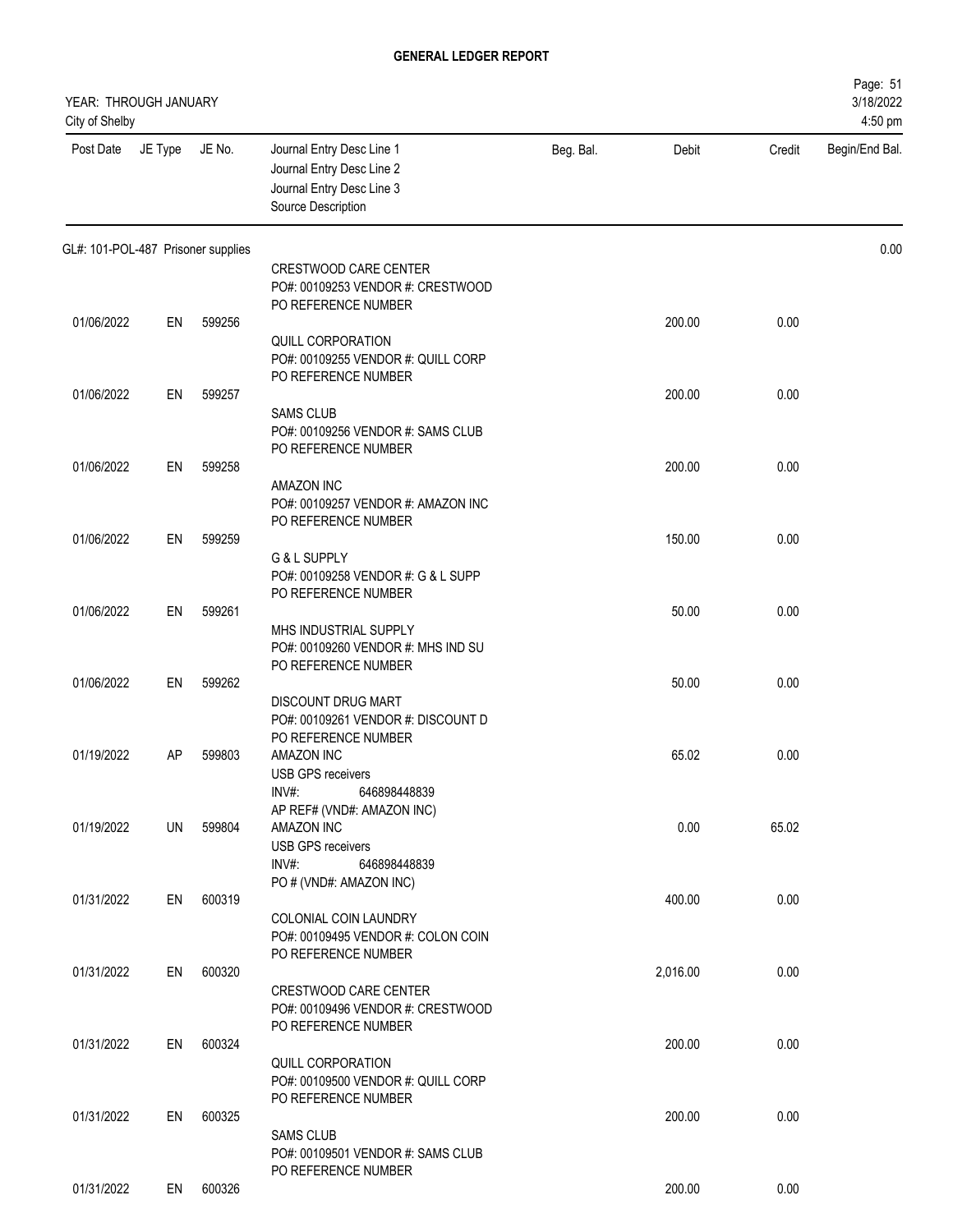| YEAR: THROUGH JANUARY<br>City of Shelby |         |                   |                                                                                                           |           |           |        | Page: 52<br>3/18/2022<br>4:50 pm |
|-----------------------------------------|---------|-------------------|-----------------------------------------------------------------------------------------------------------|-----------|-----------|--------|----------------------------------|
| Post Date                               | JE Type | JE No.            | Journal Entry Desc Line 1<br>Journal Entry Desc Line 2<br>Journal Entry Desc Line 3<br>Source Description | Beg. Bal. | Debit     | Credit | Begin/End Bal.                   |
| GL#: 101-POL-487 Prisoner supplies      |         |                   |                                                                                                           |           |           |        | 0.00                             |
|                                         |         |                   | AMAZON INC<br>PO#: 00109502 VENDOR #: AMAZON INC<br>PO REFERENCE NUMBER                                   |           |           |        |                                  |
| 01/31/2022                              | EN      | 600327            | G & L SUPPLY<br>PO#: 00109503 VENDOR #: G & L SUPP<br>PO REFERENCE NUMBER                                 |           | 150.00    | 0.00   |                                  |
| 01/31/2022                              | EN      | 600329            | MHS INDUSTRIAL SUPPLY<br>PO#: 00109505 VENDOR #: MHS IND SU<br>PO REFERENCE NUMBER                        |           | 50.00     | 0.00   |                                  |
| 01/31/2022                              | EN      | 600330            | <b>DISCOUNT DRUG MART</b><br>PO#: 00109506 VENDOR #: DISCOUNT D<br>PO REFERENCE NUMBER                    |           | 50.00     | 0.00   |                                  |
| 101-POL-487                             |         | Prisoner supplies |                                                                                                           | 0.00      | 65.02     | 0.00   | 65.02                            |
| GL#: 101-POL-501                        |         | Computer support  |                                                                                                           |           |           |        | 0.00                             |
| 01/06/2022                              | EN      | 599255            | CHARTER COMM HOLDINGS LLC<br>PO#: 00109254 VENDOR #: CHART COMM<br>PO REFERENCE NUMBER                    |           | 833.40    | 0.00   |                                  |
| 01/06/2022                              | EN      | 599263            | AT&T MOBILITY II LLC<br>PO#: 00109262 VENDOR #: AT&T MOBIL<br>PO REFERENCE NUMBER                         |           | 450.00    | 0.00   |                                  |
| 01/06/2022                              | EN      | 599274            | SUNDANCE SYSTEMS INC<br>PO#: 00109273 VENDOR #: SUNDANCE S<br>PO REFERENCE NUMBER                         |           | 10,600.00 | 0.00   |                                  |
| 01/06/2022                              | EN      | 599278            | 7LSI LLC<br>PO#: 00109277 VENDOR #: 7LSI LLC<br>PO REFERENCE NUMBER                                       |           | 6,980.00  | 0.00   |                                  |
| 01/12/2022                              | AP      | 599517            | 7LSI LLC<br>Activtrack, 10 users<br>INV#:<br>2022-3001<br>AP REF# (VND#: 7LSI LLC)                        |           | 899.00    | 0.00   |                                  |
| 01/12/2022                              | UN      | 599518            | 7LSI LLC<br>Activtrack, 10 users<br>INV#:<br>2022-3001<br>PO # (VND#: 7LSI LLC)                           |           | 0.00      | 899.00 |                                  |
| 01/12/2022                              | AP      | 599519            | 7LSI LLC<br>Proxmax Hypervisor license<br>INV#:<br>2021-3077                                              |           | 600.00    | 0.00   |                                  |
| 01/12/2022                              | UN      | 599520            | AP REF# (VND#: 7LSI LLC)<br>7LSI LLC<br>Proxmax Hypervisor license<br>INV#:<br>2021-3077                  |           | 0.00      | 600.00 |                                  |
| 01/14/2022                              | AP      | 599715            | PO # (VND#: 7LSI LLC)<br>7LSI LLC<br>Antivirus renewal                                                    |           | 837.50    | 0.00   |                                  |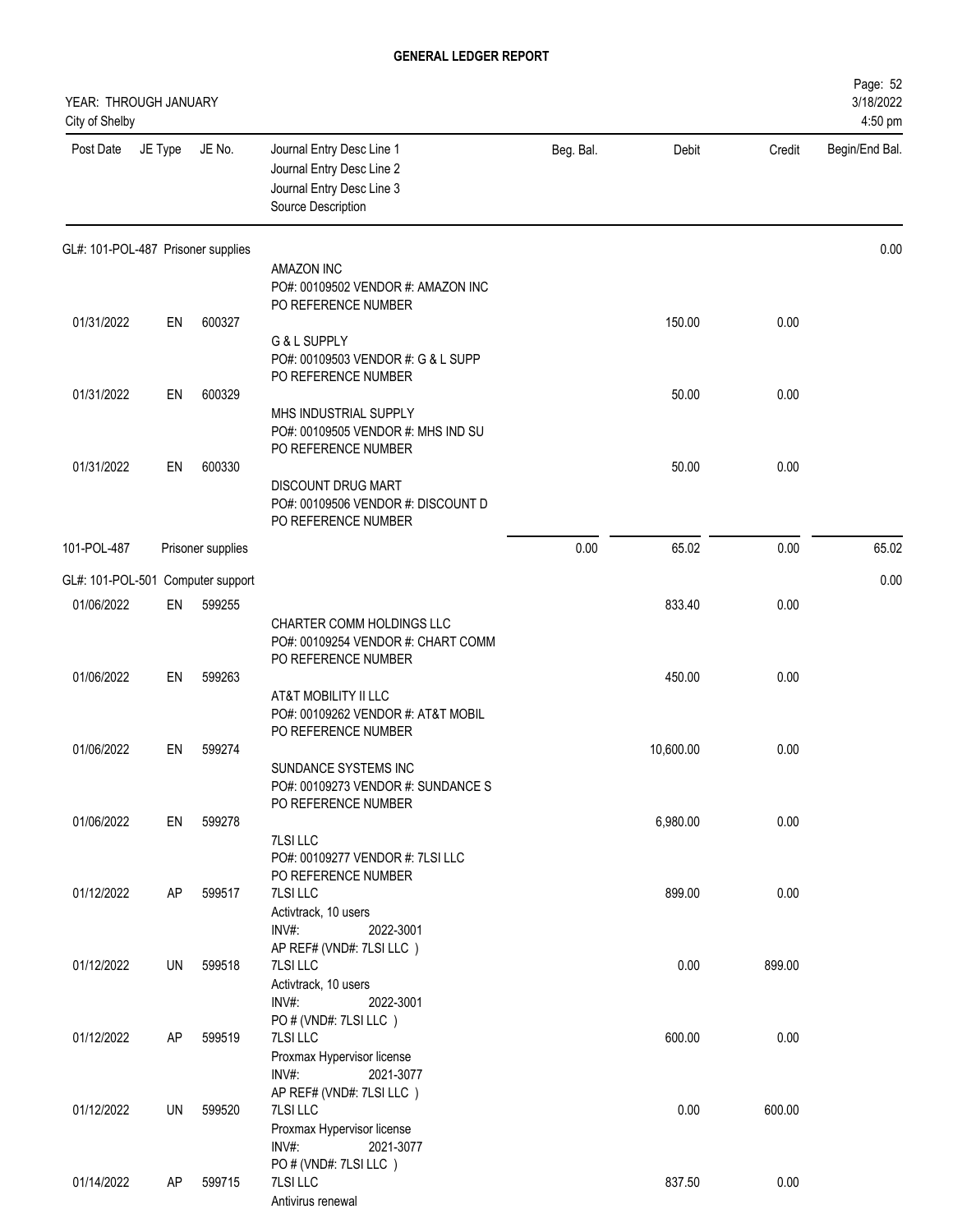| YEAR: THROUGH JANUARY<br>City of Shelby |           |                                               |                                                                                                                                             |           |          |          | Page: 53<br>3/18/2022<br>4:50 pm |
|-----------------------------------------|-----------|-----------------------------------------------|---------------------------------------------------------------------------------------------------------------------------------------------|-----------|----------|----------|----------------------------------|
| Post Date                               | JE Type   | JE No.                                        | Journal Entry Desc Line 1<br>Journal Entry Desc Line 2<br>Journal Entry Desc Line 3<br>Source Description                                   | Beg. Bal. | Debit    | Credit   | Begin/End Bal.                   |
| GL#: 101-POL-501 Computer support       |           |                                               | INV#:<br>2021-3075                                                                                                                          |           |          |          | 0.00                             |
| 01/14/2022                              | UN        | 599716                                        | AP REF# (VND#: 7LSI LLC)<br>7LSI LLC<br>Antivirus renewal<br>INV#:<br>2021-3075                                                             |           | 0.00     | 837.50   |                                  |
| 01/14/2022                              | AP        | 599717                                        | PO # (VND#: 7LSI LLC)<br>SUNDANCE SYSTEMS INC<br>Support for AVL and PR online<br>INV#:<br>98-4193                                          |           | 2,280.00 | 0.00     |                                  |
| 01/14/2022                              | UN        | 599718                                        | AP REF# (VND#: SUNDANCE S)<br>SUNDANCE SYSTEMS INC<br>Support for AVL and PR online<br>INV#:<br>98-4193                                     |           | 0.00     | 2,280.00 |                                  |
| 01/25/2022                              | AP        | 600102                                        | PO # (VND#: SUNDANCE S)<br>CHARTER COMM HOLDINGS LLC<br>acct 8361104000102703                                                               |           | 69.45    | 0.00     |                                  |
| 01/25/2022                              | UN        | 600103                                        | INV#:<br>0102703011522<br>AP REF# (VND#: CHART COMM)<br>CHARTER COMM HOLDINGS LLC<br>acct 8361104000102703                                  |           | 0.00     | 69.45    |                                  |
| 01/25/2022                              | AP        | 600120                                        | $INV#$ :<br>0102703011522<br>PO # (VND#: CHART COMM)<br>AT&T MOBILITY II LLC<br>acct 287289902889                                           |           | 344.88   | 0.00     |                                  |
| 01/25/2022                              | <b>UN</b> | 600121                                        | INV#:<br>287289902889x01192022<br>AP REF# (VND#: AT&T MOBIL)<br>AT&T MOBILITY II LLC<br>acct 287289902889<br>INV#:<br>287289902889x01192022 |           | 0.00     | 450.00   |                                  |
| 01/31/2022                              | EN        | 600314                                        | PO # (VND#: AT&T MOBIL)<br><b>ID NETWORKS</b><br>PO#: 00109490 VENDOR #: ID NETWORK                                                         |           | 4,000.00 | 0.00     |                                  |
| 01/31/2022                              | EN        | 600331                                        | PO REFERENCE NUMBER<br>AT&T MOBILITY II LLC<br>PO#: 00109507 VENDOR #: AT&T MOBIL<br>PO REFERENCE NUMBER                                    |           | 450.00   | 0.00     |                                  |
| 101-POL-501                             |           | Computer support                              |                                                                                                                                             | 0.00      | 5,030.83 | 0.00     | 5,030.83                         |
|                                         |           | GL#: 101-POL-507 Maintenance Building/Grounds |                                                                                                                                             |           |          |          | 0.00                             |
| 01/06/2022                              | EN        | 599270                                        | BUCKEYE POWER SALES CO INC<br>PO#: 00109269 VENDOR #: BUCKEYE PO<br>PO REFERENCE NUMBER                                                     |           | 1,600.00 | 0.00     |                                  |
| 01/06/2022                              | EN        | 599271                                        | S A COMUNALE CO INC<br>PO#: 00109270 VENDOR #: S A COMUNA                                                                                   |           | 1,391.00 | 0.00     |                                  |
| 01/06/2022                              | EN        | 599272                                        | PO REFERENCE NUMBER<br>TRIS CONTROLS<br>PO#: 00109271 VENDOR #: TRISCONT                                                                    |           | 360.00   | 0.00     |                                  |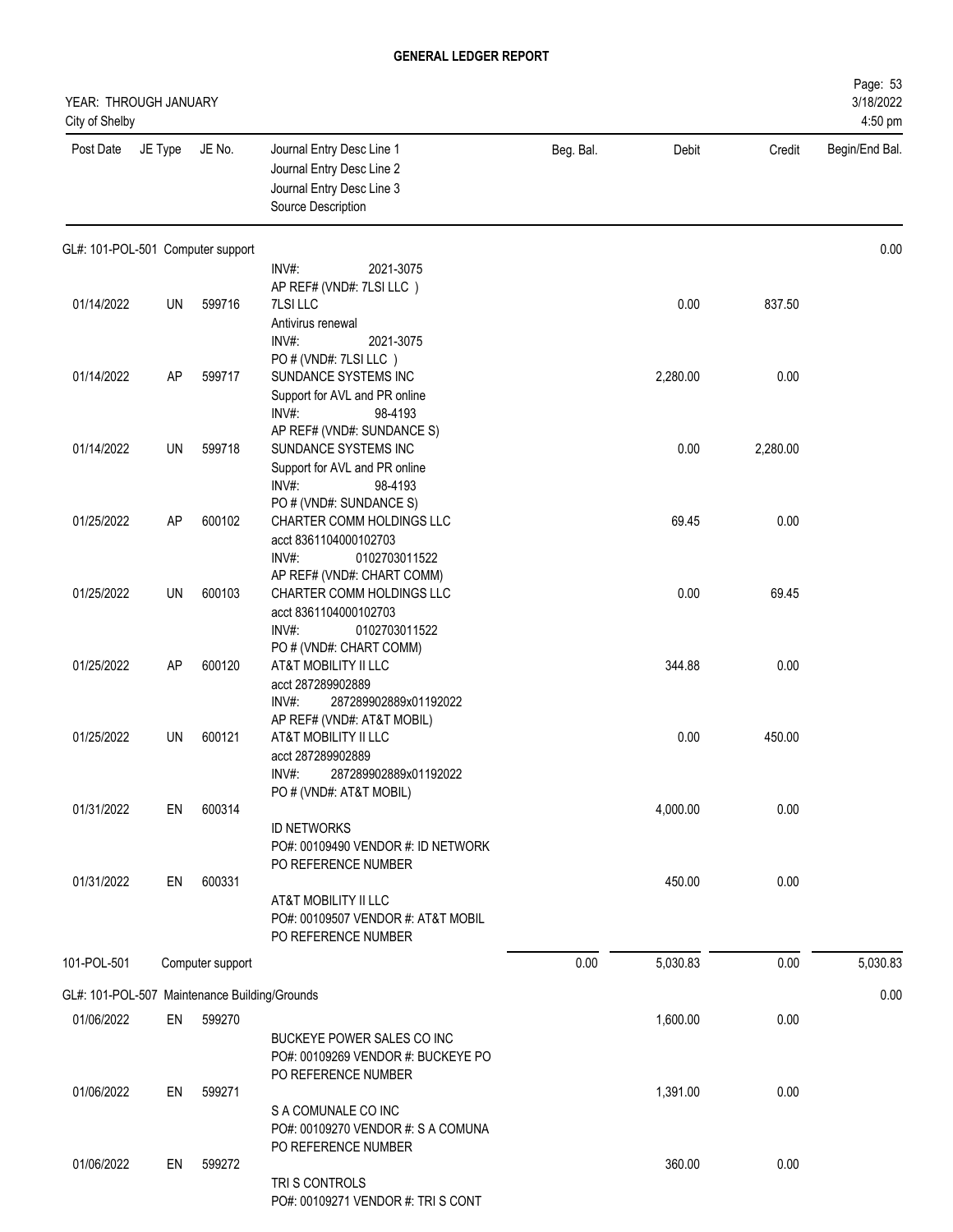| YEAR: THROUGH JANUARY<br>City of Shelby       |         |        |                                                                                                           |           |          |        | Page: 54<br>3/18/2022<br>4:50 pm |
|-----------------------------------------------|---------|--------|-----------------------------------------------------------------------------------------------------------|-----------|----------|--------|----------------------------------|
| Post Date                                     | JE Type | JE No. | Journal Entry Desc Line 1<br>Journal Entry Desc Line 2<br>Journal Entry Desc Line 3<br>Source Description | Beg. Bal. | Debit    | Credit | Begin/End Bal.                   |
| GL#: 101-POL-507 Maintenance Building/Grounds |         |        |                                                                                                           |           |          |        | 0.00                             |
|                                               |         |        | PO REFERENCE NUMBER                                                                                       |           |          |        |                                  |
| 01/12/2022                                    | EN      | 599453 |                                                                                                           |           | 113.00   | 0.00   |                                  |
|                                               |         |        | AIR SOLUTIONS OF OHIO INC<br>PO#: 00109379 VENDOR #: AIR SOLUTI                                           |           |          |        |                                  |
|                                               |         |        | PO REFERENCE NUMBER                                                                                       |           |          |        |                                  |
| 01/12/2022                                    | EN      | 599454 |                                                                                                           |           | 213.00   | 0.00   |                                  |
|                                               |         |        | AIRE SERV OF MANSFIELD                                                                                    |           |          |        |                                  |
|                                               |         |        | PO#: 00109380 VENDOR #: AIRE SERV                                                                         |           |          |        |                                  |
|                                               |         |        | PO REFERENCE NUMBER                                                                                       |           |          |        |                                  |
| 01/12/2022                                    | AP      | 599463 | AIRE SERV OF MANSFIELD                                                                                    |           | 213.00   | 0.00   |                                  |
|                                               |         |        | Rair boiler leak                                                                                          |           |          |        |                                  |
|                                               |         |        | INV#:<br>21-7066529                                                                                       |           |          |        |                                  |
| 01/12/2022                                    | UN      | 599464 | AP REF# (VND#: AIRE SERV)<br>AIRE SERV OF MANSFIELD                                                       |           | 0.00     | 213.00 |                                  |
|                                               |         |        | Rair boiler leak                                                                                          |           |          |        |                                  |
|                                               |         |        | INV#:<br>21-7066529                                                                                       |           |          |        |                                  |
|                                               |         |        | PO # (VND#: AIRE SERV)                                                                                    |           |          |        |                                  |
| 01/12/2022                                    | AP      | 599465 | AIR SOLUTIONS OF OHIO INC                                                                                 |           | 113.00   | 0.00   |                                  |
|                                               |         |        | Repair hot water issue                                                                                    |           |          |        |                                  |
|                                               |         |        | $INV#$ :<br>1007-6406                                                                                     |           |          |        |                                  |
|                                               |         |        | AP REF# (VND#: AIR SOLUTI)                                                                                |           |          |        |                                  |
| 01/12/2022                                    | UN      | 599466 | AIR SOLUTIONS OF OHIO INC                                                                                 |           | 0.00     | 113.00 |                                  |
|                                               |         |        | Repair hot water issue<br>$INV#$ :<br>1007-6406                                                           |           |          |        |                                  |
|                                               |         |        | PO # (VND#: AIR SOLUTI)                                                                                   |           |          |        |                                  |
| 01/24/2022                                    | EN      | 600046 |                                                                                                           |           | 500.00   | 0.00   |                                  |
|                                               |         |        | UNIVERSAL ENTERPRISES INC                                                                                 |           |          |        |                                  |
|                                               |         |        | PO#: 00109439 VENDOR #: UNIVERSA E                                                                        |           |          |        |                                  |
|                                               |         |        | PO REFERENCE NUMBER                                                                                       |           |          |        |                                  |
| 01/24/2022                                    | EN      | 600047 |                                                                                                           |           | 30.00    | 0.00   |                                  |
|                                               |         |        | TRIS CONTROLS                                                                                             |           |          |        |                                  |
|                                               |         |        | PO#: 00109440 VENDOR #: TRIS CONT<br>PO REFERENCE NUMBER                                                  |           |          |        |                                  |
| 01/25/2022                                    | AP      | 600110 | TRI S CONTROLS                                                                                            |           | 360.00   | 0.00   |                                  |
|                                               |         |        | Annual fire alarm monitoring                                                                              |           |          |        |                                  |
|                                               |         |        | INV#:<br>1223842                                                                                          |           |          |        |                                  |
|                                               |         |        | AP REF# (VND#: TRI S CONT)                                                                                |           |          |        |                                  |
| 01/25/2022                                    | UN      | 600111 | TRI S CONTROLS                                                                                            |           | 0.00     | 360.00 |                                  |
|                                               |         |        | Annual fire alarm monitoring                                                                              |           |          |        |                                  |
|                                               |         |        | $INV#$ :<br>1223842                                                                                       |           |          |        |                                  |
|                                               |         |        | PO # (VND#: TRI S CONT)                                                                                   |           |          |        |                                  |
| 01/25/2022                                    | AP      | 600112 | TRI S CONTROLS<br>Annual fire alarm monitoring                                                            |           | 30.00    | 0.00   |                                  |
|                                               |         |        | INV#:<br>I223842b                                                                                         |           |          |        |                                  |
|                                               |         |        | AP REF# (VND#: TRI S CONT)                                                                                |           |          |        |                                  |
| 01/25/2022                                    | UN      | 600113 | TRI S CONTROLS                                                                                            |           | 0.00     | 30.00  |                                  |
|                                               |         |        | Annual fire alarm monitoring                                                                              |           |          |        |                                  |
|                                               |         |        | INV#:<br>I223842b                                                                                         |           |          |        |                                  |
|                                               |         |        | PO # (VND#: TRI S CONT)                                                                                   |           |          |        |                                  |
| 01/31/2022                                    | EN      | 600315 |                                                                                                           |           | 1,800.00 | 0.00   |                                  |
|                                               |         |        | AIRE SERV OF MANSFIELD<br>PO#: 00109491 VENDOR #: AIRE SERV                                               |           |          |        |                                  |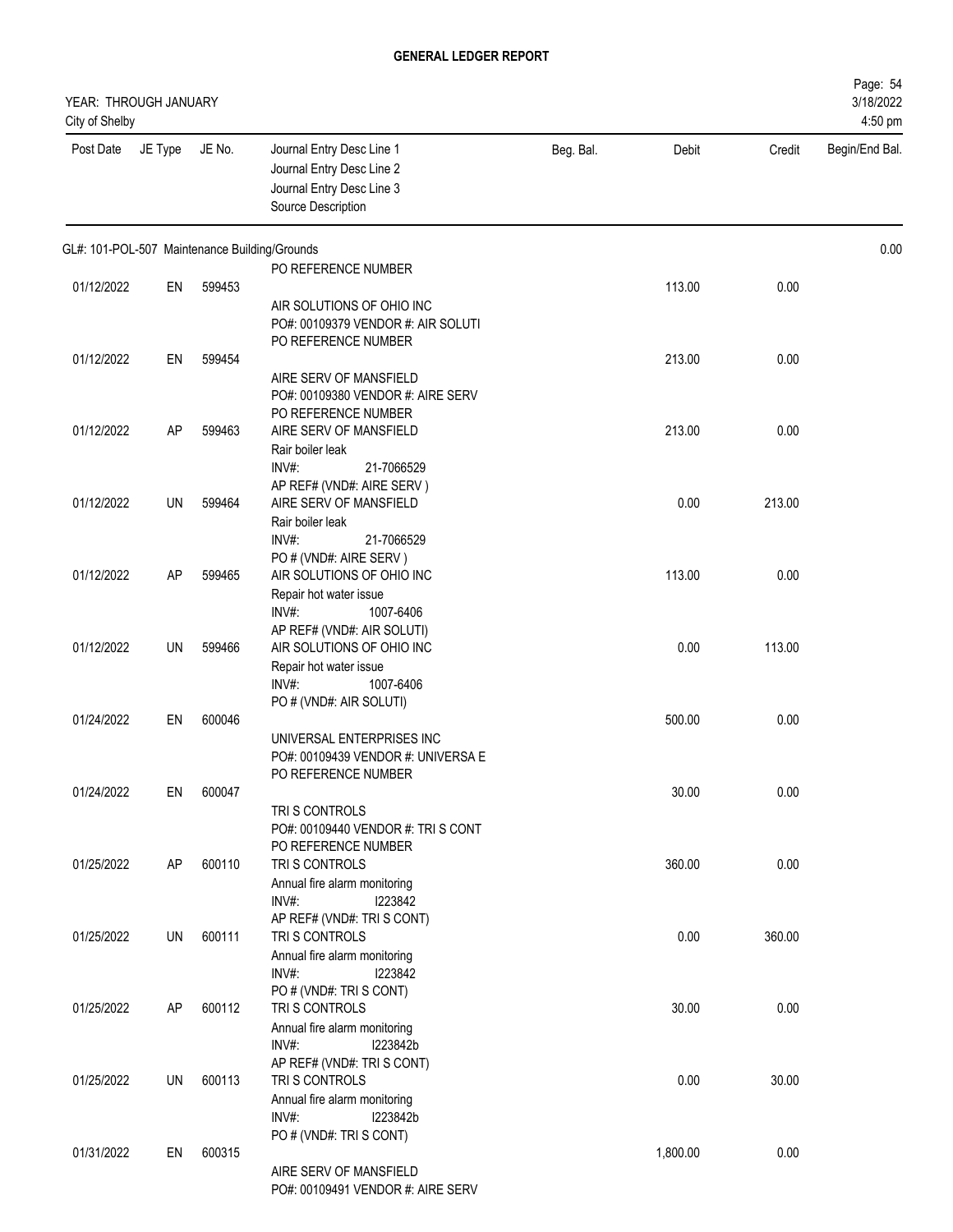| YEAR: THROUGH JANUARY<br>City of Shelby       |         |        |                                                                                                                                        |           |        |        | Page: 55<br>3/18/2022<br>4:50 pm |
|-----------------------------------------------|---------|--------|----------------------------------------------------------------------------------------------------------------------------------------|-----------|--------|--------|----------------------------------|
| Post Date                                     | JE Type | JE No. | Journal Entry Desc Line 1<br>Journal Entry Desc Line 2<br>Journal Entry Desc Line 3<br>Source Description                              | Beg. Bal. | Debit  | Credit | Begin/End Bal.                   |
| GL#: 101-POL-507 Maintenance Building/Grounds |         |        |                                                                                                                                        |           |        |        | 0.00                             |
| 01/31/2022                                    | EN      | 600316 | PO REFERENCE NUMBER                                                                                                                    |           | 500.00 | 0.00   |                                  |
|                                               |         |        | BOB & BOB DOOR CO.<br>PO#: 00109492 VENDOR #: BOB & BOB<br>PO REFERENCE NUMBER                                                         |           |        |        |                                  |
| 101-POL-507                                   |         |        | Maintenance Building/Grounds                                                                                                           | 0.00      | 716.00 | 0.00   | 716.00                           |
| GL#: 101-POL-528 Postage                      |         |        |                                                                                                                                        |           |        |        | 0.00                             |
| 01/06/2022                                    | EN      | 599275 |                                                                                                                                        |           | 58.00  | 0.00   |                                  |
| 01/07/2022                                    | AP      | 599012 | COMBS/LANCE//<br>PO#: 00109274 VENDOR #: COMBS/LANC<br>PO REFERENCE NUMBER<br>COMBS/LANCE//                                            |           | 58.00  | 0.00   |                                  |
|                                               |         |        | Reimbursement for stamp roll<br>INV#:                                                                                                  |           |        |        |                                  |
| 01/07/2022                                    | UN      | 599013 | AP REF# (VND#: COMBS/LANC)<br>COMBS/LANCE//<br>Reimbursement for stamp roll                                                            |           | 0.00   | 58.00  |                                  |
| 01/07/2022                                    | AP      | 599040 | INV#:<br>PO # (VND#: COMBS/LANC)<br>GUNDER/STACEY//<br>postage and supplies city hall                                                  |           | 7.88   | 0.00   |                                  |
| 01/07/2022                                    | UN      | 599041 | INV#:<br>AP REF# (VND#: GUNDER/STA)<br>GUNDER/STACEY//<br>postage and supplies city hall                                               |           | 0.00   | 7.88   |                                  |
| 01/07/2022                                    | EN      | 599309 | INV#:<br>PO # (VND#: GUNDER/STA)<br>GUNDER/STACEY//<br>PO#: 00109308 VENDOR #: GUNDER/STA                                              |           | 7.88   | 0.00   |                                  |
|                                               |         |        | PO REFERENCE NUMBER                                                                                                                    |           |        |        |                                  |
| 101-POL-528                                   | Postage |        |                                                                                                                                        | 0.00      | 65.88  | 0.00   | 65.88                            |
| GL#: 101-POL-531 Miscellaneous                |         |        |                                                                                                                                        |           |        |        | 0.00                             |
| 01/06/2022                                    | EN      | 599247 | TREASURER, STATE OF OHIO<br>PO#: 00109246 VENDOR #: TREAS.STAT<br>PO REFERENCE NUMBER                                                  |           | 150.00 | 0.00   |                                  |
| 01/12/2022                                    | EN      | 599448 | AUTOMATIC DATA PROCESSING<br>PO#: 00109374 VENDOR #: ADP<br>PO REFERENCE NUMBER                                                        |           | 63.71  | 0.00   |                                  |
| 01/12/2022                                    | AP      | 599481 | AUTOMATIC DATA PROCESSING<br>Processing charges 1/1/2022<br>INV#:<br>596200720                                                         |           | 63.71  | 0.00   |                                  |
| 01/12/2022                                    | UN      | 599482 | AP REF# (VND#: ADP<br>$\rightarrow$<br>AUTOMATIC DATA PROCESSING<br>Processing charges 1/1/2022<br>INV#:<br>596200720<br>PO#(VND#: ADP |           | 0.00   | 63.71  |                                  |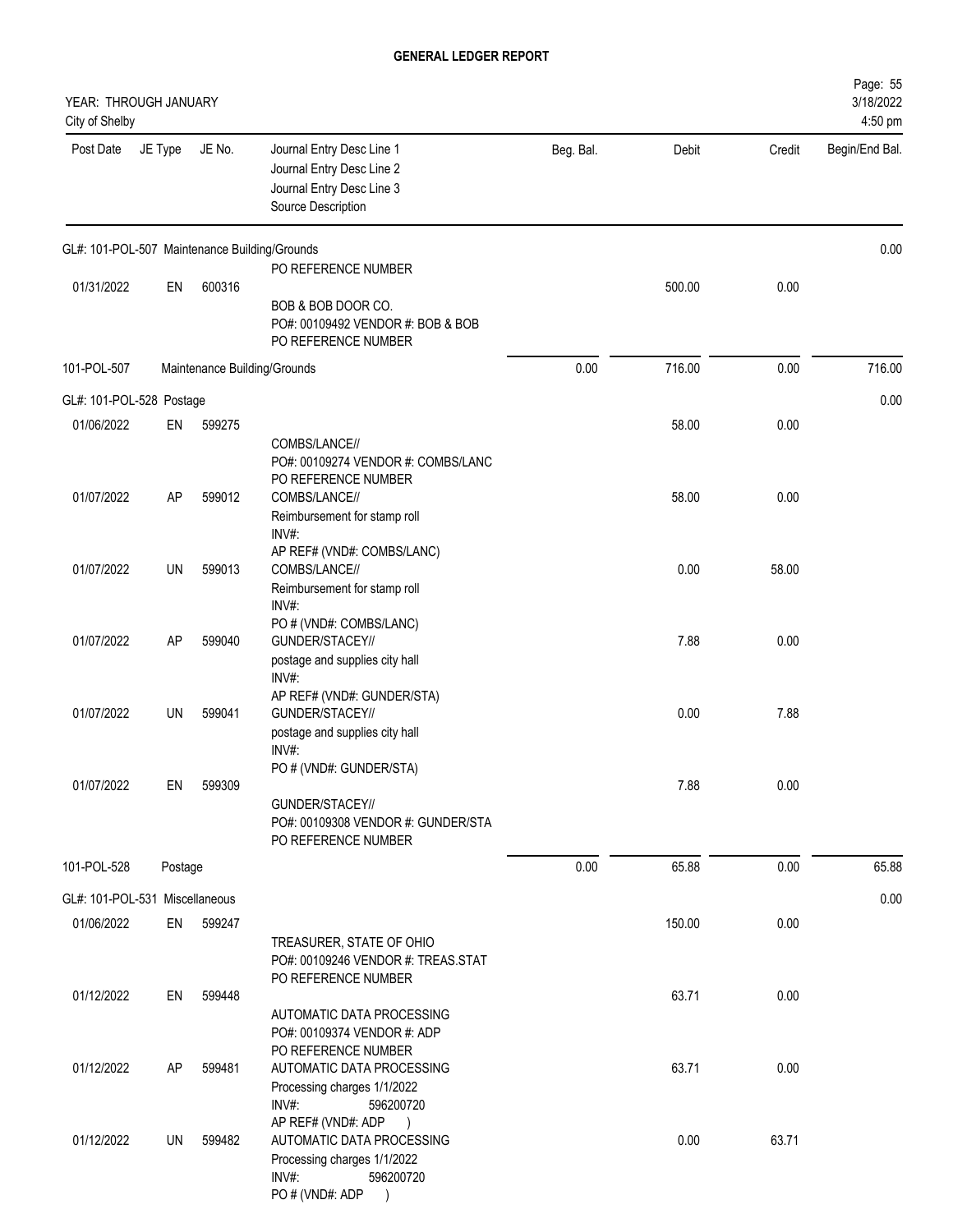| YEAR: THROUGH JANUARY<br>City of Shelby |         |               |                                                                                                           |           |          |        | Page: 56<br>3/18/2022<br>4:50 pm |
|-----------------------------------------|---------|---------------|-----------------------------------------------------------------------------------------------------------|-----------|----------|--------|----------------------------------|
| Post Date                               | JE Type | JE No.        | Journal Entry Desc Line 1<br>Journal Entry Desc Line 2<br>Journal Entry Desc Line 3<br>Source Description | Beg. Bal. | Debit    | Credit | Begin/End Bal.                   |
| GL#: 101-POL-531 Miscellaneous          |         |               |                                                                                                           |           |          |        | 0.00                             |
| 01/12/2022                              | AP      | 599531        | AVITA HEALTH SYSTEM                                                                                       |           | 566.05   | 0.00   |                                  |
|                                         |         |               | Pyhsical for Kathryn Frase<br>INV#:<br>WW51184                                                            |           |          |        |                                  |
|                                         |         |               | AP REF# (VND#: AVITA HEAL)                                                                                |           |          |        |                                  |
| 01/12/2022                              | UN      | 599532        | AVITA HEALTH SYSTEM                                                                                       |           | 0.00     | 640.95 |                                  |
|                                         |         |               | Pyhsical for Kathryn Frase                                                                                |           |          |        |                                  |
|                                         |         |               | INV#:<br>WW51184<br>PO # (VND#: AVITA HEAL)                                                               |           |          |        |                                  |
| 01/20/2022                              | EN      | 599879        |                                                                                                           |           | 74.52    | 0.00   |                                  |
|                                         |         |               | AUTOMATIC DATA PROCESSING                                                                                 |           |          |        |                                  |
|                                         |         |               | PO#: 00109417 VENDOR #: ADP                                                                               |           |          |        |                                  |
| 01/21/2022                              | AP      | 599978        | PO REFERENCE NUMBER<br>AUTOMATIC DATA PROCESSING                                                          |           | 74.52    | 0.00   |                                  |
|                                         |         |               | Human Capital                                                                                             |           |          |        |                                  |
|                                         |         |               | INV#:<br>596704088                                                                                        |           |          |        |                                  |
|                                         |         |               | AP REF# (VND#: ADP<br>$\rightarrow$                                                                       |           |          |        |                                  |
| 01/21/2022                              | UN      | 599979        | AUTOMATIC DATA PROCESSING<br>Human Capital                                                                |           | 0.00     | 74.52  |                                  |
|                                         |         |               | INV#:<br>596704088                                                                                        |           |          |        |                                  |
|                                         |         |               | PO#(VND#: ADP<br>$\rightarrow$                                                                            |           |          |        |                                  |
| 01/24/2022                              | EN      | 600044        |                                                                                                           |           | 150.00   | 0.00   |                                  |
|                                         |         |               | TREASURER, STATE OF OHIO<br>PO#: 00109437 VENDOR #: TREAS.STAT                                            |           |          |        |                                  |
|                                         |         |               | PO REFERENCE NUMBER                                                                                       |           |          |        |                                  |
| 01/25/2022                              | EN      | 600070        |                                                                                                           |           | 59.08    | 0.00   |                                  |
|                                         |         |               | AUTOMATIC DATA PROCESSING                                                                                 |           |          |        |                                  |
|                                         |         |               | PO#: 00109460 VENDOR #: ADP<br>PO REFERENCE NUMBER                                                        |           |          |        |                                  |
| 01/25/2022                              | EN      | 600082        |                                                                                                           |           | 300.00   | 0.00   |                                  |
|                                         |         |               | <b>BRUCE W OLIVER</b>                                                                                     |           |          |        |                                  |
|                                         |         |               | PO#: 00109472 VENDOR #: BRUCE W OL<br>PO REFERENCE NUMBER                                                 |           |          |        |                                  |
| 01/25/2022                              | AP      | 600098        | AUTOMATIC DATA PROCESSING                                                                                 |           | 59.08    | 0.00   |                                  |
|                                         |         |               | Processing chagres 1/2/22-                                                                                |           |          |        |                                  |
|                                         |         |               | INV#:<br>59916620                                                                                         |           |          |        |                                  |
| 01/25/2022                              | UN      | 600099        | AP REF# (VND#: ADP<br>$\rightarrow$<br>AUTOMATIC DATA PROCESSING                                          |           | 0.00     | 59.08  |                                  |
|                                         |         |               | Processing chagres 1/2/22-                                                                                |           |          |        |                                  |
|                                         |         |               | INV#:<br>59916620                                                                                         |           |          |        |                                  |
|                                         |         |               | PO # (VND#: ADP<br>$\rightarrow$                                                                          |           |          |        |                                  |
| 01/27/2022                              | AP      | 600222        | <b>BRUCE W OLIVER</b><br>Designed options for rotating                                                    |           | 300.00   | 0.00   |                                  |
|                                         |         |               | INV#:<br>1112                                                                                             |           |          |        |                                  |
|                                         |         |               | AP REF# (VND#: BRUCE W OL)                                                                                |           |          |        |                                  |
| 01/27/2022                              | UN      | 600223        | <b>BRUCE W OLIVER</b>                                                                                     |           | 0.00     | 300.00 |                                  |
|                                         |         |               | Designed options for rotating<br>INV#:<br>1112                                                            |           |          |        |                                  |
|                                         |         |               | PO # (VND#: BRUCE W OL)                                                                                   |           |          |        |                                  |
| 101-POL-531                             |         | Miscellaneous |                                                                                                           | 0.00      | 1,063.36 | 0.00   | 1,063.36                         |
| GL#: 101-POL-532 Labor Relations        |         |               |                                                                                                           |           |          |        | 0.00                             |
| 01/24/2022                              | EN      | 600036        |                                                                                                           |           | 453.75   | 0.00   |                                  |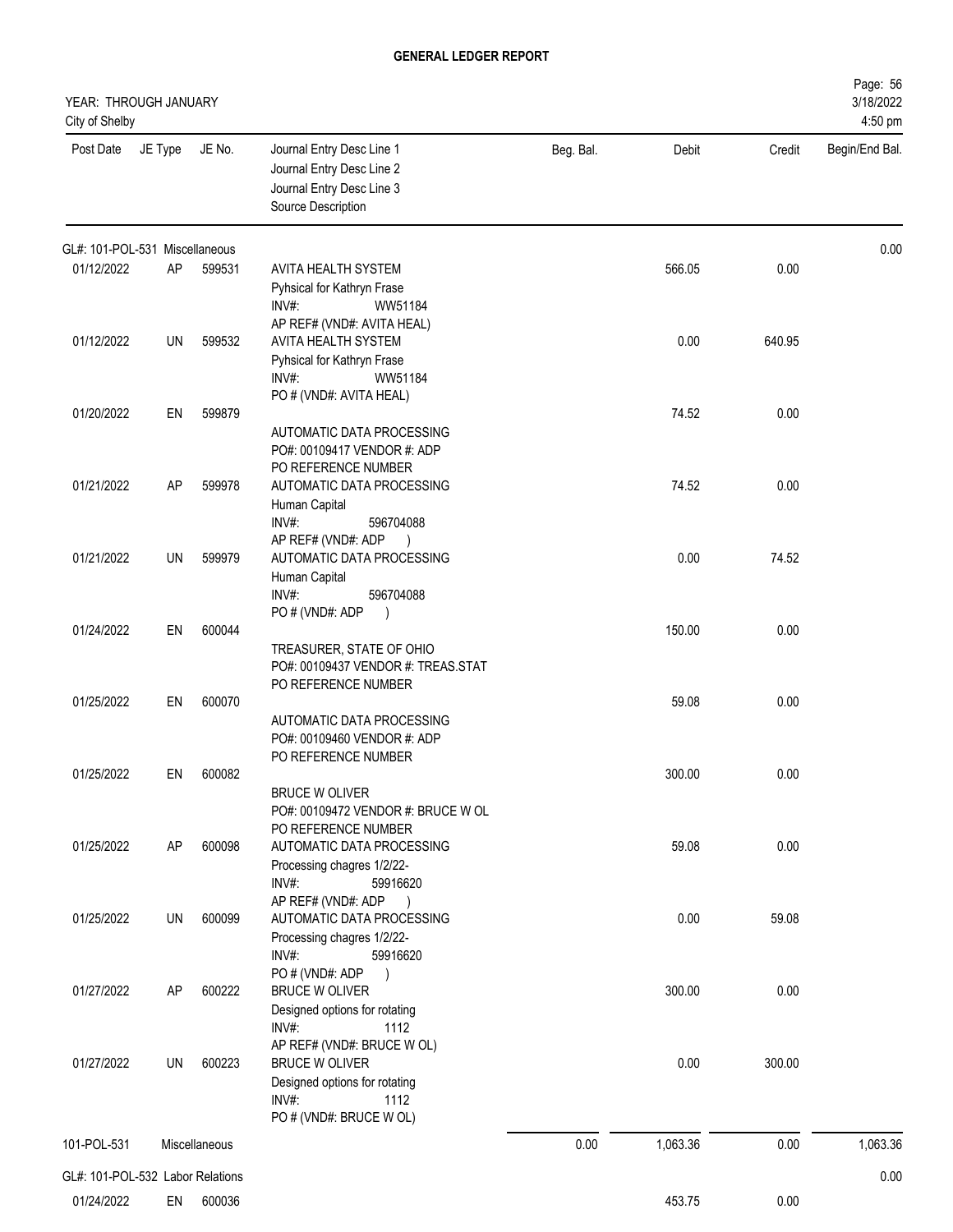| YEAR: THROUGH JANUARY<br>City of Shelby     |         |                        |                                                                                                           |           |          |          | Page: 57<br>3/18/2022<br>4:50 pm |
|---------------------------------------------|---------|------------------------|-----------------------------------------------------------------------------------------------------------|-----------|----------|----------|----------------------------------|
| Post Date                                   | JE Type | JE No.                 | Journal Entry Desc Line 1<br>Journal Entry Desc Line 2<br>Journal Entry Desc Line 3<br>Source Description | Beg. Bal. | Debit    | Credit   | Begin/End Bal.                   |
| GL#: 101-POL-532 Labor Relations            |         |                        |                                                                                                           |           |          |          | 0.00                             |
|                                             |         |                        | CLEMANS, NELSON & ASSOC., INC.<br>PO#: 00109429 VENDOR #: CLEMANS NE                                      |           |          |          |                                  |
| 01/25/2022                                  | AP      | 600116                 | PO REFERENCE NUMBER<br>CLEMANS, NELSON & ASSOC., INC.                                                     |           | 453.75   | 0.00     |                                  |
|                                             |         |                        | December services police &<br>INV#:<br>19423                                                              |           |          |          |                                  |
| 01/25/2022                                  | UN      | 600117                 | AP REF# (VND#: CLEMANS NE)<br>CLEMANS, NELSON & ASSOC., INC.<br>December services police &                |           | 0.00     | 453.75   |                                  |
|                                             |         |                        | INV#:<br>19423<br>PO # (VND#: CLEMANS NE)                                                                 |           |          |          |                                  |
| 101-POL-532                                 |         | <b>Labor Relations</b> |                                                                                                           | 0.00      | 453.75   | 0.00     | 453.75                           |
| GL#: 101-POL-549 LEADS Computer             |         |                        |                                                                                                           |           |          |          | 0.00                             |
| 01/06/2022                                  | EN      | 599269                 |                                                                                                           |           | 1,800.00 | 0.00     |                                  |
|                                             |         |                        | TREASURER, STATE OF OHIO<br>PO#: 00109268 VENDOR #: TREAS.STAT<br>PO REFERENCE NUMBER                     |           |          |          |                                  |
| 01/12/2022                                  | AP      | 599487                 | TREASURER, STATE OF OHIO<br>LEADS 1/1/22-3/31/22<br>INV#:<br>22L2385                                      |           | 1,800.00 | 0.00     |                                  |
| 01/12/2022                                  | UN      | 599488                 | AP REF# (VND#: TREAS.STAT)<br>TREASURER, STATE OF OHIO<br>LEADS 1/1/22-3/31/22<br>INV#:<br>22L2385        |           | 0.00     | 1,800.00 |                                  |
|                                             |         |                        | PO # (VND#: TREAS.STAT)                                                                                   |           |          |          |                                  |
| 101-POL-549                                 |         | <b>LEADS Computer</b>  |                                                                                                           | 0.00      | 1,800.00 | 0.00     | 1,800.00                         |
| GL#: 101-POL-600 Prisoner Housing/Treatment |         |                        |                                                                                                           |           |          |          | 0.00                             |
| 01/06/2022                                  | EN      | 599248                 | MORROW COUNTY TREASURER<br>PO#: 00109247 VENDOR #: MORROW CTY<br>PO REFERENCE NUMBER                      |           | 2,108.00 | 0.00     |                                  |
| 01/06/2022                                  | EN      | 599249                 | <b>CRAWFORD COUNTY SHERIFF</b><br>PO#: 00109248 VENDOR #: CRAW. CTY                                       |           | 1,705.00 | 0.00     |                                  |
| 01/06/2022                                  | EN      | 599250                 | PO REFERENCE NUMBER                                                                                       |           | 2,170.00 | 0.00     |                                  |
|                                             |         |                        | HURON COUNTY SHERIFF<br>PO#: 00109249 VENDOR #: HURON CO<br>PO REFERENCE NUMBER                           |           |          |          |                                  |
| 01/06/2022                                  | EN      | 599251                 | RICHLAND COUNTY SHERIFF'S DEPT<br>PO#: 00109250 VENDOR #: RICH CTY S<br>PO REFERENCE NUMBER               |           | 2,564.63 | 0.00     |                                  |
| 01/06/2022                                  | EN      | 599252                 | KNOX COUNTY SHERIFF<br>PO#: 00109251 VENDOR #: KNOX COUNT                                                 |           | 1,860.00 | 0.00     |                                  |
| 01/06/2022                                  | EN      | 599255                 | PO REFERENCE NUMBER<br>CHARTER COMM HOLDINGS LLC                                                          |           | 582.72   | 0.00     |                                  |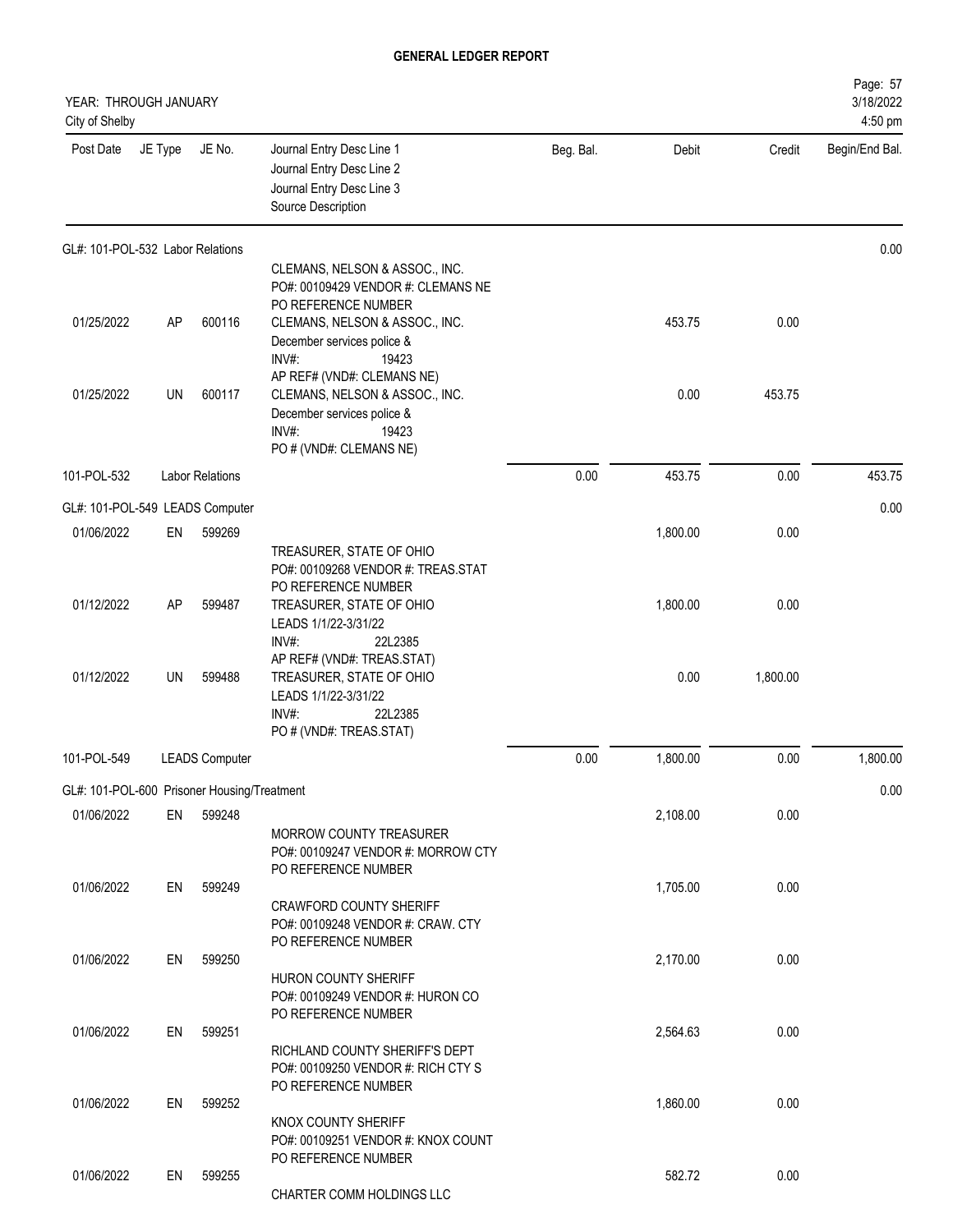| YEAR: THROUGH JANUARY<br>City of Shelby     |         |        |                                                                                                           |           |          |          | Page: 58<br>3/18/2022<br>4:50 pm |
|---------------------------------------------|---------|--------|-----------------------------------------------------------------------------------------------------------|-----------|----------|----------|----------------------------------|
| Post Date                                   | JE Type | JE No. | Journal Entry Desc Line 1<br>Journal Entry Desc Line 2<br>Journal Entry Desc Line 3<br>Source Description | Beg. Bal. | Debit    | Credit   | Begin/End Bal.                   |
| GL#: 101-POL-600 Prisoner Housing/Treatment |         |        |                                                                                                           |           |          |          | 0.00                             |
|                                             |         |        | PO#: 00109254 VENDOR #: CHART COMM                                                                        |           |          |          |                                  |
| 01/06/2022                                  | EN      | 599273 | PO REFERENCE NUMBER                                                                                       |           | 1,500.00 | 0.00     |                                  |
|                                             |         |        | HAHN TRULY NOLEN MANSFIELD                                                                                |           |          |          |                                  |
|                                             |         |        | PO#: 00109272 VENDOR #: HAHN TRULY                                                                        |           |          |          |                                  |
|                                             |         |        | PO REFERENCE NUMBER                                                                                       |           |          |          |                                  |
| 01/11/2022                                  | EN      | 599411 |                                                                                                           |           | 1,489.14 | 0.00     |                                  |
|                                             |         |        | RICHLAND COUNTY SHERIFF'S DEPT                                                                            |           |          |          |                                  |
|                                             |         |        | PO#: 00109361 VENDOR #: RICH CTY S                                                                        |           |          |          |                                  |
|                                             |         |        | PO REFERENCE NUMBER                                                                                       |           |          |          |                                  |
| 01/12/2022                                  | AP      | 599489 | RICHLAND COUNTY SHERIFF'S DEPT                                                                            |           | 2,564.63 | 0.00     |                                  |
|                                             |         |        | Housing for Frank Borsick                                                                                 |           |          |          |                                  |
|                                             |         |        | INV#:<br>AP REF# (VND#: RICH CTY S)                                                                       |           |          |          |                                  |
| 01/12/2022                                  | UN      | 599490 | RICHLAND COUNTY SHERIFF'S DEPT                                                                            |           | 0.00     | 2,564.63 |                                  |
|                                             |         |        | Housing for Frank Borsick                                                                                 |           |          |          |                                  |
|                                             |         |        | INV#:                                                                                                     |           |          |          |                                  |
|                                             |         |        | PO # (VND#: RICH CTY S)                                                                                   |           |          |          |                                  |
| 01/12/2022                                  | AP      | 599491 | RICHLAND COUNTY SHERIFF'S DEPT                                                                            |           | 2,564.63 | 0.00     |                                  |
|                                             |         |        | Housiing for Frank Borsick                                                                                |           |          |          |                                  |
|                                             |         |        | INV#:                                                                                                     |           |          |          |                                  |
|                                             |         |        | AP REF# (VND#: RICH CTY S)                                                                                |           |          |          |                                  |
| 01/12/2022                                  | UN.     | 599492 | RICHLAND COUNTY SHERIFF'S DEPT                                                                            |           | 0.00     | 2,564.63 |                                  |
|                                             |         |        | Housiing for Frank Borsick<br>INV#:                                                                       |           |          |          |                                  |
|                                             |         |        | PO # (VND#: RICH CTY S)                                                                                   |           |          |          |                                  |
| 01/12/2022                                  | AΡ      | 599493 | RICHLAND COUNTY SHERIFF'S DEPT                                                                            |           | 1,489.14 | 0.00     |                                  |
|                                             |         |        | Housing for Frank Borsick                                                                                 |           |          |          |                                  |
|                                             |         |        | INV#:                                                                                                     |           |          |          |                                  |
|                                             |         |        | AP REF# (VND#: RICH CTY S)                                                                                |           |          |          |                                  |
| 01/12/2022                                  | UN      | 599494 | RICHLAND COUNTY SHERIFF'S DEPT                                                                            |           | 0.00     | 1,489.14 |                                  |
|                                             |         |        | Housing for Frank Borsick                                                                                 |           |          |          |                                  |
|                                             |         |        | INV#:                                                                                                     |           |          |          |                                  |
| 01/12/2022                                  | AP      | 599513 | PO # (VND#: RICH CTY S)<br>MORROW COUNTY TREASURER                                                        |           | 204.00   | 0.00     |                                  |
|                                             |         |        | Inmate housing Dec 2021                                                                                   |           |          |          |                                  |
|                                             |         |        | INV#:<br>59585                                                                                            |           |          |          |                                  |
|                                             |         |        | AP REF# (VND#: MORROW CTY)                                                                                |           |          |          |                                  |
| 01/12/2022                                  | UN      | 599514 | MORROW COUNTY TREASURER                                                                                   |           | 0.00     | 2,108.00 |                                  |
|                                             |         |        | Inmate housing Dec 2021                                                                                   |           |          |          |                                  |
|                                             |         |        | INV#:<br>59585                                                                                            |           |          |          |                                  |
|                                             |         |        | PO # (VND#: MORROW CTY)                                                                                   |           |          |          |                                  |
| 01/14/2022                                  | AP      | 599719 | <b>HURON COUNTY SHERIFF</b>                                                                               |           | 2,170.00 | 0.00     |                                  |
|                                             |         |        | Inmate housing Dec. 2021                                                                                  |           |          |          |                                  |
|                                             |         |        | INV#:<br>AP REF# (VND#: HURON CO)                                                                         |           |          |          |                                  |
| 01/14/2022                                  | UN      | 599720 | HURON COUNTY SHERIFF                                                                                      |           | 0.00     | 2,170.00 |                                  |
|                                             |         |        | Inmate housing Dec. 2021                                                                                  |           |          |          |                                  |
|                                             |         |        | INV#:                                                                                                     |           |          |          |                                  |
|                                             |         |        | PO # (VND#: HURON CO)                                                                                     |           |          |          |                                  |
| 01/14/2022                                  | AP      | 599721 | HAHN TRULY NOLEN MANSFIELD                                                                                |           | 125.00   | 0.00     |                                  |
|                                             |         |        | Pest control                                                                                              |           |          |          |                                  |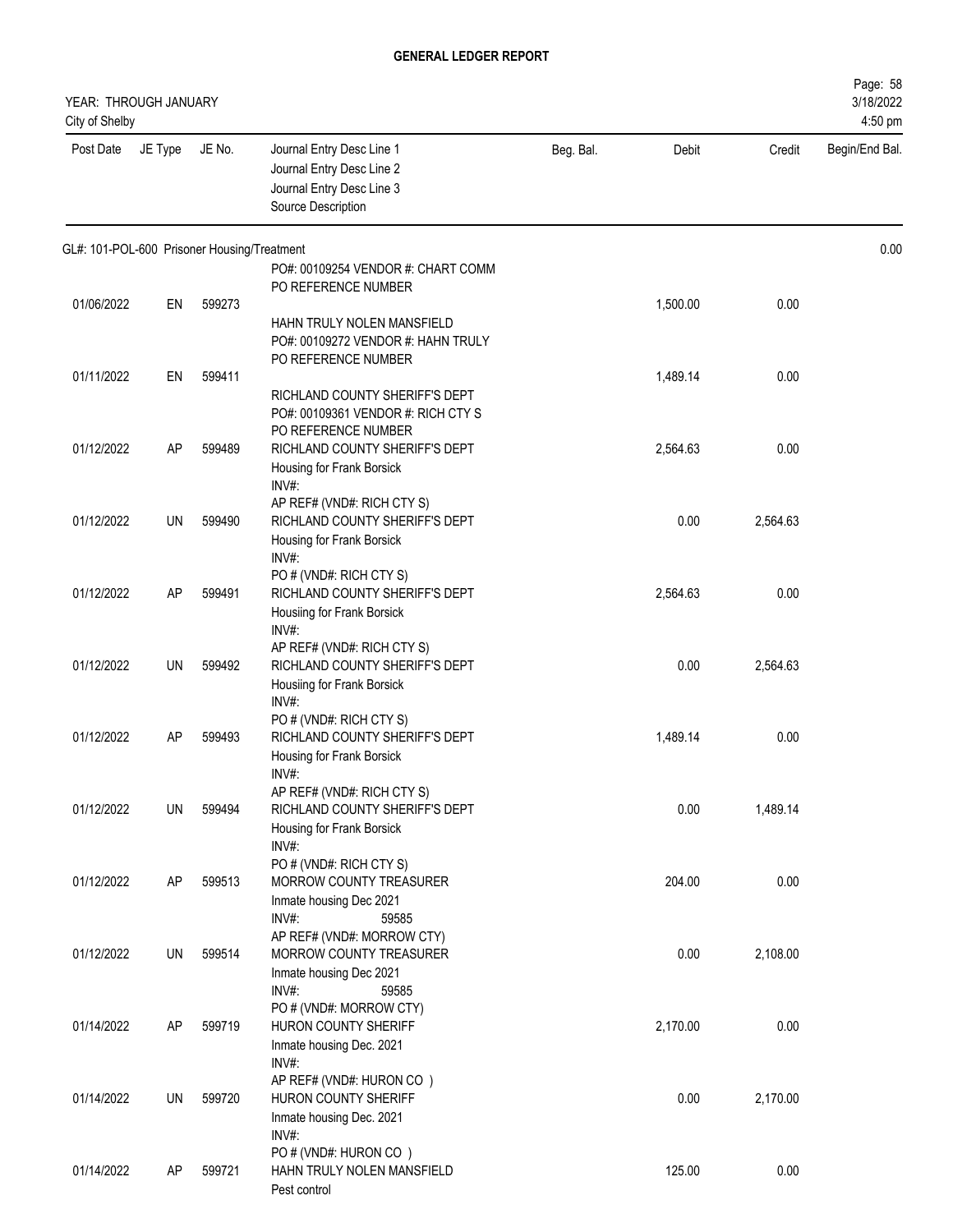| YEAR: THROUGH JANUARY<br>City of Shelby     |           |                            |                                                                                                                                                       |           |          |          | Page: 59<br>3/18/2022<br>4:50 pm |
|---------------------------------------------|-----------|----------------------------|-------------------------------------------------------------------------------------------------------------------------------------------------------|-----------|----------|----------|----------------------------------|
| Post Date                                   | JE Type   | JE No.                     | Journal Entry Desc Line 1<br>Journal Entry Desc Line 2<br>Journal Entry Desc Line 3<br>Source Description                                             | Beg. Bal. | Debit    | Credit   | Begin/End Bal.                   |
| GL#: 101-POL-600 Prisoner Housing/Treatment |           |                            | INV#:<br>95672                                                                                                                                        |           |          |          | 0.00                             |
| 01/14/2022                                  | UN        | 599722                     | AP REF# (VND#: HAHN TRULY)<br>HAHN TRULY NOLEN MANSFIELD<br>Pest control<br>INV#:<br>95672                                                            |           | 0.00     | 125.00   |                                  |
| 01/25/2022                                  | <b>AP</b> | 600102                     | PO # (VND#: HAHN TRULY)<br>CHARTER COMM HOLDINGS LLC<br>acct 8361104000102703<br>INV#:<br>0102703011522                                               |           | 48.56    | 0.00     |                                  |
| 01/25/2022                                  | UN        | 600103                     | AP REF# (VND#: CHART COMM)<br>CHARTER COMM HOLDINGS LLC<br>acct 8361104000102703                                                                      |           | 0.00     | 48.56    |                                  |
| 01/25/2022                                  | <b>AP</b> | 600118                     | INV#:<br>0102703011522<br>PO # (VND#: CHART COMM)<br><b>CRAWFORD COUNTY SHERIFF</b><br>Inmate housing, 3 days                                         |           | 165.00   | 0.00     |                                  |
| 01/25/2022                                  | <b>UN</b> | 600119                     | INV#:<br>AP REF# (VND#: CRAW. CTY)<br><b>CRAWFORD COUNTY SHERIFF</b><br>Inmate housing, 3 days<br>INV#:                                               |           | 0.00     | 1,705.00 |                                  |
| 01/31/2022                                  | EN        | 600317                     | PO # (VND#: CRAW. CTY)<br><b>MORROW COUNTY TREASURER</b>                                                                                              |           | 1,904.00 | 0.00     |                                  |
| 01/31/2022                                  | EN        | 600318                     | PO#: 00109493 VENDOR #: MORROW CTY<br>PO REFERENCE NUMBER<br>RICHLAND COUNTY SHERIFF'S DEPT                                                           |           | 2,316.44 | 0.00     |                                  |
| 01/31/2022                                  | EN        | 600321                     | PO#: 00109494 VENDOR #: RICH CTY S<br>PO REFERENCE NUMBER<br>KNOX COUNTY SHERIFF                                                                      |           | 1,680.00 | 0.00     |                                  |
| 01/31/2022                                  | EN        | 600322                     | PO#: 00109497 VENDOR #: KNOX COUNT<br>PO REFERENCE NUMBER<br>HURON COUNTY SHERIFF                                                                     |           | 3,920.00 | 0.00     |                                  |
| 01/31/2022                                  | EN        | 600323                     | PO#: 00109498 VENDOR #: HURON CO<br>PO REFERENCE NUMBER<br><b>CRAWFORD COUNTY SHERIFF</b><br>PO#: 00109499 VENDOR #: CRAW. CTY<br>PO REFERENCE NUMBER |           | 1,820.00 | 0.00     |                                  |
| 101-POL-600                                 |           | Prisoner Housing/Treatment |                                                                                                                                                       | 0.00      | 9,330.96 | 0.00     | 9,330.96                         |
| GL#: 101-POL-617 Leases-Equipment           |           |                            |                                                                                                                                                       |           |          |          | 0.00                             |
| 01/06/2022                                  | EN        | 599264                     | <b>GFC LEASING</b><br>PO#: 00109263 VENDOR #: GFC LEASIN                                                                                              |           | 400.00   | 0.00     |                                  |
| 01/18/2022                                  | EN        | 599781                     | PO REFERENCE NUMBER<br><b>GFC LEASING</b><br>PO#: 00109385 VENDOR #: GFC LEASIN                                                                       |           | 5.75     | 0.00     |                                  |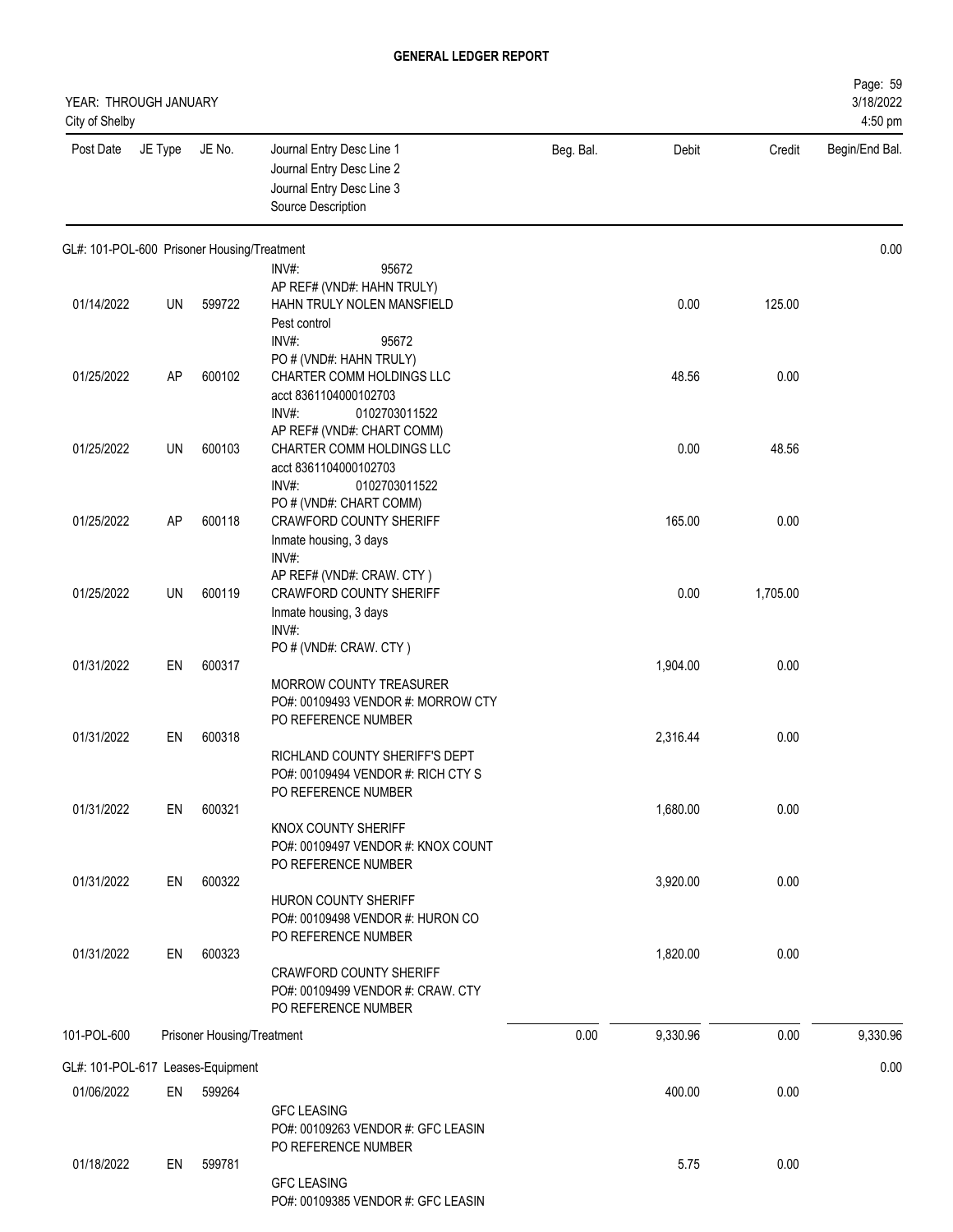| YEAR: THROUGH JANUARY<br>City of Shelby |         |                                   |                                                                                                                              |           |        |        | Page: 60<br>3/18/2022<br>4:50 pm |
|-----------------------------------------|---------|-----------------------------------|------------------------------------------------------------------------------------------------------------------------------|-----------|--------|--------|----------------------------------|
| Post Date                               | JE Type | JE No.                            | Journal Entry Desc Line 1<br>Journal Entry Desc Line 2<br>Journal Entry Desc Line 3<br>Source Description                    | Beg. Bal. | Debit  | Credit | Begin/End Bal.                   |
|                                         |         | GL#: 101-POL-617 Leases-Equipment |                                                                                                                              |           |        |        | 0.00                             |
| 01/19/2022                              | AP      | 599807                            | PO REFERENCE NUMBER<br><b>GFC LEASING</b><br>Overage charges 351120<br>INV#:<br>IN13597831                                   |           | 5.75   | 0.00   |                                  |
| 01/19/2022                              | UN      | 599808                            | AP REF# (VND#: GFC LEASIN)<br><b>GFC LEASING</b><br>Overage charges 351120<br>INV#:<br>IN13597831<br>PO # (VND#: GFC LEASIN) |           | 0.00   | 5.75   |                                  |
| 01/31/2022                              | EN      | 600332                            | <b>GFC LEASING</b><br>PO#: 00109508 VENDOR #: GFC LEASIN<br>PO REFERENCE NUMBER                                              |           | 400.00 | 0.00   |                                  |
| 101-POL-617                             |         | Leases-Equipment                  |                                                                                                                              | 0.00      | 5.75   | 0.00   | 5.75                             |
| GL#: 101-POL-626 Prisoner Medical       |         |                                   |                                                                                                                              |           |        |        | 0.00                             |
| 01/06/2022                              | EN      | 599262                            | <b>DISCOUNT DRUG MART</b><br>PO#: 00109261 VENDOR #: DISCOUNT D<br>PO REFERENCE NUMBER                                       |           | 150.00 | 0.00   |                                  |
| 01/12/2022                              | EN      | 599452                            | OH HEALTH MEDCENTRAL HOSP<br>PO#: 00109378 VENDOR #: OH HEA MED                                                              |           | 194.18 | 0.00   |                                  |
| 01/12/2022                              | AP      | 599467                            | PO REFERENCE NUMBER<br>OH HEALTH MEDCENTRAL HOSP<br>treatment for Frank Borsick<br>INV#:                                     |           | 194.18 | 0.00   |                                  |
| 01/12/2022                              | UN      | 599468                            | AP REF# (VND#: OH HEA MED)<br>OH HEALTH MEDCENTRAL HOSP<br>treatment for Frank Borsick<br>INV#:                              |           | 0.00   | 194.18 |                                  |
| 01/31/2022                              | EN      | 600330                            | PO # (VND#: OH HEA MED)<br><b>DISCOUNT DRUG MART</b><br>PO#: 00109506 VENDOR #: DISCOUNT D<br>PO REFERENCE NUMBER            |           | 150.00 | 0.00   |                                  |
| 101-POL-626                             |         | <b>Prisoner Medical</b>           |                                                                                                                              | 0.00      | 194.18 | 0.00   | 194.18                           |
| GL#: 101-TRA-428 Telephone              |         |                                   |                                                                                                                              |           |        |        | 0.00                             |
| 01/25/2022                              | EN      | 600072                            | <b>SPRINT</b><br>PO#: 00109462 VENDOR #: SPRINT LOC                                                                          |           | 40.38  | 0.00   |                                  |
| 01/25/2022                              | AP      | 600096                            | PO REFERENCE NUMBER<br><b>SPRINT</b><br>acct 838001017<br>INV#:<br>838001017-250                                             |           | 40.38  | 0.00   |                                  |
| 01/25/2022                              | UN      | 600097                            | AP REF# (VND#: SPRINT LOC)<br><b>SPRINT</b><br>acct 838001017<br>INV#:<br>838001017-250<br>PO # (VND#: SPRINT LOC)           |           | 0.00   | 40.38  |                                  |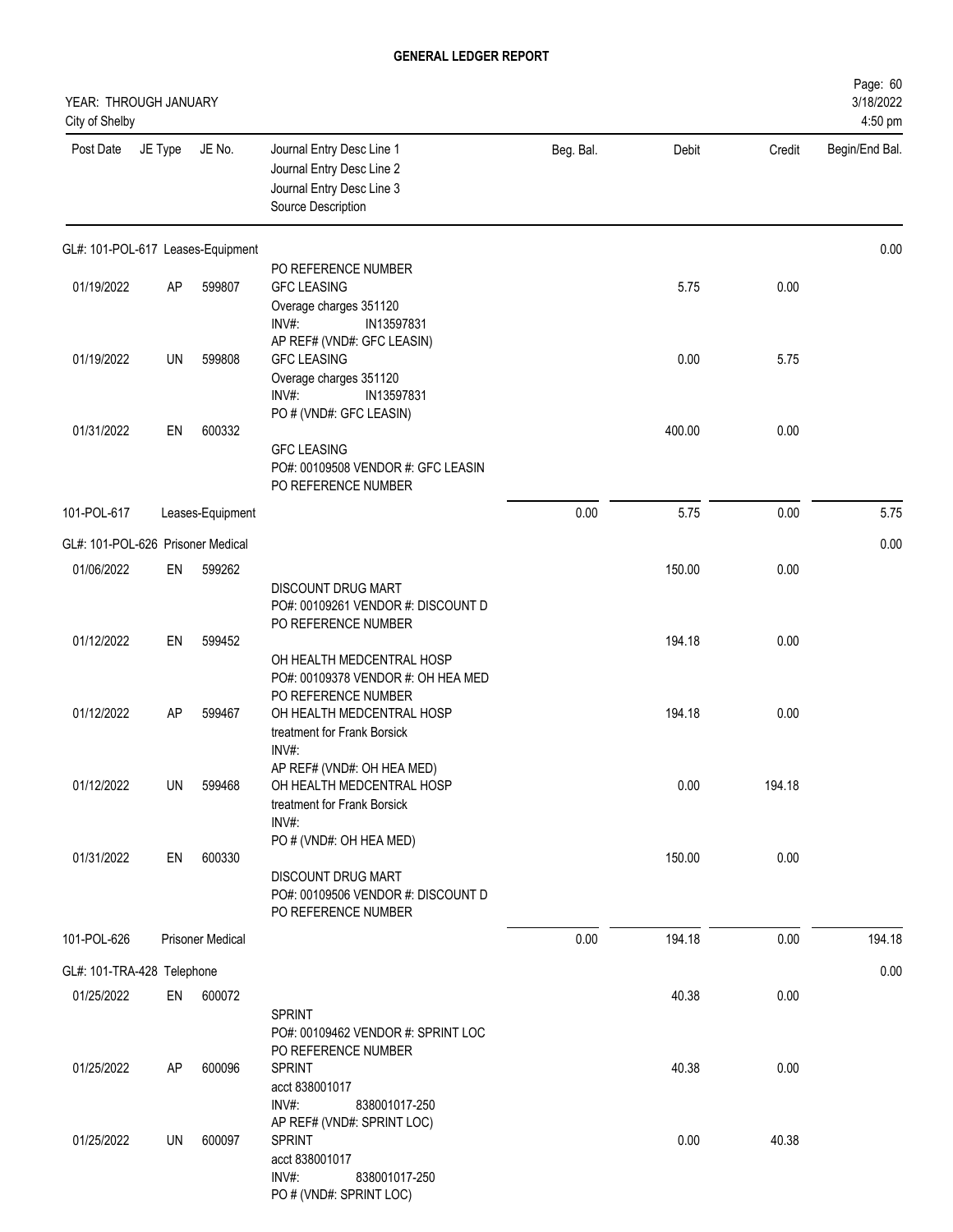| YEAR: THROUGH JANUARY<br>City of Shelby |           |                       |                                                                                                                                            |           |        |        | Page: 61<br>3/18/2022<br>4:50 pm |
|-----------------------------------------|-----------|-----------------------|--------------------------------------------------------------------------------------------------------------------------------------------|-----------|--------|--------|----------------------------------|
| Post Date                               | JE Type   | JE No.                | Journal Entry Desc Line 1<br>Journal Entry Desc Line 2<br>Journal Entry Desc Line 3<br>Source Description                                  | Beg. Bal. | Debit  | Credit | Begin/End Bal.                   |
| 101-TRA-428                             | Telephone |                       |                                                                                                                                            | 0.00      | 40.38  | 0.00   | 40.38                            |
| GL#: 101-TRA-436 Auto Insurance         |           |                       |                                                                                                                                            |           |        |        | 0.00                             |
| 01/19/2022                              | AP        | 599825                | INSURANCE AUDIT & INSPECTION<br>2022 Insurance Risk Management<br>INV#:<br>AP REF# (VND#: INS AUDIT)                                       |           | 13.00  | 0.00   |                                  |
| 01/19/2022                              | UN        | 599826                | INSURANCE AUDIT & INSPECTION<br>2022 Insurance Risk Management<br>INV#:<br>PO # (VND#: INS AUDIT)                                          |           | 0.00   | 13.00  |                                  |
| 101-TRA-436                             |           | Auto Insurance        |                                                                                                                                            | 0.00      | 13.00  | 0.00   | 13.00                            |
| GL#: 101-TRA-484 Fuel, Autos-Equipment  |           |                       |                                                                                                                                            |           |        |        | 0.00                             |
| 01/04/2022                              | EN        | 599216                |                                                                                                                                            |           | 33.32  | 0.00   |                                  |
| 01/11/2022                              | AP        | 599434                | <b>FUELMAN</b><br>PO#: 00109216 VENDOR #: FUELMAN<br>PO REFERENCE NUMBER<br><b>FUELMAN</b>                                                 |           | 33.32  | 0.00   |                                  |
| 01/11/2022                              | <b>UN</b> | 599435                | Fuel for taxi & F-150<br>INV#:<br>NP61393716<br>AP REF# (VND#: FUELMAN )<br><b>FUELMAN</b><br>Fuel for taxi & F-150<br>INV#:<br>NP61393716 |           | 0.00   | 33.32  |                                  |
| 01/12/2022                              | EN        | 599449                | PO # (VND#: FUELMAN )                                                                                                                      |           | 148.50 | 0.00   |                                  |
|                                         |           |                       | COLE DISTRIBUTING INC.<br>PO#: 00109375 VENDOR #: COLE DISTR<br>PO REFERENCE NUMBER                                                        |           |        |        |                                  |
| 01/12/2022                              | AP        | 599469                | COLE DISTRIBUTING INC.<br>Fuel Cost Dec 2021<br>INV#:<br>AP REF# (VND#: COLE DISTR)                                                        |           | 148.50 | 0.00   |                                  |
| 01/12/2022                              | UN        | 599470                | COLE DISTRIBUTING INC.<br>Fuel Cost Dec 2021<br>INV#:<br>PO # (VND#: COLE DISTR)                                                           |           | 0.00   | 148.50 |                                  |
| 101-TRA-484                             |           | Fuel, Autos-Equipment |                                                                                                                                            | 0.00      | 181.82 | 0.00   | 181.82                           |
| GL#: 101-TRA-531 Miscellaneous          |           |                       |                                                                                                                                            |           |        |        | 0.00                             |
| 01/11/2022                              | EN        | 599344                |                                                                                                                                            |           | 40.00  | 0.00   |                                  |
| 01/21/2022                              | AP        | 599948                | <b>CAIN GRAPHICS</b><br>PO#: 00109343 VENDOR #: CAIN GRAPH<br>PO REFERENCE NUMBER<br><b>CAIN GRAPHICS</b><br>Taxi door vinyl               |           | 40.00  | 0.00   |                                  |
| 01/21/2022                              | UN        | 599949                | INV#:<br>19973<br>AP REF# (VND#: CAIN GRAPH)<br><b>CAIN GRAPHICS</b><br>Taxi door vinyl<br>INV#:<br>19973                                  |           | 0.00   | 40.00  |                                  |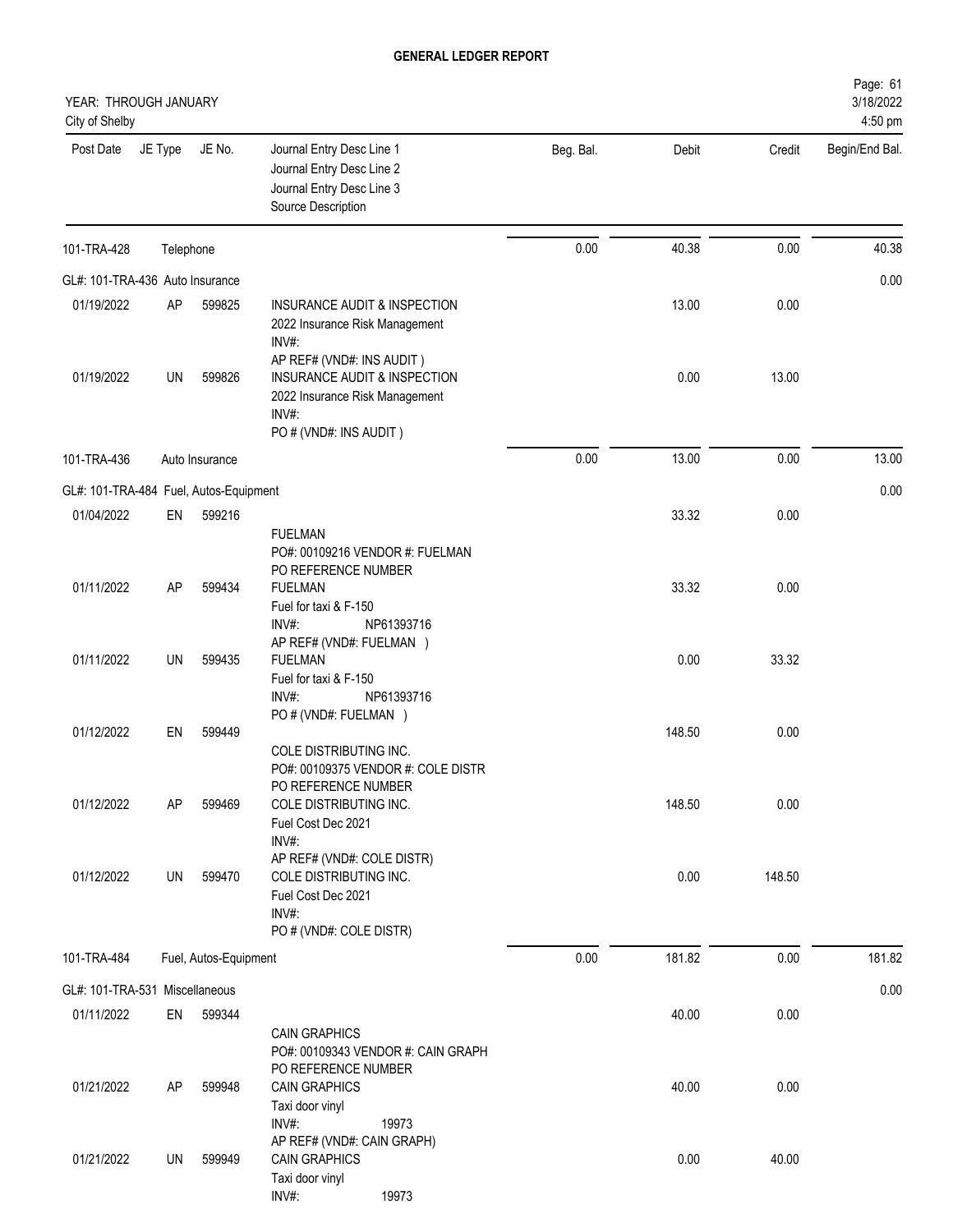| YEAR: THROUGH JANUARY<br>City of Shelby   |         |               |                                                                                                                            |           |          |          | Page: 62<br>3/18/2022<br>4:50 pm |
|-------------------------------------------|---------|---------------|----------------------------------------------------------------------------------------------------------------------------|-----------|----------|----------|----------------------------------|
| Post Date                                 | JE Type | JE No.        | Journal Entry Desc Line 1<br>Journal Entry Desc Line 2<br>Journal Entry Desc Line 3<br>Source Description                  | Beg. Bal. | Debit    | Credit   | Begin/End Bal.                   |
| GL#: 101-TRA-531 Miscellaneous            |         |               | PO # (VND#: CAIN GRAPH)                                                                                                    |           |          |          | 0.00                             |
| 101-TRA-531                               |         | Miscellaneous |                                                                                                                            | 0.00      | 40.00    | 0.00     | 40.00                            |
| GL#: 101-TRA-604 Temporary Labor Services |         |               |                                                                                                                            |           |          |          | 0.00                             |
| 01/06/2022                                | EN      | 599234        |                                                                                                                            |           | 4,000.00 | 0.00     |                                  |
|                                           |         |               | ADVANTAGE STAFFING LTD<br>PO#: 00109233 VENDOR #: ADVANTAGE<br>PO REFERENCE NUMBER                                         |           |          |          |                                  |
| 01/07/2022                                | AP      | 598978        | ADVANTAGE STAFFING LTD<br>Taxi wages 1/1/2022<br>INV#:<br>43489                                                            |           | 627.20   | 0.00     |                                  |
| 01/07/2022                                | UN      | 598979        | AP REF# (VND#: ADVANTAGE)<br>ADVANTAGE STAFFING LTD<br>Taxi wages 1/1/2022                                                 |           | 0.00     | 2,775.20 |                                  |
| 01/12/2022                                | AP      | 599525        | INV#:<br>43489<br>PO # (VND#: ADVANTAGE)<br>ADVANTAGE STAFFING LTD<br>Taxi Wages 12/18/21                                  |           | 627.20   | 0.00     |                                  |
| 01/12/2022                                | UN      | 599526        | INV#:<br>43466<br>AP REF# (VND#: ADVANTAGE)<br>ADVANTAGE STAFFING LTD<br>Taxi Wages 12/18/21                               |           | 0.00     | 627.20   |                                  |
| 01/12/2022                                | AP      | 599527        | INV#:<br>43466<br>PO # (VND#: ADVANTAGE)<br>ADVANTAGE STAFFING LTD<br>Taxi wages 1/8/2022                                  |           | 627.20   | 0.00     |                                  |
| 01/12/2022                                | UN      | 599528        | INV#:<br>43500<br>AP REF# (VND#: ADVANTAGE)<br>ADVANTAGE STAFFING LTD<br>Taxi wages 1/8/2022                               |           | 0.00     | 627.20   |                                  |
| 01/18/2022                                | EN      | 599784        | INV#:<br>43500<br>PO # (VND#: ADVANTAGE)<br>ADVANTAGE STAFFING LTD                                                         |           | 4,000.00 | 0.00     |                                  |
| 01/19/2022                                | AP      | 599823        | PO#: 00109388 VENDOR #: ADVANTAGE<br>PO REFERENCE NUMBER<br>ADVANTAGE STAFFING LTD<br>Taxi wages 1/15/22<br>43514<br>INV#: |           | 646.80   | 0.00     |                                  |
| 01/19/2022                                | UN      | 599824        | AP REF# (VND#: ADVANTAGE)<br>ADVANTAGE STAFFING LTD<br>Taxi wages 1/15/22<br>INV#:<br>43514                                |           | 0.00     | 646.80   |                                  |
| 01/27/2022                                | AP      | 600230        | PO # (VND#: ADVANTAGE)<br>ADVANTAGE STAFFING LTD<br>Taxi wages 1/22/2022<br>INV#:<br>43532                                 |           | 627.20   | 0.00     |                                  |
| 01/27/2022                                | UN      | 600231        | AP REF# (VND#: ADVANTAGE)<br>ADVANTAGE STAFFING LTD<br>Taxi wages 1/22/2022<br>INV#:<br>43532<br>PO # (VND#: ADVANTAGE)    |           | 0.00     | 627.20   |                                  |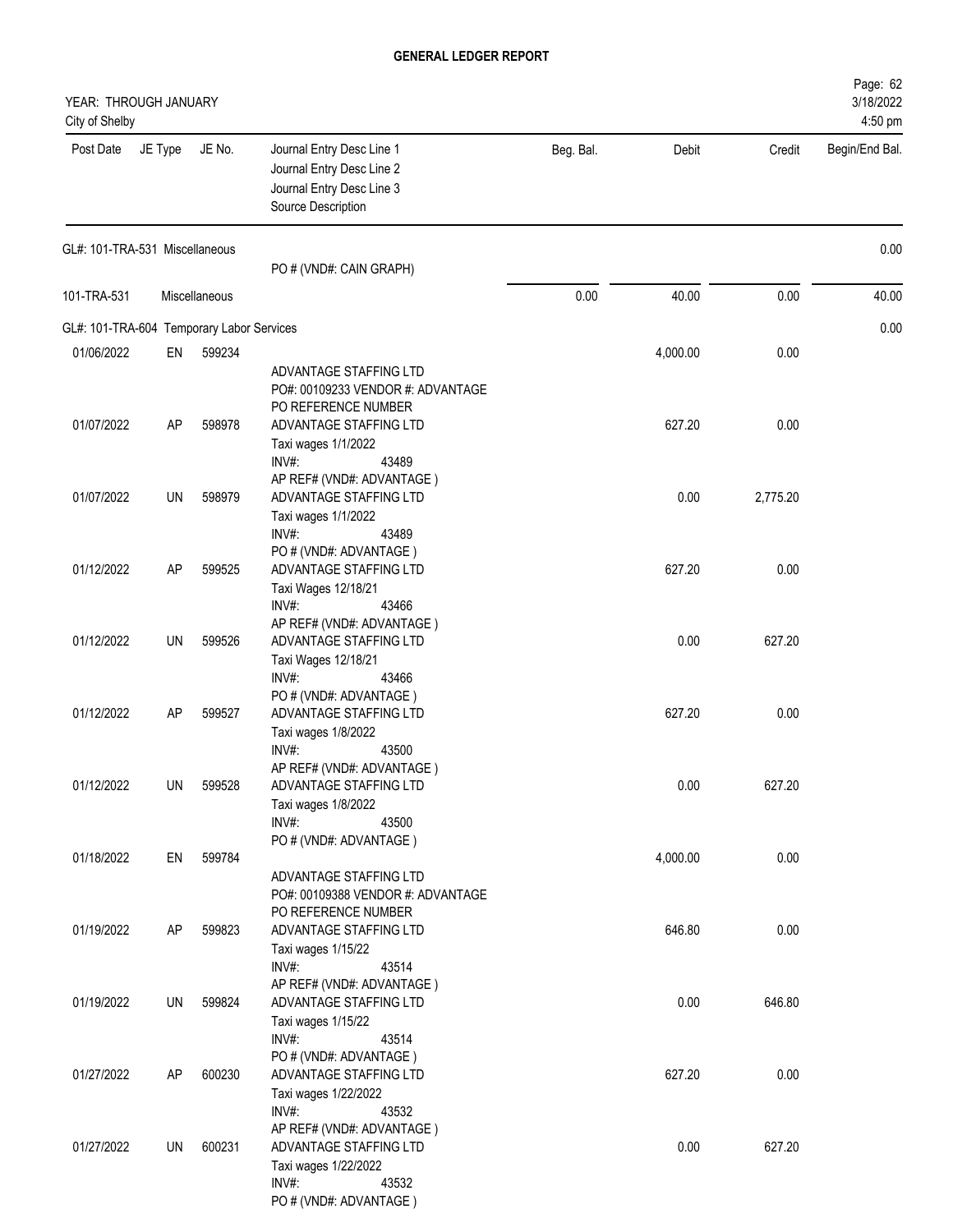| YEAR: THROUGH JANUARY<br>City of Shelby        |         |                                 |                                                                                                           |           |            |            | Page: 63<br>3/18/2022<br>4:50 pm |
|------------------------------------------------|---------|---------------------------------|-----------------------------------------------------------------------------------------------------------|-----------|------------|------------|----------------------------------|
| Post Date                                      | JE Type | JE No.                          | Journal Entry Desc Line 1<br>Journal Entry Desc Line 2<br>Journal Entry Desc Line 3<br>Source Description | Beg. Bal. | Debit      | Credit     | Begin/End Bal.                   |
| 101-TRA-604                                    |         | <b>Temporary Labor Services</b> |                                                                                                           | 0.00      | 3,155.60   | 0.00       | 3,155.60                         |
| GL#: 101-TRS-240 Transfer City Income Tax      |         |                                 |                                                                                                           |           |            |            | 0.00                             |
| 01/31/2022                                     | GJ      | 600415                          | Income tax transfer to general fund<br>pio                                                                |           | 0.00       | 163,443.08 |                                  |
| 01/31/2022                                     | GJ      | 600422                          | Income tax transfer to general fund<br>pio                                                                |           | 0.00       | 45,261.36  |                                  |
| 101-TRS-240                                    |         | Transfer City Income Tax        |                                                                                                           | 0.00      | 0.00       | 208,704.44 | 208,704.44                       |
| GL#: 101-TRS-452 Transfer-Police Pension Fund  |         |                                 |                                                                                                           |           |            |            | 0.00                             |
| 01/31/2022                                     | GJ      | 600420                          | General fund transfer to police pension<br>pio                                                            |           | 15,000.00  | 0.00       |                                  |
| 101-TRS-452                                    |         | Transfer-Police Pension Fund    |                                                                                                           | 0.00      | 15,000.00  | 0.00       | 15,000.00                        |
| GL#: 101-TRS-453 Transfer-Fire Pension Fund    |         |                                 |                                                                                                           |           |            |            | 0.00                             |
| 01/31/2022                                     | GJ      | 600421                          | General fund transfer fire pension<br>pio                                                                 |           | 15,000.00  | 0.00       |                                  |
| 101-TRS-453                                    |         | Transfer-Fire Pension Fund      |                                                                                                           | 0.00      | 15,000.00  | 0.00       | 15,000.00                        |
|                                                |         |                                 | Fund: 101 - GENERAL FUND Totals:                                                                          |           | 414,264.05 | 346,308.50 |                                  |
| GL#: 200-IGT-117 License Tax(Local Permissive) |         |                                 |                                                                                                           |           |            |            | 0.00                             |
| 01/10/2022                                     | CR      | 599395                          | ACH permissive license tax from state<br>pio                                                              |           | 0.00       | 5,191.11   |                                  |
| 200-IGT-117                                    |         | License Tax(Local Permissive)   |                                                                                                           | 0.00      | 0.00       | 5,191.11   | 5,191.11                         |
| GL#: 200-IGT-126 Gasoline Tax                  |         |                                 |                                                                                                           |           |            |            | 0.00                             |
| 01/14/2022                                     | CR      | 599680                          | State gasoline excise tax<br>pio                                                                          |           | 0.00       | 37,389.79  |                                  |
| 200-IGT-126                                    |         | Gasoline Tax                    |                                                                                                           | 0.00      | 0.00       | 37,389.79  | 37,389.79                        |
| GL#: 200-STR-400 Wages                         |         |                                 |                                                                                                           |           |            |            | 0.00                             |
| 01/05/2022                                     | AP      | 598905                          | CITY PAYROLL FUND<br>Wages 12/19/21-1/1/22<br>INV#:                                                       |           | 8,266.72   | 0.00       |                                  |
| 01/05/2022                                     | UN      | 598906                          | AP REF# (VND#: CITY PAYRO)<br>CITY PAYROLL FUND<br>Wages 12/19/21-1/1/22<br>INV#:                         |           | 0.00       | 8,266.72   |                                  |
| 01/05/2022                                     | EN      | 599228                          | PO # (VND#: CITY PAYRO)<br>CITY PAYROLL FUND<br>PO#: 00109228 VENDOR #: CITY PAYRO                        |           | 8,266.72   | 0.00       |                                  |
| 01/19/2022                                     | EN      | 599795                          | PO REFERENCE NUMBER<br>CITY PAYROLL FUND<br>PO#: 00109399 VENDOR #: CITY PAYRO<br>PO REFERENCE NUMBER     |           | 6,340.47   | 0.00       |                                  |
| 01/19/2022                                     | AP      | 599797                          | CITY PAYROLL FUND                                                                                         |           | 6,340.47   | 0.00       |                                  |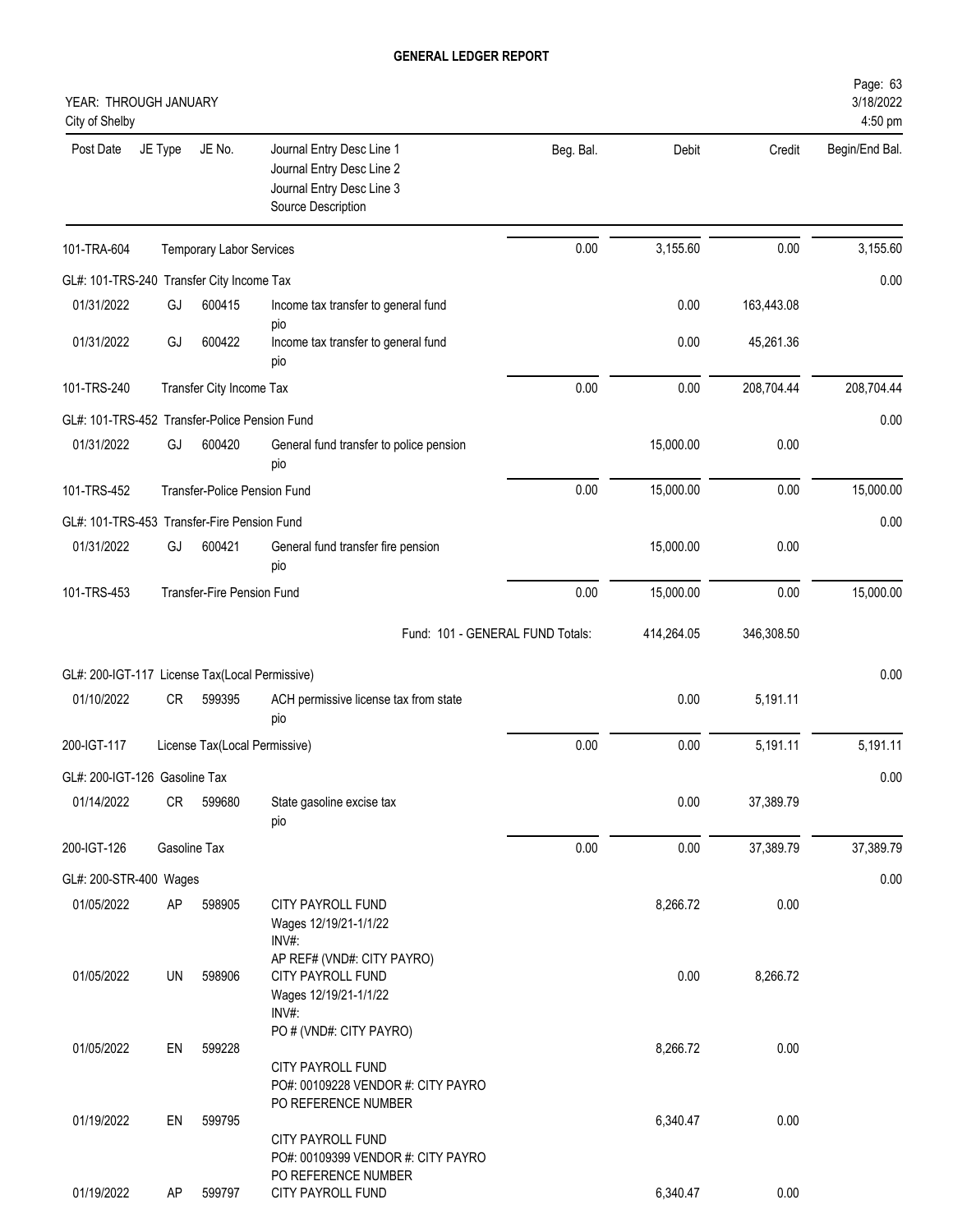| YEAR: THROUGH JANUARY<br>City of Shelby |             |        |                                                                                                                                              |           |           |          | Page: 64<br>3/18/2022<br>4:50 pm |
|-----------------------------------------|-------------|--------|----------------------------------------------------------------------------------------------------------------------------------------------|-----------|-----------|----------|----------------------------------|
| Post Date                               | JE Type     | JE No. | Journal Entry Desc Line 1<br>Journal Entry Desc Line 2<br>Journal Entry Desc Line 3<br>Source Description                                    | Beg. Bal. | Debit     | Credit   | Begin/End Bal.                   |
| GL#: 200-STR-400 Wages                  |             |        |                                                                                                                                              |           |           |          | 0.00                             |
| 01/19/2022                              | UN          | 599798 | Wages 1/2/22-1/15/22<br>INV#:<br>AP REF# (VND#: CITY PAYRO)<br>CITY PAYROLL FUND<br>Wages 1/2/22-1/15/22<br>INV#:<br>PO # (VND#: CITY PAYRO) |           | 0.00      | 6,340.47 |                                  |
| 200-STR-400                             | Wages       |        |                                                                                                                                              | 0.00      | 14,607.19 | 0.00     | 14,607.19                        |
|                                         |             |        | GL#: 200-STR-415 Public Employees Retire.System                                                                                              |           |           |          | 0.00                             |
| 01/04/2022                              | EN          | 599212 | OH PUBLIC EMPLOYEES RETIREMENT<br>PO#: 00109212 VENDOR #: OPERS<br>PO REFERENCE NUMBER                                                       |           | 2,867.31  | 0.00     |                                  |
| 01/05/2022                              | AP          | 598911 | OH PUBLIC EMPLOYEES RETIREMENT<br>Employer portion 11/21/21-<br>INV#:<br>AP REF# (VND#: OPERS<br>$\rightarrow$                               |           | 2,867.31  | 0.00     |                                  |
| 01/05/2022                              | UN          | 598912 | OH PUBLIC EMPLOYEES RETIREMENT<br>Employer portion 11/21/21-<br>INV#:<br>PO # (VND#: OPERS<br>$\rightarrow$                                  |           | 0.00      | 2,867.31 |                                  |
| 200-STR-415                             |             |        | Public Employees Retire.System                                                                                                               | 0.00      | 2,867.31  | 0.00     | 2,867.31                         |
| GL#: 200-STR-417 FICA                   |             |        |                                                                                                                                              |           |           |          | 0.00                             |
| 01/05/2022                              | AP          | 598907 | PAYROLL FUND<br>FICA 12/19/21-1/1/22<br>INV#:                                                                                                |           | 117.14    | 0.00     |                                  |
| 01/05/2022                              | UN          | 598908 | AP REF# (VND#: PAYROLL FU)<br>PAYROLL FUND<br>FICA 12/19/21-1/1/22<br>INV#:<br>PO # (VND#: PAYROLL FU)                                       |           | 0.00      | 117.14   |                                  |
| 01/05/2022                              | EN          | 599229 | PAYROLL FUND<br>PO#: 00109229 VENDOR #: PAYROLL FU<br>PO REFERENCE NUMBER                                                                    |           | 117.14    | 0.00     |                                  |
| 01/19/2022                              | EN          | 599796 | PAYROLL FUND<br>PO#: 00109400 VENDOR #: PAYROLL FU                                                                                           |           | 89.20     | 0.00     |                                  |
| 01/19/2022                              | AP          | 599799 | PO REFERENCE NUMBER<br>PAYROLL FUND<br>FICA 1/2/22-1/15/22<br>INV#:                                                                          |           | 89.20     | 0.00     |                                  |
| 01/19/2022                              | UN          | 599800 | AP REF# (VND#: PAYROLL FU)<br>PAYROLL FUND<br>FICA 1/2/22-1/15/22<br>INV#:<br>PO # (VND#: PAYROLL FU)                                        |           | 0.00      | 89.20    |                                  |
| 200-STR-417                             | <b>FICA</b> |        |                                                                                                                                              | 0.00      | 206.34    | 0.00     | 206.34                           |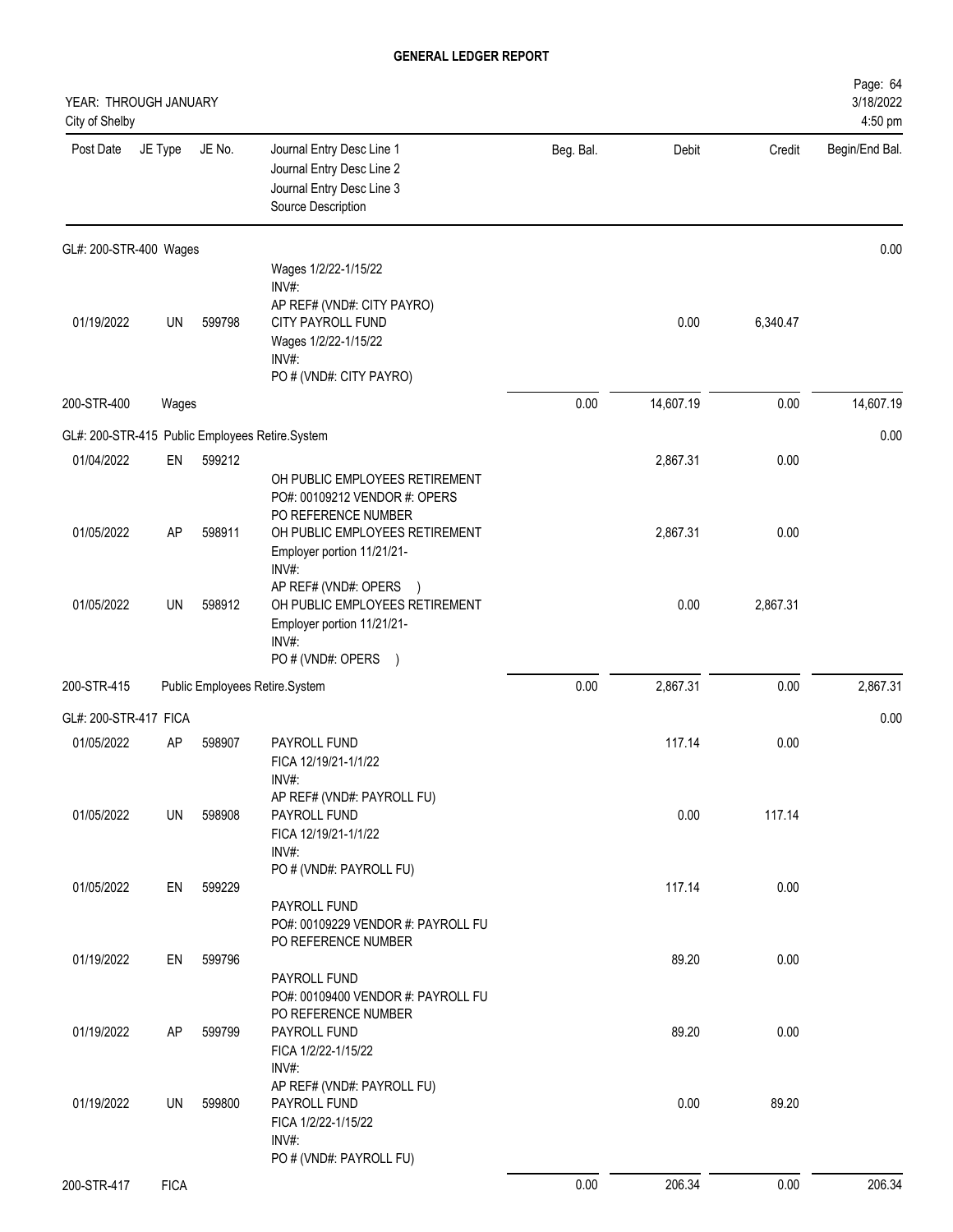| YEAR: THROUGH JANUARY<br>City of Shelby |           |                             |                                                                                                                                                                             |           |          |          | Page: 65<br>3/18/2022<br>4:50 pm |
|-----------------------------------------|-----------|-----------------------------|-----------------------------------------------------------------------------------------------------------------------------------------------------------------------------|-----------|----------|----------|----------------------------------|
| Post Date                               | JE Type   | JE No.                      | Journal Entry Desc Line 1<br>Journal Entry Desc Line 2<br>Journal Entry Desc Line 3<br>Source Description                                                                   | Beg. Bal. | Debit    | Credit   | Begin/End Bal.                   |
| GL#: 200-STR-418 Hospitalization        |           |                             |                                                                                                                                                                             |           |          |          | 0.00                             |
| 01/02/2022                              | AP        | 598792                      | JEFFERSON HEALTH PLAN<br>Acct 19-OME095<br>INV#:                                                                                                                            |           | 5,481.54 | 0.00     |                                  |
| 01/02/2022                              | <b>UN</b> | 598793                      | AP REF# (VND#: JEFFERSON)<br>JEFFERSON HEALTH PLAN<br>Acct 19-OME095<br>INV#:                                                                                               |           | 0.00     | 5,481.54 |                                  |
| 01/02/2022                              | EN        | 599180                      | PO # (VND#: JEFFERSON)<br>JEFFERSON HEALTH PLAN<br>PO#: 00109180 VENDOR #: JEFFERSON                                                                                        |           | 5,481.54 | 0.00     |                                  |
| 01/24/2022                              | EN        | 600051                      | PO REFERENCE NUMBER<br>JEFFERSON HEALTH PLAN<br>PO#: 00109444 VENDOR #: JEFFERSON<br>PO REFERENCE NUMBER                                                                    |           | 5,481.54 | 0.00     |                                  |
| 200-STR-418                             |           | Hospitalization             |                                                                                                                                                                             | 0.00      | 5,481.54 | 0.00     | 5,481.54                         |
| GL#: 200-STR-419 Life Insurance         |           |                             |                                                                                                                                                                             |           |          |          | 0.00                             |
| 01/02/2022                              | AP        | 598790                      | AMERICAN UNITED LIFE INS CO<br>policy G 00608125-0002-000<br>INV#:                                                                                                          |           | 55.56    | 0.00     |                                  |
| 01/02/2022                              | <b>UN</b> | 598791                      | AP REF# (VND#: AMERICAN U)<br>AMERICAN UNITED LIFE INS CO<br>policy G 00608125-0002-000<br>INV#:                                                                            |           | 0.00     | 55.56    |                                  |
| 01/02/2022                              | EN        | 599179                      | PO # (VND#: AMERICAN U)<br>AMERICAN UNITED LIFE INS CO<br>PO#: 00109179 VENDOR #: AMERICAN U<br>PO REFERENCE NUMBER                                                         |           | 55.56    | 0.00     |                                  |
| 200-STR-419                             |           | Life Insurance              |                                                                                                                                                                             | 0.00      | 55.56    | 0.00     | 55.56                            |
| GL#: 200-STR-420 Workers Compensation   |           |                             |                                                                                                                                                                             |           |          |          | 0.00                             |
| 01/20/2022                              | EN        | 599878                      | BUREAU OF WORKERS COMPENSATION<br>PO#: 00109416 VENDOR #: BWC                                                                                                               |           | 282.00   | 0.00     |                                  |
| 01/25/2022                              | AP        | 600083                      | PO REFERENCE NUMBER<br>BUREAU OF WORKERS COMPENSATION<br>Installment payment 37005502<br>INV#:<br>1011247383                                                                |           | 282.00   | 0.00     |                                  |
| 01/25/2022                              | UN        | 600084                      | AP REF# (VND#: BWC<br>$\rightarrow$<br>BUREAU OF WORKERS COMPENSATION<br>Installment payment 37005502<br>INV#:<br>1011247383<br>PO # (VND#: BWC<br>$\overline{\phantom{a}}$ |           | 0.00     | 282.00   |                                  |
| 200-STR-420                             |           | <b>Workers Compensation</b> |                                                                                                                                                                             | 0.00      | 282.00   | 0.00     | 282.00                           |
| GL#: 200-STR-425 Natural Gas            |           |                             |                                                                                                                                                                             |           |          |          | 0.00                             |
| 01/11/2022                              | EN        | 599350                      | <b>COLUMBIA GAS</b>                                                                                                                                                         |           | 700.00   | 0.00     |                                  |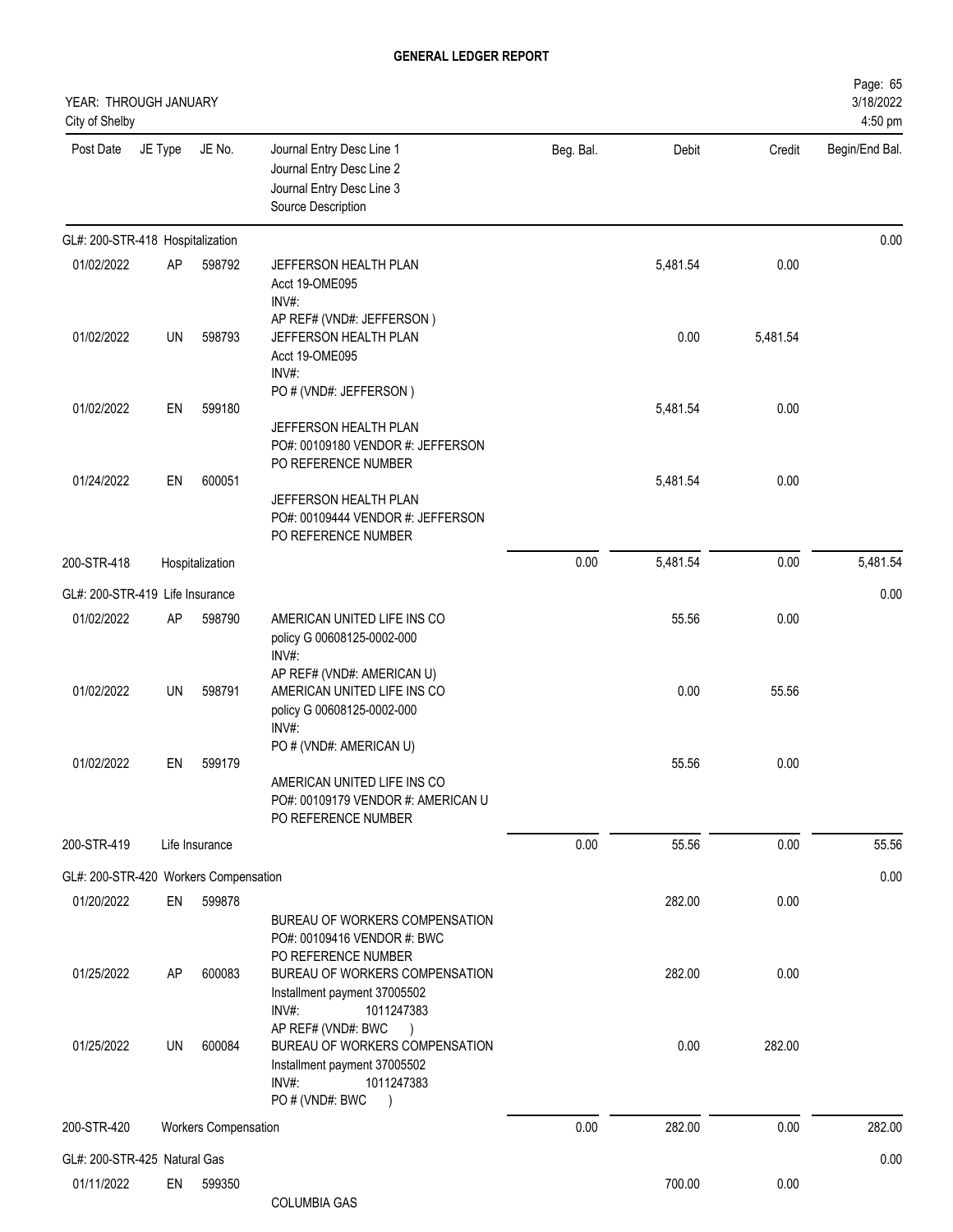| YEAR: THROUGH JANUARY<br>City of Shelby         |           |                                |                                                                                                                                        |           |        |        | Page: 66<br>3/18/2022<br>4:50 pm |
|-------------------------------------------------|-----------|--------------------------------|----------------------------------------------------------------------------------------------------------------------------------------|-----------|--------|--------|----------------------------------|
| Post Date                                       | JE Type   | JE No.                         | Journal Entry Desc Line 1<br>Journal Entry Desc Line 2<br>Journal Entry Desc Line 3<br>Source Description                              | Beg. Bal. | Debit  | Credit | Begin/End Bal.                   |
| GL#: 200-STR-425 Natural Gas                    |           |                                |                                                                                                                                        |           |        |        | 0.00                             |
| 01/21/2022                                      | AP        | 599974                         | PO#: 00109349 VENDOR #: COL. GAS<br>PO REFERENCE NUMBER<br><b>COLUMBIA GAS</b><br>Acct 124225390010003<br>INV#:<br>32268               |           | 456.94 | 0.00   |                                  |
| 01/21/2022                                      | UN        | 599975                         | AP REF# (VND#: COL. GAS)<br><b>COLUMBIA GAS</b><br>Acct 124225390010003<br>INV#:<br>32268<br>PO # (VND#: COL. GAS)                     |           | 0.00   | 700.00 |                                  |
| 200-STR-425                                     |           | Natural Gas                    |                                                                                                                                        | 0.00      | 456.94 | 0.00   | 456.94                           |
| GL#: 200-STR-428 Telephone                      |           |                                |                                                                                                                                        |           |        |        | 0.00                             |
| 01/02/2022                                      | AP        | 598788                         | <b>CENTURYLINK</b><br>acct 302298892 12/16/2021<br>INV#:                                                                               |           | 60.61  | 0.00   |                                  |
| 01/02/2022                                      | UN        | 598789                         | AP REF# (VND#: CENTURY )<br><b>CENTURYLINK</b><br>acct 302298892 12/16/2021<br>INV#:                                                   |           | 0.00   | 60.61  |                                  |
| 01/02/2022                                      | EN        | 599178                         | PO # (VND#: CENTURY )<br><b>CENTURYLINK</b><br>PO#: 00109178 VENDOR #: CENTURY                                                         |           | 60.61  | 0.00   |                                  |
| 01/06/2022                                      | EN        | 599282                         | PO REFERENCE NUMBER<br>CHARTER COMM HOLDINGS LLC<br>PO#: 00109281 VENDOR #: CHART COMM                                                 |           | 100.00 | 0.00   |                                  |
| 01/25/2022                                      | AP        | 600104                         | PO REFERENCE NUMBER<br>CHARTER COMM HOLDINGS LLC<br>acct 8361104000102703<br>INV#:<br>0102703011522b                                   |           | 9.10   | 0.00   |                                  |
| 01/25/2022                                      | UN        | 600105                         | AP REF# (VND#: CHART COMM)<br>CHARTER COMM HOLDINGS LLC<br>acct 8361104000102703<br>INV#:<br>0102703011522b<br>PO # (VND#: CHART COMM) |           | 0.00   | 9.10   |                                  |
| 200-STR-428                                     | Telephone |                                |                                                                                                                                        | 0.00      | 69.71  | 0.00   | 69.71                            |
| GL#: 200-STR-435 Property and Liability Insuran |           |                                |                                                                                                                                        |           |        |        | 0.00                             |
| 01/19/2022                                      | AP        | 599825                         | INSURANCE AUDIT & INSPECTION<br>2022 Insurance Risk Management<br>INV#:                                                                |           | 294.00 | 0.00   |                                  |
| 01/19/2022                                      | UN        | 599826                         | AP REF# (VND#: INS AUDIT)<br>INSURANCE AUDIT & INSPECTION<br>2022 Insurance Risk Management<br>INV#:<br>PO # (VND#: INS AUDIT)         |           | 0.00   | 294.00 |                                  |
| 200-STR-435                                     |           | Property and Liability Insuran |                                                                                                                                        | 0.00      | 294.00 | 0.00   | 294.00                           |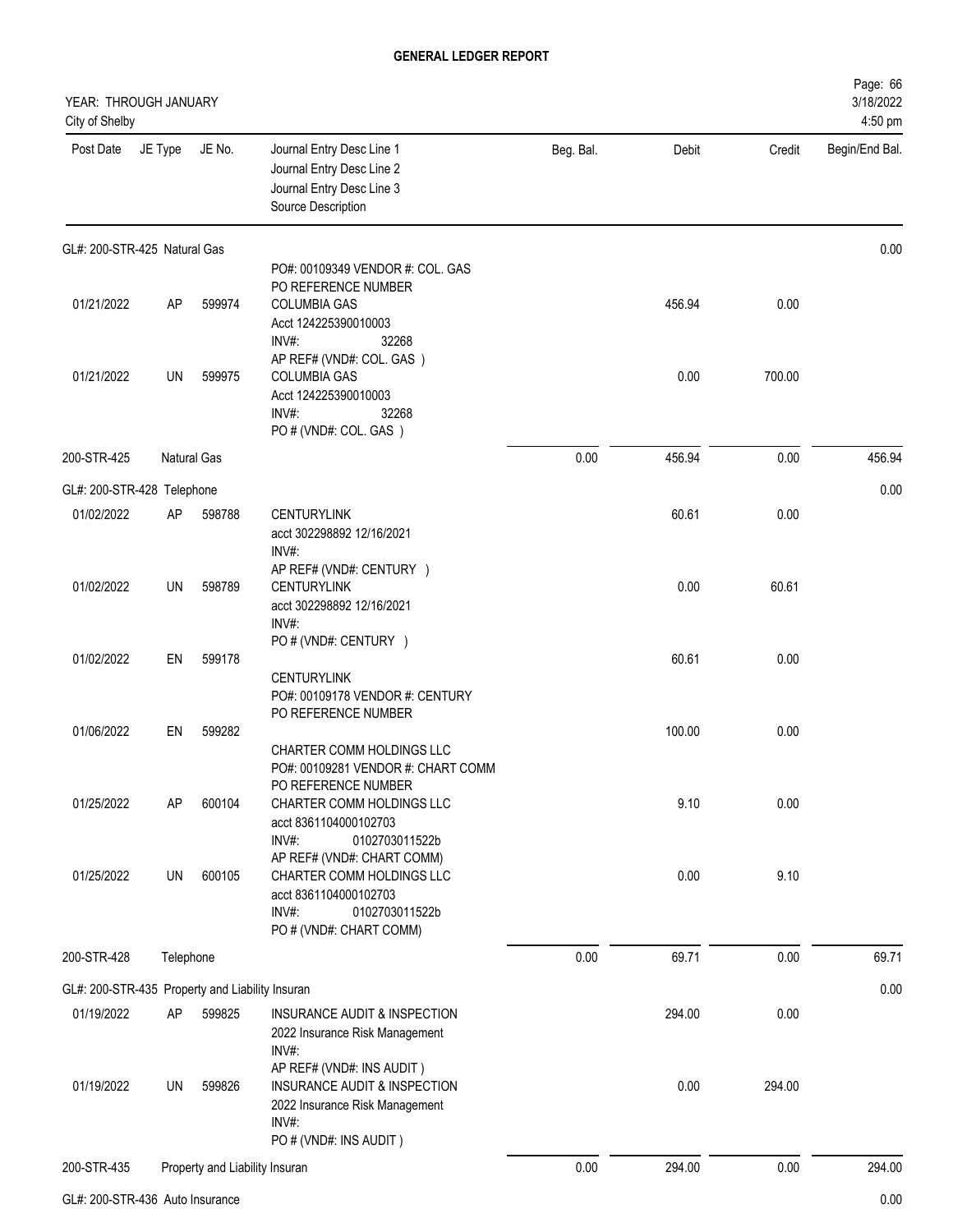| YEAR: THROUGH JANUARY<br>City of Shelby |           |                |                                                                                                                                      |           |        |        | Page: 67<br>3/18/2022<br>4:50 pm |
|-----------------------------------------|-----------|----------------|--------------------------------------------------------------------------------------------------------------------------------------|-----------|--------|--------|----------------------------------|
| Post Date                               | JE Type   | JE No.         | Journal Entry Desc Line 1<br>Journal Entry Desc Line 2<br>Journal Entry Desc Line 3<br>Source Description                            | Beg. Bal. | Debit  | Credit | Begin/End Bal.                   |
| GL#: 200-STR-436 Auto Insurance         |           |                |                                                                                                                                      |           |        |        | 0.00                             |
| 01/19/2022                              | AP        | 599825         | INSURANCE AUDIT & INSPECTION<br>2022 Insurance Risk Management<br>INV#:                                                              |           | 109.50 | 0.00   |                                  |
| 01/19/2022                              | UN        | 599826         | AP REF# (VND#: INS AUDIT)<br>INSURANCE AUDIT & INSPECTION<br>2022 Insurance Risk Management<br>INV#:<br>PO # (VND#: INS AUDIT)       |           | 0.00   | 109.50 |                                  |
| 200-STR-436                             |           | Auto Insurance |                                                                                                                                      | 0.00      | 109.50 | 0.00   | 109.50                           |
| GL#: 200-STR-472 Supplies               |           |                |                                                                                                                                      |           |        |        | 0.00                             |
| 01/07/2022                              | AP        | 599032         | DAS HARDWARE LLC                                                                                                                     |           | 37.02  | 0.00   |                                  |
|                                         |           |                | Service dept. Dec 2021<br>$INV#$ :                                                                                                   |           |        |        |                                  |
| 01/07/2022                              | UN        | 599033         | AP REF# (VND#: DAS HARDWA)<br>DAS HARDWARE LLC<br>Service dept. Dec 2021<br>INV#:                                                    |           | 0.00   | 37.02  |                                  |
| 01/07/2022                              | <b>AP</b> | 599034         | PO # (VND#: DAS HARDWA)<br>DAS HARDWARE LLC<br>Service Dept Dec 2021<br>INV#:<br>AP REF# (VND#: DAS HARDWA)                          |           | 100.00 | 0.00   |                                  |
| 01/07/2022                              | UN        | 599035         | DAS HARDWARE LLC<br>Service Dept Dec 2021<br>INV#:<br>PO # (VND#: DAS HARDWA)                                                        |           | 0.00   | 100.00 |                                  |
| 01/07/2022                              | EN        | 599316         |                                                                                                                                      |           | 37.02  | 0.00   |                                  |
|                                         |           |                | DAS HARDWARE LLC<br>PO#: 00109315 VENDOR #: DAS HARDWA<br>PO REFERENCE NUMBER                                                        |           |        |        |                                  |
| 01/11/2022                              | EN        | 599351         | DAS HARDWARE LLC<br>PO#: 00109350 VENDOR #: DAS HARDWA<br>PO REFERENCE NUMBER                                                        |           | 100.00 | 0.00   |                                  |
| 01/11/2022                              | EN        | 599352         | MHS INDUSTRIAL SUPPLY<br>PO#: 00109351 VENDOR #: MHS IND SU<br>PO REFERENCE NUMBER                                                   |           | 160.83 | 0.00   |                                  |
| 01/27/2022                              | AP        | 600228         | MHS INDUSTRIAL SUPPLY<br>extension cords, lysol<br>INV#:<br><b>INV32356</b>                                                          |           | 102.14 | 0.00   |                                  |
| 01/27/2022                              | UN        | 600229         | AP REF# (VND#: MHS IND SU)<br>MHS INDUSTRIAL SUPPLY<br>extension cords, lysol<br>INV#:<br><b>INV32356</b><br>PO # (VND#: MHS IND SU) |           | 0.00   | 102.14 |                                  |
| 200-STR-472                             | Supplies  |                |                                                                                                                                      | 0.00      | 239.16 | 0.00   | 239.16                           |
| GL#: 200-STR-473 Office Supplies        |           |                |                                                                                                                                      |           |        |        | 0.00                             |
| 01/11/2022                              |           | EN 599353      |                                                                                                                                      |           | 200.00 | 0.00   |                                  |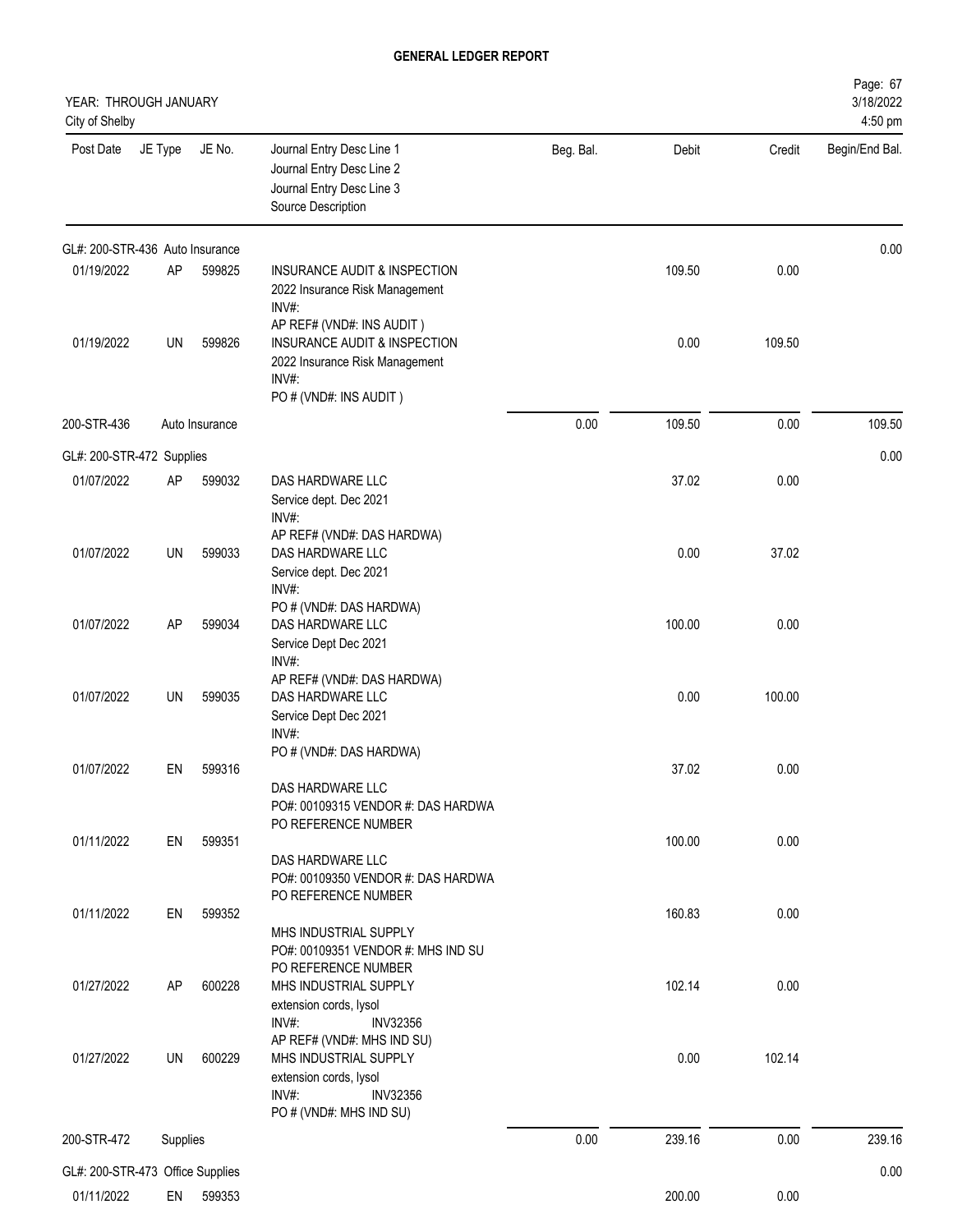| YEAR: THROUGH JANUARY<br>City of Shelby |           |                       |                                                                                                           |           |          |          | Page: 68<br>3/18/2022<br>4:50 pm |
|-----------------------------------------|-----------|-----------------------|-----------------------------------------------------------------------------------------------------------|-----------|----------|----------|----------------------------------|
| Post Date                               | JE Type   | JE No.                | Journal Entry Desc Line 1<br>Journal Entry Desc Line 2<br>Journal Entry Desc Line 3<br>Source Description | Beg. Bal. | Debit    | Credit   | Begin/End Bal.                   |
| GL#: 200-STR-473 Office Supplies        |           |                       |                                                                                                           |           |          |          | 0.00                             |
|                                         |           |                       | QUILL CORPORATION<br>PO#: 00109352 VENDOR #: QUILL CORP                                                   |           |          |          |                                  |
|                                         |           |                       | PO REFERENCE NUMBER                                                                                       |           |          |          |                                  |
| 01/14/2022                              | <b>AP</b> | 599703                | QUILL CORPORATION                                                                                         |           | 123.86   | 0.00     |                                  |
|                                         |           |                       | Supply order 157312177<br>INV#:<br>22260174                                                               |           |          |          |                                  |
|                                         |           |                       | AP REF# (VND#: QUILL CORP)                                                                                |           |          |          |                                  |
| 01/14/2022                              | UN        | 599704                | QUILL CORPORATION                                                                                         |           | 0.00     | 123.86   |                                  |
|                                         |           |                       | Supply order 157312177<br>INV#:<br>22260174                                                               |           |          |          |                                  |
|                                         |           |                       | PO # (VND#: QUILL CORP)                                                                                   |           |          |          |                                  |
| 200-STR-473                             |           | Office Supplies       |                                                                                                           | 0.00      | 123.86   | 0.00     | 123.86                           |
| GL#: 200-STR-484 Fuel, Autos-Equipment  |           |                       |                                                                                                           |           |          |          | 0.00                             |
| 01/12/2022                              | EN        | 599449                |                                                                                                           |           | 1,700.00 | 0.00     |                                  |
|                                         |           |                       | COLE DISTRIBUTING INC.                                                                                    |           |          |          |                                  |
|                                         |           |                       | PO#: 00109375 VENDOR #: COLE DISTR                                                                        |           |          |          |                                  |
| 01/12/2022                              | AP        | 599469                | PO REFERENCE NUMBER<br>COLE DISTRIBUTING INC.                                                             |           | 1,700.00 | 0.00     |                                  |
|                                         |           |                       | Fuel Cost Dec 2021                                                                                        |           |          |          |                                  |
|                                         |           |                       | INV#:                                                                                                     |           |          |          |                                  |
| 01/12/2022                              | <b>UN</b> | 599470                | AP REF# (VND#: COLE DISTR)<br>COLE DISTRIBUTING INC.                                                      |           | 0.00     | 1,700.00 |                                  |
|                                         |           |                       | Fuel Cost Dec 2021                                                                                        |           |          |          |                                  |
|                                         |           |                       | INV#:                                                                                                     |           |          |          |                                  |
|                                         |           |                       | PO # (VND#: COLE DISTR)                                                                                   |           |          |          |                                  |
| 200-STR-484                             |           | Fuel, Autos-Equipment |                                                                                                           | 0.00      | 1,700.00 | 0.00     | 1,700.00                         |
| GL#: 200-STR-486 Maintenance Equipment  |           |                       |                                                                                                           |           |          |          | 0.00                             |
| 01/06/2022                              | EN        | 599292                |                                                                                                           |           | 325.00   | 0.00     |                                  |
|                                         |           |                       | DEXTER COMPANY/THE//                                                                                      |           |          |          |                                  |
|                                         |           |                       | PO#: 00109291 VENDOR #: DEXTER COM<br>PO REFERENCE NUMBER                                                 |           |          |          |                                  |
| 01/07/2022                              | AP        | 599026                | SHELBY PARTS CO.                                                                                          |           | 135.30   | 0.00     |                                  |
|                                         |           |                       | Service Dept. Dec 2021                                                                                    |           |          |          |                                  |
|                                         |           |                       | INV#:<br>AP REF# (VND#: SHELBY PAR)                                                                       |           |          |          |                                  |
| 01/07/2022                              | UN        | 599027                | SHELBY PARTS CO.                                                                                          |           | 0.00     | 150.00   |                                  |
|                                         |           |                       | Service Dept. Dec 2021                                                                                    |           |          |          |                                  |
|                                         |           |                       | INV#:<br>PO # (VND#: SHELBY PAR)                                                                          |           |          |          |                                  |
| 01/11/2022                              | EN        | 599345                |                                                                                                           |           | 665.00   | 0.00     |                                  |
|                                         |           |                       | DEXTER COMPANY/THE//                                                                                      |           |          |          |                                  |
|                                         |           |                       | PO#: 00109344 VENDOR #: DEXTER COM<br>PO REFERENCE NUMBER                                                 |           |          |          |                                  |
| 01/11/2022                              | EN        | 599354                |                                                                                                           |           | 497.43   | 0.00     |                                  |
|                                         |           |                       | AG PRO OHIO LLC                                                                                           |           |          |          |                                  |
|                                         |           |                       | PO#: 00109353 VENDOR #: AG PRO OH                                                                         |           |          |          |                                  |
| 01/11/2022                              | EN        | 599355                | PO REFERENCE NUMBER                                                                                       |           | 500.00   | 0.00     |                                  |
|                                         |           |                       | MATHESON TRI-GAS INC                                                                                      |           |          |          |                                  |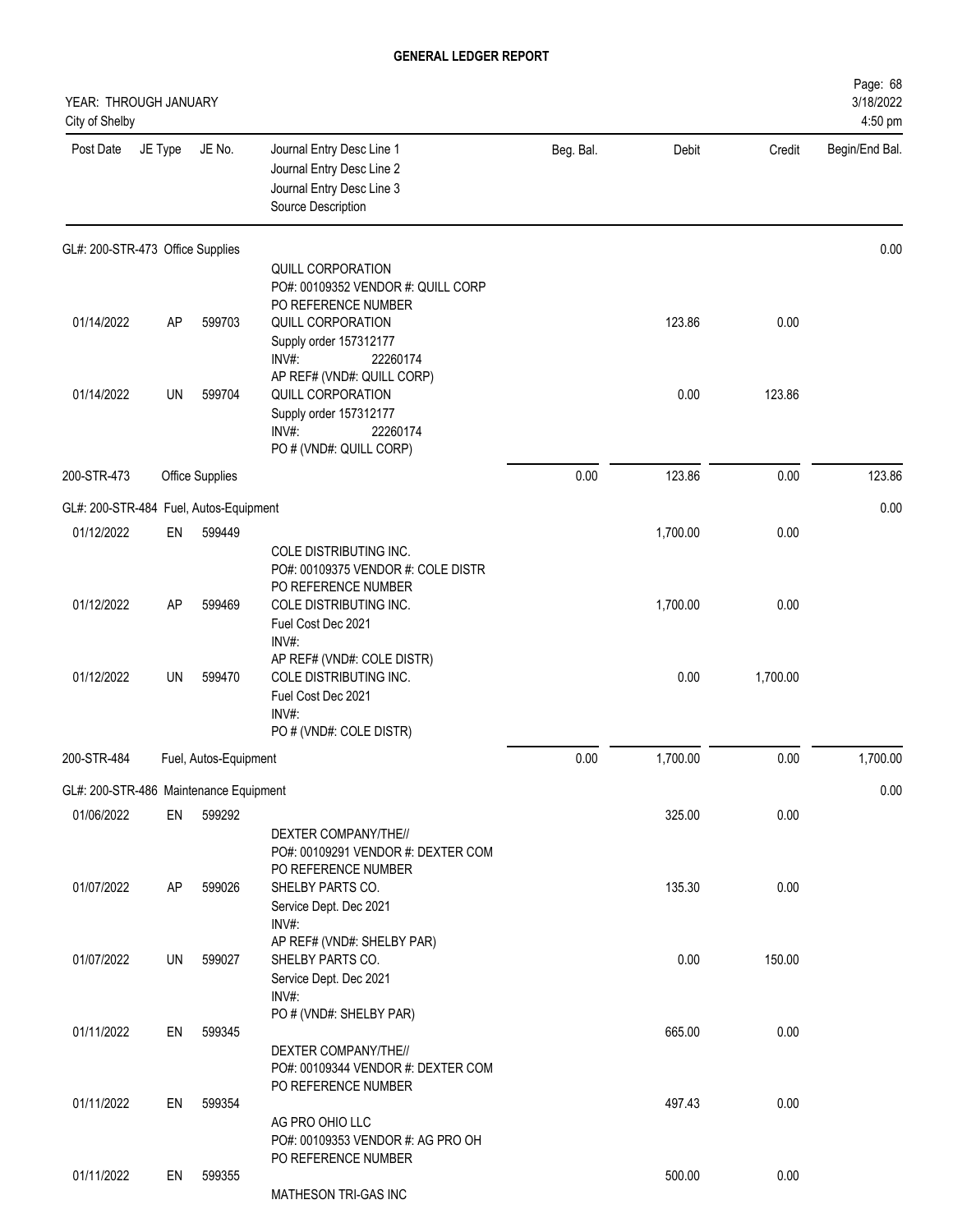| YEAR: THROUGH JANUARY<br>City of Shelby |         |        |                                                                                                           |           |          |        | Page: 69<br>3/18/2022<br>4:50 pm |
|-----------------------------------------|---------|--------|-----------------------------------------------------------------------------------------------------------|-----------|----------|--------|----------------------------------|
| Post Date                               | JE Type | JE No. | Journal Entry Desc Line 1<br>Journal Entry Desc Line 2<br>Journal Entry Desc Line 3<br>Source Description | Beg. Bal. | Debit    | Credit | Begin/End Bal.                   |
| GL#: 200-STR-486 Maintenance Equipment  |         |        |                                                                                                           |           |          |        | 0.00                             |
| 01/12/2022                              | AP      | 599509 | PO#: 00109354 VENDOR #: MATHESON T<br>PO REFERENCE NUMBER<br>ADVANCE AUTO PARTS<br>Cleaners               |           | 60.44    | 0.00   |                                  |
| 01/12/2022                              | UN      | 599510 | INV#:<br>AP REF# (VND#: ADVANCE AU)<br>ADVANCE AUTO PARTS<br>Cleaners                                     |           | 0.00     | 60.44  |                                  |
| 01/12/2022                              | AP      | 599511 | INV#:<br>PO # (VND#: ADVANCE AU)<br>ADVANCE AUTO PARTS<br>Service dept supplies                           |           | 85.73    | 0.00   |                                  |
| 01/12/2022                              | UN      | 599512 | INV#:<br>7262<br>AP REF# (VND#: ADVANCE AU)<br>ADVANCE AUTO PARTS<br>Service dept supplies                |           | 0.00     | 89.56  |                                  |
| 01/14/2022                              | AP      | 599705 | 7262<br>INV#:<br>PO # (VND#: ADVANCE AU)<br>AG PRO OHIO LLC<br>Parts order 1/10/22                        |           | 466.87   | 0.00   |                                  |
| 01/14/2022                              | UN      | 599706 | INV#:<br>P85160<br>AP REF# (VND#: AG PRO OH)<br>AG PRO OHIO LLC<br>Parts order 1/10/22                    |           | 0.00     | 497.43 |                                  |
| 01/14/2022                              | AP      | 599707 | INV#:<br>P85160<br>PO#(VND#: AG PRO OH)<br>DEXTER COMPANY/THE//<br>Hydraulic motor<br>INV#:               |           | 325.00   | 0.00   |                                  |
| 01/14/2022                              | UN      | 599708 | AP REF# (VND#: DEXTER COM)<br>DEXTER COMPANY/THE//<br>Hydraulic motor<br>INV#:                            |           | 0.00     | 325.00 |                                  |
| 01/24/2022                              | EN      | 600056 | PO # (VND#: DEXTER COM)<br>ADVANCE AUTO PARTS<br>PO#: 00109449 VENDOR #: ADVANCE AU                       |           | 460.00   | 0.00   |                                  |
| 01/24/2022                              | EN      | 600057 | PO REFERENCE NUMBER<br>AMAZON INC<br>PO#: 00109450 VENDOR #: AMAZON INC                                   |           | 265.00   | 0.00   |                                  |
| 01/27/2022                              | EN      | 600198 | PO REFERENCE NUMBER<br>TRUCK SALES & SERVICE INC<br>PO#: 00109478 VENDOR #: TRUCK SALE                    |           | 2,636.21 | 0.00   |                                  |
| 01/27/2022                              | EN      | 600200 | PO REFERENCE NUMBER<br>MONTAGE ENTERPRISES INC<br>PO#: 00109480 VENDOR #: MONTAGE EN                      |           | 432.49   | 0.00   |                                  |
| 01/27/2022                              | AP      | 600210 | PO REFERENCE NUMBER<br>MONTAGE ENTERPRISES INC<br>Mower parts 11/10/21                                    |           | 432.49   | 0.00   |                                  |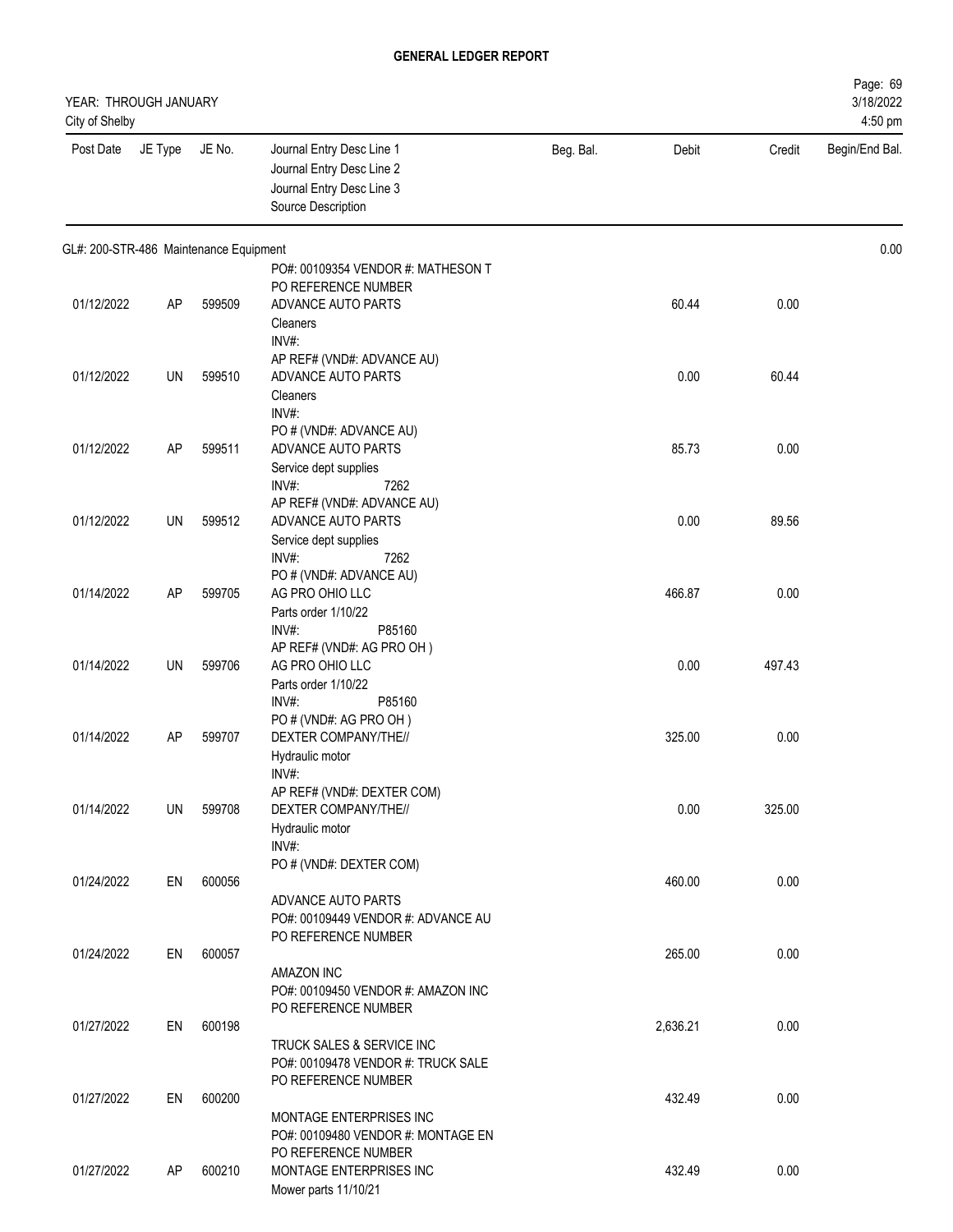| YEAR: THROUGH JANUARY<br>City of Shelby |           |                       |                                                                                                                                              |           |          |        | Page: 70<br>3/18/2022<br>4:50 pm |
|-----------------------------------------|-----------|-----------------------|----------------------------------------------------------------------------------------------------------------------------------------------|-----------|----------|--------|----------------------------------|
| Post Date                               | JE Type   | JE No.                | Journal Entry Desc Line 1<br>Journal Entry Desc Line 2<br>Journal Entry Desc Line 3<br>Source Description                                    | Beg. Bal. | Debit    | Credit | Begin/End Bal.                   |
| GL#: 200-STR-486 Maintenance Equipment  |           |                       |                                                                                                                                              |           |          |        | 0.00                             |
| 01/27/2022                              | <b>UN</b> | 600211                | 92212<br>INV#:<br>AP REF# (VND#: MONTAGE EN)<br>MONTAGE ENTERPRISES INC<br>Mower parts 11/10/21<br>92212<br>INV#:<br>PO # (VND#: MONTAGE EN) |           | 0.00     | 432.49 |                                  |
| 200-STR-486                             |           | Maintenance Equipment |                                                                                                                                              | 0.00      | 1,505.83 | 0.00   | 1,505.83                         |
| GL#: 200-STR-528 Postage                |           |                       |                                                                                                                                              |           |          |        | 0.00                             |
| 01/24/2022                              | EN        | 600052                | US POSTAL SERVICE<br>PO#: 00109445 VENDOR #: U S POSTAL                                                                                      |           | 58.00    | 0.00   |                                  |
| 01/25/2022                              | AP        | 600106                | PO REFERENCE NUMBER<br><b>US POSTAL SERVICE</b><br>10 rolls of stamps, city hall<br>INV#:                                                    |           | 58.00    | 0.00   |                                  |
| 01/25/2022                              | <b>UN</b> | 600107                | AP REF# (VND#: U S POSTAL)<br>US POSTAL SERVICE<br>10 rolls of stamps, city hall<br>INV#:<br>PO # (VND#: U S POSTAL)                         |           | 0.00     | 58.00  |                                  |
| 200-STR-528                             | Postage   |                       |                                                                                                                                              | 0.00      | 58.00    | 0.00   | 58.00                            |
| GL#: 200-STR-531 Miscellaneous          |           |                       |                                                                                                                                              |           |          |        | 0.00                             |
| 01/12/2022                              | EN        | 599448                | AUTOMATIC DATA PROCESSING<br>PO#: 00109374 VENDOR #: ADP                                                                                     |           | 31.85    | 0.00   |                                  |
| 01/12/2022                              | AP        | 599481                | PO REFERENCE NUMBER<br>AUTOMATIC DATA PROCESSING<br>Processing charges 1/1/2022<br>INV#:<br>596200720                                        |           | 31.85    | 0.00   |                                  |
| 01/12/2022                              | UN        | 599482                | AP REF# (VND#: ADP<br>$\rightarrow$<br>AUTOMATIC DATA PROCESSING<br>Processing charges 1/1/2022<br>INV#:<br>596200720                        |           | 0.00     | 31.85  |                                  |
| 01/20/2022                              | EN        | 599879                | PO # (VND#: ADP<br>$\rightarrow$<br>AUTOMATIC DATA PROCESSING<br>PO#: 00109417 VENDOR #: ADP                                                 |           | 37.26    | 0.00   |                                  |
| 01/21/2022                              | AP        | 599978                | PO REFERENCE NUMBER<br>AUTOMATIC DATA PROCESSING<br>Human Capital<br>INV#:<br>596704088                                                      |           | 37.26    | 0.00   |                                  |
| 01/21/2022                              | UN        | 599979                | AP REF# (VND#: ADP<br>$\rightarrow$<br>AUTOMATIC DATA PROCESSING<br>Human Capital<br>INV#:<br>596704088                                      |           | 0.00     | 37.26  |                                  |
| 01/24/2022                              | EN        | 600054                | PO # (VND#: ADP<br>$\rightarrow$<br>JACOB/KEN//<br>PO#: 00109447 VENDOR #: JACOB/KEN                                                         |           | 30.00    | 0.00   |                                  |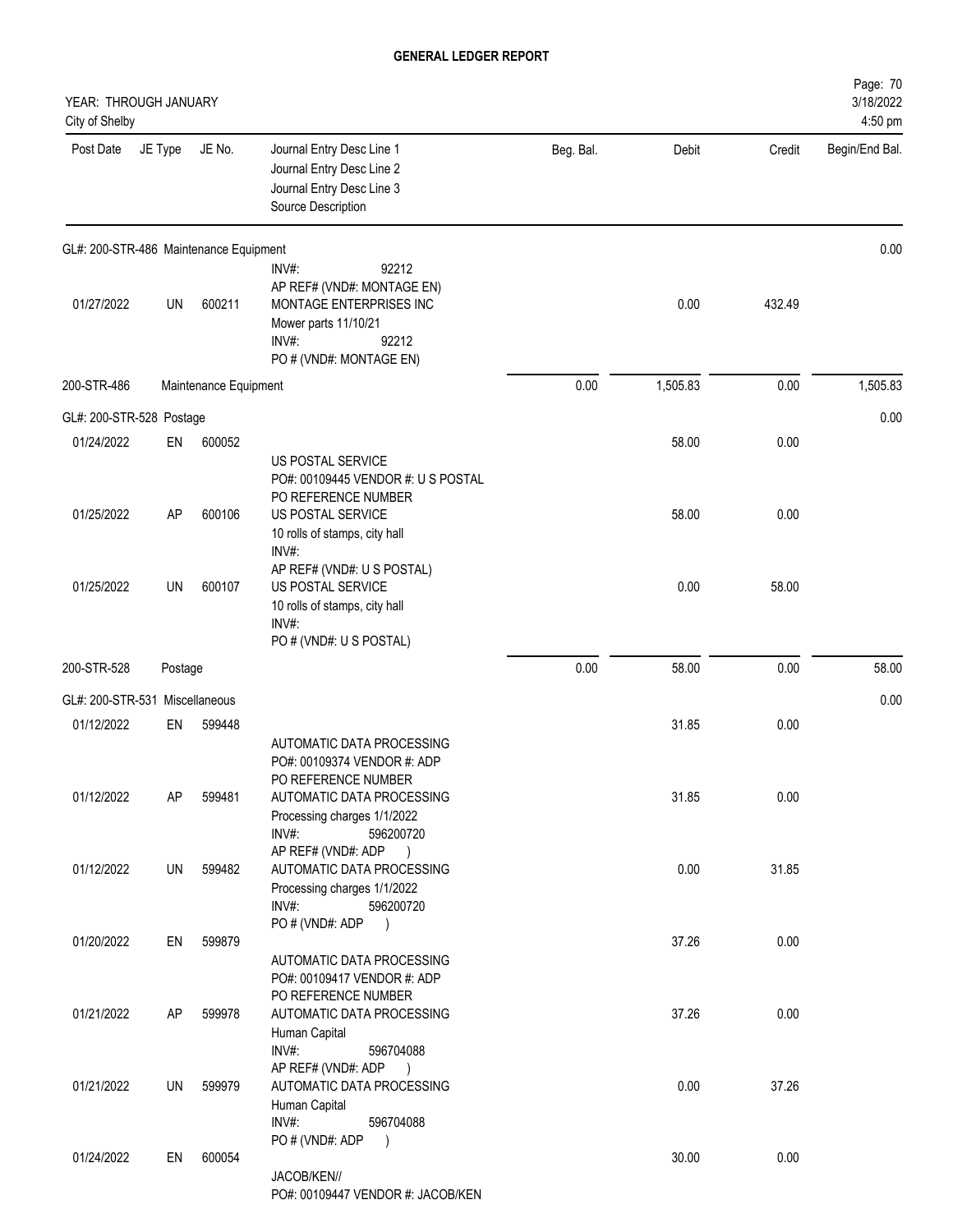| YEAR: THROUGH JANUARY<br>City of Shelby |           |               |                                                                                                                     |           |        |        | Page: 71<br>3/18/2022<br>4:50 pm |
|-----------------------------------------|-----------|---------------|---------------------------------------------------------------------------------------------------------------------|-----------|--------|--------|----------------------------------|
| Post Date                               | JE Type   | JE No.        | Journal Entry Desc Line 1<br>Journal Entry Desc Line 2<br>Journal Entry Desc Line 3<br>Source Description           | Beg. Bal. | Debit  | Credit | Begin/End Bal.                   |
| GL#: 200-STR-531 Miscellaneous          |           |               |                                                                                                                     |           |        |        | 0.00                             |
| 01/25/2022                              | EN        | 600070        | PO REFERENCE NUMBER                                                                                                 |           | 29.54  | 0.00   |                                  |
|                                         |           |               | AUTOMATIC DATA PROCESSING<br>PO#: 00109460 VENDOR #: ADP<br>PO REFERENCE NUMBER                                     |           |        |        |                                  |
| 01/25/2022                              | EN        | 600071        |                                                                                                                     |           | 166.54 | 0.00   |                                  |
| 01/25/2022                              | <b>AP</b> | 600087        | PNC BANK<br>PO#: 00109461 VENDOR #: PNC<br>PO REFERENCE NUMBER<br>PNC BANK<br>Annual Analysis fee                   |           | 166.54 | 0.00   |                                  |
| 01/25/2022                              | UN        | 600088        | INV#:<br>AP REF# (VND#: PNC<br>$\rightarrow$<br>PNC BANK<br>Annual Analysis fee<br>INV#:                            |           | 0.00   | 166.54 |                                  |
| 01/25/2022                              | <b>AP</b> | 600098        | PO# (VND#: PNC<br>AUTOMATIC DATA PROCESSING<br>Processing chagres 1/2/22-<br>INV#:<br>59916620                      |           | 29.54  | 0.00   |                                  |
| 01/25/2022                              | UN        | 600099        | AP REF# (VND#: ADP<br>$\rightarrow$<br>AUTOMATIC DATA PROCESSING<br>Processing chagres 1/2/22-<br>INV#:<br>59916620 |           | 0.00   | 29.54  |                                  |
| 01/25/2022                              | <b>AP</b> | 600108        | PO # (VND#: ADP<br>$\lambda$<br>JACOB/KEN//<br>Mailbox damage<br>INV#:                                              |           | 30.00  | 0.00   |                                  |
| 01/25/2022                              | UN        | 600109        | AP REF# (VND#: JACOB/KEN)<br>JACOB/KEN//<br>Mailbox damage<br>INV#:<br>PO # (VND#: JACOB/KEN)                       |           | 0.00   | 30.00  |                                  |
| 200-STR-531                             |           | Miscellaneous |                                                                                                                     | 0.00      | 295.19 | 0.00   | 295.19                           |
| GL#: 200-STR-575 Safety Related         |           |               |                                                                                                                     |           |        |        | 0.00                             |
| 01/04/2022                              | EN        | 599223        | AMP-OHIO, INC.<br>PO#: 00109223 VENDOR #: AMPO, INC.                                                                |           | 143.60 | 0.00   |                                  |
| 01/07/2022                              | <b>AP</b> | 598972        | PO REFERENCE NUMBER<br>AMP-OHIO, INC.<br>Fire preventoin safety<br>INV#:<br>6000690<br>AP REF# (VND#: AMPO, INC.)   |           | 143.60 | 0.00   |                                  |
| 01/07/2022                              | UN        | 598973        | AMP-OHIO, INC.<br>Fire preventoin safety<br>INV#:<br>6000690<br>PO # (VND#: AMPO, INC.)                             |           | 0.00   | 143.60 |                                  |
| 01/11/2022                              | EN        | 599414        | AMP-OHIO, INC.<br>PO#: 00109364 VENDOR #: AMPO, INC.<br>PO REFERENCE NUMBER                                         |           | 361.80 | 0.00   |                                  |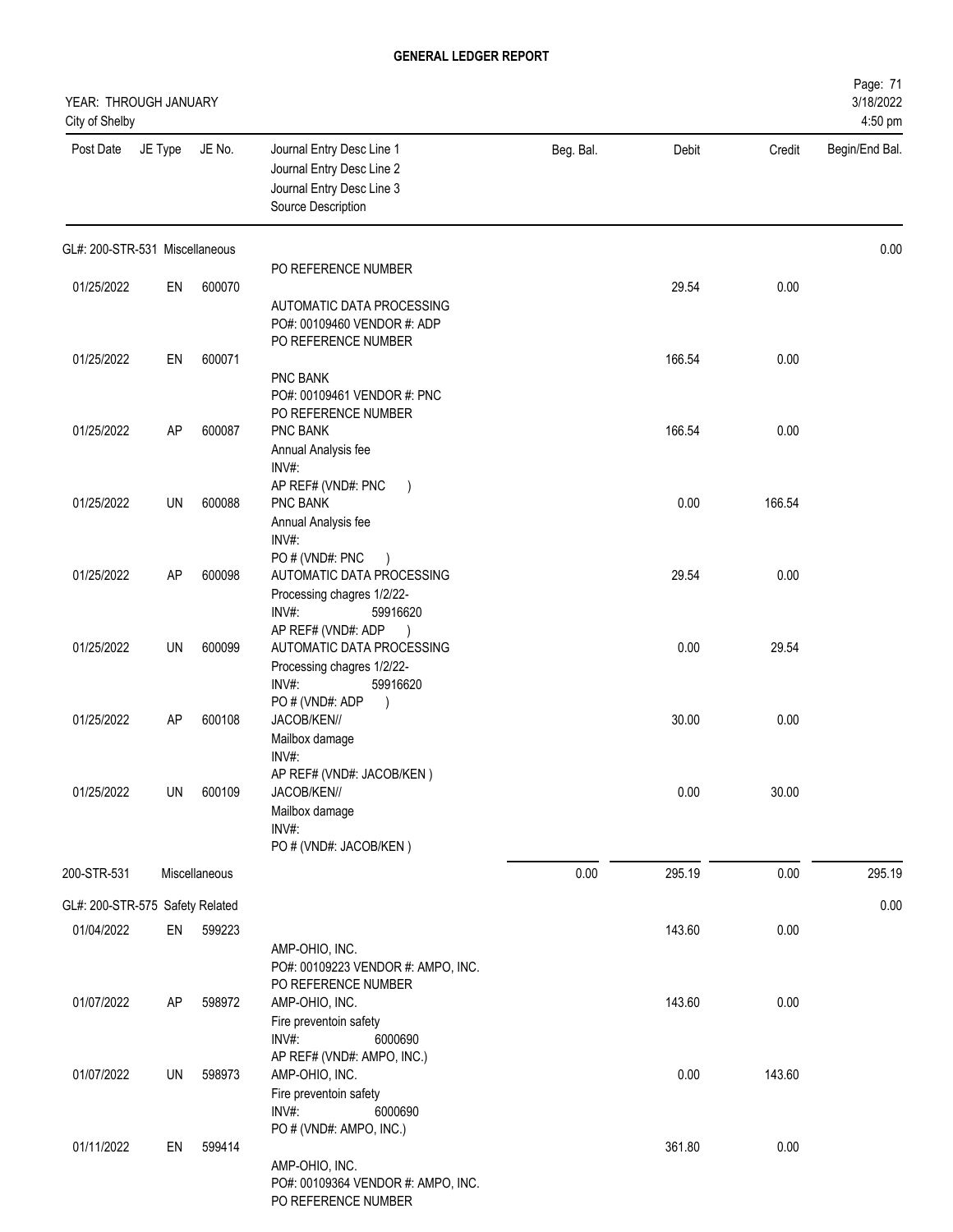| YEAR: THROUGH JANUARY<br>City of Shelby |              |                |                                                                                                              |           |           |           | Page: 72<br>3/18/2022<br>4:50 pm |
|-----------------------------------------|--------------|----------------|--------------------------------------------------------------------------------------------------------------|-----------|-----------|-----------|----------------------------------|
| Post Date                               | JE Type      | JE No.         | Journal Entry Desc Line 1<br>Journal Entry Desc Line 2<br>Journal Entry Desc Line 3<br>Source Description    | Beg. Bal. | Debit     | Credit    | Begin/End Bal.                   |
| 200-STR-575                             |              | Safety Related |                                                                                                              | 0.00      | 143.60    | 0.00      | 143.60                           |
|                                         |              |                | Fund: 200 - STREET FUND Totals:                                                                              |           | 28,495.73 | 42,580.90 |                                  |
| GL#: 205-IGT-126 Gasoline Tax           |              |                |                                                                                                              |           |           |           | 0.00                             |
| 01/14/2022                              | CR           | 599680         | State gasoline excise tax<br>pio                                                                             |           | 0.00      | 3,031.60  |                                  |
| 205-IGT-126                             | Gasoline Tax |                |                                                                                                              | 0.00      | 0.00      | 3,031.60  | 3,031.60                         |
| GL#: 205-STH-400 Wages                  |              |                |                                                                                                              |           |           |           | 0.00                             |
| 01/05/2022                              | AP           | 598905         | CITY PAYROLL FUND<br>Wages 12/19/21-1/1/22<br>INV#:                                                          |           | 1,892.80  | 0.00      |                                  |
| 01/05/2022                              | UN           | 598906         | AP REF# (VND#: CITY PAYRO)<br>CITY PAYROLL FUND<br>Wages 12/19/21-1/1/22<br>INV#:<br>PO # (VND#: CITY PAYRO) |           | 0.00      | 1,892.80  |                                  |
| 01/05/2022                              | EN           | 599228         | CITY PAYROLL FUND<br>PO#: 00109228 VENDOR #: CITY PAYRO<br>PO REFERENCE NUMBER                               |           | 1,892.80  | 0.00      |                                  |
| 01/19/2022                              | EN           | 599795         | CITY PAYROLL FUND<br>PO#: 00109399 VENDOR #: CITY PAYRO<br>PO REFERENCE NUMBER                               |           | 2,021.48  | 0.00      |                                  |
| 01/19/2022                              | AP           | 599797         | CITY PAYROLL FUND<br>Wages 1/2/22-1/15/22<br>INV#:<br>AP REF# (VND#: CITY PAYRO)                             |           | 2,021.48  | 0.00      |                                  |
| 01/19/2022                              | UN           | 599798         | CITY PAYROLL FUND<br>Wages 1/2/22-1/15/22<br>INV#:<br>PO # (VND#: CITY PAYRO)                                |           | 0.00      | 2,021.48  |                                  |
| 205-STH-400                             | Wages        |                |                                                                                                              | 0.00      | 3,914.28  | 0.00      | 3,914.28                         |
| GL#: 205-STH-417 FICA                   |              |                |                                                                                                              |           |           |           | 0.00                             |
| 01/05/2022                              | AP           | 598907         | PAYROLL FUND<br>FICA 12/19/21-1/1/22<br>INV#:                                                                |           | 27.45     | 0.00      |                                  |
| 01/05/2022                              | UN           | 598908         | AP REF# (VND#: PAYROLL FU)<br>PAYROLL FUND<br>FICA 12/19/21-1/1/22<br>INV#:                                  |           | 0.00      | 27.45     |                                  |
| 01/05/2022                              | EN           | 599229         | PO # (VND#: PAYROLL FU)<br>PAYROLL FUND<br>PO#: 00109229 VENDOR #: PAYROLL FU                                |           | 27.45     | 0.00      |                                  |
| 01/19/2022                              | EN           | 599796         | PO REFERENCE NUMBER<br>PAYROLL FUND                                                                          |           | 29.31     | 0.00      |                                  |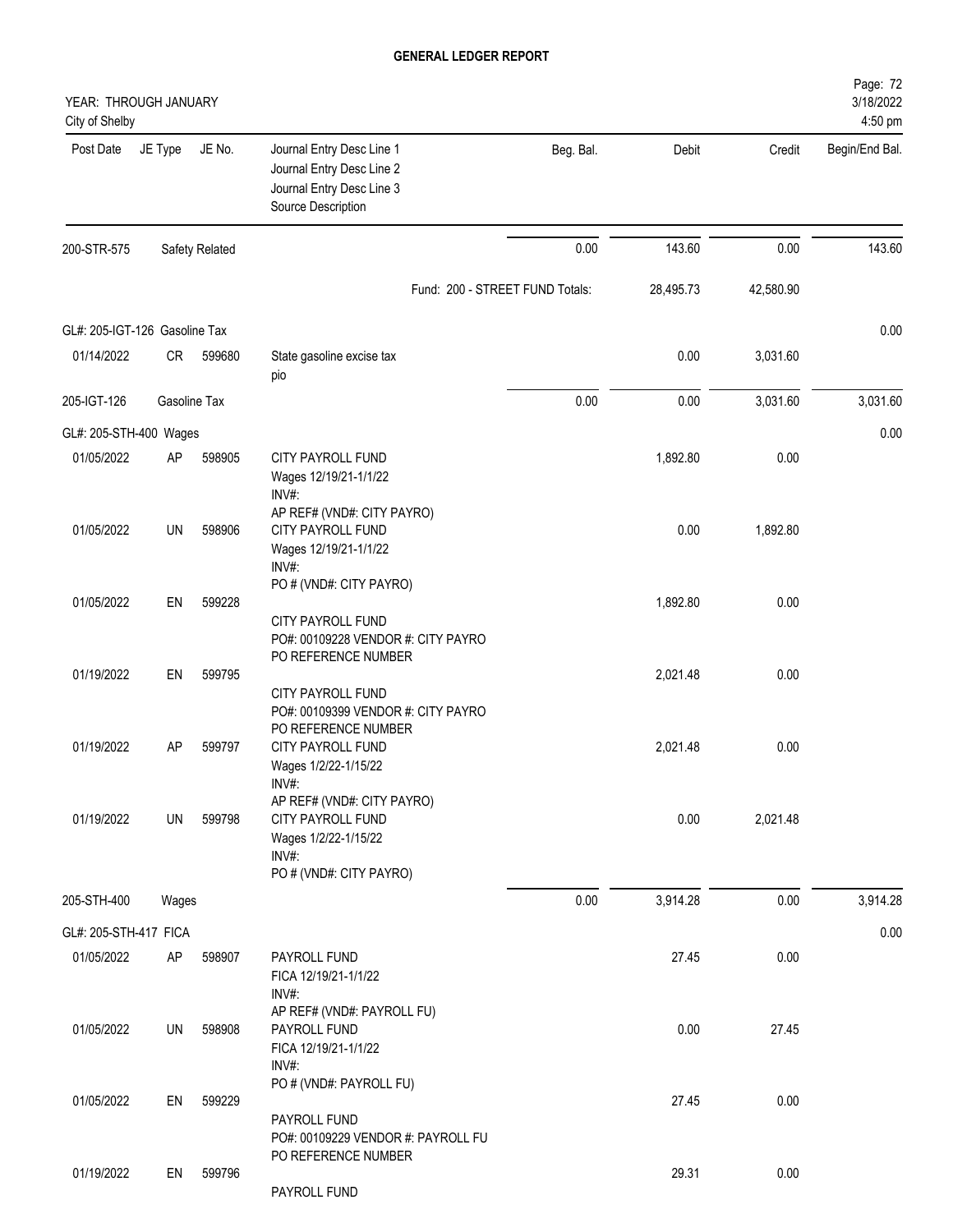| YEAR: THROUGH JANUARY<br>City of Shelby |             |                             |                                                                                                                                             |           |          |          | Page: 73<br>3/18/2022<br>4:50 pm |
|-----------------------------------------|-------------|-----------------------------|---------------------------------------------------------------------------------------------------------------------------------------------|-----------|----------|----------|----------------------------------|
| Post Date                               | JE Type     | JE No.                      | Journal Entry Desc Line 1<br>Journal Entry Desc Line 2<br>Journal Entry Desc Line 3<br>Source Description                                   | Beg. Bal. | Debit    | Credit   | Begin/End Bal.                   |
| GL#: 205-STH-417 FICA                   |             |                             |                                                                                                                                             |           |          |          | 0.00                             |
| 01/19/2022                              | <b>AP</b>   | 599799                      | PO#: 00109400 VENDOR #: PAYROLL FU<br>PO REFERENCE NUMBER<br>PAYROLL FUND<br>FICA 1/2/22-1/15/22<br>INV#:                                   |           | 29.31    | 0.00     |                                  |
| 01/19/2022                              | UN          | 599800                      | AP REF# (VND#: PAYROLL FU)<br>PAYROLL FUND<br>FICA 1/2/22-1/15/22<br>INV#:<br>PO # (VND#: PAYROLL FU)                                       |           | 0.00     | 29.31    |                                  |
| 205-STH-417                             | <b>FICA</b> |                             |                                                                                                                                             | 0.00      | 56.76    | 0.00     | 56.76                            |
| GL#: 205-STH-419 Life Insurance         |             |                             |                                                                                                                                             |           |          |          | 0.00                             |
| 01/02/2022                              | AP          | 598790                      | AMERICAN UNITED LIFE INS CO<br>policy G 00608125-0002-000<br>INV#:                                                                          |           | 12.00    | 0.00     |                                  |
| 01/02/2022                              | UN          | 598791                      | AP REF# (VND#: AMERICAN U)<br>AMERICAN UNITED LIFE INS CO<br>policy G 00608125-0002-000<br>INV#:                                            |           | 0.00     | 12.00    |                                  |
| 01/02/2022                              | EN          | 599179                      | PO # (VND#: AMERICAN U)<br>AMERICAN UNITED LIFE INS CO<br>PO#: 00109179 VENDOR #: AMERICAN U<br>PO REFERENCE NUMBER                         |           | 12.00    | 0.00     |                                  |
| 205-STH-419                             |             | Life Insurance              |                                                                                                                                             | 0.00      | 12.00    | 0.00     | 12.00                            |
| GL#: 205-STH-420 Workers Compensation   |             |                             |                                                                                                                                             |           |          |          | 0.00                             |
| 01/20/2022                              | EN          | 599878                      | BUREAU OF WORKERS COMPENSATION<br>PO#: 00109416 VENDOR #: BWC                                                                               |           | 24.00    | 0.00     |                                  |
| 01/25/2022                              | AP          | 600083                      | PO REFERENCE NUMBER<br>BUREAU OF WORKERS COMPENSATION<br>Installment payment 37005502<br>INV#:<br>1011247383                                |           | 24.00    | 0.00     |                                  |
| 01/25/2022                              | UN          | 600084                      | AP REF# (VND#: BWC<br>BUREAU OF WORKERS COMPENSATION<br>Installment payment 37005502<br>INV#:<br>1011247383<br>PO # (VND#: BWC<br>$\lambda$ |           | 0.00     | 24.00    |                                  |
| 205-STH-420                             |             | <b>Workers Compensation</b> |                                                                                                                                             | 0.00      | 24.00    | 0.00     | 24.00                            |
|                                         |             |                             | Fund: 205 - State Highway Fund Totals:                                                                                                      |           | 4,007.04 | 3,031.60 |                                  |
| GL#: 210-IGT-144 County Sales Tax       |             |                             |                                                                                                                                             |           |          |          | 0.00                             |
| 01/27/2022                              | CR          | 600266                      | Permissive sales tax January 2022<br>pio                                                                                                    |           | 0.00     | 6,672.23 |                                  |
| 210-IGT-144                             |             | County Sales Tax            |                                                                                                                                             | 0.00      | 0.00     | 6,672.23 | 6,672.23                         |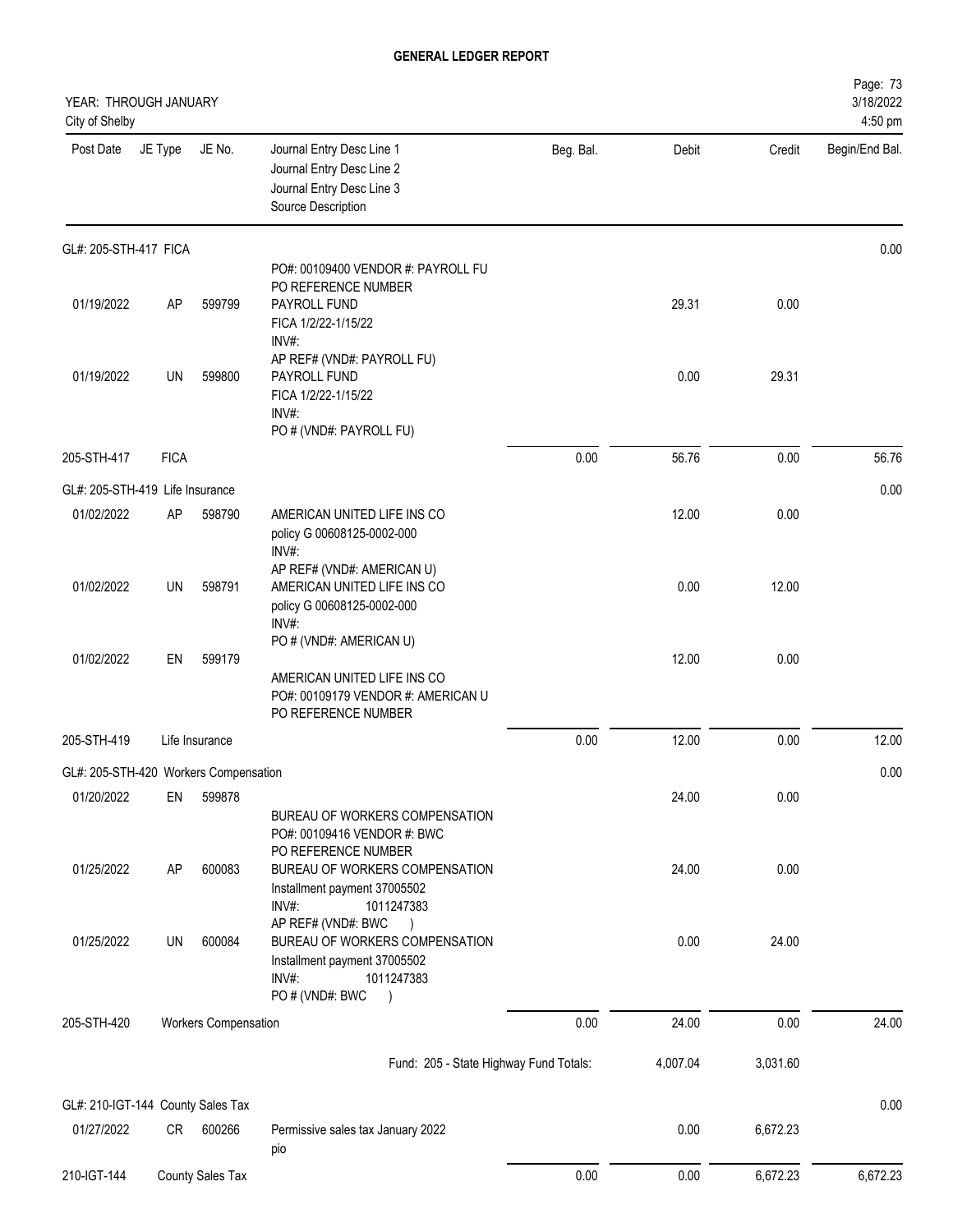| YEAR: THROUGH JANUARY<br>City of Shelby         |           |                         |                                                                                                                                                       |           |          |          | Page: 74<br>3/18/2022<br>4:50 pm |
|-------------------------------------------------|-----------|-------------------------|-------------------------------------------------------------------------------------------------------------------------------------------------------|-----------|----------|----------|----------------------------------|
| Post Date                                       | JE Type   | JE No.                  | Journal Entry Desc Line 1<br>Journal Entry Desc Line 2<br>Journal Entry Desc Line 3<br>Source Description                                             | Beg. Bal. | Debit    | Credit   | Begin/End Bal.                   |
| GL#: 210-SST-491 Marking Supplies               |           |                         |                                                                                                                                                       |           |          |          | 0.00                             |
| 01/11/2022                                      | EN        | 599358                  |                                                                                                                                                       |           | 428.00   | 0.00     |                                  |
| 01/21/2022                                      | <b>AP</b> | 599972                  | PAUL PETERSON CO<br>PO#: 00109357 VENDOR #: PAUL PETER<br>PO REFERENCE NUMBER<br>PAUL PETERSON CO<br>Parking during construction<br>INV#:<br>PHS-9130 |           | 428.00   | 0.00     |                                  |
| 01/21/2022                                      | UN        | 599973                  | AP REF# (VND#: PAUL PETER)<br>PAUL PETERSON CO<br>Parking during construction<br>INV#:<br>PHS-9130<br>PO # (VND#: PAUL PETER)                         |           | 0.00     | 428.00   |                                  |
| 210-SST-491                                     |           | <b>Marking Supplies</b> |                                                                                                                                                       | 0.00      | 428.00   | 0.00     | 428.00                           |
|                                                 |           |                         | Fund: 210 - Street Sales Tax Fund Totals:                                                                                                             |           | 428.00   | 6,672.23 |                                  |
| GL#: 220-CIT-400 Wages                          |           |                         |                                                                                                                                                       |           |          |          | 0.00                             |
| 01/05/2022                                      | AP        | 598905                  | CITY PAYROLL FUND<br>Wages 12/19/21-1/1/22<br>INV#:                                                                                                   |           | 3,326.38 | 0.00     |                                  |
| 01/05/2022                                      | UN        | 598906                  | AP REF# (VND#: CITY PAYRO)<br><b>CITY PAYROLL FUND</b><br>Wages 12/19/21-1/1/22<br>INV#:                                                              |           | 0.00     | 3,326.38 |                                  |
| 01/05/2022                                      | EN        | 599228                  | PO # (VND#: CITY PAYRO)                                                                                                                               |           | 3,326.38 | 0.00     |                                  |
|                                                 |           |                         | <b>CITY PAYROLL FUND</b><br>PO#: 00109228 VENDOR #: CITY PAYRO<br>PO REFERENCE NUMBER                                                                 |           |          |          |                                  |
| 01/19/2022                                      | EN        | 599795                  |                                                                                                                                                       |           | 3,326.38 | 0.00     |                                  |
|                                                 |           |                         | CITY PAYROLL FUND<br>PO#: 00109399 VENDOR #: CITY PAYRO<br>PO REFERENCE NUMBER                                                                        |           |          |          |                                  |
| 01/19/2022                                      | AP        | 599797                  | CITY PAYROLL FUND<br>Wages 1/2/22-1/15/22<br>INV#:                                                                                                    |           | 3,326.38 | 0.00     |                                  |
| 01/19/2022                                      | UN        | 599798                  | AP REF# (VND#: CITY PAYRO)<br>CITY PAYROLL FUND<br>Wages 1/2/22-1/15/22<br>INV#:<br>PO # (VND#: CITY PAYRO)                                           |           | 0.00     | 3,326.38 |                                  |
| 220-CIT-400                                     | Wages     |                         |                                                                                                                                                       | 0.00      | 6,652.76 | 0.00     | 6,652.76                         |
| GL#: 220-CIT-415 Public Employees Retire.System |           |                         |                                                                                                                                                       |           |          |          | 0.00                             |
| 01/04/2022                                      | EN        | 599212                  |                                                                                                                                                       |           | 1,091.57 | 0.00     |                                  |
|                                                 |           |                         | OH PUBLIC EMPLOYEES RETIREMENT<br>PO#: 00109212 VENDOR #: OPERS<br>PO REFERENCE NUMBER                                                                |           |          |          |                                  |
| 01/05/2022                                      | <b>AP</b> | 598911                  | OH PUBLIC EMPLOYEES RETIREMENT<br>Employer portion 11/21/21-                                                                                          |           | 1,091.57 | 0.00     |                                  |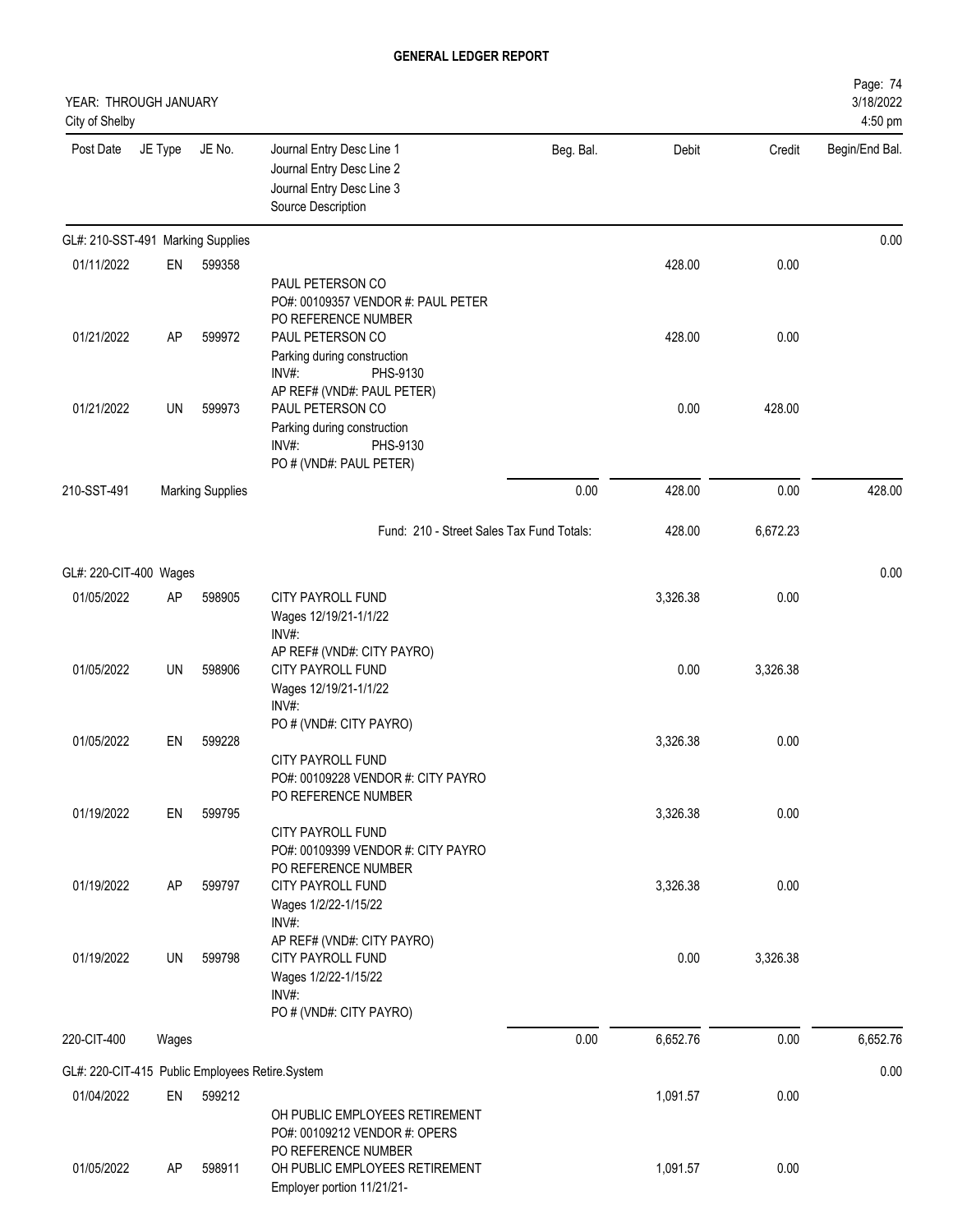| YEAR: THROUGH JANUARY<br>City of Shelby |             |        |                                                                                                                                                |           |          |          | Page: 75<br>3/18/2022<br>4:50 pm |
|-----------------------------------------|-------------|--------|------------------------------------------------------------------------------------------------------------------------------------------------|-----------|----------|----------|----------------------------------|
| Post Date                               | JE Type     | JE No. | Journal Entry Desc Line 1<br>Journal Entry Desc Line 2<br>Journal Entry Desc Line 3<br>Source Description                                      | Beg. Bal. | Debit    | Credit   | Begin/End Bal.                   |
|                                         |             |        | GL#: 220-CIT-415 Public Employees Retire.System                                                                                                |           |          |          | 0.00                             |
| 01/05/2022                              | UN          | 598912 | INV#:<br>AP REF# (VND#: OPERS<br>$\rightarrow$<br>OH PUBLIC EMPLOYEES RETIREMENT<br>Employer portion 11/21/21-<br>INV#:<br>PO # (VND#: OPERS ) |           | 0.00     | 1,091.57 |                                  |
| 220-CIT-415                             |             |        | Public Employees Retire.System                                                                                                                 | 0.00      | 1,091.57 | 0.00     | 1,091.57                         |
| GL#: 220-CIT-417 FICA                   |             |        |                                                                                                                                                |           |          |          | 0.00                             |
| 01/05/2022                              | AP          | 598907 | PAYROLL FUND<br>FICA 12/19/21-1/1/22<br>INV#:                                                                                                  |           | 47.36    | 0.00     |                                  |
| 01/05/2022                              | UN          | 598908 | AP REF# (VND#: PAYROLL FU)<br>PAYROLL FUND<br>FICA 12/19/21-1/1/22<br>INV#:                                                                    |           | 0.00     | 47.36    |                                  |
| 01/05/2022                              | EN          | 599229 | PO # (VND#: PAYROLL FU)<br>PAYROLL FUND<br>PO#: 00109229 VENDOR #: PAYROLL FU                                                                  |           | 47.36    | 0.00     |                                  |
| 01/19/2022                              | EN          | 599796 | PO REFERENCE NUMBER<br>PAYROLL FUND                                                                                                            |           | 47.37    | 0.00     |                                  |
| 01/19/2022                              | AP          | 599799 | PO#: 00109400 VENDOR #: PAYROLL FU<br>PO REFERENCE NUMBER<br>PAYROLL FUND<br>FICA 1/2/22-1/15/22<br>INV#:                                      |           | 47.37    | 0.00     |                                  |
| 01/19/2022                              | UN          | 599800 | AP REF# (VND#: PAYROLL FU)<br>PAYROLL FUND<br>FICA 1/2/22-1/15/22<br>INV#:<br>PO # (VND#: PAYROLL FU)                                          |           | 0.00     | 47.37    |                                  |
| 220-CIT-417                             | <b>FICA</b> |        |                                                                                                                                                | 0.00      | 94.73    | 0.00     | 94.73                            |
| GL#: 220-CIT-418 Hospitalization        |             |        |                                                                                                                                                |           |          |          | 0.00                             |
| 01/02/2022                              | AP          | 598792 | JEFFERSON HEALTH PLAN<br>Acct 19-OME095<br>INV#:                                                                                               |           | 2,713.64 | 0.00     |                                  |
| 01/02/2022                              | UN          | 598793 | AP REF# (VND#: JEFFERSON)<br>JEFFERSON HEALTH PLAN<br>Acct 19-OME095<br>INV#:                                                                  |           | 0.00     | 2,713.64 |                                  |
| 01/02/2022                              | EN          | 599180 | PO # (VND#: JEFFERSON)<br>JEFFERSON HEALTH PLAN                                                                                                |           | 2,713.64 | 0.00     |                                  |
| 01/24/2022                              | EN          | 600051 | PO#: 00109180 VENDOR #: JEFFERSON<br>PO REFERENCE NUMBER<br>JEFFERSON HEALTH PLAN<br>PO#: 00109444 VENDOR #: JEFFERSON                         |           | 2,713.64 | 0.00     |                                  |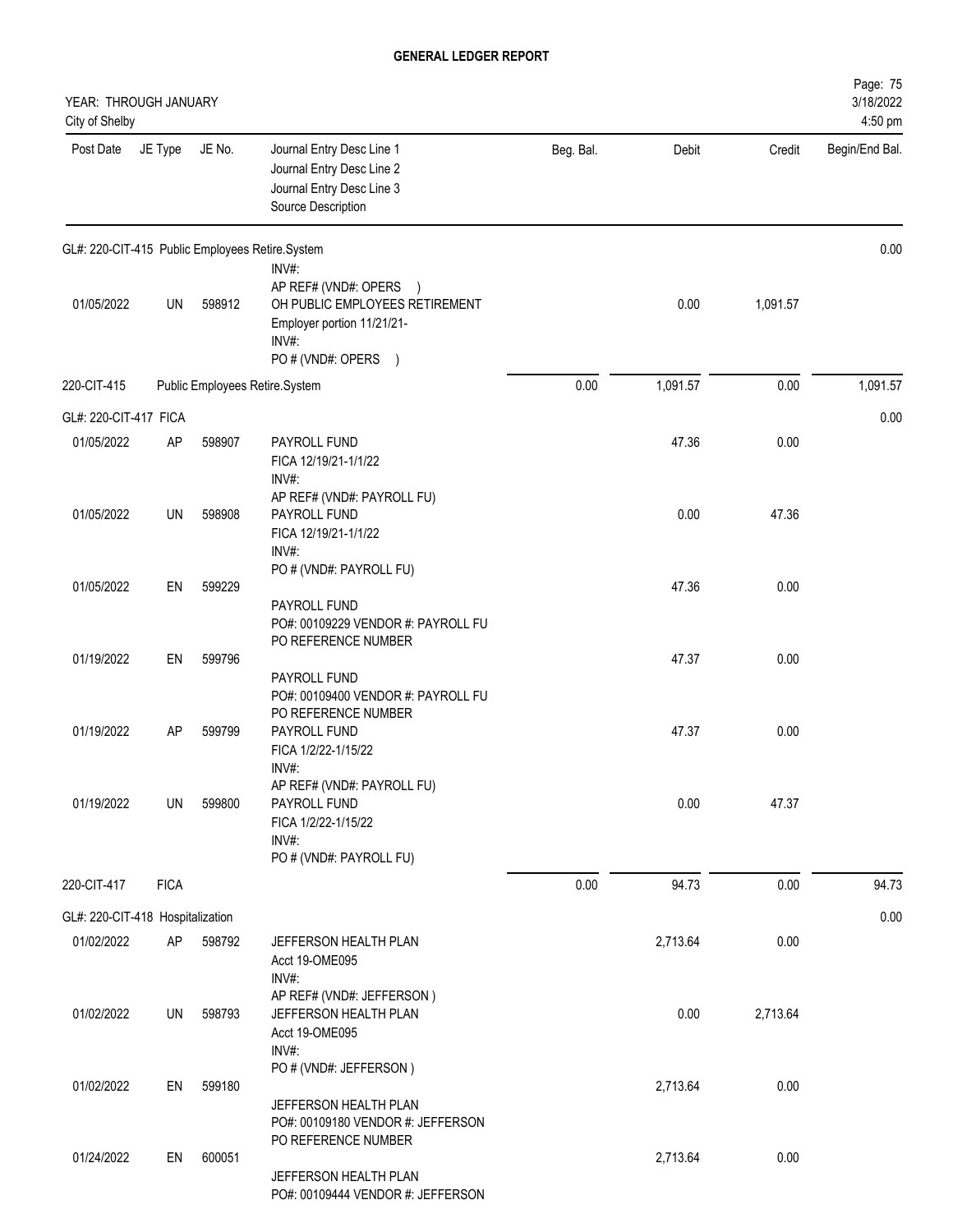| YEAR: THROUGH JANUARY<br>City of Shelby |         |                             |                                                                                                                                                                               |           |          |        | Page: 76<br>3/18/2022<br>4:50 pm |
|-----------------------------------------|---------|-----------------------------|-------------------------------------------------------------------------------------------------------------------------------------------------------------------------------|-----------|----------|--------|----------------------------------|
| Post Date                               | JE Type | JE No.                      | Journal Entry Desc Line 1<br>Journal Entry Desc Line 2<br>Journal Entry Desc Line 3<br>Source Description                                                                     | Beg. Bal. | Debit    | Credit | Begin/End Bal.                   |
| GL#: 220-CIT-418 Hospitalization        |         |                             | PO REFERENCE NUMBER                                                                                                                                                           |           |          |        | 0.00                             |
| 220-CIT-418                             |         | Hospitalization             |                                                                                                                                                                               | 0.00      | 2,713.64 | 0.00   | 2,713.64                         |
| GL#: 220-CIT-419 Life Insurance         |         |                             |                                                                                                                                                                               |           |          |        | 0.00                             |
| 01/02/2022                              | AP      | 598790                      | AMERICAN UNITED LIFE INS CO<br>policy G 00608125-0002-000<br>INV#:                                                                                                            |           | 24.00    | 0.00   |                                  |
| 01/02/2022                              | UN      | 598791                      | AP REF# (VND#: AMERICAN U)<br>AMERICAN UNITED LIFE INS CO<br>policy G 00608125-0002-000<br>INV#:                                                                              |           | 0.00     | 24.00  |                                  |
| 01/02/2022                              | EN      | 599179                      | PO # (VND#: AMERICAN U)<br>AMERICAN UNITED LIFE INS CO<br>PO#: 00109179 VENDOR #: AMERICAN U<br>PO REFERENCE NUMBER                                                           |           | 24.00    | 0.00   |                                  |
| 220-CIT-419                             |         | Life Insurance              |                                                                                                                                                                               | 0.00      | 24.00    | 0.00   | 24.00                            |
| GL#: 220-CIT-420 Workers Compensation   |         |                             |                                                                                                                                                                               |           |          |        | 0.00                             |
| 01/20/2022                              | EN      | 599878                      |                                                                                                                                                                               |           | 157.00   | 0.00   |                                  |
| 01/25/2022                              | AP      | 600083                      | BUREAU OF WORKERS COMPENSATION<br>PO#: 00109416 VENDOR #: BWC<br>PO REFERENCE NUMBER<br>BUREAU OF WORKERS COMPENSATION<br>Installment payment 37005502<br>INV#:<br>1011247383 |           | 157.00   | 0.00   |                                  |
| 01/25/2022                              | UN      | 600084                      | AP REF# (VND#: BWC<br>BUREAU OF WORKERS COMPENSATION<br>Installment payment 37005502<br>INV#:<br>1011247383<br>PO # (VND#: BWC<br>$\lambda$                                   |           | 0.00     | 157.00 |                                  |
| 220-CIT-420                             |         | <b>Workers Compensation</b> |                                                                                                                                                                               | 0.00      | 157.00   | 0.00   | 157.00                           |
| GL#: 220-CIT-428 Telephone              |         |                             |                                                                                                                                                                               |           |          |        | 0.00                             |
| 01/02/2022                              | AP      | 598788                      | <b>CENTURYLINK</b><br>acct 302298892 12/16/2021<br>INV#:                                                                                                                      |           | 96.18    | 0.00   |                                  |
| 01/02/2022                              | UN      | 598789                      | AP REF# (VND#: CENTURY )<br><b>CENTURYLINK</b><br>acct 302298892 12/16/2021<br>INV#:<br>PO # (VND#: CENTURY )                                                                 |           | 0.00     | 96.18  |                                  |
| 01/02/2022                              | EN      | 599178                      | <b>CENTURYLINK</b>                                                                                                                                                            |           | 96.18    | 0.00   |                                  |
| 01/06/2022                              | EN      | 599282                      | PO#: 00109178 VENDOR #: CENTURY<br>PO REFERENCE NUMBER<br>CHARTER COMM HOLDINGS LLC<br>PO#: 00109281 VENDOR #: CHART COMM<br>PO REFERENCE NUMBER                              |           | 23.31    | 0.00   |                                  |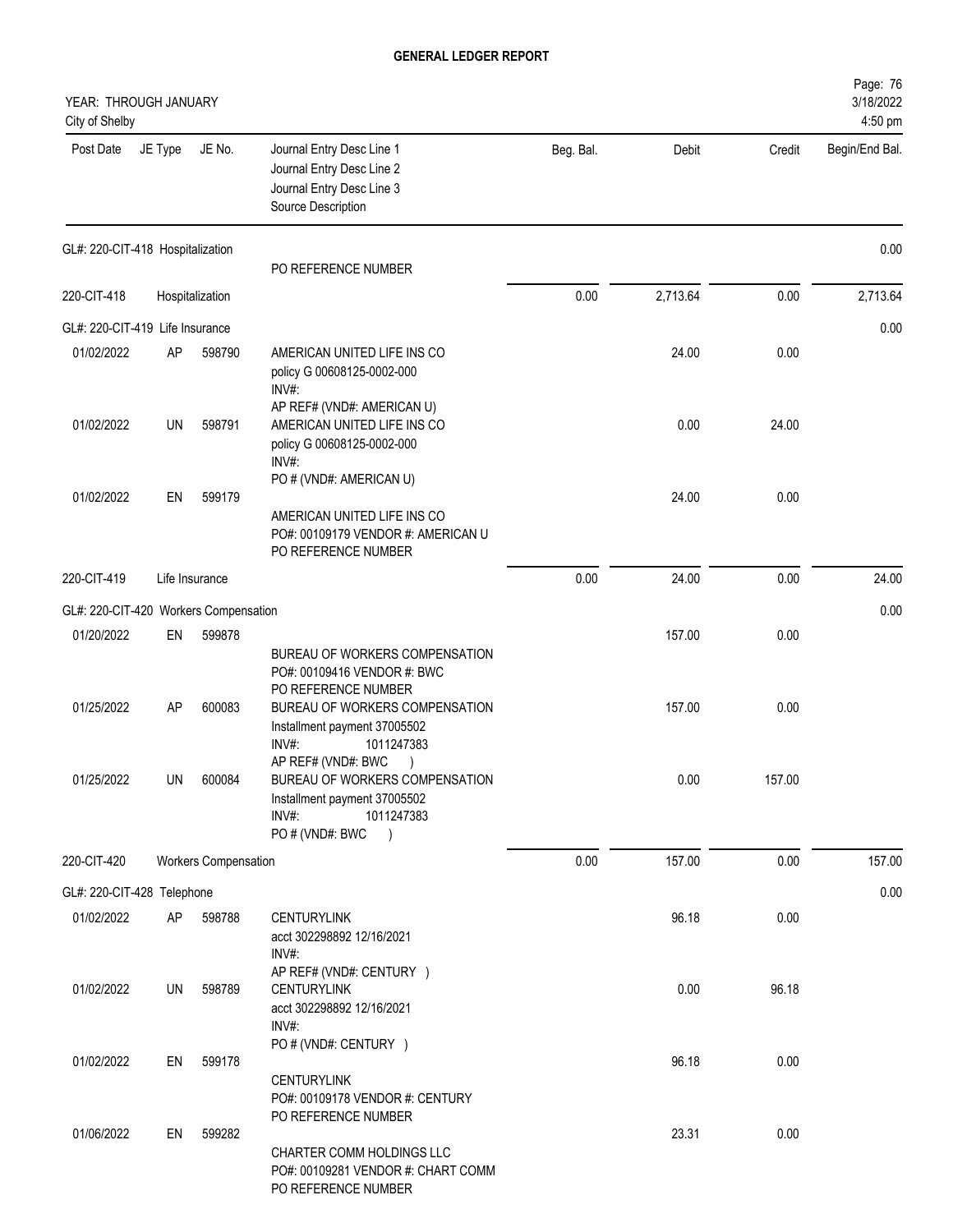| YEAR: THROUGH JANUARY<br>City of Shelby         |           |                                |                                                                                                                                |           |          |        | Page: 77<br>3/18/2022<br>4:50 pm |
|-------------------------------------------------|-----------|--------------------------------|--------------------------------------------------------------------------------------------------------------------------------|-----------|----------|--------|----------------------------------|
| Post Date                                       | JE Type   | JE No.                         | Journal Entry Desc Line 1<br>Journal Entry Desc Line 2<br>Journal Entry Desc Line 3<br>Source Description                      | Beg. Bal. | Debit    | Credit | Begin/End Bal.                   |
| GL#: 220-CIT-428 Telephone                      |           |                                |                                                                                                                                |           |          |        | 0.00                             |
| 01/25/2022                                      | AP        | 600104                         | CHARTER COMM HOLDINGS LLC<br>acct 8361104000102703<br>INV#:<br>0102703011522b<br>AP REF# (VND#: CHART COMM)                    |           | 2.12     | 0.00   |                                  |
| 01/25/2022                                      | UN        | 600105                         | CHARTER COMM HOLDINGS LLC<br>acct 8361104000102703<br>INV#:<br>0102703011522b<br>PO # (VND#: CHART COMM)                       |           | 0.00     | 2.12   |                                  |
| 220-CIT-428                                     | Telephone |                                |                                                                                                                                | 0.00      | 98.30    | 0.00   | 98.30                            |
| GL#: 220-CIT-435 Property and Liability Insuran |           |                                |                                                                                                                                |           |          |        | 0.00                             |
| 01/19/2022                                      | AP        | 599825                         | INSURANCE AUDIT & INSPECTION<br>2022 Insurance Risk Management<br>INV#:                                                        |           | 49.00    | 0.00   |                                  |
| 01/19/2022                                      | UN        | 599826                         | AP REF# (VND#: INS AUDIT)<br>INSURANCE AUDIT & INSPECTION<br>2022 Insurance Risk Management<br>INV#:<br>PO # (VND#: INS AUDIT) |           | 0.00     | 49.00  |                                  |
| 220-CIT-435                                     |           | Property and Liability Insuran |                                                                                                                                | 0.00      | 49.00    | 0.00   | 49.00                            |
| GL#: 220-CIT-473 Office Supplies                |           |                                |                                                                                                                                |           |          |        | 0.00                             |
| 01/07/2022                                      | AP        | 599036                         | SHELBY PRINTING LLC<br>On-line tax forms PDF file<br>INV#:<br>11828                                                            |           | 25.00    | 0.00   |                                  |
| 01/07/2022                                      | UN        | 599037                         | AP REF# (VND#: SHELB P LL)<br><b>SHELBY PRINTING LLC</b><br>On-line tax forms PDF file<br>INV#:<br>11828                       |           | 0.00     | 25.00  |                                  |
| 01/07/2022                                      | EN        | 599315                         | PO # (VND#: SHELB P LL)<br>SHELBY PRINTING LLC<br>PO#: 00109314 VENDOR #: SHELB P LL<br>PO REFERENCE NUMBER                    |           | 25.00    | 0.00   |                                  |
| 01/25/2022                                      | AP        | 600156                         | SHELBY PRINTING LLC<br>Taxi reminder notices<br>INV#:<br>321063<br>AP REF# (VND#: SHELB P LL)                                  |           | 535.00   | 0.00   |                                  |
| 01/25/2022                                      | UN        | 600157                         | SHELBY PRINTING LLC<br>Taxi reminder notices<br>INV#:<br>321063<br>PO # (VND#: SHELB P LL)                                     |           | 0.00     | 535.00 |                                  |
| 220-CIT-473                                     |           | <b>Office Supplies</b>         |                                                                                                                                | 0.00      | 560.00   | 0.00   | 560.00                           |
| GL#: 220-CIT-501 Computer support               |           |                                |                                                                                                                                |           |          |        | 0.00                             |
| 01/06/2022                                      | EN        | 599239                         | MUNICIPAL INCOME TAX SOLUTIONS<br>PO#: 00109238 VENDOR #: MUNI INCOM<br>PO REFERENCE NUMBER                                    |           | 2,915.00 | 0.00   |                                  |
| 01/07/2022                                      | AP        | 599014                         | MUNICIPAL INCOME TAX SOLUTIONS                                                                                                 |           | 2,915.00 | 0.00   |                                  |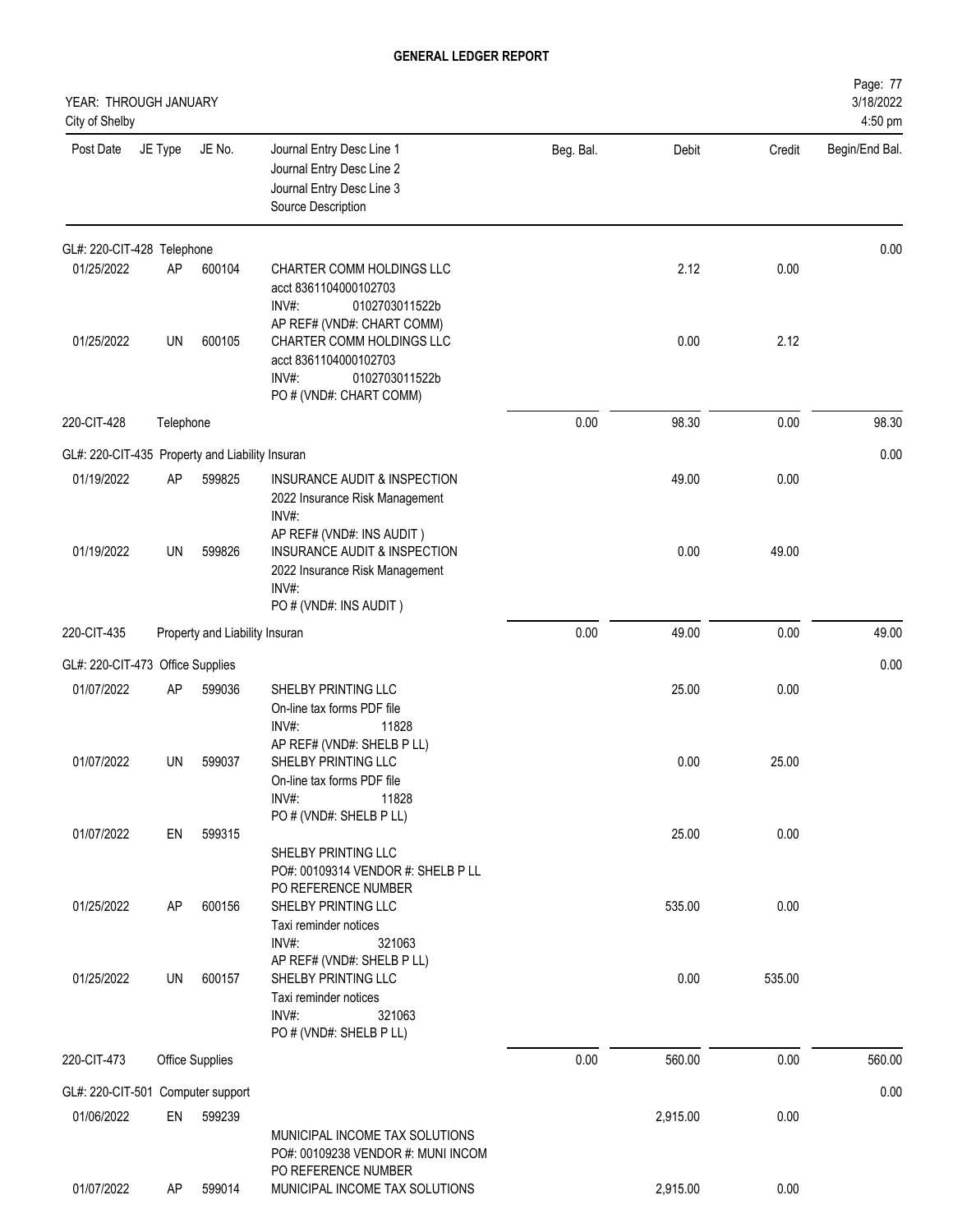| YEAR: THROUGH JANUARY<br>City of Shelby |           |                  |                                                                                                                                                                                             |           |          |          | Page: 78<br>3/18/2022<br>4:50 pm |
|-----------------------------------------|-----------|------------------|---------------------------------------------------------------------------------------------------------------------------------------------------------------------------------------------|-----------|----------|----------|----------------------------------|
| Post Date                               | JE Type   | JE No.           | Journal Entry Desc Line 1<br>Journal Entry Desc Line 2<br>Journal Entry Desc Line 3<br>Source Description                                                                                   | Beg. Bal. | Debit    | Credit   | Begin/End Bal.                   |
| GL#: 220-CIT-501 Computer support       |           |                  |                                                                                                                                                                                             |           |          |          | 0.00                             |
| 01/07/2022                              | UN        | 599015           | 2022 annual software support<br>INV#:<br>3607b<br>AP REF# (VND#: MUNI INCOM)<br>MUNICIPAL INCOME TAX SOLUTIONS<br>2022 annual software support<br>INV#:<br>3607b<br>PO # (VND#: MUNI INCOM) |           | 0.00     | 2,915.00 |                                  |
| 220-CIT-501                             |           | Computer support |                                                                                                                                                                                             | $0.00\,$  | 2,915.00 | 0.00     | 2,915.00                         |
| GL#: 220-CIT-506 Refunds                |           |                  |                                                                                                                                                                                             |           |          |          | 0.00                             |
| 01/11/2022                              | EN        | 599408           | MEDICAL SERVICE CO<br>PO#: 00109358 VENDOR #: MEDICAL SE<br>PO REFERENCE NUMBER                                                                                                             |           | 200.00   | 0.00     |                                  |
| 01/12/2022                              | AP        | 599499           | MEDICAL SERVICE CO<br>2020 tax refund<br>INV#:                                                                                                                                              |           | 200.00   | 0.00     |                                  |
| 01/12/2022                              | <b>UN</b> | 599500           | AP REF# (VND#: MEDICAL SE)<br>MEDICAL SERVICE CO<br>2020 tax refund<br>INV#:                                                                                                                |           | 0.00     | 200.00   |                                  |
| 01/24/2022                              | EN        | 600038           | PO # (VND#: MEDICAL SE)<br>STUDER/KAYLIN D//<br>PO#: 00109431 VENDOR #: STUDER/KAY                                                                                                          |           | 100.87   | 0.00     |                                  |
| 01/25/2022                              | AP        | 600114           | PO REFERENCE NUMBER<br>STUDER/KAYLIN D//<br>2019 tax refund<br>INV#:                                                                                                                        |           | 100.87   | 0.00     |                                  |
| 01/25/2022                              | UN        | 600115           | AP REF# (VND#: STUDER/KAY)<br>STUDER/KAYLIN D//<br>2019 tax refund<br>INV#:                                                                                                                 |           | 0.00     | 100.87   |                                  |
| 01/27/2022                              | EN        | 600194           | PO # (VND#: STUDER/KAY)<br>CHIP THEORY GAMES<br>PO#: 00109474 VENDOR #: CHIP THEOR                                                                                                          |           | 37.11    | 0.00     |                                  |
| 01/27/2022                              | AP        | 600212           | PO REFERENCE NUMBER<br>CHIP THEORY GAMES<br>2021 tax refund<br>INV#:                                                                                                                        |           | 37.11    | 0.00     |                                  |
| 01/27/2022                              | UN        | 600213           | AP REF# (VND#: CHIP THEOR)<br>CHIP THEORY GAMES<br>2021 tax refund<br>INV#:<br>PO # (VND#: CHIP THEOR)                                                                                      |           | 0.00     | 37.11    |                                  |
| 220-CIT-506                             | Refunds   |                  |                                                                                                                                                                                             | 0.00      | 337.98   | 0.00     | 337.98                           |
| GL#: 220-CIT-531 Miscellaneous          |           |                  |                                                                                                                                                                                             |           |          |          | 0.00                             |
| 01/25/2022                              | EN        | 600071           | PNC BANK                                                                                                                                                                                    |           | 999.22   | 0.00     |                                  |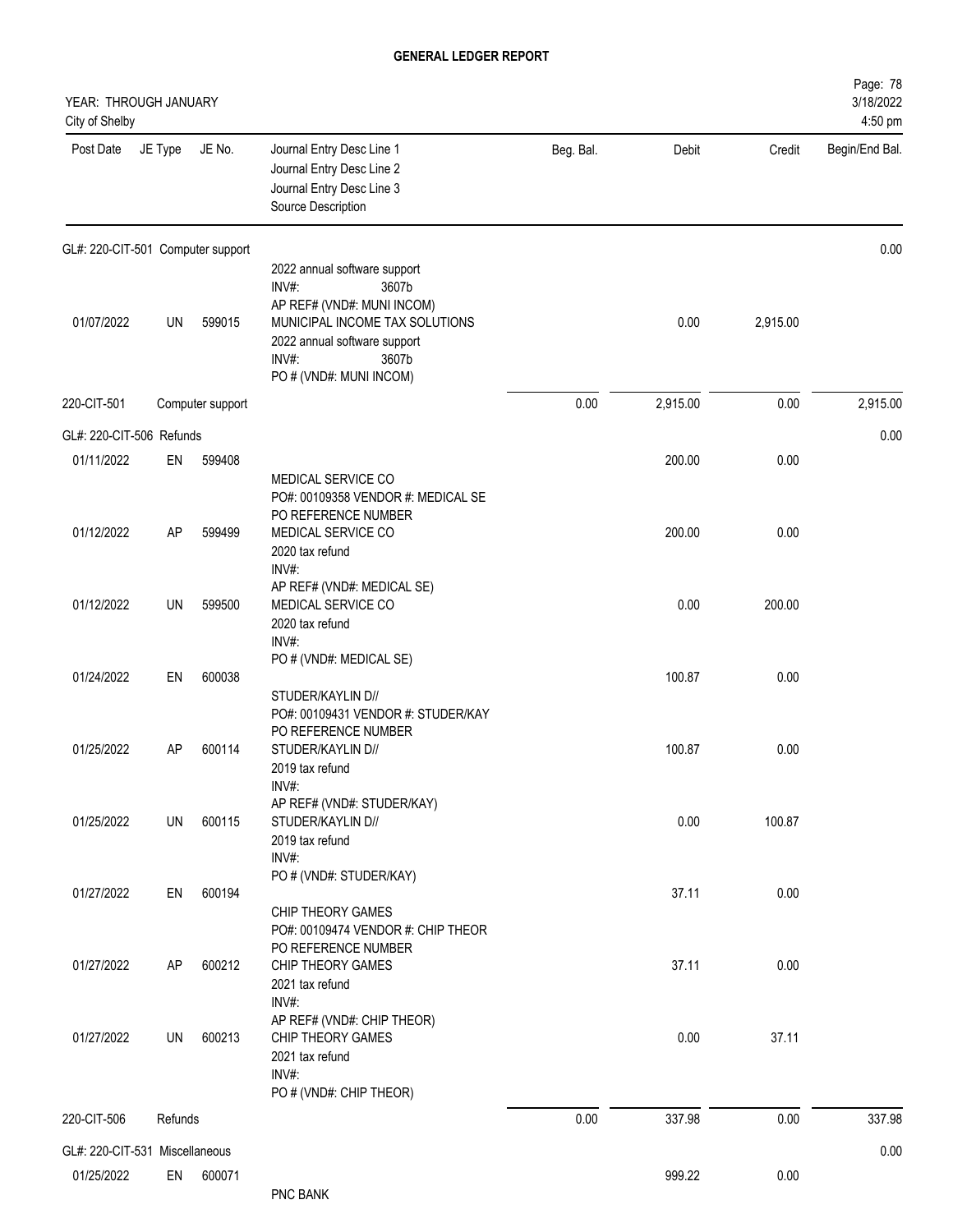| YEAR: THROUGH JANUARY<br>City of Shelby |            |               |                                                                                                                           |           |        |           | Page: 79<br>3/18/2022<br>4:50 pm |
|-----------------------------------------|------------|---------------|---------------------------------------------------------------------------------------------------------------------------|-----------|--------|-----------|----------------------------------|
| Post Date                               | JE Type    | JE No.        | Journal Entry Desc Line 1<br>Journal Entry Desc Line 2<br>Journal Entry Desc Line 3<br>Source Description                 | Beg. Bal. | Debit  | Credit    | Begin/End Bal.                   |
| GL#: 220-CIT-531 Miscellaneous          |            |               |                                                                                                                           |           |        |           | 0.00                             |
| 01/25/2022                              | AP         | 600087        | PO#: 00109461 VENDOR #: PNC<br>PO REFERENCE NUMBER<br>PNC BANK<br>Annual Analysis fee                                     |           | 999.22 | 0.00      |                                  |
| 01/25/2022                              | UN         | 600088        | INV#:<br>AP REF# (VND#: PNC<br>$\big)$<br>PNC BANK<br>Annual Analysis fee<br>INV#:<br>PO # (VND#: PNC<br>$\left( \right)$ |           | 0.00   | 999.22    |                                  |
| 220-CIT-531                             |            | Miscellaneous |                                                                                                                           | 0.00      | 999.22 | 0.00      | 999.22                           |
| GL#: 220-LTX-114 Income Tax             |            |               |                                                                                                                           |           |        |           | 0.00                             |
| 01/03/2022                              | CR         | 599363        | Income tax deposit, 2021 totals<br>Jordan<br>pio                                                                          |           | 0.00   | 4,523.84  |                                  |
| 01/04/2022                              | CR         | 599364        | Income tax deposit, 2021 totals<br>Jordan                                                                                 |           | 0.00   | 517.49    |                                  |
| 01/04/2022                              | ${\sf CR}$ | 599369        | pio<br>Income tax deposit, 2021 totals<br>Jordan                                                                          |           | 0.00   | 1,578.04  |                                  |
| 01/06/2022                              | ${\sf CR}$ | 599376        | pio<br>Income tax deposit, 2021 totals<br>Jordan                                                                          |           | 0.00   | 5,869.48  |                                  |
| 01/06/2022                              | <b>CR</b>  | 599377        | pio<br>Income tax deposit, 2022 totals<br>Jordan                                                                          |           | 0.00   | 92.54     |                                  |
| 01/06/2022                              | CR         | 599382        | pio<br>Income tax deposit, 2021 totals<br>Jordan                                                                          |           | 0.00   | 17,100.96 |                                  |
| 01/07/2022                              | CR         | 599388        | pio<br>Income tax deposit, 2021 totals<br>Jordan                                                                          |           | 0.00   | 6,058.12  |                                  |
| 01/10/2022                              | CR         | 599404        | pio<br>Income tax deposit, 2021 totals<br>Jordan                                                                          |           | 0.00   | 19,381.64 |                                  |
| 01/11/2022                              | CR         | 599657        | pio<br>Income tax deposit, 2021 totals<br>Jordan                                                                          |           | 0.00   | 2,415.85  |                                  |
| 01/12/2022                              | CR         | 599669        | pio<br>Income tax depoist, 2021 totals<br>Jordan                                                                          |           | 0.00   | 17,695.54 |                                  |
| 01/12/2022                              | CR         | 599670        | pio<br>Income tax deposit, 2022 totals<br>Jodan                                                                           |           | 0.00   | 334.02    |                                  |
| 01/13/2022                              | CR         | 599675        | pio<br>Income tax deposit, 2021 totals                                                                                    |           | 0.00   | 77,924.99 |                                  |
| 01/13/2022                              | CR         | 599676        | pio<br>Income tax deposit, 2021 totals<br>Schrote<br>pio                                                                  |           | 0.00   | 90,743.69 |                                  |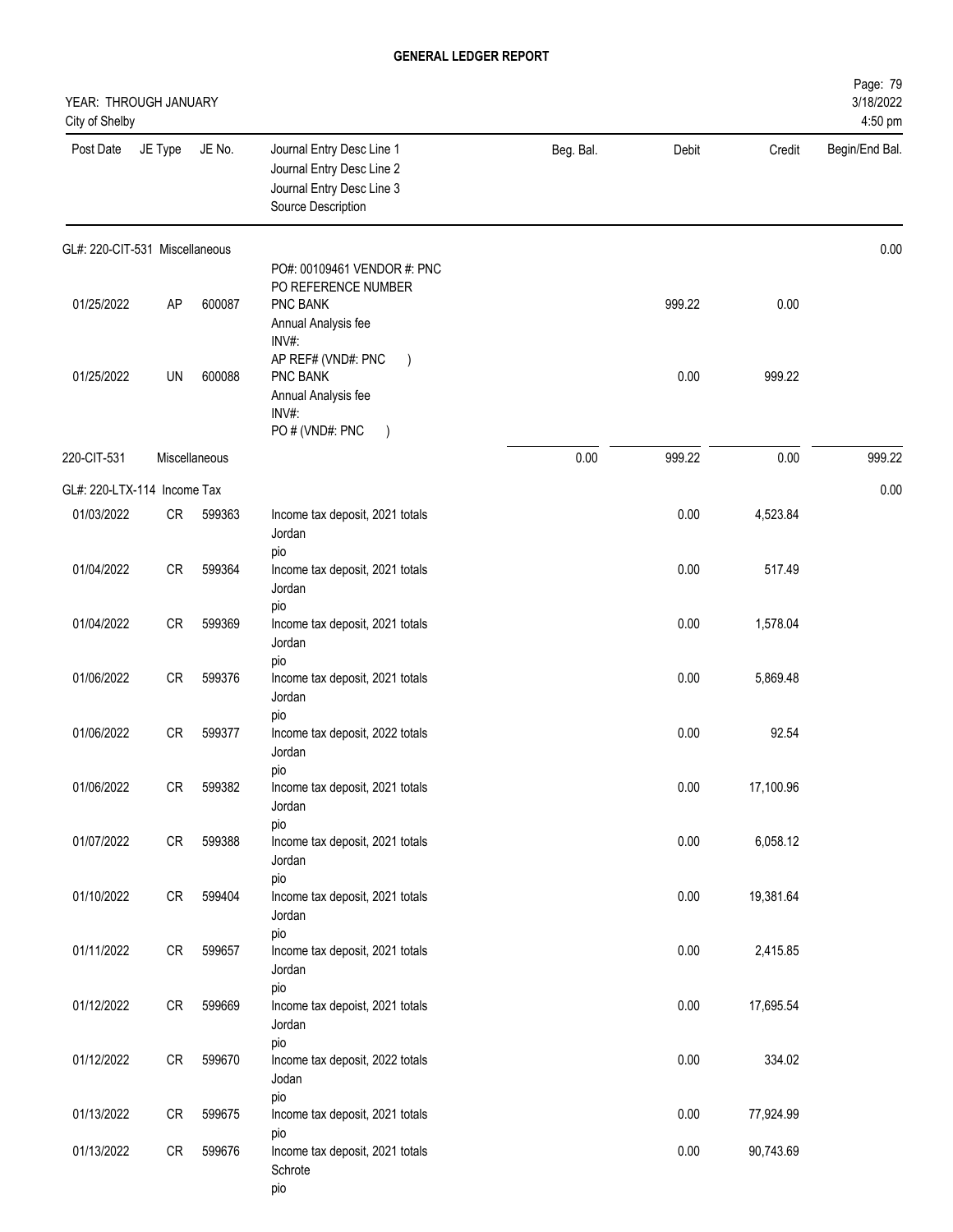| YEAR: THROUGH JANUARY<br>City of Shelby |            |        |                                                                                                           |           |            |            | Page: 80<br>3/18/2022<br>4:50 pm |
|-----------------------------------------|------------|--------|-----------------------------------------------------------------------------------------------------------|-----------|------------|------------|----------------------------------|
| Post Date                               | JE Type    | JE No. | Journal Entry Desc Line 1<br>Journal Entry Desc Line 2<br>Journal Entry Desc Line 3<br>Source Description | Beg. Bal. | Debit      | Credit     | Begin/End Bal.                   |
| GL#: 220-LTX-114 Income Tax             |            |        |                                                                                                           |           |            |            | 0.00                             |
| 01/14/2022                              | CR         | 599689 | Income tax deposit, 2021 totals<br>Jordan<br>pio                                                          |           | 0.00       | 10,837.81  |                                  |
| 01/18/2022                              | CR         | 599892 | Income tax deposit, 2021 totals<br>Jordan<br>pio                                                          |           | 0.00       | 20,730.20  |                                  |
| 01/18/2022                              | CR         | 599893 | Income tax deposit, 2021 totals<br>Schrtoe                                                                |           | 0.00       | 5,066.67   |                                  |
| 01/19/2022                              | <b>CR</b>  | 599898 | pio<br>Income tax deposit, 2021 totals<br>Jordan                                                          |           | 0.00       | 4,581.74   |                                  |
| 01/19/2022                              | CR         | 599899 | pio<br>Income tax deposit, 2022 totals<br>Jordan                                                          |           | 0.00       | 1,759.95   |                                  |
| 01/20/2022                              | CR         | 599913 | pio<br>Income tax deposit, 2021 totals<br>Jordan                                                          |           | 0.00       | 14,423.29  |                                  |
| 01/20/2022                              | <b>CR</b>  | 599914 | pio<br>Income tax deposit, 2022 totals<br>Jordan                                                          |           | 0.00       | 17.14      |                                  |
| 01/24/2022                              | <b>CR</b>  | 600173 | pio<br>Income tax deposit, 2021 totals<br>credit card payment                                             |           | 0.00       | 350.00     |                                  |
| 01/24/2022                              | CR         | 600183 | pio<br>Income tax deposit, 2021 totals                                                                    |           | 0.00       | 12,045.02  |                                  |
| 01/24/2022                              | <b>CR</b>  | 600184 | pio<br>Income tax deposit, 2022 totals<br>Jordan<br>pio                                                   |           | 0.00       | 3,046.75   |                                  |
| 01/25/2022                              | CR         | 600190 | Income tax deposit, 2021 totals<br>Jordan<br>pio                                                          |           | 0.00       | 2,699.87   |                                  |
| 01/25/2022                              | CR         | 600191 | Income tax deposit, 2022 totals<br>Jordan<br>pio                                                          |           | 0.00       | 477.46     |                                  |
| 01/27/2022                              | CR         | 600271 | Income tax deposit, 2021 totals<br>Jordan<br>pio                                                          |           | 0.00       | 7,663.43   |                                  |
| 01/27/2022                              | CR         | 600272 | Income tax deposit, 2022 totals<br>Jordan<br>pio                                                          |           | 0.00       | 2,457.54   |                                  |
| 01/28/2022                              | CR         | 600282 | Income tax deposit, 2021 totals<br>Jordan                                                                 |           | 0.00       | 12,963.85  |                                  |
| 01/28/2022                              | CR         | 600283 | pio<br>Income tax deposit, 2022 totals<br>Jordan<br>pio                                                   |           | 0.00       | 230.13     |                                  |
| 220-LTX-114                             | Income Tax |        |                                                                                                           | 0.00      | 0.00       | 343,587.05 | 343,587.05                       |
| GL#: 220-TRS-446 Transfer-General Fund  |            |        |                                                                                                           |           |            |            | 0.00                             |
| 01/31/2022                              | GJ         | 600415 | Income tax transfer to general fund                                                                       |           | 163,443.08 | 0.00       |                                  |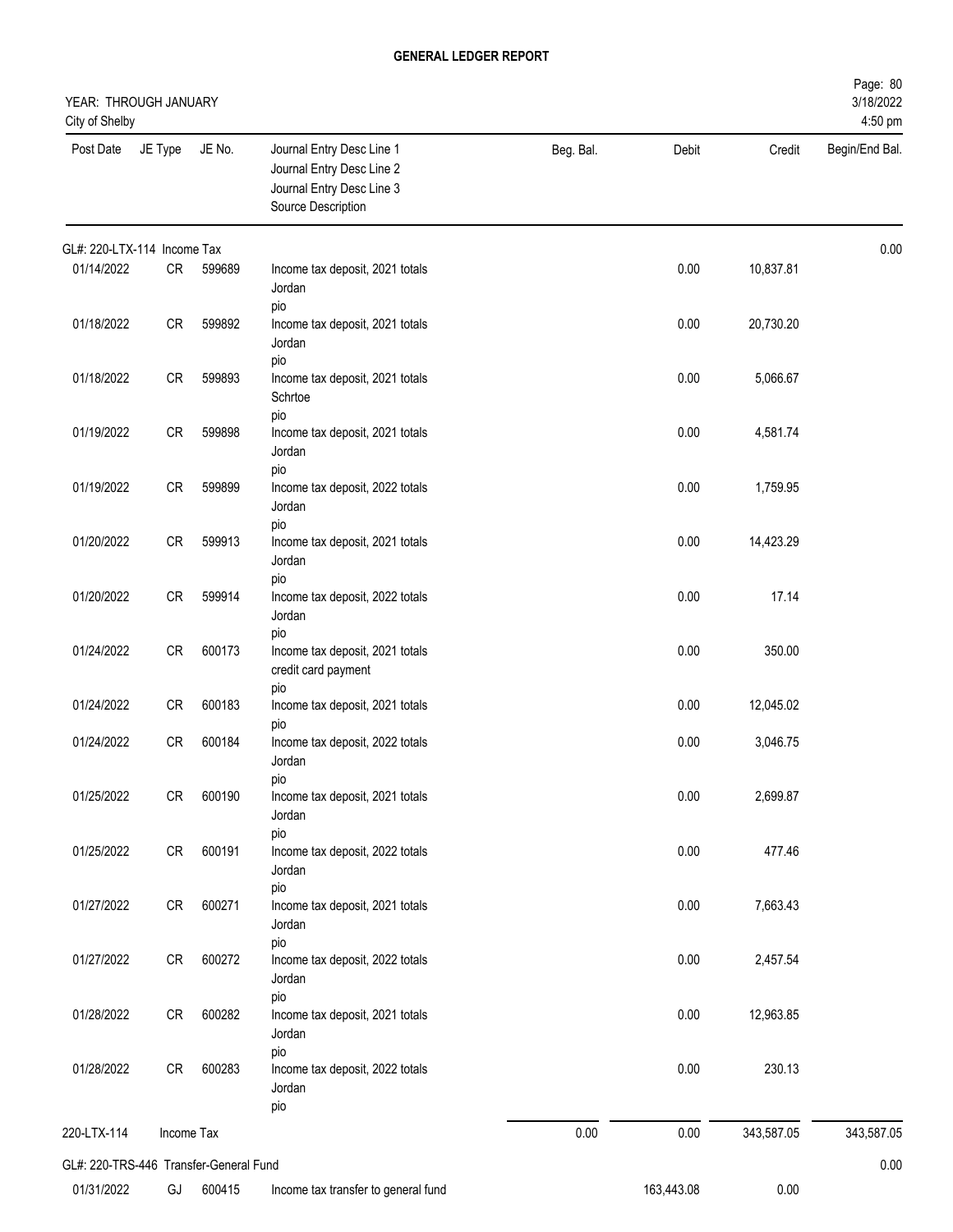| YEAR: THROUGH JANUARY<br>City of Shelby         |         |                                    |                                                                                                           |           |            |            | Page: 81<br>3/18/2022<br>4:50 pm |
|-------------------------------------------------|---------|------------------------------------|-----------------------------------------------------------------------------------------------------------|-----------|------------|------------|----------------------------------|
| Post Date                                       | JE Type | JE No.                             | Journal Entry Desc Line 1<br>Journal Entry Desc Line 2<br>Journal Entry Desc Line 3<br>Source Description | Beg. Bal. | Debit      | Credit     | Begin/End Bal.                   |
| GL#: 220-TRS-446 Transfer-General Fund          |         |                                    |                                                                                                           |           |            |            | 0.00                             |
| 01/31/2022                                      | GJ      | 600422                             | pio<br>Income tax transfer to general fund<br>pio                                                         |           | 45,261.36  | 0.00       |                                  |
| 220-TRS-446                                     |         | <b>Transfer-General Fund</b>       |                                                                                                           | 0.00      | 208,704.44 | 0.00       | 208,704.44                       |
| GL#: 220-TRS-447 Transfer-Capital Improvement   |         |                                    |                                                                                                           |           |            |            | 0.00                             |
| 01/31/2022                                      | GJ      | 600416                             | Income tax transfer to capital improv.                                                                    |           | 8,602.27   | 0.00       |                                  |
| 01/31/2022                                      | GJ      | 600423                             | pio<br>Income tax transfer to capital improv.<br>pio                                                      |           | 2,382.17   | 0.00       |                                  |
| 220-TRS-447                                     |         | Transfer-Capital Improvement       |                                                                                                           | 0.00      | 10,984.44  | 0.00       | 10,984.44                        |
| GL#: 220-TRS-465 Transfer-Sidewalks (3%)        |         |                                    |                                                                                                           |           |            |            | 0.00                             |
| 01/31/2022                                      | GJ      | 600419                             | Income tax transfer to sidewalks                                                                          |           | 1,001.46   | 0.00       |                                  |
| 01/31/2022                                      | GJ      | 600426                             | pio<br>Income tax transfer to sidewalks<br>pio                                                            |           | 277.33     | 0.00       |                                  |
| 220-TRS-465                                     |         | Transfer-Sidewalks (3%)            |                                                                                                           | 0.00      | 1,278.79   | 0.00       | 1,278.79                         |
| GL#: 220-TRS-466 Trans Streets, Alleys & Basins |         |                                    |                                                                                                           |           |            |            | 0.00                             |
| 01/31/2022                                      | GJ      | 600418                             | Income tax transfer to streets                                                                            |           | 32,380.48  | 0.00       |                                  |
| 01/31/2022                                      | GJ      | 600425                             | pio<br>Income tax transfer to streets<br>pio                                                              |           | 8,966.93   | 0.00       |                                  |
| 220-TRS-466                                     |         | Trans Streets, Alleys & Basins     |                                                                                                           | 0.00      | 41,347.41  | 0.00       | 41,347.41                        |
| GL#: 220-TRS-467 Transfer Police/Court Const    |         |                                    |                                                                                                           |           |            |            | 0.00                             |
| 01/31/2022                                      | GJ      | 600417                             | Income tax transfer to police/court                                                                       |           | 51,356.82  | 0.00       |                                  |
| 01/31/2022                                      | GJ      | 600424                             | pio<br>Transfer to police/court<br>pio                                                                    |           | 14,221.95  | 0.00       |                                  |
| 220-TRS-467                                     |         | <b>Transfer Police/Court Const</b> |                                                                                                           | 0.00      | 65,578.77  | 0.00       | 65,578.77                        |
|                                                 |         |                                    | Fund: 220 - City Income Tax Fund Totals:                                                                  |           | 343,587.05 | 343,587.05 |                                  |
| GL#: 225-HEA-400 Wages                          |         |                                    |                                                                                                           |           |            |            | 0.00                             |
| 01/05/2022                                      | AP      | 598905                             | CITY PAYROLL FUND<br>Wages 12/19/21-1/1/22<br>INV#:                                                       |           | 7,057.75   | 0.00       |                                  |
| 01/05/2022                                      | UN      | 598906                             | AP REF# (VND#: CITY PAYRO)<br>CITY PAYROLL FUND<br>Wages 12/19/21-1/1/22<br>INV#:                         |           | 0.00       | 7,057.75   |                                  |
| 01/05/2022                                      | EN      | 599228                             | PO # (VND#: CITY PAYRO)<br>CITY PAYROLL FUND<br>PO#: 00109228 VENDOR #: CITY PAYRO<br>PO REFERENCE NUMBER |           | 7,057.75   | 0.00       |                                  |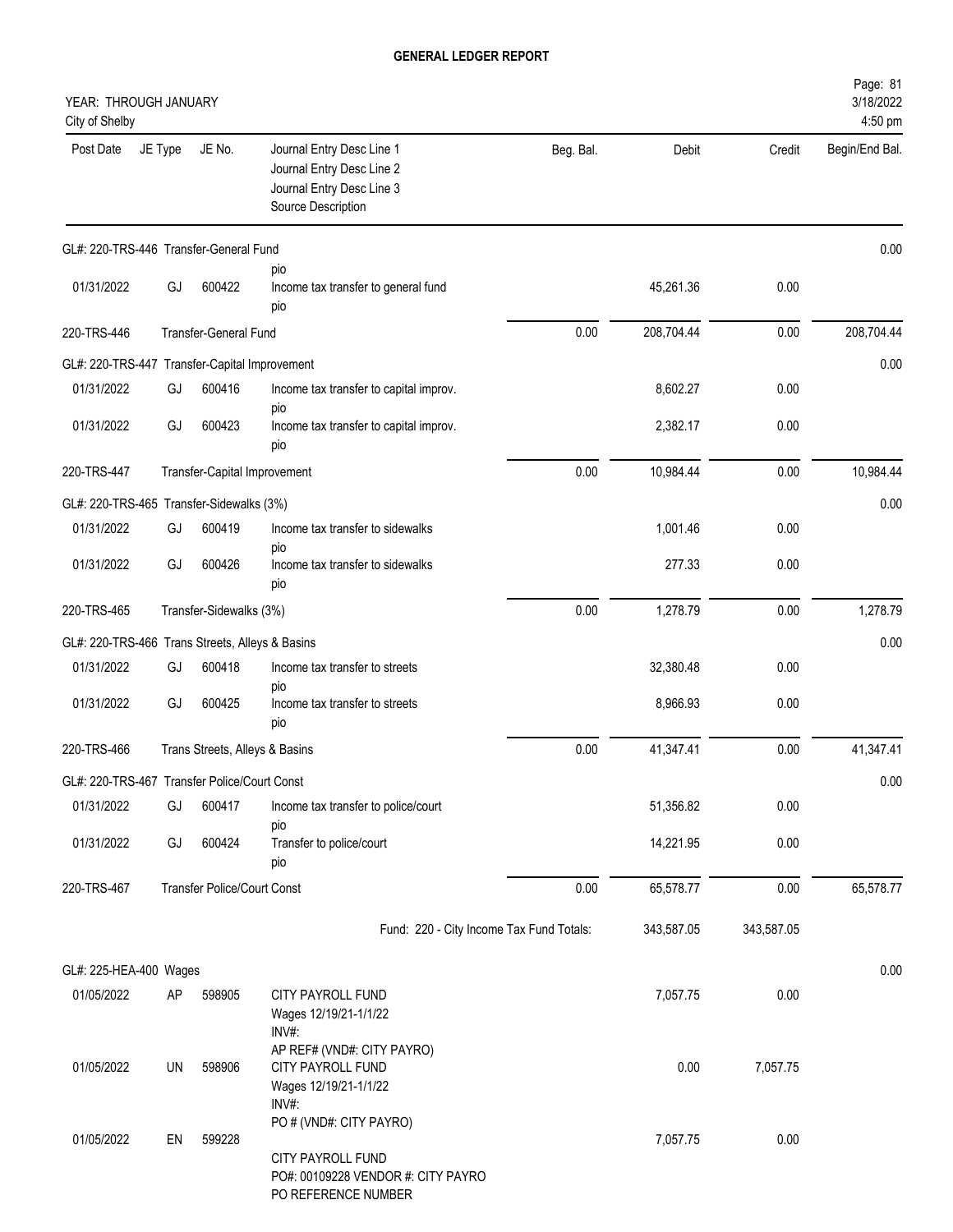| YEAR: THROUGH JANUARY<br>City of Shelby |         |        |                                                                                                                                     |           |           |          | Page: 82<br>3/18/2022<br>4:50 pm |
|-----------------------------------------|---------|--------|-------------------------------------------------------------------------------------------------------------------------------------|-----------|-----------|----------|----------------------------------|
| Post Date                               | JE Type | JE No. | Journal Entry Desc Line 1<br>Journal Entry Desc Line 2<br>Journal Entry Desc Line 3<br>Source Description                           | Beg. Bal. | Debit     | Credit   | Begin/End Bal.                   |
| GL#: 225-HEA-400 Wages                  |         |        |                                                                                                                                     |           |           |          | 0.00                             |
| 01/19/2022                              | EN      | 599795 |                                                                                                                                     |           | 7,107.75  | 0.00     |                                  |
|                                         |         |        | <b>CITY PAYROLL FUND</b><br>PO#: 00109399 VENDOR #: CITY PAYRO<br>PO REFERENCE NUMBER                                               |           |           |          |                                  |
| 01/19/2022                              | AP      | 599797 | CITY PAYROLL FUND<br>Wages 1/2/22-1/15/22<br>INV#:                                                                                  |           | 7,107.75  | 0.00     |                                  |
| 01/19/2022                              | UN      | 599798 | AP REF# (VND#: CITY PAYRO)<br><b>CITY PAYROLL FUND</b>                                                                              |           | 0.00      | 7,107.75 |                                  |
|                                         |         |        | Wages 1/2/22-1/15/22<br>INV#:<br>PO # (VND#: CITY PAYRO)                                                                            |           |           |          |                                  |
| 225-HEA-400                             | Wages   |        |                                                                                                                                     | 0.00      | 14,165.50 | 0.00     | 14,165.50                        |
|                                         |         |        | GL#: 225-HEA-415 Public Employees Retire.System                                                                                     |           |           |          | 0.00                             |
| 01/04/2022                              | EN      | 599212 |                                                                                                                                     |           | 1,438.38  | 0.00     |                                  |
|                                         |         |        | OH PUBLIC EMPLOYEES RETIREMENT<br>PO#: 00109212 VENDOR #: OPERS<br>PO REFERENCE NUMBER                                              |           |           |          |                                  |
| 01/05/2022                              | AP      | 598911 | OH PUBLIC EMPLOYEES RETIREMENT<br>Employer portion 11/21/21-<br>INV#:                                                               |           | 1,438.38  | 0.00     |                                  |
| 01/05/2022                              | UN      | 598912 | AP REF# (VND#: OPERS<br>OH PUBLIC EMPLOYEES RETIREMENT<br>Employer portion 11/21/21-<br>INV#:<br>PO # (VND#: OPERS<br>$\rightarrow$ |           | 0.00      | 1,438.38 |                                  |
| 225-HEA-415                             |         |        | Public Employees Retire.System                                                                                                      | 0.00      | 1,438.38  | 0.00     | 1,438.38                         |
| GL#: 225-HEA-417 FICA                   |         |        |                                                                                                                                     |           |           |          | 0.00                             |
| 01/05/2022                              | AP      | 598907 | PAYROLL FUND<br>FICA 12/19/21-1/1/22<br>INV#:                                                                                       |           | 102.35    | 0.00     |                                  |
| 01/05/2022                              | UN      | 598908 | AP REF# (VND#: PAYROLL FU)<br>PAYROLL FUND<br>FICA 12/19/21-1/1/22<br>INV#:                                                         |           | 0.00      | 102.35   |                                  |
| 01/05/2022                              | EN      | 599229 | PO # (VND#: PAYROLL FU)<br>PAYROLL FUND<br>PO#: 00109229 VENDOR #: PAYROLL FU                                                       |           | 102.35    | 0.00     |                                  |
|                                         |         |        | PO REFERENCE NUMBER                                                                                                                 |           |           |          |                                  |
| 01/19/2022                              | EN      | 599796 | PAYROLL FUND<br>PO#: 00109400 VENDOR #: PAYROLL FU<br>PO REFERENCE NUMBER                                                           |           | 103.05    | 0.00     |                                  |
| 01/19/2022                              | AP      | 599799 | PAYROLL FUND<br>FICA 1/2/22-1/15/22<br>INV#:                                                                                        |           | 103.05    | 0.00     |                                  |
| 01/19/2022                              | UN      | 599800 | AP REF# (VND#: PAYROLL FU)<br>PAYROLL FUND                                                                                          |           | 0.00      | 103.05   |                                  |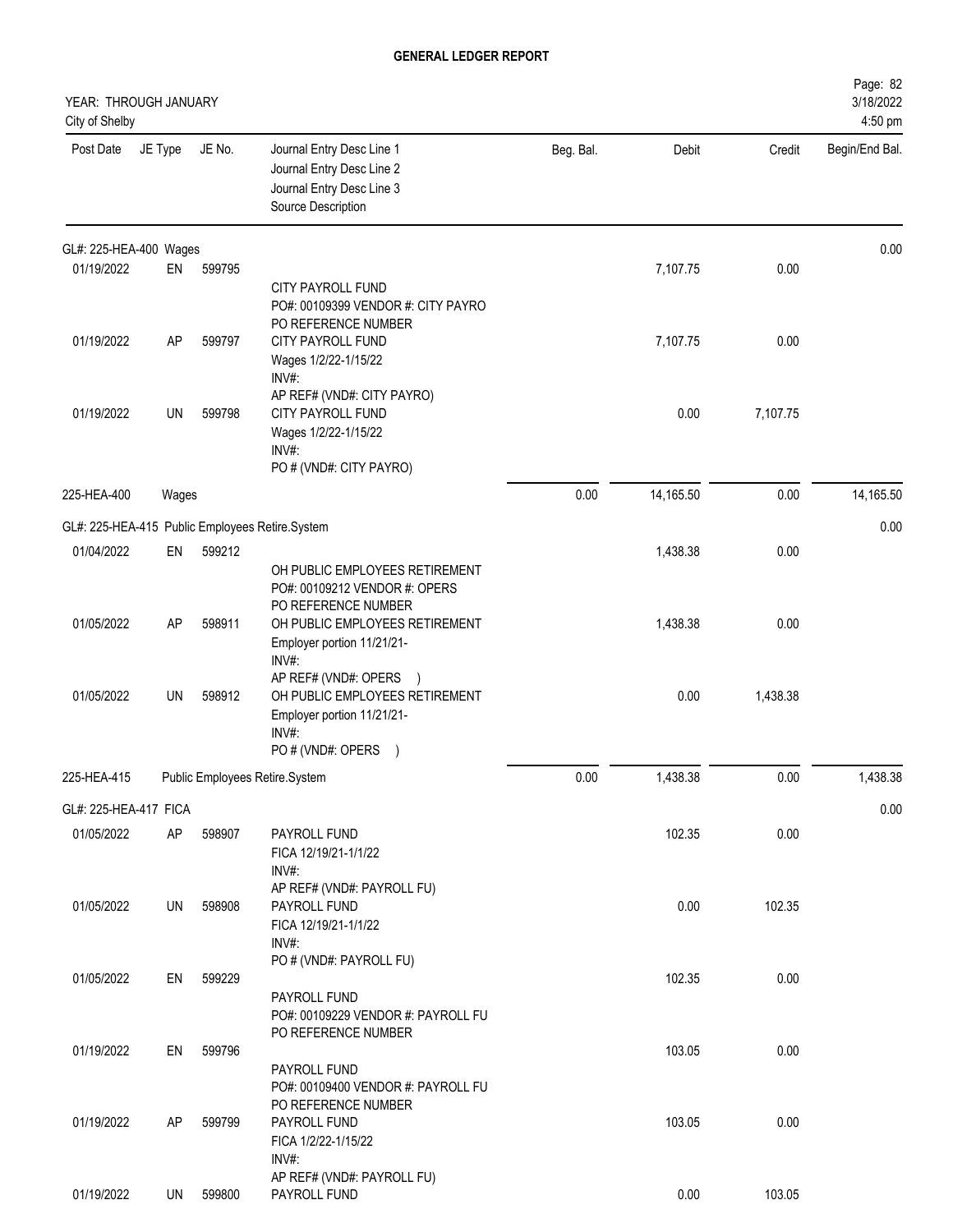| YEAR: THROUGH JANUARY<br>City of Shelby |             |                 |                                                                                                           |           |          |          | Page: 83<br>3/18/2022<br>4:50 pm |
|-----------------------------------------|-------------|-----------------|-----------------------------------------------------------------------------------------------------------|-----------|----------|----------|----------------------------------|
| Post Date                               | JE Type     | JE No.          | Journal Entry Desc Line 1<br>Journal Entry Desc Line 2<br>Journal Entry Desc Line 3<br>Source Description | Beg. Bal. | Debit    | Credit   | Begin/End Bal.                   |
| GL#: 225-HEA-417 FICA                   |             |                 |                                                                                                           |           |          |          | 0.00                             |
|                                         |             |                 | FICA 1/2/22-1/15/22<br>$INV#$ :                                                                           |           |          |          |                                  |
|                                         |             |                 | PO # (VND#: PAYROLL FU)                                                                                   |           |          |          |                                  |
| 225-HEA-417                             | <b>FICA</b> |                 |                                                                                                           | 0.00      | 205.40   | 0.00     | 205.40                           |
| GL#: 225-HEA-418 Hospitalization        |             |                 |                                                                                                           |           |          |          | 0.00                             |
| 01/02/2022                              | AP          | 598792          | JEFFERSON HEALTH PLAN                                                                                     |           | 3,618.18 | 0.00     |                                  |
|                                         |             |                 | Acct 19-OME095<br>INV#:                                                                                   |           |          |          |                                  |
|                                         |             |                 | AP REF# (VND#: JEFFERSON)                                                                                 |           |          |          |                                  |
| 01/02/2022                              | UN          | 598793          | JEFFERSON HEALTH PLAN                                                                                     |           | 0.00     | 3,618.18 |                                  |
|                                         |             |                 | Acct 19-OME095<br>INV#:                                                                                   |           |          |          |                                  |
|                                         |             |                 | PO # (VND#: JEFFERSON)                                                                                    |           |          |          |                                  |
| 01/02/2022                              | EN          | 599180          | JEFFERSON HEALTH PLAN                                                                                     |           | 3,618.18 | 0.00     |                                  |
|                                         |             |                 | PO#: 00109180 VENDOR #: JEFFERSON                                                                         |           |          |          |                                  |
| 01/24/2022                              | EN          | 600051          | PO REFERENCE NUMBER                                                                                       |           |          |          |                                  |
|                                         |             |                 | JEFFERSON HEALTH PLAN                                                                                     |           | 5,427.27 | 0.00     |                                  |
|                                         |             |                 | PO#: 00109444 VENDOR #: JEFFERSON<br>PO REFERENCE NUMBER                                                  |           |          |          |                                  |
| 225-HEA-418                             |             | Hospitalization |                                                                                                           | 0.00      | 3,618.18 | 0.00     | 3,618.18                         |
| GL#: 225-HEA-419 Life Insurance         |             |                 |                                                                                                           |           |          |          | 0.00                             |
| 01/02/2022                              | AP          | 598790          | AMERICAN UNITED LIFE INS CO                                                                               |           | 24.00    | 0.00     |                                  |
|                                         |             |                 | policy G 00608125-0002-000                                                                                |           |          |          |                                  |
|                                         |             |                 | INV#:<br>AP REF# (VND#: AMERICAN U)                                                                       |           |          |          |                                  |
| 01/02/2022                              | UN          | 598791          | AMERICAN UNITED LIFE INS CO                                                                               |           | 0.00     | 24.00    |                                  |
|                                         |             |                 | policy G 00608125-0002-000<br>INV#:                                                                       |           |          |          |                                  |
|                                         |             |                 | PO # (VND#: AMERICAN U)                                                                                   |           |          |          |                                  |
| 01/02/2022                              | EN          | 599179          |                                                                                                           |           | 24.00    | 0.00     |                                  |
|                                         |             |                 | AMERICAN UNITED LIFE INS CO<br>PO#: 00109179 VENDOR #: AMERICAN U                                         |           |          |          |                                  |
|                                         |             |                 | PO REFERENCE NUMBER                                                                                       |           |          |          |                                  |
| 225-HEA-419                             |             | Life Insurance  |                                                                                                           | 0.00      | 24.00    | 0.00     | 24.00                            |
| GL#: 225-HEA-420 Workers Compensation   |             |                 |                                                                                                           |           |          |          | 0.00                             |
| 01/20/2022                              | EN          | 599878          |                                                                                                           |           | 196.00   | 0.00     |                                  |
|                                         |             |                 | BUREAU OF WORKERS COMPENSATION                                                                            |           |          |          |                                  |
|                                         |             |                 | PO#: 00109416 VENDOR #: BWC<br>PO REFERENCE NUMBER                                                        |           |          |          |                                  |
| 01/25/2022                              | AP          | 600083          | BUREAU OF WORKERS COMPENSATION                                                                            |           | 196.00   | 0.00     |                                  |
|                                         |             |                 | Installment payment 37005502                                                                              |           |          |          |                                  |
|                                         |             |                 | INV#:<br>1011247383<br>AP REF# (VND#: BWC                                                                 |           |          |          |                                  |
| 01/25/2022                              | UN          | 600084          | BUREAU OF WORKERS COMPENSATION<br>Installment payment 37005502                                            |           | 0.00     | 196.00   |                                  |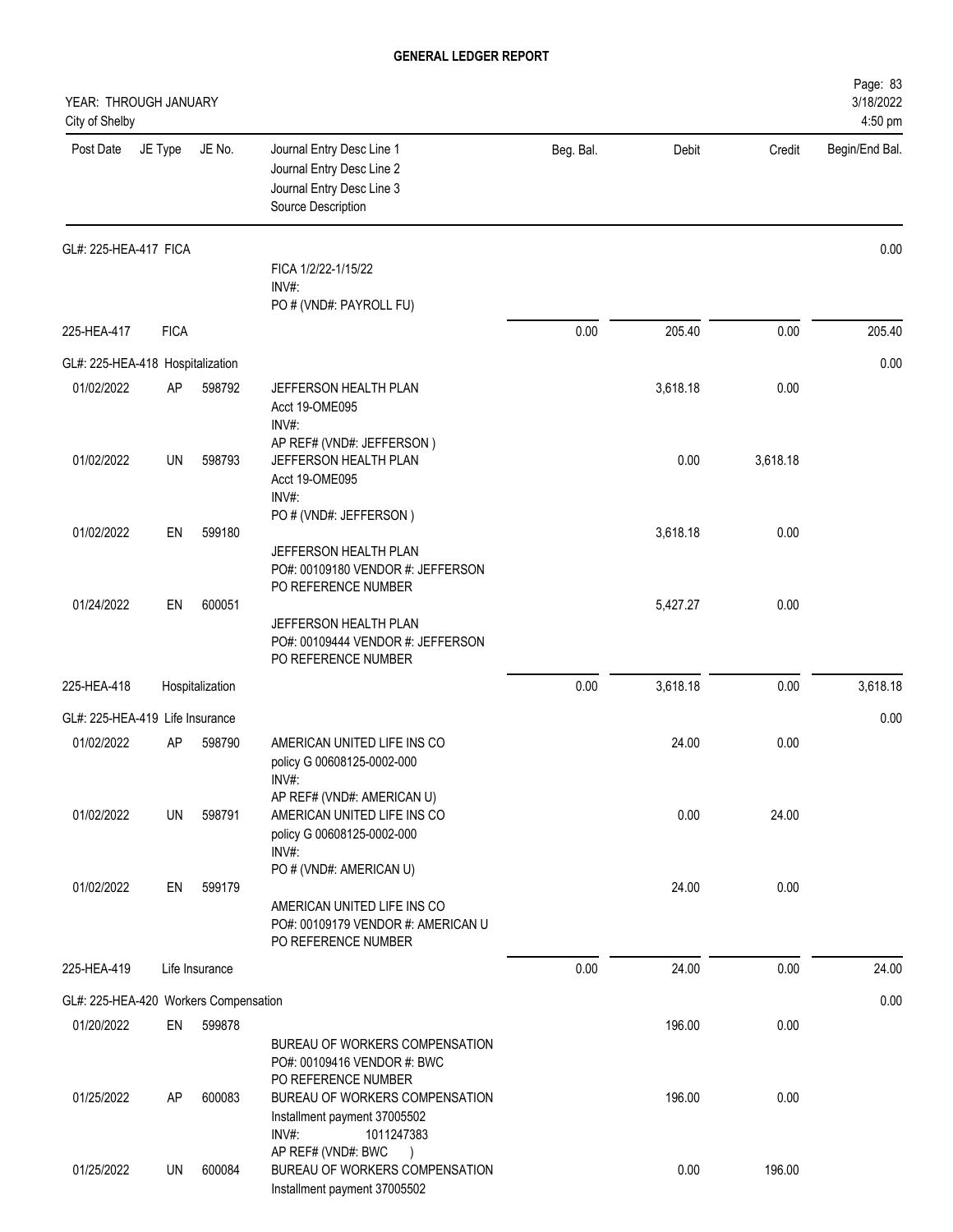| YEAR: THROUGH JANUARY<br>City of Shelby         |           |                                |                                                                                                                                        |           |        |        | Page: 84<br>3/18/2022<br>4:50 pm |
|-------------------------------------------------|-----------|--------------------------------|----------------------------------------------------------------------------------------------------------------------------------------|-----------|--------|--------|----------------------------------|
| Post Date                                       | JE Type   | JE No.                         | Journal Entry Desc Line 1<br>Journal Entry Desc Line 2<br>Journal Entry Desc Line 3<br>Source Description                              | Beg. Bal. | Debit  | Credit | Begin/End Bal.                   |
| GL#: 225-HEA-420 Workers Compensation           |           |                                | $INV#$ :<br>1011247383<br>PO#(VND#: BWC                                                                                                |           |        |        | 0.00                             |
| 225-HEA-420                                     |           | <b>Workers Compensation</b>    |                                                                                                                                        | 0.00      | 196.00 | 0.00   | 196.00                           |
| GL#: 225-HEA-428 Telephone                      |           |                                |                                                                                                                                        |           |        |        | 0.00                             |
| 01/02/2022                                      | AP        | 598788                         | <b>CENTURYLINK</b><br>acct 302298892 12/16/2021<br>INV#:<br>AP REF# (VND#: CENTURY )                                                   |           | 96.18  | 0.00   |                                  |
| 01/02/2022                                      | <b>UN</b> | 598789                         | <b>CENTURYLINK</b><br>acct 302298892 12/16/2021<br>INV#:<br>PO # (VND#: CENTURY )                                                      |           | 0.00   | 96.18  |                                  |
| 01/02/2022                                      | EN        | 599178                         | <b>CENTURYLINK</b><br>PO#: 00109178 VENDOR #: CENTURY<br>PO REFERENCE NUMBER                                                           |           | 96.18  | 0.00   |                                  |
| 01/06/2022                                      | EN        | 599282                         | CHARTER COMM HOLDINGS LLC<br>PO#: 00109281 VENDOR #: CHART COMM<br>PO REFERENCE NUMBER                                                 |           | 34.46  | 0.00   |                                  |
| 01/25/2022                                      | AP        | 600104                         | CHARTER COMM HOLDINGS LLC<br>acct 8361104000102703<br>INV#:<br>0102703011522b                                                          |           | 3.14   | 0.00   |                                  |
| 01/25/2022                                      | <b>UN</b> | 600105                         | AP REF# (VND#: CHART COMM)<br>CHARTER COMM HOLDINGS LLC<br>acct 8361104000102703<br>INV#:<br>0102703011522b<br>PO # (VND#: CHART COMM) |           | 0.00   | 3.14   |                                  |
| 225-HEA-428                                     | Telephone |                                |                                                                                                                                        | 0.00      | 99.32  | 0.00   | 99.32                            |
| GL#: 225-HEA-435 Property and Liability Insuran |           |                                |                                                                                                                                        |           |        |        | 0.00                             |
| 01/19/2022                                      | AP        | 599825                         | INSURANCE AUDIT & INSPECTION<br>2022 Insurance Risk Management<br>INV#:<br>AP REF# (VND#: INS AUDIT)                                   |           | 177.00 | 0.00   |                                  |
| 01/19/2022                                      | UN        | 599826                         | INSURANCE AUDIT & INSPECTION<br>2022 Insurance Risk Management<br>INV#:<br>PO # (VND#: INS AUDIT)                                      |           | 0.00   | 177.00 |                                  |
| 225-HEA-435                                     |           | Property and Liability Insuran |                                                                                                                                        | 0.00      | 177.00 | 0.00   | 177.00                           |
| GL#: 225-HEA-436 Auto Insurance                 |           |                                |                                                                                                                                        |           |        |        | 0.00                             |
| 01/19/2022                                      | AP        | 599825                         | INSURANCE AUDIT & INSPECTION<br>2022 Insurance Risk Management<br>INV#:<br>AP REF# (VND#: INS AUDIT)                                   |           | 14.50  | 0.00   |                                  |
| 01/19/2022                                      | UN        | 599826                         | INSURANCE AUDIT & INSPECTION<br>2022 Insurance Risk Management<br>INV#:                                                                |           | 0.00   | 14.50  |                                  |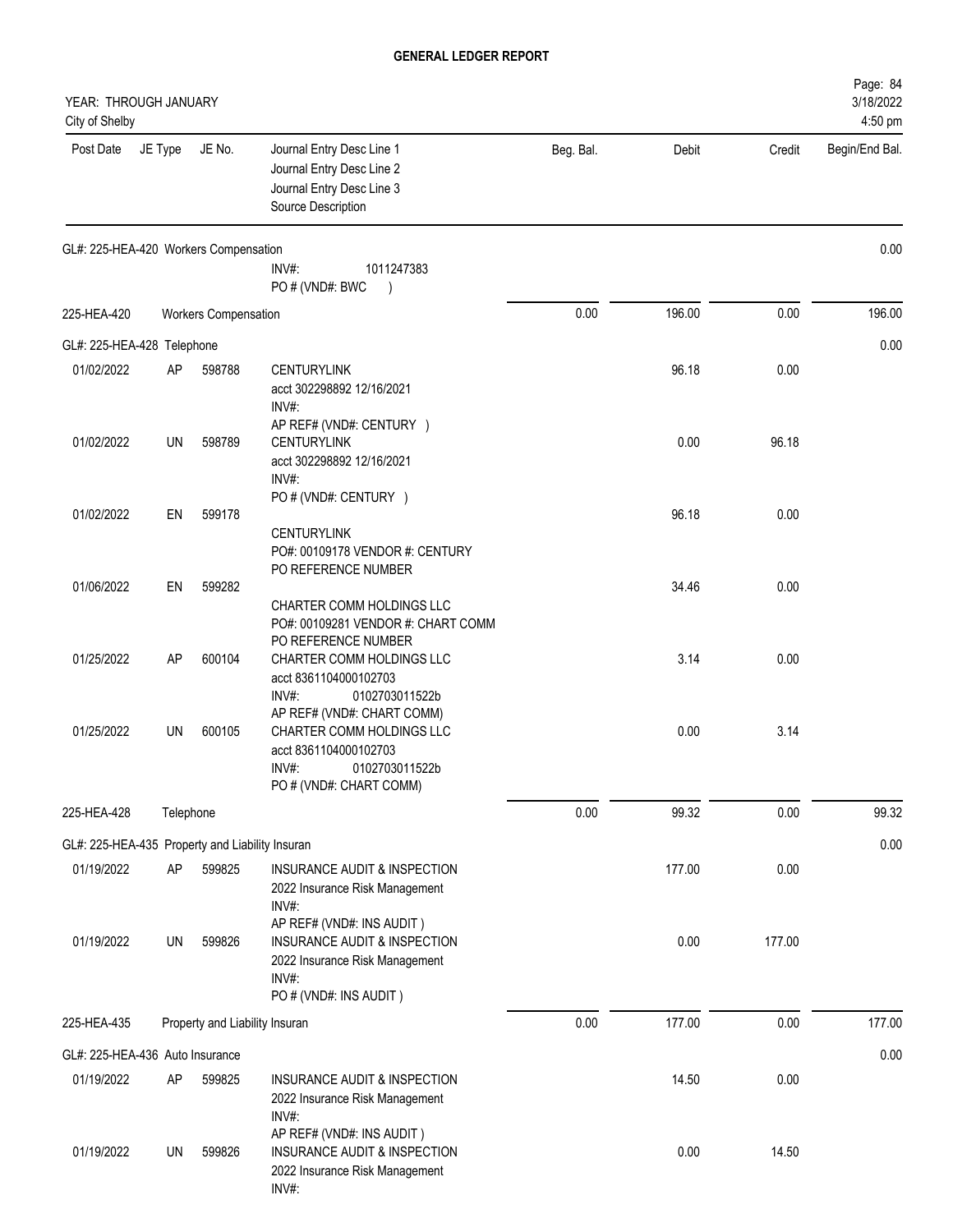| YEAR: THROUGH JANUARY<br>City of Shelby          |         |                |                                                                                                                  |           |        |        | Page: 85<br>3/18/2022<br>4:50 pm |
|--------------------------------------------------|---------|----------------|------------------------------------------------------------------------------------------------------------------|-----------|--------|--------|----------------------------------|
| Post Date                                        | JE Type | JE No.         | Journal Entry Desc Line 1<br>Journal Entry Desc Line 2<br>Journal Entry Desc Line 3<br>Source Description        | Beg. Bal. | Debit  | Credit | Begin/End Bal.                   |
| GL#: 225-HEA-436 Auto Insurance                  |         |                | PO # (VND#: INS AUDIT)                                                                                           |           |        |        | 0.00                             |
| 225-HEA-436                                      |         | Auto Insurance |                                                                                                                  | 0.00      | 14.50  | 0.00   | 14.50                            |
| GL#: 225-HEA-471 Education, Mtgs. & Related Exp. |         |                |                                                                                                                  |           |        |        | 0.00                             |
| 01/04/2022                                       | EN      | 599226         | ASSOC OF OH HEALTH COMM<br>PO#: 00109226 VENDOR #: AOHC<br>PO REFERENCE NUMBER                                   |           | 853.25 | 0.00   |                                  |
| 01/04/2022                                       | EN      | 599226         | ASSOC OF OH HEALTH COMM<br>PO#: 00109226 VENDOR #: AOHC<br>PO REFERENCE NUMBER                                   |           | 100.00 | 0.00   |                                  |
| 01/04/2022                                       | EN      | 599227         | CONRAD/BETH//<br>PO#: 00109227 VENDOR #: CONRAD/BET<br>PO REFERENCE NUMBER                                       |           | 60.00  | 0.00   |                                  |
| 01/07/2022                                       | AP      | 599010         | ASSOC OF OH HEALTH COMM<br>Memebership dues Ajay Chawla<br>INV#:                                                 |           | 853.25 | 0.00   |                                  |
| 01/07/2022                                       | AP      | 599010         | AP REF# (VND#: AOHC<br>ASSOC OF OH HEALTH COMM<br>Memebership dues Ajay Chawla<br>INV#:                          |           | 100.00 | 0.00   |                                  |
| 01/07/2022                                       | UN      | 599011         | AP REF# (VND#: AOHC<br>ASSOC OF OH HEALTH COMM<br>Memebership dues Ajay Chawla<br>INV#:                          |           | 0.00   | 853.25 |                                  |
| 01/07/2022                                       | UN      | 599011         | PO#(VND#: AOHC<br>ASSOC OF OH HEALTH COMM<br>Memebership dues Ajay Chawla<br>INV#:                               |           | 0.00   | 100.00 |                                  |
| 01/12/2022                                       | AP      | 599483         | PO # (VND#: AOHC )<br>CONRAD/BETH//<br>Reimbursement OEHA membership<br>INV#:                                    |           | 63.00  | 0.00   |                                  |
| 01/12/2022                                       | UN      | 599484         | AP REF# (VND#: CONRAD/BET)<br>CONRAD/BETH//<br>Reimbursement OEHA membership<br>INV#:                            |           | 0.00   | 60.00  |                                  |
| 01/18/2022                                       | EN      | 599791         | PO # (VND#: CONRAD/BET)<br>CONRAD/BETH//<br>PO#: 00109395 VENDOR #: CONRAD/BET                                   |           | 63.18  | 0.00   |                                  |
| 01/28/2022                                       | AP      | 600293         | PO REFERENCE NUMBER<br>CONRAD/BETH//<br>Mileage reimbursement 1/27/22<br>INV#:                                   |           | 63.18  | 0.00   |                                  |
| 01/28/2022                                       | UN      | 600294         | AP REF# (VND#: CONRAD/BET)<br>CONRAD/BETH//<br>Mileage reimbursement 1/27/22<br>INV#:<br>PO # (VND#: CONRAD/BET) |           | 0.00   | 63.18  |                                  |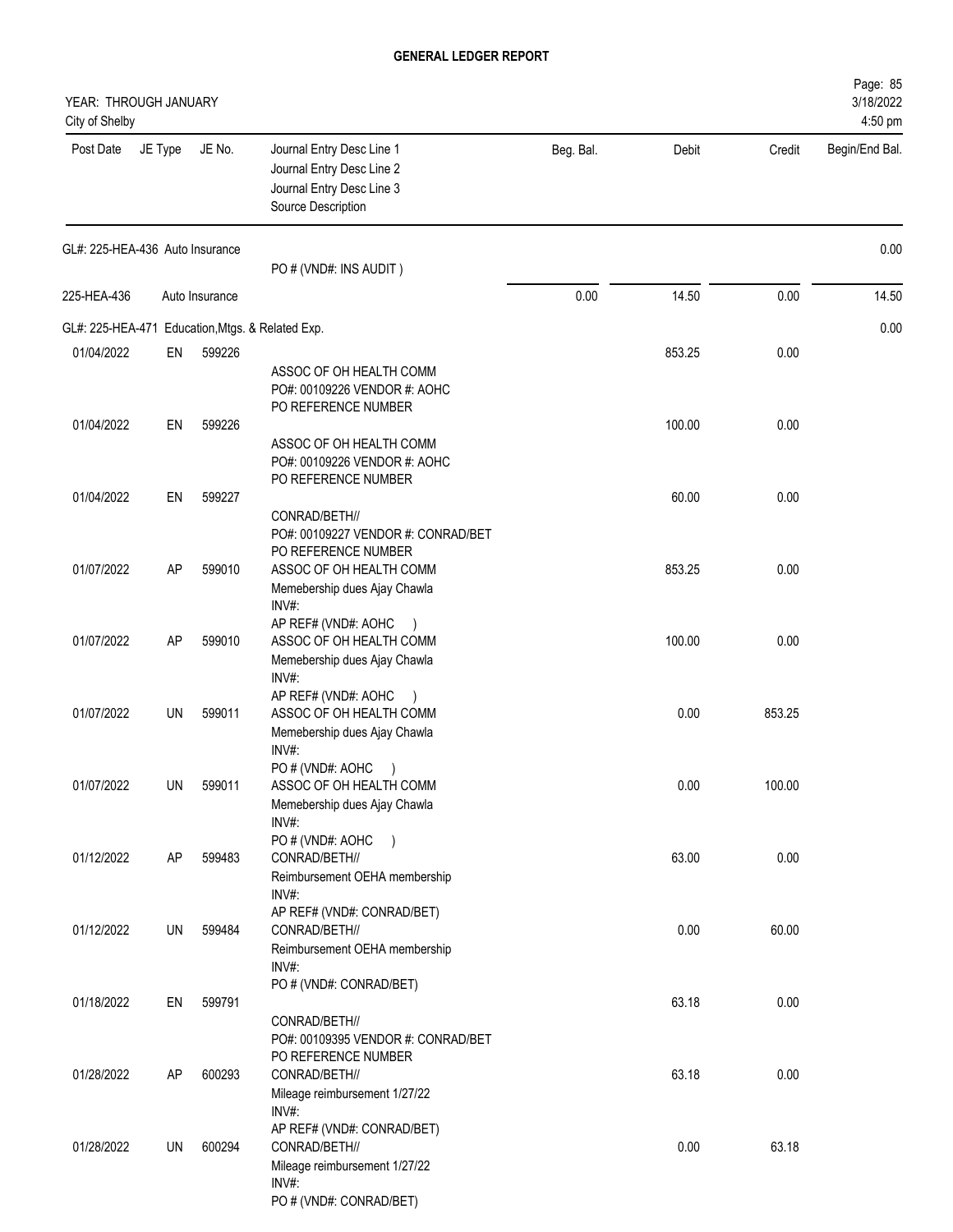| YEAR: THROUGH JANUARY<br>City of Shelby          |           |                       |                                                                                                                                                       |           |          |        | Page: 86<br>3/18/2022<br>4:50 pm |
|--------------------------------------------------|-----------|-----------------------|-------------------------------------------------------------------------------------------------------------------------------------------------------|-----------|----------|--------|----------------------------------|
| Post Date                                        | JE Type   | JE No.                | Journal Entry Desc Line 1<br>Journal Entry Desc Line 2<br>Journal Entry Desc Line 3<br>Source Description                                             | Beg. Bal. | Debit    | Credit | Begin/End Bal.                   |
| GL#: 225-HEA-471 Education, Mtgs. & Related Exp. |           |                       |                                                                                                                                                       |           |          |        | 0.00                             |
| 01/28/2022                                       | AP        | 600295                | CONRAD/BETH//<br>Reimbursement for parking<br>INV#:                                                                                                   |           | 7.00     | 0.00   |                                  |
| 01/28/2022                                       | <b>UN</b> | 600296                | AP REF# (VND#: CONRAD/BET)<br>CONRAD/BETH//<br>Reimbursement for parking<br>INV#:<br>PO # (VND#: CONRAD/BET)                                          |           | 0.00     | 59.36  |                                  |
| 225-HEA-471                                      |           |                       | Education, Mtgs. & Related Exp.                                                                                                                       | 0.00      | 1,086.43 | 0.00   | 1,086.43                         |
| GL#: 225-HEA-472 Supplies                        |           |                       |                                                                                                                                                       |           |          |        | 0.00                             |
| 01/19/2022                                       | AP        | 599801                | AMAZON INC<br>Canopy sport tent<br>INV#:<br>469935333698                                                                                              |           | 598.00   | 0.00   |                                  |
| 01/19/2022                                       | UN        | 599802                | AP REF# (VND#: AMAZON INC)<br>AMAZON INC<br>Canopy sport tent<br>INV#:<br>469935333698<br>PO # (VND#: AMAZON INC)                                     |           | 0.00     | 598.00 |                                  |
| 225-HEA-472                                      | Supplies  |                       |                                                                                                                                                       | 0.00      | 598.00   | 0.00   | 598.00                           |
| GL#: 225-HEA-473 Office Supplies                 |           |                       |                                                                                                                                                       |           |          |        | 0.00                             |
| 01/06/2022                                       | EN        | 599231                |                                                                                                                                                       |           | 10.29    | 0.00   |                                  |
| 01/14/2022                                       | AP        | 599733                | QUILL CORPORATION<br>PO#: 00109230 VENDOR #: QUILL CORP<br>PO REFERENCE NUMBER<br>QUILL CORPORATION<br>office supplies city hall<br>INV#:<br>21967885 |           | 10.29    | 0.00   |                                  |
| 01/14/2022                                       | UN        | 599734                | AP REF# (VND#: QUILL CORP)<br>QUILL CORPORATION<br>office supplies city hall<br>INV#:<br>21967885<br>PO # (VND#: QUILL CORP)                          |           | 0.00     | 10.29  |                                  |
| 225-HEA-473                                      |           | Office Supplies       |                                                                                                                                                       | 0.00      | 10.29    | 0.00   | 10.29                            |
| GL#: 225-HEA-484 Fuel, Autos-Equipment           |           |                       |                                                                                                                                                       |           |          |        | 0.00                             |
| 01/12/2022                                       | EN        | 599449                | COLE DISTRIBUTING INC.<br>PO#: 00109375 VENDOR #: COLE DISTR                                                                                          |           | 50.00    | 0.00   |                                  |
| 01/12/2022                                       | <b>AP</b> | 599469                | PO REFERENCE NUMBER<br>COLE DISTRIBUTING INC.<br>Fuel Cost Dec 2021<br>INV#:                                                                          |           | 50.00    | 0.00   |                                  |
| 01/12/2022                                       | UN        | 599470                | AP REF# (VND#: COLE DISTR)<br>COLE DISTRIBUTING INC.<br>Fuel Cost Dec 2021<br>INV#:<br>PO # (VND#: COLE DISTR)                                        |           | 0.00     | 50.00  |                                  |
| 225-HEA-484                                      |           | Fuel, Autos-Equipment |                                                                                                                                                       | 0.00      | 50.00    | 0.00   | 50.00                            |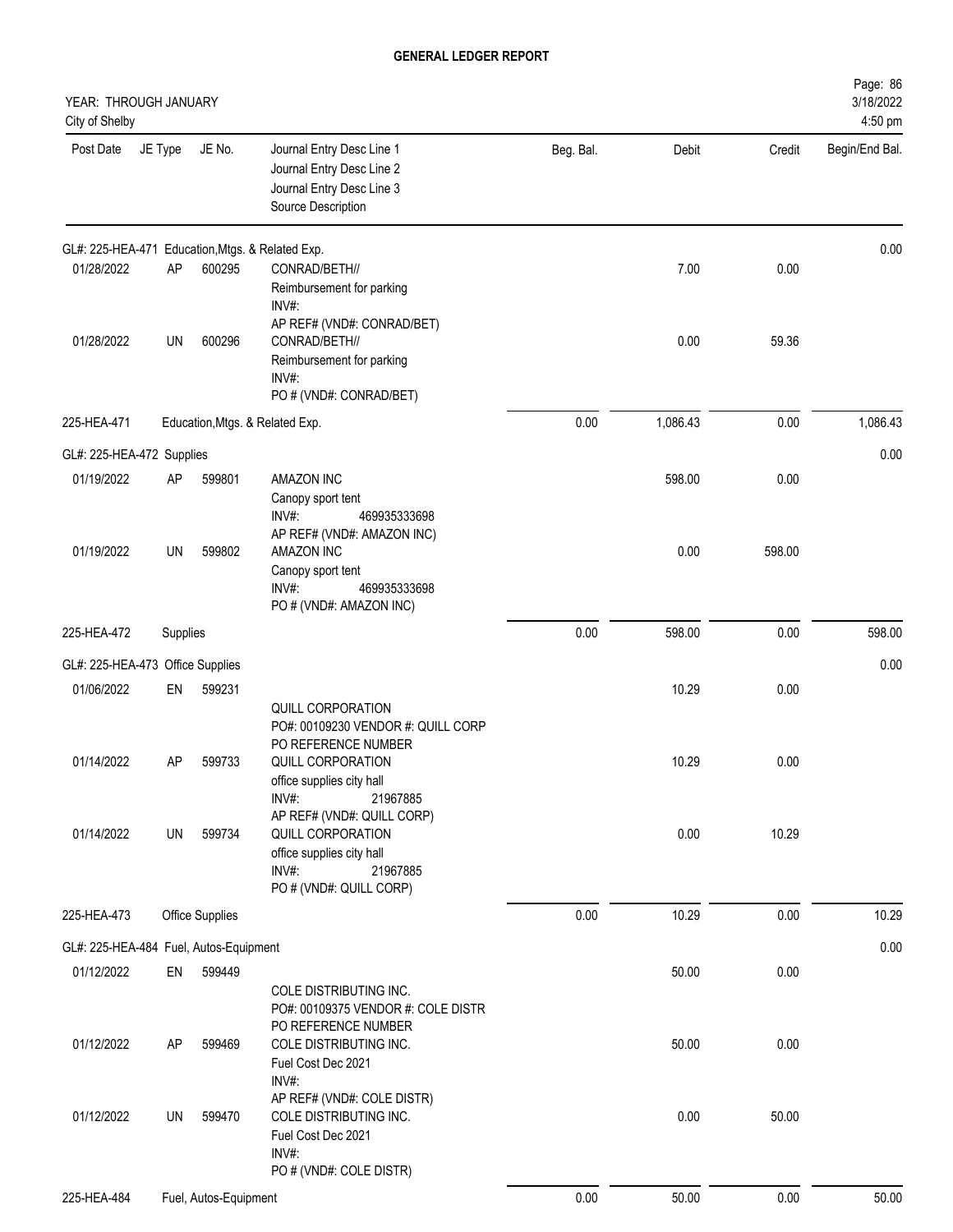| YEAR: THROUGH JANUARY<br>City of Shelby   |         |                       |                                                                                                           |           |          |          | Page: 87<br>3/18/2022<br>4:50 pm |
|-------------------------------------------|---------|-----------------------|-----------------------------------------------------------------------------------------------------------|-----------|----------|----------|----------------------------------|
| Post Date                                 | JE Type | JE No.                | Journal Entry Desc Line 1<br>Journal Entry Desc Line 2<br>Journal Entry Desc Line 3<br>Source Description | Beg. Bal. | Debit    | Credit   | Begin/End Bal.                   |
| GL#: 225-HEA-486 Maintenance Equipment    |         |                       |                                                                                                           |           |          |          | 0.00                             |
| 01/04/2022                                | EN      | 599219                | MODERN OFFICE METHODS INC<br>PO#: 00109219 VENDOR #: MODERN OFF<br>PO REFERENCE NUMBER                    |           | 6.38     | 0.00     |                                  |
| 01/07/2022                                | AP      | 598974                | MODERN OFFICE METHODS INC<br>Overage charges<br>INV#:<br>32280049<br>AP REF# (VND#: MODERN OFF)           |           | 6.38     | 0.00     |                                  |
| 01/07/2022                                | UN      | 598975                | MODERN OFFICE METHODS INC<br>Overage charges<br>INV#:<br>32280049<br>PO # (VND#: MODERN OFF)              |           | 0.00     | 6.38     |                                  |
| 01/20/2022                                | EN      | 599881                | COMDOC INC<br>PO#: 00109419 VENDOR #: COMDOC<br>PO REFERENCE NUMBER                                       |           | 15.36    | 0.00     |                                  |
| 01/21/2022                                | AP      | 599982                | COMDOC INC<br>contract M-6087948-02<br>INV#:<br>IN4762273<br>AP REF# (VND#: COMDOC )                      |           | 15.36    | 0.00     |                                  |
| 01/21/2022                                | UN      | 599983                | COMDOC INC<br>contract M-6087948-02<br>INV#:<br>IN4762273<br>PO # (VND#: COMDOC )                         |           | 0.00     | 15.36    |                                  |
| 225-HEA-486                               |         | Maintenance Equipment |                                                                                                           | 0.00      | 21.74    | 0.00     | 21.74                            |
| GL#: 225-HEA-497 BC & DC State Fee        |         |                       |                                                                                                           |           |          |          | 0.00                             |
| 01/07/2022                                | AP      | 599038                | TREASURER, STATE OF OHIO<br>4th quarter 2021 vital stats<br>INV#:<br>AP REF# (VND#: TREAS.STAT)           |           | 2,832.32 | 0.00     |                                  |
| 01/07/2022                                | UN      | 599039                | TREASURER, STATE OF OHIO<br>4th quarter 2021 vital stats<br>INV#:<br>PO # (VND#: TREAS.STAT)              |           | 0.00     | 2,832.32 |                                  |
| 01/07/2022                                | EN      | 599312                | TREASURER, STATE OF OHIO<br>PO#: 00109311 VENDOR #: TREAS.STAT<br>PO REFERENCE NUMBER                     |           | 2,832.32 | 0.00     |                                  |
| 225-HEA-497                               |         | BC & DC State Fee     |                                                                                                           | 0.00      | 2,832.32 | 0.00     | 2,832.32                         |
| GL#: 225-HEA-498 Burial Permits State Fee |         |                       |                                                                                                           |           |          |          | 0.00                             |
| 01/04/2022                                | EN      | 599218                | OHIO DIVISION OF REAL ESTATE<br>PO#: 00109218 VENDOR #: OHIO DIVIS<br>PO REFERENCE NUMBER                 |           | 600.00   | 0.00     |                                  |
| 01/07/2022                                | AP      | 599008                | OHIO DIVISION OF REAL ESTATE<br>37 burial permits Dec 2021<br>INV#:<br>AP REF# (VND#: OHIO DIVIS)         |           | 92.50    | 0.00     |                                  |
| 01/07/2022                                | UN      | 599009                | OHIO DIVISION OF REAL ESTATE                                                                              |           | 0.00     | 92.50    |                                  |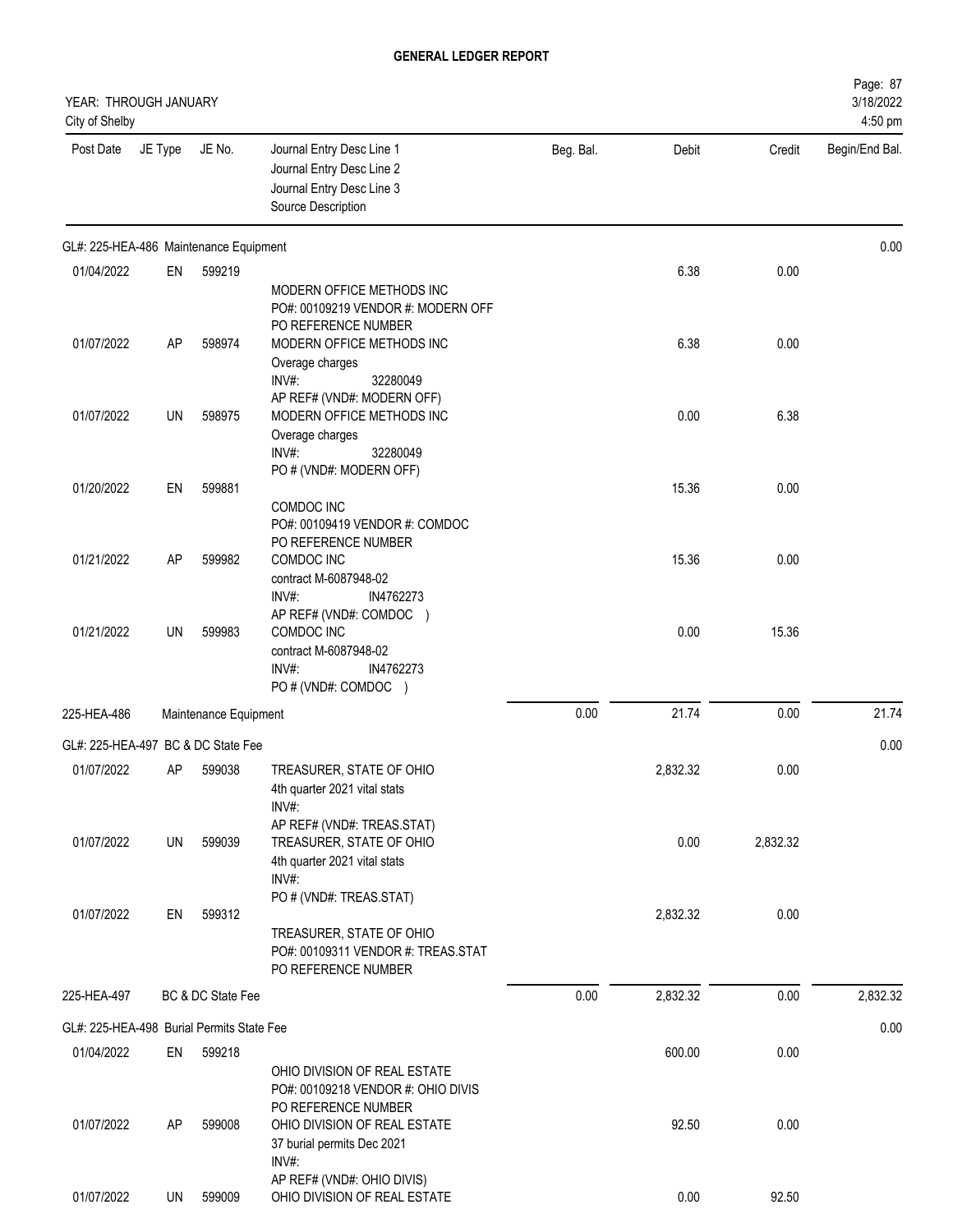| YEAR: THROUGH JANUARY<br>City of Shelby   |           |                                 |                                                                                                                                      |           |        |        | Page: 88<br>3/18/2022<br>4:50 pm |
|-------------------------------------------|-----------|---------------------------------|--------------------------------------------------------------------------------------------------------------------------------------|-----------|--------|--------|----------------------------------|
| Post Date                                 | JE Type   | JE No.                          | Journal Entry Desc Line 1<br>Journal Entry Desc Line 2<br>Journal Entry Desc Line 3<br>Source Description                            | Beg. Bal. | Debit  | Credit | Begin/End Bal.                   |
| GL#: 225-HEA-498 Burial Permits State Fee |           |                                 |                                                                                                                                      |           |        |        | 0.00                             |
|                                           |           |                                 | 37 burial permits Dec 2021<br>$INV#$ :                                                                                               |           |        |        |                                  |
|                                           |           |                                 | PO # (VND#: OHIO DIVIS)                                                                                                              |           |        |        |                                  |
| 225-HEA-498                               |           | <b>Burial Permits State Fee</b> |                                                                                                                                      | 0.00      | 92.50  | 0.00   | 92.50                            |
| GL#: 225-HEA-528 Postage                  |           |                                 |                                                                                                                                      |           |        |        | 0.00                             |
| 01/07/2022                                | AP        | 599040                          | GUNDER/STACEY//<br>postage and supplies city hall<br>INV#:                                                                           |           | 1.55   | 0.00   |                                  |
| 01/07/2022                                | UN        | 599041                          | AP REF# (VND#: GUNDER/STA)<br>GUNDER/STACEY//<br>postage and supplies city hall<br>INV#:                                             |           | 0.00   | 1.55   |                                  |
| 01/07/2022                                | EN        | 599309                          | PO # (VND#: GUNDER/STA)                                                                                                              |           | 1.55   | 0.00   |                                  |
|                                           |           |                                 | GUNDER/STACEY//<br>PO#: 00109308 VENDOR #: GUNDER/STA<br>PO REFERENCE NUMBER                                                         |           |        |        |                                  |
| 01/24/2022                                | EN        | 600052                          | US POSTAL SERVICE<br>PO#: 00109445 VENDOR #: U S POSTAL                                                                              |           | 116.00 | 0.00   |                                  |
| 01/25/2022                                | <b>AP</b> | 600106                          | PO REFERENCE NUMBER<br>US POSTAL SERVICE<br>10 rolls of stamps, city hall                                                            |           | 116.00 | 0.00   |                                  |
| 01/25/2022                                | UN        | 600107                          | INV#:<br>AP REF# (VND#: U S POSTAL)<br>US POSTAL SERVICE<br>10 rolls of stamps, city hall<br>INV#:<br>PO # (VND#: U S POSTAL)        |           | 0.00   | 116.00 |                                  |
| 225-HEA-528                               | Postage   |                                 |                                                                                                                                      | 0.00      | 117.55 | 0.00   | 117.55                           |
|                                           |           |                                 |                                                                                                                                      |           |        |        |                                  |
| GL#: 225-HEA-531 Miscellaneous            |           |                                 |                                                                                                                                      |           |        |        | 0.00                             |
| 01/07/2022                                | AP        | 598982                          | <b>SCHMIDT SECURITY PRO</b><br>Backgroun for J. Frazier<br>INV#:<br>0425485-IN<br>AP REF# (VND#: SCHMIDT SE)                         |           | 73.00  | 0.00   |                                  |
| 01/07/2022                                | UN        | 598983                          | SCHMIDT SECURITY PRO<br>Backgroun for J. Frazier<br>INV#:<br>0425485-IN                                                              |           | 0.00   | 100.00 |                                  |
| 01/12/2022                                | EN        | 599448                          | PO # (VND#: SCHMIDT SE)<br>AUTOMATIC DATA PROCESSING                                                                                 |           | 9.10   | 0.00   |                                  |
| 01/12/2022                                | AP        | 599481                          | PO#: 00109374 VENDOR #: ADP<br>PO REFERENCE NUMBER<br>AUTOMATIC DATA PROCESSING<br>Processing charges 1/1/2022<br>INV#:<br>596200720 |           | 9.10   | 0.00   |                                  |
| 01/12/2022                                | UN        | 599482                          | AP REF# (VND#: ADP<br>AUTOMATIC DATA PROCESSING<br>Processing charges 1/1/2022                                                       |           | 0.00   | 9.10   |                                  |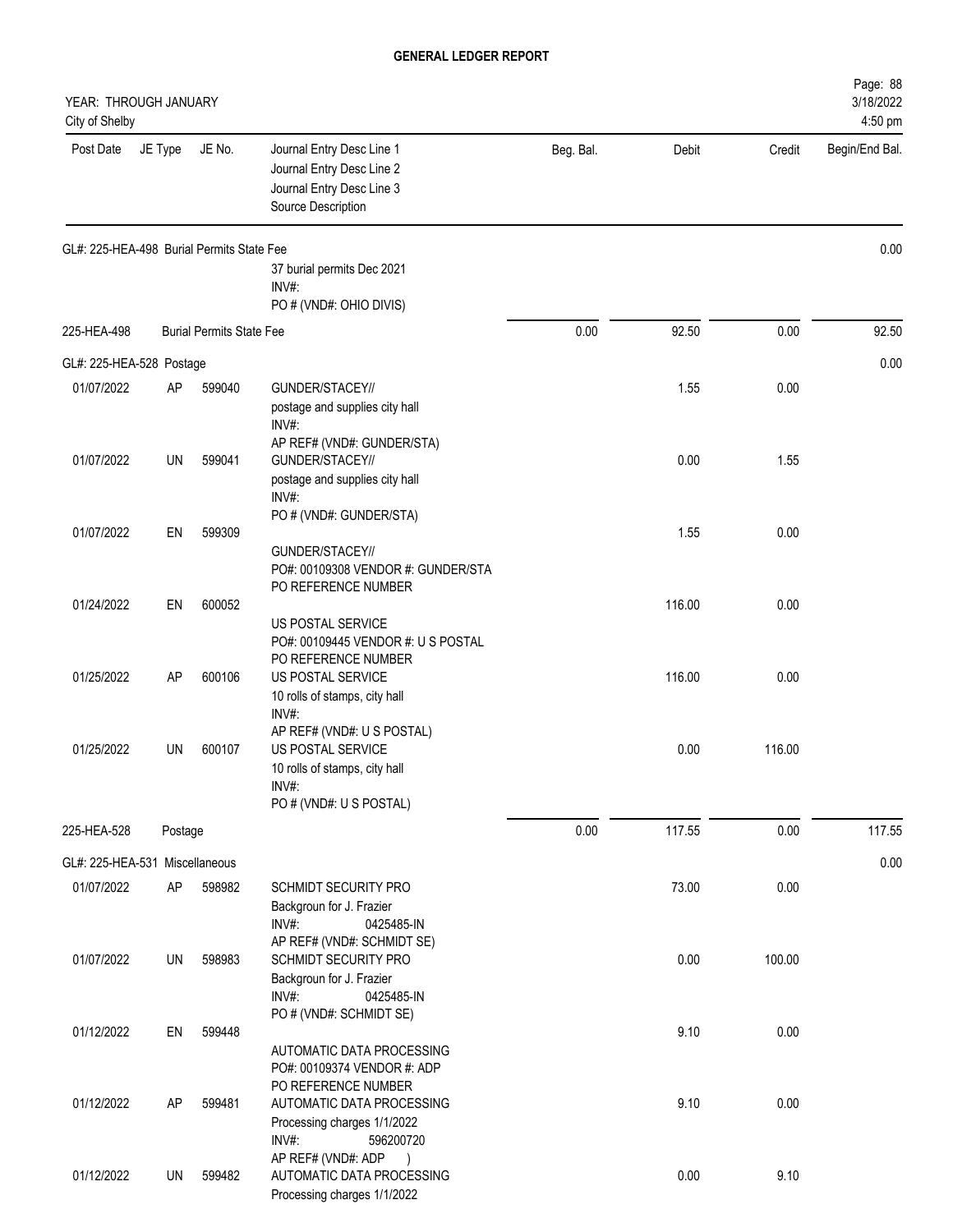| YEAR: THROUGH JANUARY<br>City of Shelby |         |        |                                                                                                           |           |        |        | Page: 89<br>3/18/2022<br>4:50 pm |
|-----------------------------------------|---------|--------|-----------------------------------------------------------------------------------------------------------|-----------|--------|--------|----------------------------------|
| Post Date                               | JE Type | JE No. | Journal Entry Desc Line 1<br>Journal Entry Desc Line 2<br>Journal Entry Desc Line 3<br>Source Description | Beg. Bal. | Debit  | Credit | Begin/End Bal.                   |
| GL#: 225-HEA-531 Miscellaneous          |         |        |                                                                                                           |           |        |        | 0.00                             |
|                                         |         |        | INV#:<br>596200720                                                                                        |           |        |        |                                  |
| 01/12/2022                              | AP      | 599533 | PO # (VND#: ADP<br>AVITA HEALTH SYSTEM                                                                    |           | 109.00 | 0.00   |                                  |
|                                         |         |        | Physical for Jennifer Frazier                                                                             |           |        |        |                                  |
|                                         |         |        | INV#:<br>WW51184b                                                                                         |           |        |        |                                  |
|                                         |         |        | AP REF# (VND#: AVITA HEAL)                                                                                |           |        |        |                                  |
| 01/12/2022                              | UN      | 599534 | AVITA HEALTH SYSTEM                                                                                       |           | 0.00   | 300.00 |                                  |
|                                         |         |        | Physical for Jennifer Frazier<br>INV#:<br>WW51184b                                                        |           |        |        |                                  |
|                                         |         |        | PO # (VND#: AVITA HEAL)                                                                                   |           |        |        |                                  |
| 01/20/2022                              | EN      | 599879 |                                                                                                           |           | 10.65  | 0.00   |                                  |
|                                         |         |        | AUTOMATIC DATA PROCESSING                                                                                 |           |        |        |                                  |
|                                         |         |        | PO#: 00109417 VENDOR #: ADP<br>PO REFERENCE NUMBER                                                        |           |        |        |                                  |
| 01/21/2022                              | AP      | 599978 | AUTOMATIC DATA PROCESSING                                                                                 |           | 10.65  | 0.00   |                                  |
|                                         |         |        | Human Capital                                                                                             |           |        |        |                                  |
|                                         |         |        | INV#:<br>596704088                                                                                        |           |        |        |                                  |
| 01/21/2022                              | UN      | 599979 | AP REF# (VND#: ADP<br>$\lambda$<br>AUTOMATIC DATA PROCESSING                                              |           | 0.00   | 10.65  |                                  |
|                                         |         |        | Human Capital                                                                                             |           |        |        |                                  |
|                                         |         |        | INV#:<br>596704088                                                                                        |           |        |        |                                  |
|                                         |         |        | PO#(VND#: ADP<br>$\lambda$                                                                                |           |        |        |                                  |
| 01/25/2022                              | EN      | 600070 |                                                                                                           |           | 8.44   | 0.00   |                                  |
|                                         |         |        | AUTOMATIC DATA PROCESSING<br>PO#: 00109460 VENDOR #: ADP                                                  |           |        |        |                                  |
|                                         |         |        | PO REFERENCE NUMBER                                                                                       |           |        |        |                                  |
| 01/25/2022                              | EN      | 600071 |                                                                                                           |           | 166.53 | 0.00   |                                  |
|                                         |         |        | <b>PNC BANK</b>                                                                                           |           |        |        |                                  |
|                                         |         |        | PO#: 00109461 VENDOR #: PNC<br>PO REFERENCE NUMBER                                                        |           |        |        |                                  |
| 01/25/2022                              | EN      | 600074 |                                                                                                           |           | 35.00  | 0.00   |                                  |
|                                         |         |        | <b>VECTOR SECURITY</b>                                                                                    |           |        |        |                                  |
|                                         |         |        | PO#: 00109464 VENDOR #: VECTOR SEC                                                                        |           |        |        |                                  |
|                                         |         |        | PO REFERENCE NUMBER                                                                                       |           |        |        |                                  |
| 01/25/2022                              | AP      | 600087 | PNC BANK<br>Annual Analysis fee                                                                           |           | 166.53 | 0.00   |                                  |
|                                         |         |        | INV#:                                                                                                     |           |        |        |                                  |
|                                         |         |        | AP REF# (VND#: PNC<br>$\rightarrow$                                                                       |           |        |        |                                  |
| 01/25/2022                              | UN      | 600088 | PNC BANK                                                                                                  |           | 0.00   | 166.53 |                                  |
|                                         |         |        | Annual Analysis fee                                                                                       |           |        |        |                                  |
|                                         |         |        | INV#:<br>PO # (VND#: PNC<br>$\rightarrow$                                                                 |           |        |        |                                  |
| 01/25/2022                              | AP      | 600092 | <b>VECTOR SECURITY</b>                                                                                    |           | 35.00  | 0.00   |                                  |
|                                         |         |        | Set-up code for Jennifer                                                                                  |           |        |        |                                  |
|                                         |         |        | INV#:<br>69353466                                                                                         |           |        |        |                                  |
| 01/25/2022                              | UN      | 600093 | AP REF# (VND#: VECTOR SEC)<br><b>VECTOR SECURITY</b>                                                      |           | 0.00   | 35.00  |                                  |
|                                         |         |        | Set-up code for Jennifer                                                                                  |           |        |        |                                  |
|                                         |         |        | INV#:<br>69353466                                                                                         |           |        |        |                                  |
|                                         |         |        | PO # (VND#: VECTOR SEC)                                                                                   |           |        |        |                                  |
| 01/25/2022                              | AP      | 600098 | AUTOMATIC DATA PROCESSING<br>Processing chagres 1/2/22-                                                   |           | 8.44   | 0.00   |                                  |
|                                         |         |        |                                                                                                           |           |        |        |                                  |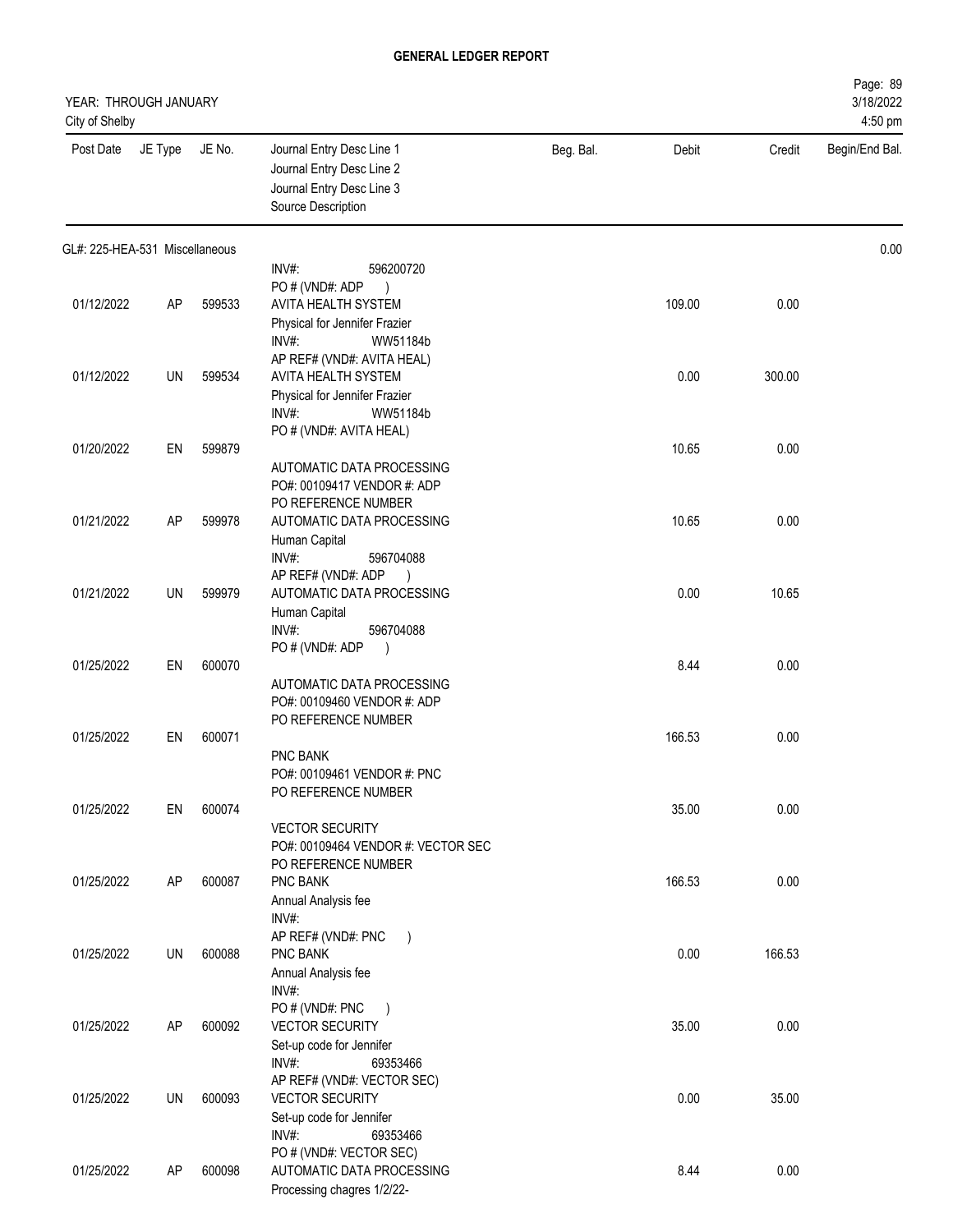| YEAR: THROUGH JANUARY<br>City of Shelby   |         |                                 |                                                                                                                                      |           |          |          | Page: 90<br>3/18/2022<br>4:50 pm |
|-------------------------------------------|---------|---------------------------------|--------------------------------------------------------------------------------------------------------------------------------------|-----------|----------|----------|----------------------------------|
| Post Date                                 | JE Type | JE No.                          | Journal Entry Desc Line 1<br>Journal Entry Desc Line 2<br>Journal Entry Desc Line 3<br>Source Description                            | Beg. Bal. | Debit    | Credit   | Begin/End Bal.                   |
| GL#: 225-HEA-531 Miscellaneous            |         |                                 |                                                                                                                                      |           |          |          | 0.00                             |
| 01/25/2022                                | UN      | 600099                          | INV#:<br>59916620<br>AP REF# (VND#: ADP<br>AUTOMATIC DATA PROCESSING<br>Processing chagres 1/2/22-<br>INV#:<br>59916620              |           | 0.00     | 8.44     |                                  |
| 01/28/2022                                | AP      | 600301                          | PO#(VND#: ADP<br>RESOURCE SOLUTIONS ASSOC LLC<br>January 2022 accreditation<br>INV#:<br>1092                                         |           | 3,360.00 | 0.00     |                                  |
| 01/28/2022                                | UN      | 600302                          | AP REF# (VND#: RESOURCE S)<br>RESOURCE SOLUTIONS ASSOC LLC<br>January 2022 accreditation<br>INV#:<br>1092<br>PO # (VND#: RESOURCE S) |           | 0.00     | 3,360.00 |                                  |
| 225-HEA-531                               |         | Miscellaneous                   |                                                                                                                                      | 0.00      | 3,771.72 | 0.00     | 3,771.72                         |
| GL#: 225-HEA-604 Temporary Labor Services |         |                                 |                                                                                                                                      |           |          |          | 0.00                             |
| 01/18/2022                                | EN      | 599780                          |                                                                                                                                      |           | 183.75   | 0.00     |                                  |
|                                           |         |                                 | WECHTER/LYNN//<br>PO#: 00109384 VENDOR #: WECHTER/LY<br>PO REFERENCE NUMBER                                                          |           |          |          |                                  |
| 01/19/2022                                | AP      | 599809                          | WECHTER/LYNN//<br>12.25 hours 12/20/21-1/14/22<br>INV#:<br>AP REF# (VND#: WECHTER/LY)                                                |           | 183.75   | 0.00     |                                  |
| 01/19/2022                                | UN      | 599810                          | WECHTER/LYNN//<br>12.25 hours 12/20/21-1/14/22<br>INV#:<br>PO # (VND#: WECHTER/LY)                                                   |           | 0.00     | 183.75   |                                  |
| 225-HEA-604                               |         | <b>Temporary Labor Services</b> |                                                                                                                                      | 0.00      | 183.75   | 0.00     | 183.75                           |
| GL#: 225-HEA-625 Nuisance Abatement       |         |                                 |                                                                                                                                      |           |          |          | 0.00                             |
| 01/12/2022                                | AP      | 599507                          | <b>COMCATE SOFTWARE INC</b><br>CEM agreement 10/25/21<br>INV#:                                                                       |           | 1,497.50 | 0.00     |                                  |
| 01/12/2022                                | UN      | 599508                          | AP REF# (VND#: COMCATE SO)<br>COMCATE SOFTWARE INC<br>CEM agreement 10/25/21<br>INV#:<br>PO # (VND#: COMCATE SO)                     |           | 0.00     | 1,497.50 |                                  |
| 225-HEA-625                               |         | Nuisance Abatement              |                                                                                                                                      | 0.00      | 1,497.50 | 0.00     | 1,497.50                         |
| GL#: 225-HSA-531 Miscellaneous            |         |                                 |                                                                                                                                      |           |          |          | 0.00                             |
| 01/21/2022                                | AP      | 599956                          | UNIVAR USA, INC<br>ML Kontrol mosquito spray<br>INV#:<br>IN-0363203                                                                  |           | 1,925.00 | 0.00     |                                  |
| 01/21/2022                                | UN      | 599957                          | AP REF# (VND#: UNIVAR USA)<br>UNIVAR USA, INC<br>ML Kontrol mosquito spray                                                           |           | 0.00     | 1,925.00 |                                  |

INV#: IN-0363203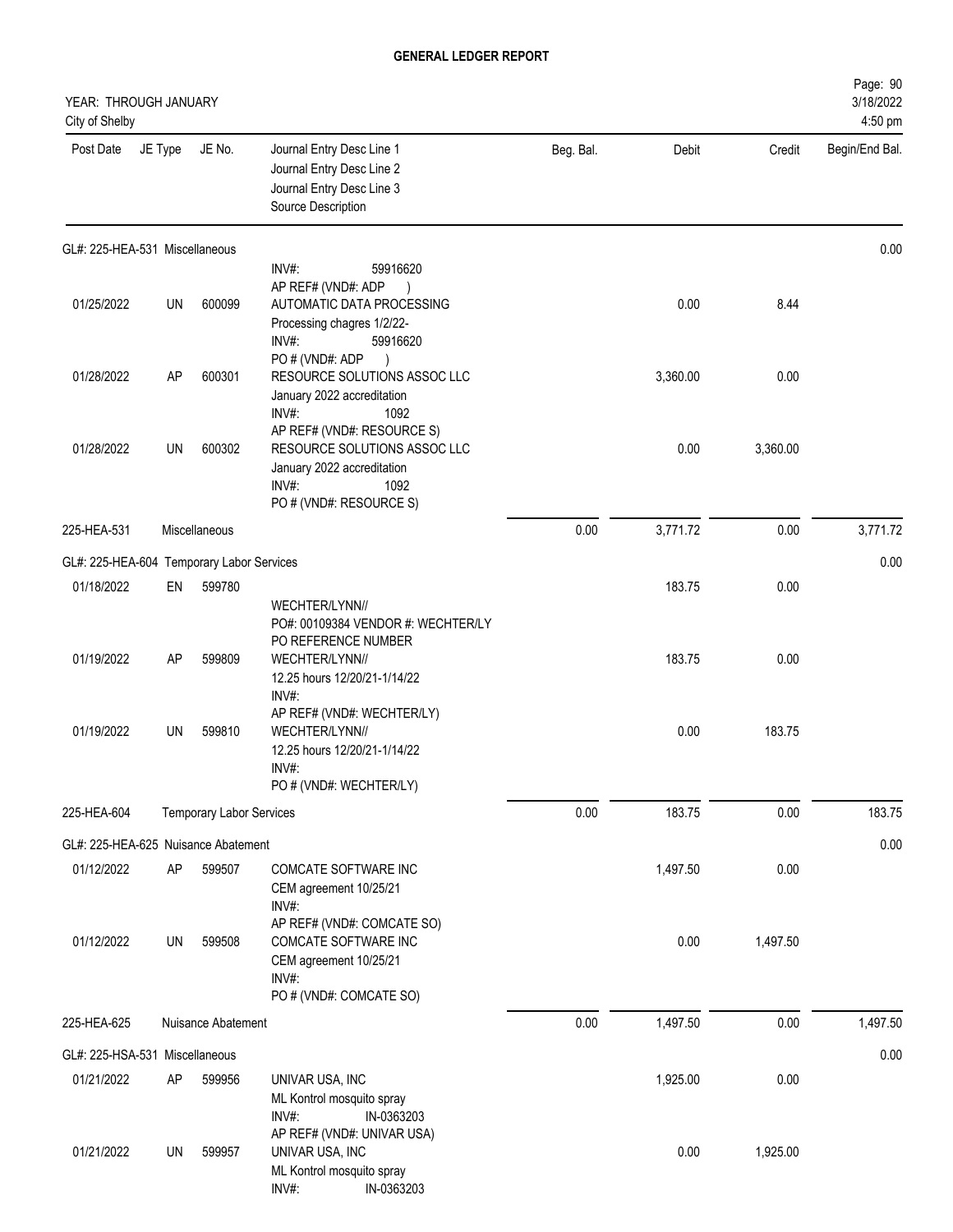| YEAR: THROUGH JANUARY<br>City of Shelby     |         |                                 |                                                                                                           |           |          |          | Page: 91<br>3/18/2022<br>4:50 pm |
|---------------------------------------------|---------|---------------------------------|-----------------------------------------------------------------------------------------------------------|-----------|----------|----------|----------------------------------|
| Post Date                                   | JE Type | JE No.                          | Journal Entry Desc Line 1<br>Journal Entry Desc Line 2<br>Journal Entry Desc Line 3<br>Source Description | Beg. Bal. | Debit    | Credit   | Begin/End Bal.                   |
| GL#: 225-HSA-531 Miscellaneous              |         |                                 | PO # (VND#: UNIVAR USA)                                                                                   |           |          |          | 0.00                             |
| 225-HSA-531                                 |         | Miscellaneous                   |                                                                                                           | 0.00      | 1,925.00 | 0.00     | 1,925.00                         |
| GL#: 225-MIS-205 Miscellaneous Income       |         |                                 |                                                                                                           |           |          |          | 0.00                             |
| 01/31/2022                                  | CR      | 600404                          | 1 serve safe manager exam-Subway<br>pio                                                                   |           | 0.00     | 25.00    |                                  |
| 225-MIS-205                                 |         | Miscellaneous Income            |                                                                                                           | 0.00      | 0.00     | 25.00    | 25.00                            |
| GL#: 225-PAL-194 Commercial Food Licenses   |         |                                 |                                                                                                           |           |          |          | 0.00                             |
| 01/14/2022                                  | CR      | 599687                          | 1 RFE C15 food license                                                                                    |           | 0.00     | 140.50   |                                  |
| 01/24/2022                                  | CR      | 600180                          | pio<br>1 FSO <25000 Risk 3<br>pio                                                                         |           | 0.00     | 253.00   |                                  |
| 01/28/2022                                  | CR      | 600277                          | 1 RFE risk 1 @ 140.50, 1 RFE & 2 FSO<br>risk 3 @ 253, 2 FSO risk 4 @ 290.50                               |           | 0.00     | 1,480.50 |                                  |
| 01/31/2022                                  | CR      | 600406                          | pio<br>2 FSO, 1 RFE risk 3 @ 253 ea.<br>3 FSO risk 4 @ 290.50 ea.<br>pio                                  |           | 0.00     | 1,630.50 |                                  |
| 225-PAL-194                                 |         | <b>Commercial Food Licenses</b> |                                                                                                           | 0.00      | 0.00     | 3,504.50 | 3,504.50                         |
| GL#: 225-PAL-195 Burial Permits             |         |                                 |                                                                                                           |           |          |          | 0.00                             |
| 01/07/2022                                  | CR      | 599387                          | 2 burial permits, 4 birth cert, 17 death<br>pio                                                           |           | 0.00     | 6.00     |                                  |
| 01/14/2022                                  | CR      | 599688                          | 1 burial permit, 2 birth cert, 7 death                                                                    |           | 0.00     | 3.00     |                                  |
| 01/20/2022                                  | CR      | 599909                          | pio<br>5 burial permits, 1 birth cert, 3 death<br>pio                                                     |           | 0.00     | 15.00    |                                  |
| 01/28/2022                                  | CR      | 600276                          | 1 burial permit, 3 birth, 5 death cert                                                                    |           | 0.00     | 3.00     |                                  |
| 01/31/2022                                  | CR      | 600407                          | pio<br>16 burial permits<br>pio                                                                           |           | 0.00     | 48.00    |                                  |
| 225-PAL-195                                 |         | <b>Burial Permits</b>           |                                                                                                           | $0.00\,$  | 0.00     | 75.00    | 75.00                            |
| GL#: 225-PAL-196 Birth & Death Certificates |         |                                 |                                                                                                           |           |          |          | 0.00                             |
| 01/07/2022                                  | CR      | 599383                          | 1 birth certificate<br>credit card payment                                                                |           | 0.00     | 25.00    |                                  |
| 01/07/2022                                  | CR      | 599387                          | pio<br>2 burial permits, 4 birth cert, 17 death                                                           |           | 0.00     | 525.00   |                                  |
| 01/10/2022                                  | CR      | 599396                          | pio<br>1 birth certificate<br>credit card payment<br>pio                                                  |           | 0.00     | 25.00    |                                  |
| 01/12/2022                                  | CR      | 599661                          | 5 birth certificates<br>credit card payment                                                               |           | 0.00     | 125.00   |                                  |
| 01/12/2022                                  | CR      | 599666                          | pio<br>3 birth certificates                                                                               |           | 0.00     | 75.00    |                                  |
| 01/14/2022                                  | CR      | 599679                          | pio<br>1 death certificate                                                                                |           | 0.00     | 25.00    |                                  |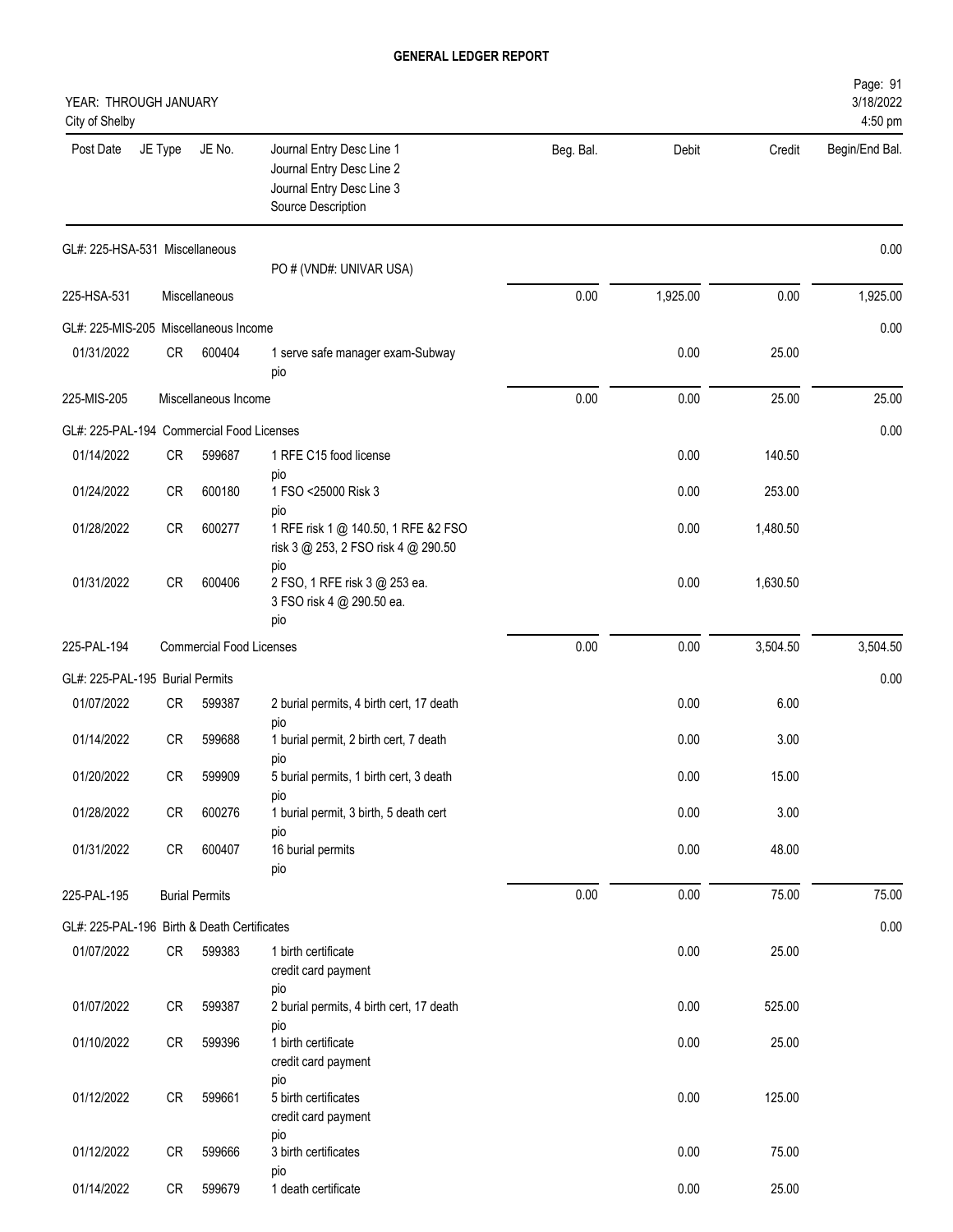| YEAR: THROUGH JANUARY<br>City of Shelby     |           |                                       |                                                                                                           |                                 |           |          | Page: 92<br>3/18/2022<br>4:50 pm |
|---------------------------------------------|-----------|---------------------------------------|-----------------------------------------------------------------------------------------------------------|---------------------------------|-----------|----------|----------------------------------|
| Post Date                                   | JE Type   | JE No.                                | Journal Entry Desc Line 1<br>Journal Entry Desc Line 2<br>Journal Entry Desc Line 3<br>Source Description | Beg. Bal.                       | Debit     | Credit   | Begin/End Bal.                   |
| GL#: 225-PAL-196 Birth & Death Certificates |           |                                       | credit card payment                                                                                       |                                 |           |          | 0.00                             |
| 01/14/2022                                  | <b>CR</b> | 599688                                | pio<br>1 burial permit, 2 birth cert, 7 death<br>pio                                                      |                                 | 0.00      | 225.00   |                                  |
| 01/18/2022                                  | CR        | 599891                                | 1 birth certificate<br>credit card payment<br>pio                                                         |                                 | 0.00      | 25.00    |                                  |
| 01/20/2022                                  | CR        | 599904                                | 1 birth certificate, 1 death cert.<br>credit card payment<br>pio                                          |                                 | 0.00      | 50.00    |                                  |
| 01/20/2022                                  | CR        | 599909                                | 5 burial permits, 1 birth cert, 3 death                                                                   |                                 | 0.00      | 100.00   |                                  |
| 01/24/2022                                  | CR        | 600182                                | pio<br>3 birth certificates, 10 death cert.                                                               |                                 | 0.00      | 325.00   |                                  |
| 01/26/2022                                  | CR        | 600255                                | pio<br>2 birth certificates<br>credit card payment<br>pio                                                 |                                 | 0.00      | 50.00    |                                  |
| 01/27/2022                                  | CR        | 600261                                | 1 birth certificate<br>credit card payment                                                                |                                 | 0.00      | 25.00    |                                  |
| 01/28/2022                                  | CR        | 600276                                | pio<br>1 burial permit, 3 birth, 5 death cert<br>pio                                                      |                                 | 0.00      | 200.00   |                                  |
| 01/31/2022                                  | CR        | 600405                                | 1 birth certificate, 4 death cert.<br>pio                                                                 |                                 | 0.00      | 125.00   |                                  |
| 225-PAL-196                                 |           | <b>Birth &amp; Death Certificates</b> |                                                                                                           | 0.00                            | 0.00      | 1,925.00 | 1,925.00                         |
|                                             |           |                                       |                                                                                                           | Fund: 225 - Health Fund Totals: | 32,125.08 | 5,529.50 |                                  |
| GL#: 230-MIS-200 Interest                   |           |                                       |                                                                                                           |                                 |           |          | 0.00                             |
| 01/31/2022                                  | CR        | 600414                                | Park checking account interest<br>pio                                                                     |                                 | 0.00      | 0.56     |                                  |
| 230-MIS-200                                 | Interest  |                                       |                                                                                                           | 0.00                            | 0.00      | 0.56     | 0.56                             |
| GL#: 230-MIS-202 Rent                       |           |                                       |                                                                                                           |                                 |           |          | 0.00                             |
| 01/10/2022                                  | CR        | 599406                                | 1 park pavilion rental @ 50<br>new 2022 rates                                                             |                                 | 0.00      | 50.00    |                                  |
| 01/10/2022                                  | CR        | 599407                                | pio<br>3 park pavilion rentals @ 50 each                                                                  |                                 | 0.00      | 150.00   |                                  |
| 01/12/2022                                  | CR        | 599690                                | pio<br>1 park pavilion rental @ 50<br>pio                                                                 |                                 | 0.00      | 50.00    |                                  |
| 01/12/2022                                  | CR        | 599691                                | 4 park pavilion rentals @ 50<br>pio                                                                       |                                 | 0.00      | 200.00   |                                  |
| 01/14/2022                                  | CR        | 599692                                | 3 park pavilion rentals@ 50 ea.<br>pio                                                                    |                                 | 0.00      | 150.00   |                                  |
| 01/20/2022                                  | CR        | 599916                                | 1 park pavilion rental @ 50<br>pio                                                                        |                                 | 0.00      | 50.00    |                                  |
| 01/24/2022                                  | CR        | 600192                                | 1 park pavilion rental @ 50<br>pio                                                                        |                                 | 0.00      | 50.00    |                                  |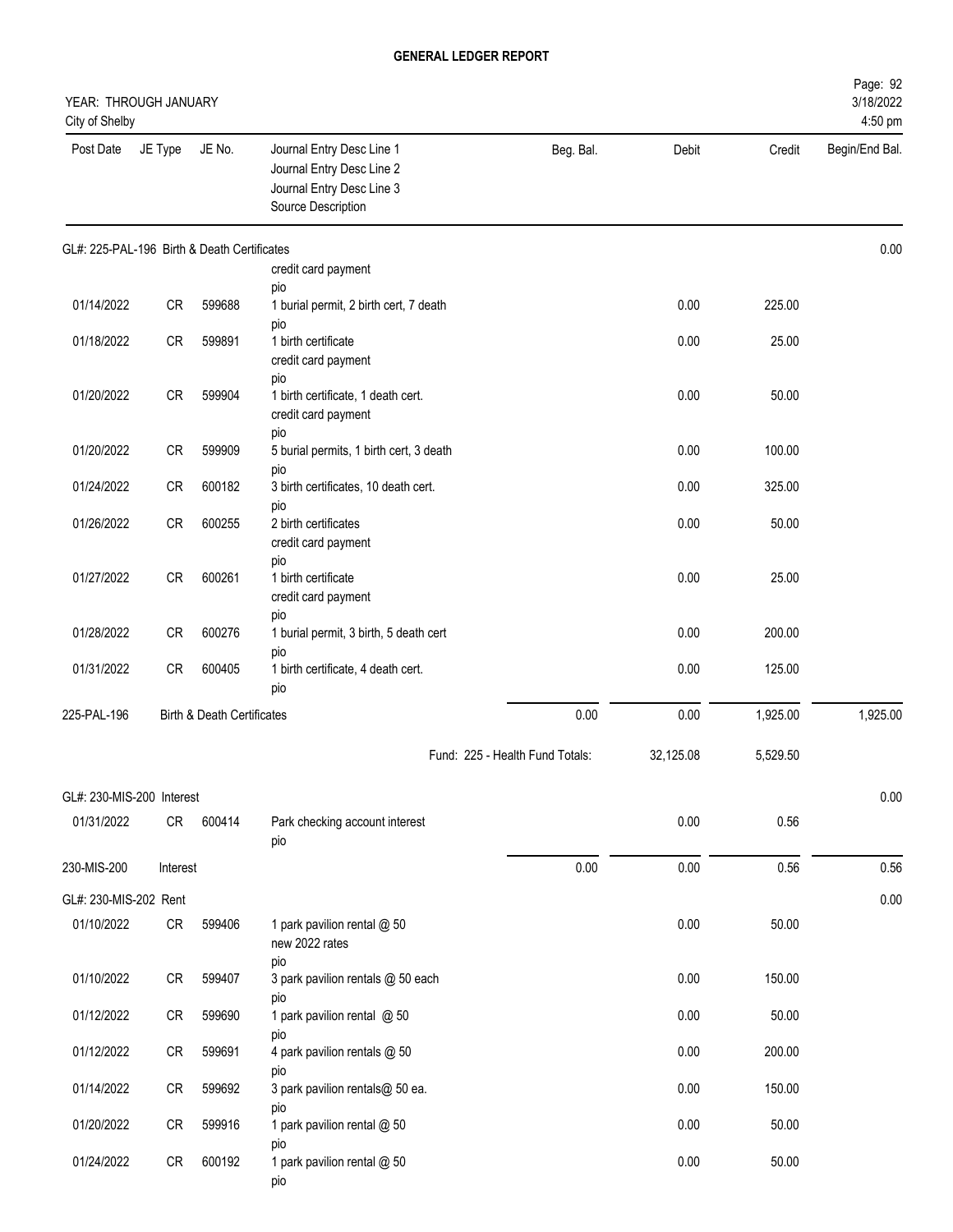| YEAR: THROUGH JANUARY<br>City of Shelby |           |        |                                                                                                                                       |           |          |          | Page: 93<br>3/18/2022<br>4:50 pm |
|-----------------------------------------|-----------|--------|---------------------------------------------------------------------------------------------------------------------------------------|-----------|----------|----------|----------------------------------|
| Post Date                               | JE Type   | JE No. | Journal Entry Desc Line 1<br>Journal Entry Desc Line 2<br>Journal Entry Desc Line 3<br>Source Description                             | Beg. Bal. | Debit    | Credit   | Begin/End Bal.                   |
| 230-MIS-202                             | Rent      |        |                                                                                                                                       | 0.00      | 0.00     | 700.00   | 700.00                           |
| GL#: 230-PRK-400 Wages                  |           |        |                                                                                                                                       |           |          |          | 0.00                             |
| 01/05/2022                              | AP        | 598953 | <b>CITY PAYROLL FUND</b><br>Wages 12/19/21-1/1/22<br>INV#:                                                                            |           | 968.03   | 0.00     |                                  |
| 01/05/2022                              | UN        | 598954 | AP REF# (VND#: CITY PAYRO)<br>CITY PAYROLL FUND<br>Wages 12/19/21-1/1/22<br>INV#:                                                     |           | 0.00     | 968.03   |                                  |
| 01/05/2022                              | EN        | 599228 | PO # (VND#: CITY PAYRO)                                                                                                               |           | 968.03   | 0.00     |                                  |
| 01/19/2022                              |           |        | CITY PAYROLL FUND<br>PO#: 00109228 VENDOR #: CITY PAYRO<br>PO REFERENCE NUMBER                                                        |           |          |          |                                  |
|                                         | EN        | 599795 | CITY PAYROLL FUND<br>PO#: 00109399 VENDOR #: CITY PAYRO<br>PO REFERENCE NUMBER                                                        |           | 1,003.03 | 0.00     |                                  |
| 01/19/2022                              | AP        | 599869 | CITY PAYROLL FUND<br>Wages 1/2/22-1/15/22<br>INV#:<br>AP REF# (VND#: CITY PAYRO)                                                      |           | 1,003.03 | 0.00     |                                  |
| 01/19/2022                              | <b>UN</b> | 599870 | CITY PAYROLL FUND<br>Wages 1/2/22-1/15/22<br>INV#:<br>PO # (VND#: CITY PAYRO)                                                         |           | 0.00     | 1,003.03 |                                  |
| 230-PRK-400                             | Wages     |        |                                                                                                                                       | 0.00      | 1,971.06 | 0.00     | 1,971.06                         |
|                                         |           |        | GL#: 230-PRK-415 Public Employees Retire.System                                                                                       |           |          |          | 0.00                             |
| 01/04/2022                              | EN        | 599212 | OH PUBLIC EMPLOYEES RETIREMENT                                                                                                        |           | 271.04   | 0.00     |                                  |
| 01/05/2022                              | AP        | 598957 | PO#: 00109212 VENDOR #: OPERS<br>PO REFERENCE NUMBER<br>OH PUBLIC EMPLOYEES RETIREMENT<br>Employer portion 11/21/21-<br>INV#:         |           | 271.04   | 0.00     |                                  |
| 01/05/2022                              | UN        | 598958 | AP REF# (VND#: OPERS<br>$\rightarrow$<br>OH PUBLIC EMPLOYEES RETIREMENT<br>Employer portion 11/21/21-<br>INV#:<br>PO # (VND#: OPERS ) |           | 0.00     | 271.04   |                                  |
| 230-PRK-415                             |           |        | Public Employees Retire.System                                                                                                        | 0.00      | 271.04   | 0.00     | 271.04                           |
| GL#: 230-PRK-417 FICA                   |           |        |                                                                                                                                       |           |          |          | 0.00                             |
| 01/05/2022                              | AP        | 598955 | PAYROLL FUND<br>FICA 12/19/21-1/1/22                                                                                                  |           | 14.04    | 0.00     |                                  |
| 01/05/2022                              | UN        | 598956 | INV#:<br>AP REF# (VND#: PAYROLL FU)<br>PAYROLL FUND<br>FICA 12/19/21-1/1/22<br>INV#:                                                  |           | 0.00     | 14.04    |                                  |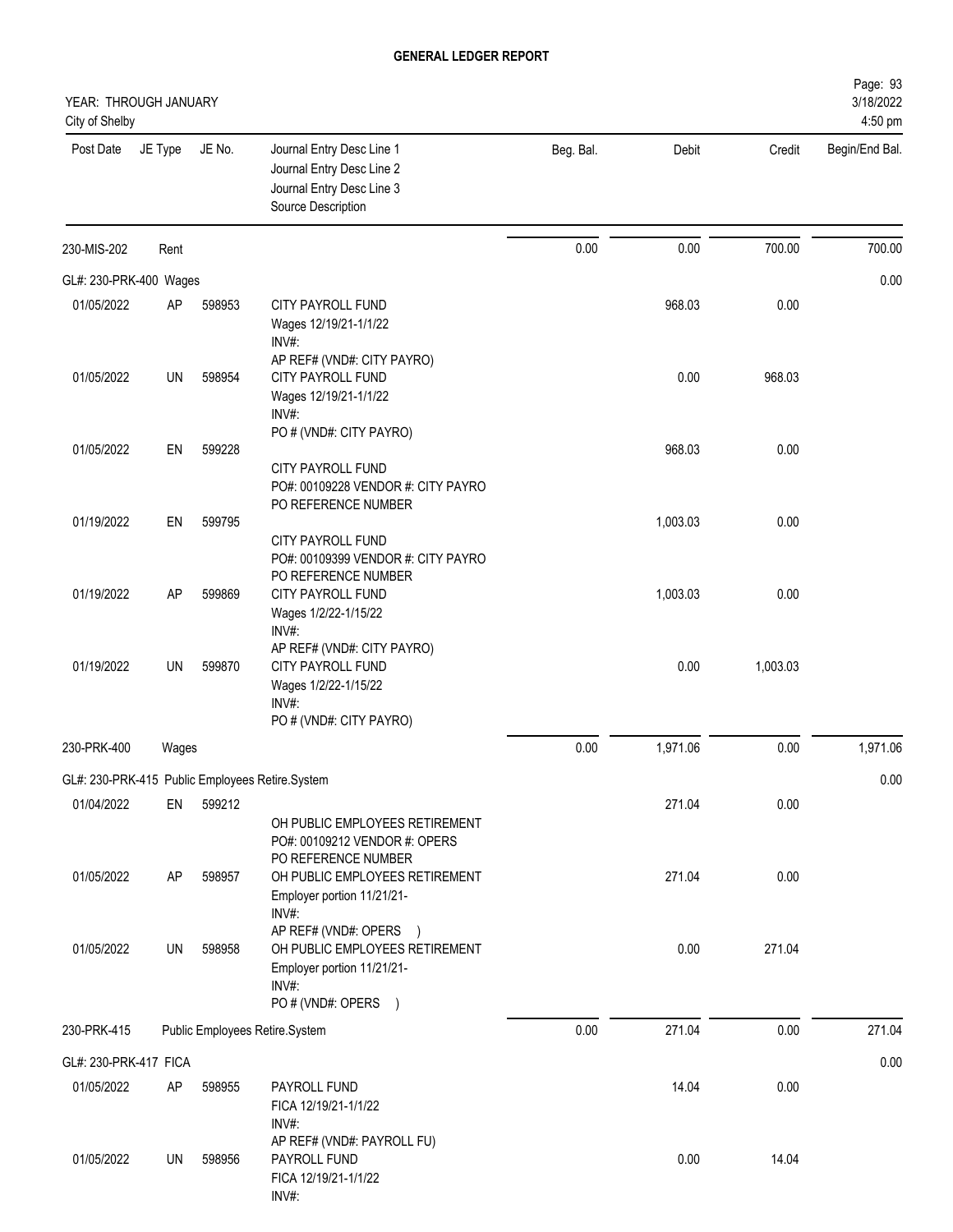| YEAR: THROUGH JANUARY<br>City of Shelby |             |                             |                                                                                                                                                                                     |           |       |        | Page: 94<br>3/18/2022<br>4:50 pm |
|-----------------------------------------|-------------|-----------------------------|-------------------------------------------------------------------------------------------------------------------------------------------------------------------------------------|-----------|-------|--------|----------------------------------|
| Post Date                               | JE Type     | JE No.                      | Journal Entry Desc Line 1<br>Journal Entry Desc Line 2<br>Journal Entry Desc Line 3<br>Source Description                                                                           | Beg. Bal. | Debit | Credit | Begin/End Bal.                   |
| GL#: 230-PRK-417 FICA                   |             |                             |                                                                                                                                                                                     |           |       |        | 0.00                             |
|                                         |             |                             | PO # (VND#: PAYROLL FU)                                                                                                                                                             |           |       |        |                                  |
| 01/05/2022                              | EN          | 599229                      | PAYROLL FUND<br>PO#: 00109229 VENDOR #: PAYROLL FU<br>PO REFERENCE NUMBER                                                                                                           |           | 14.04 | 0.00   |                                  |
| 01/19/2022                              | EN          | 599796                      | PAYROLL FUND<br>PO#: 00109400 VENDOR #: PAYROLL FU<br>PO REFERENCE NUMBER                                                                                                           |           | 14.54 | 0.00   |                                  |
| 01/19/2022                              | AP          | 599871                      | PAYROLL FUND<br>FICA 1/2/22-1/15/22<br>INV#:<br>AP REF# (VND#: PAYROLL FU)                                                                                                          |           | 14.54 | 0.00   |                                  |
| 01/19/2022                              | UN          | 599872                      | PAYROLL FUND<br>FICA 1/2/22-1/15/22<br>INV#:<br>PO # (VND#: PAYROLL FU)                                                                                                             |           | 0.00  | 14.54  |                                  |
| 230-PRK-417                             | <b>FICA</b> |                             |                                                                                                                                                                                     | 0.00      | 28.58 | 0.00   | 28.58                            |
| GL#: 230-PRK-419 Life Insurance         |             |                             |                                                                                                                                                                                     |           |       |        | 0.00                             |
| 01/02/2022                              | AP          | 598806                      | AMERICAN UNITED LIFE INS CO<br>Policy G 00608125-0002-000<br>INV#:                                                                                                                  |           | 6.00  | 0.00   |                                  |
| 01/02/2022                              | UN          | 598807                      | AP REF# (VND#: AMERICAN U)<br>AMERICAN UNITED LIFE INS CO<br>Policy G 00608125-0002-000<br>INV#:                                                                                    |           | 0.00  | 6.00   |                                  |
| 01/02/2022                              | EN          | 599179                      | PO # (VND#: AMERICAN U)<br>AMERICAN UNITED LIFE INS CO<br>PO#: 00109179 VENDOR #: AMERICAN U<br>PO REFERENCE NUMBER                                                                 |           | 6.00  | 0.00   |                                  |
| 230-PRK-419                             |             | Life Insurance              |                                                                                                                                                                                     | 0.00      | 6.00  | 0.00   | 6.00                             |
| GL#: 230-PRK-420 Workers Compensation   |             |                             |                                                                                                                                                                                     |           |       |        | 0.00                             |
| 01/20/2022                              | EN          | 599878                      |                                                                                                                                                                                     |           | 39.00 | 0.00   |                                  |
| 01/25/2022                              | AP          | 600083                      | BUREAU OF WORKERS COMPENSATION<br>PO#: 00109416 VENDOR #: BWC<br>PO REFERENCE NUMBER<br>BUREAU OF WORKERS COMPENSATION<br>Installment payment 37005502                              |           | 39.00 | 0.00   |                                  |
| 01/25/2022                              | UN          | 600084                      | INV#:<br>1011247383<br>AP REF# (VND#: BWC<br>$\rightarrow$<br>BUREAU OF WORKERS COMPENSATION<br>Installment payment 37005502<br>INV#:<br>1011247383<br>PO # (VND#: BWC<br>$\lambda$ |           | 0.00  | 39.00  |                                  |
| 230-PRK-420                             |             | <b>Workers Compensation</b> |                                                                                                                                                                                     | 0.00      | 39.00 | 0.00   | 39.00                            |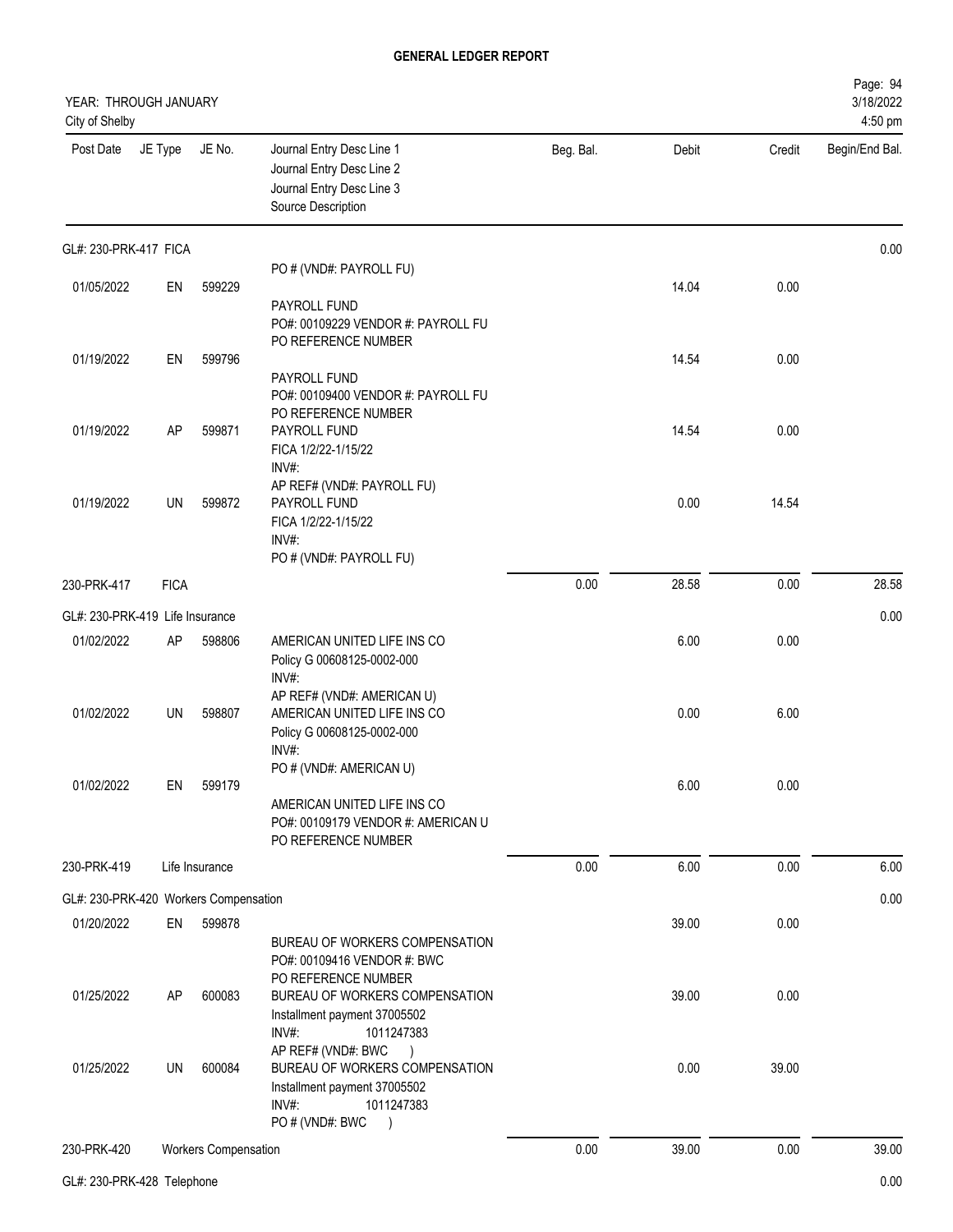| YEAR: THROUGH JANUARY<br>City of Shelby         |           |                                |                                                                                                                                      |           |        |        | Page: 95<br>3/18/2022<br>4:50 pm |
|-------------------------------------------------|-----------|--------------------------------|--------------------------------------------------------------------------------------------------------------------------------------|-----------|--------|--------|----------------------------------|
| Post Date                                       | JE Type   | JE No.                         | Journal Entry Desc Line 1<br>Journal Entry Desc Line 2<br>Journal Entry Desc Line 3<br>Source Description                            | Beg. Bal. | Debit  | Credit | Begin/End Bal.                   |
| GL#: 230-PRK-428 Telephone                      |           |                                |                                                                                                                                      |           |        |        | 0.00                             |
| 01/02/2022                                      | AP        | 598808                         | <b>CENTURYLINK</b><br>Acct 302298892<br>INV#:                                                                                        |           | 152.21 | 0.00   |                                  |
| 01/02/2022                                      | UN        | 598809                         | AP REF# (VND#: CENTURY )<br><b>CENTURYLINK</b><br>Acct 302298892<br>INV#:                                                            |           | 0.00   | 152.21 |                                  |
| 01/02/2022                                      | EN        | 599178                         | PO # (VND#: CENTURY )<br><b>CENTURYLINK</b><br>PO#: 00109178 VENDOR #: CENTURY<br>PO REFERENCE NUMBER                                |           | 152.21 | 0.00   |                                  |
| 230-PRK-428                                     | Telephone |                                |                                                                                                                                      | 0.00      | 152.21 | 0.00   | 152.21                           |
| GL#: 230-PRK-435 Property and Liability Insuran |           |                                |                                                                                                                                      |           |        |        | 0.00                             |
| 01/19/2022                                      | AP        | 599873                         | <b>INSURANCE AUDIT &amp; INSPECTION</b><br>Insurance risk management<br>INV#:                                                        |           | 75.00  | 0.00   |                                  |
| 01/19/2022                                      | UN        | 599874                         | AP REF# (VND#: INS AUDIT)<br>INSURANCE AUDIT & INSPECTION<br>Insurance risk management<br>INV#:<br>PO # (VND#: INS AUDIT)            |           | 0.00   | 75.00  |                                  |
| 230-PRK-435                                     |           | Property and Liability Insuran |                                                                                                                                      | 0.00      | 75.00  | 0.00   | 75.00                            |
| GL#: 230-PRK-436 Auto Insurance                 |           |                                |                                                                                                                                      |           |        |        | 0.00                             |
| 01/19/2022                                      | AP        | 599873                         | INSURANCE AUDIT & INSPECTION<br>Insurance risk management<br>INV#:                                                                   |           | 23.50  | 0.00   |                                  |
| 01/19/2022                                      | UN        | 599874                         | AP REF# (VND#: INS AUDIT)<br><b>INSURANCE AUDIT &amp; INSPECTION</b><br>Insurance risk management<br>INV#:<br>PO # (VND#: INS AUDIT) |           | 0.00   | 23.50  |                                  |
| 230-PRK-436                                     |           | Auto Insurance                 |                                                                                                                                      | 0.00      | 23.50  | 0.00   | 23.50                            |
| GL#: 230-PRK-472 Supplies                       |           |                                |                                                                                                                                      |           |        |        | 0.00                             |
| 01/12/2022                                      | EN        | 599451                         | DAS HARDWARE LLC<br>PO#: 00109377 VENDOR #: DAS HARDWA<br>PO REFERENCE NUMBER                                                        |           | 49.58  | 0.00   |                                  |
| 01/12/2022                                      | AP        | 599647                         | DAS HARDWARE LLC<br>Park Dec 2021<br>INV#:                                                                                           |           | 49.58  | 0.00   |                                  |
| 01/12/2022                                      | UN        | 599648                         | AP REF# (VND#: DAS HARDWA)<br>DAS HARDWARE LLC<br>Park Dec 2021<br>INV#:                                                             |           | 0.00   | 49.58  |                                  |
| 01/18/2022                                      | EN        | 599792                         | PO # (VND#: DAS HARDWA)                                                                                                              |           | 200.00 | 0.00   |                                  |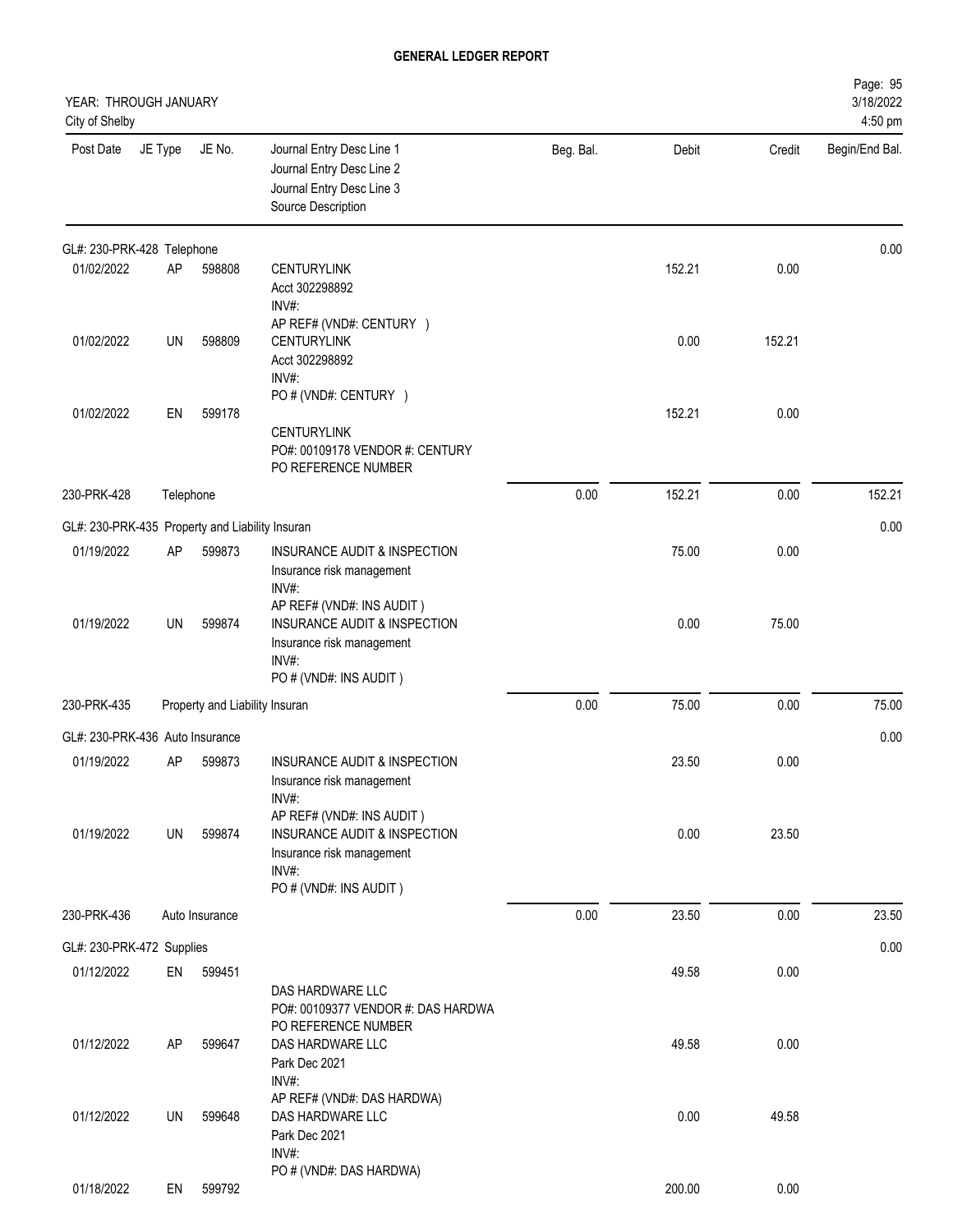| YEAR: THROUGH JANUARY<br>City of Shelby |          |                       |                                                                                                                        |           |       |        | Page: 96<br>3/18/2022<br>4:50 pm |
|-----------------------------------------|----------|-----------------------|------------------------------------------------------------------------------------------------------------------------|-----------|-------|--------|----------------------------------|
| Post Date                               | JE Type  | JE No.                | Journal Entry Desc Line 1<br>Journal Entry Desc Line 2<br>Journal Entry Desc Line 3<br>Source Description              | Beg. Bal. | Debit | Credit | Begin/End Bal.                   |
| GL#: 230-PRK-472 Supplies               |          |                       |                                                                                                                        |           |       |        | 0.00                             |
|                                         |          |                       | DAS HARDWARE LLC<br>PO#: 00109396 VENDOR #: DAS HARDWA<br>PO REFERENCE NUMBER                                          |           |       |        |                                  |
| 230-PRK-472                             | Supplies |                       |                                                                                                                        | 0.00      | 49.58 | 0.00   | 49.58                            |
| GL#: 230-PRK-486 Maintenance Equipment  |          |                       |                                                                                                                        |           |       |        | 0.00                             |
| 01/07/2022                              | AP       | 599172                | <b>WELLINGTON IMPLEMENT CO</b><br>oil filter Pro Z mower<br>INV#:<br>P04227                                            |           | 12.50 | 0.00   |                                  |
| 01/07/2022                              | UN       | 599173                | AP REF# (VND#: WELLING IM)<br><b>WELLINGTON IMPLEMENT CO</b><br>oil filter Pro Z mower<br>INV#:<br>P04227              |           | 0.00  | 12.50  |                                  |
| 01/07/2022                              | EN       | 599313                | PO # (VND#: WELLING IM)<br><b>WELLINGTON IMPLEMENT CO</b><br>PO#: 00109312 VENDOR #: WELLING IM<br>PO REFERENCE NUMBER |           | 12.50 | 0.00   |                                  |
| 230-PRK-486                             |          | Maintenance Equipment |                                                                                                                        | 0.00      | 12.50 | 0.00   | 12.50                            |
| GL#: 230-PRK-531 Miscellaneous          |          |                       |                                                                                                                        |           |       |        | 0.00                             |
| 01/06/2022                              | EN       | 599284                |                                                                                                                        |           | 50.00 | 0.00   |                                  |
|                                         |          |                       | <b>SAMS CLUB</b><br>PO#: 00109283 VENDOR #: SAMS CLUB<br>PO REFERENCE NUMBER                                           |           |       |        |                                  |
| 01/07/2022                              | AP       | 599174                | <b>SAMS CLUB</b><br>annual membership<br>INV#:<br>AP REF# (VND#: SAMS CLUB)                                            |           | 50.00 | 0.00   |                                  |
| 01/07/2022                              | UN       | 599175                | <b>SAMS CLUB</b><br>annual membership<br>INV#:<br>PO # (VND#: SAMS CLUB)                                               |           | 0.00  | 50.00  |                                  |
| 01/12/2022                              | EN       | 599448                | AUTOMATIC DATA PROCESSING<br>PO#: 00109374 VENDOR #: ADP<br>PO REFERENCE NUMBER                                        |           | 9.10  | 0.00   |                                  |
| 01/12/2022                              | AP       | 599645                | AUTOMATIC DATA PROCESSING<br>Processing charges 1/1/22<br>INV#:<br>596200720c<br>AP REF# (VND#: ADP<br>$\rightarrow$   |           | 9.10  | 0.00   |                                  |
| 01/12/2022                              | UN       | 599646                | AUTOMATIC DATA PROCESSING<br>Processing charges 1/1/22<br>INV#:<br>596200720c                                          |           | 0.00  | 9.10   |                                  |
| 01/20/2022                              | EN       | 599879                | PO#(VND#: ADP<br>$\lambda$<br>AUTOMATIC DATA PROCESSING<br>PO#: 00109417 VENDOR #: ADP                                 |           | 10.63 | 0.00   |                                  |
| 01/21/2022                              | AP       | 600033                | PO REFERENCE NUMBER<br>AUTOMATIC DATA PROCESSING<br>Human Capital                                                      |           | 10.63 | 0.00   |                                  |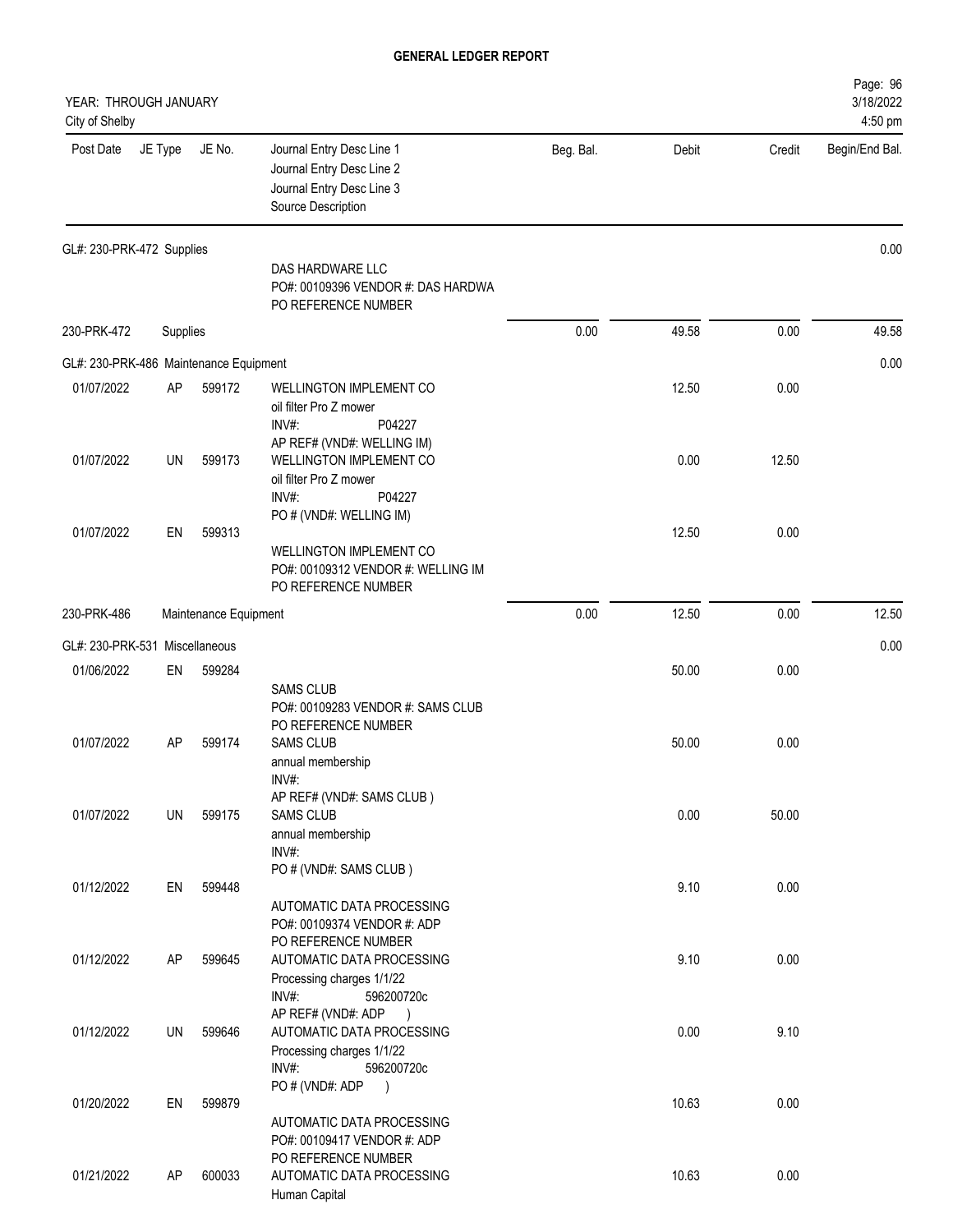| YEAR: THROUGH JANUARY<br>City of Shelby   |           |                                 |                                                                                                                                                       |           |          |        | Page: 97<br>3/18/2022<br>4:50 pm |
|-------------------------------------------|-----------|---------------------------------|-------------------------------------------------------------------------------------------------------------------------------------------------------|-----------|----------|--------|----------------------------------|
| Post Date                                 | JE Type   | JE No.                          | Journal Entry Desc Line 1<br>Journal Entry Desc Line 2<br>Journal Entry Desc Line 3<br>Source Description                                             | Beg. Bal. | Debit    | Credit | Begin/End Bal.                   |
| GL#: 230-PRK-531 Miscellaneous            |           |                                 |                                                                                                                                                       |           |          |        | 0.00                             |
| 01/21/2022                                | UN        | 600034                          | INV#:<br>596704088c<br>AP REF# (VND#: ADP<br>AUTOMATIC DATA PROCESSING<br>Human Capital<br>INV#:<br>596704088c                                        |           | 0.00     | 10.63  |                                  |
| 01/25/2022                                | EN        | 600070                          | PO # (VND#: ADP<br>AUTOMATIC DATA PROCESSING<br>PO#: 00109460 VENDOR #: ADP                                                                           |           | 8.44     | 0.00   |                                  |
| 01/25/2022                                | AP        | 600149                          | PO REFERENCE NUMBER<br>AUTOMATIC DATA PROCESSING<br>processing charges 1/15/2022<br>INV#:<br>5974916620c                                              |           | 8.44     | 0.00   |                                  |
| 01/25/2022                                | UN        | 600150                          | AP REF# (VND#: ADP<br>$\rightarrow$<br>AUTOMATIC DATA PROCESSING<br>processing charges 1/15/2022<br>INV#:<br>5974916620c<br>PO # (VND#: ADP           |           | 0.00     | 8.44   |                                  |
| 230-PRK-531                               |           | Miscellaneous                   |                                                                                                                                                       | 0.00      | 78.17    | 0.00   | 78.17                            |
| GL#: 230-PRK-604 Temporary Labor Services |           |                                 |                                                                                                                                                       |           |          |        | 0.00                             |
| 01/06/2022                                | EN        | 599234                          |                                                                                                                                                       |           | 1,000.00 | 0.00   |                                  |
| 01/12/2022                                | AP        | 599649                          | ADVANTAGE STAFFING LTD<br>PO#: 00109233 VENDOR #: ADVANTAGE<br>PO REFERENCE NUMBER<br>ADVANTAGE STAFFING LTD<br>Park wagse 12/18/21<br>INV#:<br>43465 |           | 380.88   | 0.00   |                                  |
| 01/12/2022                                | UN        | 599650                          | AP REF# (VND#: ADVANTAGE)<br>ADVANTAGE STAFFING LTD<br>Park wagse 12/18/21<br>INV#:<br>43465                                                          |           | 0.00     | 380.88 |                                  |
| 01/12/2022                                | <b>AP</b> | 599651                          | PO # (VND#: ADVANTAGE)<br>ADVANTAGE STAFFING LTD<br>Park wages 1/8/22<br>INV#:<br>43499                                                               |           | 317.40   | 0.00   |                                  |
| 01/12/2022                                | UN        | 599652                          | AP REF# (VND#: ADVANTAGE)<br>ADVANTAGE STAFFING LTD<br>Park wages 1/8/22<br>INV#:<br>43499                                                            |           | 0.00     | 317.40 |                                  |
| 01/18/2022                                | EN        | 599784                          | PO # (VND#: ADVANTAGE)<br>ADVANTAGE STAFFING LTD<br>PO#: 00109388 VENDOR #: ADVANTAGE<br>PO REFERENCE NUMBER                                          |           | 1,500.00 | 0.00   |                                  |
| 230-PRK-604                               |           | <b>Temporary Labor Services</b> |                                                                                                                                                       | 0.00      | 698.28   | 0.00   | 698.28                           |
| GL#: 230-SWM-428 Telephone                |           |                                 |                                                                                                                                                       |           |          |        | 0.00                             |
| 01/02/2022                                | AP        | 598808                          | <b>CENTURYLINK</b><br>Acct 302298892<br>INV#:                                                                                                         |           | 68.83    | 0.00   |                                  |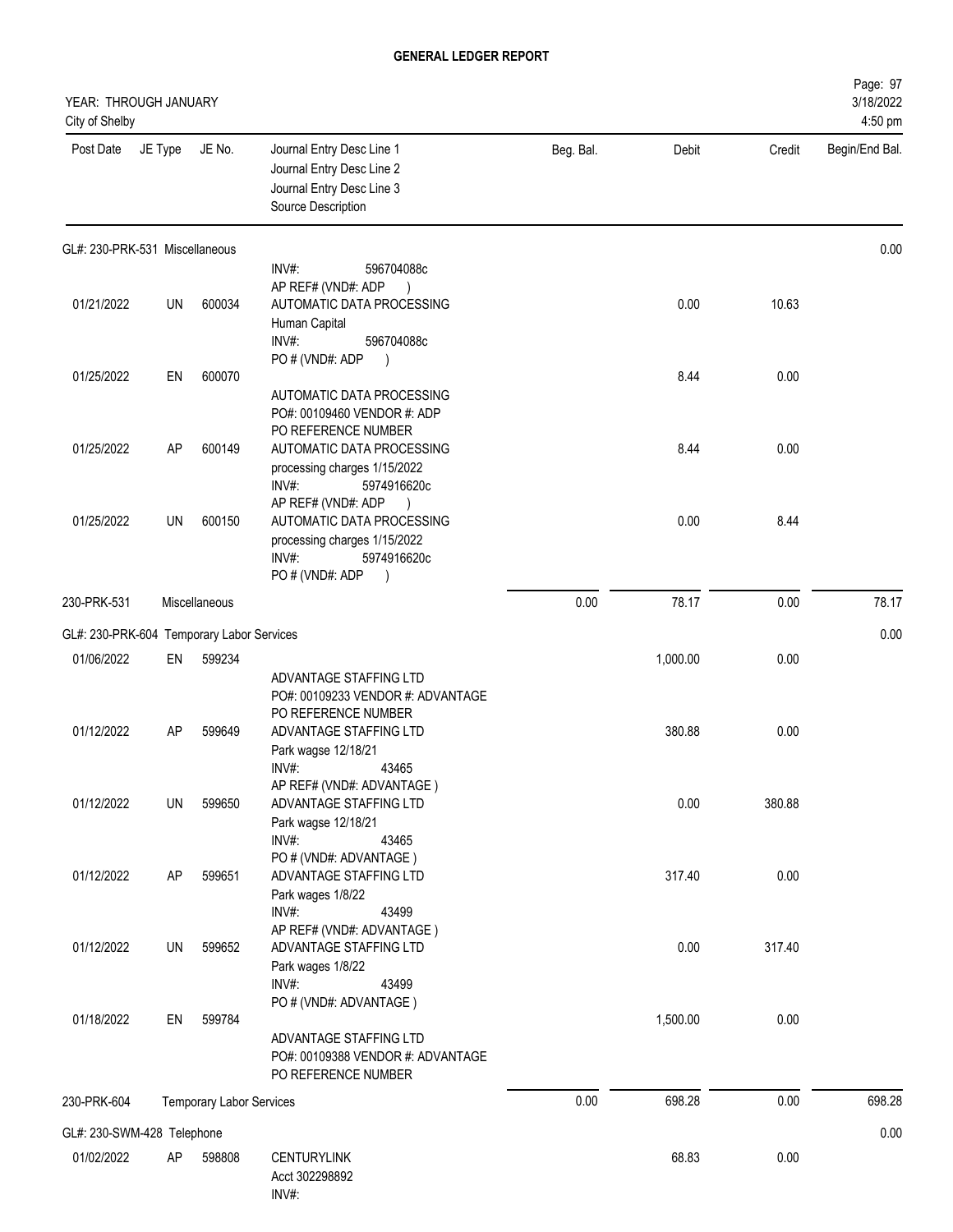| YEAR: THROUGH JANUARY<br>City of Shelby         |           |                          |                                                                                                                           |                               |          |          | Page: 98<br>3/18/2022<br>4:50 pm |
|-------------------------------------------------|-----------|--------------------------|---------------------------------------------------------------------------------------------------------------------------|-------------------------------|----------|----------|----------------------------------|
| Post Date                                       | JE Type   | JE No.                   | Journal Entry Desc Line 1<br>Journal Entry Desc Line 2<br>Journal Entry Desc Line 3<br>Source Description                 | Beg. Bal.                     | Debit    | Credit   | Begin/End Bal.                   |
| GL#: 230-SWM-428 Telephone                      |           |                          |                                                                                                                           |                               |          |          | 0.00                             |
| 01/02/2022                                      | UN        | 598809                   | AP REF# (VND#: CENTURY )<br><b>CENTURYLINK</b><br>Acct 302298892<br>INV#:                                                 |                               | 0.00     | 68.83    |                                  |
| 01/02/2022                                      | EN        | 599178                   | PO # (VND#: CENTURY )<br><b>CENTURYLINK</b><br>PO#: 00109178 VENDOR #: CENTURY<br>PO REFERENCE NUMBER                     |                               | 68.83    | 0.00     |                                  |
| 230-SWM-428                                     |           | Telephone                |                                                                                                                           | 0.00                          | 68.83    | 0.00     | 68.83                            |
| GL#: 230-SWM-435 Property and Liability Insuran |           |                          |                                                                                                                           |                               |          |          | 0.00                             |
| 01/19/2022                                      | AP        | 599873                   | INSURANCE AUDIT & INSPECTION<br>Insurance risk management<br>INV#:                                                        |                               | 63.50    | 0.00     |                                  |
| 01/19/2022                                      | <b>UN</b> | 599874                   | AP REF# (VND#: INS AUDIT)<br>INSURANCE AUDIT & INSPECTION<br>Insurance risk management<br>INV#:<br>PO # (VND#: INS AUDIT) |                               | 0.00     | 63.50    |                                  |
| 230-SWM-435                                     |           |                          | Property and Liability Insuran                                                                                            | 0.00                          | 63.50    | 0.00     | 63.50                            |
| GL#: 230-SWM-531 Miscellaneous                  |           |                          |                                                                                                                           |                               |          |          | 0.00                             |
| 01/06/2022                                      | EN        | 599284                   | <b>SAMS CLUB</b><br>PO#: 00109283 VENDOR #: SAMS CLUB                                                                     |                               | 50.00    | 0.00     |                                  |
| 01/07/2022                                      | AP        | 599174                   | PO REFERENCE NUMBER<br><b>SAMS CLUB</b><br>annual membership<br>INV#:                                                     |                               | 50.00    | 0.00     |                                  |
| 01/07/2022                                      | UN        | 599175                   | AP REF# (VND#: SAMS CLUB)<br><b>SAMS CLUB</b><br>annual membership<br>INV#:<br>PO # (VND#: SAMS CLUB)                     |                               | 0.00     | 50.00    |                                  |
| 230-SWM-531                                     |           | Miscellaneous            |                                                                                                                           | 0.00                          | 50.00    | 0.00     | 50.00                            |
|                                                 |           |                          |                                                                                                                           | Fund: 230 - Park Fund Totals: | 3,587.25 | 700.56   |                                  |
| GL#: 233-CFC-178 Miscellaneous Court Fees       |           |                          |                                                                                                                           |                               |          |          | 0.00                             |
| 01/28/2022                                      | CR        | 600286                   | Court collections Dec 2021<br>pio                                                                                         |                               | 0.00     | 1,705.00 |                                  |
| 233-CFC-178                                     |           | Miscellaneous Court Fees |                                                                                                                           | 0.00                          | 0.00     | 1,705.00 | 1,705.00                         |
| GL#: 233-CPF-405 Court Officers Wages           |           |                          |                                                                                                                           |                               |          |          | 0.00                             |
| 01/05/2022                                      | AP        | 598905                   | CITY PAYROLL FUND<br>Wages 12/19/21-1/1/22<br>INV#:<br>AP REF# (VND#: CITY PAYRO)                                         |                               | 1,730.55 | 0.00     |                                  |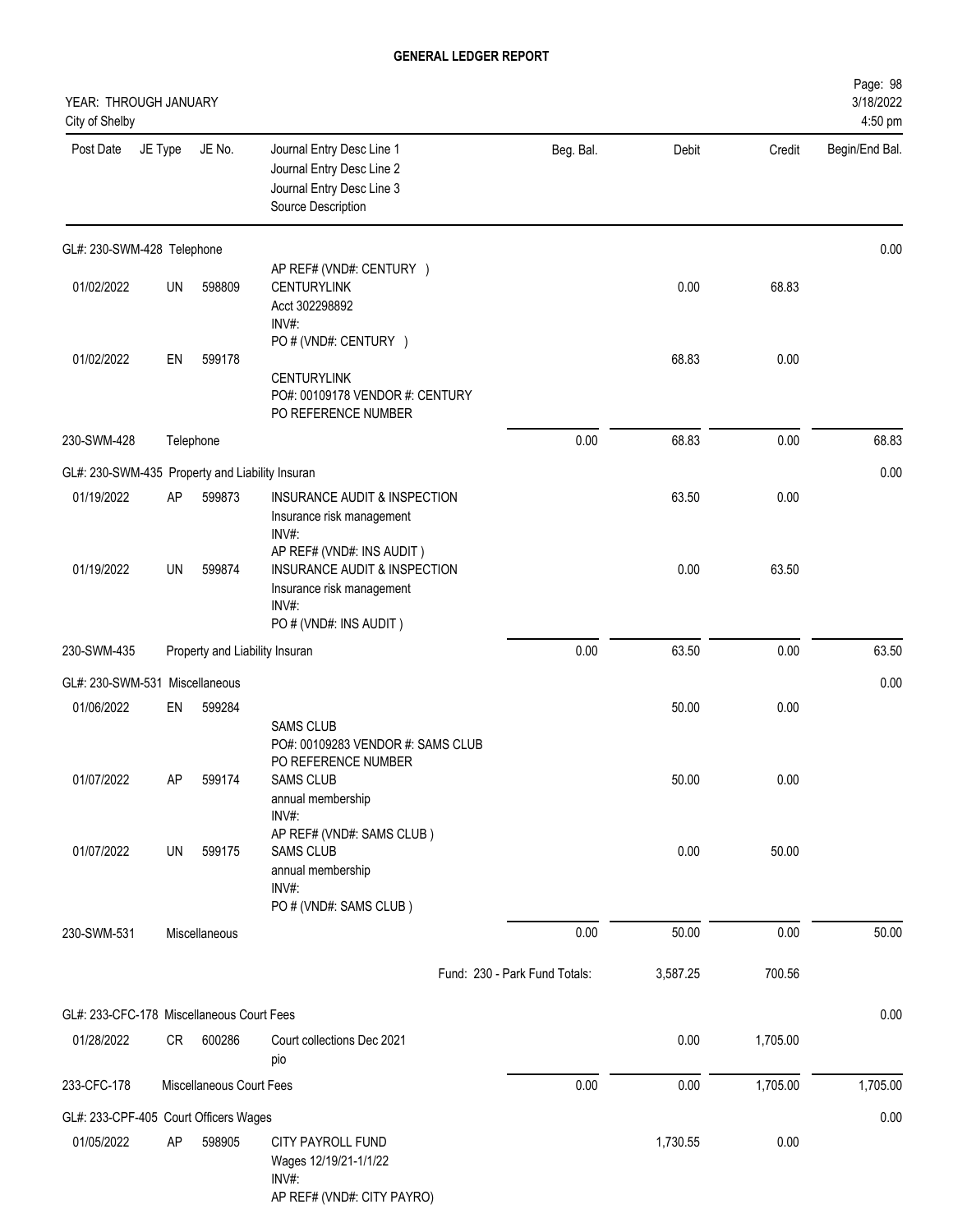| YEAR: THROUGH JANUARY<br>City of Shelby |             |                             |                                                                                                           |           |          |          | Page: 99<br>3/18/2022<br>4:50 pm |
|-----------------------------------------|-------------|-----------------------------|-----------------------------------------------------------------------------------------------------------|-----------|----------|----------|----------------------------------|
| Post Date                               | JE Type     | JE No.                      | Journal Entry Desc Line 1<br>Journal Entry Desc Line 2<br>Journal Entry Desc Line 3<br>Source Description | Beg. Bal. | Debit    | Credit   | Begin/End Bal.                   |
| GL#: 233-CPF-405 Court Officers Wages   |             |                             |                                                                                                           |           |          |          | 0.00                             |
| 01/05/2022                              | UN          | 598906                      | CITY PAYROLL FUND<br>Wages 12/19/21-1/1/22<br>INV#:                                                       |           | 0.00     | 1,730.55 |                                  |
| 01/05/2022                              | EN          | 599228                      | PO # (VND#: CITY PAYRO)<br>CITY PAYROLL FUND<br>PO#: 00109228 VENDOR #: CITY PAYRO<br>PO REFERENCE NUMBER |           | 1,730.55 | 0.00     |                                  |
| 01/19/2022                              | EN          | 599795                      | CITY PAYROLL FUND<br>PO#: 00109399 VENDOR #: CITY PAYRO<br>PO REFERENCE NUMBER                            |           | 1,730.55 | 0.00     |                                  |
| 01/19/2022                              | AP          | 599797                      | CITY PAYROLL FUND<br>Wages 1/2/22-1/15/22<br>INV#:<br>AP REF# (VND#: CITY PAYRO)                          |           | 1,730.55 | 0.00     |                                  |
| 01/19/2022                              | UN          | 599798                      | CITY PAYROLL FUND<br>Wages 1/2/22-1/15/22<br>INV#:<br>PO # (VND#: CITY PAYRO)                             |           | 0.00     | 1,730.55 |                                  |
| 233-CPF-405                             |             | <b>Court Officers Wages</b> |                                                                                                           | 0.00      | 3,461.10 | 0.00     | 3,461.10                         |
| GL#: 233-CPF-417 FICA                   |             |                             |                                                                                                           |           |          |          | 0.00                             |
| 01/05/2022                              | AP          | 598907                      | PAYROLL FUND<br>FICA 12/19/21-1/1/22<br>$INV#$ :                                                          |           | 25.09    | 0.00     |                                  |
| 01/05/2022                              | UN          | 598908                      | AP REF# (VND#: PAYROLL FU)<br>PAYROLL FUND<br>FICA 12/19/21-1/1/22<br>INV#:                               |           | 0.00     | 25.09    |                                  |
| 01/05/2022                              | EN          | 599229                      | PO # (VND#: PAYROLL FU)<br>PAYROLL FUND<br>PO#: 00109229 VENDOR #: PAYROLL FU<br>PO REFERENCE NUMBER      |           | 25.09    | 0.00     |                                  |
| 01/19/2022                              | EN          | 599796                      | PAYROLL FUND<br>PO#: 00109400 VENDOR #: PAYROLL FU<br>PO REFERENCE NUMBER                                 |           | 25.10    | 0.00     |                                  |
| 01/19/2022                              | AP          | 599799                      | PAYROLL FUND<br>FICA 1/2/22-1/15/22<br>INV#:<br>AP REF# (VND#: PAYROLL FU)                                |           | 25.10    | 0.00     |                                  |
| 01/19/2022                              | UN          | 599800                      | PAYROLL FUND<br>FICA 1/2/22-1/15/22<br>INV#:<br>PO # (VND#: PAYROLL FU)                                   |           | 0.00     | 25.10    |                                  |
| 233-CPF-417                             | <b>FICA</b> |                             |                                                                                                           | 0.00      | 50.19    | 0.00     | 50.19                            |
| GL#: 233-CPF-420 Workers Compensation   |             |                             |                                                                                                           |           |          |          | 0.00                             |
| 01/20/2022                              | EN          | 599878                      |                                                                                                           |           | 24.00    | 0.00     |                                  |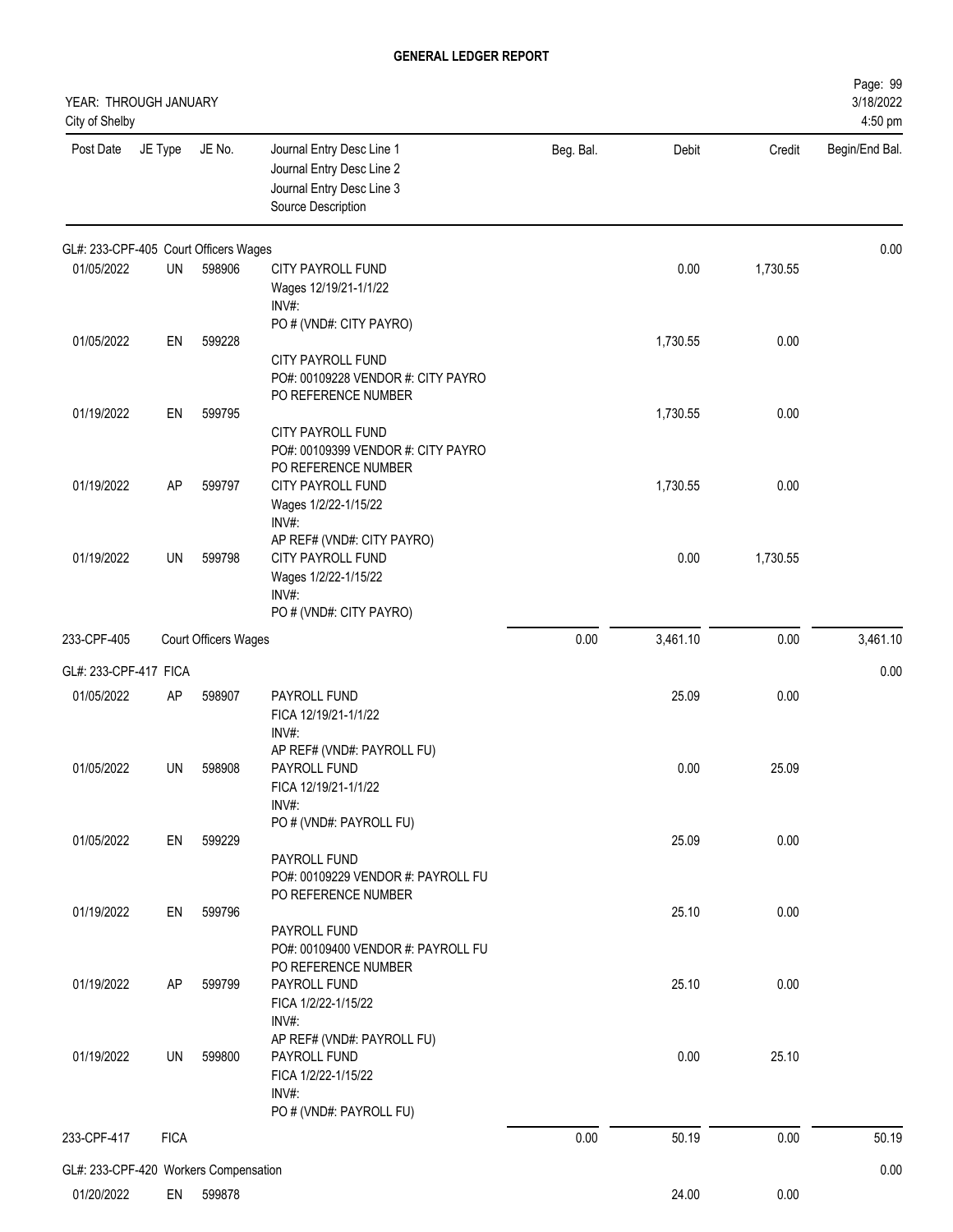| YEAR: THROUGH JANUARY<br>City of Shelby   |           |                             |                                                                                                                     |           |          |          | Page: 100<br>3/18/2022<br>4:50 pm |
|-------------------------------------------|-----------|-----------------------------|---------------------------------------------------------------------------------------------------------------------|-----------|----------|----------|-----------------------------------|
| Post Date                                 | JE Type   | JE No.                      | Journal Entry Desc Line 1<br>Journal Entry Desc Line 2<br>Journal Entry Desc Line 3<br>Source Description           | Beg. Bal. | Debit    | Credit   | Begin/End Bal.                    |
| GL#: 233-CPF-420 Workers Compensation     |           |                             |                                                                                                                     |           |          |          | 0.00                              |
|                                           |           |                             | BUREAU OF WORKERS COMPENSATION<br>PO#: 00109416 VENDOR #: BWC<br>PO REFERENCE NUMBER                                |           |          |          |                                   |
| 01/25/2022                                | AP        | 600083                      | BUREAU OF WORKERS COMPENSATION<br>Installment payment 37005502<br>INV#:<br>1011247383<br>AP REF# (VND#: BWC         |           | 24.00    | 0.00     |                                   |
| 01/25/2022                                | UN        | 600084                      | BUREAU OF WORKERS COMPENSATION<br>Installment payment 37005502<br>INV#:<br>1011247383<br>PO#(VND#: BWC<br>$\lambda$ |           | 0.00     | 24.00    |                                   |
| 233-CPF-420                               |           | <b>Workers Compensation</b> |                                                                                                                     | 0.00      | 24.00    | 0.00     | 24.00                             |
| GL#: 233-CPF-428 Telephone                |           |                             |                                                                                                                     |           |          |          | 0.00                              |
| 01/02/2022                                | AP        | 598788                      | <b>CENTURYLINK</b><br>acct 302298892 12/16/2021<br>INV#:                                                            |           | 64.03    | 0.00     |                                   |
| 01/02/2022                                | <b>UN</b> | 598789                      | AP REF# (VND#: CENTURY )<br><b>CENTURYLINK</b><br>acct 302298892 12/16/2021<br>INV#:                                |           | 0.00     | 64.03    |                                   |
| 01/02/2022                                | EN        | 599178                      | PO # (VND#: CENTURY )<br><b>CENTURYLINK</b><br>PO#: 00109178 VENDOR #: CENTURY<br>PO REFERENCE NUMBER               |           | 64.03    | 0.00     |                                   |
| 233-CPF-428                               | Telephone |                             |                                                                                                                     | 0.00      | 64.03    | 0.00     | 64.03                             |
|                                           |           |                             | Fund: 233 - Court Probation Fund Totals:                                                                            |           | 3,599.32 | 1,705.00 |                                   |
| GL#: 235-MIS-205 Miscellaneous Income     |           |                             |                                                                                                                     |           |          |          | 0.00                              |
| 01/10/2022                                | <b>CR</b> | 599403                      | Restitution from Amanda Ray Randolph<br>pio                                                                         |           | 0.00     | 0.91     |                                   |
| 235-MIS-205                               |           | Miscellaneous Income        |                                                                                                                     | 0.00      | 0.00     | 0.91     | 0.91                              |
|                                           |           |                             | Fund: 235 - Law Enforcement Trust Fund Totals:                                                                      |           | 0.00     | 0.91     |                                   |
| GL#: 236-CFC-178 Miscellaneous Court Fees |           |                             |                                                                                                                     |           |          |          | 0.00                              |
| 01/28/2022                                | CR        | 600284                      | IDAT Dec 2021 from Plymouth Court<br>pio                                                                            |           | 0.00     | 9.00     |                                   |
| 01/28/2022                                | <b>CR</b> | 600286                      | Court collections Dec 2021<br>pio                                                                                   |           | 0.00     | 90.50    |                                   |
| 236-CFC-178                               |           | Miscellaneous Court Fees    |                                                                                                                     | 0.00      | 0.00     | 99.50    | 99.50                             |
| GL#: 236-IDA-531 Miscellaneous            |           |                             |                                                                                                                     |           |          |          | 0.00                              |
| 01/14/2022                                | <b>AP</b> | 599711                      | ABRAXAS COUNSELING CENTER<br>Counceling Dec 2021<br>1221SMC<br>INV#:                                                |           | 698.24   | 0.00     |                                   |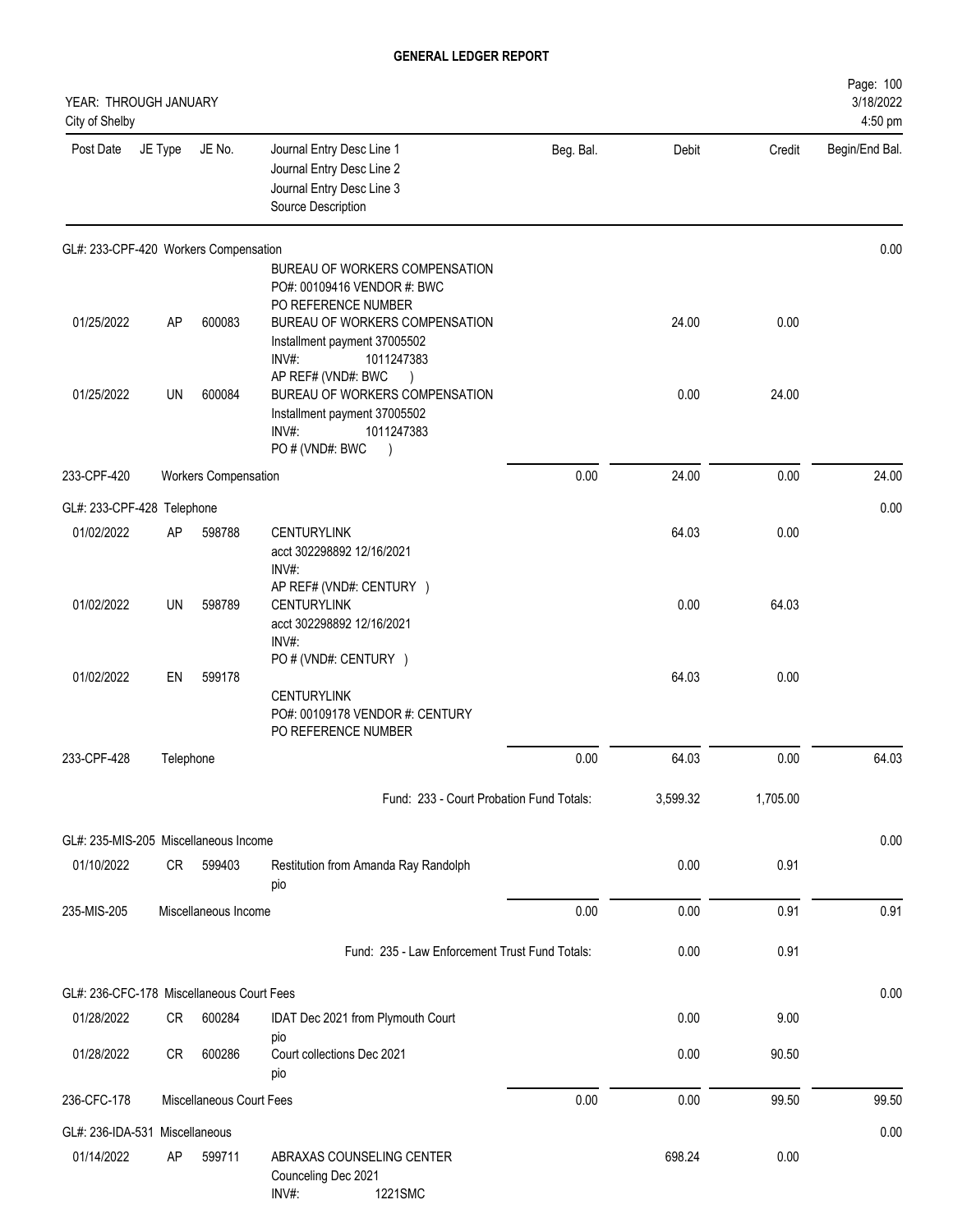| YEAR: THROUGH JANUARY<br>City of Shelby   |         |                          |                                                                                                                                        |           |        |        | Page: 101<br>3/18/2022<br>4:50 pm |
|-------------------------------------------|---------|--------------------------|----------------------------------------------------------------------------------------------------------------------------------------|-----------|--------|--------|-----------------------------------|
| Post Date                                 | JE Type | JE No.                   | Journal Entry Desc Line 1<br>Journal Entry Desc Line 2<br>Journal Entry Desc Line 3<br>Source Description                              | Beg. Bal. | Debit  | Credit | Begin/End Bal.                    |
| GL#: 236-IDA-531 Miscellaneous            |         |                          |                                                                                                                                        |           |        |        | 0.00                              |
| 01/14/2022                                | UN      | 599712                   | AP REF# (VND#: ABRAXAS CO)<br>ABRAXAS COUNSELING CENTER<br>Counceling Dec 2021<br>1221SMC<br>$INV#$ :                                  |           | 0.00   | 698.24 |                                   |
| 01/31/2022                                | EN      | 600342                   | PO # (VND#: ABRAXAS CO)<br>FORENSIC DIAGNOSTIC CENTER<br>PO#: 00109518 VENDOR #: FORENSIC D<br>PO REFERENCE NUMBER                     |           | 750.00 | 0.00   |                                   |
| 236-IDA-531                               |         | Miscellaneous            |                                                                                                                                        | 0.00      | 698.24 | 0.00   | 698.24                            |
|                                           |         |                          | Fund: 236 - Court I D A T Fund Totals:                                                                                                 |           | 698.24 | 99.50  |                                   |
| GL#: 237-CFC-178 Miscellaneous Court Fees |         |                          |                                                                                                                                        |           |        |        | 0.00                              |
| 01/28/2022                                | CR.     | 600286                   | Court collections Dec 2021<br>pio                                                                                                      |           | 0.00   | 35.00  |                                   |
| 237-CFC-178                               |         | Miscellaneous Court Fees |                                                                                                                                        | 0.00      | 0.00   | 35.00  | 35.00                             |
|                                           |         |                          | Fund: 237 - Court Enforce, & Educ, Fund Totals:                                                                                        |           | 0.00   | 35.00  |                                   |
| GL#: 239-CFC-178 Miscellaneous Court Fees |         |                          |                                                                                                                                        |           |        |        | 0.00                              |
| 01/28/2022                                | CR.     | 600286                   | Court collections Dec 2021<br>pio                                                                                                      |           | 0.00   | 545.00 |                                   |
| 239-CFC-178                               |         | Miscellaneous Court Fees |                                                                                                                                        | 0.00      | 0.00   | 545.00 | 545.00                            |
|                                           |         |                          | Fund: 239 - Court Computer Fund Totals:                                                                                                |           | 0.00   | 545.00 |                                   |
| GL#: 241-CFC-178 Miscellaneous Court Fees |         |                          |                                                                                                                                        |           |        |        | 0.00                              |
| 01/28/2022                                | CR      | 600286                   | Court collections Dec 2021<br>pio                                                                                                      |           | 0.00   | 195.00 |                                   |
| 241-CFC-178                               |         | Miscellaneous Court Fees |                                                                                                                                        | 0.00      | 0.00   | 195.00 | 195.00                            |
| GL#: 241-PCF-501 Computer support         |         |                          |                                                                                                                                        |           |        |        | 0.00                              |
| 01/06/2022                                | EN      | 599282                   | CHARTER COMM HOLDINGS LLC<br>PO#: 00109281 VENDOR #: CHART COMM                                                                        |           | 458.16 | 0.00   |                                   |
| 01/25/2022                                | AP      | 600104                   | PO REFERENCE NUMBER<br>CHARTER COMM HOLDINGS LLC<br>acct 8361104000102703<br>INV#:<br>0102703011522b                                   |           | 41.70  | 0.00   |                                   |
| 01/25/2022                                | UN      | 600105                   | AP REF# (VND#: CHART COMM)<br>CHARTER COMM HOLDINGS LLC<br>acct 8361104000102703<br>INV#:<br>0102703011522b<br>PO # (VND#: CHART COMM) |           | 0.00   | 41.70  |                                   |
| 241-PCF-501                               |         | Computer support         |                                                                                                                                        | 0.00      | 41.70  | 0.00   | 41.70                             |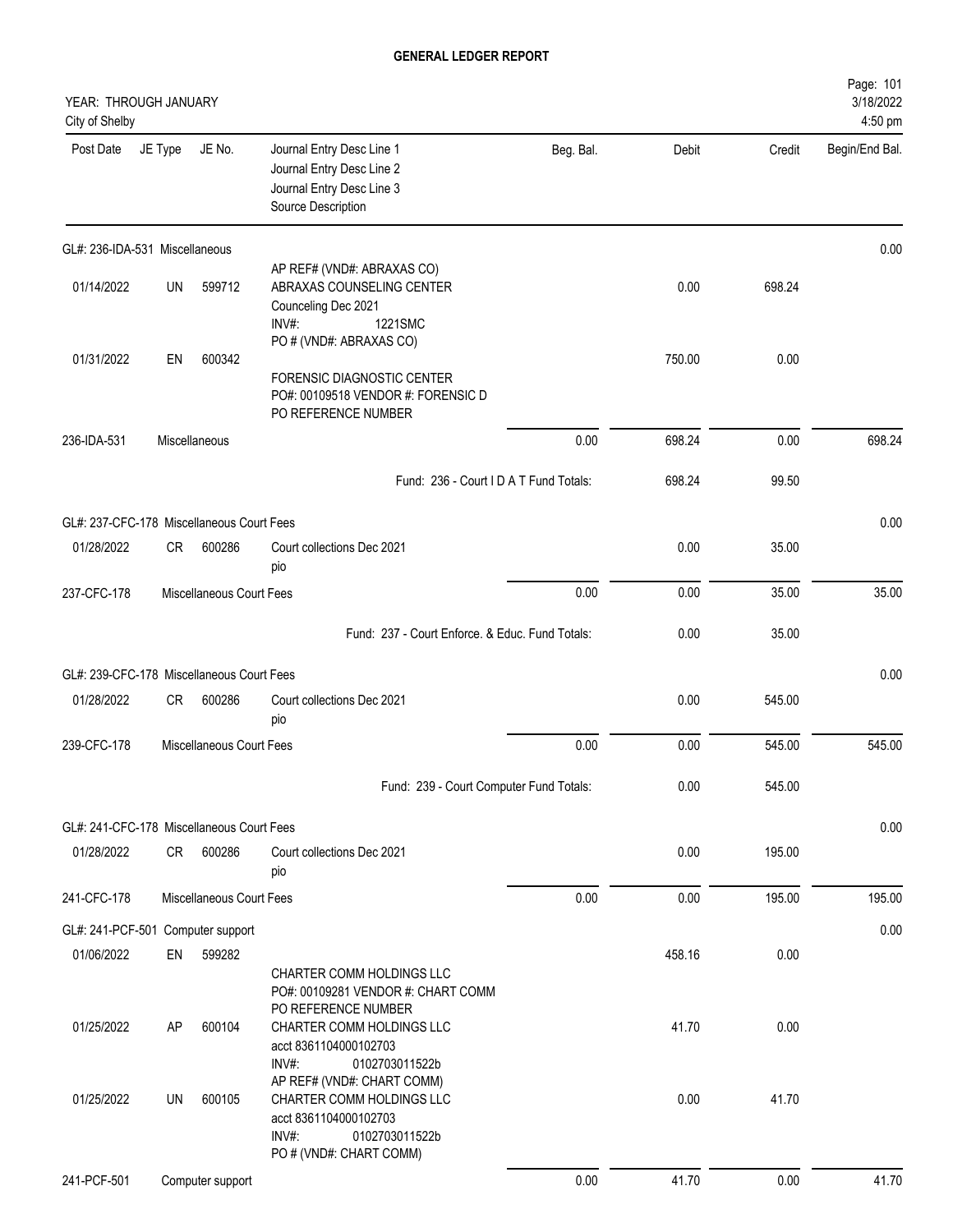| YEAR: THROUGH JANUARY<br>City of Shelby   |           |                          |                                                                                                                           |           |           |           | Page: 102<br>3/18/2022<br>4:50 pm |
|-------------------------------------------|-----------|--------------------------|---------------------------------------------------------------------------------------------------------------------------|-----------|-----------|-----------|-----------------------------------|
| Post Date                                 | JE Type   | JE No.                   | Journal Entry Desc Line 1<br>Journal Entry Desc Line 2<br>Journal Entry Desc Line 3<br>Source Description                 | Beg. Bal. | Debit     | Credit    | Begin/End Bal.                    |
|                                           |           |                          | Fund: 241 - Police Computer Fund Totals:                                                                                  |           | 41.70     | 195.00    |                                   |
| GL#: 242-CFC-178 Miscellaneous Court Fees |           |                          |                                                                                                                           |           |           |           | 0.00                              |
| 01/18/2022                                | <b>CR</b> | 599894                   | IDAM from Oh Dept Public Safety Dec 2021                                                                                  |           | 0.00      | 15.80     |                                   |
| 01/28/2022                                | <b>CR</b> | 600286                   | pio<br>Court collections Dec 2021<br>pio                                                                                  |           | 0.00      | 55.00     |                                   |
| 242-CFC-178                               |           | Miscellaneous Court Fees |                                                                                                                           | 0.00      | 0.00      | 70.80     | 70.80                             |
|                                           |           |                          | Fund: 242 - Court IDAM Fund Totals:                                                                                       |           | 0.00      | 70.80     |                                   |
| GL#: 250-CBG-579 Home/Building Repair     |           |                          |                                                                                                                           |           |           |           | 0.00                              |
| 01/07/2022                                | EN        | 599310                   | MOCKS CONSTRUCTION, INC<br>PO#: 00109309 VENDOR #: MOCKS CONS                                                             |           | 13,999.00 | 0.00      |                                   |
| 01/07/2022                                | EN        | 599311                   | PO REFERENCE NUMBER<br>OHIO REGIONAL DEVELOPMENT CORP<br>PO#: 00109310 VENDOR #: ORDC                                     |           | 3,520.00  | 0.00      |                                   |
| 01/28/2022                                | AP        | 600287                   | PO REFERENCE NUMBER<br>OHIO REGIONAL DEVELOPMENT CORP<br>Soft cost, 14 Summit St Shelby<br>INV#:                          |           | 3,520.00  | 0.00      |                                   |
| 01/28/2022                                | <b>UN</b> | 600288                   | AP REF# (VND#: ORDC<br>$\lambda$<br>OHIO REGIONAL DEVELOPMENT CORP<br>Soft cost, 14 Summit St Shelby<br>INV#:             |           | 0.00      | 3,520.00  |                                   |
| 01/28/2022                                | AP        | 600289                   | PO# (VND#: ORDC<br>$\left( \right)$<br>MOCKS CONSTRUCTION, INC<br>Original contract, 14 Summit<br>INV#:                   |           | 13,999.00 | 0.00      |                                   |
| 01/28/2022                                | UN        | 600290                   | AP REF# (VND#: MOCKS CONS)<br>MOCKS CONSTRUCTION, INC<br>Original contract, 14 Summit<br>INV#:<br>PO # (VND#: MOCKS CONS) |           | 0.00      | 13,999.00 |                                   |
| 250-CBG-579                               |           | Home/Building Repair     |                                                                                                                           | 0.00      | 17,519.00 | 0.00      | 17,519.00                         |
| GL#: 250-IGT-142 State Grants or Aid      |           |                          |                                                                                                                           |           |           |           | 0.00                              |
| 01/26/2022                                | CR        | 600256                   | CHIP grant AC-20-2DQ1<br>pio                                                                                              |           | 0.00      | 17,519.00 |                                   |
| 250-IGT-142                               |           | State Grants or Aid      |                                                                                                                           | 0.00      | 0.00      | 17,519.00 | 17,519.00                         |
|                                           |           |                          | Fund: 250 - CDBG General Totals:                                                                                          |           | 17,519.00 | 17,519.00 |                                   |
| GL#: 251-HPM-578 Private Rehabilitation   |           |                          |                                                                                                                           |           |           |           | 0.00                              |
| 01/07/2022                                | EN        | 599310                   | MOCKS CONSTRUCTION, INC                                                                                                   |           | 38,600.00 | 0.00      |                                   |

PO#: 00109309 VENDOR #: MOCKS CONS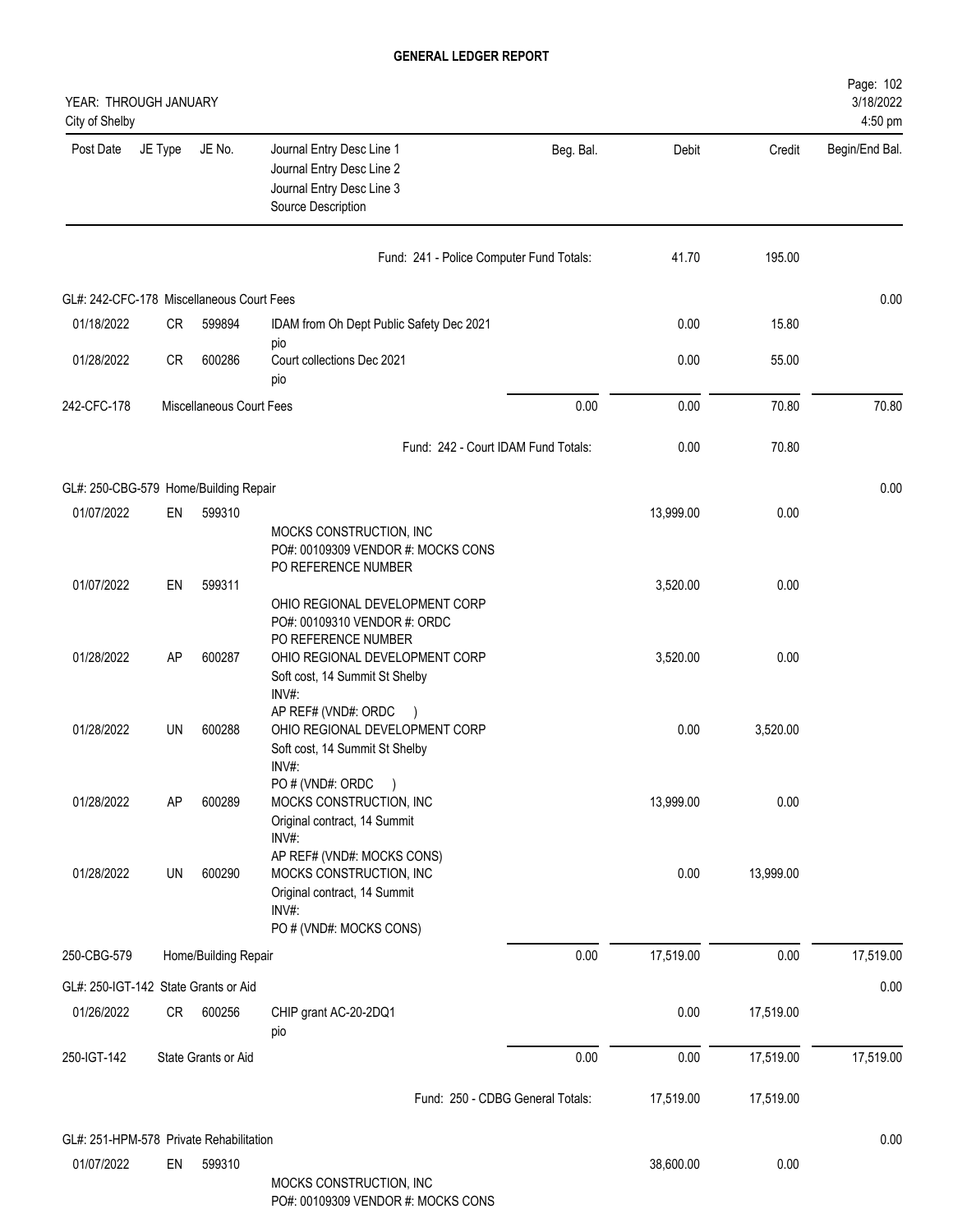| YEAR: THROUGH JANUARY<br>City of Shelby   |           |                          |                                                                                                                  |           |           |           | Page: 103<br>3/18/2022<br>4:50 pm |
|-------------------------------------------|-----------|--------------------------|------------------------------------------------------------------------------------------------------------------|-----------|-----------|-----------|-----------------------------------|
| Post Date                                 | JE Type   | JE No.                   | Journal Entry Desc Line 1<br>Journal Entry Desc Line 2<br>Journal Entry Desc Line 3<br>Source Description        | Beg. Bal. | Debit     | Credit    | Begin/End Bal.                    |
| GL#: 251-HPM-578 Private Rehabilitation   |           |                          |                                                                                                                  |           |           |           | 0.00                              |
| 01/24/2022                                | <b>AP</b> | 600067                   | PO REFERENCE NUMBER<br>MOCKS CONSTRUCTION, INC<br>61 Park Ave Shelby<br>INV#:                                    |           | 38,600.00 | 0.00      |                                   |
| 01/24/2022                                | UN        | 600068                   | AP REF# (VND#: MOCKS CONS)<br>MOCKS CONSTRUCTION, INC<br>61 Park Ave Shelby<br>INV#:<br>PO # (VND#: MOCKS CONS)  |           | 0.00      | 38,600.00 |                                   |
| 251-HPM-578                               |           | Private Rehabilitation   |                                                                                                                  | 0.00      | 38,600.00 | 0.00      | 38,600.00                         |
| GL#: 251-IGT-142 State Grants or Aid      |           |                          |                                                                                                                  |           |           |           | 0.00                              |
| 01/21/2022                                | CR.       | 599917                   | CHIP grant AC 20-2DQ2<br>pio                                                                                     |           | 0.00      | 38,600.00 |                                   |
| 251-IGT-142                               |           | State Grants or Aid      |                                                                                                                  | 0.00      | 0.00      | 38,600.00 | 38,600.00                         |
|                                           |           |                          | Fund: 251 - Home Program Fund Totals:                                                                            |           | 38,600.00 | 38,600.00 |                                   |
| GL#: 253-FDF-531 Miscellaneous            |           |                          |                                                                                                                  |           |           |           | 0.00                              |
| 01/20/2022                                | EN        | 599883                   | MERRITT/LEORA//<br>PO#: 00109421 VENDOR #: MERRITT/LE                                                            |           | 3,630.29  | 0.00      |                                   |
| 01/21/2022                                | AP        | 599976                   | PO REFERENCE NUMBER<br>MERRITT/LEORA//<br>Reimbursement for fire ins.<br>INV#:                                   |           | 3,630.29  | 0.00      |                                   |
| 01/21/2022                                | UN        | 599977                   | AP REF# (VND#: MERRITT/LE)<br>MERRITT/LEORA//<br>Reimbursement for fire ins.<br>INV#:<br>PO # (VND#: MERRITT/LE) |           | 0.00      | 3,630.29  |                                   |
| 253-FDF-531                               |           | Miscellaneous            |                                                                                                                  | 0.00      | 3,630.29  | 0.00      | 3,630.29                          |
|                                           |           |                          | Fund: 253 - Fire Damage Fund Totals:                                                                             |           | 3,630.29  | 0.00      |                                   |
| GL#: 300-TRS-240 Transfer City Income Tax |           |                          |                                                                                                                  |           |           |           | 0.00                              |
| 01/31/2022                                | GJ        | 600416                   | Income tax transfer to capital improv.                                                                           |           | 0.00      | 8,602.27  |                                   |
| 01/31/2022                                | GJ        | 600423                   | pio<br>Income tax transfer to capital improv.<br>pio                                                             |           | 0.00      | 2,382.17  |                                   |
| 300-TRS-240                               |           | Transfer City Income Tax |                                                                                                                  | 0.00      | 0.00      | 10,984.44 | 10,984.44                         |
|                                           |           |                          | Fund: 300 - Capital Improvement Fund Totals:                                                                     |           | 0.00      | 10,984.44 |                                   |
| GL#: 304-CFC-170 Court Criminal Fines     |           |                          |                                                                                                                  |           |           |           | 0.00                              |
| 01/28/2022                                | CR        | 600286                   | Court collections Dec 2021<br>pio                                                                                |           | 0.00      | 546.18    |                                   |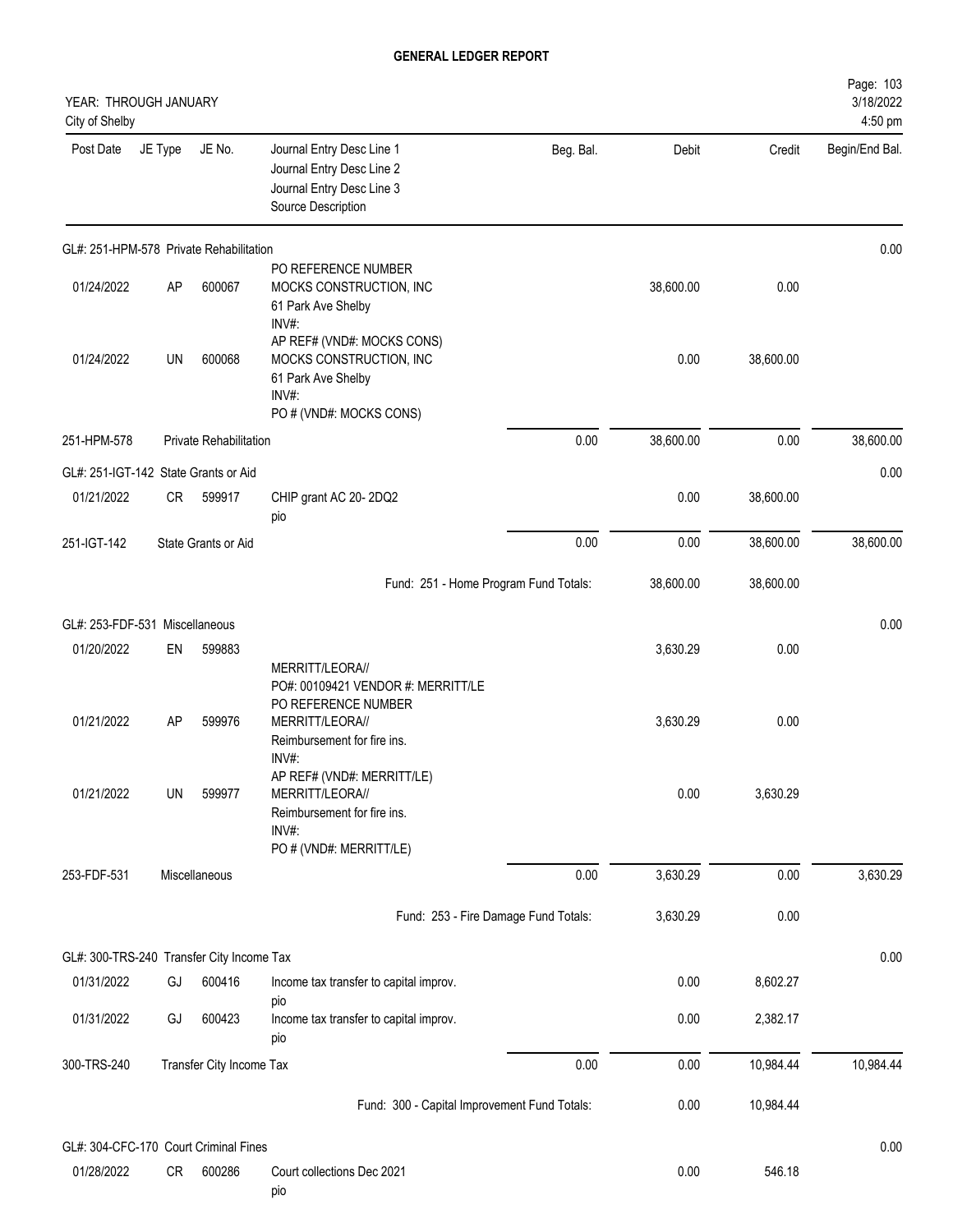| YEAR: THROUGH JANUARY<br>City of Shelby   |             |                             |                                                                                                           |           |       |           | Page: 104<br>3/18/2022<br>4:50 pm |
|-------------------------------------------|-------------|-----------------------------|-----------------------------------------------------------------------------------------------------------|-----------|-------|-----------|-----------------------------------|
| Post Date                                 | JE Type     | JE No.                      | Journal Entry Desc Line 1<br>Journal Entry Desc Line 2<br>Journal Entry Desc Line 3<br>Source Description | Beg. Bal. | Debit | Credit    | Begin/End Bal.                    |
| 304-CFC-170                               |             | <b>Court Criminal Fines</b> |                                                                                                           | 0.00      | 0.00  | 546.18    | 546.18                            |
| GL#: 304-CFC-173 Civil Court              |             |                             |                                                                                                           |           |       |           | 0.00                              |
| 01/28/2022                                | CR          | 600286                      | Court collections Dec 2021<br>pio                                                                         |           | 0.00  | 50.00     |                                   |
| 304-CFC-173                               | Civil Court |                             |                                                                                                           | 0.00      | 0.00  | 50.00     | 50.00                             |
|                                           |             |                             | Fund: 304 - Court Capital Improvement Fund Totals:                                                        |           | 0.00  | 596.18    |                                   |
| GL#: 352-TRS-240 Transfer City Income Tax |             |                             |                                                                                                           |           |       |           | 0.00                              |
| 01/31/2022                                | GJ          | 600419                      | Income tax transfer to sidewalks                                                                          |           | 0.00  | 1,001.46  |                                   |
| 01/31/2022                                | GJ          | 600426                      | pio<br>Income tax transfer to sidewalks<br>pio                                                            |           | 0.00  | 277.33    |                                   |
| 352-TRS-240                               |             | Transfer City Income Tax    |                                                                                                           | 0.00      | 0.00  | 1,278.79  | 1,278.79                          |
|                                           |             |                             | Fund: 352 - Sidewalk Fund Totals:                                                                         |           | 0.00  | 1,278.79  |                                   |
| GL#: 353-TRS-240 Transfer City Income Tax |             |                             |                                                                                                           |           |       |           | 0.00                              |
| 01/31/2022                                | GJ          | 600418                      | Income tax transfer to streets                                                                            |           | 0.00  | 32,380.48 |                                   |
| 01/31/2022                                | GJ          | 600425                      | pio<br>Income tax transfer to streets<br>pio                                                              |           | 0.00  | 8,966.93  |                                   |
| 353-TRS-240                               |             | Transfer City Income Tax    |                                                                                                           | 0.00      | 0.00  | 41,347.41 | 41,347.41                         |
|                                           |             |                             | Fund: 353 - Streets, Alleys & Basin Rehab Totals:                                                         |           | 0.00  | 41,347.41 |                                   |
| GL#: 354-TRS-240 Transfer City Income Tax |             |                             |                                                                                                           |           |       |           | 0.00                              |
| 01/31/2022                                | GJ          | 600417                      | Income tax transfer to police/court                                                                       |           | 0.00  | 51,356.82 |                                   |
| 01/31/2022                                | GJ          | 600424                      | pio<br>Transfer to police/court<br>pio                                                                    |           | 0.00  | 14,221.95 |                                   |
| 354-TRS-240                               |             | Transfer City Income Tax    |                                                                                                           | 0.00      | 0.00  | 65,578.77 | 65,578.77                         |
|                                           |             |                             | Fund: 354 - Police/Court Construction Fund Totals:                                                        |           | 0.00  | 65,578.77 |                                   |
| GL#: 400-CFS-154 Collections              |             |                             |                                                                                                           |           |       |           | 0.00                              |
| 01/03/2022                                | CR          | 599359                      | Utility deposit, water and sewer                                                                          |           | 0.00  | 1,786.78  |                                   |
| 01/04/2022                                | ${\sf CR}$  | 599365                      | pio<br>Uility deposit, water and sewer                                                                    |           | 0.00  | 11,654.71 |                                   |
| 01/05/2022                                | CR          | 599371                      | pio<br>Utility deposit, water and sewer                                                                   |           | 0.00  | 3,336.55  |                                   |
| 01/06/2022                                | ${\sf CR}$  | 599378                      | pio<br>Utility deposit, water and sewer                                                                   |           | 0.00  | 3,338.02  |                                   |
| 01/07/2022                                | CR          | 599389                      | pio<br>Utility deposit, water and sewer<br>pio                                                            |           | 0.00  | 4,075.30  |                                   |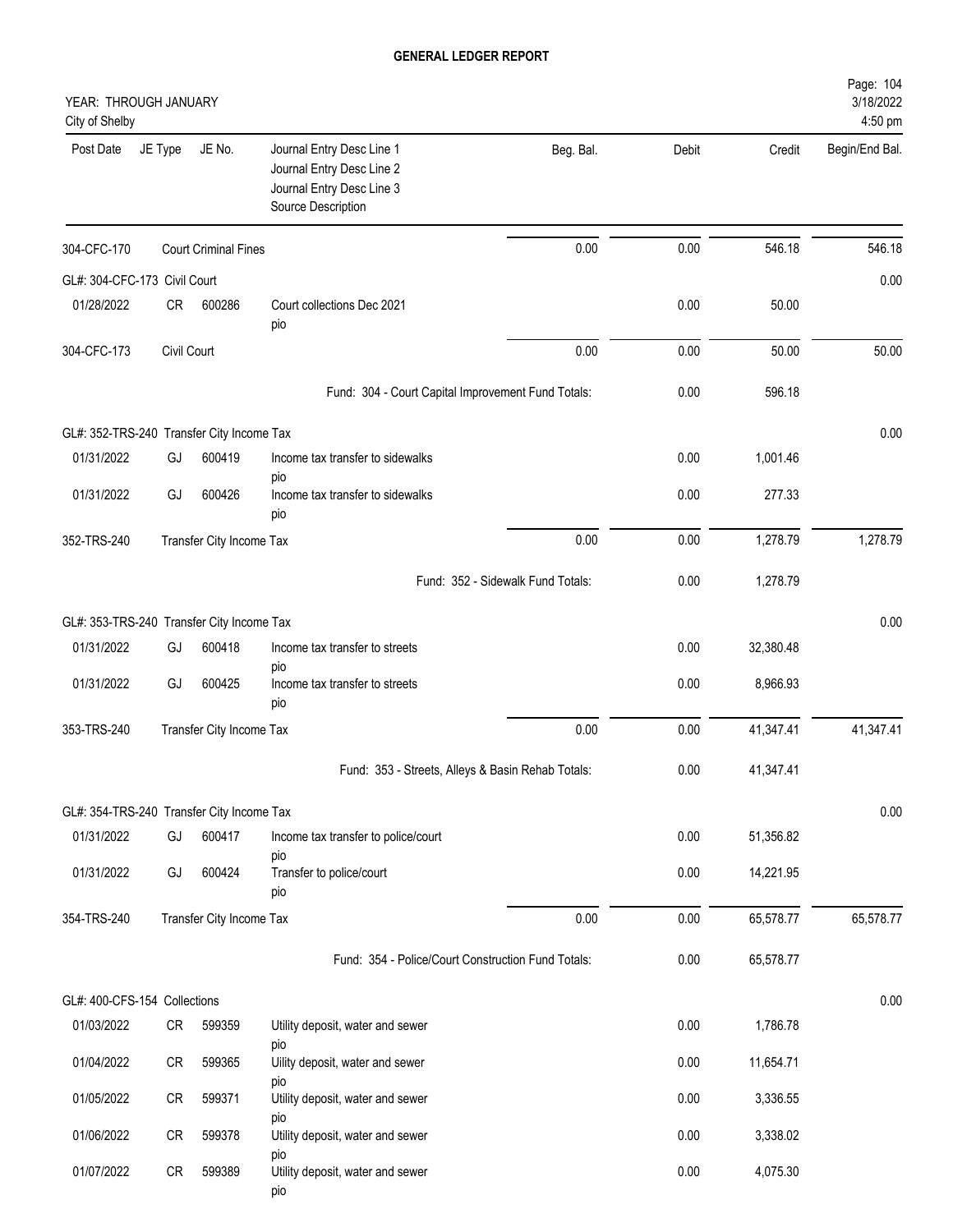| YEAR: THROUGH JANUARY<br>City of Shelby       |             |                              |                                                                                                                                        |           |          |            | Page: 105<br>3/18/2022<br>4:50 pm |
|-----------------------------------------------|-------------|------------------------------|----------------------------------------------------------------------------------------------------------------------------------------|-----------|----------|------------|-----------------------------------|
| Post Date                                     | JE Type     | JE No.                       | Journal Entry Desc Line 1<br>Journal Entry Desc Line 2<br>Journal Entry Desc Line 3<br>Source Description                              | Beg. Bal. | Debit    | Credit     | Begin/End Bal.                    |
| GL#: 400-CFS-154 Collections                  |             |                              |                                                                                                                                        |           |          |            | 0.00                              |
| 01/10/2022                                    | CR          | 599399                       | Utility deposit, water and sewer<br>pio                                                                                                |           | 0.00     | 5,492.68   |                                   |
| 01/11/2022                                    | CR          | 599658                       | Utility deposit, water and sewer                                                                                                       |           | 0.00     | 22,234.77  |                                   |
| 01/12/2022                                    | CR          | 599662                       | pio<br>Utility deposit, water and sewer                                                                                                |           | 0.00     | 2,915.12   |                                   |
| 01/13/2022                                    | CR          | 599671                       | pio<br>Utility deposit, water and sewer                                                                                                |           | 0.00     | 16,310.97  |                                   |
| 01/14/2022                                    | CR          | 599681                       | pio<br>Utility deposit, water and sewer                                                                                                |           | 0.00     | 3,170.71   |                                   |
| 01/18/2022                                    | CR          | 599895                       | pio<br>Utility deposit, water and sewer                                                                                                |           | 0.00     | 6,292.07   |                                   |
| 01/19/2022                                    | CR          | 599900                       | pio<br>Utility deposit, water and sewer<br>pio                                                                                         |           | 0.00     | 11,670.99  |                                   |
| 01/20/2022                                    | CR          | 599910                       | Utiltiy deposit, water and sewer<br>pio                                                                                                |           | 0.00     | 1,482.19   |                                   |
| 01/21/2022                                    | CR          | 599918                       | Uility deposit, water and sewer                                                                                                        |           | 0.00     | 977.03     |                                   |
| 01/24/2022                                    | CR          | 600175                       | pio<br>Utility deposit, water and sewer                                                                                                |           | 0.00     | 802.60     |                                   |
| 01/25/2022                                    | CR          | 600186                       | pio<br>Utility deposit, water and sewer                                                                                                |           | 0.00     | 1,305.45   |                                   |
| 01/26/2022                                    | CR          | 600257                       | pio<br>Utility deposit, water and sewer                                                                                                |           | 0.00     | 310.88     |                                   |
| 01/27/2022                                    | CR          | 600268                       | pio<br>Utility deposit, water and sewer                                                                                                |           | 0.00     | 420.98     |                                   |
| 01/28/2022                                    | CR          | 600278                       | pio<br>Utiltiy deposit, water and sewer                                                                                                |           | 0.00     | 2,052.74   |                                   |
| 01/31/2022                                    | CR          | 600397                       | pio<br>Utility deposit, water and sewer<br>pio                                                                                         |           | 0.00     | 624.69     |                                   |
| 400-CFS-154                                   | Collections |                              |                                                                                                                                        | 0.00      | 0.00     | 100,255.23 | 100,255.23                        |
| GL#: 400-CFS-167 Septage Collection           |             |                              |                                                                                                                                        |           |          |            | 0.00                              |
| 01/20/2022                                    | CR          | 599910                       | Utiltiy deposit, water and sewer<br>pio                                                                                                |           | 0.00     | 5,510.00   |                                   |
| 400-CFS-167                                   |             | Septage Collection           |                                                                                                                                        | 0.00      | 0.00     | 5,510.00   | 5,510.00                          |
| GL#: 400-CPO-507 Maintenance Building/Grounds |             |                              |                                                                                                                                        |           |          |            | 0.00                              |
| 01/07/2022                                    | AP          | 599002                       | LOWES COMPANIES, INC.<br>Utility office 12/15/2021<br>INV#:<br>903307b                                                                 |           | 150.00   | 0.00       |                                   |
| 01/07/2022                                    | UN          | 599003                       | AP REF# (VND#: LOWES<br>$\rightarrow$<br>LOWES COMPANIES, INC.<br>Utility office 12/15/2021<br>INV#:<br>903307b<br>PO # (VND#: LOWES ) |           | 0.00     | 150.00     |                                   |
| 400-CPO-507                                   |             | Maintenance Building/Grounds |                                                                                                                                        | 0.00      | 150.00   | 0.00       | 150.00                            |
| GL#: 400-DIS-400 Wages                        |             |                              |                                                                                                                                        |           |          |            | 0.00                              |
| 01/05/2022                                    | AP          | 598905                       | CITY PAYROLL FUND                                                                                                                      |           | 7,510.43 | 0.00       |                                   |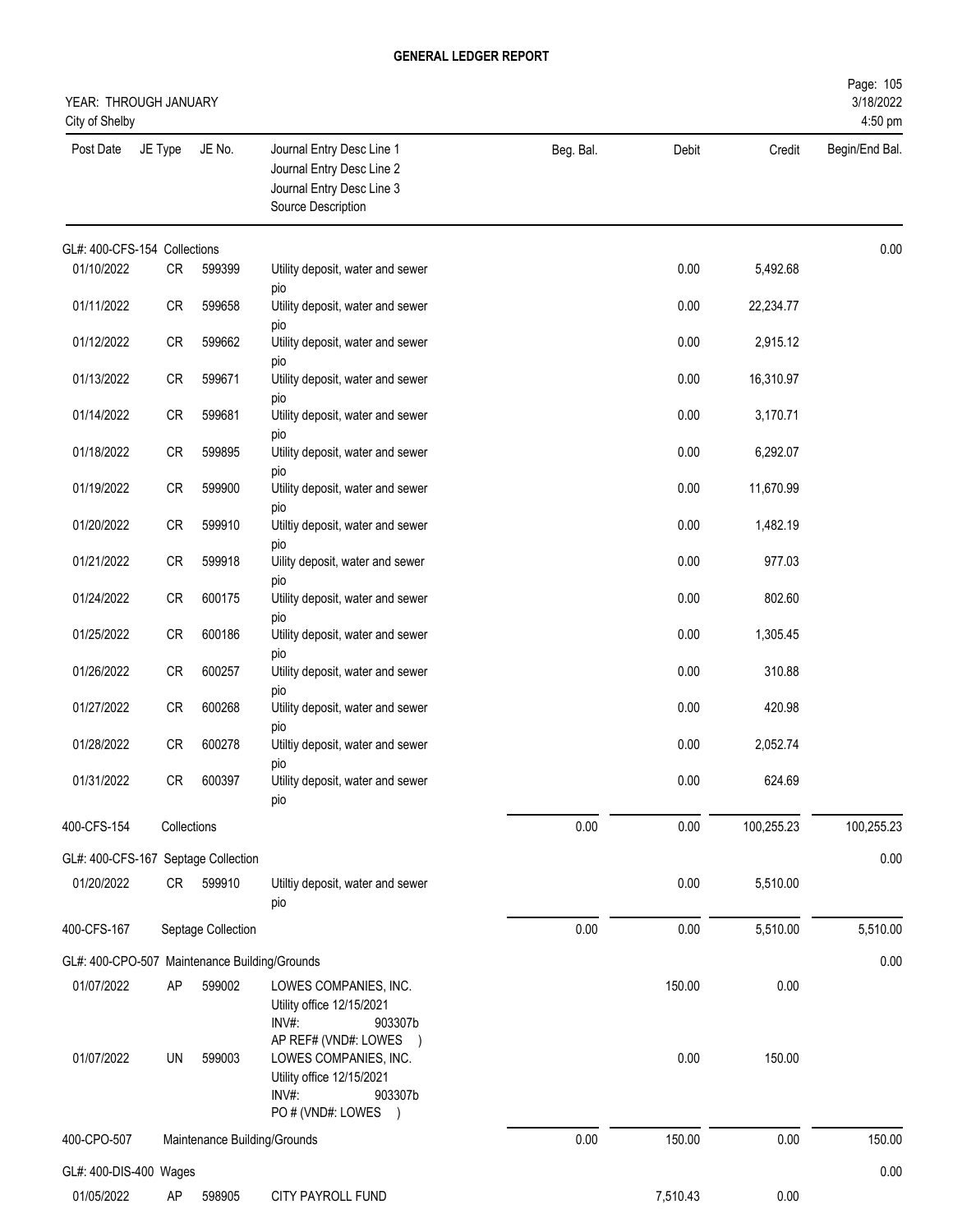| YEAR: THROUGH JANUARY<br>City of Shelby |         |        |                                                                                                           |           |           |          | Page: 106<br>3/18/2022<br>4:50 pm |
|-----------------------------------------|---------|--------|-----------------------------------------------------------------------------------------------------------|-----------|-----------|----------|-----------------------------------|
| Post Date                               | JE Type | JE No. | Journal Entry Desc Line 1<br>Journal Entry Desc Line 2<br>Journal Entry Desc Line 3<br>Source Description | Beg. Bal. | Debit     | Credit   | Begin/End Bal.                    |
| GL#: 400-DIS-400 Wages                  |         |        |                                                                                                           |           |           |          | 0.00                              |
|                                         |         |        | Wages 12/19/21-1/1/22<br>INV#:                                                                            |           |           |          |                                   |
|                                         |         |        | AP REF# (VND#: CITY PAYRO)                                                                                |           |           |          |                                   |
| 01/05/2022                              | UN      | 598906 | CITY PAYROLL FUND                                                                                         |           | 0.00      | 7,510.43 |                                   |
|                                         |         |        | Wages 12/19/21-1/1/22                                                                                     |           |           |          |                                   |
|                                         |         |        | INV#:<br>PO # (VND#: CITY PAYRO)                                                                          |           |           |          |                                   |
| 01/05/2022                              | EN      | 599228 |                                                                                                           |           | 7,510.43  | 0.00     |                                   |
|                                         |         |        | CITY PAYROLL FUND<br>PO#: 00109228 VENDOR #: CITY PAYRO                                                   |           |           |          |                                   |
|                                         |         |        | PO REFERENCE NUMBER                                                                                       |           |           |          |                                   |
| 01/19/2022                              | EN      | 599795 | CITY PAYROLL FUND                                                                                         |           | 8,989.24  | 0.00     |                                   |
|                                         |         |        | PO#: 00109399 VENDOR #: CITY PAYRO                                                                        |           |           |          |                                   |
|                                         |         |        | PO REFERENCE NUMBER                                                                                       |           |           |          |                                   |
| 01/19/2022                              | AP      | 599797 | CITY PAYROLL FUND<br>Wages 1/2/22-1/15/22                                                                 |           | 8,989.24  | 0.00     |                                   |
|                                         |         |        | INV#:                                                                                                     |           |           |          |                                   |
|                                         |         |        | AP REF# (VND#: CITY PAYRO)                                                                                |           |           |          |                                   |
| 01/19/2022                              | UN      | 599798 | CITY PAYROLL FUND                                                                                         |           | 0.00      | 8,989.24 |                                   |
|                                         |         |        | Wages 1/2/22-1/15/22<br>INV#:                                                                             |           |           |          |                                   |
|                                         |         |        | PO # (VND#: CITY PAYRO)                                                                                   |           |           |          |                                   |
| 400-DIS-400                             | Wages   |        |                                                                                                           | 0.00      | 16,499.67 | 0.00     | 16,499.67                         |
|                                         |         |        |                                                                                                           |           |           |          |                                   |
|                                         |         |        | GL#: 400-DIS-415 Public Employees Retire.System                                                           |           |           |          | 0.00                              |
| 01/04/2022                              | EN      | 599212 |                                                                                                           |           | 2,168.41  | 0.00     |                                   |
|                                         |         |        | OH PUBLIC EMPLOYEES RETIREMENT<br>PO#: 00109212 VENDOR #: OPERS                                           |           |           |          |                                   |
|                                         |         |        | PO REFERENCE NUMBER                                                                                       |           |           |          |                                   |
| 01/05/2022                              | AP      | 598911 | OH PUBLIC EMPLOYEES RETIREMENT                                                                            |           | 2,168.41  | 0.00     |                                   |
|                                         |         |        | Employer portion 11/21/21-<br>INV#:                                                                       |           |           |          |                                   |
|                                         |         |        | AP REF# (VND#: OPERS )                                                                                    |           |           |          |                                   |
| 01/05/2022                              | UN      | 598912 | OH PUBLIC EMPLOYEES RETIREMENT                                                                            |           | 0.00      | 2,168.41 |                                   |
|                                         |         |        | Employer portion 11/21/21-                                                                                |           |           |          |                                   |
|                                         |         |        | INV#:<br>PO # (VND#: OPERS )                                                                              |           |           |          |                                   |
| 400-DIS-415                             |         |        | Public Employees Retire.System                                                                            | 0.00      | 2,168.41  | 0.00     | 2,168.41                          |
|                                         |         |        |                                                                                                           |           |           |          |                                   |
| GL#: 400-DIS-417 FICA                   |         |        |                                                                                                           |           |           |          | 0.00                              |
| 01/05/2022                              | AP      | 598907 | PAYROLL FUND                                                                                              |           | 78.40     | 0.00     |                                   |
|                                         |         |        | FICA 12/19/21-1/1/22<br>INV#:                                                                             |           |           |          |                                   |
|                                         |         |        | AP REF# (VND#: PAYROLL FU)                                                                                |           |           |          |                                   |
| 01/05/2022                              | UN      | 598908 | PAYROLL FUND                                                                                              |           | 0.00      | 78.40    |                                   |
|                                         |         |        | FICA 12/19/21-1/1/22                                                                                      |           |           |          |                                   |
|                                         |         |        | INV#:<br>PO # (VND#: PAYROLL FU)                                                                          |           |           |          |                                   |
| 01/05/2022                              | EN      | 599229 |                                                                                                           |           | 78.40     | 0.00     |                                   |
|                                         |         |        | PAYROLL FUND                                                                                              |           |           |          |                                   |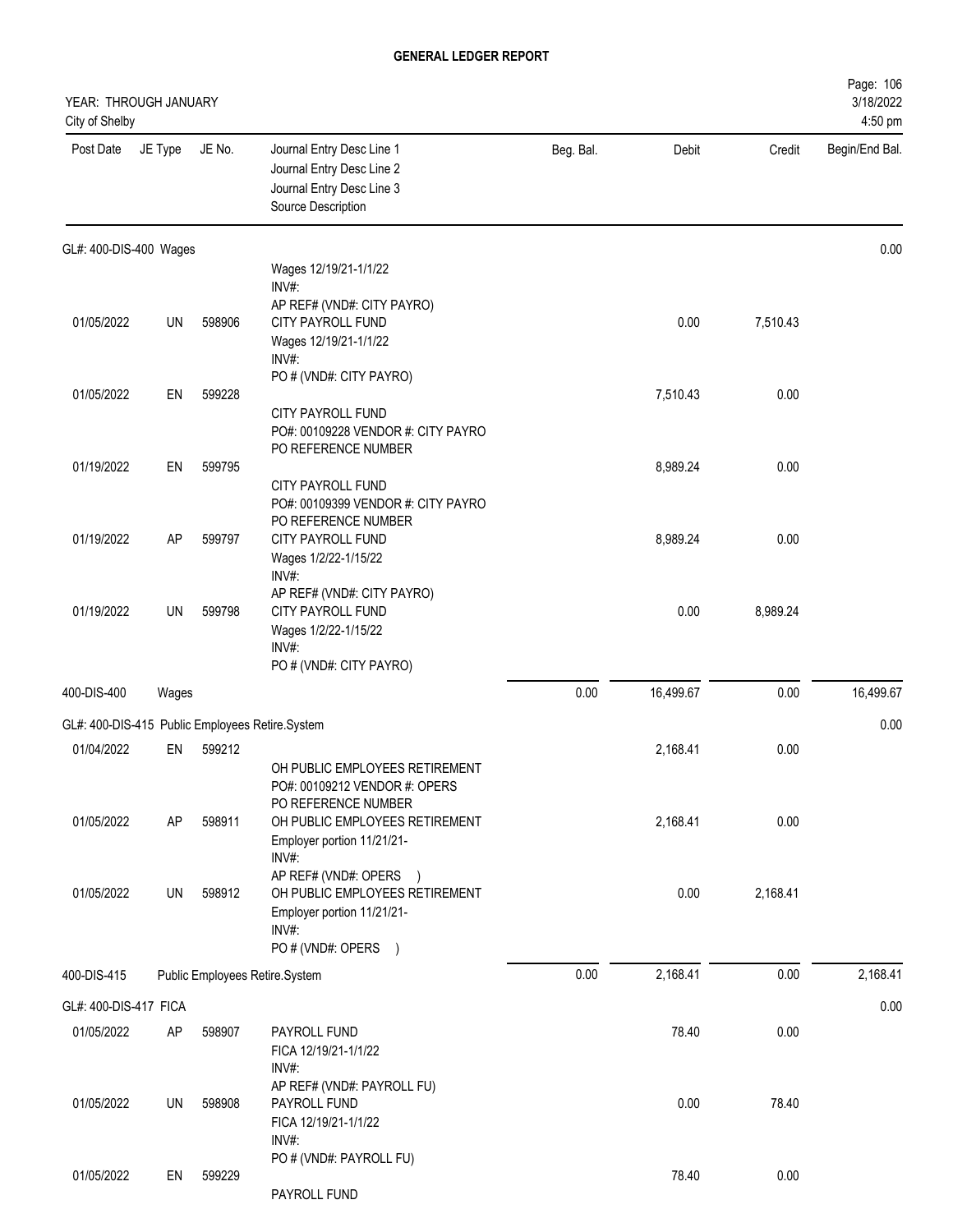| YEAR: THROUGH JANUARY<br>City of Shelby |             |                 |                                                                                                           |           |          |          | Page: 107<br>3/18/2022<br>4:50 pm |
|-----------------------------------------|-------------|-----------------|-----------------------------------------------------------------------------------------------------------|-----------|----------|----------|-----------------------------------|
| Post Date                               | JE Type     | JE No.          | Journal Entry Desc Line 1<br>Journal Entry Desc Line 2<br>Journal Entry Desc Line 3<br>Source Description | Beg. Bal. | Debit    | Credit   | Begin/End Bal.                    |
| GL#: 400-DIS-417 FICA                   |             |                 |                                                                                                           |           |          |          | 0.00                              |
|                                         |             |                 | PO#: 00109229 VENDOR #: PAYROLL FU<br>PO REFERENCE NUMBER                                                 |           |          |          |                                   |
| 01/19/2022                              | EN          | 599796          |                                                                                                           |           | 99.46    | 0.00     |                                   |
|                                         |             |                 | PAYROLL FUND<br>PO#: 00109400 VENDOR #: PAYROLL FU<br>PO REFERENCE NUMBER                                 |           |          |          |                                   |
| 01/19/2022                              | <b>AP</b>   | 599799          | PAYROLL FUND<br>FICA 1/2/22-1/15/22<br>INV#:                                                              |           | 99.46    | 0.00     |                                   |
| 01/19/2022                              | UN          | 599800          | AP REF# (VND#: PAYROLL FU)<br>PAYROLL FUND<br>FICA 1/2/22-1/15/22<br>INV#:<br>PO # (VND#: PAYROLL FU)     |           | 0.00     | 99.46    |                                   |
| 400-DIS-417                             | <b>FICA</b> |                 |                                                                                                           | 0.00      | 177.86   | 0.00     | 177.86                            |
| GL#: 400-DIS-418 Hospitalization        |             |                 |                                                                                                           |           |          |          | 0.00                              |
| 01/02/2022                              | AP          | 598792          | JEFFERSON HEALTH PLAN                                                                                     |           | 7,941.91 | 0.00     |                                   |
|                                         |             |                 | Acct 19-OME095<br>INV#:                                                                                   |           |          |          |                                   |
| 01/02/2022                              | UN          | 598793          | AP REF# (VND#: JEFFERSON)<br>JEFFERSON HEALTH PLAN<br>Acct 19-OME095<br>INV#:                             |           | 0.00     | 7,941.91 |                                   |
| 01/02/2022                              | EN          | 599180          | PO # (VND#: JEFFERSON)                                                                                    |           | 7,941.91 | 0.00     |                                   |
|                                         |             |                 | JEFFERSON HEALTH PLAN<br>PO#: 00109180 VENDOR #: JEFFERSON<br>PO REFERENCE NUMBER                         |           |          |          |                                   |
| 01/24/2022                              | EN          | 600051          |                                                                                                           |           | 7,941.91 | 0.00     |                                   |
|                                         |             |                 | JEFFERSON HEALTH PLAN<br>PO#: 00109444 VENDOR #: JEFFERSON<br>PO REFERENCE NUMBER                         |           |          |          |                                   |
| 400-DIS-418                             |             | Hospitalization |                                                                                                           | 0.00      | 7,941.91 | 0.00     | 7,941.91                          |
| GL#: 400-DIS-419 Life Insurance         |             |                 |                                                                                                           |           |          |          | 0.00                              |
| 01/02/2022                              | <b>AP</b>   | 598790          | AMERICAN UNITED LIFE INS CO<br>policy G 00608125-0002-000<br>INV#:                                        |           | 38.88    | 0.00     |                                   |
| 01/02/2022                              | UN          | 598791          | AP REF# (VND#: AMERICAN U)<br>AMERICAN UNITED LIFE INS CO<br>policy G 00608125-0002-000<br>INV#:          |           | 0.00     | 38.88    |                                   |
|                                         |             |                 | PO # (VND#: AMERICAN U)                                                                                   |           |          |          |                                   |
| 01/02/2022                              | EN          | 599179          | AMERICAN UNITED LIFE INS CO<br>PO#: 00109179 VENDOR #: AMERICAN U<br>PO REFERENCE NUMBER                  |           | 38.88    | 0.00     |                                   |
| 400-DIS-419                             |             | Life Insurance  |                                                                                                           | 0.00      | 38.88    | 0.00     | 38.88                             |
|                                         |             |                 |                                                                                                           |           |          |          |                                   |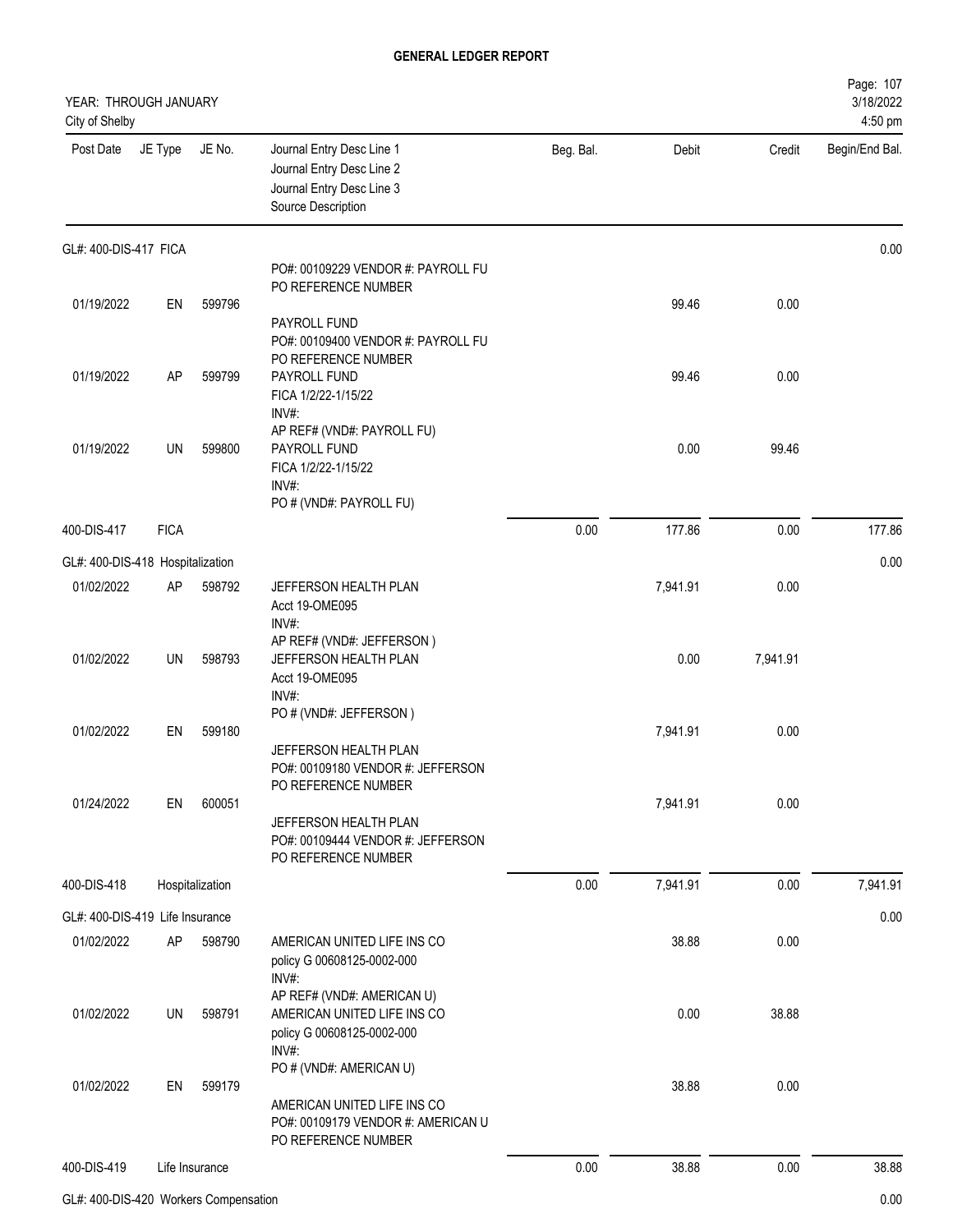| YEAR: THROUGH JANUARY<br>City of Shelby |             |                             |                                                                                                                              |           |        |        | Page: 108<br>3/18/2022<br>4:50 pm |
|-----------------------------------------|-------------|-----------------------------|------------------------------------------------------------------------------------------------------------------------------|-----------|--------|--------|-----------------------------------|
| Post Date                               | JE Type     | JE No.                      | Journal Entry Desc Line 1<br>Journal Entry Desc Line 2<br>Journal Entry Desc Line 3<br>Source Description                    | Beg. Bal. | Debit  | Credit | Begin/End Bal.                    |
| GL#: 400-DIS-420 Workers Compensation   |             |                             |                                                                                                                              |           |        |        | 0.00                              |
| 01/20/2022                              | EN          | 599878                      | BUREAU OF WORKERS COMPENSATION<br>PO#: 00109416 VENDOR #: BWC<br>PO REFERENCE NUMBER                                         |           | 274.00 | 0.00   |                                   |
| 01/25/2022                              | AP          | 600083                      | BUREAU OF WORKERS COMPENSATION<br>Installment payment 37005502<br>INV#:<br>1011247383<br>AP REF# (VND#: BWC<br>$\rightarrow$ |           | 274.00 | 0.00   |                                   |
| 01/25/2022                              | UN          | 600084                      | BUREAU OF WORKERS COMPENSATION<br>Installment payment 37005502<br>INV#:<br>1011247383<br>PO#(VND#: BWC<br>$\lambda$          |           | 0.00   | 274.00 |                                   |
| 400-DIS-420                             |             | <b>Workers Compensation</b> |                                                                                                                              | 0.00      | 274.00 | 0.00   | 274.00                            |
| GL#: 400-DIS-425 Natural Gas            |             |                             |                                                                                                                              |           |        |        | 0.00                              |
| 01/11/2022                              | EN          | 599350                      | <b>COLUMBIA GAS</b><br>PO#: 00109349 VENDOR #: COL. GAS                                                                      |           | 700.00 | 0.00   |                                   |
| 01/21/2022                              | AP          | 599974                      | PO REFERENCE NUMBER<br><b>COLUMBIA GAS</b><br>Acct 124225390010003<br>INV#:<br>32268<br>AP REF# (VND#: COL. GAS)             |           | 456.94 | 0.00   |                                   |
| 01/21/2022                              | UN          | 599975                      | <b>COLUMBIA GAS</b><br>Acct 124225390010003<br>INV#:<br>32268<br>PO # (VND#: COL. GAS)                                       |           | 0.00   | 700.00 |                                   |
| 400-DIS-425                             | Natural Gas |                             |                                                                                                                              | 0.00      | 456.94 | 0.00   | 456.94                            |
| GL#: 400-DIS-428 Telephone              |             |                             |                                                                                                                              |           |        |        | 0.00                              |
| 01/02/2022                              | AP          | 598788                      | <b>CENTURYLINK</b><br>acct 302298892 12/16/2021<br>INV#:                                                                     |           | 60.61  | 0.00   |                                   |
| 01/02/2022                              | UN          | 598789                      | AP REF# (VND#: CENTURY )<br><b>CENTURYLINK</b><br>acct 302298892 12/16/2021<br>INV#:<br>PO # (VND#: CENTURY )                |           | 0.00   | 60.61  |                                   |
| 01/02/2022                              | EN          | 599178                      | <b>CENTURYLINK</b><br>PO#: 00109178 VENDOR #: CENTURY<br>PO REFERENCE NUMBER                                                 |           | 60.61  | 0.00   |                                   |
| 01/06/2022                              | EN          | 599282                      | CHARTER COMM HOLDINGS LLC<br>PO#: 00109281 VENDOR #: CHART COMM<br>PO REFERENCE NUMBER                                       |           | 50.00  | 0.00   |                                   |
| 01/25/2022                              | AP          | 600104                      | CHARTER COMM HOLDINGS LLC<br>acct 8361104000102703<br>INV#:<br>0102703011522b<br>AP REF# (VND#: CHART COMM)                  |           | 4.55   | 0.00   |                                   |
| 01/25/2022                              | UN          | 600105                      | CHARTER COMM HOLDINGS LLC                                                                                                    |           | 0.00   | 4.55   |                                   |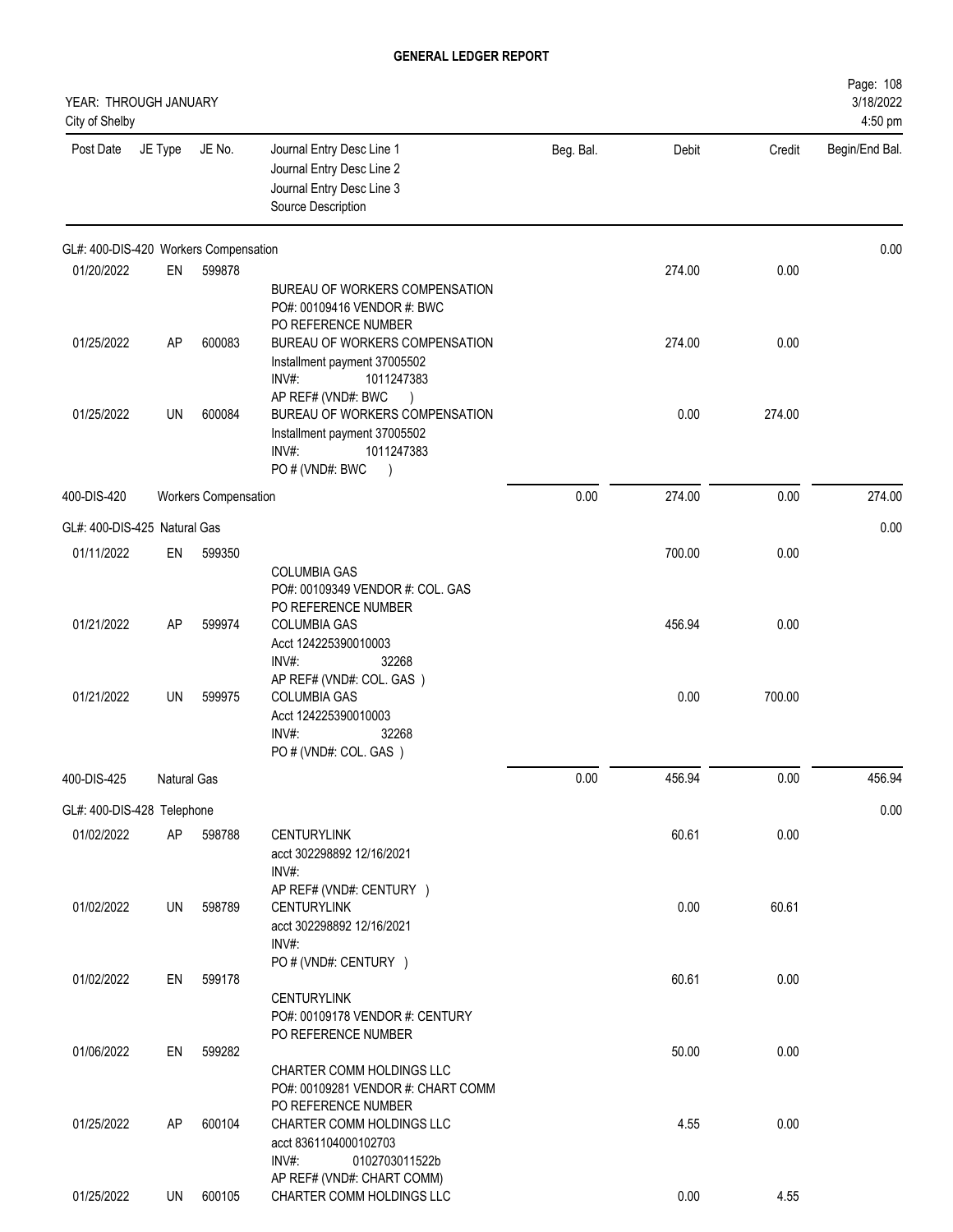| YEAR: THROUGH JANUARY<br>City of Shelby         |           |                                |                                                                                                                                           |           |        |        | Page: 109<br>3/18/2022<br>4:50 pm |
|-------------------------------------------------|-----------|--------------------------------|-------------------------------------------------------------------------------------------------------------------------------------------|-----------|--------|--------|-----------------------------------|
| Post Date                                       | JE Type   | JE No.                         | Journal Entry Desc Line 1<br>Journal Entry Desc Line 2<br>Journal Entry Desc Line 3<br>Source Description                                 | Beg. Bal. | Debit  | Credit | Begin/End Bal.                    |
| GL#: 400-DIS-428 Telephone                      |           |                                |                                                                                                                                           |           |        |        | 0.00                              |
|                                                 |           |                                | acct 8361104000102703<br>INV#:<br>0102703011522b<br>PO # (VND#: CHART COMM)                                                               |           |        |        |                                   |
| 400-DIS-428                                     | Telephone |                                |                                                                                                                                           | 0.00      | 65.16  | 0.00   | 65.16                             |
| GL#: 400-DIS-435 Property and Liability Insuran |           |                                |                                                                                                                                           |           |        |        | 0.00                              |
| 01/19/2022                                      | AP        | 599825                         | <b>INSURANCE AUDIT &amp; INSPECTION</b><br>2022 Insurance Risk Management<br>INV#:                                                        |           | 61.00  | 0.00   |                                   |
| 01/19/2022                                      | <b>UN</b> | 599826                         | AP REF# (VND#: INS AUDIT)<br><b>INSURANCE AUDIT &amp; INSPECTION</b><br>2022 Insurance Risk Management<br>INV#:<br>PO # (VND#: INS AUDIT) |           | 0.00   | 61.00  |                                   |
| 400-DIS-435                                     |           | Property and Liability Insuran |                                                                                                                                           | 0.00      | 61.00  | 0.00   | 61.00                             |
| GL#: 400-DIS-436 Auto Insurance                 |           |                                |                                                                                                                                           |           |        |        | 0.00                              |
| 01/19/2022                                      | AP        | 599825                         | INSURANCE AUDIT & INSPECTION<br>2022 Insurance Risk Management<br>INV#:                                                                   |           | 62.50  | 0.00   |                                   |
| 01/19/2022                                      | <b>UN</b> | 599826                         | AP REF# (VND#: INS AUDIT)<br>INSURANCE AUDIT & INSPECTION<br>2022 Insurance Risk Management<br>INV#:<br>PO # (VND#: INS AUDIT)            |           | 0.00   | 62.50  |                                   |
| 400-DIS-436                                     |           | Auto Insurance                 |                                                                                                                                           | 0.00      | 62.50  | 0.00   | 62.50                             |
| GL#: 400-DIS-472 Supplies                       |           |                                |                                                                                                                                           |           |        |        | 0.00                              |
| 01/07/2022                                      | AP        | 599034                         | DAS HARDWARE LLC<br>Service Dept Dec 2021<br>INV#:                                                                                        |           | 100.00 | 0.00   |                                   |
| 01/07/2022                                      | UN        | 599035                         | AP REF# (VND#: DAS HARDWA)<br>DAS HARDWARE LLC<br>Service Dept Dec 2021<br>INV#:                                                          |           | 0.00   | 100.00 |                                   |
| 01/11/2022                                      | EN        | 599351                         | PO # (VND#: DAS HARDWA)<br>DAS HARDWARE LLC<br>PO#: 00109350 VENDOR #: DAS HARDWA                                                         |           | 100.00 | 0.00   |                                   |
| 01/11/2022                                      | EN        | 599352                         | PO REFERENCE NUMBER<br>MHS INDUSTRIAL SUPPLY<br>PO#: 00109351 VENDOR #: MHS IND SU                                                        |           | 160.83 | 0.00   |                                   |
| 01/27/2022                                      | AP        | 600228                         | PO REFERENCE NUMBER<br>MHS INDUSTRIAL SUPPLY<br>extension cords, lysol<br>INV#:<br><b>INV32356</b>                                        |           | 102.14 | 0.00   |                                   |
| 01/27/2022                                      | UN        | 600229                         | AP REF# (VND#: MHS IND SU)<br>MHS INDUSTRIAL SUPPLY<br>extension cords, lysol                                                             |           | 0.00   | 102.14 |                                   |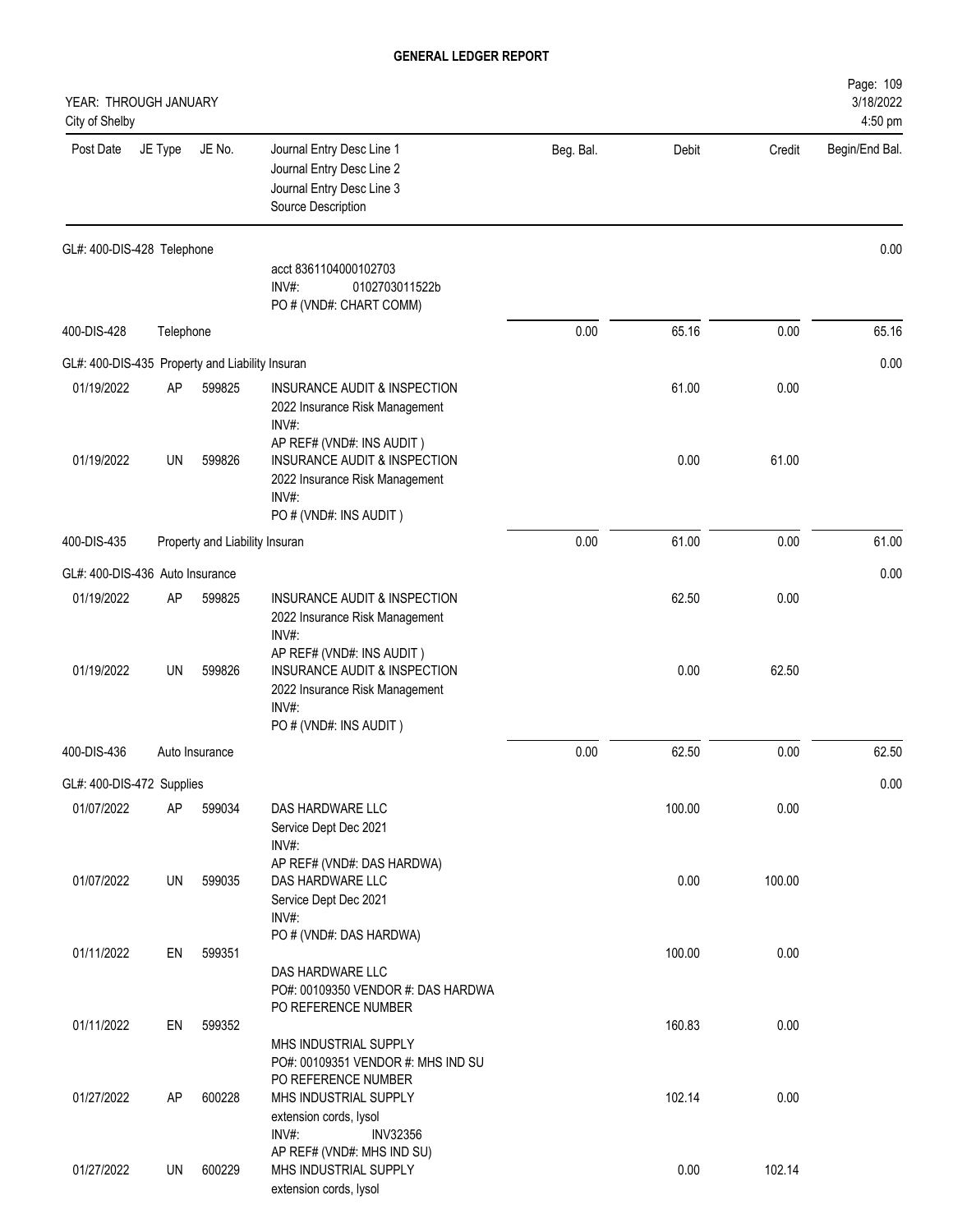| YEAR: THROUGH JANUARY<br>City of Shelby |           |                       |                                                                                                                |           |        |        | Page: 110<br>3/18/2022<br>4:50 pm |
|-----------------------------------------|-----------|-----------------------|----------------------------------------------------------------------------------------------------------------|-----------|--------|--------|-----------------------------------|
| Post Date                               | JE Type   | JE No.                | Journal Entry Desc Line 1<br>Journal Entry Desc Line 2<br>Journal Entry Desc Line 3<br>Source Description      | Beg. Bal. | Debit  | Credit | Begin/End Bal.                    |
| GL#: 400-DIS-472 Supplies               |           |                       |                                                                                                                |           |        |        | 0.00                              |
|                                         |           |                       | INV#:<br><b>INV32356</b><br>PO # (VND#: MHS IND SU)                                                            |           |        |        |                                   |
| 400-DIS-472                             | Supplies  |                       |                                                                                                                | 0.00      | 202.14 | 0.00   | 202.14                            |
| GL#: 400-DIS-484 Fuel, Autos-Equipment  |           |                       |                                                                                                                |           |        |        | 0.00                              |
| 01/12/2022                              | EN        | 599449                |                                                                                                                |           | 500.00 | 0.00   |                                   |
| 01/12/2022                              | AP        | 599469                | COLE DISTRIBUTING INC.<br>PO#: 00109375 VENDOR #: COLE DISTR<br>PO REFERENCE NUMBER<br>COLE DISTRIBUTING INC.  |           | 500.00 | 0.00   |                                   |
|                                         |           |                       | Fuel Cost Dec 2021<br>INV#:                                                                                    |           |        |        |                                   |
| 01/12/2022                              | UN        | 599470                | AP REF# (VND#: COLE DISTR)<br>COLE DISTRIBUTING INC.<br>Fuel Cost Dec 2021<br>INV#:<br>PO # (VND#: COLE DISTR) |           | 0.00   | 500.00 |                                   |
| 400-DIS-484                             |           | Fuel, Autos-Equipment |                                                                                                                | 0.00      | 500.00 | 0.00   | 500.00                            |
| GL#: 400-DIS-486 Maintenance Equipment  |           |                       |                                                                                                                |           |        |        | 0.00                              |
| 01/07/2022                              | AP        | 599026                | SHELBY PARTS CO.                                                                                               |           | 135.30 | 0.00   |                                   |
|                                         |           |                       | Service Dept. Dec 2021<br>INV#:<br>AP REF# (VND#: SHELBY PAR)                                                  |           |        |        |                                   |
| 01/07/2022                              | <b>UN</b> | 599027                | SHELBY PARTS CO.<br>Service Dept. Dec 2021<br>INV#:                                                            |           | 0.00   | 150.00 |                                   |
| 01/11/2022                              | EN        | 599423                | PO # (VND#: SHELBY PAR)                                                                                        |           | 85.00  | 0.00   |                                   |
|                                         |           |                       | 7LSI LLC<br>PO#: 00109373 VENDOR #: 7LSI LLC<br>PO REFERENCE NUMBER                                            |           |        |        |                                   |
| 01/12/2022                              | AP        | 599511                | ADVANCE AUTO PARTS<br>Service dept supplies<br>INV#:<br>7262<br>AP REF# (VND#: ADVANCE AU)                     |           | 143.59 | 0.00   |                                   |
| 01/12/2022                              | UN        | 599512                | ADVANCE AUTO PARTS<br>Service dept supplies<br>INV#:<br>7262                                                   |           | 0.00   | 150.00 |                                   |
| 01/25/2022                              | AP        | 600152                | PO # (VND#: ADVANCE AU)<br>7LSI LLC<br>20 hours block of time<br>INV#:<br>2022-3055                            |           | 85.00  | 0.00   |                                   |
| 01/25/2022                              | UN        | 600153                | AP REF# (VND#: 7LSI LLC)<br>7LSI LLC<br>20 hours block of time<br>INV#:<br>2022-3055<br>PO # (VND#: 7LSI LLC)  |           | 0.00   | 85.00  |                                   |
| 400-DIS-486                             |           | Maintenance Equipment |                                                                                                                | 0.00      | 363.89 | 0.00   | 363.89                            |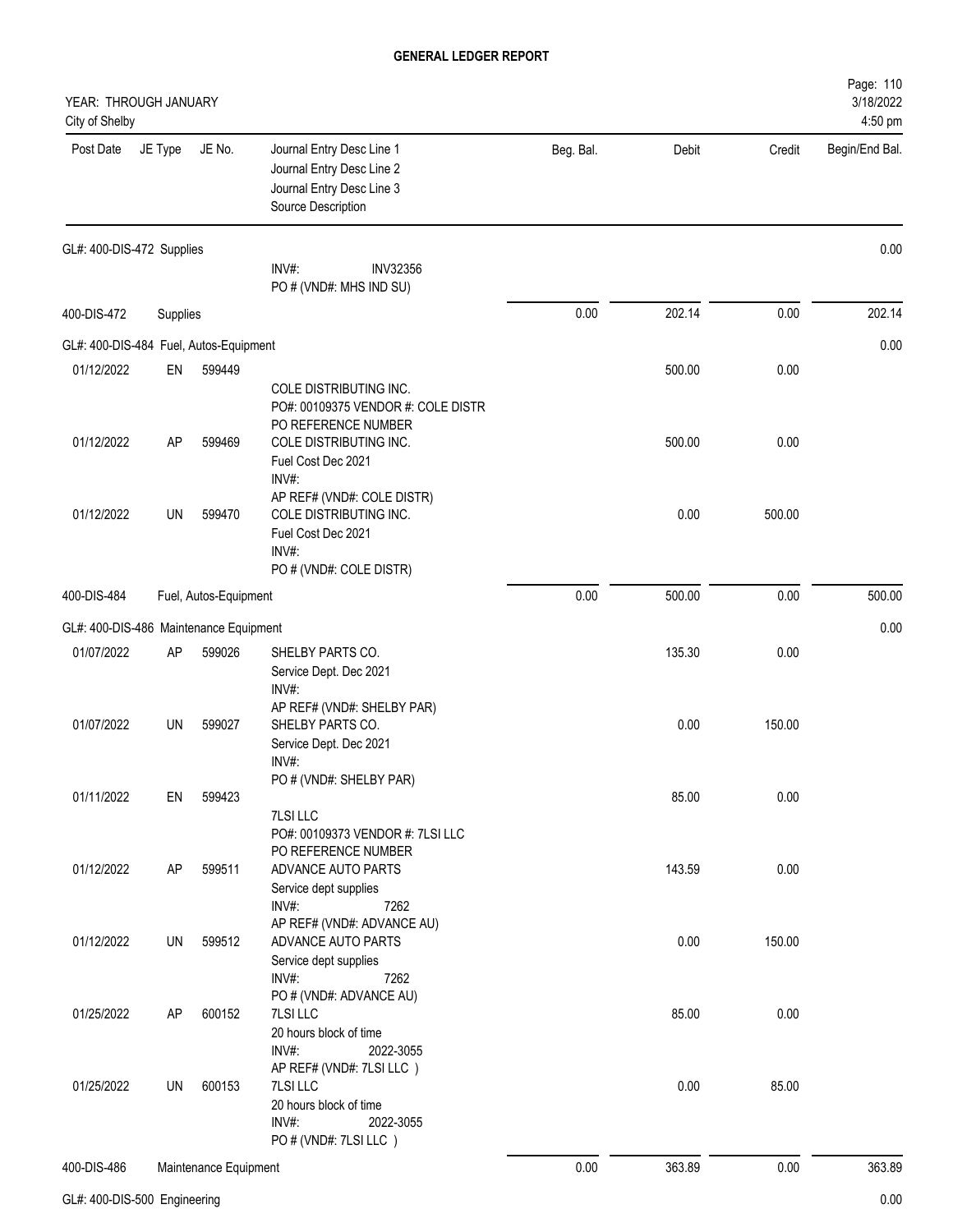| YEAR: THROUGH JANUARY<br>City of Shelby |             |                |                                                                                                           |           |           |           | Page: 111<br>3/18/2022<br>4:50 pm |
|-----------------------------------------|-------------|----------------|-----------------------------------------------------------------------------------------------------------|-----------|-----------|-----------|-----------------------------------|
| Post Date                               | JE Type     | JE No.         | Journal Entry Desc Line 1<br>Journal Entry Desc Line 2<br>Journal Entry Desc Line 3<br>Source Description | Beg. Bal. | Debit     | Credit    | Begin/End Bal.                    |
| GL#: 400-DIS-500 Engineering            |             |                |                                                                                                           |           |           |           | 0.00                              |
| 01/11/2022                              | EN          | 599409         | F. E. KROCKA AND ASSOC. INC.                                                                              |           | 75.00     | 0.00      |                                   |
|                                         |             |                | PO#: 00109359 VENDOR #: KROCKA/F.E<br>PO REFERENCE NUMBER                                                 |           |           |           |                                   |
| 01/12/2022                              | AP          | 599495         | F. E. KROCKA AND ASSOC. INC.<br>Engineering Dec. 2021<br>INV#:<br>44096                                   |           | 75.00     | 0.00      |                                   |
| 01/12/2022                              | UN          | 599496         | AP REF# (VND#: KROCKA/F.E)<br>F. E. KROCKA AND ASSOC. INC.<br>Engineering Dec. 2021<br>INV#:<br>44096     |           | 0.00      | 75.00     |                                   |
| 400-DIS-500                             | Engineering |                | PO # (VND#: KROCKA/F.E)                                                                                   | 0.00      | 75.00     | 0.00      | 75.00                             |
| GL#: 400-DIS-575 Safety Related         |             |                |                                                                                                           |           |           |           | 0.00                              |
| 01/04/2022                              | EN          | 599223         |                                                                                                           |           | 143.60    | 0.00      |                                   |
|                                         |             |                | AMP-OHIO, INC.<br>PO#: 00109223 VENDOR #: AMPO, INC.<br>PO REFERENCE NUMBER                               |           |           |           |                                   |
| 01/07/2022                              | AP          | 598972         | AMP-OHIO, INC.<br>Fire preventoin safety<br>INV#:<br>6000690<br>AP REF# (VND#: AMPO, INC.)                |           | 143.60    | 0.00      |                                   |
| 01/07/2022                              | UN          | 598973         | AMP-OHIO, INC.<br>Fire preventoin safety<br>INV#:<br>6000690<br>PO # (VND#: AMPO, INC.)                   |           | 0.00      | 143.60    |                                   |
| 01/11/2022                              | EN          | 599414         | AMP-OHIO, INC.<br>PO#: 00109364 VENDOR #: AMPO, INC.<br>PO REFERENCE NUMBER                               |           | 361.80    | 0.00      |                                   |
| 400-DIS-575                             |             | Safety Related |                                                                                                           | 0.00      | 143.60    | 0.00      | 143.60                            |
| GL#: 400-MFG-400 Wages                  |             |                |                                                                                                           |           |           |           | 0.00                              |
| 01/05/2022                              | AP          | 598905         | <b>CITY PAYROLL FUND</b><br>Wages 12/19/21-1/1/22<br>INV#:                                                |           | 11,445.52 | 0.00      |                                   |
| 01/05/2022                              | UN          | 598906         | AP REF# (VND#: CITY PAYRO)<br>CITY PAYROLL FUND<br>Wages 12/19/21-1/1/22<br>INV#:                         |           | 0.00      | 11,445.52 |                                   |
| 01/05/2022                              | EN          | 599228         | PO # (VND#: CITY PAYRO)<br>CITY PAYROLL FUND<br>PO#: 00109228 VENDOR #: CITY PAYRO                        |           | 11,445.52 | 0.00      |                                   |
| 01/19/2022                              | EN          | 599795         | PO REFERENCE NUMBER<br>CITY PAYROLL FUND<br>PO#: 00109399 VENDOR #: CITY PAYRO<br>PO REFERENCE NUMBER     |           | 12,390.11 | 0.00      |                                   |
| 01/19/2022                              | AP          | 599797         | CITY PAYROLL FUND                                                                                         |           | 12,390.11 | 0.00      |                                   |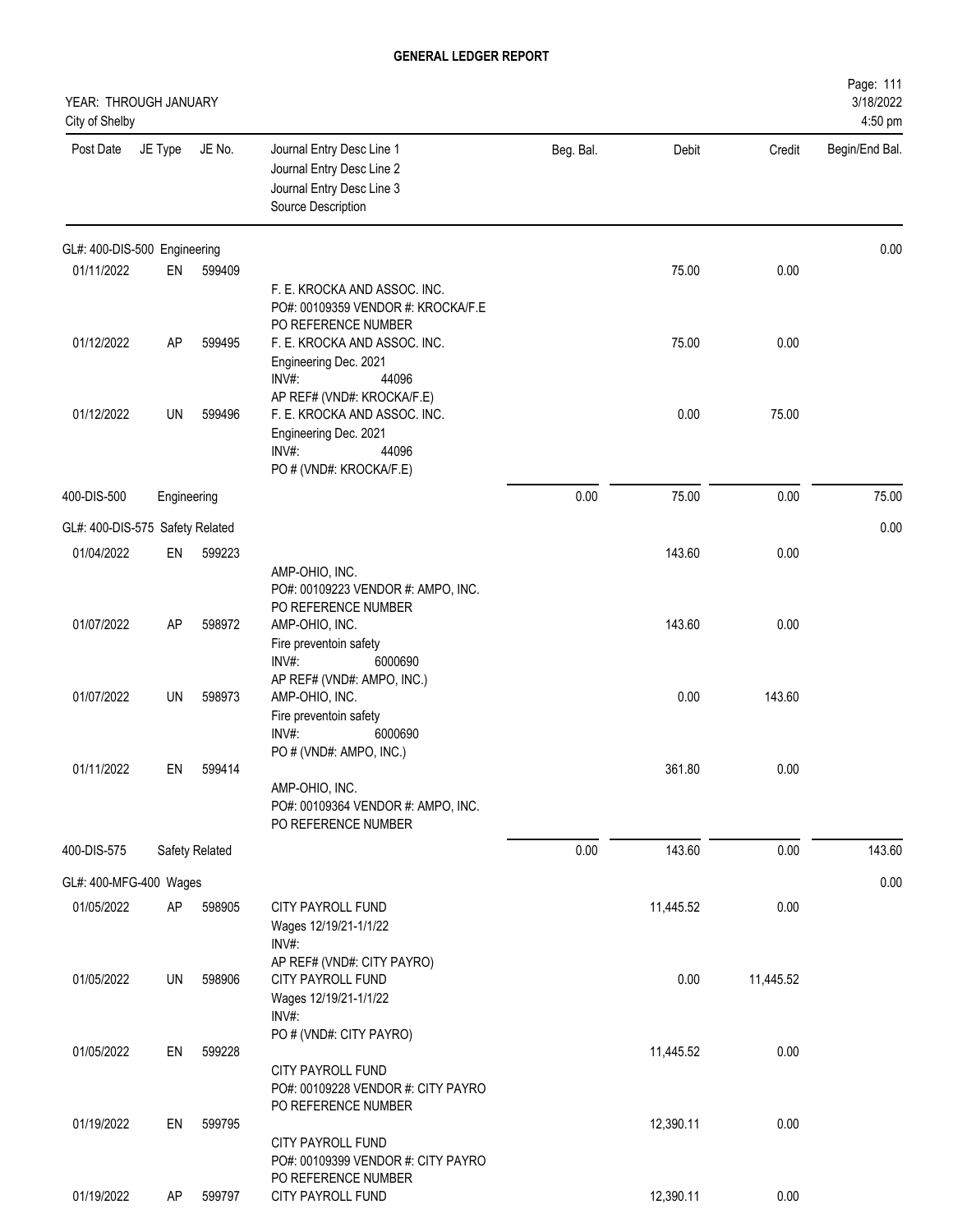| YEAR: THROUGH JANUARY<br>City of Shelby |             |        |                                                                                                                                              |           |           |           | Page: 112<br>3/18/2022<br>4:50 pm |
|-----------------------------------------|-------------|--------|----------------------------------------------------------------------------------------------------------------------------------------------|-----------|-----------|-----------|-----------------------------------|
| Post Date                               | JE Type     | JE No. | Journal Entry Desc Line 1<br>Journal Entry Desc Line 2<br>Journal Entry Desc Line 3<br>Source Description                                    | Beg. Bal. | Debit     | Credit    | Begin/End Bal.                    |
| GL#: 400-MFG-400 Wages                  |             |        |                                                                                                                                              |           |           |           | 0.00                              |
| 01/19/2022                              | UN          | 599798 | Wages 1/2/22-1/15/22<br>INV#:<br>AP REF# (VND#: CITY PAYRO)<br>CITY PAYROLL FUND<br>Wages 1/2/22-1/15/22<br>INV#:<br>PO # (VND#: CITY PAYRO) |           | 0.00      | 12,390.11 |                                   |
| 400-MFG-400                             | Wages       |        |                                                                                                                                              | 0.00      | 23,835.63 | 0.00      | 23,835.63                         |
|                                         |             |        | GL#: 400-MFG-415 Public Employees Retire.System                                                                                              |           |           |           | 0.00                              |
| 01/04/2022                              | EN          | 599212 | OH PUBLIC EMPLOYEES RETIREMENT<br>PO#: 00109212 VENDOR #: OPERS<br>PO REFERENCE NUMBER                                                       |           | 3,644.53  | 0.00      |                                   |
| 01/05/2022                              | AP          | 598911 | OH PUBLIC EMPLOYEES RETIREMENT<br>Employer portion 11/21/21-<br>INV#:<br>AP REF# (VND#: OPERS<br>$\rightarrow$                               |           | 3,644.53  | 0.00      |                                   |
| 01/05/2022                              | UN          | 598912 | OH PUBLIC EMPLOYEES RETIREMENT<br>Employer portion 11/21/21-<br>INV#:<br>PO # (VND#: OPERS<br>$\rightarrow$                                  |           | 0.00      | 3,644.53  |                                   |
| 400-MFG-415                             |             |        | Public Employees Retire.System                                                                                                               | 0.00      | 3,644.53  | 0.00      | 3,644.53                          |
| GL#: 400-MFG-417 FICA                   |             |        |                                                                                                                                              |           |           |           | 0.00                              |
| 01/05/2022                              | AP          | 598907 | PAYROLL FUND<br>FICA 12/19/21-1/1/22<br>INV#:<br>AP REF# (VND#: PAYROLL FU)                                                                  |           | 165.95    | 0.00      |                                   |
| 01/05/2022                              | UN          | 598908 | PAYROLL FUND<br>FICA 12/19/21-1/1/22<br>INV#:<br>PO # (VND#: PAYROLL FU)                                                                     |           | 0.00      | 165.95    |                                   |
| 01/05/2022                              | EN          | 599229 | PAYROLL FUND<br>PO#: 00109229 VENDOR #: PAYROLL FU<br>PO REFERENCE NUMBER                                                                    |           | 165.95    | 0.00      |                                   |
| 01/19/2022                              | EN          | 599796 | PAYROLL FUND<br>PO#: 00109400 VENDOR #: PAYROLL FU                                                                                           |           | 179.66    | 0.00      |                                   |
| 01/19/2022                              | AP          | 599799 | PO REFERENCE NUMBER<br>PAYROLL FUND<br>FICA 1/2/22-1/15/22<br>INV#:                                                                          |           | 179.66    | 0.00      |                                   |
| 01/19/2022                              | UN          | 599800 | AP REF# (VND#: PAYROLL FU)<br>PAYROLL FUND<br>FICA 1/2/22-1/15/22<br>INV#:<br>PO # (VND#: PAYROLL FU)                                        |           | 0.00      | 179.66    |                                   |
| 400-MFG-417                             | <b>FICA</b> |        |                                                                                                                                              | 0.00      | 345.61    | 0.00      | 345.61                            |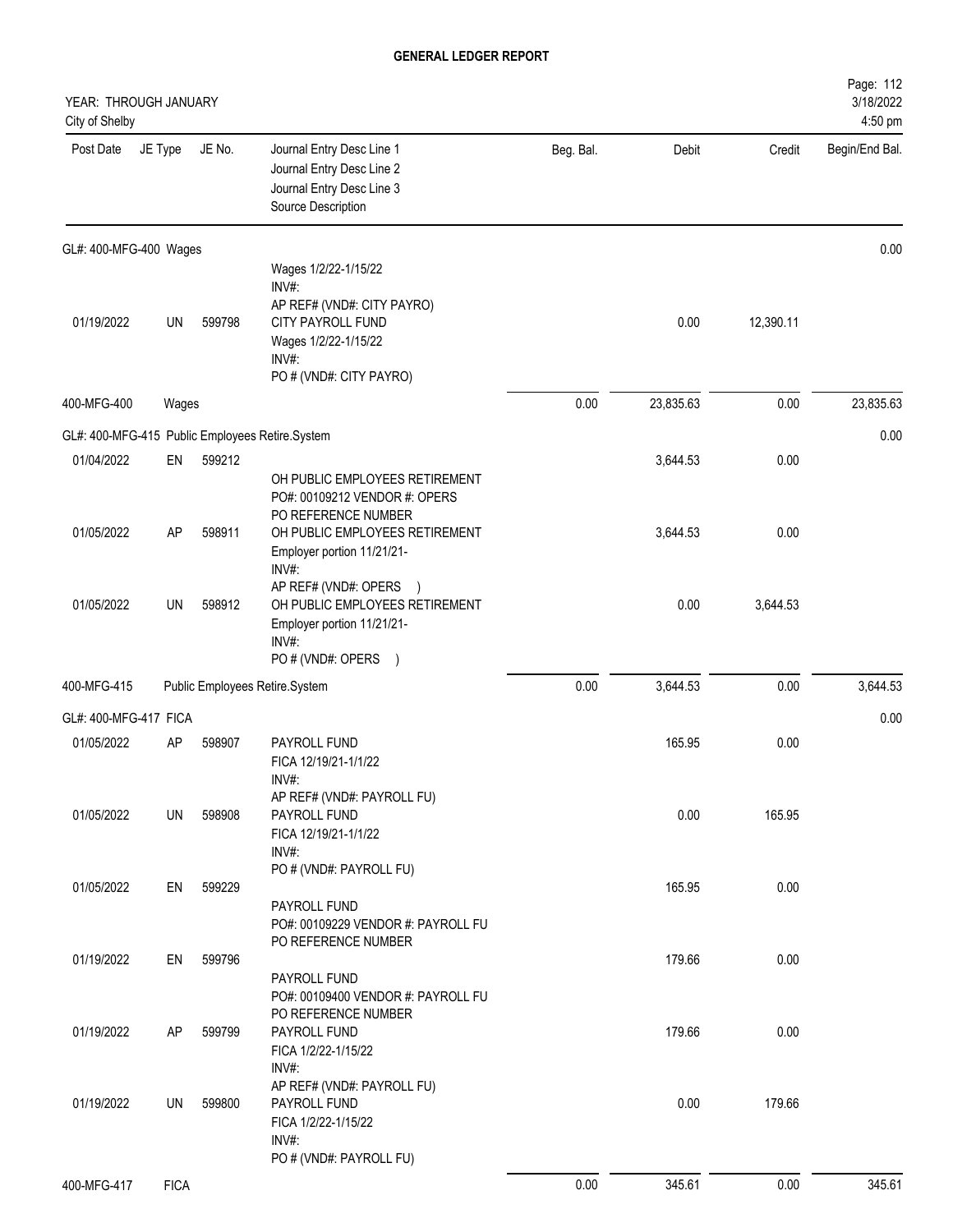| YEAR: THROUGH JANUARY<br>City of Shelby |         |                             |                                                                                                                                                                                     |           |          |          | Page: 113<br>3/18/2022<br>4:50 pm |
|-----------------------------------------|---------|-----------------------------|-------------------------------------------------------------------------------------------------------------------------------------------------------------------------------------|-----------|----------|----------|-----------------------------------|
| Post Date                               | JE Type | JE No.                      | Journal Entry Desc Line 1<br>Journal Entry Desc Line 2<br>Journal Entry Desc Line 3<br>Source Description                                                                           | Beg. Bal. | Debit    | Credit   | Begin/End Bal.                    |
| GL#: 400-MFG-418 Hospitalization        |         |                             |                                                                                                                                                                                     |           |          |          | 0.00                              |
| 01/02/2022                              | AP      | 598792                      | JEFFERSON HEALTH PLAN<br>Acct 19-OME095<br>INV#:                                                                                                                                    |           | 8,057.84 | 0.00     |                                   |
| 01/02/2022                              | UN      | 598793                      | AP REF# (VND#: JEFFERSON)<br>JEFFERSON HEALTH PLAN<br>Acct 19-OME095<br>INV#:                                                                                                       |           | 0.00     | 8,057.84 |                                   |
| 01/02/2022                              | EN      | 599180                      | PO # (VND#: JEFFERSON)                                                                                                                                                              |           | 8,057.84 | 0.00     |                                   |
| 01/24/2022                              | EN      | 600051                      | JEFFERSON HEALTH PLAN<br>PO#: 00109180 VENDOR #: JEFFERSON<br>PO REFERENCE NUMBER                                                                                                   |           | 8,057.84 | 0.00     |                                   |
|                                         |         |                             | JEFFERSON HEALTH PLAN<br>PO#: 00109444 VENDOR #: JEFFERSON<br>PO REFERENCE NUMBER                                                                                                   |           |          |          |                                   |
| 400-MFG-418                             |         | Hospitalization             |                                                                                                                                                                                     | 0.00      | 8,057.84 | 0.00     | 8,057.84                          |
| GL#: 400-MFG-419 Life Insurance         |         |                             |                                                                                                                                                                                     |           |          |          | 0.00                              |
| 01/02/2022                              | AP      | 598790                      | AMERICAN UNITED LIFE INS CO<br>policy G 00608125-0002-000<br>INV#:                                                                                                                  |           | 60.00    | 0.00     |                                   |
| 01/02/2022                              | UN      | 598791                      | AP REF# (VND#: AMERICAN U)<br>AMERICAN UNITED LIFE INS CO<br>policy G 00608125-0002-000<br>INV#:                                                                                    |           | 0.00     | 60.00    |                                   |
| 01/02/2022                              | EN      | 599179                      | PO # (VND#: AMERICAN U)<br>AMERICAN UNITED LIFE INS CO<br>PO#: 00109179 VENDOR #: AMERICAN U<br>PO REFERENCE NUMBER                                                                 |           | 60.00    | 0.00     |                                   |
| 400-MFG-419                             |         | Life Insurance              |                                                                                                                                                                                     | 0.00      | 60.00    | 0.00     | 60.00                             |
| GL#: 400-MFG-420 Workers Compensation   |         |                             |                                                                                                                                                                                     |           |          |          | 0.00                              |
| 01/20/2022                              | EN      | 599878                      |                                                                                                                                                                                     |           | 470.00   | 0.00     |                                   |
| 01/25/2022                              | AP      | 600083                      | BUREAU OF WORKERS COMPENSATION<br>PO#: 00109416 VENDOR #: BWC<br>PO REFERENCE NUMBER<br>BUREAU OF WORKERS COMPENSATION<br>Installment payment 37005502                              |           | 470.00   | 0.00     |                                   |
| 01/25/2022                              | UN      | 600084                      | INV#:<br>1011247383<br>AP REF# (VND#: BWC<br>$\rightarrow$<br>BUREAU OF WORKERS COMPENSATION<br>Installment payment 37005502<br>1011247383<br>INV#:<br>PO # (VND#: BWC<br>$\lambda$ |           | 0.00     | 470.00   |                                   |
| 400-MFG-420                             |         | <b>Workers Compensation</b> |                                                                                                                                                                                     | 0.00      | 470.00   | 0.00     | 470.00                            |
| GL#: 400-MFG-426 Electric               |         |                             |                                                                                                                                                                                     |           |          |          | 0.00                              |
| 01/07/2022                              | AP      | 598986                      | MUNICIPAL UTILITIES<br>37.227.1                                                                                                                                                     |           | 944.51   | 0.00     |                                   |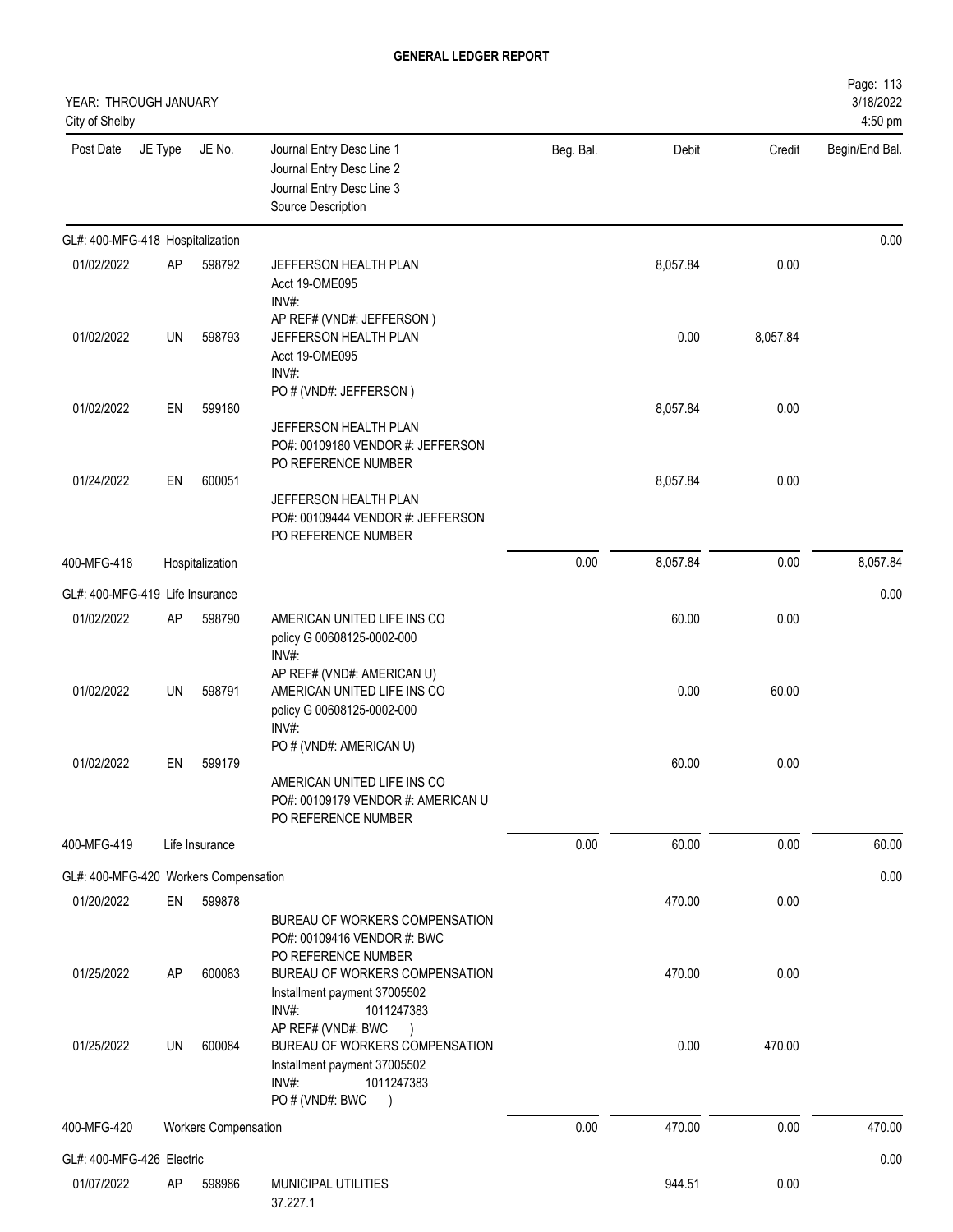| YEAR: THROUGH JANUARY<br>City of Shelby |           |        |                                                                                                             |           |           |          | Page: 114<br>3/18/2022<br>4:50 pm |
|-----------------------------------------|-----------|--------|-------------------------------------------------------------------------------------------------------------|-----------|-----------|----------|-----------------------------------|
| Post Date                               | JE Type   | JE No. | Journal Entry Desc Line 1<br>Journal Entry Desc Line 2<br>Journal Entry Desc Line 3<br>Source Description   | Beg. Bal. | Debit     | Credit   | Begin/End Bal.                    |
| GL#: 400-MFG-426 Electric               |           |        |                                                                                                             |           |           |          | 0.00                              |
| 01/07/2022                              | UN        | 598987 | INV#:<br>AP REF# (VND#: MUNI UTILI)<br><b>MUNICIPAL UTILITIES</b><br>37.227.1<br>INV#:                      |           | 0.00      | 944.51   |                                   |
| 01/07/2022                              | AP        | 598988 | PO # (VND#: MUNI UTILI)<br>MUNICIPAL UTILITIES<br>37.229.1<br>INV#:                                         |           | 1,105.75  | 0.00     |                                   |
| 01/07/2022                              | UN        | 598989 | AP REF# (VND#: MUNI UTILI)<br>MUNICIPAL UTILITIES<br>37.229.1<br>INV#:                                      |           | 0.00      | 1,105.75 |                                   |
| 01/07/2022                              | <b>AP</b> | 598992 | PO # (VND#: MUNI UTILI)<br>MUNICIPAL UTILITIES<br>37.224.1<br>INV#:                                         |           | 7,891.18  | 0.00     |                                   |
| 01/07/2022                              | UN        | 598993 | AP REF# (VND#: MUNI UTILI)<br>MUNICIPAL UTILITIES<br>37.224.1                                               |           | 0.00      | 7,891.18 |                                   |
| 01/07/2022                              | <b>AP</b> | 598996 | INV#:<br>PO # (VND#: MUNI UTILI)<br>MUNICIPAL UTILITIES<br>35.06.1                                          |           | 18.84     | 0.00     |                                   |
| 01/07/2022                              | UN        | 598997 | INV#:<br>AP REF# (VND#: MUNI UTILI)<br>MUNICIPAL UTILITIES<br>35.06.1                                       |           | 0.00      | 18.84    |                                   |
| 01/07/2022                              | AP        | 598998 | INV#:<br>PO # (VND#: MUNI UTILI)<br>MUNICIPAL UTILITIES<br>37.221.1<br>INV#:                                |           | 427.76    | 0.00     |                                   |
| 01/07/2022                              | UN        | 598999 | AP REF# (VND#: MUNI UTILI)<br>MUNICIPAL UTILITIES<br>37.221.1<br>INV#:                                      |           | 0.00      | 4,039.72 |                                   |
| 01/07/2022                              | EN        | 599320 | PO # (VND#: MUNI UTILI)<br>MUNICIPAL UTILITIES<br>PO#: 00109319 VENDOR #: MUNI UTILI<br>PO REFERENCE NUMBER |           | 14,000.00 | 0.00     |                                   |
| 400-MFG-426                             | Electric  |        |                                                                                                             | 0.00      | 10,388.04 | 0.00     | 10,388.04                         |
| GL#: 400-MFG-427 Water and Sewer        |           |        |                                                                                                             |           |           |          | 0.00                              |
| 01/07/2022                              | AP        | 598984 | MUNICIPAL UTILITIES<br>37.226.2<br>INV#:                                                                    |           | 45.50     | 0.00     |                                   |
| 01/07/2022                              | UN        | 598985 | AP REF# (VND#: MUNI UTILI)<br>MUNICIPAL UTILITIES<br>37.226.2<br>INV#:                                      |           | 0.00      | 45.50    |                                   |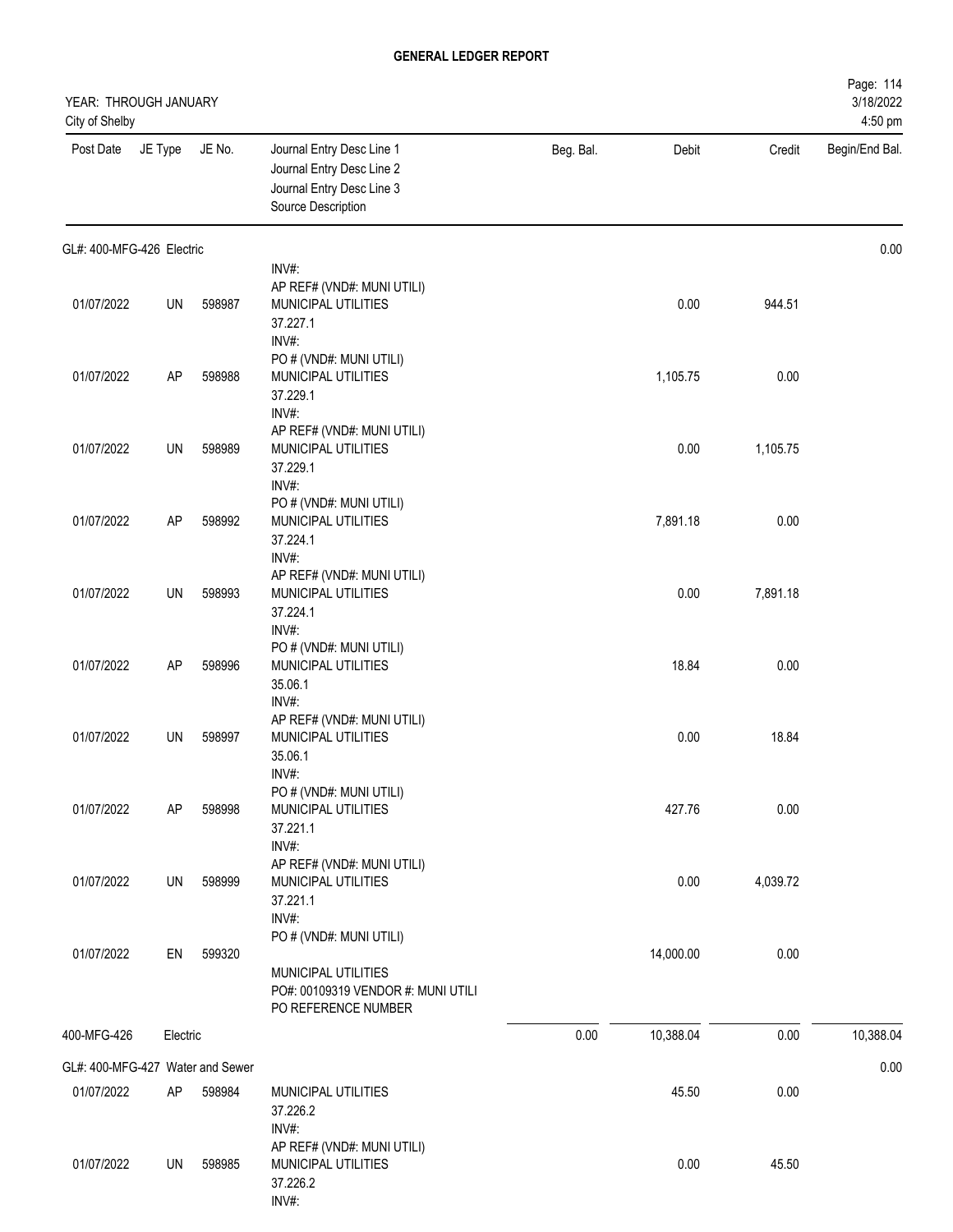| YEAR: THROUGH JANUARY<br>City of Shelby |         |                 |                                                                                                               |           |          |          | Page: 115<br>3/18/2022<br>4:50 pm |
|-----------------------------------------|---------|-----------------|---------------------------------------------------------------------------------------------------------------|-----------|----------|----------|-----------------------------------|
| Post Date                               | JE Type | JE No.          | Journal Entry Desc Line 1<br>Journal Entry Desc Line 2<br>Journal Entry Desc Line 3<br>Source Description     | Beg. Bal. | Debit    | Credit   | Begin/End Bal.                    |
| GL#: 400-MFG-427 Water and Sewer        |         |                 |                                                                                                               |           |          |          | 0.00                              |
| 01/07/2022                              | AP      | 598986          | PO # (VND#: MUNI UTILI)<br><b>MUNICIPAL UTILITIES</b><br>37.227.1                                             |           | 41.31    | 0.00     |                                   |
| 01/07/2022                              | UN      | 598987          | INV#:<br>AP REF# (VND#: MUNI UTILI)<br>MUNICIPAL UTILITIES<br>37.227.1<br>INV#:                               |           | 0.00     | 41.31    |                                   |
| 01/07/2022                              | AP      | 598990          | PO # (VND#: MUNI UTILI)<br>MUNICIPAL UTILITIES<br>37.222.1                                                    |           | 79.33    | 0.00     |                                   |
| 01/07/2022                              | UN      | 598991          | INV#:<br>AP REF# (VND#: MUNI UTILI)<br>MUNICIPAL UTILITIES<br>37.222.1                                        |           | 0.00     | 79.33    |                                   |
| 01/07/2022                              | AP      | 598992          | INV#:<br>PO # (VND#: MUNI UTILI)<br>MUNICIPAL UTILITIES<br>37.224.1                                           |           | 106.33   | 0.00     |                                   |
| 01/07/2022                              | UN      | 598993          | INV#:<br>AP REF# (VND#: MUNI UTILI)<br>MUNICIPAL UTILITIES<br>37.224.1                                        |           | 0.00     | 106.33   |                                   |
| 01/07/2022                              | AP      | 598994          | INV#:<br>PO # (VND#: MUNI UTILI)<br>MUNICIPAL UTILITIES<br>37.225.1<br>INV#:                                  |           | 22.97    | 0.00     |                                   |
| 01/07/2022                              | UN      | 598995          | AP REF# (VND#: MUNI UTILI)<br>MUNICIPAL UTILITIES<br>37.225.1<br>INV#:                                        |           | 0.00     | 22.97    |                                   |
| 01/07/2022                              | UN      | 598999          | PO # (VND#: MUNI UTILI)<br>MUNICIPAL UTILITIES<br>37.221.1<br>INV#:                                           |           | 0.00     | 1,204.56 |                                   |
| 01/07/2022                              | EN      | 599320          | PO # (VND#: MUNI UTILI)<br>MUNICIPAL UTILITIES<br>PO#: 00109319 VENDOR #: MUNI UTILI<br>PO REFERENCE NUMBER   |           | 1,500.00 | 0.00     |                                   |
| 400-MFG-427                             |         | Water and Sewer |                                                                                                               | 0.00      | 295.44   | 0.00     | 295.44                            |
| GL#: 400-MFG-428 Telephone              |         |                 |                                                                                                               |           |          |          | 0.00                              |
| 01/02/2022                              | AP      | 598788          | <b>CENTURYLINK</b><br>acct 302298892 12/16/2021<br>INV#:                                                      |           | 164.20   | 0.00     |                                   |
| 01/02/2022                              | UN      | 598789          | AP REF# (VND#: CENTURY )<br><b>CENTURYLINK</b><br>acct 302298892 12/16/2021<br>INV#:<br>PO # (VND#: CENTURY ) |           | 0.00     | 164.20   |                                   |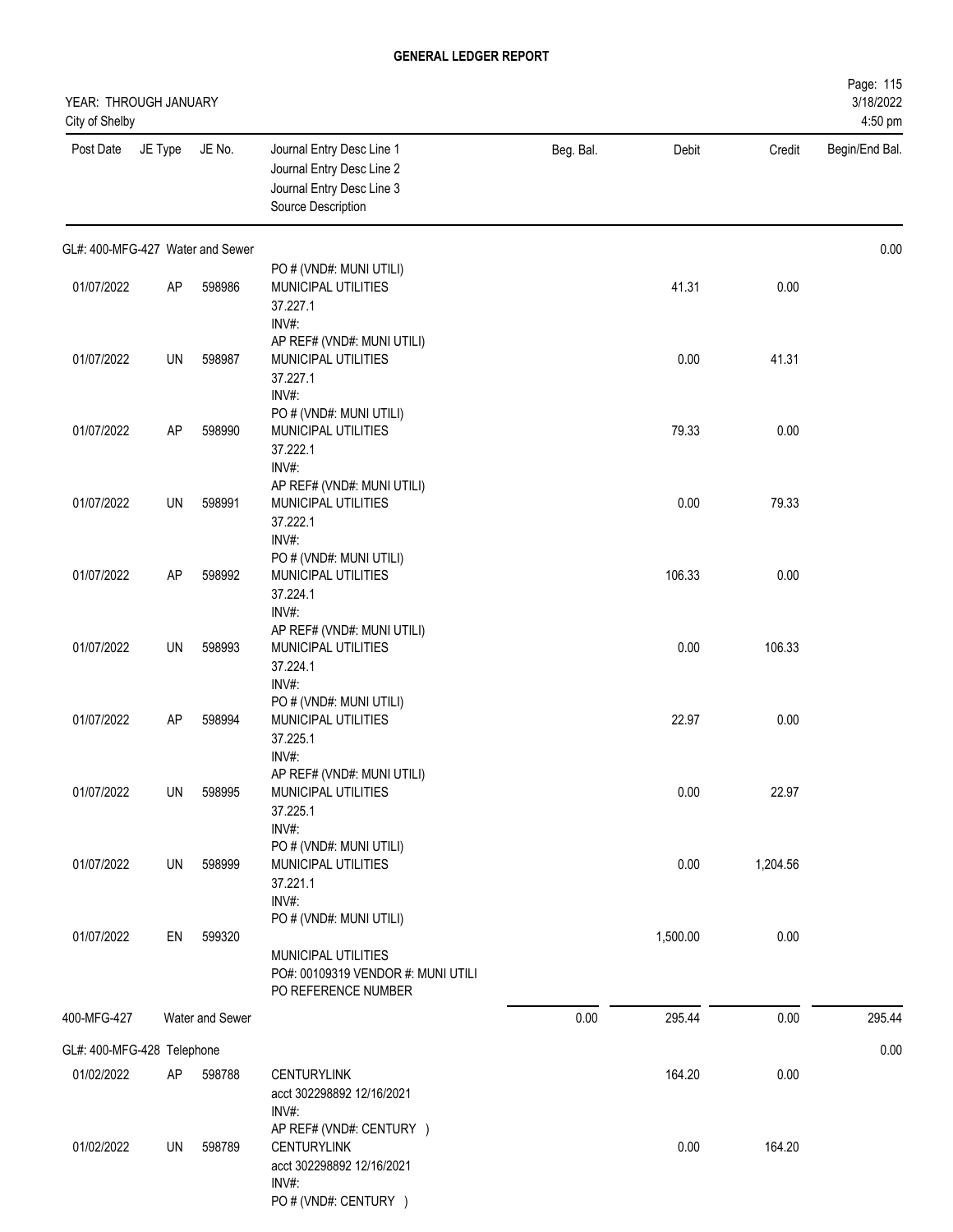| YEAR: THROUGH JANUARY<br>City of Shelby         |         |                                |                                                                                                             |           |        |        | Page: 116<br>3/18/2022<br>4:50 pm |
|-------------------------------------------------|---------|--------------------------------|-------------------------------------------------------------------------------------------------------------|-----------|--------|--------|-----------------------------------|
| Post Date                                       | JE Type | JE No.                         | Journal Entry Desc Line 1<br>Journal Entry Desc Line 2<br>Journal Entry Desc Line 3<br>Source Description   | Beg. Bal. | Debit  | Credit | Begin/End Bal.                    |
| GL#: 400-MFG-428 Telephone                      |         |                                |                                                                                                             |           |        |        | 0.00                              |
| 01/02/2022                                      | EN      | 599178                         | <b>CENTURYLINK</b><br>PO#: 00109178 VENDOR #: CENTURY<br>PO REFERENCE NUMBER                                |           | 164.20 | 0.00   |                                   |
| 01/06/2022                                      | EN      | 599282                         | CHARTER COMM HOLDINGS LLC<br>PO#: 00109281 VENDOR #: CHART COMM<br>PO REFERENCE NUMBER                      |           | 100.00 | 0.00   |                                   |
| 01/25/2022                                      | AP      | 600104                         | CHARTER COMM HOLDINGS LLC<br>acct 8361104000102703<br>INV#:<br>0102703011522b<br>AP REF# (VND#: CHART COMM) |           | 9.10   | 0.00   |                                   |
| 01/25/2022                                      | UN      | 600105                         | CHARTER COMM HOLDINGS LLC<br>acct 8361104000102703<br>INV#:<br>0102703011522b<br>PO # (VND#: CHART COMM)    |           | 0.00   | 9.10   |                                   |
| 400-MFG-428                                     |         | Telephone                      |                                                                                                             | 0.00      | 173.30 | 0.00   | 173.30                            |
| GL#: 400-MFG-429 Propane                        |         |                                |                                                                                                             |           |        |        | 0.00                              |
| 01/07/2022                                      | EN      | 599322                         | COLE DISTRIBUTING INC.<br>PO#: 00109321 VENDOR #: COLE DISTR<br>PO REFERENCE NUMBER                         |           | 262.35 | 0.00   |                                   |
| 01/12/2022                                      | AP      | 599475                         | COLE DISTRIBUTING INC.<br>WWTP propane<br>INV#:<br>12378<br>AP REF# (VND#: COLE DISTR)                      |           | 262.35 | 0.00   |                                   |
| 01/12/2022                                      | UN      | 599476                         | COLE DISTRIBUTING INC.<br>WWTP propane<br>INV#:<br>12378<br>PO # (VND#: COLE DISTR)                         |           | 0.00   | 262.35 |                                   |
| 400-MFG-429                                     | Propane |                                |                                                                                                             | 0.00      | 262.35 | 0.00   | 262.35                            |
| GL#: 400-MFG-435 Property and Liability Insuran |         |                                |                                                                                                             |           |        |        | 0.00                              |
| 01/19/2022                                      | AP      | 599825                         | INSURANCE AUDIT & INSPECTION<br>2022 Insurance Risk Management<br>INV#:<br>AP REF# (VND#: INS AUDIT)        |           | 431.50 | 0.00   |                                   |
| 01/19/2022                                      | UN      | 599826                         | INSURANCE AUDIT & INSPECTION<br>2022 Insurance Risk Management<br>INV#:<br>PO # (VND#: INS AUDIT)           |           | 0.00   | 431.50 |                                   |
| 400-MFG-435                                     |         | Property and Liability Insuran |                                                                                                             | 0.00      | 431.50 | 0.00   | 431.50                            |
|                                                 |         |                                | GL#: 400-MFG-471 Education, Mtgs. & Related Exp.                                                            |           |        |        | 0.00                              |
| 01/18/2022                                      | EN      | 599782                         | <b>WALCOM INC</b><br>PO#: 00109386 VENDOR #: WALCOM INC<br>PO REFERENCE NUMBER                              |           | 110.00 | 0.00   |                                   |
| 01/19/2022                                      | AP      | 599821                         | WALCOM INC                                                                                                  |           | 110.00 | 0.00   |                                   |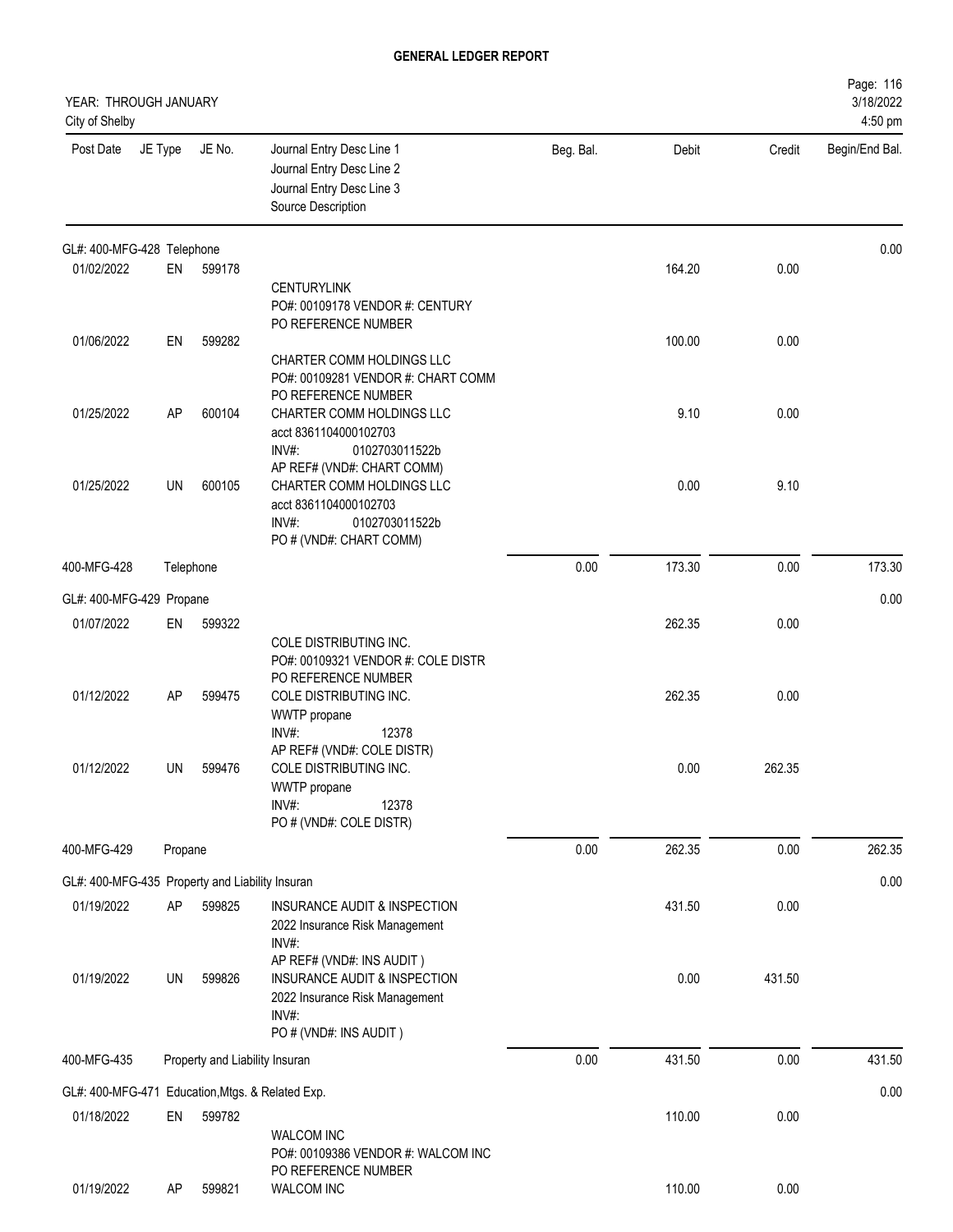| YEAR: THROUGH JANUARY<br>City of Shelby |          |        |                                                                                                           |           |        |        | Page: 117<br>3/18/2022<br>4:50 pm |
|-----------------------------------------|----------|--------|-----------------------------------------------------------------------------------------------------------|-----------|--------|--------|-----------------------------------|
| Post Date                               | JE Type  | JE No. | Journal Entry Desc Line 1<br>Journal Entry Desc Line 2<br>Journal Entry Desc Line 3<br>Source Description | Beg. Bal. | Debit  | Credit | Begin/End Bal.                    |
|                                         |          |        | GL#: 400-MFG-471 Education, Mtgs. & Related Exp.                                                          |           |        |        | 0.00                              |
|                                         |          |        | Registration Charlton Brown<br>INV#:                                                                      |           |        |        |                                   |
|                                         |          |        | AP REF# (VND#: WALCOM INC)                                                                                |           |        |        |                                   |
| 01/19/2022                              | UN       | 599822 | <b>WALCOM INC</b>                                                                                         |           | 0.00   | 110.00 |                                   |
|                                         |          |        | Registration Charlton Brown                                                                               |           |        |        |                                   |
|                                         |          |        | INV#:                                                                                                     |           |        |        |                                   |
| 01/27/2022                              | AP       | 600218 | PO # (VND#: WALCOM INC)<br>CRAUN LIEBING CO./THE//                                                        |           | 285.00 | 0.00   |                                   |
|                                         |          |        | December Training                                                                                         |           |        |        |                                   |
|                                         |          |        | INV#:<br>120621-37                                                                                        |           |        |        |                                   |
|                                         |          |        | AP REF# (VND#: CRAUN LIEB)                                                                                |           |        |        |                                   |
| 01/27/2022                              | UN       | 600219 | CRAUN LIEBING CO./THE//<br>December Training                                                              |           | 0.00   | 340.00 |                                   |
|                                         |          |        | INV#:<br>120621-37                                                                                        |           |        |        |                                   |
|                                         |          |        | PO # (VND#: CRAUN LIEB)                                                                                   |           |        |        |                                   |
| 400-MFG-471                             |          |        | Education, Mtgs. & Related Exp.                                                                           | 0.00      | 395.00 | 0.00   | 395.00                            |
|                                         |          |        |                                                                                                           |           |        |        |                                   |
| GL#: 400-MFG-472 Supplies               |          |        |                                                                                                           |           |        |        | 0.00                              |
| 01/18/2022                              | EN       | 599783 |                                                                                                           |           | 183.43 | 0.00   |                                   |
|                                         |          |        | DAS HARDWARE LLC<br>PO#: 00109387 VENDOR #: DAS HARDWA                                                    |           |        |        |                                   |
|                                         |          |        | PO REFERENCE NUMBER                                                                                       |           |        |        |                                   |
| 01/19/2022                              | AP       | 599819 | DAS HARDWARE LLC                                                                                          |           | 183.43 | 0.00   |                                   |
|                                         |          |        | Waste Waster Plant Dec. 2021                                                                              |           |        |        |                                   |
|                                         |          |        | INV#:<br>AP REF# (VND#: DAS HARDWA)                                                                       |           |        |        |                                   |
| 01/19/2022                              | UN       | 599820 | DAS HARDWARE LLC                                                                                          |           | 0.00   | 183.43 |                                   |
|                                         |          |        | Waste Waster Plant Dec. 2021                                                                              |           |        |        |                                   |
|                                         |          |        | INV#:                                                                                                     |           |        |        |                                   |
|                                         |          |        | PO # (VND#: DAS HARDWA)                                                                                   |           |        |        |                                   |
| 01/21/2022                              | AP       | 599954 | HOOVER INSTRUMENT SERVICE, INC<br>Littelfuse                                                              |           | 48.95  | 0.00   |                                   |
|                                         |          |        | INV#:<br>212034                                                                                           |           |        |        |                                   |
|                                         |          |        | AP REF# (VND#: HOOVER INS)                                                                                |           |        |        |                                   |
| 01/21/2022                              | UN       | 599955 | HOOVER INSTRUMENT SERVICE, INC                                                                            |           | 0.00   | 48.95  |                                   |
|                                         |          |        | Littelfuse<br>INV#:<br>212034                                                                             |           |        |        |                                   |
|                                         |          |        | PO # (VND#: HOOVER INS)                                                                                   |           |        |        |                                   |
| 400-MFG-472                             | Supplies |        |                                                                                                           | 0.00      | 232.38 | 0.00   | 232.38                            |
|                                         |          |        |                                                                                                           |           |        |        |                                   |
| GL#: 400-MFG-501 Computer support       |          |        |                                                                                                           |           |        |        | 0.00                              |
| 01/11/2022                              | EN       | 599423 |                                                                                                           |           | 85.00  | 0.00   |                                   |
|                                         |          |        | 7LSI LLC                                                                                                  |           |        |        |                                   |
|                                         |          |        | PO#: 00109373 VENDOR #: 7LSI LLC<br>PO REFERENCE NUMBER                                                   |           |        |        |                                   |
| 01/25/2022                              | AP       | 600152 | 7LSI LLC                                                                                                  |           | 85.00  | 0.00   |                                   |
|                                         |          |        | 20 hours block of time                                                                                    |           |        |        |                                   |
|                                         |          |        | INV#:<br>2022-3055                                                                                        |           |        |        |                                   |
| 01/25/2022                              | UN       | 600153 | AP REF# (VND#: 7LSI LLC)<br>7LSI LLC                                                                      |           | 0.00   | 85.00  |                                   |
|                                         |          |        | 20 hours block of time                                                                                    |           |        |        |                                   |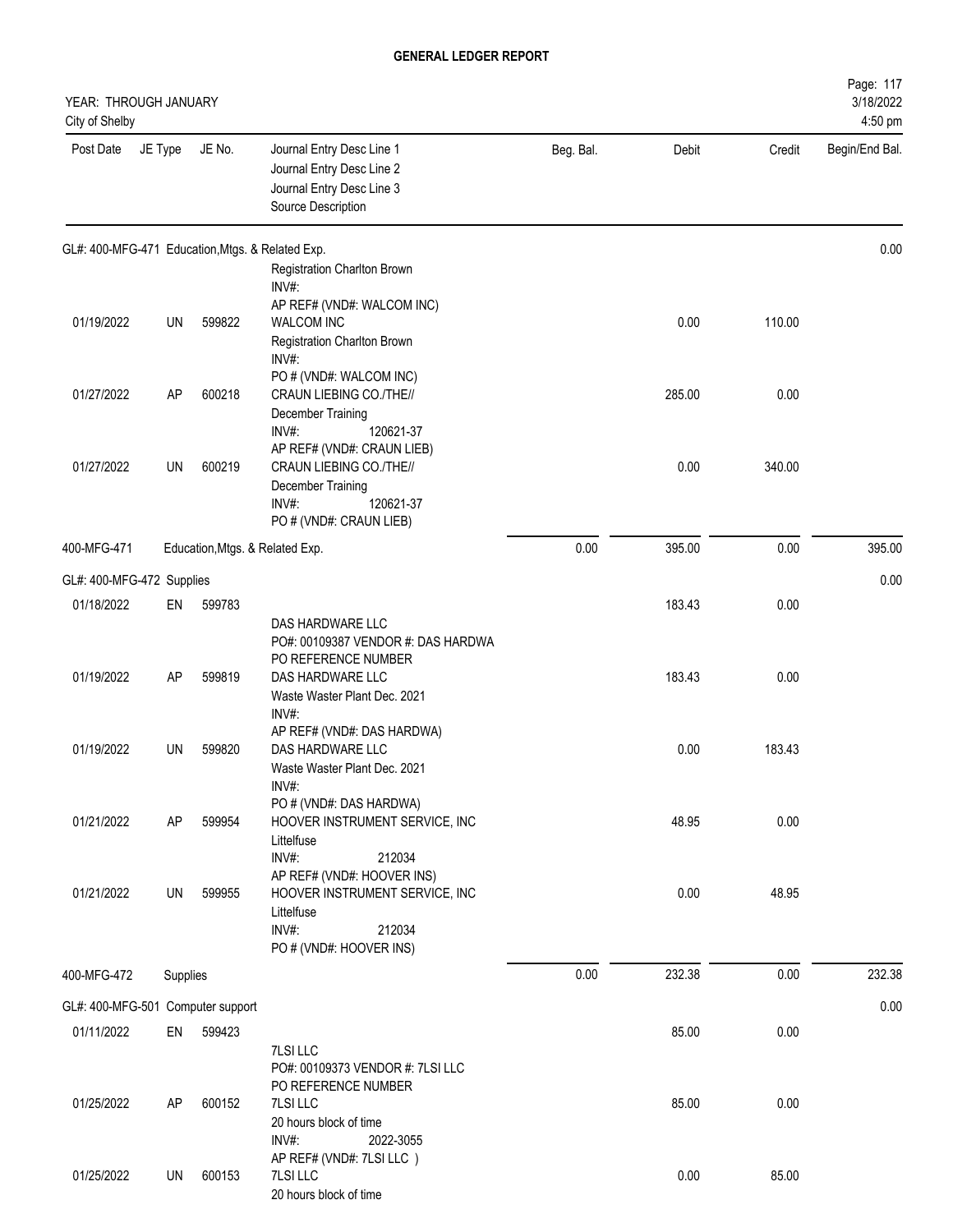| YEAR: THROUGH JANUARY<br>City of Shelby |           |                   |                                                                                                                    |           |          |        | Page: 118<br>3/18/2022<br>4:50 pm |
|-----------------------------------------|-----------|-------------------|--------------------------------------------------------------------------------------------------------------------|-----------|----------|--------|-----------------------------------|
| Post Date                               | JE Type   | JE No.            | Journal Entry Desc Line 1<br>Journal Entry Desc Line 2<br>Journal Entry Desc Line 3<br>Source Description          | Beg. Bal. | Debit    | Credit | Begin/End Bal.                    |
| GL#: 400-MFG-501 Computer support       |           |                   | $INV#$ :<br>2022-3055<br>PO # (VND#: 7LSI LLC)                                                                     |           |          |        | 0.00                              |
| 400-MFG-501                             |           | Computer support  |                                                                                                                    | 0.00      | 85.00    | 0.00   | 85.00                             |
| GL#: 400-MFG-515 Equipment              |           |                   |                                                                                                                    |           |          |        | 0.00                              |
| 01/27/2022                              | EN        | 600207            | GRAINGER, INC./W. W.//<br>PO#: 00109487 VENDOR #: GRAINGER<br>PO REFERENCE NUMBER                                  |           | 67.76    | 0.00   |                                   |
| 01/27/2022                              | AP        | 600216            | GRAINGER, INC./W. W.//<br>Balance due for waste water<br>INV#:<br>9106890107<br>AP REF# (VND#: GRAINGER)           |           | 67.76    | 0.00   |                                   |
| 01/27/2022                              | <b>UN</b> | 600217            | GRAINGER, INC./W. W.//<br>Balance due for waste water<br>INV#:<br>9106890107<br>PO # (VND#: GRAINGER)              |           | 0.00     | 67.76  |                                   |
| 400-MFG-515                             |           | Equipment         |                                                                                                                    | 0.00      | 67.76    | 0.00   | 67.76                             |
| GL#: 400-MFG-517 Lab/Misc. Testing      |           |                   |                                                                                                                    |           |          |        | 0.00                              |
| 01/07/2022                              | EN        | 599321            | ALLOWAY ENVIR.TESTING SER.<br>PO#: 00109320 VENDOR #: ALLOWAY EN<br>PO REFERENCE NUMBER                            |           | 650.00   | 0.00   |                                   |
| 01/12/2022                              | AP        | 599461            | ALLOWAY ENVIR.TESTING SER.<br>November analysis<br>INV#:<br>151494<br>AP REF# (VND#: ALLOWAY EN)                   |           | 434.50   | 0.00   |                                   |
| 01/12/2022                              | UN        | 599462            | ALLOWAY ENVIR.TESTING SER.<br>November analysis<br>INV#:<br>151494                                                 |           | 0.00     | 700.00 |                                   |
| 01/20/2022                              | EN        | 599888            | PO # (VND#: ALLOWAY EN)<br>ALLOWAY ENVIR.TESTING SER.<br>PO#: 00109426 VENDOR #: ALLOWAY EN<br>PO REFERENCE NUMBER |           | 810.00   | 0.00   |                                   |
| 400-MFG-517                             |           | Lab/Misc. Testing |                                                                                                                    | 0.00      | 434.50   | 0.00   | 434.50                            |
| GL#: 400-MFG-518 Lab Supplies           |           |                   |                                                                                                                    |           |          |        | 0.00                              |
| 01/06/2022                              | EN        | 599293            | NEWSWANGER MACHINE LTD<br>PO#: 00109292 VENDOR #: NEWSWANGER<br>PO REFERENCE NUMBER                                |           | 1,488.00 | 0.00   |                                   |
| 01/07/2022                              | AP        | 598968            | NEWSWANGER MACHINE LTD<br>stainless steel sink<br>INV#:<br>55774                                                   |           | 197.00   | 0.00   |                                   |
| 01/07/2022                              | UN        | 598969            | AP REF# (VND#: NEWSWANGER)<br>NEWSWANGER MACHINE LTD<br>stainless steel sink<br>INV#:<br>55774                     |           | 0.00     | 197.00 |                                   |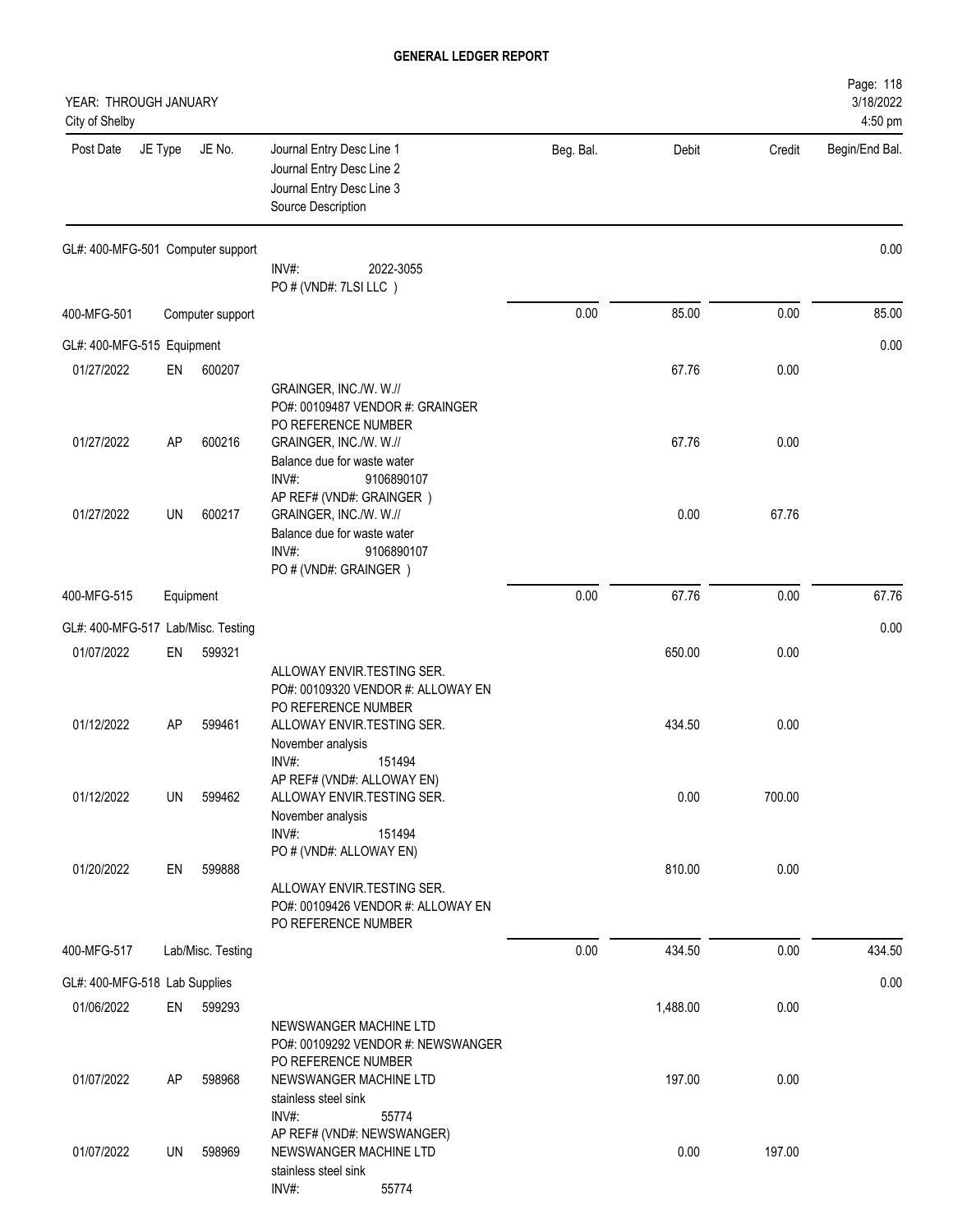| YEAR: THROUGH JANUARY<br>City of Shelby |           |              |                                                                                                                                          |           |          |          | Page: 119<br>3/18/2022<br>4:50 pm |
|-----------------------------------------|-----------|--------------|------------------------------------------------------------------------------------------------------------------------------------------|-----------|----------|----------|-----------------------------------|
| Post Date                               | JE Type   | JE No.       | Journal Entry Desc Line 1<br>Journal Entry Desc Line 2<br>Journal Entry Desc Line 3<br>Source Description                                | Beg. Bal. | Debit    | Credit   | Begin/End Bal.                    |
| GL#: 400-MFG-518 Lab Supplies           |           |              |                                                                                                                                          |           |          |          | 0.00                              |
| 01/07/2022                              | <b>AP</b> | 598970       | PO # (VND#: NEWSWANGER)<br>NEWSWANGER MACHINE LTD<br>14 gal sink parts                                                                   |           | 1,291.00 | 0.00     |                                   |
| 01/07/2022                              | UN        | 598971       | INV#:<br>55614<br>AP REF# (VND#: NEWSWANGER)<br>NEWSWANGER MACHINE LTD<br>14 gal sink parts<br>INV#:<br>55614<br>PO # (VND#: NEWSWANGER) |           | 0.00     | 1,291.00 |                                   |
| 400-MFG-518                             |           | Lab Supplies |                                                                                                                                          | 0.00      | 1,488.00 | 0.00     | 1,488.00                          |
| GL#: 400-MFG-526 Diesel Fuel            |           |              |                                                                                                                                          |           |          |          | 0.00                              |
| 01/12/2022                              | EN        | 599455       | COLE DISTRIBUTING INC.<br>PO#: 00109381 VENDOR #: COLE DISTR                                                                             |           | 1,688.44 | 0.00     |                                   |
| 01/12/2022                              | AP        | 599473       | PO REFERENCE NUMBER<br>COLE DISTRIBUTING INC.<br><b>WWTP</b><br>INV#:<br>90922                                                           |           | 2,159.66 | 0.00     |                                   |
| 01/12/2022                              | UN        | 599474       | AP REF# (VND#: COLE DISTR)<br>COLE DISTRIBUTING INC.<br><b>WWTP</b><br>INV#:<br>90922                                                    |           | 0.00     | 2,159.66 |                                   |
| 01/24/2022                              | EN        | 600062       | PO # (VND#: COLE DISTR)<br>COLE DISTRIBUTING INC.<br>PO#: 00109455 VENDOR #: COLE DISTR<br>PO REFERENCE NUMBER                           |           | 2,270.00 | 0.00     |                                   |
| 400-MFG-526                             |           | Diesel Fuel  |                                                                                                                                          | 0.00      | 2,159.66 | 0.00     | 2,159.66                          |
| GL#: 400-MFG-537 EPA Fees and Permits   |           |              |                                                                                                                                          |           |          |          | 0.00                              |
| 01/04/2022                              | EN        | 599225       | TREASURER, STATE OF OHIO<br>PO#: 00109225 VENDOR #: TREAS.STAT                                                                           |           | 5,200.00 | 0.00     |                                   |
| 01/07/2022                              | EN        | 599323       | PO REFERENCE NUMBER<br>TREASURER, STATE OF OHIO<br>PO#: 00109322 VENDOR #: TREAS.STAT                                                    |           | 68.25    | 0.00     |                                   |
| 01/11/2022                              | AP        | 599424       | PO REFERENCE NUMBER<br>TREASURER, STATE OF OHIO<br>2021 annual discharge fee<br>INV#:<br>1440972                                         |           | 5,200.00 | 0.00     |                                   |
| 01/11/2022                              | UN        | 599425       | AP REF# (VND#: TREAS.STAT)<br>TREASURER, STATE OF OHIO<br>2021 annual discharge fee<br>INV#:<br>1440972                                  |           | 0.00     | 5,200.00 |                                   |
| 01/19/2022                              | EN        | 599856       | PO # (VND#: TREAS.STAT)<br>TREASURER, STATE OF OHIO<br>PO#: 00109415 VENDOR #: TREAS.STAT<br>PO REFERENCE NUMBER                         |           | 444.30   | 0.00     |                                   |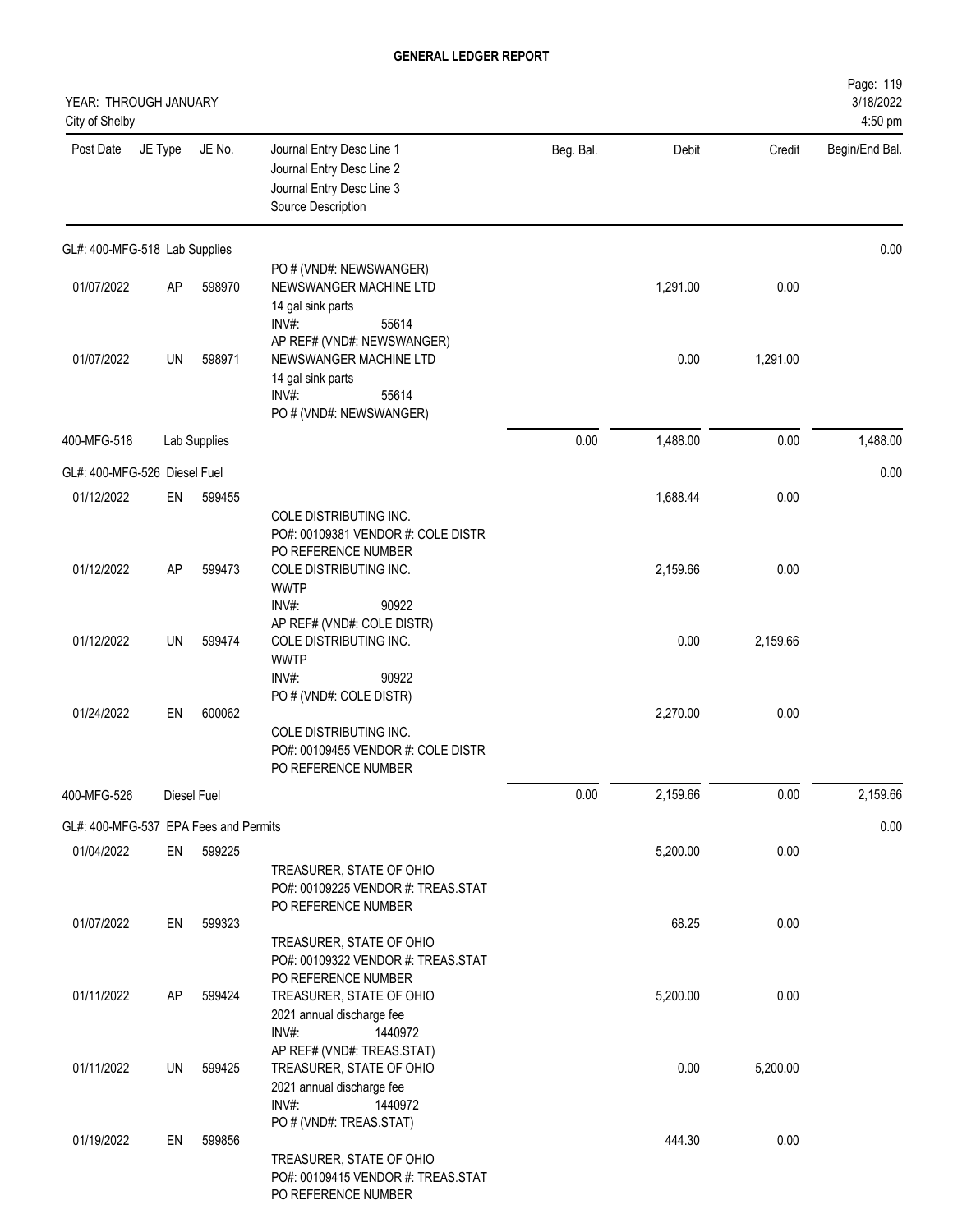| YEAR: THROUGH JANUARY<br>City of Shelby |         |                             |                                                                                                                                |           |          |        | Page: 120<br>3/18/2022<br>4:50 pm |
|-----------------------------------------|---------|-----------------------------|--------------------------------------------------------------------------------------------------------------------------------|-----------|----------|--------|-----------------------------------|
| Post Date                               | JE Type | JE No.                      | Journal Entry Desc Line 1<br>Journal Entry Desc Line 2<br>Journal Entry Desc Line 3<br>Source Description                      | Beg. Bal. | Debit    | Credit | Begin/End Bal.                    |
| GL#: 400-MFG-537 EPA Fees and Permits   |         |                             |                                                                                                                                |           |          |        | 0.00                              |
| 01/21/2022                              | AP      | 599952                      | TREASURER, STATE OF OHIO<br>Boiler permit 279232<br>INV#:<br>5101460<br>AP REF# (VND#: TREAS.STAT)                             |           | 68.25    | 0.00   |                                   |
| 01/21/2022                              | UN      | 599953                      | TREASURER, STATE OF OHIO<br>Boiler permit 279232<br>INV#:<br>5101460                                                           |           | 0.00     | 68.25  |                                   |
| 01/21/2022                              | AP      | 599986                      | PO # (VND#: TREAS.STAT)<br>TREASURER, STATE OF OHIO<br>Landfill fee<br>INV#:<br>1471322                                        |           | 444.30   | 0.00   |                                   |
| 01/21/2022                              | UN      | 599987                      | AP REF# (VND#: TREAS.STAT)<br>TREASURER, STATE OF OHIO<br>Landfill fee<br>INV#:<br>1471322<br>PO # (VND#: TREAS.STAT)          |           | 0.00     | 444.30 |                                   |
| 400-MFG-537                             |         | <b>EPA Fees and Permits</b> |                                                                                                                                | 0.00      | 5,712.55 | 0.00   | 5,712.55                          |
| GL#: 400-MTN-436 Auto Insurance         |         |                             |                                                                                                                                |           |          |        | 0.00                              |
| 01/19/2022                              | AP      | 599825                      | INSURANCE AUDIT & INSPECTION<br>2022 Insurance Risk Management<br>INV#:                                                        |           | 20.00    | 0.00   |                                   |
| 01/19/2022                              | UN      | 599826                      | AP REF# (VND#: INS AUDIT)<br>INSURANCE AUDIT & INSPECTION<br>2022 Insurance Risk Management<br>INV#:<br>PO # (VND#: INS AUDIT) |           | 0.00     | 20.00  |                                   |
| 400-MTN-436                             |         | Auto Insurance              |                                                                                                                                | 0.00      | 20.00    | 0.00   | 20.00                             |
| GL#: 400-MTN-485 Maintenance, Autos     |         |                             |                                                                                                                                |           |          |        | 0.00                              |
| 01/12/2022                              | EN      | 599456                      | UNIVERSAL ENTERPRISES INC<br>PO#: 00109382 VENDOR #: UNIVERSA E<br>PO REFERENCE NUMBER                                         |           | 254.50   | 0.00   |                                   |
| 01/21/2022                              | AP      | 599950                      | UNIVERSAL ENTERPRISES INC<br>Service call 11/23/21<br>INV#:<br>109541<br>AP REF# (VND#: UNIVERSA E)                            |           | 254.50   | 0.00   |                                   |
| 01/21/2022                              | UN      | 599951                      | UNIVERSAL ENTERPRISES INC<br>Service call 11/23/21<br>INV#:<br>109541<br>PO # (VND#: UNIVERSA E)                               |           | 0.00     | 254.50 |                                   |
| 400-MTN-485                             |         | Maintenance, Autos          |                                                                                                                                | 0.00      | 254.50   | 0.00   | 254.50                            |
| GL#: 400-MTN-486 Maintenance Equipment  |         |                             |                                                                                                                                |           |          |        | 0.00                              |
| 01/11/2022                              | EN      | 599423                      | 7LSI LLC<br>PO#: 00109373 VENDOR #: 7LSI LLC<br>PO REFERENCE NUMBER                                                            |           | 85.00    | 0.00   |                                   |
| 01/25/2022                              | AP      | 600152                      | 7LSI LLC                                                                                                                       |           | 85.00    | 0.00   |                                   |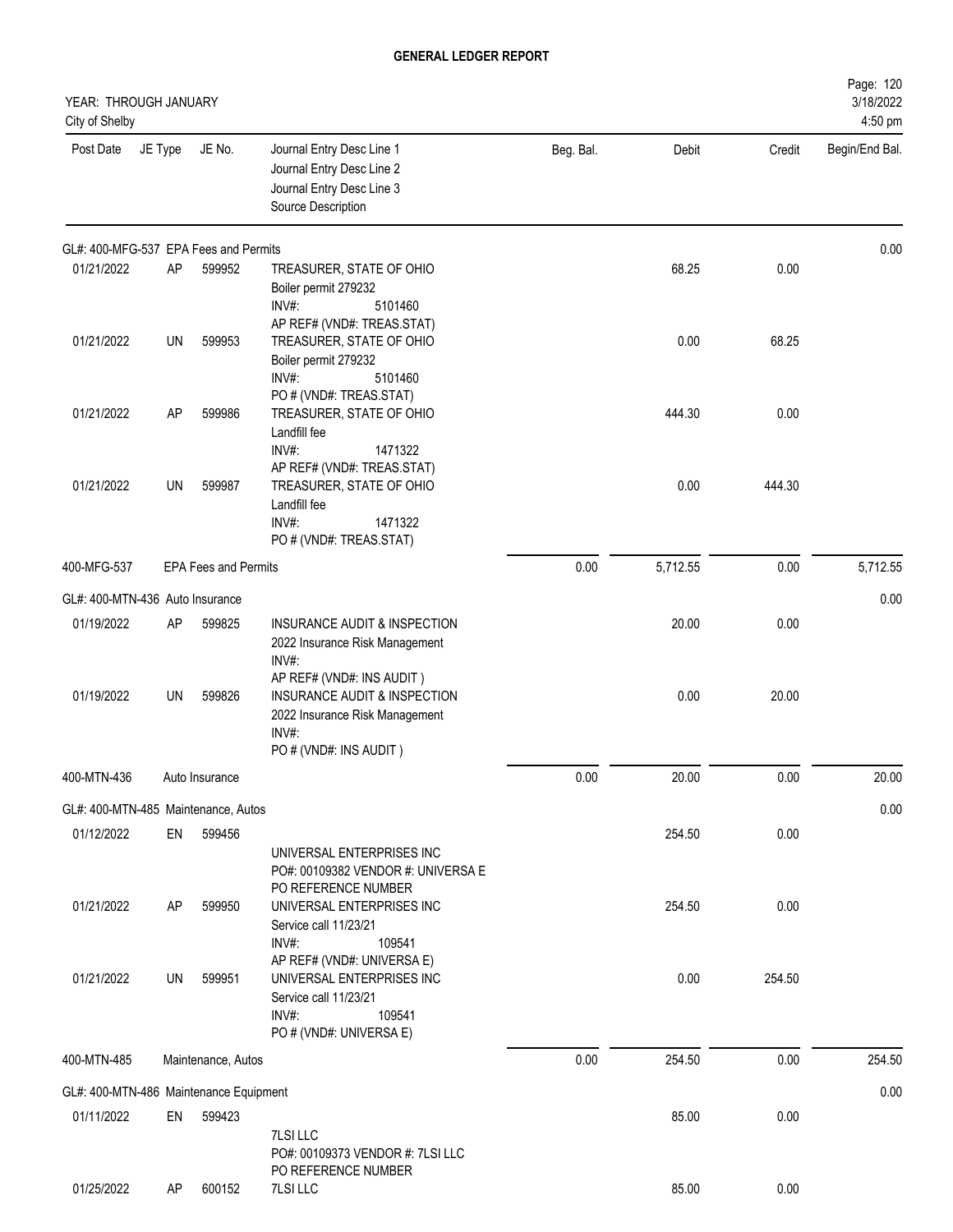| YEAR: THROUGH JANUARY<br>City of Shelby    |         |                       |                                                                                                                                      |           |          |          | Page: 121<br>3/18/2022<br>4:50 pm |
|--------------------------------------------|---------|-----------------------|--------------------------------------------------------------------------------------------------------------------------------------|-----------|----------|----------|-----------------------------------|
| Post Date                                  | JE Type | JE No.                | Journal Entry Desc Line 1<br>Journal Entry Desc Line 2<br>Journal Entry Desc Line 3<br>Source Description                            | Beg. Bal. | Debit    | Credit   | Begin/End Bal.                    |
| GL#: 400-MTN-486 Maintenance Equipment     |         |                       |                                                                                                                                      |           |          |          | 0.00                              |
| 01/25/2022                                 | UN      | 600153                | 20 hours block of time<br>INV#:<br>2022-3055<br>AP REF# (VND#: 7LSI LLC)<br>7LSI LLC<br>20 hours block of time<br>INV#:<br>2022-3055 |           | 0.00     | 85.00    |                                   |
| 400-MTN-486                                |         | Maintenance Equipment | PO#(VND#: 7LSI LLC)                                                                                                                  | 0.00      | 85.00    | 0.00     | 85.00                             |
|                                            |         |                       |                                                                                                                                      |           |          |          |                                   |
| GL#: 400-MTN-526 Diesel Fuel<br>01/12/2022 | AP      | 599471                | COLE DISTRIBUTING INC.<br><b>WWTP</b>                                                                                                |           | 1,989.38 | 0.00     | 0.00                              |
| 01/12/2022                                 | UN      | 599472                | INV#:<br>02562<br>AP REF# (VND#: COLE DISTR)<br>COLE DISTRIBUTING INC.<br><b>WWTP</b><br>INV#:<br>02562<br>PO # (VND#: COLE DISTR)   |           | 0.00     | 1,989.38 |                                   |
| 400-MTN-526                                |         | Diesel Fuel           |                                                                                                                                      | 0.00      | 1,989.38 | 0.00     | 1,989.38                          |
| GL#: 400-OFC-400 Wages                     |         |                       |                                                                                                                                      |           |          |          | 0.00                              |
| 01/05/2022                                 | AP      | 598905                | CITY PAYROLL FUND                                                                                                                    |           | 151.39   | 0.00     |                                   |
| 01/05/2022                                 | UN      | 598906                | Wages 12/19/21-1/1/22<br>INV#:<br>AP REF# (VND#: CITY PAYRO)<br>CITY PAYROLL FUND<br>Wages 12/19/21-1/1/22<br>INV#:                  |           | 0.00     | 151.39   |                                   |
|                                            |         |                       | PO # (VND#: CITY PAYRO)                                                                                                              |           |          |          |                                   |
| 01/05/2022                                 | EN      | 599228                | CITY PAYROLL FUND<br>PO#: 00109228 VENDOR #: CITY PAYRO<br>PO REFERENCE NUMBER                                                       |           | 151.39   | 0.00     |                                   |
| 01/19/2022                                 | EN      | 599795                | CITY PAYROLL FUND<br>PO#: 00109399 VENDOR #: CITY PAYRO                                                                              |           | 151.39   | 0.00     |                                   |
| 01/19/2022                                 | AP      | 599797                | PO REFERENCE NUMBER<br>CITY PAYROLL FUND<br>Wages 1/2/22-1/15/22<br>INV#:                                                            |           | 151.39   | 0.00     |                                   |
| 01/19/2022                                 | UN      | 599798                | AP REF# (VND#: CITY PAYRO)<br>CITY PAYROLL FUND<br>Wages 1/2/22-1/15/22<br>INV#:<br>PO # (VND#: CITY PAYRO)                          |           | 0.00     | 151.39   |                                   |
| 400-OFC-400                                | Wages   |                       |                                                                                                                                      | 0.00      | 302.78   | 0.00     | 302.78                            |
| GL#: 400-OFC-404 Clerks wages              |         |                       |                                                                                                                                      |           |          |          | 0.00                              |
| 01/05/2022                                 | AP      | 598905                | CITY PAYROLL FUND<br>Wages 12/19/21-1/1/22                                                                                           |           | 1,303.67 | 0.00     |                                   |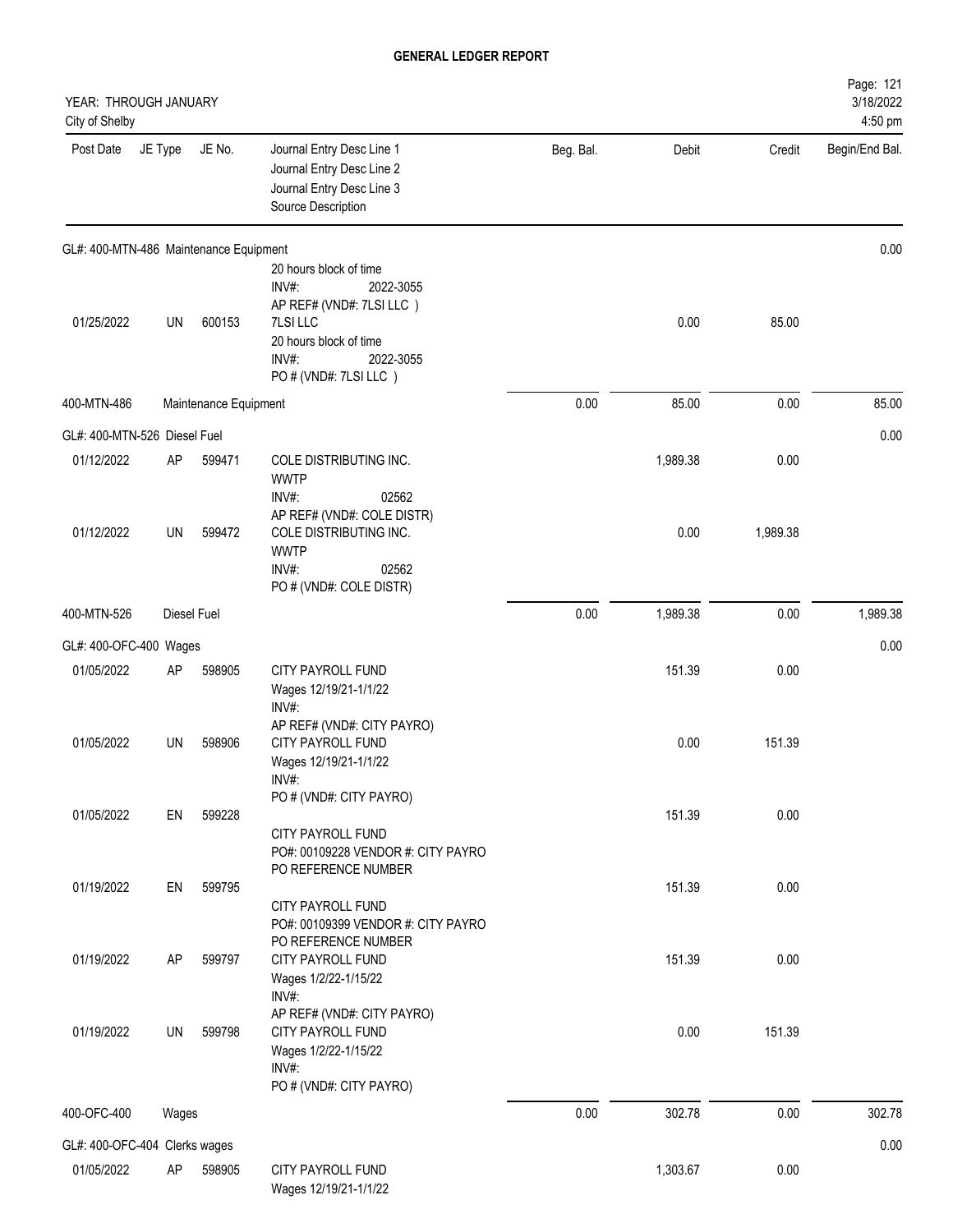| YEAR: THROUGH JANUARY<br>City of Shelby |         |                    |                                                                                                                    |           |          |          | Page: 122<br>3/18/2022<br>4:50 pm |
|-----------------------------------------|---------|--------------------|--------------------------------------------------------------------------------------------------------------------|-----------|----------|----------|-----------------------------------|
| Post Date                               | JE Type | JE No.             | Journal Entry Desc Line 1<br>Journal Entry Desc Line 2<br>Journal Entry Desc Line 3<br>Source Description          | Beg. Bal. | Debit    | Credit   | Begin/End Bal.                    |
| GL#: 400-OFC-404 Clerks wages           |         |                    |                                                                                                                    |           |          |          | 0.00                              |
| 01/05/2022                              | UN      | 598906             | INV#:<br>AP REF# (VND#: CITY PAYRO)<br>CITY PAYROLL FUND<br>Wages 12/19/21-1/1/22<br>INV#:                         |           | 0.00     | 1,303.67 |                                   |
| 01/05/2022                              | EN      | 599228             | PO # (VND#: CITY PAYRO)<br>CITY PAYROLL FUND<br>PO#: 00109228 VENDOR #: CITY PAYRO                                 |           | 1,303.67 | 0.00     |                                   |
| 01/19/2022                              | EN      | 599795             | PO REFERENCE NUMBER<br><b>CITY PAYROLL FUND</b><br>PO#: 00109399 VENDOR #: CITY PAYRO                              |           | 1,295.77 | 0.00     |                                   |
| 01/19/2022                              | AP      | 599797             | PO REFERENCE NUMBER<br>CITY PAYROLL FUND<br>Wages 1/2/22-1/15/22<br>INV#:                                          |           | 1,295.77 | 0.00     |                                   |
| 01/19/2022                              | UN      | 599798             | AP REF# (VND#: CITY PAYRO)<br><b>CITY PAYROLL FUND</b><br>Wages 1/2/22-1/15/22<br>INV#:<br>PO # (VND#: CITY PAYRO) |           | 0.00     | 1,295.77 |                                   |
| 400-OFC-404                             |         | Clerks wages       |                                                                                                                    | 0.00      | 2,599.44 | 0.00     | 2,599.44                          |
| GL#: 400-OFC-409 Meter Reader Wages     |         |                    |                                                                                                                    |           |          |          | 0.00                              |
| 01/05/2022                              | AP      | 598905             | CITY PAYROLL FUND<br>Wages 12/19/21-1/1/22<br>INV#:                                                                |           | 961.20   | 0.00     |                                   |
| 01/05/2022                              | UN      | 598906             | AP REF# (VND#: CITY PAYRO)<br>CITY PAYROLL FUND<br>Wages 12/19/21-1/1/22<br>INV#:                                  |           | 0.00     | 961.20   |                                   |
| 01/05/2022                              | EN      | 599228             | PO # (VND#: CITY PAYRO)<br>CITY PAYROLL FUND<br>PO#: 00109228 VENDOR #: CITY PAYRO                                 |           | 961.20   | 0.00     |                                   |
| 01/19/2022                              | EN      | 599795             | PO REFERENCE NUMBER<br>CITY PAYROLL FUND<br>PO#: 00109399 VENDOR #: CITY PAYRO                                     |           | 961.21   | 0.00     |                                   |
| 01/19/2022                              | AP      | 599797             | PO REFERENCE NUMBER<br>CITY PAYROLL FUND<br>Wages 1/2/22-1/15/22<br>INV#:                                          |           | 961.21   | 0.00     |                                   |
| 01/19/2022                              | UN      | 599798             | AP REF# (VND#: CITY PAYRO)<br>CITY PAYROLL FUND<br>Wages 1/2/22-1/15/22<br>INV#:<br>PO # (VND#: CITY PAYRO)        |           | 0.00     | 961.21   |                                   |
| 400-OFC-409                             |         | Meter Reader Wages |                                                                                                                    | 0.00      | 1,922.41 | 0.00     | 1,922.41                          |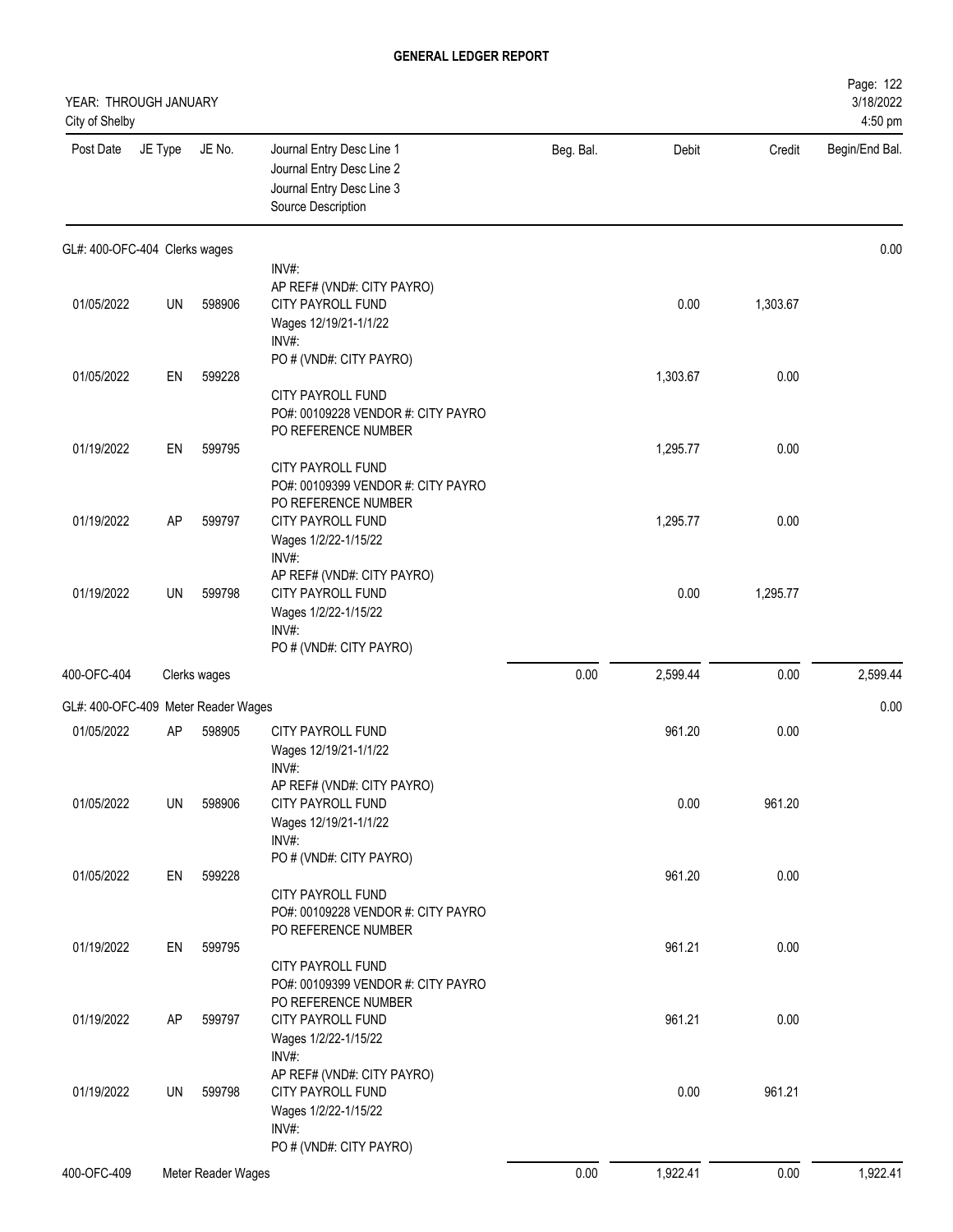| YEAR: THROUGH JANUARY<br>City of Shelby |           |                |                                                                                                                        |           |        |        | Page: 123<br>3/18/2022<br>4:50 pm |
|-----------------------------------------|-----------|----------------|------------------------------------------------------------------------------------------------------------------------|-----------|--------|--------|-----------------------------------|
| Post Date                               | JE Type   | JE No.         | Journal Entry Desc Line 1<br>Journal Entry Desc Line 2<br>Journal Entry Desc Line 3<br>Source Description              | Beg. Bal. | Debit  | Credit | Begin/End Bal.                    |
| GL#: 400-OFC-410 Janitors Wages         |           |                |                                                                                                                        |           |        |        | 0.00                              |
| 01/05/2022                              | <b>AP</b> | 598905         | <b>CITY PAYROLL FUND</b><br>Wages 12/19/21-1/1/22<br>INV#:                                                             |           | 327.91 | 0.00   |                                   |
| 01/05/2022                              | UN        | 598906         | AP REF# (VND#: CITY PAYRO)<br>CITY PAYROLL FUND<br>Wages 12/19/21-1/1/22<br>INV#:                                      |           | 0.00   | 327.91 |                                   |
| 01/05/2022                              | EN        | 599228         | PO # (VND#: CITY PAYRO)<br><b>CITY PAYROLL FUND</b><br>PO#: 00109228 VENDOR #: CITY PAYRO                              |           | 327.91 | 0.00   |                                   |
| 01/19/2022                              | EN        | 599795         | PO REFERENCE NUMBER<br>CITY PAYROLL FUND                                                                               |           | 327.92 | 0.00   |                                   |
| 01/19/2022                              | <b>AP</b> | 599797         | PO#: 00109399 VENDOR #: CITY PAYRO<br>PO REFERENCE NUMBER<br>CITY PAYROLL FUND<br>Wages 1/2/22-1/15/22<br>INV#:        |           | 327.92 | 0.00   |                                   |
| 01/19/2022                              | UN        | 599798         | AP REF# (VND#: CITY PAYRO)<br>CITY PAYROLL FUND<br>Wages 1/2/22-1/15/22<br>INV#:<br>PO # (VND#: CITY PAYRO)            |           | 0.00   | 327.92 |                                   |
| 400-OFC-410                             |           | Janitors Wages |                                                                                                                        | 0.00      | 655.83 | 0.00   | 655.83                            |
|                                         |           |                |                                                                                                                        |           |        |        |                                   |
|                                         |           |                | GL#: 400-OFC-415 Public Employees Retire.System                                                                        |           |        |        | 0.00                              |
| 01/04/2022                              | EN        | 599212         | OH PUBLIC EMPLOYEES RETIREMENT<br>PO#: 00109212 VENDOR #: OPERS<br>PO REFERENCE NUMBER                                 |           | 736.76 | 0.00   |                                   |
| 01/05/2022                              | <b>AP</b> | 598911         | OH PUBLIC EMPLOYEES RETIREMENT<br>Employer portion 11/21/21-<br>INV#:                                                  |           | 736.76 | 0.00   |                                   |
| 01/05/2022                              | UN        | 598912         | AP REF# (VND#: OPERS )<br>OH PUBLIC EMPLOYEES RETIREMENT<br>Employer portion 11/21/21-<br>INV#:<br>PO # (VND#: OPERS ) |           | 0.00   | 736.76 |                                   |
| 400-OFC-415                             |           |                | Public Employees Retire.System                                                                                         | 0.00      | 736.76 | 0.00   | 736.76                            |
|                                         |           |                |                                                                                                                        |           |        |        |                                   |
| GL#: 400-OFC-417 FICA                   |           |                |                                                                                                                        |           |        |        | 0.00                              |
| 01/05/2022                              | <b>AP</b> | 598907         | PAYROLL FUND<br>FICA 12/19/21-1/1/22<br>INV#:                                                                          |           | 39.78  | 0.00   |                                   |
| 01/05/2022                              | UN        | 598908         | AP REF# (VND#: PAYROLL FU)<br>PAYROLL FUND<br>FICA 12/19/21-1/1/22<br>INV#:<br>PO # (VND#: PAYROLL FU)                 |           | 0.00   | 39.78  |                                   |
| 01/05/2022                              | EN        | 599229         |                                                                                                                        |           | 39.78  | 0.00   |                                   |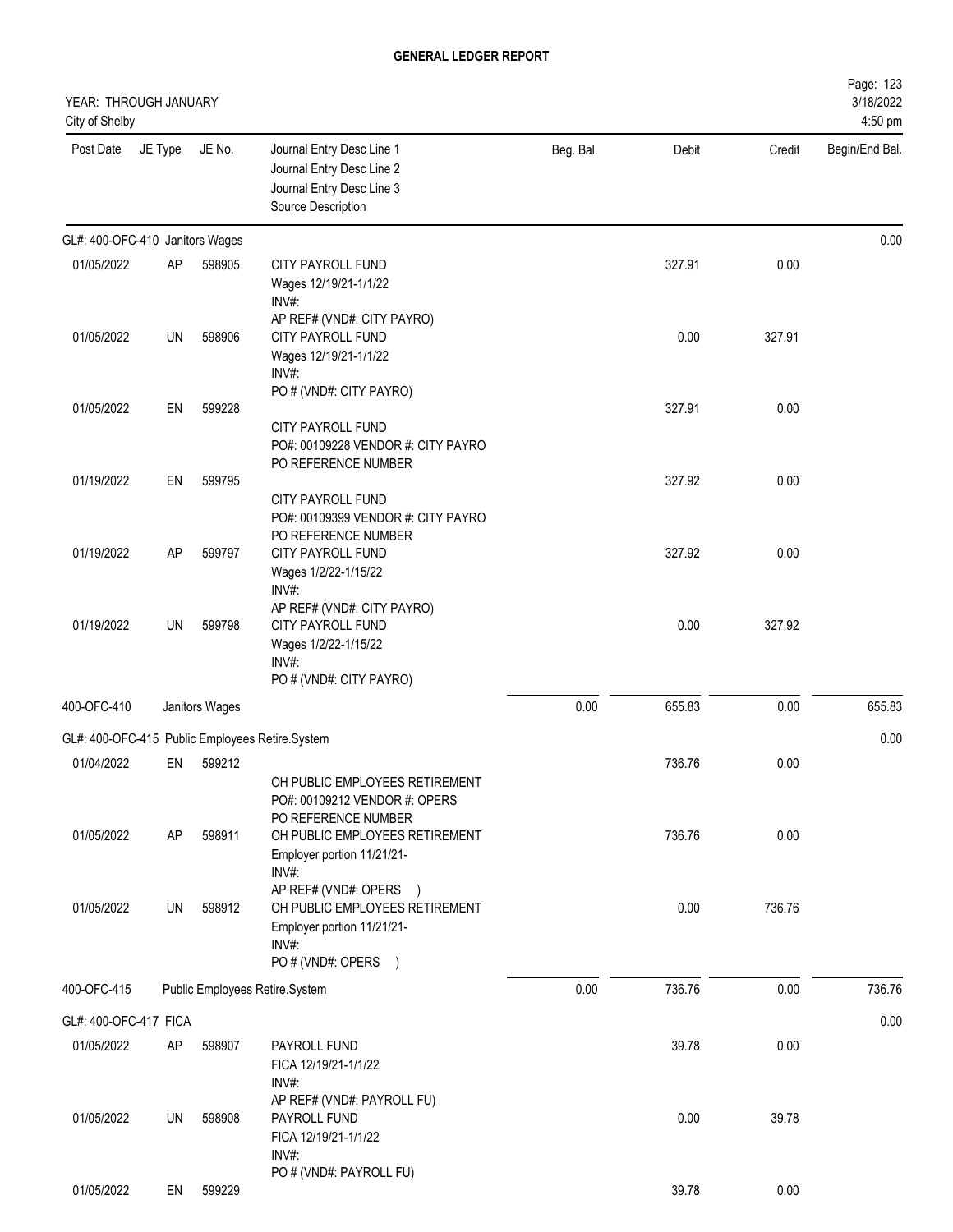| YEAR: THROUGH JANUARY<br>City of Shelby |             |                 |                                                                                                                             |           |          |          | Page: 124<br>3/18/2022<br>4:50 pm |
|-----------------------------------------|-------------|-----------------|-----------------------------------------------------------------------------------------------------------------------------|-----------|----------|----------|-----------------------------------|
| Post Date                               | JE Type     | JE No.          | Journal Entry Desc Line 1<br>Journal Entry Desc Line 2<br>Journal Entry Desc Line 3<br>Source Description                   | Beg. Bal. | Debit    | Credit   | Begin/End Bal.                    |
| GL#: 400-OFC-417 FICA                   |             |                 |                                                                                                                             |           |          |          | 0.00                              |
|                                         |             |                 | PAYROLL FUND<br>PO#: 00109229 VENDOR #: PAYROLL FU<br>PO REFERENCE NUMBER                                                   |           |          |          |                                   |
| 01/19/2022                              | EN          | 599796          | PAYROLL FUND<br>PO#: 00109400 VENDOR #: PAYROLL FU<br>PO REFERENCE NUMBER                                                   |           | 39.67    | 0.00     |                                   |
| 01/19/2022                              | AP          | 599799          | PAYROLL FUND<br>FICA 1/2/22-1/15/22<br>INV#:                                                                                |           | 39.67    | 0.00     |                                   |
| 01/19/2022                              | UN          | 599800          | AP REF# (VND#: PAYROLL FU)<br>PAYROLL FUND<br>FICA 1/2/22-1/15/22<br>INV#:<br>PO # (VND#: PAYROLL FU)                       |           | 0.00     | 39.67    |                                   |
| 400-OFC-417                             | <b>FICA</b> |                 |                                                                                                                             | 0.00      | 79.45    | 0.00     | 79.45                             |
| GL#: 400-OFC-418 Hospitalization        |             |                 |                                                                                                                             |           |          |          | 0.00                              |
| 01/02/2022                              | AP          | 598792          | JEFFERSON HEALTH PLAN<br>Acct 19-OME095<br>INV#:                                                                            |           | 2,189.00 | 0.00     |                                   |
| 01/02/2022                              | UN          | 598793          | AP REF# (VND#: JEFFERSON)<br>JEFFERSON HEALTH PLAN<br>Acct 19-OME095<br>INV#:                                               |           | 0.00     | 2,189.00 |                                   |
| 01/02/2022                              | EN          | 599180          | PO # (VND#: JEFFERSON)<br>JEFFERSON HEALTH PLAN<br>PO#: 00109180 VENDOR #: JEFFERSON<br>PO REFERENCE NUMBER                 |           | 2,189.00 | 0.00     |                                   |
| 01/24/2022                              | EN          | 600051          | JEFFERSON HEALTH PLAN<br>PO#: 00109444 VENDOR #: JEFFERSON<br>PO REFERENCE NUMBER                                           |           | 2,189.00 | 0.00     |                                   |
| 400-OFC-418                             |             | Hospitalization |                                                                                                                             | 0.00      | 2,189.00 | 0.00     | 2,189.00                          |
| GL#: 400-OFC-419 Life Insurance         |             |                 |                                                                                                                             |           |          |          | 0.00                              |
| 01/02/2022                              | AP          | 598790          | AMERICAN UNITED LIFE INS CO<br>policy G 00608125-0002-000<br>INV#:                                                          |           | 17.76    | 0.00     |                                   |
| 01/02/2022                              | UN          | 598791          | AP REF# (VND#: AMERICAN U)<br>AMERICAN UNITED LIFE INS CO<br>policy G 00608125-0002-000<br>INV#:<br>PO # (VND#: AMERICAN U) |           | 0.00     | 17.76    |                                   |
| 01/02/2022                              | EN          | 599179          | AMERICAN UNITED LIFE INS CO<br>PO#: 00109179 VENDOR #: AMERICAN U<br>PO REFERENCE NUMBER                                    |           | 17.76    | 0.00     |                                   |
| 400-OFC-419                             |             | Life Insurance  |                                                                                                                             | 0.00      | 17.76    | 0.00     | 17.76                             |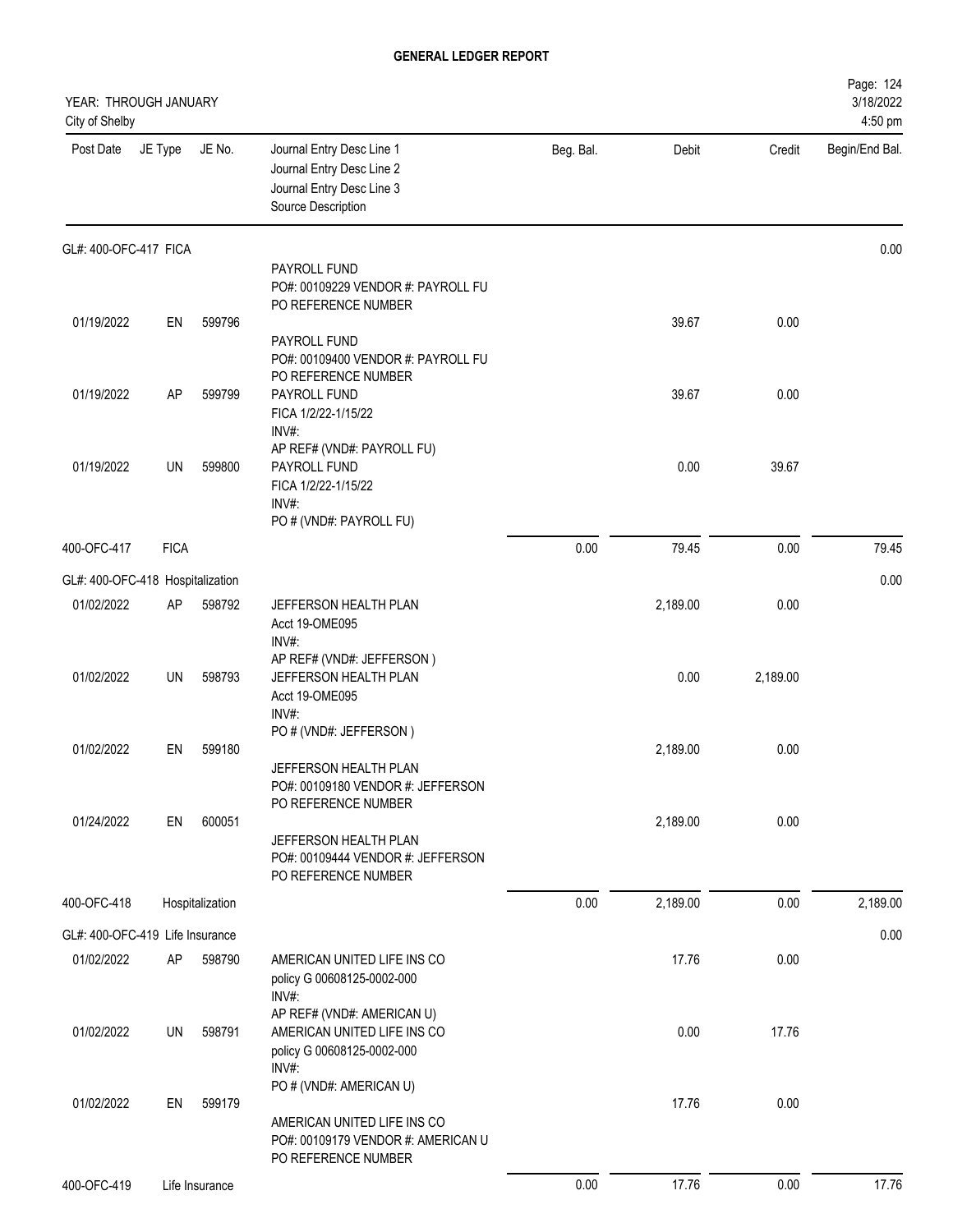| YEAR: THROUGH JANUARY<br>City of Shelby         |           |                                |                                                                                                                                                                               |           |        |        | Page: 125<br>3/18/2022<br>4:50 pm |
|-------------------------------------------------|-----------|--------------------------------|-------------------------------------------------------------------------------------------------------------------------------------------------------------------------------|-----------|--------|--------|-----------------------------------|
| Post Date                                       | JE Type   | JE No.                         | Journal Entry Desc Line 1<br>Journal Entry Desc Line 2<br>Journal Entry Desc Line 3<br>Source Description                                                                     | Beg. Bal. | Debit  | Credit | Begin/End Bal.                    |
| GL#: 400-OFC-420 Workers Compensation           |           |                                |                                                                                                                                                                               |           |        |        | 0.00                              |
| 01/20/2022                                      | EN        | 599878                         |                                                                                                                                                                               |           | 102.00 | 0.00   |                                   |
| 01/25/2022                                      | AP        | 600083                         | BUREAU OF WORKERS COMPENSATION<br>PO#: 00109416 VENDOR #: BWC<br>PO REFERENCE NUMBER<br>BUREAU OF WORKERS COMPENSATION<br>Installment payment 37005502<br>INV#:<br>1011247383 |           | 102.00 | 0.00   |                                   |
| 01/25/2022                                      | <b>UN</b> | 600084                         | AP REF# (VND#: BWC<br>BUREAU OF WORKERS COMPENSATION<br>Installment payment 37005502<br>INV#:<br>1011247383<br>PO # (VND#: BWC<br>$\lambda$                                   |           | 0.00   | 102.00 |                                   |
| 400-OFC-420                                     |           | Workers Compensation           |                                                                                                                                                                               | 0.00      | 102.00 | 0.00   | 102.00                            |
| GL#: 400-OFC-428 Telephone                      |           |                                |                                                                                                                                                                               |           |        |        | 0.00                              |
| 01/02/2022                                      | AP        | 598788                         | <b>CENTURYLINK</b><br>acct 302298892 12/16/2021<br>$INV#$ :                                                                                                                   |           | 45.60  | 0.00   |                                   |
| 01/02/2022                                      | <b>UN</b> | 598789                         | AP REF# (VND#: CENTURY )<br><b>CENTURYLINK</b><br>acct 302298892 12/16/2021<br>INV#:                                                                                          |           | 0.00   | 45.60  |                                   |
| 01/02/2022                                      | EN        | 599178                         | PO # (VND#: CENTURY )                                                                                                                                                         |           | 45.60  | 0.00   |                                   |
|                                                 |           |                                | <b>CENTURYLINK</b><br>PO#: 00109178 VENDOR #: CENTURY<br>PO REFERENCE NUMBER                                                                                                  |           |        |        |                                   |
| 01/06/2022                                      | EN        | 599282                         | CHARTER COMM HOLDINGS LLC<br>PO#: 00109281 VENDOR #: CHART COMM                                                                                                               |           | 50.00  | 0.00   |                                   |
| 01/25/2022                                      | AP        | 600104                         | PO REFERENCE NUMBER<br><b>CHARTER COMM HOLDINGS LLC</b><br>acct 8361104000102703<br>INV#:<br>0102703011522b                                                                   |           | 4.55   | 0.00   |                                   |
| 01/25/2022                                      | UN        | 600105                         | AP REF# (VND#: CHART COMM)<br>CHARTER COMM HOLDINGS LLC<br>acct 8361104000102703<br>INV#:<br>0102703011522b<br>PO # (VND#: CHART COMM)                                        |           | 0.00   | 4.55   |                                   |
| 400-OFC-428                                     |           | Telephone                      |                                                                                                                                                                               | 0.00      | 50.15  | 0.00   | 50.15                             |
| GL#: 400-OFC-435 Property and Liability Insuran |           |                                |                                                                                                                                                                               |           |        |        | 0.00                              |
| 01/19/2022                                      | AΡ        | 599825                         | INSURANCE AUDIT & INSPECTION<br>2022 Insurance Risk Management<br>INV#:                                                                                                       |           | 252.00 | 0.00   |                                   |
| 01/19/2022                                      | UN        | 599826                         | AP REF# (VND#: INS AUDIT)<br>INSURANCE AUDIT & INSPECTION<br>2022 Insurance Risk Management<br>INV#:<br>PO # (VND#: INS AUDIT)                                                |           | 0.00   | 252.00 |                                   |
| 400-OFC-435                                     |           | Property and Liability Insuran |                                                                                                                                                                               | 0.00      | 252.00 | 0.00   | 252.00                            |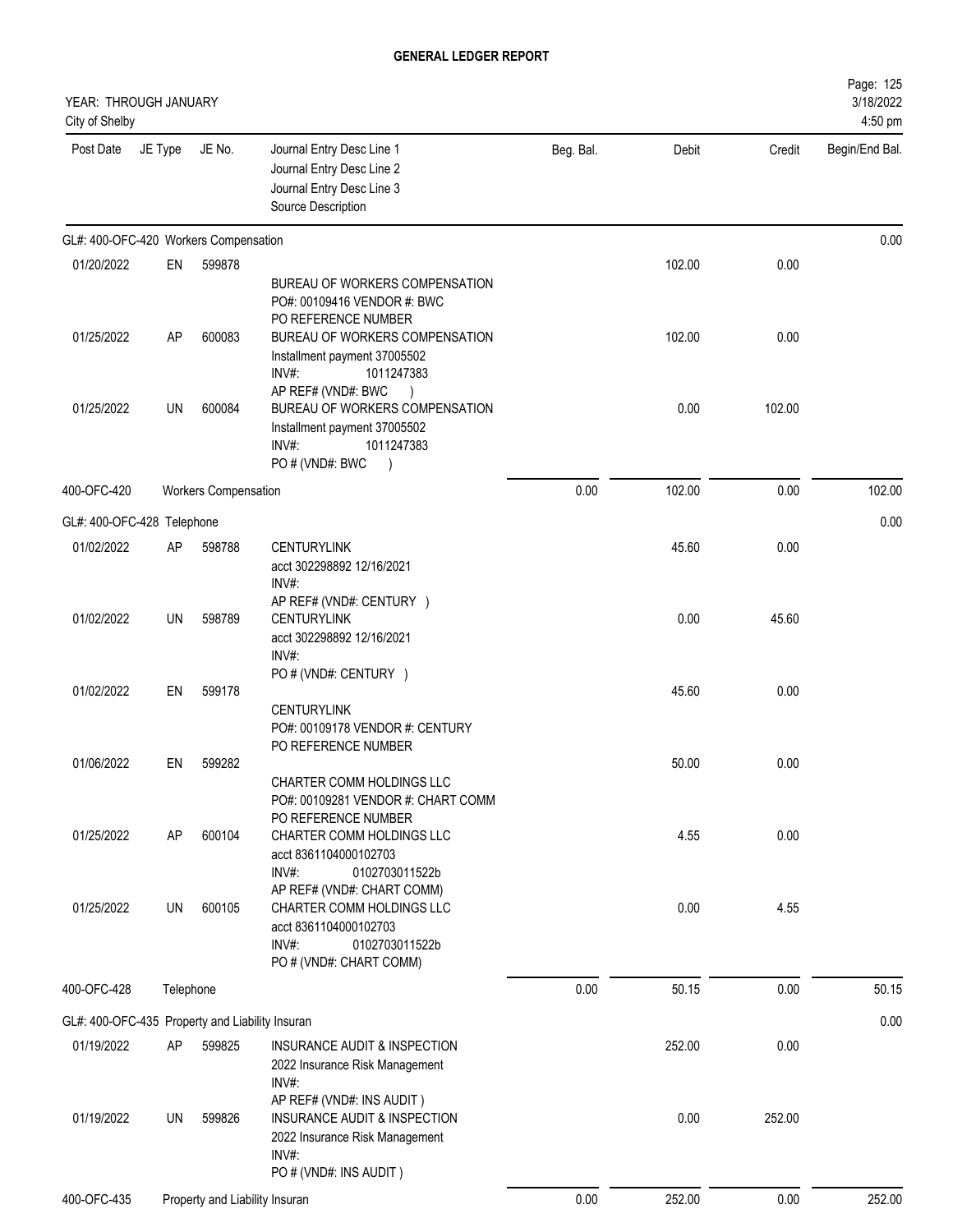| YEAR: THROUGH JANUARY<br>City of Shelby |         |                        |                                                                                                                                |           |        |        | Page: 126<br>3/18/2022<br>4:50 pm |
|-----------------------------------------|---------|------------------------|--------------------------------------------------------------------------------------------------------------------------------|-----------|--------|--------|-----------------------------------|
| Post Date                               | JE Type | JE No.                 | Journal Entry Desc Line 1<br>Journal Entry Desc Line 2<br>Journal Entry Desc Line 3<br>Source Description                      | Beg. Bal. | Debit  | Credit | Begin/End Bal.                    |
| GL#: 400-OFC-436 Auto Insurance         |         |                        |                                                                                                                                |           |        |        | 0.00                              |
| 01/19/2022                              | AP      | 599825                 | INSURANCE AUDIT & INSPECTION<br>2022 Insurance Risk Management<br>INV#:                                                        |           | 17.50  | 0.00   |                                   |
| 01/19/2022                              | UN      | 599826                 | AP REF# (VND#: INS AUDIT)<br>INSURANCE AUDIT & INSPECTION<br>2022 Insurance Risk Management<br>INV#:<br>PO # (VND#: INS AUDIT) |           | 0.00   | 17.50  |                                   |
| 400-OFC-436                             |         | Auto Insurance         |                                                                                                                                | 0.00      | 17.50  | 0.00   | 17.50                             |
| GL#: 400-OFC-473 Office Supplies        |         |                        |                                                                                                                                |           |        |        | 0.00                              |
| 01/11/2022                              | EN      | 599422                 |                                                                                                                                |           | 250.00 | 0.00   |                                   |
|                                         |         |                        | QUILL CORPORATION<br>PO#: 00109372 VENDOR #: QUILL CORP<br>PO REFERENCE NUMBER                                                 |           |        |        |                                   |
| 01/20/2022                              | EN      | 599890                 | MANSFIELD RUBBER STAMP<br>PO#: 00109428 VENDOR #: MANS RUBBE<br>PO REFERENCE NUMBER                                            |           | 131.75 | 0.00   |                                   |
| 01/21/2022                              | AP      | 599922                 | MANSFIELD RUBBER STAMP<br>Stamp order utility office<br>INV#:<br>107978<br>AP REF# (VND#: MANS RUBBE)                          |           | 131.75 | 0.00   |                                   |
| 01/21/2022                              | UN      | 599923                 | MANSFIELD RUBBER STAMP<br>Stamp order utility office<br>INV#:<br>107978<br>PO # (VND#: MANS RUBBE)                             |           | 0.00   | 131.75 |                                   |
| 01/24/2022                              | EN      | 600065                 |                                                                                                                                |           | 319.75 | 0.00   |                                   |
|                                         |         |                        | SHELBY PRINTING LLC<br>PO#: 00109458 VENDOR #: SHELB P LL<br>PO REFERENCE NUMBER                                               |           |        |        |                                   |
| 01/28/2022                              | AP      | 600297                 | SHELBY PRINTING LLC<br>Utility bills & envelopes<br>INV#:<br>321295<br>AP REF# (VND#: SHELB P LL)                              |           | 319.75 | 0.00   |                                   |
| 01/28/2022                              | UN      | 600298                 | SHELBY PRINTING LLC<br>Utility bills & envelopes<br>INV#:<br>321295<br>PO # (VND#: SHELB P LL)                                 |           | 0.00   | 319.75 |                                   |
| 400-OFC-473                             |         | <b>Office Supplies</b> |                                                                                                                                | 0.00      | 451.50 | 0.00   | 451.50                            |
| GL#: 400-OFC-486 Maintenance Equipment  |         |                        |                                                                                                                                |           |        |        | 0.00                              |
| 01/06/2022                              | EN      | 599295                 | COMDOC INC<br>PO#: 00109294 VENDOR #: COMDOC                                                                                   |           | 33.47  | 0.00   |                                   |
| 01/11/2022                              | EN      | 599423                 | PO REFERENCE NUMBER<br>7LSI LLC<br>PO#: 00109373 VENDOR #: 7LSI LLC<br>PO REFERENCE NUMBER                                     |           | 85.00  | 0.00   |                                   |
| 01/12/2022                              | AP      | 599505                 | COMDOC INC                                                                                                                     |           | 33.47  | 0.00   |                                   |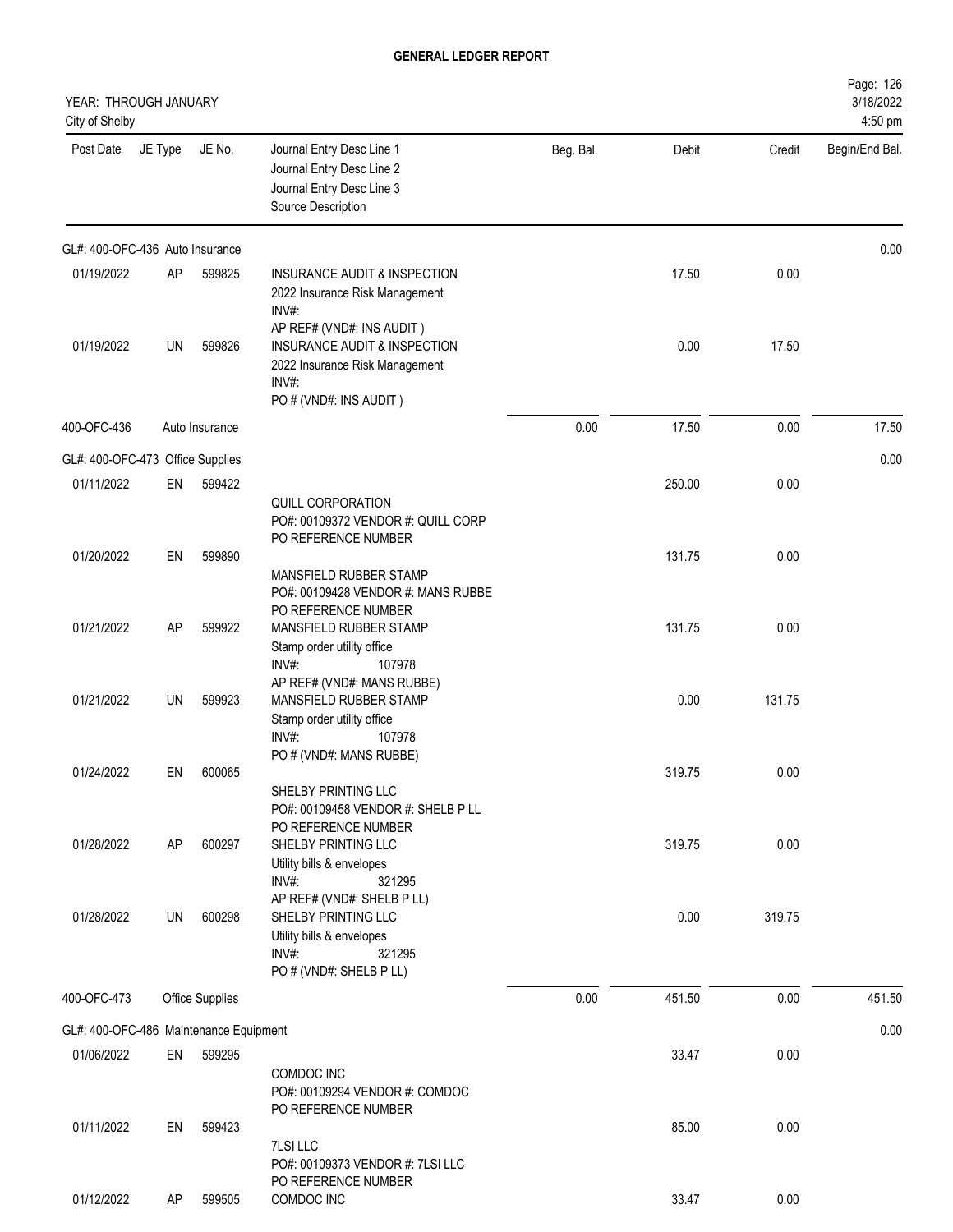| YEAR: THROUGH JANUARY<br>City of Shelby |         |                                        |                                                                                                           |           |          |          | Page: 127<br>3/18/2022<br>4:50 pm |
|-----------------------------------------|---------|----------------------------------------|-----------------------------------------------------------------------------------------------------------|-----------|----------|----------|-----------------------------------|
| Post Date                               | JE Type | JE No.                                 | Journal Entry Desc Line 1<br>Journal Entry Desc Line 2<br>Journal Entry Desc Line 3<br>Source Description | Beg. Bal. | Debit    | Credit   | Begin/End Bal.                    |
|                                         |         | GL#: 400-OFC-486 Maintenance Equipment |                                                                                                           |           |          |          | 0.00                              |
|                                         |         |                                        | contract M-6079526-01<br>INV#:<br>IN4707152                                                               |           |          |          |                                   |
|                                         |         |                                        | AP REF# (VND#: COMDOC )                                                                                   |           |          |          |                                   |
| 01/12/2022                              | UN      | 599506                                 | COMDOC INC                                                                                                |           | 0.00     | 33.47    |                                   |
|                                         |         |                                        | contract M-6079526-01<br>INV#:<br>IN4707152                                                               |           |          |          |                                   |
|                                         |         |                                        | PO # (VND#: COMDOC )                                                                                      |           |          |          |                                   |
| 01/24/2022                              | EN      | 600066                                 |                                                                                                           |           | 38.84    | 0.00     |                                   |
|                                         |         |                                        | COMDOC INC<br>PO#: 00109459 VENDOR #: COMDOC                                                              |           |          |          |                                   |
|                                         |         |                                        | PO REFERENCE NUMBER                                                                                       |           |          |          |                                   |
| 01/25/2022                              | AP      | 600152                                 | 7LSI LLC                                                                                                  |           | 85.00    | 0.00     |                                   |
|                                         |         |                                        | 20 hours block of time<br>INV#:<br>2022-3055                                                              |           |          |          |                                   |
|                                         |         |                                        | AP REF# (VND#: 7LSI LLC)                                                                                  |           |          |          |                                   |
| 01/25/2022                              | UN      | 600153                                 | 7LSI LLC                                                                                                  |           | 0.00     | 85.00    |                                   |
|                                         |         |                                        | 20 hours block of time<br>INV#:<br>2022-3055                                                              |           |          |          |                                   |
|                                         |         |                                        | PO # (VND#: 7LSI LLC)                                                                                     |           |          |          |                                   |
| 01/27/2022                              | AP      | 600232                                 | COMDOC INC                                                                                                |           | 38.84    | 0.00     |                                   |
|                                         |         |                                        | contract M-CN0116601<br>$INV#$ :<br>IN4762275                                                             |           |          |          |                                   |
|                                         |         |                                        | AP REF# (VND#: COMDOC )                                                                                   |           |          |          |                                   |
| 01/27/2022                              | UN      | 600233                                 | COMDOC INC                                                                                                |           | 0.00     | 38.84    |                                   |
|                                         |         |                                        | contract M-CN0116601<br>$INV#$ :<br>IN4762275                                                             |           |          |          |                                   |
|                                         |         |                                        | PO # (VND#: COMDOC )                                                                                      |           |          |          |                                   |
| 400-OFC-486                             |         | Maintenance Equipment                  |                                                                                                           | 0.00      | 157.31   | 0.00     | 157.31                            |
| GL#: 400-OFC-501 Computer support       |         |                                        |                                                                                                           |           |          |          | 0.00                              |
| 01/06/2022                              | EN      | 599294                                 |                                                                                                           |           | 2,551.80 | 0.00     |                                   |
|                                         |         |                                        | CIVICA NORTH AMERICA INC                                                                                  |           |          |          |                                   |
|                                         |         |                                        | PO#: 00109293 VENDOR #: CIVICA NOR<br>PO REFERENCE NUMBER                                                 |           |          |          |                                   |
| 01/11/2022                              | EN      | 599423                                 |                                                                                                           |           | 85.00    | 0.00     |                                   |
|                                         |         |                                        | 7LSI LLC                                                                                                  |           |          |          |                                   |
|                                         |         |                                        | PO#: 00109373 VENDOR #: 7LSI LLC<br>PO REFERENCE NUMBER                                                   |           |          |          |                                   |
| 01/12/2022                              | AP      | 599485                                 | CIVICA NORTH AMERICA INC                                                                                  |           | 2,551.80 | 0.00     |                                   |
|                                         |         |                                        | Utility client server                                                                                     |           |          |          |                                   |
|                                         |         |                                        | INV#:<br>M/US003446<br>AP REF# (VND#: CIVICA NOR)                                                         |           |          |          |                                   |
| 01/12/2022                              | UN      | 599486                                 | CIVICA NORTH AMERICA INC                                                                                  |           | 0.00     | 2,551.80 |                                   |
|                                         |         |                                        | Utility client server                                                                                     |           |          |          |                                   |
|                                         |         |                                        | INV#:<br>M/US003446<br>PO # (VND#: CIVICA NOR)                                                            |           |          |          |                                   |
| 01/25/2022                              | AP      | 600152                                 | 7LSI LLC                                                                                                  |           | 85.00    | 0.00     |                                   |
|                                         |         |                                        | 20 hours block of time                                                                                    |           |          |          |                                   |
|                                         |         |                                        | INV#:<br>2022-3055<br>AP REF# (VND#: 7LSI LLC)                                                            |           |          |          |                                   |
| 01/25/2022                              | UN      | 600153                                 | 7LSI LLC                                                                                                  |           | 0.00     | 85.00    |                                   |
|                                         |         |                                        | 20 hours block of time                                                                                    |           |          |          |                                   |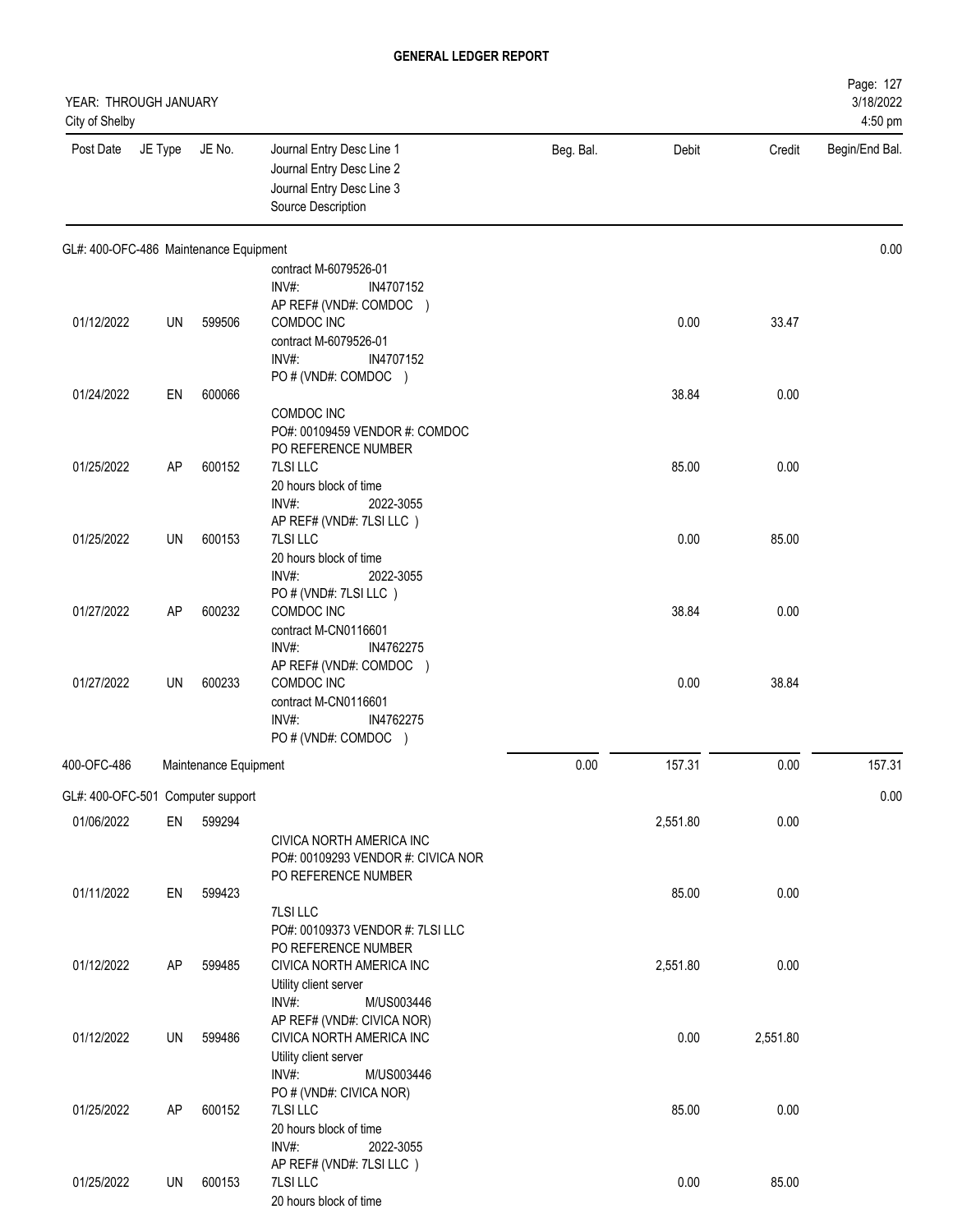| YEAR: THROUGH JANUARY<br>City of Shelby       |           |                              |                                                                                                                 |           |          |        | Page: 128<br>3/18/2022<br>4:50 pm |
|-----------------------------------------------|-----------|------------------------------|-----------------------------------------------------------------------------------------------------------------|-----------|----------|--------|-----------------------------------|
| Post Date                                     | JE Type   | JE No.                       | Journal Entry Desc Line 1<br>Journal Entry Desc Line 2<br>Journal Entry Desc Line 3<br>Source Description       | Beg. Bal. | Debit    | Credit | Begin/End Bal.                    |
| GL#: 400-OFC-501 Computer support             |           |                              | $INV#$ :<br>2022-3055                                                                                           |           |          |        | 0.00                              |
|                                               |           |                              | PO # (VND#: 7LSI LLC)                                                                                           |           |          |        |                                   |
| 400-OFC-501                                   |           | Computer support             |                                                                                                                 | 0.00      | 2,636.80 | 0.00   | 2,636.80                          |
| GL#: 400-OFC-507 Maintenance Building/Grounds |           |                              |                                                                                                                 |           |          |        | 0.00                              |
| 01/06/2022                                    | EN        | 599298                       | <b>QUALITY PLUMBING &amp; HEATING, INC</b><br>PO#: 00109297 VENDOR #: QUALITY PL<br>PO REFERENCE NUMBER         |           | 141.07   | 0.00   |                                   |
| 01/11/2022                                    | EN        | 599412                       | LOWES COMPANIES, INC.<br>PO#: 00109362 VENDOR #: LOWES<br>PO REFERENCE NUMBER                                   |           | 30.00    | 0.00   |                                   |
| 01/11/2022                                    | EN        | 599413                       | A & M FIRE & SAFETY EQUIP. INC<br>PO#: 00109363 VENDOR #: A & M FIRE                                            |           | 25.00    | 0.00   |                                   |
| 01/12/2022                                    | AP        | 599535                       | PO REFERENCE NUMBER<br>QUALITY PLUMBING & HEATING, INC<br>wall heater repair<br>$INV#$ :<br>804556              |           | 75.00    | 0.00   |                                   |
| 01/12/2022                                    | UN        | 599536                       | AP REF# (VND#: QUALITY PL)<br>QUALITY PLUMBING & HEATING, INC<br>wall heater repair<br>INV#:<br>804556          |           | 0.00     | 75.00  |                                   |
| 01/12/2022                                    | <b>AP</b> | 599537                       | PO # (VND#: QUALITY PL)<br><b>QUALITY PLUMBING &amp; HEATING, INC</b><br>wall heater repair<br>INV#:<br>804556b |           | 141.07   | 0.00   |                                   |
| 01/12/2022                                    | UN        | 599538                       | AP REF# (VND#: QUALITY PL)<br>QUALITY PLUMBING & HEATING, INC<br>wall heater repair<br>INV#:<br>804556b         |           | 0.00     | 141.07 |                                   |
| 01/24/2022                                    | EN        | 600050                       | PO # (VND#: QUALITY PL)<br>AMAZON INC<br>PO#: 00109443 VENDOR #: AMAZON INC<br>PO REFERENCE NUMBER              |           | 30.00    | 0.00   |                                   |
| 400-OFC-507                                   |           | Maintenance Building/Grounds |                                                                                                                 | 0.00      | 216.07   | 0.00   | 216.07                            |
| GL#: 400-OFC-528 Postage                      |           |                              |                                                                                                                 |           |          |        | 0.00                              |
| 01/07/2022                                    | AP        | 599030                       | US POSTAL SERVICE<br>Past due notices Jan. 2022<br>INV#:                                                        |           | 127.50   | 0.00   |                                   |
| 01/07/2022                                    | UN        | 599031                       | AP REF# (VND#: U S POSTAL)<br>US POSTAL SERVICE<br>Past due notices Jan. 2022<br>INV#:                          |           | 0.00     | 127.50 |                                   |
| 01/07/2022                                    | EN        | 599317                       | PO # (VND#: U S POSTAL)<br>US POSTAL SERVICE<br>PO#: 00109316 VENDOR #: U S POSTAL                              |           | 127.50   | 0.00   |                                   |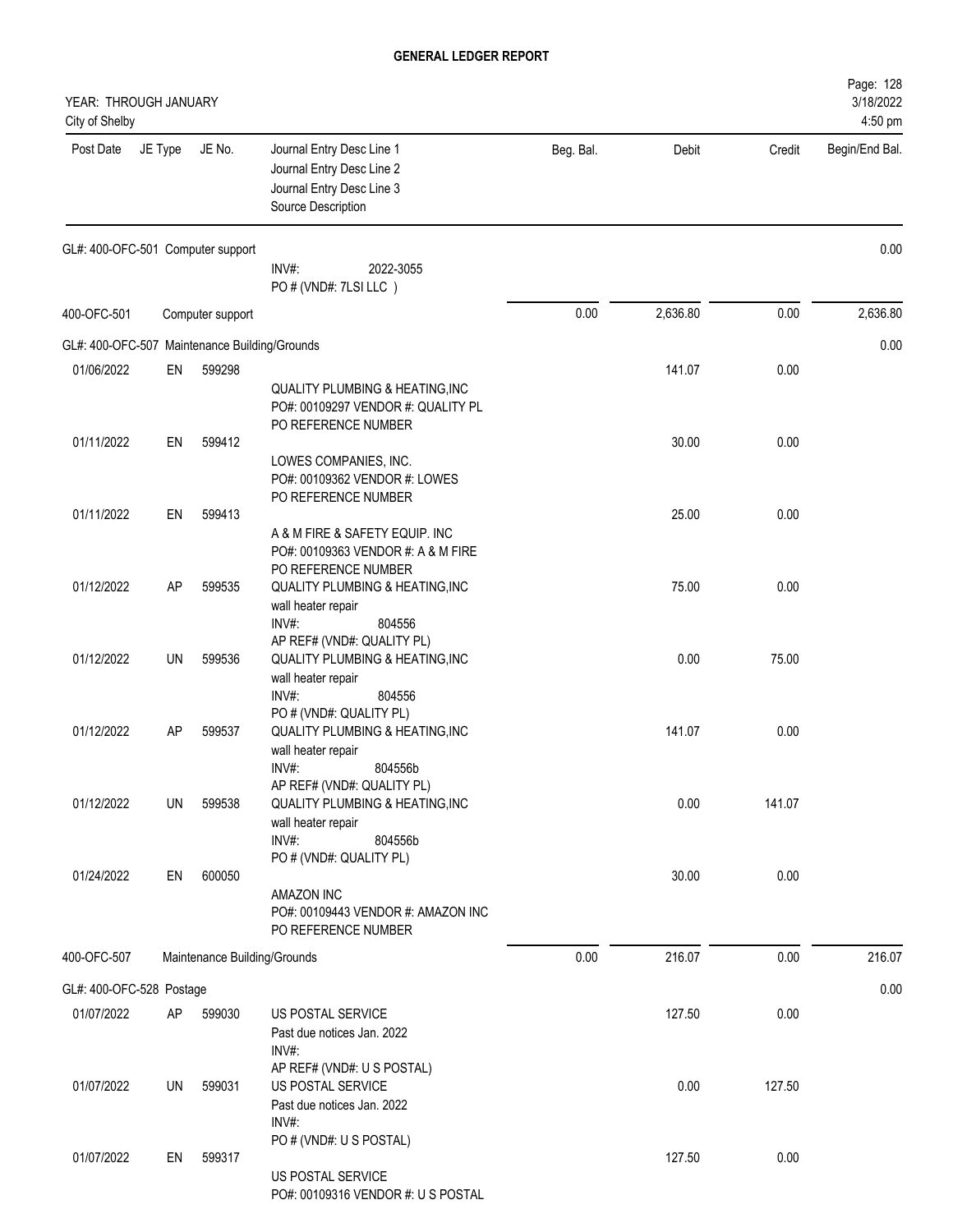| YEAR: THROUGH JANUARY<br>City of Shelby |         |        |                                                                                                           |           |        |        | Page: 129<br>3/18/2022<br>4:50 pm |
|-----------------------------------------|---------|--------|-----------------------------------------------------------------------------------------------------------|-----------|--------|--------|-----------------------------------|
| Post Date                               | JE Type | JE No. | Journal Entry Desc Line 1<br>Journal Entry Desc Line 2<br>Journal Entry Desc Line 3<br>Source Description | Beg. Bal. | Debit  | Credit | Begin/End Bal.                    |
| GL#: 400-OFC-528 Postage                |         |        |                                                                                                           |           |        |        | 0.00                              |
| 01/07/2022                              | EN      | 599318 | PO REFERENCE NUMBER                                                                                       |           | 575.00 | 0.00   |                                   |
|                                         |         |        | US POSTAL SERVICE<br>PO#: 00109317 VENDOR #: U S POSTAL                                                   |           |        |        |                                   |
|                                         |         |        | PO REFERENCE NUMBER                                                                                       |           |        |        |                                   |
| 01/24/2022                              | EN      | 600052 |                                                                                                           |           | 58.00  | 0.00   |                                   |
|                                         |         |        | US POSTAL SERVICE                                                                                         |           |        |        |                                   |
|                                         |         |        | PO#: 00109445 VENDOR #: U S POSTAL<br>PO REFERENCE NUMBER                                                 |           |        |        |                                   |
| 01/24/2022                              | EN      | 600063 |                                                                                                           |           | 127.50 | 0.00   |                                   |
|                                         |         |        | <b>US POSTAL SERVICE</b>                                                                                  |           |        |        |                                   |
|                                         |         |        | PO#: 00109456 VENDOR #: U S POSTAL                                                                        |           |        |        |                                   |
|                                         |         |        | PO REFERENCE NUMBER                                                                                       |           |        |        |                                   |
| 01/25/2022                              | AP      | 600106 | <b>US POSTAL SERVICE</b><br>10 rolls of stamps, city hall                                                 |           | 58.00  | 0.00   |                                   |
|                                         |         |        | INV#:                                                                                                     |           |        |        |                                   |
|                                         |         |        | AP REF# (VND#: U S POSTAL)                                                                                |           |        |        |                                   |
| 01/25/2022                              | UN      | 600107 | <b>US POSTAL SERVICE</b>                                                                                  |           | 0.00   | 58.00  |                                   |
|                                         |         |        | 10 rolls of stamps, city hall<br>INV#:                                                                    |           |        |        |                                   |
|                                         |         |        | PO # (VND#: U S POSTAL)                                                                                   |           |        |        |                                   |
| 01/25/2022                              | AP      | 600154 | US POSTAL SERVICE                                                                                         |           | 542.19 | 0.00   |                                   |
|                                         |         |        | January utility bills postage                                                                             |           |        |        |                                   |
|                                         |         |        | INV#:                                                                                                     |           |        |        |                                   |
|                                         |         |        | AP REF# (VND#: U S POSTAL)                                                                                |           |        |        |                                   |
| 01/25/2022                              | UN      | 600155 | US POSTAL SERVICE<br>January utility bills postage                                                        |           | 0.00   | 575.00 |                                   |
|                                         |         |        | INV#:                                                                                                     |           |        |        |                                   |
|                                         |         |        | PO # (VND#: U S POSTAL)                                                                                   |           |        |        |                                   |
| 01/31/2022                              | EN      | 600348 |                                                                                                           |           | 575.00 | 0.00   |                                   |
|                                         |         |        | US POSTAL SERVICE                                                                                         |           |        |        |                                   |
|                                         |         |        | PO#: 00109524 VENDOR #: U S POSTAL<br>PO REFERENCE NUMBER                                                 |           |        |        |                                   |
| 400-OFC-528                             | Postage |        |                                                                                                           | 0.00      | 727.69 | 0.00   | 727.69                            |
|                                         |         |        |                                                                                                           |           |        |        |                                   |
| GL#: 400-OFC-531 Miscellaneous          |         |        |                                                                                                           |           |        |        | 0.00                              |
| 01/12/2022                              | EN      | 599448 |                                                                                                           |           | 27.30  | 0.00   |                                   |
|                                         |         |        | AUTOMATIC DATA PROCESSING<br>PO#: 00109374 VENDOR #: ADP                                                  |           |        |        |                                   |
|                                         |         |        | PO REFERENCE NUMBER                                                                                       |           |        |        |                                   |
| 01/12/2022                              | AP      | 599481 | AUTOMATIC DATA PROCESSING                                                                                 |           | 27.30  | 0.00   |                                   |
|                                         |         |        | Processing charges 1/1/2022                                                                               |           |        |        |                                   |
|                                         |         |        | INV#:<br>596200720                                                                                        |           |        |        |                                   |
| 01/12/2022                              | UN      | 599482 | AP REF# (VND#: ADP<br>$\rightarrow$<br>AUTOMATIC DATA PROCESSING                                          |           | 0.00   | 27.30  |                                   |
|                                         |         |        | Processing charges 1/1/2022                                                                               |           |        |        |                                   |
|                                         |         |        | INV#:<br>596200720                                                                                        |           |        |        |                                   |
|                                         |         |        | PO # (VND#: ADP<br>$\rightarrow$                                                                          |           |        |        |                                   |
| 01/20/2022                              | EN      | 599879 |                                                                                                           |           | 31.94  | 0.00   |                                   |
|                                         |         |        | AUTOMATIC DATA PROCESSING<br>PO#: 00109417 VENDOR #: ADP                                                  |           |        |        |                                   |
|                                         |         |        | PO REFERENCE NUMBER                                                                                       |           |        |        |                                   |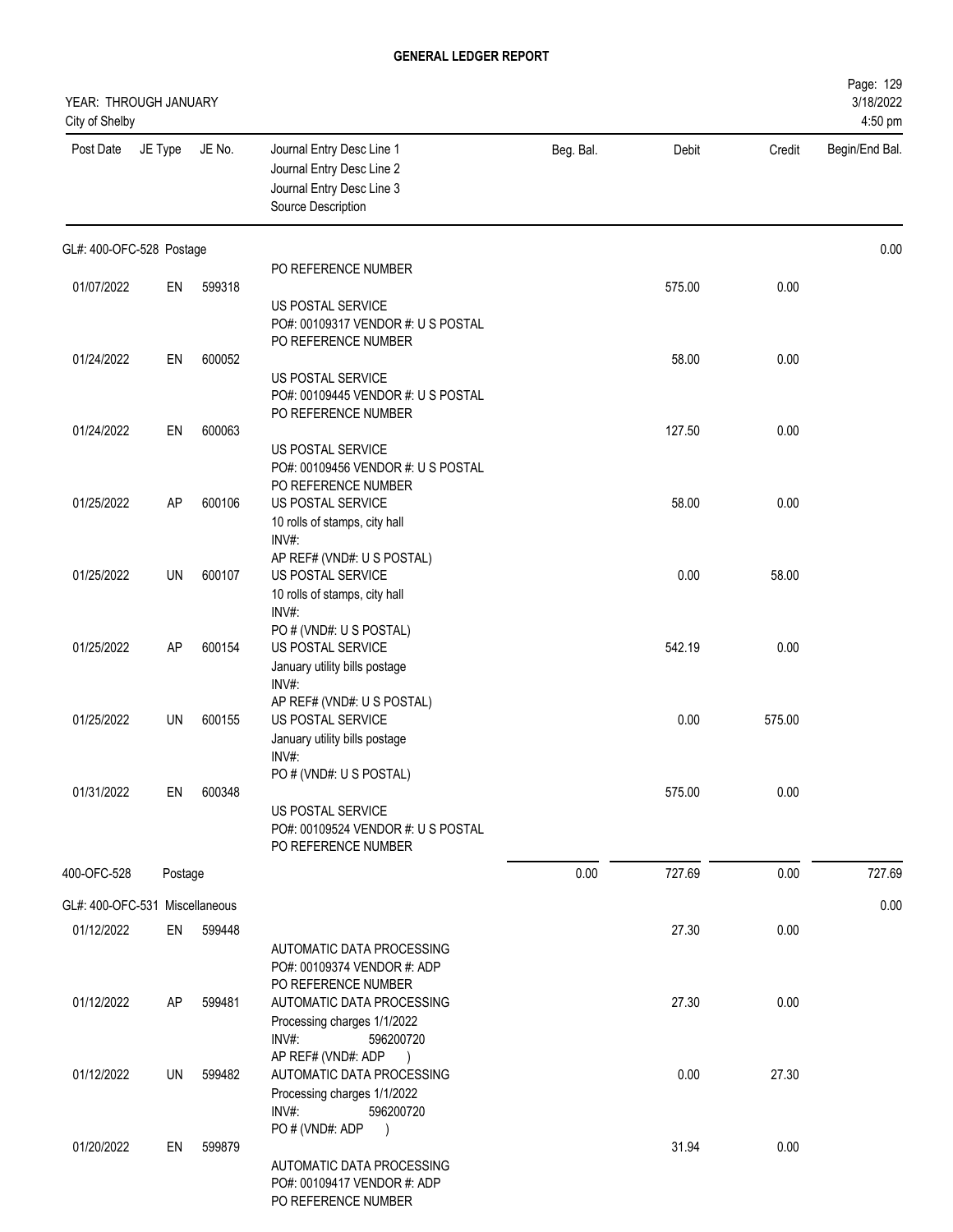| YEAR: THROUGH JANUARY<br>City of Shelby |           |               |                                                                                                                                        |           |          |        | Page: 130<br>3/18/2022<br>4:50 pm |
|-----------------------------------------|-----------|---------------|----------------------------------------------------------------------------------------------------------------------------------------|-----------|----------|--------|-----------------------------------|
| Post Date                               | JE Type   | JE No.        | Journal Entry Desc Line 1<br>Journal Entry Desc Line 2<br>Journal Entry Desc Line 3<br>Source Description                              | Beg. Bal. | Debit    | Credit | Begin/End Bal.                    |
| GL#: 400-OFC-531 Miscellaneous          |           |               |                                                                                                                                        |           |          |        | 0.00                              |
| 01/21/2022                              | AP        | 599978        | AUTOMATIC DATA PROCESSING<br>Human Capital<br>INV#:<br>596704088<br>AP REF# (VND#: ADP<br>$\rightarrow$                                |           | 31.94    | 0.00   |                                   |
| 01/21/2022                              | UN        | 599979        | AUTOMATIC DATA PROCESSING<br>Human Capital<br>INV#:<br>596704088<br>PO # (VND#: ADP<br>$\lambda$                                       |           | 0.00     | 31.94  |                                   |
| 01/25/2022                              | EN        | 600070        | AUTOMATIC DATA PROCESSING<br>PO#: 00109460 VENDOR #: ADP<br>PO REFERENCE NUMBER                                                        |           | 25.32    | 0.00   |                                   |
| 01/25/2022                              | EN        | 600071        | PNC BANK<br>PO#: 00109461 VENDOR #: PNC<br>PO REFERENCE NUMBER                                                                         |           | 999.22   | 0.00   |                                   |
| 01/25/2022                              | <b>AP</b> | 600087        | PNC BANK<br>Annual Analysis fee<br>$INV#$ :<br>AP REF# (VND#: PNC<br>$\overline{)}$                                                    |           | 999.22   | 0.00   |                                   |
| 01/25/2022                              | UN        | 600088        | PNC BANK<br>Annual Analysis fee<br>INV#:<br>PO # (VND#: PNC                                                                            |           | 0.00     | 999.22 |                                   |
| 01/25/2022                              | AP        | 600098        | AUTOMATIC DATA PROCESSING<br>Processing chagres 1/2/22-<br>INV#:<br>59916620                                                           |           | 25.32    | 0.00   |                                   |
| 01/25/2022                              | UN        | 600099        | AP REF# (VND#: ADP<br>AUTOMATIC DATA PROCESSING<br>Processing chagres 1/2/22-<br>INV#:<br>59916620<br>PO # (VND#: ADP<br>$\rightarrow$ |           | 0.00     | 25.32  |                                   |
| 01/31/2022                              | EN        | 600347        | <b>AMAZON INC</b><br>PO#: 00109523 VENDOR #: AMAZON INC<br>PO REFERENCE NUMBER                                                         |           | 20.00    | 0.00   |                                   |
| 400-OFC-531                             |           | Miscellaneous |                                                                                                                                        | 0.00      | 1,083.78 | 0.00   | 1,083.78                          |
| GL#: 400-OFC-532 Labor Relations        |           |               |                                                                                                                                        |           |          |        | 0.00                              |
| 01/11/2022                              | EN        | 599419        | <b>BUSINESS MANAGEMENT DAILY</b><br>PO#: 00109369 VENDOR #: BUSINESS M<br>PO REFERENCE NUMBER                                          |           | 62.50    | 0.00   |                                   |
| 01/27/2022                              | AP        | 600220        | <b>BUSINESS MANAGEMENT DAILY</b><br>2022 subscription<br>INV#:                                                                         |           | 49.75    | 0.00   |                                   |
| 01/27/2022                              | UN        | 600221        | AP REF# (VND#: BUSINESS M)<br><b>BUSINESS MANAGEMENT DAILY</b><br>2022 subscription<br>INV#:<br>PO # (VND#: BUSINESS M)                |           | 0.00     | 62.50  |                                   |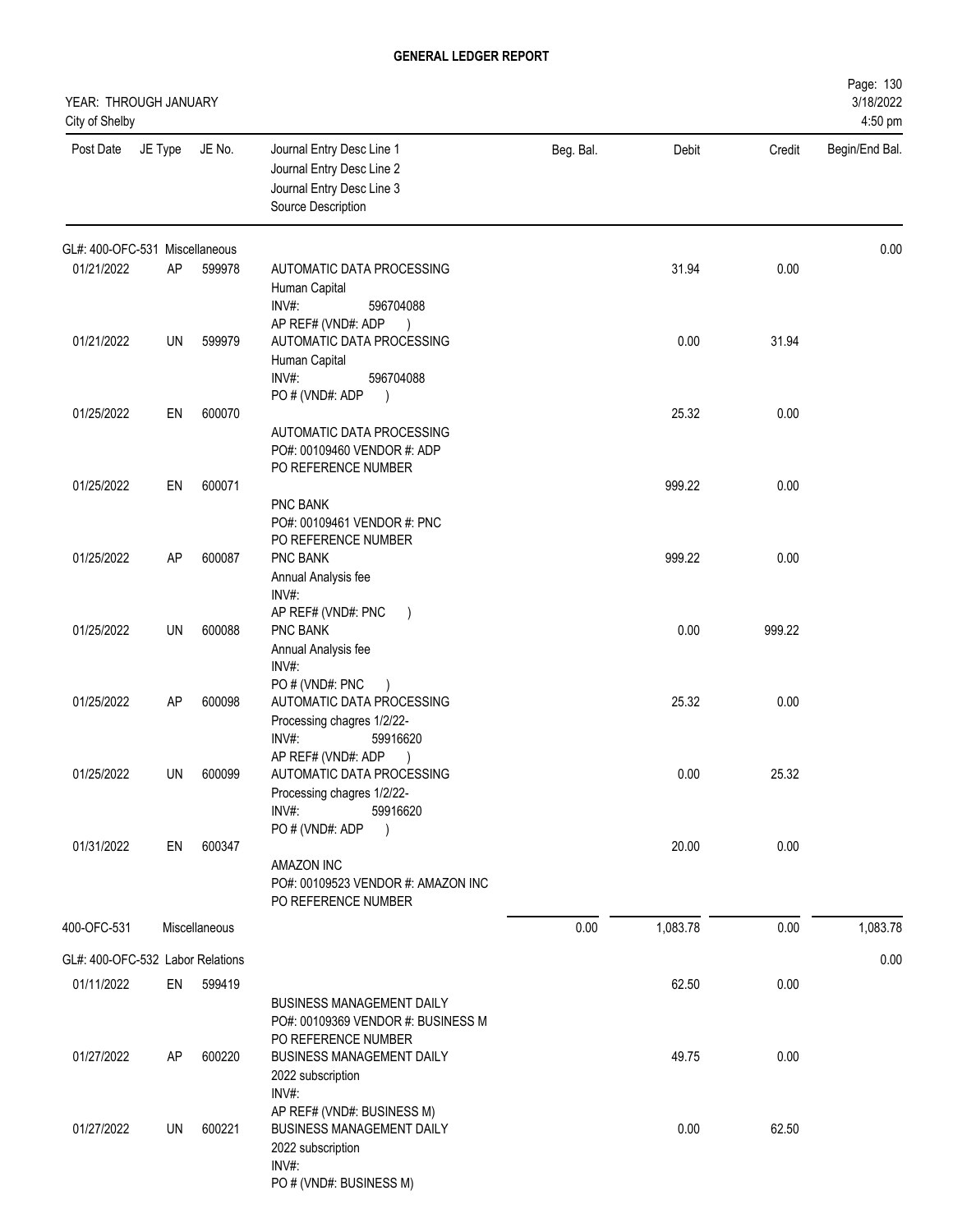| YEAR: THROUGH JANUARY<br>City of Shelby |             |                        |                                                                                                           |                                |            |            | Page: 131<br>3/18/2022<br>4:50 pm |
|-----------------------------------------|-------------|------------------------|-----------------------------------------------------------------------------------------------------------|--------------------------------|------------|------------|-----------------------------------|
| Post Date                               | JE Type     | JE No.                 | Journal Entry Desc Line 1<br>Journal Entry Desc Line 2<br>Journal Entry Desc Line 3<br>Source Description | Beg. Bal.                      | Debit      | Credit     | Begin/End Bal.                    |
| 400-OFC-532                             |             | <b>Labor Relations</b> |                                                                                                           | 0.00                           | 49.75      | 0.00       | 49.75                             |
|                                         |             |                        |                                                                                                           | Fund: 400 - Sewer Fund Totals: | 104,316.91 | 105,765.23 |                                   |
| GL#: 401-CFS-154 Collections            |             |                        |                                                                                                           |                                |            |            | 0.00                              |
| 01/03/2022                              | CR          | 599359                 | Utility deposit, water and sewer                                                                          |                                | 0.00       | 922.82     |                                   |
| 01/04/2022                              | CR          | 599365                 | pio<br>Uility deposit, water and sewer                                                                    |                                | 0.00       | 5,731.37   |                                   |
| 01/05/2022                              | CR          | 599371                 | pio<br>Utility deposit, water and sewer                                                                   |                                | 0.00       | 1,776.79   |                                   |
| 01/06/2022                              | CR          | 599378                 | pio<br>Utility deposit, water and sewer                                                                   |                                | 0.00       | 1,737.73   |                                   |
| 01/07/2022                              | CR          | 599389                 | pio<br>Utility deposit, water and sewer                                                                   |                                | 0.00       | 1,963.56   |                                   |
| 01/10/2022                              | CR          | 599399                 | pio<br>Utility deposit, water and sewer                                                                   |                                | 0.00       | 2,395.68   |                                   |
| 01/11/2022                              | CR          | 599658                 | pio<br>Utility deposit, water and sewer                                                                   |                                | 0.00       | 9,716.17   |                                   |
| 01/12/2022                              | CR          | 599662                 | pio<br>Utility deposit, water and sewer                                                                   |                                | 0.00       | 1,383.73   |                                   |
| 01/13/2022                              | <b>CR</b>   | 599671                 | pio<br>Utility deposit, water and sewer                                                                   |                                | 0.00       | 2,057.97   |                                   |
| 01/14/2022                              | CR          | 599681                 | pio<br>Utility deposit, water and sewer                                                                   |                                | 0.00       | 1,643.50   |                                   |
| 01/18/2022                              | CR          | 599895                 | pio<br>Utility deposit, water and sewer                                                                   |                                | 0.00       | 2,300.55   |                                   |
| 01/19/2022                              | <b>CR</b>   | 599900                 | pio<br>Utility deposit, water and sewer                                                                   |                                | 0.00       | 5,977.02   |                                   |
| 01/20/2022                              | CR          | 599910                 | pio<br>Utiltiy deposit, water and sewer                                                                   |                                | 0.00       | 730.35     |                                   |
| 01/21/2022                              | CR          | 599918                 | pio<br>Uility deposit, water and sewer                                                                    |                                | 0.00       | 518.47     |                                   |
| 01/24/2022                              | CR          | 600175                 | pio<br>Utility deposit, water and sewer                                                                   |                                | 0.00       | 412.23     |                                   |
| 01/25/2022                              | CR          | 600186                 | pio<br>Utility deposit, water and sewer                                                                   |                                | 0.00       | 410.45     |                                   |
| 01/26/2022                              | CR          | 600257                 | pio<br>Utility deposit, water and sewer                                                                   |                                | 0.00       | 159.80     |                                   |
| 01/27/2022                              | CR          | 600268                 | pio<br>Utility deposit, water and sewer                                                                   |                                | 0.00       | 160.45     |                                   |
| 01/28/2022                              | CR          | 600278                 | pio<br>Utiltiy deposit, water and sewer                                                                   |                                | 0.00       | 133.56     |                                   |
| 01/31/2022                              | CR          | 600397                 | pio<br>Utility deposit, water and sewer<br>pio                                                            |                                | 0.00       | 328.81     |                                   |
| 401-CFS-154                             | Collections |                        |                                                                                                           | 0.00                           | 0.00       | 40,461.01  | 40,461.01                         |
| GL#: 401-DBT-503 Note/Loan Payment      |             |                        |                                                                                                           |                                |            |            | 0.00                              |
| 01/03/2022                              | AP          | 598902                 | OH WATER DEVELOPMENT AUTHORITY<br>Payments WWTP and W Main<br>INV#:                                       |                                | 223,098.59 | 0.00       |                                   |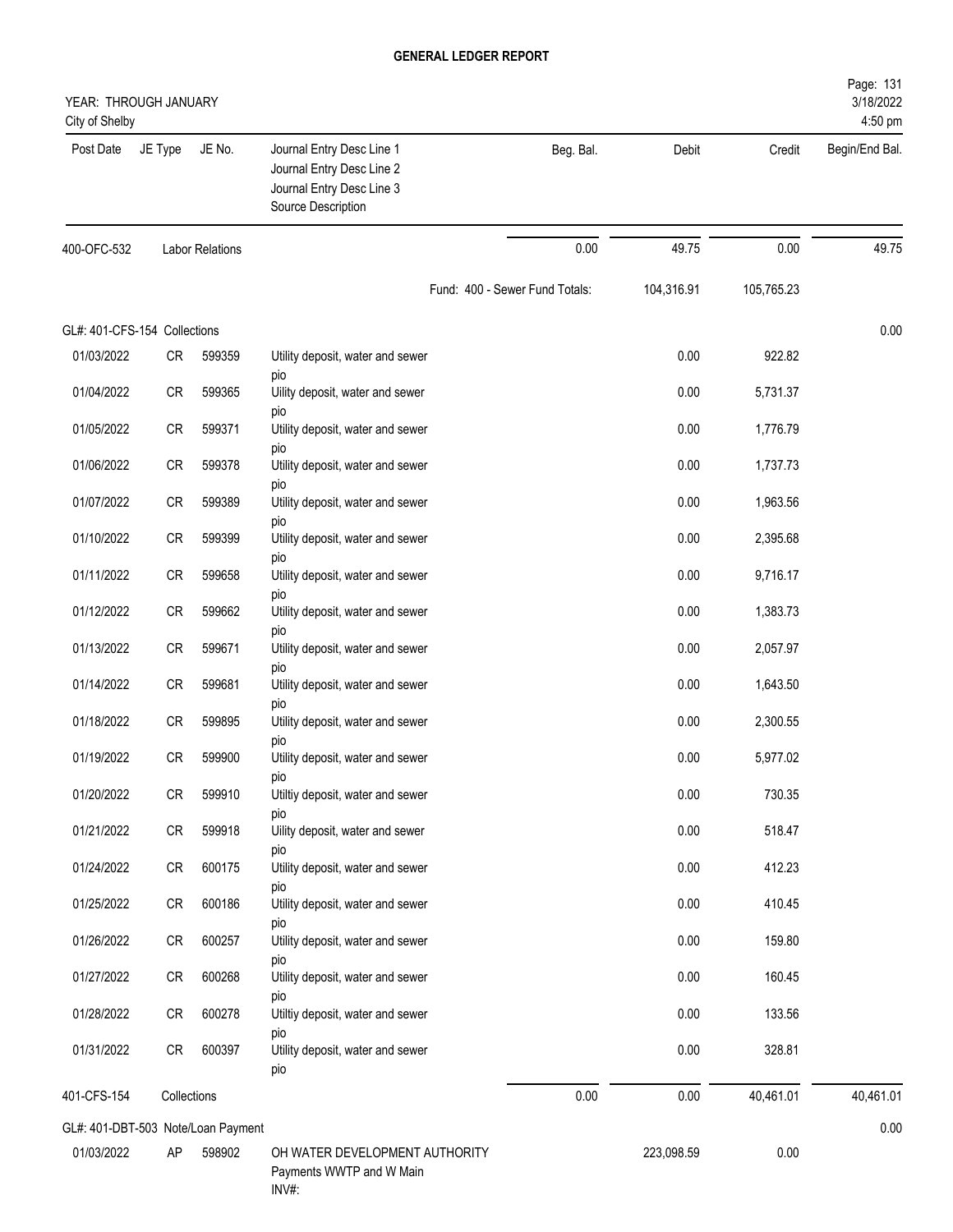| YEAR: THROUGH JANUARY<br>City of Shelby |         |                                    |                                                                                                                            |           |            |            | Page: 132<br>3/18/2022<br>4:50 pm |
|-----------------------------------------|---------|------------------------------------|----------------------------------------------------------------------------------------------------------------------------|-----------|------------|------------|-----------------------------------|
| Post Date                               | JE Type | JE No.                             | Journal Entry Desc Line 1<br>Journal Entry Desc Line 2<br>Journal Entry Desc Line 3<br>Source Description                  | Beg. Bal. | Debit      | Credit     | Begin/End Bal.                    |
|                                         |         | GL#: 401-DBT-503 Note/Loan Payment |                                                                                                                            |           |            |            | 0.00                              |
| 01/03/2022                              | UN      | 598903                             | AP REF# (VND#: OWDA<br>$\rightarrow$<br>OH WATER DEVELOPMENT AUTHORITY<br>Payments WWTP and W Main<br>INV#:                |           | 0.00       | 223,098.59 |                                   |
| 01/03/2022                              | EN      | 599211                             | PO # (VND#: OWDA<br>$\rightarrow$<br>OH WATER DEVELOPMENT AUTHORITY<br>PO#: 00109211 VENDOR #: OWDA<br>PO REFERENCE NUMBER |           | 223,098.59 | 0.00       |                                   |
| 401-DBT-503                             |         | Note/Loan Payment                  |                                                                                                                            | 0.00      | 223,098.59 | 0.00       | 223,098.59                        |
| GL#: 401-DBT-505 Interest Expense       |         |                                    |                                                                                                                            |           |            |            | 0.00                              |
| 01/03/2022                              | AP      | 598902                             | OH WATER DEVELOPMENT AUTHORITY<br>Payments WWTP and W Main<br>INV#:                                                        |           | 4,051.11   | 0.00       |                                   |
| 01/03/2022                              | UN      | 598903                             | AP REF# (VND#: OWDA<br>OH WATER DEVELOPMENT AUTHORITY<br>Payments WWTP and W Main<br>INV#:                                 |           | 0.00       | 4,051.11   |                                   |
| 01/03/2022                              | EN      | 599211                             | PO # (VND#: OWDA<br>$\rightarrow$                                                                                          |           | 4,051.11   | 0.00       |                                   |
|                                         |         |                                    | OH WATER DEVELOPMENT AUTHORITY<br>PO#: 00109211 VENDOR #: OWDA<br>PO REFERENCE NUMBER                                      |           |            |            |                                   |
| 401-DBT-505                             |         | Interest Expense                   |                                                                                                                            | 0.00      | 4,051.11   | 0.00       | 4,051.11                          |
|                                         |         |                                    | Fund: 401 - San. Sewer Capital Improvement Totals:                                                                         |           | 227,149.70 | 40,461.01  |                                   |
| GL#: 402-CFS-154 Collections            |         |                                    |                                                                                                                            |           |            |            | 0.00                              |
| 01/03/2022                              | CR      | 599359                             | Utility deposit, water and sewer                                                                                           |           | 0.00       | 237.94     |                                   |
| 01/04/2022                              | CR      | 599365                             | pio<br>Uility deposit, water and sewer                                                                                     |           | 0.00       | 1,715.39   |                                   |
| 01/05/2022                              | CR      | 599371                             | pio<br>Utility deposit, water and sewer                                                                                    |           | 0.00       | 423.71     |                                   |
| 01/06/2022                              | CR      | 599378                             | pio<br>Utility deposit, water and sewer                                                                                    |           | 0.00       | 387.44     |                                   |
| 01/07/2022                              | CR      | 599389                             | pio<br>Utility deposit, water and sewer                                                                                    |           | 0.00       | 531.93     |                                   |
| 01/10/2022                              | CR      | 599399                             | pio<br>Utility deposit, water and sewer                                                                                    |           | 0.00       | 818.32     |                                   |
| 01/11/2022                              | CR      | 599658                             | pio<br>Utility deposit, water and sewer                                                                                    |           | 0.00       | 3,261.45   |                                   |
| 01/12/2022                              | CR      | 599662                             | pio<br>Utility deposit, water and sewer                                                                                    |           | 0.00       | 394.88     |                                   |
| 01/13/2022                              | CR      | 599671                             | pio<br>Utility deposit, water and sewer                                                                                    |           | 0.00       | 2,925.32   |                                   |
| 01/14/2022                              | CR      | 599681                             | pio<br>Utility deposit, water and sewer                                                                                    |           | 0.00       | 420.22     |                                   |
| 01/18/2022                              | CR      | 599895                             | pio<br>Utility deposit, water and sewer                                                                                    |           | 0.00       | 1,104.08   |                                   |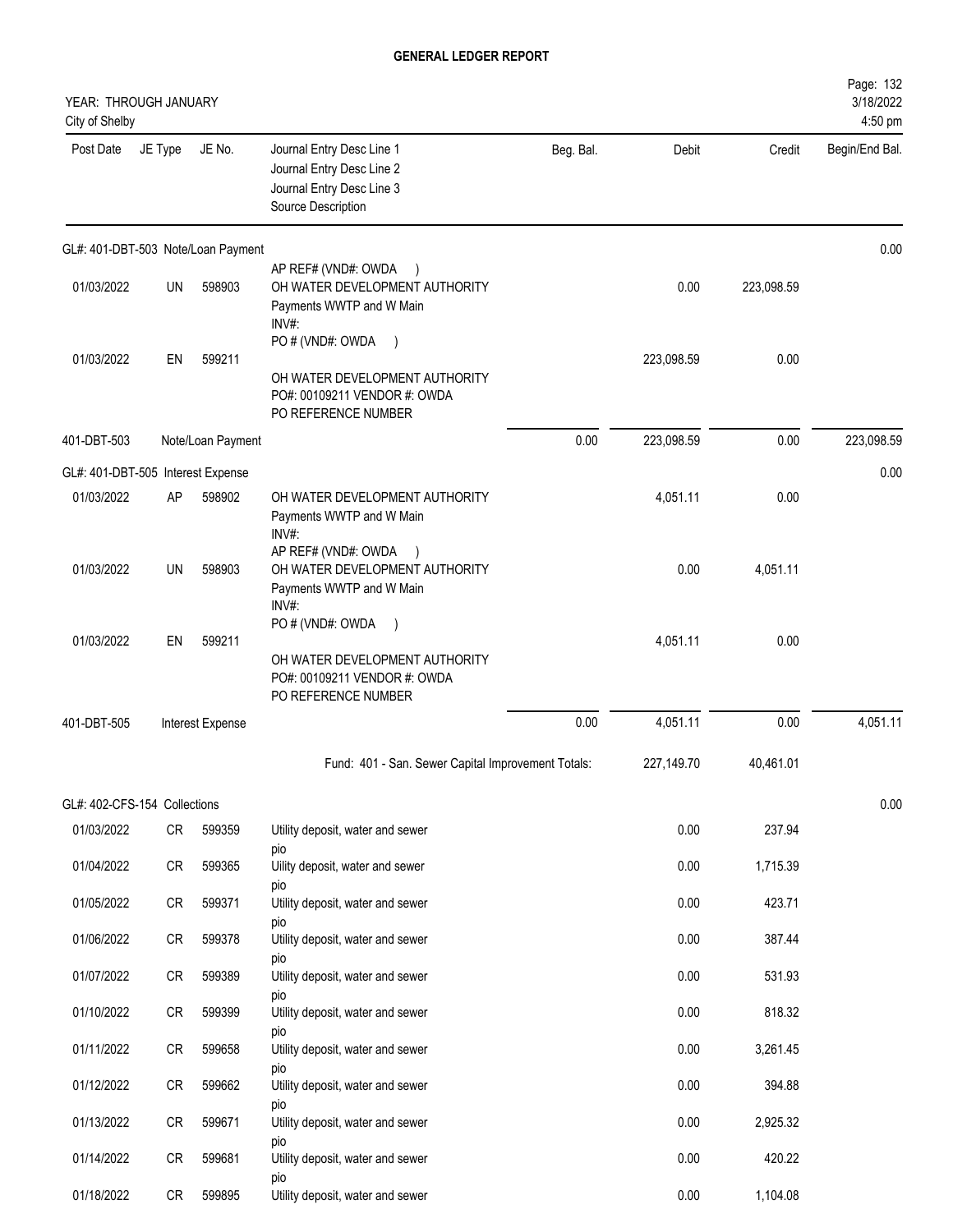| YEAR: THROUGH JANUARY<br>City of Shelby  |             |        |                                                                                                           |           |       |           | Page: 133<br>3/18/2022<br>4:50 pm |
|------------------------------------------|-------------|--------|-----------------------------------------------------------------------------------------------------------|-----------|-------|-----------|-----------------------------------|
| Post Date                                | JE Type     | JE No. | Journal Entry Desc Line 1<br>Journal Entry Desc Line 2<br>Journal Entry Desc Line 3<br>Source Description | Beg. Bal. | Debit | Credit    | Begin/End Bal.                    |
| GL#: 402-CFS-154 Collections             |             |        |                                                                                                           |           |       |           | 0.00                              |
| 01/19/2022                               | CR          | 599900 | pio<br>Utility deposit, water and sewer                                                                   |           | 0.00  | 1,521.70  |                                   |
| 01/20/2022                               | ${\sf CR}$  | 599910 | pio<br>Utiltiy deposit, water and sewer                                                                   |           | 0.00  | 202.96    |                                   |
| 01/21/2022                               | CR          | 599918 | pio<br>Uility deposit, water and sewer                                                                    |           | 0.00  | 109.71    |                                   |
| 01/24/2022                               | CR          | 600175 | pio<br>Utility deposit, water and sewer                                                                   |           | 0.00  | 111.07    |                                   |
| 01/25/2022                               | CR          | 600186 | pio<br>Utility deposit, water and sewer                                                                   |           | 0.00  | 252.14    |                                   |
| 01/26/2022                               | CR          | 600257 | pio<br>Utility deposit, water and sewer                                                                   |           | 0.00  | 40.81     |                                   |
| 01/27/2022                               | CR          | 600268 | pio<br>Utility deposit, water and sewer                                                                   |           | 0.00  | 54.84     |                                   |
| 01/28/2022                               | CR          | 600278 | pio<br>Utiltiy deposit, water and sewer                                                                   |           | 0.00  | 632.63    |                                   |
| 01/31/2022                               | CR          | 600397 | pio<br>Utility deposit, water and sewer<br>pio                                                            |           | 0.00  | 87.41     |                                   |
| 402-CFS-154                              | Collections |        |                                                                                                           | 0.00      | 0.00  | 15,233.95 | 15,233.95                         |
| GL#: 402-CFS-168 Storm Water Collections |             |        |                                                                                                           |           |       |           | 0.00                              |
| 01/03/2022                               | CR          | 599359 | Utility deposit, water and sewer<br>pio                                                                   |           | 0.00  | 173.88    |                                   |
| 01/04/2022                               | CR          | 599365 | Uility deposit, water and sewer<br>pio                                                                    |           | 0.00  | 1,114.65  |                                   |
| 01/05/2022                               | CR          | 599371 | Utility deposit, water and sewer                                                                          |           | 0.00  | 338.52    |                                   |
| 01/06/2022                               | CR          | 599378 | pio<br>Utility deposit, water and sewer                                                                   |           | 0.00  | 337.42    |                                   |
| 01/07/2022                               | CR          | 599389 | pio<br>Utility deposit, water and sewer                                                                   |           | 0.00  | 353.47    |                                   |
| 01/10/2022                               | CR          | 599399 | pio<br>Utility deposit, water and sewer                                                                   |           | 0.00  | 456.92    |                                   |
| 01/11/2022                               | <b>CR</b>   | 599658 | pio<br>Utility deposit, water and sewer                                                                   |           | 0.00  | 1,890.36  |                                   |
| 01/12/2022                               | <b>CR</b>   | 599662 | pio<br>Utility deposit, water and sewer                                                                   |           | 0.00  | 247.50    |                                   |
| 01/13/2022                               | CR          | 599671 | pio<br>Utility deposit, water and sewer                                                                   |           | 0.00  | 542.43    |                                   |
| 01/14/2022                               | CR          | 599681 | pio<br>Utility deposit, water and sewer                                                                   |           | 0.00  | 310.57    |                                   |
| 01/18/2022                               | <b>CR</b>   | 599895 | pio<br>Utility deposit, water and sewer                                                                   |           | 0.00  | 451.44    |                                   |
| 01/19/2022                               | CR          | 599900 | pio<br>Utility deposit, water and sewer                                                                   |           | 0.00  | 1,125.77  |                                   |
| 01/20/2022                               | CR          | 599910 | pio<br>Utiltiy deposit, water and sewer                                                                   |           | 0.00  | 138.19    |                                   |
| 01/21/2022                               | <b>CR</b>   | 599918 | pio<br>Uility deposit, water and sewer                                                                    |           | 0.00  | 107.31    |                                   |
| 01/24/2022                               | CR          | 600175 | pio<br>Utility deposit, water and sewer                                                                   |           | 0.00  | 67.37     |                                   |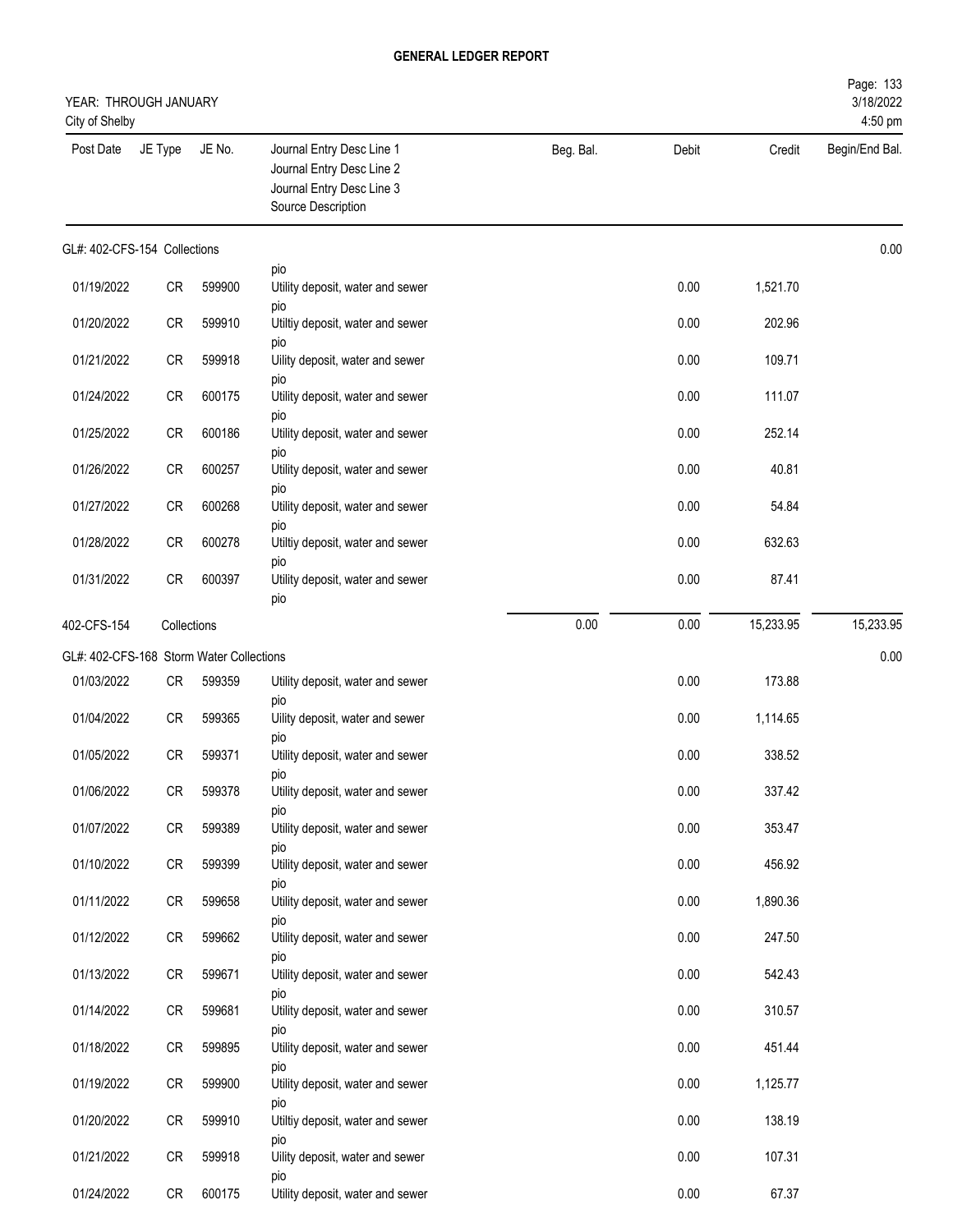| YEAR: THROUGH JANUARY<br>City of Shelby  |             |                                |                                                                                                                            |           |           |           | Page: 134<br>3/18/2022<br>4:50 pm |
|------------------------------------------|-------------|--------------------------------|----------------------------------------------------------------------------------------------------------------------------|-----------|-----------|-----------|-----------------------------------|
| Post Date                                | JE Type     | JE No.                         | Journal Entry Desc Line 1<br>Journal Entry Desc Line 2<br>Journal Entry Desc Line 3<br>Source Description                  | Beg. Bal. | Debit     | Credit    | Begin/End Bal.                    |
| GL#: 402-CFS-168 Storm Water Collections |             |                                |                                                                                                                            |           |           |           | 0.00                              |
| 01/25/2022                               | <b>CR</b>   | 600186                         | pio<br>Utility deposit, water and sewer<br>pio                                                                             |           | 0.00      | 73.69     |                                   |
| 01/26/2022                               | CR          | 600257                         | Utility deposit, water and sewer<br>pio                                                                                    |           | 0.00      | 32.44     |                                   |
| 01/27/2022                               | <b>CR</b>   | 600268                         | Utility deposit, water and sewer<br>pio                                                                                    |           | 0.00      | 31.18     |                                   |
| 01/28/2022                               | CR          | 600278                         | Utiltiy deposit, water and sewer                                                                                           |           | 0.00      | 26.66     |                                   |
| 01/31/2022                               | CR          | 600397                         | pio<br>Utility deposit, water and sewer<br>pio                                                                             |           | 0.00      | 60.68     |                                   |
| 402-CFS-168                              |             | <b>Storm Water Collections</b> |                                                                                                                            | 0.00      | 0.00      | 7,880.45  | 7,880.45                          |
| GL#: 402-DBT-503 Note/Loan Payment       |             |                                |                                                                                                                            |           |           |           | 0.00                              |
| 01/03/2022                               | AP          | 598902                         | OH WATER DEVELOPMENT AUTHORITY<br>Payments WWTP and W Main<br>INV#:<br>AP REF# (VND#: OWDA                                 |           | 16,415.94 | 0.00      |                                   |
| 01/03/2022                               | <b>UN</b>   | 598903                         | OH WATER DEVELOPMENT AUTHORITY<br>Payments WWTP and W Main<br>INV#:                                                        |           | 0.00      | 16,415.94 |                                   |
| 01/03/2022                               | EN          | 599211                         | PO # (VND#: OWDA<br>$\rightarrow$<br>OH WATER DEVELOPMENT AUTHORITY<br>PO#: 00109211 VENDOR #: OWDA<br>PO REFERENCE NUMBER |           | 16,415.94 | 0.00      |                                   |
| 402-DBT-503                              |             | Note/Loan Payment              |                                                                                                                            | 0.00      | 16,415.94 | 0.00      | 16,415.94                         |
| GL#: 402-DBT-505 Interest Expense        |             |                                |                                                                                                                            |           |           |           | 0.00                              |
| 01/03/2022                               | AP          | 598902                         | OH WATER DEVELOPMENT AUTHORITY<br>Payments WWTP and W Main<br>INV#:<br>AP REF# (VND#: OWDA                                 |           | 3,949.85  | 0.00      |                                   |
| 01/03/2022                               | UN          | 598903                         | $\rightarrow$<br>OH WATER DEVELOPMENT AUTHORITY<br>Payments WWTP and W Main<br>INV#:                                       |           | 0.00      | 3,949.85  |                                   |
| 01/03/2022                               | EN          | 599211                         | PO # (VND#: OWDA<br>$\rightarrow$<br>OH WATER DEVELOPMENT AUTHORITY<br>PO#: 00109211 VENDOR #: OWDA<br>PO REFERENCE NUMBER |           | 3,949.85  | 0.00      |                                   |
| 402-DBT-505                              |             | Interest Expense               |                                                                                                                            | 0.00      | 3,949.85  | 0.00      | 3,949.85                          |
| GL#: 402-SIF-500                         | Engineering |                                |                                                                                                                            |           |           |           | 0.00                              |
| 01/12/2022                               | AP          | 599497                         | F. E. KROCKA AND ASSOC. INC.<br>Martin Dr. Drainage<br>INV#:<br>44077<br>AP REF# (VND#: KROCKA/F.E)                        |           | 1,430.00  | 0.00      |                                   |
| 01/12/2022                               | UN          | 599498                         | F. E. KROCKA AND ASSOC. INC.<br>Martin Dr. Drainage                                                                        |           | 0.00      | 1,430.00  |                                   |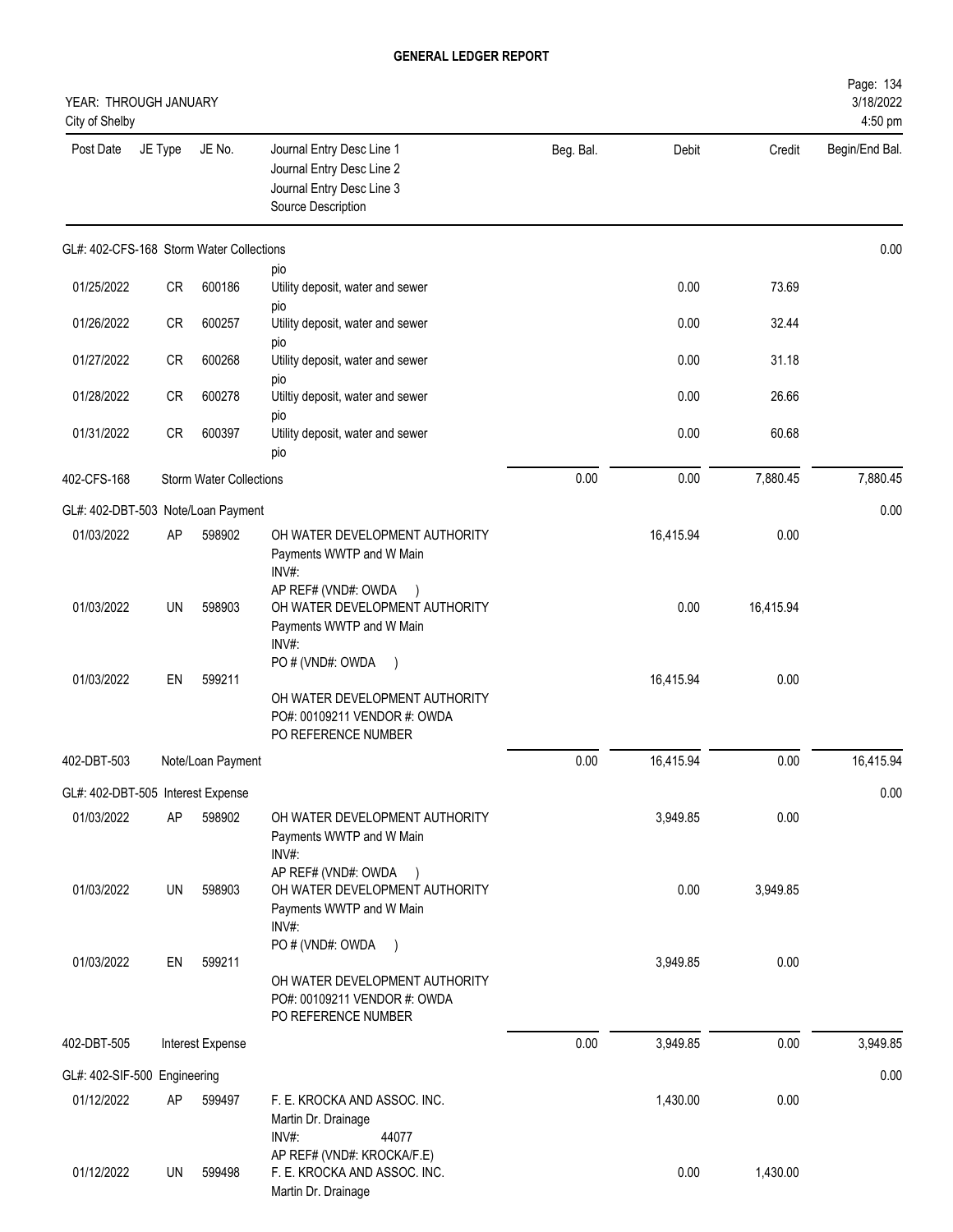| YEAR: THROUGH JANUARY<br>City of Shelby |              |        |                                                                                                                             |           |           |           | Page: 135<br>3/18/2022<br>4:50 pm |
|-----------------------------------------|--------------|--------|-----------------------------------------------------------------------------------------------------------------------------|-----------|-----------|-----------|-----------------------------------|
| Post Date                               | JE Type      | JE No. | Journal Entry Desc Line 1<br>Journal Entry Desc Line 2<br>Journal Entry Desc Line 3<br>Source Description                   | Beg. Bal. | Debit     | Credit    | Begin/End Bal.                    |
| GL#: 402-SIF-500 Engineering            |              |        |                                                                                                                             |           |           |           | 0.00                              |
|                                         |              |        | INV#:<br>44077<br>PO # (VND#: KROCKA/F.E)                                                                                   |           |           |           |                                   |
| 01/24/2022                              | EN           | 600039 | F. E. KROCKA AND ASSOC. INC.<br>PO#: 00109432 VENDOR #: KROCKA/F.E<br>PO REFERENCE NUMBER                                   |           | 15,300.00 | 0.00      |                                   |
| 402-SIF-500                             | Engineering  |        |                                                                                                                             | 0.00      | 1,430.00  | 0.00      | 1,430.00                          |
| GL#: 402-SIF-515 Equipment              |              |        |                                                                                                                             |           |           |           | 0.00                              |
| 01/21/2022                              | <b>AP</b>    | 599968 | <b>FERGUSON WATERWORKS</b><br>Job name Itron PIT ERTS<br>INV#:<br>0714762                                                   |           | 28,398.06 | 0.00      |                                   |
| 01/21/2022                              | UN           | 599969 | AP REF# (VND#: FERGUSON W)<br>FERGUSON WATERWORKS<br>Job name Itron PIT ERTS<br>INV#:<br>0714762<br>PO # (VND#: FERGUSON W) |           | 0.00      | 28,398.06 |                                   |
| 402-SIF-515                             | Equipment    |        |                                                                                                                             | 0.00      | 28,398.06 | 0.00      | 28,398.06                         |
| GL#: 402-SIF-536 Construction           |              |        |                                                                                                                             |           |           |           | 0.00                              |
| 01/18/2022                              | EN           | 599788 | SHADE/MATTHEW & SHEILA//<br>PO#: 00109392 VENDOR #: SHADE/MATT<br>PO REFERENCE NUMBER                                       |           | 1,000.00  | 0.00      |                                   |
| 01/18/2022                              | EN           | 599789 | SCHERER/ROBERT S//<br>PO#: 00109393 VENDOR #: SCHERER/RO                                                                    |           | 1,000.00  | 0.00      |                                   |
| 01/19/2022                              | <b>AP</b>    | 599813 | PO REFERENCE NUMBER<br>SHADE/MATTHEW & SHEILA//<br>Easement for W Main storm<br>INV#:                                       |           | 1,000.00  | 0.00      |                                   |
| 01/19/2022                              | UN           | 599814 | AP REF# (VND#: SHADE/MATT)<br>SHADE/MATTHEW & SHEILA//<br>Easement for W Main storm                                         |           | 0.00      | 1,000.00  |                                   |
| 01/19/2022                              | AP           | 599815 | INV#:<br>PO # (VND#: SHADE/MATT)<br>SCHERER/ROBERT S//<br>Easement for W Main storm                                         |           | 1,000.00  | 0.00      |                                   |
| 01/19/2022                              | UN           | 599816 | INV#:<br>AP REF# (VND#: SCHERER/RO)<br>SCHERER/ROBERT S//<br>Easement for W Main storm<br>$INV#$ :                          |           | 0.00      | 1,000.00  |                                   |
| 402-SIF-536                             | Construction |        | PO # (VND#: SCHERER/RO)                                                                                                     | 0.00      | 2,000.00  | 0.00      | 2,000.00                          |
|                                         |              |        | Fund: 402 - Sewer Improvement Fund Totals:                                                                                  |           | 52,193.85 | 23,114.40 |                                   |
| GL#: 500-CFS-154 Collections            |              |        |                                                                                                                             |           |           |           | 0.00                              |
|                                         |              |        |                                                                                                                             |           |           |           |                                   |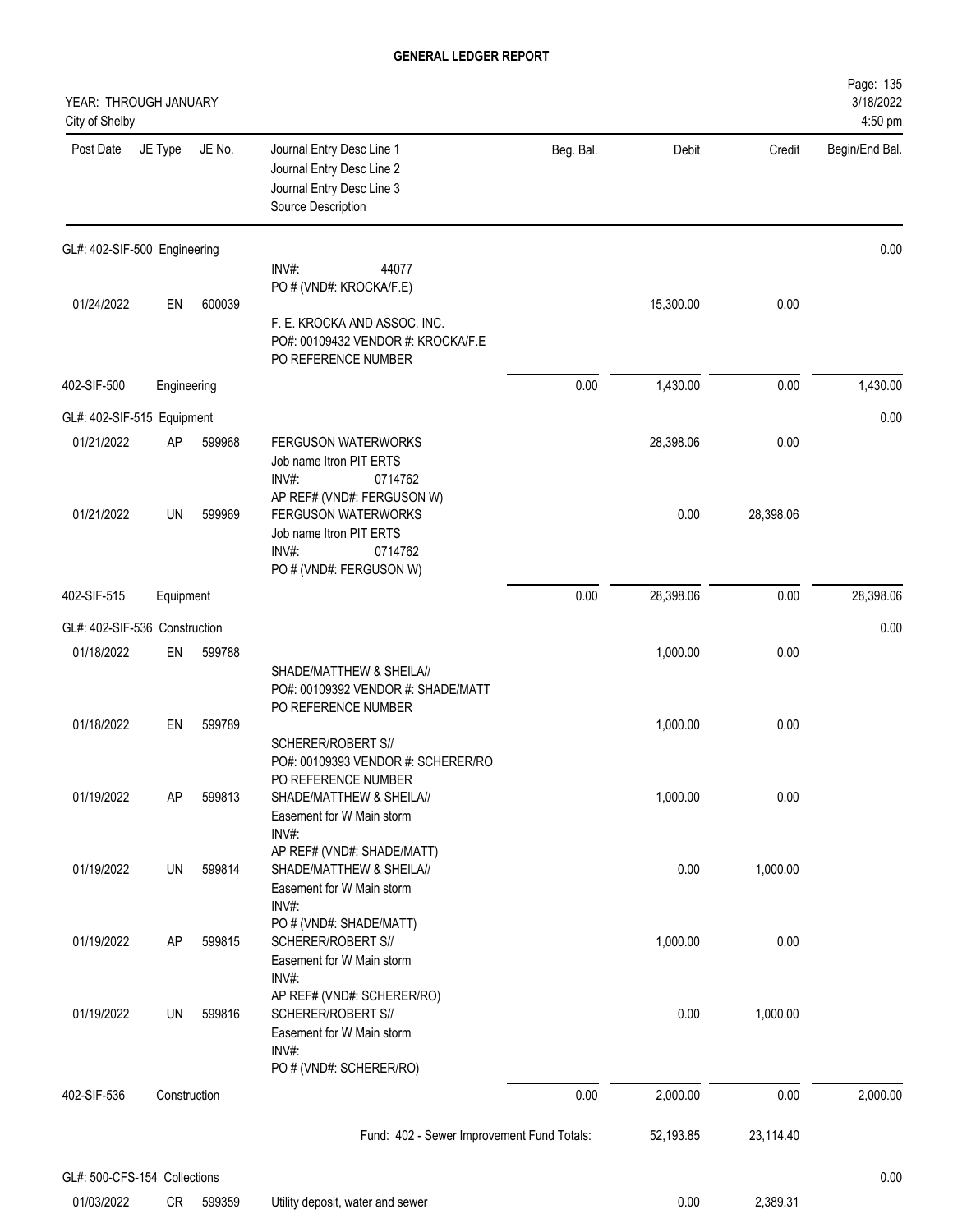| YEAR: THROUGH JANUARY<br>City of Shelby |             |        |                                                                                                           |           |       |            | Page: 136<br>3/18/2022<br>4:50 pm |
|-----------------------------------------|-------------|--------|-----------------------------------------------------------------------------------------------------------|-----------|-------|------------|-----------------------------------|
| Post Date                               | JE Type     | JE No. | Journal Entry Desc Line 1<br>Journal Entry Desc Line 2<br>Journal Entry Desc Line 3<br>Source Description | Beg. Bal. | Debit | Credit     | Begin/End Bal.                    |
| GL#: 500-CFS-154 Collections            |             |        |                                                                                                           |           |       |            | 0.00                              |
| 01/04/2022                              | CR          | 599365 | pio<br>Uility deposit, water and sewer                                                                    |           | 0.00  | 13,913.79  |                                   |
| 01/05/2022                              | ${\sf CR}$  | 599371 | pio<br>Utility deposit, water and sewer                                                                   |           | 0.00  | 4,319.00   |                                   |
| 01/06/2022                              | CR          | 599378 | pio<br>Utility deposit, water and sewer                                                                   |           | 0.00  | 3,950.75   |                                   |
| 01/07/2022                              | CR          | 599389 | pio<br>Utility deposit, water and sewer                                                                   |           | 0.00  | 4,770.43   |                                   |
| 01/10/2022                              | ${\sf CR}$  | 599399 | pio<br>Utility deposit, water and sewer                                                                   |           | 0.00  | 7,242.86   |                                   |
| 01/11/2022                              | CR          | 599658 | pio<br>Utility deposit, water and sewer                                                                   |           | 0.00  | 29,034.95  |                                   |
| 01/12/2022                              | CR          | 599662 | pio<br>Utility deposit, water and sewer                                                                   |           | 0.00  | 4,136.27   |                                   |
| 01/13/2022                              | CR          | 599671 | pio<br>Utility deposit, water and sewer                                                                   |           | 0.00  | 34,043.40  |                                   |
| 01/14/2022                              | CR          | 599681 | pio<br>Utility deposit, water and sewer                                                                   |           | 0.00  | 3,609.55   |                                   |
| 01/18/2022                              | CR          | 599895 | pio<br>Utility deposit, water and sewer                                                                   |           | 0.00  | 8,061.26   |                                   |
| 01/19/2022                              | ${\sf CR}$  | 599900 | pio<br>Utility deposit, water and sewer                                                                   |           | 0.00  | 14,353.00  |                                   |
| 01/20/2022                              | CR          | 599910 | pio<br>Utiltiy deposit, water and sewer                                                                   |           | 0.00  | 1,894.72   |                                   |
| 01/21/2022                              | CR          | 599918 | pio<br>Uility deposit, water and sewer                                                                    |           | 0.00  | 1,257.02   |                                   |
| 01/24/2022                              | <b>CR</b>   | 600175 | pio<br>Utility deposit, water and sewer                                                                   |           | 0.00  | 1,108.37   |                                   |
| 01/25/2022                              | CR          | 600186 | pio<br>Utility deposit, water and sewer                                                                   |           | 0.00  | 1,766.68   |                                   |
| 01/26/2022                              | CR          | 600257 | pio<br>Utility deposit, water and sewer                                                                   |           | 0.00  | 410.59     |                                   |
| 01/27/2022                              | CR          | 600268 | pio<br>Utility deposit, water and sewer                                                                   |           | 0.00  | 500.28     |                                   |
| 01/28/2022                              | CR          | 600278 | pio<br>Utiltiy deposit, water and sewer                                                                   |           | 0.00  | 274.57     |                                   |
| 01/31/2022                              | CR          | 600397 | pio<br>Utility deposit, water and sewer<br>pio                                                            |           | 0.00  | 844.74     |                                   |
| 500-CFS-154                             | Collections |        |                                                                                                           | 0.00      | 0.00  | 137,881.54 | 137,881.54                        |
| GL#: 500-CFS-157 Bulk Water Sales       |             |        |                                                                                                           |           |       |            | 0.00                              |
| 01/03/2022                              | CR          | 599359 | Utility deposit, water and sewer<br>pio                                                                   |           | 0.00  | 220.00     |                                   |
| 01/07/2022                              | CR          | 599389 | Utility deposit, water and sewer<br>pio                                                                   |           | 0.00  | 33.00      |                                   |
| 01/11/2022                              | CR          | 599658 | Utility deposit, water and sewer<br>pio                                                                   |           | 0.00  | 179.43     |                                   |
| 01/12/2022                              | CR          | 599662 | Utility deposit, water and sewer<br>pio                                                                   |           | 0.00  | 220.00     |                                   |
| 01/18/2022                              | CR          | 599895 | Utility deposit, water and sewer                                                                          |           | 0.00  | 220.00     |                                   |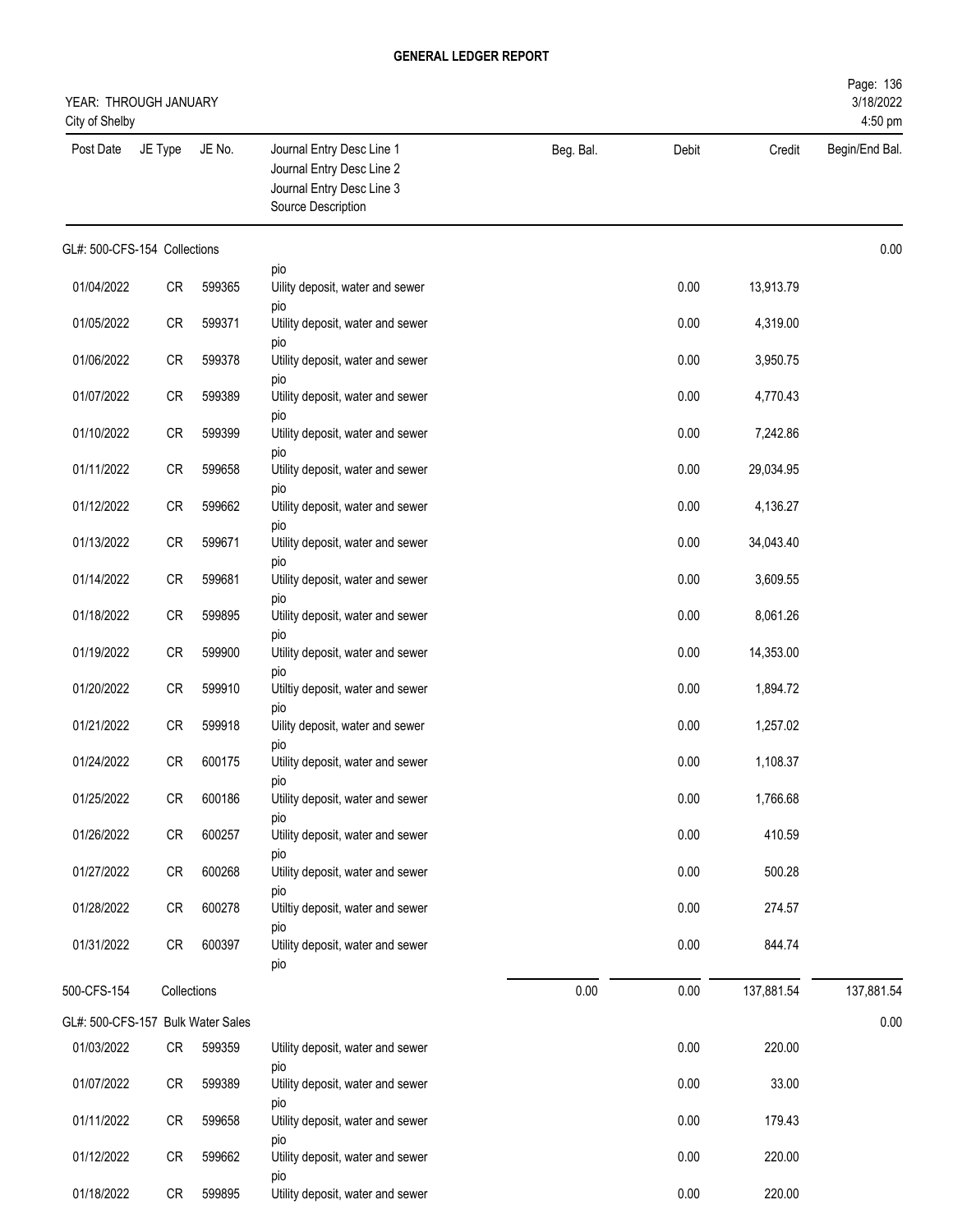| YEAR: THROUGH JANUARY<br>City of Shelby |         |                                     |                                                                                                           |           |       |          | Page: 137<br>3/18/2022<br>4:50 pm |
|-----------------------------------------|---------|-------------------------------------|-----------------------------------------------------------------------------------------------------------|-----------|-------|----------|-----------------------------------|
| Post Date                               | JE Type | JE No.                              | Journal Entry Desc Line 1<br>Journal Entry Desc Line 2<br>Journal Entry Desc Line 3<br>Source Description | Beg. Bal. | Debit | Credit   | Begin/End Bal.                    |
| GL#: 500-CFS-157 Bulk Water Sales       |         |                                     |                                                                                                           |           |       |          | 0.00                              |
| 01/19/2022                              | CR      | 599900                              | pio<br>Utility deposit, water and sewer<br>pio                                                            |           | 0.00  | 55.00    |                                   |
| 01/20/2022                              | CR      | 599910                              | Utiltiy deposit, water and sewer                                                                          |           | 0.00  | 220.00   |                                   |
| 01/24/2022                              | CR      | 600175                              | pio<br>Utility deposit, water and sewer                                                                   |           | 0.00  | 11.00    |                                   |
| 01/25/2022                              | CR      | 600186                              | pio<br>Utility deposit, water and sewer                                                                   |           | 0.00  | 5.50     |                                   |
| 01/31/2022                              | CR      | 600397                              | pio<br>Utility deposit, water and sewer<br>pio                                                            |           | 0.00  | 451.00   |                                   |
| 500-CFS-157                             |         | <b>Bulk Water Sales</b>             |                                                                                                           | 0.00      | 0.00  | 1,614.93 | 1,614.93                          |
|                                         |         | GL#: 500-CFS-161 Labor and Material |                                                                                                           |           |       |          | 0.00                              |
| 01/11/2022                              | CR      | 599658                              | Utility deposit, water and sewer<br>pio                                                                   |           | 0.00  | 196.86   |                                   |
| 500-CFS-161                             |         | Labor and Material                  |                                                                                                           | 0.00      | 0.00  | 196.86   | 196.86                            |
| GL#: 500-CFS-162 On & Off               |         |                                     |                                                                                                           |           |       |          | 0.00                              |
| 01/03/2022                              | CR      | 599359                              | Utility deposit, water and sewer                                                                          |           | 0.00  | 5.00     |                                   |
| 01/04/2022                              | CR      | 599365                              | pio<br>Uility deposit, water and sewer                                                                    |           | 0.00  | 30.00    |                                   |
| 01/05/2022                              | CR      | 599371                              | pio<br>Utility deposit, water and sewer                                                                   |           | 0.00  | 10.00    |                                   |
| 01/06/2022                              | CR      | 599378                              | pio<br>Utility deposit, water and sewer                                                                   |           | 0.00  | 5.00     |                                   |
| 01/07/2022                              | CR      | 599389                              | pio<br>Utility deposit, water and sewer                                                                   |           | 0.00  | 5.00     |                                   |
| 01/10/2022                              | CR      | 599399                              | pio<br>Utility deposit, water and sewer                                                                   |           | 0.00  | 5.00     |                                   |
| 01/11/2022                              | CR      | 599658                              | pio<br>Utility deposit, water and sewer                                                                   |           | 0.00  | 40.00    |                                   |
| 01/12/2022                              | CR      | 599662                              | pio<br>Utility deposit, water and sewer                                                                   |           | 0.00  | 5.00     |                                   |
| 01/14/2022                              | CR      | 599681                              | pio<br>Utility deposit, water and sewer                                                                   |           | 0.00  | 5.00     |                                   |
| 01/18/2022                              | CR      | 599895                              | pio<br>Utility deposit, water and sewer                                                                   |           | 0.00  | 5.00     |                                   |
| 01/19/2022                              | CR      | 599900                              | pio<br>Utility deposit, water and sewer                                                                   |           | 0.00  | 5.00     |                                   |
| 01/20/2022                              | CR      | 599910                              | pio<br>Utiltiy deposit, water and sewer                                                                   |           | 0.00  | 5.00     |                                   |
| 01/21/2022                              | CR      | 599918                              | pio<br>Uility deposit, water and sewer                                                                    |           | 0.00  | 5.00     |                                   |
| 01/24/2022                              | CR      | 600175                              | pio<br>Utility deposit, water and sewer                                                                   |           | 0.00  | 5.00     |                                   |
| 01/25/2022                              | CR      | 600186                              | pio<br>Utility deposit, water and sewer                                                                   |           | 0.00  | 5.00     |                                   |
| 01/27/2022                              | CR      | 600268                              | pio<br>Utility deposit, water and sewer                                                                   |           | 0.00  | 10.00    |                                   |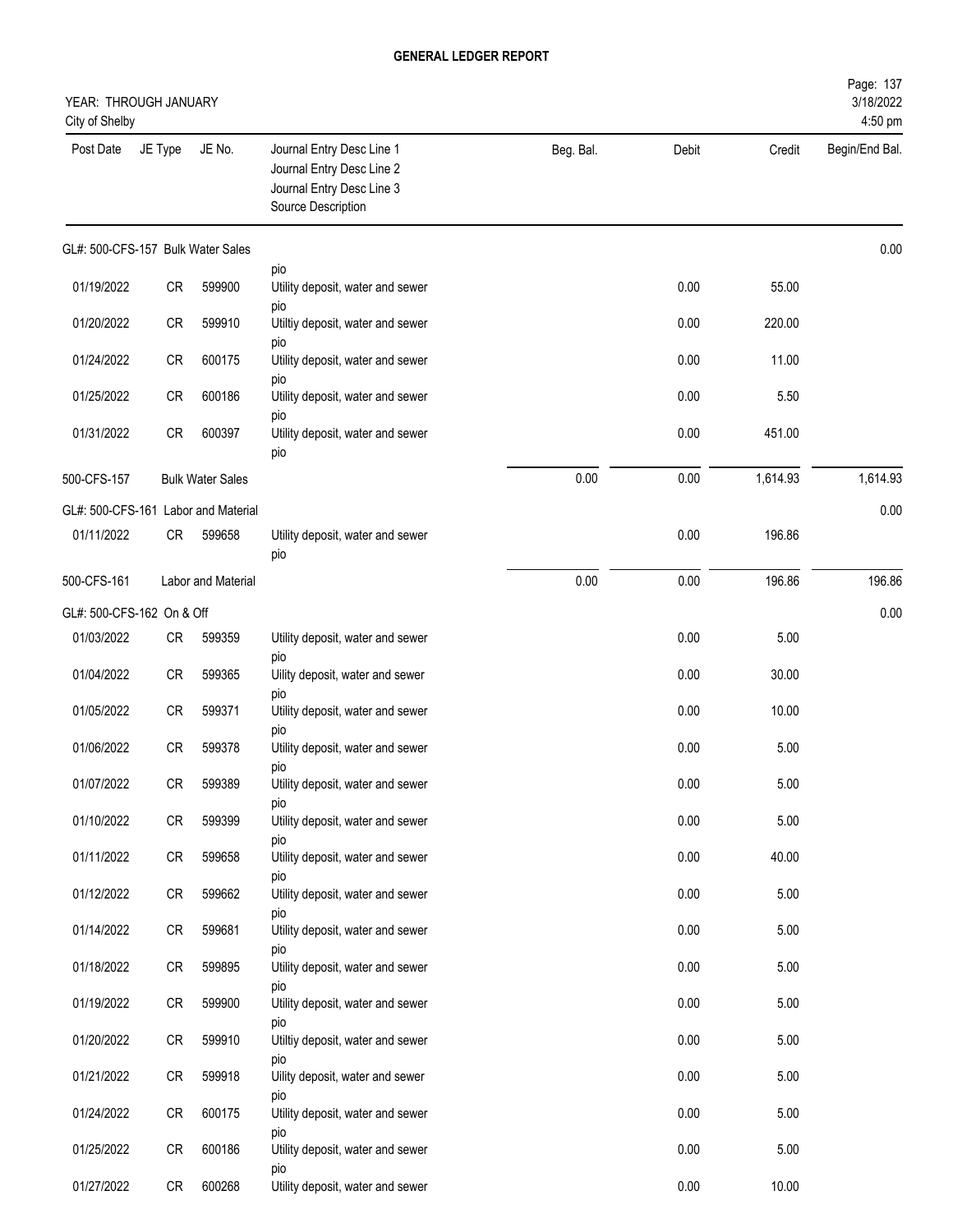| YEAR: THROUGH JANUARY<br>City of Shelby       |           |        |                                                                                                                 |           |           |           | Page: 138<br>3/18/2022<br>4:50 pm |
|-----------------------------------------------|-----------|--------|-----------------------------------------------------------------------------------------------------------------|-----------|-----------|-----------|-----------------------------------|
| Post Date                                     | JE Type   | JE No. | Journal Entry Desc Line 1<br>Journal Entry Desc Line 2<br>Journal Entry Desc Line 3<br>Source Description       | Beg. Bal. | Debit     | Credit    | Begin/End Bal.                    |
| GL#: 500-CFS-162 On & Off                     |           |        |                                                                                                                 |           |           |           | 0.00                              |
| 01/28/2022                                    | CR        | 600278 | pio<br>Utiltiy deposit, water and sewer<br>pio                                                                  |           | 0.00      | 15.00     |                                   |
| 500-CFS-162                                   | On & Off  |        |                                                                                                                 | 0.00      | 0.00      | 165.00    | 165.00                            |
| GL#: 500-CPO-507 Maintenance Building/Grounds |           |        |                                                                                                                 |           |           |           | 0.00                              |
| 01/07/2022                                    | AP        | 599002 | LOWES COMPANIES, INC.<br>Utility office 12/15/2021<br>INV#:<br>903307b<br>AP REF# (VND#: LOWES<br>$\rightarrow$ |           | 150.00    | 0.00      |                                   |
| 01/07/2022                                    | UN        | 599003 | LOWES COMPANIES, INC.<br>Utility office 12/15/2021<br>INV#:<br>903307b<br>PO # (VND#: LOWES )                   |           | 0.00      | 150.00    |                                   |
| 500-CPO-507                                   |           |        | Maintenance Building/Grounds                                                                                    | 0.00      | 150.00    | 0.00      | 150.00                            |
| GL#: 500-DCP-515 Equipment                    |           |        |                                                                                                                 |           |           |           | 0.00                              |
| 01/21/2022                                    | AP        | 599968 | <b>FERGUSON WATERWORKS</b><br>Job name Itron PIT ERTS<br>INV#:<br>0714762<br>AP REF# (VND#: FERGUSON W)         |           | 19,441.75 | 0.00      |                                   |
| 01/21/2022                                    | UN        | 599969 | <b>FERGUSON WATERWORKS</b><br>Job name Itron PIT ERTS<br>INV#:<br>0714762<br>PO # (VND#: FERGUSON W)            |           | 0.00      | 19,441.75 |                                   |
| 500-DCP-515                                   | Equipment |        |                                                                                                                 | 0.00      | 19,441.75 | 0.00      | 19,441.75                         |
| GL#: 500-DIS-400 Wages                        |           |        |                                                                                                                 |           |           |           | 0.00                              |
| 01/05/2022                                    | AP        | 598905 | CITY PAYROLL FUND<br>Wages 12/19/21-1/1/22<br>INV#:                                                             |           | 13,176.94 | 0.00      |                                   |
| 01/05/2022                                    | UN        | 598906 | AP REF# (VND#: CITY PAYRO)<br>CITY PAYROLL FUND<br>Wages 12/19/21-1/1/22<br>INV#:                               |           | 0.00      | 13,176.94 |                                   |
| 01/05/2022                                    | EN        | 599228 | PO # (VND#: CITY PAYRO)<br>CITY PAYROLL FUND<br>PO#: 00109228 VENDOR #: CITY PAYRO                              |           | 13,176.94 | 0.00      |                                   |
| 01/19/2022                                    | EN        | 599795 | PO REFERENCE NUMBER<br>CITY PAYROLL FUND<br>PO#: 00109399 VENDOR #: CITY PAYRO                                  |           | 10,909.25 | 0.00      |                                   |
| 01/19/2022                                    | AP        | 599797 | PO REFERENCE NUMBER<br>CITY PAYROLL FUND<br>Wages 1/2/22-1/15/22<br>INV#:                                       |           | 10,909.25 | 0.00      |                                   |
| 01/19/2022                                    | UN        | 599798 | AP REF# (VND#: CITY PAYRO)<br>CITY PAYROLL FUND<br>Wages 1/2/22-1/15/22                                         |           | 0.00      | 10,909.25 |                                   |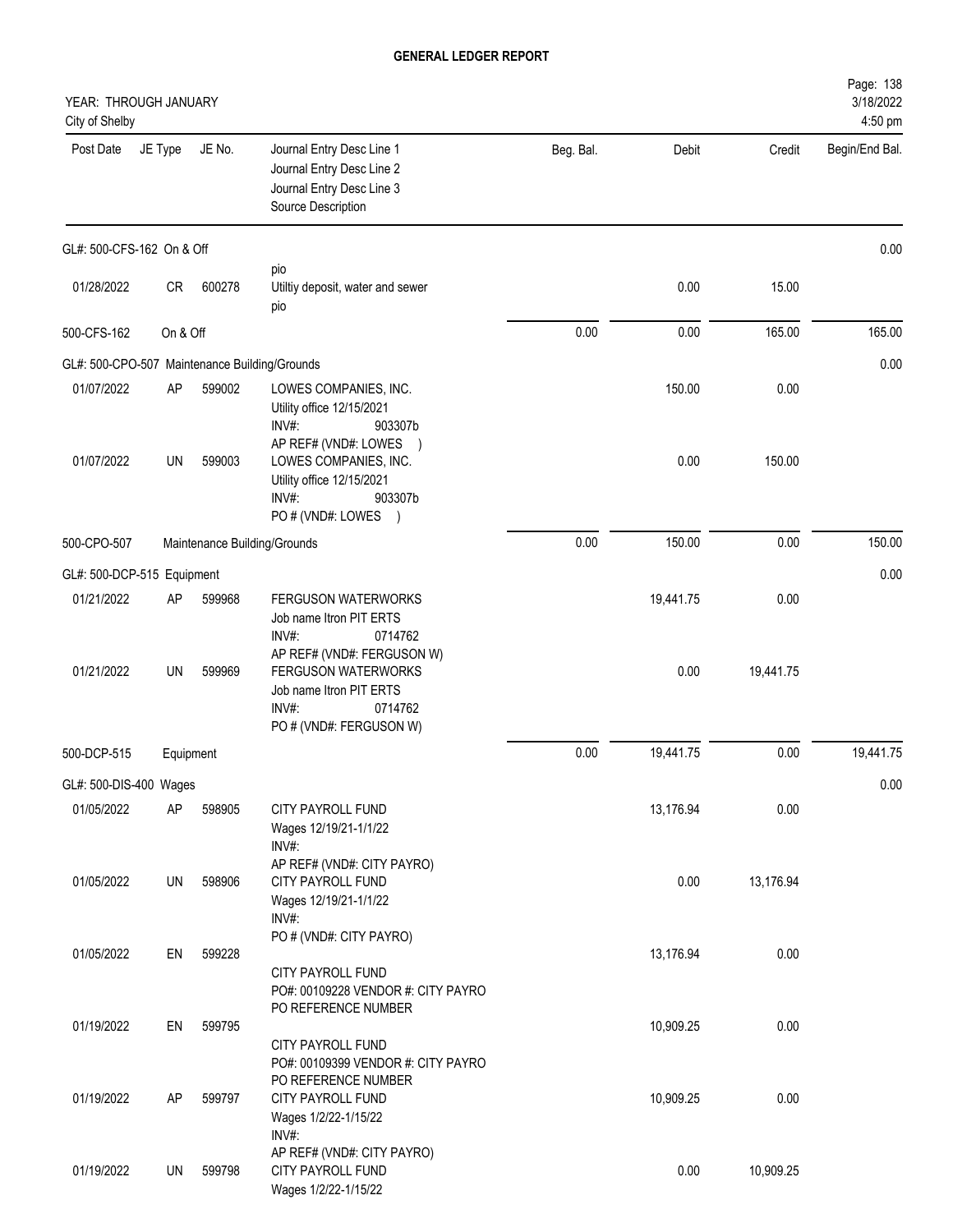| YEAR: THROUGH JANUARY<br>City of Shelby |             |        |                                                                                                                    |           |           |          | Page: 139<br>3/18/2022<br>4:50 pm |
|-----------------------------------------|-------------|--------|--------------------------------------------------------------------------------------------------------------------|-----------|-----------|----------|-----------------------------------|
| Post Date                               | JE Type     | JE No. | Journal Entry Desc Line 1<br>Journal Entry Desc Line 2<br>Journal Entry Desc Line 3<br>Source Description          | Beg. Bal. | Debit     | Credit   | Begin/End Bal.                    |
| GL#: 500-DIS-400 Wages                  |             |        | INV#:                                                                                                              |           |           |          | 0.00                              |
|                                         |             |        | PO # (VND#: CITY PAYRO)                                                                                            |           |           |          |                                   |
| 500-DIS-400                             | Wages       |        |                                                                                                                    | 0.00      | 24,086.19 | 0.00     | 24,086.19                         |
|                                         |             |        | GL#: 500-DIS-415 Public Employees Retire.System                                                                    |           |           |          | 0.00                              |
| 01/04/2022                              | EN          | 599212 |                                                                                                                    |           | 3,225.74  | 0.00     |                                   |
|                                         |             |        | OH PUBLIC EMPLOYEES RETIREMENT<br>PO#: 00109212 VENDOR #: OPERS<br>PO REFERENCE NUMBER                             |           |           |          |                                   |
| 01/05/2022                              | AP          | 598911 | OH PUBLIC EMPLOYEES RETIREMENT<br>Employer portion 11/21/21-<br>INV#:                                              |           | 3,225.74  | 0.00     |                                   |
| 01/05/2022                              | UN          | 598912 | AP REF# (VND#: OPERS<br>OH PUBLIC EMPLOYEES RETIREMENT<br>Employer portion 11/21/21-<br>INV#:<br>PO#(VND#: OPERS ) |           | 0.00      | 3,225.74 |                                   |
| 500-DIS-415                             |             |        | Public Employees Retire.System                                                                                     | 0.00      | 3,225.74  | 0.00     | 3,225.74                          |
| GL#: 500-DIS-417 FICA                   |             |        |                                                                                                                    |           |           |          | 0.00                              |
| 01/05/2022                              | <b>AP</b>   | 598907 | PAYROLL FUND<br>FICA 12/19/21-1/1/22<br>INV#:                                                                      |           | 191.06    | 0.00     |                                   |
| 01/05/2022                              | UN          | 598908 | AP REF# (VND#: PAYROLL FU)<br>PAYROLL FUND<br>FICA 12/19/21-1/1/22<br>INV#:                                        |           | 0.00      | 191.06   |                                   |
| 01/05/2022                              | EN          | 599229 | PO # (VND#: PAYROLL FU)<br>PAYROLL FUND                                                                            |           | 191.06    | 0.00     |                                   |
| 01/19/2022                              | EN          | 599796 | PO#: 00109229 VENDOR #: PAYROLL FU<br>PO REFERENCE NUMBER<br>PAYROLL FUND                                          |           | 158.18    | 0.00     |                                   |
| 01/19/2022                              | AP          | 599799 | PO#: 00109400 VENDOR #: PAYROLL FU<br>PO REFERENCE NUMBER<br>PAYROLL FUND<br>FICA 1/2/22-1/15/22                   |           | 158.18    | 0.00     |                                   |
| 01/19/2022                              | UN          | 599800 | INV#:<br>AP REF# (VND#: PAYROLL FU)<br>PAYROLL FUND<br>FICA 1/2/22-1/15/22<br>INV#:<br>PO # (VND#: PAYROLL FU)     |           | 0.00      | 158.18   |                                   |
| 500-DIS-417                             | <b>FICA</b> |        |                                                                                                                    | 0.00      | 349.24    | 0.00     | 349.24                            |
| GL#: 500-DIS-418 Hospitalization        |             |        |                                                                                                                    |           |           |          | 0.00                              |
| 01/02/2022                              | AP          | 598792 | JEFFERSON HEALTH PLAN<br>Acct 19-OME095<br>INV#:                                                                   |           | 4,689.62  | 0.00     |                                   |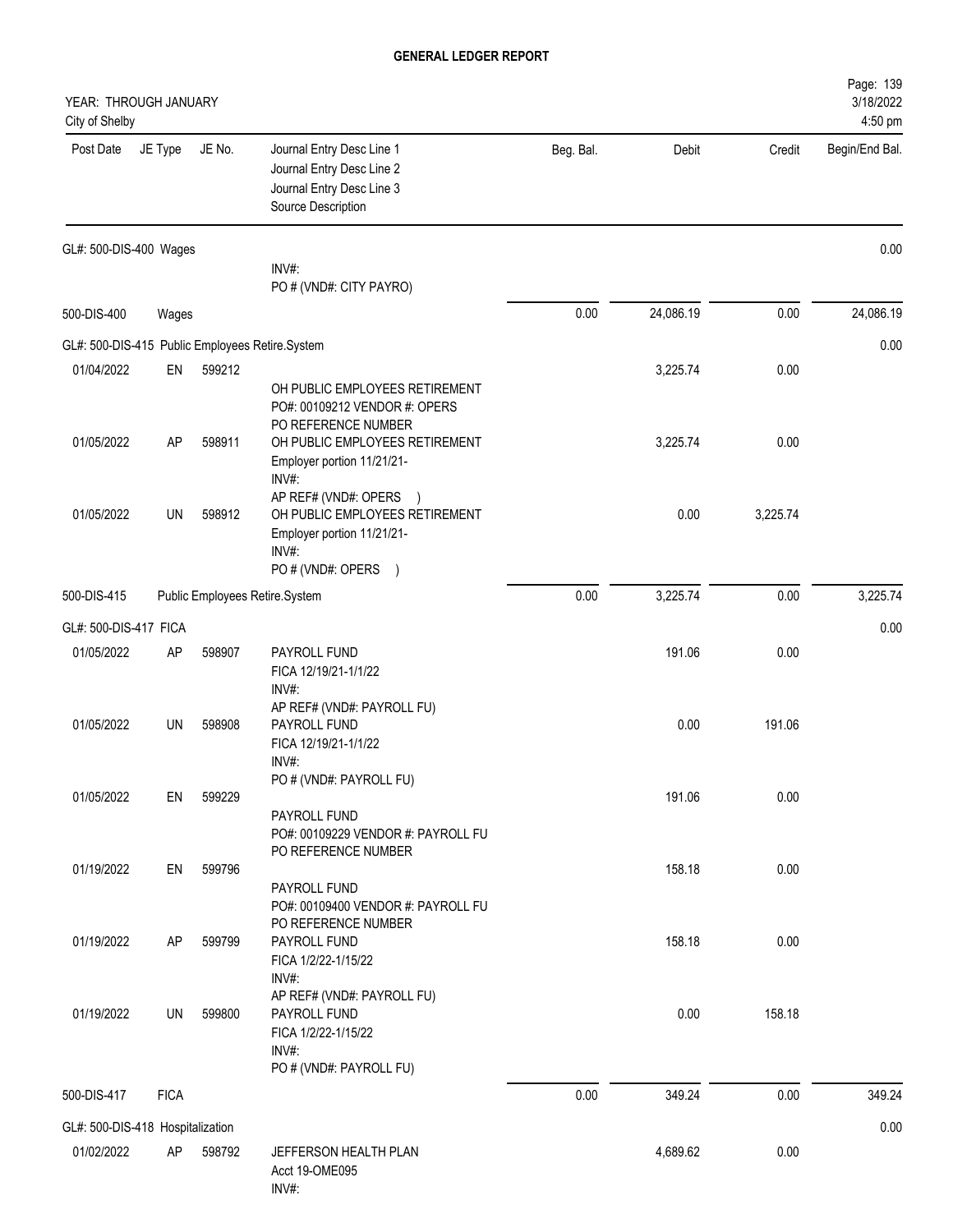| YEAR: THROUGH JANUARY<br>City of Shelby |         |                      |                                                                                                                              |           |          |          | Page: 140<br>3/18/2022<br>4:50 pm |
|-----------------------------------------|---------|----------------------|------------------------------------------------------------------------------------------------------------------------------|-----------|----------|----------|-----------------------------------|
| Post Date                               | JE Type | JE No.               | Journal Entry Desc Line 1<br>Journal Entry Desc Line 2<br>Journal Entry Desc Line 3<br>Source Description                    | Beg. Bal. | Debit    | Credit   | Begin/End Bal.                    |
| GL#: 500-DIS-418 Hospitalization        |         |                      |                                                                                                                              |           |          |          | 0.00                              |
| 01/02/2022                              | UN      | 598793               | AP REF# (VND#: JEFFERSON)<br>JEFFERSON HEALTH PLAN<br>Acct 19-OME095<br>INV#:                                                |           | 0.00     | 4,689.62 |                                   |
| 01/02/2022                              | EN      | 599180               | PO # (VND#: JEFFERSON)<br>JEFFERSON HEALTH PLAN<br>PO#: 00109180 VENDOR #: JEFFERSON<br>PO REFERENCE NUMBER                  |           | 4,689.62 | 0.00     |                                   |
| 01/24/2022                              | EN      | 600051               | JEFFERSON HEALTH PLAN<br>PO#: 00109444 VENDOR #: JEFFERSON<br>PO REFERENCE NUMBER                                            |           | 4,689.62 | 0.00     |                                   |
| 500-DIS-418                             |         | Hospitalization      |                                                                                                                              | 0.00      | 4,689.62 | 0.00     | 4,689.62                          |
| GL#: 500-DIS-419 Life Insurance         |         |                      |                                                                                                                              |           |          |          | 0.00                              |
| 01/02/2022                              | AP      | 598790               | AMERICAN UNITED LIFE INS CO<br>policy G 00608125-0002-000<br>INV#:                                                           |           | 56.16    | 0.00     |                                   |
| 01/02/2022                              | UN      | 598791               | AP REF# (VND#: AMERICAN U)<br>AMERICAN UNITED LIFE INS CO<br>policy G 00608125-0002-000<br>INV#:                             |           | 0.00     | 56.16    |                                   |
| 01/02/2022                              | EN      | 599179               | PO # (VND#: AMERICAN U)<br>AMERICAN UNITED LIFE INS CO<br>PO#: 00109179 VENDOR #: AMERICAN U<br>PO REFERENCE NUMBER          |           | 56.16    | 0.00     |                                   |
| 500-DIS-419                             |         | Life Insurance       |                                                                                                                              | 0.00      | 56.16    | 0.00     | 56.16                             |
| GL#: 500-DIS-420 Workers Compensation   |         |                      |                                                                                                                              |           |          |          | 0.00                              |
| 01/20/2022                              | EN      | 599878               | BUREAU OF WORKERS COMPENSATION<br>PO#: 00109416 VENDOR #: BWC<br>PO REFERENCE NUMBER                                         |           | 431.00   | 0.00     |                                   |
| 01/25/2022                              | AP      | 600083               | BUREAU OF WORKERS COMPENSATION<br>Installment payment 37005502<br>INV#:<br>1011247383<br>AP REF# (VND#: BWC<br>$\rightarrow$ |           | 431.00   | 0.00     |                                   |
| 01/25/2022                              | UN      | 600084               | BUREAU OF WORKERS COMPENSATION<br>Installment payment 37005502<br>INV#:<br>1011247383<br>PO # (VND#: BWC<br>$\lambda$        |           | 0.00     | 431.00   |                                   |
| 500-DIS-420                             |         | Workers Compensation |                                                                                                                              | 0.00      | 431.00   | 0.00     | 431.00                            |
| GL#: 500-DIS-425 Natural Gas            |         |                      |                                                                                                                              |           |          |          | 0.00                              |
| 01/11/2022                              | EN      | 599350               | <b>COLUMBIA GAS</b><br>PO#: 00109349 VENDOR #: COL. GAS<br>DO DEEEDENCE NIJMDED.                                             |           | 700.00   | 0.00     |                                   |

PO REFERENCE NUMBER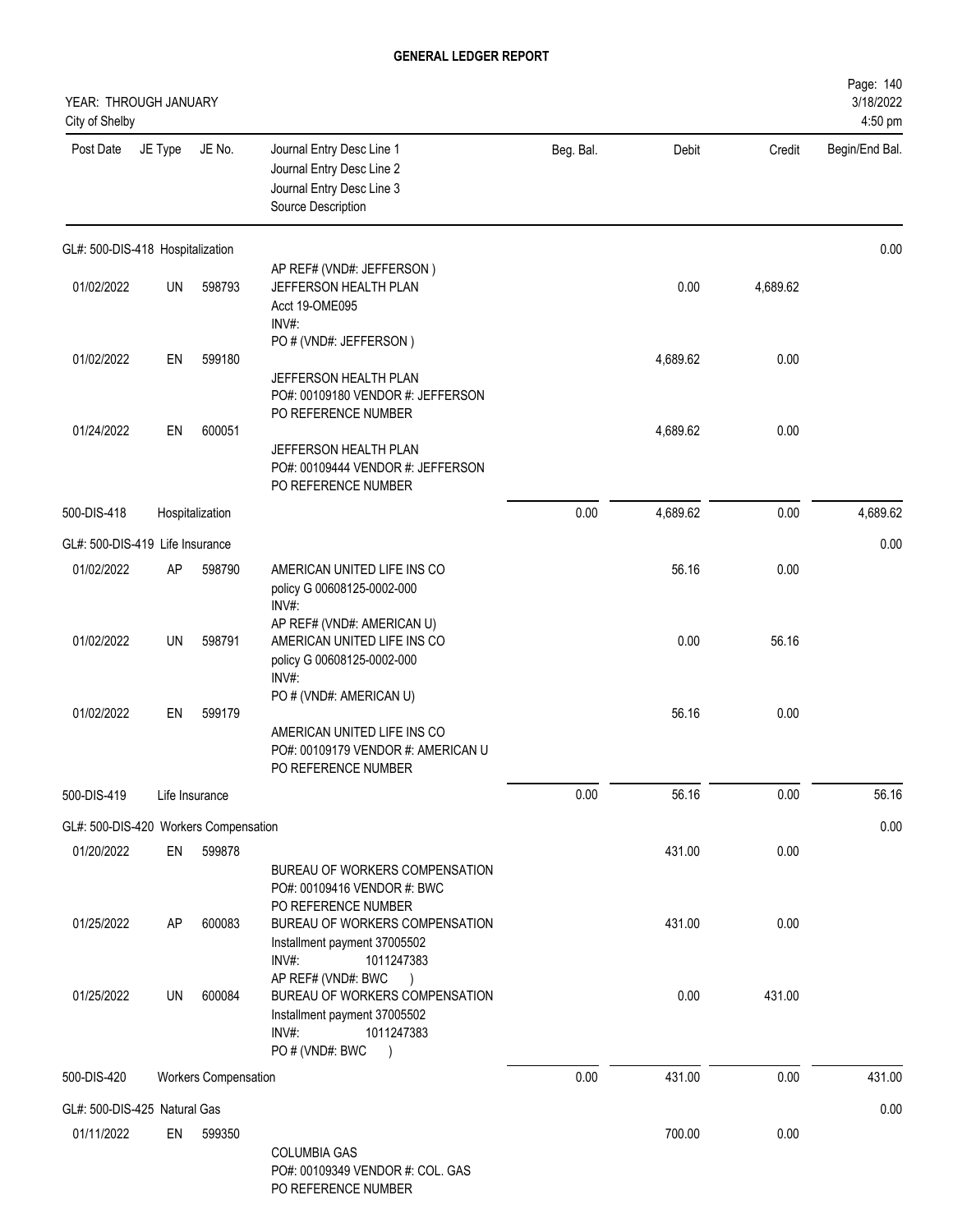| YEAR: THROUGH JANUARY<br>City of Shelby         |             |                                |                                                                                                                                |           |        |        | Page: 141<br>3/18/2022<br>4:50 pm |
|-------------------------------------------------|-------------|--------------------------------|--------------------------------------------------------------------------------------------------------------------------------|-----------|--------|--------|-----------------------------------|
| Post Date                                       | JE Type     | JE No.                         | Journal Entry Desc Line 1<br>Journal Entry Desc Line 2<br>Journal Entry Desc Line 3<br>Source Description                      | Beg. Bal. | Debit  | Credit | Begin/End Bal.                    |
| GL#: 500-DIS-425 Natural Gas                    |             |                                |                                                                                                                                |           |        |        | 0.00                              |
| 01/21/2022                                      | AP          | 599974                         | <b>COLUMBIA GAS</b><br>Acct 124225390010003<br>INV#:<br>32268<br>AP REF# (VND#: COL. GAS)                                      |           | 456.94 | 0.00   |                                   |
| 01/21/2022                                      | UN          | 599975                         | <b>COLUMBIA GAS</b><br>Acct 124225390010003<br>INV#:<br>32268<br>PO # (VND#: COL. GAS)                                         |           | 0.00   | 700.00 |                                   |
| 500-DIS-425                                     | Natural Gas |                                |                                                                                                                                | 0.00      | 456.94 | 0.00   | 456.94                            |
| GL#: 500-DIS-428 Telephone                      |             |                                |                                                                                                                                |           |        |        | 0.00                              |
| 01/02/2022                                      | AP          | 598788                         | <b>CENTURYLINK</b><br>acct 302298892 12/16/2021<br>INV#:                                                                       |           | 60.61  | 0.00   |                                   |
| 01/02/2022                                      | UN          | 598789                         | AP REF# (VND#: CENTURY)<br><b>CENTURYLINK</b><br>acct 302298892 12/16/2021<br>INV#:                                            |           | 0.00   | 60.61  |                                   |
| 01/02/2022                                      | EN          | 599178                         | PO # (VND#: CENTURY )<br><b>CENTURYLINK</b><br>PO#: 00109178 VENDOR #: CENTURY                                                 |           | 60.61  | 0.00   |                                   |
| 01/06/2022                                      | EN          | 599282                         | PO REFERENCE NUMBER<br>CHARTER COMM HOLDINGS LLC<br>PO#: 00109281 VENDOR #: CHART COMM<br>PO REFERENCE NUMBER                  |           | 50.00  | 0.00   |                                   |
| 01/25/2022                                      | AP          | 600104                         | CHARTER COMM HOLDINGS LLC<br>acct 8361104000102703<br>INV#:<br>0102703011522b<br>AP REF# (VND#: CHART COMM)                    |           | 4.55   | 0.00   |                                   |
| 01/25/2022                                      | UN          | 600105                         | CHARTER COMM HOLDINGS LLC<br>acct 8361104000102703<br>INV#:<br>0102703011522b<br>PO # (VND#: CHART COMM)                       |           | 0.00   | 4.55   |                                   |
| 500-DIS-428                                     | Telephone   |                                |                                                                                                                                | 0.00      | 65.16  | 0.00   | 65.16                             |
| GL#: 500-DIS-435 Property and Liability Insuran |             |                                |                                                                                                                                |           |        |        | 0.00                              |
| 01/19/2022                                      | AP          | 599825                         | INSURANCE AUDIT & INSPECTION<br>2022 Insurance Risk Management<br>INV#:                                                        |           | 115.50 | 0.00   |                                   |
| 01/19/2022                                      | UN          | 599826                         | AP REF# (VND#: INS AUDIT)<br>INSURANCE AUDIT & INSPECTION<br>2022 Insurance Risk Management<br>INV#:<br>PO # (VND#: INS AUDIT) |           | 0.00   | 115.50 |                                   |
| 500-DIS-435                                     |             | Property and Liability Insuran |                                                                                                                                | 0.00      | 115.50 | 0.00   | 115.50                            |
| GL#: 500-DIS-436 Auto Insurance                 |             |                                |                                                                                                                                |           |        |        | 0.00                              |
| 01/19/2022                                      | AP          | 599825                         | INSURANCE AUDIT & INSPECTION                                                                                                   |           | 43.00  | 0.00   |                                   |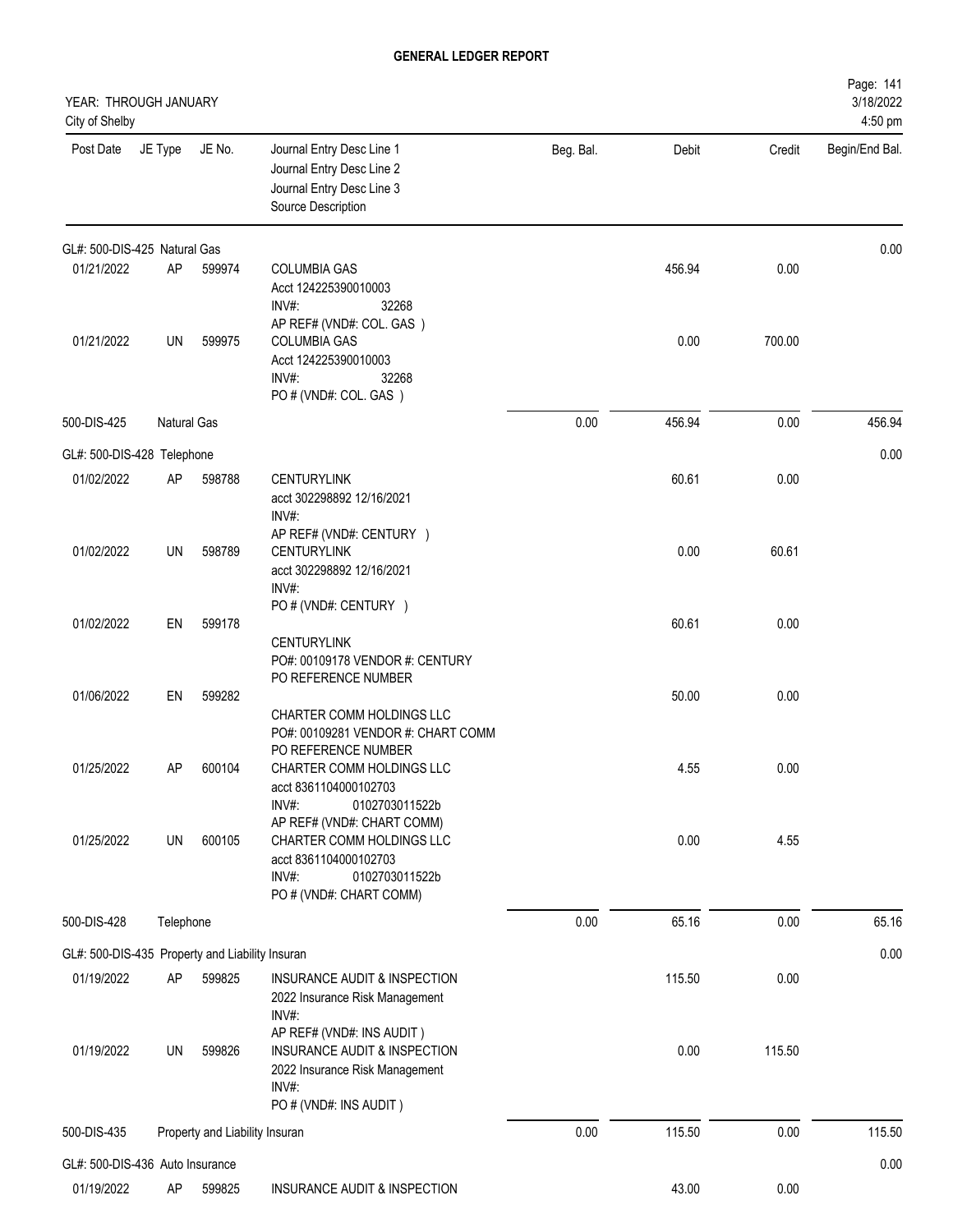| YEAR: THROUGH JANUARY<br>City of Shelby |          |                 |                                                                                                                                                                                  |           |        |        | Page: 142<br>3/18/2022<br>4:50 pm |
|-----------------------------------------|----------|-----------------|----------------------------------------------------------------------------------------------------------------------------------------------------------------------------------|-----------|--------|--------|-----------------------------------|
| Post Date                               | JE Type  | JE No.          | Journal Entry Desc Line 1<br>Journal Entry Desc Line 2<br>Journal Entry Desc Line 3<br>Source Description                                                                        | Beg. Bal. | Debit  | Credit | Begin/End Bal.                    |
| GL#: 500-DIS-436 Auto Insurance         |          |                 |                                                                                                                                                                                  |           |        |        | 0.00                              |
|                                         |          |                 | 2022 Insurance Risk Management<br>INV#:                                                                                                                                          |           |        |        |                                   |
| 01/19/2022                              | UN       | 599826          | AP REF# (VND#: INS AUDIT)<br>INSURANCE AUDIT & INSPECTION<br>2022 Insurance Risk Management<br>$INV#$ :<br>PO # (VND#: INS AUDIT)                                                |           | 0.00   | 43.00  |                                   |
| 500-DIS-436                             |          | Auto Insurance  |                                                                                                                                                                                  | 0.00      | 43.00  | 0.00   | 43.00                             |
| GL#: 500-DIS-472 Supplies               |          |                 |                                                                                                                                                                                  |           |        |        | 0.00                              |
| 01/07/2022                              | AP       | 599034          | DAS HARDWARE LLC<br>Service Dept Dec 2021<br>INV#:                                                                                                                               |           | 200.00 | 0.00   |                                   |
| 01/07/2022                              | UN       | 599035          | AP REF# (VND#: DAS HARDWA)<br>DAS HARDWARE LLC<br>Service Dept Dec 2021<br>INV#:                                                                                                 |           | 0.00   | 200.00 |                                   |
| 01/11/2022                              | EN       | 599351          | PO # (VND#: DAS HARDWA)<br>DAS HARDWARE LLC<br>PO#: 00109350 VENDOR #: DAS HARDWA                                                                                                |           | 100.00 | 0.00   |                                   |
| 01/11/2022                              | EN       | 599352          | PO REFERENCE NUMBER<br>MHS INDUSTRIAL SUPPLY                                                                                                                                     |           | 160.83 | 0.00   |                                   |
| 01/27/2022                              | AP       | 600228          | PO#: 00109351 VENDOR #: MHS IND SU<br>PO REFERENCE NUMBER<br>MHS INDUSTRIAL SUPPLY<br>extension cords, lysol<br>INV#:<br><b>INV32356</b>                                         |           | 102.14 | 0.00   |                                   |
| 01/27/2022                              | UN       | 600229          | AP REF# (VND#: MHS IND SU)<br>MHS INDUSTRIAL SUPPLY<br>extension cords, lysol<br>INV#:<br><b>INV32356</b><br>PO # (VND#: MHS IND SU)                                             |           | 0.00   | 102.14 |                                   |
| 500-DIS-472                             | Supplies |                 |                                                                                                                                                                                  | 0.00      | 302.14 | 0.00   | 302.14                            |
| GL#: 500-DIS-473 Office Supplies        |          |                 |                                                                                                                                                                                  |           |        |        | 0.00                              |
| 01/11/2022                              | EN       | 599353          |                                                                                                                                                                                  |           | 200.00 | 0.00   |                                   |
| 01/14/2022                              | AP       | 599703          | QUILL CORPORATION<br>PO#: 00109352 VENDOR #: QUILL CORP<br>PO REFERENCE NUMBER<br>QUILL CORPORATION<br>Supply order 157312177<br>INV#:<br>22260174<br>AP REF# (VND#: QUILL CORP) |           | 123.86 | 0.00   |                                   |
| 01/14/2022                              | UN       | 599704          | QUILL CORPORATION<br>Supply order 157312177<br>INV#:<br>22260174<br>PO # (VND#: QUILL CORP)                                                                                      |           | 0.00   | 123.86 |                                   |
| 500-DIS-473                             |          | Office Supplies |                                                                                                                                                                                  | 0.00      | 123.86 | 0.00   | 123.86                            |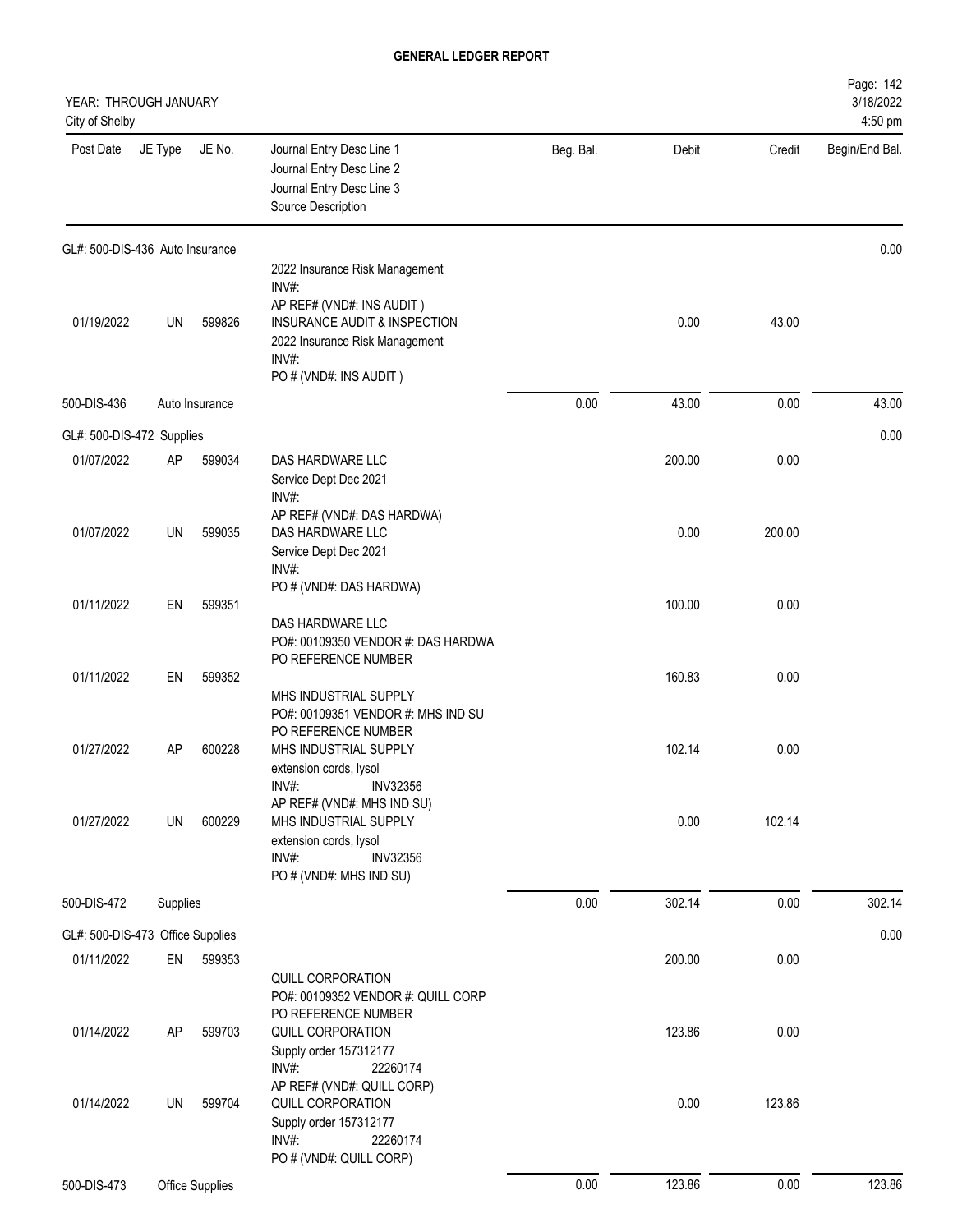| YEAR: THROUGH JANUARY<br>City of Shelby |         |                       |                                                                                                                                              |           |          |        | Page: 143<br>3/18/2022<br>4:50 pm |
|-----------------------------------------|---------|-----------------------|----------------------------------------------------------------------------------------------------------------------------------------------|-----------|----------|--------|-----------------------------------|
| Post Date                               | JE Type | JE No.                | Journal Entry Desc Line 1<br>Journal Entry Desc Line 2<br>Journal Entry Desc Line 3<br>Source Description                                    | Beg. Bal. | Debit    | Credit | Begin/End Bal.                    |
| GL#: 500-DIS-484 Fuel, Autos-Equipment  |         |                       |                                                                                                                                              |           |          |        | 0.00                              |
| 01/12/2022                              | EN      | 599449                |                                                                                                                                              |           | 750.00   | 0.00   |                                   |
| 01/12/2022                              | AP      | 599469                | COLE DISTRIBUTING INC.<br>PO#: 00109375 VENDOR #: COLE DISTR<br>PO REFERENCE NUMBER<br>COLE DISTRIBUTING INC.<br>Fuel Cost Dec 2021<br>INV#: |           | 750.00   | 0.00   |                                   |
| 01/12/2022                              | UN      | 599470                | AP REF# (VND#: COLE DISTR)<br>COLE DISTRIBUTING INC.<br>Fuel Cost Dec 2021<br>INV#:<br>PO # (VND#: COLE DISTR)                               |           | 0.00     | 750.00 |                                   |
| 500-DIS-484                             |         | Fuel, Autos-Equipment |                                                                                                                                              | 0.00      | 750.00   | 0.00   | 750.00                            |
| GL#: 500-DIS-486 Maintenance Equipment  |         |                       |                                                                                                                                              |           |          |        | 0.00                              |
| 01/07/2022                              | AP      | 599026                | SHELBY PARTS CO.<br>Service Dept. Dec 2021<br>INV#:                                                                                          |           | 135.30   | 0.00   |                                   |
| 01/07/2022                              | UN      | 599027                | AP REF# (VND#: SHELBY PAR)<br>SHELBY PARTS CO.<br>Service Dept. Dec 2021<br>INV#:                                                            |           | 0.00     | 150.00 |                                   |
| 01/11/2022                              | EN      | 599423                | PO # (VND#: SHELBY PAR)                                                                                                                      |           | 85.00    | 0.00   |                                   |
| 01/12/2022                              | AP      | 599511                | 7LSI LLC<br>PO#: 00109373 VENDOR #: 7LSI LLC<br>PO REFERENCE NUMBER<br>ADVANCE AUTO PARTS<br>Service dept supplies<br>INV#:<br>7262          |           | 143.59   | 0.00   |                                   |
| 01/12/2022                              | UN      | 599512                | AP REF# (VND#: ADVANCE AU)<br>ADVANCE AUTO PARTS<br>Service dept supplies<br>INV#:<br>7262                                                   |           | 0.00     | 150.00 |                                   |
| 01/20/2022                              | EN      | 599887                | PO # (VND#: ADVANCE AU)<br>OKEYS ALIGNMENT INC<br>PO#: 00109425 VENDOR #: OKEYS ALIG                                                         |           | 1,408.70 | 0.00   |                                   |
| 01/25/2022                              | AP      | 600152                | PO REFERENCE NUMBER<br>7LSI LLC<br>20 hours block of time<br>INV#:<br>2022-3055                                                              |           | 85.00    | 0.00   |                                   |
| 01/25/2022                              | UN      | 600153                | AP REF# (VND#: 7LSI LLC)<br>7LSI LLC<br>20 hours block of time<br>INV#:<br>2022-3055                                                         |           | 0.00     | 85.00  |                                   |
| 01/27/2022                              | EN      | 600196                | PO # (VND#: 7LSI LLC)<br>SOUTHEASTERN EQUIPMENT CO., INC<br>PO#: 00109476 VENDOR #: SOUTHEASTE<br>PO REFERENCE NUMBER                        |           | 67.50    | 0.00   |                                   |
| 01/27/2022                              | AP      | 600226                | OKEYS ALIGNMENT INC                                                                                                                          |           | 1,408.70 | 0.00   |                                   |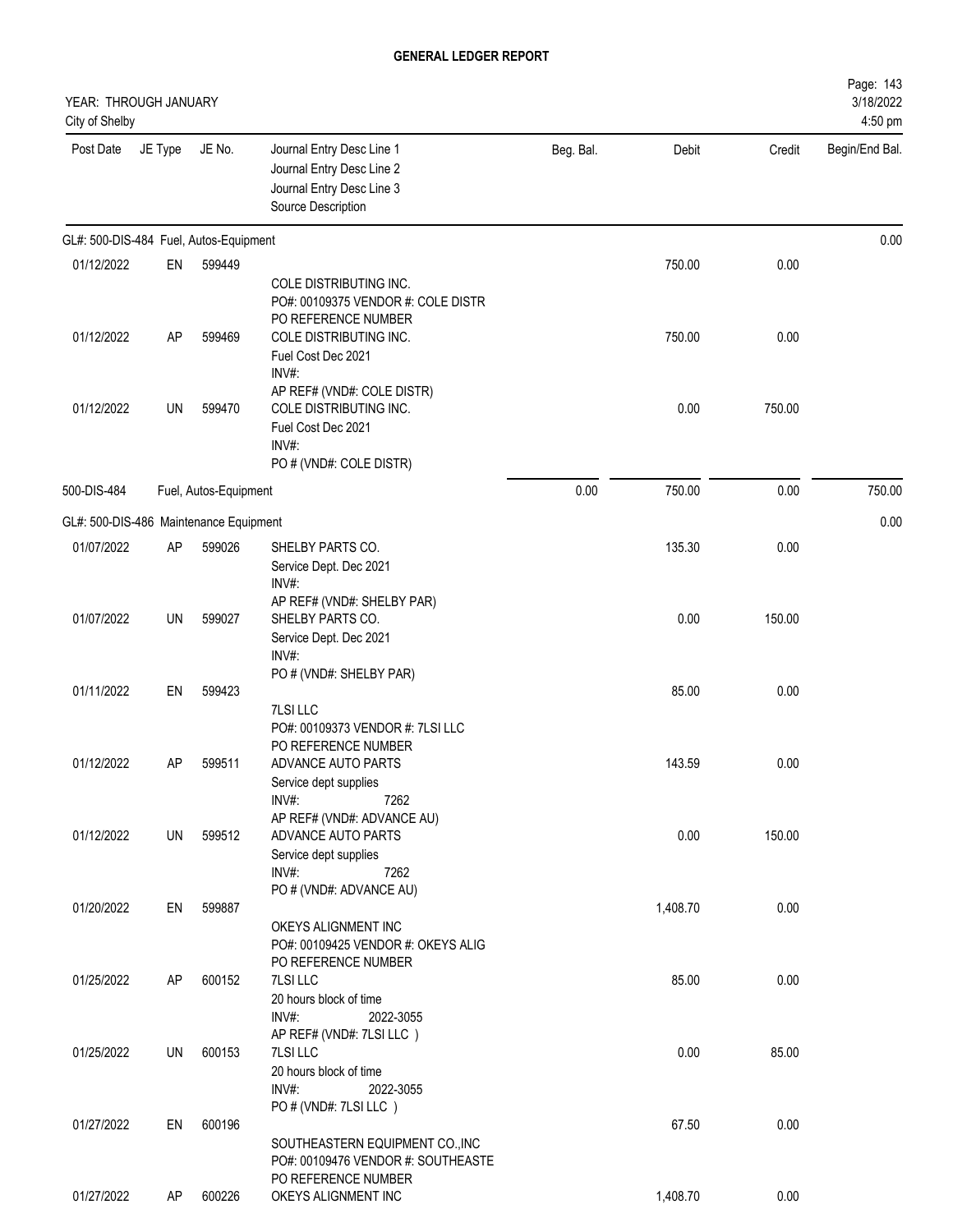| YEAR: THROUGH JANUARY<br>City of Shelby |             |                             |                                                                                                                              |           |          |          | Page: 144<br>3/18/2022<br>4:50 pm |
|-----------------------------------------|-------------|-----------------------------|------------------------------------------------------------------------------------------------------------------------------|-----------|----------|----------|-----------------------------------|
| Post Date                               | JE Type     | JE No.                      | Journal Entry Desc Line 1<br>Journal Entry Desc Line 2<br>Journal Entry Desc Line 3<br>Source Description                    | Beg. Bal. | Debit    | Credit   | Begin/End Bal.                    |
| GL#: 500-DIS-486 Maintenance Equipment  |             |                             |                                                                                                                              |           |          |          | 0.00                              |
| 01/27/2022                              | UN          | 600227                      | Replace front springs & parts<br>INV#:<br>AP REF# (VND#: OKEYS ALIG)<br>OKEYS ALIGNMENT INC<br>Replace front springs & parts |           | 0.00     | 1,408.70 |                                   |
|                                         |             |                             | INV#:<br>PO # (VND#: OKEYS ALIG)                                                                                             |           |          |          |                                   |
| 500-DIS-486                             |             | Maintenance Equipment       |                                                                                                                              | 0.00      | 1,772.59 | 0.00     | 1,772.59                          |
| GL#: 500-DIS-500 Engineering            |             |                             |                                                                                                                              |           |          |          | 0.00                              |
| 01/11/2022                              | EN          | 599409                      | F. E. KROCKA AND ASSOC. INC.<br>PO#: 00109359 VENDOR #: KROCKA/F.E<br>PO REFERENCE NUMBER                                    |           | 75.00    | 0.00     |                                   |
| 01/12/2022                              | AP          | 599495                      | F. E. KROCKA AND ASSOC. INC.<br>Engineering Dec. 2021<br>INV#:<br>44096<br>AP REF# (VND#: KROCKA/F.E)                        |           | 75.00    | 0.00     |                                   |
| 01/12/2022                              | UN          | 599496                      | F. E. KROCKA AND ASSOC. INC.<br>Engineering Dec. 2021<br>INV#:<br>44096<br>PO # (VND#: KROCKA/F.E)                           |           | 0.00     | 75.00    |                                   |
| 500-DIS-500                             | Engineering |                             |                                                                                                                              | 0.00      | 75.00    | 0.00     | 75.00                             |
| GL#: 500-DIS-510 Clothing Allowance     |             |                             |                                                                                                                              |           |          |          | 0.00                              |
| 01/11/2022                              | EN          | 599357                      | SPORTSMANS DEN<br>PO#: 00109356 VENDOR #: SPORTSMANS<br>PO REFERENCE NUMBER                                                  |           | 89.99    | 0.00     |                                   |
| 01/14/2022                              | AP          | 599701                      | SPORTSMANS DEN<br><b>Bibs for Shatzer</b><br>INV#:<br>AP REF# (VND#: SPORTSMANS)                                             |           | 89.99    | 0.00     |                                   |
| 01/14/2022                              | UN          | 599702                      | SPORTSMANS DEN<br><b>Bibs for Shatzer</b><br>INV#:                                                                           |           | 0.00     | 89.99    |                                   |
| 01/27/2022                              | EN          | 600199                      | PO # (VND#: SPORTSMANS)<br>SPORTSMANS DEN<br>PO#: 00109479 VENDOR #: SPORTSMANS<br>PO REFERENCE NUMBER                       |           | 177.27   | 0.00     |                                   |
| 500-DIS-510                             |             | <b>Clothing Allowance</b>   |                                                                                                                              | 0.00      | 89.99    | 0.00     | 89.99                             |
| GL#: 500-DIS-521                        |             | Meters and Related Supplies |                                                                                                                              |           |          |          | 0.00                              |
| 01/06/2022                              | EN          | 599291                      | <b>FERGUSON WATERWORKS</b><br>PO#: 00109290 VENDOR #: FERGUSON W<br>PO REFERENCE NUMBER                                      |           | 120.00   | 0.00     |                                   |
| 01/07/2022                              | AP          | 599028                      | <b>FERGUSON WATERWORKS</b><br>job name copperhorn                                                                            |           | 3,000.00 | 0.00     |                                   |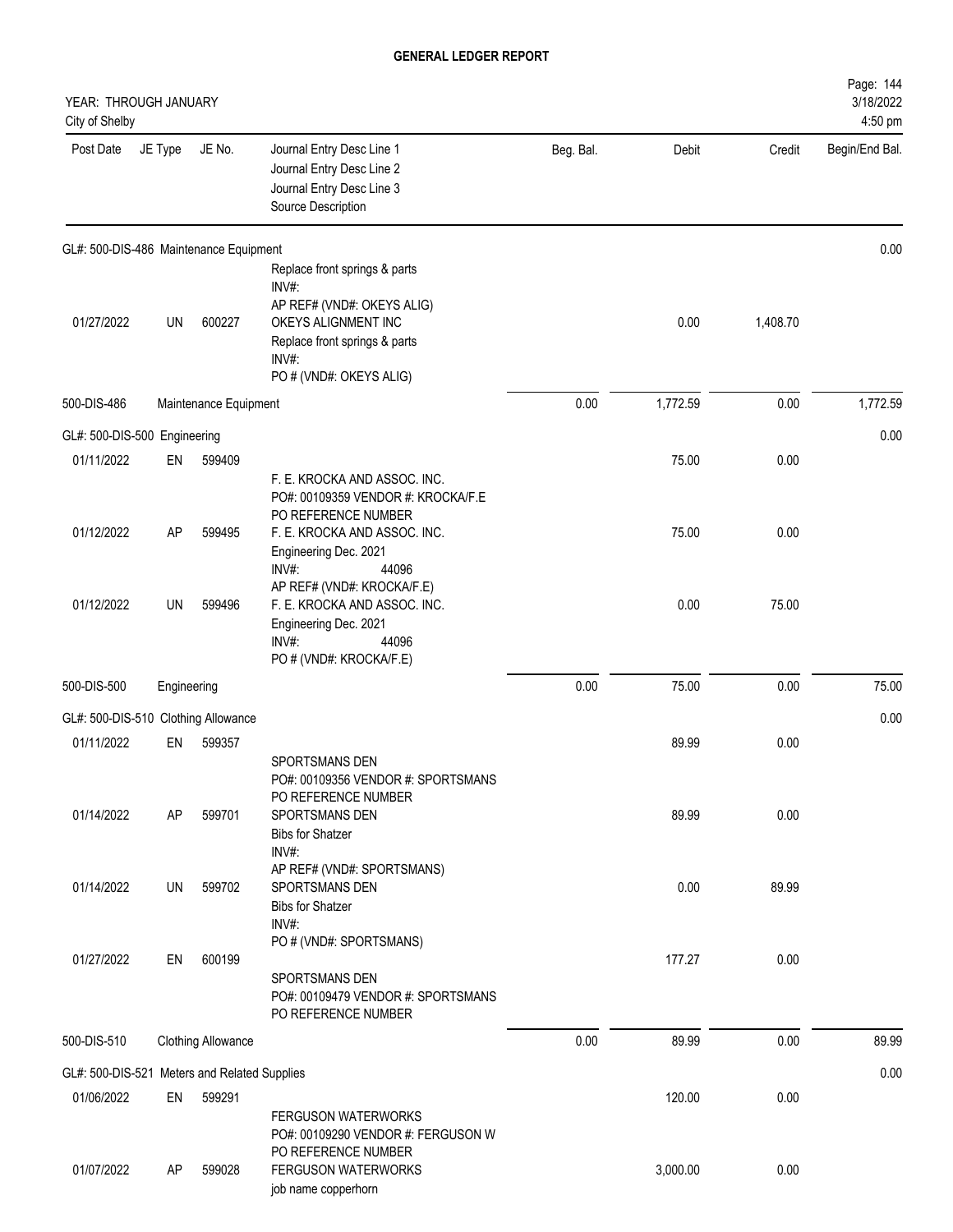| YEAR: THROUGH JANUARY<br>City of Shelby      |           |                             |                                                                                                                              |           |          |          | Page: 145<br>3/18/2022<br>4:50 pm |
|----------------------------------------------|-----------|-----------------------------|------------------------------------------------------------------------------------------------------------------------------|-----------|----------|----------|-----------------------------------|
| Post Date                                    | JE Type   | JE No.                      | Journal Entry Desc Line 1<br>Journal Entry Desc Line 2<br>Journal Entry Desc Line 3<br>Source Description                    | Beg. Bal. | Debit    | Credit   | Begin/End Bal.                    |
| GL#: 500-DIS-521 Meters and Related Supplies |           |                             |                                                                                                                              |           |          |          | 0.00                              |
| 01/07/2022                                   | UN        | 599029                      | INV#:<br>0722084<br>AP REF# (VND#: FERGUSON W)<br><b>FERGUSON WATERWORKS</b><br>job name copperhorn<br>INV#:<br>0722084      |           | 0.00     | 3,000.00 |                                   |
| 01/11/2022                                   | EN        | 599347                      | PO # (VND#: FERGUSON W)<br>CENTRAL OH PLBG HTG & CLG LLC                                                                     |           | 1,200.00 | 0.00     |                                   |
| 01/21/2022                                   | <b>AP</b> | 599970                      | PO#: 00109346 VENDOR #: CENT OH PL<br>PO REFERENCE NUMBER<br>FERGUSON WATERWORKS<br>Job name email<br>INV#:<br>0205774       |           | 112.77   | 0.00     |                                   |
| 01/21/2022                                   | UN        | 599971                      | AP REF# (VND#: FERGUSON W)<br><b>FERGUSON WATERWORKS</b><br>Job name email<br>INV#:<br>0205774<br>PO # (VND#: FERGUSON W)    |           | 0.00     | 120.00   |                                   |
| 500-DIS-521                                  |           | Meters and Related Supplies |                                                                                                                              | 0.00      | 3,112.77 | 0.00     | 3,112.77                          |
| GL#: 500-DIS-529 Small tools and equipment   |           |                             |                                                                                                                              |           |          |          | 0.00                              |
| 01/12/2022                                   | <b>AP</b> | 599529                      | <b>CARTER LUMBER</b><br>Service dept supplies<br>223482674<br>$INV#$ :                                                       |           | 698.64   | 0.00     |                                   |
| 01/12/2022                                   | UN        | 599530                      | AP REF# (VND#: CARTER LUM)<br><b>CARTER LUMBER</b><br>Service dept supplies<br>INV#:<br>223482674<br>PO # (VND#: CARTER LUM) |           | 0.00     | 700.00   |                                   |
| 500-DIS-529                                  |           | Small tools and equipment   |                                                                                                                              | 0.00      | 698.64   | 0.00     | 698.64                            |
| GL#: 500-DIS-575 Safety Related              |           |                             |                                                                                                                              |           |          |          | 0.00                              |
| 01/04/2022                                   | EN        | 599223                      | AMP-OHIO, INC.<br>PO#: 00109223 VENDOR #: AMPO, INC.<br>PO REFERENCE NUMBER                                                  |           | 143.60   | 0.00     |                                   |
| 01/07/2022                                   | AP        | 598972                      | AMP-OHIO, INC.<br>Fire preventoin safety<br>INV#:<br>6000690                                                                 |           | 143.60   | 0.00     |                                   |
| 01/07/2022                                   | UN        | 598973                      | AP REF# (VND#: AMPO, INC.)<br>AMP-OHIO, INC.<br>Fire preventoin safety<br>INV#:<br>6000690                                   |           | 0.00     | 143.60   |                                   |
| 01/11/2022                                   | EN        | 599414                      | PO # (VND#: AMPO, INC.)<br>AMP-OHIO, INC.<br>PO#: 00109364 VENDOR #: AMPO, INC.<br>PO REFERENCE NUMBER                       |           | 361.80   | 0.00     |                                   |
| 500-DIS-575                                  |           | Safety Related              |                                                                                                                              | 0.00      | 143.60   | 0.00     | 143.60                            |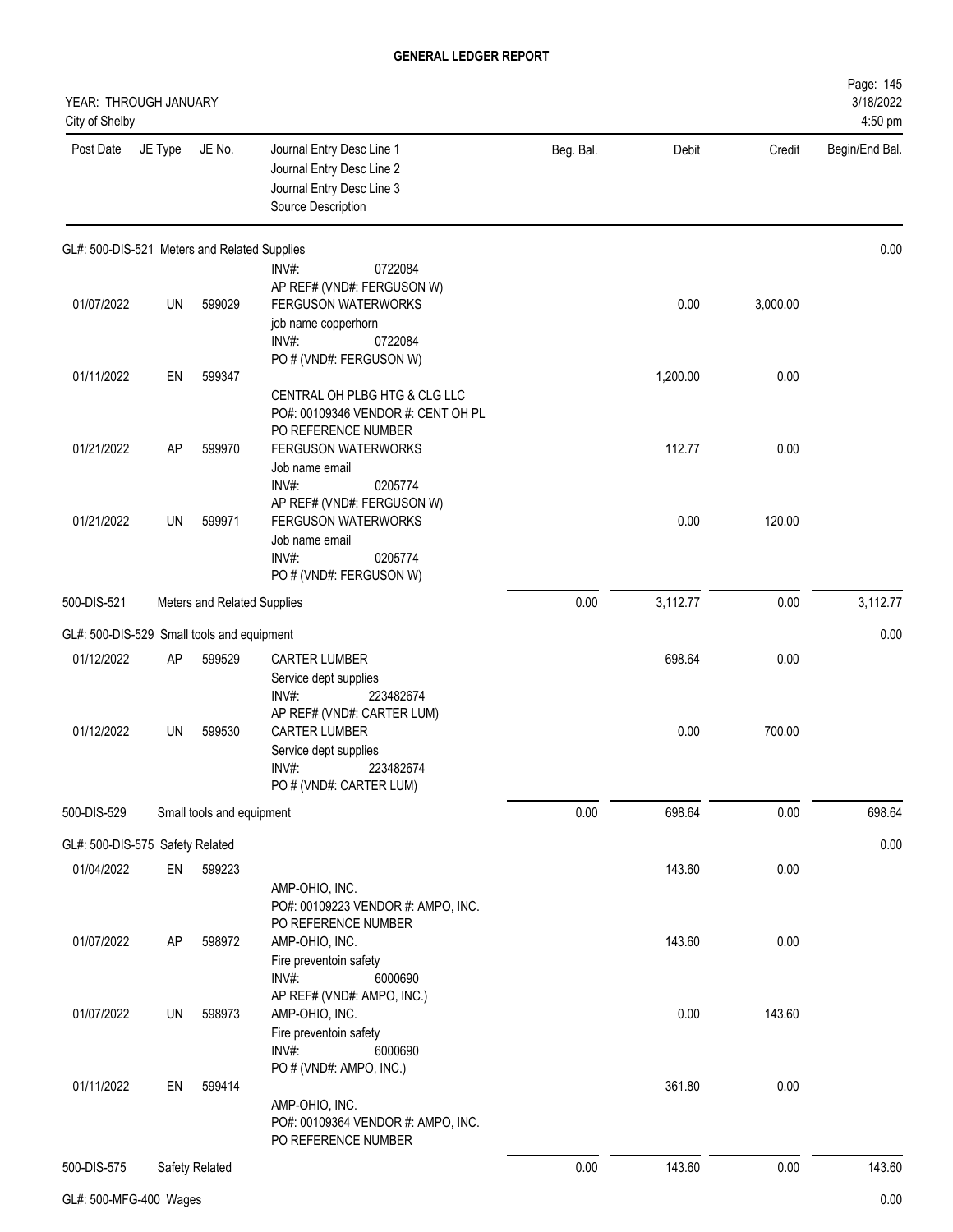| YEAR: THROUGH JANUARY<br>City of Shelby |           |        |                                                                                                                  |           |           |           | Page: 146<br>3/18/2022<br>4:50 pm |
|-----------------------------------------|-----------|--------|------------------------------------------------------------------------------------------------------------------|-----------|-----------|-----------|-----------------------------------|
| Post Date                               | JE Type   | JE No. | Journal Entry Desc Line 1<br>Journal Entry Desc Line 2<br>Journal Entry Desc Line 3<br>Source Description        | Beg. Bal. | Debit     | Credit    | Begin/End Bal.                    |
| GL#: 500-MFG-400 Wages                  |           |        |                                                                                                                  |           |           |           | 0.00                              |
| 01/05/2022                              | AP        | 598905 | <b>CITY PAYROLL FUND</b><br>Wages 12/19/21-1/1/22<br>INV#:<br>AP REF# (VND#: CITY PAYRO)                         |           | 16,599.54 | 0.00      |                                   |
| 01/05/2022                              | UN        | 598906 | <b>CITY PAYROLL FUND</b><br>Wages 12/19/21-1/1/22<br>INV#:                                                       |           | 0.00      | 16,599.54 |                                   |
| 01/05/2022                              | EN        | 599228 | PO # (VND#: CITY PAYRO)<br><b>CITY PAYROLL FUND</b><br>PO#: 00109228 VENDOR #: CITY PAYRO<br>PO REFERENCE NUMBER |           | 16,599.54 | 0.00      |                                   |
| 01/19/2022                              | EN        | 599795 | <b>CITY PAYROLL FUND</b><br>PO#: 00109399 VENDOR #: CITY PAYRO<br>PO REFERENCE NUMBER                            |           | 12,735.85 | 0.00      |                                   |
| 01/19/2022                              | AP        | 599797 | CITY PAYROLL FUND<br>Wages 1/2/22-1/15/22<br>INV#:<br>AP REF# (VND#: CITY PAYRO)                                 |           | 12,735.85 | 0.00      |                                   |
| 01/19/2022                              | UN        | 599798 | <b>CITY PAYROLL FUND</b><br>Wages 1/2/22-1/15/22<br>INV#:<br>PO # (VND#: CITY PAYRO)                             |           | 0.00      | 12,735.85 |                                   |
| 500-MFG-400                             | Wages     |        |                                                                                                                  | 0.00      | 29,335.39 | 0.00      | 29,335.39                         |
|                                         |           |        | GL#: 500-MFG-415 Public Employees Retire.System                                                                  |           |           |           | 0.00                              |
| 01/04/2022                              | EN        | 599212 | OH PUBLIC EMPLOYEES RETIREMENT<br>PO#: 00109212 VENDOR #: OPERS<br>PO REFERENCE NUMBER                           |           | 3,926.61  | 0.00      |                                   |
| 01/05/2022                              | <b>AP</b> | 598911 | OH PUBLIC EMPLOYEES RETIREMENT<br>Employer portion 11/21/21-<br>INV#:<br>AP REF# (VND#: OPERS<br>$\rightarrow$   |           | 3,926.61  | 0.00      |                                   |
| 01/05/2022                              | UN        | 598912 | OH PUBLIC EMPLOYEES RETIREMENT<br>Employer portion 11/21/21-<br>INV#:<br>PO # (VND#: OPERS )                     |           | 0.00      | 3,926.61  |                                   |
| 500-MFG-415                             |           |        | Public Employees Retire.System                                                                                   | 0.00      | 3,926.61  | 0.00      | 3,926.61                          |
| GL#: 500-MFG-417 FICA                   |           |        |                                                                                                                  |           |           |           | 0.00                              |
| 01/05/2022                              | AP        | 598907 | PAYROLL FUND<br>FICA 12/19/21-1/1/22<br>INV#:<br>AP REF# (VND#: PAYROLL FU)                                      |           | 240.68    | 0.00      |                                   |
| 01/05/2022                              | UN        | 598908 | PAYROLL FUND<br>FICA 12/19/21-1/1/22<br>INV#:<br>PO # (VND#: PAYROLL FU)                                         |           | 0.00      | 240.68    |                                   |
| 01/05/2022                              | EN        | 599229 |                                                                                                                  |           | 240.68    | 0.00      |                                   |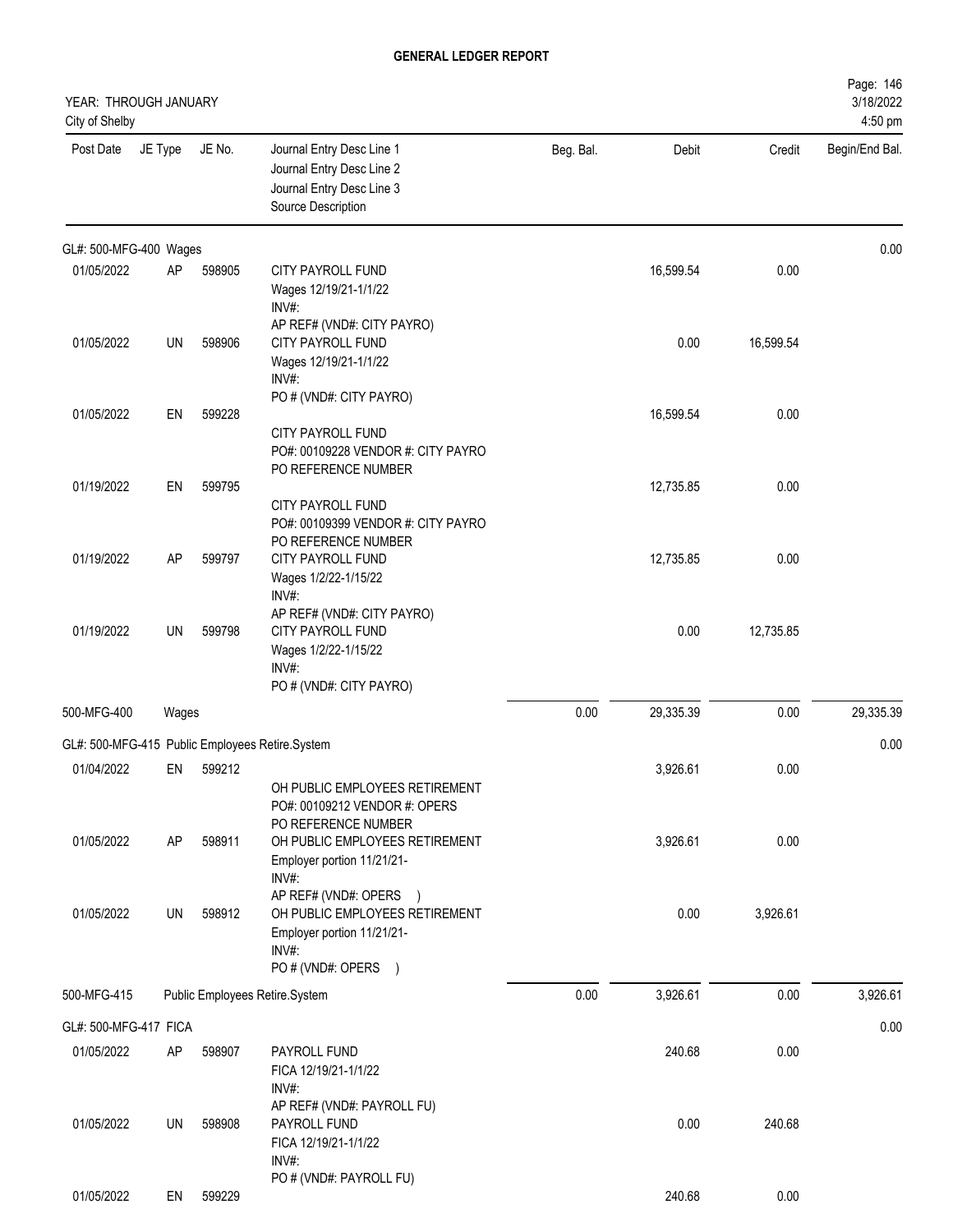| YEAR: THROUGH JANUARY<br>City of Shelby |             |                 |                                                                                                                     |           |          |          | Page: 147<br>3/18/2022<br>4:50 pm |
|-----------------------------------------|-------------|-----------------|---------------------------------------------------------------------------------------------------------------------|-----------|----------|----------|-----------------------------------|
| Post Date                               | JE Type     | JE No.          | Journal Entry Desc Line 1<br>Journal Entry Desc Line 2<br>Journal Entry Desc Line 3<br>Source Description           | Beg. Bal. | Debit    | Credit   | Begin/End Bal.                    |
| GL#: 500-MFG-417 FICA                   |             |                 |                                                                                                                     |           |          |          | 0.00                              |
|                                         |             |                 | PAYROLL FUND<br>PO#: 00109229 VENDOR #: PAYROLL FU                                                                  |           |          |          |                                   |
|                                         |             |                 | PO REFERENCE NUMBER                                                                                                 |           |          |          |                                   |
| 01/19/2022                              | EN          | 599796          | PAYROLL FUND<br>PO#: 00109400 VENDOR #: PAYROLL FU<br>PO REFERENCE NUMBER                                           |           | 184.67   | 0.00     |                                   |
| 01/19/2022                              | AP          | 599799          | PAYROLL FUND<br>FICA 1/2/22-1/15/22<br>INV#:                                                                        |           | 184.67   | 0.00     |                                   |
| 01/19/2022                              | UN          | 599800          | AP REF# (VND#: PAYROLL FU)<br>PAYROLL FUND<br>FICA 1/2/22-1/15/22<br>INV#:<br>PO # (VND#: PAYROLL FU)               |           | 0.00     | 184.67   |                                   |
| 500-MFG-417                             | <b>FICA</b> |                 |                                                                                                                     | 0.00      | 425.35   | 0.00     | 425.35                            |
| GL#: 500-MFG-418 Hospitalization        |             |                 |                                                                                                                     |           |          |          | 0.00                              |
| 01/02/2022                              | AP          | 598792          | JEFFERSON HEALTH PLAN<br>Acct 19-OME095<br>INV#:                                                                    |           | 8,593.18 | 0.00     |                                   |
| 01/02/2022                              | UN          | 598793          | AP REF# (VND#: JEFFERSON)<br>JEFFERSON HEALTH PLAN<br>Acct 19-OME095<br>INV#:                                       |           | 0.00     | 8,593.18 |                                   |
| 01/02/2022                              | EN          | 599180          | PO # (VND#: JEFFERSON)<br>JEFFERSON HEALTH PLAN<br>PO#: 00109180 VENDOR #: JEFFERSON                                |           | 8,593.18 | 0.00     |                                   |
| 01/24/2022                              | EN          | 600051          | PO REFERENCE NUMBER<br>JEFFERSON HEALTH PLAN<br>PO#: 00109444 VENDOR #: JEFFERSON<br>PO REFERENCE NUMBER            |           | 8,593.18 | 0.00     |                                   |
| 500-MFG-418                             |             | Hospitalization |                                                                                                                     | 0.00      | 8,593.18 | 0.00     | 8,593.18                          |
| GL#: 500-MFG-419 Life Insurance         |             |                 |                                                                                                                     |           |          |          | 0.00                              |
| 01/02/2022                              | AP          | 598790          | AMERICAN UNITED LIFE INS CO<br>policy G 00608125-0002-000<br>INV#:                                                  |           | 57.00    | 0.00     |                                   |
| 01/02/2022                              | UN          | 598791          | AP REF# (VND#: AMERICAN U)<br>AMERICAN UNITED LIFE INS CO<br>policy G 00608125-0002-000<br>INV#:                    |           | 0.00     | 57.00    |                                   |
| 01/02/2022                              | EN          | 599179          | PO # (VND#: AMERICAN U)<br>AMERICAN UNITED LIFE INS CO<br>PO#: 00109179 VENDOR #: AMERICAN U<br>PO REFERENCE NUMBER |           | 57.00    | 0.00     |                                   |
| 500-MFG-419                             |             | Life Insurance  |                                                                                                                     | 0.00      | 57.00    | 0.00     | 57.00                             |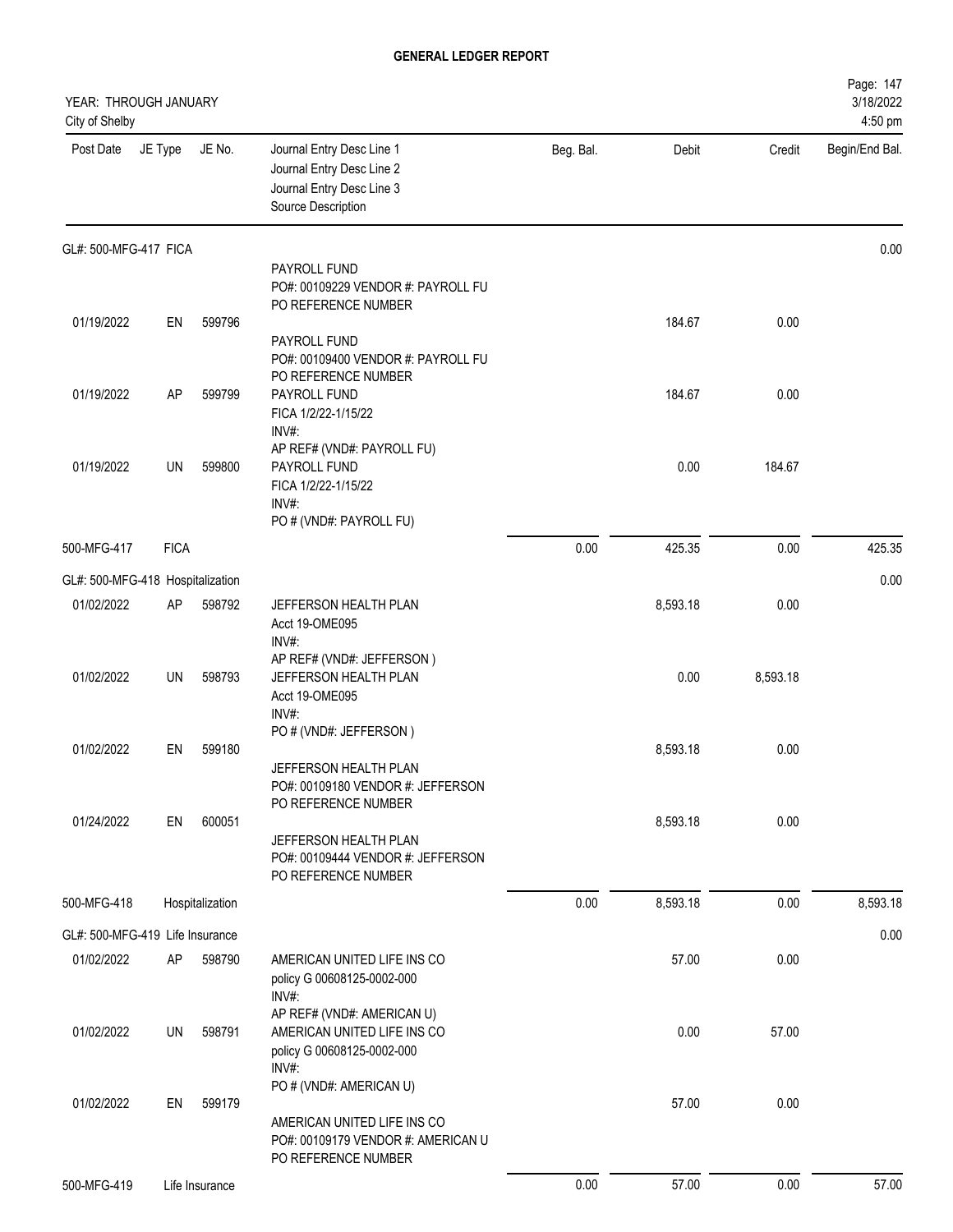| YEAR: THROUGH JANUARY<br>City of Shelby |         |                             |                                                                                                                                                                               |           |           |           | Page: 148<br>3/18/2022<br>4:50 pm |
|-----------------------------------------|---------|-----------------------------|-------------------------------------------------------------------------------------------------------------------------------------------------------------------------------|-----------|-----------|-----------|-----------------------------------|
| Post Date                               | JE Type | JE No.                      | Journal Entry Desc Line 1<br>Journal Entry Desc Line 2<br>Journal Entry Desc Line 3<br>Source Description                                                                     | Beg. Bal. | Debit     | Credit    | Begin/End Bal.                    |
| GL#: 500-MFG-420 Workers Compensation   |         |                             |                                                                                                                                                                               |           |           |           | 0.00                              |
| 01/20/2022                              | EN      | 599878                      |                                                                                                                                                                               |           | 510.00    | 0.00      |                                   |
| 01/25/2022                              | AP      | 600083                      | BUREAU OF WORKERS COMPENSATION<br>PO#: 00109416 VENDOR #: BWC<br>PO REFERENCE NUMBER<br>BUREAU OF WORKERS COMPENSATION<br>Installment payment 37005502<br>INV#:<br>1011247383 |           | 510.00    | 0.00      |                                   |
| 01/25/2022                              | UN      | 600084                      | AP REF# (VND#: BWC<br>$\lambda$<br>BUREAU OF WORKERS COMPENSATION<br>Installment payment 37005502<br>INV#:<br>1011247383<br>PO # (VND#: BWC<br>$\overline{\phantom{a}}$       |           | 0.00      | 510.00    |                                   |
| 500-MFG-420                             |         | <b>Workers Compensation</b> |                                                                                                                                                                               | 0.00      | 510.00    | 0.00      | 510.00                            |
| GL#: 500-MFG-426 Electric               |         |                             |                                                                                                                                                                               |           |           |           | 0.00                              |
| 01/19/2022                              | EN      | 599846                      |                                                                                                                                                                               |           | 14,480.18 | 0.00      |                                   |
| 01/21/2022                              | AP      | 599934                      | MUNICIPAL UTILITIES<br>PO#: 00109405 VENDOR #: MUNI UTILI<br>PO REFERENCE NUMBER<br>MUNICIPAL UTILITIES<br>39.111.1<br>INV#:                                                  |           | 10,770.12 | 0.00      |                                   |
| 01/21/2022                              | UN      | 599935                      | AP REF# (VND#: MUNI UTILI)<br>MUNICIPAL UTILITIES<br>39.111.1<br>INV#:                                                                                                        |           | 0.00      | 10,770.12 |                                   |
| 01/21/2022                              | AP      | 599936                      | PO # (VND#: MUNI UTILI)<br><b>MUNICIPAL UTILITIES</b><br>02.205.1<br>INV#:                                                                                                    |           | 115.07    | 0.00      |                                   |
| 01/21/2022                              | UN      | 599937                      | AP REF# (VND#: MUNI UTILI)<br>MUNICIPAL UTILITIES<br>02.205.1<br>INV#:                                                                                                        |           | 0.00      | 115.07    |                                   |
| 01/21/2022                              | AP      | 599938                      | PO # (VND#: MUNI UTILI)<br>MUNICIPAL UTILITIES<br>13.54.1<br>INV#:                                                                                                            |           | 59.43     | 0.00      |                                   |
| 01/21/2022                              | UN      | 599939                      | AP REF# (VND#: MUNI UTILI)<br>MUNICIPAL UTILITIES<br>13.54.1<br>INV#:                                                                                                         |           | 0.00      | 59.43     |                                   |
| 01/21/2022                              | AP      | 599940                      | PO # (VND#: MUNI UTILI)<br>MUNICIPAL UTILITIES<br>13.55.1<br>INV#:                                                                                                            |           | 9.28      | 0.00      |                                   |
| 01/21/2022                              | UN      | 599941                      | AP REF# (VND#: MUNI UTILI)<br>MUNICIPAL UTILITIES<br>13.55.1<br>INV#:                                                                                                         |           | 0.00      | 9.28      |                                   |
| 01/21/2022                              | AP      | 599942                      | PO # (VND#: MUNI UTILI)<br>MUNICIPAL UTILITIES                                                                                                                                |           | 103.32    | 0.00      |                                   |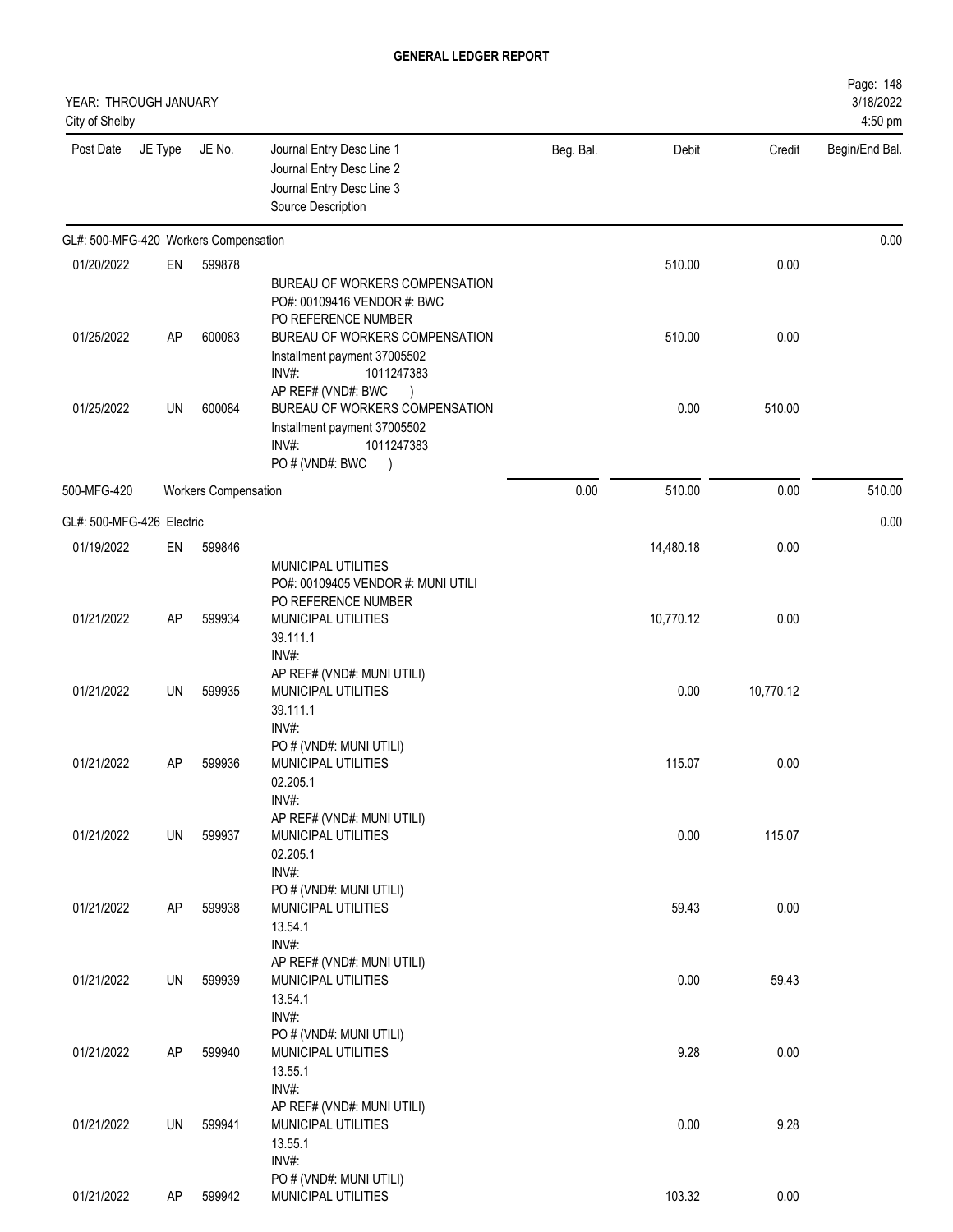| YEAR: THROUGH JANUARY<br>City of Shelby |           |        |                                                                                                             |           |           |          | Page: 149<br>3/18/2022<br>4:50 pm |
|-----------------------------------------|-----------|--------|-------------------------------------------------------------------------------------------------------------|-----------|-----------|----------|-----------------------------------|
| Post Date                               | JE Type   | JE No. | Journal Entry Desc Line 1<br>Journal Entry Desc Line 2<br>Journal Entry Desc Line 3<br>Source Description   | Beg. Bal. | Debit     | Credit   | Begin/End Bal.                    |
| GL#: 500-MFG-426 Electric               |           |        |                                                                                                             |           |           |          | 0.00                              |
|                                         |           |        | 33.333.1<br>INV#:                                                                                           |           |           |          |                                   |
| 01/21/2022                              | UN        | 599943 | AP REF# (VND#: MUNI UTILI)<br><b>MUNICIPAL UTILITIES</b><br>33.333.1<br>INV#:                               |           | 0.00      | 103.32   |                                   |
| 01/21/2022                              | AP        | 599944 | PO # (VND#: MUNI UTILI)<br>MUNICIPAL UTILITIES<br>39.58.2<br>INV#:                                          |           | 721.22    | 0.00     |                                   |
| 01/21/2022                              | UN        | 599945 | AP REF# (VND#: MUNI UTILI)<br>MUNICIPAL UTILITIES<br>39.58.2<br>INV#:                                       |           | 0.00      | 721.22   |                                   |
| 01/21/2022                              | <b>AP</b> | 599946 | PO # (VND#: MUNI UTILI)<br>MUNICIPAL UTILITIES<br>37.238.1<br>INV#:                                         |           | 2,701.74  | 0.00     |                                   |
| 01/21/2022                              | UN        | 599947 | AP REF# (VND#: MUNI UTILI)<br>MUNICIPAL UTILITIES<br>37.238.1<br>INV#:                                      |           | 0.00      | 2,701.74 |                                   |
| 01/31/2022                              | EN        | 600346 | PO # (VND#: MUNI UTILI)<br>MUNICIPAL UTILITIES<br>PO#: 00109522 VENDOR #: MUNI UTILI<br>PO REFERENCE NUMBER |           | 15,623.09 | 0.00     |                                   |
| 500-MFG-426                             | Electric  |        |                                                                                                             | 0.00      | 14,480.18 | 0.00     | 14,480.18                         |
| GL#: 500-MFG-428 Telephone              |           |        |                                                                                                             |           |           |          | 0.00                              |
| 01/02/2022                              | AP        | 598788 | <b>CENTURYLINK</b><br>acct 302298892 12/16/2021<br>INV#:                                                    |           | 267.48    | 0.00     |                                   |
| 01/02/2022                              | UN        | 598789 | AP REF# (VND#: CENTURY )<br><b>CENTURYLINK</b><br>acct 302298892 12/16/2021<br>INV#:                        |           | 0.00      | 267.48   |                                   |
| 01/02/2022                              | EN        | 599178 | PO # (VND#: CENTURY )<br><b>CENTURYLINK</b><br>PO#: 00109178 VENDOR #: CENTURY                              |           | 267.48    | 0.00     |                                   |
| 01/06/2022                              | EN        | 599282 | PO REFERENCE NUMBER<br>CHARTER COMM HOLDINGS LLC<br>PO#: 00109281 VENDOR #: CHART COMM                      |           | 100.00    | 0.00     |                                   |
| 01/25/2022                              | AP        | 600104 | PO REFERENCE NUMBER<br>CHARTER COMM HOLDINGS LLC<br>acct 8361104000102703<br>INV#:<br>0102703011522b        |           | 9.10      | 0.00     |                                   |
| 01/25/2022                              | UN        | 600105 | AP REF# (VND#: CHART COMM)<br>CHARTER COMM HOLDINGS LLC<br>acct 8361104000102703                            |           | 0.00      | 9.10     |                                   |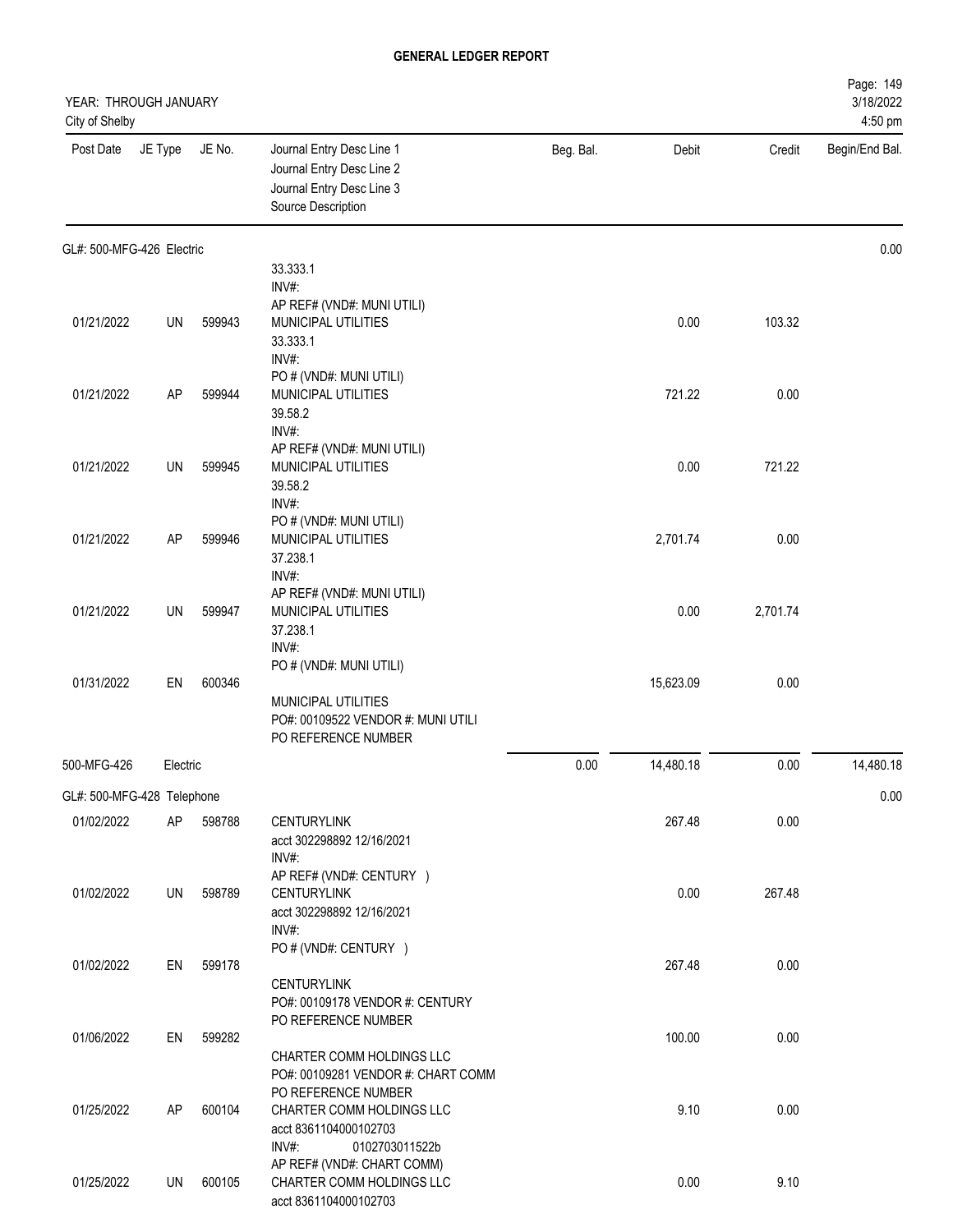| YEAR: THROUGH JANUARY<br>City of Shelby          |           |                |                                                                                                                                 |           |        |        | Page: 150<br>3/18/2022<br>4:50 pm |
|--------------------------------------------------|-----------|----------------|---------------------------------------------------------------------------------------------------------------------------------|-----------|--------|--------|-----------------------------------|
| Post Date                                        | JE Type   | JE No.         | Journal Entry Desc Line 1<br>Journal Entry Desc Line 2<br>Journal Entry Desc Line 3<br>Source Description                       | Beg. Bal. | Debit  | Credit | Begin/End Bal.                    |
| GL#: 500-MFG-428 Telephone                       |           |                | INV#:<br>0102703011522b<br>PO # (VND#: CHART COMM)                                                                              |           |        |        | 0.00                              |
| 500-MFG-428                                      | Telephone |                |                                                                                                                                 | 0.00      | 276.58 | 0.00   | 276.58                            |
| GL#: 500-MFG-435 Property and Liability Insuran  |           |                |                                                                                                                                 |           |        |        | 0.00                              |
| 01/19/2022                                       | AP        | 599825         | <b>INSURANCE AUDIT &amp; INSPECTION</b><br>2022 Insurance Risk Management<br>INV#:                                              |           | 187.50 | 0.00   |                                   |
| 01/19/2022                                       | <b>UN</b> | 599826         | AP REF# (VND#: INS AUDIT)<br>INSURANCE AUDIT & INSPECTION<br>2022 Insurance Risk Management<br>INV#:<br>PO # (VND#: INS AUDIT)  |           | 0.00   | 187.50 |                                   |
| 500-MFG-435                                      |           |                | Property and Liability Insuran                                                                                                  | 0.00      | 187.50 | 0.00   | 187.50                            |
| GL#: 500-MFG-436 Auto Insurance                  |           |                |                                                                                                                                 |           |        |        | 0.00                              |
| 01/19/2022                                       | AP        | 599825         | INSURANCE AUDIT & INSPECTION<br>2022 Insurance Risk Management<br>INV#:                                                         |           | 14.50  | 0.00   |                                   |
| 01/19/2022                                       | <b>UN</b> | 599826         | AP REF# (VND#: INS AUDIT)<br>INSURANCE AUDIT & INSPECTION<br>2022 Insurance Risk Management<br>INV#:<br>PO # (VND#: INS AUDIT)  |           | 0.00   | 14.50  |                                   |
| 500-MFG-436                                      |           | Auto Insurance |                                                                                                                                 | 0.00      | 14.50  | 0.00   | 14.50                             |
| GL#: 500-MFG-471 Education, Mtgs. & Related Exp. |           |                |                                                                                                                                 |           |        |        | 0.00                              |
| 01/19/2022                                       | EN        | 599847         | AWWA -OHIO SECTION<br>PO#: 00109406 VENDOR #: AWWA -OHIO                                                                        |           | 432.00 | 0.00   |                                   |
| 01/21/2022                                       | AP        | 599924         | PO REFERENCE NUMBER<br>AWWA-OHIO SECTION<br>Membership for Tyler Distl<br>INV#:<br>7001984044<br>AP REF# (VND#: AWWA -OHIO)     |           | 216.00 | 0.00   |                                   |
| 01/21/2022                                       | UN        | 599925         | AWWA-OHIO SECTION<br>Membership for Tyler Distl<br>INV#:<br>7001984044                                                          |           | 0.00   | 216.00 |                                   |
| 01/21/2022                                       | AP        | 599926         | PO # (VND#: AWWA -OHIO)<br>AWWA -OHIO SECTION<br>Membership Bob Niedermier<br>INV#:<br>7001991422                               |           | 216.00 | 0.00   |                                   |
| 01/21/2022                                       | UN        | 599927         | AP REF# (VND#: AWWA -OHIO)<br>AWWA -OHIO SECTION<br>Membership Bob Niedermier<br>INV#:<br>7001991422<br>PO # (VND#: AWWA -OHIO) |           | 0.00   | 216.00 |                                   |
| 500-MFG-471                                      |           |                | Education, Mtgs. & Related Exp.                                                                                                 | 0.00      | 432.00 | 0.00   | 432.00                            |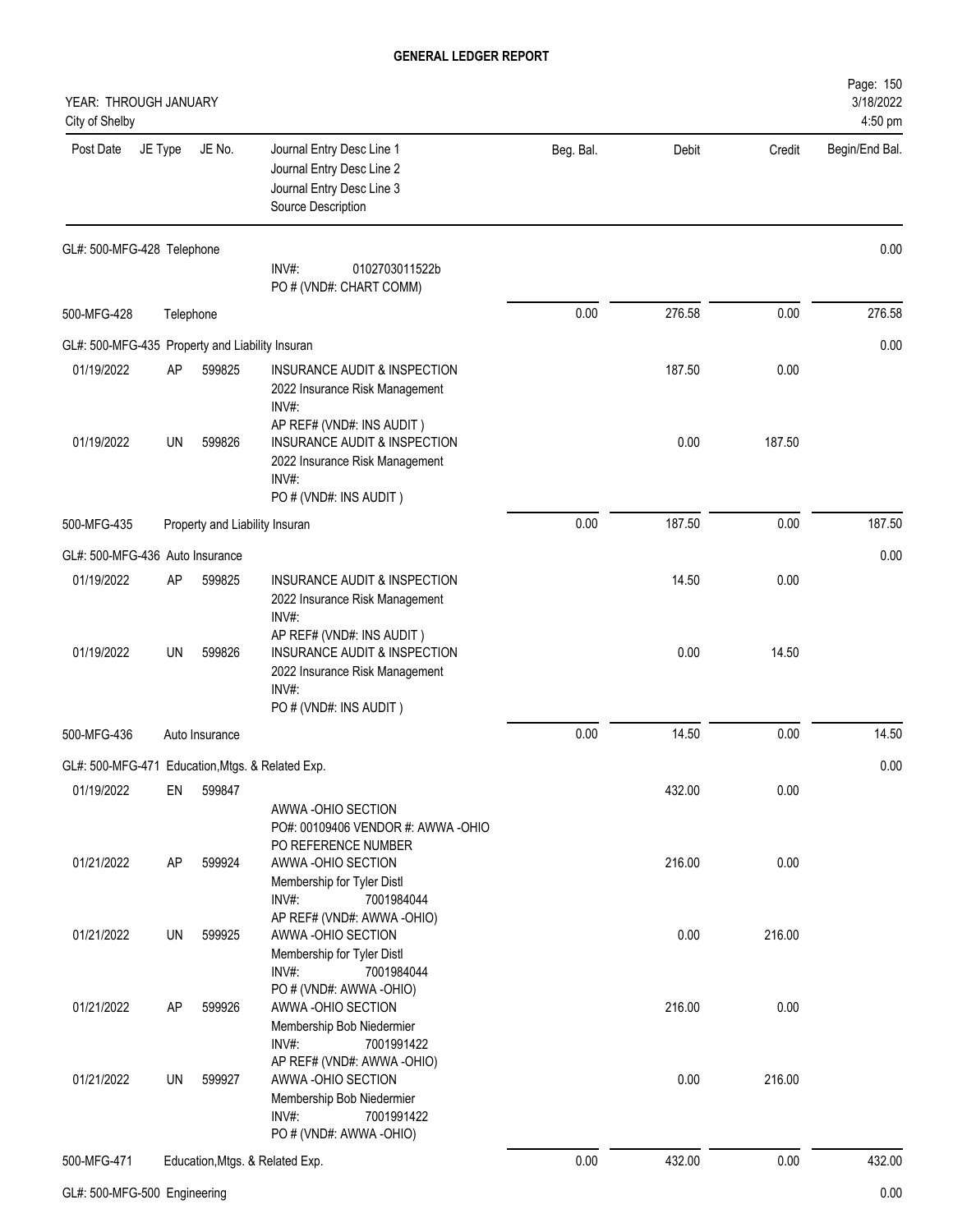| YEAR: THROUGH JANUARY<br>City of Shelby |         |                  |                                                                                                           |           |          |          | Page: 151<br>3/18/2022<br>4:50 pm |
|-----------------------------------------|---------|------------------|-----------------------------------------------------------------------------------------------------------|-----------|----------|----------|-----------------------------------|
| Post Date                               | JE Type | JE No.           | Journal Entry Desc Line 1<br>Journal Entry Desc Line 2<br>Journal Entry Desc Line 3<br>Source Description | Beg. Bal. | Debit    | Credit   | Begin/End Bal.                    |
| GL#: 500-MFG-500 Engineering            |         |                  |                                                                                                           |           |          |          | 0.00                              |
| 01/14/2022                              | AP      | 599725           | CT CONSULTANTS<br>50% BioWin Modeling<br>INV#:<br>210977-1<br>AP REF# (VND#: CT CONSULT)                  |           | 3,000.00 | 0.00     |                                   |
| 01/14/2022                              | UN      | 599726           | CT CONSULTANTS<br>50% BioWin Modeling<br>INV#:<br>210977-1<br>PO # (VND#: CT CONSULT)                     |           | 0.00     | 3,000.00 |                                   |
| 500-MFG-500                             |         | Engineering      |                                                                                                           | 0.00      | 3,000.00 | 0.00     | 3,000.00                          |
| GL#: 500-MFG-501 Computer support       |         |                  |                                                                                                           |           |          |          | 0.00                              |
| 01/11/2022                              | EN      | 599423           | <b>7LSI LLC</b>                                                                                           |           | 85.00    | 0.00     |                                   |
| 01/25/2022                              | AP      | 600152           | PO#: 00109373 VENDOR #: 7LSI LLC<br>PO REFERENCE NUMBER<br>7LSI LLC                                       |           | 85.00    | 0.00     |                                   |
|                                         |         |                  | 20 hours block of time<br>INV#:<br>2022-3055<br>AP REF# (VND#: 7LSI LLC)                                  |           |          |          |                                   |
| 01/25/2022                              | UN      | 600153           | 7LSI LLC<br>20 hours block of time<br>INV#:<br>2022-3055<br>PO # (VND#: 7LSI LLC)                         |           | 0.00     | 85.00    |                                   |
| 500-MFG-501                             |         | Computer support |                                                                                                           | 0.00      | 85.00    | 0.00     | 85.00                             |
| GL#: 500-MFG-517 Lab/Misc. Testing      |         |                  |                                                                                                           |           |          |          | 0.00                              |
| 01/14/2022                              | AP      | 599727           | ALLOWAY ENVIR.TESTING SER.<br>Nov analysis<br>INV#:<br>151484                                             |           | 433.00   | 0.00     |                                   |
| 01/14/2022                              | UN      | 599728           | AP REF# (VND#: ALLOWAY EN)<br>ALLOWAY ENVIR.TESTING SER.<br>Nov analysis<br>INV#:<br>151484               |           | 0.00     | 429.00   |                                   |
| 01/14/2022                              | AP      | 599735           | PO # (VND#: ALLOWAY EN)<br>CITY OF WILLARD<br>Water lab fees<br>INV#:<br><b>INV01537</b>                  |           | 300.00   | 0.00     |                                   |
| 01/14/2022                              | UN      | 599736           | AP REF# (VND#: CITY OF WI)<br>CITY OF WILLARD<br>Water lab fees                                           |           | 0.00     | 300.00   |                                   |
| 01/19/2022                              | EN      | 599844           | $INV#$ :<br><b>INV01537</b><br>PO # (VND#: CITY OF WI)<br>AQUATIC TAXONOMY SPECIALISTS                    |           | 2,410.60 | 0.00     |                                   |
|                                         |         |                  | PO#: 00109403 VENDOR #: AQUATIC TA<br>PO REFERENCE NUMBER                                                 |           |          |          |                                   |
| 01/19/2022                              | EN      | 599845           | ALLOWAY ENVIR.TESTING SER.<br>PO#: 00109404 VENDOR #: ALLOWAY EN                                          |           | 6,500.00 | 0.00     |                                   |
| 01/21/2022                              | AP      | 599930           | PO REFERENCE NUMBER<br>AQUATIC TAXONOMY SPECIALISTS                                                       |           | 2,410.60 | 0.00     |                                   |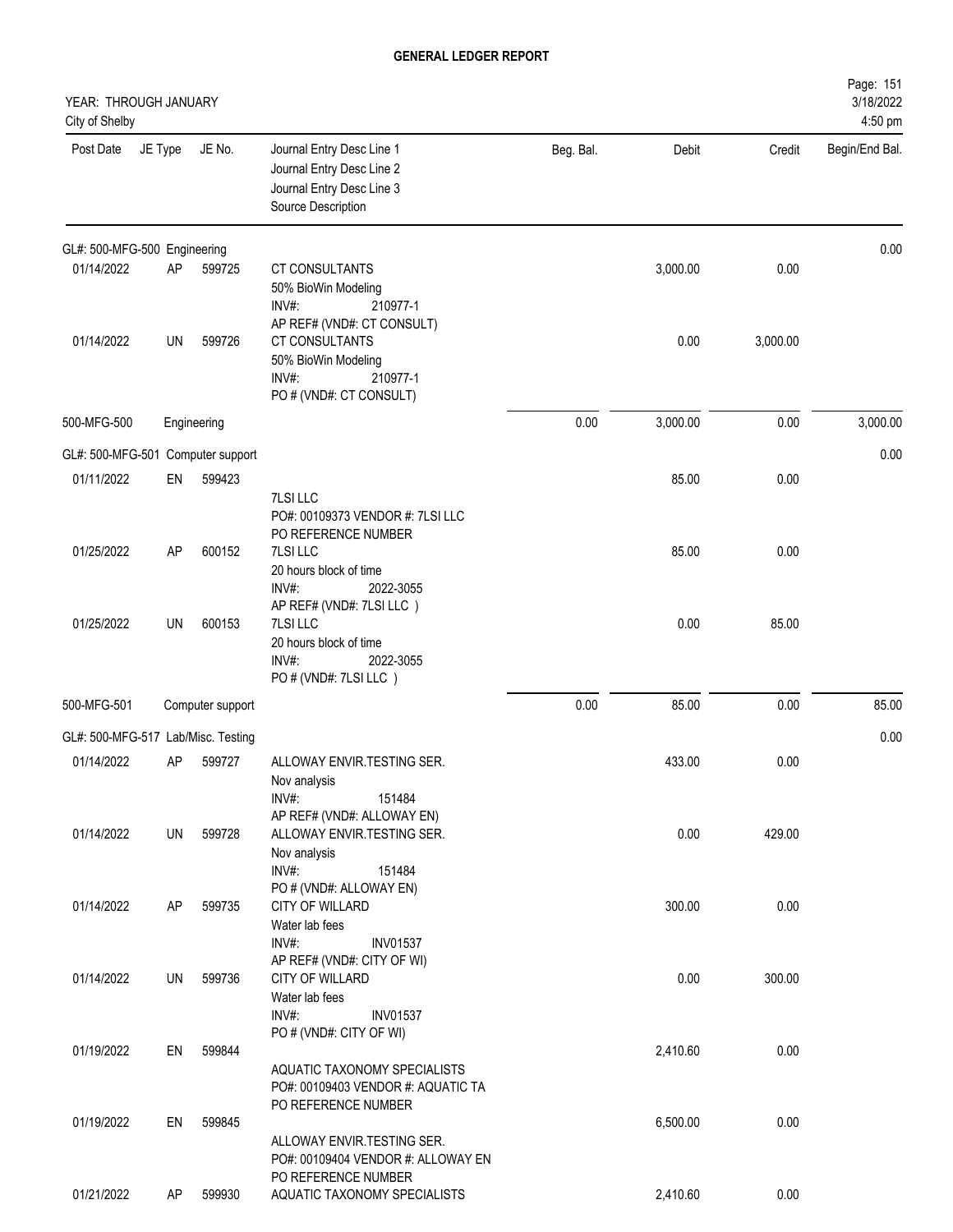| YEAR: THROUGH JANUARY<br>City of Shelby |           |                   |                                                                                                                                   |           |          |          | Page: 152<br>3/18/2022<br>4:50 pm |
|-----------------------------------------|-----------|-------------------|-----------------------------------------------------------------------------------------------------------------------------------|-----------|----------|----------|-----------------------------------|
| Post Date                               | JE Type   | JE No.            | Journal Entry Desc Line 1<br>Journal Entry Desc Line 2<br>Journal Entry Desc Line 3<br>Source Description                         | Beg. Bal. | Debit    | Credit   | Begin/End Bal.                    |
| GL#: 500-MFG-517 Lab/Misc. Testing      |           |                   |                                                                                                                                   |           |          |          | 0.00                              |
|                                         |           |                   | Phytoplankton analyses from<br>INV#:                                                                                              |           |          |          |                                   |
| 01/21/2022                              | UN        | 599931            | AP REF# (VND#: AQUATIC TA)<br>AQUATIC TAXONOMY SPECIALISTS<br>Phytoplankton analyses from<br>INV#:                                |           | 0.00     | 2,410.60 |                                   |
| 01/21/2022                              | AP        | 599932            | PO # (VND#: AQUATIC TA)<br>ALLOWAY ENVIR.TESTING SER.<br>December analysis<br>INV#:<br>151770                                     |           | 373.00   | 0.00     |                                   |
| 01/21/2022                              | UN        | 599933            | AP REF# (VND#: ALLOWAY EN)<br>ALLOWAY ENVIR.TESTING SER.<br>December analysis<br>INV#:<br>151770                                  |           | 0.00     | 373.00   |                                   |
| 01/21/2022                              | AP        | 599966            | PO # (VND#: ALLOWAY EN)<br>CITY OF GALION<br>Coliform Nov & Dec 2021<br>INV#:                                                     |           | 330.00   | 0.00     |                                   |
| 01/21/2022                              | UN        | 599967            | AP REF# (VND#: CITY-GALIO)<br>CITY OF GALION<br>Coliform Nov & Dec 2021<br>INV#:                                                  |           | 0.00     | 380.00   |                                   |
| 01/24/2022                              | EN        | 600058            | PO # (VND#: CITY-GALIO)<br>CITY OF GALION                                                                                         |           | 2,000.00 | 0.00     |                                   |
| 01/25/2022                              | <b>AP</b> | 600100            | PO#: 00109451 VENDOR #: CITY-GALIO<br>PO REFERENCE NUMBER<br><b>CITY OF WILLARD</b><br>water lab fees<br>INV#:<br><b>INV01584</b> |           | 300.00   | 0.00     |                                   |
| 01/25/2022                              | UN        | 600101            | AP REF# (VND#: CITY OF WI)<br><b>CITY OF WILLARD</b><br>water lab fees<br>INV#:<br><b>INV01584</b><br>PO # (VND#: CITY OF WI)     |           | 0.00     | 300.00   |                                   |
| 500-MFG-517                             |           | Lab/Misc. Testing |                                                                                                                                   | 0.00      | 4,146.60 | 0.00     | 4,146.60                          |
| GL#: 500-MFG-518 Lab Supplies           |           |                   |                                                                                                                                   |           |          |          | 0.00                              |
| 01/19/2022                              | EN        | 599842            | WESTERN RESERVE WATER SYSTEMS<br>PO#: 00109401 VENDOR #: WESTERN RE                                                               |           | 1,000.00 | 0.00     |                                   |
| 01/19/2022                              | EN        | 599848            | PO REFERENCE NUMBER<br>USA BLUE BOOK<br>PO#: 00109407 VENDOR #: USA BLUE B                                                        |           | 1,500.00 | 0.00     |                                   |
| 01/21/2022                              | AP        | 599928            | PO REFERENCE NUMBER<br>WESTERN RESERVE WATER SYSTEMS<br>1.2 CH mixbed DI filter tank<br>INV#:<br>78972                            |           | 162.75   | 0.00     |                                   |
| 01/21/2022                              | UN        | 599929            | AP REF# (VND#: WESTERN RE)<br>WESTERN RESERVE WATER SYSTEMS<br>1.2 CH mixbed DI filter tank                                       |           | 0.00     | 162.75   |                                   |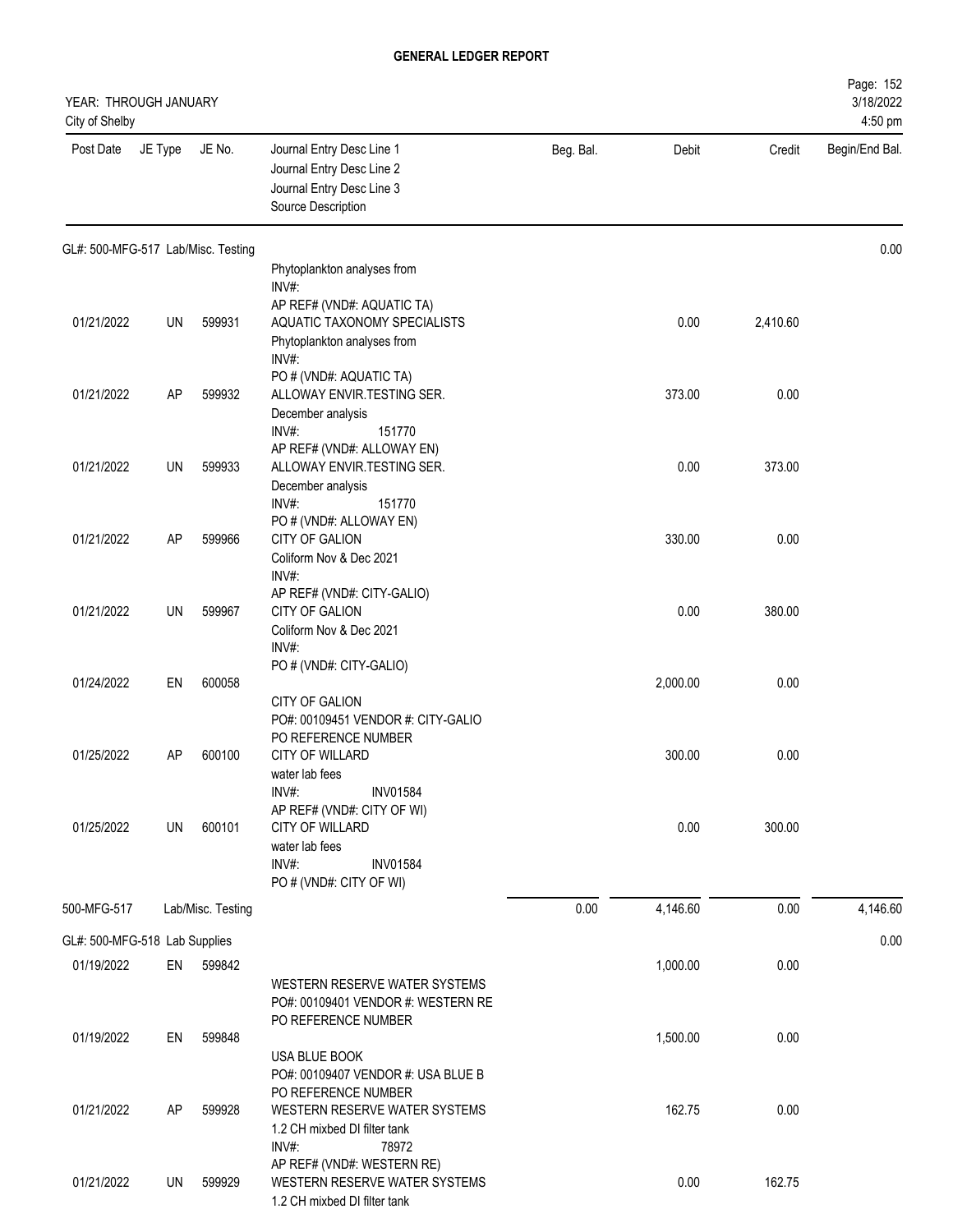| YEAR: THROUGH JANUARY<br>City of Shelby |           |              |                                                                                                                               |           |          |          | Page: 153<br>3/18/2022<br>4:50 pm |
|-----------------------------------------|-----------|--------------|-------------------------------------------------------------------------------------------------------------------------------|-----------|----------|----------|-----------------------------------|
| Post Date                               | JE Type   | JE No.       | Journal Entry Desc Line 1<br>Journal Entry Desc Line 2<br>Journal Entry Desc Line 3<br>Source Description                     | Beg. Bal. | Debit    | Credit   | Begin/End Bal.                    |
| GL#: 500-MFG-518 Lab Supplies           |           |              |                                                                                                                               |           |          |          | 0.00                              |
|                                         |           |              | INV#:<br>78972                                                                                                                |           |          |          |                                   |
| 01/21/2022                              | <b>AP</b> | 599960       | PO # (VND#: WESTERN RE)<br>USA BLUE BOOK<br>Fluoride standard<br>INV#:<br>846827                                              |           | 51.14    | 0.00     |                                   |
| 01/21/2022                              | UN        | 599961       | AP REF# (VND#: USA BLUE B)<br>USA BLUE BOOK<br>Fluoride standard                                                              |           | 0.00     | 51.14    |                                   |
| 01/28/2022                              | <b>AP</b> | 600299       | INV#:<br>846827<br>PO # (VND#: USA BLUE B)<br>ENVIRONMENTAL RESOURCE ASSOC<br>Ohio Flouride, QC<br>INV#:<br>996042            |           | 89.15    | 0.00     |                                   |
| 01/28/2022                              | UN        | 600300       | AP REF# (VND#: ENVIRO RES)<br>ENVIRONMENTAL RESOURCE ASSOC<br>Ohio Flouride, QC<br>INV#:<br>996042<br>PO # (VND#: ENVIRO RES) |           | 0.00     | 89.15    |                                   |
| 500-MFG-518                             |           | Lab Supplies |                                                                                                                               | 0.00      | 303.04   | 0.00     | 303.04                            |
| GL#: 500-MFG-519 Chemicals              |           |              |                                                                                                                               |           |          |          | 0.00                              |
| 01/12/2022                              | AP        | 599459       | BONDED CHEMICALS, INC.<br>Sodium Hypochlorite<br>3174663<br>INV#:                                                             |           | 3,926.48 | 0.00     |                                   |
| 01/12/2022                              | UN        | 599460       | AP REF# (VND#: BONDED CHE)<br>BONDED CHEMICALS, INC.<br>Sodium Hypochlorite<br>INV#:<br>3174663                               |           | 0.00     | 4,001.50 |                                   |
| 01/19/2022                              | EN        | 599849       | PO # (VND#: BONDED CHE)<br>BONDED CHEMICALS, INC.<br>PO#: 00109408 VENDOR #: BONDED CHE                                       |           | 4,001.50 | 0.00     |                                   |
| 01/19/2022                              | EN        | 599850       | PO REFERENCE NUMBER<br>BONDED CHEMICALS, INC.<br>PO#: 00109409 VENDOR #: BONDED CHE                                           |           | 1,491.00 | 0.00     |                                   |
| 01/19/2022                              | EN        | 599851       | PO REFERENCE NUMBER<br>BONDED CHEMICALS, INC.<br>PO#: 00109410 VENDOR #: BONDED CHE                                           |           | 3,428.00 | 0.00     |                                   |
| 01/19/2022                              | EN        | 599852       | PO REFERENCE NUMBER<br>BONDED CHEMICALS, INC.                                                                                 |           | 5,565.00 | 0.00     |                                   |
| 01/21/2022                              | AP        | 599958       | PO#: 00109411 VENDOR #: BONDED CHE<br>PO REFERENCE NUMBER<br>BONDED CHEMICALS, INC.<br>Carus 4500                             |           | 2,848.88 | 0.00     |                                   |
| 01/21/2022                              | UN        | 599959       | INV#:<br>3176185<br>AP REF# (VND#: BONDED CHE)<br>BONDED CHEMICALS, INC.<br>Carus 4500<br>INV#:<br>3176185                    |           | 0.00     | 3,268.05 |                                   |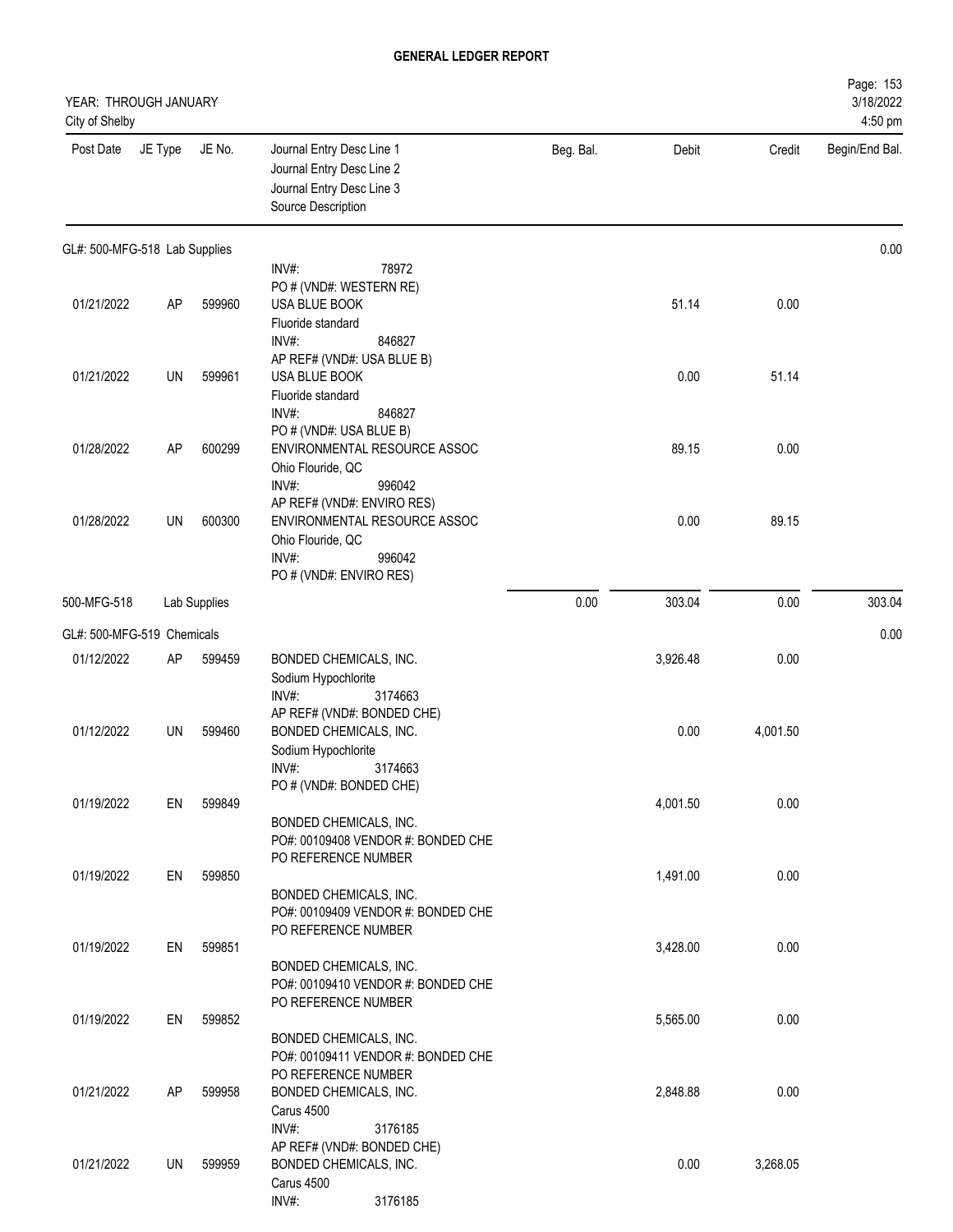| YEAR: THROUGH JANUARY<br>City of Shelby |         |               |                                                                                                                            |           |           |        | Page: 154<br>3/18/2022<br>4:50 pm |
|-----------------------------------------|---------|---------------|----------------------------------------------------------------------------------------------------------------------------|-----------|-----------|--------|-----------------------------------|
| Post Date                               | JE Type | JE No.        | Journal Entry Desc Line 1<br>Journal Entry Desc Line 2<br>Journal Entry Desc Line 3<br>Source Description                  | Beg. Bal. | Debit     | Credit | Begin/End Bal.                    |
| GL#: 500-MFG-519 Chemicals              |         |               |                                                                                                                            |           |           |        | 0.00                              |
| 01/21/2022                              | AP      | 599962        | PO # (VND#: BONDED CHE)<br>O.E. MEYER CO.<br>Bulk liquid carbon dioxide<br>INV#:<br>02713214                               |           | 675.84    | 0.00   |                                   |
| 01/21/2022                              | UN      | 599963        | AP REF# (VND#: O.E. MEYER)<br>O.E. MEYER CO.<br>Bulk liquid carbon dioxide<br>INV#:<br>02713214<br>PO # (VND#: O.E. MEYER) |           | 0.00      | 796.90 |                                   |
| 01/24/2022                              | EN      | 600059        | BONDED CHEMICALS, INC.<br>PO#: 00109452 VENDOR #: BONDED CHE<br>PO REFERENCE NUMBER                                        |           | 10,881.36 | 0.00   |                                   |
| 01/24/2022                              | EN      | 600060        | BONDED CHEMICALS, INC.<br>PO#: 00109453 VENDOR #: BONDED CHE<br>PO REFERENCE NUMBER                                        |           | 3,921.48  | 0.00   |                                   |
| 500-MFG-519                             |         | Chemicals     |                                                                                                                            | 0.00      | 7,451.20  | 0.00   | 7,451.20                          |
| GL#: 500-MFG-531 Miscellaneous          |         |               |                                                                                                                            |           |           |        | 0.00                              |
| 01/14/2022                              | AP      | 599729        | <b>NAYAX LLC</b><br>Cashless IO<br>INV#:<br>982637                                                                         |           | 7.95      | 0.00   |                                   |
| 01/14/2022                              | UN      | 599730        | AP REF# (VND#: NAYAX LLC)<br>NAYAX LLC<br>Cashless IO<br>INV#:<br>982637<br>PO # (VND#: NAYAX LLC)                         |           | 0.00      | 24.60  |                                   |
| 01/19/2022                              | EN      | 599843        | <b>NAYAX LLC</b><br>PO#: 00109402 VENDOR #: NAYAX LLC<br>PO REFERENCE NUMBER                                               |           | 100.00    | 0.00   |                                   |
| 01/21/2022                              | AP      | 599964        | UNITED PARCEL SERVICE<br>shipping<br>INV#:<br>000001YY27022<br>AP REF# (VND#: UPS<br>$\rightarrow$                         |           | 8.80      | 0.00   |                                   |
| 01/21/2022                              | UN      | 599965        | UNITED PARCEL SERVICE<br>shipping<br>INV#:<br>000001YY27022<br>PO # (VND#: UPS<br>$\rightarrow$                            |           | 0.00      | 8.80   |                                   |
| 500-MFG-531                             |         | Miscellaneous |                                                                                                                            | 0.00      | 16.75     | 0.00   | 16.75                             |
| GL#: 500-MIS-205 Miscellaneous Income   |         |               |                                                                                                                            |           |           |        | 0.00                              |
| 01/07/2022                              | CR      | 599389        | Utility deposit, water and sewer<br>pio                                                                                    |           | 0.00      | 25.00  |                                   |
| 01/14/2022                              | CR      | 599681        | Utility deposit, water and sewer<br>pio                                                                                    |           | 0.00      | 25.00  |                                   |
| 01/24/2022                              | CR      | 600175        | Utility deposit, water and sewer<br>pio                                                                                    |           | 0.00      | 25.00  |                                   |
| 01/26/2022                              | CR      | 600257        | Utility deposit, water and sewer<br>pio                                                                                    |           | 0.00      | 25.00  |                                   |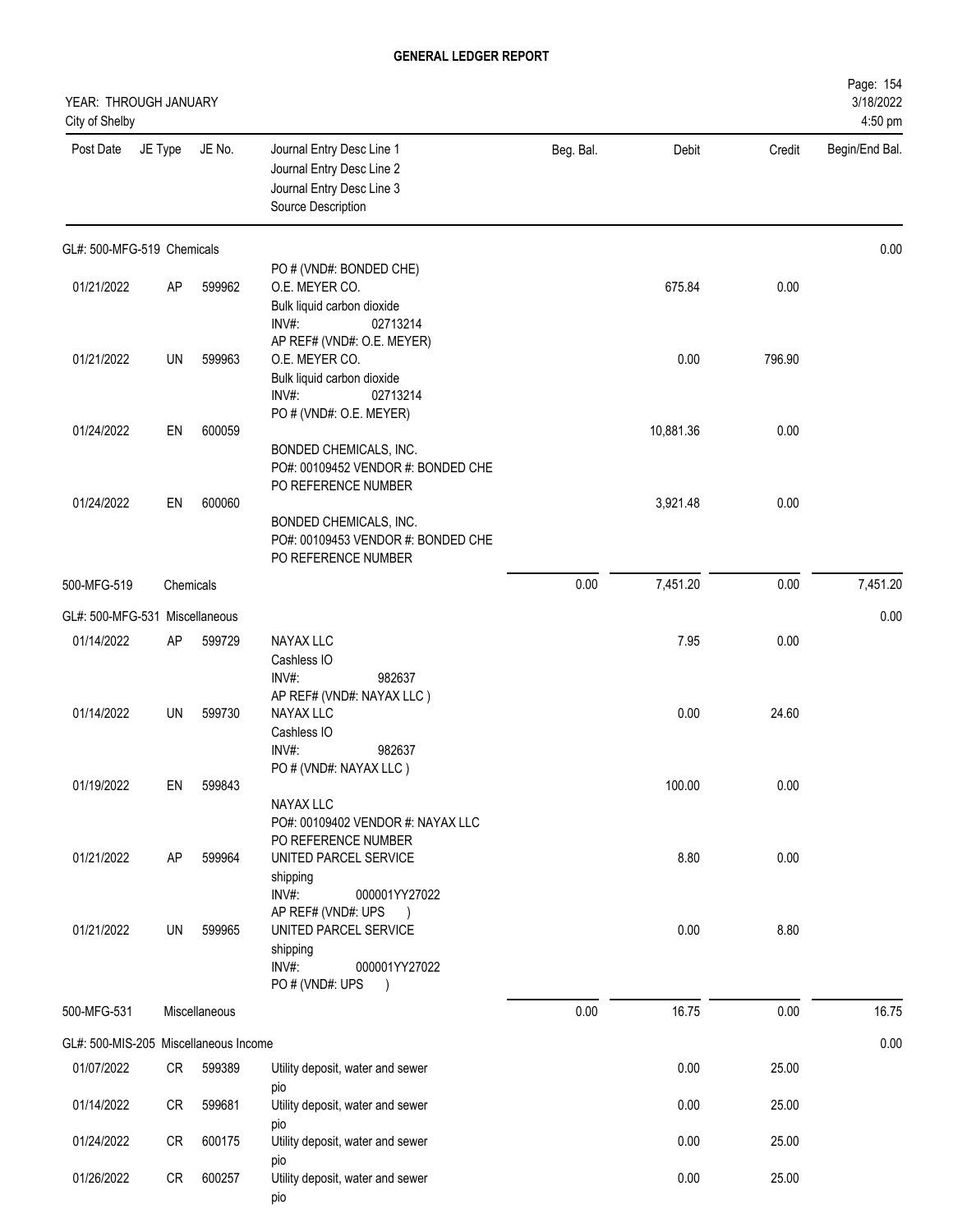| YEAR: THROUGH JANUARY<br>City of Shelby              |           |                       |                                                                                                               |           |        |        | Page: 155<br>3/18/2022<br>4:50 pm |
|------------------------------------------------------|-----------|-----------------------|---------------------------------------------------------------------------------------------------------------|-----------|--------|--------|-----------------------------------|
| Post Date                                            | JE Type   | JE No.                | Journal Entry Desc Line 1<br>Journal Entry Desc Line 2<br>Journal Entry Desc Line 3<br>Source Description     | Beg. Bal. | Debit  | Credit | Begin/End Bal.                    |
| GL#: 500-MIS-205 Miscellaneous Income                |           |                       |                                                                                                               |           |        |        | 0.00                              |
| 01/28/2022                                           | CR        | 600278                | Utiltiy deposit, water and sewer<br>pio                                                                       |           | 0.00   | 25.00  |                                   |
| 500-MIS-205                                          |           | Miscellaneous Income  |                                                                                                               | 0.00      | 0.00   | 125.00 | 125.00                            |
| GL#: 500-MTN-436 Auto Insurance                      |           |                       |                                                                                                               |           |        |        | 0.00                              |
| 01/19/2022                                           | AP        | 599825                | INSURANCE AUDIT & INSPECTION<br>2022 Insurance Risk Management<br>INV#:<br>AP REF# (VND#: INS AUDIT)          |           | 14.50  | 0.00   |                                   |
| 01/19/2022                                           | UN        | 599826                | INSURANCE AUDIT & INSPECTION<br>2022 Insurance Risk Management<br>INV#:<br>PO # (VND#: INS AUDIT)             |           | 0.00   | 14.50  |                                   |
| 500-MTN-436                                          |           | Auto Insurance        |                                                                                                               | 0.00      | 14.50  | 0.00   | 14.50                             |
| GL#: 500-MTN-484 Fuel, Autos-Equipment               |           |                       |                                                                                                               |           |        |        | 0.00                              |
| 01/12/2022                                           | EN        | 599449                |                                                                                                               |           | 250.00 | 0.00   |                                   |
| 01/12/2022                                           | AP        | 599469                | COLE DISTRIBUTING INC.<br>PO#: 00109375 VENDOR #: COLE DISTR<br>PO REFERENCE NUMBER<br>COLE DISTRIBUTING INC. |           | 250.00 | 0.00   |                                   |
| 01/12/2022                                           | <b>UN</b> | 599470                | Fuel Cost Dec 2021<br>INV#:<br>AP REF# (VND#: COLE DISTR)<br>COLE DISTRIBUTING INC.<br>Fuel Cost Dec 2021     |           | 0.00   | 250.00 |                                   |
|                                                      |           |                       | INV#:<br>PO # (VND#: COLE DISTR)                                                                              |           |        |        |                                   |
| 500-MTN-484                                          |           | Fuel, Autos-Equipment |                                                                                                               | 0.00      | 250.00 | 0.00   | 250.00                            |
|                                                      |           |                       |                                                                                                               |           |        |        |                                   |
| GL#: 500-MTN-486 Maintenance Equipment<br>01/11/2022 | EN        | 599423                |                                                                                                               |           | 85.00  | 0.00   | 0.00                              |
|                                                      |           |                       | 7LSI LLC<br>PO#: 00109373 VENDOR #: 7LSI LLC<br>PO REFERENCE NUMBER                                           |           |        |        |                                   |
| 01/14/2022                                           | AP        | 599723                | <b>REXEL INC</b><br>2-1/2 TB NIP MCH<br>INV#:<br>S132397006.003                                               |           | 5.82   | 0.00   |                                   |
| 01/14/2022                                           | UN        | 599724                | AP REF# (VND#: REXEL INC)<br><b>REXEL INC</b><br>2-1/2 TB NIP MCH<br>INV#:<br>S132397006.003                  |           | 0.00   | 5.82   |                                   |
| 01/14/2022                                           | <b>AP</b> | 599737                | PO # (VND#: REXEL INC)<br>DAS HARDWARE LLC<br>Water Plant Dec 2021<br>INV#:                                   |           | 348.59 | 0.00   |                                   |
| 01/14/2022                                           | UN        | 599738                | AP REF# (VND#: DAS HARDWA)<br>DAS HARDWARE LLC<br>Water Plant Dec 2021<br>INV#:                               |           | 0.00   | 327.94 |                                   |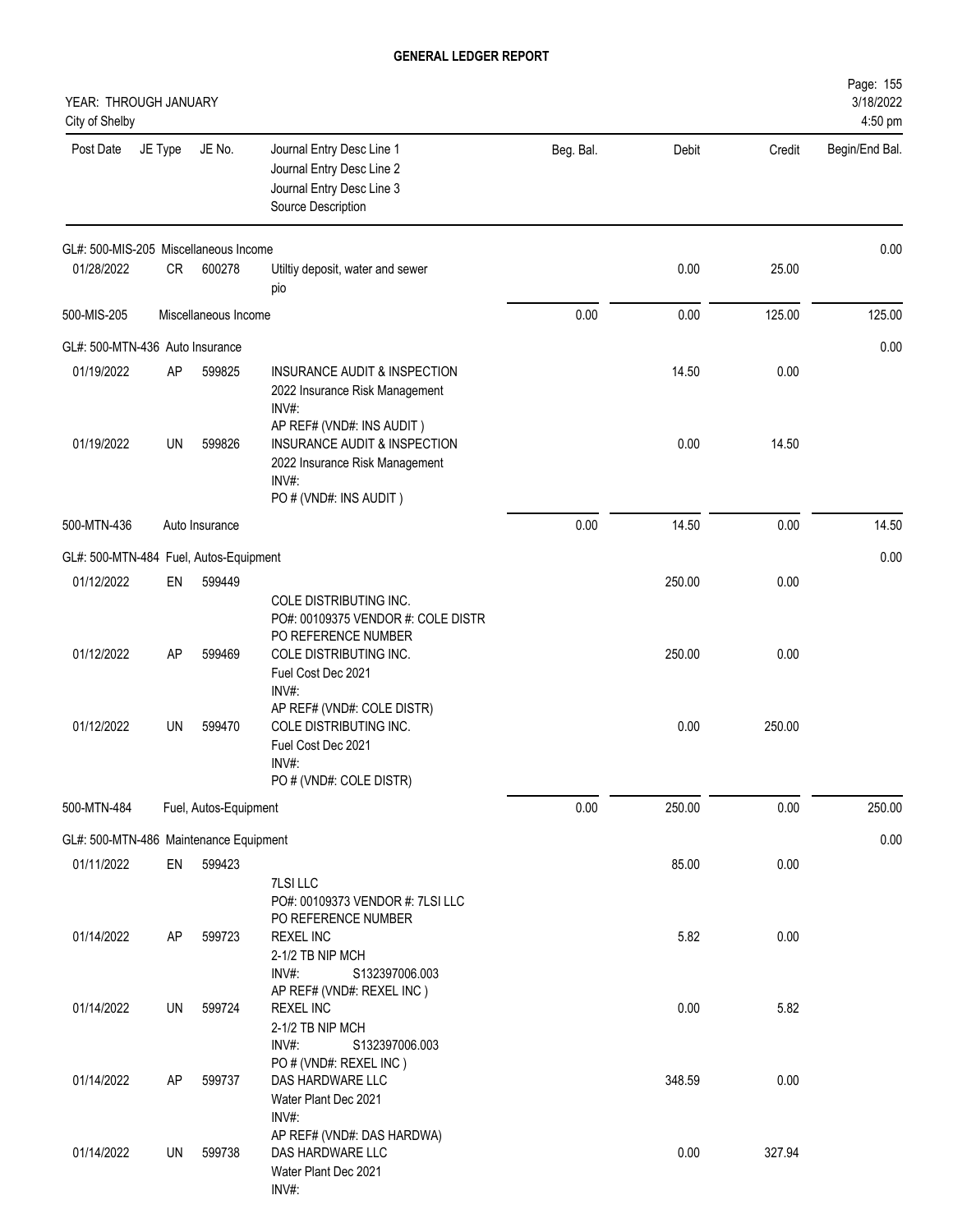| YEAR: THROUGH JANUARY<br>City of Shelby       |           |                       |                                                                                                                      |           |          |          | Page: 156<br>3/18/2022<br>4:50 pm |
|-----------------------------------------------|-----------|-----------------------|----------------------------------------------------------------------------------------------------------------------|-----------|----------|----------|-----------------------------------|
| Post Date                                     | JE Type   | JE No.                | Journal Entry Desc Line 1<br>Journal Entry Desc Line 2<br>Journal Entry Desc Line 3<br>Source Description            | Beg. Bal. | Debit    | Credit   | Begin/End Bal.                    |
| GL#: 500-MTN-486 Maintenance Equipment        |           |                       |                                                                                                                      |           |          |          | 0.00                              |
| 01/25/2022                                    | <b>AP</b> | 600094                | PO # (VND#: DAS HARDWA)<br>BENNETT ELECTRIC, INC.<br>Replace suemersible pump<br>INV#:<br>159664                     |           | 9,443.25 | 0.00     |                                   |
| 01/25/2022                                    | UN        | 600095                | AP REF# (VND#: BENNETT EL)<br>BENNETT ELECTRIC, INC.<br>Replace suemersible pump<br>INV#:<br>159664                  |           | 0.00     | 9,943.25 |                                   |
| 01/25/2022                                    | <b>AP</b> | 600152                | PO # (VND#: BENNETT EL)<br>7LSI LLC<br>20 hours block of time<br>INV#:<br>2022-3055                                  |           | 85.00    | 0.00     |                                   |
| 01/25/2022                                    | UN        | 600153                | AP REF# (VND#: 7LSI LLC)<br><b>7LSILLC</b><br>20 hours block of time<br>INV#:<br>2022-3055                           |           | 0.00     | 85.00    |                                   |
| 01/27/2022                                    | EN        | 600205                | PO # (VND#: 7LSI LLC)<br>HOOVER INSTRUMENT SERVICE, INC<br>PO#: 00109485 VENDOR #: HOOVER INS<br>PO REFERENCE NUMBER |           | 1,000.00 | 0.00     |                                   |
| 500-MTN-486                                   |           | Maintenance Equipment |                                                                                                                      | 0.00      | 9,882.66 | 0.00     | 9,882.66                          |
| GL#: 500-MTN-507 Maintenance Building/Grounds |           |                       |                                                                                                                      |           |          |          | 0.00                              |
| 01/14/2022                                    | <b>AP</b> | 599739                | PORTA-POT<br>Dec rental at reservoir<br>INV#:<br>74529                                                               |           | 170.00   | 0.00     |                                   |
| 01/14/2022                                    | UN        | 599740                | AP REF# (VND#: PORTA-POT)<br>PORTA-POT<br>Dec rental at reservoir<br>INV#:<br>74529                                  |           | 0.00     | 285.00   |                                   |
| 01/19/2022                                    | EN        | 599855                | PO # (VND#: PORTA-POT)<br>PORTA-POT<br>PO#: 00109414 VENDOR #: PORTA-POT                                             |           | 2,000.00 | 0.00     |                                   |
| 01/27/2022                                    | EN        | 600201                | PO REFERENCE NUMBER<br><b>SEAMANS CUSTOM FENCE</b><br>PO#: 00109481 VENDOR #: SEAMANS FE<br>PO REFERENCE NUMBER      |           | 750.00   | 0.00     |                                   |
| 500-MTN-507                                   |           |                       | Maintenance Building/Grounds                                                                                         | 0.00      | 170.00   | 0.00     | 170.00                            |
| GL#: 500-OFC-400 Wages                        |           |                       |                                                                                                                      |           |          |          | 0.00                              |
| 01/05/2022                                    | AP        | 598905                | CITY PAYROLL FUND<br>Wages 12/19/21-1/1/22<br>INV#:                                                                  |           | 605.57   | 0.00     |                                   |
| 01/05/2022                                    | UN        | 598906                | AP REF# (VND#: CITY PAYRO)<br>CITY PAYROLL FUND<br>Wages 12/19/21-1/1/22<br>INV#:<br>PO # (VND#: CITY PAYRO)         |           | 0.00     | 605.57   |                                   |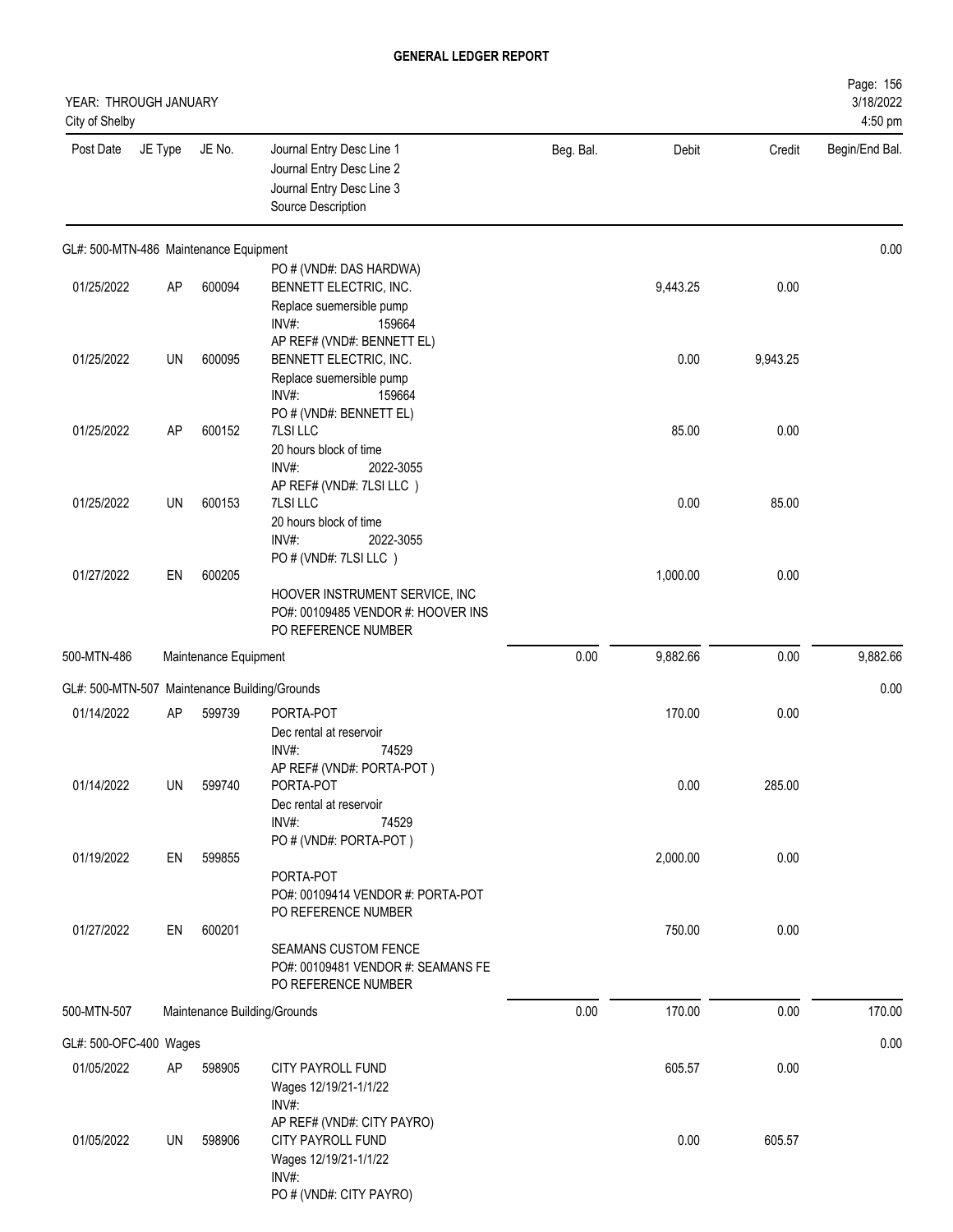| YEAR: THROUGH JANUARY<br>City of Shelby |           |              |                                                                                                             |           |          |          | Page: 157<br>3/18/2022<br>4:50 pm |
|-----------------------------------------|-----------|--------------|-------------------------------------------------------------------------------------------------------------|-----------|----------|----------|-----------------------------------|
| Post Date                               | JE Type   | JE No.       | Journal Entry Desc Line 1<br>Journal Entry Desc Line 2<br>Journal Entry Desc Line 3<br>Source Description   | Beg. Bal. | Debit    | Credit   | Begin/End Bal.                    |
| GL#: 500-OFC-400 Wages                  |           |              |                                                                                                             |           |          |          | 0.00                              |
| 01/05/2022                              | EN        | 599228       | <b>CITY PAYROLL FUND</b><br>PO#: 00109228 VENDOR #: CITY PAYRO                                              |           | 605.57   | 0.00     |                                   |
| 01/19/2022                              | EN        | 599795       | PO REFERENCE NUMBER                                                                                         |           | 605.57   | 0.00     |                                   |
|                                         |           |              | <b>CITY PAYROLL FUND</b><br>PO#: 00109399 VENDOR #: CITY PAYRO<br>PO REFERENCE NUMBER                       |           |          |          |                                   |
| 01/19/2022                              | AP        | 599797       | CITY PAYROLL FUND<br>Wages 1/2/22-1/15/22<br>INV#:                                                          |           | 605.57   | 0.00     |                                   |
| 01/19/2022                              | <b>UN</b> | 599798       | AP REF# (VND#: CITY PAYRO)<br>CITY PAYROLL FUND<br>Wages 1/2/22-1/15/22<br>INV#:<br>PO # (VND#: CITY PAYRO) |           | 0.00     | 605.57   |                                   |
| 500-OFC-400                             | Wages     |              |                                                                                                             | 0.00      | 1,211.14 | 0.00     | 1,211.14                          |
| GL#: 500-OFC-404 Clerks wages           |           |              |                                                                                                             |           |          |          | 0.00                              |
| 01/05/2022                              | AP        | 598905       | CITY PAYROLL FUND<br>Wages 12/19/21-1/1/22<br>INV#:                                                         |           | 1,883.11 | 0.00     |                                   |
| 01/05/2022                              | UN        | 598906       | AP REF# (VND#: CITY PAYRO)<br>CITY PAYROLL FUND<br>Wages 12/19/21-1/1/22<br>INV#:                           |           | 0.00     | 1,883.11 |                                   |
| 01/05/2022                              | EN        | 599228       | PO # (VND#: CITY PAYRO)<br>CITY PAYROLL FUND<br>PO#: 00109228 VENDOR #: CITY PAYRO                          |           | 1,883.11 | 0.00     |                                   |
| 01/19/2022                              | EN        | 599795       | PO REFERENCE NUMBER<br>CITY PAYROLL FUND<br>PO#: 00109399 VENDOR #: CITY PAYRO<br>PO REFERENCE NUMBER       |           | 1,872.15 | 0.00     |                                   |
| 01/19/2022                              | AP        | 599797       | CITY PAYROLL FUND<br>Wages 1/2/22-1/15/22<br>INV#:<br>AP REF# (VND#: CITY PAYRO)                            |           | 1,872.15 | 0.00     |                                   |
| 01/19/2022                              | UN        | 599798       | CITY PAYROLL FUND<br>Wages 1/2/22-1/15/22<br>INV#:<br>PO # (VND#: CITY PAYRO)                               |           | 0.00     | 1,872.15 |                                   |
| 500-OFC-404                             |           | Clerks wages |                                                                                                             | 0.00      | 3,755.26 | 0.00     | 3,755.26                          |
| GL#: 500-OFC-409 Meter Reader Wages     |           |              |                                                                                                             |           |          |          | 0.00                              |
| 01/05/2022                              | AP        | 598905       | CITY PAYROLL FUND<br>Wages 12/19/21-1/1/22<br>INV#:<br>AP REF# (VND#: CITY PAYRO)                           |           | 961.20   | 0.00     |                                   |
| 01/05/2022                              | UN        | 598906       | CITY PAYROLL FUND                                                                                           |           | 0.00     | 961.20   |                                   |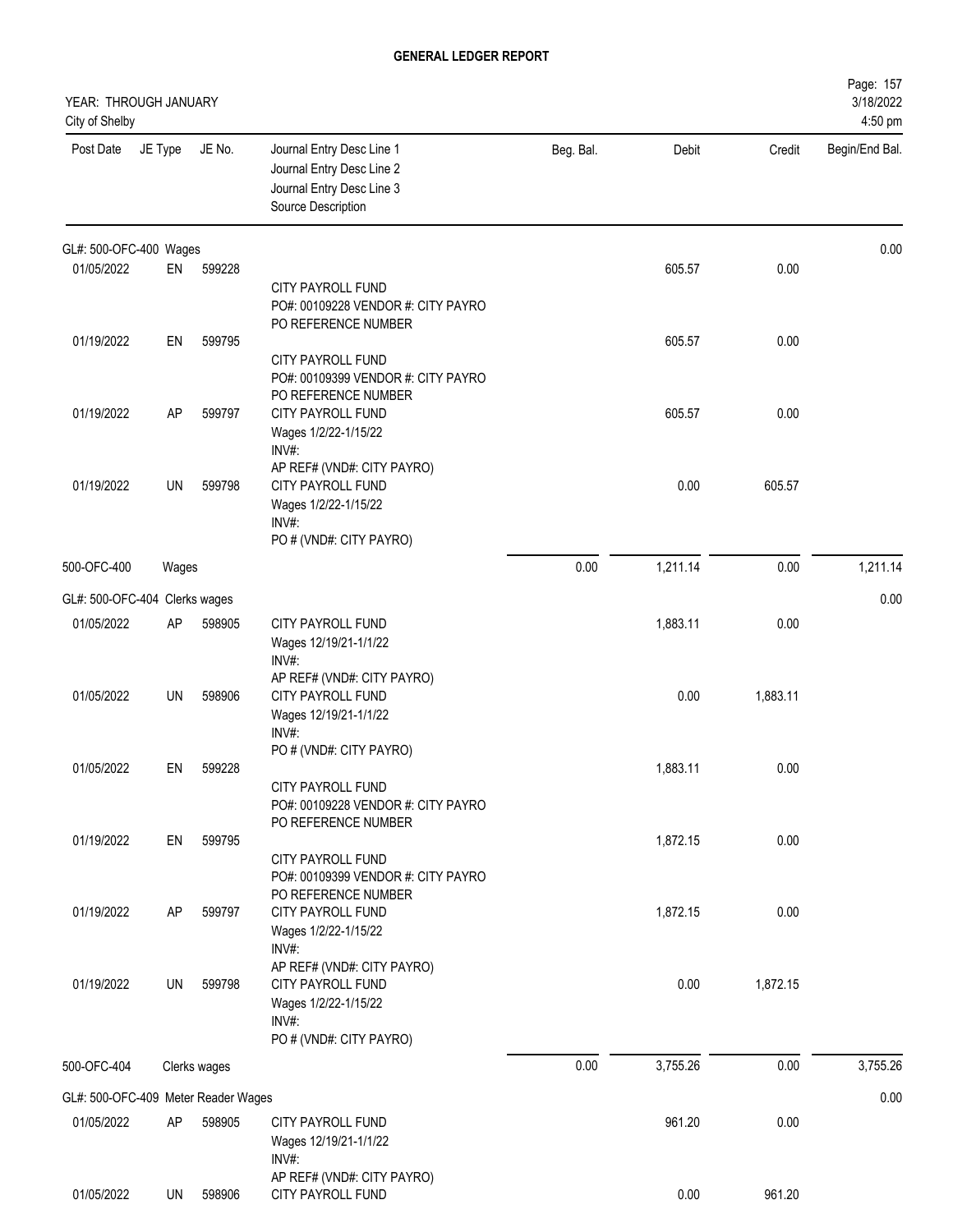| YEAR: THROUGH JANUARY<br>City of Shelby |           |                    |                                                                                                           |           |          |        | Page: 158<br>3/18/2022<br>4:50 pm |
|-----------------------------------------|-----------|--------------------|-----------------------------------------------------------------------------------------------------------|-----------|----------|--------|-----------------------------------|
| Post Date                               | JE Type   | JE No.             | Journal Entry Desc Line 1<br>Journal Entry Desc Line 2<br>Journal Entry Desc Line 3<br>Source Description | Beg. Bal. | Debit    | Credit | Begin/End Bal.                    |
| GL#: 500-OFC-409 Meter Reader Wages     |           |                    |                                                                                                           |           |          |        | 0.00                              |
|                                         |           |                    | Wages 12/19/21-1/1/22<br>INV#:                                                                            |           |          |        |                                   |
| 01/05/2022                              | EN        | 599228             | PO # (VND#: CITY PAYRO)                                                                                   |           | 961.20   | 0.00   |                                   |
|                                         |           |                    | CITY PAYROLL FUND<br>PO#: 00109228 VENDOR #: CITY PAYRO<br>PO REFERENCE NUMBER                            |           |          |        |                                   |
| 01/19/2022                              | EN        | 599795             |                                                                                                           |           | 961.20   | 0.00   |                                   |
|                                         |           |                    | CITY PAYROLL FUND<br>PO#: 00109399 VENDOR #: CITY PAYRO<br>PO REFERENCE NUMBER                            |           |          |        |                                   |
| 01/19/2022                              | AP        | 599797             | <b>CITY PAYROLL FUND</b><br>Wages 1/2/22-1/15/22                                                          |           | 961.20   | 0.00   |                                   |
|                                         |           |                    | INV#:<br>AP REF# (VND#: CITY PAYRO)                                                                       |           |          |        |                                   |
| 01/19/2022                              | UN        | 599798             | CITY PAYROLL FUND                                                                                         |           | 0.00     | 961.20 |                                   |
|                                         |           |                    | Wages 1/2/22-1/15/22<br>INV#:<br>PO # (VND#: CITY PAYRO)                                                  |           |          |        |                                   |
| 500-OFC-409                             |           | Meter Reader Wages |                                                                                                           | 0.00      | 1,922.40 | 0.00   | 1,922.40                          |
| GL#: 500-OFC-410 Janitors Wages         |           |                    |                                                                                                           |           |          |        | 0.00                              |
| 01/05/2022                              | AP        | 598905             | <b>CITY PAYROLL FUND</b>                                                                                  |           | 390.80   | 0.00   |                                   |
|                                         |           |                    | Wages 12/19/21-1/1/22<br>INV#:                                                                            |           |          |        |                                   |
| 01/05/2022                              | UN        | 598906             | AP REF# (VND#: CITY PAYRO)<br>CITY PAYROLL FUND<br>Wages 12/19/21-1/1/22                                  |           | 0.00     | 390.80 |                                   |
|                                         |           |                    | INV#:                                                                                                     |           |          |        |                                   |
| 01/05/2022                              | EN        | 599228             | PO # (VND#: CITY PAYRO)                                                                                   |           | 390.80   | 0.00   |                                   |
|                                         |           |                    | <b>CITY PAYROLL FUND</b><br>PO#: 00109228 VENDOR #: CITY PAYRO<br>PO REFERENCE NUMBER                     |           |          |        |                                   |
| 01/19/2022                              | EN        | 599795             |                                                                                                           |           | 390.80   | 0.00   |                                   |
|                                         |           |                    | CITY PAYROLL FUND<br>PO#: 00109399 VENDOR #: CITY PAYRO<br>PO REFERENCE NUMBER                            |           |          |        |                                   |
| 01/19/2022                              | <b>AP</b> | 599797             | <b>CITY PAYROLL FUND</b><br>Wages 1/2/22-1/15/22                                                          |           | 390.80   | 0.00   |                                   |
|                                         |           |                    | INV#:<br>AP REF# (VND#: CITY PAYRO)                                                                       |           |          |        |                                   |
| 01/19/2022                              | UN        | 599798             | CITY PAYROLL FUND<br>Wages 1/2/22-1/15/22<br>INV#:<br>PO # (VND#: CITY PAYRO)                             |           | 0.00     | 390.80 |                                   |
| 500-OFC-410                             |           | Janitors Wages     |                                                                                                           | 0.00      | 781.60   | 0.00   | 781.60                            |
|                                         |           |                    |                                                                                                           |           |          |        |                                   |
|                                         |           |                    | GL#: 500-OFC-415 Public Employees Retire.System                                                           |           |          |        | 0.00                              |
| 01/04/2022                              | EN        | 599212             | OH PUBLIC EMPLOYEES RETIREMENT                                                                            |           | 1,178.10 | 0.00   |                                   |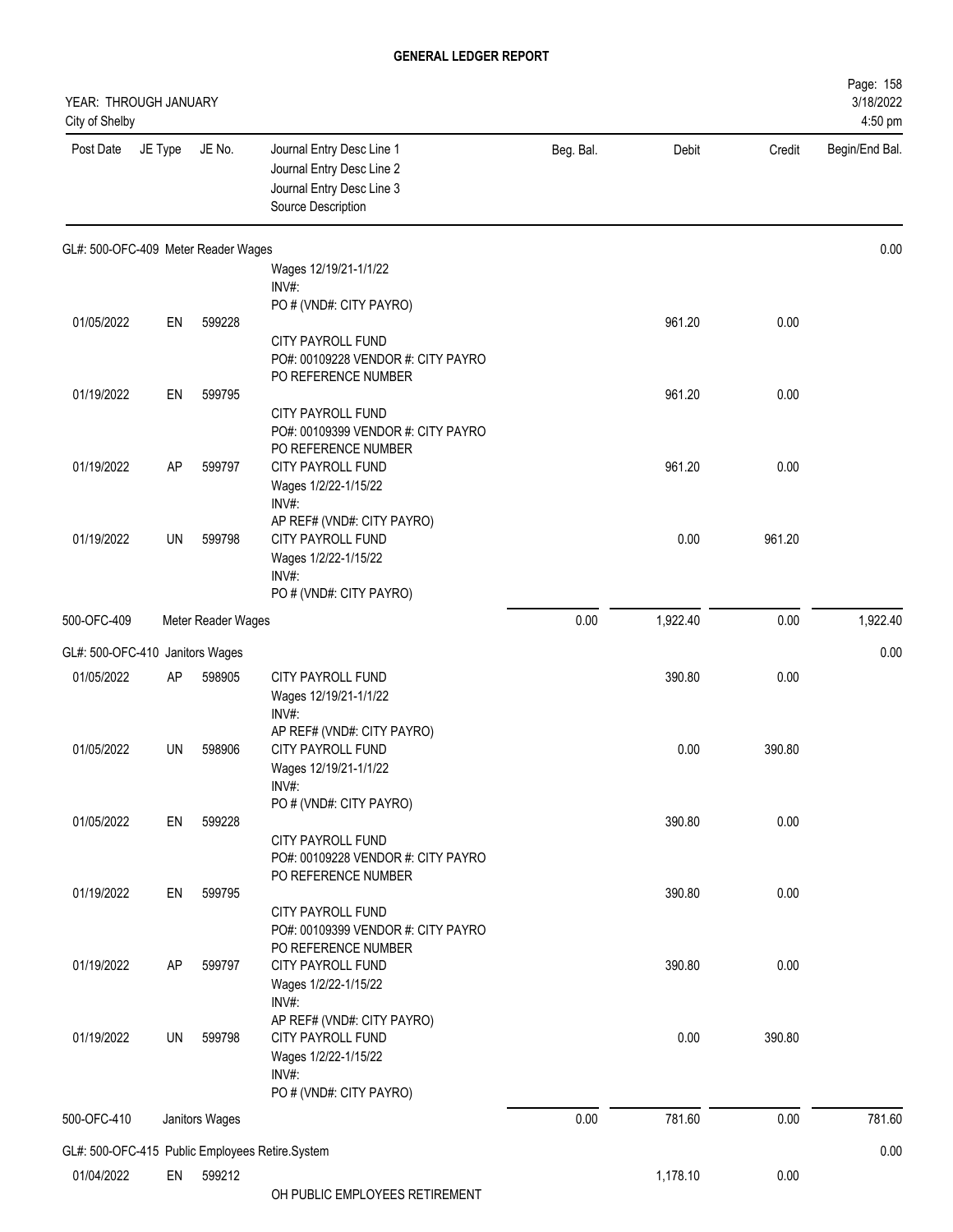| YEAR: THROUGH JANUARY<br>City of Shelby        |             |        |                                                                                                                                              |           |          |          | Page: 159<br>3/18/2022<br>4:50 pm |
|------------------------------------------------|-------------|--------|----------------------------------------------------------------------------------------------------------------------------------------------|-----------|----------|----------|-----------------------------------|
| Post Date                                      | JE Type     | JE No. | Journal Entry Desc Line 1<br>Journal Entry Desc Line 2<br>Journal Entry Desc Line 3<br>Source Description                                    | Beg. Bal. | Debit    | Credit   | Begin/End Bal.                    |
|                                                |             |        | GL#: 500-OFC-415 Public Employees Retire.System                                                                                              |           |          |          | 0.00                              |
| 01/05/2022                                     | <b>AP</b>   | 598911 | PO#: 00109212 VENDOR #: OPERS<br>PO REFERENCE NUMBER<br>OH PUBLIC EMPLOYEES RETIREMENT<br>Employer portion 11/21/21-                         |           | 1,178.10 | 0.00     |                                   |
| 01/05/2022                                     | UN          | 598912 | INV#:<br>AP REF# (VND#: OPERS<br>$\rightarrow$<br>OH PUBLIC EMPLOYEES RETIREMENT<br>Employer portion 11/21/21-<br>INV#:<br>PO#(VND#: OPERS ) |           | 0.00     | 1,178.10 |                                   |
| 500-OFC-415                                    |             |        | Public Employees Retire.System                                                                                                               | 0.00      | 1,178.10 | 0.00     | 1,178.10                          |
| GL#: 500-OFC-417 FICA                          |             |        |                                                                                                                                              |           |          |          | 0.00                              |
| 01/05/2022                                     | <b>AP</b>   | 598907 | PAYROLL FUND<br>FICA 12/19/21-1/1/22<br>INV#:                                                                                                |           | 55.70    | 0.00     |                                   |
| 01/05/2022                                     | UN          | 598908 | AP REF# (VND#: PAYROLL FU)<br>PAYROLL FUND<br>FICA 12/19/21-1/1/22<br>INV#:                                                                  |           | 0.00     | 55.70    |                                   |
| 01/05/2022                                     | EN          | 599229 | PO # (VND#: PAYROLL FU)<br>PAYROLL FUND                                                                                                      |           | 55.70    | 0.00     |                                   |
| 01/19/2022                                     | EN          | 599796 | PO#: 00109229 VENDOR #: PAYROLL FU<br>PO REFERENCE NUMBER<br>PAYROLL FUND                                                                    |           | 55.52    | 0.00     |                                   |
| 01/19/2022                                     | AP          | 599799 | PO#: 00109400 VENDOR #: PAYROLL FU<br>PO REFERENCE NUMBER<br>PAYROLL FUND<br>FICA 1/2/22-1/15/22<br>INV#:                                    |           | 55.52    | 0.00     |                                   |
| 01/19/2022                                     | UN          | 599800 | AP REF# (VND#: PAYROLL FU)<br>PAYROLL FUND<br>FICA 1/2/22-1/15/22<br>INV#:                                                                   |           | 0.00     | 55.52    |                                   |
| 500-OFC-417                                    | <b>FICA</b> |        | PO # (VND#: PAYROLL FU)                                                                                                                      | 0.00      | 111.22   | 0.00     | 111.22                            |
|                                                |             |        |                                                                                                                                              |           |          |          |                                   |
| GL#: 500-OFC-418 Hospitalization<br>01/02/2022 | AP          | 598792 | JEFFERSON HEALTH PLAN                                                                                                                        |           | 2,894.54 | 0.00     | 0.00                              |
|                                                |             |        | Acct 19-OME095<br>INV#:                                                                                                                      |           |          |          |                                   |
| 01/02/2022                                     | UN          | 598793 | AP REF# (VND#: JEFFERSON)<br>JEFFERSON HEALTH PLAN<br>Acct 19-OME095<br>INV#:                                                                |           | 0.00     | 2,894.54 |                                   |
| 01/02/2022                                     | EN          | 599180 | PO # (VND#: JEFFERSON)<br>JEFFERSON HEALTH PLAN<br>PO#: 00109180 VENDOR #: JEFFERSON                                                         |           | 2,894.54 | 0.00     |                                   |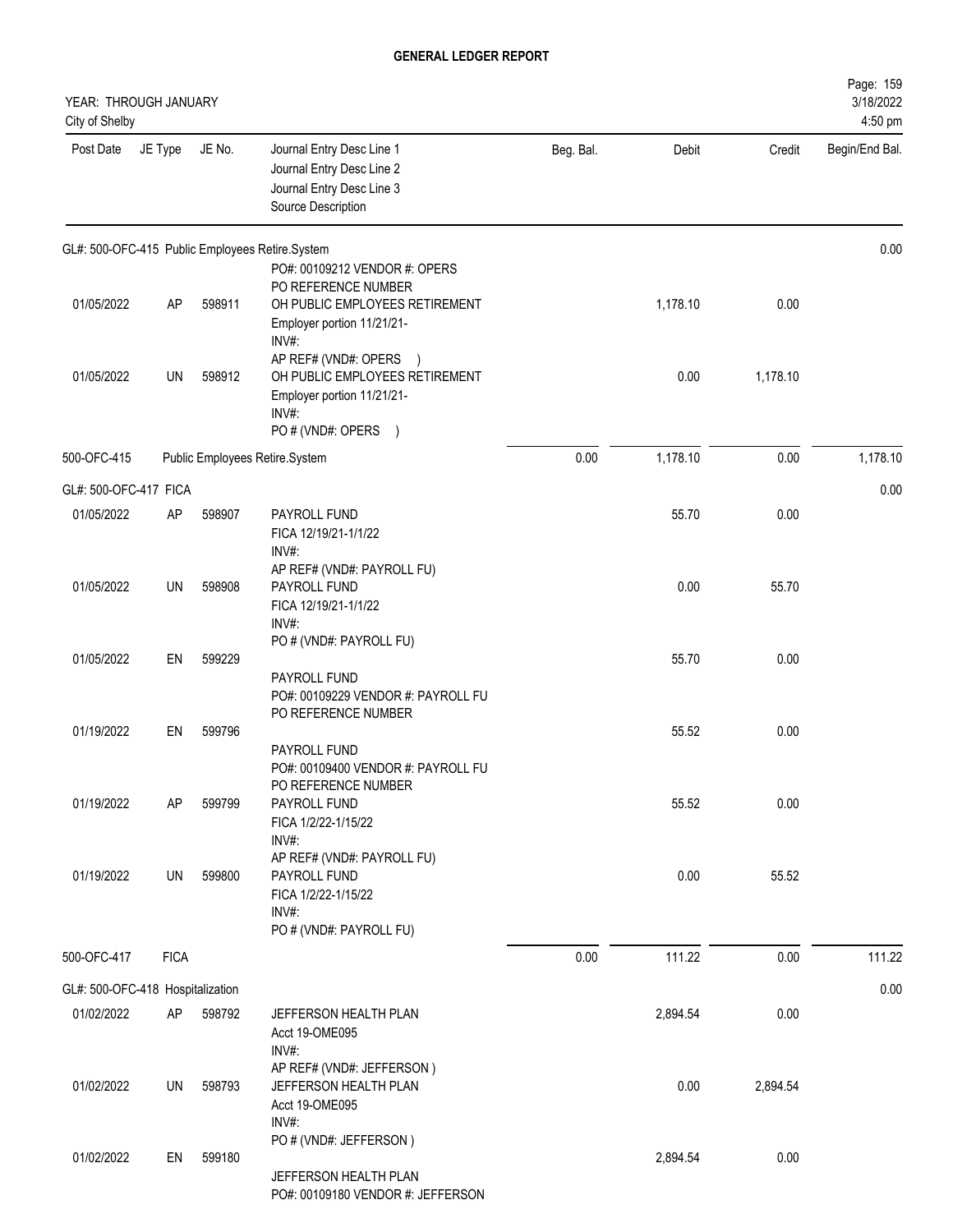| YEAR: THROUGH JANUARY<br>City of Shelby |          |                             |                                                                                                                                                                                                                                                                       |           |                |                | Page: 160<br>3/18/2022<br>4:50 pm |
|-----------------------------------------|----------|-----------------------------|-----------------------------------------------------------------------------------------------------------------------------------------------------------------------------------------------------------------------------------------------------------------------|-----------|----------------|----------------|-----------------------------------|
| Post Date                               | JE Type  | JE No.                      | Journal Entry Desc Line 1<br>Journal Entry Desc Line 2<br>Journal Entry Desc Line 3<br>Source Description                                                                                                                                                             | Beg. Bal. | Debit          | Credit         | Begin/End Bal.                    |
| GL#: 500-OFC-418 Hospitalization        |          |                             |                                                                                                                                                                                                                                                                       |           |                |                | 0.00                              |
| 01/24/2022                              | EN       | 600051                      | PO REFERENCE NUMBER<br>JEFFERSON HEALTH PLAN<br>PO#: 00109444 VENDOR #: JEFFERSON<br>PO REFERENCE NUMBER                                                                                                                                                              |           | 2,894.54       | 0.00           |                                   |
| 500-OFC-418                             |          | Hospitalization             |                                                                                                                                                                                                                                                                       | 0.00      | 2,894.54       | 0.00           | 2,894.54                          |
| GL#: 500-OFC-419 Life Insurance         |          |                             |                                                                                                                                                                                                                                                                       |           |                |                | 0.00                              |
| 01/02/2022                              | AP       | 598790                      | AMERICAN UNITED LIFE INS CO<br>policy G 00608125-0002-000<br>INV#:                                                                                                                                                                                                    |           | 23.88          | 0.00           |                                   |
| 01/02/2022                              | UN       | 598791                      | AP REF# (VND#: AMERICAN U)<br>AMERICAN UNITED LIFE INS CO<br>policy G 00608125-0002-000<br>INV#:                                                                                                                                                                      |           | 0.00           | 23.88          |                                   |
| 01/02/2022                              | EN       | 599179                      | PO # (VND#: AMERICAN U)<br>AMERICAN UNITED LIFE INS CO<br>PO#: 00109179 VENDOR #: AMERICAN U<br>PO REFERENCE NUMBER                                                                                                                                                   |           | 23.88          | 0.00           |                                   |
| 500-OFC-419                             |          | Life Insurance              |                                                                                                                                                                                                                                                                       | 0.00      | 23.88          | 0.00           | 23.88                             |
| GL#: 500-OFC-420 Workers Compensation   |          |                             |                                                                                                                                                                                                                                                                       |           |                |                | 0.00                              |
| 01/20/2022                              | EN       | 599878                      |                                                                                                                                                                                                                                                                       |           | 141.00         | 0.00           |                                   |
| 01/25/2022<br>01/25/2022                | AΡ<br>UN | 600083<br>600084            | BUREAU OF WORKERS COMPENSATION<br>PO#: 00109416 VENDOR #: BWC<br>PO REFERENCE NUMBER<br>BUREAU OF WORKERS COMPENSATION<br>Installment payment 37005502<br>INV#:<br>1011247383<br>AP REF# (VND#: BWC<br>BUREAU OF WORKERS COMPENSATION<br>Installment payment 37005502 |           | 141.00<br>0.00 | 0.00<br>141.00 |                                   |
|                                         |          |                             | INV#:<br>1011247383                                                                                                                                                                                                                                                   |           |                |                |                                   |
| 500-OFC-420                             |          | <b>Workers Compensation</b> | PO # (VND#: BWC<br>$\rightarrow$                                                                                                                                                                                                                                      | 0.00      | 141.00         | 0.00           | 141.00                            |
| GL#: 500-OFC-428 Telephone              |          |                             |                                                                                                                                                                                                                                                                       |           |                |                | 0.00                              |
| 01/02/2022                              | AP       | 598788                      | <b>CENTURYLINK</b><br>acct 302298892 12/16/2021<br>INV#:                                                                                                                                                                                                              |           | 45.60          | 0.00           |                                   |
| 01/02/2022                              | UN       | 598789                      | AP REF# (VND#: CENTURY )<br><b>CENTURYLINK</b><br>acct 302298892 12/16/2021<br>INV#:<br>PO # (VND#: CENTURY )                                                                                                                                                         |           | 0.00           | 45.60          |                                   |
| 01/02/2022                              | EN       | 599178                      | <b>CENTURYLINK</b><br>PO#: 00109178 VENDOR #: CENTURY<br>PO REFERENCE NUMBER                                                                                                                                                                                          |           | 45.60          | 0.00           |                                   |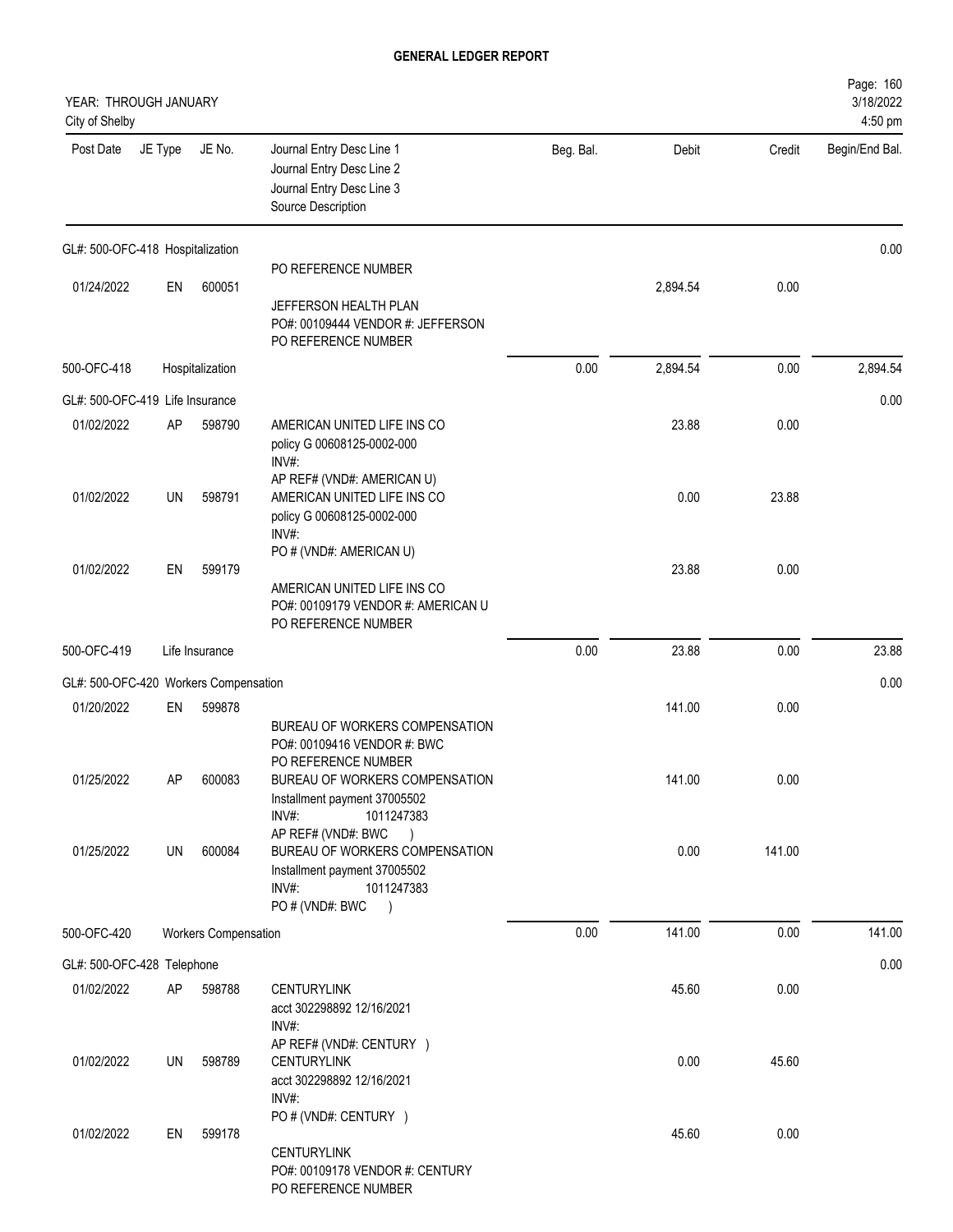| YEAR: THROUGH JANUARY<br>City of Shelby         |           |                                |                                                                                                                                           |           |        |        | Page: 161<br>3/18/2022<br>4:50 pm |
|-------------------------------------------------|-----------|--------------------------------|-------------------------------------------------------------------------------------------------------------------------------------------|-----------|--------|--------|-----------------------------------|
| Post Date                                       | JE Type   | JE No.                         | Journal Entry Desc Line 1<br>Journal Entry Desc Line 2<br>Journal Entry Desc Line 3<br>Source Description                                 | Beg. Bal. | Debit  | Credit | Begin/End Bal.                    |
| GL#: 500-OFC-428 Telephone                      |           |                                |                                                                                                                                           |           |        |        | 0.00                              |
| 01/06/2022                                      | EN        | 599282                         | CHARTER COMM HOLDINGS LLC<br>PO#: 00109281 VENDOR #: CHART COMM<br>PO REFERENCE NUMBER                                                    |           | 50.00  | 0.00   |                                   |
| 01/25/2022                                      | AP        | 600104                         | CHARTER COMM HOLDINGS LLC<br>acct 8361104000102703<br>INV#:<br>0102703011522b<br>AP REF# (VND#: CHART COMM)                               |           | 4.55   | 0.00   |                                   |
| 01/25/2022                                      | UN        | 600105                         | CHARTER COMM HOLDINGS LLC<br>acct 8361104000102703<br>INV#:<br>0102703011522b<br>PO # (VND#: CHART COMM)                                  |           | 0.00   | 4.55   |                                   |
| 500-OFC-428                                     | Telephone |                                |                                                                                                                                           | 0.00      | 50.15  | 0.00   | 50.15                             |
| GL#: 500-OFC-435 Property and Liability Insuran |           |                                |                                                                                                                                           |           |        |        | 0.00                              |
| 01/19/2022                                      | AP        | 599825                         | INSURANCE AUDIT & INSPECTION<br>2022 Insurance Risk Management<br>INV#:                                                                   |           | 151.50 | 0.00   |                                   |
| 01/19/2022                                      | <b>UN</b> | 599826                         | AP REF# (VND#: INS AUDIT)<br>INSURANCE AUDIT & INSPECTION<br>2022 Insurance Risk Management<br>INV#:<br>PO # (VND#: INS AUDIT)            |           | 0.00   | 151.50 |                                   |
| 500-OFC-435                                     |           | Property and Liability Insuran |                                                                                                                                           | 0.00      | 151.50 | 0.00   | 151.50                            |
| GL#: 500-OFC-436 Auto Insurance                 |           |                                |                                                                                                                                           |           |        |        | 0.00                              |
| 01/19/2022                                      | AP        | 599825                         | INSURANCE AUDIT & INSPECTION<br>2022 Insurance Risk Management<br>INV#:                                                                   |           | 14.50  | 0.00   |                                   |
| 01/19/2022                                      | UN        | 599826                         | AP REF# (VND#: INS AUDIT)<br><b>INSURANCE AUDIT &amp; INSPECTION</b><br>2022 Insurance Risk Management<br>INV#:<br>PO # (VND#: INS AUDIT) |           | 0.00   | 14.50  |                                   |
| 500-OFC-436                                     |           | Auto Insurance                 |                                                                                                                                           | 0.00      | 14.50  | 0.00   | 14.50                             |
| GL#: 500-OFC-473 Office Supplies                |           |                                |                                                                                                                                           |           |        |        | 0.00                              |
| 01/11/2022                                      | EN        | 599422                         | QUILL CORPORATION<br>PO#: 00109372 VENDOR #: QUILL CORP<br>PO REFERENCE NUMBER                                                            |           | 250.00 | 0.00   |                                   |
| 01/20/2022                                      | EN        | 599890                         | MANSFIELD RUBBER STAMP<br>PO#: 00109428 VENDOR #: MANS RUBBE<br>PO REFERENCE NUMBER                                                       |           | 131.75 | 0.00   |                                   |
| 01/21/2022                                      | AP        | 599922                         | MANSFIELD RUBBER STAMP<br>Stamp order utility office<br>INV#:<br>107978<br>AP REF# (VND#: MANS RUBBE)                                     |           | 131.75 | 0.00   |                                   |
| 01/21/2022                                      | UN        | 599923                         | MANSFIELD RUBBER STAMP                                                                                                                    |           | 0.00   | 131.75 |                                   |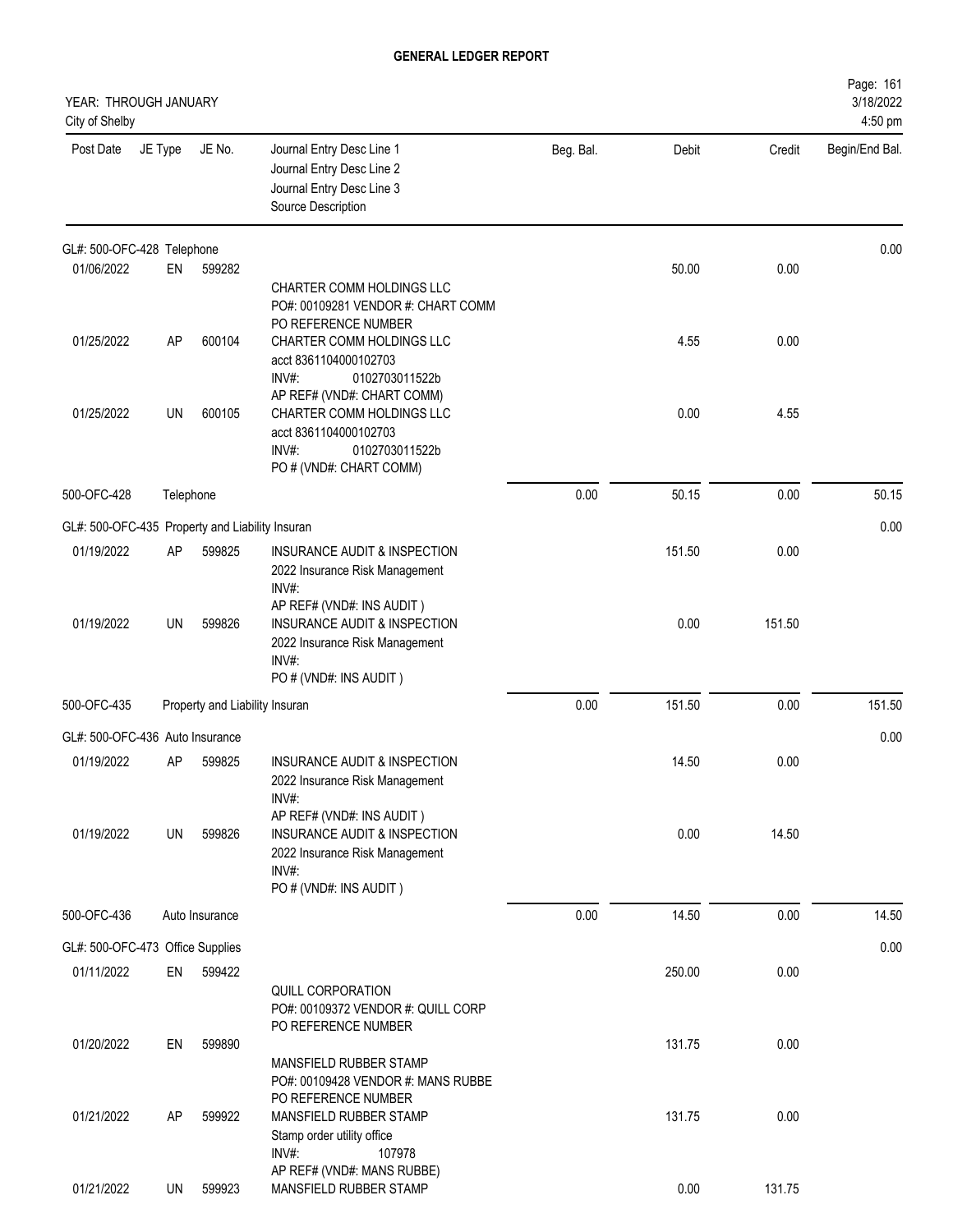| YEAR: THROUGH JANUARY<br>City of Shelby |         |                 |                                                                                                                              |           |        |        | Page: 162<br>3/18/2022<br>4:50 pm |
|-----------------------------------------|---------|-----------------|------------------------------------------------------------------------------------------------------------------------------|-----------|--------|--------|-----------------------------------|
| Post Date                               | JE Type | JE No.          | Journal Entry Desc Line 1<br>Journal Entry Desc Line 2<br>Journal Entry Desc Line 3<br>Source Description                    | Beg. Bal. | Debit  | Credit | Begin/End Bal.                    |
| GL#: 500-OFC-473 Office Supplies        |         |                 |                                                                                                                              |           |        |        | 0.00                              |
|                                         |         |                 | Stamp order utility office<br>INV#:<br>107978                                                                                |           |        |        |                                   |
| 01/24/2022                              | EN      | 600065          | PO # (VND#: MANS RUBBE)                                                                                                      |           | 319.75 | 0.00   |                                   |
|                                         |         |                 | SHELBY PRINTING LLC<br>PO#: 00109458 VENDOR #: SHELB P LL<br>PO REFERENCE NUMBER                                             |           |        |        |                                   |
| 01/28/2022                              | AP      | 600297          | SHELBY PRINTING LLC<br>Utility bills & envelopes<br>INV#:<br>321295                                                          |           | 319.75 | 0.00   |                                   |
| 01/28/2022                              | UN      | 600298          | AP REF# (VND#: SHELB P LL)<br>SHELBY PRINTING LLC<br>Utility bills & envelopes<br>INV#:<br>321295<br>PO # (VND#: SHELB P LL) |           | 0.00   | 319.75 |                                   |
| 500-OFC-473                             |         | Office Supplies |                                                                                                                              | 0.00      | 451.50 | 0.00   | 451.50                            |
| GL#: 500-OFC-486 Maintenance Equipment  |         |                 |                                                                                                                              |           |        |        | 0.00                              |
| 01/06/2022                              | EN      | 599295          | COMDOC INC<br>PO#: 00109294 VENDOR #: COMDOC                                                                                 |           | 33.49  | 0.00   |                                   |
| 01/11/2022                              | EN      | 599423          | PO REFERENCE NUMBER<br>7LSI LLC<br>PO#: 00109373 VENDOR #: 7LSI LLC<br>PO REFERENCE NUMBER                                   |           | 85.00  | 0.00   |                                   |
| 01/12/2022                              | AP      | 599505          | COMDOC INC<br>contract M-6079526-01<br>INV#:<br>IN4707152<br>AP REF# (VND#: COMDOC )                                         |           | 33.49  | 0.00   |                                   |
| 01/12/2022                              | UN      | 599506          | COMDOC INC<br>contract M-6079526-01<br>INV#:<br>IN4707152<br>PO#(VND#: COMDOC)                                               |           | 0.00   | 33.49  |                                   |
| 01/24/2022                              | EN      | 600066          | COMDOC INC<br>PO#: 00109459 VENDOR #: COMDOC<br>PO REFERENCE NUMBER                                                          |           | 38.85  | 0.00   |                                   |
| 01/25/2022                              | AP      | 600152          | 7LSI LLC<br>20 hours block of time<br>INV#:<br>2022-3055<br>AP REF# (VND#: 7LSI LLC)                                         |           | 85.00  | 0.00   |                                   |
| 01/25/2022                              | UN      | 600153          | 7LSI LLC<br>20 hours block of time<br>INV#:<br>2022-3055                                                                     |           | 0.00   | 85.00  |                                   |
| 01/27/2022                              | AP      | 600232          | PO # (VND#: 7LSI LLC)<br>COMDOC INC<br>contract M-CN0116601<br>INV#:<br>IN4762275                                            |           | 38.85  | 0.00   |                                   |
| 01/27/2022                              | UN      | 600233          | AP REF# (VND#: COMDOC )<br>COMDOC INC<br>contract M-CN0116601                                                                |           | 0.00   | 38.85  |                                   |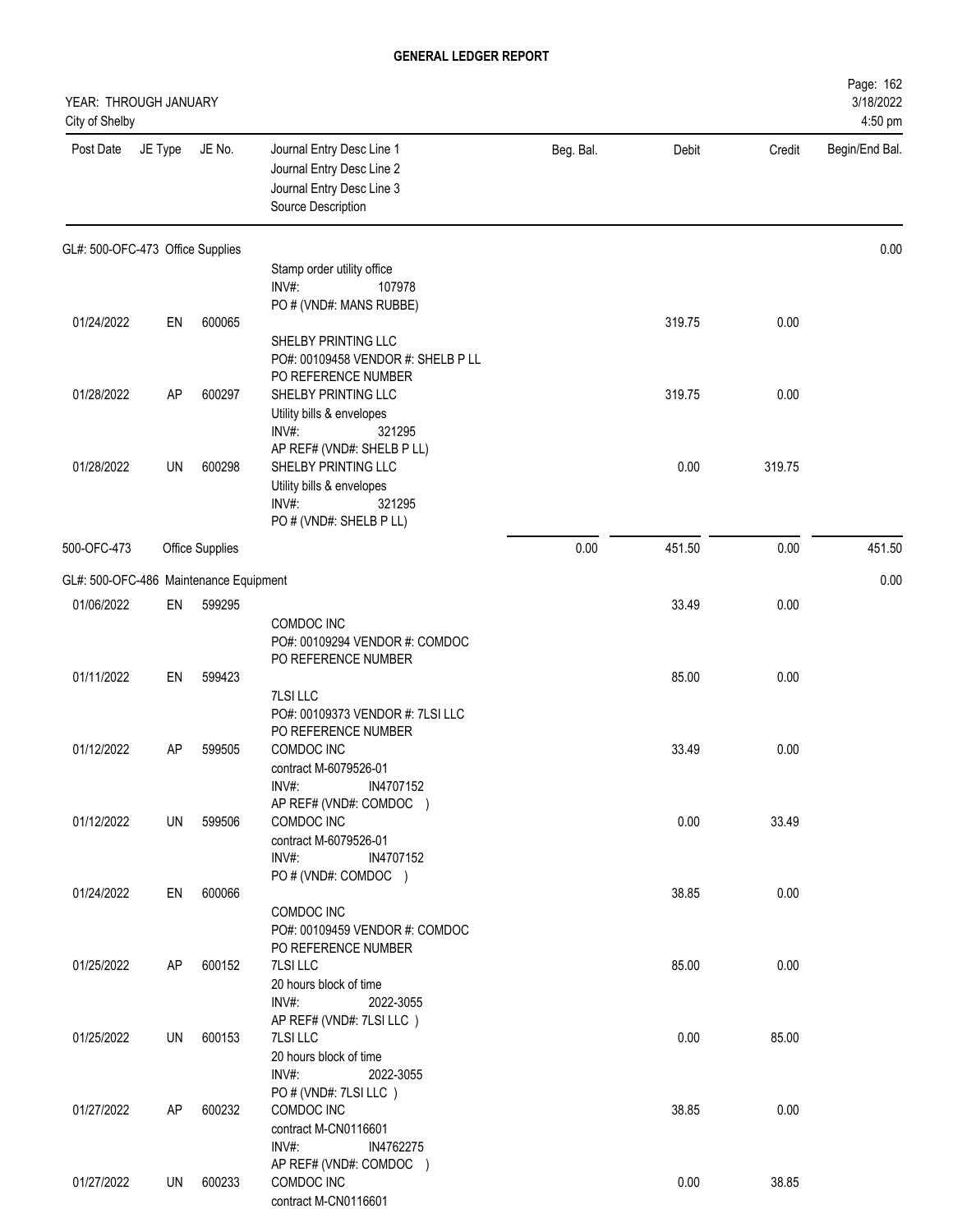| YEAR: THROUGH JANUARY<br>City of Shelby       |           |                       |                                                                                                               |           |          |          | Page: 163<br>3/18/2022<br>4:50 pm |
|-----------------------------------------------|-----------|-----------------------|---------------------------------------------------------------------------------------------------------------|-----------|----------|----------|-----------------------------------|
| Post Date                                     | JE Type   | JE No.                | Journal Entry Desc Line 1<br>Journal Entry Desc Line 2<br>Journal Entry Desc Line 3<br>Source Description     | Beg. Bal. | Debit    | Credit   | Begin/End Bal.                    |
| GL#: 500-OFC-486 Maintenance Equipment        |           |                       | INV#:<br>IN4762275<br>PO # (VND#: COMDOC )                                                                    |           |          |          | 0.00                              |
| 500-OFC-486                                   |           | Maintenance Equipment |                                                                                                               | 0.00      | 157.34   | 0.00     | 157.34                            |
| GL#: 500-OFC-501 Computer support             |           |                       |                                                                                                               |           |          |          | 0.00                              |
| 01/06/2022                                    | EN        | 599294                | CIVICA NORTH AMERICA INC<br>PO#: 00109293 VENDOR #: CIVICA NOR<br>PO REFERENCE NUMBER                         |           | 2,551.81 | 0.00     |                                   |
| 01/11/2022                                    | EN        | 599423                | 7LSI LLC<br>PO#: 00109373 VENDOR #: 7LSI LLC<br>PO REFERENCE NUMBER                                           |           | 85.00    | 0.00     |                                   |
| 01/12/2022                                    | <b>AP</b> | 599485                | CIVICA NORTH AMERICA INC<br>Utility client server<br>INV#:<br>M/US003446<br>AP REF# (VND#: CIVICA NOR)        |           | 2,551.81 | 0.00     |                                   |
| 01/12/2022                                    | UN        | 599486                | CIVICA NORTH AMERICA INC<br>Utility client server<br>INV#:<br>M/US003446                                      |           | 0.00     | 2,551.81 |                                   |
| 01/25/2022                                    | <b>AP</b> | 600152                | PO # (VND#: CIVICA NOR)<br>7LSI LLC<br>20 hours block of time<br>INV#:<br>2022-3055                           |           | 85.00    | 0.00     |                                   |
| 01/25/2022                                    | UN        | 600153                | AP REF# (VND#: 7LSI LLC)<br>7LSI LLC<br>20 hours block of time<br>INV#:<br>2022-3055<br>PO # (VND#: 7LSI LLC) |           | 0.00     | 85.00    |                                   |
| 500-OFC-501                                   |           | Computer support      |                                                                                                               | 0.00      | 2,636.81 | 0.00     | 2,636.81                          |
| GL#: 500-OFC-507 Maintenance Building/Grounds |           |                       |                                                                                                               |           |          |          | 0.00                              |
| 01/06/2022                                    | EN        | 599298                | <b>QUALITY PLUMBING &amp; HEATING, INC</b><br>PO#: 00109297 VENDOR #: QUALITY PL<br>PO REFERENCE NUMBER       |           | 141.07   | 0.00     |                                   |
| 01/11/2022                                    | EN        | 599412                | LOWES COMPANIES, INC.<br>PO#: 00109362 VENDOR #: LOWES<br>PO REFERENCE NUMBER                                 |           | 30.00    | 0.00     |                                   |
| 01/11/2022                                    | EN        | 599413                | A & M FIRE & SAFETY EQUIP. INC<br>PO#: 00109363 VENDOR #: A & M FIRE<br>PO REFERENCE NUMBER                   |           | 25.00    | 0.00     |                                   |
| 01/12/2022                                    | AP        | 599535                | QUALITY PLUMBING & HEATING, INC<br>wall heater repair<br>INV#:<br>804556<br>AP REF# (VND#: QUALITY PL)        |           | 75.00    | 0.00     |                                   |
| 01/12/2022                                    | UN        | 599536                | QUALITY PLUMBING & HEATING, INC<br>wall heater repair<br>804556<br>INV#:                                      |           | 0.00     | 75.00    |                                   |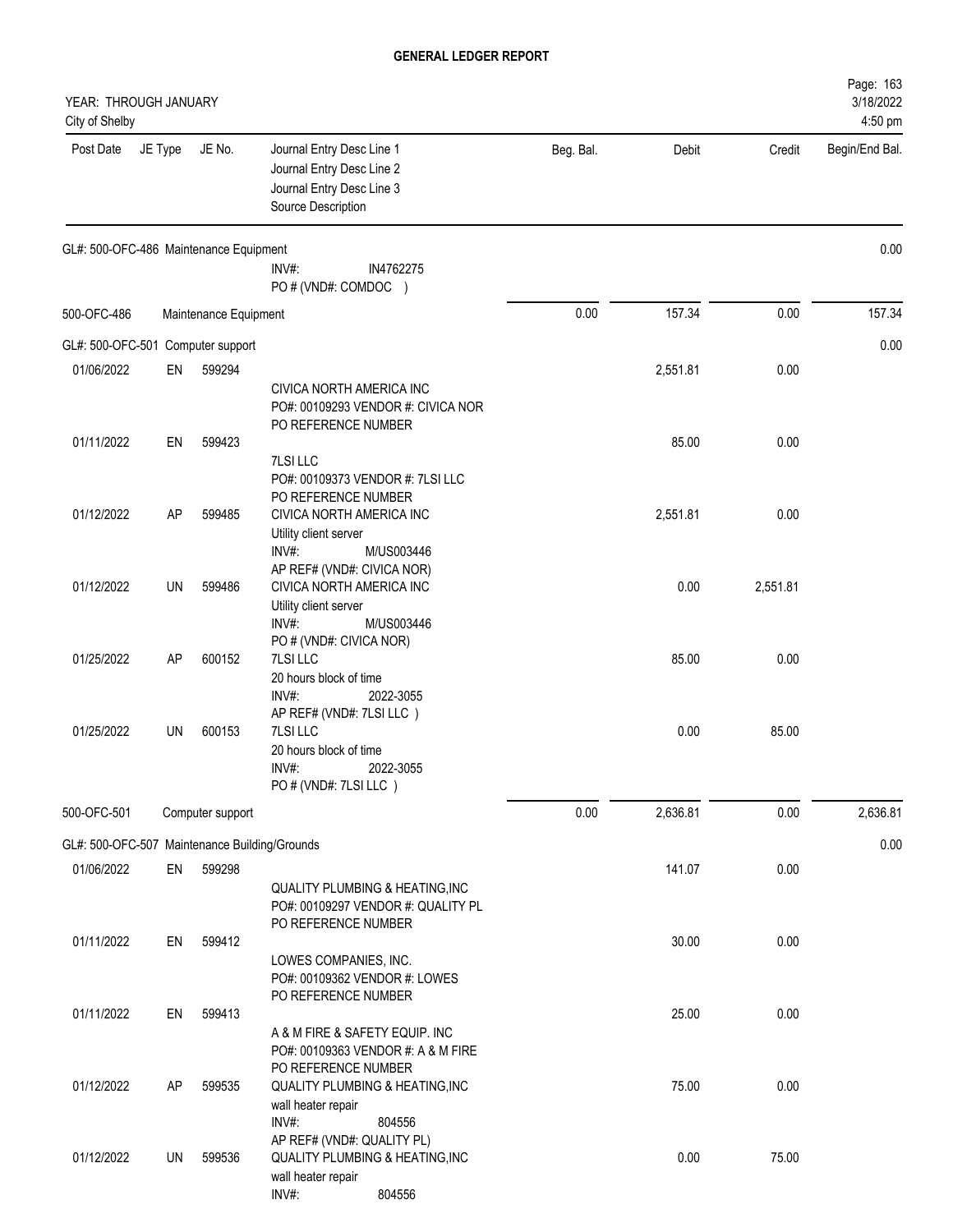| YEAR: THROUGH JANUARY<br>City of Shelby       |         |        |                                                                                                                                               |           |        |        | Page: 164<br>3/18/2022<br>4:50 pm |
|-----------------------------------------------|---------|--------|-----------------------------------------------------------------------------------------------------------------------------------------------|-----------|--------|--------|-----------------------------------|
| Post Date                                     | JE Type | JE No. | Journal Entry Desc Line 1<br>Journal Entry Desc Line 2<br>Journal Entry Desc Line 3<br>Source Description                                     | Beg. Bal. | Debit  | Credit | Begin/End Bal.                    |
| GL#: 500-OFC-507 Maintenance Building/Grounds |         |        |                                                                                                                                               |           |        |        | 0.00                              |
| 01/12/2022                                    | AP      | 599537 | PO # (VND#: QUALITY PL)<br><b>QUALITY PLUMBING &amp; HEATING, INC</b><br>wall heater repair<br>INV#:<br>804556b                               |           | 141.07 | 0.00   |                                   |
| 01/12/2022                                    | UN      | 599538 | AP REF# (VND#: QUALITY PL)<br><b>QUALITY PLUMBING &amp; HEATING, INC</b><br>wall heater repair<br>INV#:<br>804556b<br>PO # (VND#: QUALITY PL) |           | 0.00   | 141.07 |                                   |
| 01/24/2022                                    | EN      | 600050 | AMAZON INC<br>PO#: 00109443 VENDOR #: AMAZON INC<br>PO REFERENCE NUMBER                                                                       |           | 30.00  | 0.00   |                                   |
| 500-OFC-507                                   |         |        | Maintenance Building/Grounds                                                                                                                  | 0.00      | 216.07 | 0.00   | 216.07                            |
| GL#: 500-OFC-528 Postage                      |         |        |                                                                                                                                               |           |        |        | 0.00                              |
| 01/07/2022                                    | AP      | 599030 | US POSTAL SERVICE<br>Past due notices Jan. 2022<br>INV#:                                                                                      |           | 127.50 | 0.00   |                                   |
| 01/07/2022                                    | UN      | 599031 | AP REF# (VND#: U S POSTAL)<br>US POSTAL SERVICE<br>Past due notices Jan. 2022<br>INV#:                                                        |           | 0.00   | 127.50 |                                   |
| 01/07/2022                                    | EN      | 599317 | PO # (VND#: U S POSTAL)<br>US POSTAL SERVICE                                                                                                  |           | 127.50 | 0.00   |                                   |
| 01/07/2022                                    | EN      | 599318 | PO#: 00109316 VENDOR #: U S POSTAL<br>PO REFERENCE NUMBER                                                                                     |           | 575.00 | 0.00   |                                   |
|                                               |         |        | US POSTAL SERVICE<br>PO#: 00109317 VENDOR #: U S POSTAL<br>PO REFERENCE NUMBER                                                                |           |        |        |                                   |
| 01/24/2022                                    | EN      | 600052 | US POSTAL SERVICE<br>PO#: 00109445 VENDOR #: U S POSTAL                                                                                       |           | 58.00  | 0.00   |                                   |
| 01/24/2022                                    | EN      | 600063 | PO REFERENCE NUMBER<br>US POSTAL SERVICE<br>PO#: 00109456 VENDOR #: U S POSTAL                                                                |           | 127.50 | 0.00   |                                   |
| 01/25/2022                                    | AP      | 600106 | PO REFERENCE NUMBER<br>US POSTAL SERVICE<br>10 rolls of stamps, city hall<br>INV#:                                                            |           | 58.00  | 0.00   |                                   |
| 01/25/2022                                    | UN      | 600107 | AP REF# (VND#: U S POSTAL)<br>US POSTAL SERVICE<br>10 rolls of stamps, city hall<br>INV#:                                                     |           | 0.00   | 58.00  |                                   |
| 01/25/2022                                    | AP      | 600154 | PO # (VND#: U S POSTAL)<br>US POSTAL SERVICE<br>January utility bills postage<br>INV#:<br>AP REF# (VND#: U S POSTAL)                          |           | 542.19 | 0.00   |                                   |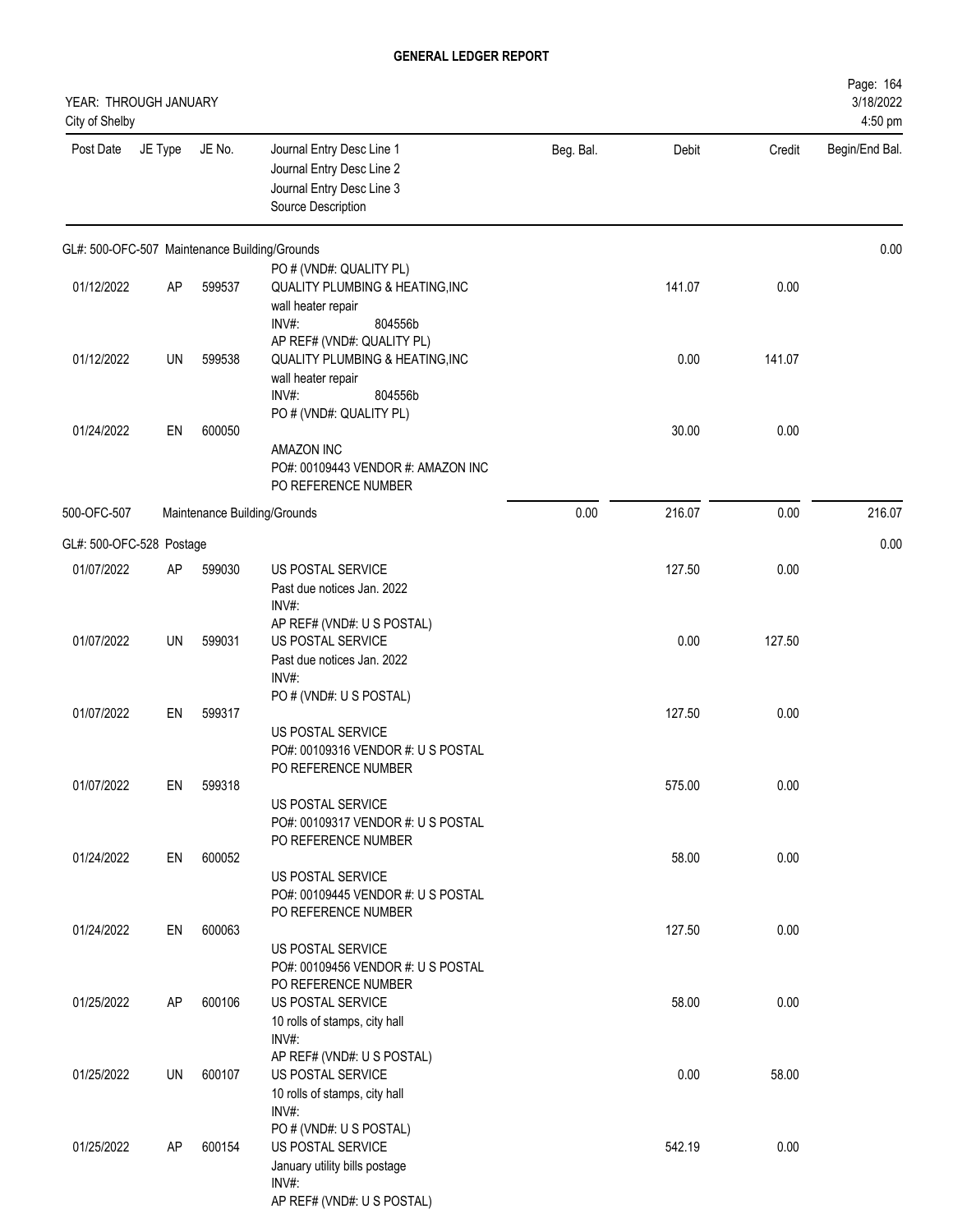| YEAR: THROUGH JANUARY<br>City of Shelby |         |        |                                                                                                                       |           |        |        | Page: 165<br>3/18/2022<br>4:50 pm |
|-----------------------------------------|---------|--------|-----------------------------------------------------------------------------------------------------------------------|-----------|--------|--------|-----------------------------------|
| Post Date                               | JE Type | JE No. | Journal Entry Desc Line 1<br>Journal Entry Desc Line 2<br>Journal Entry Desc Line 3<br>Source Description             | Beg. Bal. | Debit  | Credit | Begin/End Bal.                    |
| GL#: 500-OFC-528 Postage                |         |        |                                                                                                                       |           |        |        | 0.00                              |
| 01/25/2022                              | UN      | 600155 | US POSTAL SERVICE<br>January utility bills postage<br>INV#:                                                           |           | 0.00   | 575.00 |                                   |
| 01/31/2022                              | EN      | 600348 | PO # (VND#: U S POSTAL)<br>US POSTAL SERVICE<br>PO#: 00109524 VENDOR #: U S POSTAL<br>PO REFERENCE NUMBER             |           | 575.00 | 0.00   |                                   |
| 500-OFC-528                             | Postage |        |                                                                                                                       | 0.00      | 727.69 | 0.00   | 727.69                            |
| GL#: 500-OFC-531 Miscellaneous          |         |        |                                                                                                                       |           |        |        | 0.00                              |
| 01/12/2022                              | EN      | 599448 | AUTOMATIC DATA PROCESSING<br>PO#: 00109374 VENDOR #: ADP                                                              |           | 45.51  | 0.00   |                                   |
| 01/12/2022                              | AP      | 599481 | PO REFERENCE NUMBER<br>AUTOMATIC DATA PROCESSING<br>Processing charges 1/1/2022<br>INV#:<br>596200720                 |           | 45.51  | 0.00   |                                   |
| 01/12/2022                              | UN      | 599482 | AP REF# (VND#: ADP<br>$\rightarrow$<br>AUTOMATIC DATA PROCESSING<br>Processing charges 1/1/2022<br>INV#:<br>596200720 |           | 0.00   | 45.51  |                                   |
| 01/20/2022                              | EN      | 599879 | PO # (VND#: ADP<br>$\big)$<br>AUTOMATIC DATA PROCESSING<br>PO#: 00109417 VENDOR #: ADP                                |           | 53.23  | 0.00   |                                   |
| 01/21/2022                              | AP      | 599978 | PO REFERENCE NUMBER<br>AUTOMATIC DATA PROCESSING<br>Human Capital<br>INV#:<br>596704088                               |           | 53.23  | 0.00   |                                   |
| 01/21/2022                              | UN      | 599979 | AP REF# (VND#: ADP<br>$\rightarrow$<br>AUTOMATIC DATA PROCESSING<br>Human Capital<br>INV#:<br>596704088               |           | 0.00   | 53.23  |                                   |
| 01/25/2022                              | EN      | 600070 | PO # (VND#: ADP<br>$\rightarrow$<br>AUTOMATIC DATA PROCESSING<br>PO#: 00109460 VENDOR #: ADP<br>PO REFERENCE NUMBER   |           | 42.20  | 0.00   |                                   |
| 01/25/2022                              | EN      | 600071 | PNC BANK<br>PO#: 00109461 VENDOR #: PNC<br>PO REFERENCE NUMBER                                                        |           | 999.22 | 0.00   |                                   |
| 01/25/2022                              | AP      | 600087 | PNC BANK<br>Annual Analysis fee<br>INV#:                                                                              |           | 999.22 | 0.00   |                                   |
| 01/25/2022                              | UN      | 600088 | AP REF# (VND#: PNC<br>$\lambda$<br>PNC BANK<br>Annual Analysis fee<br>INV#:<br>PO # (VND#: PNC                        |           | 0.00   | 999.22 |                                   |
| 01/25/2022                              | AP      | 600098 | $\rightarrow$<br>AUTOMATIC DATA PROCESSING                                                                            |           | 42.20  | 0.00   |                                   |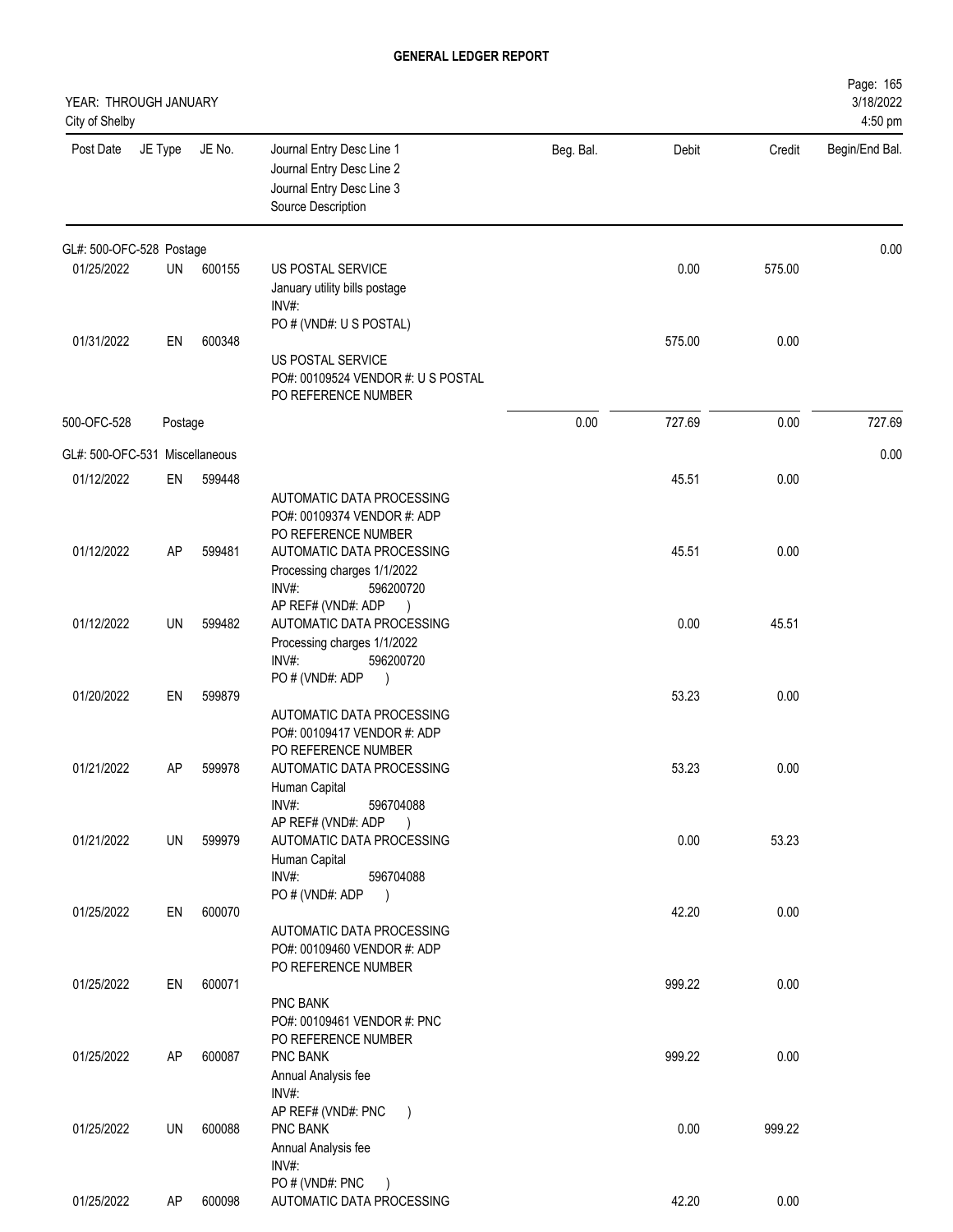| YEAR: THROUGH JANUARY<br>City of Shelby |           |                        |                                                                                                                  |                                |            |            | Page: 166<br>3/18/2022<br>4:50 pm |
|-----------------------------------------|-----------|------------------------|------------------------------------------------------------------------------------------------------------------|--------------------------------|------------|------------|-----------------------------------|
| Post Date                               | JE Type   | JE No.                 | Journal Entry Desc Line 1<br>Journal Entry Desc Line 2<br>Journal Entry Desc Line 3<br>Source Description        | Beg. Bal.                      | Debit      | Credit     | Begin/End Bal.                    |
| GL#: 500-OFC-531 Miscellaneous          |           |                        |                                                                                                                  |                                |            |            | 0.00                              |
|                                         |           |                        | Processing chagres 1/2/22-<br>INV#:<br>59916620                                                                  |                                |            |            |                                   |
|                                         |           |                        | AP REF# (VND#: ADP<br>$\rightarrow$                                                                              |                                |            |            |                                   |
| 01/25/2022                              | <b>UN</b> | 600099                 | AUTOMATIC DATA PROCESSING<br>Processing chagres 1/2/22-<br>INV#:<br>59916620<br>PO#(VND#: ADP<br>$\rightarrow$   |                                | 0.00       | 42.20      |                                   |
| 01/31/2022                              | EN        | 600347                 |                                                                                                                  |                                | 20.00      | 0.00       |                                   |
|                                         |           |                        | AMAZON INC<br>PO#: 00109523 VENDOR #: AMAZON INC<br>PO REFERENCE NUMBER                                          |                                |            |            |                                   |
| 500-OFC-531                             |           | Miscellaneous          |                                                                                                                  | 0.00                           | 1,140.16   | 0.00       | 1,140.16                          |
| GL#: 500-OFC-532 Labor Relations        |           |                        |                                                                                                                  |                                |            |            | 0.00                              |
| 01/11/2022                              | EN        | 599419                 |                                                                                                                  |                                | 62.50      | 0.00       |                                   |
|                                         |           |                        | <b>BUSINESS MANAGEMENT DAILY</b><br>PO#: 00109369 VENDOR #: BUSINESS M<br>PO REFERENCE NUMBER                    |                                |            |            |                                   |
| 01/27/2022                              | AP        | 600220                 | <b>BUSINESS MANAGEMENT DAILY</b><br>2022 subscription<br>INV#:                                                   |                                | 49.75      | 0.00       |                                   |
| 01/27/2022                              | <b>UN</b> | 600221                 | AP REF# (VND#: BUSINESS M)<br>BUSINESS MANAGEMENT DAILY<br>2022 subscription<br>INV#:<br>PO # (VND#: BUSINESS M) |                                | 0.00       | 62.50      |                                   |
| 500-OFC-532                             |           | <b>Labor Relations</b> |                                                                                                                  | 0.00                           | 49.75      | 0.00       | 49.75                             |
|                                         |           |                        |                                                                                                                  | Fund: 500 - Water Fund Totals: | 161,351.54 | 139,983.33 |                                   |
| GL#: 501-CFS-154 Collections            |           |                        |                                                                                                                  |                                |            |            | 0.00                              |
| 01/03/2022                              | CR        | 599359                 | Utility deposit, water and sewer                                                                                 |                                | 0.00       | 390.80     |                                   |
| 01/04/2022                              | CR        | 599365                 | pio<br>Uility deposit, water and sewer                                                                           |                                | 0.00       | 2,365.96   |                                   |
| 01/05/2022                              | <b>CR</b> | 599371                 | pio<br>Utility deposit, water and sewer<br>pio                                                                   |                                | 0.00       | 736.23     |                                   |
| 01/06/2022                              | <b>CR</b> | 599378                 | Utility deposit, water and sewer                                                                                 |                                | 0.00       | 722.86     |                                   |
| 01/07/2022                              | <b>CR</b> | 599389                 | pio<br>Utility deposit, water and sewer                                                                          |                                | 0.00       | 799.66     |                                   |
| 01/10/2022                              | CR        | 599399                 | pio<br>Utility deposit, water and sewer                                                                          |                                | 0.00       | 986.30     |                                   |
| 01/11/2022                              | <b>CR</b> | 599658                 | pio<br>Utility deposit, water and sewer                                                                          |                                | 0.00       | 4,037.03   |                                   |
| 01/12/2022                              | <b>CR</b> | 599662                 | pio<br>Utility deposit, water and sewer                                                                          |                                | 0.00       | 591.49     |                                   |
| 01/13/2022                              | <b>CR</b> | 599671                 | pio<br>Utility deposit, water and sewer                                                                          |                                | 0.00       | 908.11     |                                   |
| 01/14/2022                              | CR        | 599681                 | pio<br>Utility deposit, water and sewer                                                                          |                                | 0.00       | 677.97     |                                   |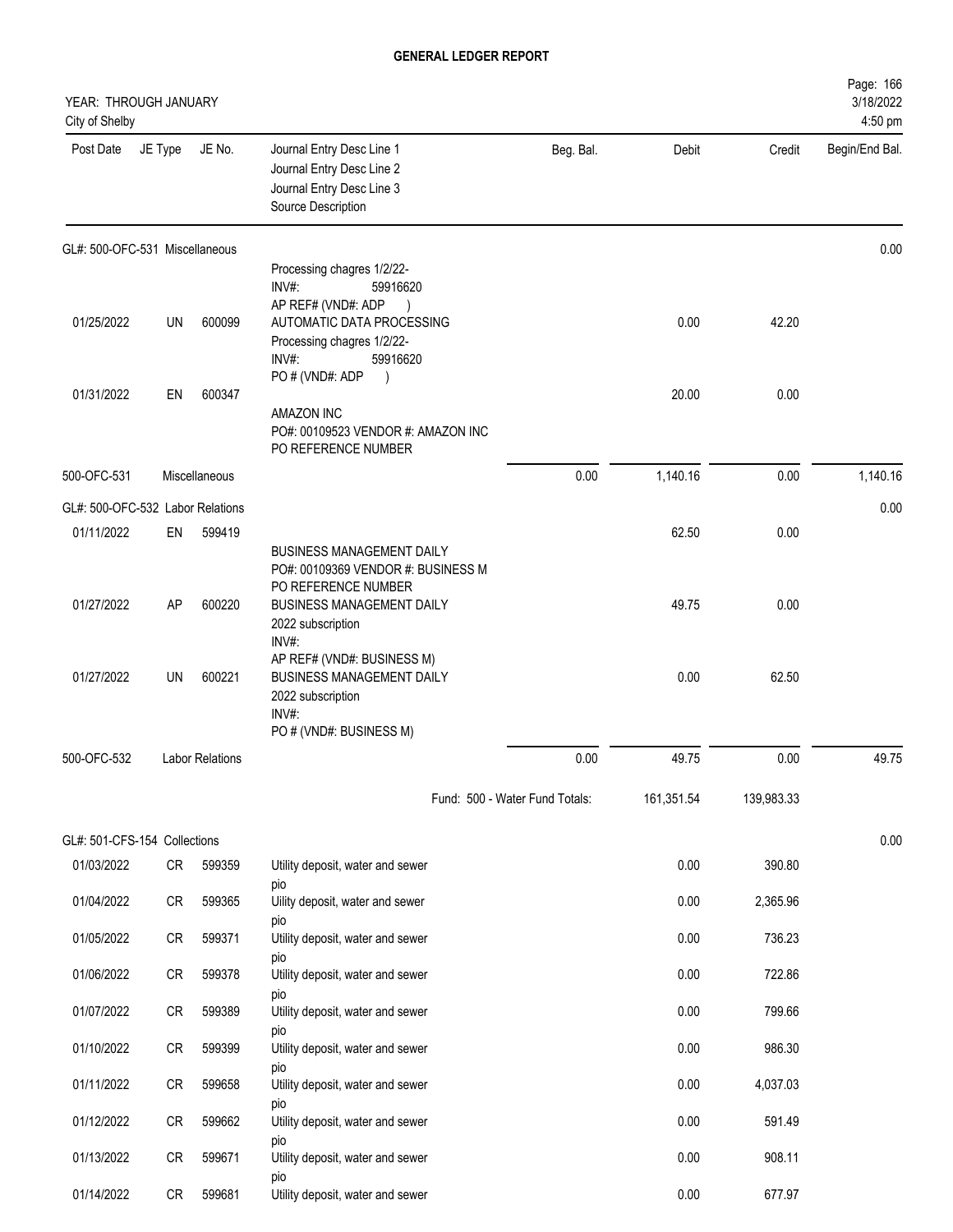| YEAR: THROUGH JANUARY<br>City of Shelby |             |        |                                                                                                           |           |       |           | Page: 167<br>3/18/2022<br>4:50 pm |
|-----------------------------------------|-------------|--------|-----------------------------------------------------------------------------------------------------------|-----------|-------|-----------|-----------------------------------|
| Post Date                               | JE Type     | JE No. | Journal Entry Desc Line 1<br>Journal Entry Desc Line 2<br>Journal Entry Desc Line 3<br>Source Description | Beg. Bal. | Debit | Credit    | Begin/End Bal.                    |
| GL#: 501-CFS-154 Collections            |             |        |                                                                                                           |           |       |           | 0.00                              |
| 01/18/2022                              | CR          | 599895 | pio<br>Utility deposit, water and sewer<br>pio                                                            |           | 0.00  | 967.70    |                                   |
| 01/19/2022                              | CR          | 599900 | Utility deposit, water and sewer                                                                          |           | 0.00  | 2,447.63  |                                   |
| 01/20/2022                              | CR          | 599910 | pio<br>Utiltiy deposit, water and sewer                                                                   |           | 0.00  | 292.81    |                                   |
| 01/21/2022                              | CR          | 599918 | pio<br>Uility deposit, water and sewer                                                                    |           | 0.00  | 217.52    |                                   |
| 01/24/2022                              | CR          | 600175 | pio<br>Utility deposit, water and sewer                                                                   |           | 0.00  | 166.45    |                                   |
| 01/25/2022                              | CR          | 600186 | pio<br>Utility deposit, water and sewer                                                                   |           | 0.00  | 167.53    |                                   |
| 01/26/2022                              | CR          | 600257 | pio<br>Utility deposit, water and sewer                                                                   |           | 0.00  | 69.06     |                                   |
| 01/27/2022                              | CR          | 600268 | pio<br>Utility deposit, water and sewer                                                                   |           | 0.00  | 58.07     |                                   |
| 01/28/2022                              | CR          | 600278 | pio<br>Utiltiy deposit, water and sewer                                                                   |           | 0.00  | 46.46     |                                   |
| 01/31/2022                              | CR          | 600397 | pio<br>Utility deposit, water and sewer<br>pio                                                            |           | 0.00  | 135.21    |                                   |
| 501-CFS-154                             | Collections |        |                                                                                                           | 0.00      | 0.00  | 16,784.85 | 16,784.85                         |
|                                         |             |        | Fund: 501 - Water Asset Management Totals:                                                                |           | 0.00  | 16,784.85 |                                   |
| GL#: 502-CFS-154 Collections            |             |        |                                                                                                           |           |       |           | 0.00                              |
| 01/03/2022                              | CR          | 599359 | Utility deposit, water and sewer                                                                          |           | 0.00  | 317.22    |                                   |
| 01/04/2022                              | CR          | 599365 | pio<br>Uility deposit, water and sewer                                                                    |           | 0.00  | 2,092.87  |                                   |
| 01/05/2022                              | CR          | 599371 | pio<br>Utility deposit, water and sewer<br>pio                                                            |           | 0.00  | 566.71    |                                   |
| 01/06/2022                              | CR          | 599378 | Utility deposit, water and sewer                                                                          |           | 0.00  | 478.09    |                                   |
| 01/07/2022                              | CR          | 599389 | pio<br>Utility deposit, water and sewer                                                                   |           | 0.00  | 809.43    |                                   |
| 01/10/2022                              | CR          | 599399 | pio<br>Utility deposit, water and sewer                                                                   |           | 0.00  | 1,194.00  |                                   |
| 01/11/2022                              | CR          | 599658 | pio<br>Utility deposit, water and sewer                                                                   |           | 0.00  | 4,412.14  |                                   |
| 01/12/2022                              | CR          | 599662 | pio<br>Utility deposit, water and sewer                                                                   |           | 0.00  | 646.70    |                                   |
| 01/13/2022                              | ${\sf CR}$  | 599671 | pio<br>Utility deposit, water and sewer                                                                   |           | 0.00  | 5,488.15  |                                   |
| 01/14/2022                              | ${\sf CR}$  | 599681 | pio<br>Utility deposit, water and sewer                                                                   |           | 0.00  | 630.63    |                                   |
| 01/18/2022                              | CR          | 599895 | pio<br>Utility deposit, water and sewer                                                                   |           | 0.00  | 1,446.43  |                                   |
| 01/19/2022                              | CR          | 599900 | pio<br>Utility deposit, water and sewer<br>pio                                                            |           | 0.00  | 2,030.04  |                                   |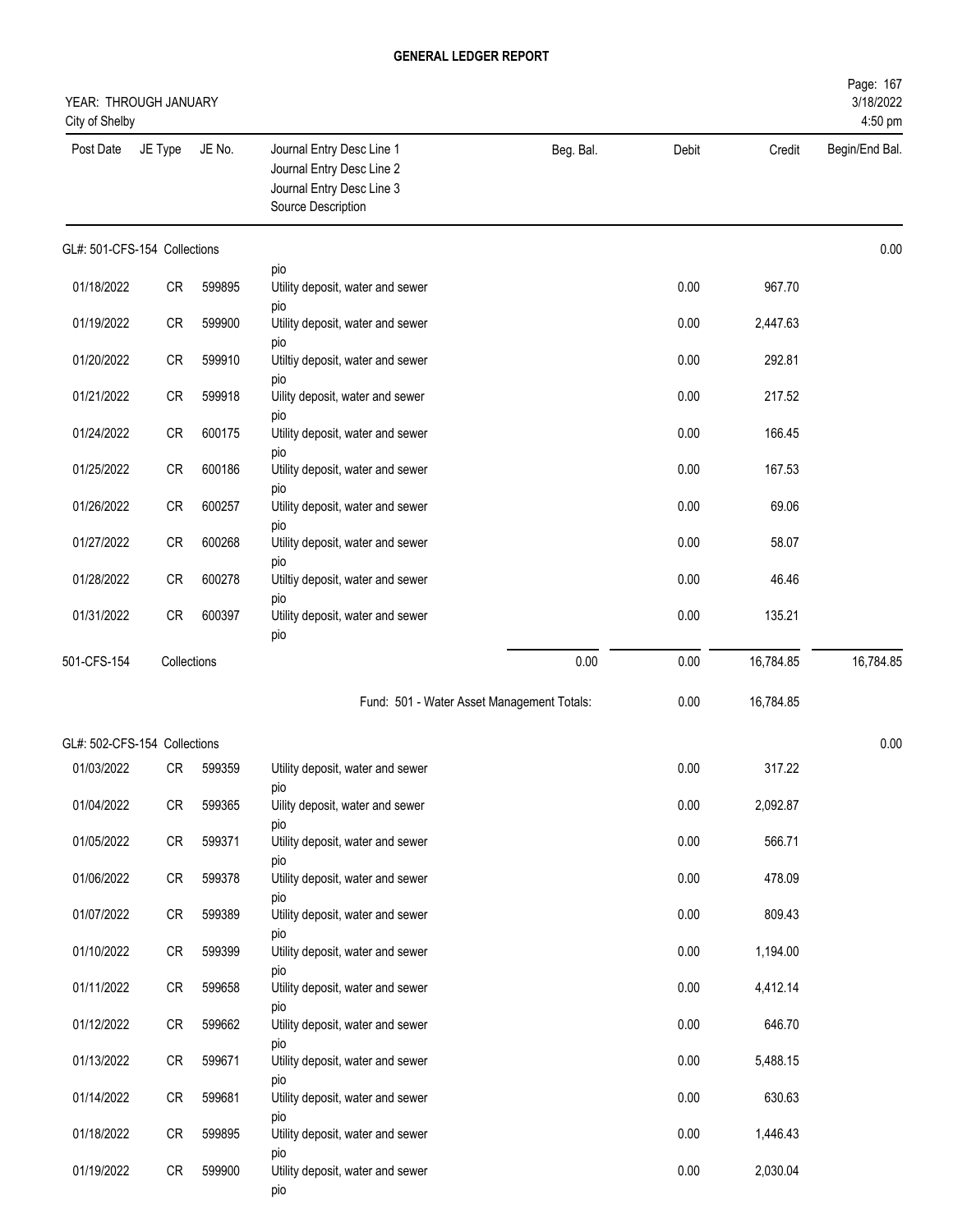| YEAR: THROUGH JANUARY<br>City of Shelby |           |                                    |                                                                                                                                                                                                         |           |           |           | Page: 168<br>3/18/2022<br>4:50 pm |
|-----------------------------------------|-----------|------------------------------------|---------------------------------------------------------------------------------------------------------------------------------------------------------------------------------------------------------|-----------|-----------|-----------|-----------------------------------|
| Post Date                               | JE Type   | JE No.                             | Journal Entry Desc Line 1<br>Journal Entry Desc Line 2<br>Journal Entry Desc Line 3<br>Source Description                                                                                               | Beg. Bal. | Debit     | Credit    | Begin/End Bal.                    |
| GL#: 502-CFS-154 Collections            |           |                                    |                                                                                                                                                                                                         |           |           |           | 0.00                              |
| 01/20/2022                              | CR        | 599910                             | Utiltiy deposit, water and sewer                                                                                                                                                                        |           | 0.00      | 290.40    |                                   |
| 01/21/2022                              | <b>CR</b> | 599918                             | pio<br>Uility deposit, water and sewer<br>pio                                                                                                                                                           |           | 0.00      | 152.17    |                                   |
| 01/24/2022                              | CR        | 600175                             | Utility deposit, water and sewer<br>pio                                                                                                                                                                 |           | 0.00      | 175.66    |                                   |
| 01/25/2022                              | CR        | 600186                             | Utility deposit, water and sewer<br>pio                                                                                                                                                                 |           | 0.00      | 347.72    |                                   |
| 01/26/2022                              | <b>CR</b> | 600257                             | Utility deposit, water and sewer<br>pio                                                                                                                                                                 |           | 0.00      | 69.54     |                                   |
| 01/27/2022                              | <b>CR</b> | 600268                             | Utility deposit, water and sewer<br>pio                                                                                                                                                                 |           | 0.00      | 86.03     |                                   |
| 01/28/2022                              | <b>CR</b> | 600278                             | Utiltiy deposit, water and sewer<br>pio                                                                                                                                                                 |           | 0.00      | 41.73     |                                   |
| 01/31/2022                              | <b>CR</b> | 600397                             | Utility deposit, water and sewer<br>pio                                                                                                                                                                 |           | 0.00      | 119.88    |                                   |
| 502-CFS-154                             |           | Collections                        |                                                                                                                                                                                                         | 0.00      | 0.00      | 21,395.54 | 21,395.54                         |
|                                         |           | GL#: 502-DBT-503 Note/Loan Payment |                                                                                                                                                                                                         |           |           |           | 0.00                              |
| 01/04/2022                              | EN        | 599224                             |                                                                                                                                                                                                         |           | 9,147.75  | 0.00      |                                   |
| 01/11/2022                              | AP        | 599432                             | TREASURER, STATE OF OHIO<br>PO#: 00109224 VENDOR #: TREAS.STAT<br>PO REFERENCE NUMBER<br>TREASURER, STATE OF OHIO<br>Maxwell & Jefferson waterline<br>INV#:<br>INV-185600<br>AP REF# (VND#: TREAS.STAT) |           | 9,147.75  | 0.00      |                                   |
| 01/11/2022                              | UN        | 599433                             | TREASURER, STATE OF OHIO<br>Maxwell & Jefferson waterline<br>INV#:<br>INV-185600<br>PO # (VND#: TREAS.STAT)                                                                                             |           | 0.00      | 9,147.75  |                                   |
| 502-DBT-503                             |           | Note/Loan Payment                  |                                                                                                                                                                                                         | 0.00      | 9,147.75  | 0.00      | 9,147.75                          |
| GL#: 502-WCI-515 Equipment              |           |                                    |                                                                                                                                                                                                         |           |           |           | 0.00                              |
| 01/21/2022                              | AP        | 599968                             | <b>FERGUSON WATERWORKS</b><br>Job name Itron PIT ERTS<br>INV#:<br>0714762<br>AP REF# (VND#: FERGUSON W)                                                                                                 |           | 19,660.19 | 0.00      |                                   |
| 01/21/2022                              | UN        | 599969                             | FERGUSON WATERWORKS<br>Job name Itron PIT ERTS<br>INV#:<br>0714762<br>PO # (VND#: FERGUSON W)                                                                                                           |           | 0.00      | 19,660.19 |                                   |
| 502-WCI-515                             | Equipment |                                    |                                                                                                                                                                                                         | 0.00      | 19,660.19 | 0.00      | 19,660.19                         |
|                                         |           |                                    | Fund: 502 - Water Capital Improvement Totals:                                                                                                                                                           |           | 28,807.94 | 21,395.54 |                                   |
| GL#: 600-CFS-154 Collections            |           |                                    |                                                                                                                                                                                                         |           |           |           | 0.00                              |
| 01/03/2022                              | CR        | 599360                             | Utility deposit, electric<br>pio                                                                                                                                                                        |           | 0.00      | 9,217.25  |                                   |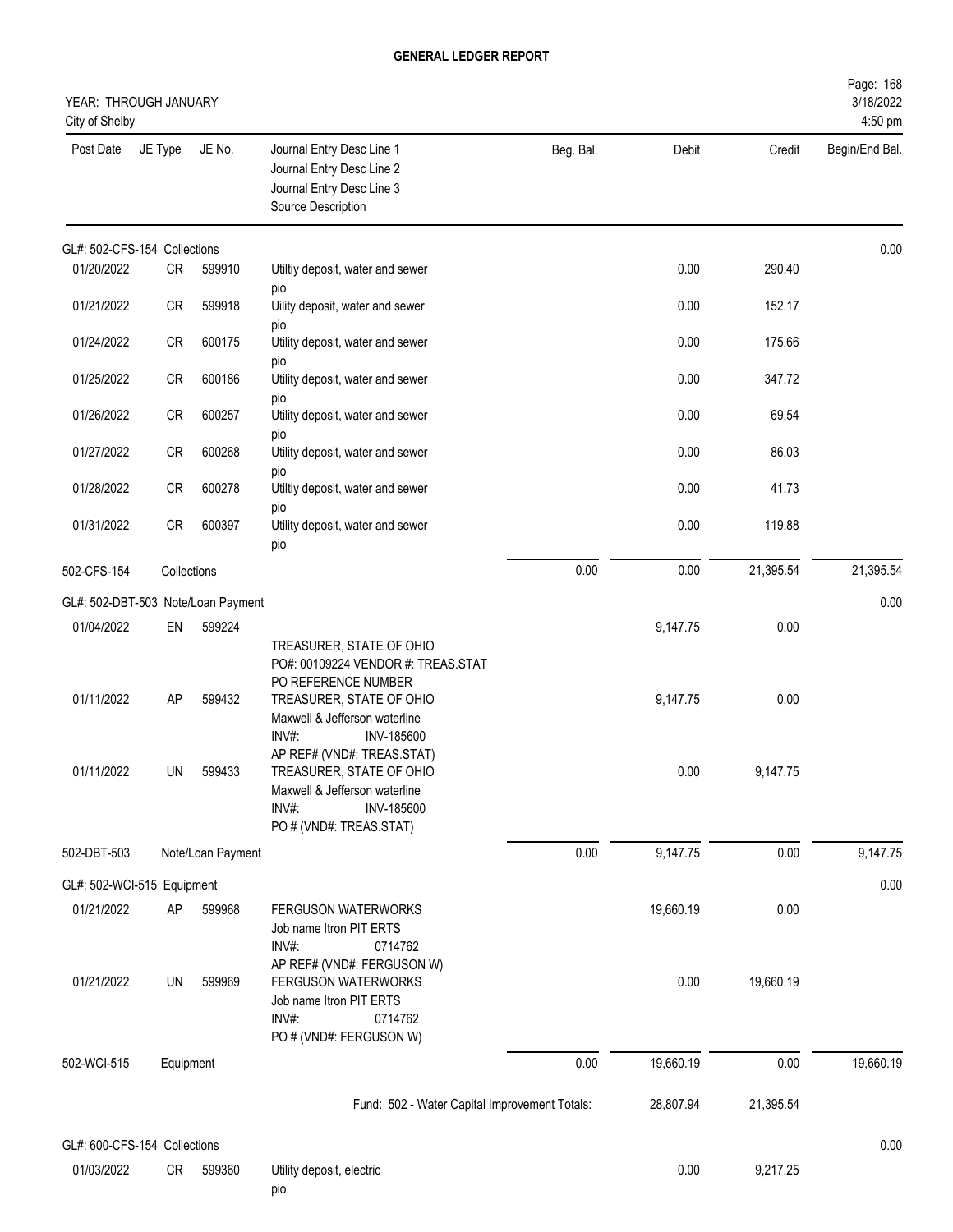| YEAR: THROUGH JANUARY<br>City of Shelby |         |        |                                                                                                           |           |       |            | Page: 169<br>3/18/2022<br>4:50 pm |
|-----------------------------------------|---------|--------|-----------------------------------------------------------------------------------------------------------|-----------|-------|------------|-----------------------------------|
| Post Date                               | JE Type | JE No. | Journal Entry Desc Line 1<br>Journal Entry Desc Line 2<br>Journal Entry Desc Line 3<br>Source Description | Beg. Bal. | Debit | Credit     | Begin/End Bal.                    |
| GL#: 600-CFS-154 Collections            |         |        |                                                                                                           |           |       |            | 0.00                              |
| 01/03/2022                              | CR      | 599361 | Utility deposit, ACH electric                                                                             |           | 0.00  | 2,045.07   |                                   |
| 01/04/2022                              | CR      | 599366 | pio<br>Utility deposit, electric                                                                          |           | 0.00  | 51,993.51  |                                   |
| 01/04/2022                              | CR      | 599367 | pio<br>Utility deposit, ACH electric                                                                      |           | 0.00  | 11,947.16  |                                   |
| 01/05/2022                              | CR      | 599372 | pio<br>Utility deposit, electric                                                                          |           | 0.00  | 15,247.85  |                                   |
| 01/05/2022                              | CR      | 599373 | pio<br>Utility deposit, ACH electric                                                                      |           | 0.00  | 6,238.29   |                                   |
|                                         |         |        | pio                                                                                                       |           |       |            |                                   |
| 01/06/2022                              | CR      | 599379 | Utility office, electric<br>pio                                                                           |           | 0.00  | 15,421.38  |                                   |
| 01/06/2022                              | CR      | 599380 | Utility deposit, ACH electric<br>pio                                                                      |           | 0.00  | 3,248.35   |                                   |
| 01/07/2022                              | CR      | 599390 | Utilty deposit, electric                                                                                  |           | 0.00  | 22,848.42  |                                   |
| 01/07/2022                              | CR      | 599391 | pio<br>Utiltiy deposit, ACH electric                                                                      |           | 0.00  | 6,089.44   |                                   |
| 01/10/2022                              | CR      | 599400 | pio<br>Utility deposit, electric                                                                          |           | 0.00  | 60,799.52  |                                   |
| 01/10/2022                              | CR      | 599401 | pio<br>Utility deposit, ACH electric                                                                      |           | 0.00  | 8,938.24   |                                   |
| 01/11/2022                              | CR      | 599659 | pio<br>Utiliy deposit, electric                                                                           |           | 0.00  | 105,042.24 |                                   |
| 01/11/2022                              | CR      | 599660 | pio<br>Utility deposit, ACH electric                                                                      |           | 0.00  | 144,117.96 |                                   |
| 01/12/2022                              | CR      | 599663 | pio<br>Utility deposit, electric                                                                          |           | 0.00  | 23,117.01  |                                   |
| 01/12/2022                              | CR      | 599664 | pio<br>Utility deposit, ACH electric                                                                      |           | 0.00  | 5,376.24   |                                   |
| 01/13/2022                              | CR      | 599672 | pio<br>Utility deposit, electric                                                                          |           | 0.00  | 65,407.16  |                                   |
| 01/13/2022                              | CR      | 599673 | pio<br>Utility deposit, ACH electric                                                                      |           | 0.00  | 2,657.87   |                                   |
|                                         |         |        | pio                                                                                                       |           |       |            |                                   |
| 01/14/2022                              | CR      | 599682 | Utility deposit, electric<br>pio                                                                          |           | 0.00  | 17,151.48  |                                   |
| 01/14/2022                              | CR      | 599683 | Utility deposit, ACH electric<br>pio                                                                      |           | 0.00  | 3,491.16   |                                   |
| 01/18/2022                              | CR      | 599896 | Utility deposit, electric                                                                                 |           | 0.00  | 62,803.20  |                                   |
| 01/18/2022                              | CR      | 599897 | pio<br>Utility deposit, ACH electric                                                                      |           | 0.00  | 5,171.41   |                                   |
| 01/19/2022                              | CR      | 599901 | pio<br>Utility deposit, electric                                                                          |           | 0.00  | 51,336.07  |                                   |
| 01/19/2022                              | CR      | 599902 | pio<br>Utility deposit, ACH electric                                                                      |           | 0.00  | 39,775.22  |                                   |
| 01/20/2022                              | CR      | 599911 | pio<br>Utility deposit, electric                                                                          |           | 0.00  | 5,692.19   |                                   |
| 01/20/2022                              | CR      | 599912 | pio<br>Utility deposit, ACH electric                                                                      |           | 0.00  | 4,941.41   |                                   |
| 01/21/2022                              | CR      | 599919 | pio<br>Utility deposit, electric<br>pio                                                                   |           | 0.00  | 4,432.98   |                                   |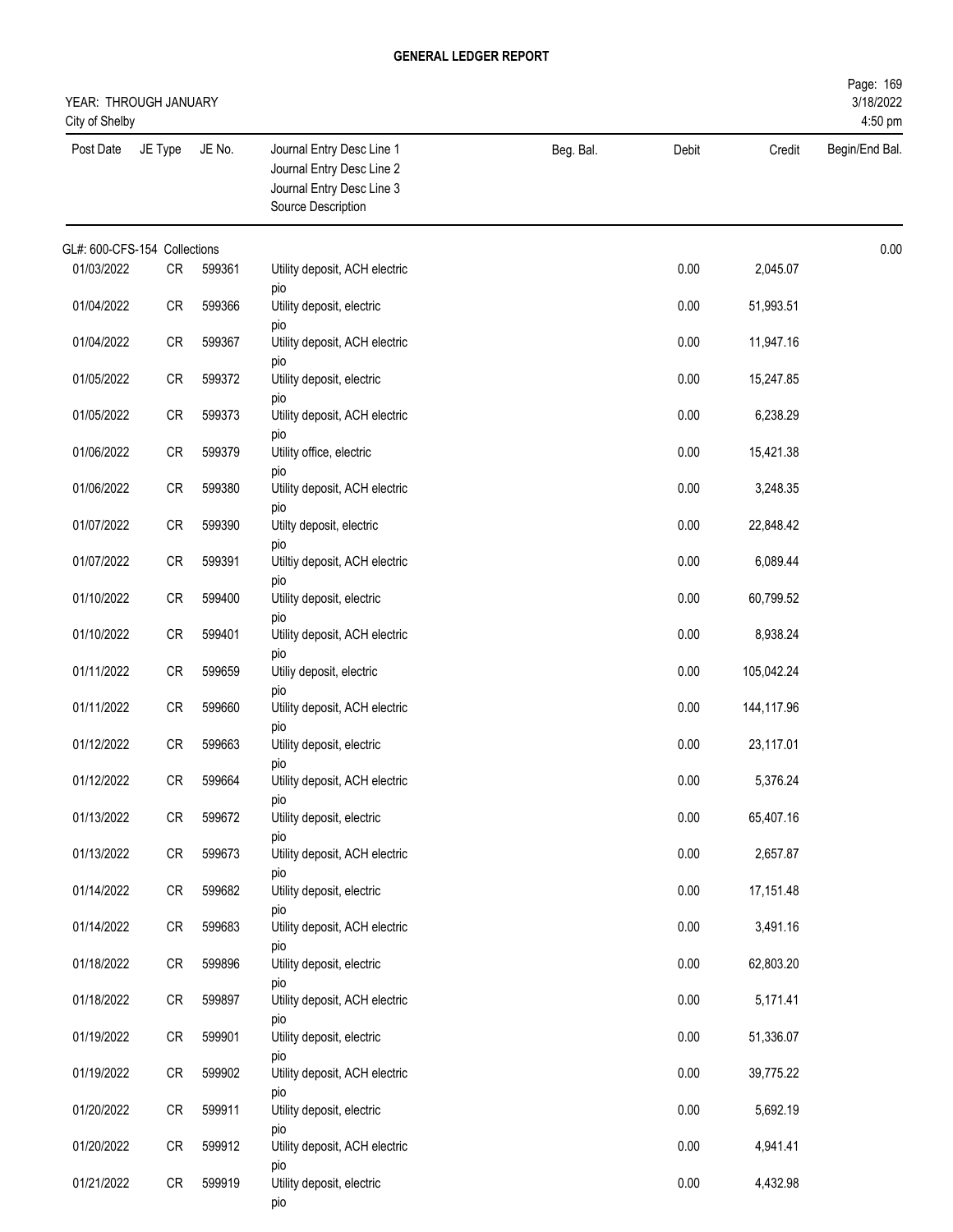| YEAR: THROUGH JANUARY<br>City of Shelby |             |                    |                                                                                                           |           |       |            | Page: 170<br>3/18/2022<br>4:50 pm |
|-----------------------------------------|-------------|--------------------|-----------------------------------------------------------------------------------------------------------|-----------|-------|------------|-----------------------------------|
| Post Date                               | JE Type     | JE No.             | Journal Entry Desc Line 1<br>Journal Entry Desc Line 2<br>Journal Entry Desc Line 3<br>Source Description | Beg. Bal. | Debit | Credit     | Begin/End Bal.                    |
| GL#: 600-CFS-154 Collections            |             |                    |                                                                                                           |           |       |            | 0.00                              |
| 01/21/2022                              | CR          | 599920             | Utility deposit, ACH electric                                                                             |           | 0.00  | 2,119.39   |                                   |
| 01/24/2022                              | CR          | 600176             | pio<br>Utility deposit, electric<br>pio                                                                   |           | 0.00  | 1,844.83   |                                   |
| 01/24/2022                              | ${\sf CR}$  | 600177             | Utility deposit, ACH electric<br>pio                                                                      |           | 0.00  | 3,098.94   |                                   |
| 01/25/2022                              | ${\sf CR}$  | 600187             | Utility deposit, electric<br>pio                                                                          |           | 0.00  | 25,414.31  |                                   |
| 01/25/2022                              | CR          | 600188             | Utility deposit, ACH electric<br>pio                                                                      |           | 0.00  | 3,531.73   |                                   |
| 01/26/2022                              | CR          | 600258             | Utility deposit, electric<br>pio                                                                          |           | 0.00  | 15,052.85  |                                   |
| 01/26/2022                              | CR          | 600259             | Utility deposit, ACH electric<br>pio                                                                      |           | 0.00  | 1,162.21   |                                   |
| 01/27/2022                              | CR          | 600269             | Uility deposit, electric<br>pio                                                                           |           | 0.00  | 724.22     |                                   |
| 01/27/2022                              | ${\sf CR}$  | 600270             | Utility deposit, ACH electric<br>pio                                                                      |           | 0.00  | 2,531.66   |                                   |
| 01/28/2022                              | ${\sf CR}$  | 600279             | Utility deposit, electric<br>pio                                                                          |           | 0.00  | 1,835.22   |                                   |
| 01/28/2022                              | CR          | 600280             | Utility deposit, ACH electric<br>pio                                                                      |           | 0.00  | 1,055.72   |                                   |
| 01/31/2022                              | CR          | 600398             | Utility deposit, electric<br>pio                                                                          |           | 0.00  | 3,681.56   |                                   |
| 01/31/2022                              | ${\sf CR}$  | 600399             | Utility deposit, ACH electric<br>pio                                                                      |           | 0.00  | 788.49     |                                   |
| 600-CFS-154                             | Collections |                    |                                                                                                           | 0.00      | 0.00  | 817,389.21 | 817,389.21                        |
| GL#: 600-CFS-161 Labor and Material     |             |                    |                                                                                                           |           |       |            | 0.00                              |
| 01/20/2022                              | CR          | 599911             | Utility deposit, electric<br>pio                                                                          |           | 0.00  | 31.45      |                                   |
| 600-CFS-161                             |             | Labor and Material |                                                                                                           | 0.00      | 0.00  | 31.45      | 31.45                             |
| GL#: 600-CFS-162 On & Off               |             |                    |                                                                                                           |           |       |            | 0.00                              |
| 01/03/2022                              | CR          | 599360             | Utility deposit, electric<br>pio                                                                          |           | 0.00  | 5.00       |                                   |
| 01/04/2022                              | CR          | 599366             | Utility deposit, electric<br>pio                                                                          |           | 0.00  | 60.00      |                                   |
| 01/05/2022                              | CR          | 599372             | Utility deposit, electric<br>pio                                                                          |           | 0.00  | 56.33      |                                   |
| 01/06/2022                              | CR          | 599379             | Utility office, electric<br>pio                                                                           |           | 0.00  | 35.00      |                                   |
| 01/07/2022                              | <b>CR</b>   | 599390             | Utilty deposit, electric<br>pio                                                                           |           | 0.00  | 10.00      |                                   |
| 01/10/2022                              | CR          | 599400             | Utility deposit, electric<br>pio                                                                          |           | 0.00  | 105.00     |                                   |
| 01/11/2022                              | CR          | 599659             | Utiliy deposit, electric<br>pio                                                                           |           | 0.00  | 60.00      |                                   |
| 01/12/2022                              | CR          | 599663             | Utility deposit, electric<br>pio                                                                          |           | 0.00  | 35.00      |                                   |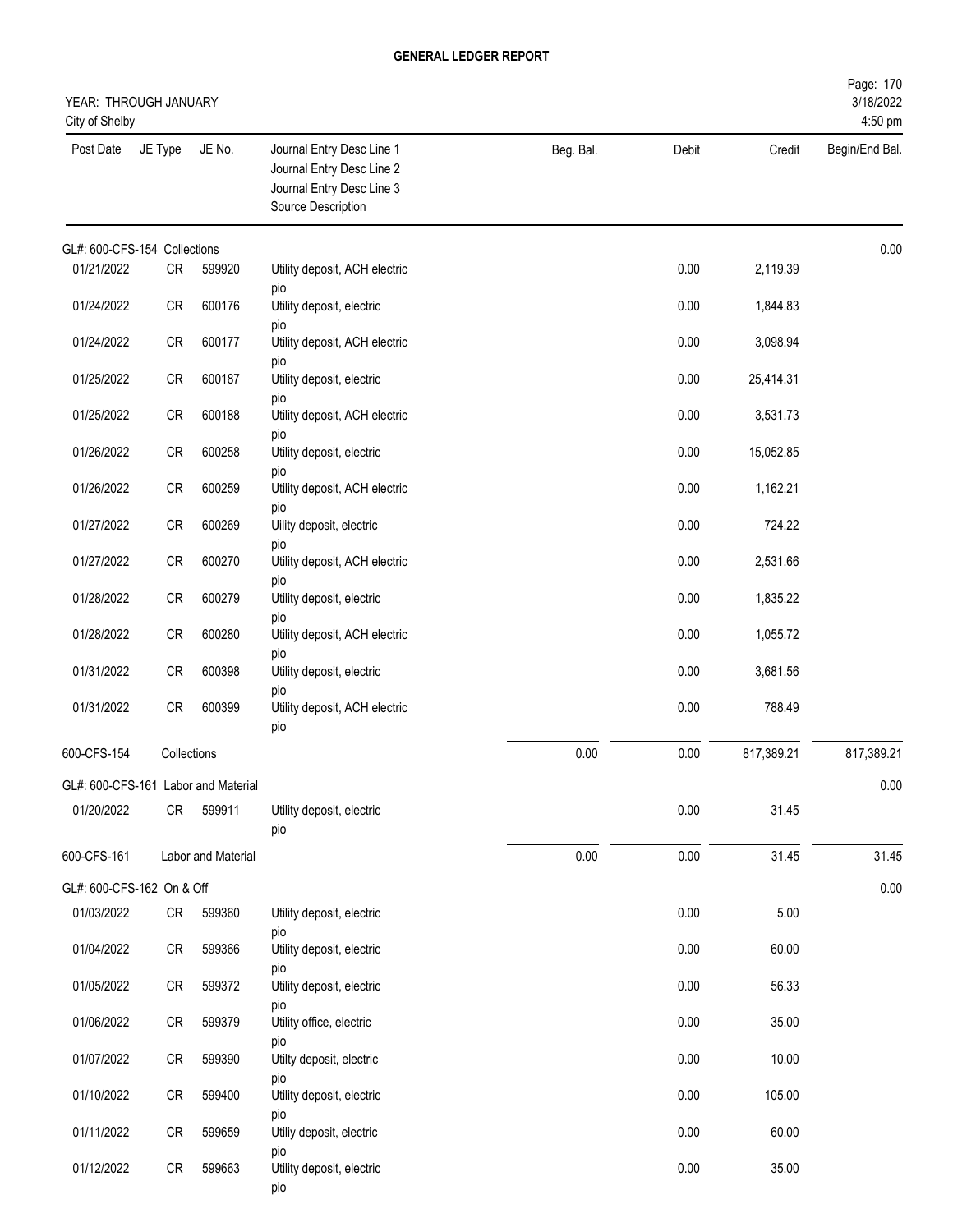| YEAR: THROUGH JANUARY<br>City of Shelby |           |        |                                                                                                                                            |           |        |        | Page: 171<br>3/18/2022<br>4:50 pm |
|-----------------------------------------|-----------|--------|--------------------------------------------------------------------------------------------------------------------------------------------|-----------|--------|--------|-----------------------------------|
| Post Date                               | JE Type   | JE No. | Journal Entry Desc Line 1<br>Journal Entry Desc Line 2<br>Journal Entry Desc Line 3<br>Source Description                                  | Beg. Bal. | Debit  | Credit | Begin/End Bal.                    |
| GL#: 600-CFS-162 On & Off               |           |        |                                                                                                                                            |           |        |        | 0.00                              |
| 01/14/2022                              | CR        | 599682 | Utility deposit, electric                                                                                                                  |           | 0.00   | 5.00   |                                   |
| 01/18/2022                              | <b>CR</b> | 599896 | pio<br>Utility deposit, electric<br>pio                                                                                                    |           | 0.00   | 40.00  |                                   |
| 01/19/2022                              | <b>CR</b> | 599901 | Utility deposit, electric                                                                                                                  |           | 0.00   | 95.00  |                                   |
| 01/20/2022                              | <b>CR</b> | 599911 | pio<br>Utility deposit, electric<br>pio                                                                                                    |           | 0.00   | 40.00  |                                   |
| 01/21/2022                              | CR        | 599919 | Utility deposit, electric                                                                                                                  |           | 0.00   | 5.00   |                                   |
| 01/24/2022                              | <b>CR</b> | 600176 | pio<br>Utility deposit, electric                                                                                                           |           | 0.00   | 5.00   |                                   |
| 01/25/2022                              | <b>CR</b> | 600187 | pio<br>Utility deposit, electric                                                                                                           |           | 0.00   | 5.00   |                                   |
| 01/27/2022                              | <b>CR</b> | 600269 | pio<br>Uility deposit, electric                                                                                                            |           | 0.00   | 10.00  |                                   |
| 01/28/2022                              | <b>CR</b> | 600279 | pio<br>Utility deposit, electric<br>pio                                                                                                    |           | 0.00   | 15.00  |                                   |
| 01/31/2022                              | <b>CR</b> | 600398 | Utility deposit, electric<br>pio                                                                                                           |           | 0.00   | 5.00   |                                   |
| 600-CFS-162                             | On & Off  |        |                                                                                                                                            | 0.00      | 0.00   | 591.33 | 591.33                            |
|                                         |           |        | GL#: 600-CPO-507 Maintenance Building/Grounds                                                                                              |           |        |        | 0.00                              |
| 01/07/2022                              | AP        | 599114 | LOWES COMPANIES, INC.<br>Utility office purchase 12/15<br>INV#:<br>903307c                                                                 |           | 395.57 | 0.00   |                                   |
| 01/07/2022                              | UN        | 599115 | AP REF# (VND#: LOWES<br>$\rightarrow$<br>LOWES COMPANIES, INC.<br>Utility office purchase 12/15<br>INV#:<br>903307c<br>PO # (VND#: LOWES ) |           | 0.00   | 400.00 |                                   |
| 600-CPO-507                             |           |        | Maintenance Building/Grounds                                                                                                               | 0.00      | 395.57 | 0.00   | 395.57                            |
|                                         |           |        | GL#: 600-DCP-507 Maintenance Building/Grounds                                                                                              |           |        |        | 0.00                              |
| 01/07/2022                              | AP        | 599120 | LOWES COMPANIES, INC.<br>flooring<br>INV#:<br>903645                                                                                       |           | 711.15 | 0.00   |                                   |
| 01/07/2022                              | UN        | 599121 | AP REF# (VND#: LOWES )<br>LOWES COMPANIES, INC.<br>flooring<br>INV#:<br>903645                                                             |           | 0.00   | 711.15 |                                   |
| 01/07/2022                              | AP        | 599122 | PO # (VND#: LOWES )<br>LOWES COMPANIES, INC.<br>line dept 12/7/21<br>INV#:<br>902813                                                       |           | 341.64 | 0.00   |                                   |
| 01/07/2022                              | UN        | 599123 | AP REF# (VND#: LOWES )<br>LOWES COMPANIES, INC.<br>line dept 12/7/21<br>INV#:<br>902813                                                    |           | 0.00   | 341.64 |                                   |
| 01/07/2022                              | AP        | 599124 | PO # (VND#: LOWES )<br>LOWES COMPANIES, INC.                                                                                               |           | 289.98 | 0.00   |                                   |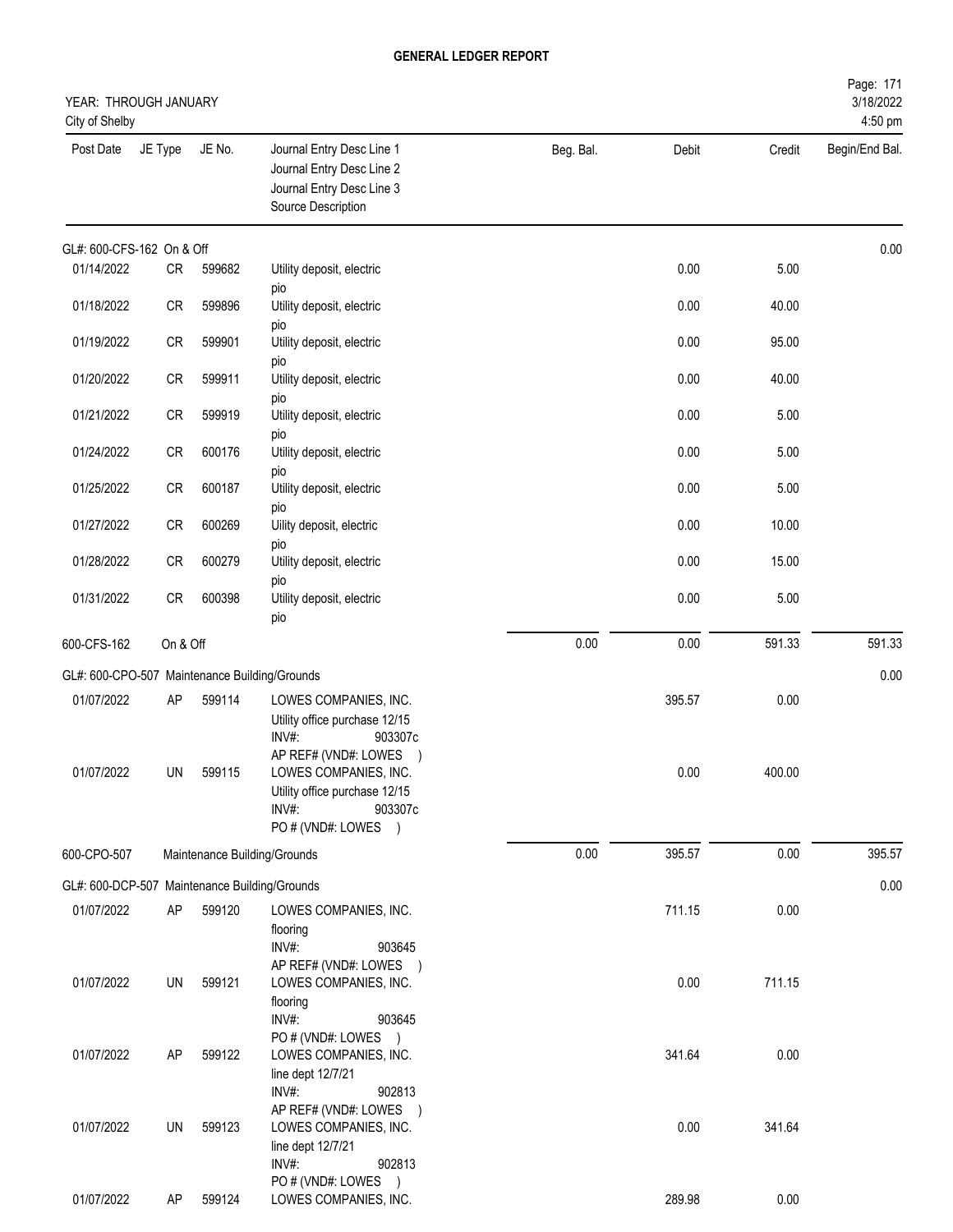| YEAR: THROUGH JANUARY<br>City of Shelby       |         |                             |                                                                                                           |           |           |           | Page: 172<br>3/18/2022<br>4:50 pm |
|-----------------------------------------------|---------|-----------------------------|-----------------------------------------------------------------------------------------------------------|-----------|-----------|-----------|-----------------------------------|
| Post Date                                     | JE Type | JE No.                      | Journal Entry Desc Line 1<br>Journal Entry Desc Line 2<br>Journal Entry Desc Line 3<br>Source Description | Beg. Bal. | Debit     | Credit    | Begin/End Bal.                    |
| GL#: 600-DCP-507 Maintenance Building/Grounds |         |                             |                                                                                                           |           |           |           | 0.00                              |
|                                               |         |                             | line dept 12/15/21                                                                                        |           |           |           |                                   |
|                                               |         |                             | INV#:<br>903299<br>AP REF# (VND#: LOWES )                                                                 |           |           |           |                                   |
| 01/07/2022                                    | UN      | 599125                      | LOWES COMPANIES, INC.                                                                                     |           | 0.00      | 289.98    |                                   |
|                                               |         |                             | line dept 12/15/21                                                                                        |           |           |           |                                   |
|                                               |         |                             | INV#:<br>903299<br>PO # (VND#: LOWES )                                                                    |           |           |           |                                   |
| 01/07/2022                                    | AP      | 599126                      | LOWES COMPANIES, INC.                                                                                     |           | 58.85     | 0.00      |                                   |
|                                               |         |                             | line dept 12/22/21                                                                                        |           |           |           |                                   |
|                                               |         |                             | INV#:<br>910886<br>AP REF# (VND#: LOWES )                                                                 |           |           |           |                                   |
| 01/07/2022                                    | UN      | 599127                      | LOWES COMPANIES, INC.                                                                                     |           | 0.00      | 58.85     |                                   |
|                                               |         |                             | line dept 12/22/21                                                                                        |           |           |           |                                   |
|                                               |         |                             | INV#:<br>910886                                                                                           |           |           |           |                                   |
| 01/07/2022                                    | AP      | 599128                      | PO# (VND#: LOWES<br>$\rightarrow$<br>LOWES COMPANIES, INC.                                                |           | 111.93    | 0.00      |                                   |
|                                               |         |                             | line dept 12/20/21                                                                                        |           |           |           |                                   |
|                                               |         |                             | INV#:<br>911893                                                                                           |           |           |           |                                   |
| 01/07/2022                                    | UN      | 599129                      | AP REF# (VND#: LOWES )<br>LOWES COMPANIES, INC.                                                           |           | 0.00      | 111.93    |                                   |
|                                               |         |                             | line dept 12/20/21                                                                                        |           |           |           |                                   |
|                                               |         |                             | INV#:<br>911893                                                                                           |           |           |           |                                   |
|                                               |         |                             | PO # (VND#: LOWES )                                                                                       |           |           |           |                                   |
| 600-DCP-507                                   |         |                             | Maintenance Building/Grounds                                                                              | 0.00      | 1,513.55  | 0.00      | 1,513.55                          |
| GL#: 600-DCP-521 Meters and Related Supplies  |         |                             |                                                                                                           |           |           |           | 0.00                              |
| 01/21/2022                                    | AP      | 600027                      | POWER LINE SUPPLY CO                                                                                      |           | 639.90    | 0.00      |                                   |
|                                               |         |                             | Transformer current 500:5                                                                                 |           |           |           |                                   |
|                                               |         |                             | INV#:<br>56629520<br>AP REF# (VND#: POWER LINE)                                                           |           |           |           |                                   |
| 01/21/2022                                    | UN      | 600028                      | POWER LINE SUPPLY CO                                                                                      |           | 0.00      | 639.90    |                                   |
|                                               |         |                             | Transformer current 500:5                                                                                 |           |           |           |                                   |
|                                               |         |                             | INV#:<br>56629520<br>PO # (VND#: POWER LINE)                                                              |           |           |           |                                   |
| 600-DCP-521                                   |         | Meters and Related Supplies |                                                                                                           | 0.00      | 639.90    | 0.00      | 639.90                            |
|                                               |         |                             |                                                                                                           |           |           |           |                                   |
| GL#: 600-DIS-400 Wages                        |         |                             |                                                                                                           |           |           |           | 0.00                              |
| 01/05/2022                                    | AP      | 598935                      | CITY PAYROLL FUND<br>Wages 12/19/21-1/1/22                                                                |           | 18,479.93 | 0.00      |                                   |
|                                               |         |                             | INV#:                                                                                                     |           |           |           |                                   |
|                                               |         |                             | AP REF# (VND#: CITY PAYRO)                                                                                |           |           |           |                                   |
| 01/05/2022                                    | UN      | 598936                      | CITY PAYROLL FUND<br>Wages 12/19/21-1/1/22                                                                |           | 0.00      | 18,479.93 |                                   |
|                                               |         |                             | $INV#$ :                                                                                                  |           |           |           |                                   |
|                                               |         |                             | PO # (VND#: CITY PAYRO)                                                                                   |           |           |           |                                   |
| 01/05/2022                                    | EN      | 599228                      |                                                                                                           |           | 18,479.93 | 0.00      |                                   |
|                                               |         |                             | CITY PAYROLL FUND<br>PO#: 00109228 VENDOR #: CITY PAYRO                                                   |           |           |           |                                   |
|                                               |         |                             | PO REFERENCE NUMBER                                                                                       |           |           |           |                                   |
| 01/19/2022                                    | EN      | 599795                      |                                                                                                           |           | 18,554.67 | 0.00      |                                   |
|                                               |         |                             | CITY PAYROLL FUND                                                                                         |           |           |           |                                   |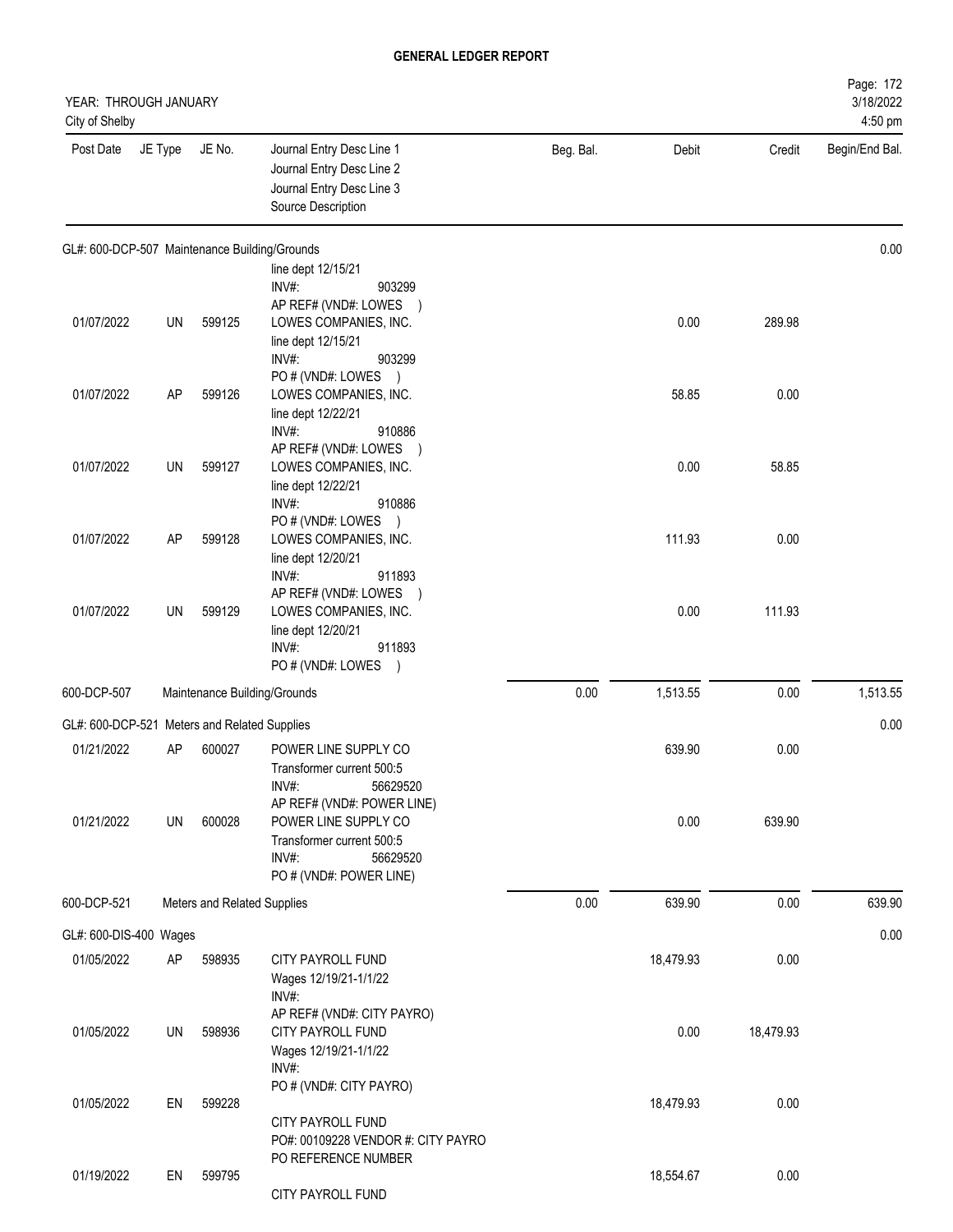| YEAR: THROUGH JANUARY<br>City of Shelby         |         |        |                                                                                                                      |           |           |           | Page: 173<br>3/18/2022<br>4:50 pm |
|-------------------------------------------------|---------|--------|----------------------------------------------------------------------------------------------------------------------|-----------|-----------|-----------|-----------------------------------|
| Post Date                                       | JE Type | JE No. | Journal Entry Desc Line 1<br>Journal Entry Desc Line 2<br>Journal Entry Desc Line 3<br>Source Description            | Beg. Bal. | Debit     | Credit    | Begin/End Bal.                    |
| GL#: 600-DIS-400 Wages                          |         |        |                                                                                                                      |           |           |           | 0.00                              |
| 01/19/2022                                      | AP      | 599857 | PO#: 00109399 VENDOR #: CITY PAYRO<br>PO REFERENCE NUMBER<br>CITY PAYROLL FUND<br>Wages 1/2/22-1/15/22<br>INV#:      |           | 18,554.67 | 0.00      |                                   |
| 01/19/2022                                      | UN      | 599858 | AP REF# (VND#: CITY PAYRO)<br>CITY PAYROLL FUND<br>Wages 1/2/22-1/15/22<br>INV#:<br>PO # (VND#: CITY PAYRO)          |           | 0.00      | 18,554.67 |                                   |
| 600-DIS-400                                     | Wages   |        |                                                                                                                      | 0.00      | 37,034.60 | 0.00      | 37,034.60                         |
| GL#: 600-DIS-415 Public Employees Retire.System |         |        |                                                                                                                      |           |           |           | 0.00                              |
| 01/04/2022                                      | EN      | 599212 |                                                                                                                      |           | 5,239.88  | 0.00      |                                   |
|                                                 |         |        | OH PUBLIC EMPLOYEES RETIREMENT<br>PO#: 00109212 VENDOR #: OPERS<br>PO REFERENCE NUMBER                               |           |           |           |                                   |
| 01/05/2022                                      | AP      | 598941 | OH PUBLIC EMPLOYEES RETIREMENT<br>Employer portion 11/21/21-<br>INV#:                                                |           | 5,239.88  | 0.00      |                                   |
| 01/05/2022                                      | UN      | 598942 | AP REF# (VND#: OPERS<br>OH PUBLIC EMPLOYEES RETIREMENT<br>Employer portion 11/21/21-<br>INV#:<br>PO # (VND#: OPERS ) |           | 0.00      | 5,239.88  |                                   |
| 600-DIS-415                                     |         |        | Public Employees Retire.System                                                                                       | 0.00      | 5,239.88  | 0.00      | 5,239.88                          |
| GL#: 600-DIS-417 FICA                           |         |        |                                                                                                                      |           |           |           | 0.00                              |
| 01/05/2022                                      | AP      | 598937 | PAYROLL FUND<br>FICA 12/19/21-1/1/22                                                                                 |           | 267.30    | 0.00      |                                   |
| 01/05/2022                                      | UN      | 598938 | INV#:<br>AP REF# (VND#: PAYROLL FU)<br>PAYROLL FUND<br>FICA 12/19/21-1/1/22<br>INV#:                                 |           | 0.00      | 267.30    |                                   |
| 01/05/2022                                      | EN      | 599229 | PO # (VND#: PAYROLL FU)<br>PAYROLL FUND                                                                              |           | 267.30    | 0.00      |                                   |
| 01/19/2022                                      | EN      | 599796 | PO#: 00109229 VENDOR #: PAYROLL FU<br>PO REFERENCE NUMBER                                                            |           | 268.41    | 0.00      |                                   |
| 01/19/2022                                      | AP      | 599859 | PAYROLL FUND<br>PO#: 00109400 VENDOR #: PAYROLL FU<br>PO REFERENCE NUMBER<br>PAYROLL FUND<br>FICA 1/2/22-1/15/22     |           | 268.41    | 0.00      |                                   |
| 01/19/2022                                      | UN      | 599860 | INV#:<br>AP REF# (VND#: PAYROLL FU)<br>PAYROLL FUND<br>FICA 1/2/22-1/15/22<br>INV#:                                  |           | 0.00      | 268.41    |                                   |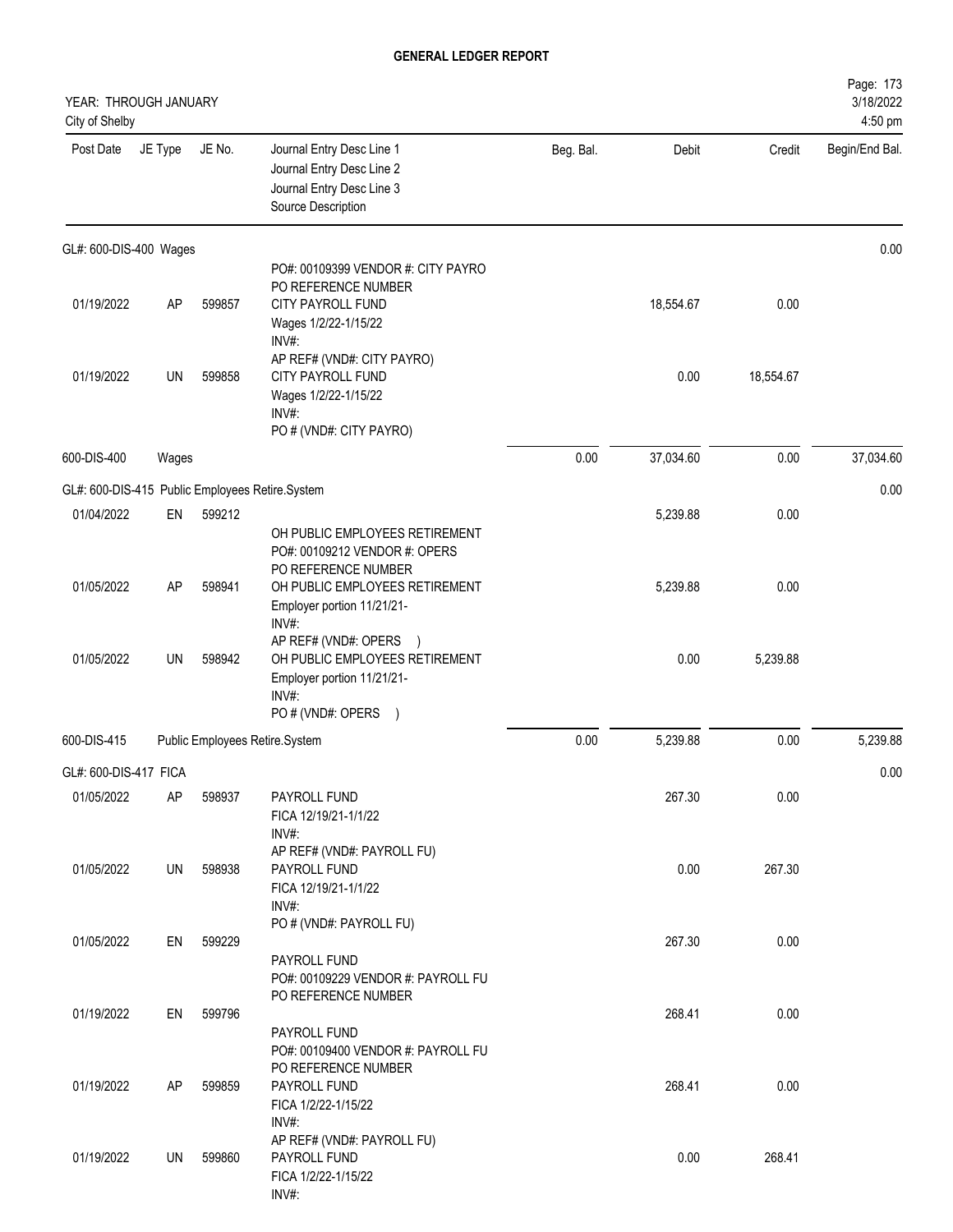| YEAR: THROUGH JANUARY<br>City of Shelby |             |                 |                                                                                                                                                 |           |           |           | Page: 174<br>3/18/2022<br>4:50 pm |
|-----------------------------------------|-------------|-----------------|-------------------------------------------------------------------------------------------------------------------------------------------------|-----------|-----------|-----------|-----------------------------------|
| Post Date                               | JE Type     | JE No.          | Journal Entry Desc Line 1<br>Journal Entry Desc Line 2<br>Journal Entry Desc Line 3<br>Source Description                                       | Beg. Bal. | Debit     | Credit    | Begin/End Bal.                    |
| GL#: 600-DIS-417 FICA                   |             |                 | PO # (VND#: PAYROLL FU)                                                                                                                         |           |           |           | 0.00                              |
| 600-DIS-417                             | <b>FICA</b> |                 |                                                                                                                                                 | 0.00      | 535.71    | 0.00      | 535.71                            |
| GL#: 600-DIS-418 Hospitalization        |             |                 |                                                                                                                                                 |           |           |           | 0.00                              |
| 01/02/2022                              | AP          | 598797          | JEFFERSON HEALTH PLAN<br>Acct 19-OME095<br>INV#:<br>OME2021-42678b                                                                              |           | 11,773.86 | 0.00      |                                   |
| 01/02/2022                              | UN          | 598798          | AP REF# (VND#: JEFFERSON)<br>JEFFERSON HEALTH PLAN<br>Acct 19-OME095<br>INV#:<br>OME2021-42678b                                                 |           | 0.00      | 11,773.86 |                                   |
| 01/02/2022                              | EN          | 599180          | PO # (VND#: JEFFERSON)<br>JEFFERSON HEALTH PLAN                                                                                                 |           | 11,773.86 | 0.00      |                                   |
| 01/24/2022                              | EN          | 600051          | PO#: 00109180 VENDOR #: JEFFERSON<br>PO REFERENCE NUMBER<br>JEFFERSON HEALTH PLAN<br>PO#: 00109444 VENDOR #: JEFFERSON<br>PO REFERENCE NUMBER   |           | 11,773.86 | 0.00      |                                   |
| 600-DIS-418                             |             | Hospitalization |                                                                                                                                                 | 0.00      | 11,773.86 | 0.00      | 11,773.86                         |
| GL#: 600-DIS-419 Life Insurance         |             |                 |                                                                                                                                                 |           |           |           | 0.00                              |
| 01/02/2022                              | AP          | 598799          | AMERICAN UNITED LIFE INS CO<br>Policy G 00608125-0002-000<br>INV#:                                                                              |           | 92.40     | 0.00      |                                   |
| 01/02/2022                              | UN          | 598800          | AP REF# (VND#: AMERICAN U)<br>AMERICAN UNITED LIFE INS CO<br>Policy G 00608125-0002-000<br>$INV#$ :                                             |           | 0.00      | 92.40     |                                   |
| 01/02/2022                              | EN          | 599179          | PO # (VND#: AMERICAN U)<br>AMERICAN UNITED LIFE INS CO<br>PO#: 00109179 VENDOR #: AMERICAN U<br>PO REFERENCE NUMBER                             |           | 92.40     | 0.00      |                                   |
| 600-DIS-419                             |             | Life Insurance  |                                                                                                                                                 | 0.00      | 92.40     | 0.00      | 92.40                             |
| GL#: 600-DIS-420 Workers Compensation   |             |                 |                                                                                                                                                 |           |           |           | 0.00                              |
| 01/20/2022                              | EN          | 599878          | BUREAU OF WORKERS COMPENSATION<br>PO#: 00109416 VENDOR #: BWC                                                                                   |           | 666.00    | 0.00      |                                   |
| 01/25/2022                              | AP          | 600083          | PO REFERENCE NUMBER<br>BUREAU OF WORKERS COMPENSATION<br>Installment payment 37005502<br>INV#:<br>1011247383                                    |           | 666.00    | 0.00      |                                   |
| 01/25/2022                              | UN          | 600084          | AP REF# (VND#: BWC<br>$\rightarrow$<br>BUREAU OF WORKERS COMPENSATION<br>Installment payment 37005502<br>1011247383<br>INV#:<br>PO # (VND#: BWC |           | 0.00      | 666.00    |                                   |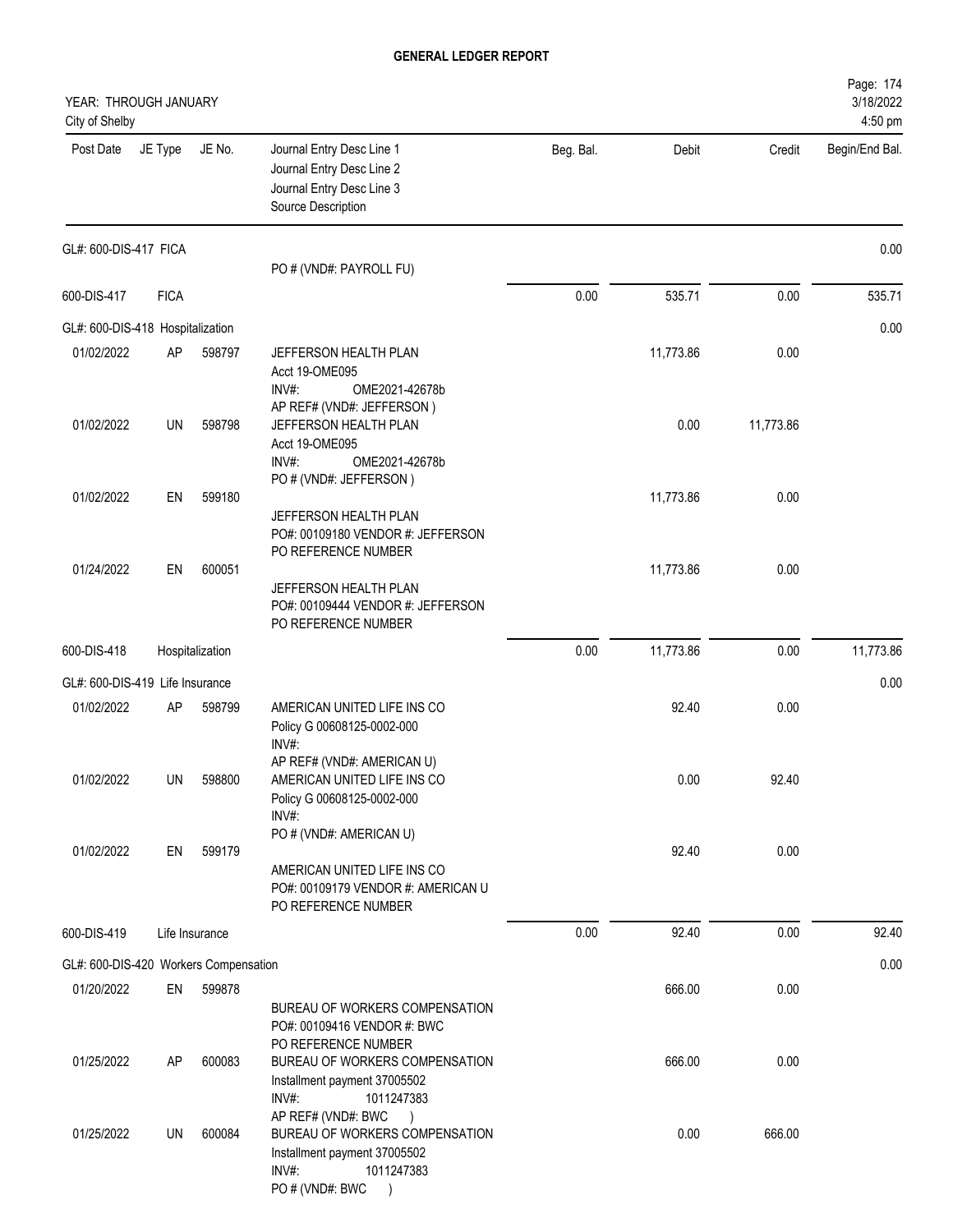| YEAR: THROUGH JANUARY<br>City of Shelby |           |                             |                                                                                                             |           |        |        | Page: 175<br>3/18/2022<br>4:50 pm |
|-----------------------------------------|-----------|-----------------------------|-------------------------------------------------------------------------------------------------------------|-----------|--------|--------|-----------------------------------|
| Post Date                               | JE Type   | JE No.                      | Journal Entry Desc Line 1<br>Journal Entry Desc Line 2<br>Journal Entry Desc Line 3<br>Source Description   | Beg. Bal. | Debit  | Credit | Begin/End Bal.                    |
| 600-DIS-420                             |           | <b>Workers Compensation</b> |                                                                                                             | 0.00      | 666.00 | 0.00   | 666.00                            |
| GL#: 600-DIS-427 Water and Sewer        |           |                             |                                                                                                             |           |        |        | 0.00                              |
| 01/28/2022                              | AP        | 600310                      | <b>MUNICIPAL UTILITIES</b><br>40.225.1<br>INV#:                                                             |           | 55.35  | 0.00   |                                   |
| 01/28/2022                              | UN        | 600311                      | AP REF# (VND#: MUNI UTILI)<br>MUNICIPAL UTILITIES<br>40.225.1<br>INV#:<br>PO # (VND#: MUNI UTILI)           |           | 0.00   | 57.46  |                                   |
| 600-DIS-427                             |           | Water and Sewer             |                                                                                                             | 0.00      | 55.35  | 0.00   | 55.35                             |
| GL#: 600-DIS-428 Telephone              |           |                             |                                                                                                             |           |        |        | 0.00                              |
| 01/02/2022                              | AP        | 598801                      | <b>CENTURYLINK</b><br>Acct 302298892<br>INV#:                                                               |           | 353.13 | 0.00   |                                   |
| 01/02/2022                              | UN        | 598802                      | AP REF# (VND#: CENTURY )<br><b>CENTURYLINK</b><br>Acct 302298892<br>INV#:                                   |           | 0.00   | 353.13 |                                   |
| 01/02/2022                              | EN        | 599178                      | PO # (VND#: CENTURY )<br><b>CENTURYLINK</b><br>PO#: 00109178 VENDOR #: CENTURY<br>PO REFERENCE NUMBER       |           | 353.13 | 0.00   |                                   |
| 01/06/2022                              | EN        | 599282                      | CHARTER COMM HOLDINGS LLC<br>PO#: 00109281 VENDOR #: CHART COMM<br>PO REFERENCE NUMBER                      |           | 200.00 | 0.00   |                                   |
| 01/25/2022                              | AP        | 600139                      | CHARTER COMM HOLDINGS LLC<br>Acct 8361104000102703<br>INV#:<br>0102703011522c<br>AP REF# (VND#: CHART COMM) |           | 18.20  | 0.00   |                                   |
| 01/25/2022                              | UN        | 600140                      | CHARTER COMM HOLDINGS LLC<br>Acct 8361104000102703<br>INV#:<br>0102703011522c<br>PO # (VND#: CHART COMM)    |           | 0.00   | 18.20  |                                   |
| 600-DIS-428                             | Telephone |                             |                                                                                                             | 0.00      | 371.33 | 0.00   | 371.33                            |
| GL#: 600-DIS-429 Propane                |           |                             |                                                                                                             |           |        |        | 0.00                              |
| 01/21/2022                              | AP        | 600025                      | SHELBY CARRY OUT INC<br>Tow motor tank 1/10/22<br>INV#:<br>AP REF# (VND#: SHELBY CAR)                       |           | 30.00  | 0.00   |                                   |
| 01/21/2022                              | UN        | 600026                      | SHELBY CARRY OUT INC<br>Tow motor tank 1/10/22<br>INV#:<br>PO # (VND#: SHELBY CAR)                          |           | 0.00   | 30.00  |                                   |
| 600-DIS-429                             | Propane   |                             |                                                                                                             | 0.00      | 30.00  | 0.00   | 30.00                             |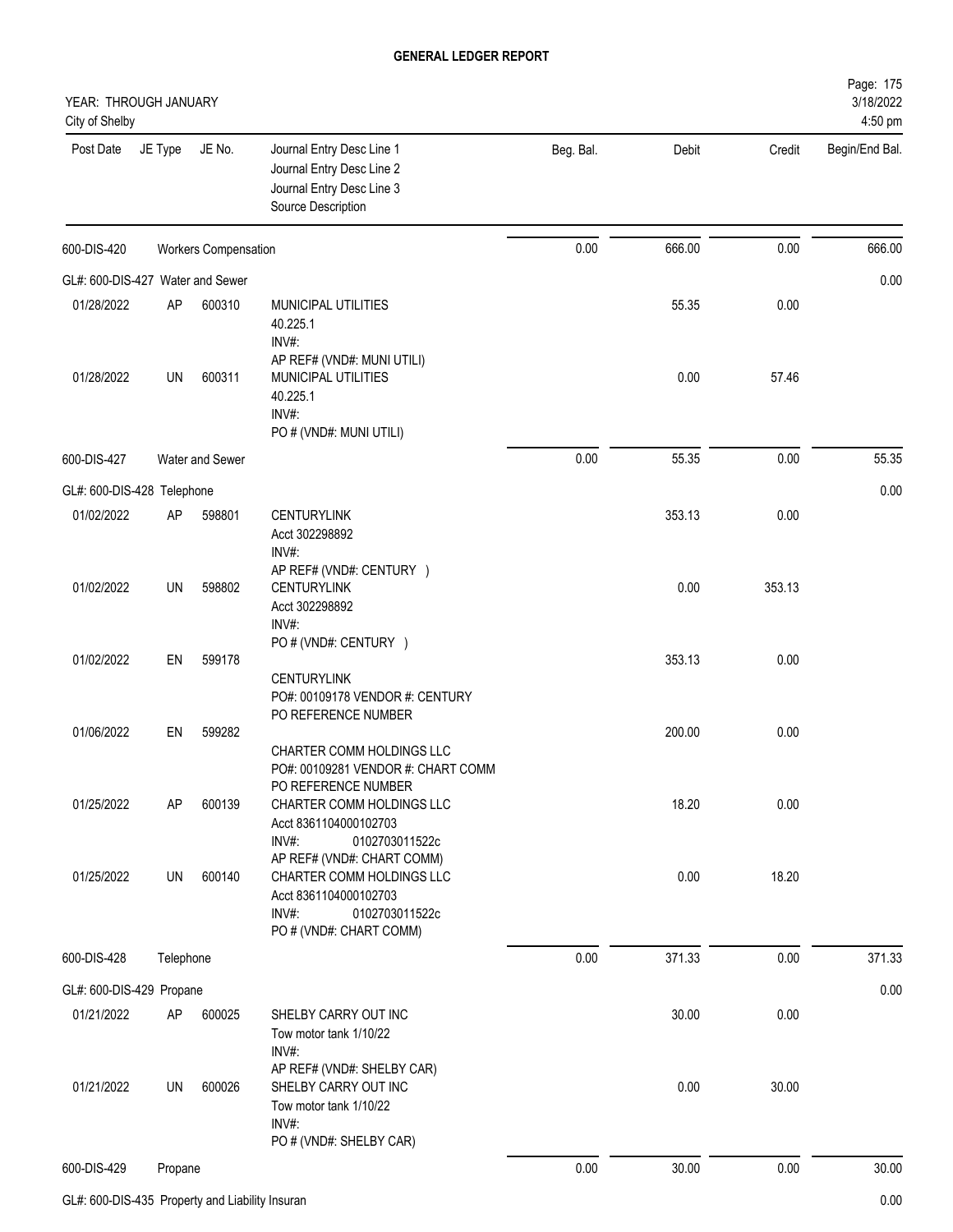| YEAR: THROUGH JANUARY<br>City of Shelby         |           |                                |                                                                                                                           |           |          |        | Page: 176<br>3/18/2022<br>4:50 pm |
|-------------------------------------------------|-----------|--------------------------------|---------------------------------------------------------------------------------------------------------------------------|-----------|----------|--------|-----------------------------------|
| Post Date                                       | JE Type   | JE No.                         | Journal Entry Desc Line 1<br>Journal Entry Desc Line 2<br>Journal Entry Desc Line 3<br>Source Description                 | Beg. Bal. | Debit    | Credit | Begin/End Bal.                    |
| GL#: 600-DIS-435 Property and Liability Insuran |           |                                |                                                                                                                           |           |          |        | 0.00                              |
| 01/19/2022                                      | AP        | 599861                         | INSURANCE AUDIT & INSPECTION<br>Insurance risk management<br>INV#:                                                        |           | 475.00   | 0.00   |                                   |
| 01/19/2022                                      | UN        | 599862                         | AP REF# (VND#: INS AUDIT)<br>INSURANCE AUDIT & INSPECTION<br>Insurance risk management<br>INV#:<br>PO # (VND#: INS AUDIT) |           | 0.00     | 475.00 |                                   |
| 600-DIS-435                                     |           | Property and Liability Insuran |                                                                                                                           | 0.00      | 475.00   | 0.00   | 475.00                            |
| GL#: 600-DIS-436 Auto Insurance                 |           |                                |                                                                                                                           |           |          |        | 0.00                              |
| 01/19/2022                                      | AP        | 599861                         | INSURANCE AUDIT & INSPECTION<br>Insurance risk management<br>INV#:                                                        |           | 72.00    | 0.00   |                                   |
| 01/19/2022                                      | <b>UN</b> | 599862                         | AP REF# (VND#: INS AUDIT)<br>INSURANCE AUDIT & INSPECTION<br>Insurance risk management<br>INV#:<br>PO # (VND#: INS AUDIT) |           | 0.00     | 72.00  |                                   |
| 600-DIS-436                                     |           | Auto Insurance                 |                                                                                                                           | 0.00      | 72.00    | 0.00   | 72.00                             |
| GL#: 600-DIS-472 Supplies                       |           |                                |                                                                                                                           |           |          |        | 0.00                              |
| 01/07/2022                                      | AP        | 599134                         | DAS HARDWARE LLC<br>Line dept Dec 2021<br>INV#:                                                                           |           | 115.05   | 0.00   |                                   |
| 01/07/2022                                      | UN        | 599135                         | AP REF# (VND#: DAS HARDWA)<br>DAS HARDWARE LLC<br>Line dept Dec 2021<br>INV#:                                             |           | 0.00     | 200.00 |                                   |
| 01/07/2022                                      | AP        | 599136                         | PO # (VND#: DAS HARDWA)<br>DAS HARDWARE LLC<br>line dept Dec 2021<br>INV#:                                                |           | 249.66   | 0.00   |                                   |
| 01/07/2022                                      | UN        | 599137                         | AP REF# (VND#: DAS HARDWA)<br>DAS HARDWARE LLC<br>line dept Dec 2021<br>INV#:                                             |           | 0.00     | 250.00 |                                   |
| 01/20/2022                                      | EN        | 599885                         | PO # (VND#: DAS HARDWA)<br>DAS HARDWARE LLC<br>PO#: 00109423 VENDOR #: DAS HARDWA<br>PO REFERENCE NUMBER                  |           | 225.00   | 0.00   |                                   |
| 600-DIS-472                                     | Supplies  |                                |                                                                                                                           | 0.00      | 364.71   | 0.00   | 364.71                            |
| GL#: 600-DIS-484 Fuel, Autos-Equipment          |           |                                |                                                                                                                           |           |          |        | 0.00                              |
| 01/12/2022                                      | EN        | 599449                         | COLE DISTRIBUTING INC.<br>PO#: 00109375 VENDOR #: COLE DISTR                                                              |           | 1,000.00 | 0.00   |                                   |
| 01/12/2022                                      | AP        | 599591                         | PO REFERENCE NUMBER<br>COLE DISTRIBUTING INC.                                                                             |           | 1,000.00 | 0.00   |                                   |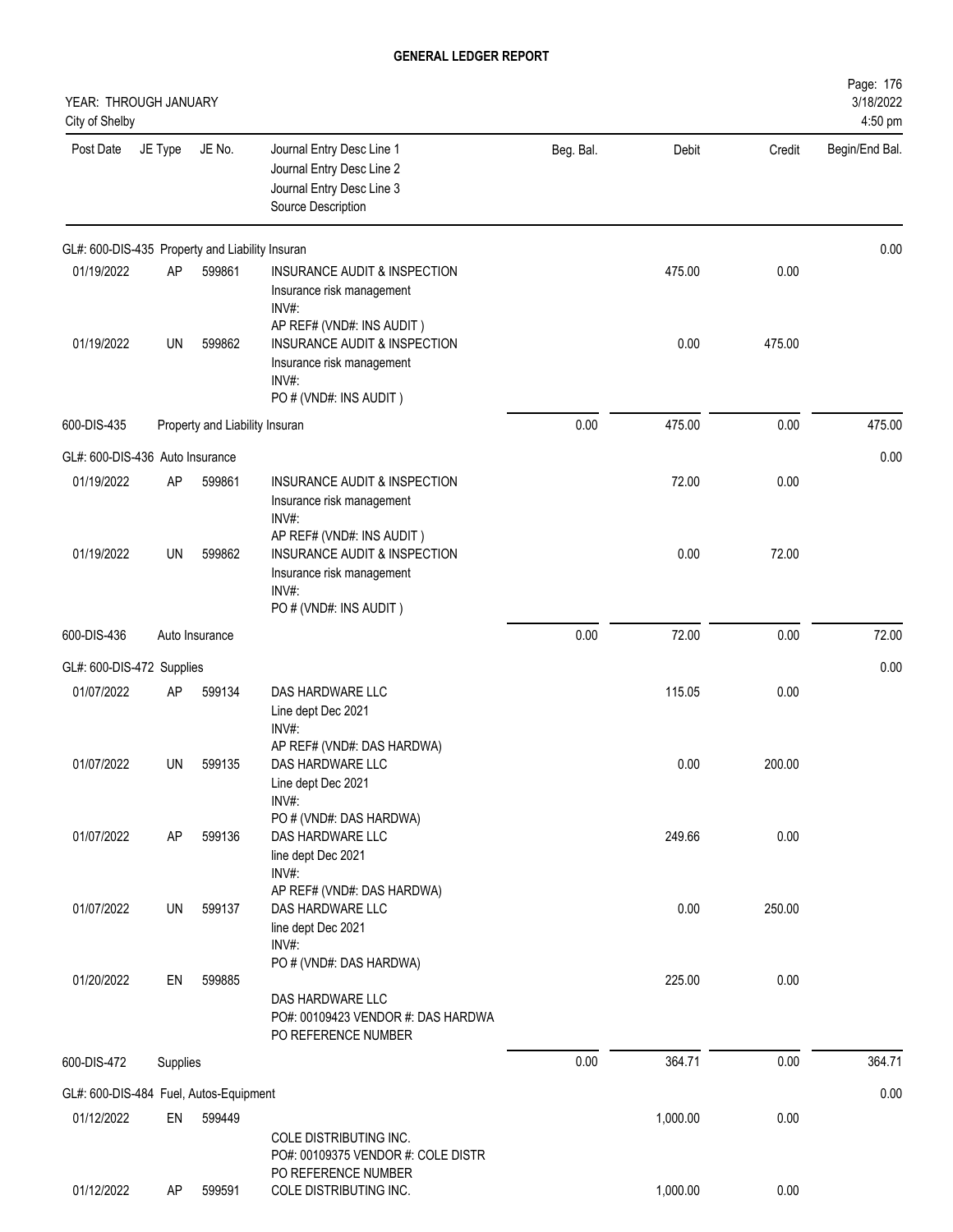| YEAR: THROUGH JANUARY<br>City of Shelby |           |                       |                                                                                                                         |           |          |          | Page: 177<br>3/18/2022<br>4:50 pm |
|-----------------------------------------|-----------|-----------------------|-------------------------------------------------------------------------------------------------------------------------|-----------|----------|----------|-----------------------------------|
| Post Date                               | JE Type   | JE No.                | Journal Entry Desc Line 1<br>Journal Entry Desc Line 2<br>Journal Entry Desc Line 3<br>Source Description               | Beg. Bal. | Debit    | Credit   | Begin/End Bal.                    |
| GL#: 600-DIS-484 Fuel, Autos-Equipment  |           |                       |                                                                                                                         |           |          |          | 0.00                              |
|                                         |           |                       | Fuel cost Dec 2021<br>INV#:                                                                                             |           |          |          |                                   |
| 01/12/2022                              | UN        | 599592                | AP REF# (VND#: COLE DISTR)<br>COLE DISTRIBUTING INC.<br>Fuel cost Dec 2021<br>INV#:<br>PO # (VND#: COLE DISTR)          |           | 0.00     | 1,000.00 |                                   |
| 600-DIS-484                             |           | Fuel, Autos-Equipment |                                                                                                                         | 0.00      | 1,000.00 | 0.00     | 1,000.00                          |
| GL#: 600-DIS-485 Maintenance, Autos     |           |                       |                                                                                                                         |           |          |          | 0.00                              |
| 01/12/2022                              | <b>AP</b> | 599599                | ADVANCE AUTO PARTS<br>rain x latitude<br>INV#:<br>1807                                                                  |           | 16.07    | 0.00     |                                   |
| 01/12/2022                              | UN        | 599600                | AP REF# (VND#: ADVANCE AU)<br>ADVANCE AUTO PARTS<br>rain x latitude<br>INV#:<br>1807                                    |           | 0.00     | 16.07    |                                   |
| 01/14/2022                              | <b>AP</b> | 599772                | PO # (VND#: ADVANCE AU)<br>SHELBY PARTS CO.<br>clamp, battery charger,<br>INV#:<br>330602                               |           | 96.46    | 0.00     |                                   |
| 01/14/2022                              | UN        | 599773                | AP REF# (VND#: SHELBY PAR)<br>SHELBY PARTS CO.<br>clamp, battery charger,<br>INV#:<br>330602<br>PO # (VND#: SHELBY PAR) |           | 0.00     | 151.43   |                                   |
| 600-DIS-485                             |           | Maintenance, Autos    |                                                                                                                         | 0.00      | 112.53   | 0.00     | 112.53                            |
| GL#: 600-DIS-486 Maintenance Equipment  |           |                       |                                                                                                                         |           |          |          | 0.00                              |
| 01/11/2022                              | EN        | 599423                | 7LSI LLC<br>PO#: 00109373 VENDOR #: 7LSI LLC<br>PO REFERENCE NUMBER                                                     |           | 250.00   | 0.00     |                                   |
| 01/25/2022                              | AP        | 600163                | 7LSI LLC<br>20 hours time block<br>INV#:<br>2022-3005                                                                   |           | 250.00   | 0.00     |                                   |
| 01/25/2022                              | UN        | 600164                | AP REF# (VND#: 7LSI LLC)<br>7LSI LLC<br>20 hours time block<br>INV#:<br>2022-3005<br>PO # (VND#: 7LSI LLC)              |           | 0.00     | 250.00   |                                   |
| 600-DIS-486                             |           | Maintenance Equipment |                                                                                                                         | 0.00      | 250.00   | 0.00     | 250.00                            |
| GL#: 600-DIS-500 Engineering            |           |                       |                                                                                                                         |           |          |          | 0.00                              |
| 01/11/2022                              | EN        | 599409                | F. E. KROCKA AND ASSOC. INC.<br>PO#: 00109359 VENDOR #: KROCKA/F.E<br>PO REFERENCE NUMBER                               |           | 225.00   | 0.00     |                                   |
| 01/12/2022                              | AP        | 599585                | F. E. KROCKA AND ASSOC. INC.<br>Monthly engineering                                                                     |           | 225.00   | 0.00     |                                   |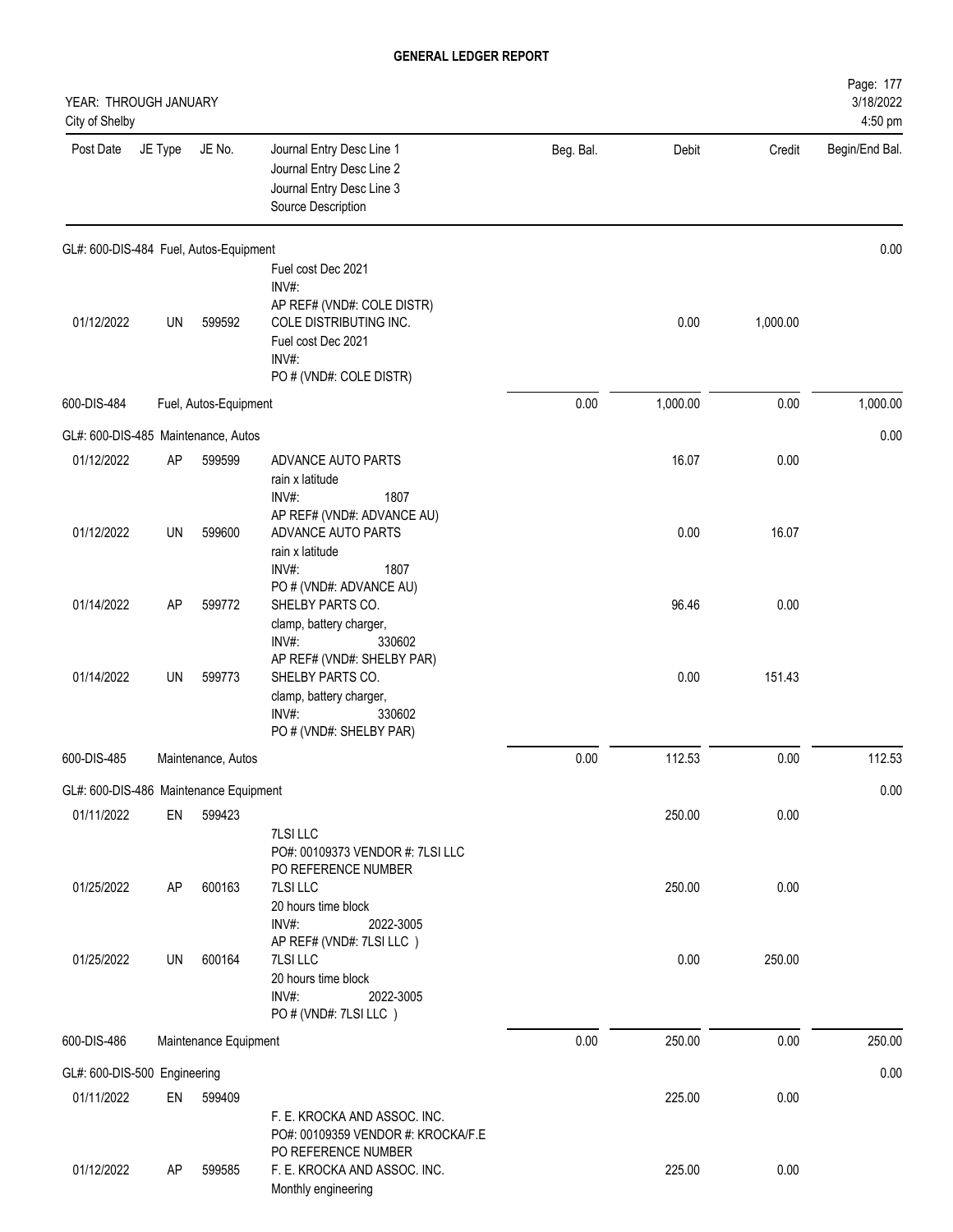| YEAR: THROUGH JANUARY<br>City of Shelby       |             |        |                                                                                                                         |           |          |        | Page: 178<br>3/18/2022<br>4:50 pm |
|-----------------------------------------------|-------------|--------|-------------------------------------------------------------------------------------------------------------------------|-----------|----------|--------|-----------------------------------|
| Post Date                                     | JE Type     | JE No. | Journal Entry Desc Line 1<br>Journal Entry Desc Line 2<br>Journal Entry Desc Line 3<br>Source Description               | Beg. Bal. | Debit    | Credit | Begin/End Bal.                    |
| GL#: 600-DIS-500 Engineering                  |             |        |                                                                                                                         |           |          |        | 0.00                              |
| 01/12/2022                                    | UN          | 599586 | INV#:<br>44096b<br>AP REF# (VND#: KROCKA/F.E)<br>F. E. KROCKA AND ASSOC. INC.<br>Monthly engineering<br>INV#:<br>44096b |           | 0.00     | 225.00 |                                   |
| 01/24/2022                                    | EN          | 600049 | PO # (VND#: KROCKA/F.E)<br>UTILITIES INSTRUMENTATION SRV<br>PO#: 00109442 VENDOR #: UTILITIES<br>PO REFERENCE NUMBER    |           | 2,300.00 | 0.00   |                                   |
| 600-DIS-500                                   | Engineering |        |                                                                                                                         | 0.00      | 225.00   | 0.00   | 225.00                            |
| GL#: 600-DIS-507 Maintenance Building/Grounds |             |        |                                                                                                                         |           |          |        | 0.00                              |
| 01/12/2022                                    | AP          | 599601 | CARTER LUMBER<br>drywall<br>INV#:<br>223482587                                                                          |           | 14.88    | 0.00   |                                   |
| 01/12/2022                                    | UN          | 599602 | AP REF# (VND#: CARTER LUM)<br>CARTER LUMBER<br>drywall<br>INV#:<br>223482587                                            |           | 0.00     | 14.88  |                                   |
| 01/12/2022                                    | AP          | 599603 | PO # (VND#: CARTER LUM)<br><b>CARTER LUMBER</b><br>paint and supplies<br>INV#:<br>223482395                             |           | 89.64    | 0.00   |                                   |
| 01/12/2022                                    | UN          | 599604 | AP REF# (VND#: CARTER LUM)<br><b>CARTER LUMBER</b><br>paint and supplies<br>INV#:<br>223482395                          |           | 0.00     | 89.64  |                                   |
| 01/12/2022                                    | AP          | 599605 | PO # (VND#: CARTER LUM)<br><b>CARTER LUMBER</b><br>plywood<br>INV#:<br>223482323                                        |           | 92.78    | 0.00   |                                   |
| 01/12/2022                                    | UN          | 599606 | AP REF# (VND#: CARTER LUM)<br>CARTER LUMBER<br>plywood<br>INV#:<br>223482323                                            |           | 0.00     | 92.78  |                                   |
| 01/12/2022                                    | AP          | 599607 | PO # (VND#: CARTER LUM)<br><b>CARTER LUMBER</b><br>circular blade                                                       |           | 18.99    | 0.00   |                                   |
| 01/12/2022                                    | UN          | 599608 | INV#:<br>223482419<br>AP REF# (VND#: CARTER LUM)<br><b>CARTER LUMBER</b><br>circular blade                              |           | 0.00     | 18.99  |                                   |
| 01/12/2022                                    | AP          | 599609 | INV#:<br>223482419<br>PO # (VND#: CARTER LUM)<br><b>CARTER LUMBER</b><br>plywood                                        |           | 131.49   | 0.00   |                                   |
| 01/12/2022                                    | UN          | 599610 | INV#:<br>22348243<br>AP REF# (VND#: CARTER LUM)<br>CARTER LUMBER<br>plywood                                             |           | 0.00     | 131.49 |                                   |
|                                               |             |        | INV#:<br>22348243                                                                                                       |           |          |        |                                   |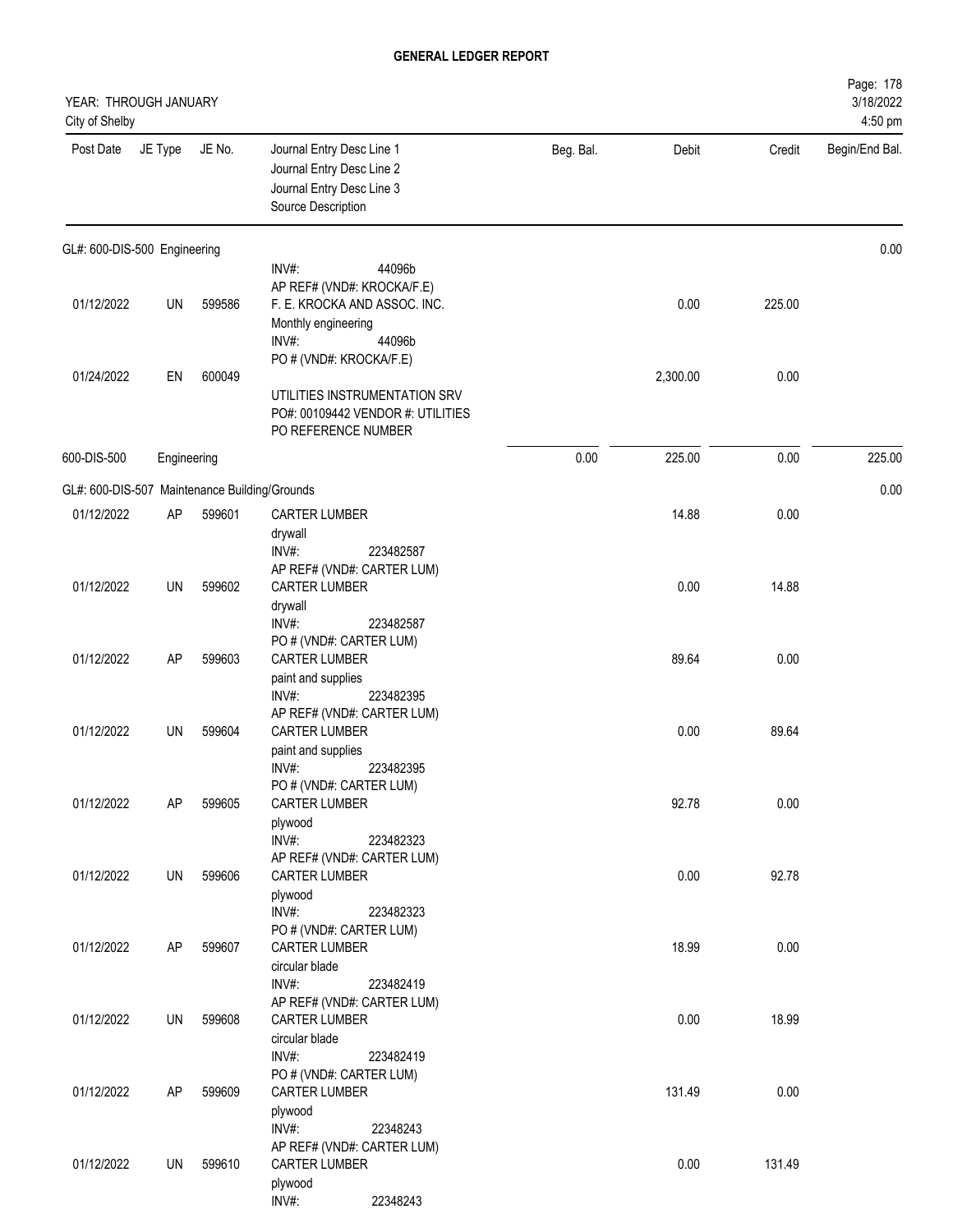| YEAR: THROUGH JANUARY<br>City of Shelby       |           |                              |                                                                                                                     |           |        |        | Page: 179<br>3/18/2022<br>4:50 pm |
|-----------------------------------------------|-----------|------------------------------|---------------------------------------------------------------------------------------------------------------------|-----------|--------|--------|-----------------------------------|
| Post Date                                     | JE Type   | JE No.                       | Journal Entry Desc Line 1<br>Journal Entry Desc Line 2<br>Journal Entry Desc Line 3<br>Source Description           | Beg. Bal. | Debit  | Credit | Begin/End Bal.                    |
| GL#: 600-DIS-507 Maintenance Building/Grounds |           |                              |                                                                                                                     |           |        |        | 0.00                              |
| 01/12/2022                                    | <b>AP</b> | 599611                       | PO # (VND#: CARTER LUM)<br><b>CARTER LUMBER</b><br>plywood                                                          |           | 43.44  | 0.00   |                                   |
| 01/12/2022                                    | UN        | 599612                       | INV#:<br>223482467<br>AP REF# (VND#: CARTER LUM)<br><b>CARTER LUMBER</b><br>plywood<br>INV#:<br>223482467           |           | 0.00   | 43.44  |                                   |
| 01/12/2022                                    | <b>AP</b> | 599613                       | PO # (VND#: CARTER LUM)<br><b>CARTER LUMBER</b><br>solid singlewall                                                 |           | 219.20 | 0.00   |                                   |
| 01/12/2022                                    | UN        | 599614                       | INV#:<br>223482660<br>AP REF# (VND#: CARTER LUM)<br>CARTER LUMBER<br>solid singlewall                               |           | 0.00   | 219.20 |                                   |
| 01/12/2022                                    | AP        | 599615                       | INV#:<br>223482660<br>PO # (VND#: CARTER LUM)<br><b>CARTER LUMBER</b><br>brad 1m                                    |           | 4.59   | 0.00   |                                   |
| 01/12/2022                                    | UN        | 599616                       | INV#:<br>223482539<br>AP REF# (VND#: CARTER LUM)<br><b>CARTER LUMBER</b><br>brad 1m<br>INV#:<br>223482539           |           | 0.00   | 4.59   |                                   |
| 01/20/2022                                    | EN        | 599886                       | PO # (VND#: CARTER LUM)<br>DAS HARDWARE LLC<br>PO#: 00109424 VENDOR #: DAS HARDWA<br>PO REFERENCE NUMBER            |           | 125.00 | 0.00   |                                   |
| 600-DIS-507                                   |           | Maintenance Building/Grounds |                                                                                                                     | 0.00      | 615.01 | 0.00   | 615.01                            |
| GL#: 600-DIS-510 Clothing Allowance           |           |                              |                                                                                                                     |           |        |        | 0.00                              |
| 01/12/2022                                    | AP        | 599593                       | <b>CAIN GRAPHICS</b><br>Line Dept screen<br>INV#:<br>19686                                                          |           | 35.90  | 0.00   |                                   |
| 01/12/2022                                    | UN        | 599594                       | AP REF# (VND#: CAIN GRAPH)<br><b>CAIN GRAPHICS</b><br>Line Dept screen<br>INV#:<br>19686<br>PO # (VND#: CAIN GRAPH) |           | 0.00   | 40.00  |                                   |
| 600-DIS-510                                   |           | <b>Clothing Allowance</b>    |                                                                                                                     | 0.00      | 35.90  | 0.00   | 35.90                             |
| GL#: 600-DIS-529 Small tools and equipment    |           |                              |                                                                                                                     |           |        |        | 0.00                              |
| 01/07/2022                                    | AP        | 599132                       | DAS HARDWARE LLC<br>vacuum, line dept<br>INV#:                                                                      |           | 139.99 | 0.00   |                                   |
| 01/07/2022                                    | UN        | 599133                       | AP REF# (VND#: DAS HARDWA)<br>DAS HARDWARE LLC<br>vacuum, line dept<br>INV#:<br>PO # (VND#: DAS HARDWA)             |           | 0.00   | 139.99 |                                   |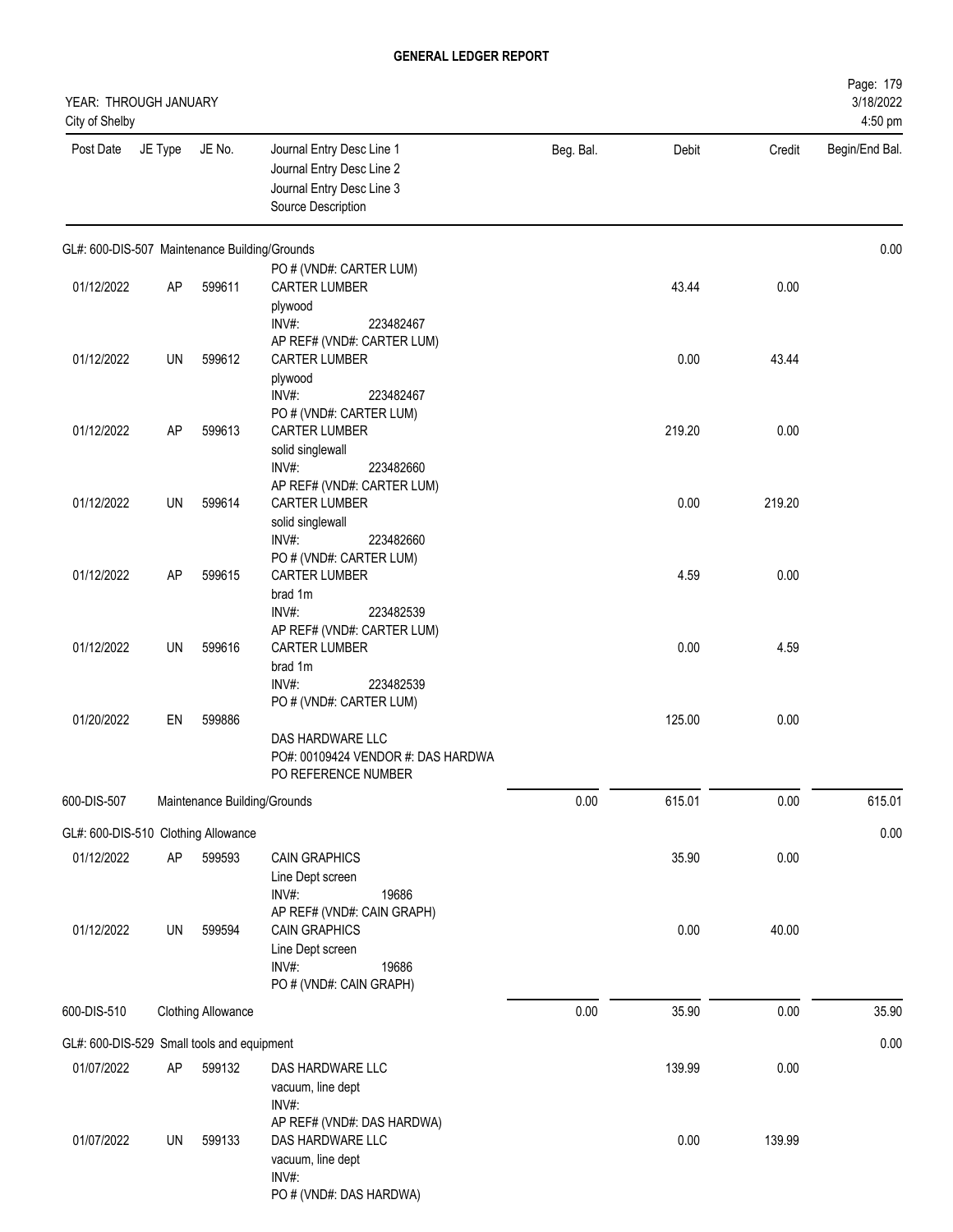| YEAR: THROUGH JANUARY<br>City of Shelby    |         |                           |                                                                                                           |           |        |        | Page: 180<br>3/18/2022<br>4:50 pm |
|--------------------------------------------|---------|---------------------------|-----------------------------------------------------------------------------------------------------------|-----------|--------|--------|-----------------------------------|
| Post Date                                  | JE Type | JE No.                    | Journal Entry Desc Line 1<br>Journal Entry Desc Line 2<br>Journal Entry Desc Line 3<br>Source Description | Beg. Bal. | Debit  | Credit | Begin/End Bal.                    |
| GL#: 600-DIS-529 Small tools and equipment |         |                           |                                                                                                           |           |        |        | 0.00                              |
| 01/14/2022                                 | AP      | 599764                    | POWER LINE SUPPLY CO<br>hot stick telescopic extender<br>INV#:<br>56584508<br>AP REF# (VND#: POWER LINE)  |           | 153.00 | 0.00   |                                   |
| 01/14/2022                                 | UN      | 599765                    | POWER LINE SUPPLY CO<br>hot stick telescopic extender<br>INV#:<br>56584508<br>PO # (VND#: POWER LINE)     |           | 0.00   | 153.00 |                                   |
| 01/14/2022                                 | AP      | 599766                    | POWER LINE SUPPLY CO<br>ladder extension kit<br>INV#:<br>56627923<br>AP REF# (VND#: POWER LINE)           |           | 172.30 | 0.00   |                                   |
| 01/14/2022                                 | UN      | 599767                    | POWER LINE SUPPLY CO<br>ladder extension kit<br>INV#:<br>56627923<br>PO # (VND#: POWER LINE)              |           | 0.00   | 247.65 |                                   |
| 600-DIS-529                                |         | Small tools and equipment |                                                                                                           | 0.00      | 465.29 | 0.00   | 465.29                            |
| GL#: 600-DIS-531 Miscellaneous             |         |                           |                                                                                                           |           |        |        | 0.00                              |
| 01/07/2022                                 | AP      | 599086                    | OHIOHEALTH WORKHEALTH<br>Drug screen after hours<br>INV#:<br>119EM2070<br>AP REF# (VND#: OHIOHEALTH)      |           | 166.00 | 0.00   |                                   |
| 01/07/2022                                 | UN      | 599087                    | OHIOHEALTH WORKHEALTH<br>Drug screen after hours<br>INV#:<br>119EM2070<br>PO # (VND#: OHIOHEALTH)         |           | 0.00   | 166.00 |                                   |
| 01/07/2022                                 | EN      | 599314                    | OHIOHEALTH WORKHEALTH<br>PO#: 00109313 VENDOR #: OHIOHEALTH<br>PO REFERENCE NUMBER                        |           | 166.00 | 0.00   |                                   |
| 01/11/2022                                 | EN      | 599421                    | OHIO UTILITIES PROTECTION SERV<br>PO#: 00109371 VENDOR #: OUPS<br>PO REFERENCE NUMBER                     |           | 217.66 | 0.00   |                                   |
| 01/18/2022                                 | EN      | 599786                    | OHIO HEALTH CONSORTIUM, INC.<br>PO#: 00109390 VENDOR #: OH HEALTH<br>PO REFERENCE NUMBER                  |           | 200.00 | 0.00   |                                   |
| 600-DIS-531                                |         | Miscellaneous             |                                                                                                           | 0.00      | 166.00 | 0.00   | 166.00                            |
| GL#: 600-DIS-539 Traffic Signals           |         |                           |                                                                                                           |           |        |        | 0.00                              |
| 01/04/2022                                 | EN      | 599221                    | <b>VERIZON WIRELESS</b><br>PO#: 00109221 VENDOR #: VERIZON WI<br>PO REFERENCE NUMBER                      |           | 144.00 | 0.00   |                                   |
| 01/05/2022                                 | AP      | 598939                    | <b>VERIZON WIRELESS</b><br>acct 242147745-00001<br>INV#:<br>9895844761<br>AP REF# (VND#: VERIZON WI)      |           | 10.05  | 0.00   |                                   |
| 01/05/2022                                 | UN      | 598940                    | <b>VERIZON WIRELESS</b>                                                                                   |           | 0.00   | 10.05  |                                   |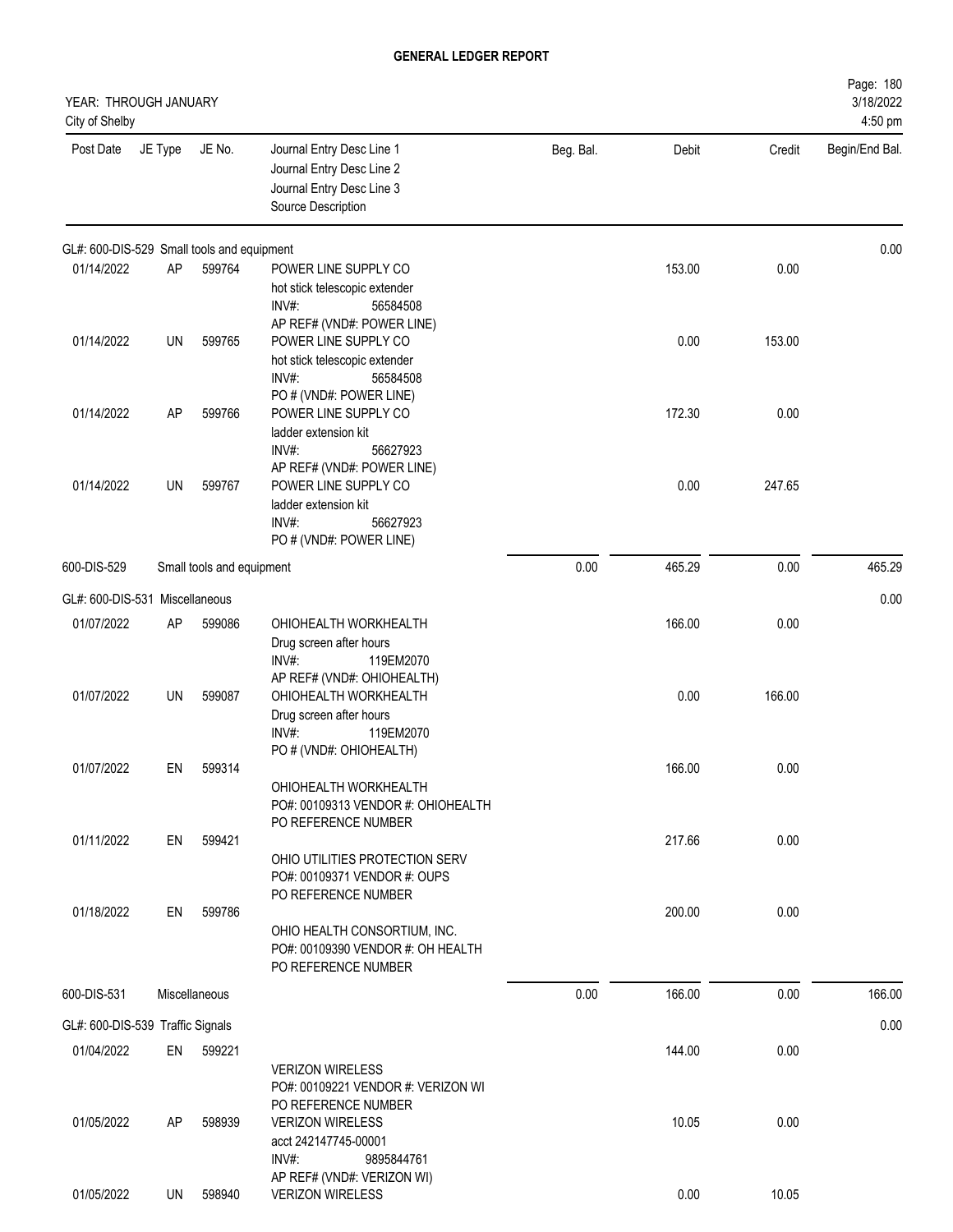| YEAR: THROUGH JANUARY<br>City of Shelby         |           |                                |                                                                                                                         |           |          |        | Page: 181<br>3/18/2022<br>4:50 pm |
|-------------------------------------------------|-----------|--------------------------------|-------------------------------------------------------------------------------------------------------------------------|-----------|----------|--------|-----------------------------------|
| Post Date                                       | JE Type   | JE No.                         | Journal Entry Desc Line 1<br>Journal Entry Desc Line 2<br>Journal Entry Desc Line 3<br>Source Description               | Beg. Bal. | Debit    | Credit | Begin/End Bal.                    |
| GL#: 600-DIS-539 Traffic Signals                |           |                                |                                                                                                                         |           |          |        | 0.00                              |
|                                                 |           |                                | acct 242147745-00001<br>$INV#$ :<br>9895844761<br>PO # (VND#: VERIZON WI)                                               |           |          |        |                                   |
| 600-DIS-539                                     |           | <b>Traffic Signals</b>         |                                                                                                                         | 0.00      | 10.05    | 0.00   | 10.05                             |
| GL#: 600-DIS-543 Maintenance substation         |           |                                |                                                                                                                         |           |          |        | 0.00                              |
| 01/11/2022                                      | EN        | 599415                         |                                                                                                                         |           | 5,000.00 | 0.00   |                                   |
|                                                 |           |                                | AMERICAN ELECTRIC POWER<br>PO#: 00109365 VENDOR #: AEP<br>PO REFERENCE NUMBER                                           |           |          |        |                                   |
| 01/27/2022                                      | EN        | 600209                         | AMERICAN ELECTRIC POWER<br>PO#: 00109489 VENDOR #: AEP<br>PO REFERENCE NUMBER                                           |           | 245.40   | 0.00   |                                   |
| 01/27/2022                                      | AP        | 600250                         | AMERICAN ELECTRIC POWER<br>Maintenance Howard station<br>INV#:<br>160-213339460<br>AP REF# (VND#: AEP                   |           | 245.40   | 0.00   |                                   |
| 01/27/2022                                      | <b>UN</b> | 600251                         | AMERICAN ELECTRIC POWER<br>Maintenance Howard station<br>INV#:<br>160-213339460<br>PO # (VND#: AEP<br>$\lambda$         |           | 0.00     | 245.40 |                                   |
| 600-DIS-543                                     |           | Maintenance substation         |                                                                                                                         | 0.00      | 245.40   | 0.00   | 245.40                            |
| GL#: 600-DIS-550 Overhead distribution supplies |           |                                |                                                                                                                         |           |          |        | 0.00                              |
| 01/14/2022                                      | AP        | 599770                         | ANIXTER INC.<br>175V mov w/indic<br>INV#:<br>5162401-00                                                                 |           | 252.00   | 0.00   |                                   |
| 01/14/2022                                      | UN        | 599771                         | AP REF# (VND#: ANIXTER IN)<br>ANIXTER INC.<br>175V mov w/indic<br>INV#:<br>5162401-00<br>PO # (VND#: ANIXTER IN)        |           | 0.00     | 252.00 |                                   |
| 600-DIS-550                                     |           | Overhead distribution supplies |                                                                                                                         | 0.00      | 252.00   | 0.00   | 252.00                            |
| GL#: 600-DIS-554 Security Lighting              |           |                                |                                                                                                                         |           |          |        | 0.00                              |
| 01/20/2022                                      | EN        | 599884                         |                                                                                                                         |           | 96.36    | 0.00   |                                   |
| 01/25/2022                                      | AP        | 600165                         | <b>GRAYBAR ELECTRIC CO.</b><br>PO#: 00109422 VENDOR #: GRAYBAR EL<br>PO REFERENCE NUMBER<br><b>GRAYBAR ELECTRIC CO.</b> |           | 64.82    | 0.00   |                                   |
|                                                 |           |                                | 2 HD 1000W lamps<br>INV#:<br>9325085834<br>AP REF# (VND#: GRAYBAR EL)                                                   |           |          |        |                                   |
| 01/25/2022                                      | UN        | 600166                         | <b>GRAYBAR ELECTRIC CO.</b><br>2 HD 1000W lamps<br>INV#:<br>9325085834<br>PO # (VND#: GRAYBAR EL)                       |           | 0.00     | 64.82  |                                   |
| 01/25/2022                                      | AP        | 600167                         | <b>GRAYBAR ELECTRIC CO.</b><br>Multi-vapor clear lamp                                                                   |           | 31.54    | 0.00   |                                   |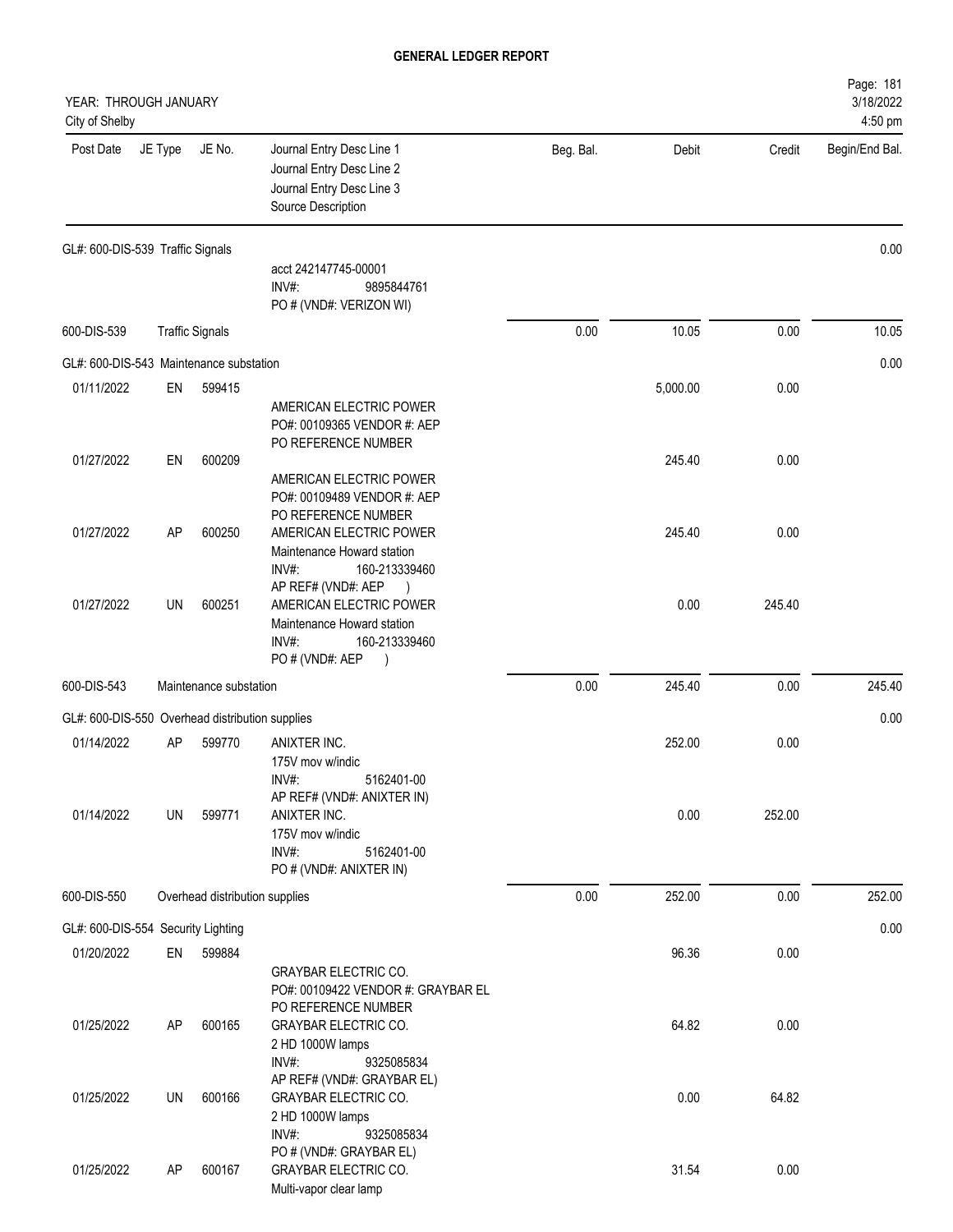| YEAR: THROUGH JANUARY<br>City of Shelby |         |                          |                                                                                                                                                              |           |          |          | Page: 182<br>3/18/2022<br>4:50 pm |
|-----------------------------------------|---------|--------------------------|--------------------------------------------------------------------------------------------------------------------------------------------------------------|-----------|----------|----------|-----------------------------------|
| Post Date                               | JE Type | JE No.                   | Journal Entry Desc Line 1<br>Journal Entry Desc Line 2<br>Journal Entry Desc Line 3<br>Source Description                                                    | Beg. Bal. | Debit    | Credit   | Begin/End Bal.                    |
| GL#: 600-DIS-554 Security Lighting      |         |                          |                                                                                                                                                              |           |          |          | 0.00                              |
| 01/25/2022                              | UN      | 600168                   | INV#:<br>9325049003<br>AP REF# (VND#: GRAYBAR EL)<br><b>GRAYBAR ELECTRIC CO.</b><br>Multi-vapor clear lamp<br>INV#:<br>9325049003<br>PO # (VND#: GRAYBAR EL) |           | 0.00     | 31.54    |                                   |
| 600-DIS-554                             |         | <b>Security Lighting</b> |                                                                                                                                                              | 0.00      | 96.36    | 0.00     | 96.36                             |
| GL#: 600-DIS-575 Safety Related         |         |                          |                                                                                                                                                              |           |          |          | 0.00                              |
| 01/04/2022                              | EN      | 599223                   | AMP-OHIO, INC.<br>PO#: 00109223 VENDOR #: AMPO, INC.                                                                                                         |           | 143.70   | 0.00     |                                   |
| 01/07/2022                              | AP      | 599088                   | PO REFERENCE NUMBER<br>AMP-OHIO, INC.<br>Fire Prevention training<br>INV#:<br>60000690b<br>AP REF# (VND#: AMPO, INC.)                                        |           | 143.70   | 0.00     |                                   |
| 01/07/2022                              | UN      | 599089                   | AMP-OHIO, INC.<br>Fire Prevention training<br>INV#:<br>60000690b                                                                                             |           | 0.00     | 143.70   |                                   |
| 01/07/2022                              | AP      | 599110                   | PO # (VND#: AMPO, INC.)<br>POWER LINE SUPPLY CO<br>First aid kit<br>56625924<br>$INV#$ :                                                                     |           | 266.25   | 0.00     |                                   |
| 01/07/2022                              | UN      | 599111                   | AP REF# (VND#: POWER LINE)<br>POWER LINE SUPPLY CO<br>First aid kit<br>INV#:<br>56625924<br>PO # (VND#: POWER LINE)                                          |           | 0.00     | 266.25   |                                   |
| 01/11/2022                              | EN      | 599414                   |                                                                                                                                                              |           | 603.00   | 0.00     |                                   |
| 01/14/2022                              | AP      | 599768                   | AMP-OHIO, INC.<br>PO#: 00109364 VENDOR #: AMPO, INC.<br>PO REFERENCE NUMBER<br>ANIXTER INC.<br>Bag glove & sleevenatl canvas                                 |           | 300.00   | 0.00     |                                   |
| 01/14/2022                              | UN      | 599769                   | INV#:<br>5162409-00<br>AP REF# (VND#: ANIXTER IN)<br>ANIXTER INC.<br>Bag glove & sleevenatl canvas<br>INV#:<br>5162409-00<br>PO # (VND#: ANIXTER IN)         |           | 0.00     | 300.00   |                                   |
| 600-DIS-575                             |         | Safety Related           |                                                                                                                                                              | 0.00      | 709.95   | 0.00     | 709.95                            |
| GL#: 600-MFG-400 Wages                  |         |                          |                                                                                                                                                              |           |          |          | 0.00                              |
| 01/05/2022                              | AP      | 598935                   | CITY PAYROLL FUND<br>Wages 12/19/21-1/1/22<br>INV#:                                                                                                          |           | 4,812.01 | 0.00     |                                   |
| 01/05/2022                              | UN      | 598936                   | AP REF# (VND#: CITY PAYRO)<br>CITY PAYROLL FUND<br>Wages 12/19/21-1/1/22<br>INV#:                                                                            |           | 0.00     | 4,812.01 |                                   |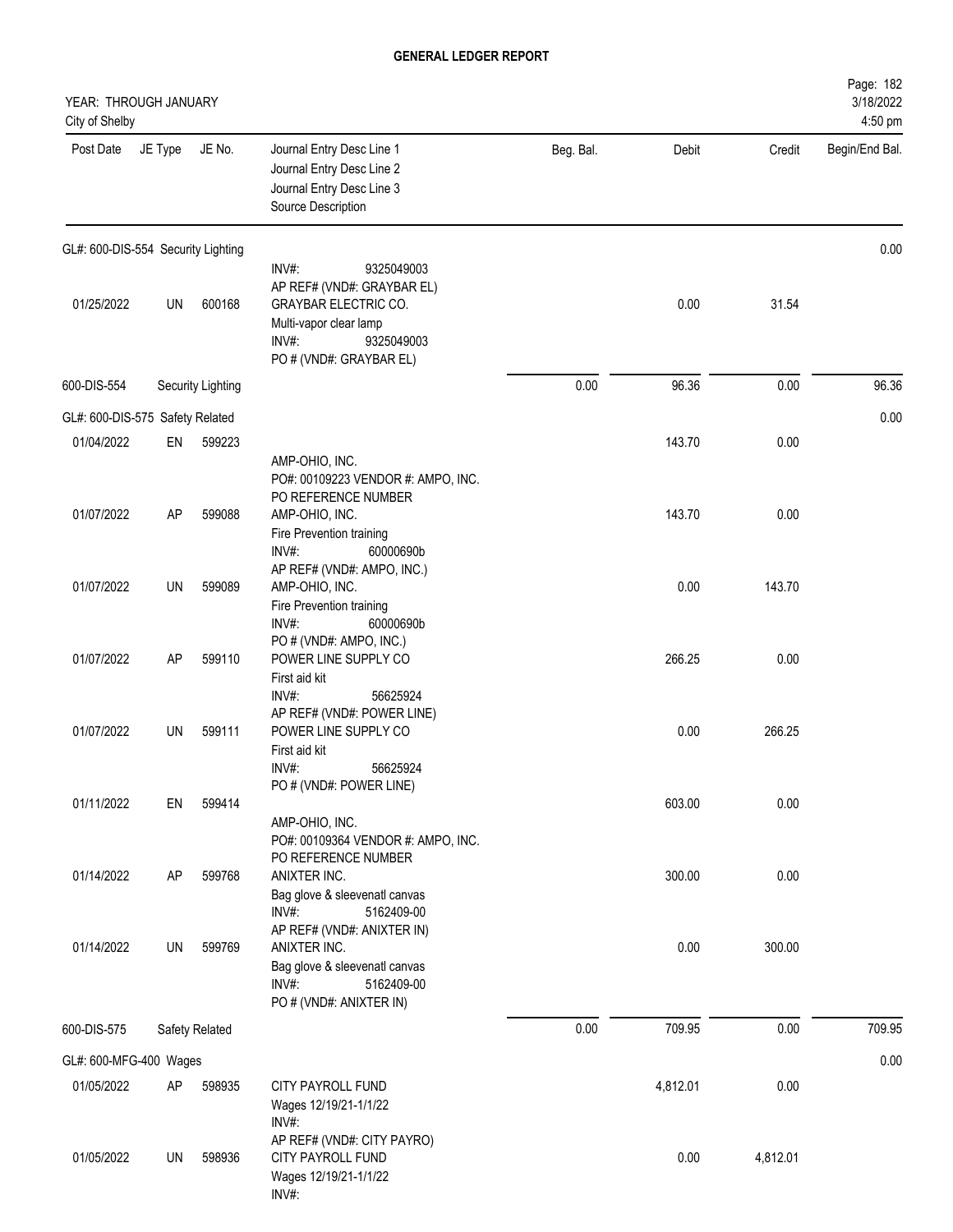| YEAR: THROUGH JANUARY<br>City of Shelby |           |        |                                                                                                                                                        |           |           |          | Page: 183<br>3/18/2022<br>4:50 pm |
|-----------------------------------------|-----------|--------|--------------------------------------------------------------------------------------------------------------------------------------------------------|-----------|-----------|----------|-----------------------------------|
| Post Date                               | JE Type   | JE No. | Journal Entry Desc Line 1<br>Journal Entry Desc Line 2<br>Journal Entry Desc Line 3<br>Source Description                                              | Beg. Bal. | Debit     | Credit   | Begin/End Bal.                    |
| GL#: 600-MFG-400 Wages                  |           |        |                                                                                                                                                        |           |           |          | 0.00                              |
| 01/05/2022                              | EN        | 599228 | PO # (VND#: CITY PAYRO)                                                                                                                                |           | 4,812.01  | 0.00     |                                   |
|                                         |           |        | <b>CITY PAYROLL FUND</b><br>PO#: 00109228 VENDOR #: CITY PAYRO<br>PO REFERENCE NUMBER                                                                  |           |           |          |                                   |
| 01/19/2022                              | EN        | 599795 | <b>CITY PAYROLL FUND</b><br>PO#: 00109399 VENDOR #: CITY PAYRO<br>PO REFERENCE NUMBER                                                                  |           | 5,501.40  | 0.00     |                                   |
| 01/19/2022                              | <b>AP</b> | 599857 | CITY PAYROLL FUND<br>Wages 1/2/22-1/15/22<br>INV#:                                                                                                     |           | 5,501.40  | 0.00     |                                   |
| 01/19/2022                              | UN        | 599858 | AP REF# (VND#: CITY PAYRO)<br>CITY PAYROLL FUND<br>Wages 1/2/22-1/15/22<br>INV#:<br>PO # (VND#: CITY PAYRO)                                            |           | 0.00      | 5,501.40 |                                   |
| 600-MFG-400                             | Wages     |        |                                                                                                                                                        | 0.00      | 10,313.41 | 0.00     | 10,313.41                         |
|                                         |           |        | GL#: 600-MFG-415 Public Employees Retire.System                                                                                                        |           |           |          | 0.00                              |
| 01/04/2022                              | EN        | 599212 |                                                                                                                                                        |           | 1,582.16  | 0.00     |                                   |
| 01/05/2022                              | AP        | 598941 | OH PUBLIC EMPLOYEES RETIREMENT<br>PO#: 00109212 VENDOR #: OPERS<br>PO REFERENCE NUMBER<br>OH PUBLIC EMPLOYEES RETIREMENT<br>Employer portion 11/21/21- |           | 1,582.16  | 0.00     |                                   |
| 01/05/2022                              | UN        | 598942 | INV#:<br>AP REF# (VND#: OPERS<br>OH PUBLIC EMPLOYEES RETIREMENT<br>Employer portion 11/21/21-<br>INV#:<br>PO # (VND#: OPERS )                          |           | 0.00      | 1,582.16 |                                   |
| 600-MFG-415                             |           |        | Public Employees Retire.System                                                                                                                         | 0.00      | 1,582.16  | 0.00     | 1,582.16                          |
| GL#: 600-MFG-417 FICA                   |           |        |                                                                                                                                                        |           |           |          | 0.00                              |
| 01/05/2022                              | AP        | 598937 | PAYROLL FUND<br>FICA 12/19/21-1/1/22<br>INV#:                                                                                                          |           | 69.78     | 0.00     |                                   |
| 01/05/2022                              | UN        | 598938 | AP REF# (VND#: PAYROLL FU)<br>PAYROLL FUND<br>FICA 12/19/21-1/1/22<br>INV#:<br>PO # (VND#: PAYROLL FU)                                                 |           | 0.00      | 69.78    |                                   |
| 01/05/2022                              | EN        | 599229 | PAYROLL FUND<br>PO#: 00109229 VENDOR #: PAYROLL FU                                                                                                     |           | 69.78     | 0.00     |                                   |
| 01/19/2022                              | EN        | 599796 | PO REFERENCE NUMBER<br>PAYROLL FUND<br>PO#: 00109400 VENDOR #: PAYROLL FU<br>PO REFERENCE NUMBER                                                       |           | 79.77     | 0.00     |                                   |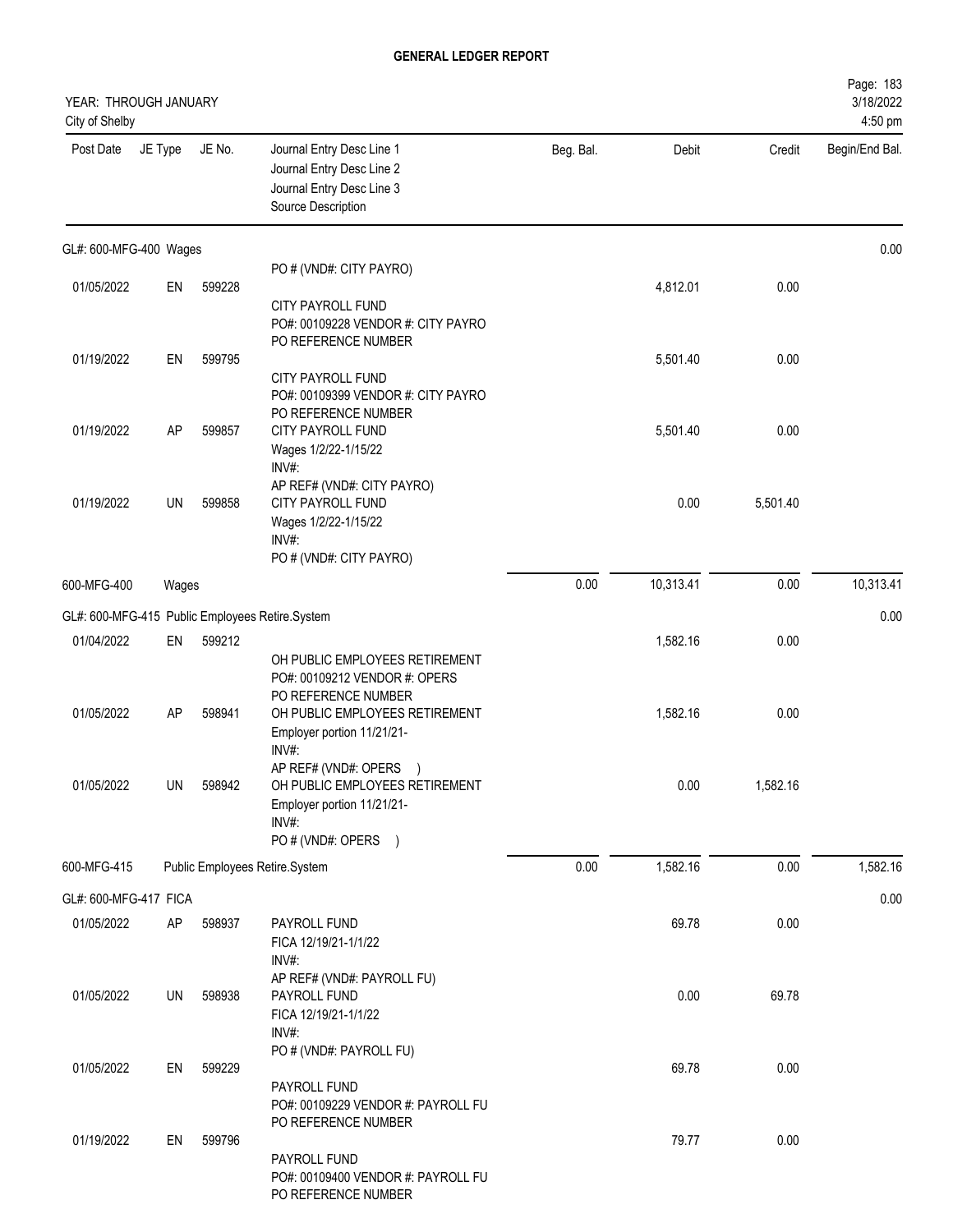| YEAR: THROUGH JANUARY<br>City of Shelby |             |                 |                                                                                                                     |           |          |          | Page: 184<br>3/18/2022<br>4:50 pm |
|-----------------------------------------|-------------|-----------------|---------------------------------------------------------------------------------------------------------------------|-----------|----------|----------|-----------------------------------|
| Post Date                               | JE Type     | JE No.          | Journal Entry Desc Line 1<br>Journal Entry Desc Line 2<br>Journal Entry Desc Line 3<br>Source Description           | Beg. Bal. | Debit    | Credit   | Begin/End Bal.                    |
| GL#: 600-MFG-417 FICA                   |             |                 |                                                                                                                     |           |          |          | 0.00                              |
| 01/19/2022                              | AP          | 599859          | PAYROLL FUND<br>FICA 1/2/22-1/15/22<br>INV#:<br>AP REF# (VND#: PAYROLL FU)                                          |           | 79.77    | 0.00     |                                   |
| 01/19/2022                              | UN          | 599860          | PAYROLL FUND<br>FICA 1/2/22-1/15/22<br>$INV#$ :<br>PO # (VND#: PAYROLL FU)                                          |           | 0.00     | 79.77    |                                   |
| 600-MFG-417                             | <b>FICA</b> |                 |                                                                                                                     | 0.00      | 149.55   | 0.00     | 149.55                            |
| GL#: 600-MFG-418 Hospitalization        |             |                 |                                                                                                                     |           |          |          | 0.00                              |
| 01/02/2022                              | AP          | 598797          | JEFFERSON HEALTH PLAN<br>Acct 19-OME095<br>INV#:<br>OME2021-42678b                                                  |           | 1,809.09 | 0.00     |                                   |
| 01/02/2022                              | UN          | 598798          | AP REF# (VND#: JEFFERSON)<br>JEFFERSON HEALTH PLAN<br>Acct 19-OME095<br>INV#:<br>OME2021-42678b                     |           | 0.00     | 1,809.09 |                                   |
| 01/02/2022                              | EN          | 599180          | PO # (VND#: JEFFERSON)<br>JEFFERSON HEALTH PLAN<br>PO#: 00109180 VENDOR #: JEFFERSON<br>PO REFERENCE NUMBER         |           | 1,809.09 | 0.00     |                                   |
| 01/24/2022                              | EN          | 600051          | JEFFERSON HEALTH PLAN<br>PO#: 00109444 VENDOR #: JEFFERSON<br>PO REFERENCE NUMBER                                   |           | 1,809.09 | 0.00     |                                   |
| 600-MFG-418                             |             | Hospitalization |                                                                                                                     | 0.00      | 1,809.09 | 0.00     | 1,809.09                          |
| GL#: 600-MFG-419 Life Insurance         |             |                 |                                                                                                                     |           |          |          | 0.00                              |
| 01/02/2022                              | AP          | 598799          | AMERICAN UNITED LIFE INS CO<br>Policy G 00608125-0002-000<br>INV#:                                                  |           | 24.00    | 0.00     |                                   |
| 01/02/2022                              | UN          | 598800          | AP REF# (VND#: AMERICAN U)<br>AMERICAN UNITED LIFE INS CO<br>Policy G 00608125-0002-000<br>INV#:                    |           | 0.00     | 24.00    |                                   |
| 01/02/2022                              | EN          | 599179          | PO # (VND#: AMERICAN U)<br>AMERICAN UNITED LIFE INS CO<br>PO#: 00109179 VENDOR #: AMERICAN U<br>PO REFERENCE NUMBER |           | 24.00    | 0.00     |                                   |
| 600-MFG-419                             |             | Life Insurance  |                                                                                                                     | 0.00      | 24.00    | 0.00     | 24.00                             |
| GL#: 600-MFG-420 Workers Compensation   |             |                 |                                                                                                                     |           |          |          | 0.00                              |
| 01/20/2022                              | EN          | 599878          | BUREAU OF WORKERS COMPENSATION<br>PO#: 00109416 VENDOR #: BWC<br>PO REFERENCE NUMBER                                |           | 196.00   | 0.00     |                                   |
| 01/25/2022                              | AP          | 600083          | BUREAU OF WORKERS COMPENSATION                                                                                      |           | 196.00   | 0.00     |                                   |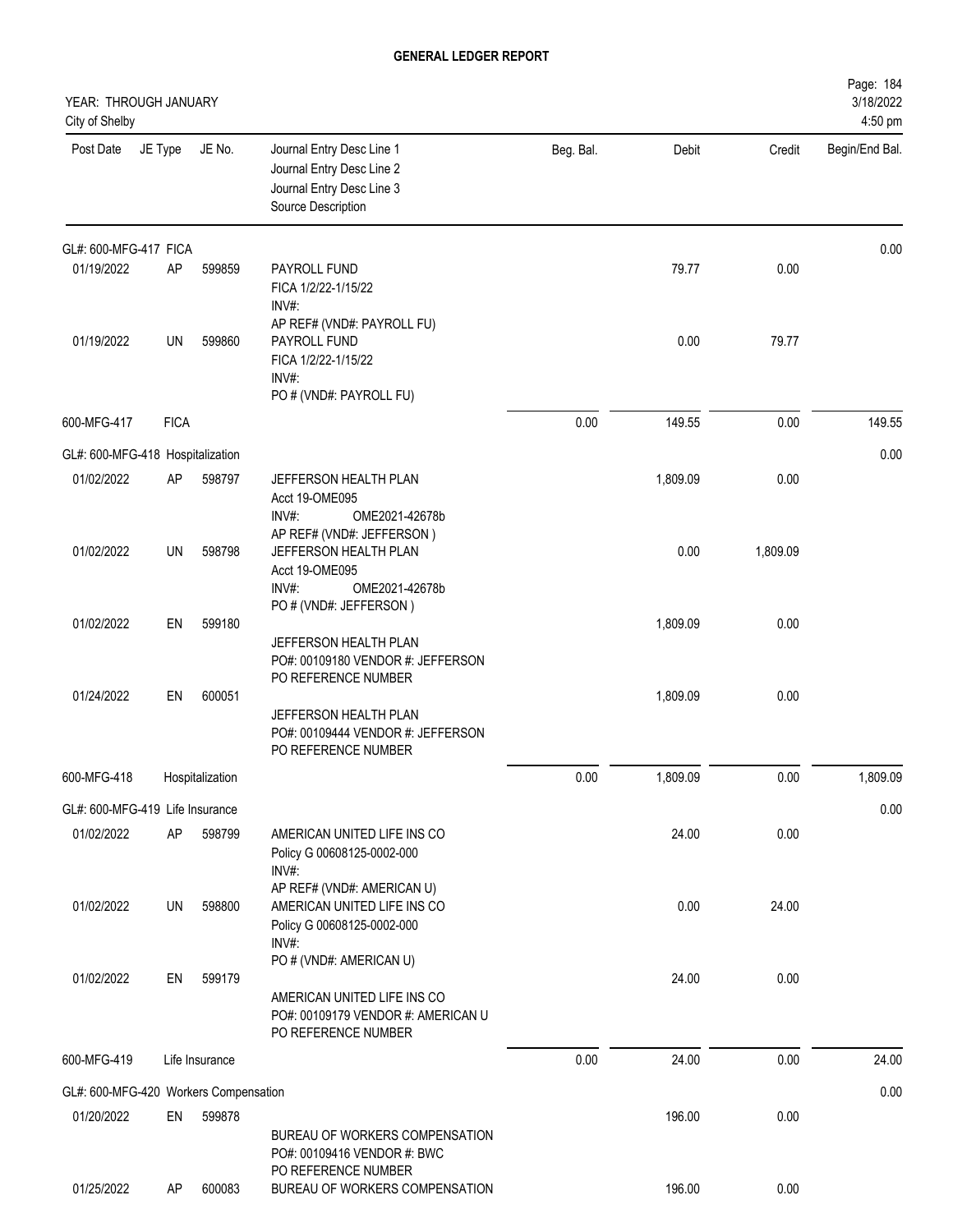| YEAR: THROUGH JANUARY<br>City of Shelby         |           |                                |                                                                                                                                                                                                    |           |           |        | Page: 185<br>3/18/2022<br>4:50 pm |
|-------------------------------------------------|-----------|--------------------------------|----------------------------------------------------------------------------------------------------------------------------------------------------------------------------------------------------|-----------|-----------|--------|-----------------------------------|
| Post Date                                       | JE Type   | JE No.                         | Journal Entry Desc Line 1<br>Journal Entry Desc Line 2<br>Journal Entry Desc Line 3<br>Source Description                                                                                          | Beg. Bal. | Debit     | Credit | Begin/End Bal.                    |
| GL#: 600-MFG-420 Workers Compensation           |           |                                |                                                                                                                                                                                                    |           |           |        | 0.00                              |
| 01/25/2022                                      | UN        | 600084                         | Installment payment 37005502<br>INV#:<br>1011247383<br>AP REF# (VND#: BWC<br>BUREAU OF WORKERS COMPENSATION<br>Installment payment 37005502<br>INV#:<br>1011247383<br>PO # (VND#: BWC<br>$\lambda$ |           | 0.00      | 196.00 |                                   |
| 600-MFG-420                                     |           | <b>Workers Compensation</b>    |                                                                                                                                                                                                    | 0.00      | 196.00    | 0.00   | 196.00                            |
| GL#: 600-MFG-428 Telephone                      |           |                                |                                                                                                                                                                                                    |           |           |        | 0.00                              |
| 01/06/2022                                      | EN        | 599282                         | CHARTER COMM HOLDINGS LLC<br>PO#: 00109281 VENDOR #: CHART COMM<br>PO REFERENCE NUMBER                                                                                                             |           | 200.00    | 0.00   |                                   |
| 01/25/2022                                      | <b>AP</b> | 600139                         | CHARTER COMM HOLDINGS LLC<br>Acct 8361104000102703<br>INV#:<br>0102703011522c<br>AP REF# (VND#: CHART COMM)                                                                                        |           | 18.20     | 0.00   |                                   |
| 01/25/2022                                      | <b>UN</b> | 600140                         | CHARTER COMM HOLDINGS LLC<br>Acct 8361104000102703<br>INV#:<br>0102703011522c<br>PO # (VND#: CHART COMM)                                                                                           |           | 0.00      | 18.20  |                                   |
| 600-MFG-428                                     |           | Telephone                      |                                                                                                                                                                                                    | 0.00      | 18.20     | 0.00   | 18.20                             |
| GL#: 600-MFG-435 Property and Liability Insuran |           |                                |                                                                                                                                                                                                    |           |           |        | 0.00                              |
| 01/19/2022                                      | AP        | 599861                         | <b>INSURANCE AUDIT &amp; INSPECTION</b><br>Insurance risk management<br>INV#:                                                                                                                      |           | 921.50    | 0.00   |                                   |
| 01/19/2022                                      | UN        | 599862                         | AP REF# (VND#: INS AUDIT)<br><b>INSURANCE AUDIT &amp; INSPECTION</b><br>Insurance risk management<br>INV#:<br>PO # (VND#: INS AUDIT)                                                               |           | 0.00      | 921.50 |                                   |
| 600-MFG-435                                     |           | Property and Liability Insuran |                                                                                                                                                                                                    | 0.00      | 921.50    | 0.00   | 921.50                            |
| GL#: 600-MFG-436 Auto Insurance                 |           |                                |                                                                                                                                                                                                    |           |           |        | 0.00                              |
| 01/19/2022                                      | AP        | 599861                         | INSURANCE AUDIT & INSPECTION<br>Insurance risk management<br>INV#:                                                                                                                                 |           | 14.50     | 0.00   |                                   |
| 01/19/2022                                      | UN        | 599862                         | AP REF# (VND#: INS AUDIT)<br><b>INSURANCE AUDIT &amp; INSPECTION</b><br>Insurance risk management<br>INV#:<br>PO # (VND#: INS AUDIT)                                                               |           | 0.00      | 14.50  |                                   |
| 600-MFG-436                                     |           | Auto Insurance                 |                                                                                                                                                                                                    | 0.00      | 14.50     | 0.00   | 14.50                             |
| GL#: 600-MFG-501 Computer support               |           |                                |                                                                                                                                                                                                    |           |           |        | 0.00                              |
| 01/06/2022                                      | EN        | 599289                         | ADVANCED CONTROL SYSTEMS INC                                                                                                                                                                       |           | 13,401.00 | 0.00   |                                   |

PO#: 00109288 VENDOR #: ACS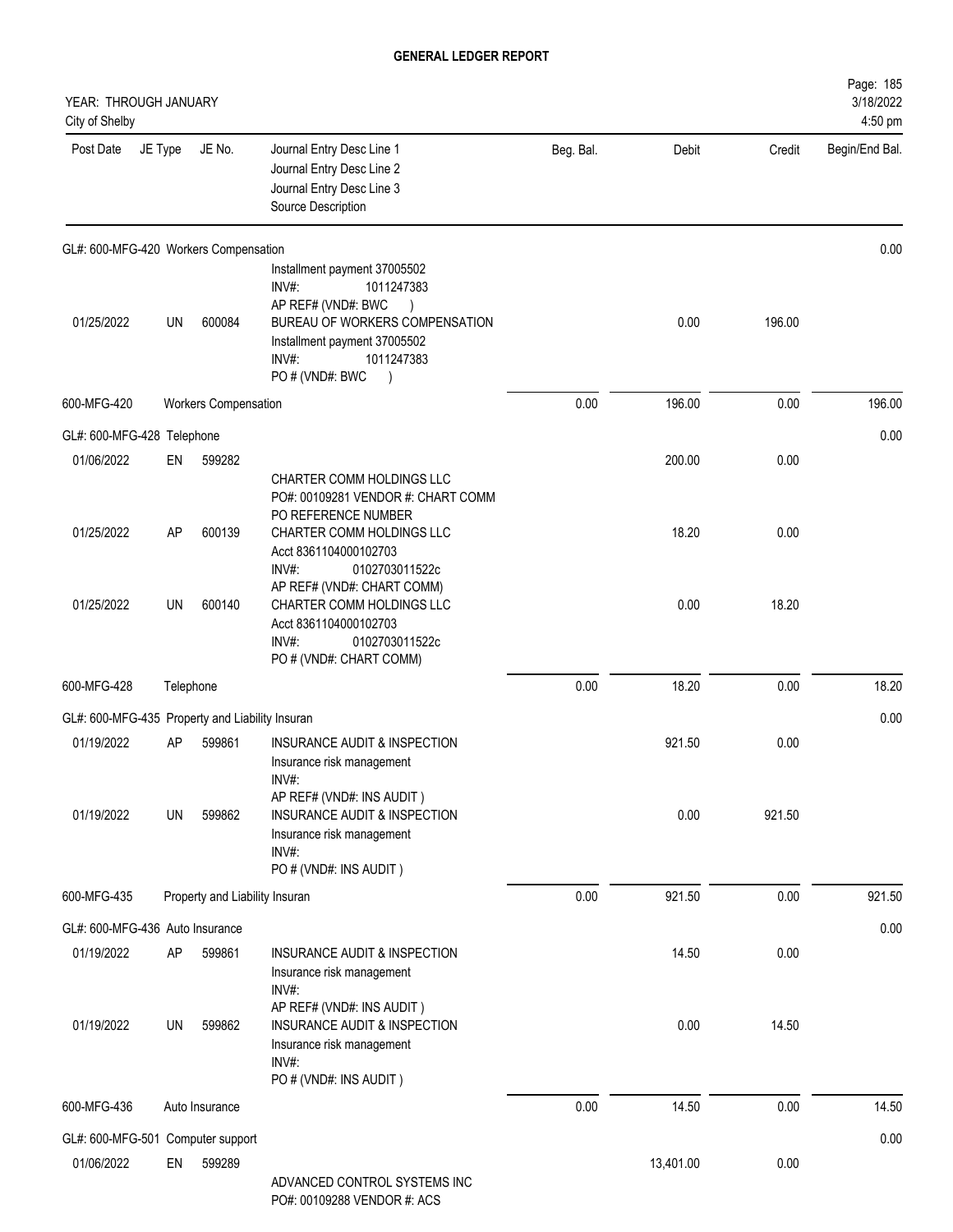| YEAR: THROUGH JANUARY<br>City of Shelby |         |                  |                                                                                                                                    |           |            |        | Page: 186<br>3/18/2022<br>4:50 pm |
|-----------------------------------------|---------|------------------|------------------------------------------------------------------------------------------------------------------------------------|-----------|------------|--------|-----------------------------------|
| Post Date                               | JE Type | JE No.           | Journal Entry Desc Line 1<br>Journal Entry Desc Line 2<br>Journal Entry Desc Line 3<br>Source Description                          | Beg. Bal. | Debit      | Credit | Begin/End Bal.                    |
| GL#: 600-MFG-501 Computer support       |         |                  |                                                                                                                                    |           |            |        | 0.00                              |
| 01/11/2022                              | EN      | 599423           | PO REFERENCE NUMBER                                                                                                                |           | 250.00     | 0.00   |                                   |
| 01/25/2022                              | AP      | 600163           | 7LSI LLC<br>PO#: 00109373 VENDOR #: 7LSI LLC<br>PO REFERENCE NUMBER<br>7LSI LLC                                                    |           | 250.00     | 0.00   |                                   |
|                                         |         |                  | 20 hours time block<br>INV#:<br>2022-3005<br>AP REF# (VND#: 7LSI LLC)                                                              |           |            |        |                                   |
| 01/25/2022                              | UN      | 600164           | 7LSI LLC<br>20 hours time block<br>INV#:<br>2022-3005<br>PO # (VND#: 7LSI LLC)                                                     |           | 0.00       | 250.00 |                                   |
| 600-MFG-501                             |         | Computer support |                                                                                                                                    | 0.00      | 250.00     | 0.00   | 250.00                            |
| GL#: 600-MFG-515 Equipment              |         |                  |                                                                                                                                    |           |            |        | 0.00                              |
| 01/07/2022                              | AP      | 599138           | DAS HARDWARE LLC<br>Light Plant Dec 2021<br>INV#:                                                                                  |           | 75.57      | 0.00   |                                   |
| 01/07/2022                              | UN      | 599139           | AP REF# (VND#: DAS HARDWA)<br>DAS HARDWARE LLC<br>Light Plant Dec 2021<br>INV#:                                                    |           | 0.00       | 75.57  |                                   |
| 01/07/2022                              | AP      | 599140           | PO # (VND#: DAS HARDWA)<br>DAS HARDWARE LLC<br>Light Plant Dec 2021<br>INV#:                                                       |           | 172.79     | 0.00   |                                   |
| 01/07/2022                              | UN      | 599141           | AP REF# (VND#: DAS HARDWA)<br>DAS HARDWARE LLC<br>Light Plant Dec 2021<br>INV#:<br>PO # (VND#: DAS HARDWA)                         |           | 0.00       | 200.00 |                                   |
| 600-MFG-515                             |         | Equipment        |                                                                                                                                    | 0.00      | 248.36     | 0.00   | 248.36                            |
| GL#: 600-MFG-523 Purchase power         |         |                  |                                                                                                                                    |           |            |        | 0.00                              |
| 01/10/2022                              | EN      | 599339           | AMERICAN ELECTRIC POWER<br>PO#: 00109338 VENDOR #: AEP                                                                             |           | 400,000.00 | 0.00   |                                   |
| 01/10/2022                              | EN      | 599340           | PO REFERENCE NUMBER<br>AEP ONSITE PARTNERS LLC<br>PO#: 00109339 VENDOR #: AEP ONSITE                                               |           | 30,000.00  | 0.00   |                                   |
| 01/10/2022                              | EN      | 599341           | PO REFERENCE NUMBER<br>AMP-OHIO, INC.<br>PO#: 00109340 VENDOR #: AMPO, INC.                                                        |           | 450,000.00 | 0.00   |                                   |
| 01/12/2022                              | AP      | 599619           | PO REFERENCE NUMBER<br>AEP ONSITE PARTNERS LLC<br>solar generation Dec 2021<br>INV#:<br>419-21347605<br>AP REF# (VND#: AEP ONSITE) |           | 5,794.08   | 0.00   |                                   |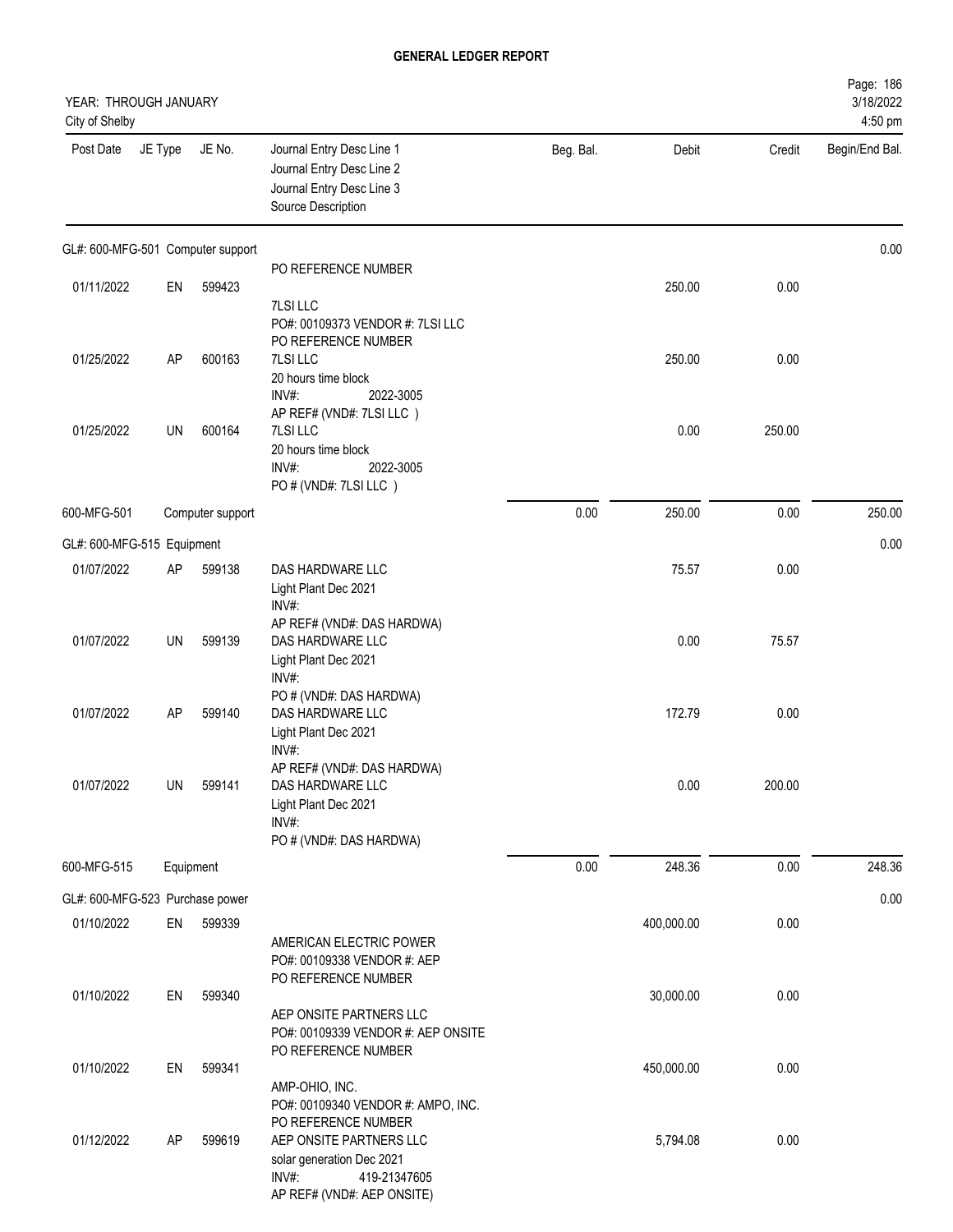| YEAR: THROUGH JANUARY<br>City of Shelby    |           |                           |                                                                                                                                    |           |            |            | Page: 187<br>3/18/2022<br>4:50 pm |
|--------------------------------------------|-----------|---------------------------|------------------------------------------------------------------------------------------------------------------------------------|-----------|------------|------------|-----------------------------------|
| Post Date                                  | JE Type   | JE No.                    | Journal Entry Desc Line 1<br>Journal Entry Desc Line 2<br>Journal Entry Desc Line 3<br>Source Description                          | Beg. Bal. | Debit      | Credit     | Begin/End Bal.                    |
| GL#: 600-MFG-523 Purchase power            |           |                           |                                                                                                                                    |           |            |            | 0.00                              |
| 01/12/2022                                 | UN        | 599620                    | AEP ONSITE PARTNERS LLC<br>solar generation Dec 2021<br>INV#:<br>419-21347605<br>PO # (VND#: AEP ONSITE)                           |           | 0.00       | 30,000.00  |                                   |
| 01/12/2022                                 | AP        | 599621                    | AMERICAN ELECTRIC POWER<br>purchase power Dec 2021<br>INV#:<br>175-21347543<br>AP REF# (VND#: AEP<br>$\rightarrow$                 |           | 303,279.36 | 0.00       |                                   |
| 01/12/2022                                 | UN        | 599622                    | AMERICAN ELECTRIC POWER<br>purchase power Dec 2021<br>INV#:<br>175-21347543<br>PO#(VND#: AEP                                       |           | 0.00       | 420,000.00 |                                   |
| 01/19/2022                                 | AP        | 599863                    | AMP-OHIO, INC.<br>purchase power December 2021<br>INV#:<br>1002516<br>AP REF# (VND#: AMPO, INC.)                                   |           | 354,187.67 | 0.00       |                                   |
| 01/19/2022                                 | UN        | 599864                    | AMP-OHIO, INC.<br>purchase power December 2021<br>INV#:<br>1002516<br>PO # (VND#: AMPO, INC.)                                      |           | 0.00       | 450,000.00 |                                   |
| 600-MFG-523                                |           | Purchase power            |                                                                                                                                    | 0.00      | 663,261.11 | 0.00       | 663,261.11                        |
| GL#: 600-MFG-529 Small tools and equipment |           |                           |                                                                                                                                    |           |            |            | 0.00                              |
| 01/05/2022                                 | <b>AP</b> | 598945                    | GRAINGER, INC./W. W.//<br>angle grinder & hole saw kit<br>INV#:<br>9153209664                                                      |           | 222.00     | 0.00       |                                   |
| 01/05/2022                                 | UN        | 598946                    | AP REF# (VND#: GRAINGER)<br>GRAINGER, INC./W. W.//<br>angle grinder & hole saw kit<br>INV#:<br>9153209664<br>PO # (VND#: GRAINGER) |           | 0.00       | 222.00     |                                   |
| 600-MFG-529                                |           | Small tools and equipment |                                                                                                                                    | 0.00      | 222.00     | 0.00       | 222.00                            |
| GL#: 600-MFG-531 Miscellaneous             |           |                           |                                                                                                                                    |           |            |            | 0.00                              |
| 01/12/2022                                 | AP        | 599595                    | <b>CAIN GRAPHICS</b><br>Shelby Ohio truck slides<br>INV#:<br>199123<br>AP REF# (VND#: CAIN GRAPH)                                  |           | 132.00     | 0.00       |                                   |
| 01/12/2022                                 | UN        | 599596                    | <b>CAIN GRAPHICS</b><br>Shelby Ohio truck slides<br>INV#:<br>199123<br>PO # (VND#: CAIN GRAPH)                                     |           | 0.00       | 150.00     |                                   |
| 600-MFG-531                                |           | Miscellaneous             |                                                                                                                                    | 0.00      | 132.00     | 0.00       | 132.00                            |
| GL#: 600-MFG-617 Leases-Equipment          |           |                           |                                                                                                                                    |           |            |            | 0.00                              |
| 01/10/2022                                 | EN        | 599337                    | <b>VECTOR SECURITY</b><br>PO#: 00109336 VENDOR #: VECTOR SEC<br>PO REFERENCE NUMBER                                                |           | 560.00     | 0.00       |                                   |
| 01/12/2022                                 | AP        | 599597                    | <b>VECTOR SECURITY</b>                                                                                                             |           | 46.09      | 0.00       |                                   |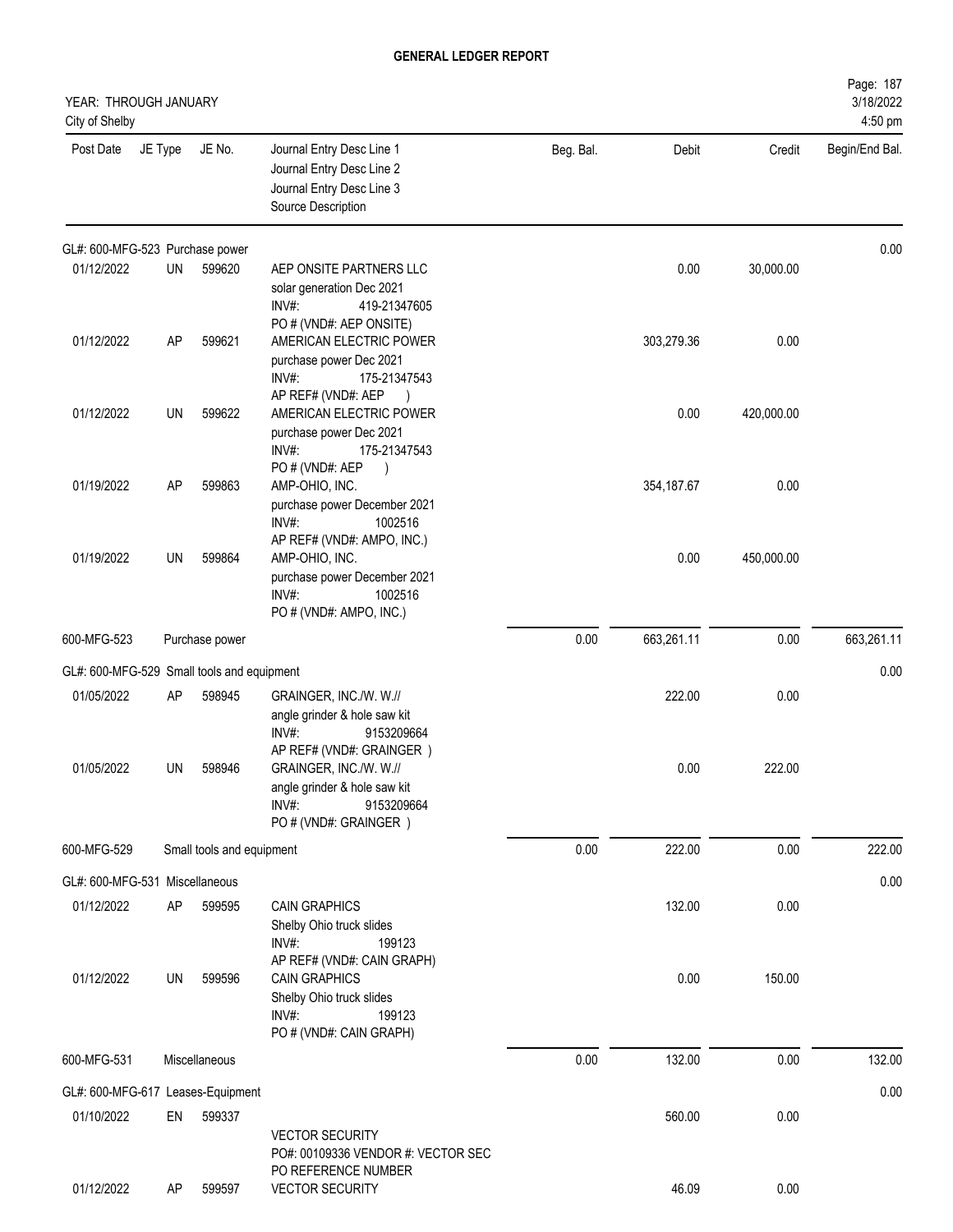| YEAR: THROUGH JANUARY<br>City of Shelby |            |                                   |                                                                                                                                                                         |           |       |        | Page: 188<br>3/18/2022<br>4:50 pm |
|-----------------------------------------|------------|-----------------------------------|-------------------------------------------------------------------------------------------------------------------------------------------------------------------------|-----------|-------|--------|-----------------------------------|
| Post Date                               | JE Type    | JE No.                            | Journal Entry Desc Line 1<br>Journal Entry Desc Line 2<br>Journal Entry Desc Line 3<br>Source Description                                                               | Beg. Bal. | Debit | Credit | Begin/End Bal.                    |
|                                         |            | GL#: 600-MFG-617 Leases-Equipment |                                                                                                                                                                         |           |       |        | 0.00                              |
| 01/12/2022                              | UN         | 599598                            | Security monitoring<br>INV#:<br>69212456<br>AP REF# (VND#: VECTOR SEC)<br><b>VECTOR SECURITY</b><br>Security monitoring<br>INV#:<br>69212456<br>PO # (VND#: VECTOR SEC) |           | 0.00  | 46.09  |                                   |
| 600-MFG-617                             |            | Leases-Equipment                  |                                                                                                                                                                         | 0.00      | 46.09 | 0.00   | 46.09                             |
| GL#: 600-MIS-200                        | Interest   |                                   |                                                                                                                                                                         |           |       |        | 0.00                              |
| 01/07/2022                              | CR         | 599384                            | Interest 6 month 2mil CD US Bank                                                                                                                                        |           | 0.00  | 99.75  |                                   |
| 01/31/2022                              | <b>CR</b>  | 600411                            | pio<br>Electric checking account interest                                                                                                                               |           | 0.00  | 9.39   |                                   |
| 01/31/2022                              | <b>CR</b>  | 600412                            | pio<br>Interest from Park National money market<br>pio                                                                                                                  |           | 0.00  | 8.08   |                                   |
| 600-MIS-200                             | Interest   |                                   |                                                                                                                                                                         | 0.00      | 0.00  | 117.22 | 117.22                            |
| GL#: 600-MIS-201                        | Donations  |                                   |                                                                                                                                                                         |           |       |        | 0.00                              |
| 01/03/2022                              | CR         | 599360                            | Utility deposit, electric                                                                                                                                               |           | 0.00  | 7.35   |                                   |
| 01/04/2022                              | <b>CR</b>  | 599366                            | pio<br>Utility deposit, electric                                                                                                                                        |           | 0.00  | 39.60  |                                   |
| 01/05/2022                              | <b>CR</b>  | 599372                            | pio<br>Utility deposit, electric                                                                                                                                        |           | 0.00  | 14.25  |                                   |
| 01/06/2022                              | <b>CR</b>  | 599379                            | pio<br>Utility office, electric                                                                                                                                         |           | 0.00  | 13.50  |                                   |
| 01/07/2022                              | ${\sf CR}$ | 599390                            | pio<br>Utilty deposit, electric                                                                                                                                         |           | 0.00  | 9.30   |                                   |
| 01/10/2022                              | ${\sf CR}$ | 599400                            | pio<br>Utility deposit, electric                                                                                                                                        |           | 0.00  | 12.75  |                                   |
| 01/11/2022                              | CR         | 599659                            | pio<br>Utiliy deposit, electric                                                                                                                                         |           | 0.00  | 94.65  |                                   |
| 01/12/2022                              | ${\sf CR}$ | 599663                            | pio<br>Utility deposit, electric                                                                                                                                        |           | 0.00  | 7.65   |                                   |
| 01/13/2022                              | ${\sf CR}$ | 599672                            | pio<br>Utility deposit, electric                                                                                                                                        |           | 0.00  | 10.65  |                                   |
| 01/14/2022                              | CR         | 599682                            | pio<br>Utility deposit, electric                                                                                                                                        |           | 0.00  | 10.50  |                                   |
| 01/18/2022                              | CR         | 599896                            | pio<br>Utility deposit, electric                                                                                                                                        |           | 0.00  | 20.49  |                                   |
| 01/19/2022                              | CR         | 599901                            | pio<br>Utility deposit, electric                                                                                                                                        |           | 0.00  | 47.70  |                                   |
| 01/20/2022                              | CR         | 599911                            | pio<br>Utility deposit, electric                                                                                                                                        |           | 0.00  | 6.93   |                                   |
| 01/31/2022                              | ${\sf CR}$ | 600398                            | pio<br>Utility deposit, electric<br>pio                                                                                                                                 |           | 0.00  | 0.60   |                                   |
| 600-MIS-201                             | Donations  |                                   |                                                                                                                                                                         | 0.00      | 0.00  | 295.92 | 295.92                            |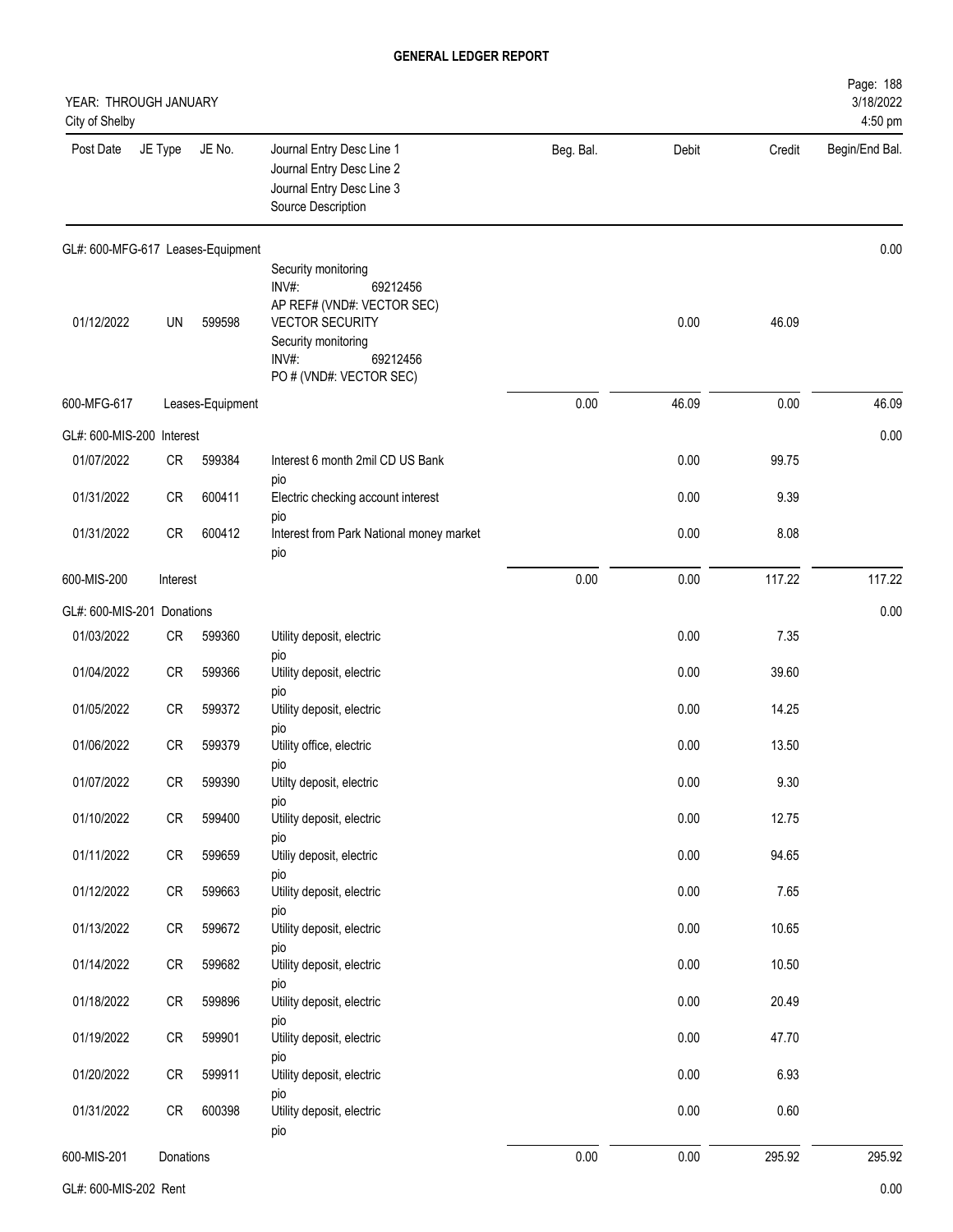| YEAR: THROUGH JANUARY<br>City of Shelby |           |                      |                                                                                                           |           |           |           | Page: 189<br>3/18/2022<br>4:50 pm |
|-----------------------------------------|-----------|----------------------|-----------------------------------------------------------------------------------------------------------|-----------|-----------|-----------|-----------------------------------|
| Post Date                               | JE Type   | JE No.               | Journal Entry Desc Line 1<br>Journal Entry Desc Line 2<br>Journal Entry Desc Line 3<br>Source Description | Beg. Bal. | Debit     | Credit    | Begin/End Bal.                    |
| GL#: 600-MIS-202 Rent                   |           |                      |                                                                                                           |           |           |           | 0.00                              |
| 01/19/2022                              | CR        | 599901               | Utility deposit, electric<br>pio                                                                          |           | 0.00      | 360.00    |                                   |
| 600-MIS-202                             | Rent      |                      |                                                                                                           | 0.00      | 0.00      | 360.00    | 360.00                            |
| GL#: 600-MIS-204 Sale of Scrap          |           |                      |                                                                                                           |           |           |           | $0.00\,$                          |
| 01/05/2022                              | <b>CR</b> | 599374               | Sale of scrap, line dept.<br>pio                                                                          |           | 0.00      | 47.00     |                                   |
| 600-MIS-204                             |           | Sale of Scrap        |                                                                                                           | 0.00      | 0.00      | 47.00     | 47.00                             |
| GL#: 600-MIS-205 Miscellaneous Income   |           |                      |                                                                                                           |           |           |           | 0.00                              |
| 01/07/2022                              | <b>CR</b> | 599390               | Utilty deposit, electric<br>pio                                                                           |           | 0.00      | 11.75     |                                   |
| 01/14/2022                              | <b>CR</b> | 599682               | Utility deposit, electric                                                                                 |           | 0.00      | 1.75      |                                   |
| 01/24/2022                              | CR        | 600176               | pio<br>Utility deposit, electric                                                                          |           | 0.00      | 1.75      |                                   |
| 01/26/2022                              | CR        | 600258               | pio<br>Utility deposit, electric                                                                          |           | 0.00      | 1.75      |                                   |
| 01/28/2022                              | CR        | 600279               | pio<br>Utility deposit, electric                                                                          |           | 0.00      | 1.75      |                                   |
| 600-MIS-205                             |           | Miscellaneous Income | pio                                                                                                       | 0.00      | 0.00      | 18.75     | 18.75                             |
| GL#: 600-MIS-209 Kwh Tax-Electric       |           |                      |                                                                                                           |           |           |           | 0.00                              |
| 01/03/2022                              | <b>CR</b> | 599360               | Utility deposit, electric                                                                                 |           | 0.00      | 455.48    |                                   |
| 01/04/2022                              | <b>CR</b> | 599366               | pio<br>Utility deposit, electric                                                                          |           | 0.00      | 2,562.76  |                                   |
| 01/05/2022                              | <b>CR</b> | 599372               | pio<br>Utility deposit, electric                                                                          |           | 0.00      | 867.85    |                                   |
| 01/06/2022                              | EN        | 599296               | pio                                                                                                       |           | 29,501.00 | 0.00      |                                   |
|                                         |           |                      | <b>GENERAL FUND-SHELBY</b><br>PO#: 00109295 VENDOR #: GENERAL<br>PO REFERENCE NUMBER                      |           |           |           |                                   |
| 01/06/2022                              | CR        | 599379               | Utility office, electric                                                                                  |           | 0.00      | 759.20    |                                   |
| 01/07/2022                              | AP        | 599112               | pio<br><b>GENERAL FUND-SHELBY</b><br>KWH Dec 2021                                                         |           | 29,501.00 | 0.00      |                                   |
| 01/07/2022                              | UN        | 599113               | INV#:<br>AP REF# (VND#: GENERAL )<br><b>GENERAL FUND-SHELBY</b><br>KWH Dec 2021<br>INV#:                  |           | 0.00      | 29,501.00 |                                   |
| 01/07/2022                              | CR        | 599390               | PO # (VND#: GENERAL )<br>Utilty deposit, electric                                                         |           | 0.00      | 1,106.37  |                                   |
| 01/10/2022                              | CR        | 599400               | pio<br>Utility deposit, electric                                                                          |           | 0.00      | 2,600.57  |                                   |
| 01/11/2022                              | CR        | 599659               | pio<br>Utiliy deposit, electric                                                                           |           | 0.00      | 9,411.15  |                                   |
| 01/12/2022                              | CR        | 599663               | pio<br>Utility deposit, electric                                                                          |           | 0.00      | 1,100.49  |                                   |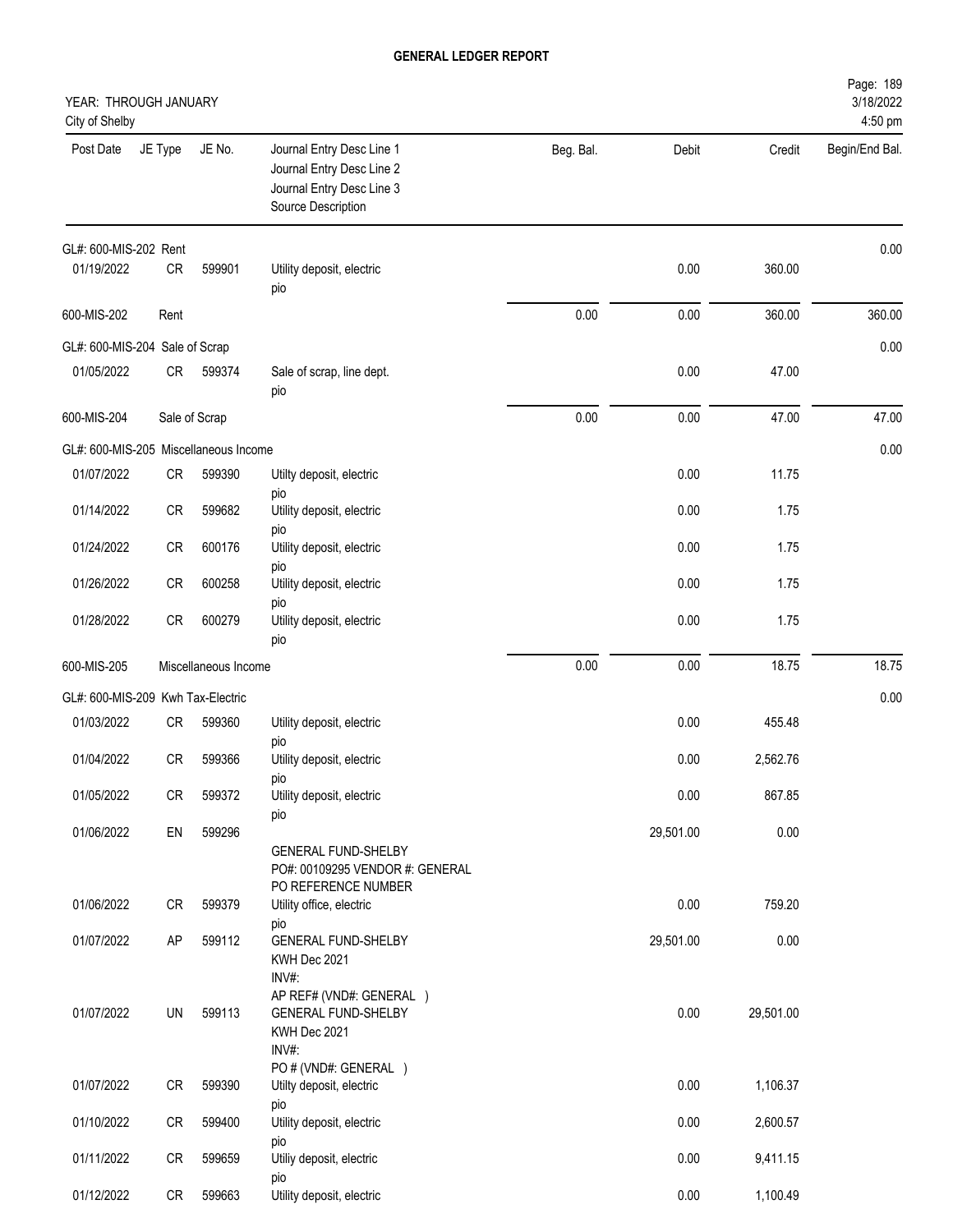| YEAR: THROUGH JANUARY<br>City of Shelby |            |                  |                                                                                                           |           |           |           | Page: 190<br>3/18/2022<br>4:50 pm |
|-----------------------------------------|------------|------------------|-----------------------------------------------------------------------------------------------------------|-----------|-----------|-----------|-----------------------------------|
| Post Date                               | JE Type    | JE No.           | Journal Entry Desc Line 1<br>Journal Entry Desc Line 2<br>Journal Entry Desc Line 3<br>Source Description | Beg. Bal. | Debit     | Credit    | Begin/End Bal.                    |
| GL#: 600-MIS-209 Kwh Tax-Electric       |            |                  |                                                                                                           |           |           |           | 0.00                              |
| 01/13/2022                              | CR         | 599672           | pio<br>Utility deposit, electric                                                                          |           | 0.00      | 2,693.01  |                                   |
| 01/14/2022                              | CR         | 599682           | pio<br>Utility deposit, electric                                                                          |           | 0.00      | 835.78    |                                   |
| 01/18/2022                              | ${\sf CR}$ | 599896           | pio<br>Utility deposit, electric                                                                          |           | 0.00      | 2,675.16  |                                   |
| 01/19/2022                              | CR         | 599901           | pio<br>Utility deposit, electric                                                                          |           | 0.00      | 3,539.87  |                                   |
| 01/20/2022                              | CR         | 599911           | pio<br>Utility deposit, electric                                                                          |           | 0.00      | 424.04    |                                   |
| 01/21/2022                              | CR         | 599919           | pio<br>Utility deposit, electric                                                                          |           | 0.00      | 240.09    |                                   |
| 01/24/2022                              | CR         | 600176           | pio<br>Utility deposit, electric                                                                          |           | 0.00      | 214.46    |                                   |
| 01/25/2022                              | CR         | 600187           | pio<br>Utility deposit, electric                                                                          |           | 0.00      | 1,034.52  |                                   |
| 01/26/2022                              | ${\sf CR}$ | 600258           | pio<br>Utility deposit, electric                                                                          |           | 0.00      | 602.84    |                                   |
| 01/27/2022                              | CR         | 600269           | pio<br>Uility deposit, electric                                                                           |           | 0.00      | 117.46    |                                   |
| 01/28/2022                              | CR         | 600279           | pio<br>Utility deposit, electric<br>pio                                                                   |           | 0.00      | 69.28     |                                   |
| 01/31/2022                              | ${\sf CR}$ | 600398           | Utility deposit, electric<br>pio                                                                          |           | 0.00      | 186.92    |                                   |
| 600-MIS-209                             |            | Kwh Tax-Electric |                                                                                                           | 0.00      | 29,501.00 | 31,497.30 | 1,996.30                          |
| GL#: 600-MTN-472 Supplies               |            |                  |                                                                                                           |           |           |           | 0.00                              |
| 01/06/2022                              | EN         | 599290           |                                                                                                           |           | 840.00    | 0.00      |                                   |
|                                         |            |                  | MATHESON TRI-GAS INC<br>PO#: 00109289 VENDOR #: MATHESON T<br>PO REFERENCE NUMBER                         |           |           |           |                                   |
| 01/12/2022                              | AP         | 599617           | MATHESON TRI-GAS INC<br>Acetylene large Dec 2021<br>$INV#$ :<br>0024835392<br>AP REF# (VND#: MATHESON T)  |           | 66.03     | 0.00      |                                   |
| 01/12/2022                              | UN         | 599618           | MATHESON TRI-GAS INC<br>Acetylene large Dec 2021<br>INV#:<br>0024835392<br>PO # (VND#: MATHESON T)        |           | 0.00      | 66.03     |                                   |
| 600-MTN-472                             | Supplies   |                  |                                                                                                           | 0.00      | 66.03     | 0.00      | 66.03                             |
| GL#: 600-MTN-486 Maintenance Equipment  |            |                  |                                                                                                           |           |           |           | 0.00                              |
| 01/11/2022                              | EN         | 599423           |                                                                                                           |           | 250.00    | 0.00      |                                   |
|                                         |            |                  | 7LSI LLC<br>PO#: 00109373 VENDOR #: 7LSI LLC<br>PO REFERENCE NUMBER                                       |           |           |           |                                   |
| 01/25/2022                              | AP         | 600163           | 7LSI LLC<br>20 hours time block<br>INV#:<br>2022-3005<br>AP REF# (VND#: 7LSI LLC)                         |           | 250.00    | 0.00      |                                   |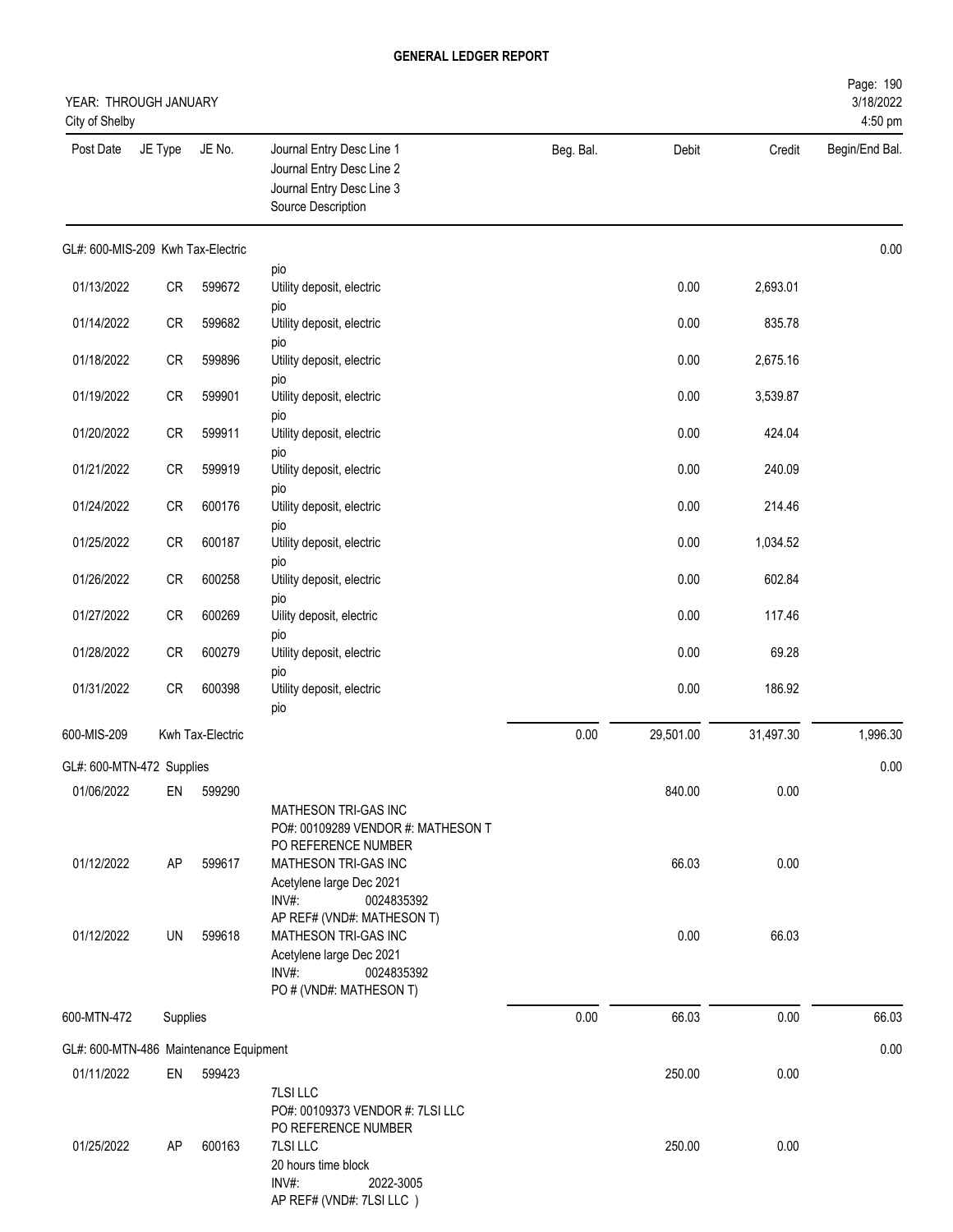| YEAR: THROUGH JANUARY<br>City of Shelby       |         |                       |                                                                                                             |           |          |          | Page: 191<br>3/18/2022<br>4:50 pm |
|-----------------------------------------------|---------|-----------------------|-------------------------------------------------------------------------------------------------------------|-----------|----------|----------|-----------------------------------|
| Post Date                                     | JE Type | JE No.                | Journal Entry Desc Line 1<br>Journal Entry Desc Line 2<br>Journal Entry Desc Line 3<br>Source Description   | Beg. Bal. | Debit    | Credit   | Begin/End Bal.                    |
| GL#: 600-MTN-486 Maintenance Equipment        |         |                       |                                                                                                             |           |          |          | 0.00                              |
| 01/25/2022                                    | UN      | 600164                | 7LSI LLC<br>20 hours time block<br>INV#:<br>2022-3005<br>PO # (VND#: 7LSI LLC)                              |           | 0.00     | 250.00   |                                   |
| 600-MTN-486                                   |         | Maintenance Equipment |                                                                                                             | 0.00      | 250.00   | 0.00     | 250.00                            |
| GL#: 600-MTN-507 Maintenance Building/Grounds |         |                       |                                                                                                             |           |          |          | 0.00                              |
| 01/07/2022                                    | AP      | 599116                | LOWES COMPANIES, INC.<br>circuit breaker<br>INV#:<br>903196<br>AP REF# (VND#: LOWES )                       |           | 54.50    | 0.00     |                                   |
| 01/07/2022                                    | UN      | 599117                | LOWES COMPANIES, INC.<br>circuit breaker<br>INV#:<br>903196<br>PO # (VND#: LOWES )                          |           | 0.00     | 54.50    |                                   |
| 01/07/2022                                    | AP      | 599118                | LOWES COMPANIES, INC.<br>tools 12/13/21<br>INV#:<br>903046<br>AP REF# (VND#: LOWES )                        |           | 96.83    | 0.00     |                                   |
| 01/07/2022                                    | UN      | 599119                | LOWES COMPANIES, INC.<br>tools 12/13/21<br>INV#:<br>903046<br>PO # (VND#: LOWES )                           |           | 0.00     | 96.83    |                                   |
| 600-MTN-507                                   |         |                       | Maintenance Building/Grounds                                                                                | 0.00      | 151.33   | 0.00     | 151.33                            |
| GL#: 600-OFC-400 Wages                        |         |                       |                                                                                                             |           |          |          | 0.00                              |
| 01/05/2022                                    | AP      | 598935                | CITY PAYROLL FUND<br>Wages 12/19/21-1/1/22<br>INV#:<br>AP REF# (VND#: CITY PAYRO)                           |           | 2,270.88 | 0.00     |                                   |
| 01/05/2022                                    | UN      | 598936                | CITY PAYROLL FUND<br>Wages 12/19/21-1/1/22<br>INV#:<br>PO # (VND#: CITY PAYRO)                              |           | 0.00     | 2,270.88 |                                   |
| 01/05/2022                                    | EN      | 599228                | <b>CITY PAYROLL FUND</b><br>PO#: 00109228 VENDOR #: CITY PAYRO<br>PO REFERENCE NUMBER                       |           | 2,270.88 | 0.00     |                                   |
| 01/19/2022                                    | EN      | 599795                | CITY PAYROLL FUND<br>PO#: 00109399 VENDOR #: CITY PAYRO                                                     |           | 2,295.88 | 0.00     |                                   |
| 01/19/2022                                    | AP      | 599857                | PO REFERENCE NUMBER<br>CITY PAYROLL FUND<br>Wages 1/2/22-1/15/22<br>INV#:                                   |           | 2,295.88 | 0.00     |                                   |
| 01/19/2022                                    | UN      | 599858                | AP REF# (VND#: CITY PAYRO)<br>CITY PAYROLL FUND<br>Wages 1/2/22-1/15/22<br>INV#:<br>PO # (VND#: CITY PAYRO) |           | 0.00     | 2,295.88 |                                   |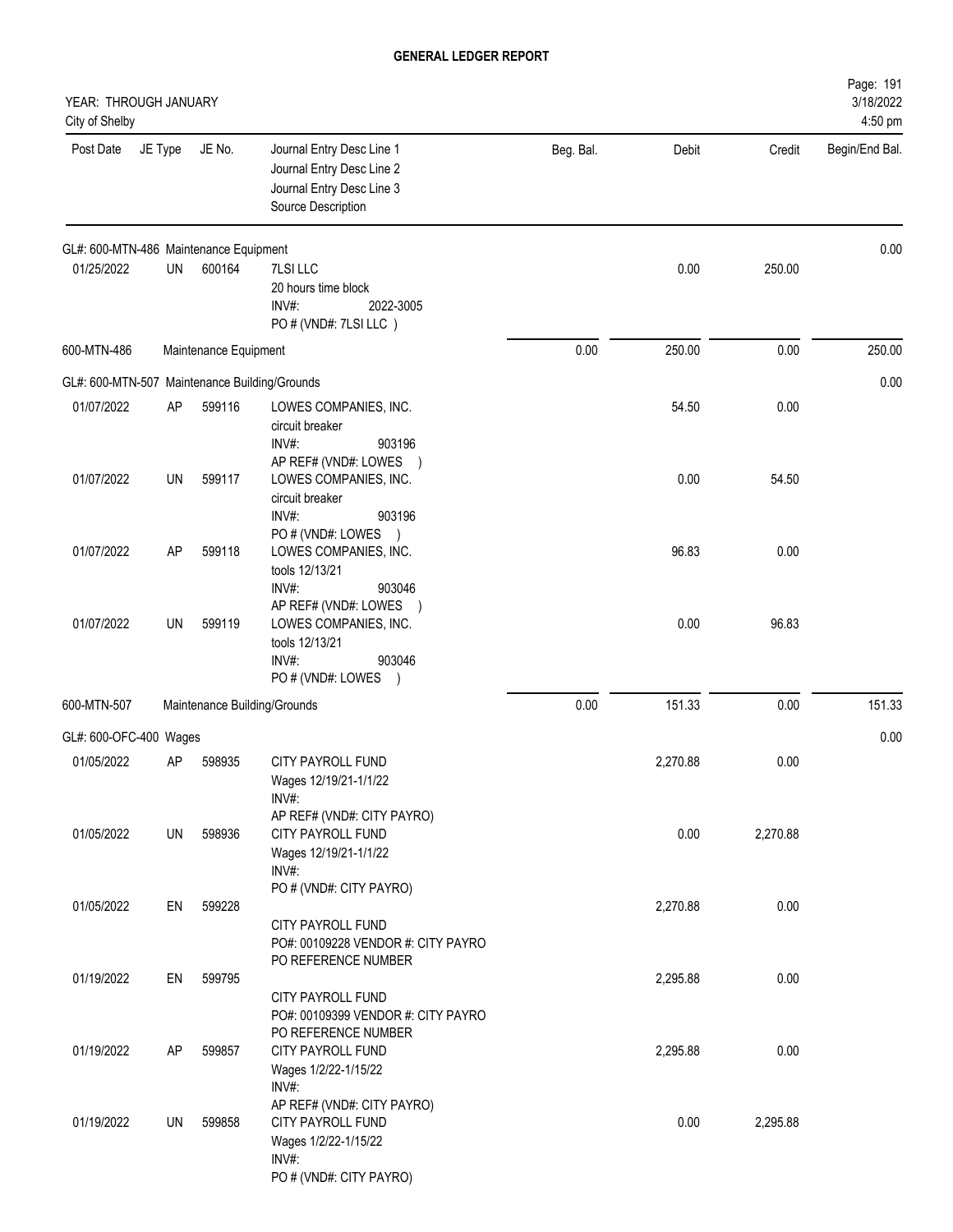| YEAR: THROUGH JANUARY<br>City of Shelby |         |              |                                                                                                                    |           |          |          | Page: 192<br>3/18/2022<br>4:50 pm |
|-----------------------------------------|---------|--------------|--------------------------------------------------------------------------------------------------------------------|-----------|----------|----------|-----------------------------------|
| Post Date                               | JE Type | JE No.       | Journal Entry Desc Line 1<br>Journal Entry Desc Line 2<br>Journal Entry Desc Line 3<br>Source Description          | Beg. Bal. | Debit    | Credit   | Begin/End Bal.                    |
| 600-OFC-400                             | Wages   |              |                                                                                                                    | 0.00      | 4,566.76 | 0.00     | 4,566.76                          |
| GL#: 600-OFC-404 Clerks wages           |         |              |                                                                                                                    |           |          |          | 0.00                              |
| 01/05/2022                              | AP      | 598935       | CITY PAYROLL FUND<br>Wages 12/19/21-1/1/22<br>INV#:<br>AP REF# (VND#: CITY PAYRO)                                  |           | 4,055.88 | 0.00     |                                   |
| 01/05/2022                              | UN      | 598936       | <b>CITY PAYROLL FUND</b><br>Wages 12/19/21-1/1/22<br>INV#:<br>PO # (VND#: CITY PAYRO)                              |           | 0.00     | 4,055.88 |                                   |
| 01/05/2022                              | EN      | 599228       | <b>CITY PAYROLL FUND</b><br>PO#: 00109228 VENDOR #: CITY PAYRO                                                     |           | 4,055.88 | 0.00     |                                   |
| 01/19/2022                              | EN      | 599795       | PO REFERENCE NUMBER<br>CITY PAYROLL FUND                                                                           |           | 4,056.87 | 0.00     |                                   |
| 01/19/2022                              | AP      | 599857       | PO#: 00109399 VENDOR #: CITY PAYRO<br>PO REFERENCE NUMBER<br>CITY PAYROLL FUND<br>Wages 1/2/22-1/15/22<br>INV#:    |           | 4,056.87 | 0.00     |                                   |
| 01/19/2022                              | UN      | 599858       | AP REF# (VND#: CITY PAYRO)<br><b>CITY PAYROLL FUND</b><br>Wages 1/2/22-1/15/22<br>INV#:<br>PO # (VND#: CITY PAYRO) |           | 0.00     | 4,056.87 |                                   |
| 600-OFC-404                             |         | Clerks wages |                                                                                                                    | 0.00      | 8,112.75 | 0.00     | 8,112.75                          |
| GL#: 600-OFC-410 Janitors Wages         |         |              |                                                                                                                    |           |          |          | 0.00                              |
| 01/05/2022                              | AP      | 598935       | CITY PAYROLL FUND<br>Wages 12/19/21-1/1/22<br>INV#:                                                                |           | 843.70   | 0.00     |                                   |
| 01/05/2022                              | UN      | 598936       | AP REF# (VND#: CITY PAYRO)<br>CITY PAYROLL FUND<br>Wages 12/19/21-1/1/22<br>INV#:                                  |           | 0.00     | 843.70   |                                   |
| 01/05/2022                              | EN      | 599228       | PO # (VND#: CITY PAYRO)<br>CITY PAYROLL FUND<br>PO#: 00109228 VENDOR #: CITY PAYRO                                 |           | 843.70   | 0.00     |                                   |
| 01/19/2022                              | EN      | 599795       | PO REFERENCE NUMBER<br>CITY PAYROLL FUND                                                                           |           | 843.69   | 0.00     |                                   |
| 01/19/2022                              | AP      | 599857       | PO#: 00109399 VENDOR #: CITY PAYRO<br>PO REFERENCE NUMBER<br>CITY PAYROLL FUND<br>Wages 1/2/22-1/15/22             |           | 843.69   | 0.00     |                                   |
| 01/19/2022                              | UN      | 599858       | INV#:<br>AP REF# (VND#: CITY PAYRO)<br>CITY PAYROLL FUND<br>Wages 1/2/22-1/15/22<br>INV#:                          |           | 0.00     | 843.69   |                                   |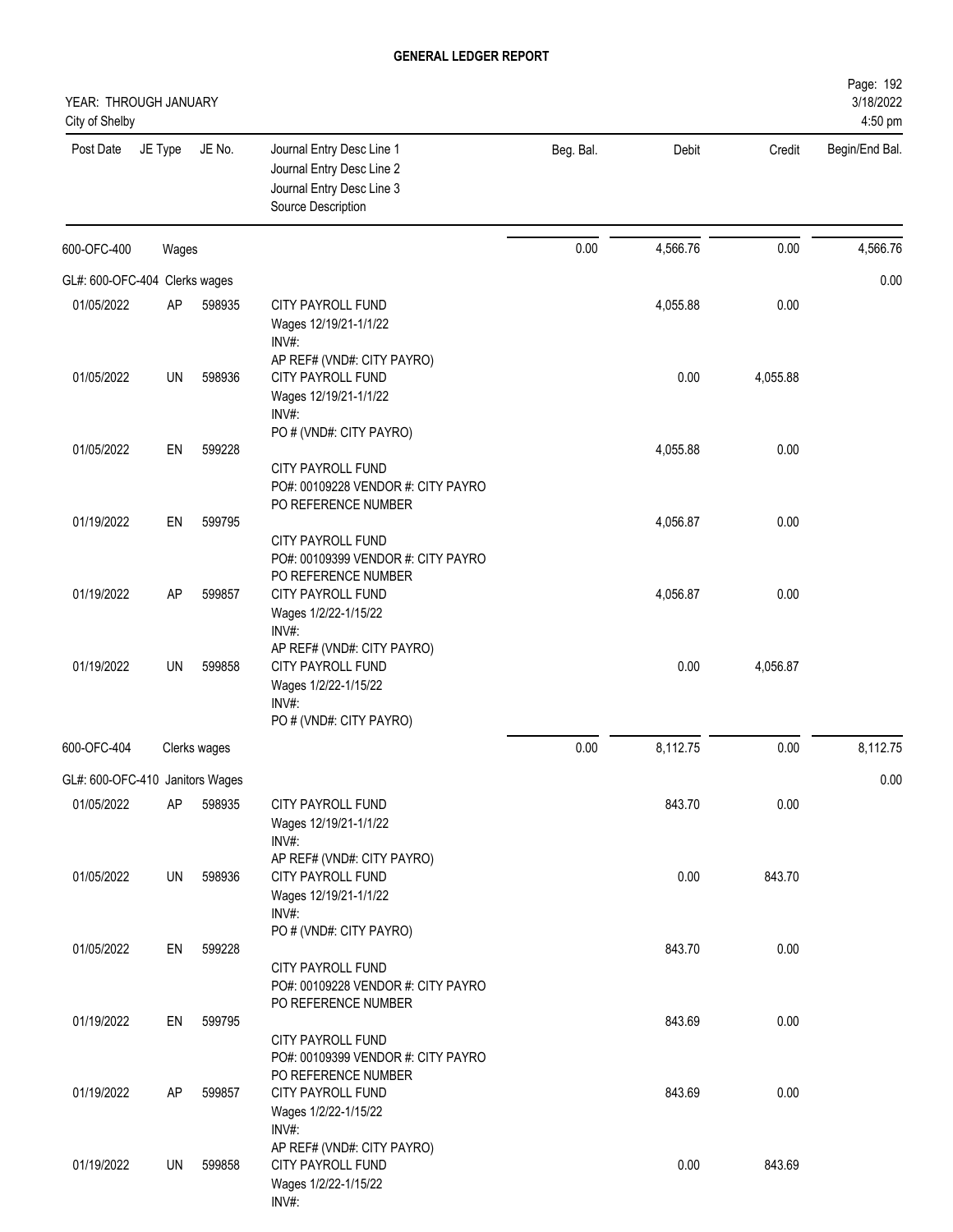| YEAR: THROUGH JANUARY<br>City of Shelby |             |                |                                                                                                                                                        |           |          |          | Page: 193<br>3/18/2022<br>4:50 pm |
|-----------------------------------------|-------------|----------------|--------------------------------------------------------------------------------------------------------------------------------------------------------|-----------|----------|----------|-----------------------------------|
| Post Date                               | JE Type     | JE No.         | Journal Entry Desc Line 1<br>Journal Entry Desc Line 2<br>Journal Entry Desc Line 3<br>Source Description                                              | Beg. Bal. | Debit    | Credit   | Begin/End Bal.                    |
| GL#: 600-OFC-410 Janitors Wages         |             |                | PO # (VND#: CITY PAYRO)                                                                                                                                |           |          |          | 0.00                              |
| 600-OFC-410                             |             | Janitors Wages |                                                                                                                                                        | 0.00      | 1,687.39 | 0.00     | 1,687.39                          |
|                                         |             |                | GL#: 600-OFC-415 Public Employees Retire.System                                                                                                        |           |          |          | 0.00                              |
| 01/04/2022                              | EN          | 599212         |                                                                                                                                                        |           | 2,631.59 | 0.00     |                                   |
| 01/05/2022                              | AP          | 598941         | OH PUBLIC EMPLOYEES RETIREMENT<br>PO#: 00109212 VENDOR #: OPERS<br>PO REFERENCE NUMBER<br>OH PUBLIC EMPLOYEES RETIREMENT<br>Employer portion 11/21/21- |           | 2,631.59 | 0.00     |                                   |
| 01/05/2022                              | UN          | 598942         | INV#:<br>AP REF# (VND#: OPERS<br>$\rightarrow$<br>OH PUBLIC EMPLOYEES RETIREMENT<br>Employer portion 11/21/21-<br>INV#:<br>PO # (VND#: OPERS )         |           | 0.00     | 2,631.59 |                                   |
| 600-OFC-415                             |             |                | Public Employees Retire.System                                                                                                                         | 0.00      | 2,631.59 | 0.00     | 2,631.59                          |
| GL#: 600-OFC-417 FICA                   |             |                |                                                                                                                                                        |           |          |          | 0.00                              |
| 01/05/2022                              | AP          | 598937         | PAYROLL FUND<br>FICA 12/19/21-1/1/22<br>INV#:                                                                                                          |           | 102.28   | 0.00     |                                   |
| 01/05/2022                              | UN          | 598938         | AP REF# (VND#: PAYROLL FU)<br>PAYROLL FUND<br>FICA 12/19/21-1/1/22<br>INV#:                                                                            |           | 0.00     | 102.28   |                                   |
| 01/05/2022                              | EN          | 599229         | PO # (VND#: PAYROLL FU)                                                                                                                                |           | 102.28   | 0.00     |                                   |
|                                         |             |                | PAYROLL FUND<br>PO#: 00109229 VENDOR #: PAYROLL FU<br>PO REFERENCE NUMBER                                                                              |           |          |          |                                   |
| 01/19/2022                              | EN          | 599796         | PAYROLL FUND<br>PO#: 00109400 VENDOR #: PAYROLL FU                                                                                                     |           | 102.67   | 0.00     |                                   |
| 01/19/2022                              | AP          | 599859         | PO REFERENCE NUMBER<br>PAYROLL FUND<br>FICA 1/2/22-1/15/22<br>INV#:                                                                                    |           | 102.67   | 0.00     |                                   |
| 01/19/2022                              | UN          | 599860         | AP REF# (VND#: PAYROLL FU)<br>PAYROLL FUND<br>FICA 1/2/22-1/15/22<br>INV#:<br>PO # (VND#: PAYROLL FU)                                                  |           | 0.00     | 102.67   |                                   |
| 600-OFC-417                             | <b>FICA</b> |                |                                                                                                                                                        | 0.00      | 204.95   | 0.00     | 204.95                            |
| GL#: 600-OFC-418 Hospitalization        |             |                |                                                                                                                                                        |           |          |          | 0.00                              |
| 01/02/2022                              | AP          | 598797         | JEFFERSON HEALTH PLAN<br>Acct 19-OME095<br>INV#:<br>OME2021-42678b<br>AP REF# (VND#: JEFFERSON)                                                        |           | 4,866.45 | 0.00     |                                   |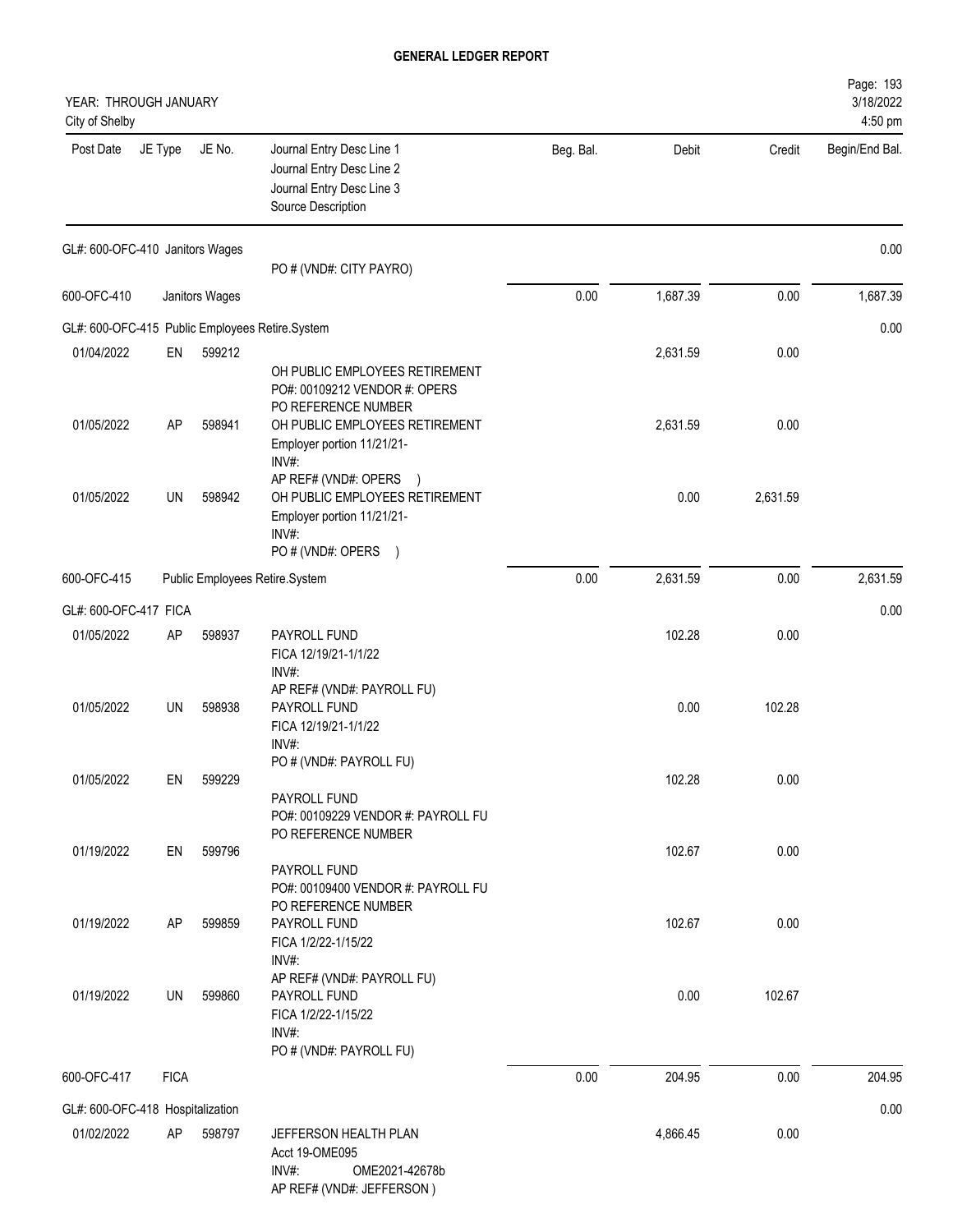| YEAR: THROUGH JANUARY<br>City of Shelby |         |                             |                                                                                                                              |           |          |          | Page: 194<br>3/18/2022<br>4:50 pm |
|-----------------------------------------|---------|-----------------------------|------------------------------------------------------------------------------------------------------------------------------|-----------|----------|----------|-----------------------------------|
| Post Date                               | JE Type | JE No.                      | Journal Entry Desc Line 1<br>Journal Entry Desc Line 2<br>Journal Entry Desc Line 3<br>Source Description                    | Beg. Bal. | Debit    | Credit   | Begin/End Bal.                    |
| GL#: 600-OFC-418 Hospitalization        |         |                             |                                                                                                                              |           |          |          | 0.00                              |
| 01/02/2022                              | UN      | 598798                      | JEFFERSON HEALTH PLAN<br>Acct 19-OME095<br>INV#:<br>OME2021-42678b<br>PO # (VND#: JEFFERSON)                                 |           | 0.00     | 4,866.45 |                                   |
| 01/02/2022                              | EN      | 599180                      | JEFFERSON HEALTH PLAN<br>PO#: 00109180 VENDOR #: JEFFERSON<br>PO REFERENCE NUMBER                                            |           | 4,866.45 | 0.00     |                                   |
| 01/24/2022                              | EN      | 600051                      | JEFFERSON HEALTH PLAN<br>PO#: 00109444 VENDOR #: JEFFERSON<br>PO REFERENCE NUMBER                                            |           | 4,866.45 | 0.00     |                                   |
| 600-OFC-418                             |         | Hospitalization             |                                                                                                                              | 0.00      | 4,866.45 | 0.00     | 4,866.45                          |
| GL#: 600-OFC-419 Life Insurance         |         |                             |                                                                                                                              |           |          |          | 0.00                              |
| 01/02/2022                              | AP      | 598799                      | AMERICAN UNITED LIFE INS CO<br>Policy G 00608125-0002-000<br>INV#:                                                           |           | 30.36    | 0.00     |                                   |
| 01/02/2022                              | UN      | 598800                      | AP REF# (VND#: AMERICAN U)<br>AMERICAN UNITED LIFE INS CO<br>Policy G 00608125-0002-000<br>INV#:                             |           | 0.00     | 30.36    |                                   |
| 01/02/2022                              | EN      | 599179                      | PO # (VND#: AMERICAN U)<br>AMERICAN UNITED LIFE INS CO<br>PO#: 00109179 VENDOR #: AMERICAN U<br>PO REFERENCE NUMBER          |           | 30.36    | 0.00     |                                   |
| 600-OFC-419                             |         | Life Insurance              |                                                                                                                              | 0.00      | 30.36    | 0.00     | 30.36                             |
| GL#: 600-OFC-420 Workers Compensation   |         |                             |                                                                                                                              |           |          |          | 0.00                              |
| 01/20/2022                              | EN      | 599878                      | BUREAU OF WORKERS COMPENSATION<br>PO#: 00109416 VENDOR #: BWC<br>PO REFERENCE NUMBER                                         |           | 274.00   | 0.00     |                                   |
| 01/25/2022                              | AP      | 600083                      | BUREAU OF WORKERS COMPENSATION<br>Installment payment 37005502<br>INV#:<br>1011247383<br>AP REF# (VND#: BWC<br>$\rightarrow$ |           | 274.00   | 0.00     |                                   |
| 01/25/2022                              | UN      | 600084                      | BUREAU OF WORKERS COMPENSATION<br>Installment payment 37005502<br>INV#:<br>1011247383<br>PO # (VND#: BWC<br>$\lambda$        |           | 0.00     | 274.00   |                                   |
| 600-OFC-420                             |         | <b>Workers Compensation</b> |                                                                                                                              | 0.00      | 274.00   | 0.00     | 274.00                            |
| GL#: 600-OFC-428 Telephone              |         |                             |                                                                                                                              |           |          |          | 0.00                              |
| 01/02/2022                              | AP      | 598801                      | <b>CENTURYLINK</b><br>Acct 302298892<br>INV#:<br>AP REF# (VND#: CENTURY )                                                    |           | 91.20    | 0.00     |                                   |
| 01/02/2022                              | UN      | 598802                      | <b>CENTURYLINK</b>                                                                                                           |           | 0.00     | 91.20    |                                   |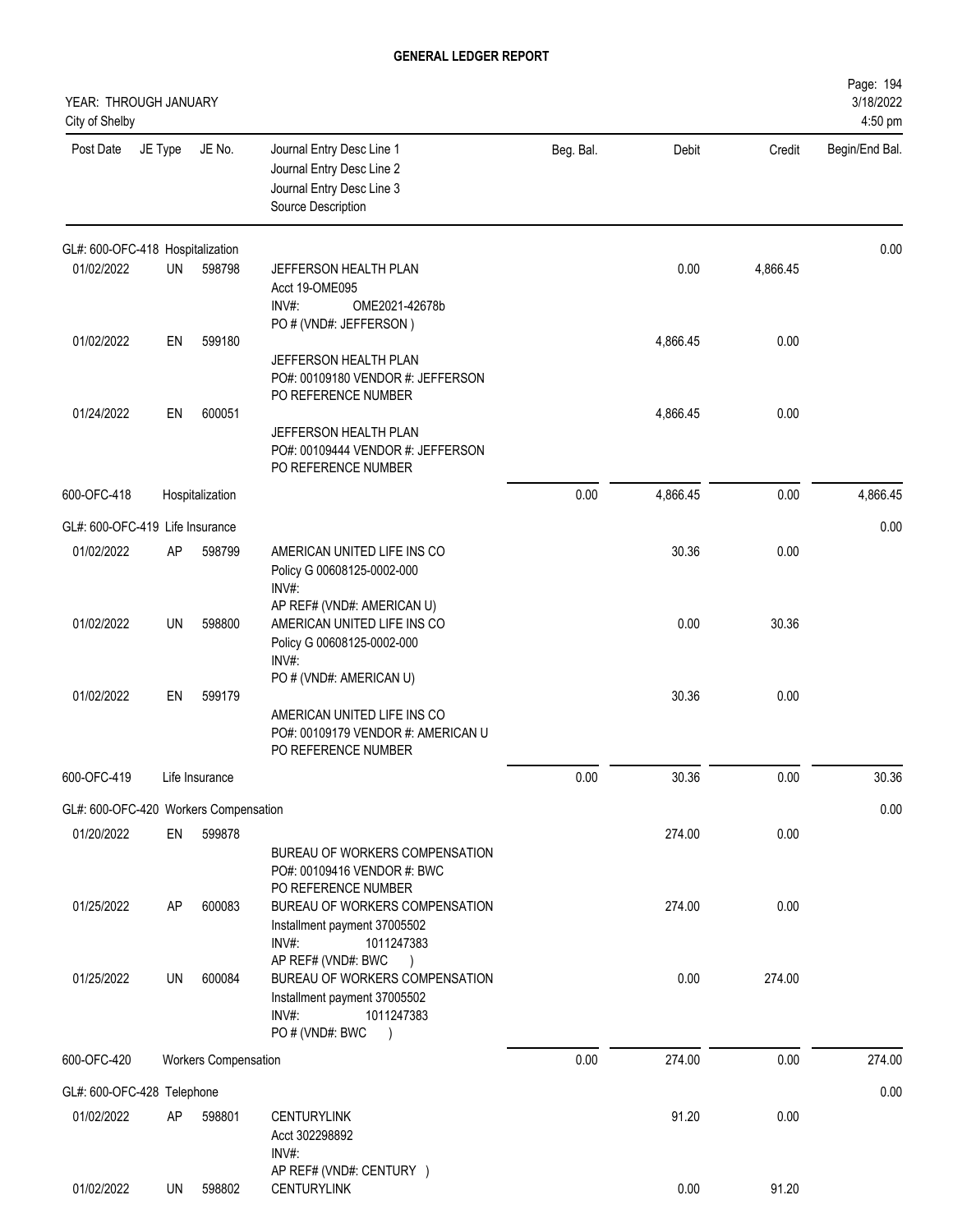| YEAR: THROUGH JANUARY<br>City of Shelby         |         |                                |                                                                                                                           |           |        |        | Page: 195<br>3/18/2022<br>4:50 pm |
|-------------------------------------------------|---------|--------------------------------|---------------------------------------------------------------------------------------------------------------------------|-----------|--------|--------|-----------------------------------|
| Post Date                                       | JE Type | JE No.                         | Journal Entry Desc Line 1<br>Journal Entry Desc Line 2<br>Journal Entry Desc Line 3<br>Source Description                 | Beg. Bal. | Debit  | Credit | Begin/End Bal.                    |
| GL#: 600-OFC-428 Telephone                      |         |                                |                                                                                                                           |           |        |        | 0.00                              |
|                                                 |         |                                | Acct 302298892<br>INV#:                                                                                                   |           |        |        |                                   |
|                                                 |         |                                | PO # (VND#: CENTURY )                                                                                                     |           |        |        |                                   |
| 01/02/2022                                      | EN      | 599178                         | <b>CENTURYLINK</b><br>PO#: 00109178 VENDOR #: CENTURY<br>PO REFERENCE NUMBER                                              |           | 91.20  | 0.00   |                                   |
| 01/06/2022                                      | EN      | 599282                         |                                                                                                                           |           | 100.00 | 0.00   |                                   |
|                                                 |         |                                | CHARTER COMM HOLDINGS LLC<br>PO#: 00109281 VENDOR #: CHART COMM<br>PO REFERENCE NUMBER                                    |           |        |        |                                   |
| 01/25/2022                                      | AP      | 600139                         | CHARTER COMM HOLDINGS LLC<br>Acct 8361104000102703<br>INV#:<br>0102703011522c                                             |           | 9.10   | 0.00   |                                   |
|                                                 |         |                                | AP REF# (VND#: CHART COMM)                                                                                                |           |        |        |                                   |
| 01/25/2022                                      | UN      | 600140                         | CHARTER COMM HOLDINGS LLC<br>Acct 8361104000102703<br>INV#:<br>0102703011522c<br>PO # (VND#: CHART COMM)                  |           | 0.00   | 9.10   |                                   |
| 600-OFC-428                                     |         | Telephone                      |                                                                                                                           | 0.00      | 100.30 | 0.00   | 100.30                            |
| GL#: 600-OFC-435 Property and Liability Insuran |         |                                |                                                                                                                           |           |        |        | 0.00                              |
| 01/19/2022                                      | AP      | 599861                         | INSURANCE AUDIT & INSPECTION<br>Insurance risk management<br>INV#:                                                        |           | 227.00 | 0.00   |                                   |
| 01/19/2022                                      | UN      | 599862                         | AP REF# (VND#: INS AUDIT)<br>INSURANCE AUDIT & INSPECTION<br>Insurance risk management<br>INV#:<br>PO # (VND#: INS AUDIT) |           | 0.00   | 227.00 |                                   |
| 600-OFC-435                                     |         | Property and Liability Insuran |                                                                                                                           | 0.00      | 227.00 | 0.00   | 227.00                            |
| GL#: 600-OFC-436 Auto Insurance                 |         |                                |                                                                                                                           |           |        |        | 0.00                              |
| 01/19/2022                                      | AP      | 599861                         | INSURANCE AUDIT & INSPECTION<br>Insurance risk management<br>INV#:                                                        |           | 14.50  | 0.00   |                                   |
| 01/19/2022                                      | UN      | 599862                         | AP REF# (VND#: INS AUDIT)<br>INSURANCE AUDIT & INSPECTION<br>Insurance risk management<br>INV#:<br>PO # (VND#: INS AUDIT) |           | 0.00   | 14.50  |                                   |
| 600-OFC-436                                     |         | Auto Insurance                 |                                                                                                                           | 0.00      | 14.50  | 0.00   | 14.50                             |
|                                                 |         |                                |                                                                                                                           |           |        |        |                                   |
| GL#: 600-OFC-472 Supplies<br>01/07/2022         | AP      | 599130                         | DAS HARDWARE LLC                                                                                                          |           | 51.34  | 0.00   | 0.00                              |
|                                                 |         |                                | Utility office Dec 2021<br>INV#:                                                                                          |           |        |        |                                   |
| 01/07/2022                                      | UN      | 599131                         | AP REF# (VND#: DAS HARDWA)<br>DAS HARDWARE LLC<br>Utility office Dec 2021                                                 |           | 0.00   | 51.34  |                                   |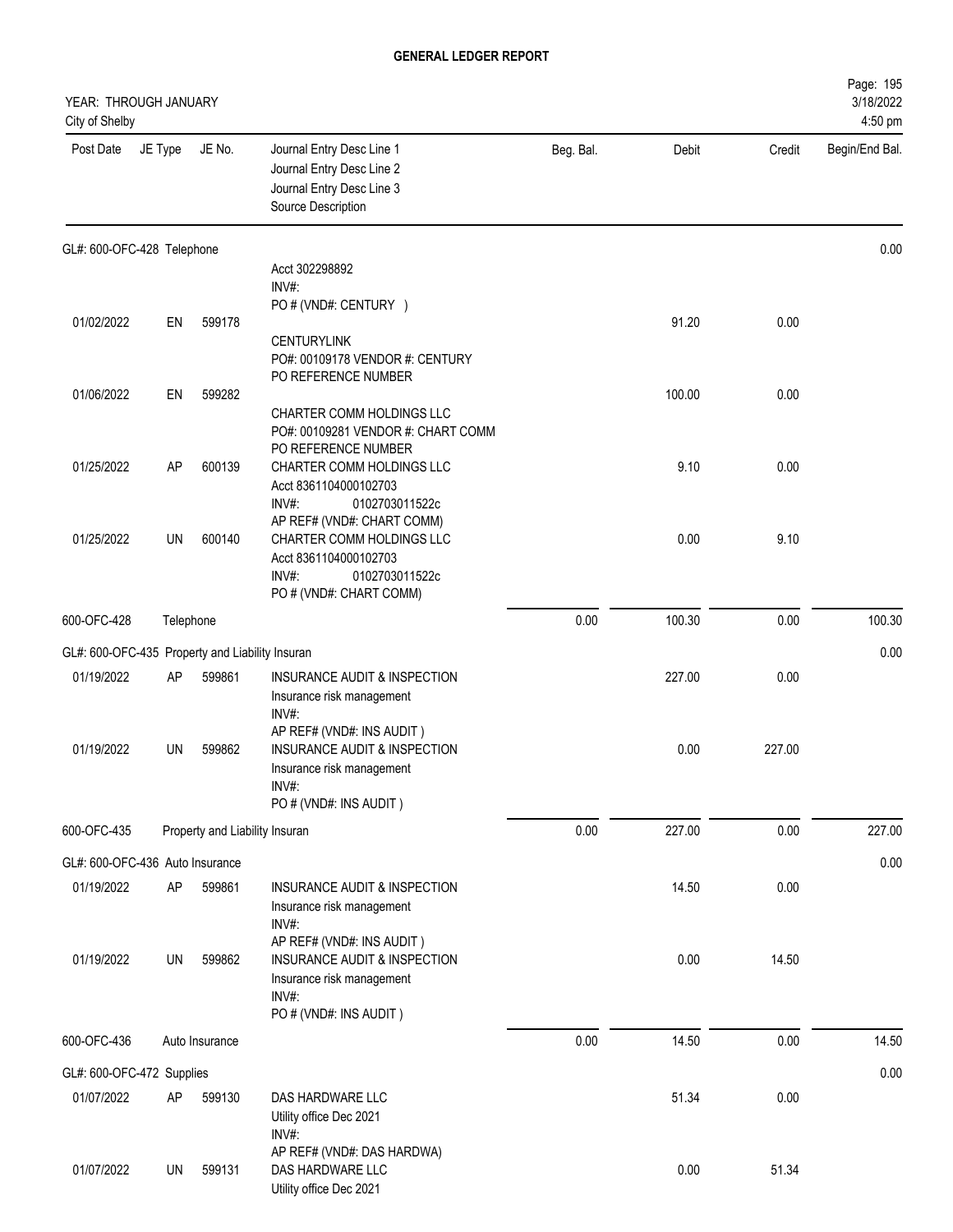| YEAR: THROUGH JANUARY<br>City of Shelby |           |                       |                                                                                                                               |           |        |        | Page: 196<br>3/18/2022<br>4:50 pm |
|-----------------------------------------|-----------|-----------------------|-------------------------------------------------------------------------------------------------------------------------------|-----------|--------|--------|-----------------------------------|
| Post Date                               | JE Type   | JE No.                | Journal Entry Desc Line 1<br>Journal Entry Desc Line 2<br>Journal Entry Desc Line 3<br>Source Description                     | Beg. Bal. | Debit  | Credit | Begin/End Bal.                    |
| GL#: 600-OFC-472 Supplies               |           |                       |                                                                                                                               |           |        |        | 0.00                              |
|                                         |           |                       | INV#:<br>PO # (VND#: DAS HARDWA)                                                                                              |           |        |        |                                   |
| 600-OFC-472                             | Supplies  |                       |                                                                                                                               | 0.00      | 51.34  | 0.00   | 51.34                             |
| GL#: 600-OFC-473 Office Supplies        |           |                       |                                                                                                                               |           |        |        | 0.00                              |
| 01/11/2022                              | EN        | 599422                |                                                                                                                               |           | 500.00 | 0.00   |                                   |
|                                         |           |                       | QUILL CORPORATION<br>PO#: 00109372 VENDOR #: QUILL CORP<br>PO REFERENCE NUMBER                                                |           |        |        |                                   |
| 01/20/2022                              | EN        | 599890                |                                                                                                                               |           | 263.50 | 0.00   |                                   |
|                                         |           |                       | MANSFIELD RUBBER STAMP<br>PO#: 00109428 VENDOR #: MANS RUBBE<br>PO REFERENCE NUMBER                                           |           |        |        |                                   |
| 01/21/2022                              | AP        | 600023                | MANSFIELD RUBBER STAMP                                                                                                        |           | 263.50 | 0.00   |                                   |
| 01/21/2022                              | UN        | 600024                | Stamps for utility office<br>INV#:<br>107978b<br>AP REF# (VND#: MANS RUBBE)<br>MANSFIELD RUBBER STAMP                         |           | 0.00   | 263.50 |                                   |
|                                         |           |                       | Stamps for utility office<br>INV#:<br>107978b<br>PO # (VND#: MANS RUBBE)                                                      |           | 639.50 |        |                                   |
| 01/24/2022                              | EN        | 600065                | SHELBY PRINTING LLC<br>PO#: 00109458 VENDOR #: SHELB P LL<br>PO REFERENCE NUMBER                                              |           |        | 0.00   |                                   |
| 01/28/2022                              | AP        | 600308                | SHELBY PRINTING LLC<br>Utility bills & envelopes<br>INV#:<br>321295b                                                          |           | 639.50 | 0.00   |                                   |
| 01/28/2022                              | UN        | 600309                | AP REF# (VND#: SHELB P LL)<br>SHELBY PRINTING LLC<br>Utility bills & envelopes<br>INV#:<br>321295b<br>PO # (VND#: SHELB P LL) |           | 0.00   | 639.50 |                                   |
| 600-OFC-473                             |           | Office Supplies       |                                                                                                                               | 0.00      | 903.00 | 0.00   | 903.00                            |
| GL#: 600-OFC-484 Fuel, Autos-Equipment  |           |                       |                                                                                                                               |           |        |        | 0.00                              |
| 01/12/2022                              | EN        | 599449                |                                                                                                                               |           | 50.00  | 0.00   |                                   |
|                                         |           |                       | COLE DISTRIBUTING INC.<br>PO#: 00109375 VENDOR #: COLE DISTR<br>PO REFERENCE NUMBER                                           |           |        |        |                                   |
| 01/12/2022                              | <b>AP</b> | 599591                | COLE DISTRIBUTING INC.<br>Fuel cost Dec 2021<br>INV#:                                                                         |           | 50.00  | 0.00   |                                   |
| 01/12/2022                              | UN        | 599592                | AP REF# (VND#: COLE DISTR)<br>COLE DISTRIBUTING INC.<br>Fuel cost Dec 2021<br>INV#:                                           |           | 0.00   | 50.00  |                                   |
|                                         |           |                       | PO # (VND#: COLE DISTR)                                                                                                       |           |        |        |                                   |
| 600-OFC-484                             |           | Fuel, Autos-Equipment |                                                                                                                               | 0.00      | 50.00  | 0.00   | 50.00                             |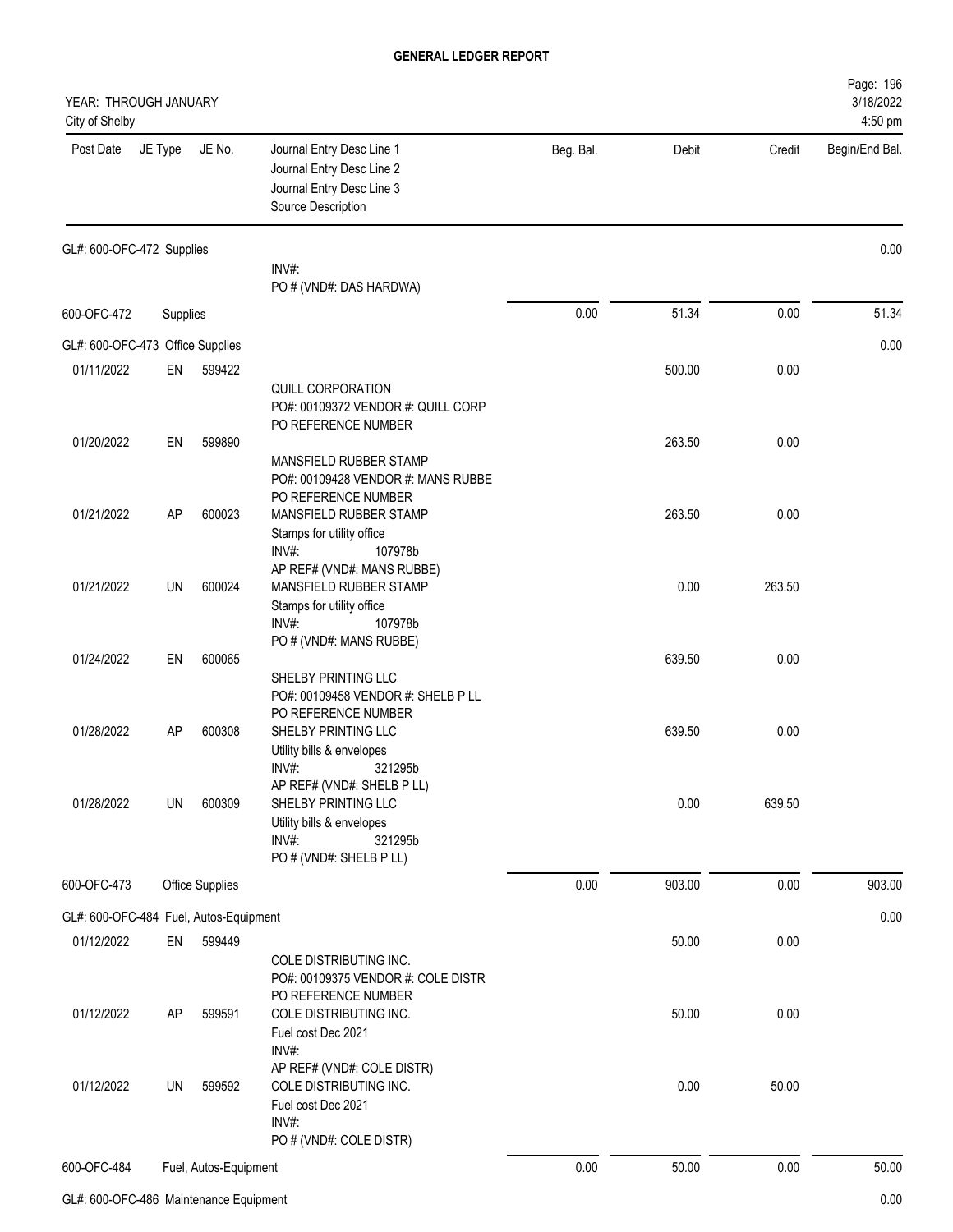| YEAR: THROUGH JANUARY<br>City of Shelby |         |                       |                                                                                                           |           |          |          | Page: 197<br>3/18/2022<br>4:50 pm |
|-----------------------------------------|---------|-----------------------|-----------------------------------------------------------------------------------------------------------|-----------|----------|----------|-----------------------------------|
| Post Date                               | JE Type | JE No.                | Journal Entry Desc Line 1<br>Journal Entry Desc Line 2<br>Journal Entry Desc Line 3<br>Source Description | Beg. Bal. | Debit    | Credit   | Begin/End Bal.                    |
| GL#: 600-OFC-486 Maintenance Equipment  |         |                       |                                                                                                           |           |          |          | 0.00                              |
| 01/06/2022                              | EN      | 599295                |                                                                                                           |           | 66.97    | 0.00     |                                   |
| 01/11/2022                              | EN      | 599423                | COMDOC INC<br>PO#: 00109294 VENDOR #: COMDOC<br>PO REFERENCE NUMBER                                       |           | 250.00   | 0.00     |                                   |
|                                         |         |                       | 7LSI LLC<br>PO#: 00109373 VENDOR #: 7LSI LLC<br>PO REFERENCE NUMBER                                       |           |          |          |                                   |
| 01/12/2022                              | AP      | 599583                | COMDOC INC<br>Contract M 6079526-01<br>INV#:<br>IN4701002<br>AP REF# (VND#: COMDOC )                      |           | 66.97    | 0.00     |                                   |
| 01/12/2022                              | UN      | 599584                | COMDOC INC<br>Contract M 6079526-01<br>INV#:<br>IN4701002                                                 |           | 0.00     | 66.97    |                                   |
| 01/24/2022                              | EN      | 600066                | PO # (VND#: COMDOC )                                                                                      |           | 77.70    | 0.00     |                                   |
|                                         |         |                       | COMDOC INC<br>PO#: 00109459 VENDOR #: COMDOC<br>PO REFERENCE NUMBER                                       |           |          |          |                                   |
| 01/25/2022                              | AP      | 600163                | <b>7LSI LLC</b><br>20 hours time block<br>$INV#$ :<br>2022-3005<br>AP REF# (VND#: 7LSI LLC)               |           | 250.00   | 0.00     |                                   |
| 01/25/2022                              | UN      | 600164                | 7LSI LLC<br>20 hours time block<br>$INV#$ :<br>2022-3005<br>PO # (VND#: 7LSI LLC)                         |           | 0.00     | 250.00   |                                   |
| 01/27/2022                              | AP      | 600246                | COMDOC INC<br>Contract M-6079526-01<br>INV#:<br>IN4767366<br>AP REF# (VND#: COMDOC )                      |           | 77.70    | 0.00     |                                   |
| 01/27/2022                              | UN      | 600247                | COMDOC INC<br>Contract M-6079526-01<br>INV#:<br>IN4767366<br>PO # (VND#: COMDOC )                         |           | 0.00     | 77.70    |                                   |
| 600-OFC-486                             |         | Maintenance Equipment |                                                                                                           | 0.00      | 394.67   | 0.00     | 394.67                            |
| GL#: 600-OFC-501 Computer support       |         |                       |                                                                                                           |           |          |          | 0.00                              |
| 01/06/2022                              | EN      | 599294                | CIVICA NORTH AMERICA INC<br>PO#: 00109293 VENDOR #: CIVICA NOR<br>PO REFERENCE NUMBER                     |           | 5,103.62 | 0.00     |                                   |
| 01/11/2022                              | EN      | 599423                | 7LSI LLC<br>PO#: 00109373 VENDOR #: 7LSI LLC<br>PO REFERENCE NUMBER                                       |           | 250.00   | 0.00     |                                   |
| 01/12/2022                              | AP      | 599587                | CIVICA NORTH AMERICA INC<br>Utility client server<br>INV#:<br>M/US003446b<br>AP REF# (VND#: CIVICA NOR)   |           | 5,103.62 | 0.00     |                                   |
| 01/12/2022                              | UN      | 599588                | CIVICA NORTH AMERICA INC                                                                                  |           | 0.00     | 5,103.62 |                                   |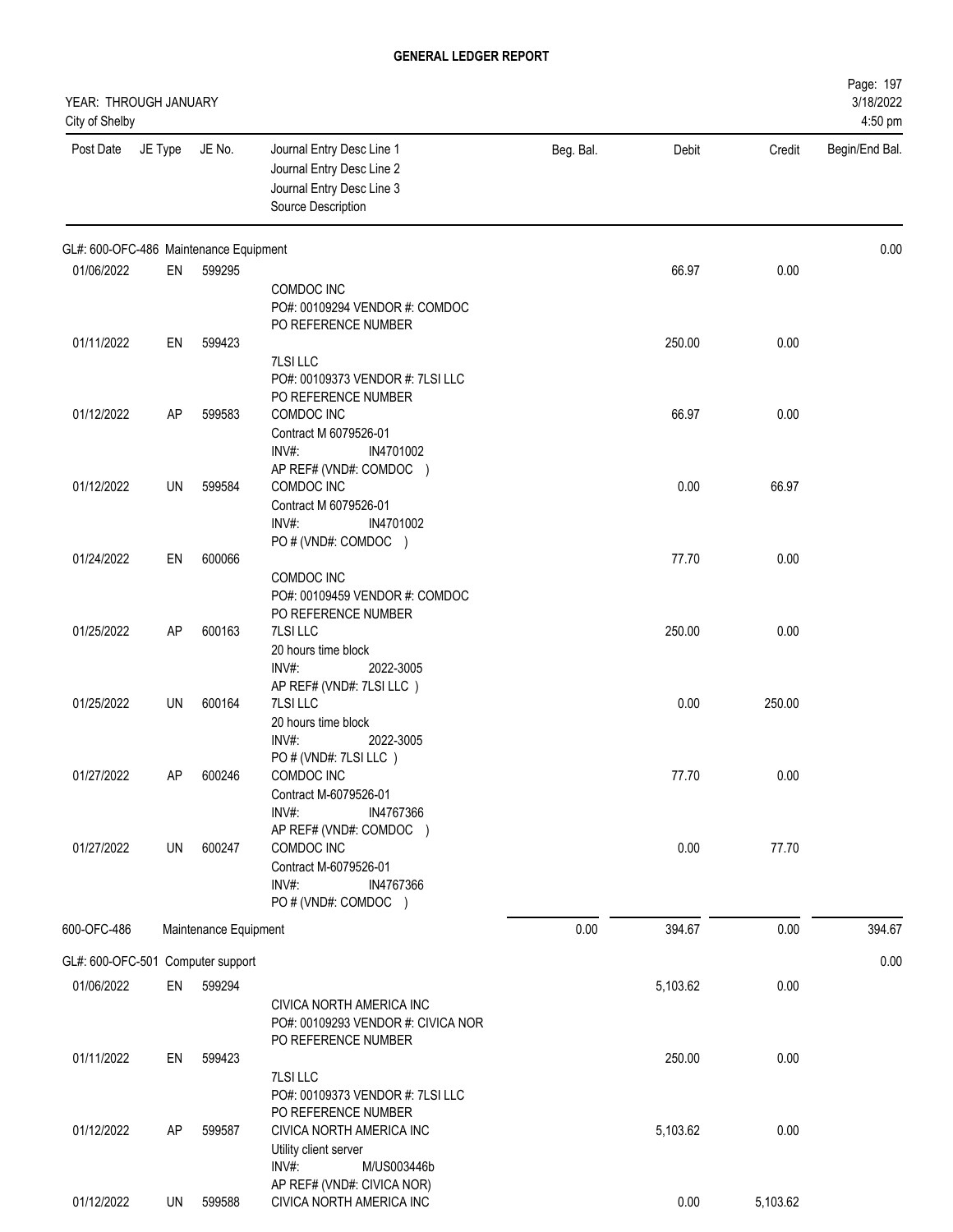| YEAR: THROUGH JANUARY<br>City of Shelby       |         |                  |                                                                                                           |           |          |        | Page: 198<br>3/18/2022<br>4:50 pm |
|-----------------------------------------------|---------|------------------|-----------------------------------------------------------------------------------------------------------|-----------|----------|--------|-----------------------------------|
| Post Date                                     | JE Type | JE No.           | Journal Entry Desc Line 1<br>Journal Entry Desc Line 2<br>Journal Entry Desc Line 3<br>Source Description | Beg. Bal. | Debit    | Credit | Begin/End Bal.                    |
| GL#: 600-OFC-501 Computer support             |         |                  |                                                                                                           |           |          |        | 0.00                              |
|                                               |         |                  | Utility client server<br>INV#:<br>M/US003446b                                                             |           |          |        |                                   |
|                                               |         |                  | PO # (VND#: CIVICA NOR)                                                                                   |           |          |        |                                   |
| 01/25/2022                                    | AP      | 600163           | 7LSI LLC                                                                                                  |           | 250.00   | 0.00   |                                   |
|                                               |         |                  | 20 hours time block<br>INV#:<br>2022-3005                                                                 |           |          |        |                                   |
|                                               |         |                  | AP REF# (VND#: 7LSI LLC)                                                                                  |           |          |        |                                   |
| 01/25/2022                                    | UN      | 600164           | 7LSI LLC                                                                                                  |           | 0.00     | 250.00 |                                   |
|                                               |         |                  | 20 hours time block<br>INV#:<br>2022-3005                                                                 |           |          |        |                                   |
|                                               |         |                  | PO # (VND#: 7LSI LLC)                                                                                     |           |          |        |                                   |
| 600-OFC-501                                   |         | Computer support |                                                                                                           | 0.00      | 5,353.62 | 0.00   | 5,353.62                          |
| GL#: 600-OFC-506 Refunds                      |         |                  |                                                                                                           |           |          |        | 0.00                              |
| 01/24/2022                                    | EN      | 600064           |                                                                                                           |           | 77.34    | 0.00   |                                   |
|                                               |         |                  | BRINER/CHARLES//                                                                                          |           |          |        |                                   |
|                                               |         |                  | PO#: 00109457 VENDOR #: BRINER/CHA<br>PO REFERENCE NUMBER                                                 |           |          |        |                                   |
| 01/25/2022                                    | AP      | 600143           | BRINER/CHARLES//                                                                                          |           | 77.34    | 0.00   |                                   |
|                                               |         |                  | Overpay acct 37.210.3                                                                                     |           |          |        |                                   |
|                                               |         |                  | INV#:<br>AP REF# (VND#: BRINER/CHA)                                                                       |           |          |        |                                   |
| 01/25/2022                                    | UN      | 600144           | <b>BRINER/CHARLES//</b>                                                                                   |           | 0.00     | 77.34  |                                   |
|                                               |         |                  | Overpay acct 37.210.3                                                                                     |           |          |        |                                   |
|                                               |         |                  | INV#:<br>PO # (VND#: BRINER/CHA)                                                                          |           |          |        |                                   |
| 01/31/2022                                    | EN      | 600350           |                                                                                                           |           | 12.10    | 0.00   |                                   |
|                                               |         |                  | SB PRO SOLUTIONS                                                                                          |           |          |        |                                   |
|                                               |         |                  | PO#: 00109526 VENDOR #: SB PRO SOL<br>PO REFERENCE NUMBER                                                 |           |          |        |                                   |
| 01/31/2022                                    | EN      | 600351           |                                                                                                           |           | 113.71   | 0.00   |                                   |
|                                               |         |                  | PLACE/RILEY K//                                                                                           |           |          |        |                                   |
|                                               |         |                  | PO#: 00109527 VENDOR #: PLACE/RILE<br>PO REFERENCE NUMBER                                                 |           |          |        |                                   |
| 01/31/2022                                    | EN      | 600352           |                                                                                                           |           | 43.19    | 0.00   |                                   |
|                                               |         |                  | MUNICIPAL LIGHT FUND                                                                                      |           |          |        |                                   |
|                                               |         |                  | PO#: 00109528 VENDOR #: MUNI LIGHT<br>PO REFERENCE NUMBER                                                 |           |          |        |                                   |
| 600-OFC-506                                   | Refunds |                  |                                                                                                           | 0.00      | 77.34    | 0.00   | 77.34                             |
|                                               |         |                  |                                                                                                           |           |          |        |                                   |
| GL#: 600-OFC-507 Maintenance Building/Grounds |         |                  |                                                                                                           |           |          |        | 0.00                              |
| 01/06/2022                                    | EN      | 599298           |                                                                                                           |           | 66.07    | 0.00   |                                   |
|                                               |         |                  | <b>QUALITY PLUMBING &amp; HEATING, INC</b><br>PO#: 00109297 VENDOR #: QUALITY PL                          |           |          |        |                                   |
|                                               |         |                  | PO REFERENCE NUMBER                                                                                       |           |          |        |                                   |
| 01/11/2022                                    | EN      | 599412           |                                                                                                           |           | 40.00    | 0.00   |                                   |
|                                               |         |                  | LOWES COMPANIES, INC.<br>PO#: 00109362 VENDOR #: LOWES                                                    |           |          |        |                                   |
|                                               |         |                  | PO REFERENCE NUMBER                                                                                       |           |          |        |                                   |
| 01/11/2022                                    | EN      | 599413           | A & M FIRE & SAFETY EQUIP. INC                                                                            |           | 50.00    | 0.00   |                                   |
|                                               |         |                  |                                                                                                           |           |          |        |                                   |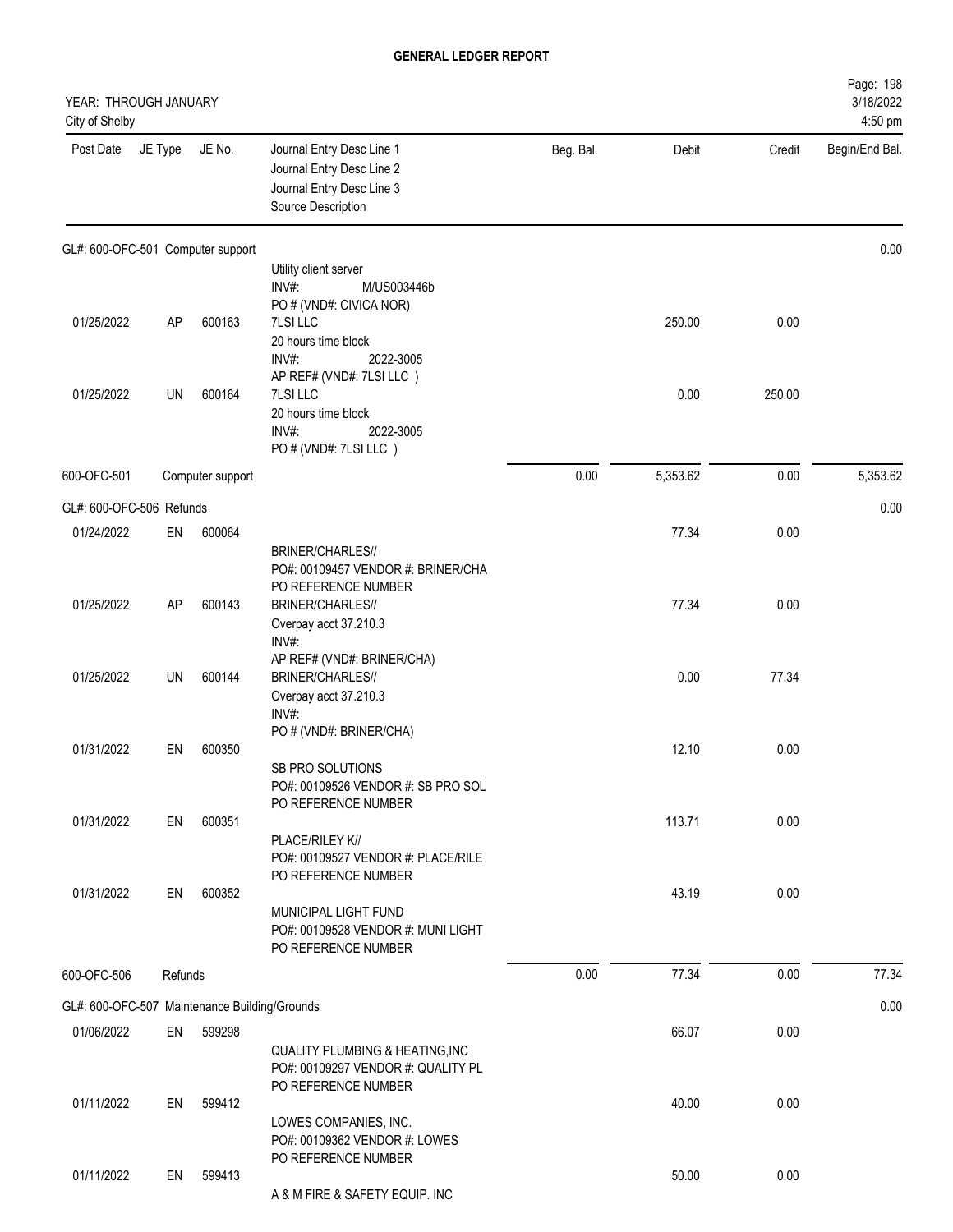| YEAR: THROUGH JANUARY<br>City of Shelby       |           |        |                                                                                                           |           |          |        | Page: 199<br>3/18/2022<br>4:50 pm |
|-----------------------------------------------|-----------|--------|-----------------------------------------------------------------------------------------------------------|-----------|----------|--------|-----------------------------------|
| Post Date                                     | JE Type   | JE No. | Journal Entry Desc Line 1<br>Journal Entry Desc Line 2<br>Journal Entry Desc Line 3<br>Source Description | Beg. Bal. | Debit    | Credit | Begin/End Bal.                    |
| GL#: 600-OFC-507 Maintenance Building/Grounds |           |        | PO#: 00109363 VENDOR #: A & M FIRE                                                                        |           |          |        | 0.00                              |
| 01/12/2022                                    | <b>AP</b> | 599579 | PO REFERENCE NUMBER<br><b>QUALITY PLUMBING &amp; HEATING, INC</b><br>Wall heater repair<br>INV#:          |           | 150.00   | 0.00   |                                   |
| 01/12/2022                                    | UN        | 599580 | AP REF# (VND#: QUALITY PL)<br><b>QUALITY PLUMBING &amp; HEATING, INC</b><br>Wall heater repair<br>INV#:   |           | 0.00     | 150.00 |                                   |
| 01/12/2022                                    | AP        | 599581 | PO # (VND#: QUALITY PL)<br>QUALITY PLUMBING & HEATING, INC<br>Wall heater repair<br>INV#:                 |           | 66.07    | 0.00   |                                   |
| 01/12/2022                                    | UN        | 599582 | AP REF# (VND#: QUALITY PL)<br>QUALITY PLUMBING & HEATING, INC<br>Wall heater repair<br>INV#:              |           | 0.00     | 66.07  |                                   |
| 01/24/2022                                    | EN        | 600050 | PO # (VND#: QUALITY PL)<br>AMAZON INC<br>PO#: 00109443 VENDOR #: AMAZON INC<br>PO REFERENCE NUMBER        |           | 40.00    | 0.00   |                                   |
| 600-OFC-507                                   |           |        | Maintenance Building/Grounds                                                                              | 0.00      | 216.07   | 0.00   | 216.07                            |
| GL#: 600-OFC-528 Postage                      |           |        |                                                                                                           |           |          |        | 0.00                              |
| 01/07/2022                                    | AP        | 599082 | US POSTAL SERVICE<br>Past due postage Jan 2022<br>INV#:                                                   |           | 255.00   | 0.00   |                                   |
| 01/07/2022                                    | UN        | 599083 | AP REF# (VND#: U S POSTAL)<br>US POSTAL SERVICE<br>Past due postage Jan 2022<br>INV#:                     |           | 0.00     | 255.00 |                                   |
| 01/07/2022                                    | EN        | 599317 | PO # (VND#: U S POSTAL)<br>US POSTAL SERVICE<br>PO#: 00109316 VENDOR #: U S POSTAL                        |           | 255.00   | 0.00   |                                   |
| 01/07/2022                                    | EN        | 599318 | PO REFERENCE NUMBER<br>US POSTAL SERVICE<br>PO#: 00109317 VENDOR #: U S POSTAL                            |           | 1,150.00 | 0.00   |                                   |
| 01/24/2022                                    | EN        | 600052 | PO REFERENCE NUMBER<br>US POSTAL SERVICE<br>PO#: 00109445 VENDOR #: U S POSTAL                            |           | 58.00    | 0.00   |                                   |
| 01/24/2022                                    | EN        | 600063 | PO REFERENCE NUMBER<br>US POSTAL SERVICE<br>PO#: 00109456 VENDOR #: U S POSTAL                            |           | 255.00   | 0.00   |                                   |
| 01/25/2022                                    | AP        | 600137 | PO REFERENCE NUMBER<br>US POSTAL SERVICE<br>10 rolls stamps, city hall<br>INV#:                           |           | 58.00    | 0.00   |                                   |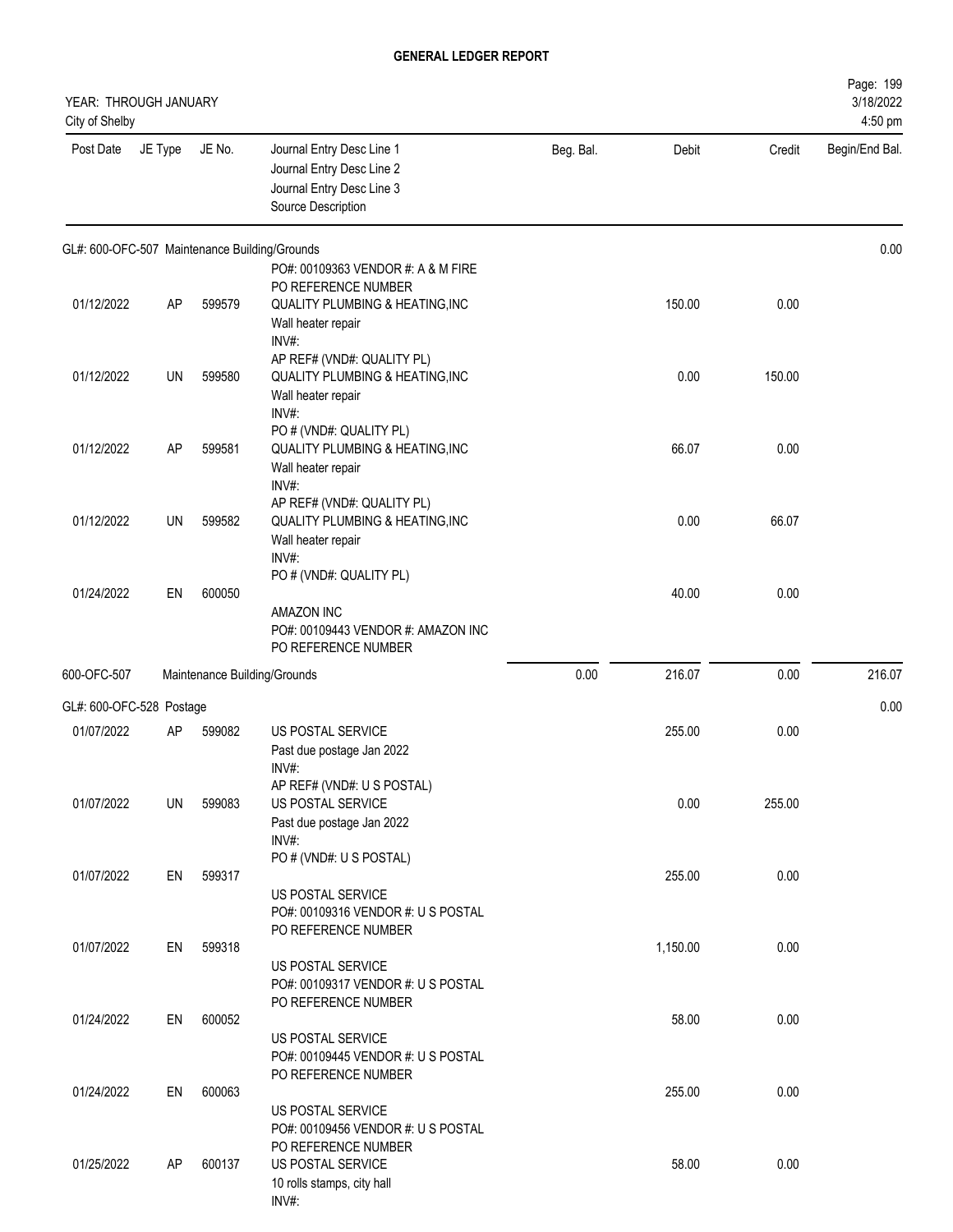| YEAR: THROUGH JANUARY<br>City of Shelby |         |        |                                                                                                                                            |           |          |          | Page: 200<br>3/18/2022<br>4:50 pm |
|-----------------------------------------|---------|--------|--------------------------------------------------------------------------------------------------------------------------------------------|-----------|----------|----------|-----------------------------------|
| Post Date                               | JE Type | JE No. | Journal Entry Desc Line 1<br>Journal Entry Desc Line 2<br>Journal Entry Desc Line 3<br>Source Description                                  | Beg. Bal. | Debit    | Credit   | Begin/End Bal.                    |
| GL#: 600-OFC-528 Postage                |         |        |                                                                                                                                            |           |          |          | 0.00                              |
| 01/25/2022                              | UN      | 600138 | AP REF# (VND#: U S POSTAL)<br>US POSTAL SERVICE<br>10 rolls stamps, city hall                                                              |           | 0.00     | 58.00    |                                   |
| 01/25/2022                              | AP      | 600161 | INV#:<br>PO # (VND#: U S POSTAL)<br>US POSTAL SERVICE<br>January postage utility bills<br>$INV#$ :                                         |           | 1,084.38 | 0.00     |                                   |
| 01/25/2022                              | UN      | 600162 | AP REF# (VND#: U S POSTAL)<br>US POSTAL SERVICE<br>January postage utility bills<br>INV#:                                                  |           | 0.00     | 1,150.00 |                                   |
| 01/31/2022                              | EN      | 600348 | PO # (VND#: U S POSTAL)<br>US POSTAL SERVICE<br>PO#: 00109524 VENDOR #: U S POSTAL<br>PO REFERENCE NUMBER                                  |           | 1,150.00 | 0.00     |                                   |
| 600-OFC-528                             | Postage |        |                                                                                                                                            | 0.00      | 1,397.38 | 0.00     | 1,397.38                          |
| GL#: 600-OFC-531 Miscellaneous          |         |        |                                                                                                                                            |           |          |          | 0.00                              |
| 01/06/2022                              | EN      | 599285 |                                                                                                                                            |           | 106.10   | 0.00     |                                   |
| 01/11/2022                              | AP      | 599436 | INVOICE CLOUD INC<br>PO#: 00109284 VENDOR #: INVOICE CL<br>PO REFERENCE NUMBER<br><b>INVOICE CLOUD INC</b><br>Dec 2021 paperless billing & |           | 106.10   | 0.00     |                                   |
| 01/11/2022                              | UN      | 599437 | INV#:<br>1792-2021 12<br>AP REF# (VND#: INVOICE CL)<br>INVOICE CLOUD INC<br>Dec 2021 paperless billing &<br>INV#:<br>1792-2021_12          |           | 0.00     | 106.10   |                                   |
| 01/12/2022                              | EN      | 599448 | PO # (VND#: INVOICE CL)<br>AUTOMATIC DATA PROCESSING                                                                                       |           | 145.62   | 0.00     |                                   |
| 01/12/2022                              | AP      | 599589 | PO#: 00109374 VENDOR #: ADP<br>PO REFERENCE NUMBER<br>AUTOMATIC DATA PROCESSING<br>Processing charges 1/1/22<br>INV#:<br>596200720b        |           | 145.62   | 0.00     |                                   |
| 01/12/2022                              | UN      | 599590 | AP REF# (VND#: ADP)<br>AUTOMATIC DATA PROCESSING<br>Processing charges 1/1/22<br>INV#:<br>596200720b                                       |           | 0.00     | 145.62   |                                   |
| 01/20/2022                              | EN      | 599879 | PO # (VND#: ADP<br>$\rightarrow$<br>AUTOMATIC DATA PROCESSING<br>PO#: 00109417 VENDOR #: ADP                                               |           | 170.32   | 0.00     |                                   |
| 01/20/2022                              | EN      | 599880 | PO REFERENCE NUMBER<br><b>US BANK</b><br>PO#: 00109418 VENDOR #: US BANK<br>PO REFERENCE NUMBER                                            |           | 137.43   | 0.00     |                                   |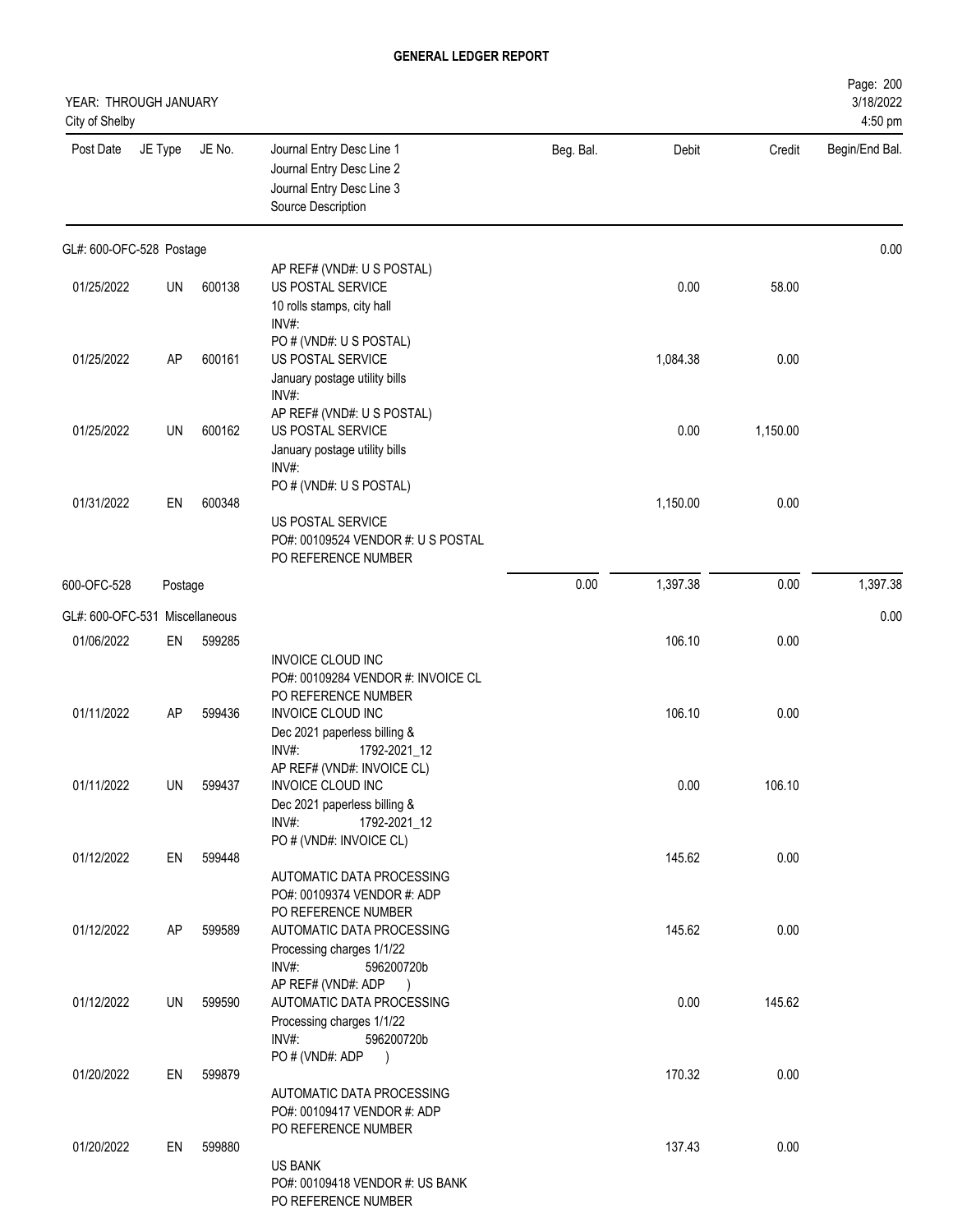| YEAR: THROUGH JANUARY<br>City of Shelby |           |                        |                                                                                                                         |           |          |        | Page: 201<br>3/18/2022<br>4:50 pm |
|-----------------------------------------|-----------|------------------------|-------------------------------------------------------------------------------------------------------------------------|-----------|----------|--------|-----------------------------------|
| Post Date                               | JE Type   | JE No.                 | Journal Entry Desc Line 1<br>Journal Entry Desc Line 2<br>Journal Entry Desc Line 3<br>Source Description               | Beg. Bal. | Debit    | Credit | Begin/End Bal.                    |
| GL#: 600-OFC-531 Miscellaneous          |           |                        |                                                                                                                         |           |          |        | 0.00                              |
| 01/21/2022                              | AP        | 600021                 | AUTOMATIC DATA PROCESSING<br>Human Capital<br>$INV#$ :<br>596704088b<br>AP REF# (VND#: ADP<br>$\rightarrow$             |           | 170.32   | 0.00   |                                   |
| 01/21/2022                              | UN        | 600022                 | AUTOMATIC DATA PROCESSING<br>Human Capital<br>INV#:<br>596704088b<br>PO # (VND#: ADP<br>$\lambda$                       |           | 0.00     | 170.32 |                                   |
| 01/25/2022                              | EN        | 600070                 | <b>AUTOMATIC DATA PROCESSING</b><br>PO#: 00109460 VENDOR #: ADP<br>PO REFERENCE NUMBER                                  |           | 135.04   | 0.00   |                                   |
| 01/25/2022                              | <b>AP</b> | 600085                 | <b>US BANK</b><br>Analysis fee, monthly<br>INV#:<br>AP REF# (VND#: US BANK )                                            |           | 137.43   | 0.00   |                                   |
| 01/25/2022                              | UN        | 600086                 | <b>US BANK</b><br>Analysis fee, monthly<br>INV#:<br>PO # (VND#: US BANK)                                                |           | 0.00     | 137.43 |                                   |
| 01/25/2022                              | <b>AP</b> | 600141                 | AUTOMATIC DATA PROCESSING<br>Processing charges 1/15/2022<br>INV#:<br>597916620b<br>AP REF# (VND#: ADP<br>$\rightarrow$ |           | 135.04   | 0.00   |                                   |
| 01/25/2022                              | UN        | 600142                 | AUTOMATIC DATA PROCESSING<br>Processing charges 1/15/2022<br>INV#:<br>597916620b<br>PO # (VND#: ADP                     |           | 0.00     | 135.04 |                                   |
| 01/31/2022                              | EN        | 600347                 | <b>AMAZON INC</b><br>PO#: 00109523 VENDOR #: AMAZON INC<br>PO REFERENCE NUMBER                                          |           | 40.00    | 0.00   |                                   |
| 600-OFC-531                             |           | Miscellaneous          |                                                                                                                         | 0.00      | 694.51   | 0.00   | 694.51                            |
| GL#: 600-OFC-532 Labor Relations        |           |                        |                                                                                                                         |           |          |        | 0.00                              |
| 01/11/2022                              | EN        | 599419                 | <b>BUSINESS MANAGEMENT DAILY</b><br>PO#: 00109369 VENDOR #: BUSINESS M<br>PO REFERENCE NUMBER                           |           | 125.00   | 0.00   |                                   |
| 01/27/2022                              | AP        | 600248                 | <b>BUSINESS MANAGEMENT DAILY</b><br>2022 subscription<br>INV#:<br>AP REF# (VND#: BUSINESS M)                            |           | 99.50    | 0.00   |                                   |
| 01/27/2022                              | UN        | 600249                 | BUSINESS MANAGEMENT DAILY<br>2022 subscription<br>INV#:<br>PO # (VND#: BUSINESS M)                                      |           | 0.00     | 125.00 |                                   |
| 600-OFC-532                             |           | <b>Labor Relations</b> |                                                                                                                         | 0.00      | 99.50    | 0.00   | 99.50                             |
| GL#: 600-OFC-544 Shade Tree Collection  |           |                        |                                                                                                                         |           |          |        | 0.00                              |
| 01/04/2022                              | EN        | 599222                 |                                                                                                                         |           | 3,900.00 | 0.00   |                                   |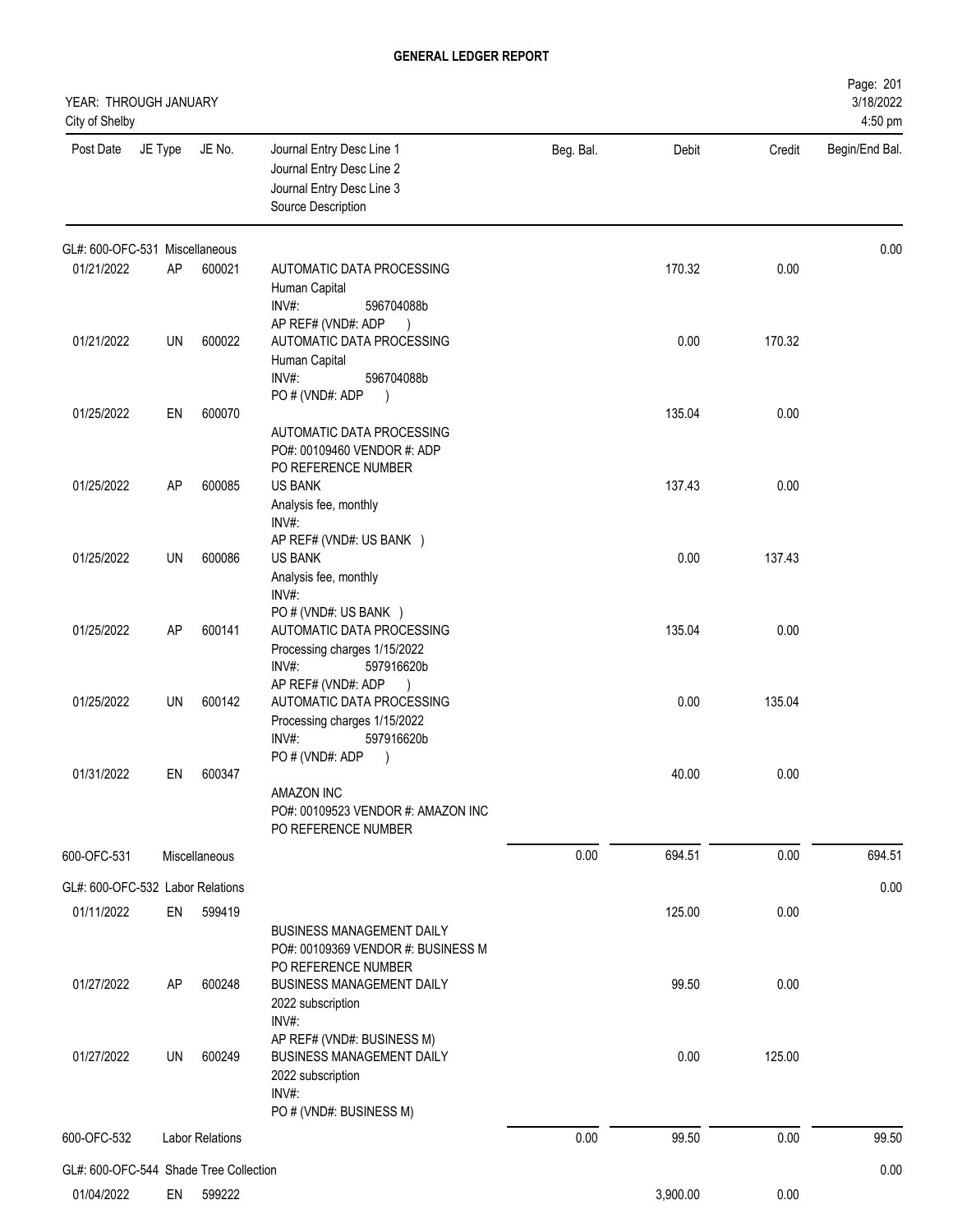| YEAR: THROUGH JANUARY<br>City of Shelby  |           |                                |                                                                                                                          |           |          |          | Page: 202<br>3/18/2022<br>4:50 pm |
|------------------------------------------|-----------|--------------------------------|--------------------------------------------------------------------------------------------------------------------------|-----------|----------|----------|-----------------------------------|
| Post Date                                | JE Type   | JE No.                         | Journal Entry Desc Line 1<br>Journal Entry Desc Line 2<br>Journal Entry Desc Line 3<br>Source Description                | Beg. Bal. | Debit    | Credit   | Begin/End Bal.                    |
| GL#: 600-OFC-544 Shade Tree Collection   |           |                                |                                                                                                                          |           |          |          | 0.00                              |
|                                          |           |                                | SHADE TREE TRUST FUND<br>PO#: 00109222 VENDOR #: SHADE TREE<br>PO REFERENCE NUMBER                                       |           |          |          |                                   |
| 01/05/2022                               | AP        | 598943                         | SHADE TREE TRUST FUND<br>Shade Tree collected Dec 2021<br>INV#:                                                          |           | 303.16   | 0.00     |                                   |
| 01/05/2022                               | UN        | 598944                         | AP REF# (VND#: SHADE TREE)<br>SHADE TREE TRUST FUND<br>Shade Tree collected Dec 2021<br>INV#:<br>PO # (VND#: SHADE TREE) |           | 0.00     | 303.16   |                                   |
| 600-OFC-544                              |           | <b>Shade Tree Collection</b>   |                                                                                                                          | 0.00      | 303.16   | 0.00     | 303.16                            |
| GL#: 600-OFC-617 Leases-Equipment        |           |                                |                                                                                                                          |           |          |          | 0.00                              |
| 01/10/2022                               | EN        | 599337                         |                                                                                                                          |           | 415.00   | 0.00     |                                   |
| 01/12/2022                               | AP        | 599597                         | <b>VECTOR SECURITY</b><br>PO#: 00109336 VENDOR #: VECTOR SEC<br>PO REFERENCE NUMBER<br><b>VECTOR SECURITY</b>            |           | 34.16    | 0.00     |                                   |
|                                          |           |                                | Security monitoring<br>INV#:<br>69212456<br>AP REF# (VND#: VECTOR SEC)                                                   |           |          |          |                                   |
| 01/12/2022                               | <b>UN</b> | 599598                         | <b>VECTOR SECURITY</b><br>Security monitoring<br>INV#:<br>69212456<br>PO # (VND#: VECTOR SEC)                            |           | 0.00     | 34.16    |                                   |
| 600-OFC-617                              |           | Leases-Equipment               |                                                                                                                          | 0.00      | 34.16    | 0.00     | 34.16                             |
| GL#: 600-OFC-622 Electric Kwh Tax        |           |                                |                                                                                                                          |           |          |          | 0.00                              |
| 01/06/2022                               | EN        | 599297                         | TREASURER, STATE OF OHIO<br>PO#: 00109296 VENDOR #: TREAS.STAT                                                           |           | 3,392.00 | 0.00     |                                   |
| 01/11/2022                               | AP        | 599438                         | PO REFERENCE NUMBER<br>TREASURER, STATE OF OHIO<br>KWH tax Dec 2021<br>INV#:                                             |           | 3,365.00 | 0.00     |                                   |
| 01/11/2022                               | UN        | 599439                         | AP REF# (VND#: TREAS.STAT)<br>TREASURER, STATE OF OHIO<br>KWH tax Dec 2021<br>INV#:<br>PO # (VND#: TREAS.STAT)           |           | 0.00     | 3,392.00 |                                   |
| 600-OFC-622                              |           | Electric Kwh Tax               |                                                                                                                          | 0.00      | 3,365.00 | 0.00     | 3,365.00                          |
| GL#: 600-TRS-241 Transfers Miscellaneous |           |                                |                                                                                                                          |           |          |          | 0.00                              |
| 01/10/2022                               | GJ        | 599405                         | Interest from customer depoosits 2021<br>transfered to electric<br>pio                                                   |           | 0.00     | 24.95    |                                   |
| 600-TRS-241                              |           | <b>Transfers Miscellaneous</b> |                                                                                                                          | 0.00      | 0.00     | 24.95    | 24.95                             |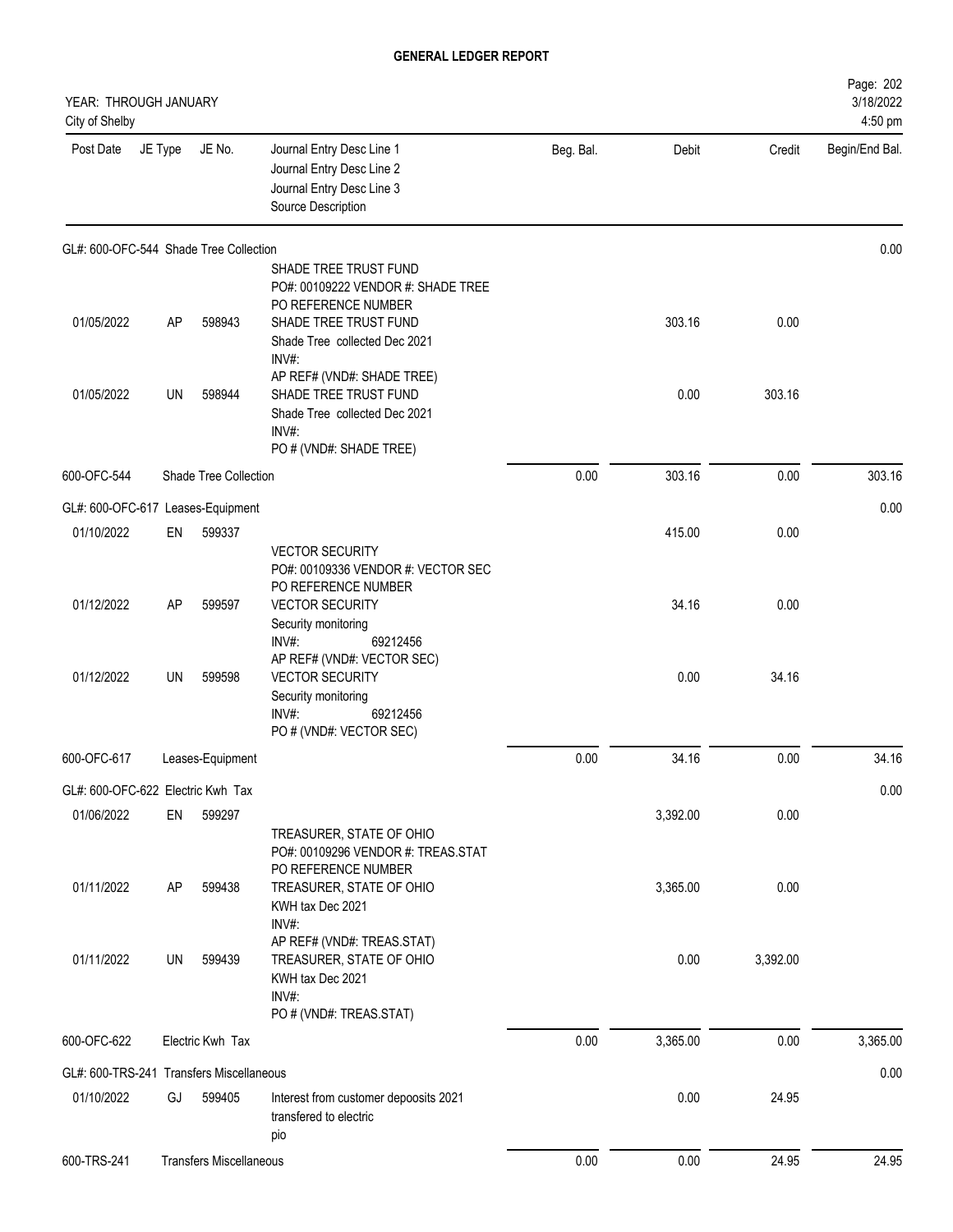| YEAR: THROUGH JANUARY<br>City of Shelby |           |        |                                                                                                           |                                   |            |            | Page: 203<br>3/18/2022<br>4:50 pm |
|-----------------------------------------|-----------|--------|-----------------------------------------------------------------------------------------------------------|-----------------------------------|------------|------------|-----------------------------------|
| Post Date                               | JE Type   | JE No. | Journal Entry Desc Line 1<br>Journal Entry Desc Line 2<br>Journal Entry Desc Line 3<br>Source Description | Beg. Bal.                         | Debit      | Credit     | Begin/End Bal.                    |
|                                         |           |        |                                                                                                           | Fund: 600 - Electric Fund Totals: | 808,255.48 | 850,373.13 |                                   |
| GL#: 601-CFS-165 Deposits               |           |        |                                                                                                           |                                   |            |            | 0.00                              |
| 01/03/2022                              | CR        | 599362 | Customer electric deposits                                                                                |                                   | 0.00       | 300.00     |                                   |
| 01/04/2022                              | <b>CR</b> | 599368 | pio<br>Customer electric deposits                                                                         |                                   | 0.00       | 300.00     |                                   |
| 01/06/2022                              | <b>CR</b> | 599381 | pio<br>Customer electric deposits                                                                         |                                   | 0.00       | 200.00     |                                   |
| 01/07/2022                              | <b>CR</b> | 599392 | pio<br>Customer electric deposits                                                                         |                                   | 0.00       | 200.00     |                                   |
| 01/10/2022                              | CR        | 599402 | pio<br>Cusotmer electric deposits                                                                         |                                   | 0.00       | 500.00     |                                   |
| 01/12/2022                              | CR        | 599665 | pio<br>Customer electric deposits                                                                         |                                   | 0.00       | 300.00     |                                   |
| 01/14/2022                              | CR        | 599684 | pio<br>Cusotmer electric deposits                                                                         |                                   | 0.00       | 600.00     |                                   |
| 01/19/2022                              | CR        | 599903 | pio<br><b>Customer Electric Deposits</b>                                                                  |                                   | 0.00       | 300.00     |                                   |
| 01/21/2022                              | CR        | 599921 | pio<br>Cusotmer electric deposits                                                                         |                                   | 0.00       | 300.00     |                                   |
|                                         |           |        | pio                                                                                                       |                                   |            |            |                                   |
| 01/24/2022                              | CR        | 600178 | Customer electric deposits<br>pio                                                                         |                                   | 0.00       | 300.00     |                                   |
| 01/25/2022                              | CR        | 600189 | Customer electric deposit<br>pio                                                                          |                                   | 0.00       | 300.00     |                                   |
| 01/26/2022                              | CR        | 600260 | Customer electric deposit<br>pio                                                                          |                                   | 0.00       | 200.00     |                                   |
| 01/28/2022                              | CR        | 600281 | Customer electric deposits                                                                                |                                   | 0.00       | 600.00     |                                   |
| 01/31/2022                              | CR        | 600400 | pio<br><b>Customer Electric Deposits</b>                                                                  |                                   | 0.00       | 200.00     |                                   |
| 601-CFS-165                             | Deposits  |        | pio                                                                                                       | 0.00                              | 0.00       | 4,600.00   | 4,600.00                          |
| GL#: 601-LCD-506 Refunds                |           |        |                                                                                                           |                                   |            |            | 0.00                              |
| 01/07/2022                              | AP        | 599084 | MUNICIPAL LIGHT FUND<br>Refund sec. deposits to active<br>INV#:                                           |                                   | 3,000.00   | 0.00       |                                   |
| 01/07/2022                              | UN        | 599085 | AP REF# (VND#: MUNI LIGHT)<br>MUNICIPAL LIGHT FUND<br>Refund sec. deposits to active<br>INV#:             |                                   | 0.00       | 3,000.00   |                                   |
| 01/07/2022                              | AP        | 599090 | PO # (VND#: MUNI LIGHT)<br>EBERLY/BRENDA E//<br>refund acct 29.320.16<br>INV#:                            |                                   | 128.16     | 0.00       |                                   |
| 01/07/2022                              | UN        | 599091 | AP REF# (VND#: EBERLY/BRE)<br>EBERLY/BRENDA E//<br>refund acct 29.320.16<br>INV#:                         |                                   | 0.00       | 128.16     |                                   |
| 01/07/2022                              | AP        | 599092 | PO # (VND#: EBERLY/BRE)<br>ELKINS/KELLY N//                                                               |                                   | 96.52      | 0.00       |                                   |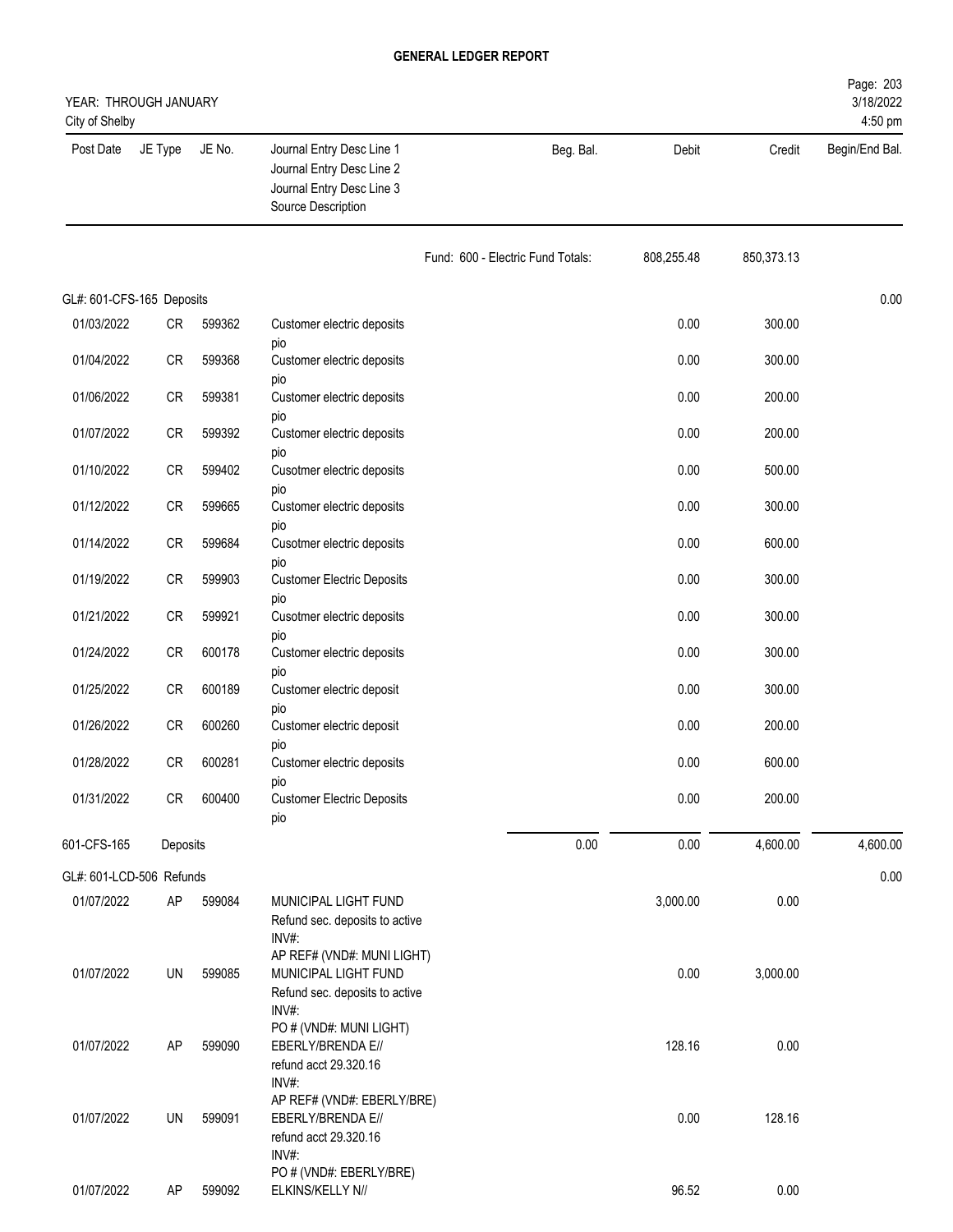| YEAR: THROUGH JANUARY<br>City of Shelby |         |        |                                                                                                           |           |          |          | Page: 204<br>3/18/2022<br>4:50 pm |
|-----------------------------------------|---------|--------|-----------------------------------------------------------------------------------------------------------|-----------|----------|----------|-----------------------------------|
| Post Date                               | JE Type | JE No. | Journal Entry Desc Line 1<br>Journal Entry Desc Line 2<br>Journal Entry Desc Line 3<br>Source Description | Beg. Bal. | Debit    | Credit   | Begin/End Bal.                    |
| GL#: 601-LCD-506 Refunds                |         |        |                                                                                                           |           |          |          | 0.00                              |
|                                         |         |        | refund acct 15.82.18                                                                                      |           |          |          |                                   |
|                                         |         |        | INV#:<br>AP REF# (VND#: ELKINS/KEL)                                                                       |           |          |          |                                   |
| 01/07/2022                              | UN      | 599093 | ELKINS/KELLY N//                                                                                          |           | 0.00     | 96.52    |                                   |
|                                         |         |        | refund acct 15.82.18                                                                                      |           |          |          |                                   |
|                                         |         |        | INV#:                                                                                                     |           |          |          |                                   |
| 01/07/2022                              | AP      | 599094 | PO # (VND#: ELKINS/KEL)<br>GIBSON/JOANN//                                                                 |           | 100.47   | 0.00     |                                   |
|                                         |         |        | Refund acct 02.12.7                                                                                       |           |          |          |                                   |
|                                         |         |        | INV#:                                                                                                     |           |          |          |                                   |
|                                         |         |        | AP REF# (VND#: GIBSON/JOA)                                                                                |           |          |          |                                   |
| 01/07/2022                              | UN      | 599095 | GIBSON/JOANN//                                                                                            |           | 0.00     | 100.47   |                                   |
|                                         |         |        | Refund acct 02.12.7<br>INV#:                                                                              |           |          |          |                                   |
|                                         |         |        | PO # (VND#: GIBSON/JOA)                                                                                   |           |          |          |                                   |
| 01/07/2022                              | AP      | 599096 | KESSLER/LINDSAY Y.//                                                                                      |           | 246.77   | 0.00     |                                   |
|                                         |         |        | Refund acct 32.122.6                                                                                      |           |          |          |                                   |
|                                         |         |        | INV#:                                                                                                     |           |          |          |                                   |
| 01/07/2022                              | UN      | 599097 | AP REF# (VND#: KESSLER/LI)<br>KESSLER/LINDSAY Y.//                                                        |           | 0.00     | 246.77   |                                   |
|                                         |         |        | Refund acct 32.122.6                                                                                      |           |          |          |                                   |
|                                         |         |        | INV#:                                                                                                     |           |          |          |                                   |
|                                         |         |        | PO # (VND#: KESSLER/LI)                                                                                   |           |          |          |                                   |
| 01/07/2022                              | AP      | 599098 | MAYSE/ALONA D//<br>Refund acct 15.198.10                                                                  |           | 71.44    | 0.00     |                                   |
|                                         |         |        | INV#:                                                                                                     |           |          |          |                                   |
|                                         |         |        | AP REF# (VND#: MAYSE/ALON)                                                                                |           |          |          |                                   |
| 01/07/2022                              | UN      | 599099 | MAYSE/ALONA D//                                                                                           |           | 0.00     | 71.44    |                                   |
|                                         |         |        | Refund acct 15.198.10                                                                                     |           |          |          |                                   |
|                                         |         |        | INV#:<br>PO # (VND#: MAYSE/ALON)                                                                          |           |          |          |                                   |
| 01/07/2022                              | AP      | 599100 | MELTON/ABIGAIL L//                                                                                        |           | 203.43   | 0.00     |                                   |
|                                         |         |        | Refund acct 20.30.24                                                                                      |           |          |          |                                   |
|                                         |         |        | INV#:                                                                                                     |           |          |          |                                   |
| 01/07/2022                              | UN      | 599101 | AP REF# (VND#: MELTON/ABI)<br>MELTON/ABIGAIL L//                                                          |           | 0.00     | 203.43   |                                   |
|                                         |         |        | Refund acct 20.30.24                                                                                      |           |          |          |                                   |
|                                         |         |        | INV#:                                                                                                     |           |          |          |                                   |
|                                         |         |        | PO # (VND#: MELTON/ABI)                                                                                   |           |          |          |                                   |
| 01/07/2022                              | AP      | 599102 | MUNICIPAL LIGHT FUND<br>Used security deposits                                                            |           | 3,643.25 | 0.00     |                                   |
|                                         |         |        | INV#:                                                                                                     |           |          |          |                                   |
|                                         |         |        | AP REF# (VND#: MUNI LIGHT)                                                                                |           |          |          |                                   |
| 01/07/2022                              | UN      | 599103 | MUNICIPAL LIGHT FUND                                                                                      |           | 0.00     | 3,643.25 |                                   |
|                                         |         |        | Used security deposits                                                                                    |           |          |          |                                   |
|                                         |         |        | INV#:<br>PO # (VND#: MUNI LIGHT)                                                                          |           |          |          |                                   |
| 01/07/2022                              | AP      | 599104 | MUNICIPAL LIGHT FUND                                                                                      |           | 14.64    | 0.00     |                                   |
|                                         |         |        | Apply refund for Kristi Fagg                                                                              |           |          |          |                                   |
|                                         |         |        | INV#:                                                                                                     |           |          |          |                                   |
| 01/07/2022                              | UN      | 599105 | AP REF# (VND#: MUNI LIGHT)<br>MUNICIPAL LIGHT FUND                                                        |           | 0.00     | 14.64    |                                   |
|                                         |         |        |                                                                                                           |           |          |          |                                   |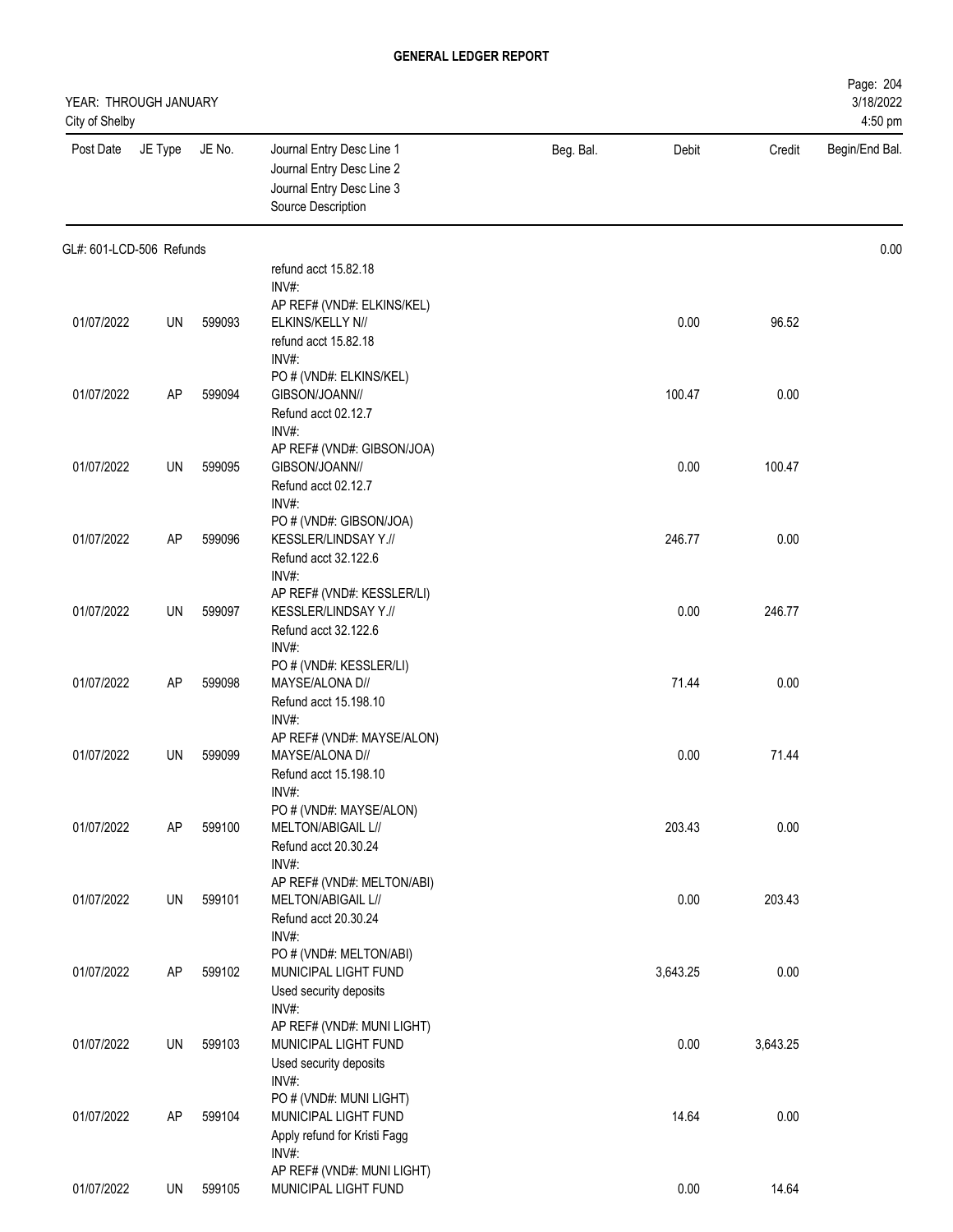| YEAR: THROUGH JANUARY<br>City of Shelby |           |        |                                                                                                                 |           |          |        | Page: 205<br>3/18/2022<br>4:50 pm |
|-----------------------------------------|-----------|--------|-----------------------------------------------------------------------------------------------------------------|-----------|----------|--------|-----------------------------------|
| Post Date                               | JE Type   | JE No. | Journal Entry Desc Line 1<br>Journal Entry Desc Line 2<br>Journal Entry Desc Line 3<br>Source Description       | Beg. Bal. | Debit    | Credit | Begin/End Bal.                    |
| GL#: 601-LCD-506 Refunds                |           |        |                                                                                                                 |           |          |        | 0.00                              |
|                                         |           |        | Apply refund for Kristi Fagg<br>INV#:                                                                           |           |          |        |                                   |
| 01/07/2022                              | <b>AP</b> | 599106 | PO # (VND#: MUNI LIGHT)<br>RICHARDSON/LAUREN R//<br>refund acct 30.44.22<br>INV#:                               |           | 150.52   | 0.00   |                                   |
| 01/07/2022                              | UN        | 599107 | AP REF# (VND#: RICHARDSO/)<br>RICHARDSON/LAUREN R//<br>refund acct 30.44.22                                     |           | 0.00     | 150.52 |                                   |
| 01/07/2022                              | AP        | 599108 | INV#:<br>PO # (VND#: RICHARDSO/)<br>WARMOUTH/JESSICA L//<br>Refund acct 07.122.27                               |           | 44.80    | 0.00   |                                   |
| 01/07/2022                              | UN        | 599109 | INV#:<br>AP REF# (VND#: WARMOUTH/J)<br>WARMOUTH/JESSICA L//<br>Refund acct 07.122.27<br>INV#:                   |           | 0.00     | 44.80  |                                   |
| 01/07/2022                              | EN        | 599299 | PO # (VND#: WARMOUTH/J)                                                                                         |           | 128.16   | 0.00   |                                   |
| 01/07/2022                              | EN        | 599300 | EBERLY/BRENDA E//<br>PO#: 00109298 VENDOR #: EBERLY/BRE<br>PO REFERENCE NUMBER                                  |           | 96.52    | 0.00   |                                   |
|                                         |           |        | ELKINS/KELLY N//<br>PO#: 00109299 VENDOR #: ELKINS/KEL<br>PO REFERENCE NUMBER                                   |           |          |        |                                   |
| 01/07/2022                              | EN        | 599301 | GIBSON/JOANN//<br>PO#: 00109300 VENDOR #: GIBSON/JOA<br>PO REFERENCE NUMBER                                     |           | 100.47   | 0.00   |                                   |
| 01/07/2022                              | EN        | 599302 | KESSLER/LINDSAY Y.//<br>PO#: 00109301 VENDOR #: KESSLER/LI                                                      |           | 246.77   | 0.00   |                                   |
| 01/07/2022                              | EN        | 599303 | PO REFERENCE NUMBER<br>MAYSE/ALONA D//<br>PO#: 00109302 VENDOR #: MAYSE/ALON                                    |           | 71.44    | 0.00   |                                   |
| 01/07/2022                              | EN        | 599304 | PO REFERENCE NUMBER<br>MELTON/ABIGAIL L//<br>PO#: 00109303 VENDOR #: MELTON/ABI<br>PO REFERENCE NUMBER          |           | 203.43   | 0.00   |                                   |
| 01/07/2022                              | EN        | 599305 | MUNICIPAL LIGHT FUND<br>PO#: 00109304 VENDOR #: MUNI LIGHT                                                      |           | 3,643.25 | 0.00   |                                   |
| 01/07/2022                              | EN        | 599306 | PO REFERENCE NUMBER<br><b>MUNICIPAL LIGHT FUND</b><br>PO#: 00109305 VENDOR #: MUNI LIGHT<br>PO REFERENCE NUMBER |           | 14.64    | 0.00   |                                   |
| 01/07/2022                              | EN        | 599307 |                                                                                                                 |           | 150.52   | 0.00   |                                   |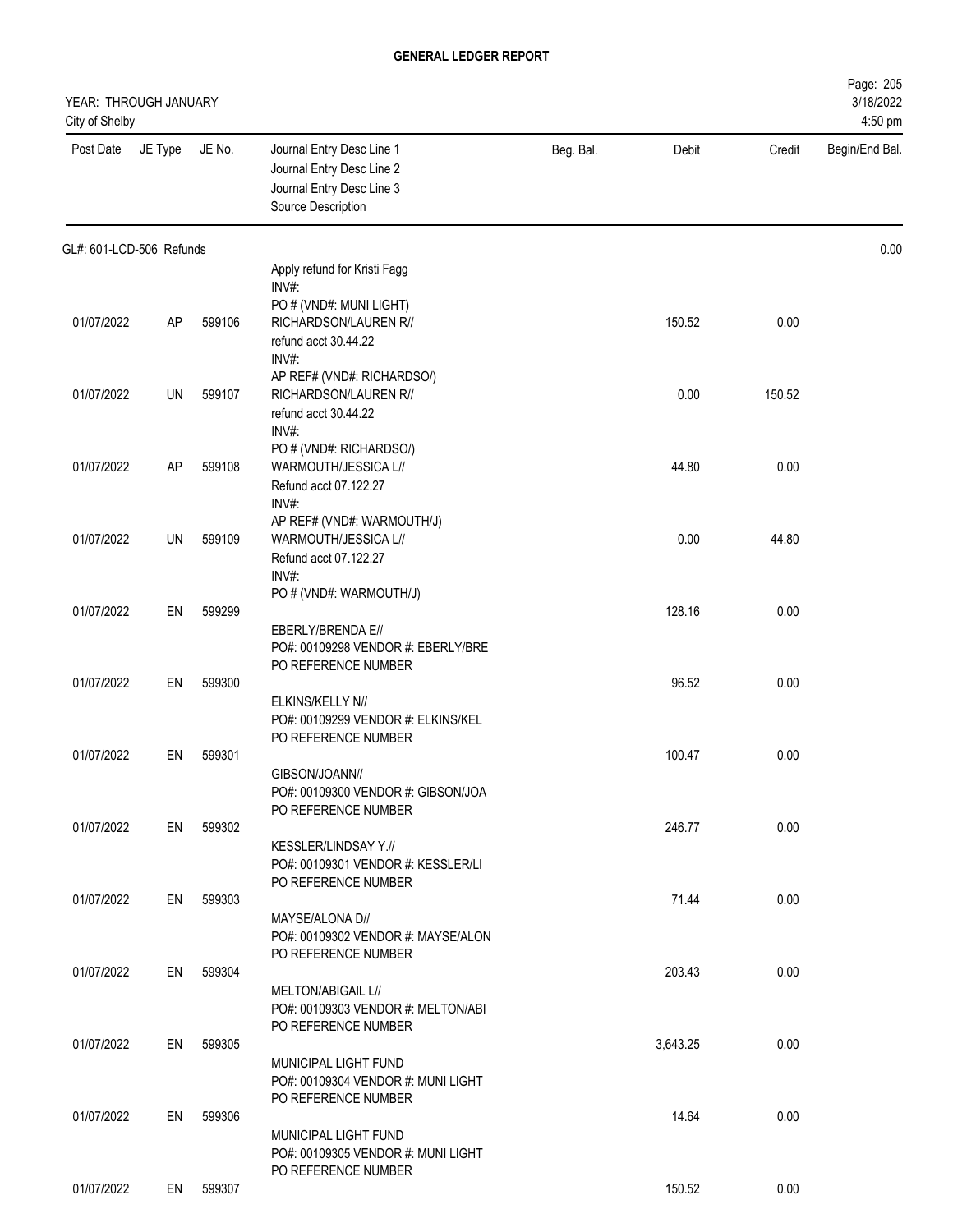| YEAR: THROUGH JANUARY<br>City of Shelby |          |                        |                                                                                                                                                  |           |           |           | Page: 206<br>3/18/2022<br>4:50 pm |
|-----------------------------------------|----------|------------------------|--------------------------------------------------------------------------------------------------------------------------------------------------|-----------|-----------|-----------|-----------------------------------|
| Post Date                               | JE Type  | JE No.                 | Journal Entry Desc Line 1<br>Journal Entry Desc Line 2<br>Journal Entry Desc Line 3<br>Source Description                                        | Beg. Bal. | Debit     | Credit    | Begin/End Bal.                    |
| GL#: 601-LCD-506 Refunds                |          |                        |                                                                                                                                                  |           |           |           | 0.00                              |
|                                         |          |                        | RICHARDSON/LAUREN R//<br>PO#: 00109306 VENDOR #: RICHARDSO/                                                                                      |           |           |           |                                   |
|                                         |          |                        | PO REFERENCE NUMBER                                                                                                                              |           |           |           |                                   |
| 01/07/2022                              | EN       | 599308                 | WARMOUTH/JESSICA L//<br>PO#: 00109307 VENDOR #: WARMOUTH/J<br>PO REFERENCE NUMBER                                                                |           | 44.80     | 0.00      |                                   |
| 01/07/2022                              | EN       | 599319                 |                                                                                                                                                  |           | 3,000.00  | 0.00      |                                   |
|                                         |          |                        | MUNICIPAL LIGHT FUND<br>PO#: 00109318 VENDOR #: MUNI LIGHT<br>PO REFERENCE NUMBER                                                                |           |           |           |                                   |
| 01/31/2022                              | EN       | 600349                 | COLLINS/VICTORIA N//<br>PO#: 00109525 VENDOR #: COLLINS/VI<br>PO REFERENCE NUMBER                                                                |           | 192.11    | 0.00      |                                   |
| 601-LCD-506                             | Refunds  |                        |                                                                                                                                                  | 0.00      | 7,700.00  | 0.00      | 7,700.00                          |
| GL#: 601-TRS-462 Transfer-Miscellaneous |          |                        |                                                                                                                                                  |           |           |           | 0.00                              |
| 01/10/2022                              | GJ       | 599405                 | Interest from customer depoosits 2021<br>transfered to electric<br>pio                                                                           |           | 24.95     | 0.00      |                                   |
| 601-TRS-462                             |          | Transfer-Miscellaneous |                                                                                                                                                  | 0.00      | 24.95     | 0.00      | 24.95                             |
|                                         |          |                        | Fund: 601 - Light Customer Deposit Fund Totals:                                                                                                  |           | 7,724.95  | 4,600.00  |                                   |
| GL#: 602-MIS-200 Interest               |          |                        |                                                                                                                                                  |           |           |           | 0.00                              |
| 01/31/2022                              |          | CR 600409              | Interest light debt reserve<br>pio                                                                                                               |           | 0.00      | 1.24      |                                   |
| 602-MIS-200                             | Interest |                        |                                                                                                                                                  | 0.00      | 0.00      | 1.24      | 1.24                              |
|                                         |          |                        | Fund: 602 - Light Debt Reserve Fund Totals:                                                                                                      |           | 0.00      | 1.24      |                                   |
|                                         |          |                        | GL#: 700-PPF-416 Policemen and Firemen Pension                                                                                                   |           |           |           | 0.00                              |
| 01/04/2022                              | EN       | 599213                 | OHIO POLICE & FIRE PENSION<br>PO#: 00109213 VENDOR #: OP&FP                                                                                      |           | 17,642.47 | 0.00      |                                   |
| 01/05/2022                              | AP       | 598913                 | PO REFERENCE NUMBER<br>OHIO POLICE & FIRE PENSION<br>Employer portion 11/21/21-<br>INV#:                                                         |           | 17,642.47 | 0.00      |                                   |
| 01/05/2022                              | UN       | 598914                 | AP REF# (VND#: OP&FP<br>$\rightarrow$<br>OHIO POLICE & FIRE PENSION<br>Employer portion 11/21/21-<br>INV#:<br>PO # (VND#: OP&FP<br>$\rightarrow$ |           | 0.00      | 17,642.47 |                                   |
| 700-PPF-416                             |          |                        | Policemen and Firemen Pension                                                                                                                    | 0.00      | 17,642.47 | 0.00      | 17,642.47                         |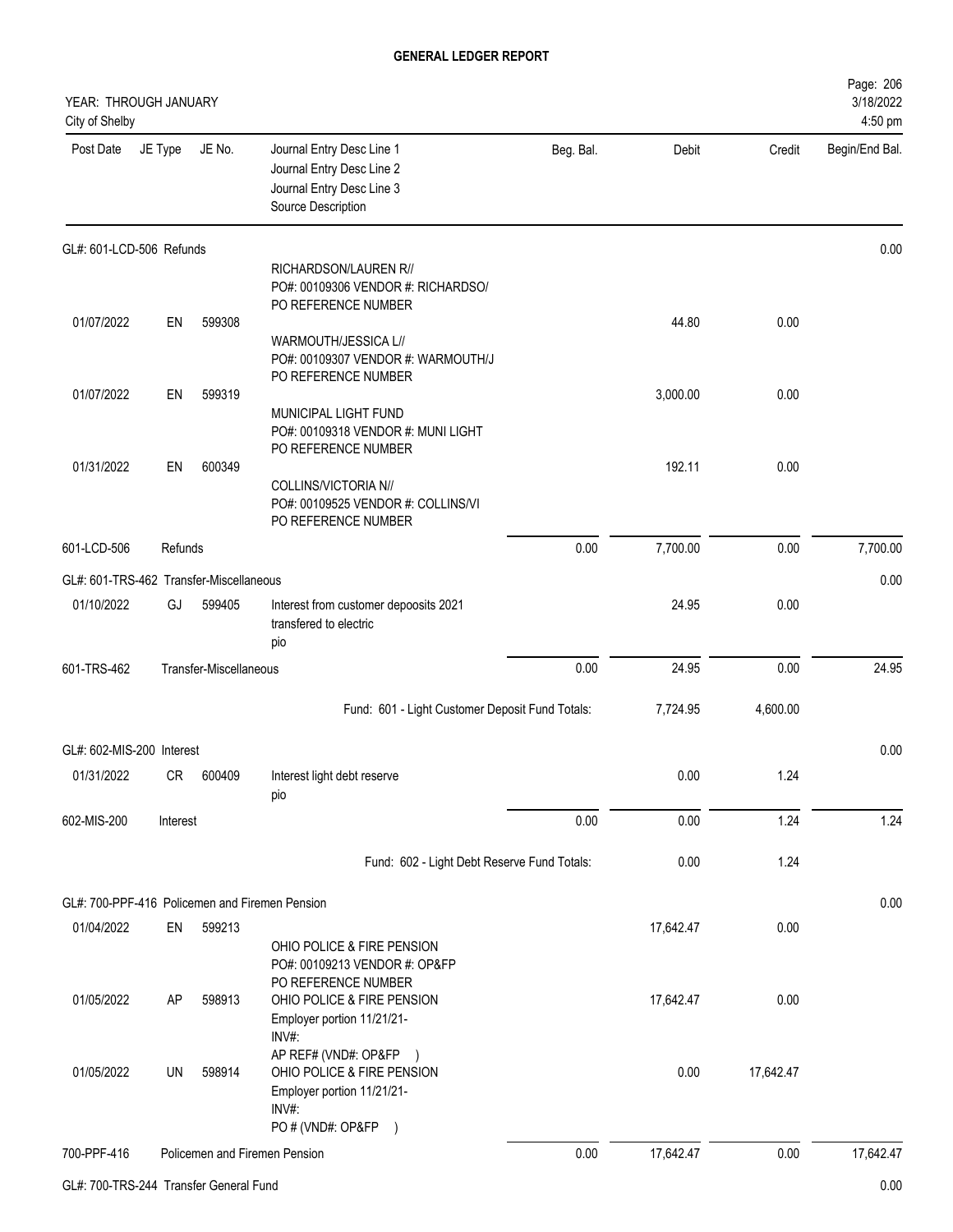| YEAR: THROUGH JANUARY<br>City of Shelby        |           |                               |                                                                                                                                   |           |           |           | Page: 207<br>3/18/2022<br>4:50 pm |
|------------------------------------------------|-----------|-------------------------------|-----------------------------------------------------------------------------------------------------------------------------------|-----------|-----------|-----------|-----------------------------------|
| Post Date                                      | JE Type   | JE No.                        | Journal Entry Desc Line 1<br>Journal Entry Desc Line 2<br>Journal Entry Desc Line 3<br>Source Description                         | Beg. Bal. | Debit     | Credit    | Begin/End Bal.                    |
| GL#: 700-TRS-244 Transfer General Fund         |           |                               |                                                                                                                                   |           |           |           | 0.00                              |
| 01/31/2022                                     | GJ        | 600420                        | General fund transfer to police pension<br>pio                                                                                    |           | 0.00      | 15,000.00 |                                   |
| 700-TRS-244                                    |           | <b>Transfer General Fund</b>  |                                                                                                                                   | 0.00      | 0.00      | 15,000.00 | 15,000.00                         |
|                                                |           |                               | Fund: 700 - Police Pension Fund Totals:                                                                                           |           | 17,642.47 | 15,000.00 |                                   |
| GL#: 701-FPF-416 Policemen and Firemen Pension |           |                               |                                                                                                                                   |           |           |           | 0.00                              |
| 01/04/2022                                     | EN        | 599213                        |                                                                                                                                   |           | 23,836.87 | 0.00      |                                   |
|                                                |           |                               | OHIO POLICE & FIRE PENSION<br>PO#: 00109213 VENDOR #: OP&FP<br>PO REFERENCE NUMBER                                                |           |           |           |                                   |
| 01/05/2022                                     | AΡ        | 598913                        | OHIO POLICE & FIRE PENSION<br>Employer portion 11/21/21-<br>INV#:                                                                 |           | 23,836.87 | 0.00      |                                   |
| 01/05/2022                                     | <b>UN</b> | 598914                        | AP REF# (VND#: OP&FP )<br>OHIO POLICE & FIRE PENSION<br>Employer portion 11/21/21-<br>INV#:<br>PO # (VND#: OP&FP<br>$\rightarrow$ |           | 0.00      | 23,836.87 |                                   |
| 701-FPF-416                                    |           | Policemen and Firemen Pension |                                                                                                                                   | 0.00      | 23,836.87 | 0.00      | 23,836.87                         |
| GL#: 701-TRS-244 Transfer General Fund         |           |                               |                                                                                                                                   |           |           |           | 0.00                              |
| 01/31/2022                                     | GJ        | 600421                        | General fund transfer fire pension<br>pio                                                                                         |           | 0.00      | 15,000.00 |                                   |
| 701-TRS-244                                    |           | <b>Transfer General Fund</b>  |                                                                                                                                   | 0.00      | 0.00      | 15,000.00 | 15,000.00                         |
|                                                |           |                               | Fund: 701 - Fire Pension Fund Totals:                                                                                             |           | 23,836.87 | 15,000.00 |                                   |
| GL#: 702-PEF-510 Clothing Allowance            |           |                               |                                                                                                                                   |           |           |           | 0.00                              |
| 01/03/2022                                     | AP        | 598848                        | AIDT/DIANNA//                                                                                                                     |           | 800.00    | 0.00      |                                   |
|                                                |           |                               | 2022 uniform allowance<br>INV#:                                                                                                   |           |           |           |                                   |
| 01/03/2022                                     | UN        | 598849                        | AP REF# (VND#: AIDT, DIAN)<br>AIDT/DIANNA//<br>2022 uniform allowance                                                             |           | 0.00      | 800.00    |                                   |
| 01/03/2022                                     | AP        | 598850                        | INV#:<br>PO # (VND#: AIDT, DIAN)<br>ARTRIP/JOSEPH//                                                                               |           | 900.00    | 0.00      |                                   |
|                                                |           |                               | 2022 uniform allowance<br>INV#:<br>AP REF# (VND#: ARTRIP/JOS)                                                                     |           |           |           |                                   |
| 01/03/2022                                     | UN        | 598851                        | ARTRIP/JOSEPH//<br>2022 uniform allowance<br>INV#:                                                                                |           | 0.00      | 900.00    |                                   |
| 01/03/2022                                     | AP        | 598852                        | PO # (VND#: ARTRIP/JOS)<br>BAKER/CODY//<br>2022 uniform allowance<br>INV#:<br>AP REF# (VND#: BAKER,CODY)                          |           | 900.00    | 0.00      |                                   |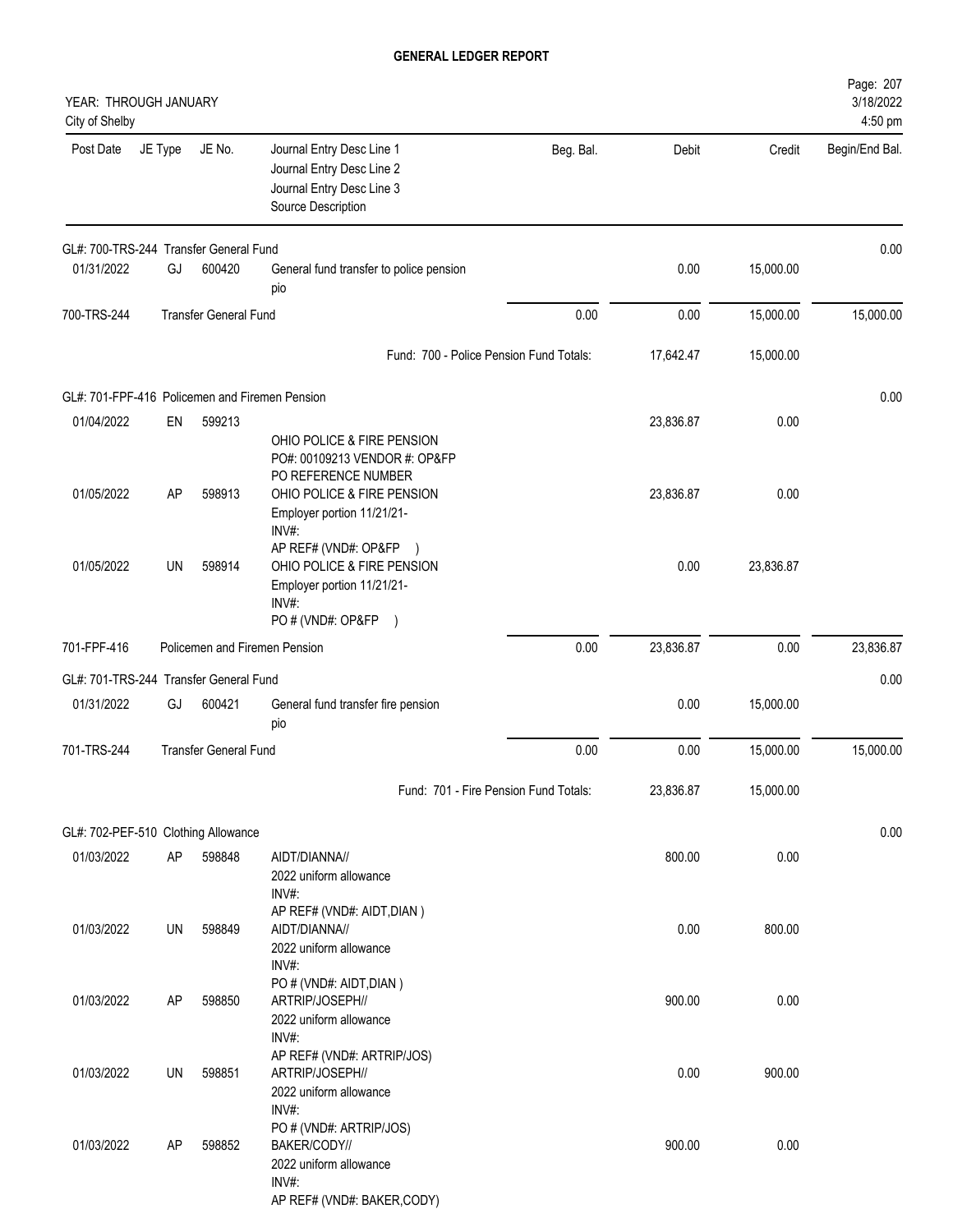| YEAR: THROUGH JANUARY<br>City of Shelby |         |        |                                                                                                                  |           |        |        | Page: 208<br>3/18/2022<br>4:50 pm |
|-----------------------------------------|---------|--------|------------------------------------------------------------------------------------------------------------------|-----------|--------|--------|-----------------------------------|
| Post Date                               | JE Type | JE No. | Journal Entry Desc Line 1<br>Journal Entry Desc Line 2<br>Journal Entry Desc Line 3<br>Source Description        | Beg. Bal. | Debit  | Credit | Begin/End Bal.                    |
| GL#: 702-PEF-510 Clothing Allowance     |         |        |                                                                                                                  |           |        |        | 0.00                              |
| 01/03/2022                              | UN      | 598853 | BAKER/CODY//<br>2022 uniform allowance<br>INV#:                                                                  |           | 0.00   | 900.00 |                                   |
| 01/03/2022                              | AP      | 598854 | PO # (VND#: BAKER,CODY)<br>BUSHEY/AARON//<br>2022 uniform allowance<br>INV#:                                     |           | 900.00 | 0.00   |                                   |
| 01/03/2022                              | UN      | 598855 | AP REF# (VND#: BUSHEY/AAR)<br>BUSHEY/AARON//<br>2022 uniform allowance<br>INV#:                                  |           | 0.00   | 900.00 |                                   |
| 01/03/2022                              | AP      | 598856 | PO # (VND#: BUSHEY/AAR)<br>CHAMBERS/BENJAMIN//<br>2022 uniform allowance<br>INV#:                                |           | 900.00 | 0.00   |                                   |
| 01/03/2022                              | UN      | 598857 | AP REF# (VND#: CHAMBERS/B)<br>CHAMBERS/BENJAMIN//<br>2022 uniform allowance<br>INV#:                             |           | 0.00   | 900.00 |                                   |
| 01/03/2022                              | AP      | 598858 | PO # (VND#: CHAMBERS/B)<br>COMBS/LANCE//<br>2022 uniform allowance                                               |           | 900.00 | 0.00   |                                   |
| 01/03/2022                              | UN      | 598859 | INV#:<br>AP REF# (VND#: COMBS/LANC)<br>COMBS/LANCE//<br>2022 uniform allowance                                   |           | 0.00   | 900.00 |                                   |
| 01/03/2022                              | AP      | 598860 | INV#:<br>PO # (VND#: COMBS/LANC)<br>FETZER/EDWARD//<br>2022 uniform allowance                                    |           | 900.00 | 0.00   |                                   |
| 01/03/2022                              | UN      | 598861 | INV#:<br>AP REF# (VND#: FETZER/EDW)<br>FETZER/EDWARD//<br>2022 uniform allowance                                 |           | 0.00   | 900.00 |                                   |
| 01/03/2022                              | AP      | 598862 | INV#:<br>PO # (VND#: FETZER/EDW)<br>HATCHER/MACKENZIE//<br>2022 uniform allowance                                |           | 800.00 | 0.00   |                                   |
| 01/03/2022                              | UN      | 598863 | INV#:<br>AP REF# (VND#: HATCHER/MA)<br>HATCHER/MACKENZIE//<br>2022 uniform allowance                             |           | 0.00   | 800.00 |                                   |
| 01/03/2022                              | AP      | 598864 | INV#:<br>PO # (VND#: HATCHER/MA)<br>KOCHER/NOAH//<br>2022 uniform allowance                                      |           | 900.00 | 0.00   |                                   |
| 01/03/2022                              | UN      | 598865 | INV#:<br>AP REF# (VND#: KOCHER/NO)<br>KOCHER/NOAH//<br>2022 uniform allowance<br>INV#:<br>PO # (VND#: KOCHER/NO) |           | 0.00   | 900.00 |                                   |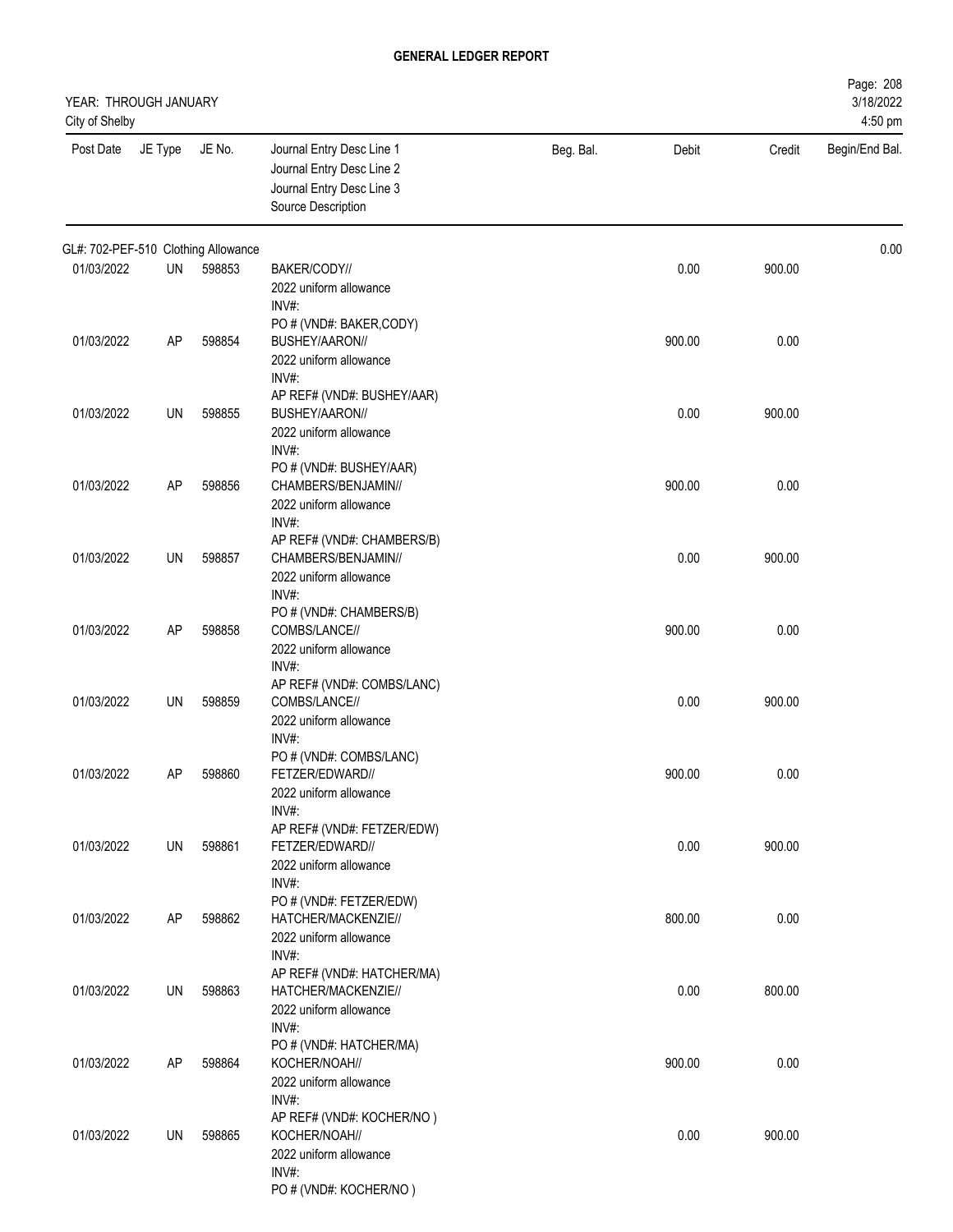| YEAR: THROUGH JANUARY<br>City of Shelby |         |        |                                                                                                                      |           |        |        | Page: 209<br>3/18/2022<br>4:50 pm |
|-----------------------------------------|---------|--------|----------------------------------------------------------------------------------------------------------------------|-----------|--------|--------|-----------------------------------|
| Post Date                               | JE Type | JE No. | Journal Entry Desc Line 1<br>Journal Entry Desc Line 2<br>Journal Entry Desc Line 3<br>Source Description            | Beg. Bal. | Debit  | Credit | Begin/End Bal.                    |
| GL#: 702-PEF-510 Clothing Allowance     |         |        |                                                                                                                      |           |        |        | 0.00                              |
| 01/03/2022                              | AP      | 598866 | NEUMANN/OLIVIA//<br>2022 uniform allowance<br>INV#:                                                                  |           | 800.00 | 0.00   |                                   |
| 01/03/2022                              | UN      | 598867 | AP REF# (VND#: NEUMANN/OL)<br>NEUMANN/OLIVIA//<br>2022 uniform allowance<br>INV#:                                    |           | 0.00   | 800.00 |                                   |
| 01/03/2022                              | AP      | 598868 | PO # (VND#: NEUMANN/OL)<br>NOLEN/SEAN//<br>2022 unifrom allowance                                                    |           | 900.00 | 0.00   |                                   |
| 01/03/2022                              | UN      | 598869 | INV#:<br>AP REF# (VND#: NOLEN/SEAN)<br>NOLEN/SEAN//<br>2022 unifrom allowance                                        |           | 0.00   | 900.00 |                                   |
| 01/03/2022                              | AP      | 598870 | INV#:<br>PO # (VND#: NOLEN/SEAN)<br>RATH/ERIC//<br>2022 uniform allowance                                            |           | 900.00 | 0.00   |                                   |
| 01/03/2022                              | UN      | 598871 | INV#:<br>AP REF# (VND#: RATH/ERIC)<br>RATH/ERIC//<br>2022 uniform allowance                                          |           | 0.00   | 900.00 |                                   |
| 01/03/2022                              | AP      | 598872 | INV#:<br>PO # (VND#: RATH/ERIC)<br>REED/JOHN//<br>2022 uniform allowance                                             |           | 900.00 | 0.00   |                                   |
| 01/03/2022                              | UN      | 598873 | INV#:<br>AP REF# (VND#: REED/JOHN)<br>REED/JOHN//<br>2022 uniform allowance                                          |           | 0.00   | 900.00 |                                   |
| 01/03/2022                              | AP      | 598874 | INV#:<br>PO # (VND#: REED/JOHN)<br>RUTHERFORD/MARISSA D//<br>2022 uniform allowance                                  |           | 900.00 | 0.00   |                                   |
| 01/03/2022                              | UN      | 598875 | INV#:<br>AP REF# (VND#: RUTHERFORD)<br>RUTHERFORD/MARISSA D//<br>2022 uniform allowance                              |           | 0.00   | 900.00 |                                   |
| 01/03/2022                              | AP      | 598876 | INV#:<br>PO # (VND#: RUTHERFORD)<br>SCOTT/TIMOTHY//<br>2022 uniform allowance                                        |           | 900.00 | 0.00   |                                   |
| 01/03/2022                              | UN      | 598877 | INV#:<br>AP REF# (VND#: SCOTT/TIMO)<br>SCOTT/TIMOTHY//<br>2022 uniform allowance                                     |           | 0.00   | 900.00 |                                   |
| 01/03/2022                              | AP      | 598878 | INV#:<br>PO # (VND#: SCOTT/TIMO)<br>SWISHER/KEITH//<br>2022 uniform allowance<br>INV#:<br>AP REF# (VND#: SWISHER/KE) |           | 900.00 | 0.00   |                                   |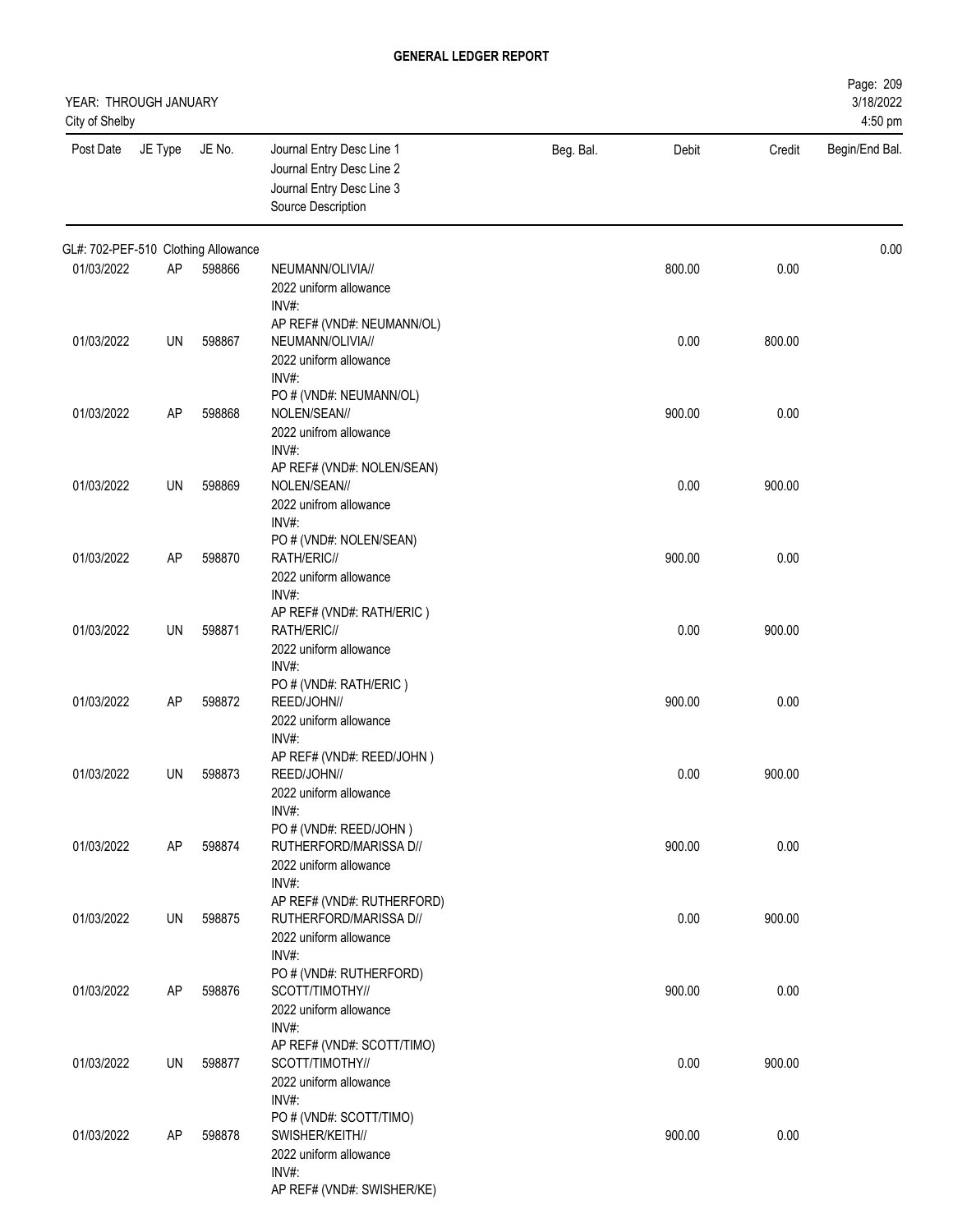| YEAR: THROUGH JANUARY<br>City of Shelby |         |        |                                                                                                                                               |           |        |        | Page: 210<br>3/18/2022<br>4:50 pm |
|-----------------------------------------|---------|--------|-----------------------------------------------------------------------------------------------------------------------------------------------|-----------|--------|--------|-----------------------------------|
| Post Date                               | JE Type | JE No. | Journal Entry Desc Line 1<br>Journal Entry Desc Line 2<br>Journal Entry Desc Line 3<br>Source Description                                     | Beg. Bal. | Debit  | Credit | Begin/End Bal.                    |
| GL#: 702-PEF-510 Clothing Allowance     |         |        |                                                                                                                                               |           |        |        | 0.00                              |
| 01/03/2022                              | UN      | 598879 | SWISHER/KEITH//<br>2022 uniform allowance<br>INV#:                                                                                            |           | 0.00   | 900.00 |                                   |
| 01/03/2022                              | AP      | 598880 | PO # (VND#: SWISHER/KE)<br>TURNER/ADAM//<br>2022 uniform allowance<br>INV#:                                                                   |           | 900.00 | 0.00   |                                   |
| 01/03/2022                              | UN      | 598881 | AP REF# (VND#: TURNER/ADA)<br>TURNER/ADAM//<br>2022 uniform allowance                                                                         |           | 0.00   | 900.00 |                                   |
| 01/03/2022                              | AP      | 598882 | INV#:<br>PO # (VND#: TURNER/ADA)<br>THOMPSON/RENEE//<br>2022 uniform allowance                                                                |           | 800.00 | 0.00   |                                   |
| 01/03/2022                              | UN      | 598883 | INV#:<br>AP REF# (VND#: THOMPS/REN)<br>THOMPSON/RENEE//<br>2022 uniform allowance<br>INV#:                                                    |           | 0.00   | 800.00 |                                   |
| 01/03/2022                              | EN      | 599181 | PO # (VND#: THOMPS/REN)<br>AIDT/DIANNA//<br>PO#: 00109181 VENDOR #: AIDT, DIAN                                                                |           | 800.00 | 0.00   |                                   |
| 01/03/2022                              | EN      | 599182 | PO REFERENCE NUMBER<br>ARTRIP/JOSEPH//<br>PO#: 00109182 VENDOR #: ARTRIP/JOS                                                                  |           | 900.00 | 0.00   |                                   |
| 01/03/2022                              | EN      | 599183 | PO REFERENCE NUMBER<br>BAKER/CODY//<br>PO#: 00109183 VENDOR #: BAKER,CODY                                                                     |           | 900.00 | 0.00   |                                   |
| 01/03/2022                              | EN      | 599184 | PO REFERENCE NUMBER<br>BUSHEY/AARON//                                                                                                         |           | 900.00 | 0.00   |                                   |
| 01/03/2022                              | EN.     | 599185 | PO#: 00109184 VENDOR #: BUSHEY/AAR<br>PO REFERENCE NUMBER<br>CHAMBERS/BENJAMIN//                                                              |           | 900.00 | 0.00   |                                   |
| 01/03/2022                              | EN      | 599186 | PO#: 00109185 VENDOR #: CHAMBERS/B<br>PO REFERENCE NUMBER<br>COMBS/LANCE//<br>PO#: 00109186 VENDOR #: COMBS/LANC                              |           | 900.00 | 0.00   |                                   |
| 01/03/2022                              | EN      | 599187 | PO REFERENCE NUMBER<br>FETZER/EDWARD//                                                                                                        |           | 900.00 | 0.00   |                                   |
| 01/03/2022                              | EN      | 599188 | PO#: 00109187 VENDOR #: FETZER/EDW<br>PO REFERENCE NUMBER<br>HATCHER/MACKENZIE//<br>PO#: 00109188 VENDOR #: HATCHER/MA<br>PO REFERENCE NUMBER |           | 800.00 | 0.00   |                                   |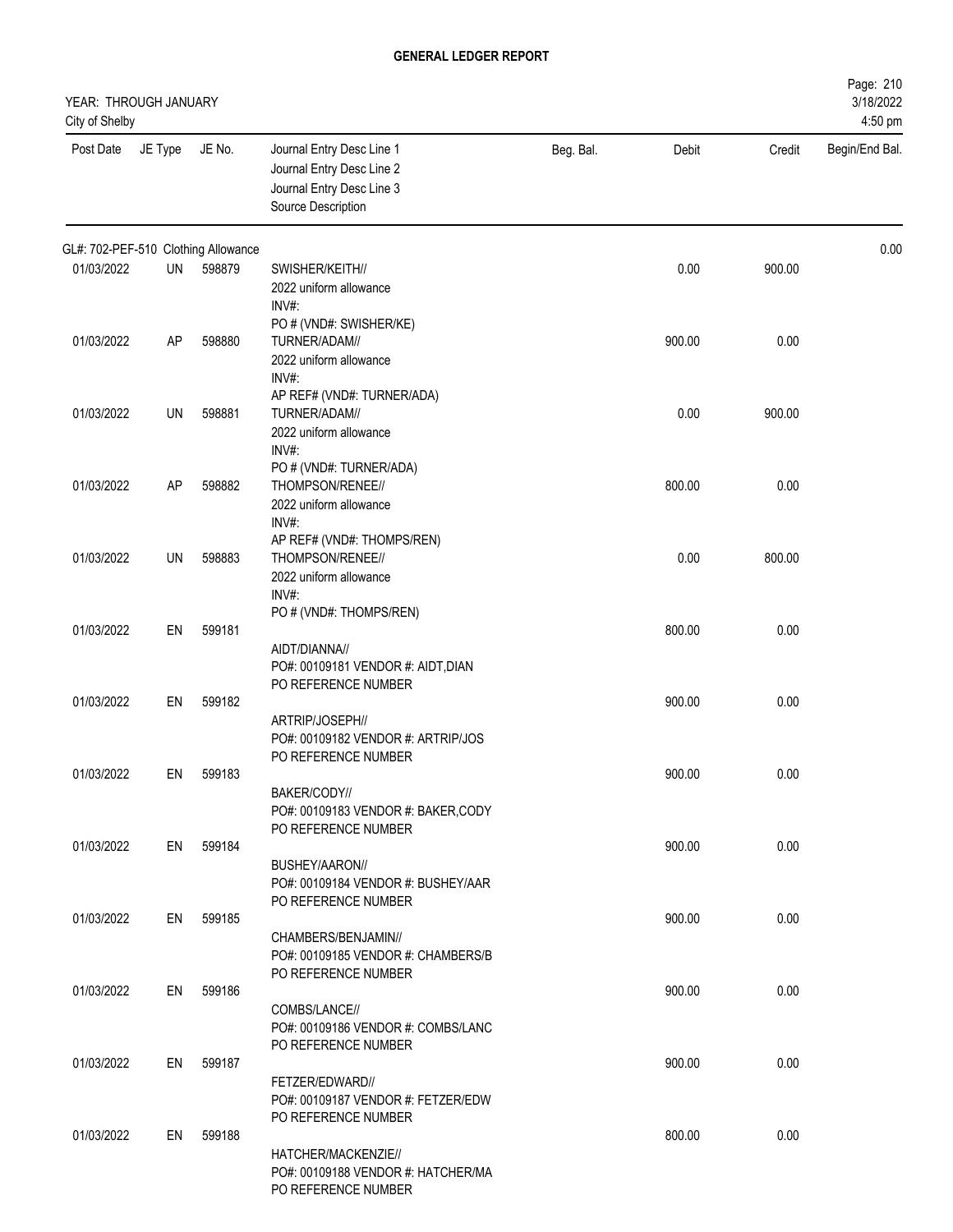| YEAR: THROUGH JANUARY<br>City of Shelby |         |                                        |                                                                                                           |           |           |        | Page: 211<br>3/18/2022<br>4:50 pm |
|-----------------------------------------|---------|----------------------------------------|-----------------------------------------------------------------------------------------------------------|-----------|-----------|--------|-----------------------------------|
| Post Date                               | JE Type | JE No.                                 | Journal Entry Desc Line 1<br>Journal Entry Desc Line 2<br>Journal Entry Desc Line 3<br>Source Description | Beg. Bal. | Debit     | Credit | Begin/End Bal.                    |
|                                         |         | GL#: 702-PEF-510 Clothing Allowance    |                                                                                                           |           |           |        | 0.00                              |
| 01/03/2022                              | EN      | 599189                                 | KOCHER/NOAH//                                                                                             |           | 900.00    | 0.00   |                                   |
|                                         |         |                                        | PO#: 00109189 VENDOR #: KOCHER/NO<br>PO REFERENCE NUMBER                                                  |           |           |        |                                   |
| 01/03/2022                              | EN      | 599190                                 | NEUMANN/OLIVIA//<br>PO#: 00109190 VENDOR #: NEUMANN/OL<br>PO REFERENCE NUMBER                             |           | 800.00    | 0.00   |                                   |
| 01/03/2022                              | EN      | 599191                                 |                                                                                                           |           | 900.00    | 0.00   |                                   |
|                                         |         |                                        | NOLEN/SEAN//<br>PO#: 00109191 VENDOR #: NOLEN/SEAN<br>PO REFERENCE NUMBER                                 |           |           |        |                                   |
| 01/03/2022                              | EN      | 599192                                 |                                                                                                           |           | 900.00    | 0.00   |                                   |
|                                         |         |                                        | RATH/ERIC//<br>PO#: 00109192 VENDOR #: RATH/ERIC<br>PO REFERENCE NUMBER                                   |           |           |        |                                   |
| 01/03/2022                              | EN      | 599193                                 |                                                                                                           |           | 900.00    | 0.00   |                                   |
|                                         |         |                                        | REED/JOHN//<br>PO#: 00109193 VENDOR #: REED/JOHN<br>PO REFERENCE NUMBER                                   |           |           |        |                                   |
| 01/03/2022                              | EN      | 599194                                 | RUTHERFORD/MARISSA D//<br>PO#: 00109194 VENDOR #: RUTHERFORD<br>PO REFERENCE NUMBER                       |           | 900.00    | 0.00   |                                   |
| 01/03/2022                              | EN      | 599195                                 | SCOTT/TIMOTHY//<br>PO#: 00109195 VENDOR #: SCOTT/TIMO<br>PO REFERENCE NUMBER                              |           | 900.00    | 0.00   |                                   |
| 01/03/2022                              | EN      | 599196                                 |                                                                                                           |           | 900.00    | 0.00   |                                   |
|                                         |         |                                        | SWISHER/KEITH//<br>PO#: 00109196 VENDOR #: SWISHER/KE<br>PO REFERENCE NUMBER                              |           |           |        |                                   |
| 01/03/2022                              | EN      | 599197                                 | THOMPSON/RENEE//<br>PO#: 00109197 VENDOR #: THOMPS/REN                                                    |           | 800.00    | 0.00   |                                   |
| 01/03/2022                              | EN      | 599198                                 | PO REFERENCE NUMBER                                                                                       |           | 900.00    | 0.00   |                                   |
|                                         |         |                                        | TURNER/ADAM//<br>PO#: 00109198 VENDOR #: TURNER/ADA<br>PO REFERENCE NUMBER                                |           |           |        |                                   |
| 702-PEF-510                             |         | <b>Clothing Allowance</b>              |                                                                                                           | 0.00      | 15,800.00 | 0.00   | 15,800.00                         |
|                                         |         |                                        | Fund: 702 - Police Equipment Fund Totals:                                                                 |           | 15,800.00 | 0.00   |                                   |
|                                         |         | GL#: 703-FEF-486 Maintenance Equipment |                                                                                                           |           |           |        | 0.00                              |
| 01/06/2022                              | EN      | 599244                                 |                                                                                                           |           | 200.00    | 0.00   |                                   |
|                                         |         |                                        | ADVANCE AUTO PARTS<br>PO#: 00109243 VENDOR #: ADVANCE AU<br>PO REFERENCE NUMBER                           |           |           |        |                                   |
| 01/06/2022                              | EN      | 599246                                 | SHELBY PARTS CO.                                                                                          |           | 200.00    | 0.00   |                                   |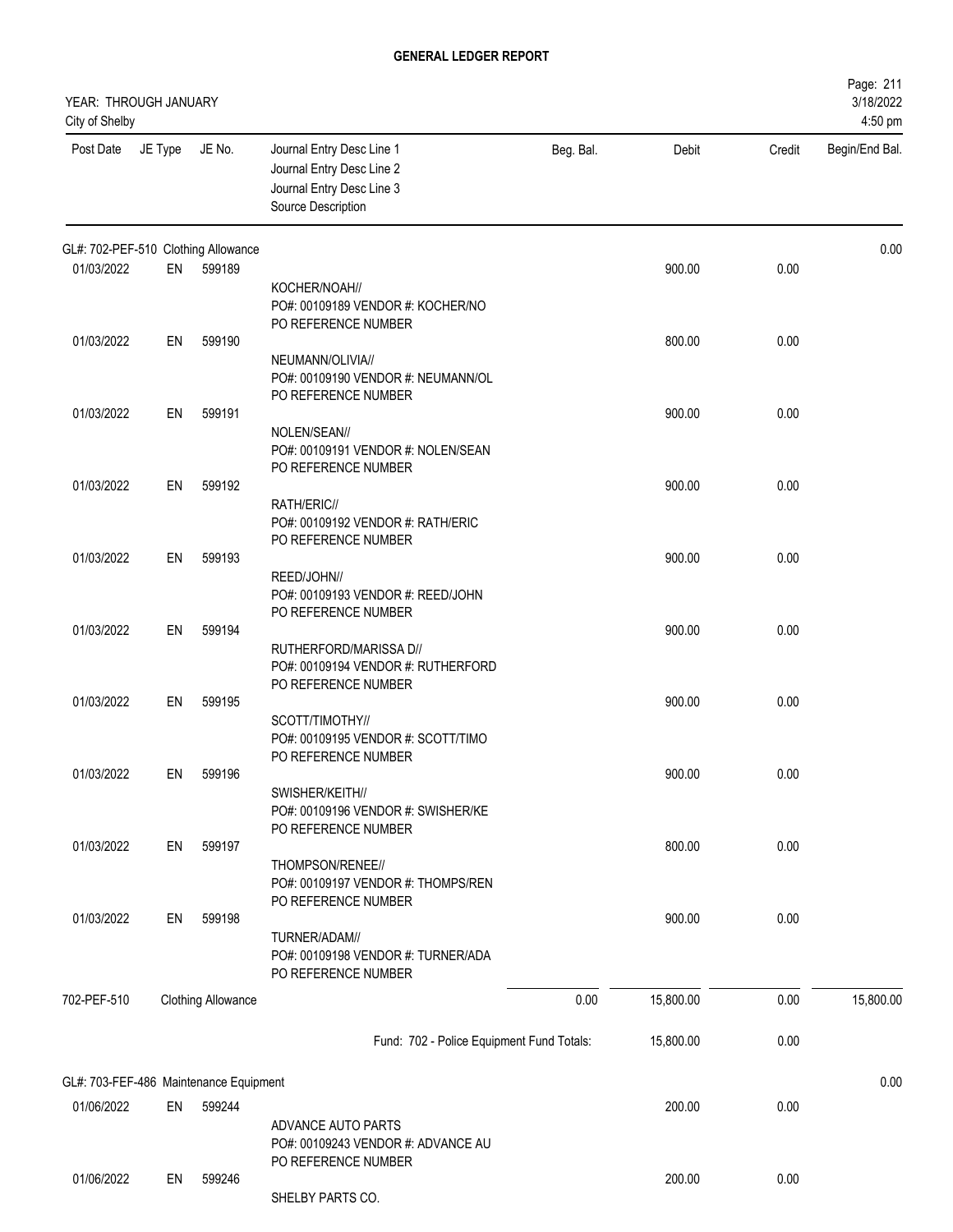| YEAR: THROUGH JANUARY<br>City of Shelby |           |        |                                                                                                              |           |          |          | Page: 212<br>3/18/2022<br>4:50 pm |
|-----------------------------------------|-----------|--------|--------------------------------------------------------------------------------------------------------------|-----------|----------|----------|-----------------------------------|
| Post Date                               | JE Type   | JE No. | Journal Entry Desc Line 1<br>Journal Entry Desc Line 2<br>Journal Entry Desc Line 3<br>Source Description    | Beg. Bal. | Debit    | Credit   | Begin/End Bal.                    |
| GL#: 703-FEF-486 Maintenance Equipment  |           |        |                                                                                                              |           |          |          | 0.00                              |
| 01/07/2022                              | AP        | 599000 | PO#: 00109245 VENDOR #: SHELBY PAR<br>PO REFERENCE NUMBER<br><b>BREATHING AIR SYSTEMS</b><br>labor and parts |           | 1,312.79 | 0.00     |                                   |
| 01/07/2022                              | UN        | 599001 | INV#:<br><b>INV-OH2378</b><br>AP REF# (VND#: BREATHING)<br><b>BREATHING AIR SYSTEMS</b><br>labor and parts   |           | 0.00     | 1,091.80 |                                   |
| 01/07/2022                              | <b>AP</b> | 599024 | INV#:<br><b>INV-OH2378</b><br>PO # (VND#: BREATHING)<br>SHELBY PARTS CO.<br>industrial battery,              |           | 134.81   | 0.00     |                                   |
| 01/07/2022                              | UN        | 599025 | INV#:<br>330601<br>AP REF# (VND#: SHELBY PAR)<br>SHELBY PARTS CO.<br>industrial battery,<br>INV#:<br>330601  |           | 0.00     | 134.81   |                                   |
| 01/10/2022                              | EN        | 599325 | PO # (VND#: SHELBY PAR)<br>FIRE SAFETY SERVICES, INC.                                                        |           | 176.25   | 0.00     |                                   |
| 01/10/2022                              | EN        | 599328 | PO#: 00109324 VENDOR #: FIRE SAFE<br>PO REFERENCE NUMBER<br>WARREN FIRE EQUIPMENT, INC.                      |           | 1,700.00 | 0.00     |                                   |
| 01/10/2022                              | EN        | 599329 | PO#: 00109327 VENDOR #: WARREN FIR<br>PO REFERENCE NUMBER<br>A & M FIRE & SAFETY EQUIP. INC                  |           | 1,200.00 | 0.00     |                                   |
| 01/10/2022                              | EN        | 599332 | PO#: 00109328 VENDOR #: A & M FIRE<br>PO REFERENCE NUMBER<br>CONSOLIDATED FLEET SERV INC                     |           | 1,100.00 | 0.00     |                                   |
| 01/10/2022                              | EN        | 599333 | PO#: 00109331 VENDOR #: CFS INSP<br>PO REFERENCE NUMBER<br><b>BREATHING AIR SYSTEMS</b>                      |           | 1,600.00 | 0.00     |                                   |
| 01/10/2022                              | EN        | 599334 | PO#: 00109332 VENDOR #: BREATHING<br>PO REFERENCE NUMBER<br>BUCKEYE POWER SALES CO INC                       |           | 1,100.00 | 0.00     |                                   |
| 01/24/2022                              | EN        | 600040 | PO#: 00109333 VENDOR #: BUCKEYE PO<br>PO REFERENCE NUMBER                                                    |           | 700.00   | 0.00     |                                   |
| 01/25/2022                              | EN        | 600077 | <b>BIOMEDICAL INSTRUMENTATION SER</b><br>PO#: 00109433 VENDOR #: BIOMEDICAL<br>PO REFERENCE NUMBER           |           | 200.00   | 0.00     |                                   |
|                                         |           |        | ADVANCE AUTO PARTS<br>PO#: 00109467 VENDOR #: ADVANCE AU<br>PO REFERENCE NUMBER                              |           |          |          |                                   |
| 01/25/2022                              | EN        | 600079 | SHELBY PARTS CO.                                                                                             |           | 200.00   | 0.00     |                                   |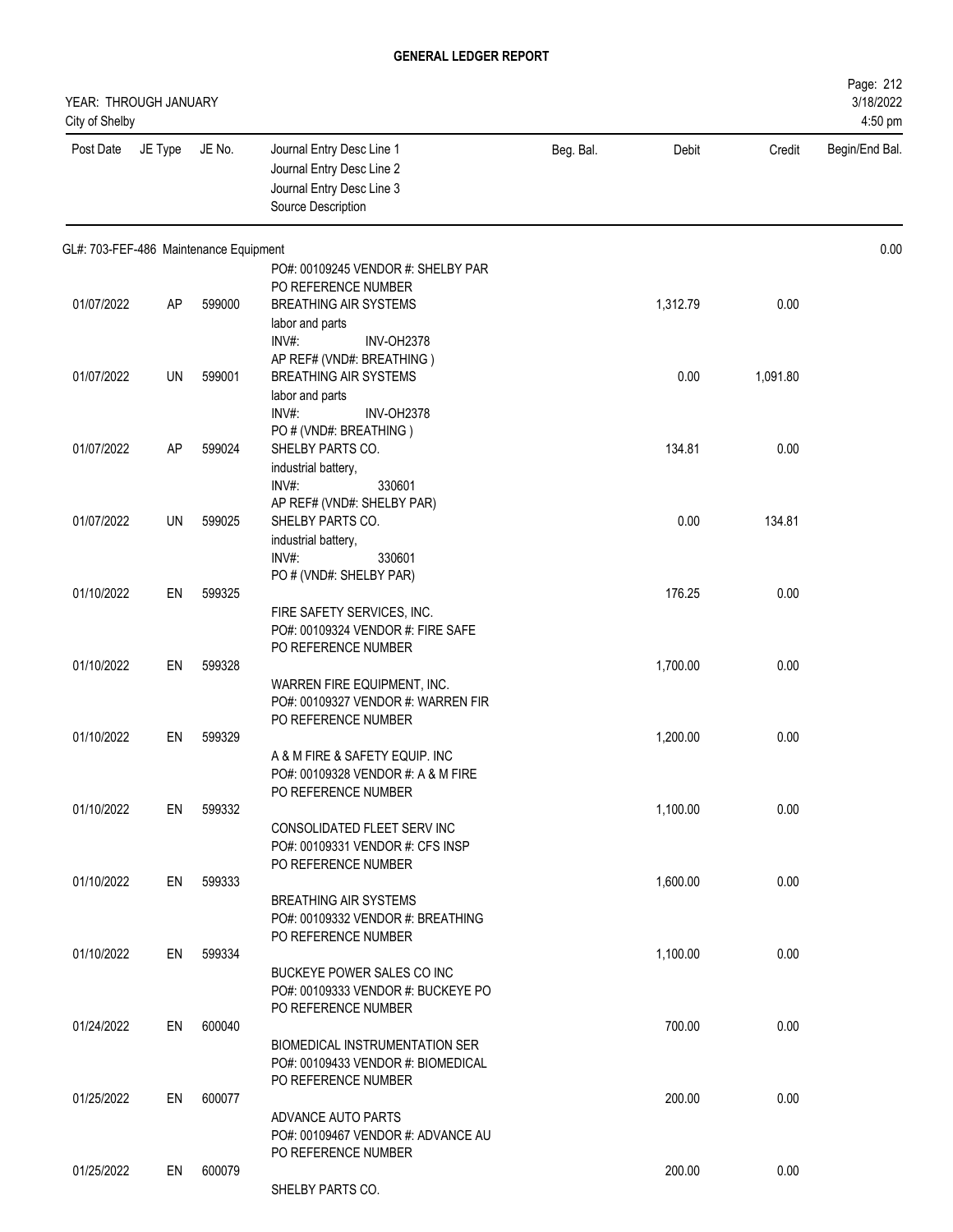| YEAR: THROUGH JANUARY<br>City of Shelby       |           |                       |                                                                                                           |           |          |        | Page: 213<br>3/18/2022<br>4:50 pm |
|-----------------------------------------------|-----------|-----------------------|-----------------------------------------------------------------------------------------------------------|-----------|----------|--------|-----------------------------------|
| Post Date                                     | JE Type   | JE No.                | Journal Entry Desc Line 1<br>Journal Entry Desc Line 2<br>Journal Entry Desc Line 3<br>Source Description | Beg. Bal. | Debit    | Credit | Begin/End Bal.                    |
| GL#: 703-FEF-486 Maintenance Equipment        |           |                       | PO#: 00109469 VENDOR #: SHELBY PAR<br>PO REFERENCE NUMBER                                                 |           |          |        | 0.00                              |
| 703-FEF-486                                   |           | Maintenance Equipment |                                                                                                           | 0.00      | 1,447.60 | 0.00   | 1,447.60                          |
| GL#: 703-FEF-507 Maintenance Building/Grounds |           |                       |                                                                                                           |           |          |        | 0.00                              |
| 01/05/2022                                    | UN        | 599230                | SHAKLEY MECHANICAL INC<br>PO#: 00106321 VENDOR #: SHAKLEY ME<br>CANCELLED PO REFERENCE NUMBER             |           | 0.00     | 598.12 |                                   |
| 01/06/2022                                    | EN        | 599241                | DAS HARDWARE LLC<br>PO#: 00109240 VENDOR #: DAS HARDWA<br>PO REFERENCE NUMBER                             |           | 200.00   | 0.00   |                                   |
| 01/07/2022                                    | AP        | 598966                | DAS HARDWARE LLC<br>fire dept Dec 2021<br>INV#:                                                           |           | 110.71   | 0.00   |                                   |
| 01/07/2022                                    | UN        | 598967                | AP REF# (VND#: DAS HARDWA)<br>DAS HARDWARE LLC<br>fire dept Dec 2021<br>INV#:                             |           | 0.00     | 200.00 |                                   |
| 01/10/2022                                    | EN        | 599330                | PO # (VND#: DAS HARDWA)<br>SHAKLEY MECHANICAL INC<br>PO#: 00109329 VENDOR #: SHAKLEY ME                   |           | 3,000.00 | 0.00   |                                   |
| 01/25/2022                                    | EN        | 600081                | PO REFERENCE NUMBER<br>DAS HARDWARE LLC<br>PO#: 00109471 VENDOR #: DAS HARDWA<br>PO REFERENCE NUMBER      |           | 200.00   | 0.00   |                                   |
| 703-FEF-507                                   |           |                       | Maintenance Building/Grounds                                                                              | 0.00      | 110.71   | 0.00   | 110.71                            |
| GL#: 703-FEF-510 Clothing Allowance           |           |                       |                                                                                                           |           |          |        | 0.00                              |
| 01/03/2022                                    | <b>AP</b> | 598812                | BACHMANN/HARVEY//<br>2022 uniform allowance<br>INV#:                                                      |           | 900.00   | 0.00   |                                   |
| 01/03/2022                                    | UN        | 598813                | AP REF# (VND#: BACHMANN/H)<br>BACHMANN/HARVEY//<br>2022 uniform allowance<br>INV#:                        |           | 0.00     | 900.00 |                                   |
| 01/03/2022                                    | AP        | 598814                | PO # (VND#: BACHMANN/H)<br>DEANE/BOB//<br>2022 uniform allowance<br>INV#:                                 |           | 900.00   | 0.00   |                                   |
| 01/03/2022                                    | UN        | 598815                | AP REF# (VND#: DEANE, BOB)<br>DEANE/BOB//<br>2022 uniform allowance                                       |           | 0.00     | 900.00 |                                   |
| 01/03/2022                                    | AP        | 598816                | INV#:<br>PO # (VND#: DEANE, BOB)<br>FINNEGAN/BRIAN//<br>2022 uniform allowance<br>INV#:                   |           | 900.00   | 0.00   |                                   |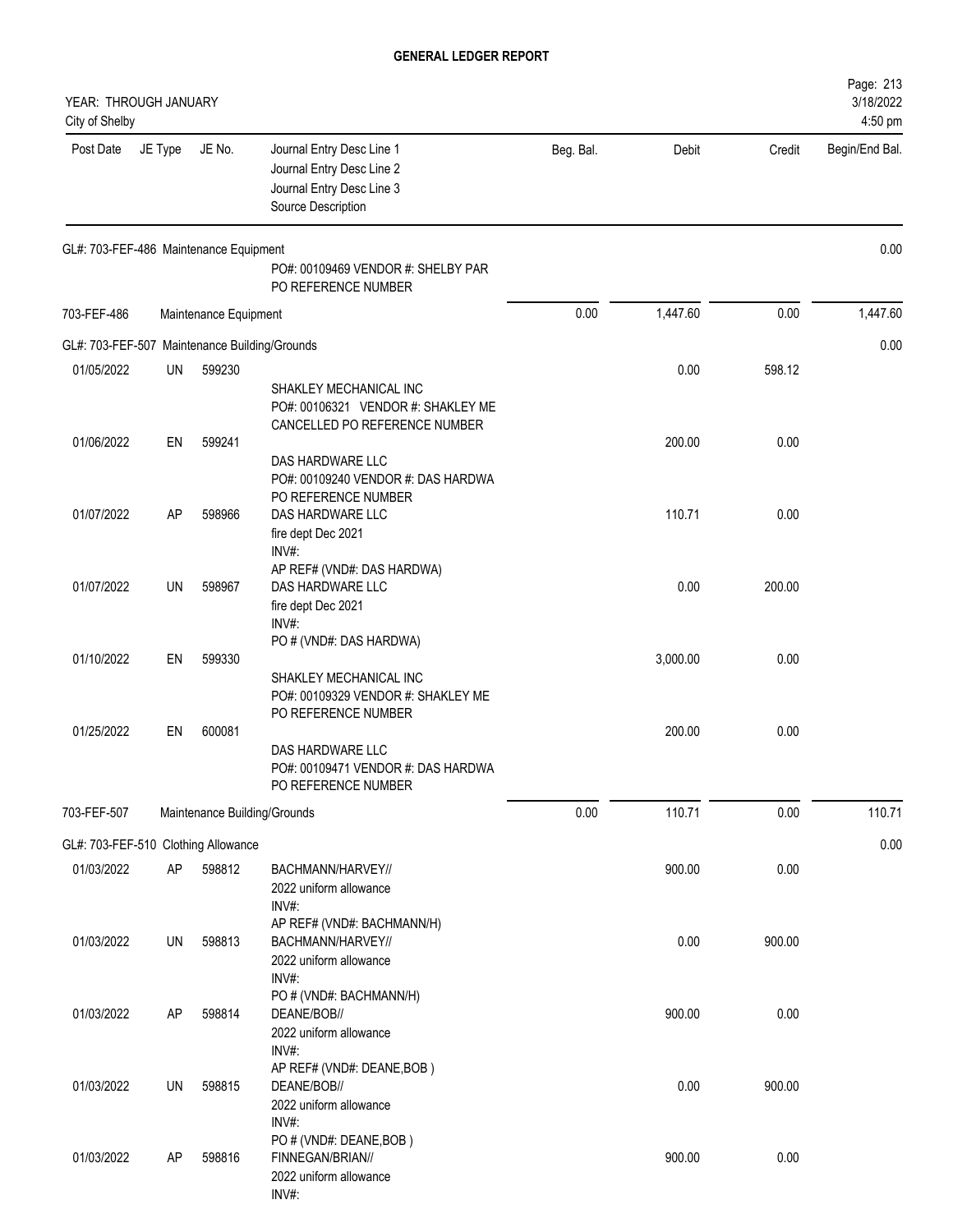| YEAR: THROUGH JANUARY<br>City of Shelby |         |        |                                                                                                           |           |        |        | Page: 214<br>3/18/2022<br>4:50 pm |
|-----------------------------------------|---------|--------|-----------------------------------------------------------------------------------------------------------|-----------|--------|--------|-----------------------------------|
| Post Date                               | JE Type | JE No. | Journal Entry Desc Line 1<br>Journal Entry Desc Line 2<br>Journal Entry Desc Line 3<br>Source Description | Beg. Bal. | Debit  | Credit | Begin/End Bal.                    |
| GL#: 703-FEF-510 Clothing Allowance     |         |        |                                                                                                           |           |        |        | 0.00                              |
| 01/03/2022                              | UN      | 598817 | AP REF# (VND#: FINNEGAN/B)<br>FINNEGAN/BRIAN//<br>2022 uniform allowance                                  |           | 0.00   | 900.00 |                                   |
| 01/03/2022                              | AP      | 598818 | INV#:<br>PO # (VND#: FINNEGAN/B)<br>GWIRTZ/ZACH//<br>2022 uniform allowance                               |           | 900.00 | 0.00   |                                   |
| 01/03/2022                              | UN      | 598819 | INV#:<br>AP REF# (VND#: GWIRTZ/ZAC)<br>GWIRTZ/ZACH//<br>2022 uniform allowance                            |           | 0.00   | 900.00 |                                   |
| 01/03/2022                              | AP      | 598820 | INV#:<br>PO # (VND#: GWIRTZ/ZAC)<br>LINSTRUM/ERIC M//<br>2022 uniform allowance                           |           | 900.00 | 0.00   |                                   |
| 01/03/2022                              | UN      | 598821 | INV#:<br>AP REF# (VND#: LINSTRUM/E)<br>LINSTRUM/ERIC M//<br>2022 uniform allowance<br>INV#:               |           | 0.00   | 900.00 |                                   |
| 01/03/2022                              | AP      | 598822 | PO # (VND#: LINSTRUM/E)<br>LOVELESS/STEVE//<br>2022 uniform allowance<br>INV#:                            |           | 900.00 | 0.00   |                                   |
| 01/03/2022                              | UN      | 598823 | AP REF# (VND#: LOVELESS/S)<br>LOVELESS/STEVE//<br>2022 uniform allowance<br>INV#:                         |           | 0.00   | 900.00 |                                   |
| 01/03/2022                              | AP      | 598824 | PO # (VND#: LOVELESS/S)<br>SAUDER/SAMUEL//<br>2022 uniform allowance<br>INV#:                             |           | 900.00 | 0.00   |                                   |
| 01/03/2022                              | UN      | 598825 | AP REF# (VND#: SAUDER/SAM)<br>SAUDER/SAMUEL//<br>2022 uniform allowance<br>INV#:                          |           | 0.00   | 900.00 |                                   |
| 01/03/2022                              | AP      | 598826 | PO # (VND#: SAUDER/SAM)<br>SHADE/MATTHEW//<br>2022 uniform allowance<br>INV#:                             |           | 900.00 | 0.00   |                                   |
| 01/03/2022                              | UN      | 598827 | AP REF# (VND#: SHADE/MATT)<br>SHADE/MATTHEW//<br>2022 uniform allowance                                   |           | 0.00   | 900.00 |                                   |
| 01/03/2022                              | AP      | 598828 | INV#:<br>PO # (VND#: SHADE/MATT)<br>THOMPSON/BRADLEY//<br>2022 uniform allowance                          |           | 900.00 | 0.00   |                                   |
| 01/03/2022                              | UN      | 598829 | INV#:<br>AP REF# (VND#: THOMP/BRAD)<br>THOMPSON/BRADLEY//<br>2022 uniform allowance<br>INV#:              |           | 0.00   | 900.00 |                                   |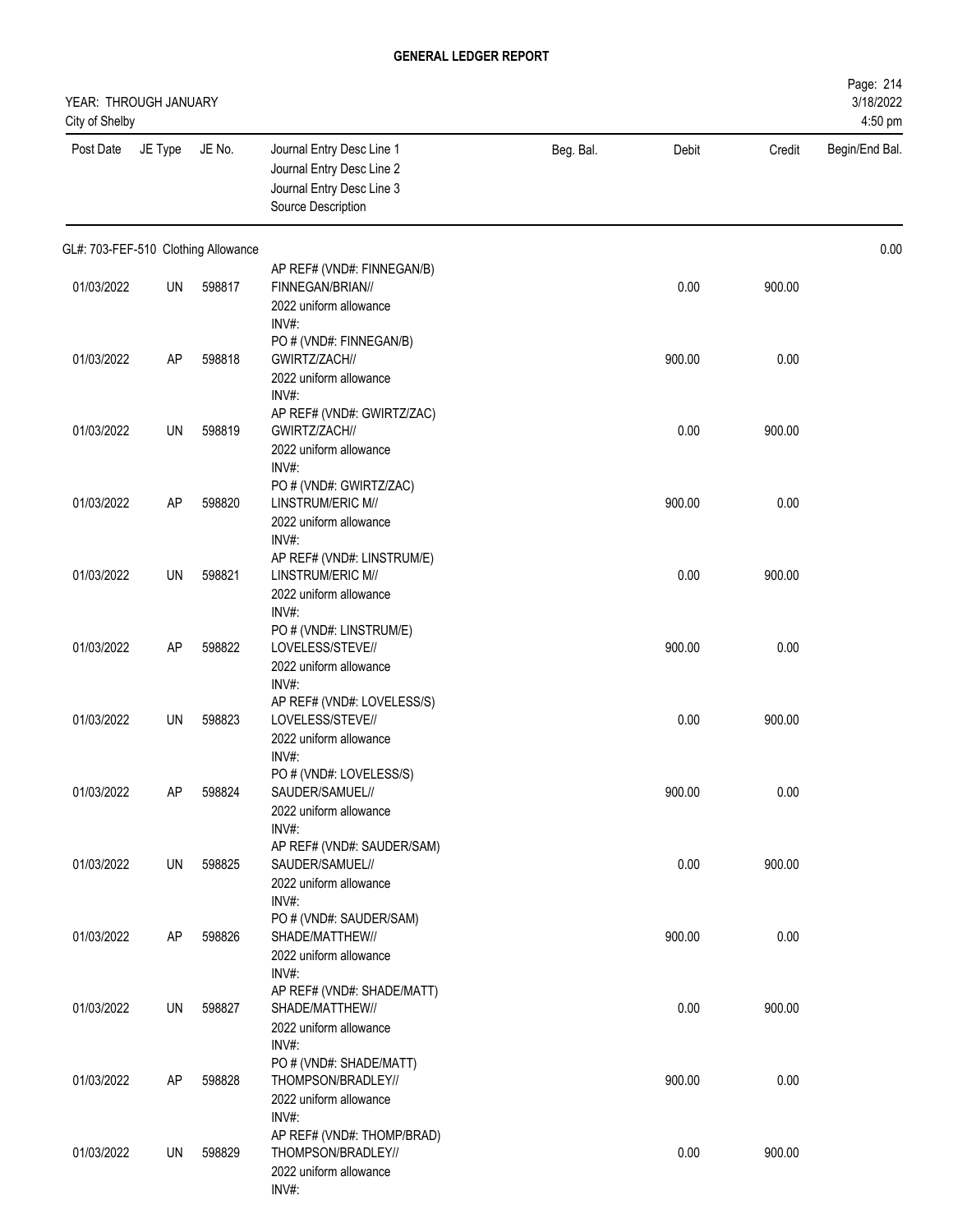| YEAR: THROUGH JANUARY<br>City of Shelby |         |        |                                                                                                           |           |        |        | Page: 215<br>3/18/2022<br>4:50 pm |
|-----------------------------------------|---------|--------|-----------------------------------------------------------------------------------------------------------|-----------|--------|--------|-----------------------------------|
| Post Date                               | JE Type | JE No. | Journal Entry Desc Line 1<br>Journal Entry Desc Line 2<br>Journal Entry Desc Line 3<br>Source Description | Beg. Bal. | Debit  | Credit | Begin/End Bal.                    |
| GL#: 703-FEF-510 Clothing Allowance     |         |        |                                                                                                           |           |        |        | 0.00                              |
| 01/03/2022                              | AP      | 598830 | PO # (VND#: THOMP/BRAD)<br>THOMPSON/MICHAEL//<br>2022 uniform allowance                                   |           | 900.00 | 0.00   |                                   |
| 01/03/2022                              | UN      | 598831 | INV#:<br>AP REF# (VND#: THOMPSON/M)<br>THOMPSON/MICHAEL//<br>2022 uniform allowance                       |           | 0.00   | 900.00 |                                   |
| 01/03/2022                              | AP      | 598832 | INV#:<br>PO # (VND#: THOMPSON/M)<br>WASHBURN/RANDALL//<br>2022 uniform allowance                          |           | 900.00 | 0.00   |                                   |
| 01/03/2022                              | UN      | 598833 | INV#:<br>AP REF# (VND#: WASHBURN/R)<br>WASHBURN/RANDALL//<br>2022 uniform allowance                       |           | 0.00   | 900.00 |                                   |
| 01/03/2022                              | AP      | 598834 | INV#:<br>PO # (VND#: WASHBURN/R)<br>WILSON/ZACHARY//<br>2022 uniform allowance<br>INV#:                   |           | 900.00 | 0.00   |                                   |
| 01/03/2022                              | UN      | 598835 | AP REF# (VND#: WILSON/ZAC)<br>WILSON/ZACHARY//<br>2022 uniform allowance<br>INV#:                         |           | 0.00   | 900.00 |                                   |
| 01/03/2022                              | EN      | 599199 | PO # (VND#: WILSON/ZAC)<br>BACHMANN/HARVEY//<br>PO#: 00109199 VENDOR #: BACHMANN/H                        |           | 900.00 | 0.00   |                                   |
| 01/03/2022                              | EN      | 599200 | PO REFERENCE NUMBER<br>DEANE/BOB//<br>PO#: 00109200 VENDOR #: DEANE, BOB                                  |           | 900.00 | 0.00   |                                   |
| 01/03/2022                              | EN      | 599201 | PO REFERENCE NUMBER<br>FINNEGAN/BRIAN//<br>PO#: 00109201 VENDOR #: FINNEGAN/B                             |           | 900.00 | 0.00   |                                   |
| 01/03/2022                              | EN      | 599202 | PO REFERENCE NUMBER<br>GWIRTZ/ZACH//<br>PO#: 00109202 VENDOR #: GWIRTZ/ZAC                                |           | 900.00 | 0.00   |                                   |
| 01/03/2022                              | EN      | 599203 | PO REFERENCE NUMBER<br>LINSTRUM/ERIC M//<br>PO#: 00109203 VENDOR #: LINSTRUM/E                            |           | 900.00 | 0.00   |                                   |
| 01/03/2022                              | EN      | 599204 | PO REFERENCE NUMBER<br>LOVELESS/STEVE//<br>PO#: 00109204 VENDOR #: LOVELESS/S                             |           | 900.00 | 0.00   |                                   |
| 01/03/2022                              | EN      | 599205 | PO REFERENCE NUMBER<br>SAUDER/SAMUEL//<br>PO#: 00109205 VENDOR #: SAUDER/SAM                              |           | 900.00 | 0.00   |                                   |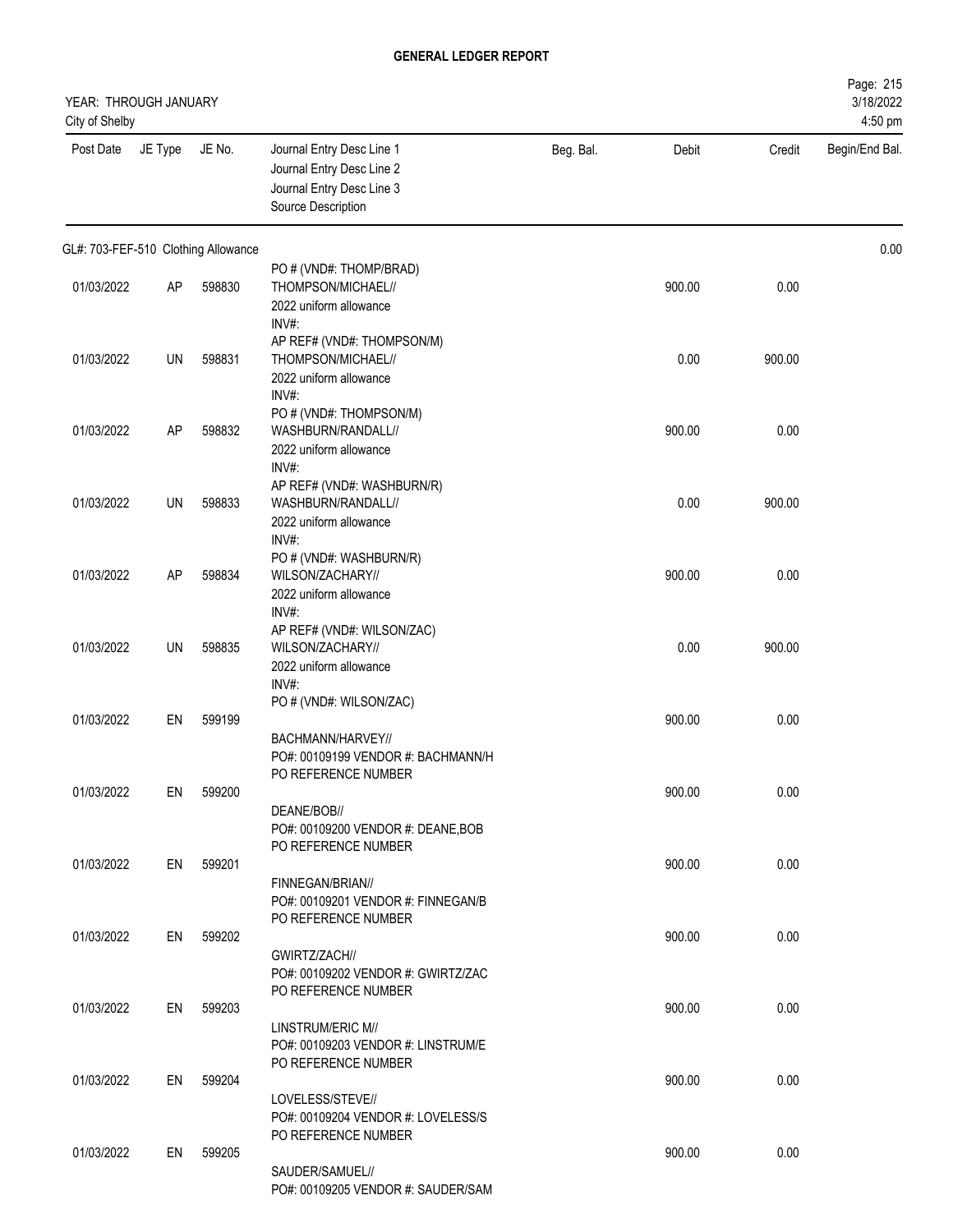| YEAR: THROUGH JANUARY<br>City of Shelby |         |                                     |                                                                                                                                                                                           |           |           |        | Page: 216<br>3/18/2022<br>4:50 pm |
|-----------------------------------------|---------|-------------------------------------|-------------------------------------------------------------------------------------------------------------------------------------------------------------------------------------------|-----------|-----------|--------|-----------------------------------|
| Post Date                               | JE Type | JE No.                              | Journal Entry Desc Line 1<br>Journal Entry Desc Line 2<br>Journal Entry Desc Line 3<br>Source Description                                                                                 | Beg. Bal. | Debit     | Credit | Begin/End Bal.                    |
|                                         |         | GL#: 703-FEF-510 Clothing Allowance |                                                                                                                                                                                           |           |           |        | 0.00                              |
| 01/03/2022                              | EN      | 599206                              | PO REFERENCE NUMBER<br>SHADE/MATTHEW//                                                                                                                                                    |           | 900.00    | 0.00   |                                   |
| 01/03/2022                              | EN      | 599207                              | PO#: 00109206 VENDOR #: SHADE/MATT<br>PO REFERENCE NUMBER<br>THOMPSON/BRADLEY//<br>PO#: 00109207 VENDOR #: THOMP/BRAD                                                                     |           | 900.00    | 0.00   |                                   |
| 01/03/2022                              | EN      | 599208                              | PO REFERENCE NUMBER<br>THOMPSON/MICHAEL//<br>PO#: 00109208 VENDOR #: THOMPSON/M                                                                                                           |           | 900.00    | 0.00   |                                   |
| 01/03/2022                              | EN      | 599209                              | PO REFERENCE NUMBER<br>WASHBURN/RANDALL//                                                                                                                                                 |           | 900.00    | 0.00   |                                   |
| 01/03/2022                              | EN      | 599210                              | PO#: 00109209 VENDOR #: WASHBURN/R<br>PO REFERENCE NUMBER<br>WILSON/ZACHARY//<br>PO#: 00109210 VENDOR #: WILSON/ZAC<br>PO REFERENCE NUMBER                                                |           | 900.00    | 0.00   |                                   |
| 703-FEF-510                             |         | <b>Clothing Allowance</b>           |                                                                                                                                                                                           | 0.00      | 10,800.00 | 0.00   | 10,800.00                         |
| GL#: 703-FEF-515 Equipment              |         |                                     |                                                                                                                                                                                           |           |           |        | 0.00                              |
| 01/06/2022                              | EN      | 599242                              |                                                                                                                                                                                           |           | 300.00    | 0.00   |                                   |
| 01/07/2022                              | AP      | 598962                              | HURSH DRUGS INC<br>PO#: 00109241 VENDOR #: HURSH DRUG<br>PO REFERENCE NUMBER<br>BOUNDTREE MEDICAL, LLC<br>encotracheal tube w/ stylette<br>INV#:<br>84343274<br>AP REF# (VND#: BOUNDTREE) |           | 10.84     | 0.00   |                                   |
| 01/07/2022                              | UN      | 598963                              | BOUNDTREE MEDICAL, LLC<br>encotracheal tube w/ stylette<br>INV#:<br>84343274                                                                                                              |           | 0.00      | 10.84  |                                   |
| 01/07/2022                              | AP      | 599004                              | PO # (VND#: BOUNDTREE)<br>WARREN FIRE EQUIPMENT, INC.<br>2 pair boots<br>INV#:<br>INV1647983                                                                                              |           | 431.69    | 0.00   |                                   |
| 01/07/2022                              | UN      | 599005                              | AP REF# (VND#: WARREN FIR)<br>WARREN FIRE EQUIPMENT, INC.<br>2 pair boots<br>INV#:<br>INV1647983                                                                                          |           | 0.00      | 450.00 |                                   |
| 01/10/2022                              | EN      | 599327                              | PO # (VND#: WARREN FIR)<br>ACTIVE 911<br>PO#: 00109326 VENDOR #: ACTIVE 911                                                                                                               |           | 82.12     | 0.00   |                                   |
| 01/10/2022                              | EN      | 599336                              | PO REFERENCE NUMBER<br>TREASURER, STATE OF OHIO<br>PO#: 00109335 VENDOR #: TREAS.STAT<br>PO REFERENCE NUMBER                                                                              |           | 5,000.00  | 0.00   |                                   |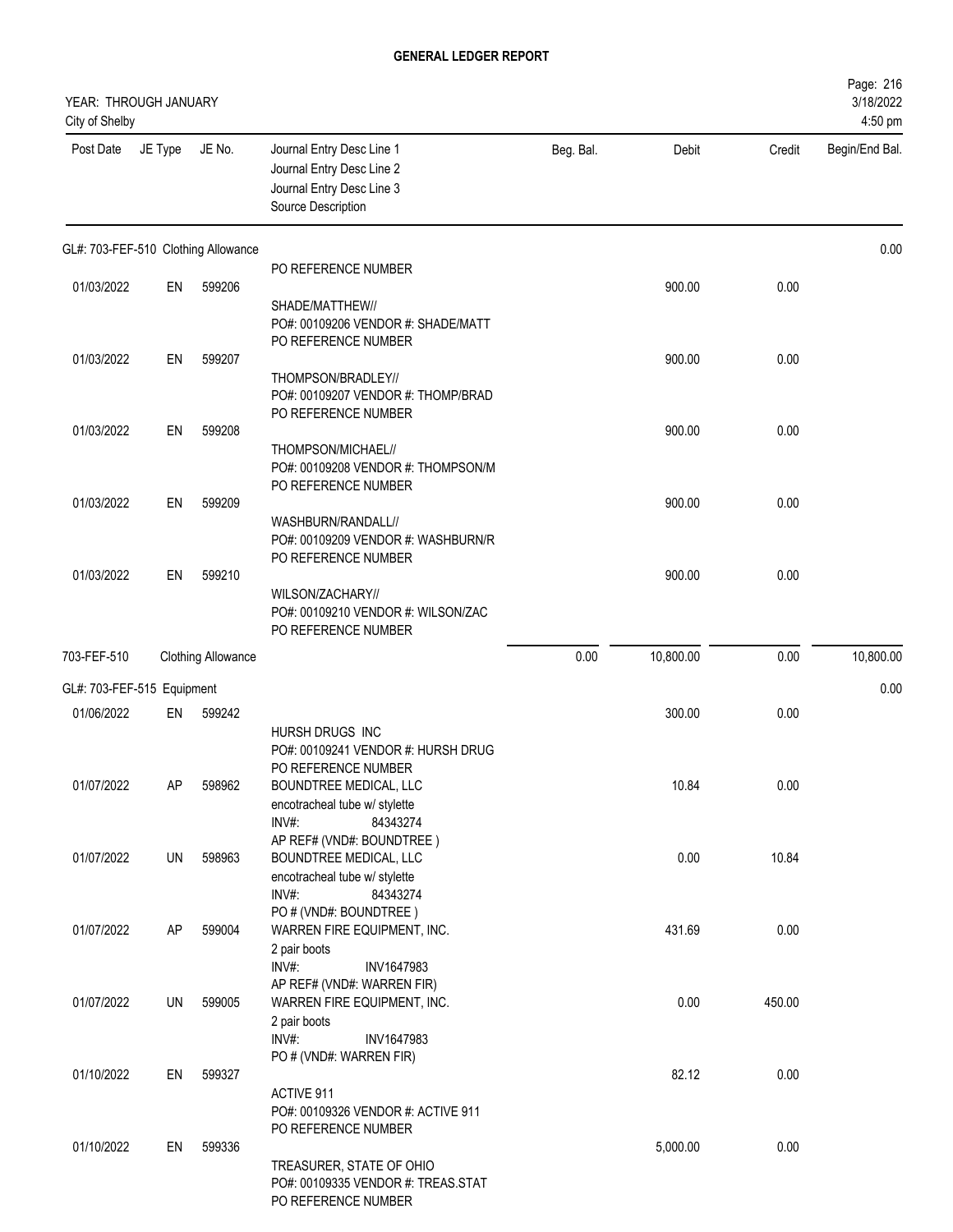| Page: 217<br>3/18/2022<br>YEAR: THROUGH JANUARY<br>City of Shelby<br>4:50 pm |           |        |                                                                                                                      |           |        |        |                |
|------------------------------------------------------------------------------|-----------|--------|----------------------------------------------------------------------------------------------------------------------|-----------|--------|--------|----------------|
| Post Date                                                                    | JE Type   | JE No. | Journal Entry Desc Line 1<br>Journal Entry Desc Line 2<br>Journal Entry Desc Line 3<br>Source Description            | Beg. Bal. | Debit  | Credit | Begin/End Bal. |
| GL#: 703-FEF-515 Equipment                                                   |           |        |                                                                                                                      |           |        |        | 0.00           |
| 01/12/2022                                                                   | AP        | 599501 | <b>ACTIVE 911</b><br><b>Traditional subscription</b><br>INV#:<br>368092                                              |           | 82.12  | 0.00   |                |
| 01/12/2022                                                                   | UN        | 599502 | AP REF# (VND#: ACTIVE 911)<br><b>ACTIVE 911</b><br>Traditional subscription<br>INV#:<br>368092                       |           | 0.00   | 82.12  |                |
| 01/12/2022                                                                   | AP        | 599523 | PO # (VND#: ACTIVE 911)<br>HURSH DRUGS INC<br>December supply purchase<br>INV#:                                      |           | 85.18  | 0.00   |                |
| 01/12/2022                                                                   | <b>UN</b> | 599524 | AP REF# (VND#: HURSH DRUG)<br><b>HURSH DRUGS INC</b><br>December supply purchase<br>INV#:<br>PO # (VND#: HURSH DRUG) |           | 0.00   | 200.00 |                |
| 01/14/2022                                                                   | UN        | 599693 | BOUNDTREE MEDICAL, LLC<br>PO#: 00109153 VENDOR #: BOUNDTREE<br>CANCELLED PO REFERENCE NUMBER                         |           | 0.00   | 26.07  |                |
| 01/24/2022                                                                   | EN        | 600037 | <b>AMAZON INC</b><br>PO#: 00109430 VENDOR #: AMAZON INC<br>PO REFERENCE NUMBER                                       |           | 35.80  | 0.00   |                |
| 01/25/2022                                                                   | EN        | 600080 | HURSH DRUGS INC<br>PO#: 00109470 VENDOR #: HURSH DRUG<br>PO REFERENCE NUMBER                                         |           | 300.00 | 0.00   |                |
| 703-FEF-515                                                                  | Equipment |        |                                                                                                                      | 0.00      | 609.83 | 0.00   | 609.83         |
| GL#: 703-FEF-531 Miscellaneous                                               |           |        |                                                                                                                      |           |        |        | 0.00           |
| 01/06/2022                                                                   | EN        | 599240 | CHARTER COMM HOLDINGS LLC<br>PO#: 00109239 VENDOR #: CHART COMM<br>PO REFERENCE NUMBER                               |           | 190.00 | 0.00   |                |
| 01/06/2022                                                                   | EN        | 599245 | AT&T MOBILITY II LLC<br>PO#: 00109244 VENDOR #: AT&T MOBIL<br>PO REFERENCE NUMBER                                    |           | 220.00 | 0.00   |                |
| 01/07/2022                                                                   | AP        | 599006 | BUCYRUS COMMUNITY HOSPITAL<br>Ecards<br>INV#:<br>TC202994<br>AP REF# (VND#: BUCYRUS CO)                              |           | 27.00  | 0.00   |                |
| 01/07/2022                                                                   | UN        | 599007 | BUCYRUS COMMUNITY HOSPITAL<br>Ecards<br>INV#:<br>TC202994<br>PO # (VND#: BUCYRUS CO)                                 |           | 0.00   | 500.00 |                |
| 01/10/2022                                                                   | EN        | 599326 | BUCYRUS COMMUNITY HOSPITAL<br>PO#: 00109325 VENDOR #: BUCYRUS CO<br>PO REFERENCE NUMBER                              |           | 500.00 | 0.00   |                |
| 01/14/2022                                                                   | AP        | 599709 | CHARTER COMM HOLDINGS LLC                                                                                            |           | 169.06 | 0.00   |                |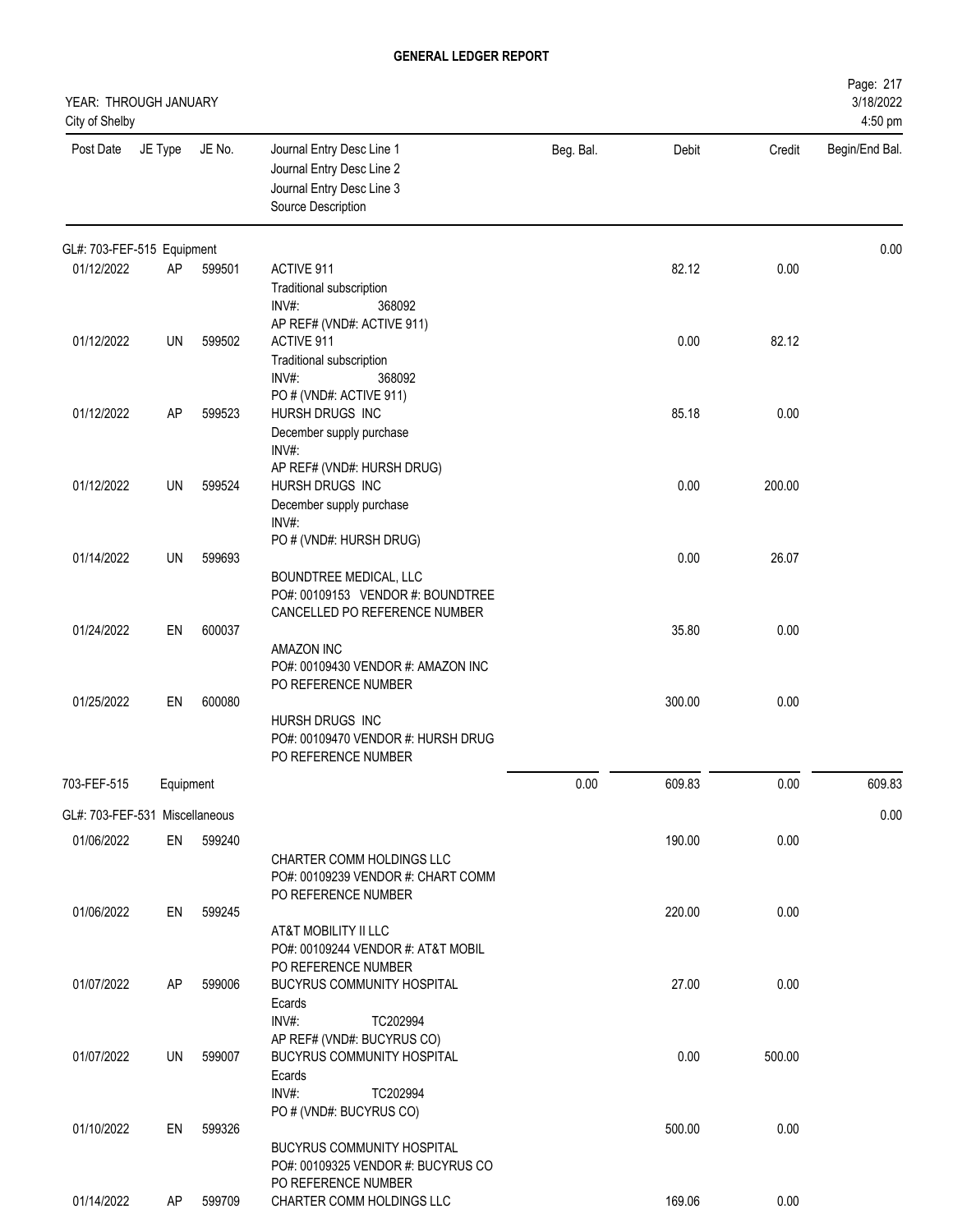| YEAR: THROUGH JANUARY<br>City of Shelby |           |                      |                                                                                                                                                                                            |           |           |          | Page: 218<br>3/18/2022<br>4:50 pm |
|-----------------------------------------|-----------|----------------------|--------------------------------------------------------------------------------------------------------------------------------------------------------------------------------------------|-----------|-----------|----------|-----------------------------------|
| Post Date                               | JE Type   | JE No.               | Journal Entry Desc Line 1<br>Journal Entry Desc Line 2<br>Journal Entry Desc Line 3<br>Source Description                                                                                  | Beg. Bal. | Debit     | Credit   | Begin/End Bal.                    |
| GL#: 703-FEF-531 Miscellaneous          |           |                      |                                                                                                                                                                                            |           |           |          | 0.00                              |
|                                         |           |                      | acct 8361104000106282<br>INV#:<br>0106282010522                                                                                                                                            |           |           |          |                                   |
| 01/14/2022                              | UN        | 599710               | AP REF# (VND#: CHART COMM)<br>CHARTER COMM HOLDINGS LLC<br>acct 8361104000106282<br>INV#:<br>0106282010522                                                                                 |           | 0.00      | 190.00   |                                   |
| 01/25/2022                              | EN        | 600075               | PO # (VND#: CHART COMM)                                                                                                                                                                    |           | 190.00    | 0.00     |                                   |
|                                         |           |                      | CHARTER COMM HOLDINGS LLC<br>PO#: 00109465 VENDOR #: CHART COMM<br>PO REFERENCE NUMBER                                                                                                     |           |           |          |                                   |
| 01/25/2022                              | EN        | 600078               |                                                                                                                                                                                            |           | 220.00    | 0.00     |                                   |
| 01/27/2022                              | AP        | 600224               | AT&T MOBILITY II LLC<br>PO#: 00109468 VENDOR #: AT&T MOBIL<br>PO REFERENCE NUMBER<br>AT&T MOBILITY II LLC                                                                                  |           | 202.67    | 0.00     |                                   |
| 01/27/2022                              | <b>UN</b> | 600225               | acct 287303750215<br>287303750215x01192022<br>INV#<br>AP REF# (VND#: AT&T MOBIL)<br>AT&T MOBILITY II LLC<br>acct 287303750215<br>INV#:<br>287303750215x01192022<br>PO # (VND#: AT&T MOBIL) |           | 0.00      | 220.00   |                                   |
| 703-FEF-531                             |           | Miscellaneous        |                                                                                                                                                                                            | 0.00      | 398.73    | 0.00     | 398.73                            |
| GL#: 703-MIS-201 Donations              |           |                      |                                                                                                                                                                                            |           |           |          | 0.00                              |
| 01/24/2022                              | CR        | 600174               | Donation to fire dept. in memory of<br><b>Charlotte Auer</b><br>pio                                                                                                                        |           | 0.00      | 50.00    |                                   |
| 703-MIS-201                             | Donations |                      |                                                                                                                                                                                            | 0.00      | 0.00      | 50.00    | 50.00                             |
| GL#: 703-MIS-205 Miscellaneous Income   |           |                      |                                                                                                                                                                                            |           |           |          | 0.00                              |
| 01/06/2022                              | CR        | 599375               | ACH deposit medicaid payment from state                                                                                                                                                    |           | 0.00      | 174.60   |                                   |
| 01/20/2022                              | CR        | 599905               | pio<br>CPR money<br>pio                                                                                                                                                                    |           | 0.00      | 40.00    |                                   |
| 01/28/2022                              | CR        | 600273               | Medicount reimbursement Dec 2021                                                                                                                                                           |           | 0.00      | 1,187.74 |                                   |
| 01/31/2022                              | CR        | 600396               | pio<br>CGS Claim payment<br>pio                                                                                                                                                            |           | 0.00      | 280.12   |                                   |
| 703-MIS-205                             |           | Miscellaneous Income |                                                                                                                                                                                            | 0.00      | 0.00      | 1,682.46 | 1,682.46                          |
|                                         |           |                      | Fund: 703 - Fire Equipment Fund Totals:                                                                                                                                                    |           | 13,366.87 | 1,732.46 |                                   |
| GL#: 705-OFI-205 Miscellaneous Income   |           |                      |                                                                                                                                                                                            |           |           |          | 0.00                              |
| 01/05/2022                              | CR        | 599370               | Shade tree collected Dec. 2021<br>pio                                                                                                                                                      |           | 0.00      | 303.16   |                                   |
| 705-OFI-205                             |           | Miscellaneous Income |                                                                                                                                                                                            | 0.00      | 0.00      | 303.16   | 303.16                            |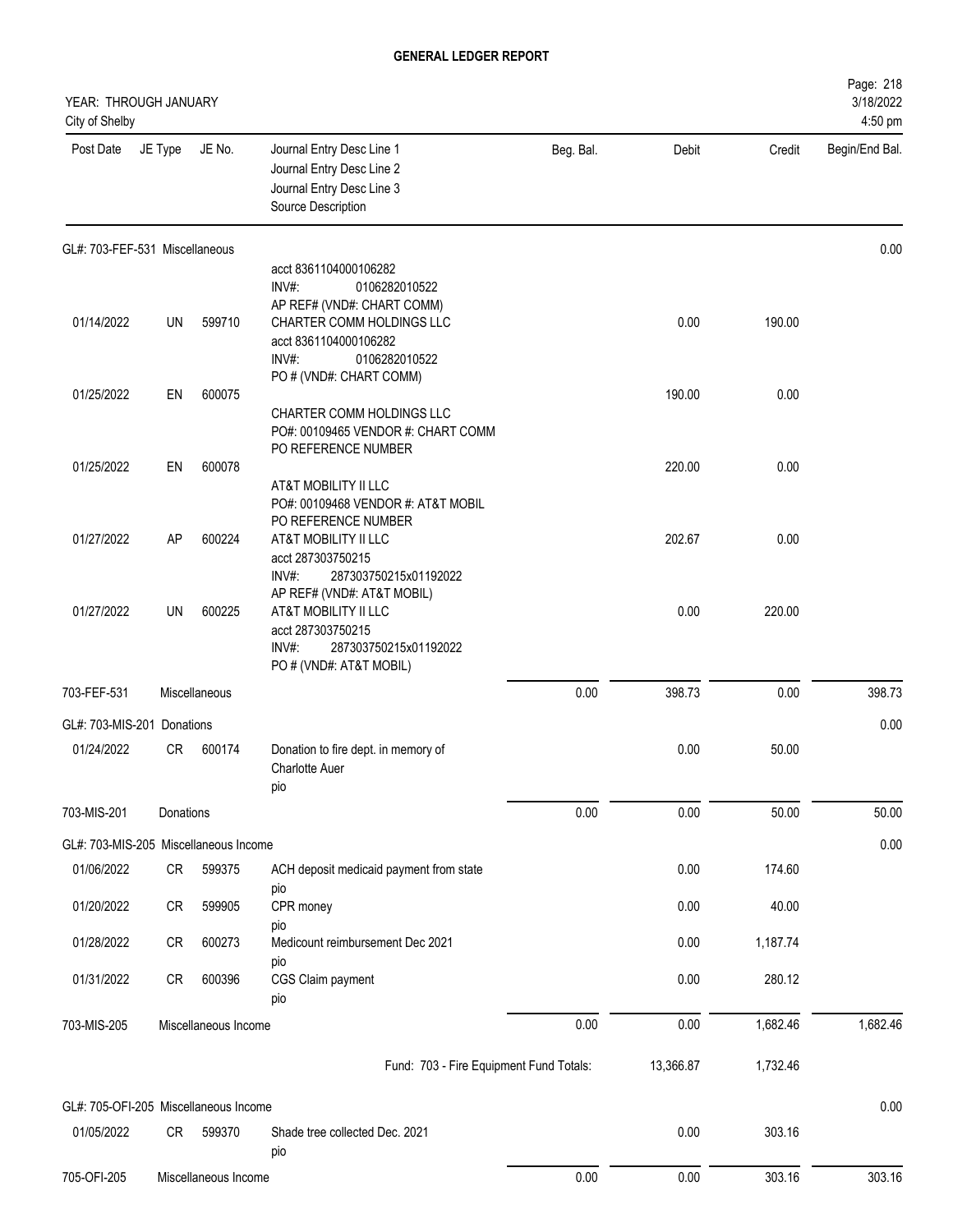| Page: 219<br>3/18/2022<br>YEAR: THROUGH JANUARY<br>4:50 pm<br>City of Shelby |           |        |                                                                                                           |                                           |       |          |                |
|------------------------------------------------------------------------------|-----------|--------|-----------------------------------------------------------------------------------------------------------|-------------------------------------------|-------|----------|----------------|
| Post Date                                                                    | JE Type   | JE No. | Journal Entry Desc Line 1<br>Journal Entry Desc Line 2<br>Journal Entry Desc Line 3<br>Source Description | Beg. Bal.                                 | Debit | Credit   | Begin/End Bal. |
|                                                                              |           |        |                                                                                                           | Fund: 705 - Shade Tree Trust Fund Totals: | 0.00  | 303.16   |                |
| GL#: 706-MIS-201 Donations                                                   |           |        |                                                                                                           |                                           |       |          | 0.00           |
| 01/03/2022                                                                   | CR        | 599359 | Utility deposit, water and sewer                                                                          |                                           | 0.00  | 55.00    |                |
| 01/04/2022                                                                   | CR        | 599365 | pio<br>Uility deposit, water and sewer                                                                    |                                           | 0.00  | 254.00   |                |
| 01/05/2022                                                                   | CR        | 599371 | pio<br>Utility deposit, water and sewer<br>pio                                                            |                                           | 0.00  | 91.03    |                |
| 01/06/2022                                                                   | CR        | 599378 | Utility deposit, water and sewer                                                                          |                                           | 0.00  | 86.00    |                |
| 01/07/2022                                                                   | CR        | 599389 | pio<br>Utility deposit, water and sewer                                                                   |                                           | 0.00  | 66.00    |                |
| 01/10/2022                                                                   | CR        | 599399 | pio<br>Utility deposit, water and sewer                                                                   |                                           | 0.00  | 111.00   |                |
| 01/11/2022                                                                   | CR        | 599658 | pio<br>Utility deposit, water and sewer                                                                   |                                           | 0.00  | 164.85   |                |
| 01/12/2022                                                                   | CR        | 599662 | pio<br>Utility deposit, water and sewer                                                                   |                                           | 0.00  | 71.00    |                |
| 01/13/2022                                                                   | CR        | 599671 | pio<br>Utility deposit, water and sewer                                                                   |                                           | 0.00  | 78.00    |                |
| 01/14/2022                                                                   | CR        | 599681 | pio<br>Utility deposit, water and sewer                                                                   |                                           | 0.00  | 82.00    |                |
| 01/18/2022                                                                   | CR        | 599895 | pio<br>Utility deposit, water and sewer                                                                   |                                           | 0.00  | 108.00   |                |
| 01/19/2022                                                                   | CR        | 599900 | pio<br>Utility deposit, water and sewer                                                                   |                                           | 0.00  | 300.45   |                |
| 01/20/2022                                                                   | CR        | 599910 | pio<br>Utiltiy deposit, water and sewer                                                                   |                                           | 0.00  | 42.37    |                |
| 01/21/2022                                                                   | CR        | 599918 | pio<br>Uility deposit, water and sewer                                                                    |                                           | 0.00  | 33.00    |                |
| 01/24/2022                                                                   | CR        | 600175 | pio<br>Utility deposit, water and sewer                                                                   |                                           | 0.00  | 14.00    |                |
| 01/25/2022                                                                   | CR        | 600186 | pio<br>Utility deposit, water and sewer                                                                   |                                           | 0.00  | 12.00    |                |
| 01/26/2022                                                                   | CR        | 600257 | pio<br>Utility deposit, water and sewer                                                                   |                                           | 0.00  | 9.00     |                |
| 01/27/2022                                                                   | CR        | 600268 | pio<br>Utility deposit, water and sewer                                                                   |                                           | 0.00  | 6.00     |                |
| 01/28/2022                                                                   | CR        | 600278 | pio<br>Utiltiy deposit, water and sewer                                                                   |                                           | 0.00  | 10.00    |                |
| 01/31/2022                                                                   | CR        | 600397 | pio<br>Utility deposit, water and sewer                                                                   |                                           | 0.00  | 14.00    |                |
| 706-MIS-201                                                                  | Donations |        | pio                                                                                                       | 0.00                                      | 0.00  | 1,607.70 | 1,607.70       |
|                                                                              |           |        |                                                                                                           | Fund: 706 - Sharing Fund Totals:          | 0.00  | 1,607.70 |                |
|                                                                              |           |        |                                                                                                           |                                           |       |          |                |

# GL#: 715-CFS-165 Deposits 0.00